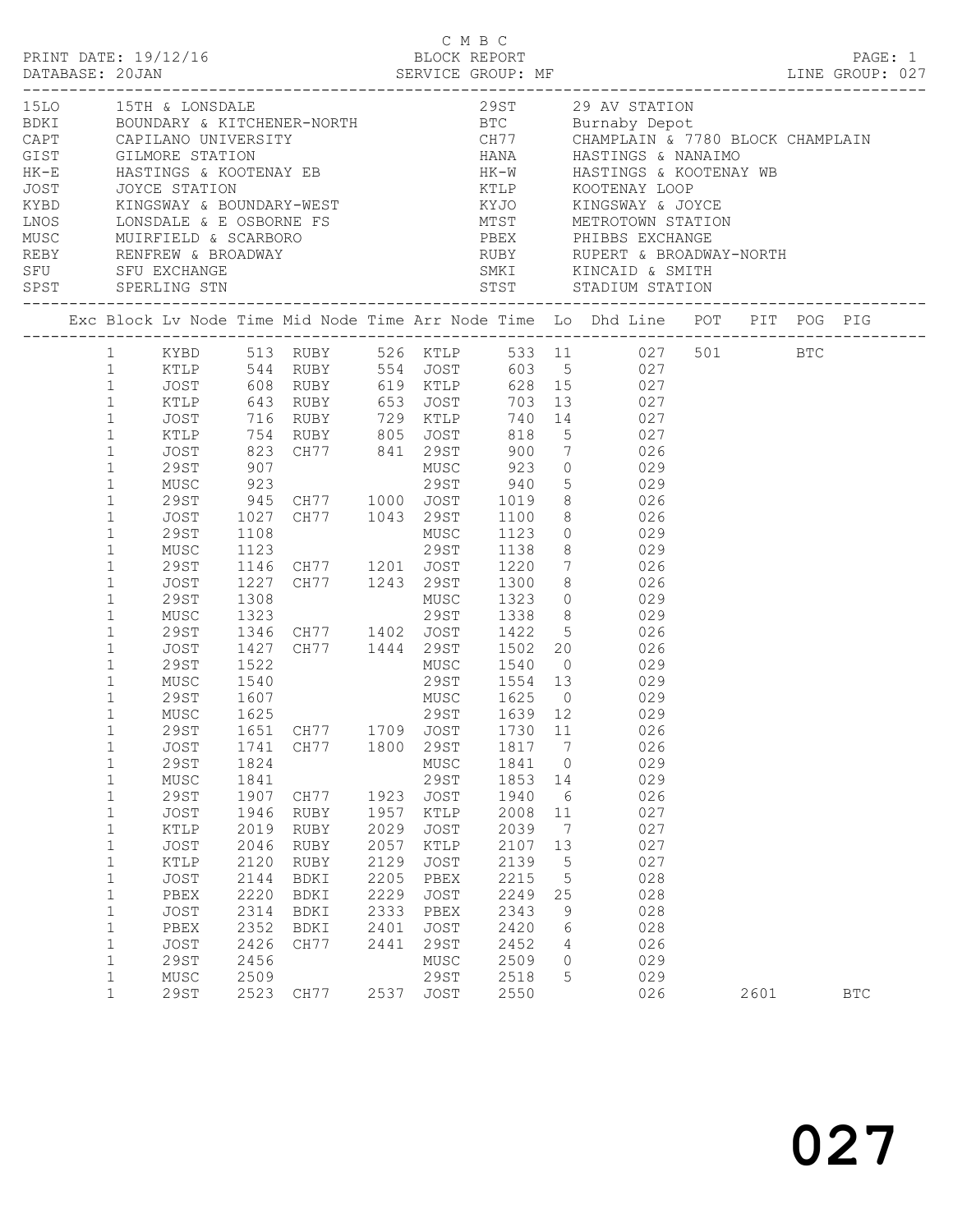## C M B C<br>BLOCK REPORT

|  |                     |              |              |                                        |              |              |              |                 | Exc Block Lv Node Time Mid Node Time Arr Node Time Lo Dhd Line POT PIT POG PIG |     |         |            |              |
|--|---------------------|--------------|--------------|----------------------------------------|--------------|--------------|--------------|-----------------|--------------------------------------------------------------------------------|-----|---------|------------|--------------|
|  | $\mathbf{2}$        | 29ST         |              | 515 CH77 526 JOST                      |              |              |              |                 | 541 11 026                                                                     |     | 503 000 | <b>BTC</b> |              |
|  | 2                   | JOST         | 552          | CH77 605 29ST                          |              |              | 620          | 8 <sup>8</sup>  | 026                                                                            |     |         |            |              |
|  | $\mathbf{2}$        | 29ST         | 628          |                                        |              | MUSC         | 641          | $\overline{0}$  | 029                                                                            |     |         |            |              |
|  | $\sqrt{2}$          | MUSC         | 641          |                                        |              | 29ST         | 657          | 8 <sup>8</sup>  | 029                                                                            |     |         |            |              |
|  | $\mathbf{2}$        | 29ST         | 705          |                                        |              |              | 740          | 13              | 026                                                                            |     |         |            |              |
|  | $\sqrt{2}$          | JOST         | 753          | CH77 719 JOST<br>RDKI 818 CAPT<br>BDKI | 818          | CAPT         | 851          | $5\overline{)}$ | 028                                                                            |     |         |            |              |
|  | $\sqrt{2}$          | CAPT         | 856          | BDKI                                   | 918          | JOST         | 942          | 9               | 028                                                                            |     |         |            |              |
|  | $\mathbf{2}$        | JOST         | 951          | BDKI                                   | 1015         | PBEX         | 1027         | $\overline{7}$  | 028                                                                            |     |         |            |              |
|  | $\mathbf{2}$        | PBEX         | 1034         | BDKI                                   | 1044         | JOST         | 1109 12      |                 | 028                                                                            |     |         |            |              |
|  | $\mathbf{2}$        | JOST         | 1121         | BDKI                                   | 1144         | PBEX         | 1156         | 9               | 028                                                                            |     |         |            |              |
|  | $\mathbf{2}$        | PBEX         | 1205         | BDKI                                   | 1215         | JOST         | 1239 12      |                 | 028                                                                            |     |         |            |              |
|  | $\mathbf{2}$        | JOST         | 1251         | BDKI                                   | 1314         | PBEX         | 1326         | 10              | 028                                                                            |     |         |            |              |
|  | $\mathbf{2}$        | PBEX         | 1336         | BDKI                                   | 1346         | JOST         | 1410         | 10              | 028                                                                            |     |         |            |              |
|  | $\mathbf{2}$        | JOST         | 1420         | BDKI                                   | 1444         | CAPT         | 1511         | 9               | 028                                                                            |     |         |            |              |
|  | $\mathbf{2}$        | CAPT         | 1520         | BDKI                                   | 1548         | JOST         | 1616         | $5\overline{)}$ | 028                                                                            |     |         |            |              |
|  | $\mathbf{2}$        | JOST         | 1621         | BDKI                                   | 1648         | CAPT         | 1716         | 10              | 028                                                                            |     |         |            |              |
|  | $\mathbf{2}$        | CAPT         | 1726         | BDKI                                   | 1752         | JOST         | 1816         | 10              | 028                                                                            |     |         |            |              |
|  | $\mathbf{2}$        | JOST         | 1826         | BDKI                                   | 1850         | PBEX         | 1902         | $5\overline{)}$ | 028                                                                            |     |         |            |              |
|  | $\mathbf{2}$        | PBEX         | 1907         | BDKI                                   | 1917         | JOST         | 1938         | $5\overline{)}$ | 028                                                                            |     |         |            |              |
|  | $\mathbf{2}$        | JOST         | 1943         | BDKI                                   | 2004         | PBEX         | 2015         | $\overline{7}$  | 028                                                                            |     |         |            |              |
|  | $\mathbf{2}$        | PBEX         | 2022         | BDKI                                   | 2031         | JOST         | 2051         | 22              | 028                                                                            |     |         |            |              |
|  | $\mathbf{2}$        | JOST         | 2113         | RUBY                                   | 2124         | KTLP         | 2134         | 17              | 027                                                                            |     |         |            |              |
|  | $\mathbf{2}$        | KTLP         | 2151         | RUBY                                   | 2200         | JOST         | 2209         |                 | 027                                                                            |     | 2220    |            | <b>BTC</b>   |
|  |                     |              |              |                                        |              |              |              |                 |                                                                                |     |         |            |              |
|  | 3                   | RUBY         | 515          |                                        |              | JOST         | 523          | $4\overline{ }$ | 027                                                                            | 509 |         | <b>BTC</b> |              |
|  | 3                   | JOST         | 527          |                                        |              |              | 553          | $5\phantom{.0}$ | 026                                                                            |     |         |            |              |
|  | 3                   | 29ST         | 558          |                                        |              | MUSC         | 611          | $\circ$         | 029                                                                            |     |         |            |              |
|  | 3                   | MUSC         | 611          |                                        |              | 29ST         | 625          | 6               | 029                                                                            |     |         |            |              |
|  | 3                   | 29ST         | 631          | CH77 645 JOST                          |              |              | 703          | 5               | 026                                                                            |     |         |            |              |
|  | $\mathsf S$         | JOST         | 708          | CH77                                   |              | 723 29ST     | 741          | $5\phantom{.0}$ | 026                                                                            |     |         |            |              |
|  | 3                   | <b>29ST</b>  | 746          |                                        |              | MUSC         | 801          | $\circ$         | 029                                                                            |     |         |            |              |
|  | 3                   | MUSC         | 801          |                                        |              | 29ST         | 820          | 15              | 029                                                                            |     |         |            |              |
|  | 3                   | <b>29ST</b>  | 835          | CH77                                   | 851          | JOST         | 913          | $5\phantom{.0}$ | 026                                                                            |     |         |            |              |
|  | 3                   | JOST         | 918<br>947   | RUBY                                   | 930          | KTLP         | 940          | $\overline{7}$  | 027                                                                            |     |         |            |              |
|  | 3                   | KTLP         |              | RUBY                                   | 958          | JOST         | 1010         | $5\overline{)}$ | 027                                                                            |     |         |            |              |
|  | 3                   | JOST         | 1015         | RUBY                                   | 1027         | KTLP         | 1037         | 10              | 027                                                                            |     |         |            |              |
|  | 3                   | KTLP         | 1047         | RUBY                                   | 1058         | JOST         | 1110         | 5               | 027                                                                            |     |         |            |              |
|  | 3                   | JOST         | 1115         | RUBY                                   | 1127         | KTLP         | 1137 10      |                 | 027                                                                            |     |         |            |              |
|  | 3                   | KTLP         |              | 1147 RUBY                              | 1158         | JOST         | 1210         | $5\overline{)}$ | 027                                                                            |     |         |            |              |
|  |                     | JOST         |              | 1215 RUBY 1228 KTLP                    |              |              | 1238         | 9               | 027                                                                            |     |         |            |              |
|  | 3                   | KTLP         | 1247         | RUBY                                   | 1258         | JOST         | 1310         | 5               | 027                                                                            |     |         |            |              |
|  | 3                   | JOST         | 1315         | RUBY                                   | 1328         | KTLP         | 1339         | 7               | 027                                                                            |     |         |            |              |
|  | 3                   | KTLP         | 1346         | RUBY                                   | 1357         | JOST         | 1410         | 5               | 027                                                                            |     |         |            |              |
|  | 3                   | JOST         | 1415         | RUBY                                   | 1428         | KTLP         | 1439         | 7               | 027                                                                            |     |         |            |              |
|  | 3                   | KTLP         | 1446         | RUBY                                   | 1457         | JOST         | 1511         | 11              | 027                                                                            |     |         |            |              |
|  | 3                   | JOST         | 1522         | RUBY                                   | 1538         | KTLP         | 1550         | 5               | 027                                                                            |     |         |            |              |
|  | 3                   | KTLP         | 1555         | RUBY                                   | 1607         | JOST         | 1622         | 5               | 027<br>027                                                                     |     |         |            |              |
|  | $\mathfrak{Z}$<br>3 | JOST<br>KTLP | 1627<br>1656 | RUBY<br>RUBY                           | 1641<br>1707 | KTLP<br>JOST | 1653<br>1722 | 3<br>5          | 027                                                                            |     |         |            |              |
|  | 3                   | JOST         | 1727         | RUBY                                   | 1741         | KTLP         | 1753         | 4               | 027                                                                            |     |         |            |              |
|  | 3                   | KTLP         | 1757         | RUBY                                   | 1807         | JOST         | 1822         | 5               | 027                                                                            |     |         |            |              |
|  | 3                   | JOST         | 1827         | RUBY                                   | 1839         | KTLP         | 1850         |                 | 027                                                                            |     | 1854    |            | $_{\rm BTC}$ |
|  |                     |              |              |                                        |              |              |              |                 |                                                                                |     |         |            |              |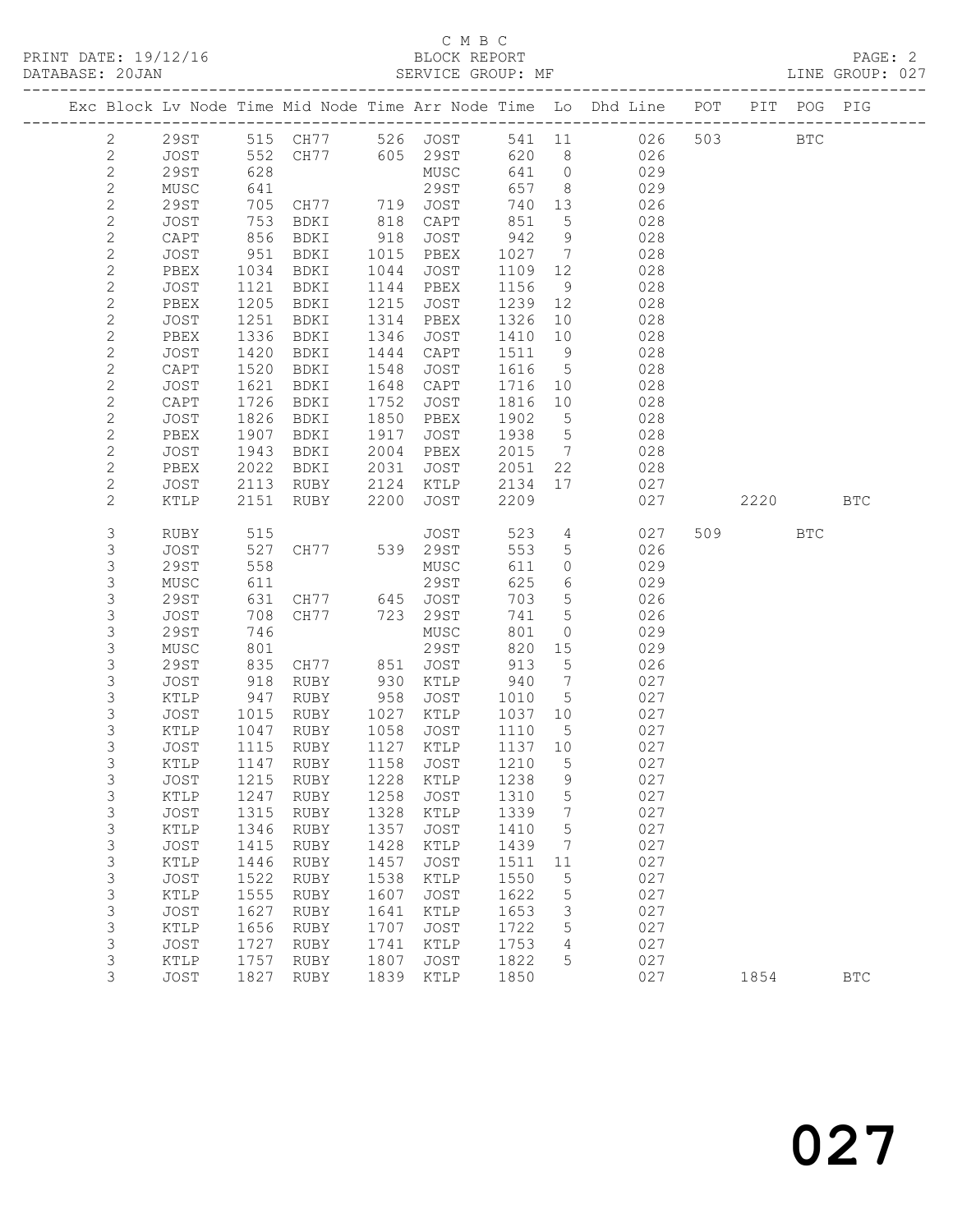## C M B C<br>
C M B C<br>
BLOCK REPOI

 4 JOST 1355 RUBY 1408 KTLP 1419 7 027 4 KTLP 1426 RUBY 1437 JOST 1450 17 027

| PRINT DATE: 19/12/16<br>DATABASE: 20JAN |      |      |             |      | BLOCK REPORT<br>SERVICE GROUP: MF |       |                |                                                                |     |             | PAGE: 3<br>LINE GROUP: 027 |  |
|-----------------------------------------|------|------|-------------|------|-----------------------------------|-------|----------------|----------------------------------------------------------------|-----|-------------|----------------------------|--|
|                                         |      |      |             |      |                                   |       |                | Exc Block Lv Node Time Mid Node Time Arr Node Time Lo Dhd Line | POT | PIT POG PIG |                            |  |
| 4                                       | BDKI | 520  | SMKI        | 533  | JOST                              | 541 2 |                | 028                                                            | 519 | BTC         |                            |  |
| 4                                       | JOST | 543  | BDKI        | 603  | PBEX                              | 613   | 6              | 028                                                            |     |             |                            |  |
| 4                                       | PBEX | 619  | BDKI        | 629  | JOST                              | 652   | 15             | 028                                                            |     |             |                            |  |
| 4                                       | JOST | 707  | <b>BDKI</b> | 729  | CAPT                              | 755   | 10             | 028                                                            |     |             |                            |  |
| 4                                       | CAPT | 805  | BDKI        | 829  | JOST                              | 855   | 5              | 028                                                            |     |             |                            |  |
| 4                                       | JOST | 900  | RUBY        | 912  | KTLP                              | 922   | 5              | 027                                                            |     |             |                            |  |
| 4                                       | KTLP | 927  | RUBY        | 938  | JOST                              | 950   | 5              | 027                                                            |     |             |                            |  |
| 4                                       | JOST | 955  | RUBY        | 1007 | KTLP                              | 1017  | 10             | 027                                                            |     |             |                            |  |
| 4                                       | KTLP | 1027 | RUBY        | 1038 | JOST                              | 1050  | - 5            | 027                                                            |     |             |                            |  |
| 4                                       | JOST | 1055 | <b>RUBY</b> | 1107 | KTLP                              | 1117  | 10             | 027                                                            |     |             |                            |  |
| 4                                       | KTLP | 1127 | <b>RUBY</b> | 1138 | JOST                              | 1150  | 5 <sup>5</sup> | 027                                                            |     |             |                            |  |
| 4                                       | JOST | 1155 | <b>RUBY</b> | 1207 | KTLP                              | 1217  | 10             | 027                                                            |     |             |                            |  |
| 4                                       | KTLP | 1227 | RUBY        | 1238 | JOST                              | 1250  | 5              | 027                                                            |     |             |                            |  |
| 4                                       | JOST | 1255 | RUBY        | 1308 | KTLP                              | 1318  | 9              | 027                                                            |     |             |                            |  |
| 4                                       | KTLP | 1327 | RUBY        | 1338 | JOST                              | 1350  | 5              | 027                                                            |     |             |                            |  |

| 4 | JOST        | 1507 | CH77        | 1526 | 29ST | 1544 | 10           | 026 |     |      |            |            |
|---|-------------|------|-------------|------|------|------|--------------|-----|-----|------|------------|------------|
| 4 | 29ST        | 1554 | CH77        | 1612 | JOST | 1633 | 8            | 026 |     |      |            |            |
| 4 | JOST        | 1641 | CH77        | 1658 | 29ST | 1714 | 8            | 026 |     |      |            |            |
| 4 | 29ST        | 1722 |             |      | MUSC | 1741 | $\mathbf{0}$ | 029 |     |      |            |            |
| 4 | MUSC        | 1741 |             |      | 29ST | 1754 | 13           | 029 |     |      |            |            |
| 4 | 29ST        | 1807 |             |      | MUSC | 1824 | $\Omega$     | 029 |     |      |            |            |
| 4 | MUSC        | 1824 |             |      | 29ST | 1836 |              | 029 |     | 1848 |            | <b>BTC</b> |
| 5 | <b>BDKI</b> | 530  | $HK-W$      | 533  | PBEX | 540  | 8            | 028 | 529 |      | <b>BTC</b> |            |
| 5 | PBEX        | 548  | BDKI        | 556  | JOST | 617  | 6            | 028 |     |      |            |            |
| 5 | JOST        | 623  | CH77        | 638  | 29ST | 653  | 5            | 026 |     |      |            |            |
| 5 | 29ST        | 658  |             |      | MUSC | 711  | 0            | 029 |     |      |            |            |
| 5 | MUSC        | 711  |             |      | 29ST | 728  | 7            | 029 |     |      |            |            |
| 5 | 29ST        | 735  | CH77        | 750  | JOST | 811  | 5            | 026 |     |      |            |            |
| 5 | JOST        | 816  | RUBY        | 830  | KTLP | 841  | 14           | 027 |     |      |            |            |
| 5 | KTLP        | 855  | RUBY        | 906  | JOST | 918  | 7            | 027 |     |      |            |            |
| 5 | JOST        | 925  | <b>BDKI</b> | 949  | PBEX | 1001 | 5            | 028 |     |      |            |            |
| 5 | PBEX        | 1006 | <b>BDKI</b> | 1016 | JOST | 1040 | 11           | 028 |     |      |            |            |
| 5 | JOST        | 1051 | BDKI        | 1114 | PBEX | 1126 | 8            | 028 |     |      |            |            |
| 5 | PBEX        | 1134 | BDKI        | 1144 | JOST | 1209 | 12           | 028 |     |      |            |            |
| 5 | JOST        | 1221 | <b>BDKI</b> | 1244 | PBEX | 1256 | 9            | 028 |     |      |            |            |
| 5 | PBEX        | 1305 | BDKI        | 1315 | JOST | 1339 | 11           | 028 |     |      |            |            |
| 5 | JOST        | 1350 | <b>BDKI</b> | 1414 | CAPT | 1441 | 11           | 028 |     |      |            |            |
| 5 | CAPT        | 1452 | <b>BDKI</b> | 1518 | JOST | 1545 | 5            | 028 |     |      |            |            |
| 5 | JOST        | 1550 | BDKI        | 1617 | CAPT | 1644 | 5            | 028 |     |      |            |            |
| 5 | CAPT        | 1649 | <b>BDKI</b> | 1717 | JOST | 1745 | 6            | 028 |     |      |            |            |
| 5 | JOST        | 1751 | <b>BDKI</b> | 1817 | PBEX | 1831 | 4            | 028 |     |      |            |            |
| 5 | PBEX        | 1835 |             |      | GIST | 1852 |              | 028 |     | 1857 |            | <b>BTC</b> |
|   |             |      |             |      |      |      |              |     |     |      |            |            |

# 027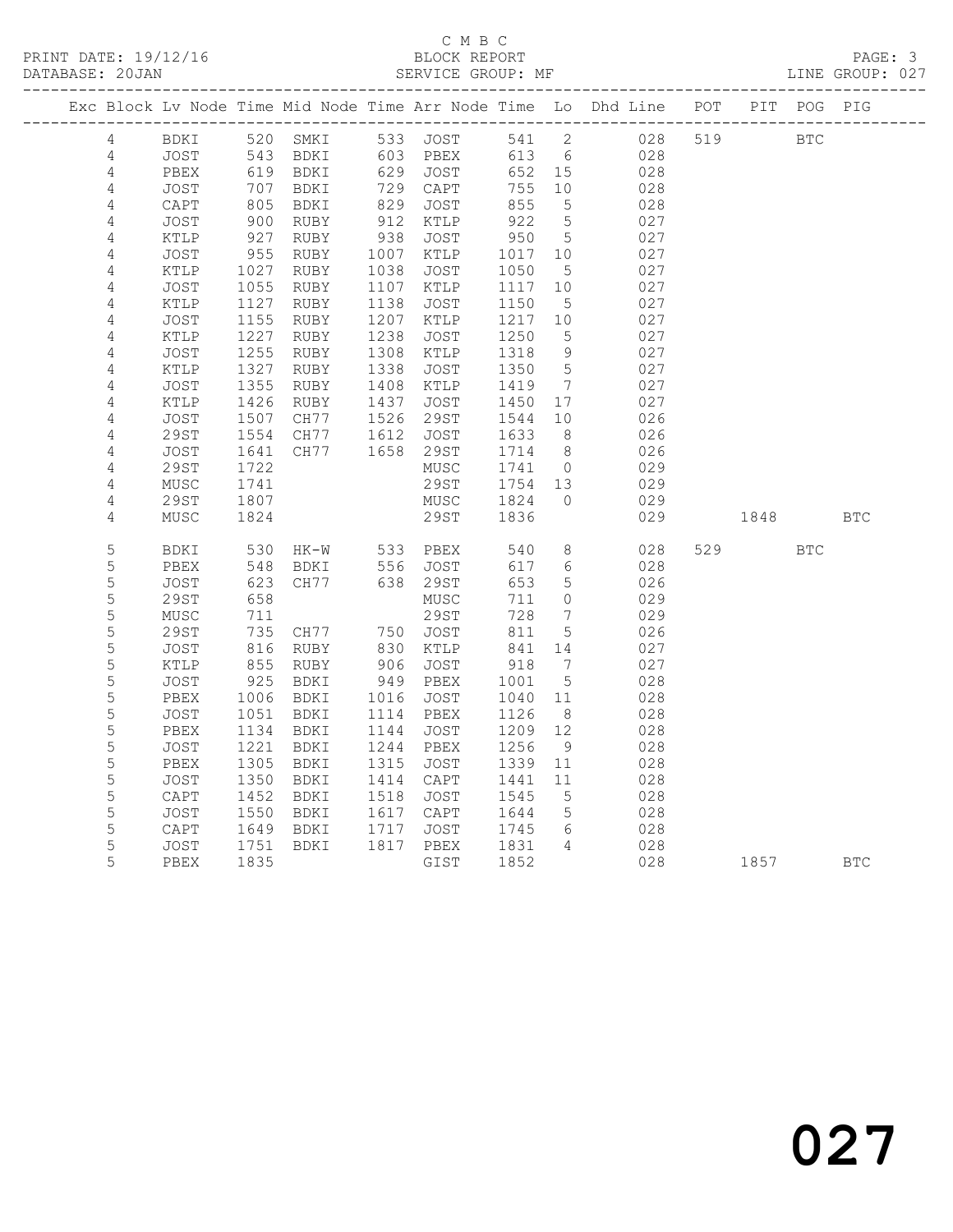## C M B C<br>BLOCK REPORT

|   |             |      |          |      |             |      |                 | Exc Block Lv Node Time Mid Node Time Arr Node Time Lo Dhd Line POT PIT POG PIG |       |      |            |            |
|---|-------------|------|----------|------|-------------|------|-----------------|--------------------------------------------------------------------------------|-------|------|------------|------------|
| 6 | KYBD        |      | 543 RUBY |      | 556 KTLP    | 603  | $7^{\circ}$     | 027                                                                            | 531 7 |      | <b>BTC</b> |            |
| 6 | KTLP        | 610  | RUBY     | 620  | JOST        | 629  | 9               | 027                                                                            |       |      |            |            |
| 6 | <b>JOST</b> | 638  | CH77     | 653  | 29ST        | 709  | 5               | 026                                                                            |       |      |            |            |
| 6 | 29ST        | 714  |          |      | MUSC        | 727  | $\Omega$        | 029                                                                            |       |      |            |            |
| 6 | MUSC        | 727  |          |      | 29ST        | 744  | 6               | 029                                                                            |       |      |            |            |
| 6 | 29ST        | 750  | CH77     | 805  | JOST        | 827  | $\overline{4}$  | 026                                                                            |       |      |            |            |
| 6 | <b>JOST</b> | 831  | RUBY     | 844  | KTLP        | 854  | 14              | 027                                                                            |       |      |            |            |
| 6 | KTLP        | 908  | RUBY     | 919  | JOST        | 931  | 5               | 027                                                                            |       |      |            |            |
| 6 | JOST        | 936  | RUBY     | 948  | KTLP        | 958  | 9               | 027                                                                            |       |      |            |            |
| 6 | KTLP        | 1007 | RUBY     | 1018 | JOST        | 1030 | $5^{\circ}$     | 027                                                                            |       |      |            |            |
| 6 | JOST        | 1035 | RUBY     | 1047 | KTLP        | 1057 | 10              | 027                                                                            |       |      |            |            |
| 6 | KTLP        | 1107 | RUBY     | 1118 | JOST        | 1130 | $5^{\circ}$     | 027                                                                            |       |      |            |            |
| 6 | JOST        | 1135 | RUBY     | 1147 | KTLP        | 1157 | 10              | 027                                                                            |       |      |            |            |
| 6 | KTLP        | 1207 | RUBY     | 1218 | JOST        | 1230 | $5\phantom{.0}$ | 027                                                                            |       |      |            |            |
| 6 | JOST        | 1235 | RUBY     | 1248 | KTLP        | 1258 | 9               | 027                                                                            |       |      |            |            |
| 6 | KTLP        | 1307 | RUBY     | 1318 | JOST        | 1330 | 5               | 027                                                                            |       |      |            |            |
| 6 | JOST        | 1335 | RUBY     | 1348 | KTLP        | 1359 | 6               | 027                                                                            |       |      |            |            |
| 6 | KTLP        | 1405 | RUBY     | 1416 | JOST        | 1429 | 5               | 027                                                                            |       |      |            |            |
| 6 | <b>JOST</b> | 1434 | RUBY     | 1448 | KTLP        | 1500 | 5               | 027                                                                            |       |      |            |            |
| 6 | KTLP        | 1505 | RUBY     | 1517 | JOST        | 1532 | 5               | 027                                                                            |       |      |            |            |
| 6 | JOST        | 1537 | RUBY     | 1553 | KTLP        | 1604 | $7\phantom{.0}$ | 027                                                                            |       |      |            |            |
| 6 | KTLP        | 1611 | RUBY     | 1622 | <b>JOST</b> | 1637 | 5               | 027                                                                            |       |      |            |            |
| 6 | JOST        | 1642 | RUBY     | 1656 | KTLP        | 1708 | $\mathcal{S}$   | 027                                                                            |       |      |            |            |
| 6 | KTLP        | 1711 | RUBY     | 1722 | JOST        | 1737 | 5               | 027                                                                            |       |      |            |            |
| 6 | JOST        | 1742 | RUBY     | 1756 | KTLP        | 1808 | 6               | 027                                                                            |       |      |            |            |
| 6 | KTLP        | 1814 | RUBY     | 1824 | JOST        | 1837 | 5               | 027                                                                            |       |      |            |            |
| 6 | JOST        | 1842 | BDKI     | 1904 | PBEX        | 1915 | 8               | 028                                                                            |       |      |            |            |
| 6 | PBEX        | 1923 | BDKI     | 1933 | JOST        | 1954 |                 | 028                                                                            |       | 2005 |            | <b>BTC</b> |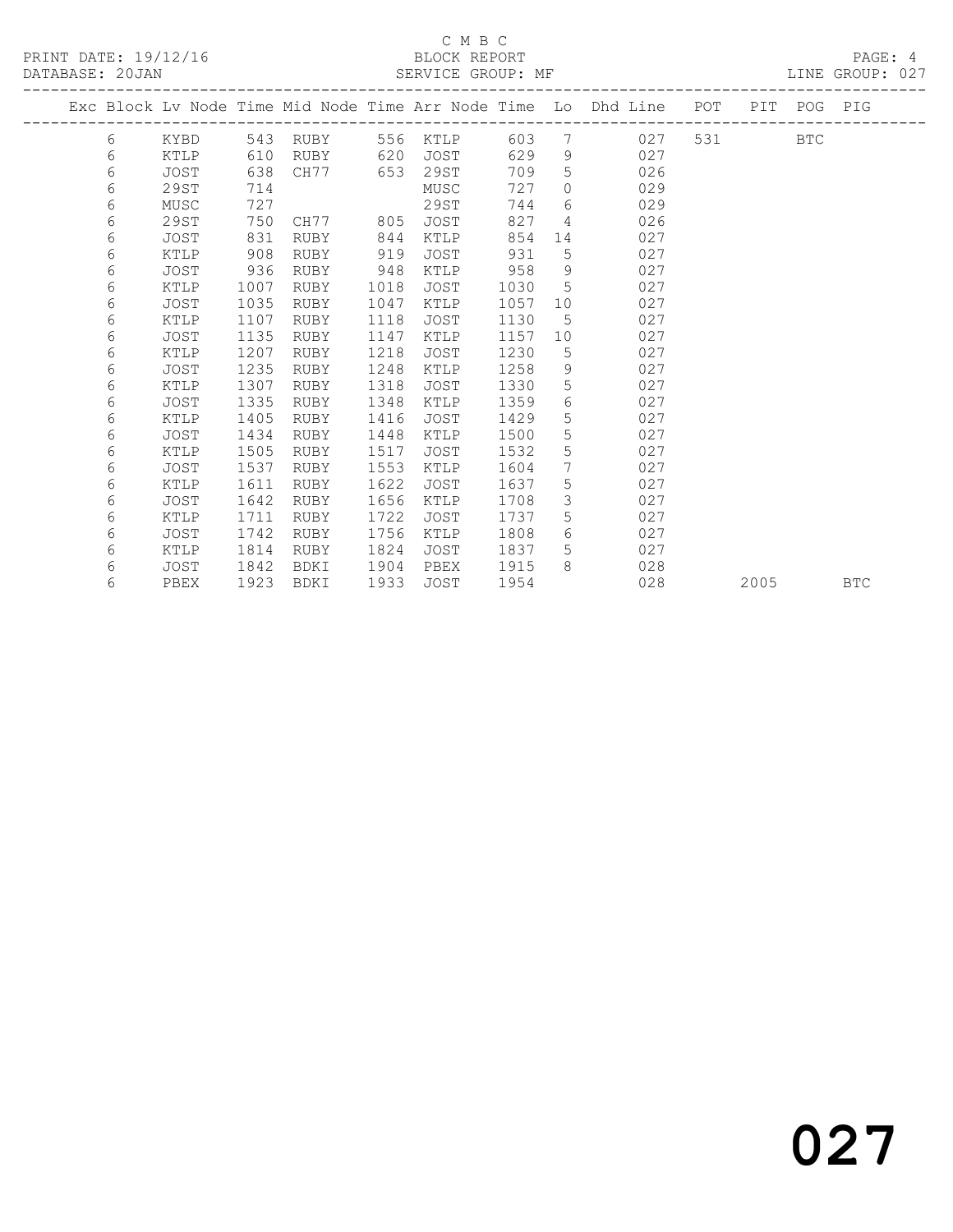#### C M B C<br>BLOCK REPORT

|  |                  |             |      |                                                 |            |               |       |                 | Exc Block Lv Node Time Mid Node Time Arr Node Time Lo Dhd Line POT |         | PIT POG PIG |            |
|--|------------------|-------------|------|-------------------------------------------------|------------|---------------|-------|-----------------|--------------------------------------------------------------------|---------|-------------|------------|
|  | $7\phantom{.}$   |             |      | SFU 551 SPST 610 MTST<br>JOST 658 RUBY 710 KTLP |            |               |       |                 | 634 16 8 144                                                       | 531 000 | <b>BTC</b>  |            |
|  | $7\phantom{.}$   |             |      |                                                 |            |               | 720 5 |                 | 027                                                                |         |             |            |
|  | $\boldsymbol{7}$ | KTLP        | 725  |                                                 |            | RUBY 736 JOST | 748   | $5\overline{)}$ | 027                                                                |         |             |            |
|  | 7                | JOST        | 753  | CH77 810 29ST                                   |            |               | 831   | $5^{\circ}$     | 026                                                                |         |             |            |
|  | 7                | 29ST        | 836  |                                                 |            | MUSC          | 854   | $\overline{0}$  | 029                                                                |         |             |            |
|  | 7                | MUSC        | 854  |                                                 |            | 29ST          | 911   | 17              | 029                                                                |         |             |            |
|  | 7                | 29ST        | 928  |                                                 |            | MUSC          | 944   | $\overline{0}$  | 029                                                                |         |             |            |
|  | 7                | MUSC        | 944  |                                                 |            | 29ST          | 1000  | $5^{\circ}$     | 029                                                                |         |             |            |
|  | 7                | 29ST        | 1005 |                                                 |            | JOST          | 1039  | 8               | 026                                                                |         |             |            |
|  | $\overline{7}$   | JOST        | 1047 | CH77 1020<br>CH77 1103                          |            | 29ST          | 1120  | 8 <sup>8</sup>  | 026                                                                |         |             |            |
|  | 7                | 29ST        | 1128 |                                                 |            | MUSC          | 1143  | $\overline{0}$  | 029                                                                |         |             |            |
|  | 7                | MUSC        | 1143 |                                                 |            | 29ST          | 1158  | 8 <sup>8</sup>  | 029                                                                |         |             |            |
|  | 7                | <b>29ST</b> | 1206 | CH77 1222 JOST                                  |            |               | 1242  | $5\overline{)}$ | 026                                                                |         |             |            |
|  | $\overline{7}$   | JOST        | 1247 | CH77 1304 29ST                                  |            |               | 1320  | 8               | 026                                                                |         |             |            |
|  | 7                | 29ST        | 1328 |                                                 |            | MUSC          | 1343  | $\overline{0}$  | 029                                                                |         |             |            |
|  | 7                | MUSC        | 1343 |                                                 |            | 29ST          | 1358  | 8 <sup>8</sup>  | 029                                                                |         |             |            |
|  | 7                | <b>29ST</b> | 1406 | CH77                                            | 1422       | JOST          | 1442  | 12              | 026                                                                |         |             |            |
|  | 7                | JOST        | 1454 | RUBY                                            | 1508       | KTLP          | 1520  | $\overline{4}$  | 027                                                                |         |             |            |
|  | 7                | KTLP        | 1524 | RUBY                                            | 1536       | JOST          | 1551  | $5\overline{)}$ | 027                                                                |         |             |            |
|  | 7                | JOST        | 1556 | CH77                                            | 1613       | 29ST          | 1631  | 8 <sup>8</sup>  | 026                                                                |         |             |            |
|  | 7                | <b>29ST</b> | 1639 | CH77                                            | 1657       | JOST          | 1718  | 8 <sup>8</sup>  | 026                                                                |         |             |            |
|  | 7                | JOST        | 1726 | CH77                                            | 1744       | 29ST          | 1800  | 8 <sup>8</sup>  | 026                                                                |         |             |            |
|  | 7                | 29ST        | 1808 | CH77                                            | 1825       | JOST          | 1845  | 11              | 026                                                                |         |             |            |
|  | 7                | JOST        | 1856 | CH77                                            | 1914       | 29ST          | 1929  | 8 <sup>8</sup>  | 026                                                                |         |             |            |
|  | 7                | 29ST        | 1937 | CH77                                            | 1952       | JOST          | 2008  | 18              | 026                                                                |         |             |            |
|  | 7                | JOST        | 2026 | CH77                                            | 2043       | 29ST          | 2057  | 13              | 026                                                                |         |             |            |
|  | $\overline{7}$   | 29ST        | 2110 | CH77                                            | 2124       | JOST          | 2139  | 16              | 026                                                                |         |             |            |
|  | 7                | JOST        | 2155 | RUBY                                            | 2206       | KTLP          | 2216  | $5^{\circ}$     | 027                                                                |         |             |            |
|  | 7                | KTLP        | 2221 | RUBY                                            | 2230       | JOST          | 2239  | $5\overline{)}$ | 027                                                                |         |             |            |
|  | 7                | JOST        | 2244 | BDKI                                            | 2304       | PBEX          | 2314  | 6               | 028                                                                |         |             |            |
|  | 7                | PBEX        | 2320 | BDKI                                            | 2329       | JOST          | 2348  | 26              | 028                                                                |         |             |            |
|  | 7                | JOST        | 2414 | BDKI                                            | 2433       | PBEX          | 2443  | 9               | 028                                                                |         |             |            |
|  | 7                | PBEX        | 2452 | BDKI                                            | 2501       | JOST          | 2518  | 13              | 028                                                                |         |             |            |
|  | 7                | JOST        | 2531 | CH77                                            | 2546       | 29ST          | 2557  |                 | 026                                                                | 2605    |             | <b>BTC</b> |
|  |                  |             |      |                                                 |            |               |       |                 |                                                                    |         |             |            |
|  | 8                | 29ST        | 546  | CH77                                            | 558        | JOST          | 614   | 12              | 026                                                                | 534     | BTC         |            |
|  | 8                | JOST        | 626  | RUBY                                            | 637        | KTLP          | 646   | 9               | 027                                                                |         |             |            |
|  | 8                | KTLP        | 655  | RUBY                                            | 706<br>739 | JOST          | 718 5 |                 | 027                                                                |         |             |            |
|  | $\,8\,$          | JOST        |      | 723 CH77                                        |            | 739 29ST      | 757 5 |                 | 026                                                                |         |             |            |
|  | 8                | 29ST        |      | 802 MUSC                                        |            |               | 818 0 |                 | 029                                                                |         |             |            |
|  | 8                | MUSC        | 818  |                                                 |            | 29ST          | 837   | 13              | 029                                                                |         |             |            |
|  | 8                | <b>29ST</b> | 850  | CH77                                            | 906        | JOST          | 926   | 10              | 026                                                                |         |             |            |
|  | $\,8\,$          | JOST        | 936  | BDKI                                            | 1000       | PBEX          | 1012  | 8               | 028                                                                |         |             |            |
|  | $\,8\,$          | PBEX        | 1020 | BDKI                                            | 1030       | JOST          | 1054  | 12              | 028                                                                |         |             |            |
|  | 8                | JOST        | 1106 | BDKI                                            | 1129       | PBEX          | 1141  | 8               | 028                                                                |         |             |            |
|  | 8                | PBEX        | 1149 | BDKI                                            | 1159       | JOST          | 1224  | 12              | 028                                                                |         |             |            |
|  | $\,8\,$          | JOST        | 1236 | BDKI                                            | 1259       | PBEX          | 1311  | 9               | 028                                                                |         |             |            |
|  | $\,8\,$          | PBEX        | 1320 | BDKI                                            | 1330       | JOST          | 1354  | 11              | 028                                                                |         |             |            |
|  | 8                | JOST        | 1405 | BDKI                                            | 1429       | CAPT          | 1456  | 9               | 028                                                                |         |             |            |
|  | 8                | CAPT        | 1505 | BDKI                                            | 1533       | JOST          | 1601  | 5               | 028                                                                |         |             |            |
|  | $\,8\,$          | JOST        | 1606 | BDKI                                            | 1633       | CAPT          | 1701  | 9               | 028                                                                |         |             |            |
|  | $\,8\,$          | CAPT        | 1710 | BDKI                                            | 1736       | JOST          | 1800  | 10              | 028                                                                |         |             |            |
|  | 8                | JOST        | 1810 | BDKI                                            | 1834       | PBEX          | 1846  | 5               | 028                                                                |         |             |            |
|  | 8                | PBEX        | 1851 | BDKI                                            | 1902       | JOST          | 1924  | 4               | 028                                                                |         |             |            |
|  | 8                | JOST        | 1928 | BDKI                                            | 1950       | PBEX          | 2001  |                 | 028                                                                | 2009    |             | <b>BTC</b> |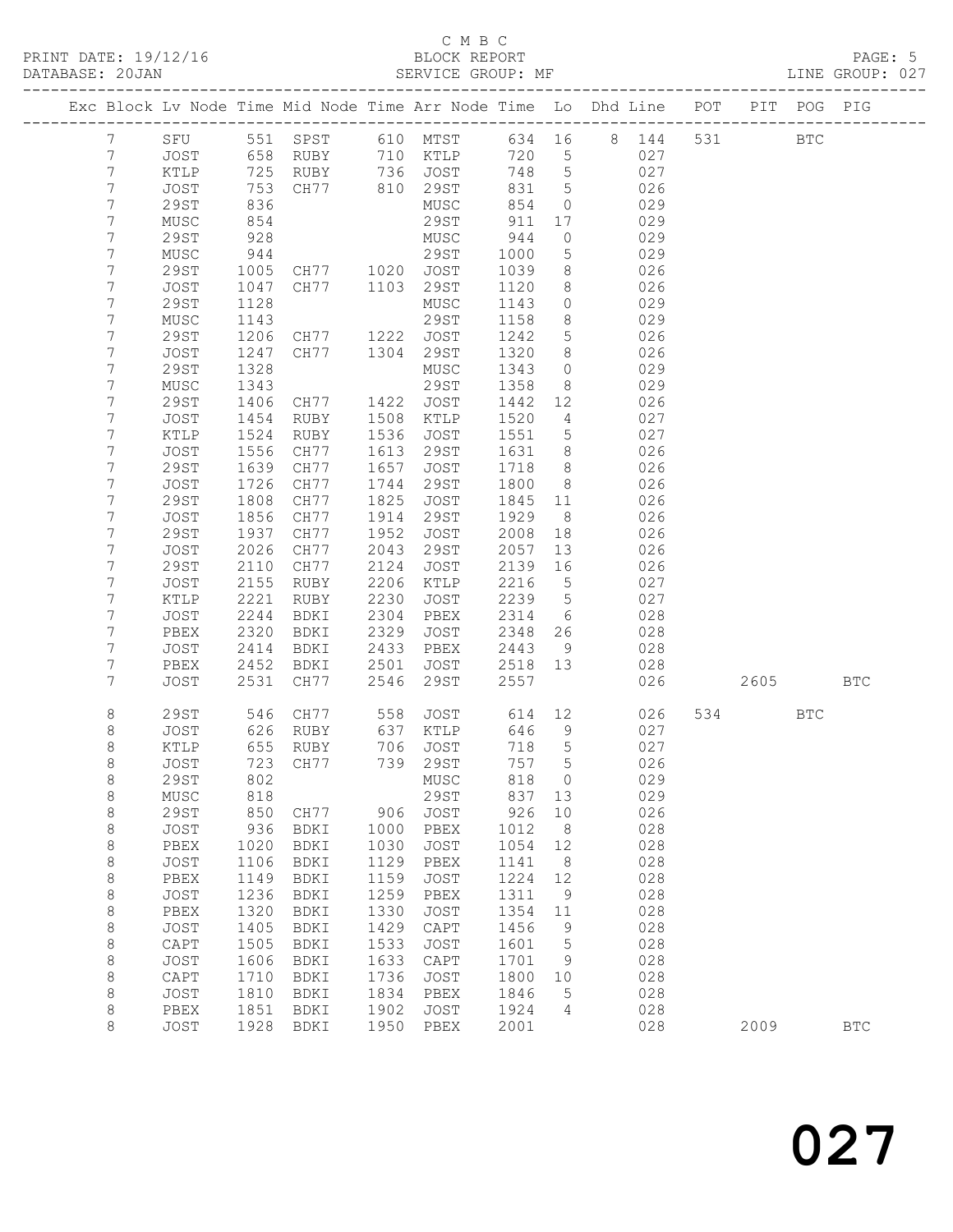## C M B C<br>BLOCK REPORT

|             |                 |              |                            |              |                     |              |                              | Exc Block Lv Node Time Mid Node Time Arr Node Time Lo Dhd Line POT |     |      | PIT POG PIG  |              |
|-------------|-----------------|--------------|----------------------------|--------------|---------------------|--------------|------------------------------|--------------------------------------------------------------------|-----|------|--------------|--------------|
| 9           | <b>29ST</b>     |              | 601 CH77                   | 614          | JOST                | 631          | 9                            | 026                                                                | 549 |      | $_{\rm BTC}$ |              |
| $\mathsf 9$ | <b>JOST</b>     | 640          | BDKI                       | 702          | PBEX                | 716          | $\overline{4}$               | 028                                                                |     |      |              |              |
| $\mathsf 9$ | PBEX            | 720          | BDKI                       | 731          | JOST                | 756          | 12                           | 028                                                                |     |      |              |              |
| $\mathsf 9$ | JOST            | 808          | BDKI                       | 833          | CAPT                | 903          | 8                            | 028                                                                |     |      |              |              |
| 9           | CAPT            | 911          | BDKI                       | 933          | JOST                | 957          | 9                            | 028                                                                |     |      |              |              |
| 9           | JOST            | 1006         | BDKI                       | 1030         | PBEX                | 1042         | $7\phantom{.0}$              | 028                                                                |     |      |              |              |
| 9           | PBEX            | 1049         | BDKI                       | 1059         | JOST                | 1124         | 12                           | 028                                                                |     |      |              |              |
| $\mathsf 9$ | JOST            | 1136         | BDKI                       | 1159         | PBEX                | 1211         | 9                            | 028                                                                |     |      |              |              |
| 9           | PBEX            | 1220         | BDKI                       | 1230         | JOST                | 1254         | 12                           | 028                                                                |     |      |              |              |
| 9           | JOST            | 1306         | BDKI                       | 1330         | PBEX                | 1342         | 9                            | 028                                                                |     |      |              |              |
| 9           | PBEX            | 1351         | BDKI                       | 1401         | JOST                | 1425         | 10                           | 028                                                                |     |      |              |              |
| $\mathsf 9$ | JOST            | 1435         | BDKI                       | 1459         | CAPT                | 1526         | 9                            | 028                                                                |     |      |              |              |
| 9           | CAPT            | 1535         | BDKI                       | 1603         | JOST                | 1631         | $5\overline{)}$              | 028                                                                |     |      |              |              |
| 9           | JOST            | 1636         | BDKI                       | 1703         | CAPT                | 1731         | $7\phantom{.0}\phantom{.0}7$ | 028                                                                |     |      |              |              |
| 9           | CAPT            | 1738         | BDKI                       | 1804         | JOST                | 1828         | 15                           | 028                                                                |     |      |              |              |
| 9           | JOST            | 1843         | RUBY                       | 1855         | KTLP                | 1906         | 15                           | 027                                                                |     |      |              |              |
| 9           | KTLP            | 1921         | RUBY                       | 1931         | JOST                | 1942         | 14                           | 027                                                                |     |      |              |              |
| 9           | JOST            | 1956         | CH77                       | 2013         | 29ST                | 2027         | 13                           | 026                                                                |     |      |              |              |
| 9           | 29ST            | 2040         | CH77                       | 2055         | JOST                | 2111         |                              | 026                                                                |     | 2122 |              | $_{\rm BTC}$ |
| 10          | BDKI            | 550          | SMKI                       | 603          | JOST                | 611          | $\overline{2}$               | 028                                                                | 549 |      | <b>BTC</b>   |              |
| 10          | JOST            | 613          | BDKI                       | 634          | PBEX                | 645          | 6                            | 028                                                                |     |      |              |              |
| 10          | PBEX            | 651          | BDKI                       | 701          | JOST                | 726          | 12                           | 028                                                                |     |      |              |              |
| 10          | JOST            | 738          | BDKI                       | 803          | CAPT                | 832          | 5                            | 028                                                                |     |      |              |              |
| 10          | $\texttt{CAPT}$ | 837          | BDKI                       | 900          | JOST                | 924          | 5                            | 028                                                                |     |      |              |              |
| 10          | JOST            | 929          | CH77                       | 945          | 29ST                | 1002         | 5                            | 026                                                                |     |      |              |              |
| 10          | <b>29ST</b>     | 1007         |                            |              | MUSC                | 1022         | $\circ$                      | 029                                                                |     |      |              |              |
| 10          | MUSC            | 1022         |                            |              | 29ST                | 1038         | $7\phantom{.}$               | 029                                                                |     |      |              |              |
| 10          | <b>29ST</b>     | 1045         | CH77                       | 1100         | JOST                | 1119         | 8                            | 026                                                                |     |      |              |              |
| 10          | JOST            | 1127         | CH77                       | 1143         | 29ST                | 1200         | 8                            | 026                                                                |     |      |              |              |
| 10          | <b>29ST</b>     | 1208         |                            |              | MUSC                | 1223         | $\circ$                      | 029                                                                |     |      |              |              |
| 10          | ${\tt MUSC}$    | 1223         |                            |              | 29ST                | 1238         | 8                            | 029                                                                |     |      |              |              |
| 10          | <b>29ST</b>     | 1246         | CH77                       | 1302         | JOST                | 1322         | 5                            | 026                                                                |     |      |              |              |
| 10          | JOST            | 1327         | CH77                       | 1344         | 29ST                | 1400         | 8                            | 026                                                                |     |      |              |              |
| 10          | <b>29ST</b>     | 1408         |                            |              | MUSC                | 1425         | $\circ$                      | 029                                                                |     |      |              |              |
| 10          | MUSC            | 1425         |                            |              | 29ST                | 1440         | 6                            | 029                                                                |     |      |              |              |
| 10          | <b>29ST</b>     | 1446         | CH77                       |              | 1504 JOST           | 1525         | 3                            | 026                                                                |     |      |              |              |
| 10          | JOST            | 1528         | CH77                       |              | 1546 29ST           | 1604         | 5                            | 026                                                                |     |      |              |              |
| 10          | 29ST            | 1609         | CH77                       | 1627         | JOST                | 1648         | 8                            | 026                                                                |     |      |              |              |
| 10          | JOST            |              | 1656 CH77 1713 29ST 1729 8 |              |                     |              |                              | 026                                                                |     |      |              |              |
| 10          | 29ST            | 1737         |                            |              | MUSC                | 1756         | 0                            | 029                                                                |     |      |              |              |
| 10          | MUSC            | 1756         |                            |              | <b>29ST</b>         | 1809         | 13                           | 029                                                                |     |      |              |              |
| 10          | <b>29ST</b>     | 1822         | CH77                       | 1839         | <b>JOST</b>         | 1859         | 14                           | 026                                                                |     |      |              |              |
| 10          | JOST            | 1913         | RUBY                       | 1925         | KTLP                | 1936         | 12                           | 027<br>027                                                         |     |      |              |              |
| 10          | KTLP            | 1948         | RUBY                       | 1958         | <b>JOST</b>         | 2009         | 5                            |                                                                    |     |      |              |              |
| 10          | JOST            | 2014         | <b>RUBY</b>                | 2025         | KTLP                | 2036         | 14                           | 027                                                                |     |      |              |              |
| 10<br>10    | KTLP            | 2050         | RUBY                       | 2059<br>2135 | <b>JOST</b>         | 2109<br>2146 | 5                            | 027<br>028                                                         |     |      |              |              |
| 10          | JOST<br>PBEX    | 2114<br>2151 | BDKI<br>BDKI               | 2200         | PBEX<br><b>JOST</b> | 2220         | 5<br>6                       | 028                                                                |     |      |              |              |
| 10          | JOST            | 2226         | CH77                       | 2242         | <b>29ST</b>         | 2255         |                              | 026                                                                |     | 2305 |              | <b>BTC</b>   |
|             |                 |              |                            |              |                     |              |                              |                                                                    |     |      |              |              |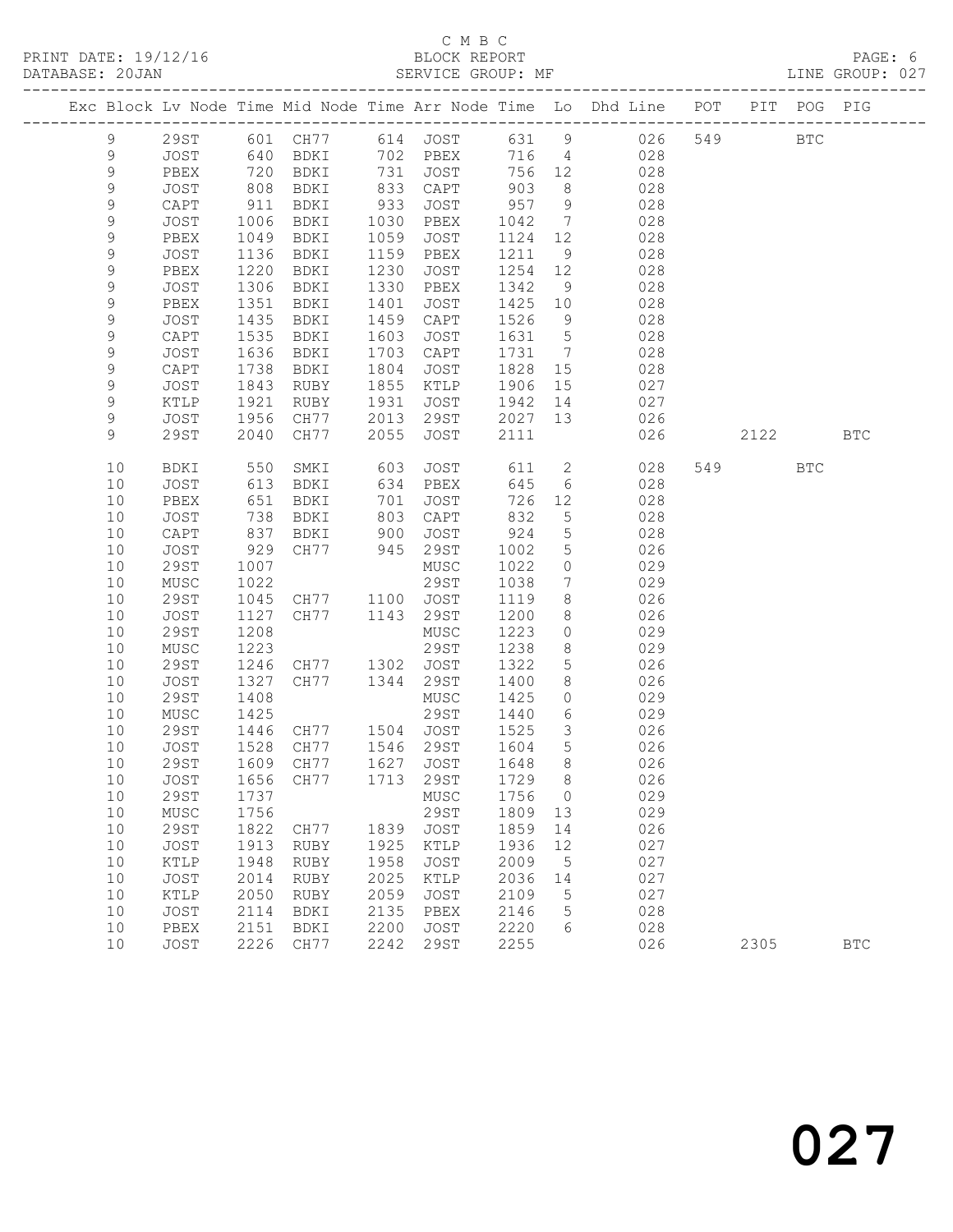#### C M B C<br>BLOCK REPORT

#### SERVICE GROUP: MF

|          |                     |              |                                                        |              |              |              |                 | Exc Block Lv Node Time Mid Node Time Arr Node Time Lo Dhd Line POT |     |      | PIT POG PIG |            |
|----------|---------------------|--------------|--------------------------------------------------------|--------------|--------------|--------------|-----------------|--------------------------------------------------------------------|-----|------|-------------|------------|
| 11       | JOST                |              | 608 CH77 623 29ST                                      |              |              |              | 638 5           | 026                                                                | 555 |      | <b>BTC</b>  |            |
| 11       | 29ST                | 643          |                                                        |              | MUSC         | 656          | $\overline{0}$  | 029                                                                |     |      |             |            |
| 11       | MUSC                | 656          |                                                        |              | 29ST         | 713          | $7\overline{ }$ | 029                                                                |     |      |             |            |
| 11       | <b>29ST</b>         | 720          | CH77          735    JOST<br>RUBY          814    KTLP |              |              | 756          | $5\overline{)}$ | 026                                                                |     |      |             |            |
| 11       | JOST                | 801          |                                                        |              |              | 827          | 13              | 027                                                                |     |      |             |            |
| 11       | KTLP                | 840          | RUBY                                                   | 851          | JOST         | 903          | 8               | 027                                                                |     |      |             |            |
| 11       | JOST                | 911          | CH77 927                                               |              | 29ST         | 944          | $\mathcal{S}$   | 026                                                                |     |      |             |            |
| 11       | 29ST                | 947          |                                                        |              | MUSC         | 1002         | $\overline{0}$  | 029                                                                |     |      |             |            |
| 11       | MUSC                | 1002         |                                                        |              | 29ST         | 1018         | 7 <sup>7</sup>  | 029                                                                |     |      |             |            |
| 11       | 29ST                | 1025         | CH77 1040                                              |              | JOST         | 1059         | 8               | 026                                                                |     |      |             |            |
| 11       | JOST                | 1107         | CH77 1123 29ST                                         |              |              | 1140         | 8               | 026                                                                |     |      |             |            |
| 11       | 29ST                | 1148         |                                                        |              | MUSC         | 1203         | $\overline{0}$  | 029                                                                |     |      |             |            |
| 11       | MUSC                | 1203         |                                                        |              | 29ST         | 1218         | 8               | 029                                                                |     |      |             |            |
| 11       | 29ST                | 1226         | CH77                                                   |              | 1242 JOST    | 1302         | $5\overline{)}$ | 026                                                                |     |      |             |            |
| 11       | <b>JOST</b>         | 1307         | CH77                                                   | 1324         | 29ST         | 1340         | 8 <sup>8</sup>  | 026                                                                |     |      |             |            |
| 11       | 29ST                | 1348         |                                                        |              | MUSC         | 1403         | $\circ$         | 029                                                                |     |      |             |            |
| 11       | ${\tt MUSC}$        | 1403         |                                                        |              | 29ST         | 1418         | 8               | 029                                                                |     |      |             |            |
| 11       | <b>29ST</b>         | 1426         | CH77                                                   |              | 1442 JOST    | 1502         | $5\phantom{.0}$ | 026                                                                |     |      |             |            |
| 11       | JOST                | 1507         | RUBY                                                   | 1523         | KTLP         | 1535         | $5\phantom{.0}$ | 027                                                                |     |      |             |            |
| 11       | $\texttt{KTLP}$     | 1540         | RUBY                                                   | 1552         | JOST         | 1607         | $5\phantom{.0}$ | 027                                                                |     |      |             |            |
| 11       | JOST                | 1612         | RUBY                                                   | 1626         | KTLP         | 1638         | $5\overline{)}$ | 027                                                                |     |      |             |            |
| 11       | KTLP                | 1643         | RUBY                                                   | 1654         | JOST         | 1709         | 6               | 027                                                                |     |      |             |            |
| 11       | JOST                | 1715         | RUBY                                                   | 1729         | KTLP         | 1741         | $5\overline{)}$ | 027                                                                |     |      |             |            |
| 11       | KTLP                | 1746         | RUBY                                                   | 1756         | JOST         | 1811         | $5\overline{)}$ | 027                                                                |     |      |             |            |
| 11       | JOST                | 1816         | RUBY                                                   | 1828         | KTLP         | 1839         | 11              | 027                                                                |     |      |             |            |
| 11       | KTLP                | 1850         | RUBY                                                   | 1900         | JOST         | 1912         | 14              | 027                                                                |     |      |             |            |
| 11       | JOST                | 1926<br>2010 | CH77                                                   | 1943<br>2025 | 29ST         | 1957         | 13              | 026                                                                |     |      |             |            |
| 11<br>11 | <b>29ST</b><br>JOST | 2056         | CH77<br>CH77                                           | 2113         | JOST<br>29ST | 2041<br>2127 | 15<br>13        | 026<br>026                                                         |     |      |             |            |
| 11       | <b>29ST</b>         | 2140         | CH77                                                   | 2154         | JOST         | 2209         | $5^{\circ}$     | 026                                                                |     |      |             |            |
| 11       | JOST                | 2214         | BDKI                                                   | 2234         | PBEX         | 2244         | $6\overline{6}$ | 028                                                                |     |      |             |            |
| 11       | PBEX                | 2250         | BDKI                                                   | 2259         | JOST         | 2319         | $\overline{4}$  | 028                                                                |     |      |             |            |
| 11       | JOST                | 2323         | CH77                                                   | 2338         | 29ST         | 2349         | $5\overline{)}$ | 026                                                                |     |      |             |            |
| 11       | <b>29ST</b>         | 2354         |                                                        |              | MUSC         | 2407         | $\overline{0}$  | 029                                                                |     |      |             |            |
| 11       | MUSC                | 2407         |                                                        |              | 29ST         | 2416         | $7\overline{ }$ | 029                                                                |     |      |             |            |
| 11       | 29ST                | 2423         | CH77 2437 JOST                                         |              |              | 2450         | $7\overline{ }$ | 026                                                                |     |      |             |            |
| 11       | <b>JOST</b>         | 2457         | GIST                                                   |              | 2511 HK-W    | 2518         |                 | 028                                                                |     | 2522 |             | <b>BTC</b> |
|          |                     |              |                                                        |              |              |              |                 |                                                                    |     |      |             |            |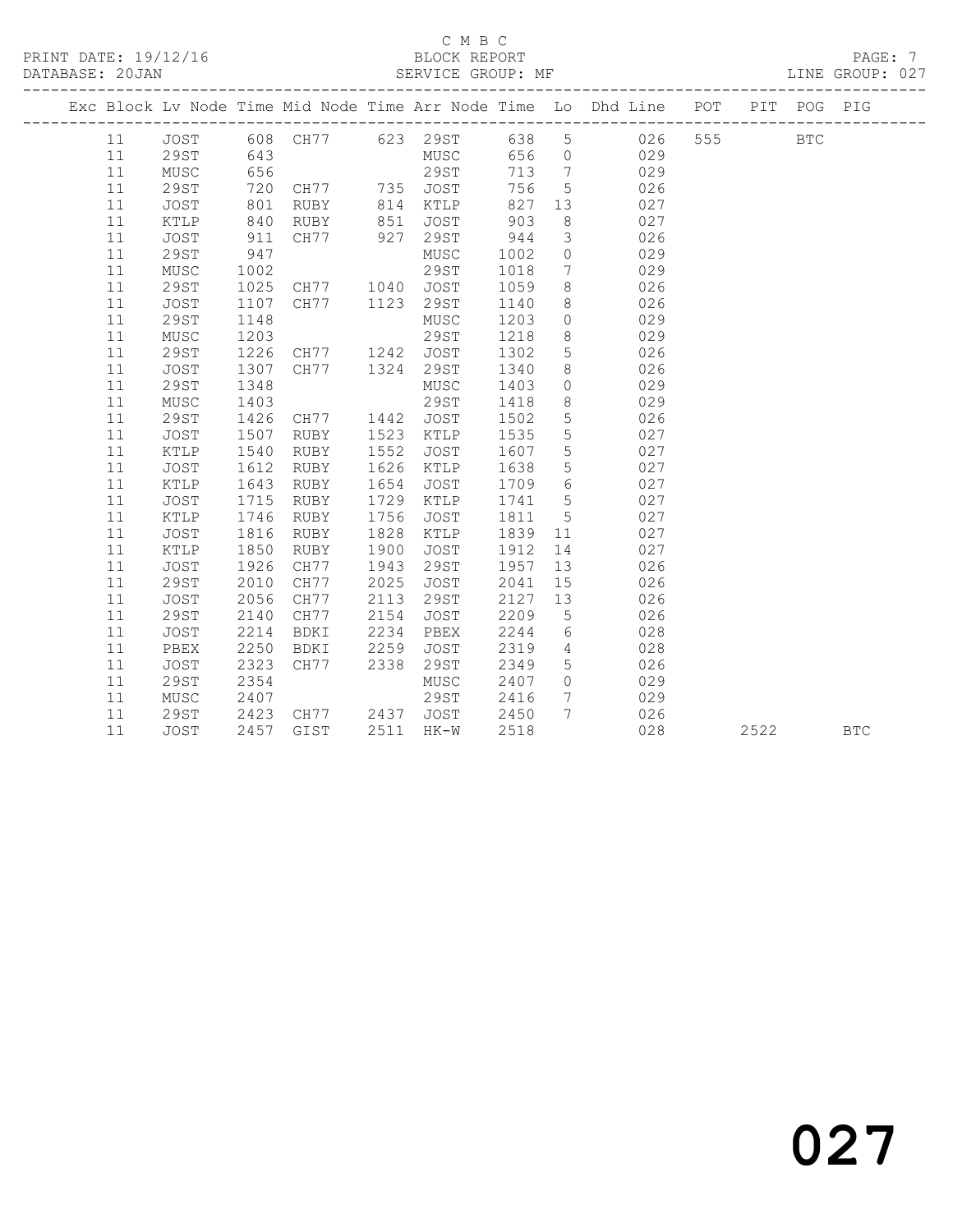#### C M B C<br>BLOCK REPORT SERVICE GROUP: MF

|    |             |      |                                               |      |           |      |                              | Exc Block Lv Node Time Mid Node Time Arr Node Time Lo Dhd Line POT |     | PIT  | POG        | PIG        |
|----|-------------|------|-----------------------------------------------|------|-----------|------|------------------------------|--------------------------------------------------------------------|-----|------|------------|------------|
| 12 | REBY        | 608  |                                               |      | 29ST      | 613  | $\overline{0}$               | 016                                                                | 559 |      | <b>BTC</b> |            |
| 12 | 29ST        | 613  |                                               |      | MUSC      | 626  | $\overline{0}$               | 029                                                                |     |      |            |            |
| 12 | MUSC        |      | 626<br>649 CH77 703 JOST<br>731 RUBY 744 KTLP |      |           | 642  | $\overline{7}$               | 029                                                                |     |      |            |            |
| 12 | 29ST        |      |                                               |      |           | 724  | $\overline{7}$               | 026                                                                |     |      |            |            |
| 12 | JOST        |      |                                               |      | KTLP      | 755  | 13                           | 027                                                                |     |      |            |            |
| 12 | KTLP        | 808  | RUBY                                          | 820  | JOST      | 833  | 6                            | 027                                                                |     |      |            |            |
| 12 | JOST        | 839  | CH77                                          | 856  | 29ST      | 914  | 11                           | 026                                                                |     |      |            |            |
| 12 | 29ST        | 925  | CH77                                          | 941  | JOST      | 1000 | $7\phantom{.0}\phantom{.0}7$ | 026                                                                |     |      |            |            |
| 12 | <b>JOST</b> | 1007 | CH77                                          | 1023 | 29ST      | 1040 | $7\phantom{.0}\phantom{.0}7$ | 026                                                                |     |      |            |            |
| 12 | 29ST        | 1047 |                                               |      | MUSC      | 1102 | $\circ$                      | 029                                                                |     |      |            |            |
| 12 | MUSC        | 1102 |                                               |      | 29ST      | 1118 | 8                            | 029                                                                |     |      |            |            |
| 12 | 29ST        | 1126 | CH77                                          |      | 1141 JOST | 1200 | $7\phantom{.0}\phantom{.0}7$ | 026                                                                |     |      |            |            |
| 12 | JOST        | 1207 | CH77                                          | 1223 | 29ST      | 1240 | 8                            | 026                                                                |     |      |            |            |
| 12 | <b>29ST</b> | 1248 |                                               |      | MUSC      | 1303 | $\overline{0}$               | 029                                                                |     |      |            |            |
| 12 | MUSC        | 1303 |                                               |      | 29ST      | 1318 | 8                            | 029                                                                |     |      |            |            |
| 12 | 29ST        | 1326 | CH77 1342 JOST                                |      |           | 1402 | $5\phantom{.0}$              | 026                                                                |     |      |            |            |
| 12 | JOST        | 1407 | CH77                                          |      | 1424 29ST | 1442 | $6\overline{6}$              | 026                                                                |     |      |            |            |
| 12 | 29ST        | 1448 |                                               |      | MUSC      | 1506 | $\overline{0}$               | 029                                                                |     |      |            |            |
| 12 | MUSC        | 1506 |                                               |      | 29ST      | 1521 | $5\overline{)}$              | 029                                                                |     |      |            |            |
| 12 | 29ST        | 1526 | CH77 1544 JOST                                |      |           | 1605 | 6                            | 026                                                                |     |      |            |            |
| 12 | JOST        | 1611 | CH77 1628                                     |      | 29ST      | 1644 | 8 <sup>8</sup>               | 026                                                                |     |      |            |            |
| 12 | 29ST        | 1652 |                                               |      | MUSC      | 1710 | $\overline{0}$               | 029                                                                |     |      |            |            |
| 12 | MUSC        | 1710 |                                               |      | 29ST      | 1724 | 14                           | 029                                                                |     |      |            |            |
| 12 | 29ST        | 1738 | CH77 1756 JOST                                |      |           | 1816 | 10 <sub>o</sub>              | 026                                                                |     |      |            |            |
| 12 | JOST        | 1826 | CH77 1845 29ST                                |      |           | 1901 | 19                           | 026                                                                |     |      |            |            |
| 12 | 29ST        | 1920 |                                               |      | MUSC      | 1936 | $\overline{0}$               | 029                                                                |     |      |            |            |
| 12 | MUSC        | 1936 |                                               |      | 29ST      | 1948 | $\overline{4}$               | 029                                                                |     |      |            |            |
| 12 | <b>29ST</b> | 1952 |                                               |      | MUSC      | 2008 | $\overline{0}$               | 029                                                                |     |      |            |            |
| 12 | MUSC        | 2008 |                                               |      | 29ST      | 2020 | $\mathbf{2}$                 | 029                                                                |     |      |            |            |
| 12 | 29ST        | 2022 |                                               |      | MUSC      | 2037 | $\circ$                      | 029                                                                |     |      |            |            |
| 12 | MUSC        | 2037 |                                               |      | 29ST      | 2048 | $\overline{4}$               | 029                                                                |     |      |            |            |
| 12 | <b>29ST</b> | 2052 |                                               |      | MUSC      | 2107 | $\overline{0}$               | 029                                                                |     |      |            |            |
| 12 | MUSC        | 2107 |                                               |      | 29ST      | 2118 | $5\overline{)}$              | 029                                                                |     |      |            |            |
| 12 | <b>29ST</b> | 2123 |                                               |      | MUSC      | 2138 | $\bigcirc$                   | 029                                                                |     |      |            |            |
| 12 | MUSC        | 2138 |                                               |      | 29ST      | 2149 | $\overline{4}$               | 029                                                                |     |      |            |            |
| 12 | 29ST        | 2153 |                                               |      | MUSC 2208 |      | $\bigcap$                    | 029                                                                |     |      |            |            |
| 12 | MUSC        | 2208 |                                               |      | 29ST      | 2218 |                              | 029                                                                |     | 2228 |            | <b>BTC</b> |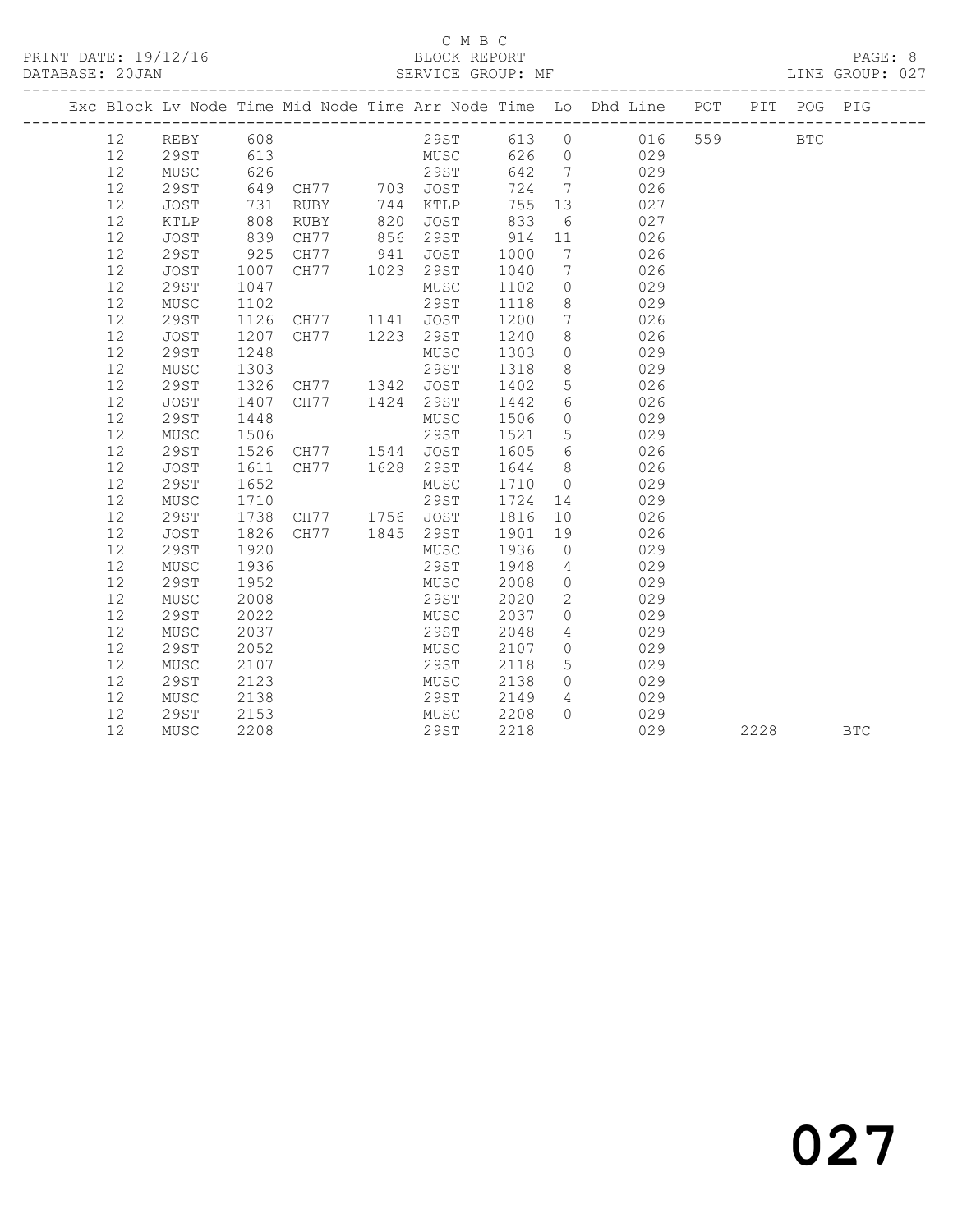#### C M B C<br>BLOCK REPORT

|          |                  |              |              | Exc Block Lv Node Time Mid Node Time Arr Node Time Lo Dhd Line POT |              |                     |                 |                                    |                |            |     |                                                                                                                                                                                                                                 | PIT POG PIG |              |
|----------|------------------|--------------|--------------|--------------------------------------------------------------------|--------------|---------------------|-----------------|------------------------------------|----------------|------------|-----|---------------------------------------------------------------------------------------------------------------------------------------------------------------------------------------------------------------------------------|-------------|--------------|
|          | 13               |              |              | LNOS 659 15LO 710 STST 739 6 35 241                                |              |                     |                 |                                    |                |            |     | 634 BTC                                                                                                                                                                                                                         |             |              |
|          | 13               | 29ST         | 820          |                                                                    |              | MUSC 836 0          |                 |                                    |                | 029        |     |                                                                                                                                                                                                                                 |             |              |
|          | 13               | MUSC         | 836          |                                                                    |              | 29ST 855 10         |                 |                                    |                | 029        |     |                                                                                                                                                                                                                                 |             |              |
|          | 13               | 29ST         | 905          | CH77 921 JOST                                                      |              |                     | 940             | $\overline{7}$                     |                | 026        |     |                                                                                                                                                                                                                                 |             |              |
|          | 13               | JOST         | 947          |                                                                    |              | CH77 1003 29ST 1020 |                 | $\overline{7}$                     |                | 026        |     |                                                                                                                                                                                                                                 |             |              |
|          | 13               | 29ST         | 1027         |                                                                    |              | MUSC<br>29ST        | 1042            | $\overline{0}$<br>$7\overline{ }$  |                | 029        |     |                                                                                                                                                                                                                                 |             |              |
|          | 13<br>13         | MUSC<br>29ST | 1042<br>1105 |                                                                    |              |                     | 1058<br>1139    | 8 <sup>8</sup>                     |                | 029<br>026 |     |                                                                                                                                                                                                                                 |             |              |
|          | 13               | JOST         | 1147         | CH77 1120 JOST<br>CH77 1203 29ST                                   |              |                     | 1220            | 8 <sup>8</sup>                     |                | 026        |     |                                                                                                                                                                                                                                 |             |              |
|          | 13               | 29ST         | 1228         |                                                                    |              | MUSC                | 1243            | $\overline{0}$                     |                | 029        |     |                                                                                                                                                                                                                                 |             |              |
|          | 13               | MUSC         | 1243         |                                                                    |              | 29ST                | 1258            | 8 <sup>8</sup>                     |                | 029        |     |                                                                                                                                                                                                                                 |             |              |
|          | 13               | 29ST         | 1306         | CH77 1322 JOST                                                     |              |                     | 1342            | 5 <sup>5</sup>                     |                | 026        |     |                                                                                                                                                                                                                                 |             |              |
|          | 13               | JOST         | 1347         | CH77 1404 29ST                                                     |              |                     | 1421            | $7\overline{ }$                    |                | 026        |     |                                                                                                                                                                                                                                 |             |              |
|          | 13               | 29ST         | 1428         |                                                                    |              | MUSC                | 1445            | $\overline{0}$                     |                | 029        |     |                                                                                                                                                                                                                                 |             |              |
|          | 13               | MUSC         | 1445         |                                                                    |              | 29ST                | 1500            | $6\overline{6}$                    |                | 029        |     |                                                                                                                                                                                                                                 |             |              |
|          | 13               | 29ST         | 1506         |                                                                    |              | MUSC                | 1524            | $\overline{0}$                     |                | 029        |     |                                                                                                                                                                                                                                 |             |              |
|          | 13               | MUSC         | 1524         |                                                                    |              | 29ST                | 1539 13         |                                    |                | 029        |     |                                                                                                                                                                                                                                 |             |              |
|          | 13               | 29ST         | 1552         |                                                                    |              | MUSC                | 1610            | $\overline{0}$                     |                | 029        |     |                                                                                                                                                                                                                                 |             |              |
|          | 13               | MUSC         | 1610         |                                                                    |              | 29ST                | 1624 13         |                                    |                | 029        |     |                                                                                                                                                                                                                                 |             |              |
|          | 13<br>13         | 29ST<br>MUSC | 1637<br>1655 |                                                                    |              | MUSC                | 1655<br>1709 14 | $\overline{0}$                     |                | 029<br>029 |     |                                                                                                                                                                                                                                 |             |              |
|          | 13               | 29ST         |              |                                                                    |              | 29ST                | 1801            | 10                                 |                | 026        |     |                                                                                                                                                                                                                                 |             |              |
|          | 13               | JOST         | 1811         |                                                                    |              | CH77 1830 29ST 1846 |                 | $6\overline{6}$                    |                | 026        |     |                                                                                                                                                                                                                                 |             |              |
|          | 13               | 29ST         | 1852         |                                                                    |              | MUSC                | 1908 0          |                                    |                | 029        |     |                                                                                                                                                                                                                                 |             |              |
|          | 13               | MUSC         | 1908         |                                                                    |              | 29ST                | 1920            |                                    |                | 029        |     | 1931 — 1931 — 1932 — 1933 — 1934 — 1934 — 1935 — 1935 — 1936 — 1935 — 1936 — 1934 — 1935 — 1936 — 1936 — 1936 — 1936 — 1936 — 1936 — 1937 — 1938 — 1939 — 1939 — 1939 — 1939 — 1939 — 1938 — 1938 — 1938 — 1938 — 1938 — 1938 — |             | <b>BTC</b>   |
|          |                  |              |              |                                                                    |              |                     |                 |                                    |                |            |     |                                                                                                                                                                                                                                 |             |              |
|          | CD <sub>14</sub> | GIST         |              | 708 PBEX 727 CAPT 739                                              | 805          | JOST                |                 |                                    | $\overline{2}$ |            |     | 028 703 BTC<br><b>BTC</b>                                                                                                                                                                                                       |             |              |
| $#CD$ 14 | $CD$ 14          | CAPT<br>CAPT | 741<br>741   | BDKI<br>BDKI                                                       | 805          | JOST                | 831<br>831      | $7\overline{ }$<br>$7\overline{ }$ |                | 028<br>028 | 722 |                                                                                                                                                                                                                                 |             |              |
|          | 14               | JOST         | 838          | BDKI                                                               | 902          | CAPT                | 932             | $7\overline{ }$                    |                | 028        |     |                                                                                                                                                                                                                                 |             |              |
|          | 14               | CAPT         | 939          | BDKI                                                               | 1001         | JOST                | 1025 11         |                                    |                | 028        |     |                                                                                                                                                                                                                                 |             |              |
|          | 14               | JOST         | 1036         | BDKI                                                               | 1059         | PBEX                | 1111            | 8 <sup>8</sup>                     |                | 028        |     |                                                                                                                                                                                                                                 |             |              |
|          | 14               | PBEX         | 1119         | BDKI                                                               | 1129         | JOST                | 1154 12         |                                    |                | 028        |     |                                                                                                                                                                                                                                 |             |              |
|          | 14               | JOST         | 1206         | BDKI                                                               | 1229         | PBEX                | 1241 9          |                                    |                | 028        |     |                                                                                                                                                                                                                                 |             |              |
|          | 14               | PBEX         | 1250         | BDKI                                                               | 1300         | JOST                | 1324 12         |                                    |                | 028        |     |                                                                                                                                                                                                                                 |             |              |
|          | 14               | JOST         | 1336         | BDKI                                                               | 1400         | PBEX                | 1412 6          |                                    |                | 028        |     |                                                                                                                                                                                                                                 |             |              |
|          | 14               | PBEX         | 1418         | BDKI                                                               | 1429         | JOST                | 1455 11         |                                    |                | 028        |     |                                                                                                                                                                                                                                 |             |              |
|          | 14<br>14         | JOST<br>CAPT | 1506<br>1604 | BDKI<br>BDKI                                                       | 1632         | 1530 CAPT           | 1557 7<br>1700  | 6                                  |                | 028<br>028 |     |                                                                                                                                                                                                                                 |             |              |
|          |                  |              |              | 14 JOST 1706 BDKI 1732 CAPT 1801 10 028                            |              | JOST                |                 |                                    |                |            |     |                                                                                                                                                                                                                                 |             |              |
|          | 14               | CAPT         | 1811         | BDKI                                                               | 1837         | JOST                | 1859            | 14                                 |                | 028        |     |                                                                                                                                                                                                                                 |             |              |
|          | 14               | JOST         | 1913         | BDKI                                                               | 1935         | PBEX                | 1946            | 11                                 |                | 028        |     |                                                                                                                                                                                                                                 |             |              |
|          | 14               | PBEX         | 1957         | BDKI                                                               | 2007         | JOST                | 2028            | 16                                 |                | 028        |     |                                                                                                                                                                                                                                 |             |              |
|          | 14               | JOST         | 2044         | BDKI                                                               | 2105         | PBEX                | 2116            | $5^{\circ}$                        |                | 028        |     |                                                                                                                                                                                                                                 |             |              |
|          | 14               | PBEX         | 2121         | BDKI                                                               | 2130         | JOST                | 2150            | $6\overline{6}$                    |                | 028        |     |                                                                                                                                                                                                                                 |             |              |
|          | 14               | JOST         | 2156         | CH77                                                               | 2212         | 29ST                | 2225            | 28                                 |                | 026        |     |                                                                                                                                                                                                                                 |             |              |
|          | 14               | <b>29ST</b>  | 2253         |                                                                    |              | MUSC                | 2308            | $\overline{0}$                     |                | 029        |     |                                                                                                                                                                                                                                 |             |              |
|          | 14               | MUSC         | 2308         |                                                                    |              | 29ST                | 2317            | $5^{\circ}$                        |                | 029        |     |                                                                                                                                                                                                                                 |             |              |
|          | 14               | <b>29ST</b>  | 2322         | CH77                                                               | 2336         | JOST                | 2349            | 6                                  |                | 026        |     |                                                                                                                                                                                                                                 |             |              |
|          | 14               | JOST         | 2355         | RUBY                                                               | 2404<br>2432 | KTLP                | 2413            | 11                                 |                | 027        |     |                                                                                                                                                                                                                                 |             |              |
|          | 14               | KTLP         | 2424         | RUBY                                                               |              | JOST                | 2439            |                                    |                | 027        |     | 2450                                                                                                                                                                                                                            |             | $_{\rm BTC}$ |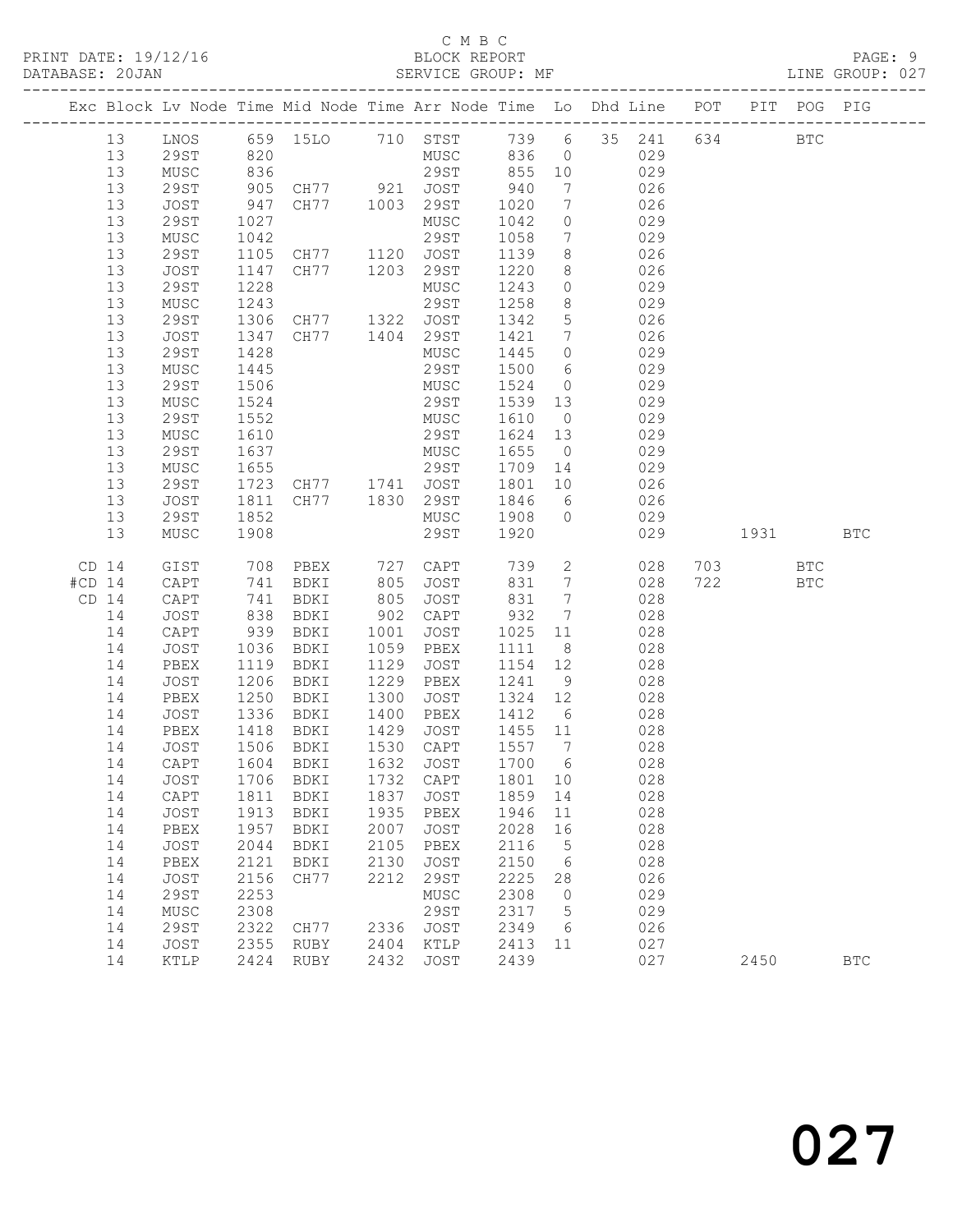## C M B C

| DATABASE: 20JAN |               |                   |                |      | SERVICE GROUP: MF                |                |                 | LINE GROUP: 027                                                                |              |             |            |  |
|-----------------|---------------|-------------------|----------------|------|----------------------------------|----------------|-----------------|--------------------------------------------------------------------------------|--------------|-------------|------------|--|
|                 |               |                   |                |      |                                  |                |                 | Exc Block Lv Node Time Mid Node Time Arr Node Time Lo Dhd Line POT PIT POG PIG |              |             |            |  |
|                 |               |                   |                |      |                                  |                |                 | 15 BDKI 718 HK-W 722 PBEX 732 4 028 717 BTC                                    |              |             |            |  |
| 15              | PBEX          |                   |                |      |                                  |                |                 | 736 BDKI 747 JOST 811 12 028                                                   |              |             |            |  |
| 15              | JOST          |                   |                |      |                                  |                |                 | 028                                                                            |              |             |            |  |
| 15              | CAPT          |                   |                |      |                                  |                |                 | 028                                                                            |              |             |            |  |
| 15              | JOST          | 1021              |                |      |                                  |                |                 | 1057 7 028                                                                     |              |             |            |  |
| 15              | PBEX          | 1104              | BDKI 1114 JOST |      |                                  | 1139 12        |                 | 028                                                                            |              |             |            |  |
| 15              | JOST          | 1151              | <b>BDKI</b>    |      | 1214 PBEX                        | 1226           | 9               | 028                                                                            |              |             |            |  |
| 15              | PBEX          | 1235              | BDKI           |      | 1245 JOST                        | 1309 12        |                 | 028                                                                            |              |             |            |  |
| 15              | JOST          | $\frac{1}{1}$ 321 | BDKI           |      | 1345 PBEX                        | 1357 6         |                 | 028                                                                            |              |             |            |  |
| 15              | PBEX          | 1403              | BDKI           | 1414 | JOST                             | 1440 10        |                 | 028                                                                            |              |             |            |  |
| 15              | JOST          | 1450              | BDKI           |      | 1514 CAPT                        | 1541           | 9               | 028                                                                            |              |             |            |  |
| 15              | CAPT          | 1550              | BDKI           |      | 1618 JOST                        | 1646           | $5\overline{)}$ | 028                                                                            |              |             |            |  |
| 15              | JOST          | $\frac{1}{1651}$  | BDKI           |      | 1718 CAPT                        | 1747           | 8 <sup>1</sup>  | 028                                                                            |              |             |            |  |
| 15              | CAPT          | 1755              | BDKI           | 1821 | JOST                             | 1843 15        |                 | 028                                                                            |              |             |            |  |
| 15              | JOST          | 1858              | BDKI           |      | 1920 PBEX                        | 1931           | $\overline{7}$  | 028                                                                            |              |             |            |  |
| 15              | PBEX          | 1938<br>2014      | BDKI           | 1948 | JOST                             |                | $5\overline{)}$ | 028                                                                            |              |             |            |  |
| 15              | JOST          | 2014              | BDKI           |      | 2035 PBEX                        | $2046$<br>2046 | $5\overline{)}$ | 028                                                                            |              |             |            |  |
| 15              | PBEX          | 2051              | BDKI 2100      |      | JOST                             | 2120           | $6\overline{6}$ | 028                                                                            |              |             |            |  |
| 15              | JOST          | 2126              | CH77 2142 29ST |      |                                  | 2155 25        |                 | 026                                                                            |              |             |            |  |
| 15              | 29ST          | 2220              | CH77           |      | 2234 JOST                        | 2248           | $7\overline{ }$ | 026                                                                            |              |             |            |  |
| 15              | JOST          | 2255              | RUBY           |      | $2305$ KTLP                      | 2314           | 9               | 027                                                                            |              |             |            |  |
| 15              | KTLP          | 2323              | RUBY           | 2331 | JOST                             | 2339           | $5\overline{)}$ | 027                                                                            |              |             |            |  |
| 15              | JOST          | 2344              | BDKI 2403 PBEX |      |                                  | 2413           | 9               | 028                                                                            |              |             |            |  |
| 15              | PBEX          | 2422              |                |      | BDKI 2431 JOST<br>RUBY 2504 KTLP | 2448 7         |                 | 028                                                                            |              |             |            |  |
| 15              | JOST          | 2455              |                |      |                                  | 2512 10        |                 | 027                                                                            |              |             |            |  |
| 15              | KTLP          |                   | 2522 RUBY      | 2530 | KYJO                             | 2541           |                 |                                                                                | 027 2550 BTC |             |            |  |
| 31              | CAPT          | 1436              | BDKI           | 1500 | JOST                             |                |                 | 1526 10 028 1417 BTC                                                           |              |             |            |  |
| 31              | JOST          | 1536              | BDKI           |      | 1603 CAPT                        | 1630 5         |                 | 028                                                                            |              |             |            |  |
| 31              | CAPT          |                   | 1635 BDKI      |      | 1703 JOST                        | 1731 5         |                 | 028                                                                            |              |             |            |  |
| 31              | JOST          |                   | 1736 BDKI      |      | 1802 PBEX                        | 1816           |                 |                                                                                | 028 1826     |             | <b>BTC</b> |  |
| 32              | PBEX          | 1430              | BDKI           |      |                                  |                |                 | 1441 JOST 1507 14 028 1418 BTC                                                 |              |             |            |  |
| 32              | JOST          | 1521              | BDKI           |      | 1545 CAPT                        | 1612 8         |                 | 028                                                                            |              |             |            |  |
| 32              | CAPT          |                   |                |      |                                  |                |                 | 1620 BDKI 1648 JOST 1716 5 028                                                 |              |             |            |  |
| 32              | JOST          | 1721              | BDKI           |      | 1747 CAPT                        | 1816           |                 |                                                                                | 028 1838 BTC |             |            |  |
| 33              | JOST          |                   |                |      |                                  |                |                 | 1447 CH77 1505 29ST 1525 12 026 1431 BTC                                       |              |             |            |  |
|                 |               |                   |                |      |                                  |                |                 | 33 29ST 1537 MUSC 1555 0 029                                                   |              |             |            |  |
| 33              | MUSC          | 1555              |                |      | 29ST                             | 1609 15        |                 | 029                                                                            |              |             |            |  |
| 33              | 29ST          | 1624              | CH77           |      | 1642 JOST                        | 1703           | 8 <sup>8</sup>  | 026                                                                            |              |             |            |  |
| 33              | JOST          | 1711              | CH77           | 1729 | 29ST                             | 1745           | $\overline{7}$  | 026                                                                            |              |             |            |  |
| 33              | 29ST          | 1752              |                |      | MUSC                             | 1811 0         |                 | 029                                                                            |              |             |            |  |
| 33              | MUSC          | 1811              |                |      | 29ST                             | 1824           | 13              | 029                                                                            |              |             |            |  |
| 33              | 29ST          | 1837              | CH77           | 1853 | JOST                             | 1910           |                 | 026                                                                            |              | 1921 / 1921 | <b>BTC</b> |  |
| 34              | <b>29ST</b>   | 1506              | CH77           | 1524 | JOST                             | 1545           | $\overline{7}$  |                                                                                | 026 1452 BTC |             |            |  |
| 34              | JOST          | 1552              | RUBY           | 1606 | KTLP                             | 1617           | 9               | 027                                                                            |              |             |            |  |
| 34              | KTLP          | 1626              | RUBY           | 1637 | JOST                             | 1652           | 5               | 027                                                                            |              |             |            |  |
| 34              | JOST          | 1657              | RUBY           | 1711 | KTLP                             | 1723           | 4               | 027                                                                            |              |             |            |  |
| 34              | $\verb KTLP $ | 1727              | RUBY           | 1737 | JOST                             | 1752           | 5               | 027                                                                            |              |             |            |  |
| 34              | JOST          | 1757              | RUBY           | 1811 | KTLP                             | 1823           | 5               | 027                                                                            |              |             |            |  |
| 34              | KTLP          | 1828              | RUBY           | 1838 | JOST                             | 1851           |                 | 027                                                                            |              | 1902        | <b>BTC</b> |  |
|                 |               |                   |                |      |                                  |                |                 |                                                                                |              |             |            |  |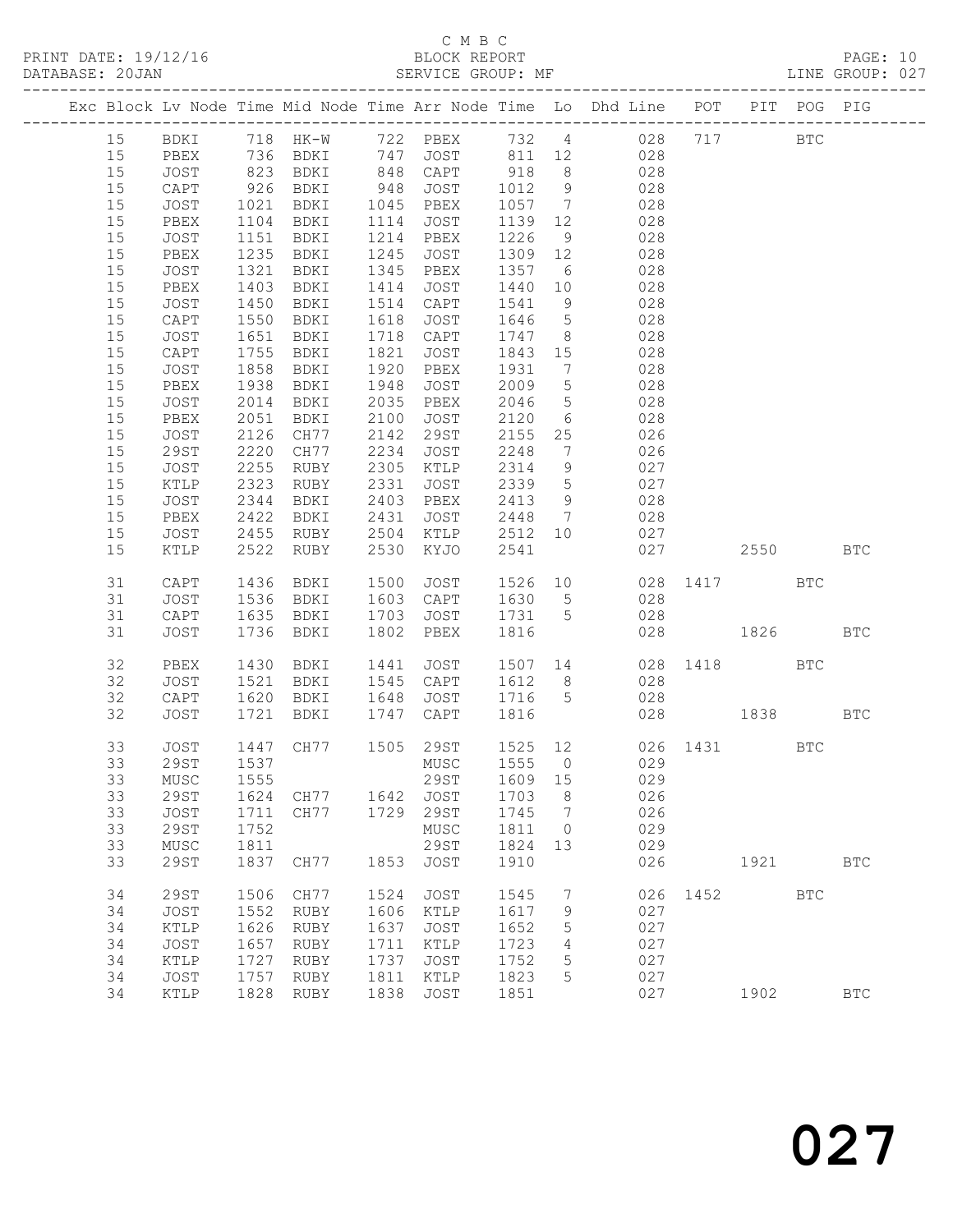#### C M B C

| DATABASE: 20JAN  |            |              |                  |                                                              |      | SERVICE GROUP: MF                              |            |                 | LINE GROUP: 027                                                                |              |            |             |            |  |
|------------------|------------|--------------|------------------|--------------------------------------------------------------|------|------------------------------------------------|------------|-----------------|--------------------------------------------------------------------------------|--------------|------------|-------------|------------|--|
|                  |            |              |                  |                                                              |      |                                                |            |                 | Exc Block Lv Node Time Mid Node Time Arr Node Time Lo Dhd Line POT PIT POG PIG |              |            |             |            |  |
|                  |            |              |                  |                                                              |      |                                                |            |                 | SD 35 HANA 1514 REBY 1526 29ST 1537 3 016 1500 BTC                             |              |            |             |            |  |
|                  | SD 35 29ST |              |                  |                                                              |      |                                                |            |                 | 1540 CH77 1558 JOST 1619 7 026                                                 |              |            |             |            |  |
| #SD 35           |            | 29ST         | 1540             |                                                              |      |                                                |            |                 |                                                                                |              |            |             |            |  |
|                  | 35         | JOST         |                  |                                                              |      |                                                |            |                 | CH77 1558 JOST 1619 7 026 1526 BTC<br>CH77 1643 29ST 1659 9 026                |              |            |             |            |  |
|                  |            |              | 1626<br>1708     |                                                              |      | $1726$ JOST $1747$                             |            |                 | 026                                                                            |              |            |             |            |  |
|                  | 35         | 29ST         |                  | CH77                                                         |      |                                                |            | 9               |                                                                                |              |            |             |            |  |
|                  | 35         | JOST         |                  | 1756 CH77                                                    | 1815 | 29ST                                           | 1831       |                 |                                                                                | 026 1843     |            |             | <b>BTC</b> |  |
|                  | 36         | BDKI         | 1506             |                                                              |      | SMKI 1525 JOST 1534 7<br>CH77 1558 29ST 1616 6 |            |                 |                                                                                | 028 1505 BTC |            |             |            |  |
|                  | 36         | JOST         | 1541             |                                                              |      |                                                |            |                 | 026                                                                            |              |            |             |            |  |
|                  | 36         | 29ST         | 1622             |                                                              |      | MUSC                                           | 1640       | $\overline{0}$  | 029                                                                            |              |            |             |            |  |
|                  | 36         | MUSC         | 1640             |                                                              |      | 29ST                                           | 1654       | 13              | 029                                                                            |              |            |             |            |  |
|                  | 36         | 29ST         | 1707             |                                                              |      | MUSC                                           | 1725       | $\overline{0}$  | 029                                                                            |              |            |             |            |  |
|                  | 36         | MUSC         | $\frac{1}{1725}$ |                                                              |      | 29ST                                           | 1739 14    |                 | 029                                                                            |              |            |             |            |  |
|                  |            |              |                  |                                                              |      | CH77 1811 JOST 1831                            |            |                 | 026                                                                            |              |            |             |            |  |
|                  | 36         | 29ST         | 1753             |                                                              |      |                                                |            | 9               |                                                                                |              |            |             |            |  |
|                  | 36         | JOST         | 1840             | CH77                                                         |      | 1858 29ST                                      | 1913       |                 |                                                                                | 026 1924     |            |             | <b>BTC</b> |  |
|                  | 51         | $HK-E$       |                  | 609 GIST 617                                                 |      | <b>JOST</b>                                    | 635        |                 | $8 - 8$<br>028                                                                 |              | 600 BTC    |             |            |  |
|                  | 51         | JOST         | 643              | RUBY                                                         |      | 654 KTLP                                       | 704        | 6               | 027                                                                            |              |            |             |            |  |
|                  | 51         | KTLP         | 710              | RUBY                                                         |      | 721 JOST                                       | 733        | $5\phantom{.0}$ | 027                                                                            |              |            |             |            |  |
|                  | 51         | JOST         |                  |                                                              |      |                                                |            | 8               | 026                                                                            |              |            |             |            |  |
|                  | 51         | 29ST         | $\frac{1}{820}$  | CH77 754 29ST<br>CH77 836 JOST                               |      |                                                | 812<br>858 | $7\overline{ }$ | 026                                                                            |              |            |             |            |  |
|                  | 51         |              | 905              | BDKI                                                         |      | 929 CAPT                                       | 955        | 5 <sup>5</sup>  | 028                                                                            |              |            |             |            |  |
|                  |            | JOST         |                  |                                                              |      |                                                |            |                 |                                                                                |              |            |             |            |  |
| #CD 51           |            | CAPT         | 1000             |                                                              |      | PBEX                                           | 1010       |                 | 028                                                                            |              |            | 1020        | <b>BTC</b> |  |
| CD 51            |            | CAPT         | 1000             |                                                              |      | PBEX                                           | 1010       | 5 <sup>5</sup>  | 028                                                                            |              |            |             |            |  |
| CD <sub>51</sub> |            | PBEX         | 1015             |                                                              |      | CAPT                                           | 1023       |                 | 028                                                                            |              | 1045       |             | BTC        |  |
|                  | 52         | 29ST         |                  |                                                              |      | 616 CH77 630 JOST 648 10                       |            |                 | 026                                                                            |              | 604 BTC    |             |            |  |
|                  | 52         | JOST         | 658              | BDKI                                                         |      | 720 CAPT                                       | 746        | $4\overline{ }$ | 028                                                                            |              |            |             |            |  |
|                  | 52         | CAPT         | 750              | BDKI                                                         |      |                                                | 840        | $6\overline{6}$ | 028                                                                            |              |            |             |            |  |
|                  | 52         | JOST         |                  | 846 RUBY                                                     |      | 814 JOST<br>859 KTLP                           | 909        |                 | 027                                                                            |              |            | 913 — 10    | <b>BTC</b> |  |
|                  | 53         | BDKI         | 620              | HK-W                                                         |      | 623 HK-W                                       | 623        | $5\overline{)}$ | 028<br>1                                                                       |              | 619        | <b>BTC</b>  |            |  |
|                  |            |              |                  |                                                              |      |                                                |            |                 |                                                                                |              |            |             |            |  |
|                  | 53         | KTLP         |                  | 629 RUBY<br>RUBY 639 JOST<br>CH77 708 29ST                   |      |                                                | 649        | $\overline{4}$  | 027                                                                            |              |            |             |            |  |
|                  | 53         | JOST         | 653              |                                                              |      |                                                | 725        | $\overline{4}$  | 026                                                                            |              |            |             |            |  |
|                  | 53         | 29ST         | 729              |                                                              |      | MUSC                                           | 744        | $\circ$         | 029                                                                            |              |            |             |            |  |
|                  | 53         | MUSC         |                  |                                                              |      | 29ST                                           | 802        | 6               | 029                                                                            |              |            |             |            |  |
|                  | 53         | 29ST         |                  | 744<br>808 CH77<br>852 BDKI                                  |      |                                                | 846        | 6               |                                                                                |              |            |             |            |  |
|                  | 53         | JOST         |                  | CH77            824     JOST<br>BDKI             916    CAPT |      |                                                | 946        | $4\overline{4}$ | $\begin{array}{c} 026 \\ 028 \end{array}$                                      |              |            |             |            |  |
|                  |            | #CD 53 CAPT  |                  |                                                              |      |                                                |            |                 |                                                                                |              |            |             | BTC        |  |
|                  |            |              |                  |                                                              |      |                                                | 1000       | $\overline{0}$  | 028                                                                            |              |            |             |            |  |
| CD 53<br>CD 53   |            | CAPT<br>PBEX | 950<br>1000      |                                                              |      | PBEX<br>CAPT                                   | 1008       |                 | 028                                                                            |              | 1030       |             | <b>BTC</b> |  |
|                  |            |              |                  |                                                              |      |                                                |            |                 |                                                                                |              |            |             |            |  |
|                  | 54         | $HK-E$       | 639              | GIST                                                         | 647  | JOST                                           | 706        | 17              | 028                                                                            |              | 630 BTC    |             |            |  |
|                  | 54         | <b>JOST</b>  |                  | 723 BDKI                                                     | 748  | PBEX                                           | 803        |                 | 028                                                                            |              |            | 813         | <b>BTC</b> |  |
|                  | 55         | PBEX         |                  | 702 BDKI                                                     | 712  | JOST                                           |            | 737 9           | 028                                                                            | 650          | <b>BTC</b> |             |            |  |
|                  | 55         | JOST         | 746              | RUBY                                                         | 759  | KTLP                                           | 812 11     |                 | 027                                                                            |              |            |             |            |  |
|                  | 55         | KTLP         | 823              | RUBY                                                         | 835  | JOST                                           | 848        | 7               | 027                                                                            |              |            |             |            |  |
|                  | 55         | JOST         | 855              | CH77                                                         | 911  | 29ST                                           | 928        |                 | 026                                                                            |              | 940        |             | <b>BTC</b> |  |
| CD 56            |            | GIST         | 735              | PBEX                                                         | 754  | CAPT                                           | 810        | 15              | 028                                                                            | 730          |            | BTC         |            |  |
| #CD 56           |            | CAPT         | 825              | BDKI                                                         | 848  | JOST                                           | 912        |                 | 028                                                                            | 806          |            | 924 BTC BTC |            |  |
|                  |            |              |                  |                                                              |      |                                                |            |                 |                                                                                |              |            |             |            |  |
| CD 56            |            | CAPT         | 825              | BDKI                                                         | 848  | JOST                                           | 912        |                 | 028                                                                            |              | 924        |             | <b>BTC</b> |  |
|                  | 57         | KTLP         | 740              | RUBY                                                         | 751  | JOST                                           | 803        | $5\phantom{.0}$ | 027                                                                            | 734          | <b>BTC</b> |             |            |  |
|                  | 57         | JOST         | 808              | CH77                                                         |      | 825 29ST                                       | 844        | 7               | 026                                                                            |              |            |             |            |  |
|                  | 57         | 29ST         | 851              |                                                              |      | MUSC                                           | 909        | $\Omega$        | 029                                                                            |              |            |             |            |  |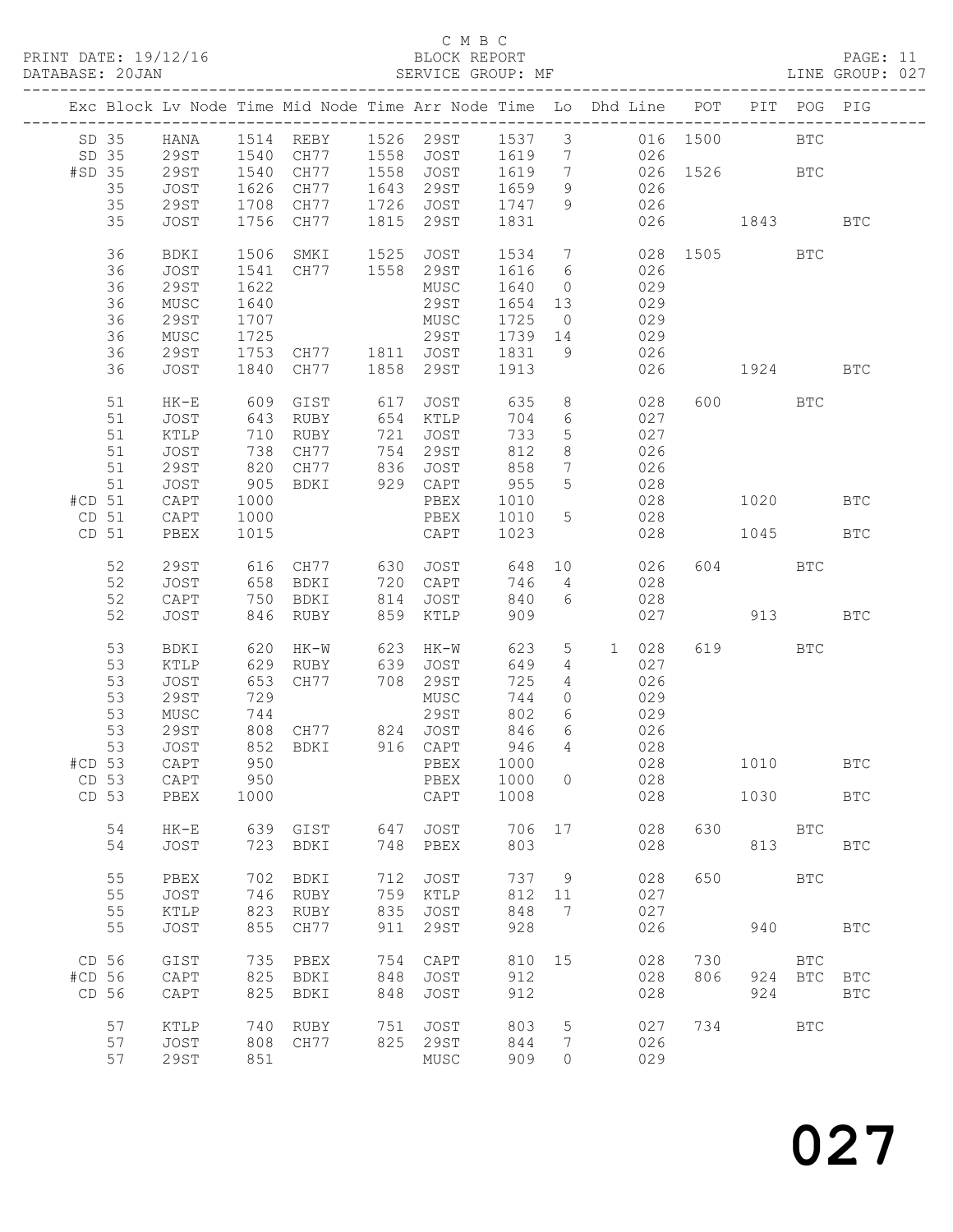| PRINT DATE: 19/12/16<br>DATABASE: 20JAN |       |             |                                                                    |      |     |      | C M B C<br>BLOCK REPORT | SERVICE GROUP: MF |  |     |     |     | PAGE: 12<br>LINE GROUP: 027 |  |
|-----------------------------------------|-------|-------------|--------------------------------------------------------------------|------|-----|------|-------------------------|-------------------|--|-----|-----|-----|-----------------------------|--|
|                                         |       |             | Exc Block Ly Node Time Mid Node Time Arr Node Time Lo Dhd Line POT |      |     |      |                         |                   |  |     |     | PIT | POG PTG                     |  |
|                                         | 57    | MUSC        | 909                                                                |      |     | 29ST |                         | 926               |  | 029 |     | 938 | BTC                         |  |
|                                         | CO 71 | <b>GTST</b> | 748                                                                | PBEX | 807 | CAPT |                         | 823               |  | 028 | 743 | 845 | BTC BTC                     |  |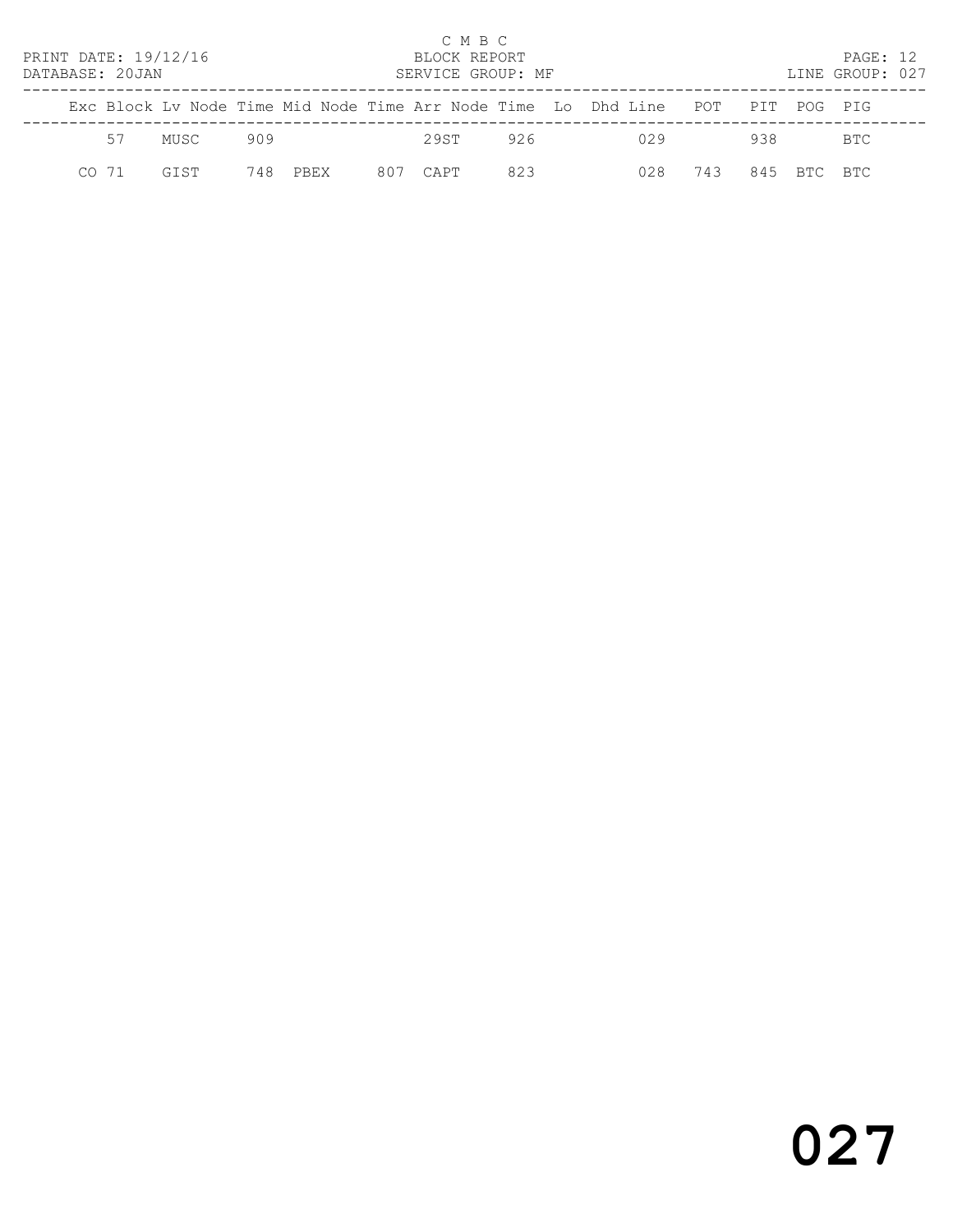|                                                                  |                                                                                                          |                                                                                                                                 |                                                                                                                         |                                                                                                                                                                                                                                                                                                                                                                                                                     |     |                                                                                 |                                                                                                                                                               |                                                         |                                                       |                                                                                    |          |                 | PAGE: 13   |  |
|------------------------------------------------------------------|----------------------------------------------------------------------------------------------------------|---------------------------------------------------------------------------------------------------------------------------------|-------------------------------------------------------------------------------------------------------------------------|---------------------------------------------------------------------------------------------------------------------------------------------------------------------------------------------------------------------------------------------------------------------------------------------------------------------------------------------------------------------------------------------------------------------|-----|---------------------------------------------------------------------------------|---------------------------------------------------------------------------------------------------------------------------------------------------------------|---------------------------------------------------------|-------------------------------------------------------|------------------------------------------------------------------------------------|----------|-----------------|------------|--|
| 15LO 15TH & LONSDALE<br>BTC Burnaby Depot<br>WFST WATERFRONT STN |                                                                                                          |                                                                                                                                 |                                                                                                                         | BDKI     BOUNDARY & KITCHENER-NORTH         BDLO     BOUNDARY & LOUGHEED-NORTH<br>LB-W LOUGHEED & BOUNDARY-WEST LN15 LONSDALE & 15 ST<br>NOS LONSDALE & E OSBORNE FS<br>PEEX PHIBBS EXCHANGE FS SERA SEYMOUR & HASTING<br>STST STADIUM STATION STATION ULP UNIVERSITY LOOP                                                                                                                                          |     |                                                                                 | BAGA BANBURY & GALLANT<br>BUB2 BURRARD STATION<br>BYCA BROADWAY & CAMBIE<br>HK-W HASTINGS & KOOTENAY WB                                                       |                                                         |                                                       |                                                                                    |          |                 |            |  |
|                                                                  |                                                                                                          |                                                                                                                                 |                                                                                                                         | Exc Block Lv Node Time Mid Node Time Arr Node Time Lo Dhd Line POT PIT POG PIG                                                                                                                                                                                                                                                                                                                                      |     |                                                                                 |                                                                                                                                                               |                                                         |                                                       |                                                                                    |          |                 |            |  |
|                                                                  | 11<br>11<br>11<br>11<br>11<br>11<br>11<br>11<br>11<br>11<br>11<br>11<br>11<br>11<br>11<br>11<br>11<br>11 | ULP<br>WFST<br>WFST<br>ULP 1430<br>WFST<br>ULP 1610<br>WFST 1704<br>ULP<br>ULP                                                  | 1110<br>1155<br>1335<br>1759                                                                                            | 11 LB-W 619 BYCA 635 ULP 654 4 29 099 611 BTC<br>WFST 727 ULP 758 10 044<br>ULP 808 SEHA 840 13 1 044<br>WFST 854 ULP 928 7 044<br>ULP 935 SEHA 1006 8 1 044<br>WFST 1015 ULP 1049 21 044<br>ULP 1250 SEHA 1324 10 1 044<br>ULP 1409 21 044<br>1519<br>1610<br>ULP 1740 19 044<br>WEST 1849 ULP 1921 10 044<br>ULP 1931 BYCA 1958 GRVT 2010 8 099<br>GRVT 2018 BYCA 2029 ULP 2053 8 099<br>2101 BYCA 2125 BDLO 2142 |     |                                                                                 | SEHA 1142 12 1 044<br>ULP 1229 21 044<br>SEHA 1504 14<br>ULP 1553 17<br>SEHA 1649 14 1 044<br>SEHA 1836 12 1 044                                              |                                                         |                                                       | 1 044<br>044                                                                       | 099 2145 |                 | <b>BTC</b> |  |
|                                                                  | 12<br>12<br>12<br>12<br>12<br>12<br>12<br>12<br>12<br>12<br>12<br>12<br>12<br>12<br>12<br>12             | BDKI<br>WFST<br>WFST<br>ULP<br>WFST<br>12 ULP<br>WFST<br>ULP<br>WFST<br>ULP<br>WFST<br>ULP<br>WFST<br>ULP<br>ULP<br>WFST<br>ULP | 649<br>748<br>828<br>908<br>950<br>1035<br>1130<br>1215<br>1310<br>1355<br>1450<br>1534<br>1623<br>1744<br>1834<br>1919 | 617 HK-W 621 SEHA 641 7 1 R5                                                                                                                                                                                                                                                                                                                                                                                        | ULP | ULP<br>SEHA<br>ULP<br>SEHA<br>ULP<br>SEHA<br>ULP<br>SEHA<br>SEHA<br>ULP<br>SEHA | <b>ULP</b><br>SEHA 900 7 1 044<br>ULP 942 8 044<br>SEHA 1021 13 1 044<br>1109<br>1204<br>1249<br>1344<br>1429<br>1524<br>1608<br>1702<br>1821<br>1906<br>1948 | 21<br>10<br>21<br>10<br>21<br>9<br>15<br>15<br>12<br>13 | 718 1 29 044<br>823 5<br>1<br>1<br>27<br>$\mathbf{1}$ | 044<br>044<br>1 044<br>044<br>044<br>044<br>044<br>044<br>044<br>044<br>044<br>044 |          | 616 BTC<br>2008 | <b>BTC</b> |  |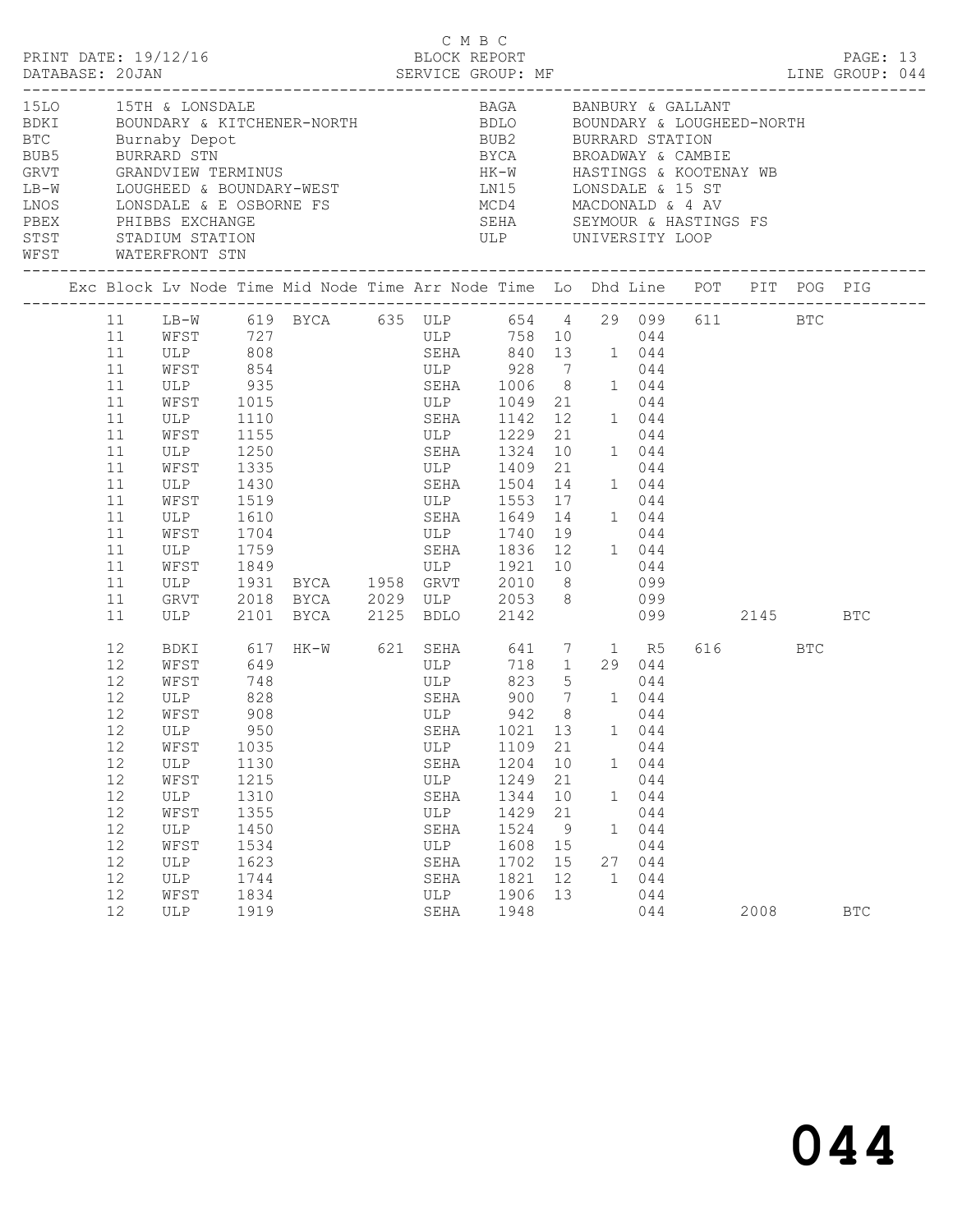PRINT DATE: 19/12/16 BLOCK REPORT<br>DATABASE: 20JAN BATABASE: 20JAN

## C M B C<br>BLOCK REPORT

PAGE: 14<br>LINE GROUP: 044

|  |          |              |              | Exc Block Lv Node Time Mid Node Time Arr Node Time Lo Dhd Line POT PIT POG PIG |      |             |              |                      |              |                 |      |                                                                                                                                                                                                                                 |            |            |
|--|----------|--------------|--------------|--------------------------------------------------------------------------------|------|-------------|--------------|----------------------|--------------|-----------------|------|---------------------------------------------------------------------------------------------------------------------------------------------------------------------------------------------------------------------------------|------------|------------|
|  | 13       | $LB-W$       |              | 701 BYCA 717 ULP                                                               |      |             |              |                      |              | 742  4  13  099 |      | 653 000                                                                                                                                                                                                                         | <b>BTC</b> |            |
|  | 13       | MCD4         | 759          |                                                                                |      | BUB5        |              |                      |              | 819 0 7 002     |      |                                                                                                                                                                                                                                 |            |            |
|  | 13       | WFST         | 826          |                                                                                |      | ULP         | 902          | 10                   |              | 044             |      |                                                                                                                                                                                                                                 |            |            |
|  | 13       | ULP          | 912          |                                                                                |      | SEHA        | 943          | 11                   |              | 1 044           |      |                                                                                                                                                                                                                                 |            |            |
|  | 13       | WFST         | 955          |                                                                                |      | ULP         | 1029         | 21                   |              | 044             |      |                                                                                                                                                                                                                                 |            |            |
|  | 13       | ULP          | 1050         |                                                                                |      | SEHA        | 1122         | 12                   |              | 1 044           |      |                                                                                                                                                                                                                                 |            |            |
|  | 13       | WFST         | 1135         |                                                                                |      | ULP         | 1209         | 21                   |              | 044             |      |                                                                                                                                                                                                                                 |            |            |
|  | 13       | ULP          | 1230         |                                                                                |      | SEHA        | 1304         | 10                   |              | 1 044           |      |                                                                                                                                                                                                                                 |            |            |
|  | 13       | WFST         | 1315         |                                                                                |      | ULP         | 1349         | 21                   |              | 044             |      |                                                                                                                                                                                                                                 |            |            |
|  | 13       | ULP          | 1410         |                                                                                |      | SEHA        | 1444         | $5\phantom{0}$       |              | 1 044           |      |                                                                                                                                                                                                                                 |            |            |
|  | 13       | WFST         | 1450         |                                                                                |      | ULP         | 1524         | $\overline{7}$       |              | 044             |      |                                                                                                                                                                                                                                 |            |            |
|  | 13<br>13 | ULP          | 1531         |                                                                                |      | SEHA        | 1608 10      | 9                    |              | 1 044<br>044    |      |                                                                                                                                                                                                                                 |            |            |
|  | 13       | WFST<br>ULP  | 1619<br>1702 |                                                                                |      | ULP<br>SEHA | 1653<br>1740 | 8 <sup>8</sup>       |              | 1 044           |      |                                                                                                                                                                                                                                 |            |            |
|  | 13       | WFST         | 1749         |                                                                                |      | ULP         | 1825         | 19                   |              | 044             |      |                                                                                                                                                                                                                                 |            |            |
|  | 13       | ULP          | 1844         |                                                                                |      | SEHA        | 1913         |                      |              | 044             |      | 1933 — 1933 — 1934 — 1935 — 1936 — 1937 — 1948 — 1948 — 1948 — 1948 — 1948 — 1948 — 1948 — 1948 — 1948 — 1948 — 1948 — 1948 — 1948 — 1948 — 1948 — 1948 — 1948 — 1948 — 1948 — 1948 — 1948 — 1948 — 1948 — 1948 — 1948 — 1948 — |            | BTC        |
|  |          |              |              |                                                                                |      |             |              |                      |              |                 |      |                                                                                                                                                                                                                                 |            |            |
|  | 14       | MCD4         | 722          |                                                                                |      | BUB5        | 742          | $5\overline{)}$      | 7            | 002             |      | 658 7                                                                                                                                                                                                                           | BTC        |            |
|  | 14       | WFST         | 754          |                                                                                |      | ULP         | 829          | 6                    |              | 044             |      |                                                                                                                                                                                                                                 |            |            |
|  | 14       | ULP          | 835          |                                                                                |      | SEHA        | 907          | 12                   |              | 1 044           |      |                                                                                                                                                                                                                                 |            |            |
|  | 14       | WFST         | 920          |                                                                                |      | ULP         | 954          | 16                   |              | 044             |      |                                                                                                                                                                                                                                 |            |            |
|  | 14       | ULP          | 1010         |                                                                                |      | SEHA        | 1041         | 13                   |              | 1 044           |      |                                                                                                                                                                                                                                 |            |            |
|  | 14       | WFST         | 1055         |                                                                                |      | ULP         | 1129         | 21                   |              | 044             |      |                                                                                                                                                                                                                                 |            |            |
|  | 14       | ULP          | 1150         |                                                                                |      | SEHA        | 1224         | 10                   |              | 1 044           |      |                                                                                                                                                                                                                                 |            |            |
|  | 14       | WFST         | 1235         |                                                                                |      | ULP         | 1309         | 21                   |              | 044             |      |                                                                                                                                                                                                                                 |            |            |
|  | 14       | ULP          | 1330         |                                                                                |      | SEHA        | 1404         | 10                   |              | 1 044           |      |                                                                                                                                                                                                                                 |            |            |
|  | 14<br>14 | WFST<br>ULP  | 1415<br>1504 |                                                                                |      | ULP<br>SEHA | 1449<br>1541 | 15<br>$\overline{7}$ |              | 044<br>1 044    |      |                                                                                                                                                                                                                                 |            |            |
|  | 14       | WFST         | 1549         |                                                                                |      | ULP         | 1623         | 12                   |              | 044             |      |                                                                                                                                                                                                                                 |            |            |
|  | 14       | ULP          | 1635         |                                                                                |      | SEHA        | 1714         | $\overline{4}$       |              | 1 044           |      |                                                                                                                                                                                                                                 |            |            |
|  | 14       | WFST         | 1719         |                                                                                |      | ULP         | 1755         | 19                   |              | 044             |      |                                                                                                                                                                                                                                 |            |            |
|  | 14       | ULP          | 1814         |                                                                                |      | SEHA        | 1849         | 14                   |              | 1 044           |      |                                                                                                                                                                                                                                 |            |            |
|  | 14       | WFST         | 1904         |                                                                                |      | ULP         | 1935         | 14                   |              | 044             |      |                                                                                                                                                                                                                                 |            |            |
|  | 14       | ULP          | 1949         |                                                                                |      | SEHA        | 2018         |                      |              | 044             |      | 2038 70                                                                                                                                                                                                                         |            | <b>BTC</b> |
|  | 15       |              | 740          |                                                                                |      |             | 806          |                      |              |                 |      | 739 — 139                                                                                                                                                                                                                       | <b>BTC</b> |            |
|  | 15       | BDKI<br>WFST | 811          | HK-W 744 SEHA                                                                  |      | ULP         | 846          | $\overline{4}$<br>6  |              | 1 R5<br>044     |      |                                                                                                                                                                                                                                 |            |            |
|  | 15       | ULP          | 852          |                                                                                |      | SEHA        | 923          | 11                   |              | 1 044           |      |                                                                                                                                                                                                                                 |            |            |
|  | 15       | WFST         | 935          |                                                                                |      | ULP         | 1009         | 21                   |              | 044             |      |                                                                                                                                                                                                                                 |            |            |
|  | 15       | ULP          | 1030         |                                                                                |      | SEHA        | 1102         | 12                   |              | 1 044           |      |                                                                                                                                                                                                                                 |            |            |
|  | 15       | WFST         | 1115         |                                                                                |      | ULP         | 1149         | 21                   |              | 044             |      |                                                                                                                                                                                                                                 |            |            |
|  | 15       | $_{\rm ULP}$ | 1210         |                                                                                |      | SEHA        | 1244         | 10                   | $\mathbf{1}$ | 044             |      |                                                                                                                                                                                                                                 |            |            |
|  | 15       | WFST         | 1255         |                                                                                |      | ULP         | 1329         | 21                   |              | 044             |      |                                                                                                                                                                                                                                 |            |            |
|  | 15       | ULP          | 1350         |                                                                                |      | SEHA        | 1424         | 9                    | $\mathbf{1}$ | 044             |      |                                                                                                                                                                                                                                 |            |            |
|  | 15       | WFST         | 1434         |                                                                                |      | ULP         | 1508         | 10                   |              | 044             |      |                                                                                                                                                                                                                                 |            |            |
|  | 15       | ULP          | 1518         |                                                                                |      | SEHA        | 1555         | 8                    | $\mathbf{1}$ | 044             |      |                                                                                                                                                                                                                                 |            |            |
|  | 15       | WFST         | 1604         |                                                                                |      | ULP         | 1638         | 10                   |              | 044             |      |                                                                                                                                                                                                                                 |            |            |
|  | 15<br>15 | ULP<br>WFST  | 1648<br>1734 |                                                                                |      | SEHA<br>ULP | 1727<br>1810 | 6<br>19              | $\mathbf{1}$ | 044<br>044      |      |                                                                                                                                                                                                                                 |            |            |
|  | 15       | ULP          | 1829         |                                                                                |      | SEHA        | 1904         |                      |              | 044             |      | 1924                                                                                                                                                                                                                            |            | <b>BTC</b> |
|  |          |              |              |                                                                                |      |             |              |                      |              |                 |      |                                                                                                                                                                                                                                 |            |            |
|  | 21       | BDKI         | 1424         | $HK-W$                                                                         | 1428 | SEHA        | 1457         | 6                    | $\mathbf{1}$ | R5              | 1423 |                                                                                                                                                                                                                                 | <b>BTC</b> |            |
|  | 21<br>21 | WFST<br>ULP  | 1504<br>1544 |                                                                                |      | ULP<br>SEHA | 1538<br>1621 | 6<br>12              | $\mathbf{1}$ | 044<br>044      |      |                                                                                                                                                                                                                                 |            |            |
|  | 21       | WFST         | 1634         |                                                                                |      | ULP         | 1710         | 6                    |              | 044             |      |                                                                                                                                                                                                                                 |            |            |
|  | 21       | ULP          | 1716         |                                                                                |      | SEHA        | 1754         | 9                    | $\mathbf{1}$ | 044             |      |                                                                                                                                                                                                                                 |            |            |
|  | 21       | WFST         | 1804         |                                                                                |      | ULP         | 1836         | 6                    |              | 044             |      |                                                                                                                                                                                                                                 |            |            |
|  |          |              |              |                                                                                |      |             |              |                      |              |                 |      |                                                                                                                                                                                                                                 |            |            |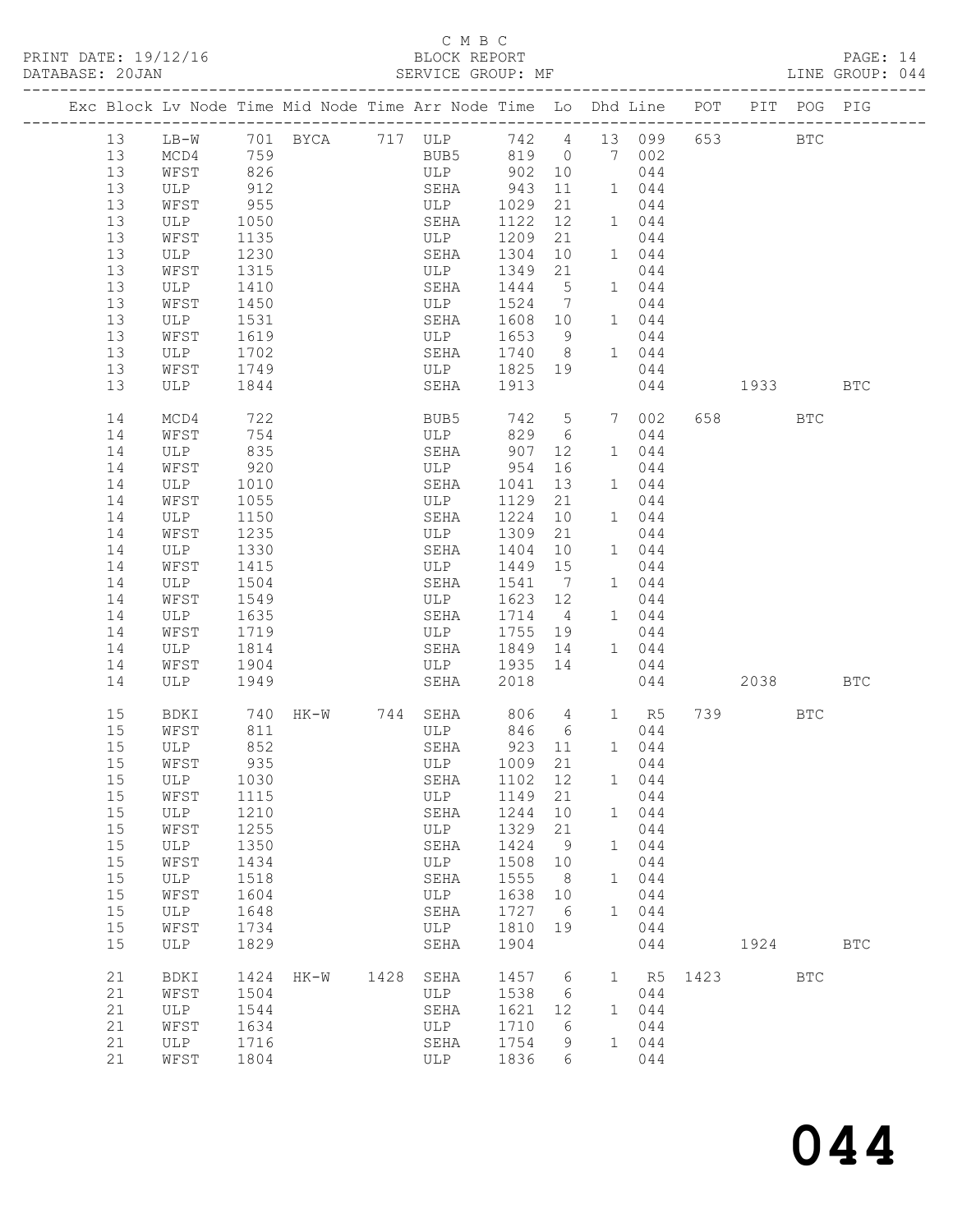#### C M B C<br>BLOCK REPORT

#### SERVICE GROUP: MF

|  |             |             |            |          |     | Exc Block Lv Node Time Mid Node Time Arr Node Time Lo Dhd Line POT |            |                |                |       |     |                                                                                                                                                                                                                                 | PIT POG PIG |              |
|--|-------------|-------------|------------|----------|-----|--------------------------------------------------------------------|------------|----------------|----------------|-------|-----|---------------------------------------------------------------------------------------------------------------------------------------------------------------------------------------------------------------------------------|-------------|--------------|
|  | 21          | ULP         |            |          |     | 1842 BYCA 1911 BDLO 1930                                           |            |                |                | 099   |     | 1933 — 1933 — 1944 — 1945 — 1946 — 1947 — 1948 — 1948 — 1948 — 1948 — 1948 — 1948 — 1948 — 1948 — 1948 — 1948 — 1948 — 1948 — 1948 — 1948 — 1948 — 1948 — 1948 — 1948 — 1948 — 1948 — 1948 — 1948 — 1948 — 1948 — 1948 — 1948 — |             | <b>BTC</b>   |
|  | 22          | LB-W        | 1505       | BYCA     |     | 1526 ULP                                                           | 1552 5     |                |                | 099   |     | 1500 1500                                                                                                                                                                                                                       | <b>BTC</b>  |              |
|  | $2\sqrt{2}$ | ULP         | 1557       |          |     | SEHA                                                               | 1634       | 14             |                | 1 044 |     |                                                                                                                                                                                                                                 |             |              |
|  | 22          | WFST        | 1649       |          |     | ULP                                                                | 1725       | - 5            |                | 044   |     |                                                                                                                                                                                                                                 |             |              |
|  | 22          | ULP         | 1730       |          |     | SEHA                                                               | 1807       | 11             |                | 1 044 |     |                                                                                                                                                                                                                                 |             |              |
|  | 22          | WFST        | 1819       |          |     | ULP                                                                | 1851       | - 8            |                | 044   |     |                                                                                                                                                                                                                                 |             |              |
|  | 22          | ULP         | 1859       |          |     | SEHA                                                               | 1928       |                |                | 044   |     | 1948                                                                                                                                                                                                                            |             | <b>BTC</b>   |
|  |             |             |            |          |     |                                                                    |            |                |                |       |     |                                                                                                                                                                                                                                 |             |              |
|  | 31          | <b>BDKI</b> | 640        | HK-W 644 |     | SEHA                                                               | 704        | $5^{\circ}$    |                | 1 R5  | 639 |                                                                                                                                                                                                                                 | <b>BTC</b>  |              |
|  | 31          | WFST        | 710        |          |     | ULP                                                                | 739        | 12             |                | 044   |     |                                                                                                                                                                                                                                 |             |              |
|  | 31          | ULP         | 751        |          |     | SEHA                                                               | 824        | 14             | 1              | 044   |     |                                                                                                                                                                                                                                 |             |              |
|  | 31          | WFST        | 839        |          |     | ULP                                                                | 915        | 8 <sup>8</sup> |                | 044   |     |                                                                                                                                                                                                                                 |             |              |
|  | 31          | ULP         | 923        |          |     | SEHA                                                               | 954        |                |                | 044   |     | 1017                                                                                                                                                                                                                            |             | $_{\rm BTC}$ |
|  |             |             |            |          |     |                                                                    |            |                |                |       |     |                                                                                                                                                                                                                                 |             |              |
|  | 32          | WFST        | 736        |          |     | ULP                                                                | 807        | 10             | 29             | 044   |     | 709                                                                                                                                                                                                                             | <b>BTC</b>  |              |
|  | 32          | WFST        | 846        |          |     | ULP                                                                | 920        | $5^{\circ}$    |                | 044   |     |                                                                                                                                                                                                                                 |             |              |
|  | 32          | ULP         | 925        | BYCA     | 950 | <b>BDLO</b>                                                        | 1016       |                |                | 099   |     | 1019                                                                                                                                                                                                                            |             | <b>BTC</b>   |
|  |             |             |            |          |     |                                                                    |            |                |                |       |     |                                                                                                                                                                                                                                 |             |              |
|  | 81          | BAGA        | 659        | PBEX     | 723 | BUB2                                                               | 751        | 6 —            | 5 <sup>7</sup> | 211   |     | 636 7                                                                                                                                                                                                                           | <b>BTC</b>  |              |
|  | 81          | WFST        | 802        |          |     | ULP                                                                | 837        | 6              |                | 044   |     |                                                                                                                                                                                                                                 |             |              |
|  | 81          | ULP         | 843        |          |     | SEHA                                                               | 915        |                |                | 044   |     | 938                                                                                                                                                                                                                             |             | <b>BTC</b>   |
|  |             |             |            |          |     |                                                                    |            |                |                |       |     |                                                                                                                                                                                                                                 |             |              |
|  | 82<br>82    | LN15        | 710<br>722 |          | 735 | LNOS                                                               | 717<br>811 | 5              | 8              | 241   | 645 |                                                                                                                                                                                                                                 | <b>BTC</b>  |              |
|  |             | LNOS        |            | 15LO     |     | STST                                                               |            | 13             |                | 241   |     |                                                                                                                                                                                                                                 |             |              |
|  | 82          | WFST        | 832        |          |     | ULP                                                                | 908        | 5              |                | 044   |     |                                                                                                                                                                                                                                 |             |              |
|  | 82          | ULP         | 913        | BYCA     | 938 | <b>BDLO</b>                                                        | 1004       |                |                | 099   |     | 1007                                                                                                                                                                                                                            |             | <b>BTC</b>   |
|  | 83          | <b>BAGA</b> | 713        | PBEX     | 740 | BUB2                                                               | 810        | 4              | 5 <sup>7</sup> | 211   | 650 |                                                                                                                                                                                                                                 | <b>BTC</b>  |              |
|  | 83          | WFST        | 819        |          |     | ULP                                                                | 855        | $7\phantom{0}$ |                | 044   |     |                                                                                                                                                                                                                                 |             |              |
|  | 83          | ULP         | 902        |          |     | SEHA                                                               | 933        |                |                | 044   |     | 956                                                                                                                                                                                                                             |             | <b>BTC</b>   |
|  |             |             |            |          |     |                                                                    |            |                |                |       |     |                                                                                                                                                                                                                                 |             |              |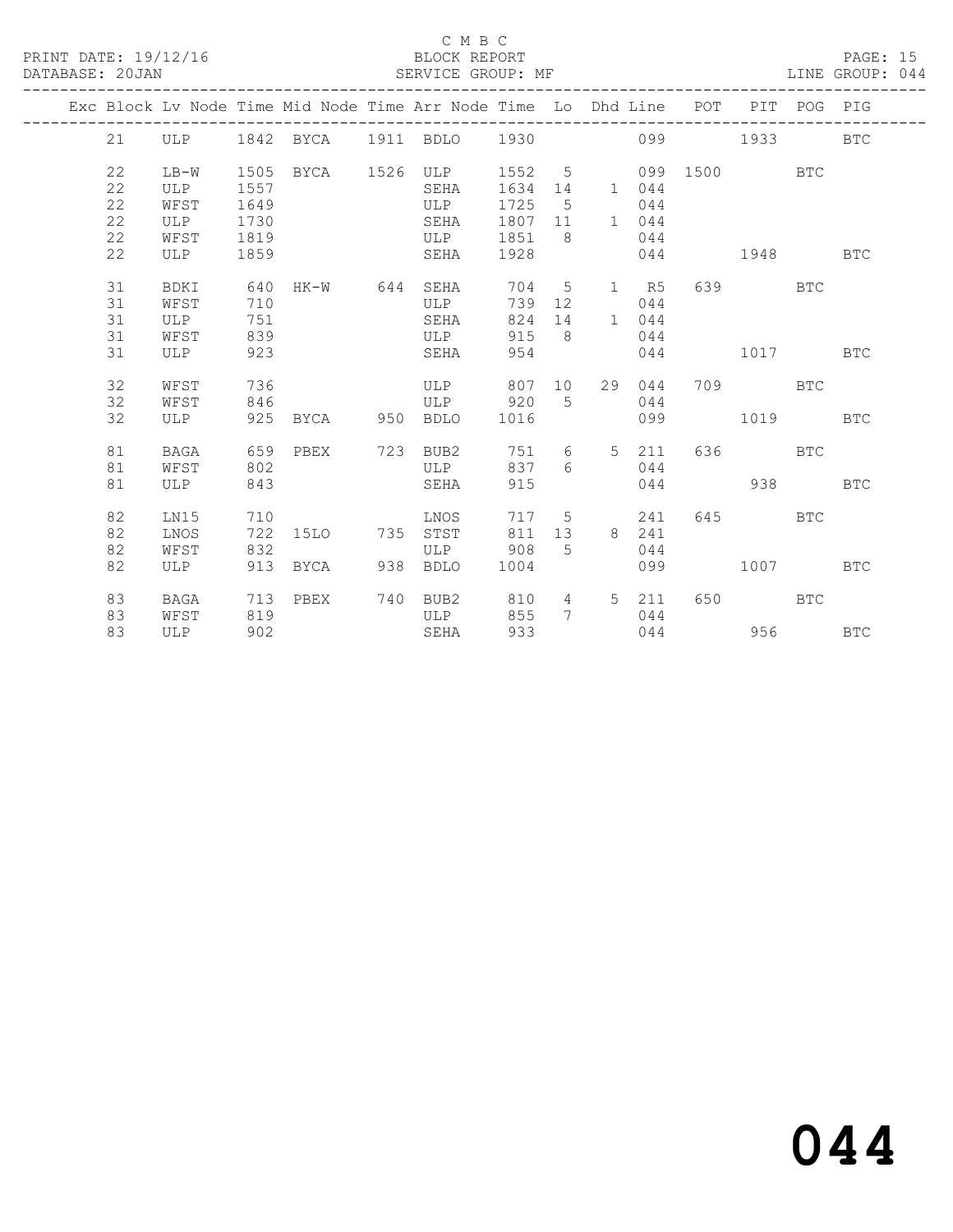|             |                              |             |              |                                                                                                                                                                                                                       |              | C M B C             |              |                   |           |            |              |       |     |          |  |
|-------------|------------------------------|-------------|--------------|-----------------------------------------------------------------------------------------------------------------------------------------------------------------------------------------------------------------------|--------------|---------------------|--------------|-------------------|-----------|------------|--------------|-------|-----|----------|--|
|             | PRINT DATE: 19/12/16         |             |              |                                                                                                                                                                                                                       |              | BLOCK REPORT        |              |                   |           |            |              |       |     | PAGE: 16 |  |
|             |                              |             |              |                                                                                                                                                                                                                       |              |                     |              |                   |           |            |              |       |     |          |  |
|             |                              |             |              |                                                                                                                                                                                                                       |              |                     |              |                   |           |            |              |       |     |          |  |
|             |                              |             |              | BDKI     BOUNDARY & KITCHENER-NORTH         BDLO     BOUNDARY & LOUGHEED-NORTH                                                                                                                                        |              |                     |              |                   |           |            |              |       |     |          |  |
|             |                              |             |              | ETC Burnaby Depot<br>BTC Burnaby Depot BYAL BROADWAY & ALMA<br>BTCA BROADWAY & CAMBIE BYGR BROADWAY & GRANVILLE<br>BYST BROADWAY STN GRBY GRANVILLE & BROADWAY<br>GRVT GRANDVIEW TERMINUS HK-E HASTINGS & KOOTENAY EB |              |                     |              |                   |           |            |              |       |     |          |  |
|             |                              |             |              |                                                                                                                                                                                                                       |              |                     |              |                   |           |            |              |       |     |          |  |
|             |                              |             |              |                                                                                                                                                                                                                       |              |                     |              |                   |           |            |              |       |     |          |  |
|             |                              |             |              | HK-W HASTINGS & KOOTENAY WB THODM HOWE & DUNSMUIR                                                                                                                                                                     |              |                     |              |                   |           |            |              |       |     |          |  |
| $LB-W$      |                              |             |              |                                                                                                                                                                                                                       |              |                     |              |                   |           |            |              |       |     |          |  |
|             |                              |             |              |                                                                                                                                                                                                                       |              |                     |              |                   |           |            |              |       |     |          |  |
| SEHA<br>SFU |                              |             |              |                                                                                                                                                                                                                       |              |                     |              |                   |           |            |              |       |     |          |  |
|             |                              |             |              | ULP UNIVERSITY LOOP ULPI UNIVERSITY LOOP                                                                                                                                                                              |              |                     |              |                   |           |            |              |       |     |          |  |
|             | WFST WATERFRONT STN          |             |              |                                                                                                                                                                                                                       |              |                     |              |                   |           |            |              |       |     |          |  |
|             |                              |             |              |                                                                                                                                                                                                                       |              |                     |              |                   |           |            |              |       |     |          |  |
|             |                              |             |              |                                                                                                                                                                                                                       |              |                     |              |                   |           |            |              |       |     |          |  |
|             |                              |             |              | 1 LB-W 538 BYST 544 BYAL 606 4 099 530 BTC                                                                                                                                                                            |              |                     |              |                   |           |            |              |       |     |          |  |
|             | 1                            |             |              | BYAL 610 BYCA 624 GRVT 636 12 099<br>GRVT 648 BYCA 659 ULP 722 9 099                                                                                                                                                  |              |                     |              |                   |           |            |              |       |     |          |  |
|             | $\mathbf{1}$                 |             |              |                                                                                                                                                                                                                       |              |                     |              |                   |           |            |              |       |     |          |  |
|             | $\mathbf{1}$                 |             |              |                                                                                                                                                                                                                       |              |                     |              |                   |           |            |              |       |     |          |  |
|             | $\mathbf 1$                  |             |              | GRVT 816 BYCA 828 ULP 857 6 099                                                                                                                                                                                       |              |                     |              |                   |           |            |              |       |     |          |  |
|             | $\mathbf{1}$                 |             |              | ULP 903 BYCA 928 GRVT 945 9 099<br>GRVT 954 BYCA 1007 ULP 1033 7 099                                                                                                                                                  |              |                     |              |                   |           |            |              |       |     |          |  |
|             | $\mathbf{1}$                 |             |              |                                                                                                                                                                                                                       |              |                     |              |                   |           |            |              |       |     |          |  |
|             | $\mathbf{1}$                 |             | ULP 1040     | BYCA 1108 GRVT 1121 9 099                                                                                                                                                                                             |              |                     |              |                   |           |            |              |       |     |          |  |
|             | $\mathbf{1}$                 |             |              | GRVT 1130 BYCA                                                                                                                                                                                                        |              | 1144 ULP 1211 8 099 |              |                   |           |            |              |       |     |          |  |
|             | $\mathbf{1}$<br>$\mathbf 1$  |             |              | ULP 1219 BYCA 1248 GRVT 1301 12 099<br>GRVT 1313 BYCA 1327 ULP 1354 8 099<br>ULP 1402 BYCA 1431 GRVT 1445 9 099                                                                                                       |              |                     |              |                   |           |            |              |       |     |          |  |
|             | $\mathbf{1}$                 |             |              |                                                                                                                                                                                                                       |              |                     |              |                   |           |            |              |       |     |          |  |
|             | $\mathbf{1}$                 |             |              | GRVT 1454 BYCA 1508 ULP 1535 8 099                                                                                                                                                                                    |              |                     |              |                   |           |            |              |       |     |          |  |
|             | $\mathbf{1}$                 |             |              |                                                                                                                                                                                                                       |              |                     |              |                   |           |            |              |       |     |          |  |
|             | $\mathbf{1}$                 |             |              |                                                                                                                                                                                                                       |              |                     |              |                   |           | 099        |              |       |     |          |  |
|             | $\mathbf{1}$                 |             |              | ULP 1543 BYCA 1614 GRVT 1631 8 099<br>GRVT 1639 BYCA 1653 ULP 1719 6 099<br>ULP 1725 BYCA 1759 BDLO 1825 099                                                                                                          |              |                     |              |                   |           |            | 099 1828 BTC |       |     |          |  |
|             | 2                            | LB-W        |              |                                                                                                                                                                                                                       |              |                     |              |                   |           |            |              | 535 7 | BTC |          |  |
|             | $\mathbf{2}$                 |             |              | 543 BYCA 558 ULP 617 11 099                                                                                                                                                                                           |              |                     |              |                   |           | 099        |              |       |     |          |  |
|             | $\mathbf{2}$                 |             |              | ULP 628 BYCA 650 GRVT 700 9<br>GRVT 709 BYCA 720 ULP 745 7                                                                                                                                                            |              |                     |              |                   | 745 7 099 |            |              |       |     |          |  |
|             | $\mathbf{2}$                 |             | ULP 752      | BYCA 817                                                                                                                                                                                                              |              | GRVT 831 7 099      |              |                   |           |            |              |       |     |          |  |
|             | $\mathbf{2}$                 |             | GRVT 838     | BYCA 850 ULP 919                                                                                                                                                                                                      |              |                     |              |                   | 9 099     |            |              |       |     |          |  |
|             | $\overline{c}$               |             |              |                                                                                                                                                                                                                       |              |                     |              |                   |           |            |              |       |     |          |  |
|             | $\overline{c}$               |             |              | ULP 928 BYCA 953 GRVT 1010 4 099<br>GRVT 1014 BYCA 1028 ULP 1055 8 099                                                                                                                                                |              |                     |              |                   |           |            |              |       |     |          |  |
|             | $\mathbf{2}$                 |             |              | ULP 1103 BYCA 1132 GRVT 1145 7 099                                                                                                                                                                                    |              |                     |              |                   |           |            |              |       |     |          |  |
|             | $\mathbf{2}$                 | GRVT        | 1152         | BYCA                                                                                                                                                                                                                  | 1206         | ULP                 | 1233         | 8 <sup>8</sup>    |           | 099        |              |       |     |          |  |
|             | $\mathbf{2}$                 | ULP         | 1241         | BYCA                                                                                                                                                                                                                  | 1310         | GRVT                | 1323         | 12                |           | 099        |              |       |     |          |  |
|             | $\mathbf{2}$                 | GRVT        | 1335         | BYCA                                                                                                                                                                                                                  | 1349         | ULP                 | 1416         | 9                 |           | 099        |              |       |     |          |  |
|             | $\mathbf{2}$                 | ULP         | 1425         | BYCA                                                                                                                                                                                                                  | 1454         | GRVT                | 1508         | 10                |           | 099        |              |       |     |          |  |
|             | $\mathbf{2}$                 | GRVT        | 1518         | BYCA                                                                                                                                                                                                                  | 1532         | ULP                 | 1558         | 6                 |           | 099        |              |       |     |          |  |
|             | $\mathbf{2}$                 | ULP         | 1604         | BYCA                                                                                                                                                                                                                  | 1635         | GRVT                | 1652         | 8                 |           | 099        |              |       |     |          |  |
|             | $\mathbf{2}$                 | GRVT        | 1700         | BYCA                                                                                                                                                                                                                  | 1714         | ULP                 | 1740         | 6                 |           | 099        |              |       |     |          |  |
|             | $\mathbf{2}$                 | ULP         | 1746         | BYCA                                                                                                                                                                                                                  | 1818         | GRVT                | 1833         | 9                 |           | 099        |              |       |     |          |  |
|             | $\mathbf{2}$                 | GRVT        | 1842         | BYCA                                                                                                                                                                                                                  | 1856         | ULP                 | 1921         | 15                |           | 099        |              |       |     |          |  |
|             | $\mathbf{2}$                 | ULP         | 1936         | BYCA                                                                                                                                                                                                                  | 2003         | GRVT                | 2015         | 11                |           | 099        |              |       |     |          |  |
|             | $\mathbf{2}$                 | GRVT        | 2026         | BYCA                                                                                                                                                                                                                  | 2037         | ULP                 | 2101         | 8                 |           | 099        |              |       |     |          |  |
|             | $\mathbf{2}$                 | ULP         | 2109         | BYCA                                                                                                                                                                                                                  | 2134         | GRVT                | 2145         | 8                 |           | 099        |              |       |     |          |  |
|             | $\mathbf{2}$                 | GRVT        | 2153         | BYCA                                                                                                                                                                                                                  | 2204         | ULP                 | 2227         | 5                 |           | 099        |              |       |     |          |  |
|             | $\mathbf{2}$                 | ULP         | 2232         | BYCA                                                                                                                                                                                                                  | 2255         | GRVT                | 2306         | 7                 |           | 099        |              |       |     |          |  |
|             | $\sqrt{2}$                   | GRVT        | 2313         | BYCA                                                                                                                                                                                                                  | 2324         | ULP                 | 2344         | 8                 |           | 099        |              |       |     |          |  |
|             | $\mathbf{2}$                 | ULP         | 2352<br>2435 | BYCA                                                                                                                                                                                                                  | 2415<br>2445 | GRVT                | 2426<br>2505 | 9                 |           | 099<br>099 |              |       |     |          |  |
|             | $\mathbf{2}$<br>$\mathbf{2}$ | GRVT<br>ULP | 2514         | BYCA<br>BYCA                                                                                                                                                                                                          | 2537         | ULP<br>GRVT         | 2548         | 9<br>$\mathbf{1}$ |           | 20 099     |              |       |     |          |  |
|             | $\mathbf{2}$                 | HODM        | 2609         | HK-E                                                                                                                                                                                                                  | 2631         | SFU                 | 2653         | 2                 |           | N35        |              |       |     |          |  |
|             | $\overline{2}$               | SFU         |              | 2655 HK-W                                                                                                                                                                                                             | 2717         | HODM                | 2733 16      |                   |           | N35        |              |       |     |          |  |
|             |                              |             |              |                                                                                                                                                                                                                       |              |                     |              |                   |           |            |              |       |     |          |  |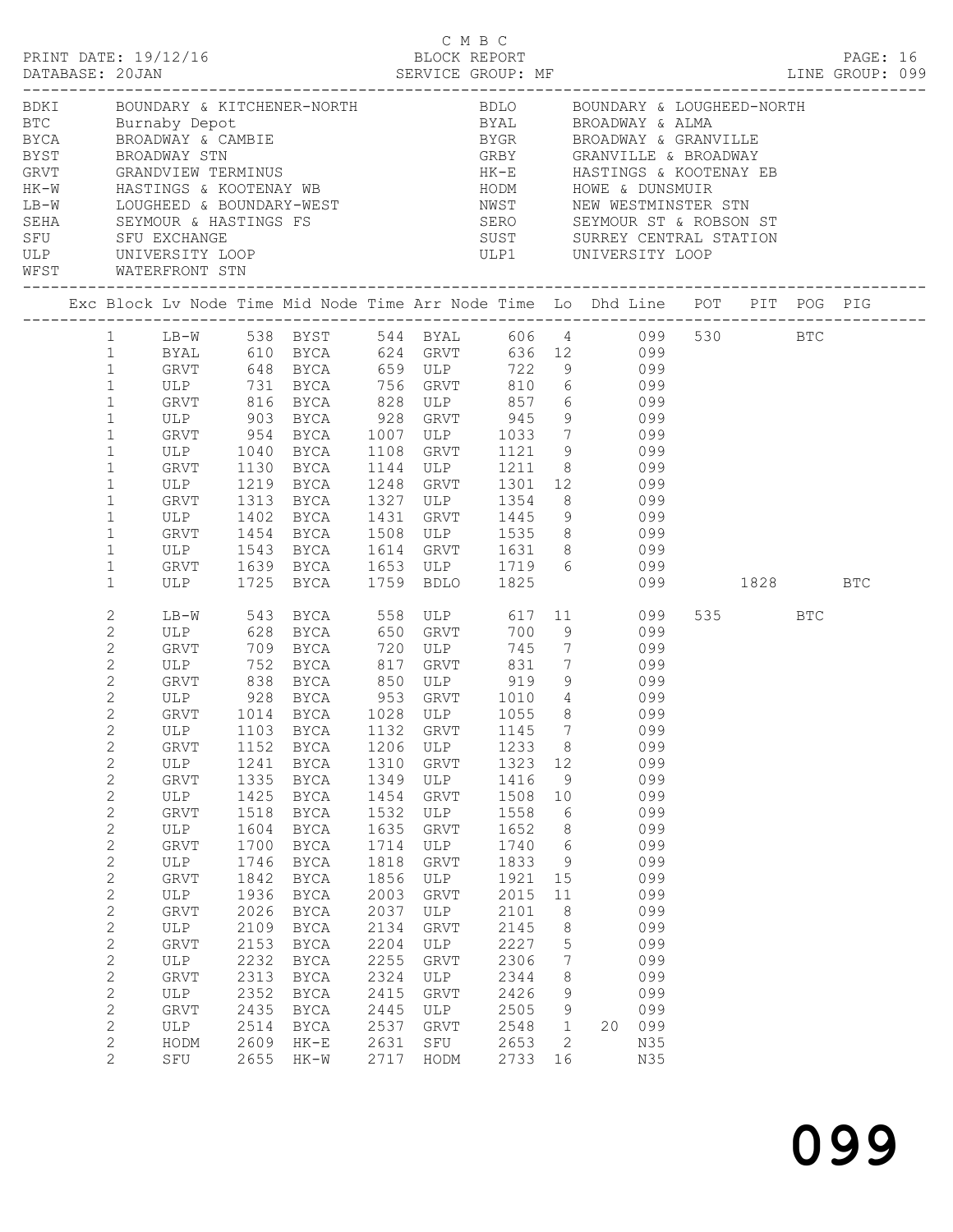PRINT DATE: 19/12/16 BLOCK REPORT BATABASE: 20JAN

#### C M B C<br>BLOCK REPORT

PAGE: 17<br>LINE GROUP: 099

|  |                  |             |              | Exc Block Lv Node Time Mid Node Time Arr Node Time Lo Dhd Line POT PIT POG PIG |              |                    |                 |                      |            |          |     |            |
|--|------------------|-------------|--------------|--------------------------------------------------------------------------------|--------------|--------------------|-----------------|----------------------|------------|----------|-----|------------|
|  | $\overline{2}$   | HODM 2749   |              |                                                                                |              | NWST 2851 N19 2911 |                 |                      |            |          |     | <b>BTC</b> |
|  | 3                | LB-W        |              | 555 BYCA 611 ULP                                                               |              |                    | 630             | 5 <sup>5</sup>       | 099        | 547 BTC  |     |            |
|  | 3                | ULP         | 635          |                                                                                |              | BYCA 657 GRVT      | 707             | 6                    | 099        |          |     |            |
|  | 3                | GRVT        | 713          | BYCA                                                                           |              | 724 ULP            | 749             | 9 <sup>1</sup>       | 099        |          |     |            |
|  | $\mathsf S$      | ULP         | 758          | BYCA                                                                           | 823          | GRVT               | 837             | $7\overline{ }$      | 099        |          |     |            |
|  | 3                | GRVT        | 844          | BYCA                                                                           | 856          | ULP                | 925             | $7\overline{ }$      | 099        |          |     |            |
|  | $\mathsf S$      | ULP         | 932          | BYCA                                                                           | 957          | GRVT               | 1012            | 6                    | 099        |          |     |            |
|  | $\mathsf S$      | GRVT        | 1018         | BYCA                                                                           | 1032         | ULP                | 1059            | 8                    | 099        |          |     |            |
|  | $\mathsf S$<br>3 | ULP         | 1107         | BYCA                                                                           | 1136         | GRVT               | 1149            | 8 <sup>8</sup>       | 099        |          |     |            |
|  | 3                | GRVT        | 1157         | BYCA                                                                           | 1211<br>1315 | ULP                | 1238            | 8 <sup>8</sup>       | 099<br>099 |          |     |            |
|  | 3                | ULP<br>GRVT | 1246<br>1340 | BYCA<br>BYCA                                                                   | 1354         | GRVT<br>ULP        | 1328<br>1421    | 12<br>8 <sup>8</sup> | 099        |          |     |            |
|  | $\mathsf S$      | ULP         | 1429         | BYCA                                                                           | 1458         | GRVT               | 1512            | 9                    | 099        |          |     |            |
|  | 3                | GRVT        | 1521         | BYCA                                                                           | 1535         | ULP                | 1601 6          |                      | 099        |          |     |            |
|  | $\mathsf S$      | ULP         | 1607         | BYCA                                                                           | 1638         | GRVT               | 1655            | 8 <sup>8</sup>       | 099        |          |     |            |
|  | 3                | GRVT        | 1703         | BYCA                                                                           | 1717         | ULP                | 1743            | $6\overline{6}$      | 099        |          |     |            |
|  | $\mathsf S$      | ULP         | 1749         | BYCA                                                                           | 1821         | GRVT               | 1836 11         |                      | 099        |          |     |            |
|  | 3                | GRVT        | 1847         | BYCA                                                                           | 1901         | ULP                | 1926 15         |                      | 099        |          |     |            |
|  | 3                | ULP         | 1941         | BYCA                                                                           | 2008         | BDLO               | 2026            |                      | 099        | 2029 BTC |     |            |
|  |                  |             |              |                                                                                |              |                    |                 |                      |            |          |     |            |
|  | 4                | LB-W        | 601          | BYCA                                                                           |              | 617 ULP            | 636             | $7\overline{ }$      | 099        | 553 3    | BTC |            |
|  | 4                | ULP         | 643          | BYCA                                                                           | 705          | GRVT               | 715             | $7\phantom{.0}\,$    | 099        |          |     |            |
|  | 4                | GRVT        | 722          | BYCA                                                                           | 733          | ULP                | 758             | 9                    | 099        |          |     |            |
|  | 4                | ULP         | 807          | BYCA                                                                           | 831          | GRVT               | 845             | 8                    | 099        |          |     |            |
|  | 4                | GRVT        | 853          | BYCA                                                                           | 905          | ULP                | 934             | $7\overline{ }$      | 099        |          |     |            |
|  | $\overline{4}$   | ULP         | 941          | BYCA                                                                           | 1006         | GRVT               | 1021            | $5\phantom{.0}$      | 099        |          |     |            |
|  | $\overline{4}$   | GRVT        | 1026         | BYCA                                                                           | 1040         | ULP                | 1107            | 9                    | 099        |          |     |            |
|  | 4                | ULP         | 1116         | BYCA                                                                           | 1145         | GRVT               | 1158            | 8                    | 099        |          |     |            |
|  | 4                | GRVT        | 1206         | BYCA                                                                           | 1220         | ULP                | 1247            | 8                    | 099        |          |     |            |
|  | 4                | ULP         | 1255         | BYCA                                                                           | 1324         | GRVT               | 1337            | 12                   | 099        |          |     |            |
|  | 4                | GRVT        | 1349         | BYCA                                                                           | 1403         | ULP                | 1430            | $\overline{7}$       | 099        |          |     |            |
|  | 4                | ULP         | 1437         | BYCA                                                                           | 1507         | GRVT               | 1522            | 8                    | 099        |          |     |            |
|  | 4                | <b>GRVT</b> | 1530         | BYCA                                                                           | 1544         | ULP                | 1610            | 6                    | 099        |          |     |            |
|  | 4                | ULP         | 1616         | BYCA                                                                           | 1647         | GRVT               | 1704            | 8 <sup>8</sup>       | 099        |          |     |            |
|  | 4                | GRVT        | 1712         | BYCA                                                                           | 1726         | ULP                | 1752            | 6                    | 099        |          |     |            |
|  | 4<br>4           | ULP<br>GRVT | 1758         | BYCA                                                                           | 1830<br>1907 | GRVT<br>ULP        | 1845            | 8 <sup>8</sup>       | 099<br>099 |          |     |            |
|  | 4                | ULP         | 1853         | BYCA<br>1946 BYCA                                                              | 2013         | GRVT               | 1932 14<br>2025 | 8 <sup>8</sup>       | 099        |          |     |            |
|  | 4                |             |              | GRVT 2033 BYCA 2044 ULP 2108 8                                                 |              |                    |                 |                      | 099        |          |     |            |
|  | 4                | ULP         |              | 2116 BYCA                                                                      | 2141         | GRVT               | 2152            | 11                   | 099        |          |     |            |
|  | 4                | GRVT        | 2203         | BYCA                                                                           | 2214         | ULP                | 2234            | 8                    | 099        |          |     |            |
|  | 4                | ULP         | 2242         | BYCA                                                                           | 2305         | GRVT               | 2316            | $7\phantom{.0}$      | 099        |          |     |            |
|  | 4                | GRVT        | 2323         | BYCA                                                                           | 2334         | ULP                | 2354            | 9                    | 099        |          |     |            |
|  | 4                | ULP         | 2403         | BYCA                                                                           | 2426         | GRVT               | 2437            | 13                   | 099        |          |     |            |
|  | 4                | GRVT        | 2450         | BYCA                                                                           | 2500         | ULP                | 2520            | 17                   | 1 099      |          |     |            |
|  | 4                | ULP1        | 2538         | GRBY                                                                           | 2557         | SERO               | 2608            | $\overline{1}$       | N17        |          |     |            |
|  | 4                | SERO        | 2609         | BYGR                                                                           | 2616         | ULP1               | 2634            | 21                   | 24 N17     |          |     |            |
|  | 4                | SERO        |              | 2719 BYGR                                                                      | 2726         | ULP1               | 2754            |                      | N17        | 2829     |     | <b>BTC</b> |
|  |                  |             |              |                                                                                |              |                    |                 |                      |            |          |     |            |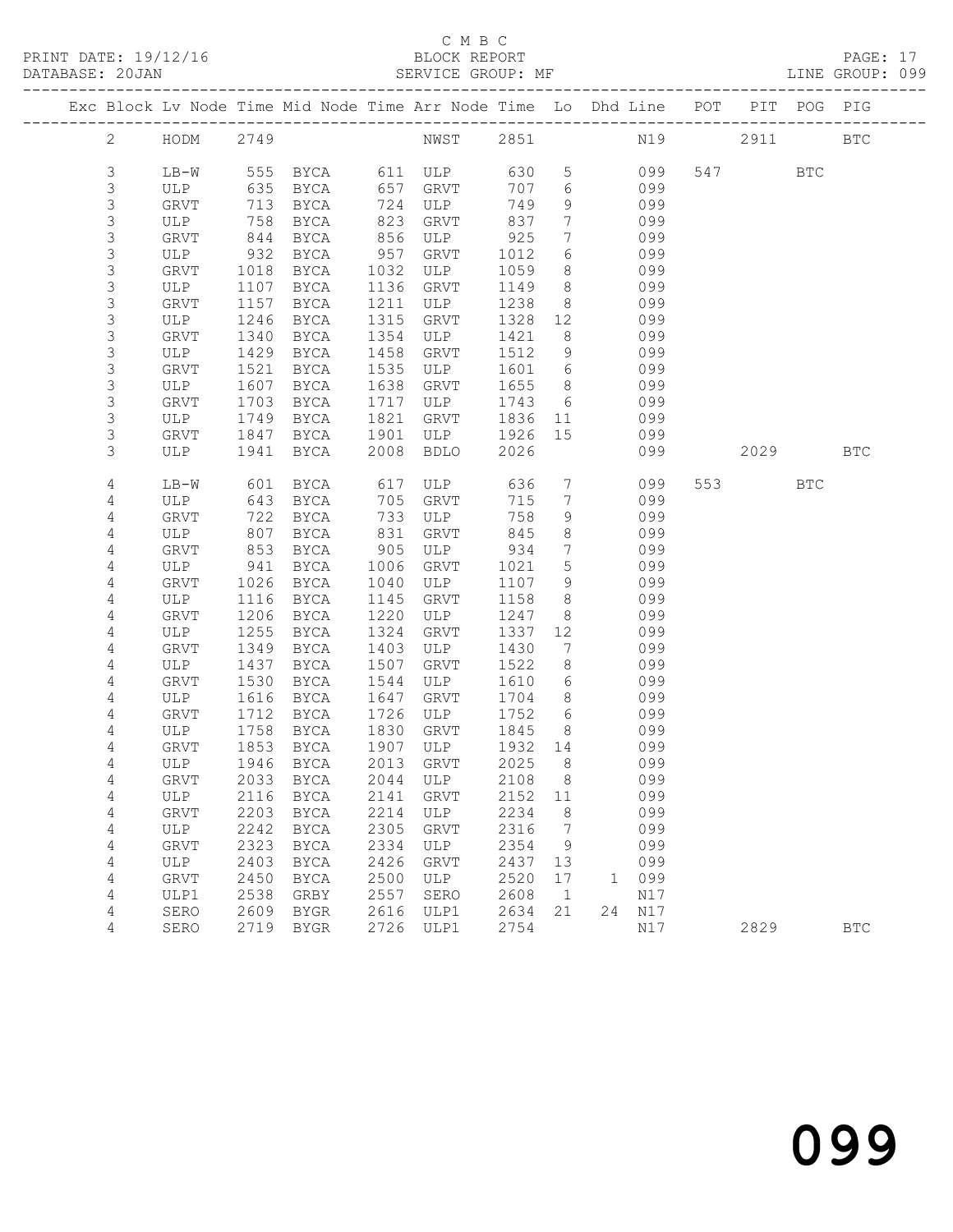## C M B C<br>BLOCK REPORT

PAGE: 18<br>LINE GROUP: 099

|   | Exc Block Lv Node Time Mid Node Time Arr Node Time Lo Dhd Line POT |      |             |      |             |      |                 |                    |     |      | PIT POG PIG |            |
|---|--------------------------------------------------------------------|------|-------------|------|-------------|------|-----------------|--------------------|-----|------|-------------|------------|
| 5 | $LB-W$                                                             | 606  | BYCA        | 622  | ULP         | 641  | 8               | 099                | 558 |      | <b>BTC</b>  |            |
| 5 | <b>ULP</b>                                                         | 649  | <b>BYCA</b> | 712  | <b>GRVT</b> | 724  | 10              | 099                |     |      |             |            |
| 5 | <b>GRVT</b>                                                        | 734  | <b>BYCA</b> | 746  | ULP         | 812  | $7\phantom{.0}$ | 099                |     |      |             |            |
| 5 | ULP                                                                | 819  | <b>BYCA</b> | 845  | <b>GRVT</b> | 859  | 6               | 099                |     |      |             |            |
| 5 | <b>GRVT</b>                                                        | 905  | <b>BYCA</b> | 918  | ULP         | 944  | 8               | 099                |     |      |             |            |
| 5 | ULP                                                                | 952  | <b>BYCA</b> | 1017 | <b>GRVT</b> | 1032 | 8               | 099                |     |      |             |            |
| 5 | GRVT                                                               | 1040 | <b>BYCA</b> | 1054 | ULP         | 1121 | 9               | 099                |     |      |             |            |
| 5 | ULP                                                                | 1130 | <b>BYCA</b> | 1159 | <b>GRVT</b> | 1212 | 12              | 099                |     |      |             |            |
| 5 | GRVT                                                               | 1224 | <b>BYCA</b> | 1238 | ULP         | 1305 | 8               | 099                |     |      |             |            |
| 5 | ULP                                                                | 1313 | <b>BYCA</b> | 1342 | <b>GRVT</b> | 1355 | 11              | 099                |     |      |             |            |
| 5 | GRVT                                                               | 1406 | <b>BYCA</b> | 1420 | ULP         | 1447 | 8               | 099                |     |      |             |            |
| 5 | ULP                                                                | 1455 | <b>BYCA</b> | 1525 | GRVT        | 1540 | 8               | 099                |     |      |             |            |
| 5 | GRVT                                                               | 1548 | <b>BYCA</b> | 1602 | ULP         | 1628 | 6               | 099                |     |      |             |            |
| 5 | ULP                                                                | 1634 | <b>BYCA</b> | 1705 | GRVT        | 1722 | 6               | 099                |     |      |             |            |
| 5 | GRVT                                                               | 1728 | <b>BYCA</b> | 1742 | ULP         | 1808 | 6               | 099                |     |      |             |            |
| 5 | ULP                                                                | 1814 | <b>BYCA</b> | 1847 | <b>BDLO</b> | 1908 |                 | 099                |     | 1911 |             | <b>BTC</b> |
|   |                                                                    |      |             |      |             |      |                 |                    |     |      |             |            |
| 6 | BDKI                                                               | 602  | $HK-W$      | 605  | SEHA        | 625  | $7\phantom{.0}$ | $\mathbf{1}$<br>R5 | 601 |      | <b>BTC</b>  |            |
| 6 | WFST                                                               | 633  |             |      | ULP         | 702  | 5               | 044                |     |      |             |            |
| 6 | <b>ULP</b>                                                         | 707  | <b>BYCA</b> | 730  | GRVT        | 742  | 7               | 099                |     |      |             |            |
| 6 | GRVT                                                               | 749  | <b>BYCA</b> | 801  | ULP         | 827  | 7               | 099                |     |      |             |            |
| 6 | <b>ULP</b>                                                         | 834  | <b>BYCA</b> | 900  | GRVT        | 916  | 5               | 099                |     |      |             |            |
| 6 | GRVT                                                               | 921  | <b>BYCA</b> | 934  | ULP         | 1000 | 8               | 099                |     |      |             |            |
| 6 | ULP                                                                | 1008 | <b>BYCA</b> | 1034 | GRVT        | 1047 | 11              | 099                |     |      |             |            |
| 6 | GRVT                                                               | 1058 | <b>BYCA</b> | 1112 | ULP         | 1139 | 8               | 099                |     |      |             |            |
| 6 | ULP                                                                | 1147 | <b>BYCA</b> | 1216 | <b>GRVT</b> | 1229 | 12              | 099                |     |      |             |            |
| 6 | GRVT                                                               | 1241 | <b>BYCA</b> | 1255 | ULP         | 1322 | 7               | 099                |     |      |             |            |
| 6 | ULP                                                                | 1329 | <b>BYCA</b> | 1358 | <b>GRVT</b> | 1411 | 13              | 099                |     |      |             |            |
| 6 | GRVT                                                               | 1424 | <b>BYCA</b> | 1438 | ULP         | 1505 | 8               | 099                |     |      |             |            |
| 6 | ULP                                                                | 1513 | <b>BYCA</b> | 1544 | GRVT        | 1559 | 10              | 099                |     |      |             |            |
| 6 | GRVT                                                               | 1609 | <b>BYCA</b> | 1623 | ULP         | 1649 | - 6             | 099                |     |      |             |            |
| 6 | ULP                                                                | 1655 | BYCA        | 1727 | GRVT        | 1743 | 5               | 099                |     |      |             |            |
| 6 | GRVT                                                               | 1748 | BYCA        | 1802 | ULP         | 1828 | 6               | 099                |     |      |             |            |
| 6 | <b>ULP</b>                                                         | 1834 | <b>BYCA</b> | 1903 | <b>BDLO</b> | 1922 |                 | 099                |     | 1925 |             | <b>BTC</b> |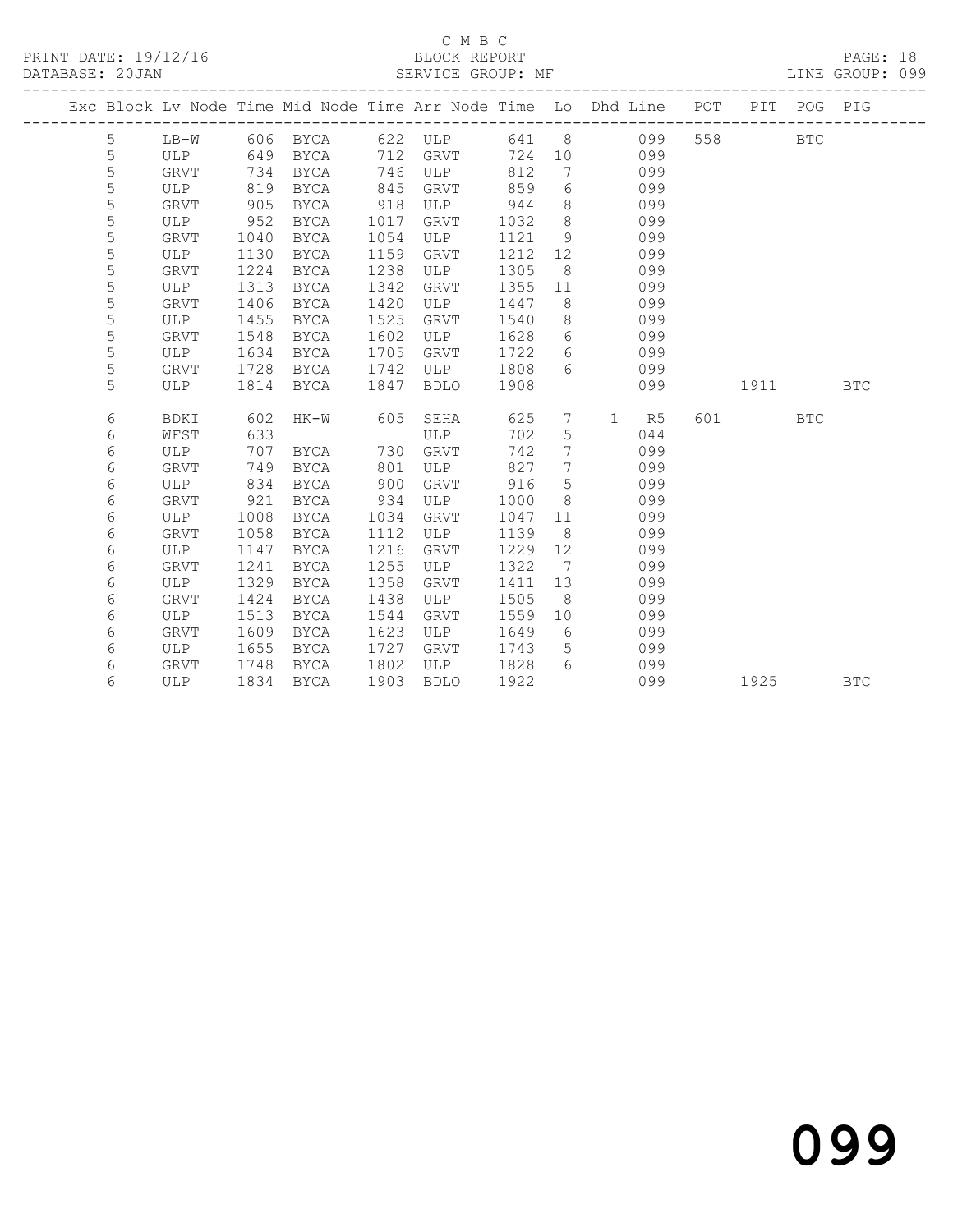#### C M B C<br>BLOCK REPORT SERVICE GROUP: MF LINE GROUP: 099

|                 |             |      |             |      |              |      |                 | Exc Block Lv Node Time Mid Node Time Arr Node Time Lo Dhd Line POT PIT POG PIG |     |      |              |            |
|-----------------|-------------|------|-------------|------|--------------|------|-----------------|--------------------------------------------------------------------------------|-----|------|--------------|------------|
| $7\phantom{.0}$ | $LB-W$      |      | 610 BYCA    |      | 626 ULP      |      |                 | 645 9<br>099                                                                   |     | 602  | $_{\rm BTC}$ |            |
| 7               | ULP         | 654  | BYCA        | 717  | GRVT         | 729  |                 | 099<br>8                                                                       |     |      |              |            |
| 7               | GRVT        | 737  | BYCA        | 749  | ULP          | 815  | 7               | 099                                                                            |     |      |              |            |
| 7               | ULP         | 822  | BYCA        | 848  | GRVT         | 902  | 6               | 099                                                                            |     |      |              |            |
| $7\phantom{.0}$ | GRVT        | 908  | BYCA        | 921  | ULP          | 947  | 10              | 099                                                                            |     |      |              |            |
| 7               | ULP         | 957  | BYCA        | 1022 | <b>GRVT</b>  | 1037 | 8               | 099                                                                            |     |      |              |            |
| 7               | <b>GRVT</b> | 1045 | BYCA        | 1059 | ULP          | 1126 | 8               | 099                                                                            |     |      |              |            |
| 7               | ULP         | 1134 | BYCA        | 1203 | <b>GRVT</b>  | 1216 | 12              | 099                                                                            |     |      |              |            |
| 7               | GRVT        | 1228 | <b>BYCA</b> | 1242 | ULP          | 1309 | 8               | 099                                                                            |     |      |              |            |
| 7               | ULP         | 1317 | <b>BYCA</b> | 1346 | GRVT         | 1359 | 10              | 099                                                                            |     |      |              |            |
| $7\phantom{.0}$ | GRVT        | 1409 | <b>BYCA</b> | 1423 | ULP          | 1450 | 8               | 099                                                                            |     |      |              |            |
| 7               | ULP         | 1458 | BYCA        | 1528 | <b>GRVT</b>  | 1543 | 8               | 099                                                                            |     |      |              |            |
| 7               | GRVT        | 1551 | BYCA        | 1605 | ULP          | 1631 | $6\overline{6}$ | 099                                                                            |     |      |              |            |
| 7               | ULP         | 1637 | BYCA        | 1708 | ${\tt GRVT}$ | 1725 | $7\phantom{0}$  | 099                                                                            |     |      |              |            |
| 7               | <b>GRVT</b> | 1732 | <b>BYCA</b> | 1746 | ULP          | 1812 | 6               | 099                                                                            |     |      |              |            |
| 7               | ULP         | 1818 | <b>BYCA</b> | 1848 | <b>GRVT</b>  | 1901 | 10              | 099                                                                            |     |      |              |            |
| 7               | <b>GRVT</b> | 1911 | BYCA        | 1923 | ULP          | 1948 | 13              | 099                                                                            |     |      |              |            |
| 7               | ULP         | 2001 | BYCA        | 2028 | GRVT         | 2040 | 8               | 099                                                                            |     |      |              |            |
| 7               | <b>GRVT</b> | 2048 | <b>BYCA</b> | 2059 | ULP          | 2123 | 8               | 099                                                                            |     |      |              |            |
| 7               | ULP         | 2131 | BYCA        | 2156 | <b>GRVT</b>  | 2207 | 6               | 099                                                                            |     |      |              |            |
| 7               | <b>GRVT</b> | 2213 | <b>BYCA</b> | 2224 | ULP          | 2244 | 8               | 099                                                                            |     |      |              |            |
| $\overline{7}$  | ULP         | 2252 | <b>BYCA</b> | 2315 | <b>GRVT</b>  | 2326 | 9               | 099                                                                            |     |      |              |            |
| 7               | GRVT        | 2335 | BYCA        | 2346 | ULP          | 2406 | 10              | 099                                                                            |     |      |              |            |
| 7               | ULP         | 2416 | BYCA        | 2439 | <b>GRVT</b>  | 2450 | 15              | 099                                                                            |     |      |              |            |
| 7               | GRVT        | 2505 | BYCA        | 2515 | ULP          | 2535 | 5               | 099                                                                            |     |      |              |            |
| 7               | ULP         | 2540 | <b>BYCA</b> | 2603 | <b>BDLO</b>  | 2619 |                 | 099                                                                            |     | 2622 |              | <b>BTC</b> |
| 8               | $LB-W$      | 623  | BYCA        | 639  | ULP          | 658  | $5\overline{)}$ | 099                                                                            | 615 |      | <b>BTC</b>   |            |
| 8               | ULP         | 703  | BYCA        | 726  | GRVT         | 738  | $5\phantom{.0}$ | 099                                                                            |     |      |              |            |
| 8               | <b>GRVT</b> | 743  | <b>BYCA</b> | 755  | ULP          | 821  | $7\overline{ }$ | 099                                                                            |     |      |              |            |
| 8               | ULP         | 828  | BYCA        | 854  | <b>GRVT</b>  | 908  | $6\overline{6}$ | 099                                                                            |     |      |              |            |
| $\,8\,$         | GRVT        | 914  | BYCA        | 927  | ULP          | 953  | $7\phantom{.0}$ | 099                                                                            |     |      |              |            |
| 8               | ULP         | 1000 | BYCA        | 1026 | <b>GRVT</b>  | 1039 | 10              | 099                                                                            |     |      |              |            |
| 8               | <b>GRVT</b> | 1049 | BYCA        | 1103 | ULP          | 1130 | 8               | 099                                                                            |     |      |              |            |
| 8               | ULP         | 1138 | BYCA        | 1207 | <b>GRVT</b>  | 1220 | 13              | 099                                                                            |     |      |              |            |
| 8               | <b>GRVT</b> | 1233 | BYCA        | 1247 | ULP          | 1314 | 8               | 099                                                                            |     |      |              |            |
| 8               | ULP         | 1322 | BYCA        | 1351 | GRVT         | 1404 | 11              | 099                                                                            |     |      |              |            |
| 8               | GRVT        | 1415 | <b>BYCA</b> | 1429 | ULP          | 1456 | 8               | 099                                                                            |     |      |              |            |

8 ULP 1643 BYCA 1716 BDLO 1741 099 1744 BTC

 8 GRVT 1415 BYCA 1429 ULP 1456 8 099 8 ULP 1504 BYCA 1535 GRVT 1550 7 099 8 GRVT 1557 BYCA 1611 ULP 1637 6 099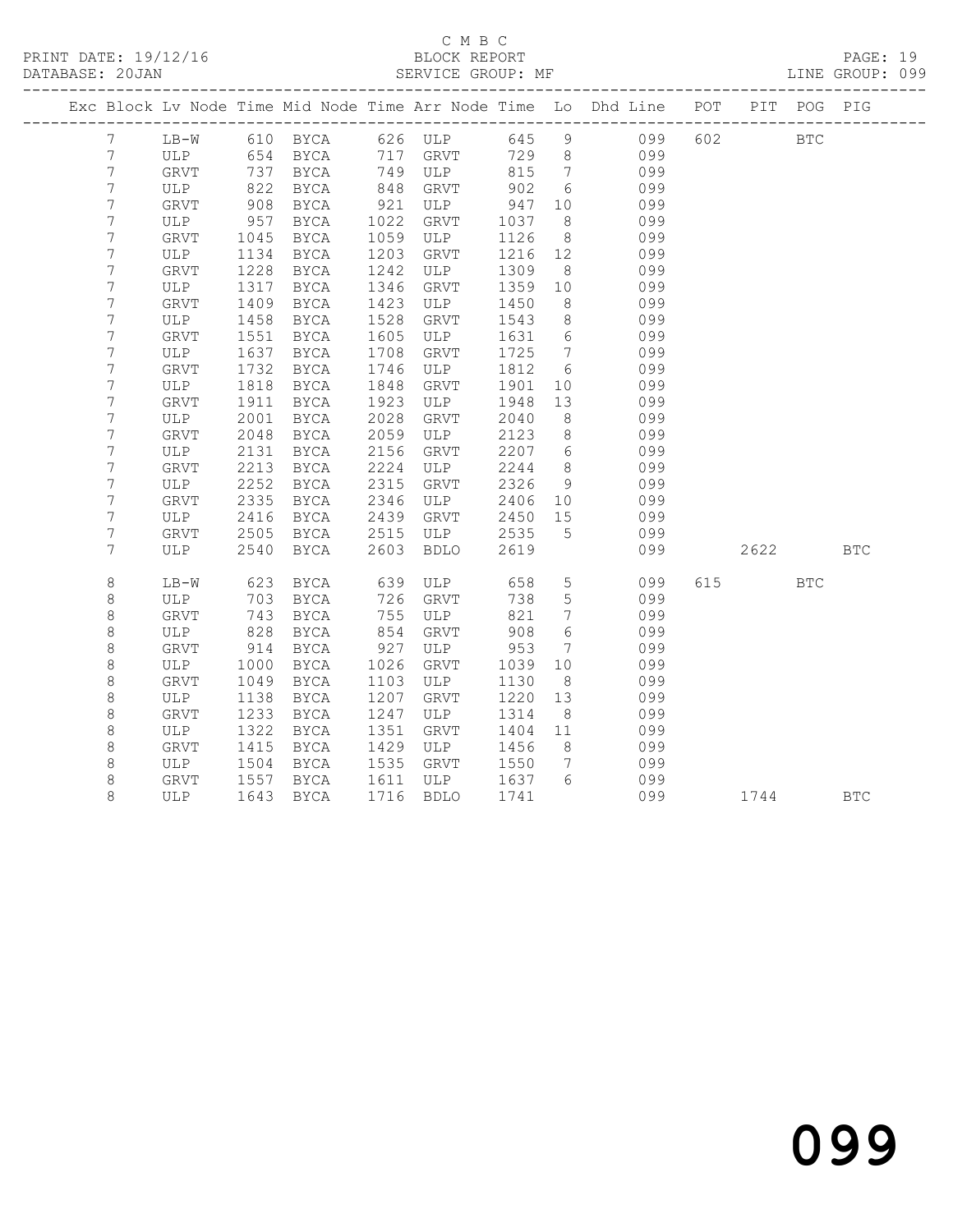PRINT DATE: 19/12/16 BLOCK REPORT<br>DATABASE: 20JAN BATABASE: 20JAN

## C M B C<br>BLOCK REPORT

PAGE: 20<br>LINE GROUP: 099

|             |             |              |                     |              |                    |              |                 | Exc Block Lv Node Time Mid Node Time Arr Node Time Lo Dhd Line POT PIT POG PIG |       |              |              |
|-------------|-------------|--------------|---------------------|--------------|--------------------|--------------|-----------------|--------------------------------------------------------------------------------|-------|--------------|--------------|
| 9           | $LB-W$      |              | 626 BYCA 642 ULP    |              |                    |              |                 | 701 10 099                                                                     | 618   | $_{\rm BTC}$ |              |
| 9           | ULP         |              | 711 BYCA            |              | 734 GRVT           | 746          | 9               | 099                                                                            |       |              |              |
| $\mathsf 9$ | GRVT        | 755          | BYCA                | 807          | ULP                | 833          | $\overline{7}$  | 099                                                                            |       |              |              |
| $\mathsf 9$ | ULP         | 840          | BYCA                | 906          | GRVT               | 922          | 6               | 099                                                                            |       |              |              |
| 9           | GRVT        | 928          | BYCA                | 941          | ULP                | 1007         | 7               | 099                                                                            |       |              |              |
| $\mathsf 9$ | ULP         | 1014         | BYCA                | 1040         | GRVT               | 1053         | 10              | 099                                                                            |       |              |              |
| $\mathsf 9$ | GRVT        | 1103         | BYCA                | 1117         | ULP                | 1144         | 8               | 099                                                                            |       |              |              |
| $\mathsf 9$ | ULP         | 1152         | BYCA                | 1221         | GRVT               | 1234         | 12              | 099                                                                            |       |              |              |
| $\mathsf 9$ | <b>GRVT</b> | 1246         | BYCA                | 1300         | ULP                | 1327         | 8 <sup>8</sup>  | 099                                                                            |       |              |              |
| 9           | ULP         | 1335         | BYCA                | 1404         | GRVT               | 1418         | 9               | 099                                                                            |       |              |              |
| $\mathsf 9$ | GRVT        | 1427         | BYCA                | 1441         | ULP                | 1508         | 8 <sup>8</sup>  | 099                                                                            |       |              |              |
| $\mathsf 9$ | ULP         | 1516         | BYCA                | 1547         | GRVT               | 1604         | 8 <sup>8</sup>  | 099                                                                            |       |              |              |
| $\mathsf 9$ | GRVT        | 1612         | BYCA                | 1626         | ULP                | 1652         | 6               | 099                                                                            |       |              |              |
| 9           | ULP         | 1658         | BYCA                | 1730         | GRVT               | 1746         | 6               | 099                                                                            |       |              |              |
| $\mathsf 9$ | GRVT        | 1752         | BYCA                | 1806         | ULP                | 1832         | 6               | 099                                                                            |       |              |              |
| $\mathsf 9$ | ULP         | 1838         | BYCA                | 1905         | GRVT               | 1918         | 11              | 099                                                                            |       |              |              |
| $\mathsf 9$ | GRVT        | 1929         | BYCA                | 1941         | ULP                | 2006         | 10              | 099                                                                            |       |              |              |
| 9           | ULP         | 2016         | BYCA                | 2043         | BDLO               | 2101         |                 | 099                                                                            | 2104  |              | <b>BTC</b>   |
| 10          | $LB-W$      | 630          | BYCA                | 646          | ULP                | 705          |                 | 10<br>099                                                                      | 622   | BTC          |              |
| 10          | ULP         | 715          | BYCA                | 740          | GRVT               | 754          | 16              | 099                                                                            |       |              |              |
| 10          | GRVT        | 810          | BYCA                | 822          | ULP                | 851          | $\overline{4}$  | 099                                                                            |       |              |              |
| 10          | ULP         | 855          | BYCA                | 922          | GRVT               | 939          | $7\phantom{.0}$ | 099                                                                            |       |              |              |
| 10          | GRVT        | 946          | BYCA                | 959          | ULP                | 1025         | 6               | 099                                                                            |       |              |              |
| 10          | ULP         | 1031         | BYCA                | 1059         | GRVT               | 1112         | 9               | 099                                                                            |       |              |              |
| 10          | GRVT        | 1121         | BYCA                | 1135         | ULP                | 1202         | 8               | 099                                                                            |       |              |              |
| 10          | ULP         | 1210         | BYCA                | 1239         | GRVT               | 1252         | 12              | 099                                                                            |       |              |              |
| 10          | <b>GRVT</b> | 1304         | BYCA                | 1318         | ULP                | 1345         | 8               | 099                                                                            |       |              |              |
| 10          | ULP         | 1353         | BYCA                | 1422         | GRVT               | 1436         | 6               | 099                                                                            |       |              |              |
| 10          | GRVT        | 1442         | BYCA                | 1456         | ULP                | 1523         | 8               | 099                                                                            |       |              |              |
| 10          | ULP         | 1531         | BYCA                | 1602         | GRVT               | 1619         | 8               | 099                                                                            |       |              |              |
| 10          | GRVT        | 1627         | BYCA                | 1641         | ULP                | 1707         | 6               | 099                                                                            |       |              |              |
| 10          | ULP         | 1713         | BYCA                | 1745         | GRVT               | 1801         | 6               | 099                                                                            |       |              |              |
| 10          | GRVT        | 1807         | BYCA                | 1821         | ULP                | 1847         | 9               | 099                                                                            |       |              |              |
| 10          | ULP         | 1856         | BYCA                | 1925         | BDLO               | 1944         |                 | 099                                                                            | 1947  |              | <b>BTC</b>   |
| 11          | $LB-W$      | 634          | BYCA                |              | 650 ULP            | 709 10       |                 | 099                                                                            | 626 7 | BTC          |              |
| 11          | ULP         |              | 719 BYCA            |              | 744 GRVT           | 758          | 6               | 099                                                                            |       |              |              |
| 11          | GRVT        |              | 804 BYCA            |              | 816 ULP            | 845          | $\overline{4}$  | 099                                                                            |       |              |              |
| 11          | ULP         |              | 849 BYCA            |              | 916 GRVT           | 933 5        |                 | 099                                                                            |       |              |              |
| 11          | GRVT        | 938          | BYCA                | 951          | ULP                | 1017         | 7               | 099                                                                            |       |              |              |
| 11          | ULP         | 1024         | BYCA                | 1050         | <b>GRVT</b>        | 1103         | 9               | 099                                                                            |       |              |              |
| 11          | GRVT        | 1112         | BYCA                | 1126         | ULP                | 1153         | 8               | 099                                                                            |       |              |              |
| $11$        | ULP         | 1201         | <b>BYCA</b>         | 1230         | GRVT               | 1243         | 12              | 099                                                                            |       |              |              |
| 11          | GRVT        | 1255         | <b>BYCA</b>         | 1309         | ULP                | 1336         | 8               | 099                                                                            |       |              |              |
| 11          | ULP         | 1344         | <b>BYCA</b>         | 1413         | <b>GRVT</b>        | 1427         | 9               | 099                                                                            |       |              |              |
| 11          | GRVT        | 1436         | BYCA                | 1450         | ULP                | 1517         | 8               | 099                                                                            |       |              |              |
| $11$        | ULP         | 1525         | BYCA                | 1556         | GRVT               | 1613         | 8               | 099                                                                            |       |              |              |
| 11          | GRVT        | 1621         | <b>BYCA</b>         | 1635         | ULP                | 1701         | 6               | 099                                                                            |       |              |              |
| $11$        | ULP         | 1707         | BYCA                | 1739         | GRVT               | 1755         | 7               | 099                                                                            |       |              |              |
| 11          | GRVT        | 1802         | <b>BYCA</b>         | 1816         | ULP                | 1842         | 9               | 099                                                                            |       |              |              |
| 11          | ULP         | 1851         | BYCA                | 1918         | <b>GRVT</b>        | 1931         | 10              | 099                                                                            |       |              |              |
| 11<br>11    | GRVT        | 1941<br>2026 | <b>BYCA</b><br>BYCA | 1953<br>2053 | ULP<br><b>BDLO</b> | 2018<br>2111 | 8               | 099<br>099                                                                     |       |              |              |
|             | ULP         |              |                     |              |                    |              |                 |                                                                                | 2114  |              | $_{\rm BTC}$ |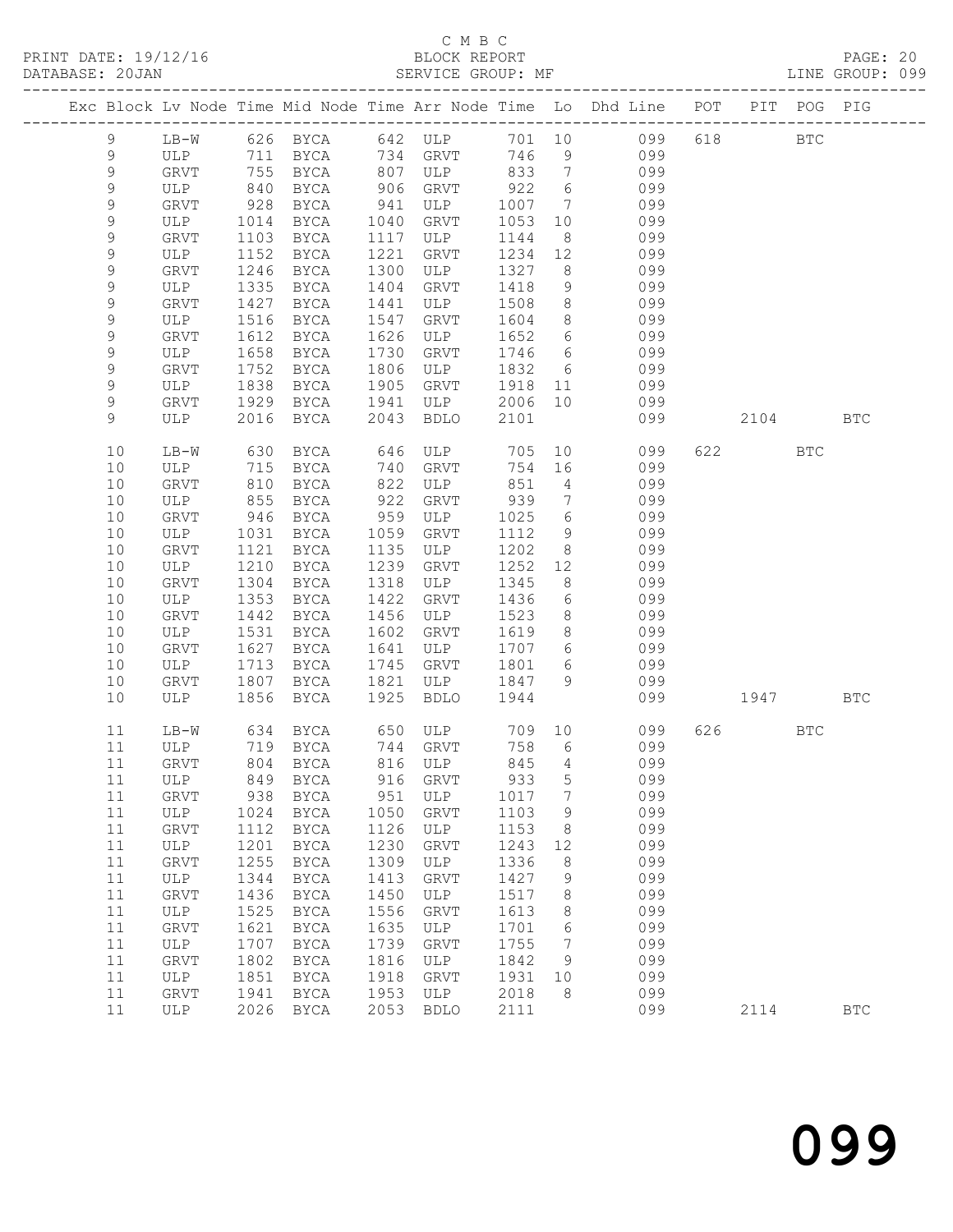#### C M B C<br>BLOCK REPORT

SERVICE GROUP: MF

|    |        |      |                   |      |                |         |                 | Exc Block Lv Node Time Mid Node Time Arr Node Time Lo Dhd Line POT PIT POG PIG |         |              |            |
|----|--------|------|-------------------|------|----------------|---------|-----------------|--------------------------------------------------------------------------------|---------|--------------|------------|
| 12 |        |      |                   |      |                |         |                 | BDKI 629 HK-W 633 SEHA 653 4 1 R5                                              | 628 BTC |              |            |
| 12 | WFST   | 658  |                   |      | ULP            |         |                 | 727 13<br>044                                                                  |         |              |            |
| 12 | ULP    |      | 740 BYCA 805 GRVT |      |                | 819     | 6               | 099                                                                            |         |              |            |
| 12 | GRVT   | 825  | BYCA              | 837  | ULP            | 906     | 9               | 099                                                                            |         |              |            |
| 12 | ULP    | 915  | <b>BYCA</b>       | 940  | GRVT           | 957     | 9               | 099                                                                            |         |              |            |
| 12 |        | 1006 |                   | 1020 | ULP            | 1047    | $7\overline{ }$ | 099                                                                            |         |              |            |
|    | GRVT   |      | BYCA              |      |                |         |                 |                                                                                |         |              |            |
| 12 | ULP    | 1054 | BYCA              | 1122 | GRVT           | 1135    | 8 <sup>8</sup>  | 099                                                                            |         |              |            |
| 12 | GRVT   | 1143 | BYCA              | 1157 | ULP            | 1224    | 8 <sup>8</sup>  | 099                                                                            |         |              |            |
| 12 | ULP    | 1232 | BYCA              | 1301 | GRVT           | 1314 12 |                 | 099                                                                            |         |              |            |
| 12 | GRVT   | 1326 | BYCA              | 1340 | ULP            | 1407    | 9               | 099                                                                            |         |              |            |
| 12 | ULP    | 1416 | BYCA              | 1445 | GRVT           | 1459    | $7\overline{ }$ | 099                                                                            |         |              |            |
| 12 | GRVT   | 1506 | BYCA              | 1520 | ULP            | 1546    | 9               | 099                                                                            |         |              |            |
| 12 | ULP    | 1555 | BYCA              | 1626 | GRVT           | 1643    | 8 <sup>8</sup>  | 099                                                                            |         |              |            |
| 12 | GRVT   | 1651 | BYCA              | 1705 | ULP            | 1731 6  |                 | 099                                                                            |         |              |            |
| 12 | ULP    | 1737 | BYCA              | 1809 | GRVT           | 1824    | 8 <sup>8</sup>  | 099                                                                            |         |              |            |
| 12 | GRVT   | 1832 | BYCA              | 1846 | ULP            | 1911    | 10              | 099                                                                            |         |              |            |
| 12 | ULP    | 1921 | BYCA              | 1948 | GRVT           | 2000    | $5\overline{)}$ | 099                                                                            |         |              |            |
| 12 | GRVT   | 2005 | BYCA              | 2016 | ULP            | 2040    | 8 <sup>8</sup>  | 099                                                                            |         |              |            |
| 12 | ULP    | 2048 | BYCA              | 2113 | GRVT           | 2124    | 9               | 099                                                                            |         |              |            |
| 12 | GRVT   | 2133 | BYCA              | 2144 | ULP            | 2207 5  |                 | 099                                                                            |         |              |            |
| 12 | ULP    | 2212 | BYCA              | 2235 | GRVT           | 2246    | $7\overline{ }$ | 099                                                                            |         |              |            |
| 12 | GRVT   | 2253 | BYCA              | 2304 | ULP            | 2324 8  |                 | 099                                                                            |         |              |            |
| 12 | ULP    | 2332 | BYCA              | 2355 | BDLO           | 2411    |                 | 099                                                                            | 2414    |              | <b>BTC</b> |
|    |        |      |                   |      |                |         |                 |                                                                                |         |              |            |
| 13 | $LB-W$ | 637  | BYCA              |      | 653 ULP 712 11 |         |                 | 099                                                                            | 629     | <b>BTC</b>   |            |
| 13 | ULP    |      | 723 BYCA 748      |      | GRVT           | 802 5   |                 | 099                                                                            |         |              |            |
| 13 | GRVT   | 807  | BYCA              | 819  | ULP 848 4      |         |                 | 099                                                                            |         |              |            |
| 13 | ULP    | 852  | BYCA              | 919  | GRVT           | 936     | 6               | 099                                                                            |         |              |            |
| 13 | GRVT   | 942  | BYCA              | 955  | ULP            | 1021    | $6\overline{6}$ | 099                                                                            |         |              |            |
| 13 | ULP    | 1027 | BYCA              | 1053 | GRVT           | 1106 10 |                 | 099                                                                            |         |              |            |
| 13 | GRVT   | 1116 | BYCA              | 1130 | ULP            | 1157    | 8 <sup>8</sup>  | 099                                                                            |         |              |            |
| 13 | ULP    | 1205 | BYCA              | 1234 | GRVT           | 1247    | 12              | 099                                                                            |         |              |            |
| 13 | GRVT   | 1259 | BYCA              | 1313 | ULP            | 1340    | 9               | 099                                                                            |         |              |            |
| 13 | ULP    | 1349 | BYCA              | 1418 | GRVT           | 1432    | $7\overline{ }$ | 099                                                                            |         |              |            |
| 13 | GRVT   | 1439 | BYCA              | 1453 | ULP            | 1520 8  |                 | 099                                                                            |         |              |            |
| 13 | ULP    | 1528 | BYCA              | 1559 | GRVT           | 1616    | 8 <sup>8</sup>  | 099                                                                            |         |              |            |
| 13 | GRVT   | 1624 | BYCA              | 1638 | ULP            | 1704 6  |                 | 099                                                                            |         |              |            |
| 13 | ULP    | 1710 | BYCA              |      | 1744 BDLO      | 1810    |                 | 099                                                                            | 1813    |              | <b>BTC</b> |
|    |        |      |                   |      |                |         |                 |                                                                                |         |              |            |
|    |        |      |                   |      |                |         |                 | 14 LB-W 640 BYCA 656 ULP 719 8 099 632                                         |         | $_{\rm BTC}$ |            |
| 14 | ULP    | 727  | BYCA              | 752  | GRVT           | 806     | 7               | 099                                                                            |         |              |            |
| 14 | GRVT   | 813  | BYCA              | 825  | ULP            | 854     | 5               | 099                                                                            |         |              |            |
| 14 | ULP    | 859  | BYCA              | 926  | GRVT           | 943     | 7               | 099                                                                            |         |              |            |
| 14 | GRVT   | 950  | <b>BYCA</b>       | 1003 | ULP            | 1029    | 7               | 099                                                                            |         |              |            |
| 14 | ULP    | 1036 | BYCA              | 1104 | GRVT           | 1117    | 8               | 099                                                                            |         |              |            |
| 14 | GRVT   | 1125 | <b>BYCA</b>       | 1139 | ULP            | 1206    | 8               | 099                                                                            |         |              |            |
| 14 | ULP    | 1214 | BYCA              | 1243 | GRVT           | 1256    | 12              | 099                                                                            |         |              |            |
| 14 | GRVT   | 1308 | BYCA              | 1322 | ULP            | 1349    | 9               | 099                                                                            |         |              |            |
| 14 | ULP    | 1358 | BYCA              | 1427 | GRVT           | 1441    | 7               | 099                                                                            |         |              |            |
| 14 | GRVT   | 1448 | <b>BYCA</b>       | 1502 | ULP            | 1529    | 8               | 099                                                                            |         |              |            |
| 14 | ULP    | 1537 | <b>BYCA</b>       | 1608 | GRVT           | 1625    | 8               | 099                                                                            |         |              |            |
| 14 |        | 1633 |                   | 1647 |                | 1713    |                 | 099                                                                            |         |              |            |
|    | GRVT   |      | BYCA              |      | ULP            |         | 6               |                                                                                |         |              |            |
| 14 | ULP    | 1719 | BYCA              | 1751 | GRVT           | 1807    | 5               | 099                                                                            |         |              |            |
| 14 | GRVT   | 1812 | <b>BYCA</b>       | 1826 | ULP            | 1852    | 9               | 099                                                                            |         |              |            |
| 14 | ULP    | 1901 | BYCA              | 1928 | <b>GRVT</b>    | 1940    | $7\phantom{.0}$ | 099                                                                            |         |              |            |
| 14 | GRVT   | 1947 | BYCA              | 1959 | ULP            | 2024    | $7\phantom{.}$  | 099                                                                            |         |              |            |
| 14 | ULP    |      | 2031 BYCA         | 2056 | GRVT           | 2107    | 6               | 099                                                                            |         |              |            |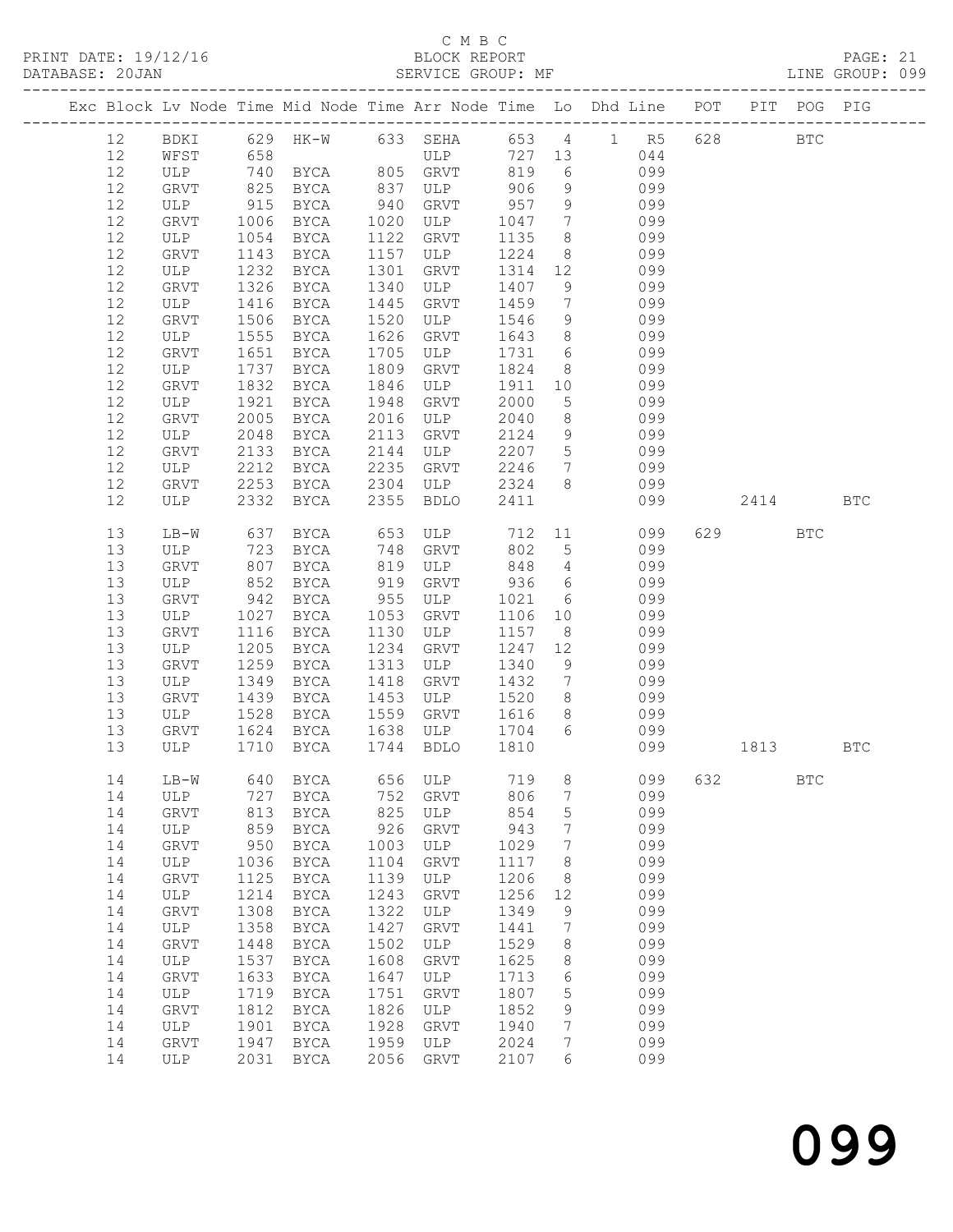#### C M B C<br>BLOCK REPORT SERVICE GROUP: MF

|  |    |      |      |                         |      |           |      |                 | Exc Block Lv Node Time Mid Node Time Arr Node Time Lo Dhd Line POT PIT POG PIG |                                                            |     |            |
|--|----|------|------|-------------------------|------|-----------|------|-----------------|--------------------------------------------------------------------------------|------------------------------------------------------------|-----|------------|
|  | 14 |      |      |                         |      |           |      |                 | GRVT 2113 BYCA 2124 ULP 2147 7 099                                             |                                                            |     |            |
|  | 14 |      |      | ULP 2154 BYCA 2218 BDLO |      |           |      |                 | 2235 099                                                                       | 2238                                                       |     | <b>BTC</b> |
|  | 15 | LB-W | 646  | BYCA                    |      | 702 ULP   |      |                 | 725 9 099                                                                      | 638 BTC                                                    |     |            |
|  | 15 | ULP  | 734  | BYCA                    |      | 759 GRVT  | 813  | 6               | 099                                                                            |                                                            |     |            |
|  | 15 | GRVT | 819  | BYCA                    | 831  | ULP       | 900  | $7\overline{ }$ | 099                                                                            |                                                            |     |            |
|  | 15 | ULP  | 907  | BYCA                    | 932  | GRVT      | 949  | 9               | 099                                                                            |                                                            |     |            |
|  | 15 | GRVT | 958  | BYCA                    | 1012 | ULP       | 1039 | $6\overline{}$  | 099                                                                            |                                                            |     |            |
|  | 15 | ULP  | 1045 | BYCA                    | 1113 | GRVT      | 1126 | 8               | 099                                                                            |                                                            |     |            |
|  | 15 | GRVT | 1134 | BYCA                    | 1148 | ULP       | 1215 | 8               | 099                                                                            |                                                            |     |            |
|  | 15 | ULP  | 1223 | BYCA                    | 1252 | GRVT      | 1305 | 12              | 099                                                                            |                                                            |     |            |
|  | 15 | GRVT | 1317 | BYCA                    | 1331 | ULP       | 1358 | 9               | 099                                                                            |                                                            |     |            |
|  | 15 | ULP  | 1407 | BYCA                    | 1436 | GRVT      | 1450 | $7\overline{ }$ | 099                                                                            |                                                            |     |            |
|  | 15 | GRVT | 1457 | BYCA                    | 1511 | ULP       | 1538 | 8 <sup>8</sup>  | 099                                                                            |                                                            |     |            |
|  | 15 | ULP  | 1546 | BYCA                    | 1617 | GRVT      | 1634 | 8 <sup>1</sup>  | 099                                                                            |                                                            |     |            |
|  | 15 | GRVT | 1642 | BYCA                    | 1656 | ULP       | 1722 |                 | 6 099                                                                          |                                                            |     |            |
|  | 15 | ULP  | 1728 | BYCA                    | 1800 | GRVT      | 1816 |                 | 6 099                                                                          |                                                            |     |            |
|  | 15 | GRVT | 1822 | <b>BYCA</b>             | 1836 | ULP       | 1902 |                 | 9 099                                                                          |                                                            |     |            |
|  | 15 | ULP  | 1911 | BYCA                    |      | 1938 BDLO | 1956 |                 | 099                                                                            | 1959                                                       |     | <b>BTC</b> |
|  | 16 | LB-W | 649  | BYCA                    |      | 705 ULP   |      |                 | 728 9<br>099                                                                   | 641 641 641 641 642 643 643 643 643 643 643 643 643 648 65 | BTC |            |
|  | 16 | ULP  | 737  | BYCA                    | 802  | GRVT      | 816  | $7\phantom{0}$  | 099                                                                            |                                                            |     |            |
|  | 16 | GRVT | 823  | BYCA                    | 835  | ULP       | 904  |                 | 6 099                                                                          |                                                            |     |            |
|  | 16 | ULP  | 910  | BYCA                    | 935  | GRVT      | 952  | 10              | 099                                                                            |                                                            |     |            |
|  | 16 | GRVT | 1002 | BYCA                    | 1016 | ULP       | 1043 | 6               | 099                                                                            |                                                            |     |            |
|  | 16 | ULP  | 1049 | BYCA                    | 1117 | GRVT      | 1130 | 9               | 099                                                                            |                                                            |     |            |
|  | 16 | GRVT | 1139 | BYCA                    | 1153 | ULP       | 1220 | 8 <sup>8</sup>  | 099                                                                            |                                                            |     |            |
|  | 16 | ULP  | 1228 | BYCA                    | 1257 | GRVT      | 1310 | 12              | 099                                                                            |                                                            |     |            |
|  | 16 | GRVT | 1322 | BYCA                    | 1336 | ULP       | 1403 | 8               | 099                                                                            |                                                            |     |            |
|  | 16 | ULP  | 1411 | BYCA                    | 1440 | GRVT      | 1454 | 6               | 099                                                                            |                                                            |     |            |
|  | 16 | GRVT | 1500 | BYCA                    | 1514 | ULP       | 1540 | 9               | 099                                                                            |                                                            |     |            |
|  | 16 | ULP  | 1549 | BYCA                    | 1620 | GRVT      | 1637 | 8               | 099                                                                            |                                                            |     |            |
|  | 16 | GRVT | 1645 | BYCA                    | 1659 | ULP       | 1725 |                 | 6 099                                                                          |                                                            |     |            |
|  | 16 | ULP  | 1731 | BYCA                    | 1803 | GRVT      | 1818 | 9               | 099                                                                            |                                                            |     |            |
|  | 16 | GRVT | 1827 | BYCA                    | 1841 | ULP       | 1907 | 9               | 099                                                                            |                                                            |     |            |
|  | 16 | ULP  | 1916 | BYCA                    | 1943 | GRVT      | 1955 | $4\overline{ }$ | 099                                                                            |                                                            |     |            |
|  | 16 | GRVT | 1959 | <b>BYCA</b>             | 2010 | ULP       | 2034 | 8               | 099                                                                            |                                                            |     |            |
|  | 16 | ULP  |      | 2042 BYCA               |      | 2106 BDLO | 2123 |                 | 099                                                                            | 2126                                                       |     | <b>BTC</b> |
|  |    |      |      |                         |      |           |      |                 |                                                                                |                                                            |     |            |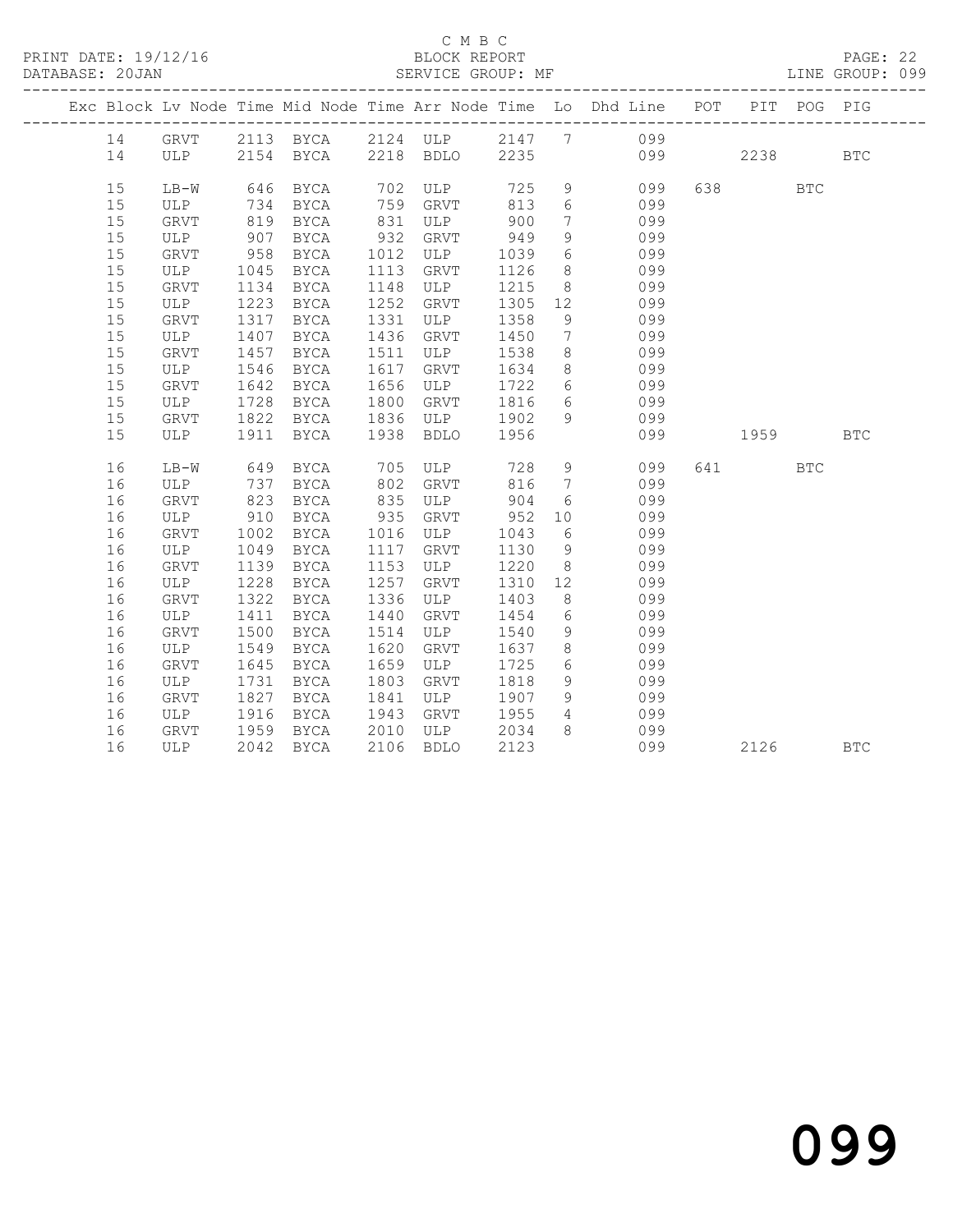#### C M B C<br>BLOCK REPORT SERVICE GROUP: MF

|  |          |                                                 |                 | Exc Block Lv Node Time Mid Node Time Arr Node Time Lo Dhd Line POT PIT POG PIG |              |              |              |                      |               |     |         |            |            |
|--|----------|-------------------------------------------------|-----------------|--------------------------------------------------------------------------------|--------------|--------------|--------------|----------------------|---------------|-----|---------|------------|------------|
|  | 17       | $LB-W$                                          |                 | 652 BYCA 708 ULP 731 12 099                                                    |              |              |              |                      |               |     | 644 BTC |            |            |
|  | 17       | ULP                                             |                 |                                                                                |              |              |              |                      | 099           |     |         |            |            |
|  | 17       | GRVT                                            |                 | $143$ $-$<br>828 BYCA                                                          |              |              |              |                      | 099           |     |         |            |            |
|  | 17       | ULP                                             | 918             | BYCA                                                                           |              | 943 GRVT     | 1000 10      |                      | 099           |     |         |            |            |
|  | 17       | GRVT                                            | 1010            | BYCA                                                                           |              | 1024 ULP     | 1051         | $\overline{7}$       | 099           |     |         |            |            |
|  | 17       | ULP                                             | 1058            | BYCA                                                                           | 1126         | GRVT         | 1139         | 9                    | 099           |     |         |            |            |
|  | 17       | GRVT                                            | 1148            | BYCA                                                                           | 1202         | ULP          | 1229         | 8 <sup>8</sup>       | 099           |     |         |            |            |
|  | 17       | ULP                                             | 1237            | BYCA                                                                           | 1306         | GRVT         | 1319 12      |                      | 099           |     |         |            |            |
|  | 17       | GRVT                                            | 1331            | BYCA                                                                           | 1345         | ULP          | 1412         | 8 <sup>8</sup>       | 099           |     |         |            |            |
|  | 17       | ULP                                             | 1420            | BYCA                                                                           | 1449         | GRVT         | 1503         | $6\overline{6}$      | 099           |     |         |            |            |
|  | 17       | GRVT                                            | 1509            | BYCA                                                                           | 1523         | ULP          | 1549         | 9                    | 099           |     |         |            |            |
|  | 17       | ULP                                             | 1558            | BYCA                                                                           | 1629         | GRVT         | 1646         | 8 <sup>8</sup>       | 099           |     |         |            |            |
|  | 17       | GRVT                                            | 1654            | BYCA                                                                           | 1708         | ULP          | 1734         | 6                    | 099           |     |         |            |            |
|  | 17       | ULP                                             | 1740            | BYCA                                                                           | 1812         | GRVT         | 1827         | 10                   | 099           |     |         |            |            |
|  | 17       | <b>GRVT</b>                                     | 1837            | BYCA                                                                           | 1851         | ULP          | 1916         | 10                   | 099           |     |         |            |            |
|  | 17       | ULP                                             | 1926            | BYCA                                                                           | 1953         | GRVT         | 2005         | 6                    | 099           |     |         |            |            |
|  | 17       | GRVT                                            | 2011            | BYCA                                                                           | 2022         | ULP          | 2046         | 8 <sup>8</sup>       | 099           |     |         |            |            |
|  | 17       | ULP                                             | 2054            | BYCA                                                                           | 2119         | GRVT         | 2130         | 13                   | 099           |     |         |            |            |
|  | 17       | GRVT                                            | 2143            | BYCA                                                                           | 2154         | ULP          | 2217         | $5^{\circ}$          | 099           |     |         |            |            |
|  | 17       | ULP                                             | 2222            | BYCA                                                                           | 2245         | GRVT         | 2256         | $7\phantom{.0}\,$    | 099           |     |         |            |            |
|  | 17       | GRVT                                            | 2303            | BYCA                                                                           | 2314         | ULP          | 2334         | 8 <sup>8</sup>       | 099           |     |         |            |            |
|  | 17       | ULP                                             | 2342            | BYCA                                                                           | 2405         | GRVT         | 2416         | $\overline{4}$       | 099           |     |         |            |            |
|  | 17       | GRVT                                            | 2420            | BYCA                                                                           | 2430         | ULP          | 2450         | 9                    | 099           |     |         |            |            |
|  | 17       | ULP                                             | 2459            | BYCA                                                                           | 2522         | GRVT         | 2533 17      |                      | 099           |     |         |            |            |
|  | 17       | GRVT                                            | 2550            | BYCA                                                                           | 2600         | ULP          | 2620         | 17                   | 1 099         |     |         |            |            |
|  | 17<br>17 | ULP1                                            | 2638            | GRBY                                                                           | 2657         | SERO         | 2708         | $\overline{1}$<br>11 | N17           |     |         |            |            |
|  | 17       | SERO<br>HODM                                    | 2709<br>2809    | BYGR<br>NWST                                                                   | 2716<br>2911 | ULP1<br>SUST | 2734<br>2928 |                      | 24 N17<br>N19 |     | 2955    |            | <b>BTC</b> |
|  |          |                                                 |                 |                                                                                |              |              |              |                      |               |     |         |            |            |
|  | 18       | $LB-W$                                          | 714             | BYCA                                                                           | 730          | ULP          | 755          | 9                    | 099           | 706 |         | <b>BTC</b> |            |
|  | 18       | ULP                                             | 804             | BYCA                                                                           | 828          | GRVT         | 842          | 8 <sup>8</sup>       | 099           |     |         |            |            |
|  | 18       | GRVT                                            | $\frac{0}{850}$ | BYCA                                                                           | 902          | ULP          | 931          | $5\phantom{.0}$      | 099           |     |         |            |            |
|  | 18       | ULP                                             | 936             | BYCA                                                                           | 1001         | GRVT         | 1016         | 6                    | 099           |     |         |            |            |
|  | 18       | GRVT                                            | 1022            | BYCA                                                                           | 1036         | ULP          | 1103         | 9                    | 099           |     |         |            |            |
|  | 18       | ULP                                             | 1112            | BYCA                                                                           | 1141         | GRVT         | 1154         | $7\overline{ }$      | 099           |     |         |            |            |
|  | 18       | ${\tt GRVT}$                                    | 1201            | BYCA                                                                           | 1215         | ULP          | 1242         | 8                    | 099           |     |         |            |            |
|  | 18       | ULP                                             | 1250            | BYCA                                                                           | 1319         | GRVT         | 1332         | 12                   | 099           |     |         |            |            |
|  | 18       | GRVT                                            | 1344            | BYCA                                                                           | 1358         | ULP          | 1425         | 8 <sup>8</sup>       | 099           |     |         |            |            |
|  | 18       | ULP                                             | 1433            | BYCA                                                                           | 1503         | GRVT         | 1518         | 9                    | 099           |     |         |            |            |
|  | 18       | GRVT                                            | 1527            | BYCA                                                                           | 1541         | ULP          | 1607         | 6                    | 099           |     |         |            |            |
|  | 18       | ULP                                             | 1613            | BYCA                                                                           | 1644         | GRVT         | 1701         | 8                    | 099           |     |         |            |            |
|  | 18       | ${\tt GRVT}$<br>GRVT 1709 BYCA<br>ULP 1755 BYCA | 1709            | BYCA                                                                           |              | 1723 ULP     | 1749         | 6                    | 099           |     |         |            |            |
|  | 18       |                                                 |                 |                                                                                |              | 1830 BDLO    | 1853         |                      | 099           |     | 1856    |            | <b>BTC</b> |

099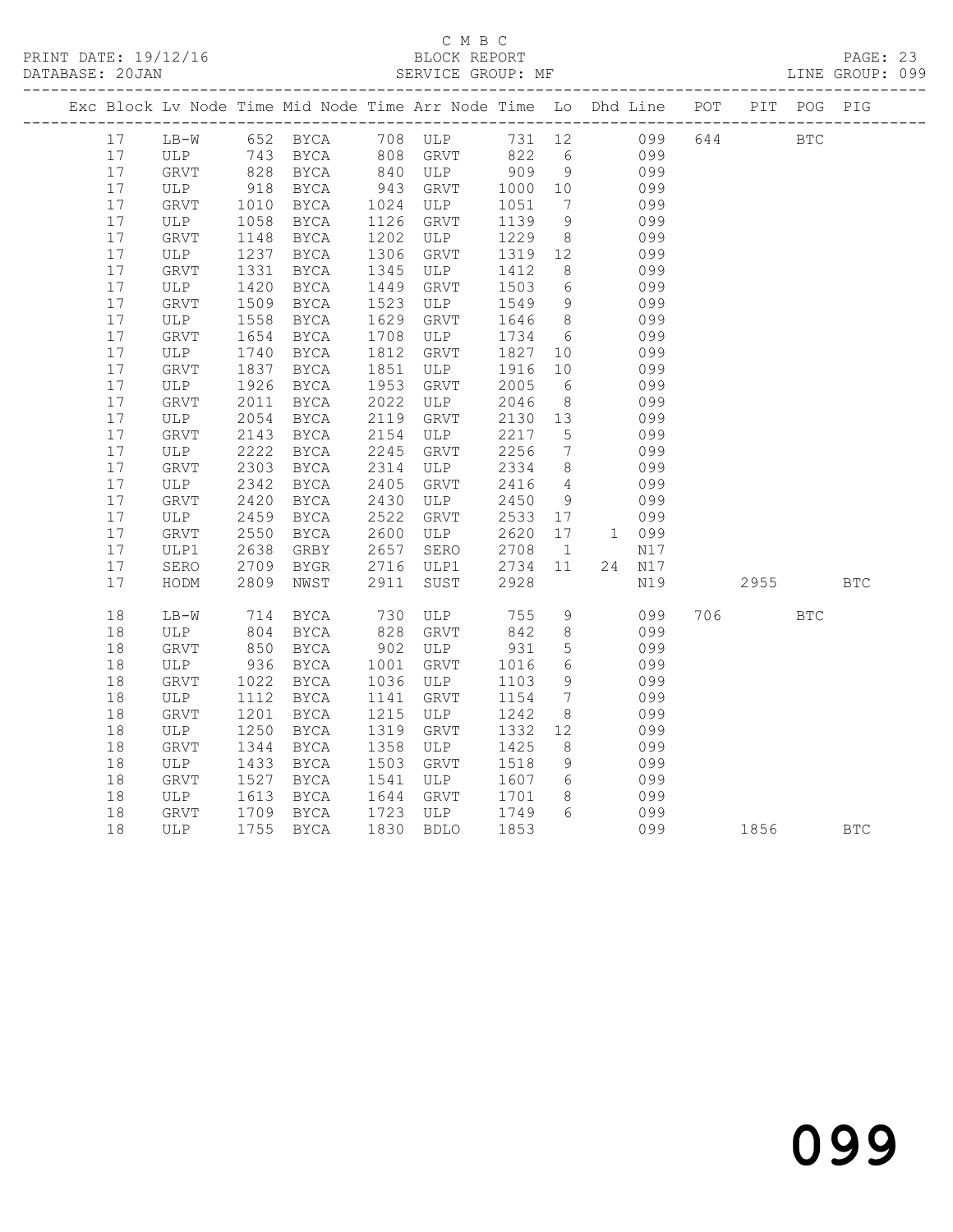## C M B C<br>BLOCK REPORT<br>SERVICE GROUP: MF

|          |                      |                                     |                               |              | ب سیت ب          |             |            | PRINT DATE: 19/12/16<br>BLOCK REPORT BLOCK PREPORT DATABASE: 20JAN SERVICE GROUP: MF PAGE: 20JAN SERVICE GROUP: MF |      |            |              |  |
|----------|----------------------|-------------------------------------|-------------------------------|--------------|------------------|-------------|------------|--------------------------------------------------------------------------------------------------------------------|------|------------|--------------|--|
|          |                      |                                     |                               |              |                  |             |            | Exc Block Lv Node Time Mid Node Time Arr Node Time Lo Dhd Line POT PIT POG PIG                                     |      |            |              |  |
| 19       |                      |                                     |                               |              |                  |             |            | LB-W 720 BYCA 739 ULP 805 8 099 712                                                                                |      | <b>BTC</b> |              |  |
| 19       |                      |                                     |                               |              |                  |             |            |                                                                                                                    |      |            |              |  |
| 19       |                      |                                     |                               |              |                  |             |            |                                                                                                                    |      |            |              |  |
| 19       |                      |                                     |                               |              | GRVT             |             |            | ULP 813 BYCA 837 GRVT 851 8 099<br>GRVT 859 BYCA 912 ULP 938 11 099<br>ULP 949 BYCA 1014 GRVT 1029 7 099           |      |            |              |  |
| 19       | GRVT                 | 1036                                | <b>BYCA</b>                   | 1050         | ULP              |             |            | 1117 8 099                                                                                                         |      |            |              |  |
| 19       | ULP                  |                                     | BYCA                          | 1154         | GRVT             |             |            |                                                                                                                    |      |            |              |  |
| 19       | GRVT                 | $\frac{1}{1219}$<br>$\frac{1}{219}$ | BYCA                          | 1233         | ULP              |             |            | 1207 12 099<br>1300 8 099                                                                                          |      |            |              |  |
| 19       | ULP                  | 1308                                | BYCA                          | 1337         | GRVT             | 1350        |            | $\overline{10}$ 099                                                                                                |      |            |              |  |
| 19       | GRVT                 | 1400                                | BYCA                          | 1414         | ULP              | 1441        |            | 8 099                                                                                                              |      |            |              |  |
| 19       | ULP                  | 1449                                | BYCA                          | 1519         | GRVT             |             |            |                                                                                                                    |      |            |              |  |
| 19       | GRVT                 | 1542                                | BYCA                          | 1556         | ULP              |             |            | $\begin{array}{cccc} 1534 & 8 & 099 \\ 1622 & 6 & 099 \\ 1716 & 8 & 099 \end{array}$                               |      |            |              |  |
| 19       | ULP                  | 1628                                | BYCA                          | 1659         | GRVT             |             |            |                                                                                                                    |      |            |              |  |
| 19       | GRVT                 | 1724                                | BYCA                          | 1738         | ULP              |             |            | 1804 6 099                                                                                                         |      |            |              |  |
| 19       | ULP                  | 1810                                | BYCA                          | 1840         | GRVT             |             |            | 1853 12 099                                                                                                        |      |            |              |  |
| 19       | GRVT                 | 1905                                | BYCA                          | 1917         | ULP              | 1942        |            |                                                                                                                    |      |            |              |  |
| 19       | ULP                  | 1956                                | BYCA                          | 2023         | GRVT             | 2035        |            | 14 099<br>6 099                                                                                                    |      |            |              |  |
| 19       | GRVT                 | 2041                                | BYCA                          | 2052         | ULP              |             |            | 2116 8 099                                                                                                         |      |            |              |  |
| 19       | ULP                  | 2124                                | BYCA                          | 2148         | BDLO             | 2205        |            | 099                                                                                                                |      | 2208       | BTC          |  |
| 20       | LB-W                 | 720                                 |                               |              | BYCA 736 ULP 801 |             |            | 9 099                                                                                                              | 712  | <b>BTC</b> |              |  |
| 20       | ULP                  | 810                                 | BYCA 834                      |              | GRVT 848         |             |            | 8 099                                                                                                              |      |            |              |  |
| 20       | GRVT                 | 856                                 | BYCA                          | 908          | ULP              | 937         |            | 7 099                                                                                                              |      |            |              |  |
| 20       | ULP                  | 944<br>1031                         | BYCA                          | 1009         | GRVT             | 1024        |            | 7 099<br>9 099                                                                                                     |      |            |              |  |
| 20       | GRVT                 |                                     | BYCA                          | 1045         | ULP              | 1112        |            |                                                                                                                    |      |            |              |  |
| 20       | ULP                  | 1121                                | BYCA                          | 1150         | GRVT             | 1203        |            | 12 099                                                                                                             |      |            |              |  |
| 20       | GRVT                 | 1215                                | BYCA                          | 1229         | ULP              | 1256        |            | 8 099                                                                                                              |      |            |              |  |
| 20       | ULP                  | 1304                                | BYCA                          | 1333         | GRVT             | 1346        |            | $\begin{array}{ccc} 11 & \hspace{1.5cm} & 099 \\ 7 & \hspace{1.5cm} & 099 \end{array}$                             |      |            |              |  |
| 20       | GRVT                 | 1357                                | BYCA                          | 1411         | ULP              | 1438        |            |                                                                                                                    |      |            |              |  |
| 20       | ULP                  | 1445                                | BYCA                          | 1515         | GRVT             |             |            | 1530 6 099                                                                                                         |      |            |              |  |
| 20       | GRVT                 | 1536                                | BYCA                          | 1550         | ULP              |             |            | 1616 6 099                                                                                                         |      |            |              |  |
| 20       | ULP                  | 1622                                | BYCA                          | 1653         | GRVT             |             |            | 1710 8 099<br>1758 6 099                                                                                           |      |            |              |  |
| 20       | GRVT                 | 1718                                | BYCA                          | 1732         | ULP              |             |            | 1847 12 099                                                                                                        |      |            |              |  |
| 20       | ULP                  | 1804                                | BYCA                          | 1834<br>1911 | GRVT<br>ULP      |             |            | 1936 15 099                                                                                                        |      |            |              |  |
| 20<br>20 | GRVT<br>ULP          | 1859<br>1951                        | BYCA<br>BYCA                  | 2018         | BDLO             | 2036        |            | 099                                                                                                                |      | 2039 — 203 | BTC          |  |
|          |                      |                                     |                               |              |                  |             |            |                                                                                                                    |      |            |              |  |
| 21       |                      |                                     |                               |              |                  |             |            | LB-W 738 BYCA 757 ULP 823 8 099 730 BTC                                                                            |      |            |              |  |
| 21       | ULP                  | 831                                 | ${\tt BYCA}$                  | 857          | GRVT             | 913         | 4          | 099                                                                                                                |      |            |              |  |
| 21<br>21 | GRVT<br>$_{\rm ULP}$ | 917<br>1004                         | $_{\rm BYCA}$<br>${\tt BYCA}$ | 930<br>1030  | ULP<br>GRVT      | 956<br>1043 | 8<br>11    | 099<br>099                                                                                                         |      |            |              |  |
| 21       | GRVT                 | 1054                                | $_{\rm BYCA}$                 | 1108         | ULP              | 1135        | 8          | 099                                                                                                                |      |            |              |  |
| 21       | <b>ULP</b>           | 1143                                | <b>BYCA</b>                   | 1212         | GRVT             | 1225        | 12         | 099                                                                                                                |      |            |              |  |
| 21       | GRVT                 | 1237                                | <b>BYCA</b>                   | 1251         | ULP              | 1318        | 8          | 099                                                                                                                |      |            |              |  |
| 21       | ULP                  | 1326                                | <b>BYCA</b>                   | 1355         | GRVT             | 1408        | $10$       | 099                                                                                                                |      |            |              |  |
| 21       | GRVT                 | 1418                                | <b>BYCA</b>                   | 1432         | $_{\rm ULP}$     | 1459        | 8          | 099                                                                                                                |      |            |              |  |
| 21       | $_{\rm ULP}$         | 1507                                | <b>BYCA</b>                   | 1538         | GRVT             | 1553        | 10         | 099                                                                                                                |      |            |              |  |
| 21       | GRVT                 | 1603                                | <b>BYCA</b>                   | 1617         | ULP              | 1643        | 6          | 099                                                                                                                |      |            |              |  |
| 21       | ULP                  | 1649                                | <b>BYCA</b>                   | 1721         | GRVT             | 1737        | 7          | 099                                                                                                                |      |            |              |  |
| 21       | GRVT                 | 1744                                | ${\tt BYCA}$                  | 1758         | ULP              | 1824        | $\epsilon$ | 099                                                                                                                |      |            |              |  |
| 21       | ULP                  | 1830                                | <b>BYCA</b>                   | 1857         | GRVT             | 1910        | 13         | 099                                                                                                                |      |            |              |  |
| 21       | GRVT                 | 1923                                | <b>BYCA</b>                   | 1935         | ULP              | 2000        | 11         | 099                                                                                                                |      |            |              |  |
| 21       | ULP                  | 2011                                | <b>BYCA</b>                   | 2038         | GRVT             | 2050        | 6          | 099                                                                                                                |      |            |              |  |
| 21       | GRVT                 | 2056                                | ${\tt BYCA}$                  | 2107         | $_{\rm ULP}$     | 2131        | $\,8\,$    | 099                                                                                                                |      |            |              |  |
| 21       | $_{\rm ULP}$         | 2139                                | ${\tt BYCA}$                  | 2204         | GRVT             | 2215        | 8          | 099                                                                                                                |      |            |              |  |
| 21       | GRVT                 | 2223                                | <b>BYCA</b>                   | 2234         | ULP              | 2254        | 8          | 099                                                                                                                |      |            |              |  |
| 21       | ULP                  | 2302                                | ${\tt BYCA}$                  | 2325         | <b>BDLO</b>      | 2341        |            | 099                                                                                                                | 2344 |            | $_{\rm BTC}$ |  |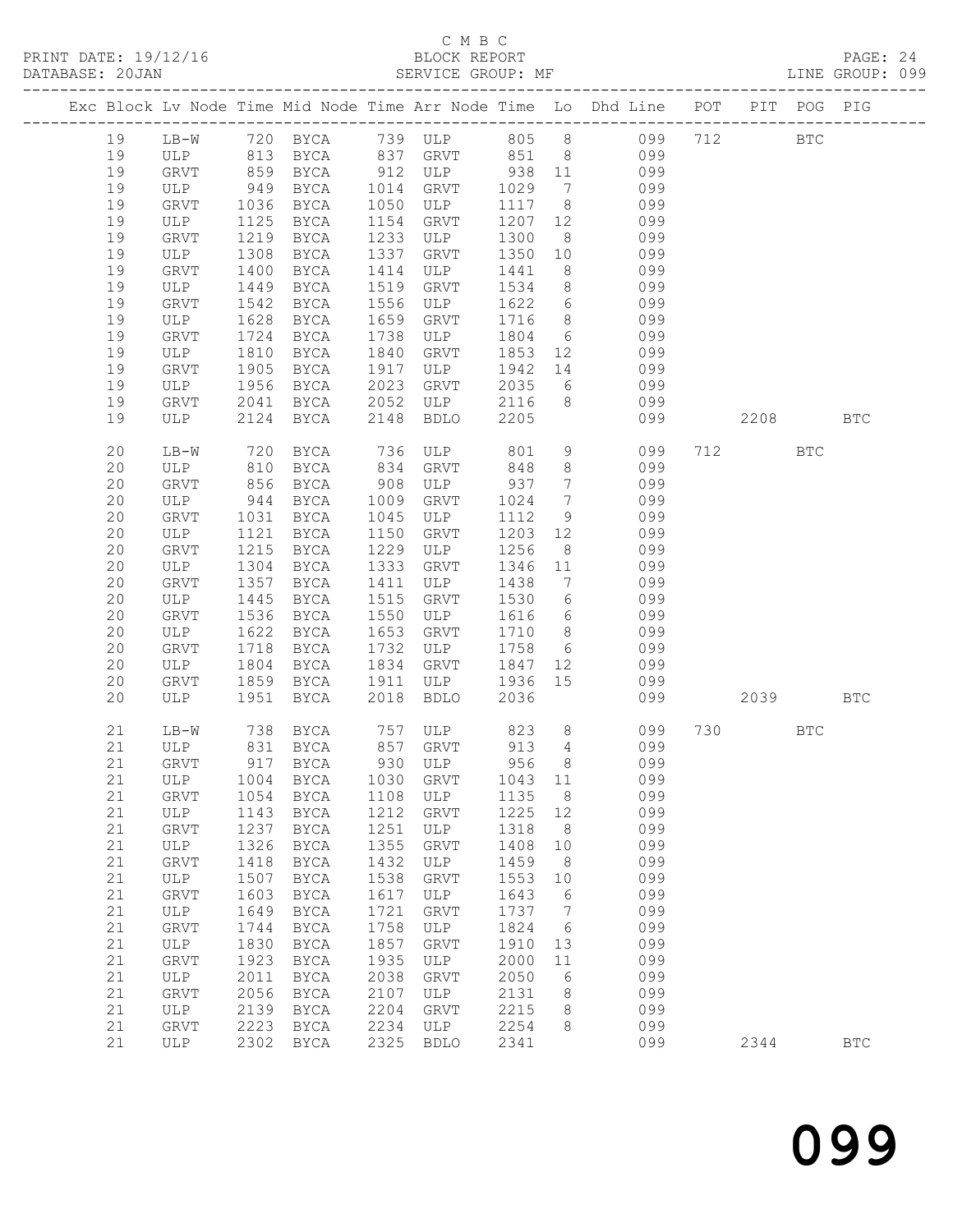#### C M B C

| DATABASE: 20JAN |    |             |      | SERVICE GROUP: MF |      |                |         |                         |                                                                                                               |              |      |            | LINE GROUP: 099 |  |
|-----------------|----|-------------|------|-------------------|------|----------------|---------|-------------------------|---------------------------------------------------------------------------------------------------------------|--------------|------|------------|-----------------|--|
|                 |    |             |      |                   |      |                |         |                         | Exc Block Lv Node Time Mid Node Time Arr Node Time Lo Dhd Line POT PIT POG PIG                                |              |      |            |                 |  |
|                 | 22 |             |      |                   |      |                |         |                         | LB-W 750 BYCA 810 ULP 839 4 099 742 BTC                                                                       |              |      |            |                 |  |
|                 | 22 |             |      |                   |      |                |         |                         | ULP 843 BYCA 909 GRVT 925 6 099                                                                               |              |      |            |                 |  |
|                 | 22 |             |      |                   |      |                |         |                         | GRVT 931 BYCA 944 ULP 1010 8 099<br>ULP 1018 BYCA 1044 GRVT 1057 10 099<br>GRVT 1107 BYCA 1121 ULP 1148 8 099 |              |      |            |                 |  |
|                 | 22 |             |      |                   |      |                |         |                         |                                                                                                               |              |      |            |                 |  |
|                 | 22 |             |      |                   |      | 1121 ULP       |         |                         |                                                                                                               |              |      |            |                 |  |
|                 | 22 | ULP         | 1156 | BYCA              |      | 1225 GRVT      |         |                         | 1238 12 099                                                                                                   |              |      |            |                 |  |
|                 |    |             |      |                   |      |                |         |                         |                                                                                                               |              |      |            |                 |  |
|                 | 22 | GRVT        | 1250 | BYCA              |      | 1304 ULP       | 1331    | 9                       | 099                                                                                                           |              |      |            |                 |  |
|                 | 22 | ULP         | 1340 | BYCA              | 1409 | GRVT           | 1423    | $7\overline{ }$         | 099                                                                                                           |              |      |            |                 |  |
|                 | 22 | GRVT        | 1430 | BYCA              | 1444 | ULP            | 1511 8  |                         | 099                                                                                                           |              |      |            |                 |  |
|                 | 22 | ULP         | 1519 | BYCA              | 1550 | GRVT           | 1607    |                         | 8 099                                                                                                         |              |      |            |                 |  |
|                 | 22 | GRVT        | 1615 | BYCA              | 1629 | ULP            | 1655    |                         | 6 099                                                                                                         |              |      |            |                 |  |
|                 | 22 | ULP         | 1701 | BYCA              | 1733 | GRVT           | 1749    | 8 <sup>8</sup>          | 099                                                                                                           |              |      |            |                 |  |
|                 | 22 | GRVT        | 1757 | BYCA              | 1811 | ULP            | 1837    |                         | $\frac{3}{9}$ 099                                                                                             |              |      |            |                 |  |
|                 | 22 | ULP         | 1846 | BYCA              | 1913 | GRVT           | 1926    | 9                       | 099                                                                                                           |              |      |            |                 |  |
|                 | 22 | GRVT        | 1935 | BYCA              | 1947 | ULP            | 2012    | 9                       | 099                                                                                                           |              |      |            |                 |  |
|                 | 22 | ULP         | 2021 | BYCA              | 2048 | GRVT           | 2100    | $\overline{\mathbf{3}}$ | 099                                                                                                           |              |      |            |                 |  |
|                 |    |             |      |                   |      | ULP            |         |                         |                                                                                                               |              |      |            |                 |  |
|                 | 22 | GRVT        | 2103 | BYCA              | 2114 |                | 2137 9  |                         | 099                                                                                                           |              |      |            |                 |  |
|                 | 22 | ULP         | 2146 | BYCA              | 2211 | GRVT           | 2222 11 |                         | 099                                                                                                           |              |      |            |                 |  |
|                 | 22 | GRVT        | 2233 | BYCA              | 2244 | ULP            | 2304    | 8 <sup>8</sup>          | 099                                                                                                           |              |      |            |                 |  |
|                 | 22 | ULP         | 2312 | BYCA              | 2335 | GRVT           | 2346    | $4\overline{4}$         | 099                                                                                                           |              |      |            |                 |  |
|                 | 22 | GRVT        | 2350 | BYCA              | 2401 | ULP            | 2421 9  |                         | 099                                                                                                           |              |      |            |                 |  |
|                 | 22 | ULP         | 2430 | BYCA              | 2453 | GRVT           | 2504    | 16                      | 099                                                                                                           |              |      |            |                 |  |
|                 | 22 | GRVT        | 2520 | BYCA              | 2530 | ULP            | 2550    |                         | 17 1 099                                                                                                      |              |      |            |                 |  |
|                 | 22 | ULP1        | 2608 | GRBY              | 2627 | SERO           | 2638    | 10                      | N17                                                                                                           |              |      |            |                 |  |
|                 | 22 | SERO        | 2648 | BYGR              |      | 2655 ULP1      | 2713 2  |                         | 24 N17                                                                                                        |              |      |            |                 |  |
|                 | 22 | HODM        | 2739 | HK-E              | 2801 | SFU            | 2823 4  |                         | N35                                                                                                           |              |      |            |                 |  |
|                 |    |             |      |                   |      |                | 2904 5  |                         |                                                                                                               |              |      |            |                 |  |
|                 | 22 | SFU         | 2827 |                   |      | HK-W 2848 HODM |         |                         | N35                                                                                                           |              |      |            |                 |  |
|                 | 22 | HODM        | 2909 | HK-E              |      | 2931 SFU       | 2953    |                         |                                                                                                               | N35 3010     |      |            | BTC             |  |
|                 | 31 | $LB-W$      | 1203 | BYCA              |      | 1224 ULP       |         |                         | 1251 8                                                                                                        | 099 1156     |      | BTC        |                 |  |
|                 | 31 | ULP         | 1259 | BYCA              |      | 1328 GRVT      |         |                         | 1341 12<br>099                                                                                                |              |      |            |                 |  |
|                 | 31 | GRVT        | 1353 | BYCA              |      | 1407 ULP       | 1434    | $\overline{7}$          | 099                                                                                                           |              |      |            |                 |  |
|                 | 31 | ULP         | 1441 | BYCA              |      | 1511 GRVT      | 1526    | $7\overline{ }$         | 099                                                                                                           |              |      |            |                 |  |
|                 | 31 | GRVT        | 1533 | BYCA              | 1547 | ULP            |         |                         | $1613$ 6 099                                                                                                  |              |      |            |                 |  |
|                 | 31 | ULP         | 1619 | BYCA              |      | 1650 GRVT      | 1707 8  |                         | 099                                                                                                           |              |      |            |                 |  |
|                 | 31 | GRVT        | 1715 | BYCA              |      | 1729 ULP       | 1755    |                         | 6 099                                                                                                         |              |      |            |                 |  |
|                 |    |             |      |                   |      |                |         |                         |                                                                                                               |              |      |            |                 |  |
|                 | 31 |             |      | ULP 1801 BYCA     |      | 1834 BDLO      | 1855    |                         | 099                                                                                                           | 1858         |      |            | BTC             |  |
|                 | 32 |             |      |                   |      |                |         |                         | LB-W 1356 BYCA 1417 ULP 1444 8 099 1349                                                                       |              |      | BTC        |                 |  |
|                 | 32 | ULP         |      | 1452 BYCA         |      | 1522 GRVT      | 1537    | 8                       | 099                                                                                                           |              |      |            |                 |  |
|                 | 32 | GRVT        | 1545 | BYCA              |      | 1559 ULP       | 1625    | 6                       | 099                                                                                                           |              |      |            |                 |  |
|                 | 32 | ULP         |      | 1631 BYCA         |      | 1704 BDLO      | 1729    |                         | 099                                                                                                           | 1732         |      |            | <b>BTC</b>      |  |
|                 | 33 | $LB-W$      | 1405 | BYCA              | 1426 | ULP            | 1453    | 8                       |                                                                                                               | 099 1358 BTC |      |            |                 |  |
|                 | 33 | ULP         | 1501 | BYCA              | 1532 | GRVT           | 1547    | 7                       | 099                                                                                                           |              |      |            |                 |  |
|                 | 33 | <b>GRVT</b> | 1554 | BYCA              | 1608 | ULP            | 1634    | 6                       | 099                                                                                                           |              |      |            |                 |  |
|                 |    |             |      |                   |      |                |         |                         |                                                                                                               |              |      |            |                 |  |
|                 | 33 | ULP         | 1640 | BYCA              | 1711 | GRVT           | 1728    | 8                       | 099                                                                                                           |              |      |            |                 |  |
|                 | 33 | GRVT        | 1736 | BYCA              | 1750 | ULP            | 1816    | 6                       | 099                                                                                                           |              |      |            |                 |  |
|                 | 33 | ULP         | 1822 | BYCA              | 1851 | BDLO           | 1910    |                         | 099                                                                                                           |              | 1913 |            | <b>BTC</b>      |  |
|                 | 34 | $LB-W$      | 1414 | BYCA              | 1435 | ULP            | 1502    | 8 <sup>8</sup>          |                                                                                                               | 099 1407     |      | BTC        |                 |  |
|                 | 34 | ULP         | 1510 | BYCA              |      | 1541 GRVT      | 1556 10 |                         | 099                                                                                                           |              |      |            |                 |  |
|                 | 34 | GRVT        | 1606 | BYCA              | 1620 | ULP            | 1646    | 6                       | 099                                                                                                           |              |      |            |                 |  |
|                 | 34 | ULP         | 1652 | BYCA              | 1726 | BDLO           | 1752    |                         | 099                                                                                                           |              | 1755 |            | <b>BTC</b>      |  |
|                 | 35 |             |      | 1426 BYCA         | 1447 | ULP            | 1514 8  |                         |                                                                                                               | 099 1419     |      | <b>BTC</b> |                 |  |
|                 |    | LB-W        |      |                   |      |                |         |                         |                                                                                                               |              |      |            |                 |  |
|                 | 35 | ULP         |      | 1522 BYCA         |      | 1553 GRVT 1610 |         | 8                       | 099                                                                                                           |              |      |            |                 |  |

099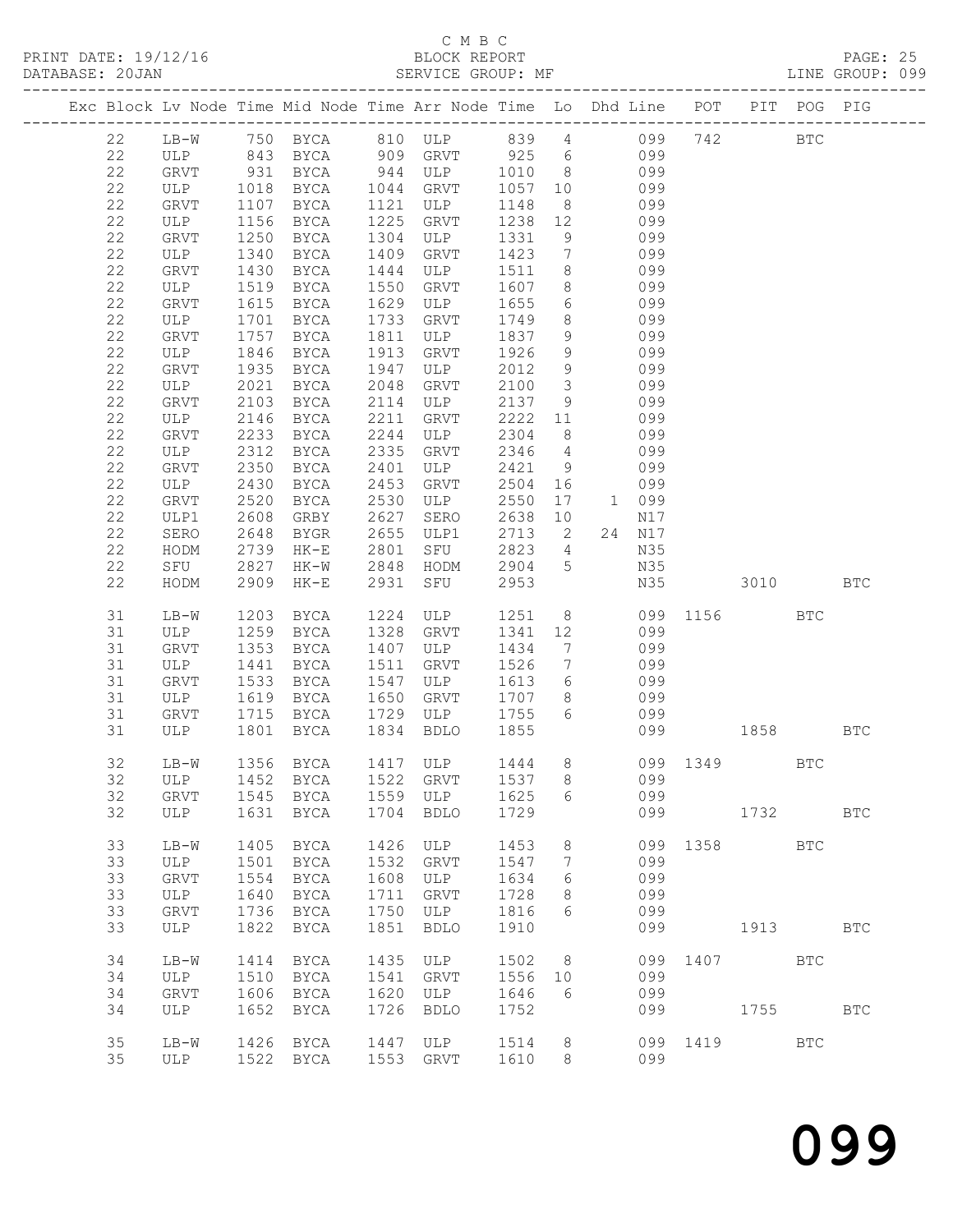#### C M B C

| DATABASE: 20JAN |    |          |      | SERVICE GROUP: MF                                                                 |      |                |         |                 | LINE GROUP: 099     |              |         |            |            |  |
|-----------------|----|----------|------|-----------------------------------------------------------------------------------|------|----------------|---------|-----------------|---------------------|--------------|---------|------------|------------|--|
|                 |    |          |      | Exc Block Lv Node Time Mid Node Time Arr Node Time Lo Dhd Line POT PIT POG PIG    |      |                |         |                 |                     |              |         |            |            |  |
|                 |    |          |      | 35 GRVT 1618 BYCA 1632 ULP 1658 6 099                                             |      |                |         |                 |                     |              |         |            |            |  |
|                 | 35 |          |      | ULP 1704 BYCA 1738 BDLO 1804 099 1807 BTC                                         |      |                |         |                 |                     |              |         |            |            |  |
|                 | 36 | LB-W     | 1438 | BYCA                                                                              |      | 1459 ULP       |         |                 | 1526 8 099 1431 BTC |              |         |            |            |  |
|                 | 36 | ULP      | 1534 | BYCA                                                                              |      | 1605 GRVT      | 1622 8  |                 | 099                 |              |         |            |            |  |
|                 |    |          |      |                                                                                   |      | 1644 ULP 1710  |         |                 |                     |              |         |            |            |  |
|                 | 36 | GRVT     |      | 1630 BYCA                                                                         |      |                |         |                 | 6 099               |              |         |            |            |  |
|                 | 36 | ULP      |      | 1716 BYCA                                                                         |      | 1750 BDLO      | 1816    |                 |                     | 099 1819     |         |            | <b>BTC</b> |  |
|                 | 37 | LB-W     |      | 1444 BYCA                                                                         |      | 1505 ULP       |         |                 | 1532 8 099 1437 BTC |              |         |            |            |  |
|                 | 37 | ULP      | 1540 | BYCA                                                                              |      | 1611 GRVT      | 1628    |                 | 8 099               |              |         |            |            |  |
|                 | 37 | GRVT     | 1636 | BYCA                                                                              |      | 1650 ULP       | 1716    |                 | 6 099               |              |         |            |            |  |
|                 | 37 | ULP      | 1722 | BYCA                                                                              |      | 1754 GRVT      | 1810    | $7\overline{ }$ | 099                 |              |         |            |            |  |
|                 |    |          |      |                                                                                   |      |                |         |                 | 099                 |              |         |            |            |  |
|                 | 37 | GRVT     | 1817 | BYCA                                                                              |      | 1831 ULP       | 1857    | 9               |                     |              |         |            |            |  |
|                 | 37 | ULP      | 1906 | BYCA 1933 GRVT                                                                    |      |                | 1945    | 8 <sup>8</sup>  | 099                 |              |         |            |            |  |
|                 | 37 | GRVT     | 1953 |                                                                                   |      | BYCA 2005 ULP  | 2030    |                 | 6 099               |              |         |            |            |  |
|                 | 37 | ULP      | 2036 | BYCA 2101                                                                         |      | GRVT           | 2112 11 |                 | 099                 |              |         |            |            |  |
|                 | 37 | GRVT     | 2123 | BYCA 2134                                                                         |      | ULP            | 2157 5  |                 | 099                 |              |         |            |            |  |
|                 | 37 | ULP      | 2202 | BYCA                                                                              | 2225 | GRVT 2236      |         | $7\overline{ }$ | 099                 |              |         |            |            |  |
|                 |    |          |      |                                                                                   |      |                |         |                 |                     |              |         |            |            |  |
|                 | 37 | GRVT     | 2243 | BYCA 2254                                                                         |      | ULP            | 2314    | 8 <sup>8</sup>  | 099                 |              |         |            |            |  |
|                 | 37 | ULP      | 2322 | BYCA 2345                                                                         |      | GRVT           | 2356    | 9               | 099                 |              |         |            |            |  |
|                 | 37 | GRVT     | 2405 | BYCA 2415                                                                         |      | ULP            | 2435    | 9               | 099                 |              |         |            |            |  |
|                 | 37 | ULP      | 2444 | BYCA 2507                                                                         |      | GRVT           | 2518 17 |                 | 099                 |              |         |            |            |  |
|                 | 37 | GRVT     | 2535 | BYCA 2545                                                                         |      | ULP            | 2605 5  |                 | 099                 |              |         |            |            |  |
|                 | 37 | ULP 2610 |      |                                                                                   |      | BYCA 2633 GRVT | 2644 25 |                 | 20 099              |              |         |            |            |  |
|                 |    |          |      |                                                                                   |      |                |         |                 |                     |              |         |            |            |  |
|                 | 37 | HODM     | 2729 |                                                                                   |      | NWST           | 2831    |                 |                     | N19          |         | 2851 BTC   |            |  |
|                 | 38 | LB-W     |      | 1456 BYCA 1517 ULP 1543 9 099 1449 BTC                                            |      |                |         |                 |                     |              |         |            |            |  |
|                 | 38 | ULP      | 1552 | BYCA                                                                              |      | 1623 GRVT      | 1640    |                 | 8 099               |              |         |            |            |  |
|                 | 38 | GRVT     | 1648 | BYCA                                                                              |      | 1702 ULP       | 1728    | $6\overline{6}$ | 099                 |              |         |            |            |  |
|                 | 38 | ULP      |      | 1734 BYCA                                                                         |      | 1809 BDLO      | 1832    |                 |                     | 099 1835     |         |            | BTC        |  |
|                 |    |          |      |                                                                                   |      |                |         |                 |                     |              |         |            |            |  |
|                 | 39 | $LB-W$   | 1508 | BYCA                                                                              |      | 1529 ULP       | 1555    |                 | 6 099 1501 BTC      |              |         |            |            |  |
|                 | 39 | ULP      | 1601 | <b>BYCA</b>                                                                       |      | 1632 GRVT      | 1649    | 8 <sup>8</sup>  | 099                 |              |         |            |            |  |
|                 | 39 | GRVT     |      | 1657 BYCA                                                                         |      | 1711 ULP       | 1737 6  |                 | 099                 |              |         |            |            |  |
|                 | 39 | ULP      |      | 1743 BYCA                                                                         |      | 1818 BDLO      | 1841    |                 |                     | 099 1844 BTC |         |            |            |  |
|                 |    |          |      |                                                                                   |      |                |         |                 |                     |              |         |            |            |  |
|                 | 40 | LB-W     |      | LB-W 1517 BYCA 1538 ULP 1604 6 099 1510 BTC<br>ULP 1610 BYCA 1641 GRVT 1658 8 099 |      |                |         |                 |                     |              |         |            |            |  |
|                 | 40 |          |      |                                                                                   |      |                |         |                 |                     |              |         |            |            |  |
|                 |    |          |      | 40 GRVT 1706 BYCA 1720 ULP 1746 6 099                                             |      |                |         |                 |                     |              |         |            |            |  |
|                 | 40 | ULP      |      | 1752 BYCA                                                                         |      | 1827 BDLO      | 1850    |                 | 099                 |              |         | 1853       | <b>BTC</b> |  |
|                 |    |          |      |                                                                                   |      |                |         |                 |                     |              |         |            |            |  |
|                 | 41 | $LB-W$   | 1532 | BYCA                                                                              |      | 1553 ULP       | 1619    | 6               |                     | 099 1525     |         | <b>BTC</b> |            |  |
|                 | 41 | ULP      | 1625 | BYCA                                                                              |      | 1656 GRVT      | 1713    | 8 <sup>8</sup>  | 099                 |              |         |            |            |  |
|                 | 41 | GRVT     | 1721 | BYCA                                                                              |      | 1735 ULP       | 1801    | 6               | 099                 |              |         |            |            |  |
|                 | 41 | ULP      | 1807 | BYCA                                                                              | 1840 | BDLO           | 1901    |                 | 099                 |              |         | 1904       | <b>BTC</b> |  |
|                 |    |          |      |                                                                                   |      |                |         |                 |                     |              |         |            |            |  |
|                 | 42 | $LB-W$   | 1553 | BYCA                                                                              | 1614 | ULP            | 1640    | 6               |                     | 099 1546 BTC |         |            |            |  |
|                 | 42 | ULP      | 1646 | BYCA                                                                              | 1718 | GRVT           | 1734    | 6               | 099                 |              |         |            |            |  |
|                 | 42 | GRVT     | 1740 | BYCA                                                                              | 1754 | ULP            | 1820    | 6               | 099                 |              |         |            |            |  |
|                 | 42 | ULP      | 1826 | BYCA                                                                              | 1856 | GRVT           | 1909    | 8 <sup>8</sup>  | 099                 |              |         |            |            |  |
|                 | 42 | GRVT     | 1917 | BYCA                                                                              | 1929 | ULP            | 1954    | 12              | 099                 |              |         |            |            |  |
|                 | 42 | ULP      | 2006 | BYCA                                                                              | 2033 | BDLO           | 2051    |                 | 099                 |              |         | 2054       | <b>BTC</b> |  |
|                 |    |          |      |                                                                                   |      |                |         |                 |                     |              |         |            |            |  |
|                 | 51 | $LB-W$   | 550  | BYST                                                                              |      | 556 BYAL       | 618     | $\overline{7}$  | 099                 |              | 542 BTC |            |            |  |
|                 | 51 | BYAL     |      | 625 BYCA                                                                          |      | 639 GRVT       | 651     | 9               | 099                 |              |         |            |            |  |
|                 | 51 | GRVT     | 700  | BYCA                                                                              | 711  | ULP            | 736 10  |                 | 099                 |              |         |            |            |  |
|                 | 51 | ULP      |      | 746 BYCA                                                                          | 811  | GRVT           | 825     | 6               | 099                 |              |         |            |            |  |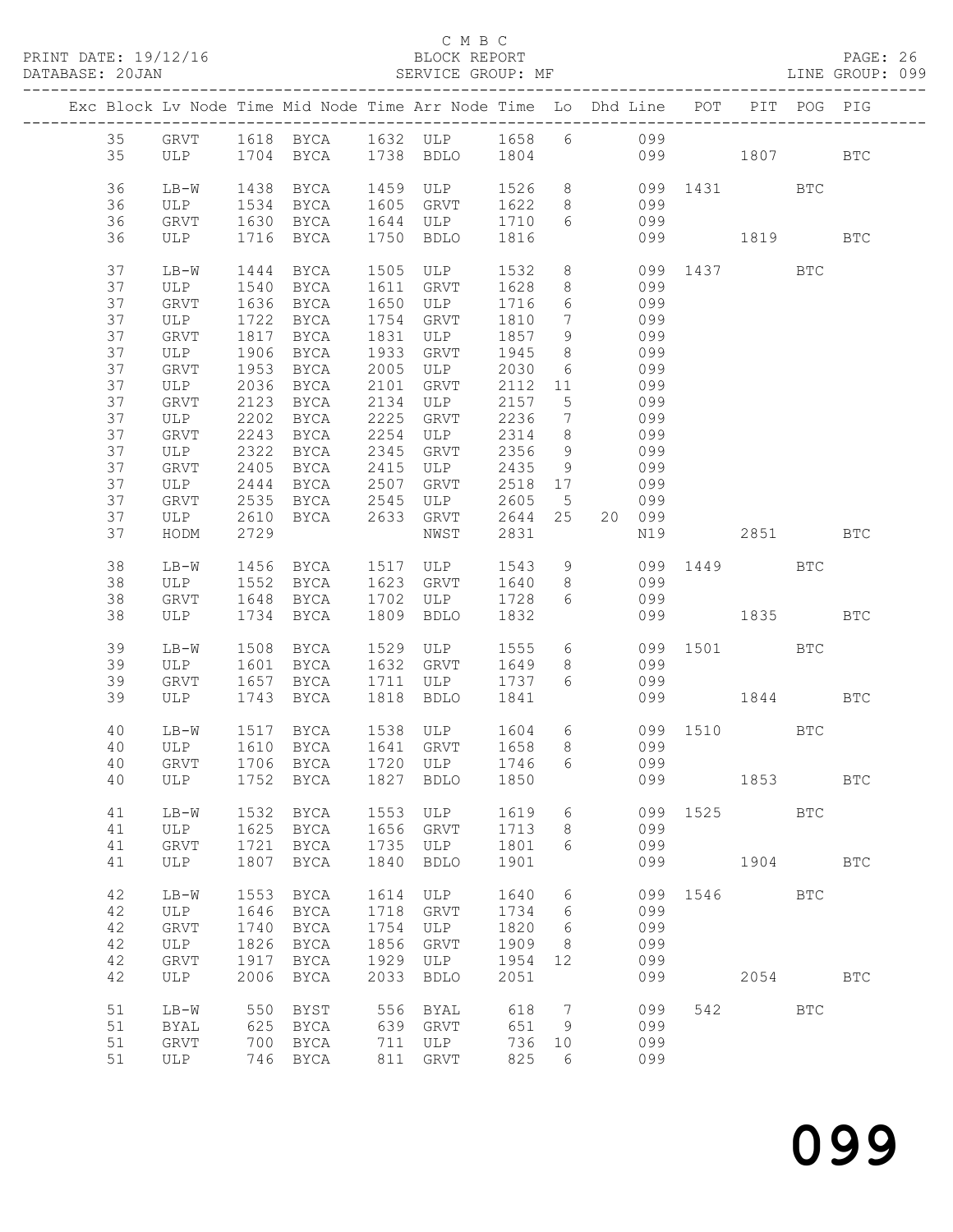#### C M B C<br>BLOCK REPORT SERVICE GROUP: MF

|  |    |             |     | Exc Block Lv Node Time Mid Node Time Arr Node Time Lo Dhd Line POT                        |                              |     |                              |                 |              |              | PIT POG PIG |              |
|--|----|-------------|-----|-------------------------------------------------------------------------------------------|------------------------------|-----|------------------------------|-----------------|--------------|--------------|-------------|--------------|
|  |    |             |     | 51 GRVT 831 BYCA 843 ULP 912 8 099                                                        |                              |     |                              |                 |              |              |             |              |
|  | 51 |             |     | ULP 920 BYCA 945 BDLO 1011                                                                |                              |     |                              |                 | 099 1014 BTC |              |             |              |
|  | 52 | $LB-W$      |     | 615 BYCA 631 ULP 650                                                                      |                              |     | $7\overline{ }$              |                 | 099          | 607 BTC      |             |              |
|  | 52 | ULP         | 657 | <b>BYCA</b>                                                                               | 720 GRVT                     | 732 | 8                            |                 | 099          |              |             |              |
|  | 52 | GRVT        |     | 740 BYCA 752 ULP                                                                          |                              | 818 | $7\phantom{.0}\phantom{.0}7$ |                 | 099          |              |             |              |
|  | 52 | ULP         |     | 825 BYCA                                                                                  | 851 GRVT                     | 905 | 6                            |                 | 099          |              |             |              |
|  | 52 | GRVT        |     | 911 BYCA                                                                                  |                              |     | 5 <sup>5</sup>               |                 | 099          |              |             |              |
|  | 52 | ULP         |     | 911 BYCA 924 ULP 950<br>955 BYCA 1020 BDLO 1044                                           |                              |     |                              |                 | 099 1047 BTC |              |             |              |
|  |    |             |     |                                                                                           | SEHA 714 4 1 R5<br>ULP 750 F |     |                              |                 |              |              |             |              |
|  | 53 | <b>BDKI</b> | 650 | HK-W 654 SEHA                                                                             |                              |     |                              |                 |              | 649 BTC      |             |              |
|  | 53 | WFST        | 719 |                                                                                           |                              |     |                              |                 |              |              |             |              |
|  | 53 | ULP         | 755 | BYCA 820 GRVT 834                                                                         |                              |     | $7\phantom{0}$               |                 | 099          |              |             |              |
|  | 53 | GRVT        |     | 841 BYCA 853 ULP 922                                                                      |                              |     | 8 <sup>8</sup>               |                 | 099          |              |             |              |
|  | 53 | ULP         |     | 930 BYCA                                                                                  | 955 BDLO 1019                |     |                              |                 | 099 1022     |              |             | BTC          |
|  | 54 | $LB-W$      |     | 658 BYCA 714 ULP 739 10                                                                   |                              |     |                              |                 | 099          | 650 BTC      |             |              |
|  | 54 | ULP         |     | 749 BYCA                                                                                  | 814 GRVT 828                 |     | $7\overline{ }$              |                 | 099          |              |             |              |
|  | 54 | GRVT        |     | 835 BYCA                                                                                  | 847 ULP 916<br>947 BDLO 1013 |     | 6                            |                 | 099          |              |             |              |
|  | 54 | ULP         |     | 922 BYCA                                                                                  |                              |     |                              |                 |              | 099 1016     |             | $_{\rm BTC}$ |
|  | 55 | $LB-W$      |     |                                                                                           |                              |     |                              |                 | 099          | 703 BTC      |             |              |
|  | 55 | ULP         |     | 711 BYCA       727  ULP        752     9<br>801   BYCA        825   GRVT        839     8 |                              |     |                              |                 | 099          |              |             |              |
|  | 55 | GRVT        |     | 847 BYCA 859 ULP 928                                                                      |                              |     | 6                            |                 | 099          |              |             |              |
|  | 55 | ULP         |     | 934 BYCA 959 BDLO 1023                                                                    |                              |     |                              |                 |              | 099 1026 BTC |             |              |
|  | 56 | $LB-W$      |     | 723 BYCA 742 ULP 808                                                                      |                              |     |                              | $8 - 8$         | 099          | 715 BTC      |             |              |
|  | 56 | ULP         |     | 816 BYCA 842 GRVT 856                                                                     |                              |     | $7\overline{ }$              |                 | 099          |              |             |              |
|  | 56 | GRVT        |     | 903 BYCA 916 ULP 942                                                                      |                              |     | $\overline{4}$               |                 | 099          |              |             |              |
|  | 56 | ULP         |     | 946 BYCA 1011 BDLO 1035                                                                   |                              |     |                              |                 |              | 099 1038     |             | BTC          |
|  |    |             |     |                                                                                           |                              |     |                              |                 |              |              |             |              |
|  | 57 | $LB-W$      |     | 745 BYCA 804 ULP 830                                                                      |                              |     |                              | $7\overline{ }$ | 099          | 737 BTC      |             |              |
|  | 57 | ULP         |     |                                                                                           |                              |     | $6\overline{6}$              |                 | 099          |              |             |              |
|  | 57 | GRVT        |     | ULP 1011 BYCA 1037 BDLO 1059                                                              |                              |     | $7\overline{ }$              |                 | 099          |              |             |              |
|  | 57 |             |     |                                                                                           |                              |     |                              |                 |              | 099 1102     |             | <b>BTC</b>   |
|  | 58 |             |     | LB-W 753 BYCA 813 ULP 842 4<br>ULP 846 BYCA 913 GRVT 930 5                                |                              |     |                              |                 | 099 745 BTC  |              |             |              |
|  | 58 |             |     |                                                                                           |                              |     |                              |                 | 099          |              |             |              |
|  | 58 | GRVT        |     | 935 BYCA 948 ULP 1014 7 099                                                               |                              |     |                              |                 |              |              |             |              |
|  | 58 |             |     | ULP 1021 BYCA 1047 BDLO 1109                                                              |                              |     |                              |                 | 099 1112 BTC |              |             |              |
|  |    |             |     |                                                                                           |                              |     |                              |                 |              |              |             |              |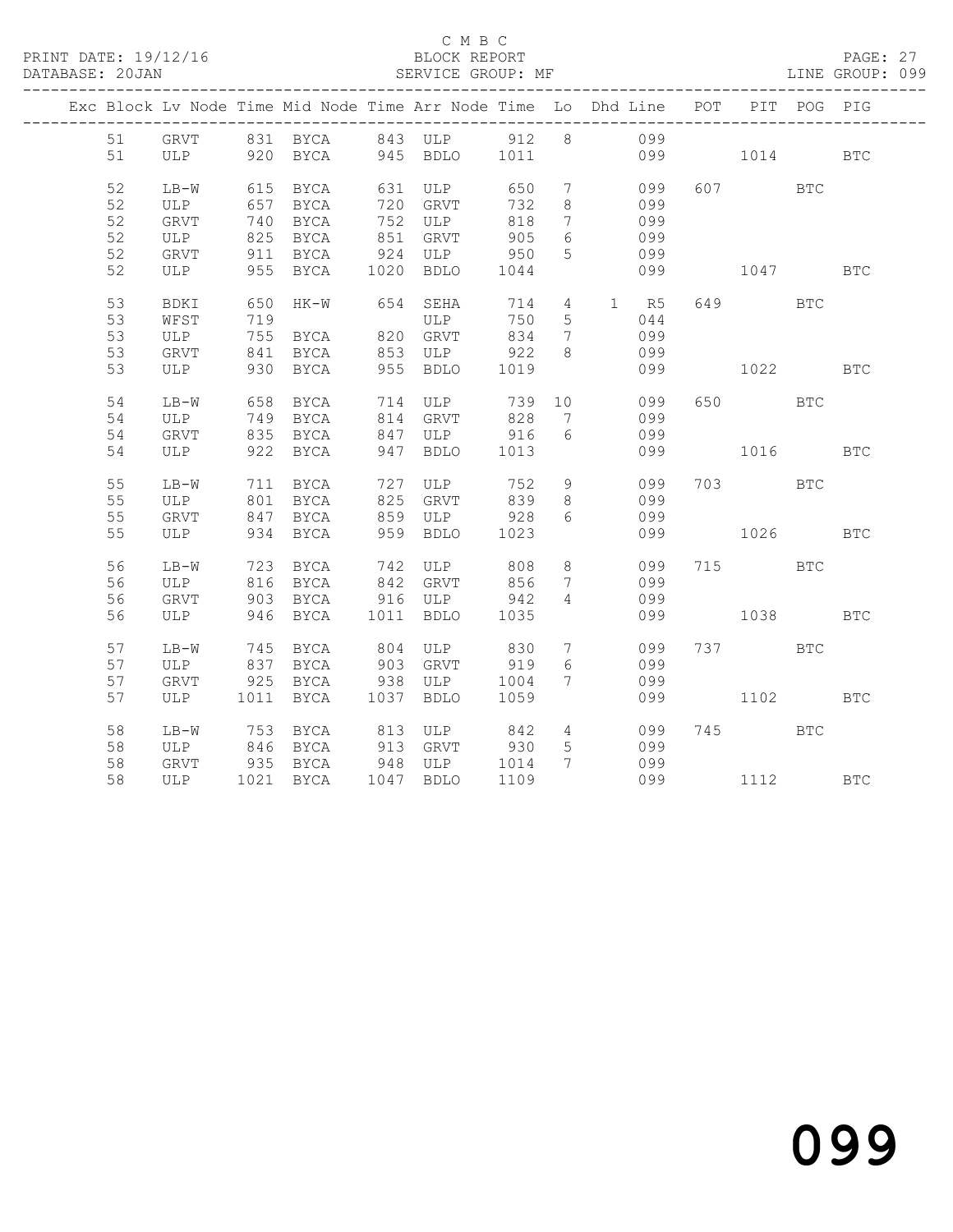| PRINT DATE: 19/12/16<br>DATABASE: 20JAN |                                                                                                                                                                                                                                                                                                                                                                                                                                                                                                                                                                                                                                                                                                                                                                                                                  |                                                                                                                                                                                                                                                                                                                               |                                                                                                                                              |                                                                                                      |                                                                                                             |  |                                                                                         | C M B C<br>------------------------- | 2/16<br>BLOCK REPORT BLOCK REPORT PAGE: 28<br>SERVICE GROUP: MF LINE GROUP: 130                                                                                                                                                                                                                                                                                                                                                                                                                             |  |      |            |  |
|-----------------------------------------|------------------------------------------------------------------------------------------------------------------------------------------------------------------------------------------------------------------------------------------------------------------------------------------------------------------------------------------------------------------------------------------------------------------------------------------------------------------------------------------------------------------------------------------------------------------------------------------------------------------------------------------------------------------------------------------------------------------------------------------------------------------------------------------------------------------|-------------------------------------------------------------------------------------------------------------------------------------------------------------------------------------------------------------------------------------------------------------------------------------------------------------------------------|----------------------------------------------------------------------------------------------------------------------------------------------|------------------------------------------------------------------------------------------------------|-------------------------------------------------------------------------------------------------------------|--|-----------------------------------------------------------------------------------------|--------------------------------------|-------------------------------------------------------------------------------------------------------------------------------------------------------------------------------------------------------------------------------------------------------------------------------------------------------------------------------------------------------------------------------------------------------------------------------------------------------------------------------------------------------------|--|------|------------|--|
|                                         | BDKI BOUNDARY & KITCHENER-NORTH BRIA BROADWAY AND LAWRENCE BTC Burnaby Depot BAY3 BROADWAY BRENTWOOD STN BAY1<br>BW03 BRENTWOOD STN BAY3 BW06 BRENTWOOD STN BAY6<br>BYGR BROADWAY & GRANVILLE CAPT CAPILANO UNIVERSITY<br>DURA DUTHIE & HASTINGS<br>HAWL HASTINGS A KOOTENAY WB HODM HOWE & DUNSMUIR<br>KTLP KOOTENAY LOOP LOQU LONSDALE QUAY<br>LOQU LONSDALE QUAY<br>LOQU LONSDALE QUAY<br>LOQU LONSDALE QUAY<br>LOQU LONSDALE QUAY<br>LOQU LONSDALE QUAY<br>MTST METROTOWN STATION TANK THE PREXT PHIBBS EXCHANGE<br>PEWITT PENDER & WILLINGDON TERRY SERO SEYMOUR ST & ROBSON ST<br>SPST SPERLING STN<br>WLHA WILLINGDON & HASTINGS S/B<br>Exc Block Lv Node Time Mid Node Time Arr Node Time Lo Dhd Line POT PIT POG PIG<br>1 DUHA 538 SPST 548 MTST 613 2 144 525 BTC<br>MTST 615 BW01 630 KTLP 640 12 130 |                                                                                                                                                                                                                                                                                                                               |                                                                                                                                              |                                                                                                      |                                                                                                             |  |                                                                                         |                                      | ULP1 UNIVERSITY LOOP                                                                                                                                                                                                                                                                                                                                                                                                                                                                                        |  |      |            |  |
|                                         |                                                                                                                                                                                                                                                                                                                                                                                                                                                                                                                                                                                                                                                                                                                                                                                                                  |                                                                                                                                                                                                                                                                                                                               |                                                                                                                                              |                                                                                                      |                                                                                                             |  |                                                                                         |                                      |                                                                                                                                                                                                                                                                                                                                                                                                                                                                                                             |  |      |            |  |
|                                         |                                                                                                                                                                                                                                                                                                                                                                                                                                                                                                                                                                                                                                                                                                                                                                                                                  | $1 \qquad \qquad$<br>$\mathbf{1}$<br>$\mathbf{1}$<br>$\mathbf{1}$<br>$\mathbf{1}$<br>$\mathbf{1}$<br>$\mathbf{1}$<br>$\mathbf 1$<br>$\mathbf{1}$<br>$\mathbf{1}$<br>$\mathbf{1}$<br>$\mathbf{1}$<br>$\mathbf{1}$<br>$\mathbf{1}$<br>$\mathbf 1$<br>$\mathbf{1}$<br>$\mathbf 1$<br>$\mathbf{1}$<br>$\mathbf 1$<br>$\mathbf{1}$ | MTST<br>PEWI<br>MTST<br>CAPT<br>MTST<br>PEWI<br>MTST<br>PEWI<br>MTST<br>PEWI<br>MTST<br>PEWI<br>MTST<br>CAPT<br>MTST<br>PEWI<br>MTST<br>PEWI | 1049<br>1123<br>1148<br>1223<br>1247<br>1323<br>1347<br>1418<br>1521<br>1624<br>1702<br>1736<br>1815 | KTLP 652 WLHA 658 MTST<br>BW06<br>BW01<br>BW06<br>BW01<br>BW06<br>HAWL<br>WLHA<br>BW01<br>BW06<br>1815 BW06 |  | 1156 MTST<br>1241 PEWI<br>1255 MTST<br>1341 PEWI<br>1355 MTST<br>1443 CAPT<br>1551 MTST |                                      | 720 4 130<br>724 BW01 741 PEWI 744 14 130<br>758 BW06 805 MTST 823 7 130<br>830 HAWL 853 CAPT 918 15 130<br>933 WLHA 956 MTST 1018 7 130<br>1025 BW01 1042 PEWI 1046 3 130<br>BW06 1057 MTST 1114 9 130<br>BW01 1140 PEWI 1144 4 130<br>1214 9 130<br>$\begin{array}{cccc} 1245 & 2 & & 130 \\ 1314 & 9 & & 130 \\ 1345 & 2 & & 130 \\ 1414 & 4 & & 130 \end{array}$<br>1504 17 130<br>1616 8 130<br>1645 PEWI 1650 12 130<br>1710 MTST 1731 5 130<br>BW01 1757 PEWI 1802 13 130<br>BW06 1823 MTST 1842 130 |  | 1900 | <b>BTC</b> |  |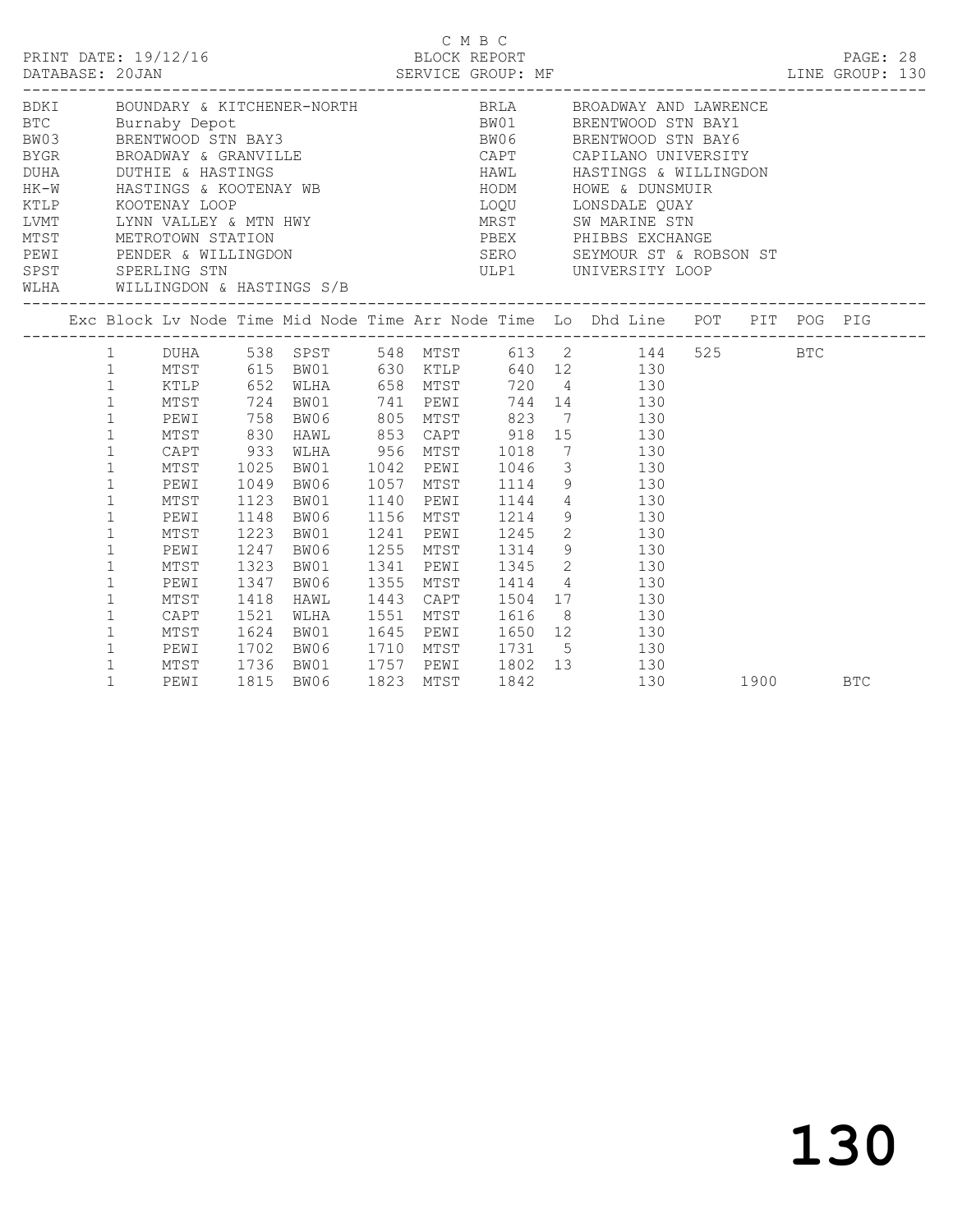#### C M B C<br>BLOCK REPORT SERVICE GROUP: MF

|                |              |                          |                                                                          |      |                      |               |                          | Exc Block Lv Node Time Mid Node Time Arr Node Time Lo Dhd Line POT PIT POG PIG |            |            |            |
|----------------|--------------|--------------------------|--------------------------------------------------------------------------|------|----------------------|---------------|--------------------------|--------------------------------------------------------------------------------|------------|------------|------------|
| $\mathbf{2}$   | PEWI         |                          |                                                                          |      |                      |               |                          |                                                                                | <b>BTC</b> |            |            |
| $\mathbf{2}$   | MTST         |                          |                                                                          |      |                      |               |                          |                                                                                |            |            |            |
| $\mathbf{2}$   | PBEX         |                          | HAWL 620 PBEX<br>WHLA MTST<br>BW01 729 PEWI<br>BW06 754 MTST<br>638 WHLA |      |                      | 708 4         |                          | 130                                                                            |            |            |            |
| $\sqrt{2}$     | MTST         | 712                      |                                                                          |      |                      | 732<br>811    | 732 15                   | 130                                                                            |            |            |            |
| $\sqrt{2}$     | PEWI         | $747$<br>818             |                                                                          |      |                      |               | $7\overline{ }$          | 130                                                                            |            |            |            |
| $\sqrt{2}$     | MTST         |                          | HAWL                                                                     |      | 841 CAPT             | $908$<br>1006 | 13                       | 130                                                                            |            |            |            |
| $\sqrt{2}$     | CAPT         | 921                      | WLHA                                                                     |      | 944 MTST             |               | 5                        | 130                                                                            |            |            |            |
| $\mathbf{2}$   | MTST         | 1011<br>1034             | BW01                                                                     |      | 1028 PEWI            | 1032          | $\overline{2}$           | 130                                                                            |            |            |            |
| $\sqrt{2}$     | PEWI         |                          | BW06                                                                     |      | 1042 MTST            | 1059          | 9                        | 130                                                                            |            |            |            |
| $\mathbf{2}$   | MTST         | $111$<br>$1133$<br>$308$ | BW01                                                                     |      | 1125 PEWI            | 1129          | $\overline{4}$           | 130                                                                            |            |            |            |
| $\mathbf{2}$   | PEWI         |                          | BW06                                                                     |      | 1141 MTST            | 1159          | 9                        | 130                                                                            |            |            |            |
| $\mathbf{2}$   | MTST         | 1208<br>1233             | BW01                                                                     |      | 1226 PEWI            | 1230          | $\overline{\mathbf{3}}$  | 130                                                                            |            |            |            |
| $\mathbf{2}$   | PEWI         |                          | BW06                                                                     | 1241 | MTST                 | 1259          | 9                        | 130                                                                            |            |            |            |
| $\mathbf{2}$   | MTST         | $1332$<br>$1332$         | BW01                                                                     | 1326 | PEWI                 | 1330          | $\overline{2}$           | 130                                                                            |            |            |            |
| $\mathbf{2}$   | PEWI         |                          | BW06                                                                     | 1340 | MTST                 | 1359          | $7\phantom{0}$           | 130                                                                            |            |            |            |
| $\mathbf{2}$   | MTST         | 1406                     | HAWL                                                                     | 1431 | CAPT                 | 1452          | 17                       | 130                                                                            |            |            |            |
| $\mathbf{2}$   | CAPT         | 1509                     | WLHA                                                                     |      | 1539 MTST            | 1604          | 14                       | 130                                                                            |            |            |            |
| $\mathbf{2}$   | MTST         | 1618                     | HAWL                                                                     | 1645 | CAPT                 | 1708          | 14                       | 130                                                                            |            |            |            |
| $\mathbf{2}$   | CAPT         | 1722                     | WLHA                                                                     |      | 1748 MTST            | 1813          | 6                        | 130                                                                            |            |            |            |
| $\mathbf{2}$   | MTST         | 1819<br>1903             | HAWL                                                                     |      | 1843 PBEX            | 1854<br>1938  | 9                        | 130                                                                            |            |            |            |
| $\mathbf{2}$   | PBEX         |                          | WHLA                                                                     |      | MTST                 |               | $7\overline{ }$          | 130                                                                            |            |            |            |
| $\mathbf{2}$   | MTST         | $\frac{1945}{2028}$      | BW01                                                                     |      | 2002 KTLP            | 2012 16       |                          | 130                                                                            |            |            |            |
| $\mathbf{2}$   | KTLP         | 2028                     | WLHA                                                                     |      | 2033 MTST            | 2055 5        |                          | 130                                                                            |            |            |            |
| $\mathbf{2}$   | MTST         | 2100                     | HAWL                                                                     |      | 2121 PBEX            | 2131          | $\overline{7}$           | 130                                                                            |            |            |            |
| $\overline{2}$ | PBEX         | 2138                     | WHLA                                                                     |      | MTST                 | 2210          |                          | 130                                                                            | 2225 BTC   |            |            |
| $\mathsf S$    | PEWI         | 544                      | BW06                                                                     |      | 550 MTST             | 604           |                          | 2 130                                                                          | 537 — 100  | <b>BTC</b> |            |
| 3              | MTST         | 606                      | BW01                                                                     |      | 621 PEWI             | 624           | $\overline{0}$           | 130                                                                            |            |            |            |
| $\mathsf 3$    | PEWI         |                          | BW06                                                                     |      |                      | 646           | 8 <sup>8</sup>           | 130                                                                            |            |            |            |
| $\mathsf S$    | MTST         | 624<br>654               | HAWL                                                                     |      | 631 MTST<br>714 CAPT | 742 11        |                          | 130                                                                            |            |            |            |
| $\mathsf S$    | CAPT         | 753                      | WLHA                                                                     |      | 818 MTST             | 842           | 6                        | 130                                                                            |            |            |            |
| $\mathsf 3$    | MTST         | 753<br>848               | BW01                                                                     |      | 906 PEWI             | 842<br>910    | 12                       | 130                                                                            |            |            |            |
| 3              | PEWI         | 922<br>957               | BW06                                                                     |      | 930 MTST             | 947           | 10                       | 130                                                                            |            |            |            |
| 3              | MTST         |                          | BW01                                                                     |      | 1014 PEWI            | 1018          | $\overline{\mathbf{3}}$  | 130                                                                            |            |            |            |
| 3              | PEWI         | 1021                     | BW06                                                                     | 1029 | MTST                 | 1046          | $\overline{7}$           | 130                                                                            |            |            |            |
| $\mathsf S$    | MTST         | 1053                     | BW01                                                                     | 1110 | PEWI                 | 1114          | $\overline{4}$           | 130                                                                            |            |            |            |
| $\mathsf 3$    | PEWI         | 1118                     | BW06                                                                     | 1126 | MTST                 | 1144          | 9                        | 130                                                                            |            |            |            |
| 3              | MTST         | 1153                     | BW01                                                                     | 1210 | PEWI                 | 1214 4        |                          | 130                                                                            |            |            |            |
| $\mathsf S$    | PEWI         | 1218                     | BW06                                                                     | 1226 | MTST                 | 1244          | 9                        | 130                                                                            |            |            |            |
| $\mathfrak{Z}$ | MTST         | 1253                     | BW01                                                                     | 1311 | PEWI                 | 1315          | $\overline{\phantom{a}}$ | 130                                                                            |            |            |            |
| $\mathsf S$    | PEWI         | 1317                     | BW06                                                                     | 1325 | MTST                 | 1344          | 10                       | 130                                                                            |            |            |            |
| $\mathfrak{Z}$ | ${\tt MTST}$ | 1354                     | HAWL                                                                     |      | 1419 CAPT            | 1441          | 14                       | 130                                                                            |            |            |            |
| $\mathsf S$    | CAPT         | 1455<br>1554             | WLHA                                                                     |      | 1523 MTST            | 1548          | 6                        | 130                                                                            |            |            |            |
| $\mathsf S$    | MTST         |                          | HAWL                                                                     |      | 1621 CAPT            | 1643 13       |                          | 130                                                                            |            |            |            |
| 3              | CAPT         | 1656                     | WLHA                                                                     |      | 1724 MTST            | 1749          | 8 <sup>8</sup>           | 130                                                                            |            |            |            |
| 3              | MTST         | 1757                     | HAWL                                                                     |      | 1822 PBEX            | 1835          |                          | 130                                                                            | 1845       |            | <b>BTC</b> |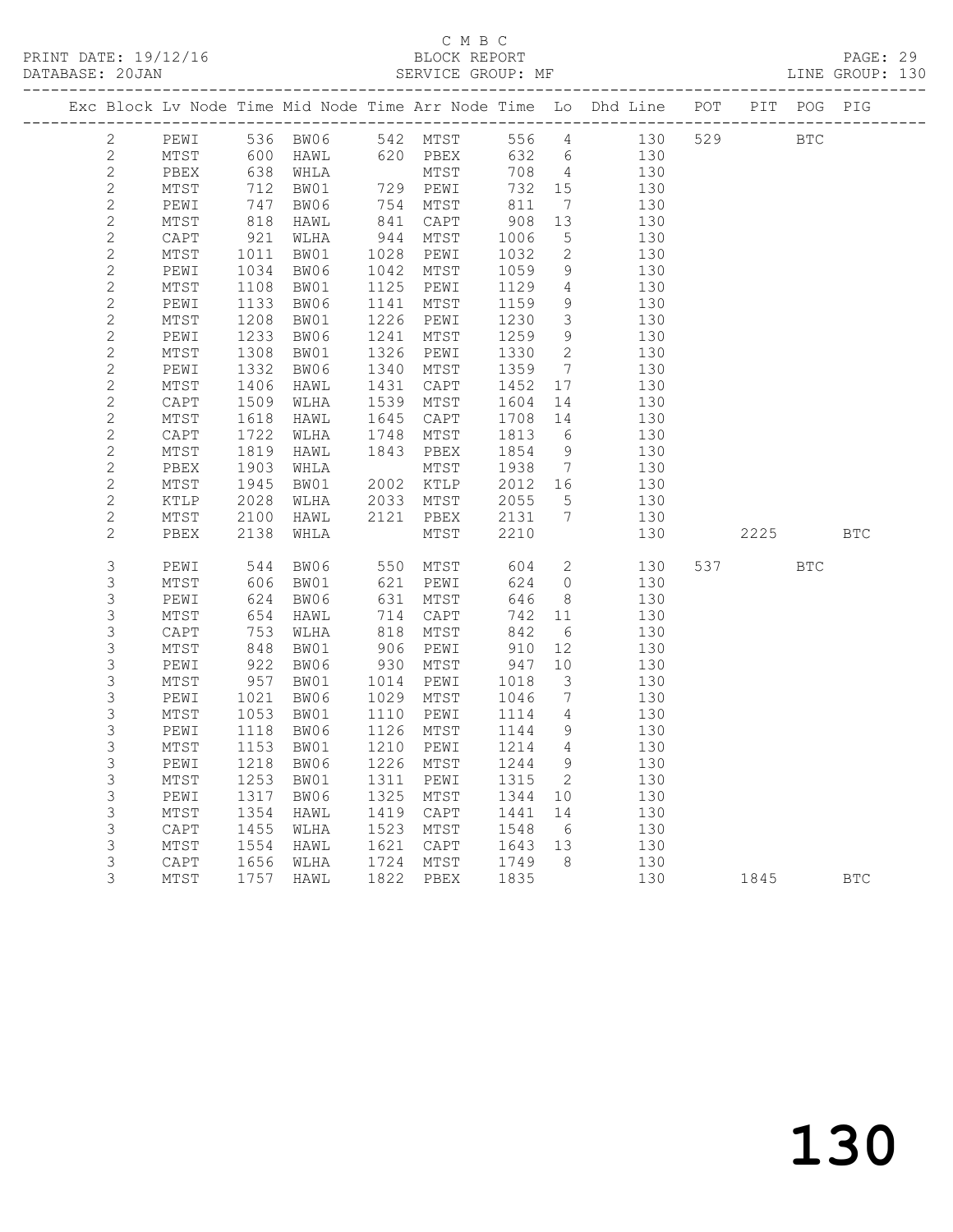PRINT DATE: 19/12/16 BLOCK REPORT DATABASE: 20JAN BLOCK REPORT

### C M B C<br>BLOCK REPORT

PAGE: 30<br>LINE GROUP: 130

|                |                |      |      | Exc Block Lv Node Time Mid Node Time Arr Node Time Lo Dhd Line POT PIT POG PIG |      |                |         |                 |            |     |     |      |            |            |
|----------------|----------------|------|------|--------------------------------------------------------------------------------|------|----------------|---------|-----------------|------------|-----|-----|------|------------|------------|
|                | 4              | PEWI |      | 555 BW06                                                                       |      | 601 MTST 615 7 |         |                 |            | 130 | 548 |      | <b>BTC</b> |            |
|                | $\overline{4}$ | MTST | 622  | BW01                                                                           |      | 637 PEWI       |         |                 | 640 12 130 |     |     |      |            |            |
| 4              |                | PEWI | 652  | BW06                                                                           | 659  | MTST           | 714     | $4\overline{4}$ | 130        |     |     |      |            |            |
| 4              |                | MTST | 718  | HAWL                                                                           | 741  | CAPT           | 813     |                 | 4 130      |     |     |      |            |            |
| 4              |                | CAPT | 817  | WLHA                                                                           | 842  | MTST           | 906     | 9               |            | 130 |     |      |            |            |
| 4              |                | MTST | 915  | BW01                                                                           | 933  | PEWI           | 937     | 9               |            | 130 |     |      |            |            |
| 4              |                | PEWI | 946  | BW06                                                                           | 954  | MTST           | 1011    | $\overline{7}$  |            | 130 |     |      |            |            |
| 4              |                | MTST | 1018 | BW01                                                                           | 1035 | KTLP           | 1046    | 22              |            | 130 |     |      |            |            |
| 4              |                | KTLP | 1108 | WLHA                                                                           | 1115 | MTST           | 1137    | 8 <sup>8</sup>  |            | 130 |     |      |            |            |
| 4              |                | MTST | 1145 | BW01                                                                           | 1202 | KTLP           | 1213    | 23              |            | 130 |     |      |            |            |
| 4              |                | KTLP | 1236 | WLHA                                                                           | 1243 | MTST           | 1306    | 9               |            | 130 |     |      |            |            |
| 4              |                | MTST | 1315 | BW01                                                                           | 1333 | KTLP           | 1344    | 20              |            | 130 |     |      |            |            |
| 4              |                | KTLP | 1404 | WLHA                                                                           | 1412 | MTST           | 1436    | 12              |            | 130 |     |      |            |            |
| 4              |                | MTST | 1448 | BW01                                                                           | 1508 | PEWI           | 1513    |                 | 14         | 130 |     |      |            |            |
| 4              |                | PEWI | 1527 | BW06                                                                           | 1534 | MTST           | 1554    |                 | 12         | 130 |     |      |            |            |
| 4              |                | MTST | 1606 | HAWL                                                                           | 1633 | CAPT           | 1656 13 |                 |            | 130 |     |      |            |            |
| 4              |                | CAPT | 1709 | WLHA                                                                           | 1735 | MTST           | 1800    | $4\overline{4}$ |            | 130 |     |      |            |            |
| 4              |                | MTST | 1804 | BW01                                                                           | 1823 | PEWI           | 1828 16 |                 |            | 130 |     |      |            |            |
| $\overline{4}$ |                | PEWI | 1844 | BW06                                                                           | 1852 | MTST           | 1911 4  |                 |            | 130 |     |      |            |            |
| 4              |                | MTST | 1915 | BW01                                                                           | 1934 | KTLP           | 1945 12 |                 |            | 130 |     |      |            |            |
| 4              |                | KTLP | 1957 | WLHA                                                                           | 2003 | MTST           | 2025    | $5\overline{)}$ |            | 130 |     |      |            |            |
| 4              |                | MTST | 2030 | HAWL                                                                           | 2051 | PBEX           | 2101    |                 | $6\degree$ | 130 |     |      |            |            |
| 4              |                | PBEX | 2107 | WHLA                                                                           |      | MTST           | 2140    |                 |            | 130 |     |      |            |            |
| 4              |                | MTST | 2157 | BW01                                                                           | 2213 | KTLP           | 2223    | $5\overline{)}$ |            | 130 |     |      |            |            |
| 4              |                | KTLP | 2228 | WLHA                                                                           | 2233 | MTST           | 2254    | $\mathcal{E}$   |            | 130 |     |      |            |            |
| 4              |                | MTST | 2257 | BW01                                                                           | 2312 | KTLP           | 2320    | 9               |            | 130 |     |      |            |            |
| 4              |                | KTLP | 2329 | WLHA                                                                           | 2334 | MTST           | 2354    | $\mathcal{S}$   |            | 130 |     |      |            |            |
| 4              |                | MTST | 2357 | BW01                                                                           | 2411 | KTLP           | 2419    | 10              |            | 130 |     |      |            |            |
| 4              |                | KTLP | 2429 | WLHA                                                                           | 2434 | MTST           | 2450    | $7\overline{ }$ |            | 130 |     |      |            |            |
| 4              |                | MTST | 2457 | BW01                                                                           | 2509 | KTLP           | 2516    | 18              | 21 130     |     |     |      |            |            |
| 4              |                | MRST | 2555 |                                                                                |      | HODM           | 2634    | 15              |            | N8  |     |      |            |            |
| 4              |                | HODM | 2649 |                                                                                |      | MRST           | 2732    |                 |            | N8  |     | 2752 |            | <b>BTC</b> |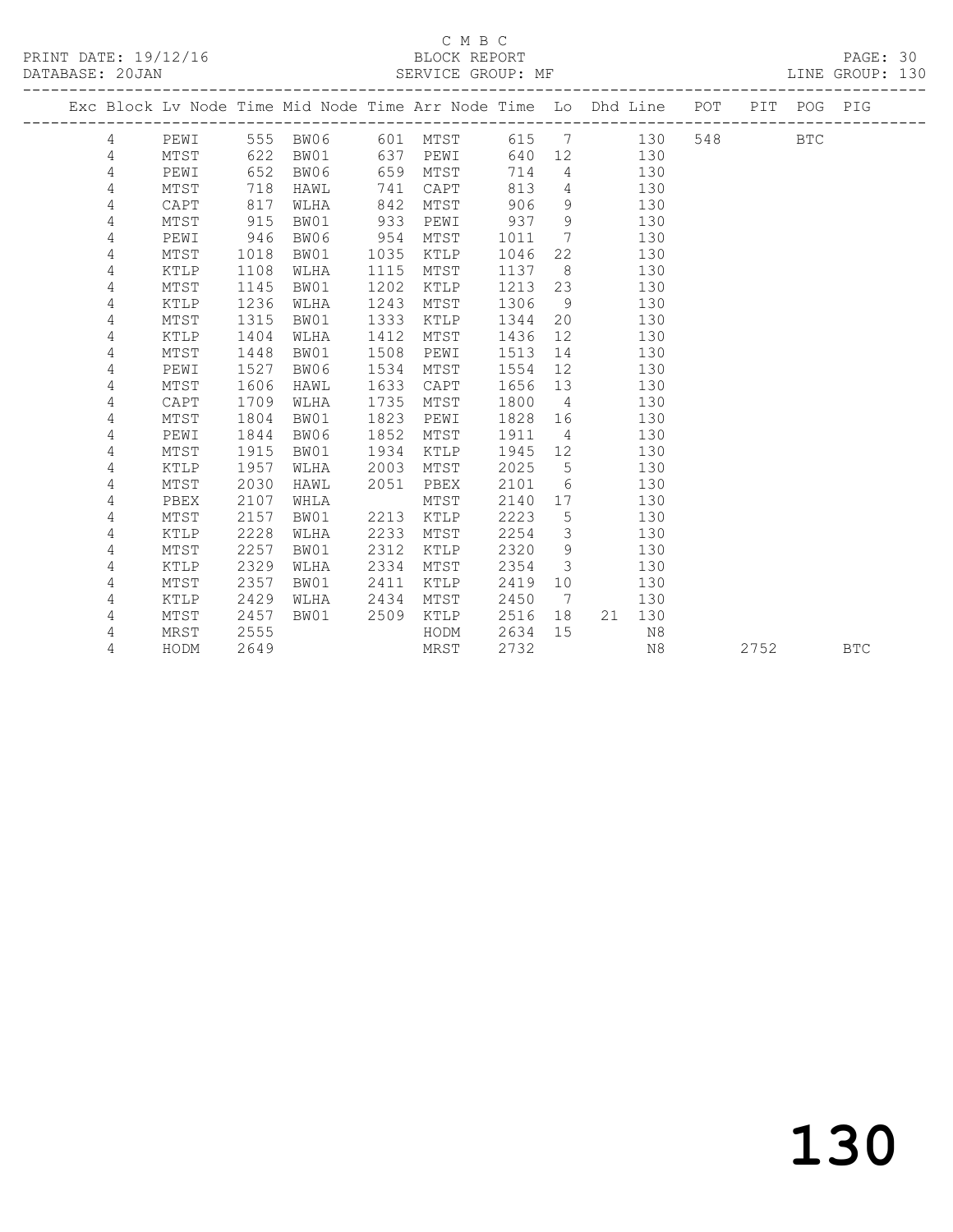PRINT DATE: 19/12/16 BLOCK REPORT BATABASE: 20JAN BLOCK REPORT

#### C M B C<br>BLOCK REPORT

| PAGE: 31        |  |
|-----------------|--|
| LINE GROUP: 130 |  |

|                  |                 |              |                         |              |                 |                         |                          | Exc Block Lv Node Time Mid Node Time Arr Node Time Lo Dhd Line POT |        | PIT POG PIG  |              |
|------------------|-----------------|--------------|-------------------------|--------------|-----------------|-------------------------|--------------------------|--------------------------------------------------------------------|--------|--------------|--------------|
| 5                | BDKI            |              |                         |              |                 |                         |                          |                                                                    | 554    | $_{\rm BTC}$ |              |
| $\mathsf S$      | PBEX            |              |                         |              |                 |                         |                          |                                                                    |        |              |              |
| $\mathsf S$      | MTST            | 648          | BW01                    |              | 703 PEWI        | 706                     | 15                       | 130                                                                |        |              |              |
| 5                | PEWI            | 721          | BW06                    |              | 728 MTST        | 745                     | 9                        | 130                                                                |        |              |              |
| $\mathsf S$      | MTST            | 754          | HAWL                    | 817          | CAPT            |                         | 9                        | 130                                                                |        |              |              |
| $\mathsf S$      | CAPT            | 857          | WLHA                    | 920          | MTST            | $842$<br>$942$<br>$018$ | 8 <sup>8</sup>           | 130                                                                |        |              |              |
| $\mathsf S$      | MTST            | 950          | BW01                    | 1007         | KTLP            | 1018                    | 21                       | 130                                                                |        |              |              |
| $\mathsf S$      | KTLP            | 1039         | WLHA                    | 1046         | MTST            | 1107                    | 8 <sup>8</sup>           | 130                                                                |        |              |              |
| 5                | MTST            | 1115         | BW01                    | 1132         | KTLP            | 1143                    | 25                       | 130                                                                |        |              |              |
| $\mathsf S$      | KTLP            | 1208         | WLHA                    | 1215         | MTST            | 1237                    | 8 <sup>8</sup>           | 130                                                                |        |              |              |
| $\mathsf S$      | MTST            | 1245         | BW01                    | 1303         | KTLP            | 1314                    | 22                       | 130                                                                |        |              |              |
| 5                | KTLP            | 1336         | WLHA                    | 1343         | MTST            | 1406                    | $6\overline{6}$          | 130                                                                |        |              |              |
| 5                | $\mathtt{MTST}$ | 1412         | BW01                    | 1432         | PEWI            | 1436                    | 11                       | 130                                                                |        |              |              |
| $\mathsf S$      | PEWI            | 1447         | BW06                    | 1455         | MTST            | 1515                    | 9                        | 130                                                                |        |              |              |
| $\mathsf S$      | $\mathtt{MTST}$ | 1524         | BW01                    | 1545         | PEWI            | 1550                    | 13                       | 130                                                                |        |              |              |
| $\mathsf S$      | PEWI            | 1603         | BW06                    | 1610         | MTST            | 1631                    | 11                       | 130                                                                |        |              |              |
| $\mathsf S$      | MTST            | 1642         | HAWL                    | 1710         | CAPT            | 1735                    | 13                       | 130                                                                |        |              |              |
| $\mathsf S$      | CAPT            | 1748         | WLHA                    | 1814         | MTST            | 1837                    | $\overline{7}$           | 130                                                                |        |              |              |
| $\mathsf S$      | MTST            | 1844         | BW01                    | 1903         | KTLP            | 1914                    | 10                       | 130                                                                |        |              |              |
| 5                | KTLP            | 1924         | WLHA                    | 1931         | MTST            | 1953                    | $\overline{7}$           | 130                                                                |        |              |              |
| 5                | MTST            | 2000         | HAWL                    | 2021         | PBEX            | 2031                    | 6                        | 130                                                                |        |              |              |
| $\mathsf S$      | PBEX            | 2037         | WHLA                    |              | MTST            | 2110                    | $5\overline{)}$          | 130                                                                |        |              |              |
| $\mathsf S$      | MTST            | 2115         | BW01                    |              | 2131 KTLP       | 2141                    | 17                       | 130                                                                |        |              |              |
| $\mathsf S$      | KTLP            | 2158         | WLHA                    | 2203         | MTST            | 2224                    | $\overline{\mathbf{3}}$  | 130                                                                |        |              |              |
| 5                | MTST            | 2227         | BW01                    | 2242         | KTLP            | 2250                    | 9                        | 130                                                                |        |              |              |
| $\mathsf S$      | KTLP            | 2259         | WLHA                    | 2304         | MTST            | 2324                    | $\overline{\mathbf{3}}$  | 130                                                                |        |              |              |
| $\mathsf S$      | MTST            | 2327         | BW01                    | 2341         | KTLP            | 2349                    | 10                       | 130                                                                |        |              |              |
| $\mathsf S$      | KTLP            | 2359         | WLHA                    | 2404         | MTST            | 2420                    | $\overline{7}$           | 130                                                                |        |              |              |
| 5                | MTST            | 2427         | BW01                    | 2439         | KTLP            | 2446                    | 13                       | 130                                                                |        |              |              |
| $\mathsf S$      | KTLP            | 2459         | WLHA                    | 2504         | MTST            | 2520                    | 20                       | 130                                                                |        |              |              |
| $\mathsf S$      | MTST            | 2540         | BW01                    | 2552         | KTLP            | 2559                    | 10                       | 20 130                                                             |        |              |              |
| $\mathsf S$<br>5 | SERO            | 2629         | BYGR                    | 2636         | ULP1            | 2654<br>2815            | 12                       | 24 N17                                                             |        |              | $_{\rm BTC}$ |
|                  | HODM            | 2730         | LOQU                    | 2800         | LVMT            |                         |                          | N24                                                                | 2830   |              |              |
| 6                | PEWI            | 603          | BW06                    | 609          | MTST            | 623                     | $\overline{7}$           | 130                                                                | 556 75 | <b>BTC</b>   |              |
| 6                | MTST            | 630          | HAWL                    | 650          | CAPT            | 718                     | 11                       | 130                                                                |        |              |              |
| 6                | CAPT            | 729          | WLHA                    |              | 754 MTST        | 818                     | 6                        | 130                                                                |        |              |              |
| 6                | MTST            | 824          | BW01                    | 842          | PEWI            | 846                     | 11                       | 130                                                                |        |              |              |
| 6                | PEWI            |              | 857 BW06                |              | 905 MTST        | 923                     | $6\overline{6}$          | 130                                                                |        |              |              |
| 6                | ${\tt MTST}$    |              | 929 BW01 947 PEWI 951 7 |              |                 |                         |                          | 130                                                                |        |              |              |
| 6                | PEWI            | 958          | BW06                    |              | 1006 MTST       | 1023                    | 9                        | 130                                                                |        |              |              |
| 6                | MTST            | 1032         | HAWL                    |              | 1054 PBEX       | 1107                    | 8                        | 130                                                                |        |              |              |
| $\sqrt{6}$       | PBEX            | 1115         | WHLA                    |              | MTST            | 1152                    | $8\,$                    | 130                                                                |        |              |              |
| $\sqrt{6}$       | MTST            | 1200         | HAWL                    | 1223         | PBEX            | 1235                    | 9                        | 130                                                                |        |              |              |
| 6                | PBEX            | 1244         | WHLA                    |              | MTST            | 1322                    | 8 <sup>8</sup>           | 130                                                                |        |              |              |
| $\epsilon$       | MTST            | 1330         | HAWL                    | 1355         | $\texttt{CAPT}$ | 1417                    | 18                       | 130                                                                |        |              |              |
| $\sqrt{6}$       | CAPT            | 1435         | WLHA                    | 1502         | MTST            | 1526                    | 10                       | 130                                                                |        |              |              |
| $\sqrt{6}$       | $\mathtt{MTST}$ | 1536         | BW01                    | 1557         | PEWI            | 1602                    | 13                       | 130                                                                |        |              |              |
| 6<br>6           | PEWI<br>MTST    | 1615<br>1654 | BW06<br>HAWL            | 1622<br>1722 | MTST<br>CAPT    | 1643<br>1747            | 11<br>13                 | 130<br>130                                                         |        |              |              |
| $\sqrt{6}$       | $\texttt{CAPT}$ | 1800         | WLHA                    | 1826         | MTST            | 1849                    | 11                       | 130                                                                |        |              |              |
| $\epsilon$       | MTST            | 1900         | HAWL                    | 1924         | PBEX            | 1935                    | $\overline{\phantom{a}}$ | 130                                                                |        |              |              |
| $\sqrt{6}$       | PBEX            | 1937         | WHLA                    |              | MTST            | 2010                    | $5\overline{)}$          | 130                                                                |        |              |              |
| 6                | MTST            | 2015         | BW01                    | 2031         | KTLP            | 2041                    | 17                       | 130                                                                |        |              |              |
| 6                | KTLP            | 2058         | WLHA                    | 2103         | MTST            | 2125                    | $\overline{2}$           | 130                                                                |        |              |              |
| 6                | MTST            |              | 2127 BW01               | 2143         | KTLP            | 2153                    |                          | 130                                                                | 2157   |              | $_{\rm BTC}$ |
|                  |                 |              |                         |              |                 |                         |                          |                                                                    |        |              |              |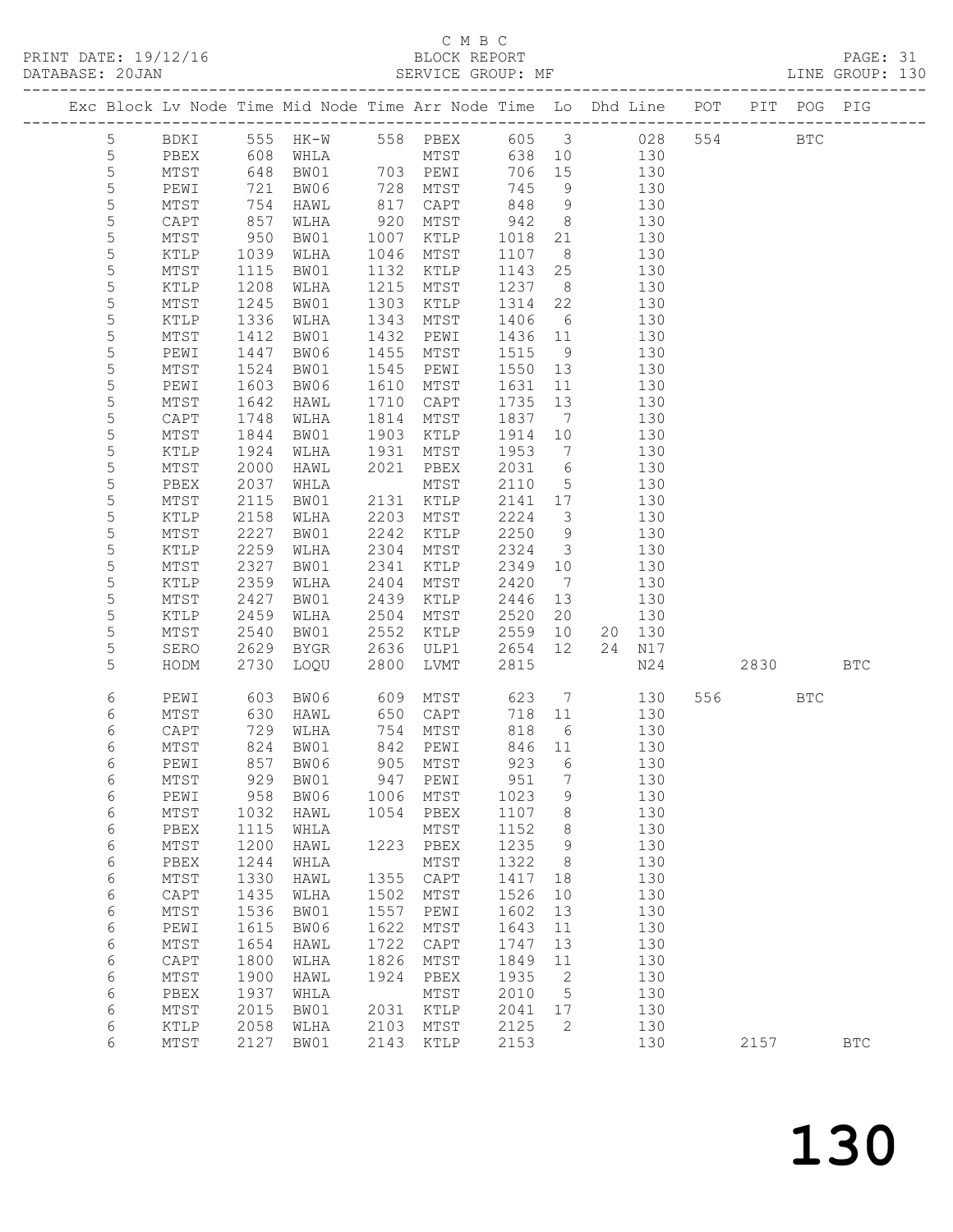PRINT DATE: 19/12/16 BLOCK REPORT BATABASE: 20JAN BLOCK REPORT

## C M B C<br>BLOCK REPORT

PAGE: 32<br>LINE GROUP: 130

|                |             |      | --------------------------------- |      |                 |      |                              | Exc Block Lv Node Time Mid Node Time Arr Node Time Lo Dhd Line POT<br>------------------------ |     |           | PIT POG PIG |            |
|----------------|-------------|------|-----------------------------------|------|-----------------|------|------------------------------|------------------------------------------------------------------------------------------------|-----|-----------|-------------|------------|
| 7              | PEWI        |      | 608 BW06                          |      | 615 MTST        |      |                              | 630 6 130                                                                                      | 601 |           | <b>BTC</b>  |            |
| 7              | MTST        | 636  | BW01                              | 651  | PEWI            | 654  | 12                           | 130                                                                                            |     |           |             |            |
| 7              | PEWI        | 706  | BW06                              | 713  | MTST            | 730  | 12                           | 130                                                                                            |     |           |             |            |
| 7              | MTST        | 742  | HAWL                              | 805  | CAPT            | 836  | 9                            | 130                                                                                            |     |           |             |            |
| 7              | CAPT        | 845  | WLHA                              | 908  | MTST            | 930  | 6                            | 130                                                                                            |     |           |             |            |
| 7              | MTST        | 936  | HAWL                              | 958  | PBEX            | 1012 | $5\phantom{.0}$              | 130                                                                                            |     |           |             |            |
| 7              | PBEX        | 1017 | WHLA                              |      | MTST            | 1052 | 8                            | 130                                                                                            |     |           |             |            |
| $\overline{7}$ | MTST        | 1100 | HAWL                              | 1122 | PBEX            | 1134 | 11                           | 130                                                                                            |     |           |             |            |
| 7              | PBEX        | 1145 | WHLA                              |      | MTST            | 1222 | 8                            | 130                                                                                            |     |           |             |            |
| $7\phantom{.}$ | MTST        | 1230 | HAWL                              | 1253 | PBEX            | 1305 | 9                            | 130                                                                                            |     |           |             |            |
| 7              | PBEX        | 1314 | WHLA                              |      | MTST            | 1352 | 8                            | 130                                                                                            |     |           |             |            |
| 7              | MTST        | 1400 | BW01                              | 1420 | PEWI            | 1424 | 8 <sup>8</sup>               | 130                                                                                            |     |           |             |            |
| 7              | PEWI        | 1432 | BW06                              | 1440 | MTST            | 1500 | 13                           | 130                                                                                            |     |           |             |            |
| 7              | MTST        | 1513 | BW01                              | 1534 | PEWI            | 1539 | 13                           | 130                                                                                            |     |           |             |            |
| 7              | PEWI        | 1552 | BW06                              | 1559 | MTST            | 1619 | 11                           | 130                                                                                            |     |           |             |            |
| 7              | MTST        | 1630 | HAWL                              | 1658 | CAPT            | 1723 | 9 <sup>°</sup>               | 130                                                                                            |     |           |             |            |
| 7              | CAPT        | 1732 | WLHA                              | 1758 | MTST            | 1823 | 6                            | 130                                                                                            |     |           |             |            |
| 7              | MTST        | 1829 | BW01                              | 1848 | HAWL            | 1854 |                              | 130                                                                                            |     | 1901 1901 |             | <b>BTC</b> |
|                |             |      |                                   |      |                 |      |                              |                                                                                                |     |           |             |            |
| 8              | <b>KTLP</b> | 629  | WLHA                              | 634  | MTST            | 653  | $7\overline{ }$              | 130                                                                                            |     | 620 — 100 | <b>BTC</b>  |            |
| 8              | MTST        | 700  | BW01                              | 717  | PEWI            | 720  | 15                           | 130                                                                                            |     |           |             |            |
| 8              | PEWI        | 735  | BW06                              | 742  | MTST            | 759  | $7\phantom{.0}\phantom{.0}7$ | 130                                                                                            |     |           |             |            |
| 8              | MTST        | 806  | HAWL                              | 829  | CAPT            | 856  | 13                           | 130                                                                                            |     |           |             |            |
| 8              | CAPT        | 909  | WLHA                              | 932  | MTST            | 954  | 10 <sup>°</sup>              | 130                                                                                            |     |           |             |            |
| 8              | MTST        | 1004 | HAWL                              | 1026 | PBEX            | 1039 | 8                            | 130                                                                                            |     |           |             |            |
| 8              | PBEX        | 1047 | WHLA                              |      | MTST            | 1122 | 8 <sup>8</sup>               | 130                                                                                            |     |           |             |            |
| 8              | MTST        | 1130 | HAWL                              | 1152 | PBEX            | 1204 | 11                           | 130                                                                                            |     |           |             |            |
| 8              | PBEX        | 1215 | WHLA                              |      | MTST            | 1252 | 8                            | 130                                                                                            |     |           |             |            |
| $\,8\,$        | MTST        | 1300 | HAWL                              | 1323 | PBEX            | 1335 | 8                            | 130                                                                                            |     |           |             |            |
| 8              | PBEX        | 1343 | WHLA                              |      | MTST            | 1422 | 8                            | 130                                                                                            |     |           |             |            |
| 8              | MTST        | 1430 | HAWL                              | 1455 | $\texttt{CAPT}$ | 1516 | 17                           | 130                                                                                            |     |           |             |            |
| 8              | CAPT        | 1533 | WLHA                              | 1603 | MTST            | 1628 | 8 <sup>8</sup>               | 130                                                                                            |     |           |             |            |
| $\,8\,$        | MTST        | 1636 | BW01                              | 1658 | PEWI            | 1703 | 10                           | 130                                                                                            |     |           |             |            |
| 8              | PEWI        | 1713 | BW06                              | 1721 | MTST            | 1742 | 8 <sup>8</sup>               | 130                                                                                            |     |           |             |            |
| 8              | MTST        | 1750 | BW01                              | 1810 | PEWI            | 1815 | 12                           | 130                                                                                            |     |           |             |            |
| 8              | PEWI        | 1827 | BW06                              | 1835 | MTST            | 1854 |                              | 130                                                                                            |     | 1912      |             | <b>BTC</b> |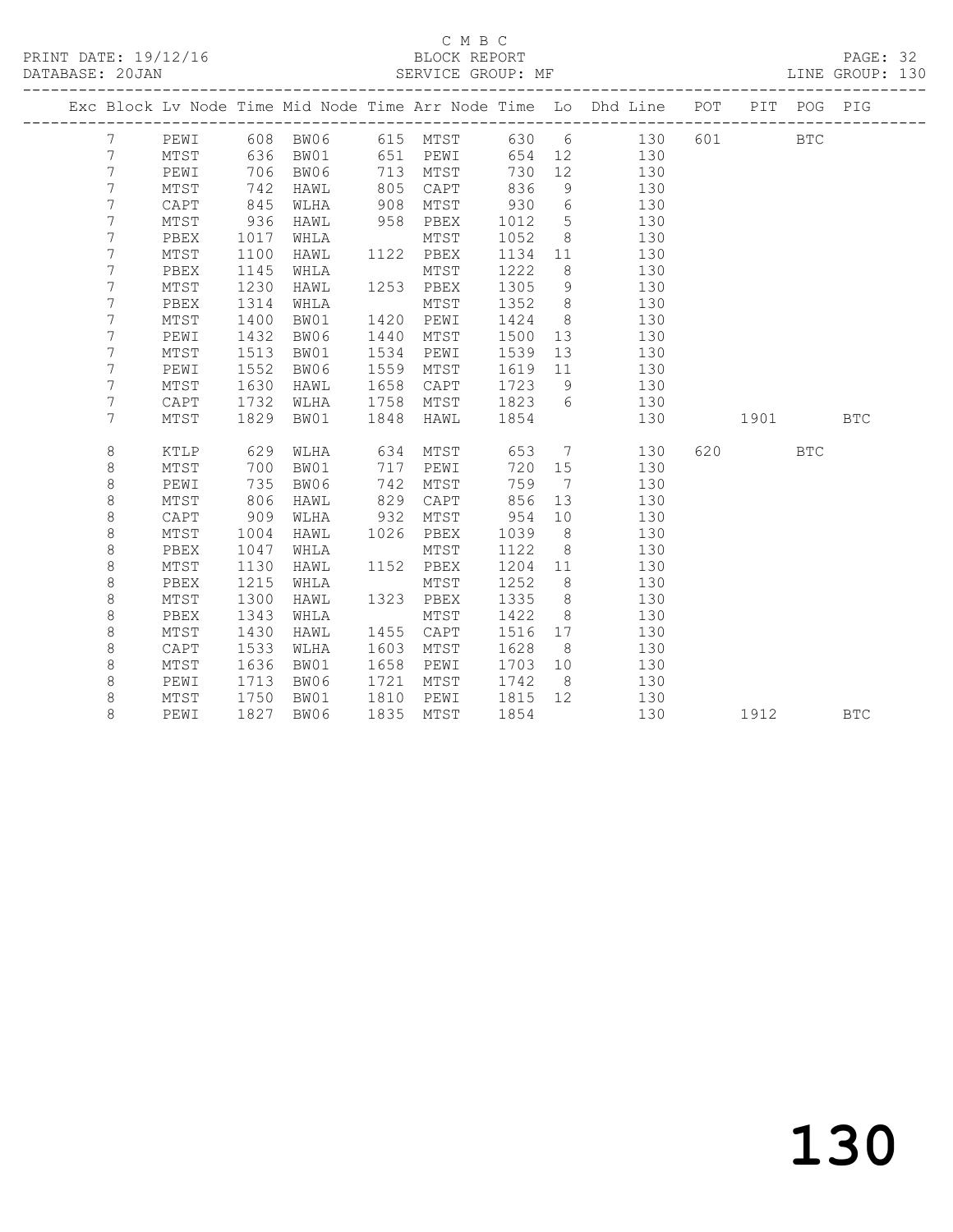#### C M B C BLOCK REPORT<br>SERVICE GROUP: MF

|  | DATABASE: 20JAN | PRINT DATE: 19/12/16 |      |      |      | BLOCK REPORT<br>SERVICE GROUP: MF |        |     |                                                                |     |     |      | PAGE: 33<br>LINE GROUP: 130 |  |
|--|-----------------|----------------------|------|------|------|-----------------------------------|--------|-----|----------------------------------------------------------------|-----|-----|------|-----------------------------|--|
|  |                 |                      |      |      |      |                                   |        |     | Exc Block Lv Node Time Mid Node Time Arr Node Time Lo Dhd Line | POT | PIT | POG  | PIG                         |  |
|  | 9               | MTST                 | 642  | HAWL | 702  | CAPT                              | 730 11 |     | 130                                                            | 627 |     | BTC. |                             |  |
|  | 9               | CAPT                 | 741  | WLHA | 806  | MTST                              | 830    | - 6 | 130                                                            |     |     |      |                             |  |
|  | 9               | MTST                 | 836  | BW01 | 854  | PEWI                              | 858    | 12  | 130                                                            |     |     |      |                             |  |
|  | 9               | PEWI                 | 910  | BW06 | 918  | MTST                              | 935    | - 8 | 130                                                            |     |     |      |                             |  |
|  | 9               | MTST                 | 943  | BW01 | 1000 | PEWI                              | 1004   | -6  | 130                                                            |     |     |      |                             |  |
|  | 9               | PEWI                 | 1010 | BW06 | 1018 | MTST                              | 1035   | 4   | 130                                                            |     |     |      |                             |  |
|  |                 | <b>MTST</b>          | 1039 | BW01 | 1056 | PEWT                              | 1100   |     | 130                                                            |     |     |      |                             |  |

| フ  | TAT OT          | - 94 J | ᄆᄳᇰ  | TANA | 上口MT            | TOOT | O.              | エンい |      |      |              |                      |  |
|----|-----------------|--------|------|------|-----------------|------|-----------------|-----|------|------|--------------|----------------------|--|
| 9  | PEWI            | 1010   | BW06 | 1018 | MTST            | 1035 | 4               | 130 |      |      |              |                      |  |
| 9  | $\mathtt{MTST}$ | 1039   | BW01 | 1056 | PEWI            | 1100 | 4               | 130 |      |      |              |                      |  |
| 9  | PEWI            | 1104   | BW06 | 1112 | ${\tt MTST}$    | 1129 | 9               | 130 |      |      |              |                      |  |
|    |                 |        |      |      |                 |      |                 |     |      |      |              |                      |  |
| 9  | $\mathtt{MTST}$ | 1138   | BW01 | 1155 | PEWI            | 1159 | $\overline{4}$  | 130 |      |      |              |                      |  |
| 9  | PEWI            | 1203   | BW06 | 1211 | MTST            | 1229 | 9               | 130 |      |      |              |                      |  |
| 9  | $\mathtt{MTST}$ | 1238   | BW01 | 1256 | PEWI            | 1300 | $\mathbf{2}$    | 130 |      |      |              |                      |  |
| 9  | PEWI            | 1302   | BW06 | 1310 | MTST            | 1329 | 6               | 130 |      |      |              |                      |  |
| 9  | $\mathtt{MTST}$ | 1335   | BW01 | 1355 | PEWI            | 1359 | $\mathcal{S}$   | 130 |      |      |              |                      |  |
| 9  | PEWI            | 1402   | BW06 | 1410 | ${\tt MTST}$    | 1430 | 6               | 130 |      |      |              |                      |  |
| 9  | MTST            | 1436   | BW01 | 1456 | PEWI            | 1501 | 14              | 130 |      |      |              |                      |  |
| 9  | PEWI            | 1515   | BW06 | 1522 | MTST            | 1542 | 18              | 130 |      |      |              |                      |  |
| 9  | MTST            | 1600   | BW01 | 1621 | PEWI            | 1626 | 13              | 130 |      |      |              |                      |  |
| 9  | PEWI            | 1639   | BW06 | 1646 | MTST            | 1707 | 11              | 130 |      |      |              |                      |  |
|    | MTST            |        |      |      |                 | 1811 | 20              |     |      |      |              |                      |  |
| 9  |                 | 1718   | HAWL | 1746 | CAPT            |      |                 | 130 |      |      |              |                      |  |
| 9  | CAPT            | 1831   | WLHA | 1857 | MTST            | 1920 | 10              | 130 |      |      |              |                      |  |
| 9  | MTST            | 1930   | HAWL | 1952 | PBEX            | 2002 | $5\phantom{.0}$ | 130 |      |      |              |                      |  |
| 9  | PBEX            | 2007   | WHLA |      | MTST            | 2040 | 5               | 130 |      |      |              |                      |  |
| 9  | MTST            | 2045   | BW01 | 2101 | KTLP            | 2111 | 17              | 130 |      |      |              |                      |  |
| 9  | $\verb KTLP $   | 2128   | WLHA | 2133 | MTST            | 2155 |                 | 130 |      | 2210 |              | $_{\rm BTC}$         |  |
|    |                 |        |      |      |                 |      |                 |     |      |      |              |                      |  |
| 10 | CAPT            | 720    | WLHA | 744  | ${\tt MTST}$    | 806  | 6               | 130 | 701  |      | $_{\rm BTC}$ |                      |  |
| 10 | $\mathtt{MTST}$ | 812    | BW01 | 830  | PEWI            | 834  | 11              | 130 |      |      |              |                      |  |
| 10 | PEWI            | 845    | BW06 | 853  | MTST            | 911  | 11              | 130 |      |      |              |                      |  |
| 10 | $\mathtt{MTST}$ | 922    | HAWL | 945  | PBEX            | 959  | $\overline{7}$  | 130 |      |      |              |                      |  |
|    |                 |        |      |      |                 |      |                 |     |      |      |              |                      |  |
| 10 | PBEX            | 1006   | WHLA |      | MTST            | 1041 | $5\phantom{.0}$ | 130 |      |      |              |                      |  |
| 10 | MTST            | 1046   | BW01 | 1103 | KTLP            | 1114 | 24              | 130 |      |      |              |                      |  |
| 10 | KTLP            | 1138   | WLHA | 1145 | MTST            | 1207 | 8               | 130 |      |      |              |                      |  |
| 10 | $\mathtt{MTST}$ | 1215   | BW01 | 1233 | $\texttt{KTLP}$ | 1244 | 22              | 130 |      |      |              |                      |  |
| 10 | $\verb KTLP $   | 1306   | WLHA | 1313 | MTST            | 1336 | 12              | 130 |      |      |              |                      |  |
| 10 | $\mathtt{MTST}$ | 1348   | BW01 | 1408 | PEWI            | 1412 | $\overline{4}$  | 130 |      |      |              |                      |  |
| 10 | PEWI            | 1416   | BW06 | 1424 | MTST            | 1444 | 10              | 130 |      |      |              |                      |  |
| 10 | MTST            | 1454   | HAWL | 1519 | $\mathsf{CAPT}$ | 1540 | 18              | 130 |      |      |              |                      |  |
| 10 | CAPT            | 1558   | WLHA | 1626 | MTST            | 1652 | 14              | 130 |      |      |              |                      |  |
| 10 | $\mathtt{MTST}$ | 1706   | HAWL | 1734 | $\texttt{CAPT}$ | 1759 | 15              | 130 |      |      |              |                      |  |
| 10 | CAPT            | 1814   | WLHA | 1840 | MTST            | 1903 |                 | 130 |      | 1921 |              | $_{\rm BTC}$         |  |
|    |                 |        |      |      |                 |      |                 |     |      |      |              |                      |  |
|    | MTST            |        |      |      |                 |      | 17              |     | 1322 |      |              |                      |  |
| 21 |                 | 1342   | HAWL | 1407 | CAPT            | 1429 |                 | 130 |      |      | <b>BTC</b>   |                      |  |
| 21 | CAPT            | 1446   | WLHA | 1514 | MTST            | 1539 | 9               | 130 |      |      |              |                      |  |
| 21 | MTST            | 1548   | BW01 | 1609 | PEWI            | 1614 | 13              | 130 |      |      |              |                      |  |
| 21 | PEWI            | 1627   | BW06 | 1634 | ${\tt MTST}$    | 1655 | 5               | 130 |      |      |              |                      |  |
| 21 | $\mathtt{MTST}$ | 1700   | BW01 | 1722 | PEWI            | 1727 | 10              | 130 |      |      |              |                      |  |
| 21 | PEWI            | 1737   | BW06 | 1745 | MTST            | 1806 | 6               | 130 |      |      |              |                      |  |
| 21 | MTST            | 1812   | BW01 | 1831 | <b>KTLP</b>     | 1841 | 11              | 130 |      |      |              |                      |  |
| 21 | KTLP            | 1852   | WLHA | 1900 | MTST            | 1923 |                 | 130 |      | 1941 |              | <b>BTC</b>           |  |
|    |                 |        |      |      |                 |      |                 |     |      |      |              |                      |  |
| 22 | MTST            | 1424   | BW01 | 1444 | PEWI            | 1448 | 15              | 130 | 1404 |      | $_{\rm BTC}$ |                      |  |
| 22 | PEWI            | 1503   | BW06 | 1510 | MTST            | 1530 | 12              | 130 |      |      |              |                      |  |
| 22 | MTST            | 1542   | HAWL | 1609 | CAPT            | 1631 | 14              | 130 |      |      |              |                      |  |
| 22 |                 | 1645   |      | 1713 |                 | 1738 |                 |     |      |      |              |                      |  |
|    | CAPT            |        | WLHA |      | MTST            |      | 4               | 130 |      |      |              |                      |  |
| 22 | MTST            | 1742   | BW01 | 1803 | KTLP            | 1815 |                 | 130 |      | 1819 |              | $\operatorname{BTC}$ |  |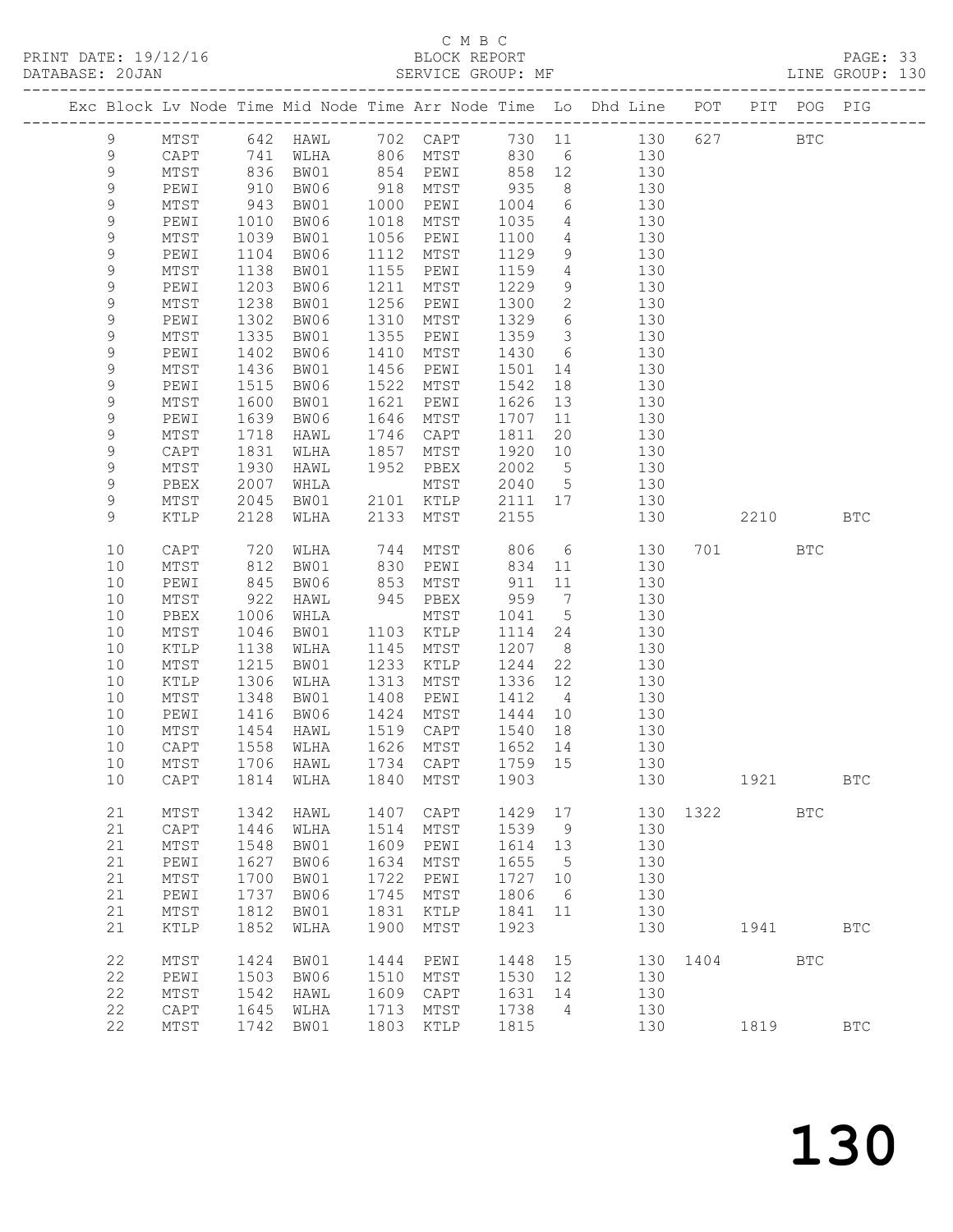PRINT DATE: 19/12/16 BLOCK REPORT BATABASE: 20JAN BLOCK REPORT

#### C M B C<br>BLOCK REPORT

#### PAGE: 34<br>LINE GROUP: 130

|  |       |      |      |                                                    |      |                                             |         |                         | Exc Block Lv Node Time Mid Node Time Arr Node Time Lo Dhd Line POT PIT POG PIG |              |             |     |              |
|--|-------|------|------|----------------------------------------------------|------|---------------------------------------------|---------|-------------------------|--------------------------------------------------------------------------------|--------------|-------------|-----|--------------|
|  | 23    | PBEX |      |                                                    |      |                                             |         |                         |                                                                                |              |             |     |              |
|  |       |      |      |                                                    |      |                                             |         |                         |                                                                                |              |             |     |              |
|  | 23    | MTST |      |                                                    |      |                                             |         |                         |                                                                                |              |             |     |              |
|  | 23    | CAPT |      |                                                    |      | 1611 WLHA 1639 MTST 1704 8                  |         |                         | 130                                                                            |              |             |     |              |
|  | 23    | MTST | 1712 |                                                    |      | BW01 1734 PEWI 1739 10                      |         |                         | 130                                                                            |              |             |     |              |
|  | 23    | PEWI |      | 1749 BW06 1757 MTST                                |      |                                             | 1818    |                         |                                                                                | 130 1836     |             |     | BTC          |
|  |       |      |      |                                                    |      |                                             |         |                         |                                                                                |              |             |     |              |
|  | 24    | PBEX | 1429 | WHLA                                               |      | MTST                                        |         |                         | 1509 9 130 1417 BTC                                                            |              |             |     |              |
|  | 24    | MTST | 1518 |                                                    |      |                                             |         |                         | HAWL 1545 CAPT 1607 15 130                                                     |              |             |     |              |
|  | 24    | CAPT | 1622 | WLHA                                               |      | 1650 MTST                                   | 1715    |                         | 130 1735 BTC                                                                   |              |             |     |              |
|  | 25    | MTST | 1442 | HAWL                                               |      |                                             |         |                         | 1507 CAPT 1528 18 130 1422 BTC                                                 |              |             |     |              |
|  | 25    | CAPT | 1546 | WLHA                                               |      | 1614 MTST                                   |         |                         | 1640 8 130                                                                     |              |             |     |              |
|  |       |      |      |                                                    |      |                                             |         |                         |                                                                                |              |             |     |              |
|  | 25    | MTST | 1648 | BW01                                               |      | 1710 PEWI                                   | 1715 10 |                         | 130                                                                            |              |             |     |              |
|  | 25    | PEWI |      | 1725 BW06                                          |      | 1733 MTST                                   | 1754    |                         |                                                                                | 130 1814 BTC |             |     |              |
|  | 26    | MTST | 1500 | BW01                                               |      | 1521 PEWI                                   |         |                         | 1526 14 130 1440 BTC                                                           |              |             |     |              |
|  | 26    | PEWI |      | 1540 BW06                                          |      | 1547 MTST                                   | 1607 5  |                         | 130                                                                            |              |             |     |              |
|  | 26    | MTST |      | 1612 BW01                                          |      | 1633 PEWI                                   | 1638 13 |                         | 130                                                                            |              |             |     |              |
|  |       |      |      |                                                    |      |                                             |         |                         | 130                                                                            |              |             |     |              |
|  | 26    | PEWI | 1651 | BW06                                               |      | 1658 MTST                                   | 1719 5  |                         |                                                                                |              |             |     |              |
|  | 26    | MTST | 1724 | BW01                                               |      | 1746 PEWI 1751 12                           |         |                         | 130                                                                            |              |             |     |              |
|  | 26    | PEWI | 1803 | BW06                                               |      | 1811 MTST                                   | 1830    |                         |                                                                                | 130 1848 BTC |             |     |              |
|  | 27    | MTST | 1530 | HAWL                                               |      | 1557 CAPT                                   |         |                         | 1619 14 130 1510 BTC                                                           |              |             |     |              |
|  | 27    | CAPT |      | 1633 WLHA 1701 MTST                                |      |                                             | 1726 4  |                         | 130                                                                            |              |             |     |              |
|  |       |      |      |                                                    |      |                                             |         |                         |                                                                                |              |             |     |              |
|  | 27    | MTST | 1730 | HAWL                                               |      | 1757 CAPT                                   | 1821    |                         |                                                                                | 130 1843     |             |     | <b>BTC</b>   |
|  | 41    | PEWI |      | 638 BW06                                           |      | 645 MTST                                    |         |                         | 700 5<br>130                                                                   |              | 631 BTC     |     |              |
|  | 41    | MTST |      | 705 HAWL                                           |      | 728 CAPT                                    | 800     | $\overline{\mathbf{3}}$ | 130                                                                            |              |             |     |              |
|  | 41    | CAPT | 803  | WLHA                                               |      | 829 MTST                                    | 854     | $6\overline{6}$         | 130                                                                            |              |             |     |              |
|  | 41    | MTST | 900  | BW01                                               |      | 918 PEWI                                    | 922 12  |                         | 130                                                                            |              |             |     |              |
|  |       |      |      |                                                    |      |                                             |         |                         |                                                                                |              |             |     |              |
|  | 41    | PEWI |      | 934 BW06                                           |      | 942 MTST                                    | 959     |                         |                                                                                | 130 1017     |             |     | <b>BTC</b>   |
|  | 42    | CAPT |      | 658 WLHA                                           |      | 721 MTST                                    |         |                         | 743 5 130                                                                      |              | 639 BTC     |     |              |
|  | 42    | MTST | 748  | BW01                                               |      | 805 PEWI                                    | 809 11  |                         | 130                                                                            |              |             |     |              |
|  | 42    | PEWI | 820  | BW06                                               |      |                                             | 847 7   |                         | 130                                                                            |              |             |     |              |
|  | 42    | MTST |      | 854 HAWL                                           |      | - JULIE PEWI<br>828 MTST<br>017<br>917 CAPT | 942     |                         | 130 1004 BTC                                                                   |              |             |     |              |
|  |       |      |      |                                                    |      |                                             |         |                         |                                                                                |              |             |     |              |
|  | 43    | CAPT |      | 708 WLHA<br>708 WLHA 732 MTST<br>800 BW01 818 PEWI |      |                                             |         |                         | 754    6    130<br>822    10    130                                            |              | 649 BTC     |     |              |
|  | 43    | MTST |      |                                                    |      |                                             |         |                         |                                                                                |              |             |     |              |
|  |       |      |      |                                                    |      |                                             |         |                         | 43 PEWI 832 BW06 840 MTST 859 8 130                                            |              |             |     |              |
|  | 43    | MTST | 907  | HAWL                                               | 930  | PBEX                                        | 944     |                         | 130                                                                            |              | 954         |     | <b>BTC</b>   |
|  |       |      |      |                                                    |      |                                             |         |                         |                                                                                |              |             |     |              |
|  | 44    | MTST | 730  | HAWL                                               |      | 753 CAPT                                    | 824     | 6                       | 130                                                                            | 712          | <b>BTC</b>  |     |              |
|  | 44    | CAPT | 830  | WLHA                                               | 854  | MTST                                        | 918     |                         | 130                                                                            |              | 936         |     | $_{\rm BTC}$ |
|  |       |      |      |                                                    |      |                                             |         |                         |                                                                                |              |             |     |              |
|  | 45    | MTST | 736  | BW01                                               | 753  | PEWI                                        | 757     | 13                      | 130                                                                            | 718          |             | BTC |              |
|  | 45    | PEWI | 810  | BW06                                               | 817  | MTST                                        | 835     | $\overline{7}$          | 130                                                                            |              |             |     |              |
|  | 45    | MTST | 842  | HAWL                                               | 905  | CAPT                                        | 930     | 15                      | 130                                                                            |              |             |     |              |
|  | 45    | CAPT | 945  | WLHA                                               | 1008 | MTST                                        | 1030    |                         | 130                                                                            |              | 1048        |     | <b>BTC</b>   |
|  |       |      |      |                                                    |      |                                             |         |                         |                                                                                |              |             |     |              |
|  | SO 71 | BRLA | 805  | SPST                                               |      | 814 BW03                                    | 840     |                         | 134                                                                            | 742          | 849 BTC BTC |     |              |
|  |       |      |      |                                                    |      |                                             |         |                         |                                                                                |              |             |     |              |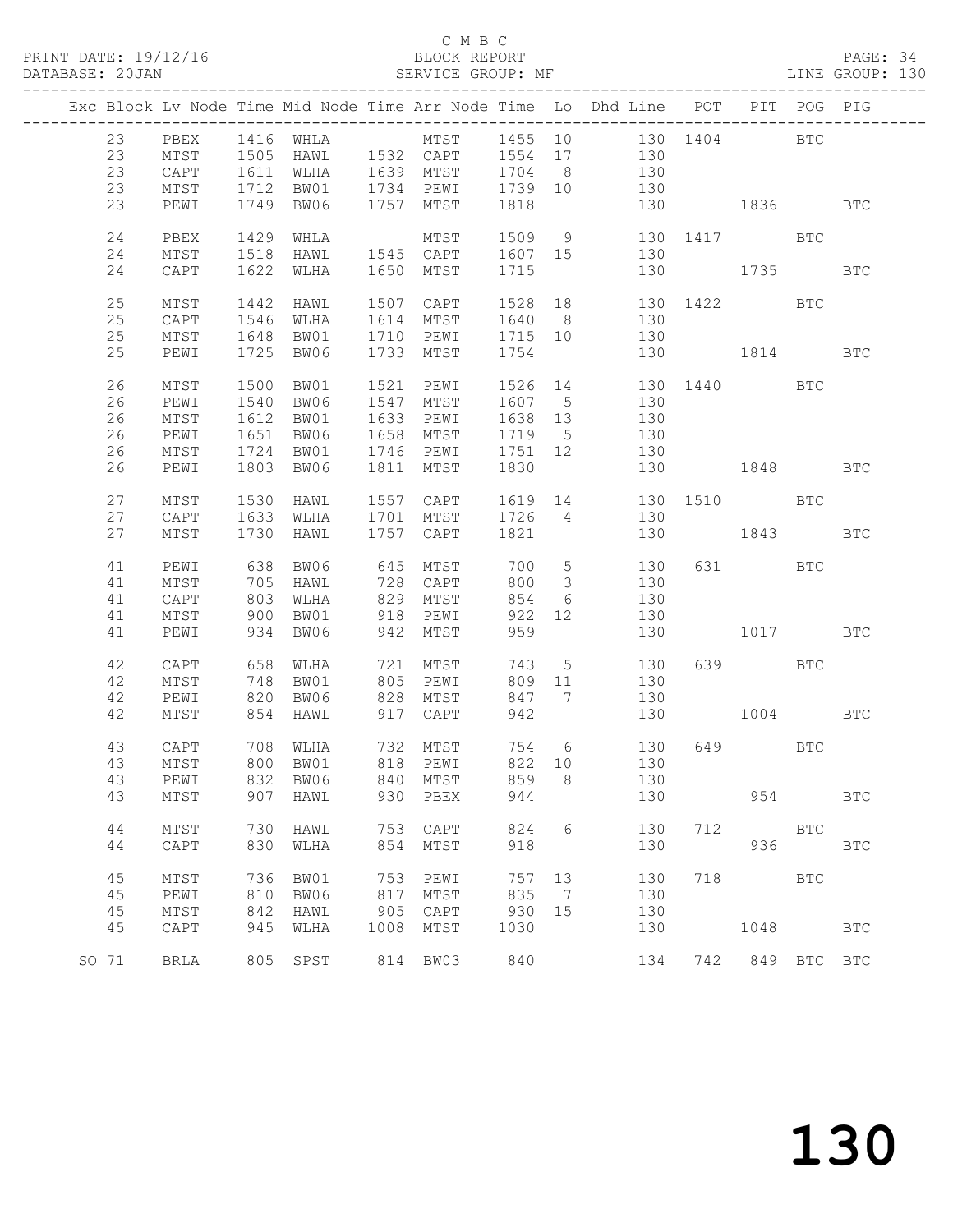|                  |  | PRINT DATE: 19/12/1 |
|------------------|--|---------------------|
| DAMADAOD, OO TAN |  |                     |

|                      | СМВС              |                 |
|----------------------|-------------------|-----------------|
| PRINT DATE: 19/12/16 | BLOCK REPORT      | PAGE: 35        |
| DATABASE: 20JAN      | SERVICE GROUP: MF | LINE GROUP: 210 |

|              | 15GB 15 & GRAND BLVD                                                                                                                                                                                                                       |      |      |      |                                                        |                                                                                                                                                           |    |                       |     |  |      |  |     |  |
|--------------|--------------------------------------------------------------------------------------------------------------------------------------------------------------------------------------------------------------------------------------------|------|------|------|--------------------------------------------------------|-----------------------------------------------------------------------------------------------------------------------------------------------------------|----|-----------------------|-----|--|------|--|-----|--|
|              | 15LO 15TH & LONSDALE<br>29LO 29 ST & LONSDALE<br>29LO 29 ST & LONSDALE<br>22PH 22 ST & PHILIP                                                                                                                                              |      |      |      |                                                        |                                                                                                                                                           |    |                       |     |  |      |  |     |  |
|              |                                                                                                                                                                                                                                            |      |      |      |                                                        |                                                                                                                                                           |    |                       |     |  |      |  |     |  |
|              |                                                                                                                                                                                                                                            |      |      |      |                                                        | 63LP 63 LOOP 63 BAGA BANBURY & GALLANT BOUNDARY & KITCHENER-NORTH BTC BUrnaby Depot<br>BUB2 BURRARD STATION BUB2 BURRARD STATION CACO CAPILANO UNIVERSITY |    |                       |     |  |      |  |     |  |
|              |                                                                                                                                                                                                                                            |      |      |      |                                                        |                                                                                                                                                           |    |                       |     |  |      |  |     |  |
|              |                                                                                                                                                                                                                                            |      |      |      | CACU CAPILANO RD & CURLING RD CAED CAPILANO & EDGEWOOD |                                                                                                                                                           |    |                       |     |  |      |  |     |  |
|              |                                                                                                                                                                                                                                            |      |      |      |                                                        |                                                                                                                                                           |    |                       |     |  |      |  |     |  |
|              |                                                                                                                                                                                                                                            |      |      |      |                                                        |                                                                                                                                                           |    |                       |     |  |      |  |     |  |
|              |                                                                                                                                                                                                                                            |      |      |      |                                                        |                                                                                                                                                           |    |                       |     |  |      |  |     |  |
|              |                                                                                                                                                                                                                                            |      |      |      |                                                        |                                                                                                                                                           |    |                       |     |  |      |  |     |  |
|              |                                                                                                                                                                                                                                            |      |      |      |                                                        |                                                                                                                                                           |    |                       |     |  |      |  |     |  |
|              |                                                                                                                                                                                                                                            |      |      |      |                                                        |                                                                                                                                                           |    |                       |     |  |      |  |     |  |
|              |                                                                                                                                                                                                                                            |      |      |      |                                                        |                                                                                                                                                           |    |                       |     |  |      |  |     |  |
|              |                                                                                                                                                                                                                                            |      |      |      |                                                        |                                                                                                                                                           |    |                       |     |  |      |  |     |  |
|              |                                                                                                                                                                                                                                            |      |      |      |                                                        |                                                                                                                                                           |    |                       |     |  |      |  |     |  |
|              |                                                                                                                                                                                                                                            |      |      |      |                                                        | LNCB<br>LNCB<br>SB LONSDALE AVE FS CARISBROOKE C<br>LOI5<br>LONSDALE & 15 ST<br>MACA<br>MARINE & CAPILANO                                                 |    |                       |     |  |      |  |     |  |
|              |                                                                                                                                                                                                                                            |      |      |      |                                                        |                                                                                                                                                           |    |                       |     |  |      |  |     |  |
|              |                                                                                                                                                                                                                                            |      |      |      |                                                        |                                                                                                                                                           |    |                       |     |  |      |  |     |  |
|              |                                                                                                                                                                                                                                            |      |      |      |                                                        |                                                                                                                                                           |    |                       |     |  |      |  |     |  |
|              |                                                                                                                                                                                                                                            |      |      |      |                                                        |                                                                                                                                                           |    |                       |     |  |      |  |     |  |
|              |                                                                                                                                                                                                                                            |      |      |      |                                                        |                                                                                                                                                           |    |                       |     |  |      |  |     |  |
|              | MAGA MARINE & GARDEN<br>METR MOUNTAIN HWY & FREDERICK MOGL MONTROYAL & GLENCANYON<br>MIFR MOUNTAIN HWY & FREDERICK MILV MOUNTAIN HWY & LYNN VALLEY<br>OSLO OSBORNE & LONSDALE<br>PBEX PHIBBS EXCHANGE PRRO PROSPECT & ROCKLAND             |      |      |      |                                                        |                                                                                                                                                           |    |                       |     |  |      |  |     |  |
|              |                                                                                                                                                                                                                                            |      |      |      |                                                        |                                                                                                                                                           |    |                       |     |  |      |  |     |  |
|              |                                                                                                                                                                                                                                            |      |      |      |                                                        |                                                                                                                                                           |    | SELE SEYMOUR & LYTTON |     |  |      |  |     |  |
|              | SEHY SECHELT & HYANNIS<br>SELY SEYMOUR & LYTTON<br>STST STADIUM STATION                                                                                                                                                                    |      |      |      |                                                        |                                                                                                                                                           |    |                       |     |  |      |  |     |  |
|              |                                                                                                                                                                                                                                            |      |      |      |                                                        |                                                                                                                                                           |    |                       |     |  |      |  |     |  |
|              |                                                                                                                                                                                                                                            |      |      |      |                                                        |                                                                                                                                                           |    |                       |     |  |      |  |     |  |
|              |                                                                                                                                                                                                                                            |      |      |      |                                                        |                                                                                                                                                           |    |                       |     |  |      |  |     |  |
|              | 1 15GB 501 LVMT 505 UNDE 509 8 228 443 BTC<br>1 UNDE 517 GB15 527 LOQU 536 11 228                                                                                                                                                          |      |      |      |                                                        |                                                                                                                                                           |    |                       |     |  |      |  |     |  |
|              |                                                                                                                                                                                                                                            |      |      |      |                                                        |                                                                                                                                                           |    |                       |     |  |      |  |     |  |
|              | 1 LOQU 547 15GB 556 UNDE 605 10 228                                                                                                                                                                                                        |      |      |      |                                                        |                                                                                                                                                           |    |                       |     |  |      |  |     |  |
|              | 1 UNDE 615 GB15 625 LOQU 635 12 228<br>1 LOQU 647 15GB 657 UNDE 706 11 228<br>1 UNDE 717 GB15 657 UNDE 706 11 228<br>1 LOQU 748 MOGL 810 0 249<br>1 MOGL 810 MAGA 830 STST 851 12 246<br>1 STST 903 15LO 940 15GB 945 10 4 240<br>1 LVMT 9 |      |      |      |                                                        |                                                                                                                                                           |    |                       |     |  |      |  |     |  |
|              |                                                                                                                                                                                                                                            |      |      |      |                                                        |                                                                                                                                                           |    |                       |     |  |      |  |     |  |
|              |                                                                                                                                                                                                                                            |      |      |      |                                                        |                                                                                                                                                           |    |                       |     |  |      |  |     |  |
|              |                                                                                                                                                                                                                                            |      |      |      |                                                        |                                                                                                                                                           |    |                       |     |  |      |  |     |  |
|              |                                                                                                                                                                                                                                            |      |      |      |                                                        |                                                                                                                                                           |    |                       |     |  |      |  |     |  |
|              |                                                                                                                                                                                                                                            |      |      |      |                                                        |                                                                                                                                                           |    |                       |     |  |      |  |     |  |
|              |                                                                                                                                                                                                                                            |      |      |      |                                                        |                                                                                                                                                           |    |                       |     |  |      |  |     |  |
| $\mathbf{1}$ | LOQU 1036 OSLO 1055 PRRO 1109 14 230                                                                                                                                                                                                       |      |      |      |                                                        |                                                                                                                                                           |    |                       |     |  |      |  |     |  |
| $\mathbf{1}$ |                                                                                                                                                                                                                                            |      |      |      |                                                        |                                                                                                                                                           |    |                       |     |  |      |  |     |  |
| $\mathbf{1}$ | PRRO 1123 LS15 1134 LOQU 1141 9 230<br>LOQU 1150 CASB 1208 GMSK 1216 10 236                                                                                                                                                                |      |      |      |                                                        |                                                                                                                                                           |    |                       |     |  |      |  |     |  |
| 1            | GMSK 1226 LS15 1251 PBEX 1307 13 232                                                                                                                                                                                                       |      |      |      |                                                        |                                                                                                                                                           |    |                       |     |  |      |  |     |  |
| 1            | PBEX                                                                                                                                                                                                                                       | 1320 | LN15 | 1338 | GMSK                                                   | 1401                                                                                                                                                      | 21 |                       | 232 |  |      |  |     |  |
| $\mathbf 1$  | GMSK                                                                                                                                                                                                                                       | 1422 | LS15 | 1447 | PBEX                                                   | 1505                                                                                                                                                      | 15 |                       | 232 |  |      |  |     |  |
| $\mathbf{1}$ | PBEX                                                                                                                                                                                                                                       | 1520 | LN15 | 1538 | GMSK                                                   | 1603                                                                                                                                                      | 11 |                       | 232 |  |      |  |     |  |
|              |                                                                                                                                                                                                                                            | 1614 | LS15 | 1639 |                                                        | 1707                                                                                                                                                      | 10 |                       | 232 |  |      |  |     |  |
| $\mathbf 1$  | GMSK                                                                                                                                                                                                                                       |      |      | 1734 | PBEX                                                   | 1758                                                                                                                                                      |    |                       | 232 |  |      |  |     |  |
| $\mathbf{1}$ | PBEX                                                                                                                                                                                                                                       | 1717 | LN15 |      | GMSK                                                   |                                                                                                                                                           | 15 |                       |     |  |      |  |     |  |
| $1\,$        | GMSK                                                                                                                                                                                                                                       | 1813 | CASB | 1820 | LOQU                                                   | 1842                                                                                                                                                      | 6  |                       | 236 |  |      |  |     |  |
| $\mathbf{1}$ | LOQU                                                                                                                                                                                                                                       | 1848 | 15GB | 1902 | UNDE                                                   | 1914                                                                                                                                                      | 9  |                       | 228 |  |      |  |     |  |
| $\mathbf 1$  | UNDE                                                                                                                                                                                                                                       | 1923 | GB15 | 1934 | LOQU                                                   | 1944                                                                                                                                                      | 21 |                       | 228 |  |      |  |     |  |
| $\mathbf 1$  | LOQU                                                                                                                                                                                                                                       | 2005 | 15GB | 2018 | UNDE                                                   | 2029                                                                                                                                                      | 6  |                       | 228 |  |      |  |     |  |
| $\mathbf 1$  | UNDE                                                                                                                                                                                                                                       | 2035 | GB15 | 2046 | LOQU                                                   | 2056                                                                                                                                                      | 6  |                       | 228 |  |      |  |     |  |
| $\mathbf{1}$ | LOQU                                                                                                                                                                                                                                       | 2102 | CASB | 2118 | $\rm{GMSK}$                                            | 2125                                                                                                                                                      | 12 |                       | 236 |  |      |  |     |  |
| $\mathbf{1}$ | GMSK                                                                                                                                                                                                                                       | 2137 | LS15 | 2156 | PBEX                                                   | 2209                                                                                                                                                      |    |                       | 232 |  | 2217 |  | BTC |  |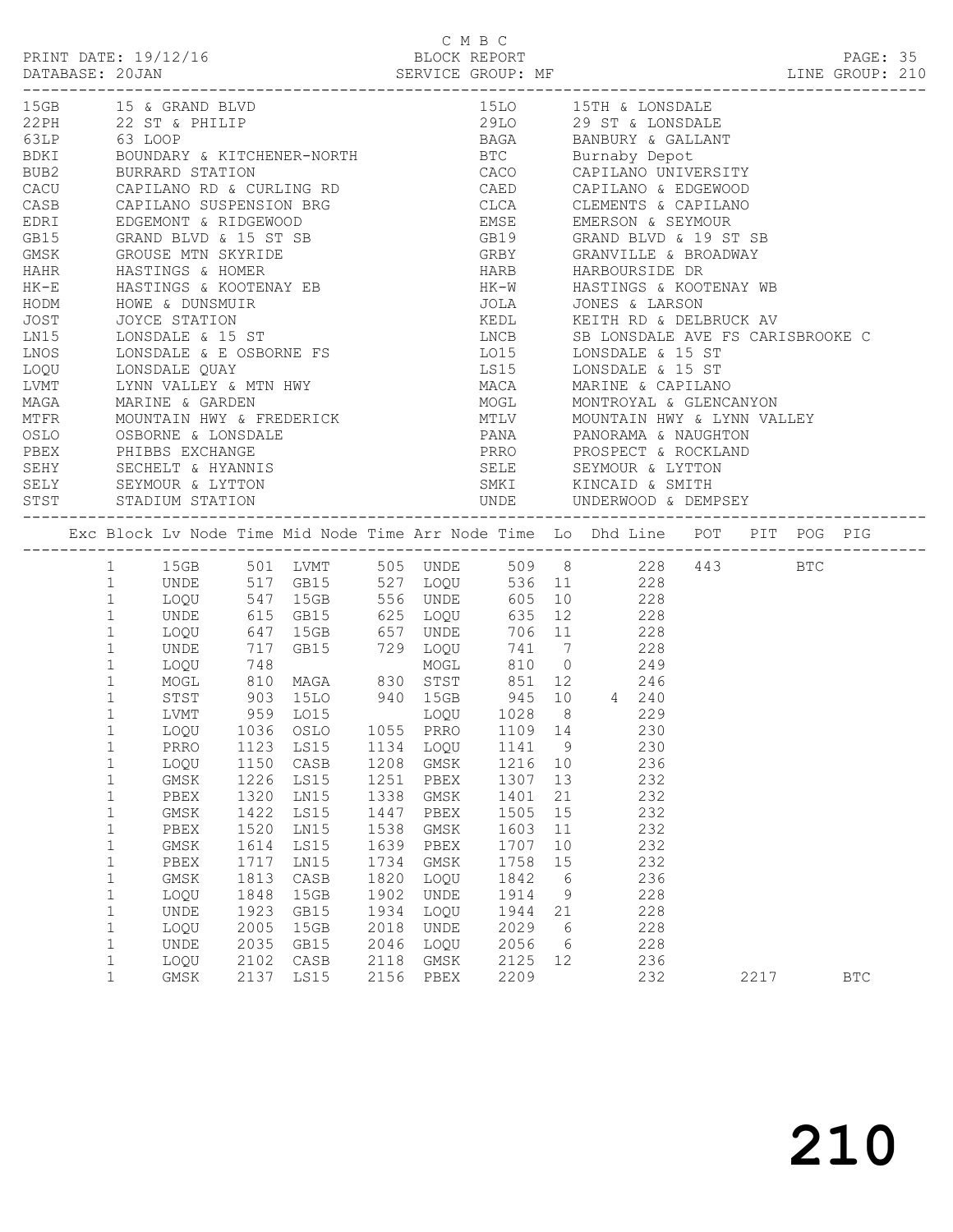PRINT DATE: 19/12/16 BLOCK REPORT BATABASE: 20JAN BLOCK REPORT

#### C M B C<br>BLOCK REPORT

PAGE: 36<br>LINE GROUP: 210

|                                |              |              |                                        |      |                            |                 |                         | Exc Block Lv Node Time Mid Node Time Arr Node Time Lo Dhd Line POT |                                                                                                                                                                                                                               | PIT POG PIG |            |
|--------------------------------|--------------|--------------|----------------------------------------|------|----------------------------|-----------------|-------------------------|--------------------------------------------------------------------|-------------------------------------------------------------------------------------------------------------------------------------------------------------------------------------------------------------------------------|-------------|------------|
| $\mathbf{2}$                   | LOQU         | 524          |                                        |      |                            |                 |                         |                                                                    | 454                                                                                                                                                                                                                           | <b>BTC</b>  |            |
| $\mathbf{2}$                   | MOGL         | 539          |                                        |      |                            |                 |                         |                                                                    |                                                                                                                                                                                                                               |             |            |
| $\mathbf{2}$                   | CACU         | 607          |                                        |      |                            | 620             | $\overline{0}$          | 246                                                                |                                                                                                                                                                                                                               |             |            |
| $\mathbf{2}$                   | MOGL         | 620          |                                        |      | LOQU                       | 640             | $6\overline{6}$         | 249                                                                |                                                                                                                                                                                                                               |             |            |
| $\mathbf{2}$                   | LOQU         | 646          |                                        |      |                            | 704             | $\overline{0}$          | 249                                                                |                                                                                                                                                                                                                               |             |            |
| $\mathbf{2}$                   | MOGL         | 704          | MOGL<br>MAGA 724 STST<br>EDRI 817 MOGL |      |                            | 745             | $\overline{7}$          | 246                                                                |                                                                                                                                                                                                                               |             |            |
| $\mathbf{2}$                   | STST         | 752          |                                        |      |                            | 827             | $\circ$                 | 246                                                                |                                                                                                                                                                                                                               |             |            |
| $\mathbf{2}$                   | MOGL         | 827          |                                        |      | LOQU                       | 852             | 11                      | 249                                                                |                                                                                                                                                                                                                               |             |            |
| $\mathbf{2}$                   | LOQU         | 903          | 29LO                                   |      | 919 LVMT                   | 926             | 6                       | 229                                                                |                                                                                                                                                                                                                               |             |            |
| $\overline{c}$<br>$\mathbf{2}$ | LVMT         | 932<br>1007  | LO15<br>OSLO                           |      | LOQU<br>1025 PRRO          | 1001<br>1039 15 | 6                       | 229<br>230                                                         |                                                                                                                                                                                                                               |             |            |
| $\mathbf{2}$                   | LOQU<br>PRRO | 1054         | LS15                                   |      | 1104 LOQU                  | 1111            | $\overline{7}$          | 230                                                                |                                                                                                                                                                                                                               |             |            |
| $\mathbf{2}$                   | LOQU         | 1118         | 15GB                                   |      | 1130 UNDE                  | 1141            | 13                      | 228                                                                |                                                                                                                                                                                                                               |             |            |
| $\mathbf{2}$                   | UNDE         | 1154         | PBEX                                   |      | 1216 BUB2                  | 1243            | $6\overline{6}$         | 210                                                                |                                                                                                                                                                                                                               |             |            |
| $\mathbf{2}$                   | BUB2         | 1249         | PBEX                                   | 1315 | UNDE                       | 1338            | $5^{\circ}$             | 210                                                                |                                                                                                                                                                                                                               |             |            |
| $\mathbf{2}$                   | UNDE         | 1343         | GB15                                   | 1357 | LOQU                       | 1412            | 13                      | 228                                                                |                                                                                                                                                                                                                               |             |            |
| $\mathbf{2}$                   | LOQU         | 1425         | 29LO                                   | 1444 | LVMT                       | 1453            | 19                      | 229                                                                |                                                                                                                                                                                                                               |             |            |
| $\mathbf{2}$                   | LVMT         | 1512         | LO15                                   |      | LOQU                       | 1543            | 19                      | 229                                                                |                                                                                                                                                                                                                               |             |            |
| $\mathbf{2}$                   | LOQU         | 1602         | LN15                                   |      | 1612 PRRO                  | 1631            | 6                       | 230                                                                |                                                                                                                                                                                                                               |             |            |
| $\mathbf{2}$                   | PRRO         | 1637         | LS15                                   |      | 1648 LOQU                  | 1658            | $5\overline{)}$         | 230                                                                |                                                                                                                                                                                                                               |             |            |
| $\mathbf{2}$                   | LOQU         | 1703         | CASB                                   | 1723 | GMSK                       | 1730            | 9                       | 236                                                                |                                                                                                                                                                                                                               |             |            |
| $\mathbf{2}$                   | GMSK         | 1739         | CASB                                   | 1746 | LOQU                       | 1808 15         |                         | 236                                                                |                                                                                                                                                                                                                               |             |            |
| $\mathbf{2}$                   | LOQU         | 1823         | 29LO                                   |      | 1840 LVMT                  | 1847 12         |                         | 229                                                                |                                                                                                                                                                                                                               |             |            |
| 2                              | LVMT         | 1859         | LO15                                   |      | LOQU                       | 1923            |                         | 229                                                                | 1943   1943   1944   1945   1947   1948   1948   1958   1969   1969   1969   1969   1969   1969   1969   1969   1969   1969   1969   1969   1969   1969   1969   1969   1969   1969   1969   1969   1969   1969   1969   1969 |             | <b>BTC</b> |
| 3                              | BDKI         | 457          | SMKI                                   | 510  | JOST                       | 518             | $4\overline{4}$         | 028                                                                | 456 7                                                                                                                                                                                                                         | <b>BTC</b>  |            |
| 3                              | JOST         | 522          | BDKI                                   | 542  | PBEX                       | 552             | $\overline{\mathbf{3}}$ | 028                                                                |                                                                                                                                                                                                                               |             |            |
| 3                              | PBEX         | 555          | LN15                                   | 609  | GMSK                       | 626             | 6                       | 232                                                                |                                                                                                                                                                                                                               |             |            |
| 3                              | GMSK         | 632          | LS15                                   | 652  | PBEX                       | 706             | 11                      | 232                                                                |                                                                                                                                                                                                                               |             |            |
| $\mathsf 3$                    | PBEX         | 717          | LN15                                   | 732  | GMSK                       | 755             | $\overline{7}$          | 232                                                                |                                                                                                                                                                                                                               |             |            |
| $\ensuremath{\mathsf{3}}$      | GMSK         | 802<br>839   | CASB                                   | 809  | LOQU                       | 833             | 6                       | 236                                                                |                                                                                                                                                                                                                               |             |            |
| 3<br>3                         | LOQU<br>GMSK | 922          | CASB<br>CASB                           | 929  | 856 GMSK<br>LOQU           | 903<br>953      | 19<br>18                | 236<br>236                                                         |                                                                                                                                                                                                                               |             |            |
| 3                              | LOQU         | 1011         | 29LO                                   | 1027 | LVMT                       | 1034            | 25                      | 229                                                                |                                                                                                                                                                                                                               |             |            |
| $\mathsf 3$                    | LVMT         | 1059         | LO15                                   |      | LOQU                       | 1128            | 13                      | 229                                                                |                                                                                                                                                                                                                               |             |            |
| 3                              | LOQU         | 1141         | 29LO                                   |      | 1158 LVMT                  | 1205            | 23                      | 229                                                                |                                                                                                                                                                                                                               |             |            |
| 3                              | LVMT         | 1228         | LO15                                   |      | LOQU 1258 13               |                 |                         | 229                                                                |                                                                                                                                                                                                                               |             |            |
| 3                              | LOQU         | 1311         | 29LO                                   |      | 1329 LVMT                  | 1336            | 19                      | 229                                                                |                                                                                                                                                                                                                               |             |            |
| 3                              | LVMT         | 1355         | L015                                   |      | LOQU                       | 1426 15         |                         | 229                                                                |                                                                                                                                                                                                                               |             |            |
| 3                              |              |              | LOQU 1441 LN15                         |      | 1450 PRRO 1508 11          |                 |                         | 230                                                                |                                                                                                                                                                                                                               |             |            |
| 3                              | PRRO         | 1519         | <b>LS15</b>                            | 1532 | LOQU                       | 1542            | 5                       | 230                                                                |                                                                                                                                                                                                                               |             |            |
| 3                              | LOQU         | 1547         | LN15                                   | 1557 | PRRO                       | 1616            | 5                       | 230                                                                |                                                                                                                                                                                                                               |             |            |
| 3                              | PRRO         | 1621         | LS15                                   | 1632 | LOQU                       | 1642            | 5                       | 230                                                                |                                                                                                                                                                                                                               |             |            |
| $\mathsf 3$                    | LOQU         | 1647         | LN15                                   | 1657 | PRRO                       | 1716            | $\mathsf S$             | 230                                                                |                                                                                                                                                                                                                               |             |            |
| 3                              | PRRO         | 1721         | LS15                                   | 1732 | LOQU                       | 1742            | 5                       | 230                                                                |                                                                                                                                                                                                                               |             |            |
| 3<br>$\mathsf 3$               | LOQU         | 1747         |                                        | 1825 | MOGL                       | 1808            | 0<br>12                 | 249<br>246                                                         |                                                                                                                                                                                                                               |             |            |
| 3                              | MOGL<br>STST | 1808<br>1902 | MAGA<br>EDRI                           | 1926 | STST<br>MOGL               | 1850<br>1935    | $\overline{0}$          | 246                                                                |                                                                                                                                                                                                                               |             |            |
| 3                              | MOGL         | 1935         |                                        |      | LOQU                       | 1953            | 10                      | 249                                                                |                                                                                                                                                                                                                               |             |            |
| 3                              | LOQU         | 2003         | LN15                                   | 2011 | PRRO                       | 2025            | 14                      | 230                                                                |                                                                                                                                                                                                                               |             |            |
| 3                              | PRRO         | 2039         | LS15                                   | 2048 | LOQU                       | 2054            | 11                      | 230                                                                |                                                                                                                                                                                                                               |             |            |
| 3                              | LOQU         | 2105         | 29LO                                   | 2120 | LVMT                       | 2127            | 9                       | 229                                                                |                                                                                                                                                                                                                               |             |            |
| 3                              | LVMT         | 2136         | L015                                   |      | LOQU                       | 2158            | 7                       | 229                                                                |                                                                                                                                                                                                                               |             |            |
| 3                              | LOQU         | 2205         |                                        |      | MOGL                       | 2221            | 0                       | 249                                                                |                                                                                                                                                                                                                               |             |            |
| 3                              | MOGL         | 2221         | MAGA                                   | 2237 | $_{\footnotesize\rm STST}$ | 2255            | 16                      | 246                                                                |                                                                                                                                                                                                                               |             |            |
| 3                              | STST         | 2311         | 15LO                                   | 2339 | 15GB                       | 2342            | 5                       | 240                                                                |                                                                                                                                                                                                                               |             |            |
| 3                              | 15GB         | 2347         | MAGA                                   | 2403 | $_{\footnotesize\rm STST}$ | 2421            | 18                      | 240                                                                |                                                                                                                                                                                                                               |             |            |

210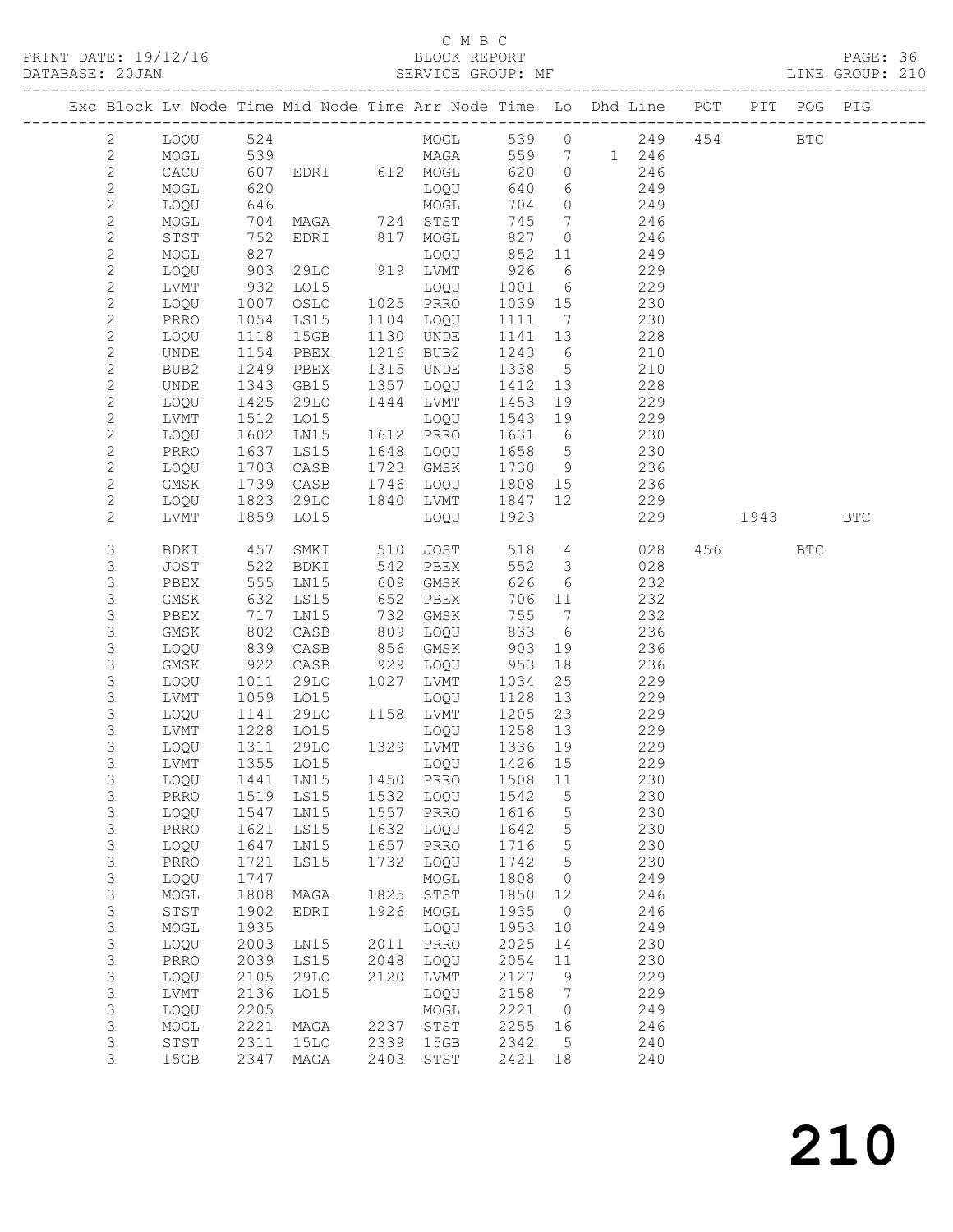PRINT DATE: 19/12/16 BLOCK REPORT BATABASE: 20JAN

#### C M B C<br>BLOCK REPORT

PAGE: 37<br>LINE GROUP: 210

|                  |              |                                                                   |                                            |      |                               |                 |                 | Exc Block Lv Node Time Mid Node Time Arr Node Time Lo Dhd Line POT |         | PIT POG PIG |              |
|------------------|--------------|-------------------------------------------------------------------|--------------------------------------------|------|-------------------------------|-----------------|-----------------|--------------------------------------------------------------------|---------|-------------|--------------|
| $\mathcal{S}$    |              |                                                                   |                                            |      | STST 2439 15LO 2506 15GB 2509 |                 |                 | 240                                                                | 2525    |             | <b>BTC</b>   |
| 4                | UNDE         |                                                                   |                                            |      |                               |                 |                 | 528 PBEX 546 BUB2 606 13 210                                       | 505 BTC |             |              |
| 4                | BUB2         | 619                                                               | PBEX                                       |      | 643 UNDE                      | 702 5           |                 | 210                                                                |         |             |              |
| 4                | UNDE         |                                                                   | PBEX                                       |      |                               | 755 6           |                 | 210                                                                |         |             |              |
| 4                | BUB2         | $\begin{array}{c} \n \cdot \\  801 \\  \hline\n 00\n \end{array}$ | PBEX                                       |      | 728 BUB2<br>834 UNDE          | 854             | 6               | 210                                                                |         |             |              |
| 4                | UNDE         | 900                                                               | PBEX                                       |      | 925 BUB2                      | 955             | 11              | 210                                                                |         |             |              |
| 4                | BUB2         | 1006                                                              | PBEX 1032 PANA                             |      |                               | 1055            | 10              | 211                                                                |         |             |              |
| 4                | PANA         | 1105                                                              | PBEX                                       |      | 1130 BUB2                     | 1158            | 9               | 211                                                                |         |             |              |
| 4                | BUB2         | 1207                                                              | PBEX                                       |      | 1234 PANA                     | 1257 6          |                 | 211                                                                |         |             |              |
| 4                | PANA         | 1303                                                              | PBEX                                       |      | 1330 BUB2                     | 1358 14         |                 | 211                                                                |         |             |              |
| 4                | BUB2         | 1412                                                              | PBEX                                       | 1440 | UNDE                          | 1504            | 6               | 210                                                                |         |             |              |
| 4                | UNDE         | 1510                                                              | GB15                                       |      | 1526 LOQU                     | 1543            | $5\overline{)}$ | 228                                                                |         |             |              |
| 4                | LOQU         | 1548                                                              | 15GB                                       |      | 1603 UNDE                     | 1616            | 8 <sup>8</sup>  | 228                                                                |         |             |              |
| 4                | UNDE         | 1624                                                              | PBEX                                       |      | 1648 BUB2                     | 1719            | $5\overline{)}$ | 210                                                                |         |             |              |
| 4                | BUB2         | 1724                                                              | PBEX                                       |      | 1800 UNDE                     | 1823            | 5               | 210                                                                |         |             |              |
| 4                | UNDE         | 1828                                                              | PBEX                                       | 1847 | BUB2                          | 1913            | 8 <sup>8</sup>  | 210                                                                |         |             |              |
| 4                | BUB2         | 1921                                                              | PBEX                                       | 1946 | UNDE                          | 2005 24         |                 | 210                                                                |         |             |              |
| 4                | UNDE         | 2029                                                              | PBEX                                       | 2046 | BUB2                          | 2112            | 8 <sup>8</sup>  | 209                                                                |         |             |              |
| 4                | BUB2         | 2120                                                              | PBEX 2146                                  |      | UNDE                          | 2207 22         |                 | 209                                                                |         |             |              |
| 4                | UNDE         | 2229                                                              | PBEX                                       | 2246 | BUB2                          | 2312            | 8 <sup>8</sup>  | 209                                                                |         |             |              |
| 4                | BUB2         | 2320                                                              | PBEX                                       |      | 2346 UNDE                     | 2407 23         |                 | 209                                                                | 2453    |             |              |
| 4                | UNDE         | 2430                                                              |                                            |      | PBEX                          | 2445            |                 | 209                                                                |         |             | <b>BTC</b>   |
| 5                | STST         | 530                                                               |                                            |      | 15LO 556 15GB 602             |                 |                 | 15 240                                                             | 506 700 | <b>BTC</b>  |              |
| 5                | 15GB         | 617<br>710                                                        |                                            |      |                               | 654 16          |                 | 240                                                                |         |             |              |
| $\mathsf S$      | STST         | 710                                                               |                                            |      |                               | 743 0           |                 | 246                                                                |         |             |              |
| 5                | MOGL         | 743                                                               |                                            |      | LOQU                          | 810             | $7\overline{ }$ | 249                                                                |         |             |              |
| 5                | LOQU         | 817                                                               |                                            |      | MOGL                          | 839             | $\overline{0}$  | 249                                                                |         |             |              |
| $\mathsf S$      | MOGL         | 839<br>933                                                        | MAGA 859 STST<br>15LO 1009 15GB            |      |                               | 920 13          |                 | 246                                                                |         |             |              |
| 5                | STST         |                                                                   |                                            |      |                               | 1014            | 8 <sup>8</sup>  | 240                                                                |         |             |              |
| 5                | 15GB         | 1022                                                              | MAGA                                       |      | 1043 STST                     | 1106 11         |                 | 240                                                                |         |             |              |
| 5                | STST         | 1117                                                              | 15LO                                       |      | 1154 15GB                     | 1159            | $6\overline{6}$ | 240                                                                |         |             |              |
| 5<br>$\mathsf S$ | 15GB         | 1205                                                              | MAGA 1229<br>EDRI 1339                     |      | 1229 STST                     | 1255 19<br>1349 | $\overline{0}$  | 240<br>246                                                         |         |             |              |
| 5                | STST<br>MOGL | 1314<br>1349                                                      |                                            |      | MOGL<br>LOQU                  | 1409            | 8 <sup>8</sup>  | 249                                                                |         |             |              |
| 5                | LOQU         | 1417                                                              |                                            |      | MOGL 1437 0                   |                 |                 | 249                                                                |         |             |              |
| 5                | MOGL         |                                                                   |                                            |      |                               | 1522            | $5\overline{)}$ | 246                                                                |         |             |              |
| 5                | STST         |                                                                   | 1437 MAGA 1456 STST<br>1527 EDRI 1555 MOGL |      |                               | 1605            | $\overline{0}$  | 246                                                                |         |             |              |
| 5                |              |                                                                   |                                            |      | MOGL 1605 LOQU 1628           |                 | 5 <sub>5</sub>  | 249                                                                |         |             |              |
| 5                | LOQU         | 1633                                                              | 15GB                                       |      | 1648 UNDE                     | 1701            | 6               | 228                                                                |         |             |              |
| 5                | <b>UNDE</b>  | 1707                                                              | PBEX                                       |      | 1731 BUB2                     | 1802            | 8               | 210                                                                |         |             |              |
| $\mathsf S$      | BUB2         | 1810                                                              |                                            |      | PBEX                          | 1837            | 9               | 210                                                                |         |             |              |
| 5                | PBEX         | 1846                                                              |                                            |      | SEHY                          | 1859            | $\overline{0}$  | 214                                                                |         |             |              |
| 5                | SEHY         | 1859                                                              |                                            |      | PBEX                          | 1909            | 8 <sup>8</sup>  | 214                                                                |         |             |              |
| 5                | PBEX         | 1917                                                              | LN15                                       | 1931 | GMSK                          | 1953            | 10              | 232                                                                |         |             |              |
| $\mathsf S$      | GMSK         | 2003                                                              | LS15                                       | 2024 | PBEX                          | 2038            | 10              | 232                                                                |         |             |              |
| 5                | PBEX         | 2048                                                              | LN15                                       | 2102 | GMSK                          | 2123            | 12              | 232                                                                |         |             |              |
| 5                | GMSK         | 2135                                                              | CASB                                       | 2142 | LOQU                          | 2200            | 5               | 236                                                                |         |             |              |
| 5                | LOQU         | 2205                                                              | 29LO                                       | 2218 | LVMT                          | 2225            | 11              | 229                                                                |         |             |              |
| $\mathsf S$      | LVMT         | 2236                                                              | L015                                       |      | LOQU                          | 2255            | 10              | 229                                                                |         |             |              |
| 5                | LOQU         | 2305                                                              |                                            |      | MOGL                          | 2321            | $\overline{0}$  | 249                                                                |         |             |              |
| 5                | MOGL         | 2321                                                              | MAGA                                       | 2337 | STST                          | 2355            | 8               | 246                                                                |         |             |              |
| 5                | STST         | 2403                                                              | EDRI                                       | 2427 | MOGL                          | 2434            | $\overline{0}$  | 246                                                                |         |             |              |
| 5                | MOGL         | 2434                                                              |                                            |      | LOQU                          | 2451            | 14              | 249                                                                |         |             |              |
| 5                | LOQU         | 2505                                                              | 29LO                                       |      | 2517 LVMT                     | 2522            |                 | 229                                                                | 2537    |             | $_{\rm BTC}$ |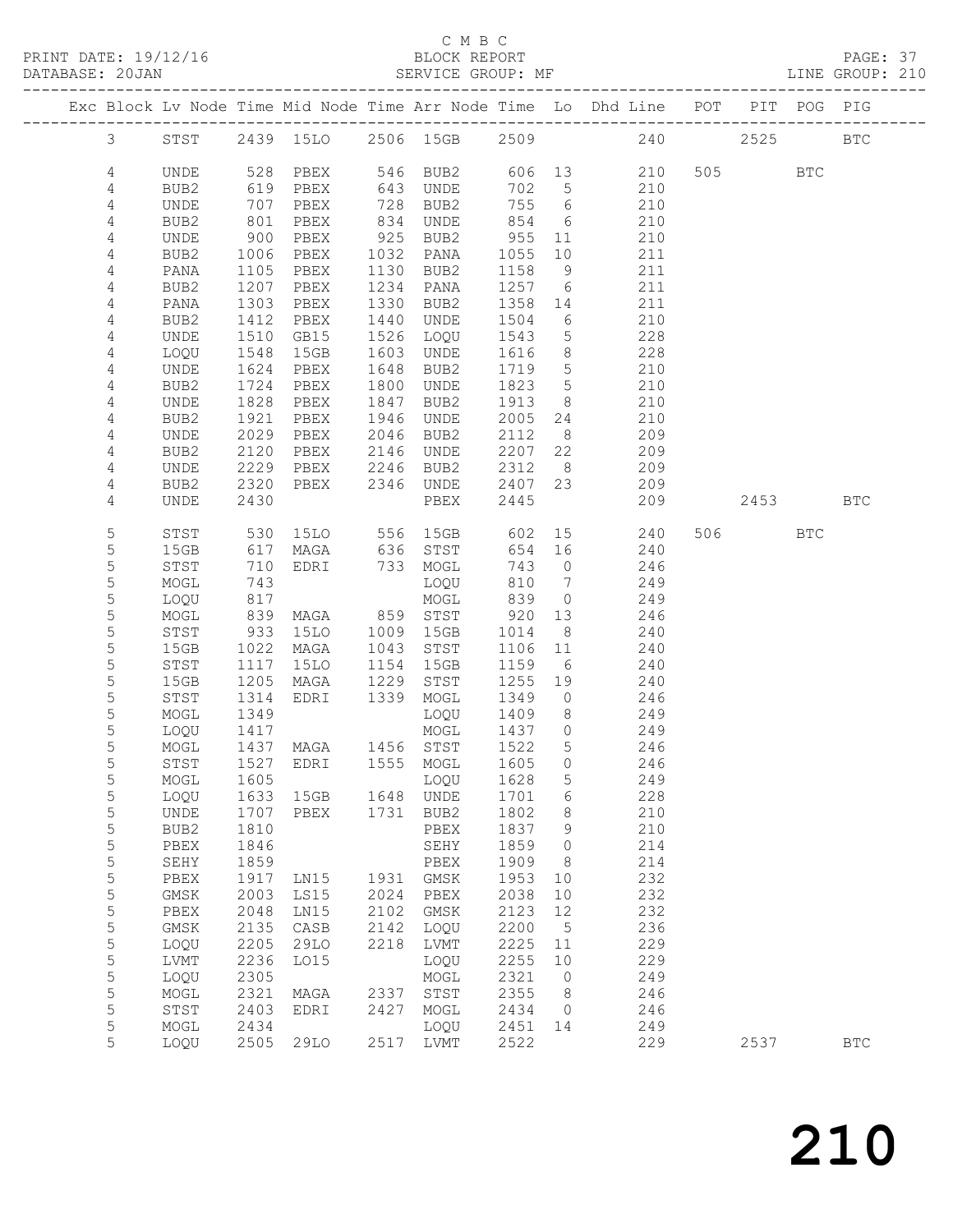#### C M B C

#### DATABASE: 20JAN SERVICE GROUP: MF LINE GROUP: 210

------------------------------------------------------------------------------------------------- Exc Block Lv Node Time Mid Node Time Arr Node Time Lo Dhd Line POT PIT POG PIG ------------------------------------------------------------------------------------------------- 6 CLCA 540 LS15 558 PBEX 611 7 232 510 BTC 6 PBEX 618 PANA 634 14 1 212 6 CLCA 540 LS15 556 FDEA 511<br>
6 PBEX 618 PANA 634 14 1 212<br>
6 BAGA 649 PBEX 713 BUB2 741 5 33 211<br>
6 PBEX 819 PANA 836 16 212<br>
713 BUB2 741 5 33 211<br>
836 16 212 6 PBEX 819 PANA 836 16 212 6 PANA 852 PBEX 910 5 212 6 PBEX 915 PANA 936 6 211 6 PANA 942 PBEX 1007 BUB2 1035 5 211 6 BUB2 1040 PBEX 1106 PANA 1129 6 211 6 PANA 1135 PBEX 1200 BUB2 1228 8 211 6 BUB2 1236 PBEX 1304 PANA 1328 5 211 6 PANA 1333 PBEX 1400 BUB2 1428 16 211 6 BUB2 1444 PBEX 1514 UNDE 1538 5 210 6 UNDE 1543 PBEX 1607 BUB2 1637 7 210 6 BUB2 1644 PBEX 1718 UNDE 1741 7 210 6 UNDE 1748 GB15 1801 LOQU 1813 7 228 6 LOQU 1820 CASB 1838 GMSK 1845 14 236 6 GMSK 1859 CASB 1906 LOQU 1926 6 236 6 LOQU 1932 LN15 1941 PRRO 1956 13 230 6 PRRO 2009 LS15 2018 LOQU 2024 11 230 6 LOQU 2035 15GB 2047 UNDE 2058 8 228 6 UNDE 2106 GB15 2117 LOQU 2126 6 228 6 LOQU 2132 LN15 2140 PRRO 2154 16 230 6 PRRO 2210 LS15 2218 LOQU 2224 11 230 6 LOQU 2235 15GB 2247 UNDE 2257 11 228 6 UNDE 2308 GB15 2318 LOQU 2326 7 228 6 LOQU 2333 LN15 2340 PRRO 2353 18 230 6 PRRO 2411 LS15 2418 LOQU 2424 8 230 6 LOQU 2432 15GB 2443 UNDE 2453 15 228 6 UNDE 2508 GB15 2518 LOQU 2526 12 228 6 LOQU 2538 PBEX 2547 CACO 2557 239 2609 BTC 7 LN15 536 OSLO 541 PRRO 550 5 230 511 BTC 7 PRRO 555 LS15 603 LOQU 609 8 230 7 LOQU 617 15GB 627 UNDE 636 13 228 7 UNDE 649 GB15 701 LOQU 711 5 228 7 LOQU 716 15GB 728 UNDE 738 5 228 7 UNDE 743 PBEX 807 BUB2 838 8 210 7 BUB2 846 PBEX 918 UNDE 938 7 210 7 UNDE 945 GB15 958 LOQU 1012 5 228 7 LOQU 1017 MOGL 1036 0 249 7 MOGL 1036 MAGA 1054 STST 1117 15 246 7 STST 1132 15LO 1209 15GB 1214 7 240 7 15GB 1221 MAGA 1244 STST 1311 6 240 7 STST 1317 15LO 1355 15GB 1400 5 240 7 15GB 1405 MAGA 1428 STST 1455 11 240 7 STST 1506 15LO 1542 15GB 1547 6 240 7 15GB 1553 MAGA 1618 STST 1643 5 240 7 STST 1648 LN15 1725 LNCB 1740 11 33 241 7 STST 1824 15LO 1858 15GB 1902 240 1918 BTC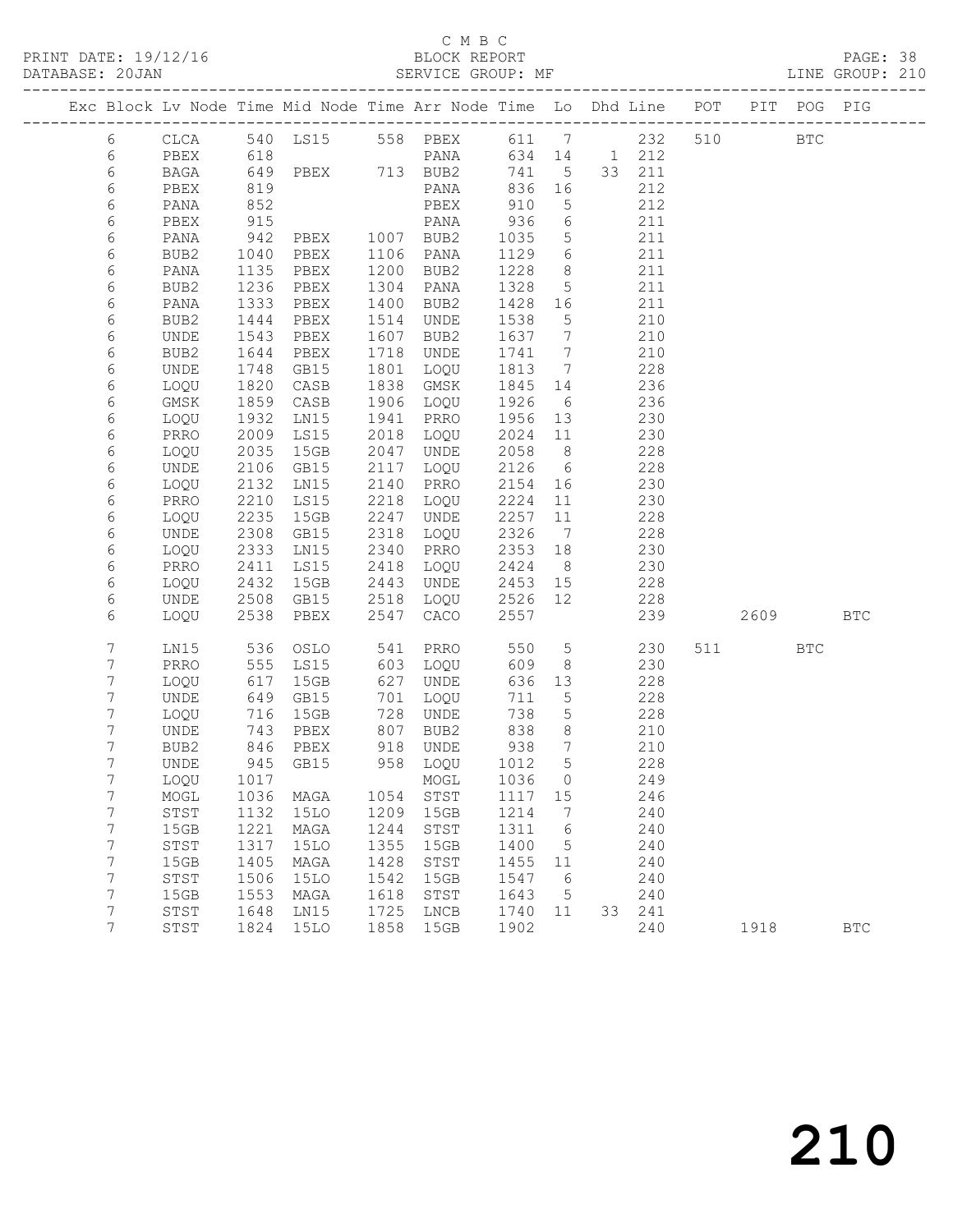#### C M B C<br>BLOCK REPORT

|             |                                                                                |              |                                  |              |                           |              |        |                                                                         |      |            | PAGE: 39<br>LINE GROUP: 210 |  |
|-------------|--------------------------------------------------------------------------------|--------------|----------------------------------|--------------|---------------------------|--------------|--------|-------------------------------------------------------------------------|------|------------|-----------------------------|--|
|             | Exc Block Lv Node Time Mid Node Time Arr Node Time Lo Dhd Line POT PIT POG PIG |              |                                  |              |                           |              |        |                                                                         |      |            |                             |  |
| 8           | 15GB 530 MAGA 548 STST 604 9 240 512 BTC                                       |              |                                  |              |                           |              |        |                                                                         |      |            |                             |  |
| 8           | STST 613 15LO 639 15GB 645 11 240                                              |              |                                  |              |                           |              |        |                                                                         |      |            |                             |  |
| $\,8\,$     | 15GB                                                                           | 656          |                                  |              |                           |              |        | MAGA 716 STST 734 21 21 240                                             |      |            |                             |  |
| $\,8\,$     | PBEX                                                                           | 816          |                                  |              | BAGA 838 10<br>PBEX 913 5 |              |        | 211                                                                     |      |            |                             |  |
| $\,8\,$     | BAGA                                                                           | 848          |                                  |              | PBEX                      |              |        | 211                                                                     |      |            |                             |  |
| 8           | PBEX                                                                           | 918          |                                  |              |                           |              |        | LN15 935 GMSK 957 5 232                                                 |      |            |                             |  |
| 8           | GMSK                                                                           | 1002         | LS15 1027 PBEX                   |              |                           |              |        | 1043 7 232                                                              |      |            |                             |  |
| 8           | PBEX                                                                           | 1050         |                                  |              | PANA                      |              |        | 1106 15 212                                                             |      |            |                             |  |
| $\,8\,$     | PANA                                                                           | 1121         |                                  |              |                           |              |        | 1138  12  212<br>1231  23  232                                          |      |            |                             |  |
| 8           | PBEX                                                                           | 1150         |                                  |              |                           |              |        |                                                                         |      |            |                             |  |
| 8           | GMSK                                                                           | 1254         |                                  |              |                           |              |        | CASB 1302 LOQU 1328 6 236                                               |      |            |                             |  |
| 8           | LOQU                                                                           | 1334         | LNI5                             |              | 1343 PRRO                 |              |        | 1359 23 230                                                             |      |            |                             |  |
| $\,8\,$     | PRRO                                                                           | 1422         | LS15                             |              | 1432 LOQU                 | 1441 7       |        | 230                                                                     |      |            |                             |  |
| 8           | LOQU                                                                           | 1448         | 29LO                             |              | 1507 LVMT                 |              |        | $1517$ 19 229                                                           |      |            |                             |  |
| 8           | LVMT                                                                           | 1536         | LO15                             |              | LOQU                      |              |        | 1607 10 229                                                             |      |            |                             |  |
| $\,8\,$     | LOQU                                                                           | 1617         | LNI5                             |              | 1627 PRRO                 | 1646         |        | 7 230                                                                   |      |            |                             |  |
| $\,8\,$     | PRRO                                                                           | 1653<br>1732 | LS15<br>LN15                     |              | 1704 LOQU                 |              |        | $\begin{array}{cccc} 1714 & 18 & & 230 \\ 1800 & 7 & & 230 \end{array}$ |      |            |                             |  |
| 8           | LOQU                                                                           |              |                                  |              | 1742 PRRO                 |              |        |                                                                         |      |            |                             |  |
| 8           | PRRO                                                                           | 1807         | LS15                             |              | 1818 LOQU                 |              |        | 1828 5 230                                                              |      |            |                             |  |
| 8           | LOQU                                                                           | 1833         | 15GB                             |              | 1847 UNDE                 |              |        | 1859 6 228                                                              |      |            |                             |  |
| 8           | UNDE                                                                           | 1905<br>1938 | GB15 1917 LOQU<br>29LO 1954 LVMT |              | 1917 LOQU                 |              |        | 1928 10 228                                                             |      |            |                             |  |
| 8           | LOQU                                                                           |              |                                  |              |                           | 2001         |        | 229                                                                     |      | 2016 BTC   |                             |  |
| 9           | CACU                                                                           | 537          |                                  |              |                           |              |        | EDRI 542 MOGL 550 0 246                                                 | 512  | <b>BTC</b> |                             |  |
| 9           | MOGL                                                                           |              |                                  |              | LOQU<br>MOGL              |              |        | 249<br>$610$ 12                                                         |      |            |                             |  |
| 9           | LOQU                                                                           | $52$<br>622  |                                  |              | WOGT<br>MOGT              |              | 637 0  | 249                                                                     |      |            |                             |  |
| 9           | MOGL                                                                           | 637          |                                  |              | MAGA 655 STST             |              |        | 713 16 246                                                              |      |            |                             |  |
| 9           | STST                                                                           | 729          |                                  |              |                           |              |        | 15LO 805 15GB 811 8 240                                                 |      |            |                             |  |
| 9           | 15GB                                                                           | 819<br>916   | MAGA 841 STST                    |              |                           |              |        | 904 12 240                                                              |      |            |                             |  |
| 9           | STST                                                                           |              | EDRI 941 MOGL                    |              |                           | 951 0        |        | 246                                                                     |      |            |                             |  |
| 9           | MOGL                                                                           | 951          |                                  |              | LOQU                      |              |        | $1014$ 6 249                                                            |      |            |                             |  |
| 9           | LOQU                                                                           | 1020         | CASB                             |              | 1036 GMSK                 |              |        | 1043 12 236                                                             |      |            |                             |  |
| 9           | GMSK                                                                           | 1055         | CASB                             |              | 1102 LOQU                 |              |        | 1127 5 236                                                              |      |            |                             |  |
| 9           | LOQU                                                                           | 1132         |                                  |              |                           |              |        | 0SLO 1152 PRRO 1206 16 230<br>LS15 1234 LOQU 1241 9 230                 |      |            |                             |  |
| 9           | PRRO                                                                           | 11222        |                                  |              |                           |              |        |                                                                         |      |            |                             |  |
| 9           | LOQU                                                                           |              | 1250 CASB 1308 GMSK              |              |                           |              |        | 1316 10 236                                                             |      |            |                             |  |
| 9           | GMSK                                                                           |              | 1326 LS15                        |              | 1351 PBEX                 | 1408         | 10     | 232                                                                     |      |            |                             |  |
| 9           | PBEX 1418 LN15 1436 GMSK 1501 5                                                |              |                                  |              |                           |              |        | 232                                                                     |      |            |                             |  |
| 9           | GMSK                                                                           | 1506         | CASB                             | 1515         | LOQU                      | 1538         | 13     | 236                                                                     |      |            |                             |  |
| 9           | LOQU                                                                           | 1551         | CASB                             | 1610         | GMSK                      | 1618         | 7      | 236                                                                     |      |            |                             |  |
| 9           | GMSK                                                                           | 1625         | CASB                             | 1632         | LOQU                      | 1655         | 8      | 236<br>228                                                              |      |            |                             |  |
| 9           | LOQU                                                                           | 1703<br>1739 | 15GB<br>PBEX                     | 1719<br>1802 | <b>UNDE</b><br>BUB2       | 1732<br>1831 | 7      | 210                                                                     |      |            |                             |  |
| 9<br>9      | UNDE                                                                           | 1836         |                                  | 1904         | <b>UNDE</b>               | 1923         | 5      | 210                                                                     |      |            |                             |  |
| 9           | BUB2<br>UNDE                                                                   | 1928         | PBEX<br>PBEX                     | 1946         | BUB2                      | 2012         | 5<br>8 | 209                                                                     |      |            |                             |  |
| $\mathsf 9$ | BUB2                                                                           | 2020         | PBEX                             | 2046         | <b>UNDE</b>               | 2108         | 21     | 209                                                                     |      |            |                             |  |
| 9           | UNDE                                                                           | 2129         | PBEX                             | 2146         | BUB2                      | 2212         | 8      | 209                                                                     |      |            |                             |  |
| 9           | BUB2                                                                           | 2220         | PBEX                             | 2246         | <b>UNDE</b>               | 2307         | 23     | 209                                                                     |      |            |                             |  |
| 9           | UNDE                                                                           | 2330         | PBEX                             | 2346         | BUB2                      | 2410         | 13     | 209                                                                     |      |            |                             |  |
| 9           | BUB <sub>2</sub>                                                               | 2423         | PBEX                             | 2446         | UNDE                      | 2507         |        | 209                                                                     | 2529 |            | <b>BTC</b>                  |  |
|             |                                                                                |              |                                  |              |                           |              |        |                                                                         |      |            |                             |  |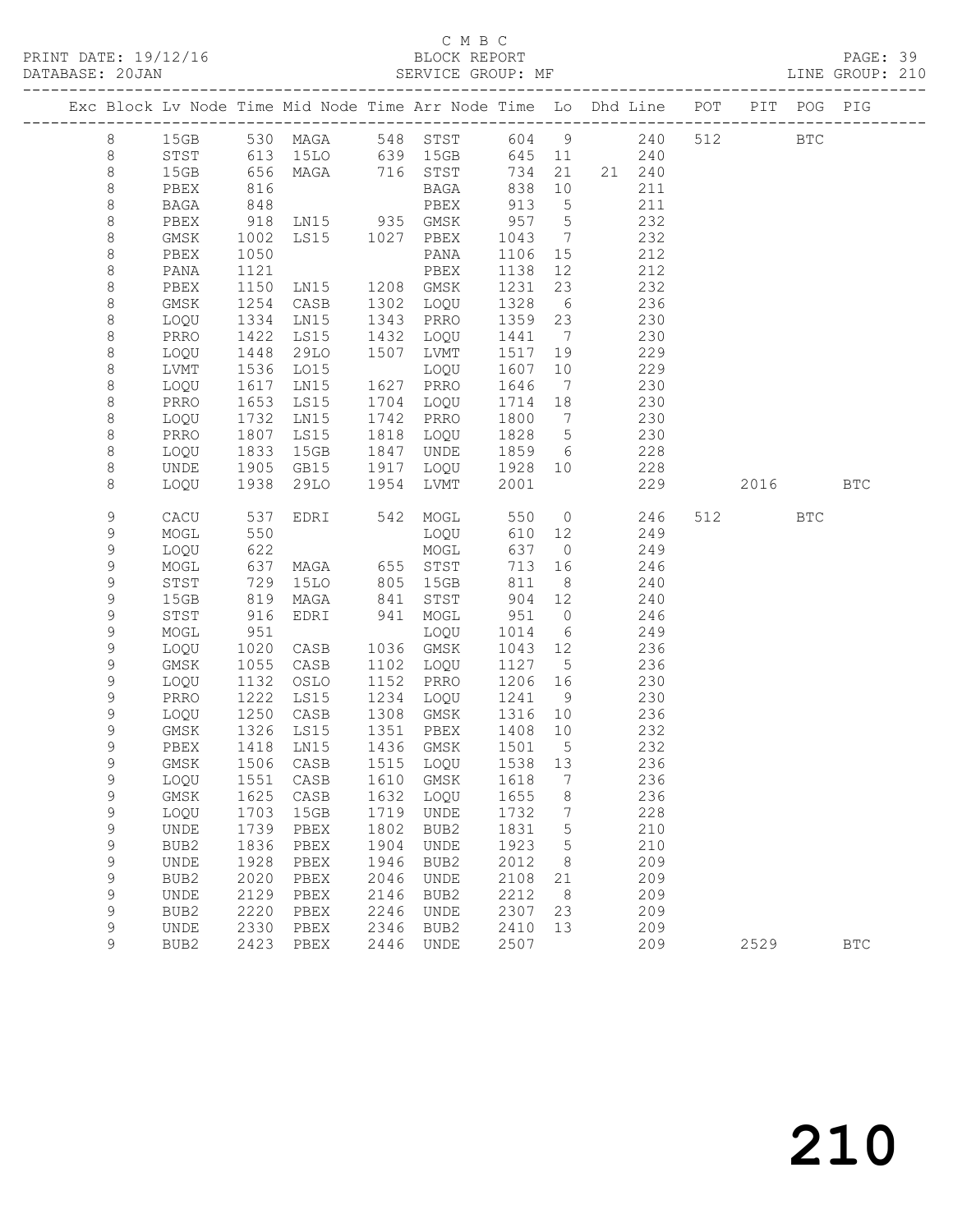# C M B C<br>BLOCK REPORT

PAGE: 40<br>LINE GROUP: 210

|    |             |                    |      |      |                      |            |                              | Exc Block Lv Node Time Mid Node Time Arr Node Time Lo Dhd Line POT                                                                                   |      | PIT POG PIG |              |
|----|-------------|--------------------|------|------|----------------------|------------|------------------------------|------------------------------------------------------------------------------------------------------------------------------------------------------|------|-------------|--------------|
| 10 | PBEX        |                    |      |      |                      |            |                              | 525 LN15        539   GMSK          556    10               232      513<br>606   LS15           625    PBEX          638    10                  232 |      | <b>BTC</b>  |              |
| 10 | GMSK        |                    |      |      |                      |            |                              |                                                                                                                                                      |      |             |              |
| 10 | PBEX        | 648                | LN15 |      | 703 GMSK             | 724        | $5\overline{)}$              | 232                                                                                                                                                  |      |             |              |
| 10 | GMSK        | 729<br>817         | LS15 |      | 753 PBEX             | 810<br>901 | $7\overline{ }$              | 232                                                                                                                                                  |      |             |              |
| 10 | PBEX        |                    | LN15 |      | 834 GMSK             |            | $6\overline{6}$              | 232                                                                                                                                                  |      |             |              |
| 10 | GMSK        | 907                | CASB |      | 914 LOQU             | 938        | 10                           | 236                                                                                                                                                  |      |             |              |
| 10 | LOQU        | 948                | OSLO |      | 1004 PRRO            | 1019       | $5\overline{)}$              | 230                                                                                                                                                  |      |             |              |
| 10 | PRRO        | 1024<br>1048       | LS15 |      | 1034 LOQU            | 1041       | $7\overline{ }$              | 230                                                                                                                                                  |      |             |              |
| 10 | LOQU        |                    | 15GB | 1100 | UNDE                 | 1111 13    |                              | 228                                                                                                                                                  |      |             |              |
| 10 | UNDE        | 1124               | PBEX | 1146 | BUB2                 | 1213       | 6                            | 210                                                                                                                                                  |      |             |              |
| 10 | BUB2        | 1219<br>1314       | PBEX | 1245 | UNDE                 | 1307 7     |                              | 210                                                                                                                                                  |      |             |              |
| 10 | UNDE        |                    | GB15 | 1328 | LOQU                 | 1342       | 8 <sup>8</sup>               | 228                                                                                                                                                  |      |             |              |
| 10 | LOQU        | 1350               | CASB |      | 1409 GMSK            | 1417       | 10                           | 236                                                                                                                                                  |      |             |              |
| 10 | $\rm{GMSK}$ | 1427<br>1505       | CASB |      | 1435 LOQU            | 1458       | $7\overline{ }$              | 236                                                                                                                                                  |      |             |              |
| 10 | LOQU        |                    | 29LO |      | 1525 LVMT            | 1533       | 22                           | 229                                                                                                                                                  |      |             |              |
| 10 | LVMT        | 1555               | L015 |      | LOQU                 | 1625       |                              | 7 229                                                                                                                                                |      |             |              |
| 10 | LOQU        | 1632<br>1654       |      |      | MOGL                 | 1654       | $\overline{0}$               | 249                                                                                                                                                  |      |             |              |
| 10 | $\sf{MOGL}$ |                    | MAGA |      | 1712 STST            | 1744       | 8 <sup>8</sup>               | 246                                                                                                                                                  |      |             |              |
| 10 | STST        | 1752               | LN15 |      | 1824 LNCB            | 1839       |                              | 241                                                                                                                                                  | 1857 |             | $_{\rm BTC}$ |
| 11 | 15GB        |                    | LVMT |      |                      | 543        | $7\overline{ }$              | 228                                                                                                                                                  | 516  | <b>BTC</b>  |              |
| 11 | <b>UNDE</b> | 534<br>550         | GB15 |      | 539 UNDE<br>600 LOQU | 610        | $\overline{7}$               | 228                                                                                                                                                  |      |             |              |
| 11 | LOQU        | 617                | OSLO | 629  | PRRO                 | 647        | $6\overline{6}$              | 230                                                                                                                                                  |      |             |              |
| 11 | PRRO        | 653                | LS15 |      | 702 LOQU             | 708        | 11                           | 230                                                                                                                                                  |      |             |              |
| 11 | LOQU        | 719                |      |      | HARB                 | 727        | 12                           | 8 231                                                                                                                                                |      |             |              |
| 11 | LOQU        | 747                | OSLO |      | 803 PRRO             | 815        | $\overline{7}$               | 230                                                                                                                                                  |      |             |              |
| 11 | PRRO        |                    | LS15 | 834  | LOQU                 | 841        | $7\phantom{.0}\phantom{.0}7$ | 230                                                                                                                                                  |      |             |              |
| 11 | LOQU        | 822<br>848         | 15GB | 902  | UNDE                 | 912        | 13                           | 228                                                                                                                                                  |      |             |              |
| 11 | UNDE        | 925                | PBEX | 947  | BUB2                 | 1015       | 6                            | 210                                                                                                                                                  |      |             |              |
| 11 | BUB2        | 1021<br>1113       | PBEX | 1045 | UNDE                 | 1106       | $7\overline{ }$              | 210                                                                                                                                                  |      |             |              |
| 11 | UNDE        |                    | GB15 | 1128 | LOQU                 | 1142       | 6                            | 228                                                                                                                                                  |      |             |              |
| 11 | LOQU        | 1148               | 15GB | 1200 | UNDE                 | 1211 11    |                              | 228                                                                                                                                                  |      |             |              |
| 11 | UNDE        | 1222               | PBEX | 1244 | BUB2                 | 1311       | $6\overline{6}$              | 210                                                                                                                                                  |      |             |              |
| 11 | BUB2        | $\frac{131}{1412}$ | PBEX | 1343 | UNDE                 | 1407 5     |                              | 210                                                                                                                                                  |      |             |              |
| 11 | UNDE        |                    | GB15 | 1426 | LOQU                 | 1442 6     |                              | 228                                                                                                                                                  |      |             |              |
| 11 | LOQU        | 1448               | 15GB | 1503 | UNDE                 | 1517       | $6\overline{6}$              | 228                                                                                                                                                  |      |             |              |
| 11 | UNDE        | 1523<br>1627       | PBEX | 1547 | BUB2                 | 1617 10    |                              | 210                                                                                                                                                  |      |             |              |
| 11 | BUB2        |                    | PBEX | 1701 | UNDE                 | 1724       | $7\overline{ }$              | 210                                                                                                                                                  |      |             |              |
| 11 | UNDE        | 1731               | GB15 | 1745 | LOQU                 | 1758       | 10                           | 228                                                                                                                                                  |      |             |              |
| 11 | LOQU        | 1808               | 29LO |      | 1825 LVMT            | 1832       | 12                           | 229                                                                                                                                                  |      |             |              |
| 11 | LVMT        | 1844               | LO15 |      | LOQU                 | 1908       |                              | 229                                                                                                                                                  | 1928 |             | <b>BTC</b>   |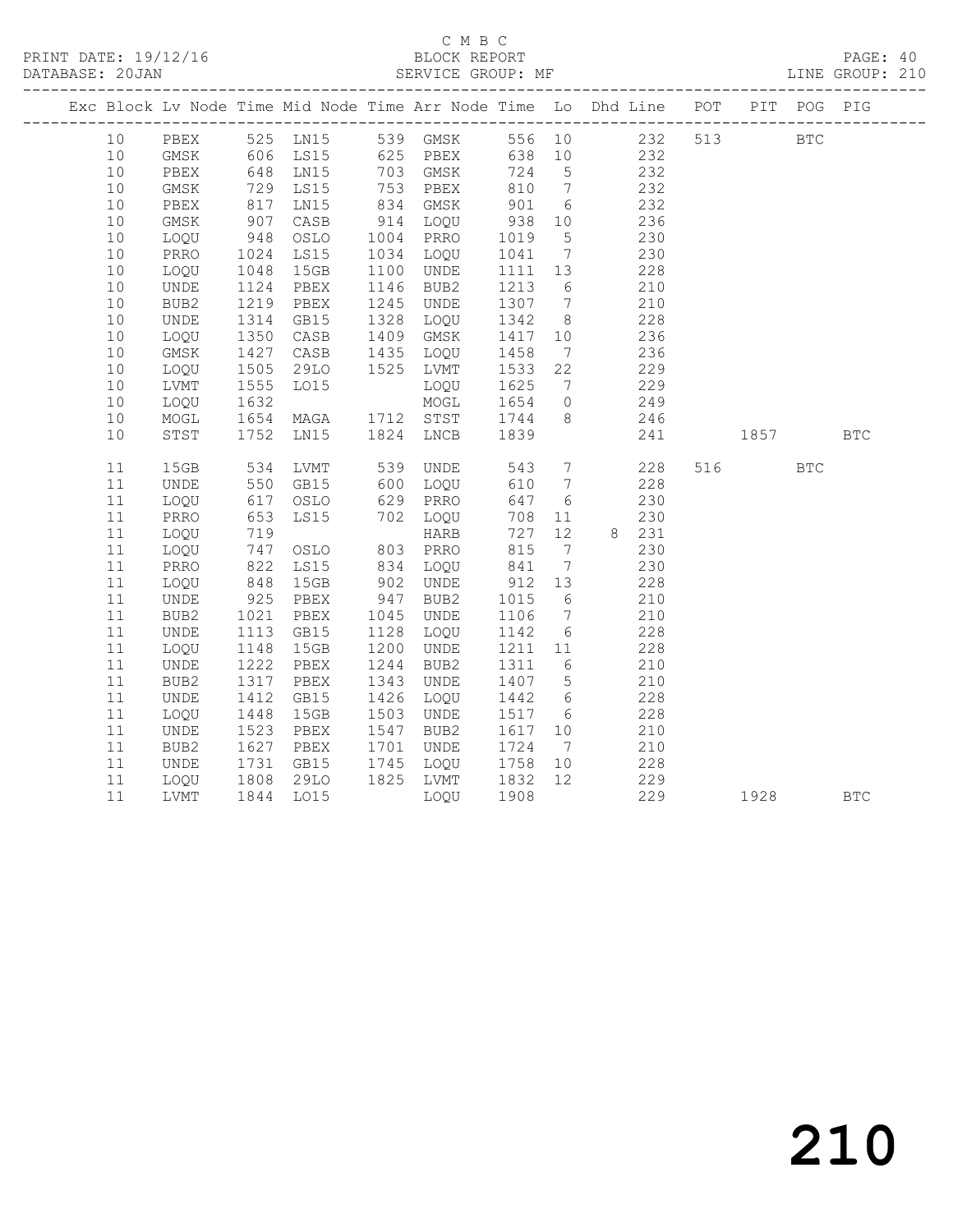| DATABASE: 20JAN |    |              |                           |                                                                                |      |                                                 |                   |                 |                                |     |      |            | SERVICE GROUP: MF THE RESERVICE ORDER THE SERVICE ORDER THE SERVICE ORDER THE SERVICE OF SERVICE SERVICE SERVICE SERVICE SERVICE SERVICE SERVICE SERVICE SERVICE SERVICE SERVICE SERVICE SERVICE SERVICE SERVICE SERVICE SERVI |
|-----------------|----|--------------|---------------------------|--------------------------------------------------------------------------------|------|-------------------------------------------------|-------------------|-----------------|--------------------------------|-----|------|------------|--------------------------------------------------------------------------------------------------------------------------------------------------------------------------------------------------------------------------------|
|                 |    |              |                           | Exc Block Lv Node Time Mid Node Time Arr Node Time Lo Dhd Line POT PIT POG PIG |      |                                                 |                   |                 |                                |     |      |            |                                                                                                                                                                                                                                |
|                 | 12 |              |                           |                                                                                |      |                                                 |                   |                 |                                |     |      |            |                                                                                                                                                                                                                                |
|                 | 12 |              |                           | LOQU 602 29LO 613 LVMT 619 14 229                                              |      |                                                 |                   |                 |                                |     |      |            |                                                                                                                                                                                                                                |
|                 | 12 | LVMT         |                           | 633 LO15 LOQU<br>702 29LO 716 LVMT<br>733 LO15 LOQU                            |      |                                                 | 654 8             |                 | 229                            |     |      |            |                                                                                                                                                                                                                                |
|                 | 12 | LOQU         |                           |                                                                                |      |                                                 | 722 11            |                 | 229                            |     |      |            |                                                                                                                                                                                                                                |
|                 | 12 | LVMT         |                           |                                                                                |      |                                                 | 757 7             |                 | 14 229                         |     |      |            |                                                                                                                                                                                                                                |
|                 | 12 | LNOS         | 818                       | 15LO                                                                           |      | 831 STST 906                                    |                   | 12              | 241                            |     |      |            |                                                                                                                                                                                                                                |
|                 | 12 | STST         |                           | 15LO                                                                           |      | 954 15GB 959                                    |                   | 9               | 240                            |     |      |            |                                                                                                                                                                                                                                |
|                 | 12 | 15GB         | $918$<br>$1008$<br>$1114$ |                                                                                |      | MAGA 1028 STST 1053 21<br>EDRI 1138 MOGL 1148 0 |                   |                 |                                |     |      |            |                                                                                                                                                                                                                                |
|                 | 12 | STST         |                           |                                                                                |      |                                                 |                   |                 | $240$<br>1148 0 240            |     |      |            |                                                                                                                                                                                                                                |
|                 | 12 | MOGL         | 1148                      |                                                                                |      | LOQU                                            |                   |                 | 1208 9 249                     |     |      |            |                                                                                                                                                                                                                                |
|                 | 12 | LOQU         | 1217                      |                                                                                |      | MOGL                                            |                   |                 | 1236 0 249                     |     |      |            |                                                                                                                                                                                                                                |
|                 | 12 | MOGL         | 1236<br>1332              | MAGA 1254 STST<br>15LO 1410 15GR                                               |      |                                                 |                   |                 | 1318  14  246<br>1415  12  240 |     |      |            |                                                                                                                                                                                                                                |
|                 | 12 | STST         |                           |                                                                                |      |                                                 |                   |                 |                                |     |      |            |                                                                                                                                                                                                                                |
|                 | 12 | 15GB         | 1427                      | MAGA                                                                           |      | 1451 STST                                       | 1516              |                 | $7240$                         |     |      |            |                                                                                                                                                                                                                                |
|                 | 12 | STST         | 1523                      | 15LO                                                                           |      | 1559 15GB                                       |                   |                 | 1604 6 240                     |     |      |            |                                                                                                                                                                                                                                |
|                 | 12 | 15GB         | 1610<br>1708              | MAGA<br>EDRI                                                                   |      | 1635 STST                                       | 1700 8<br>1746 0  |                 | 240                            |     |      |            |                                                                                                                                                                                                                                |
|                 | 12 | STST         |                           |                                                                                |      | 1736 MOGL                                       |                   |                 | 246                            |     |      |            |                                                                                                                                                                                                                                |
|                 | 12 | MOGL         | 1746                      | LOQU<br>15GB 1833 UNDE                                                         |      |                                                 |                   |                 | 1807 11 249                    |     |      |            |                                                                                                                                                                                                                                |
|                 | 12 | LOQU         | 1818                      |                                                                                |      |                                                 | 1846              | 5 <sup>5</sup>  | 228                            |     |      |            |                                                                                                                                                                                                                                |
|                 | 12 | UNDE         | 1851<br>1923              | GB15                                                                           |      | 1903 LOQU                                       | 1914              | 9               | 228                            |     |      |            |                                                                                                                                                                                                                                |
|                 | 12 | LOQU         |                           | 29LO                                                                           |      | 1939 LVMT                                       | 1946 20           |                 | 229                            |     |      |            |                                                                                                                                                                                                                                |
|                 | 12 | LVMT         | 2006                      | LO15                                                                           |      | LOQU                                            | 2028              |                 | 8 229                          |     |      |            |                                                                                                                                                                                                                                |
|                 | 12 | LOQU         | 2036                      | 29LO                                                                           |      | 2051 LVMT                                       | 2058 8            |                 | 229                            |     |      |            |                                                                                                                                                                                                                                |
|                 | 12 | LVMT         | 2106                      | LO15                                                                           |      | LOQU                                            | $2128$ 7          |                 | 229                            |     |      |            |                                                                                                                                                                                                                                |
|                 | 12 | LOQU         | 2135                      | 29LO                                                                           |      | 2150 LVMT                                       | 2157 9            |                 | 229                            |     |      |            |                                                                                                                                                                                                                                |
|                 | 12 | LVMT         | 2206                      | LO15                                                                           |      | LOQU 2225 10 229                                |                   |                 |                                |     |      |            |                                                                                                                                                                                                                                |
|                 | 12 | LOQU         | 2235                      |                                                                                |      | 29LO 2248 LVMT 2255 13 229                      |                   |                 |                                |     |      |            |                                                                                                                                                                                                                                |
|                 | 12 | LVMT         | 2308<br>2335              | LO15                                                                           |      | LOQU 2324 11 229                                |                   |                 |                                |     |      |            |                                                                                                                                                                                                                                |
|                 | 12 | LOQU         |                           |                                                                                |      | 29LO 2348 LVMT                                  | 2355              |                 |                                | 229 |      | 2410       | <b>BTC</b>                                                                                                                                                                                                                     |
|                 | 13 | BDKI         | 520                       | HK-W                                                                           |      | 523 PBEX                                        | 530               |                 | $\overline{2}$                 | 028 | 519  | <b>BTC</b> |                                                                                                                                                                                                                                |
|                 | 13 | PBEX         | 532<br>556<br>650         | MTLV                                                                           |      | 541 UNDE                                        | 547               | 9               | 210                            |     |      |            |                                                                                                                                                                                                                                |
|                 | 13 | UNDE         |                           | PBEX                                                                           |      | 616 BUB2                                        | 638               | 12              | 210                            |     |      |            |                                                                                                                                                                                                                                |
|                 | 13 | BUB2         |                           | PBEX                                                                           |      | 713 UNDE                                        | 732               | 9               | 210                            |     |      |            |                                                                                                                                                                                                                                |
|                 | 13 | UNDE         | 741                       | GB15                                                                           |      | 755 LOQU                                        | 808               |                 | 7 228                          |     |      |            |                                                                                                                                                                                                                                |
|                 | 13 | LOQU         |                           | 815 OSLO<br>853 LS15<br>918 15GB<br>OSLO                                       |      | 832 PRRO                                        |                   | 847 6           | 230                            |     |      |            |                                                                                                                                                                                                                                |
|                 | 13 | PRRO         |                           |                                                                                |      | 905 LOQU<br>930 UNDE                            | $913$ 5<br>941 13 |                 | $\frac{230}{2}$                |     |      |            |                                                                                                                                                                                                                                |
|                 | 13 | LOQU         |                           |                                                                                |      | 930 UNDE                                        |                   |                 | 228                            |     |      |            |                                                                                                                                                                                                                                |
|                 | 13 | UNDE         |                           | 954 PBEX 1016 BUB2 1043 8 210                                                  |      |                                                 |                   |                 |                                |     |      |            |                                                                                                                                                                                                                                |
|                 | 13 | BUB2         | 1051                      | PBEX                                                                           | 1115 | UNDE                                            | 1137 7            |                 | 210                            |     |      |            |                                                                                                                                                                                                                                |
|                 | 13 | UNDE         | 1144                      | GB15                                                                           | 1158 | LOQU                                            | 1212              | 8 <sup>8</sup>  | 228                            |     |      |            |                                                                                                                                                                                                                                |
|                 | 13 | LOQU         | 1220                      | CASB                                                                           | 1238 | GMSK                                            | 1246              | 10              | 236                            |     |      |            |                                                                                                                                                                                                                                |
|                 | 13 | GMSK         | 1256                      | LS15                                                                           | 1321 | PBEX                                            | 1338              | 12              | 232                            |     |      |            |                                                                                                                                                                                                                                |
|                 | 13 | ${\tt PBEX}$ | 1350                      | LN15                                                                           | 1408 | $\rm{GMSK}$                                     | 1431              | 16              | 232                            |     |      |            |                                                                                                                                                                                                                                |
|                 | 13 | $\rm{GMSK}$  | 1447                      | LS15                                                                           | 1513 | ${\tt PBEX}$                                    | 1536              | 14              | 232                            |     |      |            |                                                                                                                                                                                                                                |
|                 | 13 | PBEX         | 1550                      | LN15                                                                           | 1608 | GMSK                                            | 1632              | $\overline{7}$  | 232                            |     |      |            |                                                                                                                                                                                                                                |
|                 | 13 | GMSK         | 1639                      | CASB                                                                           | 1646 | LOQU                                            | 1708              | 10              | 236                            |     |      |            |                                                                                                                                                                                                                                |
|                 | 13 | LOQU         | 1718                      | 15GB                                                                           | 1734 | UNDE                                            | 1747              | $5\phantom{.0}$ | 228                            |     |      |            |                                                                                                                                                                                                                                |
|                 | 13 | UNDE         | 1752                      | PBEX                                                                           | 1815 | BUB2                                            | 1844              | 7               | 210                            |     |      |            |                                                                                                                                                                                                                                |
|                 | 13 | BUB2         | 1851                      | PBEX                                                                           | 1919 | UNDE                                            | 1938              |                 | 210                            |     | 2000 |            | $_{\rm BTC}$                                                                                                                                                                                                                   |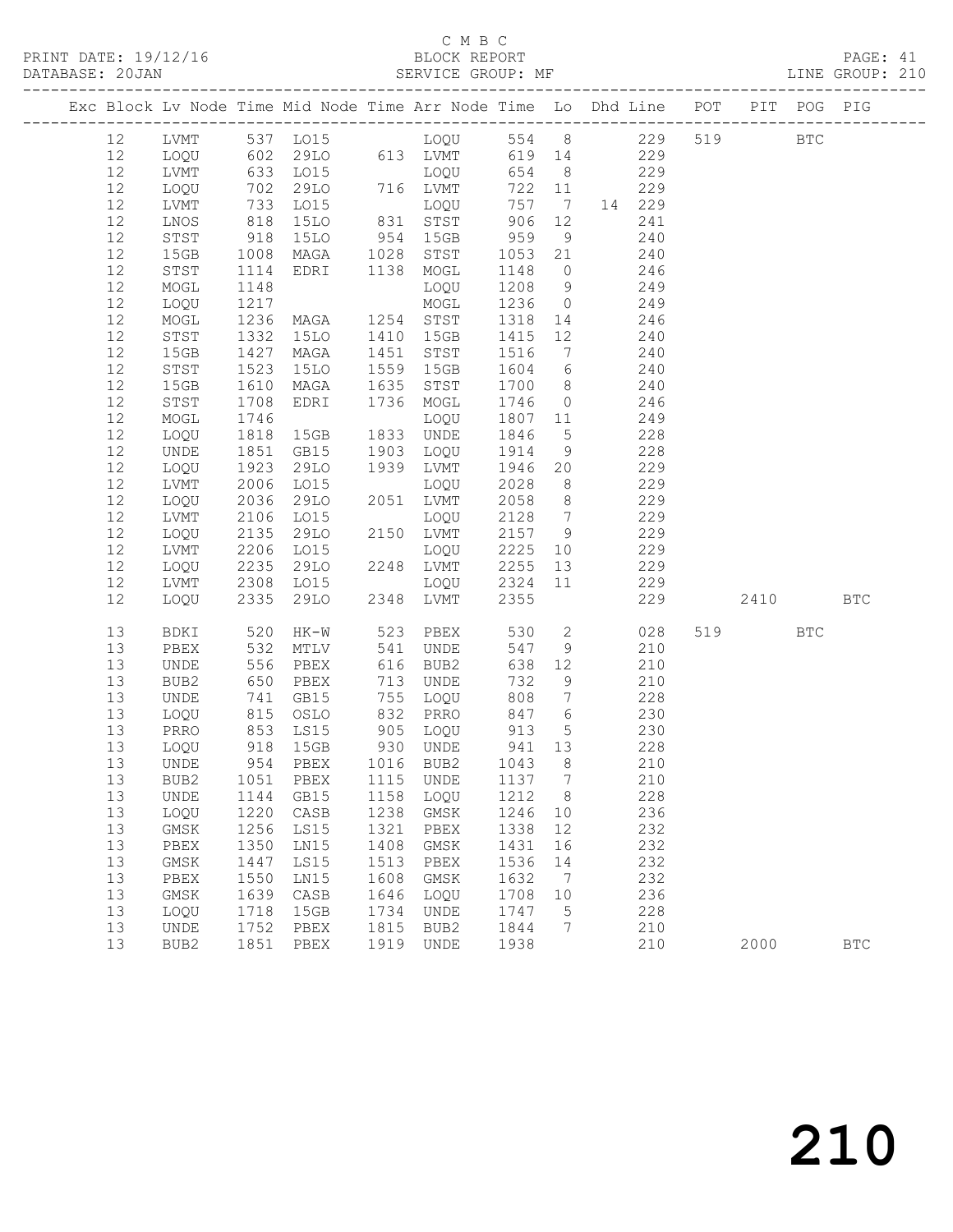### C M B C<br>BLOCK REPORT

PAGE: 42<br>LINE GROUP: 210

|          |              |                      |                                  | Exc Block Lv Node Time Mid Node Time Arr Node Time Lo Dhd Line POT PIT POG PIG                           |              |                 |                                           |        |                |            |            |
|----------|--------------|----------------------|----------------------------------|----------------------------------------------------------------------------------------------------------|--------------|-----------------|-------------------------------------------|--------|----------------|------------|------------|
| 14       | PBEX 532     |                      |                                  | BAGA 551 5 211 520 BTC                                                                                   |              |                 |                                           |        |                |            |            |
| 14       |              |                      |                                  | BAGA 556 PBEX 616 5 211                                                                                  |              |                 |                                           |        |                |            |            |
| 14       | PBEX         |                      |                                  |                                                                                                          |              |                 | 232                                       |        |                |            |            |
| 14       | GMSK         |                      |                                  |                                                                                                          |              |                 | 236<br>236                                |        |                |            |            |
| 14       | LOQU         |                      |                                  | 621 LN15 635 GMSK 652 7<br>659 CASB 706 LOQU 727 5<br>732 CASB 749 GMSK 757 5<br>802 LS15 828 PBEX 845 5 |              |                 |                                           |        |                |            |            |
| 14       | GMSK         |                      |                                  |                                                                                                          |              |                 | 232                                       |        |                |            |            |
| 14       | PBEX         | 850                  |                                  | PANA                                                                                                     | 911          | 11              | 211                                       |        |                |            |            |
| 14       | PANA         |                      |                                  |                                                                                                          |              | $7\overline{ }$ |                                           | 212    |                |            |            |
| 14       | PBEX         |                      |                                  |                                                                                                          |              | 5 <sup>5</sup>  | 232                                       |        |                |            |            |
| 14       | GMSK         |                      |                                  | 1031 LS15 1056 PBEX 1111 9                                                                               |              |                 | 232                                       |        |                |            |            |
| 14       | PBEX         | 1120                 | LN15                             | 1137 GMSK                                                                                                |              |                 | 232                                       |        |                |            |            |
| 14       | GMSK         | 1304                 | 1224 CASB                        | 1137 GMSK 1200 24<br>1232 LOQU 1258 6<br>1313 PRRO 1329 25                                               |              | $6\overline{6}$ | $\frac{1}{230}$                           | 236    |                |            |            |
| 14       | LOQU         |                      | LN15                             |                                                                                                          |              |                 |                                           |        |                |            |            |
| 14       | PRRO         | 1354                 | LS15                             | 1404 LOQU 1412                                                                                           |              | $6\overline{6}$ | 230                                       |        |                |            |            |
| 14<br>14 | LOQU<br>UNDE |                      |                                  | 1433 UNDE                                                                                                |              |                 |                                           |        |                |            |            |
| 14       | BUB2         |                      |                                  | 1418 15GB 1433 UNDE 1446 7 228<br>1453 PBEX 1516 BUB2 1545 6 210<br>1551 PBEX 1621 BAGA 1646 5 1 211     |              |                 |                                           |        |                |            |            |
| 14       | PANA         | 1652                 |                                  | PBEX 1711 9                                                                                              |              |                 |                                           | 212    |                |            |            |
| 14       | PBEX         | 1720                 |                                  |                                                                                                          |              |                 |                                           |        |                |            |            |
| 14       | PANA         | 1720<br>1755         |                                  | PANA 1738 17<br>PBEX 1813 4                                                                              |              |                 | $212$                                     | 212    |                |            |            |
| 14       | PBEX         |                      |                                  | 1817 LN15 1832 GMSK 1855                                                                                 |              |                 | 232                                       |        | 1925           |            | <b>BTC</b> |
|          |              |                      |                                  |                                                                                                          |              |                 |                                           |        |                |            |            |
| 15       |              |                      |                                  | 15GB 541 MAGA 600 STST 618 14 240<br>STST 632 15LO 701 15GB 707 11 240                                   |              |                 |                                           |        | 523 and $\sim$ | <b>BTC</b> |            |
| 15       |              |                      |                                  |                                                                                                          |              |                 |                                           |        |                |            |            |
| 15       | 15GB         |                      |                                  | 718 MAGA 740 STST                                                                                        | 800 22       |                 |                                           | 21 240 |                |            |            |
| 15       | PBEX         | 843                  |                                  | SEHY                                                                                                     | 858 0        |                 |                                           | 214    |                |            |            |
| 15       | SEHY         | 858<br>918           |                                  | PBEX 913 5<br>SEHY 931 0                                                                                 |              |                 | $\begin{array}{c} 214 \\ 214 \end{array}$ | 214    |                |            |            |
| 15       | PBEX         |                      |                                  |                                                                                                          |              |                 |                                           |        |                |            |            |
| 15       | SEHY         | 931                  |                                  | PBEX                                                                                                     | 946 16       |                 | 214                                       |        |                |            |            |
| 15       | PBEX         |                      | 1002 PANA<br>1035 PBEX 1100 BUB2 |                                                                                                          | 1021<br>1128 | 14              |                                           | 211    |                |            |            |
| 15       | PANA         |                      | 1135 PBEX 1202 PANA              |                                                                                                          | 1225 10      | $7\overline{ }$ | 211                                       | 211    |                |            |            |
| 15<br>15 | BUB2<br>PANA | 1235                 | PBEX                             | 1300 BUB2                                                                                                | 1328         | $5\overline{)}$ | 211                                       |        |                |            |            |
| 15       | BUB2         | 1333                 | PBEX                             | 1402 PANA                                                                                                |              | $5^{\circ}$     |                                           | 211    |                |            |            |
| 15       | PANA         | 1432                 | PBEX                             | 1402 PANA 1427<br>1500 BUB2 1529                                                                         |              | 5 <sup>5</sup>  |                                           | 211    |                |            |            |
| 15       | BUB2         |                      | 1534 PBEX                        | 1604 PANA                                                                                                | 1628         |                 | $7$ 211                                   |        |                |            |            |
| 15       | PANA         | 1635                 |                                  | PBEX                                                                                                     | 1700 5       |                 |                                           | 25 211 |                |            |            |
| 15       | STST         |                      | EDRI 1758 MOGL                   |                                                                                                          |              |                 |                                           | 246    |                |            |            |
| 15       | MOGL         | 1730<br>1808<br>1808 |                                  | MOGL 1808 0<br>LOQU 1827 6                                                                               |              |                 |                                           | 249    |                |            |            |
| 15       | LOQU         |                      |                                  | 1833 CASB 1851 GMSK 1858                                                                                 |              |                 |                                           | 236    | 1928 BTC       |            |            |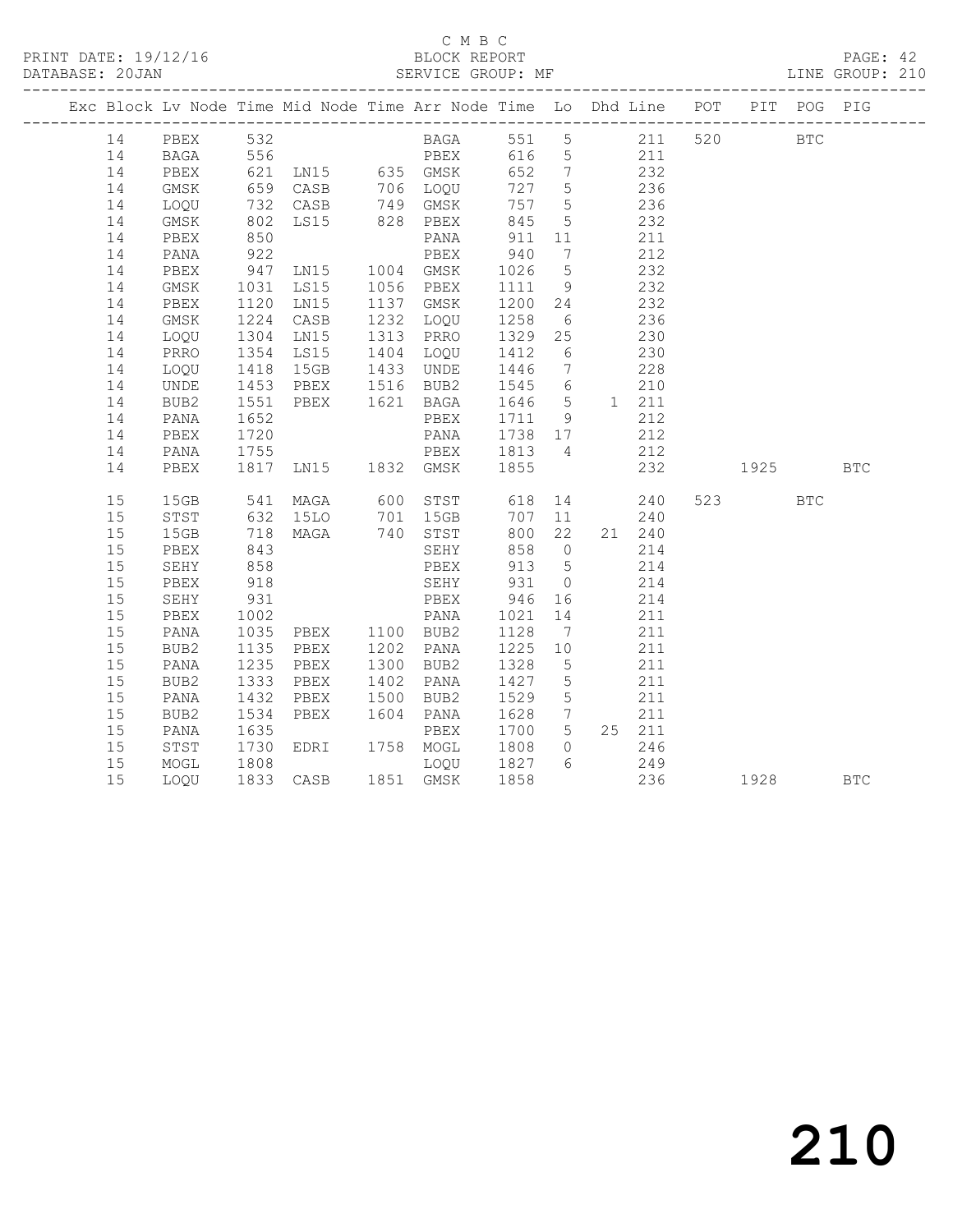## C M B C<br>BLOCK REPORT

LINE GROUP: 210

|  |    |                              |                          | Exc Block Lv Node Time Mid Node Time Arr Node Time Lo Dhd Line POT PIT POG PIG |      |           |                          |                 |                |       |     |      |            |            |
|--|----|------------------------------|--------------------------|--------------------------------------------------------------------------------|------|-----------|--------------------------|-----------------|----------------|-------|-----|------|------------|------------|
|  | 16 | BUB2                         |                          | 551 PBEX 615 UNDE 633 7 210                                                    |      |           |                          |                 |                |       | 528 |      | <b>BTC</b> |            |
|  | 16 | UNDE                         |                          | 640 PBEX       701   BUB2<br>738   PBEX        809   UNDE                      |      |           | 726 12 210<br>830 13 210 |                 |                |       |     |      |            |            |
|  | 16 | BUB2                         |                          |                                                                                |      |           |                          |                 |                |       |     |      |            |            |
|  | 16 | UNDE                         | 843                      | PBEX                                                                           |      | 908 BUB2  | 938 12                   |                 | 210            |       |     |      |            |            |
|  | 16 | BUB2                         | 950<br>1043              | PBEX                                                                           |      | 1015 UNDE | 1036                     | $7\overline{ }$ |                | 210   |     |      |            |            |
|  | 16 | UNDE                         |                          | GB15                                                                           |      | 1058 LOQU | 1112 8                   |                 |                | 228   |     |      |            |            |
|  | 16 | LOQU                         | 1120                     | CASB                                                                           |      | 1137 GMSK | 1144 14                  |                 | 236            |       |     |      |            |            |
|  | 16 | GMSK                         | 1158                     | LS15 1222 PBEX                                                                 |      |           | 1238                     | 12              | 232            |       |     |      |            |            |
|  | 16 | PBEX                         | 1250                     |                                                                                |      | PANA      | 1306                     | 14              |                | 212   |     |      |            |            |
|  | 16 | PANA                         | 1320                     |                                                                                |      | PBEX      | 1338                     | 12              |                | 212   |     |      |            |            |
|  | 16 | PBEX                         | 1350                     |                                                                                |      | PANA      | 1406                     | 13              | 212            |       |     |      |            |            |
|  | 16 | PANA                         | 1419                     |                                                                                |      | PBEX      | 1438                     | 12              | 212            |       |     |      |            |            |
|  | 16 | PBEX                         | 1450                     |                                                                                |      | PANA      | 1507                     | 13              |                | 212   |     |      |            |            |
|  | 16 | PANA                         | 1520                     |                                                                                |      | PBEX      | 1540                     | 10              |                | 212   |     |      |            |            |
|  | 16 | PBEX                         | 1550                     |                                                                                |      | PANA      | 1607                     | 13              | 212            |       |     |      |            |            |
|  | 16 | PANA                         | 1620                     |                                                                                |      | PBEX      | 1640                     | 10              |                | 212   |     |      |            |            |
|  | 16 | PBEX                         | 1650                     |                                                                                |      | PANA      | 1708                     | 6               |                | 1 212 |     |      |            |            |
|  | 16 | BAGA                         | $\frac{1}{1715}$         |                                                                                |      |           | 1739                     | 8 <sup>8</sup>  |                | 211   |     |      |            |            |
|  | 16 | PBEX                         | 1747                     |                                                                                |      |           | 1828                     | $5\overline{)}$ | 232            |       |     |      |            |            |
|  | 16 | $\rm{GMSK}$                  | 1833                     | LS15 1856 PBEX                                                                 |      |           | 1913                     | $\overline{4}$  | 232            |       |     |      |            |            |
|  | 16 | PBEX                         | 1917                     |                                                                                |      | $HK-E$    | 1924                     |                 |                | 028   |     | 1928 |            | <b>BTC</b> |
|  | 17 | BDKI                         | 530                      | SMKI                                                                           | 543  | JOST      | 551                      |                 | 5 <sub>5</sub> | 028   |     | 529  | <b>BTC</b> |            |
|  | 17 | <b>JOST</b>                  | 556<br>556<br>631<br>655 | BDKI                                                                           |      | 616 PBEX  | 626                      | $5\overline{)}$ |                | 028   |     |      |            |            |
|  | 17 | PBEX                         |                          | MTLV                                                                           |      | 641 UNDE  | 648                      | $7\overline{)}$ |                | 210   |     |      |            |            |
|  | 17 | UNDE                         |                          | PBEX                                                                           |      | 716 BUB2  | 743                      | $5^{\circ}$     | 210            |       |     |      |            |            |
|  | 17 | BUB2                         | 748                      | PBEX                                                                           |      | 821 UNDE  | 841                      | $5\overline{)}$ | 210            |       |     |      |            |            |
|  | 17 | $\ensuremath{\mathsf{UNDE}}$ | 846<br>920               | GB15                                                                           |      | 901 LOQU  | 915                      | 5 <sup>5</sup>  |                | 228   |     |      |            |            |
|  | 17 | LOQU                         |                          | CASB                                                                           |      | 936 GMSK  | 943                      | 11              |                | 236   |     |      |            |            |
|  | 17 | GMSK                         | 954                      | CASB                                                                           | 1001 | LOQU      | 1025                     | 16              | 236            |       |     |      |            |            |
|  | 17 | LOQU                         | 1041                     | 29LO                                                                           | 1057 | LVMT      | 1104                     | 25              |                | 229   |     |      |            |            |
|  | 17 | LVMT                         | 1129<br>1211             | L015                                                                           |      | LOQU      | 1158                     | 13              |                | 229   |     |      |            |            |
|  | 17 | LOQU                         |                          | 29LO                                                                           |      | 1228 LVMT | 1235                     | 22              |                | 229   |     |      |            |            |
|  | 17 | LVMT                         | 1257                     | L015                                                                           |      | LOQU      | 1328                     | 13              | 229            |       |     |      |            |            |
|  | 17 | LOQU                         | 1341                     | 29LO                                                                           |      | 1359 LVMT | 1407                     | 12              |                | 229   |     |      |            |            |
|  | 17 | LVMT                         | 1419<br>1503             | LO15                                                                           |      | LOQU      | 1450                     | 13              |                | 229   |     |      |            |            |
|  | 17 | LOQU                         |                          | CASB                                                                           |      | 1522 GMSK | 1530 13                  |                 |                | 236   |     |      |            |            |
|  | 17 | GMSK                         | 1543                     | LS15                                                                           |      | 1609 PBEX | 1639 8                   |                 |                | 232   |     |      |            |            |
|  | 17 | PBEX                         | 1647                     | LN15                                                                           |      | 1706 GMSK | 1730 13                  |                 | 26 232         |       |     |      |            |            |
|  | 17 | BUB <sub>2</sub>             | 1809                     | PBEX                                                                           | 1841 | BAGA      | 1907                     |                 |                | 211   |     | 1927 |            | <b>BTC</b> |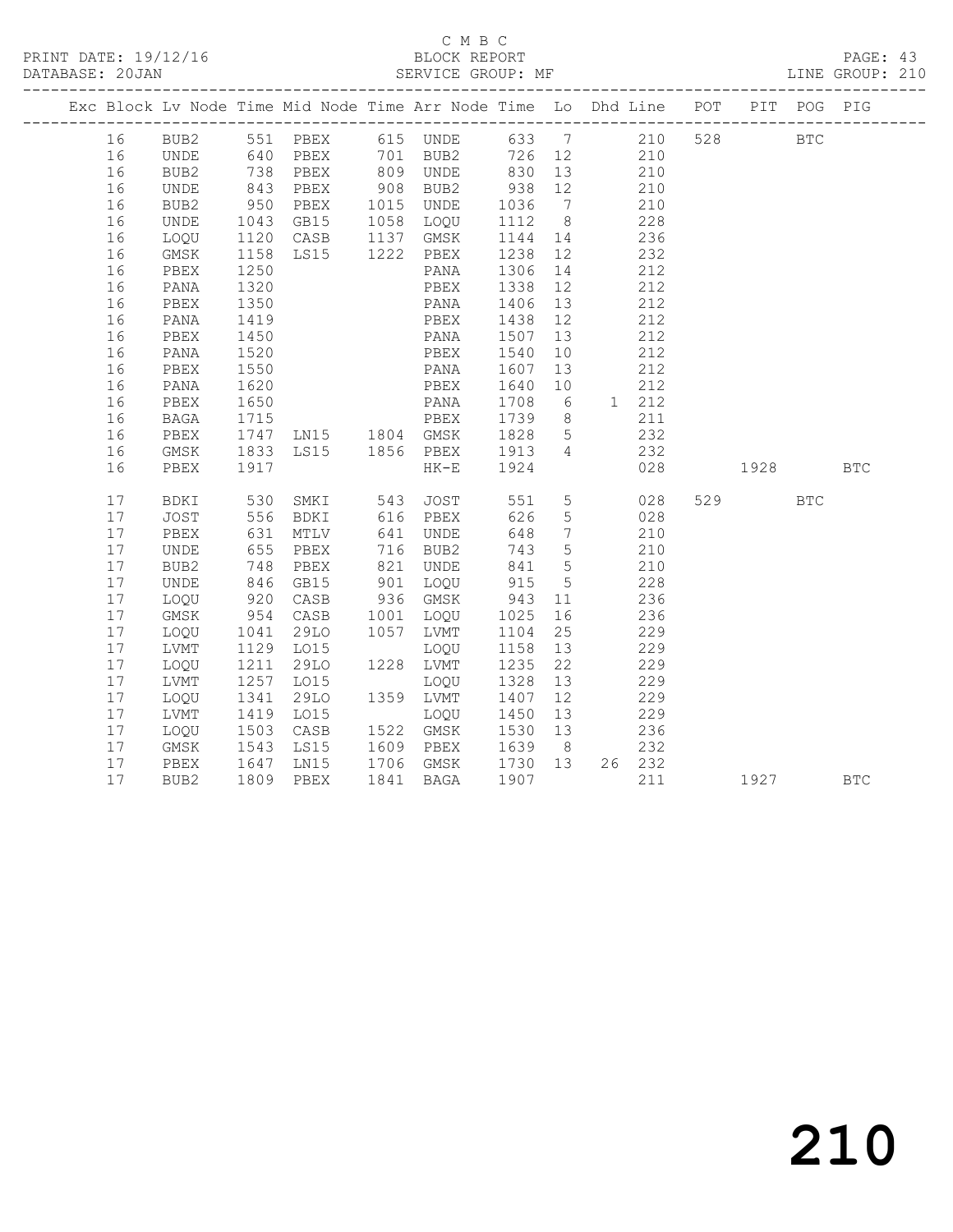| DATABASE: 20JAN |          |              |                      | SERVICE GROUP: MF                                                              |      |                        |                 |                |                       |                       |     |       |     | LINE GROUP: 210 |  |
|-----------------|----------|--------------|----------------------|--------------------------------------------------------------------------------|------|------------------------|-----------------|----------------|-----------------------|-----------------------|-----|-------|-----|-----------------|--|
|                 |          |              |                      | Exc Block Lv Node Time Mid Node Time Arr Node Time Lo Dhd Line POT PIT POG PIG |      |                        |                 |                |                       |                       |     |       |     |                 |  |
|                 | 18       |              |                      | 15GB 553 MAGA 612 STST 630 12 240 535 BTC                                      |      |                        |                 |                |                       |                       |     |       |     |                 |  |
|                 | 18       |              |                      | STST 642 15LO 711 15GB 717 9 240                                               |      |                        |                 |                |                       |                       |     |       |     |                 |  |
|                 | 18       | 15GB         |                      |                                                                                |      |                        |                 |                | 808 17 240            |                       |     |       |     |                 |  |
|                 | 18       | STST         |                      |                                                                                |      |                        |                 |                |                       |                       |     |       |     |                 |  |
|                 | 18       | MOGL         |                      |                                                                                |      |                        |                 |                |                       |                       |     |       |     |                 |  |
|                 | 18       | LOQU         | 937                  | 29LO 952 LVMT                                                                  |      |                        | 959             | 30             | 229                   |                       |     |       |     |                 |  |
|                 | 18       | LVMT         |                      | LO15                                                                           |      |                        | 1058            | 13             |                       | 229                   |     |       |     |                 |  |
|                 | 18       | LOQU         | 1029<br>1111<br>1158 |                                                                                |      |                        | 1134            | 24             |                       | 229                   |     |       |     |                 |  |
|                 | 18       | LVMT         |                      | LO15                                                                           |      | LOQU                   | 1228 13         |                |                       | 229                   |     |       |     |                 |  |
|                 | 18       | LOQU         | 1241                 | 29LO 1258 LVMT                                                                 |      |                        | 1305            | 21             | 229                   |                       |     |       |     |                 |  |
|                 | 18<br>18 | LVMT         | 1326                 | LO15                                                                           |      | LOQU                   | 1358<br>1435 16 | 12             | 229                   |                       |     |       |     |                 |  |
|                 | 18       | LOQU<br>PRRO | 1410<br>1451         | LS15                                                                           |      | 1502 LOQU              | 1511 6          |                |                       | $\frac{15}{2}$<br>230 |     |       |     |                 |  |
|                 | 18       | LOQU         | 1517                 |                                                                                |      | MOGL                   | 1539 0 249      |                |                       |                       |     |       |     |                 |  |
|                 | 18       | MOGL         | 1539                 | MAGA                                                                           |      | 1558 STST              | 1626 9 246      |                |                       |                       |     |       |     |                 |  |
|                 | 18       | STST         |                      | LN15 1711 LNCB                                                                 |      |                        | 1726 15         |                |                       | 33 241                |     |       |     |                 |  |
|                 | 18       | STST         | 1635<br>1814         |                                                                                |      |                        | 1853 7          |                |                       | 247                   |     |       |     |                 |  |
|                 | 18       | GMSK         | 1900                 | GMSK<br>LS15 1922 PBEX                                                         |      |                        | 1938            | 9              | 232                   |                       |     |       |     |                 |  |
|                 | 18       | PBEX         | 1947                 | LN15 2001 GMSK                                                                 |      |                        | 2023 10         |                | 232                   |                       |     |       |     |                 |  |
|                 | 18       | GMSK         | 2033                 | CASB 2040 LOQU                                                                 |      |                        | 2058            | $\overline{7}$ |                       | 236                   |     |       |     |                 |  |
|                 | 18       | LOQU         | 2105                 |                                                                                |      | MOGL                   | 2122 0          |                |                       | 249                   |     |       |     |                 |  |
|                 | 18       | MOGL         | 2122                 | MAGA 2138 STST                                                                 |      |                        | 2158            |                | $6 \qquad \qquad 246$ |                       |     |       |     |                 |  |
|                 | 18       | STST         | 2204                 | 15LO 2234 15GB                                                                 |      |                        | 2237            | 10             | 240                   |                       |     |       |     |                 |  |
|                 | 18       | 15GB         | 2247                 | MAGA                                                                           |      | 2303 STST              | 2322            | 16             | 240                   |                       |     |       |     |                 |  |
|                 | 18       | STST         | 2338                 | 15LO                                                                           |      | 2406 15GB              | 2409 7          |                |                       | 240                   |     |       |     |                 |  |
|                 | 18       | 15GB         | 2416                 | MAGA                                                                           |      | 2432 STST              | 2450 5 5 240    |                |                       |                       |     |       |     |                 |  |
|                 | 18       | HODM         | 2500                 |                                                                                |      | LOQU 2530 LVMT 2545 12 |                 |                |                       | 23 N24                |     |       |     |                 |  |
|                 | 18       | HODM         | 2620                 | LOQU 2650 LVMT                                                                 |      |                        | 2705            |                |                       |                       | N24 | 2720  |     | <b>BTC</b>      |  |
|                 | 19       | PBEX         | 547                  |                                                                                |      | SEHY                   | 600             |                | $\overline{0}$        | 214                   |     | 535 7 | BTC |                 |  |
|                 | 19       | SEHY         | 600                  |                                                                                |      | PBEX                   | 611             |                | 6 214                 |                       |     |       |     |                 |  |
|                 | 19       | PBEX         | 617                  |                                                                                |      | SEHY                   | 630             | $\overline{O}$ |                       | 214                   |     |       |     |                 |  |
|                 | 19       | SEHY         | 630<br>647           |                                                                                |      | PBEX                   | 642             | 5 <sup>5</sup> |                       | 214                   |     |       |     |                 |  |
|                 | 19       | PBEX         | 727                  |                                                                                |      | BAGA<br>PBEX 754 BUB2  | 710 17          |                |                       | 211                   |     |       |     |                 |  |
|                 | 19       | BAGA         |                      |                                                                                |      |                        | 923 4 10 210    | 824 7          |                       | 211                   |     |       |     |                 |  |
|                 | 19<br>19 | BUB2<br>PBEX | 831                  | PBEX 903 UNDE                                                                  |      |                        |                 | 9              |                       | 211                   |     |       |     |                 |  |
|                 | 19       | PANA         |                      |                                                                                |      |                        | 956 9<br>1058 8 |                |                       | 211                   |     |       |     |                 |  |
|                 | 19       |              |                      | BUB2 1106 PBEX 1132 PANA 1155 10                                               |      |                        |                 |                |                       | 211                   |     |       |     |                 |  |
|                 | 19       | PANA         | 1205                 | PBEX                                                                           | 1230 | BUB2                   | 1258            | 6              |                       | 211                   |     |       |     |                 |  |
|                 | 19       | BUB2         | 1304                 | PBEX                                                                           |      | 1333 PANA              | 1357            | 6              |                       | 211                   |     |       |     |                 |  |
|                 | 19       | PANA         | 1403                 | PBEX                                                                           | 1430 | BUB2                   | 1458            | 8              | 5                     | 211                   |     |       |     |                 |  |
|                 | 19       | STST         | 1511                 | EDRI                                                                           | 1541 | MOGL                   | 1551            | $\overline{0}$ |                       | 246                   |     |       |     |                 |  |
|                 | 19       | MOGL         | 1551                 |                                                                                |      | LOQU                   | 1614            | 8              |                       | 249                   |     |       |     |                 |  |
|                 | 19       | LOQU         | 1622                 | 29LO                                                                           |      | 1641 LVMT              | 1649            | 11             |                       | 229                   |     |       |     |                 |  |
|                 | 19       | LVMT         | 1700                 | LO15                                                                           |      | LOQU                   | 1728            | 4              |                       | 229                   |     |       |     |                 |  |
|                 | 19       | LOQU         | 1732                 |                                                                                |      | MOGL                   | 1754            | $\circ$        |                       | 249                   |     |       |     |                 |  |
|                 | 19       | MOGL         | 1754                 | MAGA                                                                           |      | 1811 STST              | 1838            | 8              |                       | 246                   |     |       |     |                 |  |
|                 | 19       | STST         | 1846                 | LN15                                                                           |      | 1916 LNCB              | 1927            |                |                       | 241                   |     | 1945  |     | <b>BTC</b>      |  |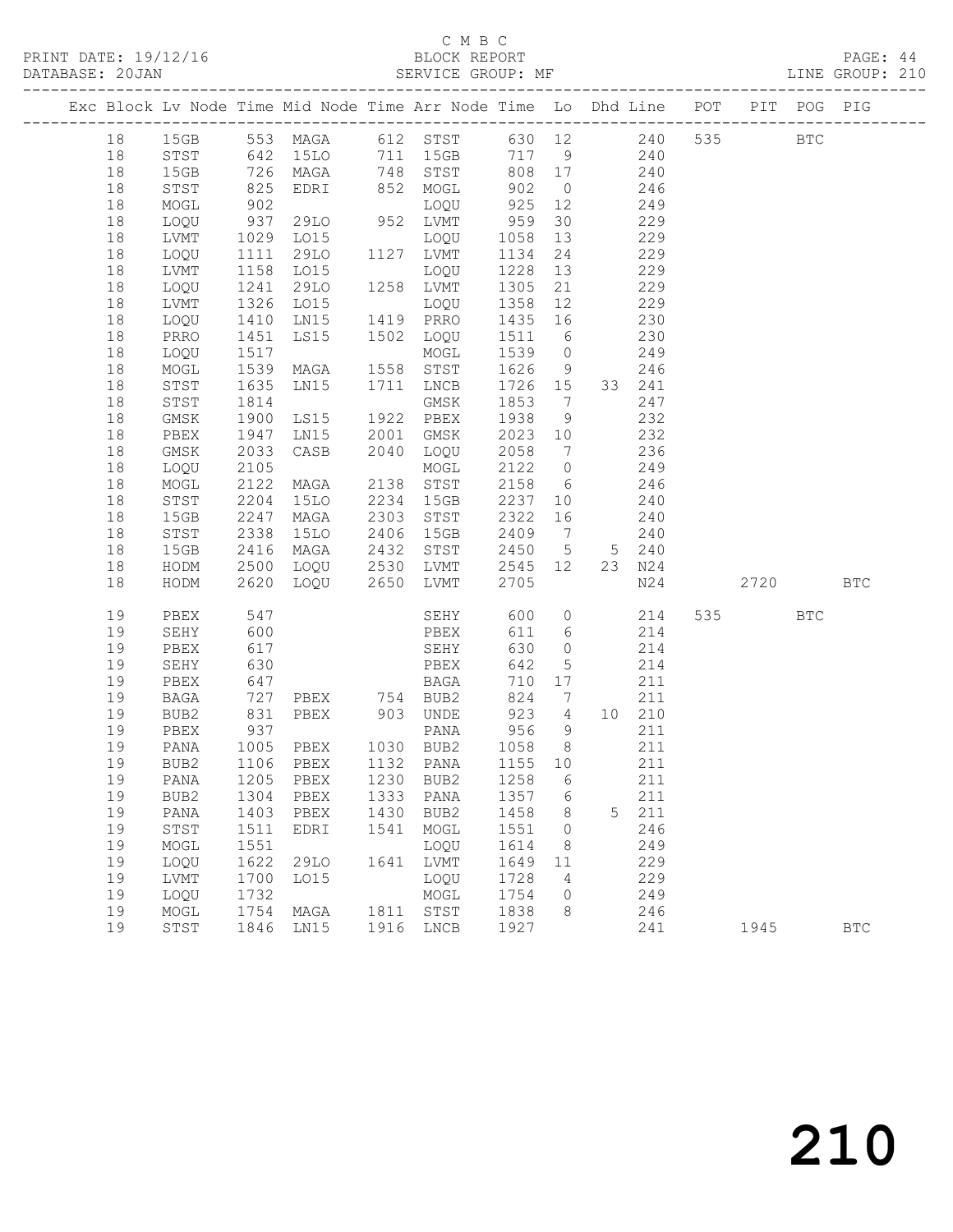#### C M B C<br>BLOCK REPORT

PRINT DATE: 19/12/16 BLOCK REPORT BATABASE: 20JAN BLOCK REPORT

PAGE: 45<br>LINE GROUP: 210

|  |          |              |              |                         |              |                      |                 |                                    | Exc Block Lv Node Time Mid Node Time Arr Node Time Lo Dhd Line POT |         | PIT POG PIG |              |
|--|----------|--------------|--------------|-------------------------|--------------|----------------------|-----------------|------------------------------------|--------------------------------------------------------------------|---------|-------------|--------------|
|  | 20       |              |              |                         |              |                      |                 |                                    |                                                                    | 539 BTC |             |              |
|  | 20       |              |              |                         |              |                      |                 |                                    |                                                                    |         |             |              |
|  | 20       | GMSK         |              | 701 LS15 725 PBEX 742 5 |              |                      |                 |                                    | 232                                                                |         |             |              |
|  | 20       | PBEX         | 747          | LN15                    |              | 804 GMSK             | 831             | $5\overline{)}$                    | 232                                                                |         |             |              |
|  | 20       | GMSK         | 836<br>918   | CASB                    |              | 843 LOQU<br>934 PRRO | 907 11<br>950 6 |                                    | 236                                                                |         |             |              |
|  | 20<br>20 | LOQU<br>PRRO | 956          | OSLO<br>LS15            |              | 1006 LOQU            | 1013            | $6\overline{6}$<br>$5\overline{)}$ | 230<br>230                                                         |         |             |              |
|  | 20       | LOQU         | 1018         | 15GB                    |              | 1030 UNDE            | 1041 13         |                                    | 228                                                                |         |             |              |
|  | 20       | UNDE         | 1054         | PBEX                    |              | 1116 BUB2            | 1143            | 6                                  | 210                                                                |         |             |              |
|  | 20       | BUB2         | 1149         | PBEX                    |              | 1215 UNDE            | 1237 7          |                                    | 210                                                                |         |             |              |
|  | 20       | UNDE         | 1244         | GB15                    | 1258         | LOQU                 | 1312            | 8 <sup>8</sup>                     | 228                                                                |         |             |              |
|  | 20       | LOQU         | 1320         | CASB                    |              | 1338 GMSK            | 1346 10         |                                    | 236                                                                |         |             |              |
|  | 20       | GMSK         | 1356         | LS15                    | 1421         | PBEX                 | 1439            | 11                                 | 232                                                                |         |             |              |
|  | 20       | PBEX         | 1450         | LN15                    | 1508         | GMSK                 | 1535            | $6\overline{6}$                    | 232                                                                |         |             |              |
|  | 20       | GMSK         | 1541         | CASB                    |              | 1549 LOQU            | 1612            | $5\overline{)}$                    | 236                                                                |         |             |              |
|  | 20       | LOQU         | 1617         |                         |              | MOGL                 | 1639            | $\overline{0}$                     | 249                                                                |         |             |              |
|  | 20       | MOGL         | 1639         | MAGA 1657 STST          |              |                      | 1727 6          |                                    | 6 246                                                              |         |             |              |
|  | 20       | BUB2         | 1739         |                         |              |                      | 1838            | 9                                  | 210                                                                |         |             |              |
|  | 20       | UNDE         | 1847         |                         |              |                      | 1904 14         |                                    | 210                                                                |         |             |              |
|  | 20       | PBEX         | 1918         |                         |              | BAGA                 | 1944 12         |                                    | 1 211                                                              |         |             |              |
|  | 20       | PANA         | 1957         |                         |              | PBEX                 | 2012            | 6                                  | 212                                                                |         |             |              |
|  | 20       | PBEX         | 2018         |                         |              | BAGA                 | 2043 13         |                                    | 1 211<br>212                                                       |         |             |              |
|  | 20<br>20 | PANA<br>PBEX | 2057<br>2118 |                         |              | PBEX<br>PANA         | 2112<br>2141 16 | 6                                  | 211                                                                |         |             |              |
|  | 20       | PANA         | 2157         |                         |              | PBEX                 | 2212            | $6\overline{6}$                    | 212                                                                |         |             |              |
|  | 20       | PBEX         | 2218         |                         |              | PANA                 | 2240 19         |                                    | 211                                                                |         |             |              |
|  | 20       | PANA         | 2259         |                         |              | PBEX                 | 2314            | $\overline{7}$                     | 212                                                                |         |             |              |
|  | 20       | PBEX         | 2321         |                         |              | PANA 2343 15         |                 |                                    | 211                                                                |         |             |              |
|  | 20       | PANA         | 2358         |                         |              | PBEX                 | 2412            | 6                                  | 212                                                                |         |             |              |
|  | 20       | PBEX         | 2418         |                         |              | PANA                 | 2438 16         |                                    | 211                                                                |         |             |              |
|  | 20       | PANA         | 2454         |                         |              | PBEX                 | 2438<br>2511    | 6                                  | 211                                                                |         |             |              |
|  | 20       | PBEX         | 2517         |                         |              | PANA 2537            |                 | $\overline{4}$                     | 211                                                                |         |             |              |
|  | 20       | PANA         | 2541         |                         |              | PBEX                 | 2558            |                                    | 211                                                                | 2606    |             | <b>BTC</b>   |
|  | 21       | LN15         | 603          |                         |              | OSLO 608 PRRO        | 617 6           |                                    | 230                                                                | 538 33  | <b>BTC</b>  |              |
|  | 21       | PRRO         |              | 623 LS15                |              | 631 LOQU             | 637 9           |                                    | 230                                                                |         |             |              |
|  | 21       | LOQU         |              | 646 OSLO                |              | 700 PRRO             | 717 6           |                                    | 230                                                                |         |             |              |
|  | 21       | PRRO         |              | 723 LS15                |              | 733 LOQU             |                 |                                    | 740 5 10 230                                                       |         |             |              |
|  | 21       | 15GB         |              | 755 MAGA                |              | 817 STST             | 840 12          |                                    | 240                                                                |         |             |              |
|  | 21       | STST         |              |                         |              |                      |                 |                                    | 852 15LO 929 15GB 934 19 240                                       |         |             |              |
|  | 21       | 15GB         |              | 953 MAGA                | 1013         | STST                 | 1038            | 9                                  | 240                                                                |         |             |              |
|  | 21       | STST         | 1047         | 15LO                    | 1124         | 15GB                 | 1129<br>1225    | $6\overline{6}$                    | 240                                                                |         |             |              |
|  | 21<br>21 | 15GB<br>STST | 1135<br>1244 | MAGA<br>EDRI            | 1159<br>1309 | STST<br>MOGL         | 1319            | 19<br>$\overline{0}$               | 240<br>246                                                         |         |             |              |
|  | 21       | MOGL         | 1319         |                         |              | LOQU                 | 1339            | 8                                  | 249                                                                |         |             |              |
|  | 21       | LOQU         | 1347         |                         |              | MOGL                 | 1407            | $\circ$                            | 249                                                                |         |             |              |
|  | 21       | MOGL         | 1407         | MAGA                    | 1426         | STST                 | 1452            | 7                                  | 246                                                                |         |             |              |
|  | 21       | ${\tt STST}$ | 1459         | 15LO                    | 1538         | 15GB                 | 1544            | $5\phantom{.0}$                    | 240                                                                |         |             |              |
|  | 21       | 15GB         | 1549         | MAGA                    | 1614         | STST                 | 1639            | $7\phantom{.0}\phantom{.0}7$       | 240                                                                |         |             |              |
|  | 21       | STST         | 1646         | EDRI                    | 1714         | MOGL                 | 1724            | $\circ$                            | 246                                                                |         |             |              |
|  | 21       | MOGL         | 1724         |                         |              | LOQU                 | 1747            | 6                                  | 249                                                                |         |             |              |
|  | 21       | LOQU         | 1753         | 29LO                    |              | 1810 LVMT            | 1818            | 15                                 | 229                                                                |         |             |              |
|  | 21       | LVMT         | 1833         | LO15                    |              | LOQU                 | 1857            | $5^{\circ}$                        | 229                                                                |         |             |              |
|  | 21       | LOQU         | 1902         | LN15                    | 1911         | PRRO                 | 1927            | 12                                 | 230                                                                |         |             |              |
|  | 21       | PRRO         | 1939         | LS15                    | 1948         | LOQU                 | 1955            | 13                                 | 230                                                                |         |             |              |
|  | 21       | LOQU         |              | 2008 29LO               |              | 2023 LVMT            | 2030            |                                    | 229                                                                | 2045    |             | $_{\rm BTC}$ |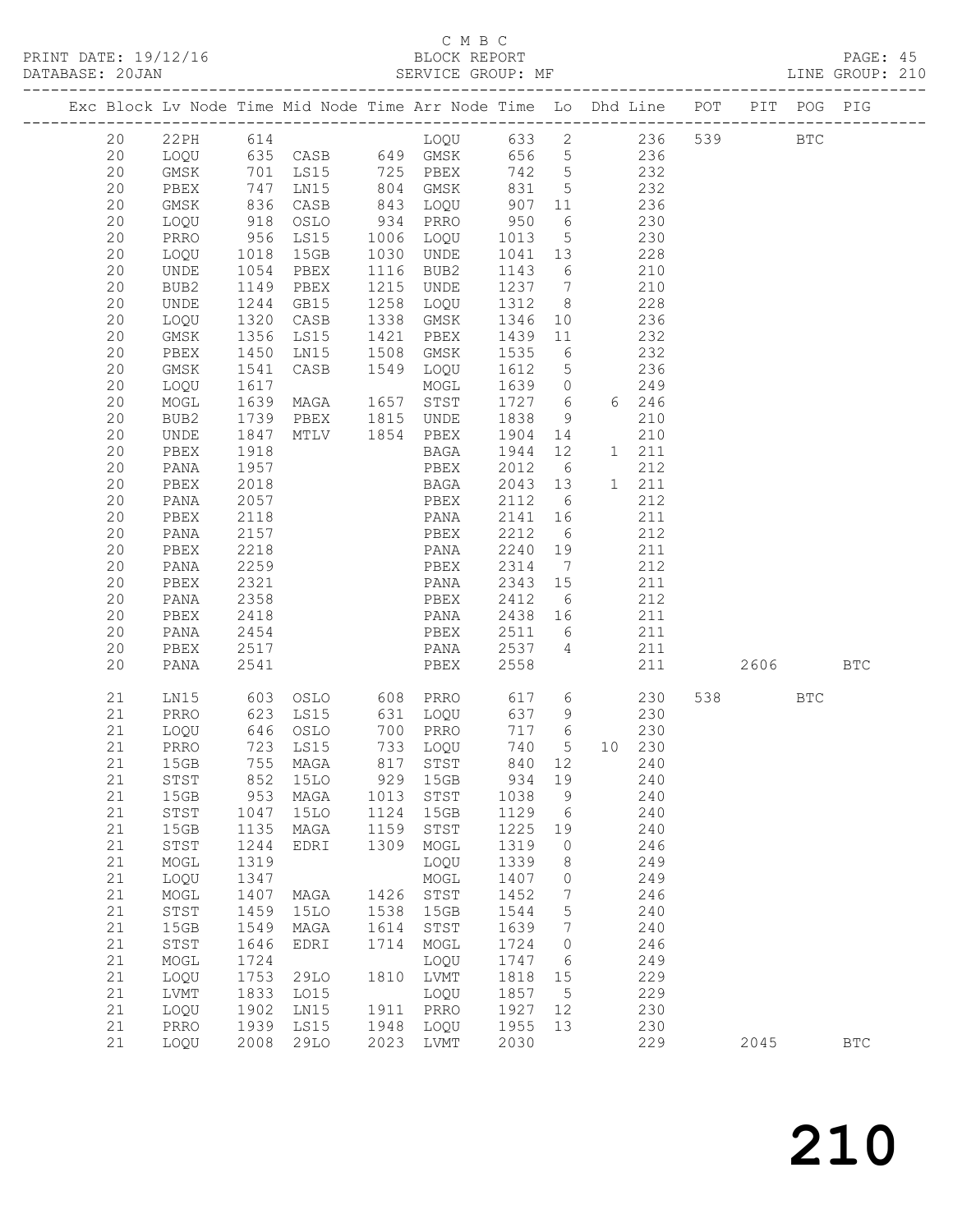#### C M B C DATABASE: 20JAN SERVICE GROUP: MF LINE GROUP: 210

| Exc Block Lv Node Time Mid Node Time Arr Node Time Lo Dhd Line POT PIT POG PIG |                  |               |                                  |                                                                                |                   |                 |     |        |      |            |            |
|--------------------------------------------------------------------------------|------------------|---------------|----------------------------------|--------------------------------------------------------------------------------|-------------------|-----------------|-----|--------|------|------------|------------|
| 22                                                                             |                  |               |                                  | 15GB 605 MAGA 624 STST 642 9 240 547 BTC                                       |                   |                 |     |        |      |            |            |
| 22                                                                             | STST             |               | 651 15LO<br>733 MAGA<br>832 15LO | 15LO 722 15GB 728 5 240<br>MAGA 755 STST 815 17 240<br>15LO 909 15GB 914 9 240 |                   |                 |     |        |      |            |            |
| 22                                                                             | 15GB             |               |                                  |                                                                                |                   |                 |     |        |      |            |            |
| 22                                                                             | STST             |               |                                  |                                                                                |                   |                 |     | 240    |      |            |            |
| 22                                                                             | 15GB             | $923$<br>1015 | MAGA                             | 943 STST                                                                       | 1008 7<br>1057 10 |                 |     | 240    |      |            |            |
| 22                                                                             | STST             |               | 15LO 1052 15GB                   |                                                                                | 1057 10           |                 |     | 240    |      |            |            |
| 22                                                                             | 15GB             | 1107          | MAGA 1128 STST                   |                                                                                | 1152 22           |                 |     | 240    |      |            |            |
| 22                                                                             | ${\tt STST}$     | 1214<br>1249  | EDRI 1239 MOGL                   |                                                                                | 1249              | $\overline{0}$  |     | 246    |      |            |            |
| 22                                                                             | MOGL             |               |                                  | LOQU                                                                           | 1309              | 8 <sup>8</sup>  |     | 249    |      |            |            |
| 22                                                                             | LOQU             | 1317          |                                  | MOGL                                                                           | 1336              | $\overline{0}$  | 249 |        |      |            |            |
| 22                                                                             | MOGL             | 1336<br>1431  | MAGA 1354 STST<br>15LO 1509 15GB |                                                                                | 1418 13           |                 |     | 246    |      |            |            |
| 22                                                                             | STST             |               |                                  |                                                                                | 1514 5            |                 |     | 240    |      |            |            |
| 22                                                                             | 15GB             |               | 1519 MAGA 1544 STST              |                                                                                | 1609 6            |                 |     | 240    |      |            |            |
| 22                                                                             | STST             | 1615<br>1745  | LN15                             | 1651 LNCB                                                                      | 1706 6 33 241     |                 |     |        |      |            |            |
| 22                                                                             | STST             |               | EDRI                             | 1813 MOGL                                                                      | 1823 0 246        |                 |     |        |      |            |            |
| 22                                                                             | MOGL             | 1823          |                                  | LOQU                                                                           | 1842 11           |                 |     | 249    |      |            |            |
| 22                                                                             | LOQU             | 1853<br>1937  | 29LO                             | 1910 LVMT 1917 20<br>LOQU 2000 23                                              |                   |                 |     | 229    |      |            |            |
| 22                                                                             | LVMT             |               | LO15                             |                                                                                |                   |                 |     | 229    |      |            |            |
| 22                                                                             | LOQU             | 2023          |                                  | 29LO 2038 LVMT                                                                 | 2045              |                 |     | 229    | 2100 |            | <b>BTC</b> |
| 23                                                                             | UNDE             | 612           | PBEX                             | 633 BUB2                                                                       | 656               |                 |     | 8 210  | 549  | <b>BTC</b> |            |
| 23                                                                             | BUB <sub>2</sub> |               |                                  | 729 UNDE                                                                       | 747               |                 | 10  | 210    |      |            |            |
| 23                                                                             | UNDE             |               |                                  |                                                                                |                   |                 |     | 20 228 |      |            |            |
| 23                                                                             | GMSK             |               | 704 PBEA<br>757 GB15<br>902 LS15 | 812   LOQU<br>926    PBEX                                                      | 826 16<br>942 8   |                 |     | 232    |      |            |            |
| 23                                                                             | PBEX             | 950           |                                  | PANA                                                                           | 1006 15           |                 |     | 212    |      |            |            |
| 23                                                                             | PANA             | 1021          |                                  | PBEX                                                                           | 1038              | 9               |     | 212    |      |            |            |
| 23                                                                             | PBEX             | 1047          | LN15 1104 GMSK                   |                                                                                | 1127 5            |                 |     | 232    |      |            |            |
| 23                                                                             | GMSK             |               | LS15 1156 PBEX                   |                                                                                | 1212              | 8 <sup>8</sup>  |     | 232    |      |            |            |
| 23                                                                             | PBEX             | 1132<br>1220  | LNI5                             | 1238 GMSK                                                                      | 1301 25           |                 |     | 232    |      |            |            |
| 23                                                                             | GMSK             | 1326          | CASB                             | 1334 LOQU                                                                      | 1358              | $7\overline{ }$ |     | 236    |      |            |            |
| 23                                                                             | LOQU             | 1405<br>1455  | 29LO                             | 1424 LVMT                                                                      | 1433              | 22              |     | 229    |      |            |            |
| 23                                                                             | LVMT             |               | L015                             | LOQU                                                                           | 1527              | 12              |     | 7 229  |      |            |            |
| 23                                                                             | HARB             | 1546          |                                  | LOQU                                                                           | 1555              | 9               |     | 231    |      |            |            |
| 23                                                                             | LOOU             | 1604<br>1646  | 29LO 1623 LVMT                   |                                                                                | 1631 15           |                 |     | 229    |      |            |            |
| 23                                                                             | LVMT             |               | LO15                             | LOQU                                                                           | 1714 5            |                 |     | 229    |      |            |            |
| 23                                                                             | LOQU             | 1719          |                                  | MOGL                                                                           | 1741 0            |                 |     | 249    |      |            |            |
| 23                                                                             | MOGL             | 1741<br>1834  | MAGA                             | 1758 STST                                                                      | 1825              | 9               |     | 246    |      |            |            |
| 23                                                                             | STST             |               | 15LO                             | 1908 15GB                                                                      | 1912 6            |                 |     | 240    |      |            |            |
| 23                                                                             | 15GB             | 1918          | MAGA                             | 1936 STST 1955 10                                                              |                   |                 | 240 |        |      |            |            |
| 23                                                                             | STST             | 2005<br>2052  | 15LO                             | 2038 15GB<br>2038 15GB 2042 10<br>2109 STST 2128 15                            | 2042              | 10              |     | 240    |      |            |            |
| 23                                                                             | 15GB             |               | MAGA                             |                                                                                |                   |                 |     | 240    |      |            |            |
| 23                                                                             | STST             |               | 2143 15LO                        | 2213 15GB                                                                      | 2216              |                 |     | 240    | 2232 |            | <b>BTC</b> |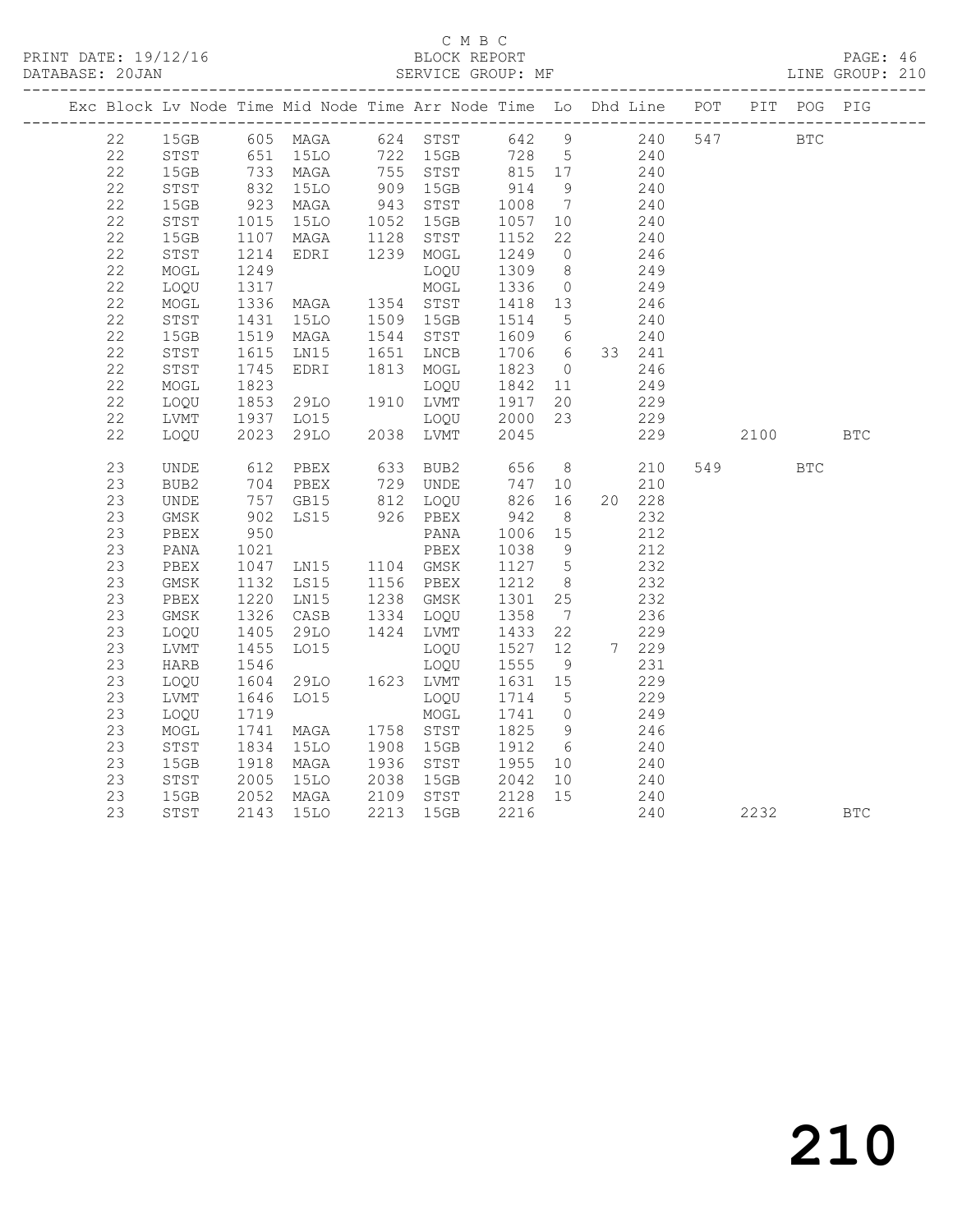PRINT DATE: 19/12/16 BLOCK REPORT BATABASE: 20JAN

#### C M B C<br>BLOCK REPORT

PAGE: 47<br>LINE GROUP: 210

| Exc Block Lv Node Time Mid Node Time Arr Node Time Lo Dhd Line POT PIT POG PIG |             |                                     |                                                       |      |                        |            |                 |            |     |            |            |            |
|--------------------------------------------------------------------------------|-------------|-------------------------------------|-------------------------------------------------------|------|------------------------|------------|-----------------|------------|-----|------------|------------|------------|
| 24                                                                             |             |                                     |                                                       |      | BDKI 550 HK-W 553 PBEX |            |                 | 600 2 028  | 549 | <b>BTC</b> |            |            |
| 24                                                                             | PBEX        |                                     | 602 MTLV      611 UNDE<br>623   PBEX       644   BUB2 |      |                        | 618 5      |                 | 210        |     |            |            |            |
| 24                                                                             | UNDE        |                                     |                                                       |      |                        | 708 6      |                 | 33 210     |     |            |            |            |
| 24                                                                             | PBEX        | $\frac{814}{210}$                   |                                                       |      | BAGA                   | 809        | $5\overline{)}$ | 211        |     |            |            |            |
| 24                                                                             | BAGA        |                                     |                                                       |      | PBEX                   | 843        | $6\overline{6}$ | 211        |     |            |            |            |
| 24                                                                             | PBEX        | 849                                 | LN15 906 GMSK                                         |      |                        | 930        | $\overline{4}$  | 232        |     |            |            |            |
| 24                                                                             | GMSK        | 934                                 | LS15 958 PBEX<br>LN15 1036 GMSK                       |      |                        | 1014       | 5               | 232        |     |            |            |            |
| 24                                                                             | PBEX        | 1019                                |                                                       |      |                        | 1058       | $5\overline{)}$ | 232        |     |            |            |            |
| 24                                                                             | GMSK        | 1103                                | LS15 1127 PBEX                                        |      |                        | 1142       | 8 <sup>8</sup>  | 232        |     |            |            |            |
| 24                                                                             | PBEX        | 1150                                |                                                       |      | PANA                   | 1206       | 14              | 212        |     |            |            |            |
| 24                                                                             | PANA        | 1220                                |                                                       |      | PBEX                   | 1238       | 12              | 212        |     |            |            |            |
| 24                                                                             | PBEX        | 1250                                | LN15 1308 GMSK                                        |      |                        | 1331       | 25              | 232        |     |            |            |            |
| 24                                                                             | GMSK        | 1356                                | CASB                                                  |      | 1404 LOQU              | 1428       | $5\overline{)}$ | 236        |     |            |            |            |
| 24                                                                             | LOQU        | 1433<br>1512                        | CASB                                                  |      | 1452 GMSK              | 1500       | 12              | 236        |     |            |            |            |
| 24                                                                             | $\rm{GMSK}$ |                                     | LS15                                                  |      | 1538 PBEX              | 1607       | 12              | 232        |     |            |            |            |
| 24                                                                             | PBEX        | 1619<br>1709<br>1748                | LN15                                                  |      | 1637 GMSK              | 1701       | 8 <sup>8</sup>  | 232        |     |            |            |            |
| 24                                                                             | GMSK        |                                     | CASB                                                  |      | 1716 LOQU              | 1738 10    |                 | 236<br>228 |     |            |            |            |
| 24                                                                             | LOOU        |                                     | 15GB                                                  |      | 1803 UNDE              | 1816       | $\overline{4}$  |            |     |            |            |            |
| 24                                                                             | UNDE        | 1820<br>1848                        | GB15                                                  |      | 1832 LOQU              | 1843       | 5 <sup>5</sup>  | 228        |     |            |            |            |
| 24                                                                             | LOQU        |                                     | LN15                                                  |      | 1857 PRRO              | 1914       |                 | 230        |     | 1934 BTC   |            |            |
| 25                                                                             | STST        | 622                                 | 15LO                                                  |      | 649 15GB               | 655        |                 | 8 240      |     | 558 30     | <b>BTC</b> |            |
| 25                                                                             | 15GB        | 703                                 | MAGA                                                  |      | 723 STST               | 741        | $5^{\circ}$     | 240        |     |            |            |            |
| 25                                                                             | STST        |                                     | <b>15LO</b>                                           |      | 824 15GB<br>859 STST   | 830<br>923 | 9               | 240        |     |            |            |            |
| 25                                                                             | 15GB        | $\frac{1}{839}$<br>$\frac{839}{14}$ | MAGA                                                  |      |                        |            | 21              | 240        |     |            |            |            |
| 25                                                                             | STST        | 944                                 | EDRI 1009 MOGL                                        |      |                        | 1019       | $\overline{0}$  | 246        |     |            |            |            |
| 25                                                                             | MOGL        | 1019                                |                                                       |      | LOOU                   | 1040       | $\overline{7}$  | 249        |     |            |            |            |
| 25                                                                             | LOQU        | 1047                                |                                                       |      | MOGL                   | 1106       | $\overline{0}$  | 249        |     |            |            |            |
| 25                                                                             | MOGL        | 1106<br>1202                        | MAGA 1124 STST<br>15LO 1239 15GB                      |      |                        | 1147 15    |                 | 246        |     |            |            |            |
| 25                                                                             | STST        |                                     |                                                       |      |                        | 1244       | $\overline{7}$  | 240        |     |            |            |            |
| 25                                                                             | 15GB        | 1251<br>1347                        | MAGA                                                  |      | 1314 STST              | 1341       | 6               | 240        |     |            |            |            |
| 25                                                                             | STST        | 1347                                | <b>15LO</b>                                           |      | 1425 15GB              | 1430 14    |                 | 240        |     |            |            |            |
| 25                                                                             | 15GB        | 1444                                | MAGA                                                  |      | 1508 STST              | 1533       | $\overline{7}$  | 240        |     |            |            |            |
| 25                                                                             | STST        | 1540<br>1627                        | 15LO                                                  | 1615 | 15GB                   | 1620       | $\overline{7}$  | 240        |     |            |            |            |
| 25                                                                             | 15GB        | 1627                                | MAGA                                                  | 1652 | STST                   | 1717 8     |                 | 240        |     |            |            |            |
| 25                                                                             | STST        | 1725                                | <b>15LO</b>                                           | 1803 | 15GB                   | 1809       | 6               | 240        |     |            |            |            |
| 25                                                                             | 15GB        | 1815                                | MAGA                                                  |      | 1835 STST              | 1858       | $6\overline{6}$ | 240        |     |            |            |            |
| 25                                                                             | STST        | 1904                                | <b>15LO</b>                                           | 1938 | 15GB                   | 1942       | $\overline{7}$  | 240        |     |            |            |            |
| 25                                                                             | 15GB        | 1949                                | MAGA                                                  |      | 2006 STST              | 2025       | 11              | 240        |     |            |            |            |
| 25                                                                             | STST        | 2036                                | 15LO                                                  | 2108 | 15GB                   | 2112       | 18              | 240        |     |            |            |            |
| 25                                                                             | 15GB        | 2130                                | MAGA                                                  | 2147 | STST                   | 2206       | 20              | 240        |     |            |            |            |
| 25                                                                             | STST        | 2226<br>2317                        | 15LO                                                  |      | 2256 15GB              | 2259 18    |                 | 240        |     |            |            |            |
| 25                                                                             | 15GB        |                                     | MAGA                                                  |      | 2333 STST              | 2352 17    |                 | 240        |     |            |            |            |
| 25                                                                             | STST        | 2409                                | <b>15LO</b>                                           | 2436 | 15GB                   | 2439       |                 | 240        |     | 2455       |            | <b>BTC</b> |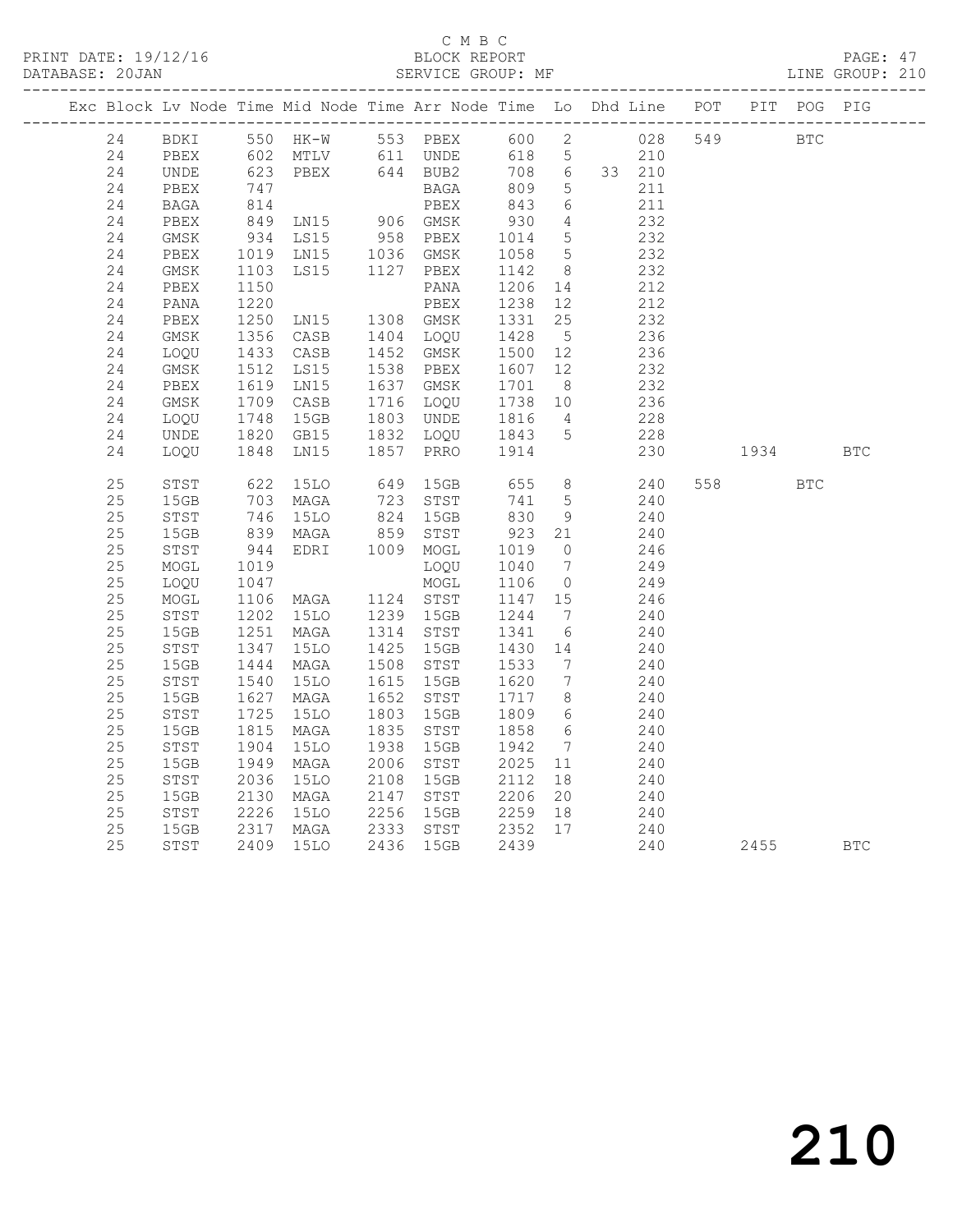#### C M B C DATABASE: 20JAN SERVICE GROUP: MF LINE GROUP: 210

|  |          |                  |                      |                  |      | Exc Block Lv Node Time Mid Node Time Arr Node Time Lo Dhd Line POT         |                   |                 |                |            |          | PIT POG PIG |            |
|--|----------|------------------|----------------------|------------------|------|----------------------------------------------------------------------------|-------------------|-----------------|----------------|------------|----------|-------------|------------|
|  |          |                  |                      |                  |      |                                                                            |                   |                 |                |            |          |             |            |
|  | 26       |                  |                      |                  |      | BAGA 621 PBEX 645 BUB2 708 10 211 558<br>BUB2 718 PBEX 743 UNDE 801 10 210 |                   |                 |                |            |          | <b>BTC</b>  |            |
|  | 26       |                  |                      |                  |      |                                                                            |                   |                 |                |            |          |             |            |
|  | 26       | UNDE             |                      | 811 PBEX         |      | 837 BUB2                                                                   | 910 9 210         |                 |                |            |          |             |            |
|  | 26       | BUB <sub>2</sub> | 919                  | PBEX             |      | 945 UNDE                                                                   | 1006              | 8 <sup>8</sup>  | 210            |            |          |             |            |
|  | 26       | UNDE             | 1014<br>1050         | GB15             |      | 1028 LOQU                                                                  | 1042              | 8 <sup>8</sup>  |                | 228        |          |             |            |
|  | 26       | LOQU             | 1124                 | CASB             |      | 1106 GMSK                                                                  | 1113 11           |                 | 236            | 236        |          |             |            |
|  | 26       | GMSK             |                      | CASB             |      | 1131 LOQU<br>1220 PRRO                                                     | 1157 5<br>1233 20 |                 |                |            |          |             |            |
|  | 26<br>26 | LOQU<br>PRRO     | 1202                 | OSLO<br>LS15     |      | 1304 LOQU                                                                  | 1311 7            |                 |                | 230<br>230 |          |             |            |
|  | 26       | LOQU             | 1253<br>1318         | 15GB             |      | 1332 UNDE                                                                  | 1344              | 10              |                | 228        |          |             |            |
|  | 26       | UNDE             | 1354                 | PBEX             |      | 1416 BUB2                                                                  | 1443 14           |                 |                | 210        |          |             |            |
|  | 26       | BUB2             | 1457                 | PBEX             |      | 1526 PANA                                                                  | 1552              | $7\overline{ }$ |                | 211        |          |             |            |
|  | 26       | PANA             |                      |                  |      | PBEX                                                                       | 1627 6            |                 |                | 25 211     |          |             |            |
|  | 26       | BUB2             | 1559<br>1658         | PBEX             |      | 1733 UNDE                                                                  | 1756              | $7\overline{ }$ |                | 210        |          |             |            |
|  | 26       | UNDE             | 1803                 | GB15             |      | 1816 LOQU                                                                  | 1828              | 10              |                | 228        |          |             |            |
|  | 26       | LOQU             | 1838                 | 29LO             |      | 1855 LVMT                                                                  | 1902              | 15              |                | 229        |          |             |            |
|  | 26       | LVMT             |                      | L015             |      | LOQU                                                                       | 1940              | 13              |                | 229        |          |             |            |
|  | 26       | LOQU             | 1917<br>1953         | LO15<br>29LO     |      | 2009 LVMT                                                                  | 2016 20           |                 |                | 229        |          |             |            |
|  | 26       | LVMT             | 2036                 | LO15             |      | $\frac{1000}{2058}$ 4                                                      |                   |                 |                | 229        |          |             |            |
|  | 26       | LOQU             | 2102                 |                  |      | LN15 2110 PRRO                                                             | 2124              |                 |                | 230        | 2144 BTC |             |            |
|  | 27       | BDKI             | 603                  |                  |      | SMKI 616 JOST                                                              |                   |                 |                | 624 2 028  | 602 000  | BTC         |            |
|  | 27       | JOST             | 626                  | BDKI             |      | $648$ PBEX                                                                 | 700               | 5 <sup>5</sup>  |                | 028        |          |             |            |
|  | 27       | PBEX             | 705                  |                  |      | SEHY                                                                       | 719               |                 | $\overline{0}$ | 214        |          |             |            |
|  | 27       | SEHY             |                      | PBEX             |      | 735 BUB2                                                                   | 806               | 5 <sup>5</sup>  |                | 5 214      |          |             |            |
|  | 27       | STST             | 719<br>816<br>908    | 15LO             |      | 854 15GB                                                                   | 900               | 8 <sup>8</sup>  |                | 240        |          |             |            |
|  | 27       | 15GB             |                      | MAGA             |      | 928 STST                                                                   | $-953$            | $\overline{7}$  |                | 240        |          |             |            |
|  | 27       | STST             | 1000                 | 15LO             |      | 1036 15GB                                                                  | 1041              | 11              |                | 240        |          |             |            |
|  | 27       | 15GB             | 1052                 | MAGA             | 1113 | STST                                                                       | 1137              | 10              |                | 240        |          |             |            |
|  | 27       | STST             | $11.$<br>1236<br>242 | 15LO             | 1224 | 15GB                                                                       | 1229              | $\overline{7}$  |                | 240        |          |             |            |
|  | 27       | 15GB             |                      | MAGA             | 1259 | STST                                                                       | 1326 16           |                 |                | 240        |          |             |            |
|  | 27       | STST             | 1342                 | EDRI             | 1410 | MOGL                                                                       | 1420 0            |                 | 246            |            |          |             |            |
|  | 27       | MOGL             | 1420                 |                  |      | LOQU                                                                       | 1442 5            |                 |                | 249        |          |             |            |
|  | 27       | LOQU             | 1447<br>1507         |                  |      | MOGL                                                                       | 1507 0            |                 |                | 249        |          |             |            |
|  | 27       | MOGL             |                      |                  |      |                                                                            | 1552 14           |                 |                | 246        |          |             |            |
|  | 27       | STST             | 1606                 | 15LO  1641  15GB |      |                                                                            | 1646 9            |                 | 240            |            |          |             |            |
|  | 27       | 15GB             | 1655                 | MAGA 1722 STST   |      |                                                                            | 1747 9            |                 |                | 240        |          |             |            |
|  | 27<br>27 | STST<br>MOGL     | 1756<br>1834         | EDRI             |      | 1824 MOGL<br>LOQU                                                          | 1834<br>1852 10   | $\overline{0}$  |                | 246<br>249 |          |             |            |
|  | 27       | LOQU 1902 CASB   |                      |                  |      | 1920 GMSK 1927 5                                                           |                   |                 |                | 236        |          |             |            |
|  | 27       | <b>GMSK</b>      | 1932                 | LS15             | 1954 | PBEX                                                                       | 2009              | 9               |                | 232        |          |             |            |
|  | 27       | PBEX             | 2018                 | LN15             | 2032 | GMSK                                                                       | 2053              | 14              |                | 232        |          |             |            |
|  | 27       | GMSK             | 2107                 | LS15             | 2126 | PBEX                                                                       | 2139              | $\overline{9}$  |                | 232        |          |             |            |
|  | 27       | PBEX             | 2148                 | LN15             | 2201 | GMSK                                                                       | 2222              | 13              |                | 232        |          |             |            |
|  | 27       | GMSK             | 2235                 | CASB             | 2241 | LOQU                                                                       | 2258              | $\overline{7}$  |                | 236        |          |             |            |
|  | 27       | LOQU             | 2305                 | 29LO             | 2318 | LVMT                                                                       | 2325              | 13              |                | 229        |          |             |            |
|  | 27       | LVMT             | 2338                 | L015             |      | LOQU                                                                       | 2354              | 11              |                | 229        |          |             |            |
|  | 27       | LOQU             | 2405                 | 29LO             | 2417 | LVMT                                                                       | 2422              | 14              |                | 229        |          |             |            |
|  | 27       | LVMT             | 2436                 | LO15             |      | LOQU                                                                       | 2452              | 10              |                | 229        |          |             |            |
|  | 27       | LOQU             | 2502                 | 15GB             | 2513 | UNDE                                                                       | 2523              | 5               |                | 228        |          |             |            |
|  | 27       | UNDE             | 2528                 |                  |      | GB15                                                                       | 2537              | 12              | 5              | 228        |          |             |            |
|  | 27       | LVMT             | 2554                 | LOQU             |      | HODM                                                                       | 2635              | 5               |                | N24        |          |             |            |
|  | 27       | HODM             | 2640                 | LOQU             |      | 2710 LVMT                                                                  | 2725              |                 |                | N24        | 2740     |             | <b>BTC</b> |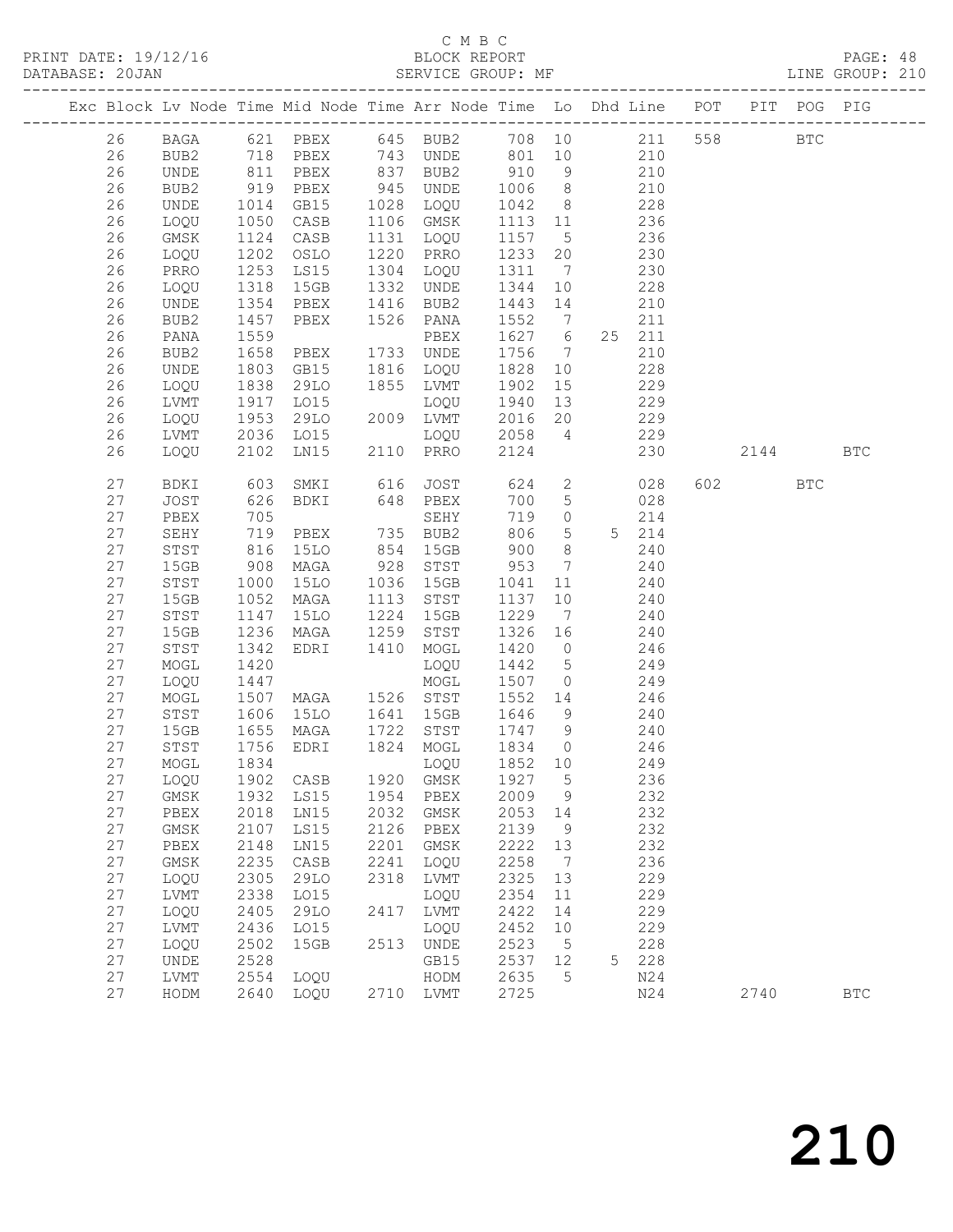| DATABASE: 20JAN |    |      |                      |                                                                                |      |                              |                           |                |            |                  |          |              |  |
|-----------------|----|------|----------------------|--------------------------------------------------------------------------------|------|------------------------------|---------------------------|----------------|------------|------------------|----------|--------------|--|
|                 |    |      |                      | Exc Block Lv Node Time Mid Node Time Arr Node Time Lo Dhd Line POT PIT POG PIG |      |                              |                           |                |            |                  |          |              |  |
|                 | 28 |      |                      | LN15 629 LNOS 636 5 241 604 BTC                                                |      |                              |                           |                |            |                  |          |              |  |
|                 | 28 | LNOS |                      | 641 15LO 652 STST 720 16 241                                                   |      |                              |                           |                |            |                  |          |              |  |
|                 | 28 | STST |                      |                                                                                |      |                              |                           |                |            |                  |          |              |  |
|                 | 28 | MOGL |                      |                                                                                |      |                              |                           |                |            |                  |          |              |  |
|                 | 28 | LOQU |                      |                                                                                |      |                              |                           |                |            |                  |          |              |  |
|                 | 28 | MOGL | 906                  | MAGA 926 STST                                                                  |      |                              | 949                       |                | 25 246     |                  |          |              |  |
|                 | 28 | STST | 1014                 | EDRI 1039 MOGL                                                                 |      |                              | 1049 0 246                |                |            |                  |          |              |  |
|                 | 28 | MOGL | 1049<br>1117         |                                                                                |      | LOQU                         | 1110 7                    |                |            | 249              |          |              |  |
|                 | 28 | LOQU |                      |                                                                                |      |                              | 113600249                 |                |            |                  |          |              |  |
|                 | 28 | MOGL |                      |                                                                                |      |                              | 1217 15 246               |                |            |                  |          |              |  |
|                 | 28 | STST | 1232                 | 15LO 1310 15GB                                                                 |      |                              | 1315 6                    |                | 240        |                  |          |              |  |
|                 | 28 | 15GB | 1321<br>1417         | MAGA                                                                           |      | 1344 STST                    | 1411 6 240<br>1500 10 240 |                |            |                  |          |              |  |
|                 | 28 | STST |                      | 15LO                                                                           |      | 1455 15GB                    |                           |                |            |                  |          |              |  |
|                 | 28 | 15GB | 1510                 | MAGA 1535 STST                                                                 |      |                              | 1600 11 240               |                |            |                  |          |              |  |
|                 | 28 | STST | 1611                 | EDRI                                                                           |      | 1639 MOGL                    | 1649 0 246                |                |            |                  |          |              |  |
|                 | 28 | MOGL | 1649<br>1649<br>1722 | LOQU<br>29LO 1740 LVMT                                                         |      |                              | $1712 - 10$               |                |            | $\frac{18}{249}$ |          |              |  |
|                 | 28 | LOQU |                      |                                                                                |      |                              | 1749 12                   |                |            | 229              |          |              |  |
|                 | 28 | LVMT | 1801                 | LO15                                                                           |      | LOQU                         | 1828 7 229                |                |            |                  |          |              |  |
|                 | 28 | LOQU | 1835                 |                                                                                |      | MOGL                         | 1855 0                    |                | 249        |                  |          |              |  |
|                 | 28 | MOGL | 1855<br>1950         | MAGA 1912 STST                                                                 |      |                              | 1934 16                   |                | 246        |                  |          |              |  |
|                 | 28 | STST |                      | 15LO 2023 15GB                                                                 |      |                              | 2027 9                    |                |            | 240              |          |              |  |
|                 | 28 | 15GB | 2036                 | MAGA                                                                           |      | 2053 STST                    | 2112 12 240               |                |            |                  |          |              |  |
|                 | 28 | STST | 2124                 | 15LO                                                                           |      | 2155 15GB                    | 2158 19                   |                | 240        |                  |          |              |  |
|                 | 28 | 15GB | 2217                 | MAGA 2234 STST<br>EDRI 2327 MOGL<br>LOQU<br>15GB 2416 UNDE                     |      |                              | 2253                      | 10             | 240        |                  |          |              |  |
|                 | 28 | STST | 2303                 |                                                                                |      |                              | 2334 0                    |                | 249        | 246              |          |              |  |
|                 | 28 | MOGL | 2334                 |                                                                                |      |                              | 2351                      | 14             |            |                  |          |              |  |
|                 | 28 | LOQU | 2405                 |                                                                                |      |                              | 2426 12                   |                | 228        |                  |          |              |  |
|                 | 28 | UNDE | 2438                 | GB15 2448 LOQU                                                                 |      |                              | 2456 5                    |                |            | 228              |          |              |  |
|                 | 28 | LOQU | 2501<br>2516         |                                                                                |      | MOGL                         | 2516 0                    |                |            | 249              |          |              |  |
|                 | 28 | MOGL |                      |                                                                                |      | EDRI 2526 MACA 2532 8 10 246 |                           |                |            |                  |          |              |  |
|                 | 28 | LOQU | 2550                 |                                                                                |      | MOGL 2605 0 249              |                           |                |            |                  |          |              |  |
|                 | 28 | MOGL | 2605                 |                                                                                |      | MAGA                         | 2621                      |                |            |                  | 246 2641 | <b>BTC</b>   |  |
|                 | 29 | GMSK |                      | 634 MCMA STST                                                                  |      |                              |                           |                |            | 714 9 247        | 604 BTC  |              |  |
|                 | 29 | STST | 723                  |                                                                                |      | EDRI 746 MOGL                |                           |                | 756 0 246  |                  |          |              |  |
|                 | 29 | MOGL | 756                  | 29LO 850 LVMT<br>7.015 BOQU<br>7.015 LOQU                                      |      | LOQU                         |                           |                | 823 11 249 |                  |          |              |  |
|                 | 29 | LOQU |                      | 834 29LO<br>902 LO15                                                           |      |                              | 857 5<br>931 17           |                |            | 229              |          |              |  |
|                 | 29 | LVMT |                      |                                                                                |      |                              |                           |                |            | 229              |          |              |  |
|                 | 29 |      |                      | LOQU 948 15GB 1000 UNDE 1011 13 228                                            |      |                              |                           |                |            |                  |          |              |  |
|                 | 29 | UNDE | 1024                 | PBEX                                                                           | 1046 | BUB2                         | 1113                      | 6              |            | 210              |          |              |  |
|                 | 29 | BUB2 | 1119                 | PBEX                                                                           | 1145 | UNDE                         | 1207                      | $\overline{7}$ |            | 210              |          |              |  |
|                 | 29 | UNDE | 1214                 | GB15                                                                           | 1228 | LOQU                         | 1242                      | 6              |            | 228              |          |              |  |
|                 | 29 | LOQU | 1248                 | 15GB                                                                           | 1301 | UNDE                         | 1312                      | 12             |            | 228              |          |              |  |
|                 | 29 | UNDE | 1324                 | PBEX                                                                           | 1346 | BUB2                         | 1413                      | 16             |            | 210              |          |              |  |
|                 | 29 | BUB2 | 1429                 | PBEX                                                                           | 1458 | PANA                         | 1526                      | 6              |            | 211              |          |              |  |
|                 | 29 | PANA | 1532                 |                                                                                |      | PBEX                         | 1559                      | 11             |            | 25 211           |          |              |  |
|                 | 29 | STST | 1635                 | EDRI                                                                           | 1703 | MOGL                         | 1713<br>1736              | $\overline{0}$ |            | 246              |          |              |  |
|                 | 29 | MOGL | 1713                 |                                                                                |      | LOQU                         |                           | 6              |            | 249              |          |              |  |
|                 | 29 | LOQU | 1742                 | 29LO                                                                           |      | 1800 LVMT                    | 1808                      | 8              |            | 229              |          |              |  |
|                 | 29 | LVMT |                      | 1816 LO15                                                                      |      | LOQU                         | 1840                      |                |            | 229              | 1900     | $_{\rm BTC}$ |  |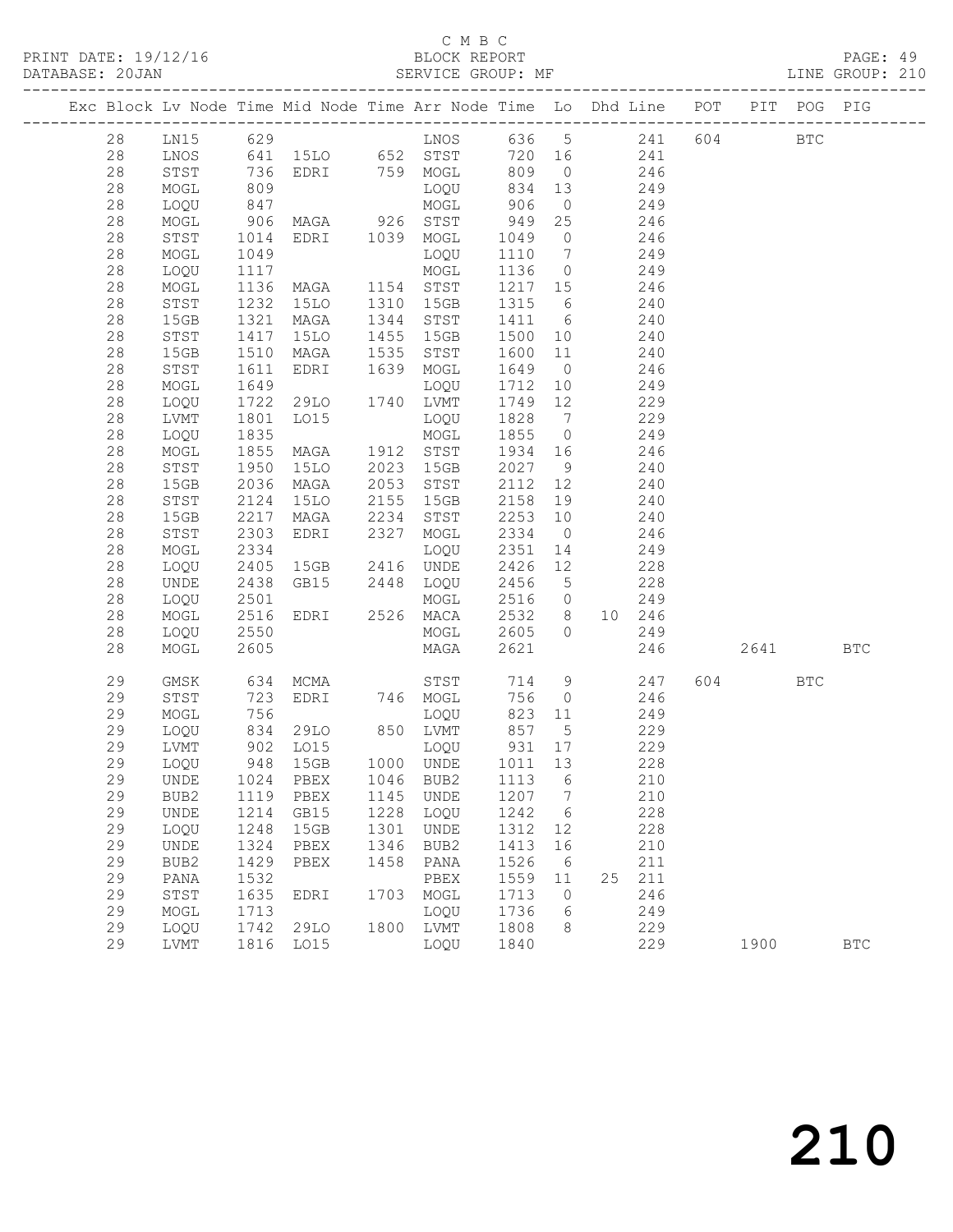PRINT DATE: 19/12/16 BLOCK REPORT BATABASE: 20JAN

#### C M B C<br>BLOCK REPORT

PAGE: 50<br>LINE GROUP: 210

|          |                              |                        |                                    |      |               |                 |                      | Exc Block Lv Node Time Mid Node Time Arr Node Time Lo Dhd Line POT |      |       | PIT POG PIG  |            |
|----------|------------------------------|------------------------|------------------------------------|------|---------------|-----------------|----------------------|--------------------------------------------------------------------|------|-------|--------------|------------|
| 30       | CACU                         |                        |                                    |      |               |                 |                      | 637 EDRI 642 MOGL 650 0 246                                        | 612  |       | $_{\rm BTC}$ |            |
| 30       | MOGL                         |                        |                                    |      |               | $717 \quad 14$  |                      | 249                                                                |      |       |              |            |
| 30       | LOQU                         | 650<br>731             |                                    |      | MOGT<br>TOÕ   |                 | 753 0                | 249                                                                |      |       |              |            |
| 30       | MOGL                         | 753                    |                                    |      | MAGA 813 STST |                 |                      | 834 11 246                                                         |      |       |              |            |
| 30       | STST                         | 845                    | EDRI 911 MOGL                      |      |               | 921             |                      | $0 \t 246$                                                         |      |       |              |            |
| 30       | MOGL                         | 921<br>950             |                                    |      | LOQU          | 944             | $6\overline{6}$      | $-10$<br>249                                                       |      |       |              |            |
| 30       | LOQU                         |                        | CASB                               |      | 1006 GMSK     | 1013 12         |                      | 236                                                                |      |       |              |            |
| 30       | GMSK                         | 1025                   | CASB                               |      | 1032 LOQU     | 1056            | $6\overline{6}$      | 236                                                                |      |       |              |            |
| 30       | LOQU                         | 1102                   | OSLO                               |      | 1122 PRRO     | 1136 17         |                      | 230                                                                |      |       |              |            |
| 30       | PRRO                         | 1153<br>$1132$<br>1218 | LS15                               |      | 1204 LOQU     | 1211 7          |                      | 230                                                                |      |       |              |            |
| 30       | LOQU                         |                        | 15GB                               |      | 1231 UNDE     | 1242            | $7\overline{ }$      | 228                                                                |      |       |              |            |
| 30       | UNDE                         | 1249                   | PBEX                               |      | 1311 BUB2     | 1338 6          |                      | 210                                                                |      |       |              |            |
| 30       | BUB2                         | 1344                   | PBEX                               |      | 1411 UNDE     | 1436 5          |                      | 210                                                                |      |       |              |            |
| 30       | UNDE                         | 1441                   | GB15                               |      | 1456 LOQU     | 1512 12         |                      | 228                                                                |      |       |              |            |
| 30       | LOQU                         | 1524                   | 29LO                               |      | 1544 LVMT     | 1552            | 24                   | 229                                                                |      |       |              |            |
| 30       | LVMT                         | $\frac{1}{1616}$       | LO15                               |      | LOQU          | 1645            |                      | $\frac{22}{5}$ 229                                                 |      |       |              |            |
| 30       | LOQU                         | 1650                   | CASB                               |      | 1709 GMSK     | 1716 12         |                      | 236                                                                |      |       |              |            |
| 30       | GMSK                         | 1728                   | CASB                               |      | 1735 LOQU     |                 |                      | 1757 6 236                                                         |      |       |              |            |
| 30       | LOQU                         | 1803                   | CASB                               |      | 1821 GMSK     | 1828            |                      | 236                                                                | 1858 |       |              | <b>BTC</b> |
|          |                              |                        |                                    |      |               |                 |                      |                                                                    |      |       |              |            |
| 31       | LVMT                         | 606                    | LO15                               |      | LOQU 626 6    |                 |                      | 229                                                                |      | 548 3 | <b>BTC</b>   |            |
| 31       | LOQU                         |                        | 29LO                               |      | 646 LVMT      | 652             | 11                   | 229                                                                |      |       |              |            |
| 31       | LVMT                         | 632<br>703<br>735      | LO15                               |      | LOQU          | 726             | 9                    | 229                                                                |      |       |              |            |
| 31       | LOQU                         |                        | 29LO                               |      | 749 LVMT      |                 | 756 11               | 229                                                                |      |       |              |            |
| 31       | LVMT                         | 807                    | L015                               |      | LOQU          | 833 15          |                      | 229                                                                |      |       |              |            |
| 31       | LOQU                         | 848                    | OSLO                               |      | 905 PRRO      | 921             | $6\overline{6}$      | 230                                                                |      |       |              |            |
| 31       | PRRO                         | 927<br>950             | LS15                               |      | 937 LOQU      | 944             | 6                    | 230                                                                |      |       |              |            |
| 31       | LOQU                         | 1009                   |                                    |      | MOGL          | 1009            | $\overline{0}$       | 249<br>246                                                         |      |       |              |            |
| 31       | MOGL                         |                        | MAGA                               |      | 1027 STST     | 1050 12         |                      |                                                                    |      |       |              |            |
| 31       | STST                         | 1102                   | 15LO                               |      | 1139 15GB     | 1144            | 6<br>$7\overline{)}$ | 240                                                                |      |       |              |            |
| 31<br>31 | 15GB                         | 1150<br>1247           | MAGA                               | 1325 | 1214 STST     | 1240<br>1330    | 6                    | 240<br>240                                                         |      |       |              |            |
|          | STST                         | 1336                   | 15LO                               | 1359 | 15GB          |                 |                      | 240                                                                |      |       |              |            |
| 31<br>31 | 15GB                         |                        | MAGA<br>EDRI                       | 1509 | STST          | 1426 13<br>1519 | $\overline{0}$       | 246                                                                |      |       |              |            |
| 31       | STST<br>MOGL                 | 1439<br>1519           |                                    |      | MOGL<br>LOQU  | 1542            | $5\overline{)}$      | 249                                                                |      |       |              |            |
| 31       | LOQU                         | 1547                   |                                    |      | MOGL          | 1609            | $\overline{0}$       | 249                                                                |      |       |              |            |
| 31       | MOGL                         |                        | 1537<br>1609 MAGA 1627 STST        |      |               |                 |                      | 1657 8 6 246                                                       |      |       |              |            |
| 31       | BUB2                         | 1711                   | PBEX 1747 UNDE                     |      |               | 1810            | $5\overline{)}$      | 210                                                                |      |       |              |            |
| 31       | UNDE                         | 1815                   | PBEX                               |      | 1835 BUB2     | 1902            | $5\overline{)}$      | 210                                                                |      |       |              |            |
|          |                              |                        | 31 BUB2 1907 PBEX 1932 UNDE 1951 7 |      |               |                 |                      | 210                                                                |      |       |              |            |
| 31       | UNDE                         | 1958                   | PBEX                               | 2016 | BUB2          | 2042            | 8                    | 209                                                                |      |       |              |            |
| 31       | BUB2                         | 2050                   | PBEX                               | 2116 | <b>UNDE</b>   | 2137            | 23                   | 209                                                                |      |       |              |            |
| 31       | UNDE                         | 2200                   | PBEX                               | 2216 | BUB2          | 2242            | 8                    | 209                                                                |      |       |              |            |
| 31       | BUB2                         | 2250                   | PBEX                               | 2316 | UNDE          | 2337            | 23                   | 209                                                                |      |       |              |            |
| 31       | $\ensuremath{\mathsf{UNDE}}$ | 2400                   | PBEX                               | 2416 | BUB2          | 2439            | 14                   | 209                                                                |      |       |              |            |
| 31       | BUB2                         | 2453                   | PBEX                               | 2516 | UNDE          | 2535            | 6                    | 209                                                                |      |       |              |            |
| 31       | UNDE                         | 2541                   |                                    |      | PBEX          | 2554            | 6                    | 209                                                                |      |       |              |            |
| 31       | PBEX                         | 2600                   |                                    |      | $HK-E$        | 2606            |                      | 028                                                                |      | 2610  |              | <b>BTC</b> |
|          |                              |                        |                                    |      |               |                 |                      |                                                                    |      |       |              |            |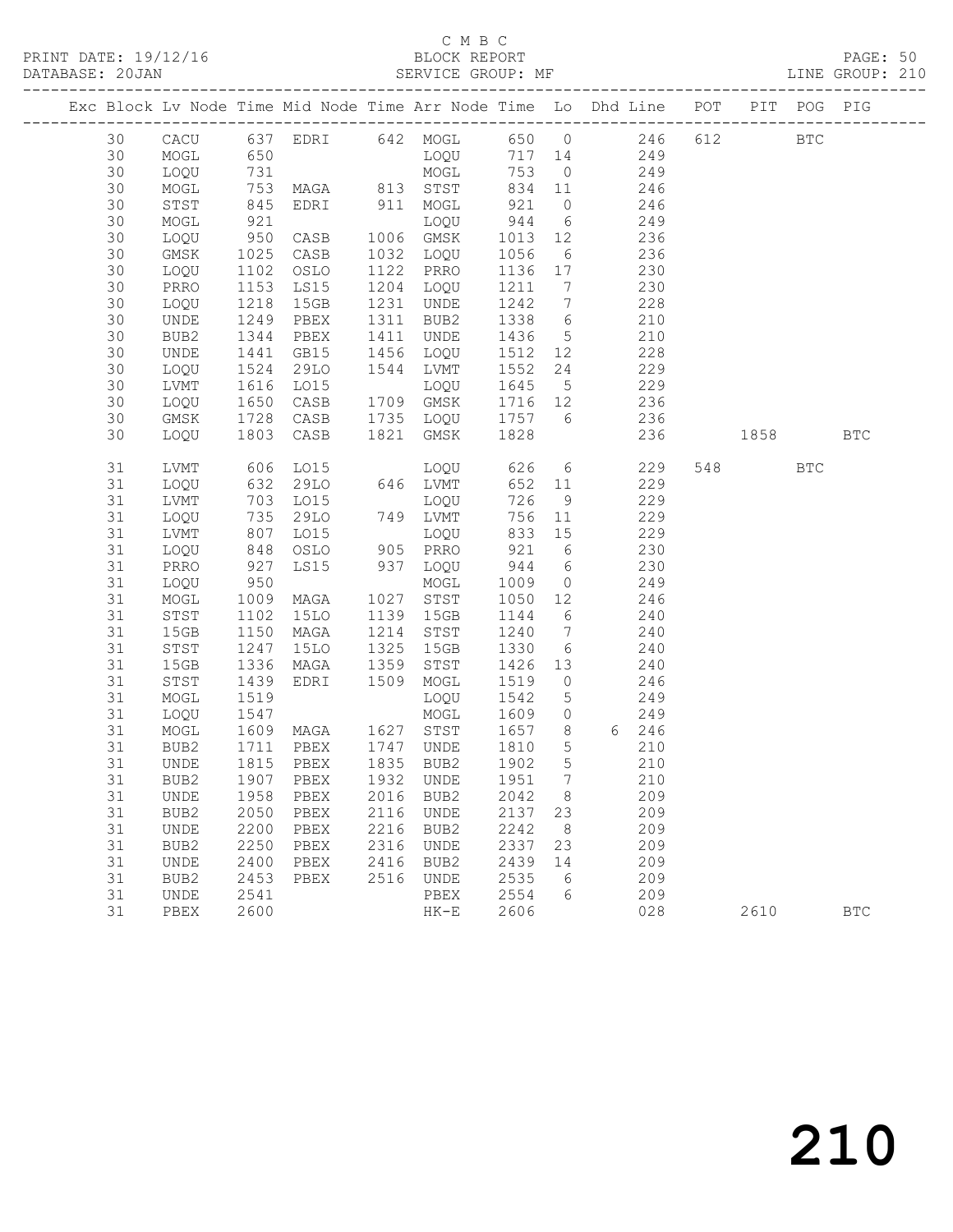#### C M B C<br>BLOCK REPORT

PAGE: 51<br>LINE GROUP: 210

| Exc Block Lv Node Time Mid Node Time Arr Node Time Lo Dhd Line POT PIT POG PIG |              |              |                                                          |                                      |                     |                |                   |                         |     |            |            |            |
|--------------------------------------------------------------------------------|--------------|--------------|----------------------------------------------------------|--------------------------------------|---------------------|----------------|-------------------|-------------------------|-----|------------|------------|------------|
| 32                                                                             | LN15         |              |                                                          |                                      |                     |                |                   | 701 9 241<br>756 13 241 | 629 | <b>BTC</b> |            |            |
| 32                                                                             | LNOS         |              |                                                          |                                      |                     |                |                   |                         |     |            |            |            |
| 32                                                                             | STST         |              |                                                          |                                      | 846 0               |                |                   | 246                     |     |            |            |            |
| 32                                                                             | MOGL         |              |                                                          |                                      | 911 6               |                |                   | 249                     |     |            |            |            |
| 32                                                                             | LOQU         | 917          |                                                          | MOGL                                 | 936 0               |                |                   | 249                     |     |            |            |            |
| 32                                                                             | MOGL         |              |                                                          |                                      | 1017  13<br>1112  8 |                |                   | 246                     |     |            |            |            |
| 32                                                                             | STST         | 1030         |                                                          |                                      |                     |                |                   | 240                     |     |            |            |            |
| 32                                                                             | 15GB         | 1120<br>1217 | MAGA 1144 STST<br>15LO 1255 15GB                         |                                      | 1210 7<br>1300 6    |                |                   | 240                     |     |            |            |            |
| 32                                                                             | STST         |              |                                                          |                                      |                     |                |                   | 240                     |     |            |            |            |
| 32                                                                             | 15GB         | 1306<br>1412 | MAGA                                                     | 1329 STST                            | 1356 16<br>1451 0   |                |                   | 240                     |     |            |            |            |
| 32                                                                             | STST         |              | EDRI                                                     | 1441 MOGL                            |                     |                |                   | 246                     |     |            |            |            |
| 32                                                                             | MOGL         |              | 1451 LOQU<br>1519 CASB 1538 GMSK                         | LOQU 1514                            |                     | 5 <sup>5</sup> |                   | 249                     |     |            |            |            |
| 32                                                                             | LOQU         |              | 1556 CASB 1603 LOQU 1626                                 |                                      | 1546 10             |                |                   | 236                     |     |            |            |            |
| 32                                                                             | GMSK         |              |                                                          |                                      |                     | 6              |                   | 236                     |     |            |            |            |
| 32<br>32                                                                       | LOQU         | 1632<br>1647 |                                                          | HARB<br>LOQU 1656                    | 1642                | $5^{\circ}$    |                   | 231<br>231              |     |            |            |            |
| 32                                                                             | HARB         |              |                                                          |                                      |                     | 6              |                   |                         |     |            |            |            |
| 32                                                                             | LOQU         | 1702<br>1737 | LN15 1712 PRRO<br>LS15 1748 LOQU                         |                                      | 1730 7<br>1758 5    |                |                   | 230<br>230              |     |            |            |            |
| 32                                                                             | PRRO<br>LOQU |              |                                                          |                                      |                     |                |                   |                         |     |            |            |            |
| 32                                                                             | UNDE         |              | 1803 15GB 1818 UNDE 1831 5<br>1836 GB15 1848 LOQU 1859 6 |                                      |                     |                |                   | 228<br>228              |     |            |            |            |
| 32                                                                             | LOQU         |              |                                                          |                                      |                     | $\overline{0}$ |                   | 249                     |     |            |            |            |
| 32                                                                             | MOGL         |              |                                                          |                                      | 1924<br>2000        |                |                   | 246                     |     | 2020       |            | <b>BTC</b> |
|                                                                                |              |              |                                                          |                                      |                     |                |                   |                         |     |            |            |            |
| 33                                                                             | LVMT         |              | 647 LO15                                                 | LOQU 708 8                           |                     |                |                   | 229                     | 629 |            | <b>BTC</b> |            |
| 33                                                                             | LOQU         |              | 716 OSLO                                                 | 731 PRRO                             | 747 4               |                |                   | 230                     |     |            |            |            |
| 33                                                                             | PRRO         |              |                                                          |                                      | 808 5               |                |                   | 20 230                  |     |            |            |            |
| 33                                                                             | GMSK         |              | 751 LS15 801 LOQU 808 5<br>833 LS15 900 PBEX 917 5       |                                      |                     |                |                   | 232                     |     |            |            |            |
| 33                                                                             | PBEX         | 922<br>951   |                                                          | PANA                                 | 938 13              |                |                   | 212                     |     |            |            |            |
| 33                                                                             | PANA         |              |                                                          | PBEX                                 | 1008                | 12             |                   | 212                     |     |            |            |            |
| 33                                                                             | PBEX         | 1020         |                                                          | PANA 1036 15<br>PBEX 1108 12         |                     |                |                   | 212                     |     |            |            |            |
| 33                                                                             | PANA         | 1051         |                                                          |                                      |                     |                |                   | 212                     |     |            |            |            |
| 33                                                                             | PBEX         | 1120         |                                                          | PANA                                 | 1136 14             |                |                   | 212                     |     |            |            |            |
| 33                                                                             | PANA         | 1150         |                                                          | PBEX                                 | 1208 12             |                |                   | 212                     |     |            |            |            |
| 33                                                                             | PBEX         | 1220         |                                                          | PANA 1236 14                         |                     |                |                   | 212                     |     |            |            |            |
| 33                                                                             | PANA         | 1250<br>1320 |                                                          | PBEX                                 | 1308<br>1336        | 12             |                   | 212                     |     |            |            |            |
| 33                                                                             | PBEX         |              |                                                          | PANA                                 | 1336 13             |                |                   | 212                     |     |            |            |            |
| 33                                                                             | PANA         | 1349         |                                                          | PBEX                                 | 1408                | 12             |                   | 212                     |     |            |            |            |
| 33                                                                             | PBEX         | 1420         |                                                          | PANA                                 | 1436 13             |                |                   | 212                     |     |            |            |            |
| 33                                                                             | PANA         | 1449         |                                                          | PBEX 1508                            |                     | 12             |                   | 212                     |     |            |            |            |
| 33                                                                             | PBEX         | 1520         |                                                          | PANA 1537                            |                     | 13             |                   | 212                     |     |            |            |            |
| 33                                                                             | PANA         | 1550<br>1620 |                                                          | PBEX                                 | 1610 10             |                |                   | 212                     |     |            |            |            |
| 33                                                                             | PBEX         |              |                                                          | PANA 1638 7<br>EDRI 1744 MOGL 1754 0 |                     |                |                   | 31 212                  |     |            |            |            |
| 33                                                                             | STST         | 1716         |                                                          |                                      |                     |                | 246               |                         |     |            |            |            |
| 33                                                                             | MOGL         |              |                                                          |                                      |                     |                | $\frac{249}{230}$ |                         |     |            |            |            |
| 33                                                                             | LOQU         |              |                                                          |                                      |                     |                |                   |                         |     | 230 1911   |            | <b>BTC</b> |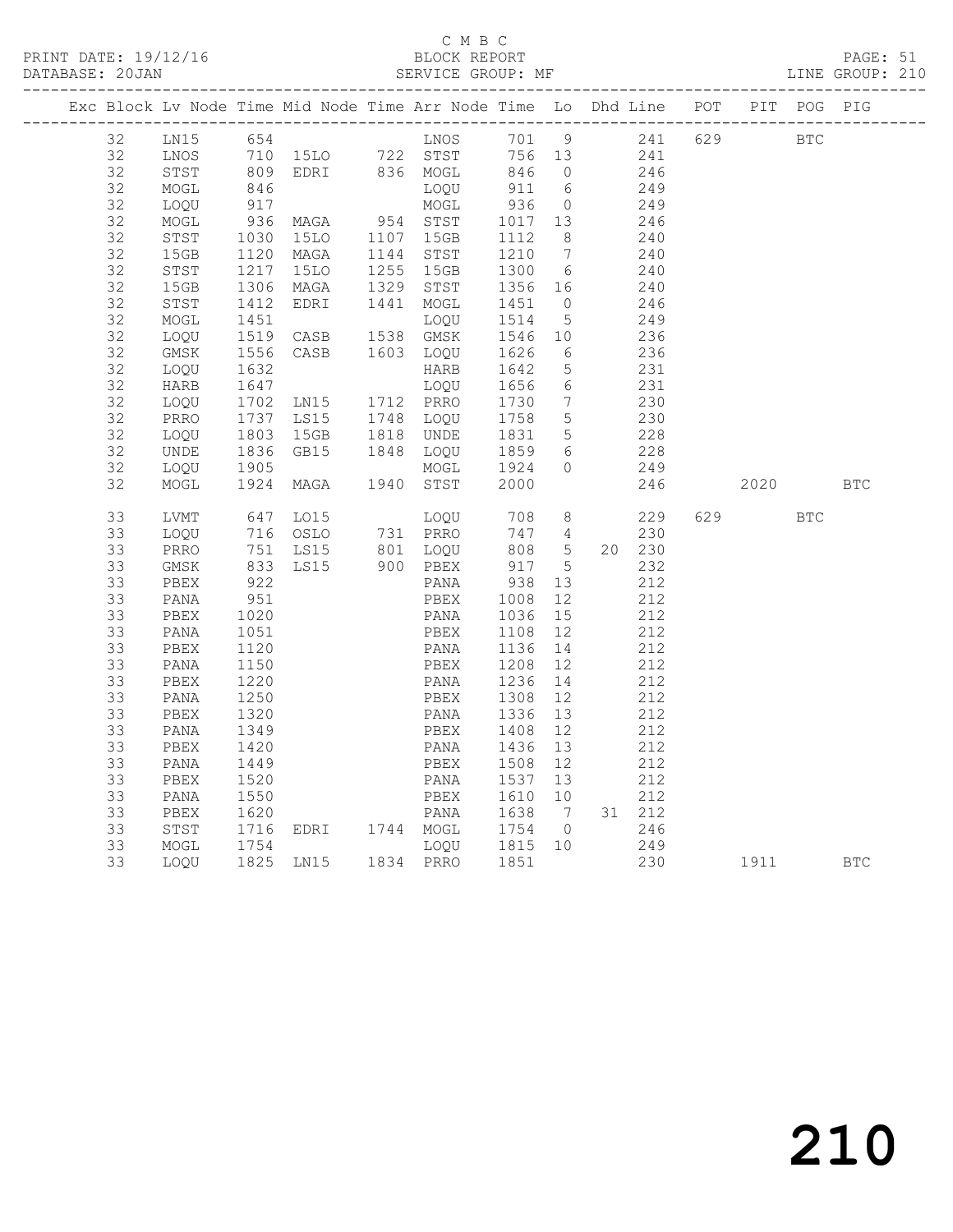#### C M B C<br>BLOCK REPORT

| DATABASE: 20JAN |    |              |                      | SERVICE GROUP: MF                                                              |      |                                                                                    |         |                 | LINE GROUP: 210           |     |         |          |            |  |
|-----------------|----|--------------|----------------------|--------------------------------------------------------------------------------|------|------------------------------------------------------------------------------------|---------|-----------------|---------------------------|-----|---------|----------|------------|--|
|                 |    |              |                      | Exc Block Lv Node Time Mid Node Time Arr Node Time Lo Dhd Line POT PIT POG PIG |      |                                                                                    |         |                 |                           |     |         |          |            |  |
|                 |    |              |                      | 34 STST 705 15LO 737 15GB 743 5 240 641 BTC                                    |      |                                                                                    |         |                 |                           |     |         |          |            |  |
|                 | 34 |              |                      | 15GB 748 MAGA 810 STST 833 9 240                                               |      |                                                                                    |         |                 |                           |     |         |          |            |  |
|                 | 34 | STST         | 842<br>938<br>1044   |                                                                                |      | 15LO 919 15GB 924 14 240<br>MAGA 958 STST 1023 21 240<br>EDRI 1108 MOGL 1118 0 246 |         |                 |                           |     |         |          |            |  |
|                 | 34 | 15GB         |                      |                                                                                |      |                                                                                    |         |                 |                           |     |         |          |            |  |
|                 | 34 | STST         |                      |                                                                                |      |                                                                                    |         |                 |                           |     |         |          |            |  |
|                 | 34 | MOGL         | 1118                 |                                                                                |      |                                                                                    |         |                 | LOQU 1138 9 249           |     |         |          |            |  |
|                 | 34 | LOQU         |                      |                                                                                |      |                                                                                    |         |                 | 1206 0 249                |     |         |          |            |  |
|                 | 34 | MOGL         |                      |                                                                                |      |                                                                                    | 1247 15 |                 |                           |     |         |          |            |  |
|                 | 34 | STST         |                      | 1147 MOGL<br>1206 MAGA 1224 STST<br>1302 15LO 1340 15GB                        |      |                                                                                    |         |                 | 1247 15 246<br>1345 5 240 |     |         |          |            |  |
|                 | 34 | 15GB         | 1350                 |                                                                                |      | MAGA 1413 STST 1440 5 240                                                          |         |                 |                           |     |         |          |            |  |
|                 | 34 | STST         | 1445                 | 15LO                                                                           |      | 1524 15GB                                                                          |         |                 | 1529 8 240                |     |         |          |            |  |
|                 | 34 | 15GB         |                      | MAGA                                                                           |      | 1602 STST                                                                          |         |                 |                           |     |         |          |            |  |
|                 | 34 | STST         | 1537<br>1639         | 15LO                                                                           |      | 1716 15GB                                                                          |         |                 | 1627 12 240<br>1722 9 240 |     |         |          |            |  |
|                 | 34 | 15GB         | 1731                 |                                                                                |      | MAGA 1754 STST 1819 14 240                                                         |         |                 |                           |     |         |          |            |  |
|                 | 34 | STST         | 1833                 | EDRI                                                                           |      | 1857 MOGL                                                                          |         |                 | 1906 0 246                |     |         |          |            |  |
|                 | 34 | MOGL         |                      |                                                                                |      |                                                                                    |         |                 | $1924$ 8 249              |     |         |          |            |  |
|                 | 34 | LOQU         |                      |                                                                                |      |                                                                                    |         |                 | 236                       |     |         | 2027 BTC |            |  |
|                 |    |              |                      |                                                                                |      |                                                                                    |         |                 |                           |     |         |          |            |  |
|                 | 35 | 15GB         |                      | 709 MAGA                                                                       |      | 729 STST 747 8 240                                                                 |         |                 |                           |     | 651 BTC |          |            |  |
|                 | 35 | STST         | 755<br>853           | 15LO                                                                           |      | 833 15GB 839 14 240<br>913 STST 938 8 240                                          |         |                 |                           |     |         |          |            |  |
|                 | 35 | 15GB         |                      | MAGA                                                                           |      |                                                                                    |         |                 |                           |     |         |          |            |  |
|                 | 35 | STST         | 946                  | 15LO                                                                           |      | 1022 15GB 1027                                                                     |         |                 | 10 240                    |     |         |          |            |  |
|                 | 35 | 15GB         | 1037                 |                                                                                |      | MAGA 1058 STST                                                                     |         |                 | 1121 23 240               |     |         |          |            |  |
|                 | 35 | STST         | 1144                 | EDRI 1208 MOGL                                                                 |      |                                                                                    |         |                 | 1218 0 246                |     |         |          |            |  |
|                 | 35 | MOGL         | 1218                 |                                                                                |      | LOQU                                                                               | 1238 9  |                 | 249                       |     |         |          |            |  |
|                 | 35 | LOQU         | 1247                 |                                                                                |      | MOGL                                                                               |         |                 | 1306 0 249                |     |         |          |            |  |
|                 | 35 | MOGL         | 1306                 |                                                                                |      | MAGA 1324 STST 1348 14 246                                                         |         |                 |                           |     |         |          |            |  |
|                 | 35 | STST         | 1402<br>1500<br>1557 |                                                                                |      | 15LO 1440 15GB                                                                     | 1445 15 |                 | 240                       |     |         |          |            |  |
|                 | 35 | 15GB         |                      | MAGA                                                                           |      | 1524 STST                                                                          | 1549 8  |                 | 240                       |     |         |          |            |  |
|                 | 35 | STST         |                      | EDRI                                                                           |      | 1625 MOGL                                                                          |         |                 | $1635$ 0 246              |     |         |          |            |  |
|                 | 35 | MOGL         | 1635                 |                                                                                |      |                                                                                    |         |                 | LOQU 1658 19 249          |     |         |          |            |  |
|                 | 35 | LOQU         | 1717                 | LN15 1727 PRRO<br>LS15 1802 LOQU                                               |      |                                                                                    | 1745 6  |                 | 230                       |     |         |          |            |  |
|                 | 35 | PRRO         | 1751<br>1817         |                                                                                |      |                                                                                    | 1812 5  |                 | 230                       |     |         |          |            |  |
|                 | 35 | LOQU         |                      |                                                                                |      | MOGL                                                                               | 1838 0  |                 | 249                       |     |         |          |            |  |
|                 | 35 | MOGL         |                      | 1838 MAGA                                                                      |      | 1855 STST                                                                          |         |                 | 1917  246  1937  BTC      |     |         |          |            |  |
|                 | 36 | GMSK         |                      |                                                                                |      |                                                                                    |         |                 |                           |     |         | BTC      |            |  |
|                 | 36 | LOQU         |                      |                                                                                |      |                                                                                    |         |                 |                           |     |         |          |            |  |
|                 |    |              |                      | 36 PRRO 1324 LS15 1334 LOQU 1342 6                                             |      |                                                                                    |         |                 |                           | 230 |         |          |            |  |
|                 | 36 | LOQU         | 1348                 | 15GB                                                                           | 1402 | UNDE                                                                               | 1414    | 10              | 228                       |     |         |          |            |  |
|                 | 36 | UNDE         | 1424                 | PBEX                                                                           |      | 1446 BUB2                                                                          | 1514    | $5^{\circ}$     | 210                       |     |         |          |            |  |
|                 | 36 | BUB2         | 1519                 | PBEX                                                                           | 1549 | PANA                                                                               | 1613    | 14              | 31 211                    |     |         |          |            |  |
|                 | 36 | STST         | 1658                 | EDRI                                                                           | 1726 | MOGL                                                                               | 1736    | $\overline{0}$  | 246                       |     |         |          |            |  |
|                 | 36 | MOGL         | 1736                 |                                                                                |      | LOQU                                                                               | 1757    | $5^{\circ}$     | 249                       |     |         |          |            |  |
|                 | 36 | LOQU         | 1802                 | LN15                                                                           | 1812 | PRRO                                                                               | 1830    | 8 <sup>8</sup>  | 230                       |     |         |          |            |  |
|                 | 36 | PRRO         | 1838                 | LS15                                                                           | 1848 | LOQU                                                                               | 1858    | $5\overline{)}$ | 230                       |     |         |          |            |  |
|                 | 36 | LOQU         | 1903                 | 15GB                                                                           | 1917 | UNDE                                                                               | 1928    | 8 <sup>8</sup>  | 228                       |     |         |          |            |  |
|                 | 36 | UNDE         | 1936                 | GB15                                                                           | 1947 | LOQU                                                                               | 1957    | $6\overline{6}$ | 228                       |     |         |          |            |  |
|                 | 36 | LOQU         | 2003                 | $\mathtt{CASB}$                                                                | 2019 | GMSK                                                                               | 2026    | $\overline{7}$  | 236                       |     |         |          |            |  |
|                 | 36 | GMSK         | 2033                 | LS15                                                                           | 2052 | PBEX                                                                               | 2106    | 12              | 232                       |     |         |          |            |  |
|                 | 36 | ${\tt PBEX}$ | 2118                 | LN15                                                                           | 2131 | GMSK                                                                               | 2152    | 15              | 232                       |     |         |          |            |  |
|                 | 36 | GMSK         | 2207                 | LS15                                                                           | 2226 | PBEX                                                                               | 2238    | 12              | 232                       |     |         |          |            |  |
|                 | 36 | PBEX         | 2250                 |                                                                                |      | PANA                                                                               | 2305    | 17              | 212                       |     |         |          |            |  |
|                 | 36 | PANA         | 2322                 |                                                                                |      | PBEX                                                                               | 2340    | 10              | 211                       |     |         |          |            |  |
|                 | 36 | PBEX         | 2350                 |                                                                                |      | PANA                                                                               | 2405    | 19              | 212                       |     |         |          |            |  |
|                 | 36 | PANA         | 2424                 |                                                                                |      | PBEX                                                                               | 2441    |                 | 211                       |     | 2449    |          | <b>BTC</b> |  |
|                 |    |              |                      |                                                                                |      |                                                                                    |         |                 |                           |     |         |          |            |  |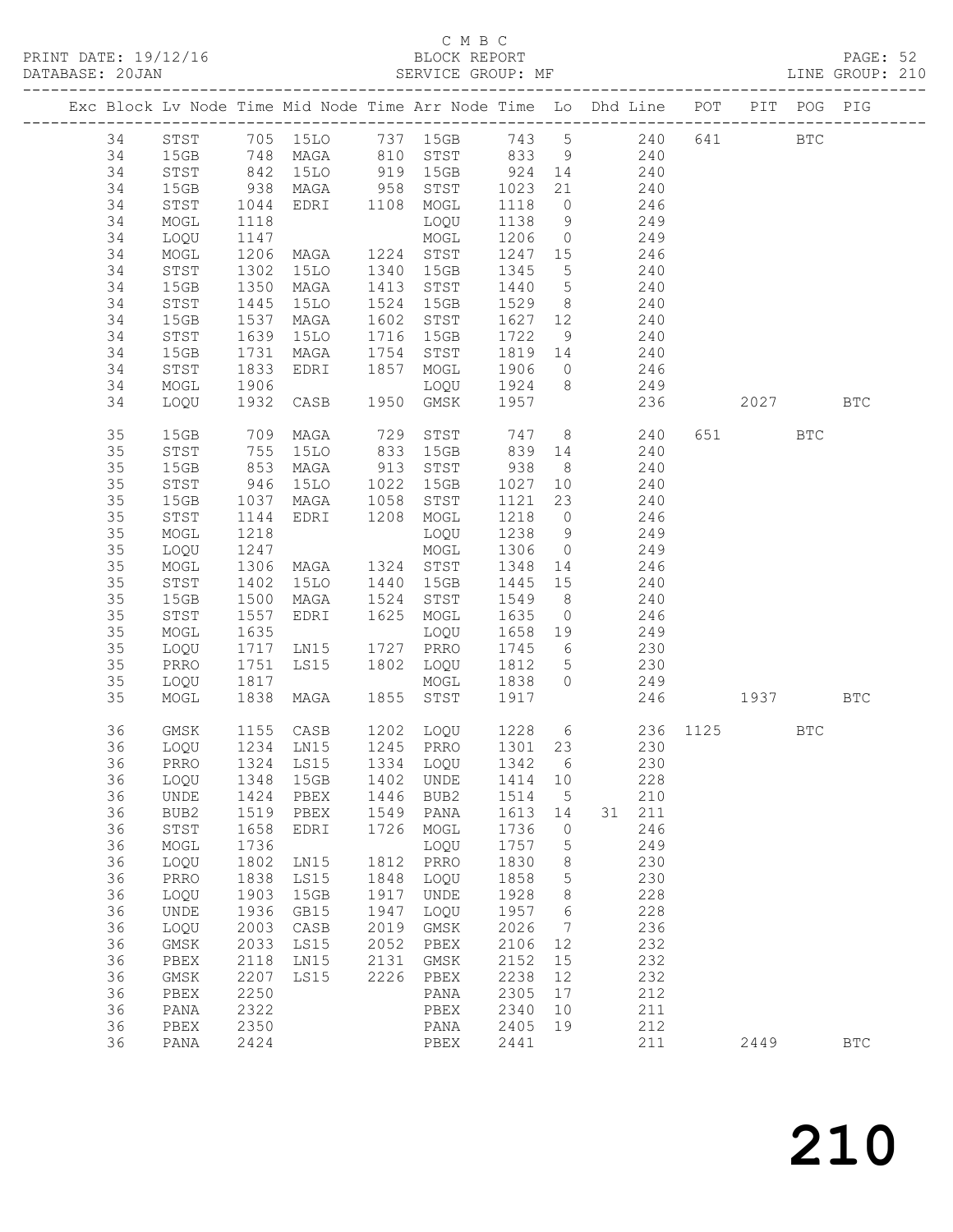#### C M B C BLOCK REPORT<br>SERVICE GROUP: MF

|                          |                                                                |                                                                                                      |                                                                      |                                                                                           |                                                      | BLOCK REPORT PAGE: 53<br>SERVICE GROUP: MF LINE GROUP: 210                                                                                                                                                                                                       |                                                                      |                                                                       |         |                                                                                                     |                     |      |            |              |  |
|--------------------------|----------------------------------------------------------------|------------------------------------------------------------------------------------------------------|----------------------------------------------------------------------|-------------------------------------------------------------------------------------------|------------------------------------------------------|------------------------------------------------------------------------------------------------------------------------------------------------------------------------------------------------------------------------------------------------------------------|----------------------------------------------------------------------|-----------------------------------------------------------------------|---------|-----------------------------------------------------------------------------------------------------|---------------------|------|------------|--------------|--|
|                          |                                                                |                                                                                                      |                                                                      |                                                                                           |                                                      | Exc Block Lv Node Time Mid Node Time Arr Node Time Lo Dhd Line POT PIT POG PIG                                                                                                                                                                                   |                                                                      |                                                                       |         |                                                                                                     |                     |      |            |              |  |
|                          | 37<br>37<br>37<br>37<br>37<br>37<br>37<br>37<br>37<br>37<br>37 | PANA<br>PBEX<br>PANA<br>PBEX<br>BAGA<br>PBEX<br>BAGA<br>PBEX<br>PANA<br>PBEX<br>PANA                 | 1725<br>1750<br>1824<br>1849<br>1919<br>2119<br>2150<br>2221         |                                                                                           |                                                      | 37 BUB2 1404 PBEX 1433 PANA 1502 5 211 1337 BTC<br>37 PANA 1507 PBEX 1534 BUB2 1604 13 211<br>37 BUB2 1617 PBEX 1650 BAGA 1716 8 1 211<br>PBEX 1743 7<br>PANA 1808 16<br>PBEX 1840 9<br>PANA 1907 11<br>PBEX 1941 8<br>PBEX 2138 12<br>PANA 2206 15<br>PBEX 2239 |                                                                      |                                                                       |         | 212<br>$\frac{212}{212}$<br>212<br>1 212<br>211<br>1 212<br>211<br>212<br>211<br>212                | 211 2247 BTC        |      |            |              |  |
| SD 38<br>SD 38<br>#SD 38 | 38<br>38                                                       | 63LP<br>BUB2<br>BUB2<br>UNDE<br>LOQU                                                                 | 1505                                                                 | GRBY 1535 HAHR                                                                            |                                                      | 1612 PBEX 1646 UNDE 1709 7 210<br>1612 PBEX 1646 UNDE 1709 7 210 1545 BTC<br>1716 GB15 1730 LOQU 1743 5 228<br>1748 LN15 1758 PRRO 1816 230 1836 BTC                                                                                                             |                                                                      |                                                                       |         |                                                                                                     | 1553 14 5 016 1405  |      | <b>BTC</b> |              |  |
|                          | 39<br>39<br>39                                                 | 15GB<br>STST<br>STST                                                                                 |                                                                      | 1436 MAGA<br>1536 LN15<br>1708 LN15                                                       |                                                      | 1500 STST 1525 11 240 1418 BTC<br>1610 LNCB 1624 16 28 241<br>1743 LNCB                                                                                                                                                                                          | 1758                                                                 |                                                                       |         |                                                                                                     | 241 1816            |      |            | <b>BTC</b>   |  |
|                          | 40<br>40<br>40<br>40                                           | LVMT<br>LOQU<br>UNDE<br>BUB2                                                                         |                                                                      | 1556 PBEX<br>1657 PBEX                                                                    |                                                      | 1620 BUB2 1650 7 210<br>1731 BAGA 1757                                                                                                                                                                                                                           |                                                                      |                                                                       |         |                                                                                                     | 211 1822 BTC        |      |            |              |  |
|                          | 41<br>41<br>41<br>41<br>41<br>41<br>41<br>41<br>41<br>41<br>41 | GMSK<br>LOQU<br>UNDE<br>BUB2<br>BAGA<br>PBEX<br>GMSK<br>41 LOQU 2005<br>MOGL<br>STST<br>15GB<br>STST | 1710<br>1710<br>1820<br>2024<br>2108<br>2152<br>2249                 | 1456 CASB<br>1533 15GB<br>1611 PBEX<br>PBEX<br>MAGA<br><b>15LO</b><br>MAGA<br><b>15LO</b> | 2040<br>2139<br>2209<br>2317                         | 1504 LOQU<br>1548 UNDE 1601 10 228<br>1635 BUB2 1705<br>1746 BAGA<br>BAGA 1812<br>PBEX 1842<br>1847 LN15 1902 GMSK 1925<br>1931 CASB 1938 LOQU 1957 8 236<br>MOGL 2024 0<br>STST<br>15GB<br>STST<br>15GB                                                         | 2100<br>2142<br>2228<br>2320                                         | 5 <sup>5</sup><br>$5\overline{)}$<br>$6\overline{6}$<br>8<br>10<br>21 |         | 210<br>$\begin{array}{cc} 8 & 211 \\ 5 & 211 \end{array}$<br>232<br>249<br>246<br>240<br>240<br>240 | 1527 6 236 1426 BTC | 2336 |            | $_{\rm BTC}$ |  |
|                          | 42<br>42<br>42<br>42<br>42<br>42<br>42<br>42<br>42             | STST<br>MOGL<br><b>HARB</b><br>LOQU<br>STST<br>15GB<br>STST<br>15GB<br>STST                          | 1455<br>1535<br>1615<br>1633<br>1735<br>1830<br>1919<br>2004<br>2052 | EDRI<br>CASB<br><b>15LO</b><br>MAGA<br><b>15LO</b><br>MAGA<br><b>15LO</b>                 | 1525<br>1652<br>1813<br>1850<br>1953<br>2021<br>2123 | MOGL<br>LOQU<br>LOQU<br>GMSK<br>15GB<br>STST<br>15GB<br>STST<br>15GB                                                                                                                                                                                             | 1535<br>1558<br>1625<br>1659<br>1819<br>1911<br>1957<br>2040<br>2126 | $\circ$<br>10<br>8<br>6<br>11<br>8<br>7<br>12                         | 7<br>30 | 246<br>249<br>231<br>236<br>240<br>240<br>240<br>240<br>240                                         | 1431                | 2142 | <b>BTC</b> | <b>BTC</b>   |  |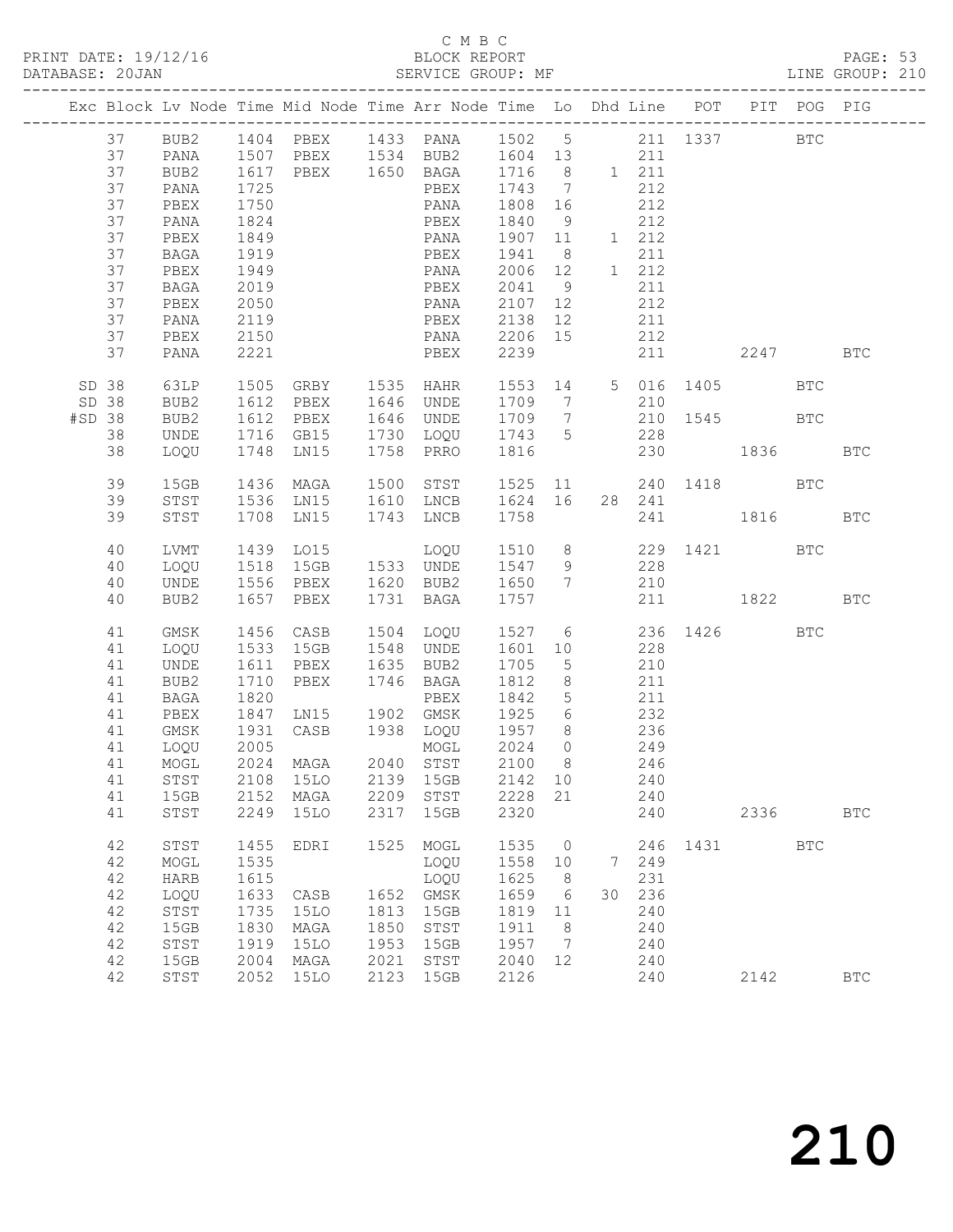|          |          |                                |              |                                     |              | PRINT DATE: 19/12/16 BLOCK REPORT BLOCK REPORT PAGE: 54<br>DATABASE: 20JAN SERVICE GROUP: MF SERVICE GROUP: ME                                 |                                          |               |    |            |          |      |            |            |  |
|----------|----------|--------------------------------|--------------|-------------------------------------|--------------|------------------------------------------------------------------------------------------------------------------------------------------------|------------------------------------------|---------------|----|------------|----------|------|------------|------------|--|
|          |          |                                |              |                                     |              | Exc Block Lv Node Time Mid Node Time Arr Node Time Lo Dhd Line POT PIT POG PIG                                                                 |                                          |               |    |            |          |      |            |            |  |
|          |          |                                |              |                                     |              | 43 15GB 1453 MAGA 1517 STST 1542 15 240 1435<br>43 STST 1557 15LO 1632 15GB 1637 8 240<br>43 15GB 1645 MAGA 1712 STST 1737 16 240              |                                          |               |    |            |          |      | BTC        |            |  |
|          |          |                                |              |                                     |              |                                                                                                                                                |                                          |               |    |            |          |      |            |            |  |
|          |          |                                |              |                                     |              |                                                                                                                                                |                                          |               |    |            |          |      |            |            |  |
|          | 43       | STST                           |              |                                     |              | 1753 15LO 1830 15GB 1835 12 240                                                                                                                |                                          |               |    |            |          |      |            |            |  |
|          | 43       | 15GB                           |              | 1847 MAGA<br>1934 15LO<br>2020 MAGA |              | 1906 STST 1925 9 240<br>2008 15GB 2012 8 240<br>2037 STST 2056 6 240                                                                           |                                          |               |    |            |          |      |            |            |  |
|          | 43       | STST                           |              |                                     |              |                                                                                                                                                |                                          |               |    |            |          |      |            |            |  |
|          | 43       | 15GB                           |              |                                     |              |                                                                                                                                                |                                          |               |    |            |          |      |            |            |  |
|          | 43<br>43 | STST<br>MOGL                   | 2102         |                                     |              | EDRI 2126 MOGL 2135 0 246                                                                                                                      |                                          |               |    |            |          |      |            |            |  |
|          | 43       | LOQU                           |              |                                     |              |                                                                                                                                                |                                          |               |    |            |          |      |            |            |  |
|          | 43       | UNDE                           |              |                                     |              |                                                                                                                                                |                                          |               |    |            |          |      |            |            |  |
|          | 43       | LOQU                           |              | 2302 CASB                           |              | 2316 GMSK 2323 9 236                                                                                                                           |                                          |               |    |            |          |      |            |            |  |
|          | 43       | GMSK                           |              |                                     |              |                                                                                                                                                |                                          |               |    |            |          |      |            |            |  |
|          | 43       | LOQU                           |              | 2332 CASB<br>2402 CASB<br>2430 CASB |              |                                                                                                                                                |                                          |               |    |            |          |      |            |            |  |
|          | 43       | GMSK                           |              |                                     |              |                                                                                                                                                |                                          |               |    |            |          |      |            |            |  |
|          |          |                                |              |                                     |              |                                                                                                                                                |                                          |               |    |            |          |      |            |            |  |
| EM 44    |          | KEDL                           |              |                                     |              | 1512 1510 1517 15GB 1522 6 240 1442<br>1528 MAGA 1553 STST 1618 9 240<br>1528 MAGA 1553 STST 1618 9 240 1510<br>1627 EDRI 1655 MOGL 1705 0 246 |                                          |               |    |            |          |      | <b>BTC</b> |            |  |
| EM 44    |          | 15GB                           |              |                                     |              |                                                                                                                                                |                                          |               |    |            |          |      |            |            |  |
| #EM 44   |          | 15GB                           |              |                                     |              |                                                                                                                                                |                                          |               |    |            |          |      | <b>BTC</b> |            |  |
|          | 44       | STST                           |              |                                     |              |                                                                                                                                                |                                          |               |    |            |          |      |            |            |  |
|          | 44       | MOGL                           | 1705         |                                     |              | LOQU 1728 13 7 249                                                                                                                             |                                          |               |    |            |          |      |            |            |  |
|          | 44       | HARB                           |              |                                     |              |                                                                                                                                                |                                          |               |    |            |          |      |            |            |  |
|          | 44       | LOQU                           |              |                                     |              | LOQU 1756 7 231<br>MOGL 1824 0 249<br>11 STST 1906 246 1926<br>1748 LOQU 1756<br>1803 MOGL 1824<br>1824 MAGA 1841 STST 1906                    |                                          |               |    |            |          |      |            |            |  |
|          | 44       | MOGL                           |              |                                     |              |                                                                                                                                                |                                          |               |    |            |          |      |            | <b>BTC</b> |  |
|          | 45       | LOQU                           |              |                                     |              | 1516 LN15 1525 PRRO 1547 6 230 1446<br>1553 LS15 1604 LOQU 1614 6 230<br>1620 15GB 1635 UNDE 1648 6 228                                        |                                          |               |    |            |          |      | <b>BTC</b> |            |  |
|          | 45       | PRRO                           |              |                                     |              |                                                                                                                                                |                                          |               |    |            |          |      |            |            |  |
|          | 45       | LOQU                           |              |                                     |              |                                                                                                                                                |                                          |               |    |            |          |      |            |            |  |
|          | 45       | UNDE                           | 1654         | PBEX                                |              | 1718 BUB2                                                                                                                                      | 1750 13 210                              |               |    |            |          |      |            |            |  |
|          | 45       | BUB2                           | 1803<br>1859 | PBEX                                |              | 1831 UNDE                                                                                                                                      | 1853 6 210<br>1941 10 210<br>2035 24 210 |               |    |            |          |      |            |            |  |
|          | 45       | UNDE                           |              | PBEX                                |              | 1916 BUB2                                                                                                                                      |                                          |               |    |            |          |      |            |            |  |
|          | 45       | BUB2                           |              | 1951 PBEX                           |              | 2016 UNDE                                                                                                                                      |                                          |               |    |            |          |      |            |            |  |
|          | 45       | UNDE                           |              | 2059 PBEX                           |              | 2116 BUB2 2142 8 209                                                                                                                           |                                          |               |    |            |          |      |            |            |  |
|          | 45       | BUB2                           | 2150         |                                     |              | 2216 UNDE<br>2150 PBEX 2216 UNDE 2237 23 209<br>2300 PBEX 2316 BUB2 2340 11 209<br>2351 PBEX 2414 UNDE 2435 6 209                              | 2237                                     |               |    |            |          |      |            |            |  |
|          | 45       | UNDE                           |              |                                     |              |                                                                                                                                                |                                          |               |    |            |          |      |            |            |  |
|          | 45       | BUB2                           | 2441         |                                     |              | PBEX                                                                                                                                           | 2456 5 19 209                            |               |    |            |          |      |            |            |  |
|          | 45<br>45 | <b>UNDE</b><br>HODM            |              | 2520 LOQU                           |              | 2550 LVMT                                                                                                                                      | 2605                                     |               |    | $N24$      |          | 2620 |            |            |  |
|          |          |                                |              |                                     |              |                                                                                                                                                |                                          |               |    |            |          |      |            | BTC        |  |
|          | SD 46    | GB19                           |              | 1505 GB15                           |              | 1508 LOQU                                                                                                                                      | 1524                                     | 9             |    |            | 228 1447 |      | BTC        |            |  |
|          | SD 46    | LOQU                           | 1533         |                                     |              | MOGL                                                                                                                                           | 1555                                     | $\circ$       |    | 249        |          |      |            |            |  |
| #SD 46   |          | LOQU                           | 1533         |                                     |              | MOGL                                                                                                                                           | 1555                                     | 0             |    | 249        | 1503     |      | <b>BTC</b> |            |  |
|          | 46       | MOGL                           | 1555         | MAGA                                |              | 1614 STST                                                                                                                                      | 1642                                     | 15            |    | 246        |          |      |            |            |  |
|          | 46       | STST                           | 1657         | <b>15LO</b>                         | 1734         | 15GB                                                                                                                                           | 1740                                     | 6             | 10 | 240        |          |      |            |            |  |
|          | 46       | LOQU                           | 1756         | LN15                                | 1806         | PRRO                                                                                                                                           | 1824                                     |               |    | 230        |          |      | 1844       | <b>BTC</b> |  |
|          |          |                                |              |                                     |              |                                                                                                                                                |                                          |               |    |            |          |      |            |            |  |
| $SD$ 47  | $SD$ 47  | GB19                           | 1505<br>1531 | MTLV                                | 1511<br>1555 | UNDE<br>BUB2                                                                                                                                   | 1522<br>1625                             | $\mathcal{G}$ |    | 210<br>210 | 1447     |      | <b>BTC</b> |            |  |
| $#SD$ 47 |          | UNDE<br>UNDE                   | 1531         | PBEX<br>PBEX                        | 1555         | BUB2                                                                                                                                           | 1625                                     | 8<br>8        |    | 210        | 1508     |      | <b>BTC</b> |            |  |
|          | 47       | BUB2                           | 1633         | ${\tt PBEX}$                        | 1705         | SEHY                                                                                                                                           | 1724                                     |               |    | 214        |          | 1740 |            | <b>BTC</b> |  |
|          |          |                                |              |                                     |              |                                                                                                                                                |                                          |               |    |            |          |      |            |            |  |
| SD 48    |          | CAED                           | 1517         | LS15                                | 1542         | PBEX                                                                                                                                           | 1607                                     | 12            |    | 232        | 1447     |      | <b>BTC</b> |            |  |
| SD 48    |          | PBEX                           | 1619         |                                     |              | SEHY                                                                                                                                           | 1634                                     | $\circ$       |    | 214        |          |      |            |            |  |
| #SD 48   |          | PBEX                           | 1619         |                                     |              | SEHY                                                                                                                                           | 1634                                     | $\circ$       |    | 214        | 1607     |      | <b>BTC</b> |            |  |
|          | 48       | $\operatorname{\mathtt{SEHY}}$ | 1634         |                                     |              | PBEX                                                                                                                                           | 1649                                     | 5             |    | 214        |          |      |            |            |  |
|          | 48       | PBEX                           | 1654         |                                     |              | SEHY                                                                                                                                           | 1709                                     | $\circ$       |    | 214        |          |      |            |            |  |
|          | 48       | SEHY                           | 1709         |                                     |              | PBEX                                                                                                                                           | 1722                                     | 5             |    | 214        |          |      |            |            |  |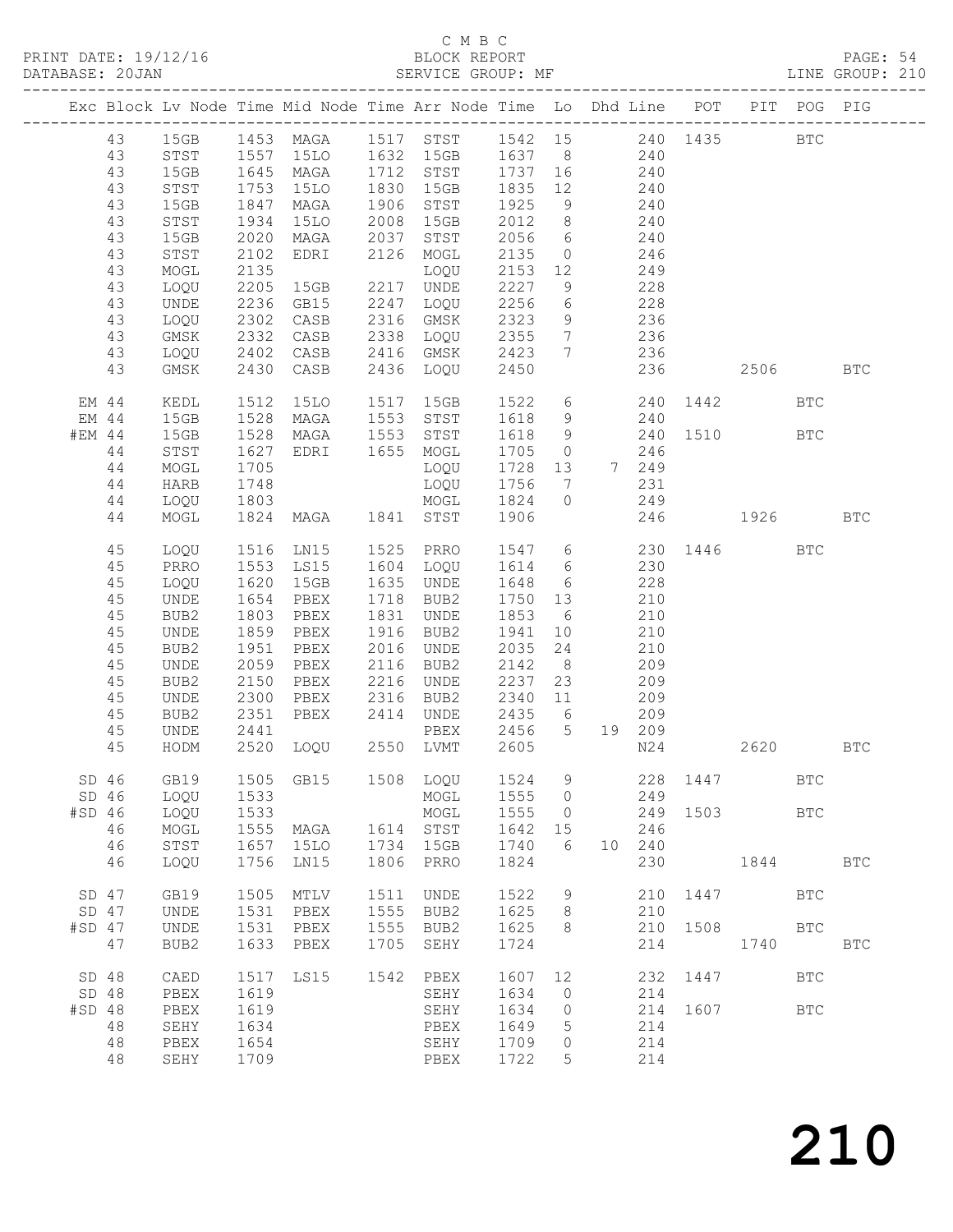|                 | PRINT DATE: 19/12/16 | BLOCK REPORT      | PAGE: 55        |  |
|-----------------|----------------------|-------------------|-----------------|--|
| DATABASE: 20JAN |                      | SERVICE GROUP: MF | LINE GROUP: 210 |  |

#### C M B C<br>
C M B C<br>
BLOCK REPORT

|          |          |                     |              | Exc Block Lv Node Time Mid Node Time Arr Node Time Lo Dhd Line POT PIT POG PIG |      |                                                             |                   |                            |                 |                        |          |                     |              |              |
|----------|----------|---------------------|--------------|--------------------------------------------------------------------------------|------|-------------------------------------------------------------|-------------------|----------------------------|-----------------|------------------------|----------|---------------------|--------------|--------------|
|          | 48<br>48 | PBEX 1727<br>SEHY   | 1742         |                                                                                |      | SEHY 1742 0 214<br>PBEX 1753                                |                   |                            |                 |                        |          | 214 1803 BTC        |              |              |
|          |          |                     |              |                                                                                |      |                                                             |                   |                            |                 |                        |          |                     |              |              |
|          | 49       | BUB2                |              | 1515 PBEX 1546 UNDE                                                            |      |                                                             | 1609              | $6\overline{}$             |                 |                        |          | 210 1448 BTC        |              |              |
|          | 49       | UNDE                | 1615         | GB15                                                                           |      | 1629 LOQU                                                   | 1643              | $7\overline{ }$<br>$\circ$ |                 | 228<br>$\frac{2}{249}$ |          |                     |              |              |
|          | 49<br>49 | LOQU<br>$\sf{MOGL}$ | 1650         | 1712 MAGA 1730 STST                                                            |      | MOGL                                                        | 1712<br>1802      | 5 <sup>5</sup>             |                 | 246                    |          |                     |              |              |
|          | 49       | STST                | 1807         | EDRI 1835 MOGL                                                                 |      |                                                             | 1845              | $\circ$                    |                 | 246                    |          |                     |              |              |
|          | 49       | MOGL                | 1845         |                                                                                |      | LOQU                                                        | 1903              |                            |                 |                        |          | 249 1923            |              | <b>BTC</b>   |
| SD 50    |          | MTFR                |              | 1513 MTLV 1515 PBEX                                                            |      |                                                             | 1529              |                            |                 |                        |          | 5   25   210   1448 | BTC          |              |
| SD 50    |          | STST                | 1559         |                                                                                |      | GMSK                                                        | 1637              |                            | $4\overline{ }$ | 247                    |          |                     |              |              |
| #SD 50   |          | STST                | 1559         |                                                                                |      | GMSK                                                        | 1637              |                            |                 |                        |          | 4 247 1535 BTC      |              |              |
|          | 50       | GMSK                |              | 1641 LS15 1705 PBEX                                                            |      |                                                             | 1732              | 5 <sup>5</sup>             |                 | 25 232                 |          |                     |              |              |
|          | 50       | STST                |              | 1802 15LO                                                                      |      | 1839 15GB                                                   | 1844              |                            |                 |                        |          | 240 1907            |              | <b>BTC</b>   |
|          | 51       | GMSK                |              | 1524 CASB                                                                      |      | 1533 LOQU                                                   | 1556              |                            |                 |                        |          | 7 236 1454 BTC      |              |              |
|          | 51       | LOQU                |              | 1603 CASB                                                                      |      | 1622 GMSK                                                   | 1630              | $7\overline{ }$            |                 | 30 236                 |          |                     |              |              |
|          | 51       | STST                | 1707         |                                                                                |      | GMSK                                                        | 1751              | $7\overline{ }$            |                 | 247                    |          |                     |              |              |
|          | 51       | GMSK                |              | 1758 CASB 1805 LOQU                                                            |      |                                                             | 1827              | $5\overline{)}$            |                 | 236                    |          |                     |              |              |
|          | 51<br>51 | LOQU<br>PRRO        |              | 1832 LN15 1841 PRRO 1858<br>1909 LS15 1918 LOQU 1925                           |      |                                                             | 1858 11           |                            |                 | 230                    |          | 230 1945            |              | <b>BTC</b>   |
|          |          |                     |              |                                                                                |      |                                                             |                   |                            |                 |                        |          |                     |              |              |
| SD 52    |          | SELE                | 1508         |                                                                                |      | PANA                                                        | 1525 13           |                            |                 |                        |          | 25 211 1454         | $_{\rm BTC}$ |              |
| SD 52    |          | LOQU                | 1603         |                                                                                |      | MOGL 1625 0 249<br>MOGL 1625 0 249 15<br>STST 1713 10 6 246 |                   |                            |                 |                        |          |                     |              |              |
| #SD 52   | 52       | LOQU<br>MOGL        |              |                                                                                |      |                                                             |                   |                            |                 |                        |          | 249 1533            | BTC          |              |
|          | 52       | BUB2                |              | 1729 PBEX 1803 BAGA                                                            |      |                                                             | 1829              |                            |                 |                        |          | 211 1854 BTC        |              |              |
|          |          |                     |              |                                                                                |      |                                                             |                   |                            |                 |                        |          |                     |              |              |
| SD 53    |          | MTLV                | 1515         |                                                                                |      | UNDE                                                        | 1526 17           |                            |                 |                        |          | 210 1455<br>228     | <b>BTC</b>   |              |
| SD 53    |          | UNDE                |              | 1543 GB15 1559 LOQU                                                            |      |                                                             | 1613 7            |                            |                 |                        |          |                     |              |              |
| #SD 53   |          | UNDE                | 1543         | GB15                                                                           |      | 1559 LOQU                                                   | 1613              | $7\overline{)}$            |                 |                        | 228 1520 |                     | $_{\rm BTC}$ |              |
|          | 53<br>53 | LOQU                | 1620         | CASB<br>1658 CASB                                                              |      | 1639 GMSK<br>1705 LOQU                                      | 1647 11<br>1727 6 |                            |                 | 236                    |          |                     |              |              |
|          | 53       | GMSK<br>LOQU        |              | 1733 15GB                                                                      |      | 1748 UNDE                                                   | 1801              |                            |                 | 236                    |          | 228 1823 BTC        |              |              |
|          |          |                     |              |                                                                                |      |                                                             |                   |                            |                 |                        |          |                     |              |              |
| SD 54    |          | JOLA                | 1520         |                                                                                |      | 22PH                                                        |                   |                            |                 |                        |          | 1534 19 10 881 1455 | <b>BTC</b>   |              |
| SD 54    |          | LOQU                |              | 1603 15GB   1618 UNDE<br>1603 15GB   1618 UNDE                                 |      |                                                             | 1631 12           |                            |                 | 228                    |          | 228<br>228    1533  |              |              |
| $#SD$ 54 |          | LOQU                |              | 54 UNDE 1643 PBEX 1707 BUB2 1738 10 210                                        |      |                                                             | 1631 12           |                            |                 |                        |          |                     | BTC          |              |
|          | 54       | BUB2                | 1748         | PBEX                                                                           |      | 1822 BAGA                                                   | 1848              | 7                          |                 | 1 211                  |          |                     |              |              |
|          | 54       | PANA                | 1856         |                                                                                |      | PBEX                                                        | 1912              |                            |                 | 212                    |          | 1922                |              | $_{\rm BTC}$ |
|          |          |                     |              |                                                                                |      |                                                             |                   |                            |                 |                        |          |                     |              |              |
| SD 55    |          | SELY                | 1508         |                                                                                |      | PBEX                                                        | 1517              | $\circ$                    |                 |                        |          | 214 1456            | <b>BTC</b>   |              |
| SD 55    |          | PBEX                | 1517         |                                                                                |      | SEHY                                                        | 1534              | $\circ$                    |                 | 214                    |          |                     |              |              |
| #SD 55   | 55       | PBEX                | 1517         |                                                                                |      | SEHY                                                        | 1534<br>1550      | $\circ$<br>6               |                 | 214                    | 214 1505 |                     | BTC          |              |
|          | 55       | SEHY<br>PBEX        | 1534<br>1556 |                                                                                |      | PBEX<br>SEHY                                                | 1611              | $\circ$                    |                 | 214                    |          |                     |              |              |
|          | 55       | SEHY                | 1611         |                                                                                |      | PBEX                                                        | 1626              | 8                          |                 | 25 214                 |          |                     |              |              |
|          | 55       | BUB2                | 1659         | PBEX                                                                           | 1731 | SEHY                                                        | 1750              |                            |                 | 214                    |          | 1806                |              | <b>BTC</b>   |
|          |          |                     |              |                                                                                |      |                                                             |                   |                            |                 |                        |          |                     |              |              |
|          | 56       | LOQU                | 1531         | LN15                                                                           |      | 1541 PRRO<br>1616 LOQU                                      | 1600              | 5                          |                 |                        |          | 230 1501            | <b>BTC</b>   |              |
|          | 56<br>56 | PRRO<br>LOQU        | 1605<br>1632 | LS15<br>LN15                                                                   |      | 1642 PRRO                                                   | 1626<br>1701      | 6<br>5                     |                 | 230<br>230             |          |                     |              |              |
|          | 56       | PRRO                | 1706         | LS15                                                                           |      | 1717 LOQU                                                   | 1727              | 6                          |                 | 230                    |          |                     |              |              |
|          | 56       | LOQU                |              | 1733 CASB                                                                      |      | 1753 GMSK                                                   | 1800              |                            |                 | 236                    |          | 1830                |              | <b>BTC</b>   |
|          |          |                     |              |                                                                                |      |                                                             |                   |                            |                 |                        |          |                     |              |              |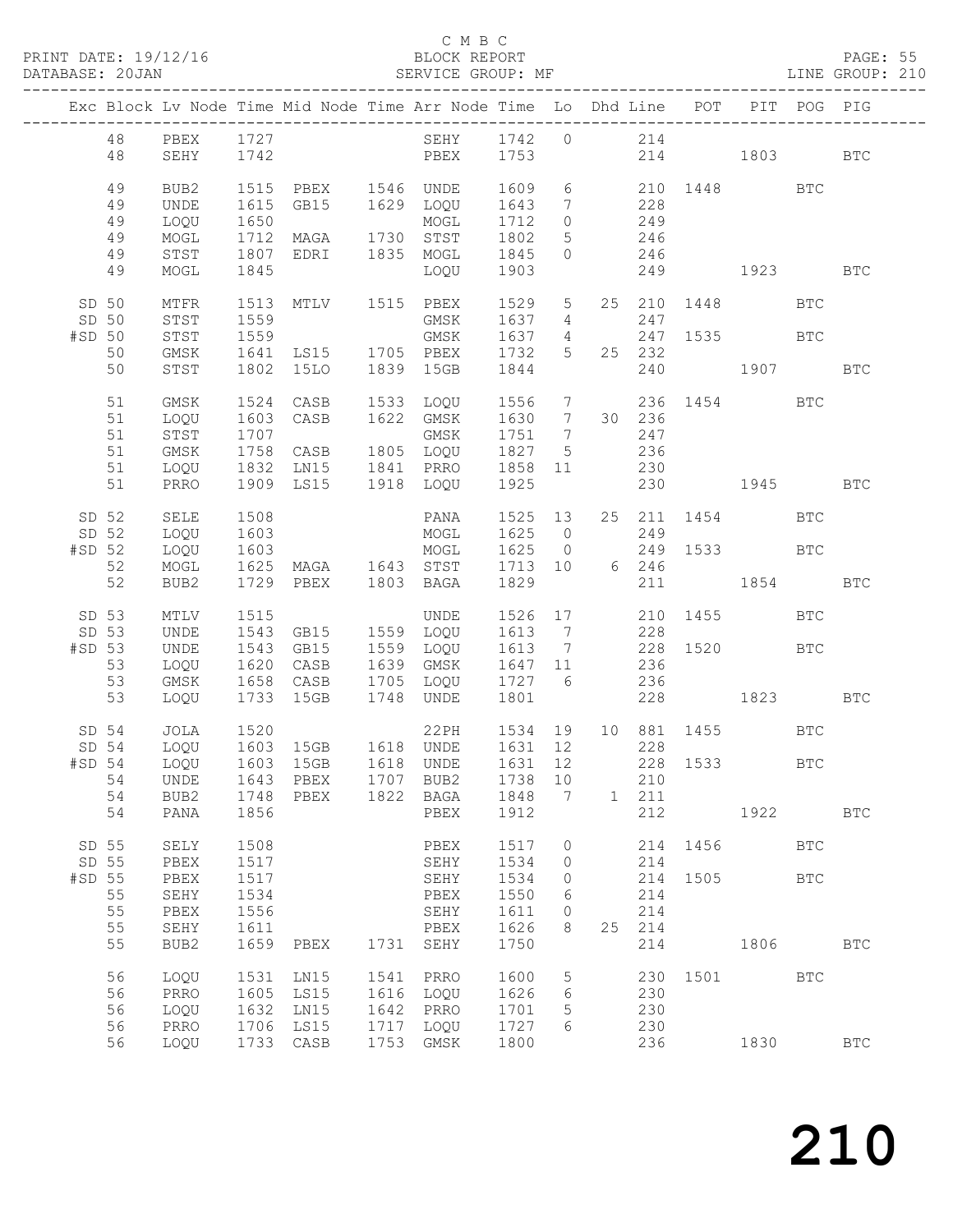#### C M B C<br>BLOCK REPORT

#### PAGE: 56<br>LINE GROUP: 210

|  |    |             |      |                                                |      | Exc Block Lv Node Time Mid Node Time Arr Node Time Lo Dhd Line POT PIT POG PIG |                |                 |     |            |                      |            |            |            |
|--|----|-------------|------|------------------------------------------------|------|--------------------------------------------------------------------------------|----------------|-----------------|-----|------------|----------------------|------------|------------|------------|
|  | 57 |             |      |                                                |      | BUB2 1529 PBEX 1601 UNDE 1624 6 210 1502 BTC                                   |                |                 |     |            |                      |            |            |            |
|  | 57 | <b>UNDE</b> |      |                                                |      | 1630 GB15 1644 LOQU 1658 9 228                                                 |                |                 |     |            |                      |            |            |            |
|  | 57 | LOQU        |      |                                                |      | 1707 29LO 1725 LVMT 1734 7                                                     |                |                 |     | 229        |                      |            |            |            |
|  | 57 | LVMT        |      | 1741 LO15                                      |      | LOQU 1808                                                                      |                |                 |     |            | 229 1828 BTC         |            |            |            |
|  | 58 | LOQU        | 1535 | CASB                                           |      | 1554 GMSK                                                                      | 1602 6         |                 |     |            | 236 1505 BTC         |            |            |            |
|  | 58 | GMSK        | 1608 | CASB                                           |      | 1615 LOQU 1638 10                                                              |                |                 |     | 236        |                      |            |            |            |
|  | 58 | LOQU        | 1648 | 15GB                                           |      | 1704 UNDE                                                                      | 1717 6         |                 |     | 228        |                      |            |            |            |
|  | 58 | UNDE        |      | 1723 PBEX   1746 BUB2<br>1823 PBEX   1851 UNDE |      |                                                                                | 1817 6<br>1913 |                 |     | 210        |                      |            |            |            |
|  | 58 | BUB2        |      | 1823 PBEX                                      |      | 1851 UNDE                                                                      |                |                 |     | 210        | 1935 BTC             |            |            |            |
|  | 59 | STST        | 1532 | 15LO                                           |      | 1607 15GB                                                                      |                |                 |     |            | 1612 7 240 1508 BTC  |            |            |            |
|  | 59 | 15GB        |      |                                                |      | 1619 MAGA 1644 STST 1709 16<br>1725 LN15 1759 LNCB 1814                        |                |                 |     | 240        |                      |            |            |            |
|  | 59 | STST        |      |                                                |      |                                                                                |                |                 |     |            | 241 1832 BTC         |            |            |            |
|  | 60 | BUB2        |      | 1543 PBEX 1616 UNDE                            |      |                                                                                | 1639           | $5\overline{)}$ |     |            | 210 1516 BTC         |            |            |            |
|  | 60 | UNDE        |      |                                                |      | 1644 GB15 1658 LOQU 1713<br>1720 CASB 1740 GMSK 1747                           |                | $\overline{7}$  |     | 228        |                      |            |            |            |
|  | 60 | LOQU        |      |                                                |      |                                                                                |                | $5\overline{)}$ |     | 236        |                      |            |            |            |
|  | 60 | GMSK        | 1752 |                                                |      | LS15 1817 PBEX 1839 7                                                          |                |                 |     | 232        |                      |            |            |            |
|  | 60 | PBEX        | 1846 |                                                |      | HK-E 1854                                                                      |                |                 |     |            | 028 1858 BTC         |            |            |            |
|  | 61 | LOQU        |      | 1551 29LO 1610 LVMT                            |      |                                                                                |                |                 |     |            | 1618 13 229 1521 BTC |            |            |            |
|  | 61 | LVMT        | 1631 | LO15                                           |      | LOQU                                                                           | 1700 6         |                 |     | 229        |                      |            |            |            |
|  | 61 | LOQU        | 1706 |                                                |      | MOGL 1728 0                                                                    |                |                 | 249 |            |                      |            |            |            |
|  | 61 | MOGL        |      |                                                |      | 1728 MAGA 1745 STST 1815 12                                                    |                |                 |     | 246        |                      |            |            |            |
|  | 61 | STST        |      | 1827 LN15 1857 LNCB                            |      |                                                                                | 1910           |                 |     |            | 241 1928 BTC         |            |            |            |
|  | 62 | STST        |      |                                                |      | 1543 EDRI 1611 MOGL 1621 0 246 1519 BTC                                        |                |                 |     |            |                      |            |            |            |
|  | 62 | MOGL        | 1621 |                                                |      | LOQU 1644                                                                      |                | 8 <sup>8</sup>  |     | 249        |                      |            |            |            |
|  | 62 | LOQU        |      | 1652 29LO 1711 LVMT                            |      |                                                                                | 1720           | 6               |     | 229        |                      |            |            |            |
|  | 62 | LVMT        |      | 1726 LO15                                      |      | LOQU                                                                           | 1753           |                 |     |            | 229 1813             |            |            | BTC        |
|  | 63 | PBEX        | 1532 | MTLV                                           |      | 1544 UNDE                                                                      | 1554 6         |                 |     |            | 210 1520             |            | BTC        |            |
|  | 63 | UNDE        |      | 1600 GB15                                      |      | 1614 LOQU 1628 9<br>1656 LVMT 1705 10                                          |                |                 |     | 228        |                      |            |            |            |
|  | 63 | LOQU        | 1637 | 29LO                                           |      |                                                                                |                |                 |     | 229        |                      |            |            |            |
|  | 63 | LVMT        | 1715 | LO15                                           |      | LOQU 1742 8                                                                    |                |                 |     | 229        |                      |            |            |            |
|  | 63 | LOQU        | 1750 | CASB                                           |      | 1809 GMSK 1816 13                                                              |                |                 |     | 236        |                      |            |            |            |
|  | 63 | GMSK        |      | 1829 CASB<br>1908 29LO                         |      | 1836 LOQU 1858 10<br>1924 LVMT 1931                                            |                |                 |     | 236<br>229 |                      |            |            |            |
|  | 63 | LOQU        |      |                                                |      |                                                                                |                |                 |     |            | 1946                 |            |            | <b>BTC</b> |
|  | 64 | BUB2        |      | 1557 PBEX                                      |      | 1631 UNDE                                                                      | 1654           | 5               |     | 210        | 1530                 | <b>BTC</b> |            |            |
|  | 64 | UNDE        |      | 1659 GB15                                      |      | 1713 LOQU                                                                      | 1728           |                 |     | 228        |                      | 1748       |            | BTC        |
|  | 65 | BUB2        | 1604 | PBEX                                           | 1634 | BAGA                                                                           | 1700           | $\overline{7}$  |     | 211        |                      |            | <b>BTC</b> |            |
|  | 65 | <b>BAGA</b> | 1707 |                                                |      | PBEX                                                                           | 1731           | 15              |     | 211        |                      |            |            |            |
|  | 65 | PBEX        | 1746 |                                                |      | SEHY                                                                           | 1801           | $\overline{0}$  |     | 214        |                      |            |            |            |
|  | 65 | SEHY        | 1801 |                                                |      | PBEX                                                                           | 1812           | 8               |     | 214        |                      |            |            |            |
|  | 65 | PBEX        | 1820 |                                                |      | PANA                                                                           | 1838           |                 |     | 212        |                      |            |            | <b>BTC</b> |
|  | 66 | STST        | 1606 | LN15 1640 LNCB                                 |      |                                                                                | 1654           | 6               |     |            | 13  241  1542   BTC  |            |            |            |
|  | 66 | HARB        | 1713 |                                                |      | LOQU                                                                           | 1723           |                 |     | 231        |                      | 1743       |            | BTC        |
|  |    |             |      |                                                |      |                                                                                |                |                 |     |            |                      |            |            |            |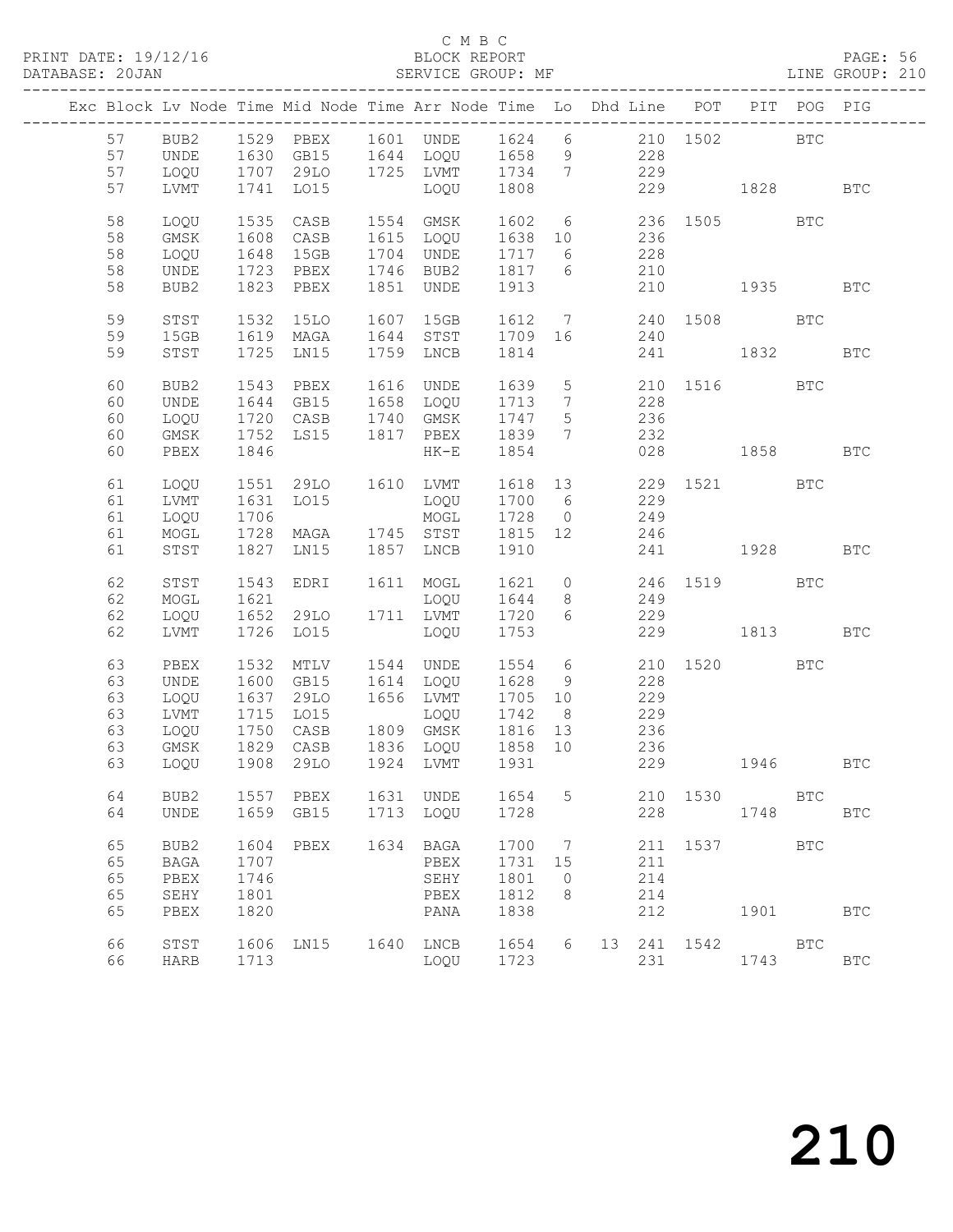PRINT DATE: 19/12/16 BLOCK REPORT BATABASE: 20JAN

#### C M B C<br>BLOCK REPORT

PAGE: 57<br>LINE GROUP: 210

|  |    |                  |                   |                |      | Exc Block Lv Node Time Mid Node Time Arr Node Time Lo Dhd Line POT PIT POG PIG |         |                   |              |     |     |                  |              |              |
|--|----|------------------|-------------------|----------------|------|--------------------------------------------------------------------------------|---------|-------------------|--------------|-----|-----|------------------|--------------|--------------|
|  |    |                  |                   |                |      |                                                                                |         |                   |              |     |     |                  |              |              |
|  | 67 | STST             |                   |                |      | 1614 15LO 1649 15GB                                                            |         |                   |              |     |     | 1654 15 240 1550 | $_{\rm BTC}$ |              |
|  | 67 | 15GB             |                   | 1709 MAGA      |      | 1732 STST 1757 14 240                                                          |         |                   |              |     |     |                  |              |              |
|  | 67 | STST             | 1811              | 15LO           |      | 1848 15GB                                                                      | 1853    | 9                 |              | 240 |     |                  |              |              |
|  | 67 | 15GB             | 1902              | MAGA           | 1921 | STST                                                                           | 1940 22 |                   | $240$        |     |     |                  |              |              |
|  | 67 | STST             | 2002              | EDRI           |      | 2026 MOGL                                                                      | 2035    | $\overline{0}$    | 246          |     |     |                  |              |              |
|  | 67 | MOGL             | 2035              |                |      | LOQU                                                                           | 2053 12 |                   |              | 249 |     |                  |              |              |
|  | 67 | LOQU             | 2105              | 15GB           |      | 2117 UNDE                                                                      | 2128    | 8 <sup>8</sup>    |              | 228 |     |                  |              |              |
|  | 67 | UNDE             | 2136              | GB15           |      | 2147 LOQU                                                                      | 2156    | $6\overline{6}$   | 228          |     |     |                  |              |              |
|  | 67 | LOQU             | 2202              | CASB           | 2217 | GMSK                                                                           | 2224 14 |                   | 236          |     |     |                  |              |              |
|  | 67 | GMSK             | 2238              |                | 2257 |                                                                                | 2309    |                   |              | 232 |     |                  |              | <b>BTC</b>   |
|  |    |                  |                   | LS15           |      | PBEX                                                                           |         |                   |              |     |     | 2317             |              |              |
|  | 68 | STST             | 1630              |                |      | GMSK                                                                           |         |                   | 1710 5       |     |     | 247 1606 BTC     |              |              |
|  | 68 | GMSK             |                   | LS15 1739 PBEX |      |                                                                                | 1805 11 |                   | 232          |     |     |                  |              |              |
|  |    |                  | 1715              |                |      |                                                                                |         |                   |              |     |     |                  |              |              |
|  | 68 | PBEX             | 1816              |                |      | SEHY                                                                           | 1830    | $\bigcirc$        |              | 214 |     |                  |              |              |
|  | 68 | SEHY             | 1830              |                |      | PBEX                                                                           | 1840    |                   |              | 214 |     | 1850             |              | BTC          |
|  |    |                  |                   |                |      |                                                                                |         |                   |              |     |     |                  |              |              |
|  | 69 | BUB <sub>2</sub> | 1644              | PBEX 1718 BAGA |      |                                                                                | 1744    | 9                 |              |     |     | 211 1617         | BTC          |              |
|  | 69 | <b>BAGA</b>      | 1753              |                |      | PBEX                                                                           | 1815    |                   |              | 211 |     | 1825             |              | <b>BTC</b>   |
|  |    |                  |                   |                |      |                                                                                |         |                   |              |     |     |                  |              |              |
|  | 70 | STST             | 1648              | 15LO           |      | 1725 15GB                                                                      | 1731 13 |                   |              |     |     | 240 1624         | <b>BTC</b>   |              |
|  | 70 | 15GB             | 1744              | MAGA           | 1807 | STST                                                                           | 1832    | 17                |              | 240 |     |                  |              |              |
|  | 70 | STST             | 1849              | <b>15LO</b>    | 1923 | 15GB                                                                           | 1927    | $\overline{7}$    |              | 240 |     |                  |              |              |
|  | 70 | 15GB             | 1934              | MAGA           | 1951 | STST                                                                           | 2010    | 11                |              | 240 |     |                  |              |              |
|  | 70 | STST             | 2021              | <b>15LO</b>    | 2053 | 15GB                                                                           | 2057    | 13                |              | 240 |     |                  |              |              |
|  | 70 | 15GB             | 2110              | MAGA           | 2127 | STST                                                                           | 2146    | 19                |              | 240 |     |                  |              |              |
|  | 70 | STST             | 2205              | EDRI           | 2229 | MOGL                                                                           | 2236    | $\overline{0}$    | 246          |     |     |                  |              |              |
|  | 70 | MOGL             | 2236              |                |      | LOQU                                                                           | 2253    | 12                |              |     |     |                  |              |              |
|  |    |                  |                   |                |      |                                                                                |         |                   |              | 249 |     |                  |              |              |
|  | 70 | LOQU             | 2305              | 15GB           |      | 2317 UNDE                                                                      | 2327 11 |                   | 228          | 228 |     |                  |              |              |
|  | 70 | UNDE             | 2338              | GB15           | 2348 | LOQU                                                                           | 2356    | $\overline{7}$    |              |     |     |                  |              |              |
|  | 70 | LOQU             | 2403              |                |      | MOGL 2418                                                                      |         | $\overline{0}$    | 249          |     |     |                  |              |              |
|  | 70 | MOGL             | 2418              | MAGA           |      | 2434 STST                                                                      | 2452    |                   |              | 246 |     | 2512             |              | <b>BTC</b>   |
|  |    |                  |                   |                |      |                                                                                |         |                   |              |     |     |                  |              |              |
|  | 71 | 15GB             | 614               | LVMT           | 620  | UNDE                                                                           | 624     | 10 <sup>°</sup>   |              | 228 |     | 556 700          | <b>BTC</b>   |              |
|  | 71 | <b>UNDE</b>      | 634               | GB15           |      | 646 LOQU                                                                       | 656     | $5\phantom{.0}$   |              | 228 |     |                  |              |              |
|  | 71 | LOQU             | 701               | 15GB           | 711  | UNDE                                                                           | 720     | 9                 |              | 228 |     |                  |              |              |
|  | 71 | UNDE             | 729<br>729<br>804 | GB15           |      | 742 LOQU                                                                       | 755     | 9                 |              | 228 |     |                  |              |              |
|  | 71 | LOQU             |                   | 29LO           |      | 819 LVMT                                                                       | 826     | $7\phantom{.0}\,$ | 229          |     |     |                  |              |              |
|  | 71 | LVMT             | 833               | LO15           |      | LOQU                                                                           | 901     | 5                 | 229          |     |     |                  |              |              |
|  | 71 | LOQU             |                   | 906 CASB       |      | 922 GMSK                                                                       | 929     |                   | 236          |     |     | 959              |              | <b>BTC</b>   |
|  |    |                  |                   |                |      |                                                                                |         |                   |              |     |     |                  |              |              |
|  | 72 | CACU             | 622               | EDRI           | 627  | MOGL                                                                           | 635     | 0                 |              | 246 | 557 |                  | <b>BTC</b>   |              |
|  | 72 | MOGL             | 635               |                |      | LOQU                                                                           | 702     | 7                 |              | 249 |     |                  |              |              |
|  | 72 | LOQU             | 709               |                |      | MOGL                                                                           | 727     | 0                 |              | 249 |     |                  |              |              |
|  | 72 | MOGL             | 727               | MAGA           | 747  | STST                                                                           | 808     | 15                |              | 246 |     |                  |              |              |
|  | 72 | STST             | 823               | 15LO           | 900  | 15GB                                                                           | 905     |                   |              | 240 |     | 928              |              | $_{\rm BTC}$ |
|  |    |                  |                   |                |      |                                                                                |         |                   |              |     |     |                  |              |              |
|  | 73 | PANA             | 626               |                |      | PBEX                                                                           | 642     | 6                 |              | 212 | 603 |                  | <b>BTC</b>   |              |
|  | 73 | PBEX             | 648               |                |      | PANA                                                                           | 704     | 14                |              | 212 |     |                  |              |              |
|  |    |                  |                   |                |      |                                                                                |         |                   |              |     |     |                  |              |              |
|  | 73 | PANA             | 718               |                |      | PBEX                                                                           | 739     | 10                |              | 212 |     |                  |              |              |
|  | 73 | PBEX             | 749               |                |      | PANA                                                                           | 807     | 13                |              | 212 |     |                  |              |              |
|  | 73 | PANA             | 820               |                |      | PBEX                                                                           | 840     | 9                 |              | 212 |     |                  |              |              |
|  | 73 | PBEX             | 849               |                |      | PANA                                                                           | 906     | 7                 |              | 212 |     |                  |              |              |
|  | 73 | PANA             | 913               | PBEX           | 938  | BUB2                                                                           | 1008    |                   |              | 211 |     | 1029             |              | $_{\rm BTC}$ |
|  |    |                  |                   |                |      |                                                                                |         |                   |              |     |     |                  |              |              |
|  | 74 | PBEX             | 617               |                |      | BAGA                                                                           | 636     | 17                | $\mathbf{1}$ | 211 | 605 |                  | <b>BTC</b>   |              |
|  | 74 | PANA             | 654               |                |      | ${\tt PBEX}$                                                                   | 712     | 6                 |              | 212 |     |                  |              |              |
|  | 74 | PBEX             | 718               |                |      | PANA                                                                           | 735     | 6                 | $\mathbf{1}$ | 212 |     |                  |              |              |
|  |    |                  |                   |                |      |                                                                                |         |                   |              |     |     |                  |              |              |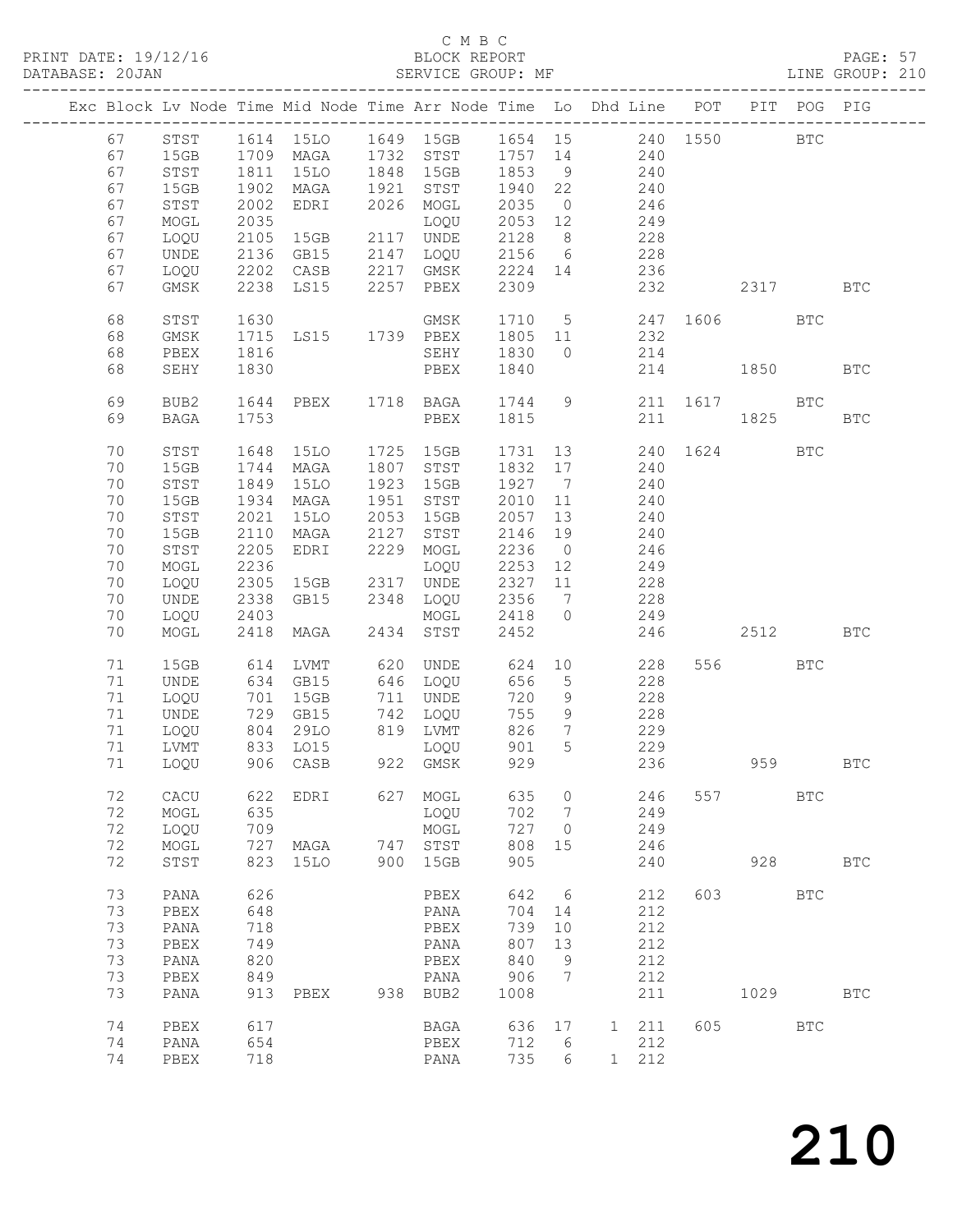PRINT DATE: 19/12/16 BLOCK REPORT BATABASE: 20JAN

#### C M B C<br>BLOCK REPORT

PAGE: 58<br>LINE GROUP: 210

|        |       |      |     |                                                          |     | Exc Block Lv Node Time Mid Node Time Arr Node Time Lo Dhd Line POT |       |                 |                |                |                |                             | PIT POG PIG                                                                                                                                                                                                                    |              |
|--------|-------|------|-----|----------------------------------------------------------|-----|--------------------------------------------------------------------|-------|-----------------|----------------|----------------|----------------|-----------------------------|--------------------------------------------------------------------------------------------------------------------------------------------------------------------------------------------------------------------------------|--------------|
|        |       |      |     |                                                          |     |                                                                    |       |                 |                |                |                |                             |                                                                                                                                                                                                                                |              |
|        | 74    |      |     |                                                          |     | BAGA 742 PBEX 811 BUB2 843                                         |       |                 |                |                | 211 21         |                             | 910 — 200                                                                                                                                                                                                                      | <b>BTC</b>   |
|        | 75    | BAGA |     |                                                          |     | 634 PBEX 658 BUB2                                                  | 723   |                 | 5 <sub>5</sub> | 211            |                | 611 BTC                     |                                                                                                                                                                                                                                |              |
|        | 75    | BUB2 |     |                                                          |     | 728 PBEX 757 UNDE                                                  | 817   | - 9             |                | 210            |                |                             |                                                                                                                                                                                                                                |              |
|        | 75    | UNDE |     | 826 PBEX                                                 |     | 851 BUB2                                                           | 922   |                 |                | 210            | 949            |                             |                                                                                                                                                                                                                                | <b>BTC</b>   |
|        |       |      |     |                                                          |     |                                                                    |       |                 |                |                |                |                             |                                                                                                                                                                                                                                |              |
|        | 76    | LN15 | 637 |                                                          |     | LNOS                                                               | 644   |                 |                | 5 241          |                | 612 000                     | <b>BTC</b>                                                                                                                                                                                                                     |              |
|        |       |      |     |                                                          |     |                                                                    | 729   | 8 <sup>1</sup>  |                |                |                |                             |                                                                                                                                                                                                                                |              |
|        | SD 76 | LNOS |     | 649 15LO 700 STST                                        |     |                                                                    |       |                 |                | 28 241         |                |                             |                                                                                                                                                                                                                                |              |
| #SD 76 |       | LNOS |     | 649 15LO                                                 |     | 700 STST                                                           | 729   |                 |                | 241            |                |                             | 755                                                                                                                                                                                                                            | BTC          |
|        | SD 76 | CACO | 805 |                                                          |     | EMSE                                                               | 814   |                 |                | 880            |                |                             | 836 18                                                                                                                                                                                                                         | $_{\rm BTC}$ |
|        |       |      |     |                                                          |     |                                                                    |       |                 |                |                |                |                             |                                                                                                                                                                                                                                |              |
|        | 77    | LN15 |     |                                                          |     |                                                                    | 701   | $\overline{7}$  |                | 230            |                | 621 BTC                     |                                                                                                                                                                                                                                |              |
|        | 77    | PRRO |     | 708 LS15<br>730 OSLO<br>808 LS15                         |     | 718 LOQU<br>746 PRRO<br>820 LOQU                                   | 725   | $5\overline{)}$ |                | 230            |                |                             |                                                                                                                                                                                                                                |              |
|        | 77    | LOQU |     |                                                          |     |                                                                    | 803   | $5\overline{)}$ |                | $230$<br>$230$ |                |                             |                                                                                                                                                                                                                                |              |
|        | 77    | PRRO |     |                                                          |     |                                                                    | 827   | 8               |                |                |                |                             |                                                                                                                                                                                                                                |              |
|        | 77    | LOQU | 835 |                                                          |     | HARB                                                               | 845   |                 |                | 231            |                |                             | 910 — 10                                                                                                                                                                                                                       | <b>BTC</b>   |
|        |       |      |     |                                                          |     |                                                                    |       |                 |                |                |                |                             |                                                                                                                                                                                                                                |              |
|        | SD 78 | GMSK |     |                                                          |     |                                                                    | 733   | 7               |                | 21 247         |                | 623 and $\overline{a}$      | BTC                                                                                                                                                                                                                            |              |
| #SD 78 |       | GMSK |     | 653 МСМА<br>653 МСМА                                     |     | STST<br>STST                                                       | 733   |                 |                | 247            | 623            |                             | 759 BTC BTC                                                                                                                                                                                                                    |              |
|        | SD 78 | 22PH | 801 |                                                          |     | 15GB                                                               | 822   |                 |                | 881            |                | 845                         |                                                                                                                                                                                                                                | <b>BTC</b>   |
|        |       |      |     |                                                          |     |                                                                    |       |                 |                |                |                |                             |                                                                                                                                                                                                                                |              |
|        | 79    | LOQU | 657 |                                                          |     |                                                                    | 715   | $\overline{O}$  |                | 249            |                | 627 BTC                     |                                                                                                                                                                                                                                |              |
|        | 79    | MOGL |     | <sup>715</sup> MAGA 735 STST                             |     | MOGL<br>STST                                                       | 756   | 8               |                | 246            |                |                             |                                                                                                                                                                                                                                |              |
|        | 79    | STST |     | 804 15LO                                                 |     | 842 15GB                                                           | 848   |                 |                | 240            |                |                             | 911 — 2014 — 2025 — 2025 — 2025 — 2025 — 2025 — 2025 — 2025 — 2025 — 2025 — 2025 — 2025 — 2025 — 2025 — 2025 — 2025 — 2025 — 2025 — 2025 — 2025 — 2025 — 2025 — 2025 — 2025 — 2025 — 2025 — 2025 — 2025 — 2025 — 2025 — 2025 — | BTC          |
|        |       |      |     |                                                          |     |                                                                    |       |                 |                |                |                |                             |                                                                                                                                                                                                                                |              |
|        | 80    | 15GB |     |                                                          |     |                                                                    | 657 5 |                 |                | 228            |                | 629 and the state of $\sim$ | BTC                                                                                                                                                                                                                            |              |
|        | 80    | UNDE |     | 647 LVMT       653  UNDE<br>702   GB15        714   LOQU |     |                                                                    | 725   |                 |                | 228            |                |                             |                                                                                                                                                                                                                                |              |
|        |       |      |     | 730 15GB                                                 |     |                                                                    |       | $5\overline{)}$ |                |                |                |                             |                                                                                                                                                                                                                                |              |
|        | 80    | LOQU |     |                                                          |     | 743 UNDE                                                           | 753   | 5               |                | 228            |                |                             |                                                                                                                                                                                                                                |              |
|        | 80    | UNDE |     | 758 PBEX                                                 |     | 823 BUB2                                                           | 854   |                 |                | 210            | <b>921</b> BTC |                             |                                                                                                                                                                                                                                |              |
|        |       |      |     |                                                          |     |                                                                    |       |                 |                |                |                |                             |                                                                                                                                                                                                                                |              |
|        | 81    | CACU |     | 655 EDRI                                                 |     | 700 MOGL                                                           | 710   | $\circ$         |                | 246            |                | 630 BTC                     |                                                                                                                                                                                                                                |              |
|        | 81    | MOGL | 710 |                                                          |     | LOQU                                                               | 737   | - 9             |                | 249            |                |                             |                                                                                                                                                                                                                                |              |
|        | 81    | LOQU |     | 746 15GB                                                 |     | 800 UNDE                                                           | 811   | 5               |                | 228            |                |                             |                                                                                                                                                                                                                                |              |
|        | 81    | UNDE |     | 816 GB15                                                 |     | 831 LOQU                                                           | 845   |                 |                | 228            |                |                             | 905 — 100                                                                                                                                                                                                                      | <b>BTC</b>   |
|        |       |      |     |                                                          |     |                                                                    |       |                 |                |                |                |                             |                                                                                                                                                                                                                                |              |
|        | 82    | PBEX | 644 |                                                          |     | SEHY                                                               |       |                 | 657 0          | 214            |                | 632 BTC                     |                                                                                                                                                                                                                                |              |
|        | 82    | SEHY |     |                                                          |     | 657 PBEX 710 BUB2                                                  | 738   |                 |                | 9 22 214       |                |                             |                                                                                                                                                                                                                                |              |
|        | 82    | LNOS |     | 809 15LO                                                 |     | 822 STST                                                           | 858   |                 |                |                | 241            |                             | 924                                                                                                                                                                                                                            | $_{\rm BTC}$ |
|        |       |      |     |                                                          |     |                                                                    |       |                 |                |                |                |                             |                                                                                                                                                                                                                                |              |
|        | 83    | CACU |     |                                                          |     | 712 EDRI 717 MOGL                                                  |       |                 |                |                | 727 0 246 647  |                             | $_{\rm BTC}$                                                                                                                                                                                                                   |              |
|        | 83    | MOGL | 727 |                                                          |     | LOQU                                                               | 754   | 8               |                | 249            |                |                             |                                                                                                                                                                                                                                |              |
|        | 83    | LOQU | 802 | 15GB                                                     |     | 817 UNDE                                                           | 828   | 7               |                | 228            |                |                             |                                                                                                                                                                                                                                |              |
|        | 83    | UNDE | 835 | GB15                                                     |     | 850 LOQU                                                           | 904   |                 |                | 228            |                | 924                         |                                                                                                                                                                                                                                | <b>BTC</b>   |
|        |       |      |     |                                                          |     |                                                                    |       |                 |                |                |                |                             |                                                                                                                                                                                                                                |              |
|        | 84    | LOQU | 717 |                                                          |     | MOGL                                                               | 739   | $\circ$         |                | 249            | 647            |                             | <b>BTC</b>                                                                                                                                                                                                                     |              |
|        | 84    | MOGL | 739 | MAGA                                                     |     | 759 STST                                                           | 820   |                 |                | 246            |                | 846                         |                                                                                                                                                                                                                                | <b>BTC</b>   |
|        |       |      |     |                                                          |     |                                                                    |       |                 |                |                |                |                             |                                                                                                                                                                                                                                |              |
|        | 85    | SEHY | 708 |                                                          |     | PBEX                                                               | 722   | $7\phantom{.0}$ |                | 214            | 650            |                             | BTC                                                                                                                                                                                                                            |              |
|        | 85    | PBEX | 729 |                                                          |     | SEHY                                                               | 743   | $\circ$         |                | 214            |                |                             |                                                                                                                                                                                                                                |              |
|        | 85    | SEHY | 743 | PBEX                                                     |     | 759 BUB2                                                           | 830   |                 |                | 214            |                |                             | 857 8                                                                                                                                                                                                                          | <b>BTC</b>   |
|        |       |      |     |                                                          |     |                                                                    |       |                 |                |                |                |                             |                                                                                                                                                                                                                                |              |
|        | 86    |      | 717 |                                                          |     | 725 PRRO                                                           | 735   |                 |                |                | 652            |                             | <b>BTC</b>                                                                                                                                                                                                                     |              |
|        |       | LN15 |     | OSLO                                                     |     |                                                                    |       | 5               |                | 230            |                |                             |                                                                                                                                                                                                                                |              |
|        | 86    | PRRO | 740 | LS15                                                     | 750 | LOQU                                                               | 757   | 5               |                | 230            |                |                             |                                                                                                                                                                                                                                |              |
|        | 86    | LOQU | 802 |                                                          |     | MOGL                                                               | 824   | 0               |                | 249            |                |                             |                                                                                                                                                                                                                                |              |
|        | 86    | MOGL | 824 | MAGA                                                     | 844 | STST                                                               | 905   |                 |                | 246            |                | 929                         |                                                                                                                                                                                                                                | <b>BTC</b>   |
|        |       |      |     |                                                          |     |                                                                    |       |                 |                |                |                |                             |                                                                                                                                                                                                                                |              |
|        | 87    | UNDE |     | 720 PBEX                                                 | 742 | BUB2                                                               | 810   | 5               |                | 210            | 657            |                             | $_{\rm BTC}$                                                                                                                                                                                                                   |              |
|        |       |      |     |                                                          |     |                                                                    |       |                 |                |                |                |                             |                                                                                                                                                                                                                                |              |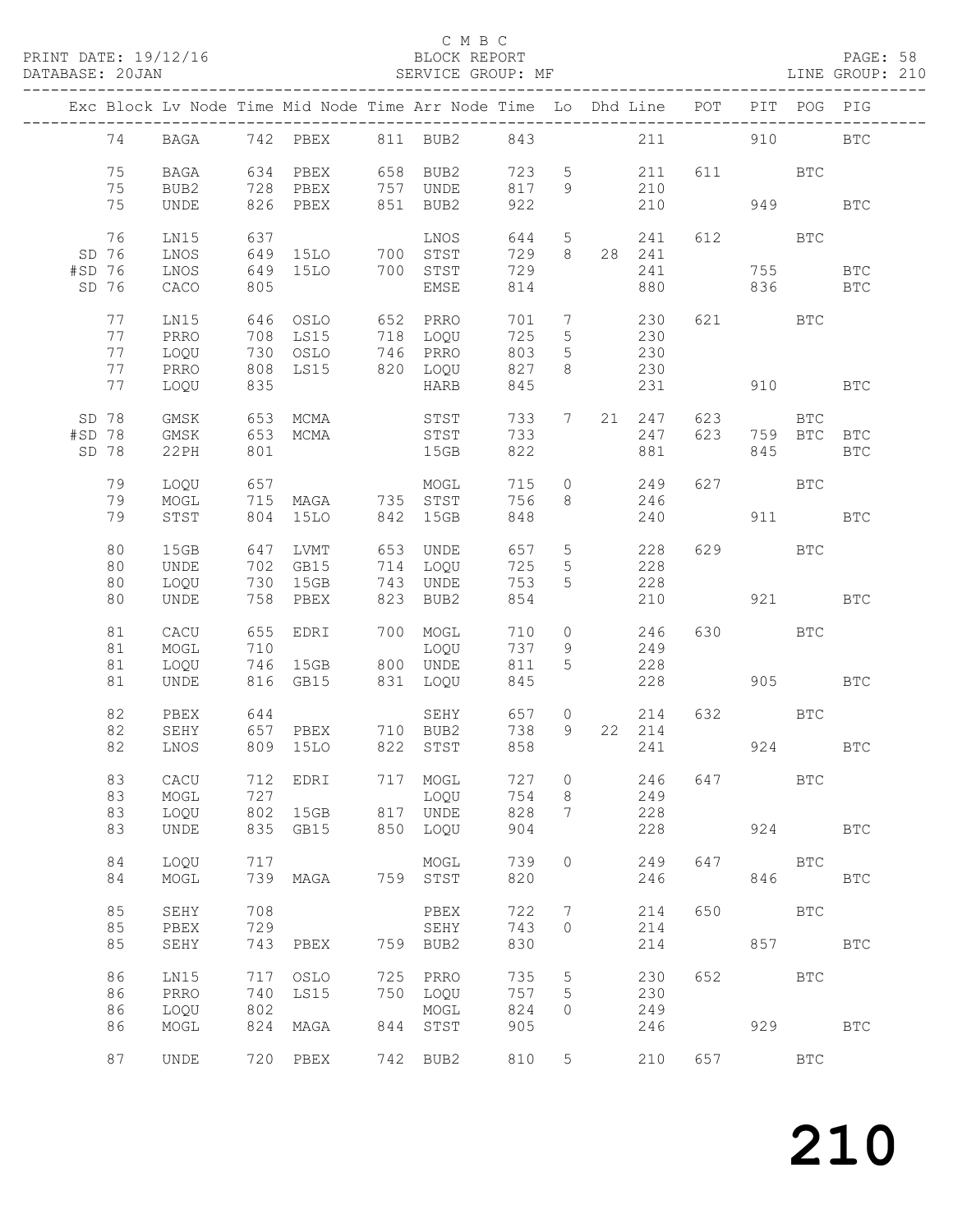#### C M B C

| PRINT DATE: 19/12/16<br>DATABASE: 20JAN |    |             |     |                                                                                |     | BLOCK REPORT<br>SERVICE GROUP: MF   |     |           |        |               |     |            |             | PAGE: 59<br>LINE GROUP: 210 |  |
|-----------------------------------------|----|-------------|-----|--------------------------------------------------------------------------------|-----|-------------------------------------|-----|-----------|--------|---------------|-----|------------|-------------|-----------------------------|--|
|                                         |    |             |     | Exc Block Lv Node Time Mid Node Time Arr Node Time Lo Dhd Line POT PIT POG PIG |     | . _ _ _ _ _ _ _ _ _ _ _ _ _ _ _ _ _ |     |           |        |               |     |            |             |                             |  |
|                                         | 87 | BUB2        |     | 815 PBEX                                                                       |     | 848 UNDE 908 7 210                  |     |           |        |               |     |            |             |                             |  |
|                                         | 87 | UNDE        |     | 915 GB15 928 LOQU                                                              |     |                                     | 942 |           |        |               | 228 |            | 1002 200    | <b>BTC</b>                  |  |
|                                         | 88 | GMSK        |     | 729 CASB                                                                       |     | 736 LOQU                            |     |           | 759 18 | 236           | 659 |            | <b>BTC</b>  |                             |  |
|                                         | 88 | LOOU        |     | 817 15GB                                                                       |     | 832 UNDE                            | 843 |           |        | 228           |     |            | 905         | <b>BTC</b>                  |  |
|                                         | 89 | LVMT        |     | 718 LO15                                                                       |     | LOQU                                |     |           | 741 8  | 229           | 700 | <b>BTC</b> |             |                             |  |
|                                         | 89 | LOQU        | 749 |                                                                                |     | HARB                                |     |           |        | 758 16 13 231 |     |            |             |                             |  |
|                                         | 89 | LNOS        |     | 827 15LO 840 STST                                                              |     |                                     | 915 |           |        | 241           |     |            | 939 — 10    | <b>BTC</b>                  |  |
|                                         | 90 | PBEX        | 717 |                                                                                |     | BAGA                                |     | 741 5     |        | 211           | 705 |            | <b>BTC</b>  |                             |  |
|                                         | 90 | <b>BAGA</b> | 746 | PBEX 815 BUB2                                                                  |     |                                     | 847 |           |        | 211           |     | 914        |             | <b>BTC</b>                  |  |
|                                         | 91 | GMSK        | 741 | MCMA                                                                           |     | STST                                | 826 |           |        | 247           | 711 | 852        | BTC         | <b>BTC</b>                  |  |
|                                         | 92 | LN15        | 738 |                                                                                |     | LNOS                                | 745 | 5         |        | 241           | 713 |            | <b>BTC</b>  |                             |  |
|                                         | 92 | LNOS        |     | 750 15LO                                                                       | 803 | STST                                | 839 |           |        | 241           |     | 905        |             | <b>BTC</b>                  |  |
|                                         | 93 | UNDE        | 736 | PBEX                                                                           |     | 800 BUB2                            | 831 |           |        | 210           | 713 | 858        |             | BTC BTC                     |  |
|                                         | 94 | <b>UNDE</b> | 749 | PBEX                                                                           |     | 814 BUB2                            | 845 |           |        | 210           | 726 | 912        | <b>BTC</b>  | <b>BTC</b>                  |  |
|                                         | 95 | PANA        | 750 |                                                                                |     | PBEX                                | 811 | 5         |        | 212           | 727 |            | <b>BTC</b>  |                             |  |
|                                         | 95 | PBEX        | 816 |                                                                                |     | SEHY                                | 832 | $\bigcap$ |        | 214           |     |            |             |                             |  |
|                                         | 95 | SEHY        | 832 | PBEX 852 BUB2                                                                  |     |                                     | 925 |           |        | 214           |     |            | 952   1920  | <b>BTC</b>                  |  |
|                                         | 96 | LVMT        | 747 | LO15                                                                           |     | LOOU                                | 811 | 8         |        | 229           | 729 |            | <b>BTC</b>  |                             |  |
|                                         | 96 | LOQU        | 819 |                                                                                |     | HARB                                | 829 |           |        | 231           |     | 854        |             | <b>BTC</b>                  |  |
|                                         | 97 | BAGA        | 752 | PBEX                                                                           |     | 821 BUB2                            | 853 |           |        | 211           | 729 |            | 920 BTC     | <b>BTC</b>                  |  |
|                                         | 98 | PBEX        | 746 |                                                                                |     | SEHY                                | 801 | $\circ$   |        | 214           | 734 |            | BTC         |                             |  |
|                                         | 98 | SEHY        | 801 | PBEX 820 BUB2                                                                  |     |                                     | 855 |           |        | 214           |     | 922        |             | <b>BTC</b>                  |  |
|                                         | 99 | <b>UNDE</b> |     | 803 PBEX                                                                       |     | 829 BUB2                            | 902 |           |        | 210           | 740 |            | 929 BTC BTC |                             |  |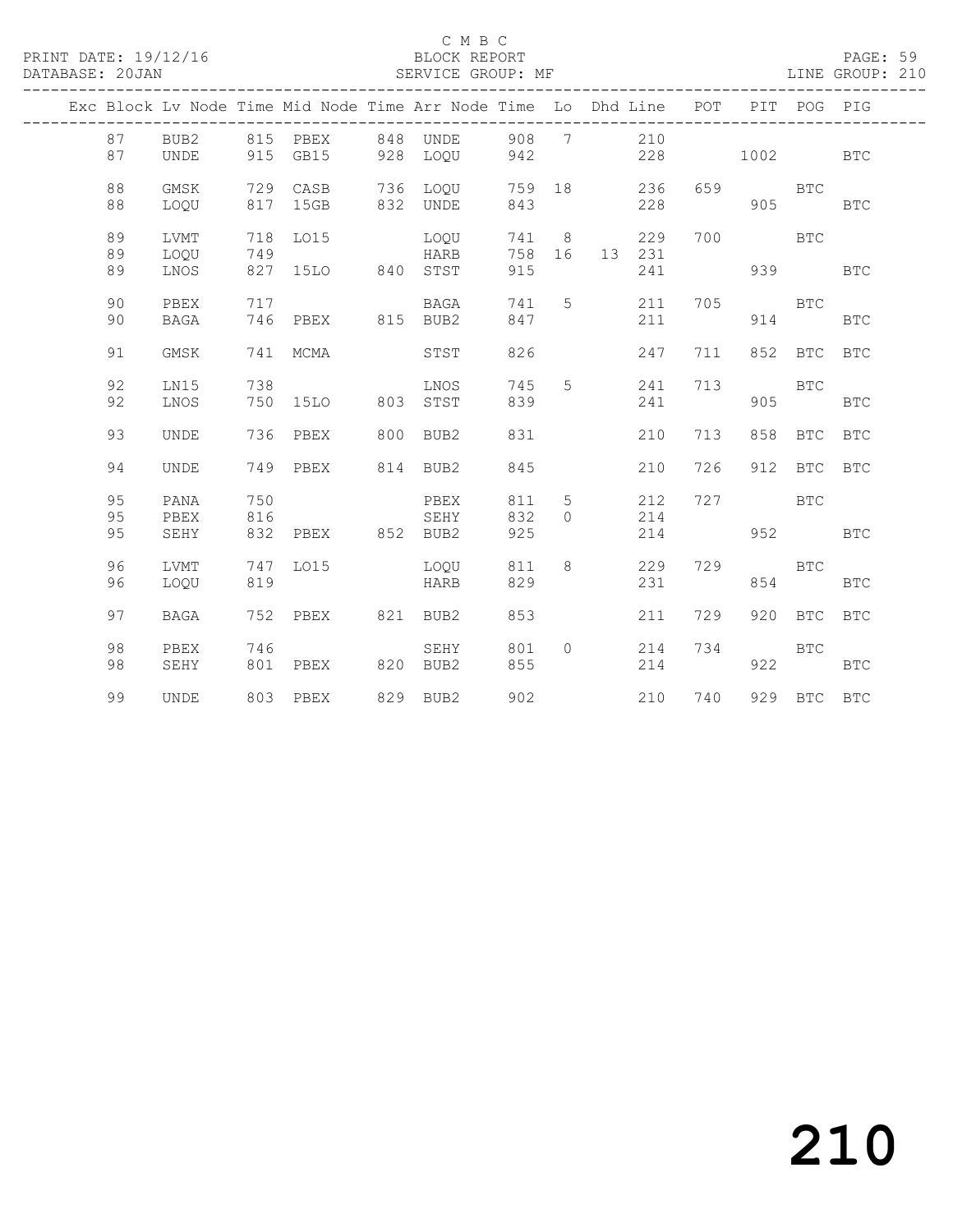|                      |                                                                                                                                                                                                                                                                |                                                                                                                            |                                                                                                             |  | C M B C |      |  |                                                                                                                                                                                                                                                                                                                                                                                                                                                                                                                                                                       |      |            |  |
|----------------------|----------------------------------------------------------------------------------------------------------------------------------------------------------------------------------------------------------------------------------------------------------------|----------------------------------------------------------------------------------------------------------------------------|-------------------------------------------------------------------------------------------------------------|--|---------|------|--|-----------------------------------------------------------------------------------------------------------------------------------------------------------------------------------------------------------------------------------------------------------------------------------------------------------------------------------------------------------------------------------------------------------------------------------------------------------------------------------------------------------------------------------------------------------------------|------|------------|--|
| 15GB 15 & GRAND BLVD |                                                                                                                                                                                                                                                                |                                                                                                                            |                                                                                                             |  |         |      |  | 15LO 15TH & LONSDALE<br>BAGA BANBURY & GALLANT BOUNDARY & KITCHENER-NORTH<br>BTC Burnaby Depot BUB2 BURRARD STATION<br>BTPE BROADWAY & PENTICTON-EAST CACO CAPILANO UNIVERSITY<br>CAED CAPILANO & EDGEWOOD DUCA DUNSMUIR & CAMBIE<br>EDRI EDGEMONT & RIDGEWOOD<br>GMSK GROUSE MTN SKYRIDE (FOR SEAR HEAT A HORSESHOE BAY FERRY HEAT ASSESS ON HEAR HORSES AND HOWE & DUNSMUIR KTLP KOOTENAY LOOP<br>LINCE SE LONSDALE AVE FS CARISBROOKE C<br>LONS LONSDALE AVE FS CARISBROOKE C<br>LONS LONSDALE & LONSDALE & I5 ST<br>LONSDALE AVEX & MTN HWY LINGA MARINE & GARDEN |      |            |  |
|                      |                                                                                                                                                                                                                                                                |                                                                                                                            |                                                                                                             |  |         |      |  | Exc Block Lv Node Time Mid Node Time Arr Node Time Lo Dhd Line POT PIT POG PIG                                                                                                                                                                                                                                                                                                                                                                                                                                                                                        |      |            |  |
|                      | 1<br>$\mathbf{1}$<br>$\mathbf{1}$<br>$\mathbf{1}$<br>$\mathbf{1}$<br>$\mathbf{1}$<br>$\mathbf{1}$<br>$\mathbf{1}$<br>$\mathbf 1$<br>$\mathbf{1}$<br>$\mathbf{1}$<br>$\mathbf{1}$<br>$\mathbf 1$<br>$\mathbf{1}$<br>$\mathbf 1$<br>$\mathbf{1}$<br>$\mathbf{1}$ | 1 DUCA 500<br>DUCA<br>HBAY<br>DUCA<br>HBAY<br>DUCA<br>HBAY<br>DUCA<br>HBAY<br>DUCA<br>HBAY<br>DUCA<br>HBAY<br>DUCA<br>HBAY | 955<br>1040<br>1135<br>1220<br>1310<br>1400<br>1450<br>1545<br>1633<br>1720<br>1815<br>1905<br>1955<br>2050 |  | DUCA    | 2126 |  | HBAY 536 14 257 436 BTC<br>1 HBAY 550 DUCA 625 10 257<br>1 DUCA 635 HBAY 711 14 257<br>1991 14<br>257 DUCA 815<br>257 HBAY 905 DUCA 941 14<br>257 HBAY 905 DUCA 941 14<br>1031 9 257<br>1116 19 257<br>1116 19 257<br>1211 9 257<br>DUCA 1256 14 257<br>HBAY 1348 12 257<br>DUCA 1436 14 257<br>HBAY 1528 17 257<br>DUCA 1621 12 257<br>HBAY 1709 11 257<br>DUCA 1756 19 257<br>HBAY 1851 14 257<br>DUCA 1941 14 257<br>HBAY 2031 19 257<br>257                                                                                                                       | 2147 | <b>BTC</b> |  |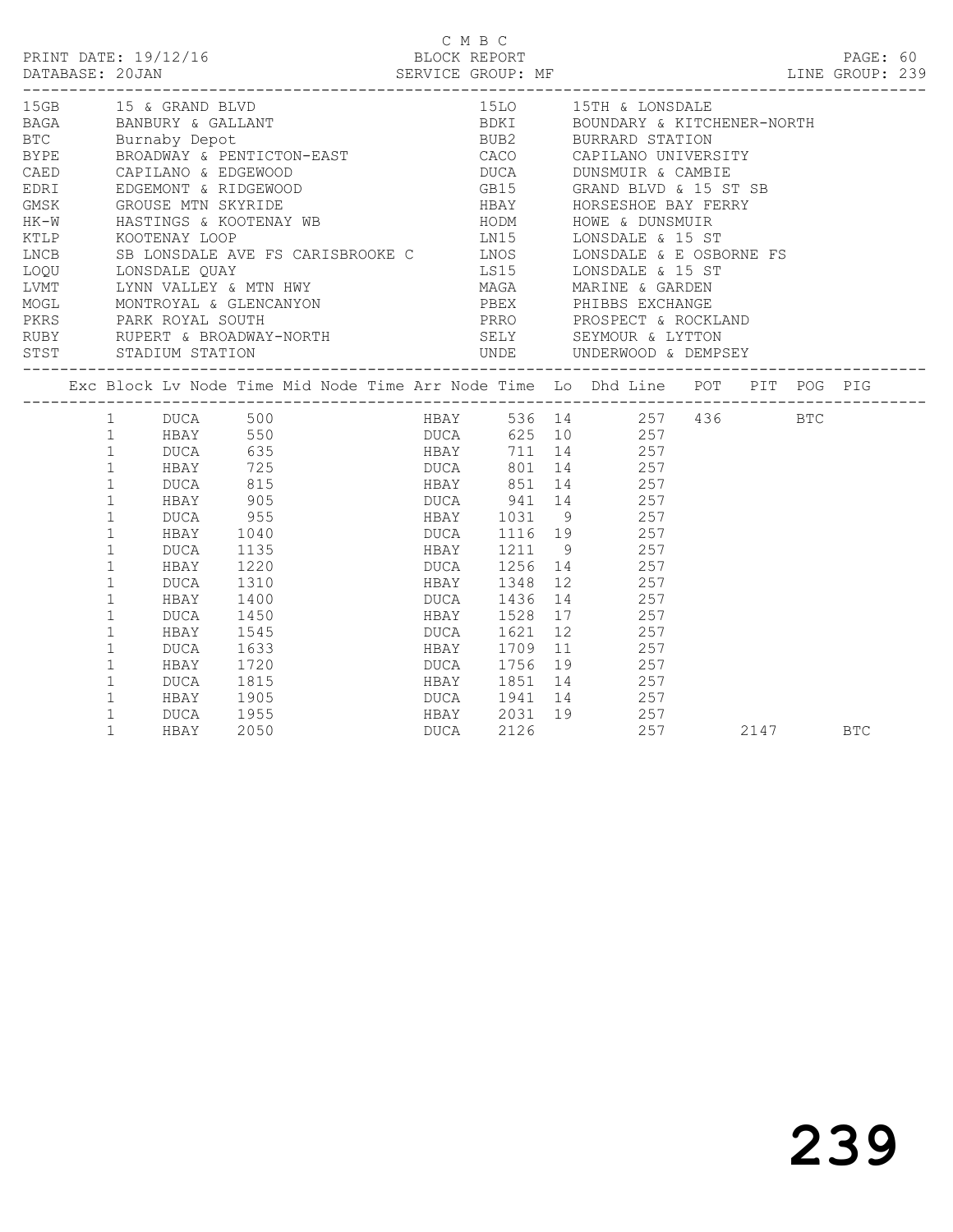| DATABASE: 20JAN |                | ----------------------                                                         |      |  | SERVICE GROUP: MF |             |          |      |                |     |     |                    |      |            | LINE GROUP: 239 |
|-----------------|----------------|--------------------------------------------------------------------------------|------|--|-------------------|-------------|----------|------|----------------|-----|-----|--------------------|------|------------|-----------------|
|                 |                | Exc Block Lv Node Time Mid Node Time Arr Node Time Lo Dhd Line POT PIT POG PIG |      |  |                   |             |          |      |                |     |     |                    |      |            |                 |
|                 | 2              | DUCA 520                                                                       |      |  |                   | HBAY        |          |      |                |     |     | 556 24 257 456 BTC |      |            |                 |
|                 | $\mathbf{2}$   | HBAY                                                                           | 620  |  |                   | DUCA        |          |      | 655 20         | 257 |     |                    |      |            |                 |
|                 | $\overline{c}$ | DUCA                                                                           | 715  |  |                   | HBAY        |          | 751  | $\overline{9}$ |     | 257 |                    |      |            |                 |
|                 | $\overline{c}$ | HBAY                                                                           | 800  |  |                   | DUCA        | 836      |      | 19             |     | 257 |                    |      |            |                 |
|                 | $\mathbf{2}$   | DUCA                                                                           | 855  |  |                   |             | HBAY 931 |      | - 9            |     | 257 |                    |      |            |                 |
|                 | $\mathbf{2}$   | HBAY                                                                           | 940  |  |                   | DUCA        |          |      | 1016 19        |     | 257 |                    |      |            |                 |
|                 | $\mathbf{2}$   | DUCA                                                                           | 1035 |  |                   | HBAY        | 1111     |      | 9              |     | 257 |                    |      |            |                 |
|                 | $\overline{c}$ | HBAY                                                                           | 1120 |  |                   | DUCA        |          | 1156 | 14             |     | 257 |                    |      |            |                 |
|                 | $\mathbf{2}$   | DUCA                                                                           | 1210 |  |                   | HBAY        | 1248     |      | 12             |     | 257 |                    |      |            |                 |
|                 | $\mathbf{2}$   | HBAY                                                                           | 1300 |  |                   | DUCA        | 1336     |      | 14             |     | 257 |                    |      |            |                 |
|                 | $\mathbf{2}$   | DUCA                                                                           | 1350 |  |                   | HBAY        | 1428     |      | 12             |     | 257 |                    |      |            |                 |
|                 | $\mathbf{2}$   | HBAY                                                                           | 1440 |  |                   | DUCA        | 1516     |      | 14             |     | 257 |                    |      |            |                 |
|                 | $\mathbf{2}$   | DUCA                                                                           | 1530 |  |                   | HBAY        | 1608     |      | 12             |     | 257 |                    |      |            |                 |
|                 | $\mathbf{2}$   | HBAY                                                                           | 1620 |  |                   | DUCA        | 1656     |      | 19             |     | 257 |                    |      |            |                 |
|                 | $\overline{c}$ | <b>DUCA</b>                                                                    | 1715 |  |                   | HBAY        | 1751     |      | 9              |     | 257 |                    |      |            |                 |
|                 | $\mathbf{2}$   | HBAY                                                                           | 1800 |  |                   | DUCA        |          |      | 1836 19        |     | 257 |                    |      |            |                 |
|                 | $\mathbf{2}$   | <b>DUCA</b>                                                                    | 1855 |  |                   | HBAY        | 1931     |      | - 9            |     | 257 |                    |      |            |                 |
|                 | $\mathbf{2}$   | HBAY                                                                           | 1940 |  |                   | DUCA        | 2016     |      | 9              |     | 257 |                    |      |            |                 |
|                 | $\overline{c}$ | <b>DUCA</b>                                                                    | 2025 |  |                   | HBAY        |          |      | 2101 19        |     | 257 |                    |      |            |                 |
|                 | $\overline{2}$ | HBAY                                                                           | 2120 |  |                   | DUCA        | 2156     |      | 9              |     | 257 |                    |      |            |                 |
|                 | $\mathbf{2}$   | DUCA                                                                           | 2205 |  |                   | <b>HBAY</b> |          |      | 2242 18        |     | 257 |                    |      |            |                 |
|                 | 2              | HBAY                                                                           | 2300 |  |                   | DUCA        | 2336     |      |                |     | 257 |                    |      |            | <b>BTC</b>      |
|                 | $\mathsf 3$    | DUCA                                                                           | 550  |  |                   | <b>HBAY</b> |          | 626  |                | 24  | 257 |                    | 526  | <b>BTC</b> |                 |
|                 | 3              | HBAY                                                                           | 650  |  |                   | DUCA        |          | 725  | 10             |     | 257 |                    |      |            |                 |
|                 | 3              | <b>DUCA</b>                                                                    | 735  |  |                   | HBAY        |          | 811  | 11             |     | 257 |                    |      |            |                 |
|                 | 3              | HBAY                                                                           | 822  |  |                   | DUCA        |          | 858  | 17             |     | 257 |                    |      |            |                 |
|                 | 3              | DUCA                                                                           | 915  |  |                   | HBAY        | 951      |      | 9              |     | 257 |                    |      |            |                 |
|                 | 3              | HBAY                                                                           | 1000 |  |                   | DUCA        |          | 1036 | 14             |     | 257 |                    |      |            |                 |
|                 | 3              | DUCA                                                                           | 1050 |  |                   | HBAY        |          | 1126 | 19             |     | 257 |                    |      |            |                 |
|                 | 3              | HBAY                                                                           | 1145 |  |                   | DUCA        | 1221     |      | 9              |     | 257 |                    |      |            |                 |
|                 | 3              | DUCA                                                                           | 1230 |  |                   | HBAY        | 1308     |      | 12             |     | 257 |                    |      |            |                 |
|                 | 3              | HBAY                                                                           | 1320 |  |                   | DUCA        | 1356     |      | 14             |     | 257 |                    |      |            |                 |
|                 | 3              | <b>DUCA</b>                                                                    | 1410 |  |                   | HBAY        | 1448     |      | 12             |     | 257 |                    |      |            |                 |
|                 | $\mathsf 3$    | HBAY                                                                           | 1500 |  |                   | DUCA        | 1536     |      | 14             |     | 257 |                    |      |            |                 |
|                 | 3              | DUCA                                                                           | 1550 |  |                   | HBAY        |          | 1628 | 17             |     | 257 |                    |      |            |                 |
|                 | 3              | HBAY                                                                           | 1645 |  |                   | DUCA        |          |      | 1721 14        | 257 |     |                    |      |            |                 |
|                 | 3              | DUCA                                                                           | 1735 |  |                   | HBAY        | 1811     |      | 9              |     | 257 |                    |      |            |                 |
|                 | 3              | HBAY                                                                           | 1820 |  |                   | DUCA        | 1856     |      |                |     | 257 |                    | 1917 |            | <b>BTC</b>      |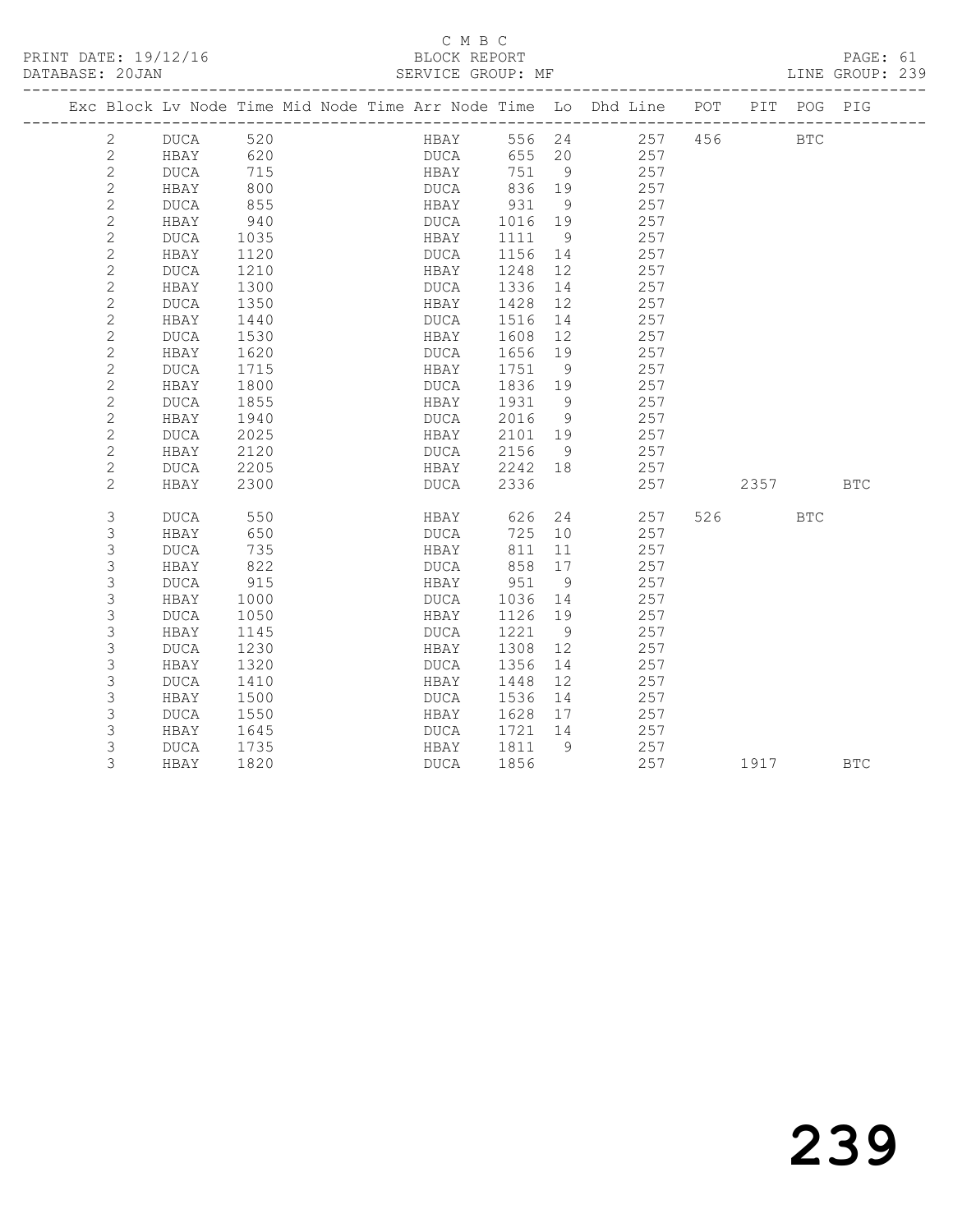#### C M B C<br>BLOCK REPORT

PAGE: 62<br>LINE GROUP: 239

|  |                |             |      | Exc Block Lv Node Time Mid Node Time Arr Node Time Lo Dhd Line POT |      |      |            |                |                 |     | PIT      | POG        | PIG        |
|--|----------------|-------------|------|--------------------------------------------------------------------|------|------|------------|----------------|-----------------|-----|----------|------------|------------|
|  | 4              | DUCA        | 615  |                                                                    |      |      |            |                | HBAY 651 19 257 | 551 |          | <b>BTC</b> |            |
|  | 4              | HBAY        | 710  |                                                                    |      | DUCA | 746 9      |                | 257             |     |          |            |            |
|  | 4              | DUCA        | 755  |                                                                    |      |      | HBAY 831 9 |                | 257             |     |          |            |            |
|  | 4              | HBAY        | 840  |                                                                    | DUCA |      | 916 19     |                | 257             |     |          |            |            |
|  | 4              | <b>DUCA</b> | 935  |                                                                    | HBAY |      | 1011       | - 9            | 257             |     |          |            |            |
|  | $\overline{4}$ | HBAY        | 1020 |                                                                    | DUCA |      | 1056       | 19             | 257             |     |          |            |            |
|  | 4              | DUCA        | 1115 |                                                                    | HBAY |      | 1151       | - 9            | 257             |     |          |            |            |
|  | 4              | HBAY        | 1200 |                                                                    | DUCA |      | 1236       | 14             | 257             |     |          |            |            |
|  | 4              | <b>DUCA</b> | 1250 |                                                                    | HBAY |      | 1328       | 12             | 257             |     |          |            |            |
|  | 4              | HBAY        | 1340 |                                                                    | DUCA |      | 1416       | 14             | 257             |     |          |            |            |
|  | 4              | DUCA        | 1430 |                                                                    | HBAY |      | 1508       | 15             | 257             |     |          |            |            |
|  | 4              | HBAY        | 1523 |                                                                    | DUCA |      | 1559       | 16             | 257             |     |          |            |            |
|  | 4              | DUCA        | 1615 |                                                                    | HBAY |      | 1651       | - 9            | 257             |     |          |            |            |
|  | 4              | HBAY        | 1700 |                                                                    | DUCA |      | 1736       | 19             | 257             |     |          |            |            |
|  | 4              | <b>DUCA</b> | 1755 |                                                                    | HBAY |      | 1831       | 9              | 257             |     |          |            |            |
|  | 4              | HBAY        | 1840 |                                                                    | DUCA |      | 1916       | 9              | 257             |     |          |            |            |
|  | 4              | DUCA        | 1925 |                                                                    | HBAY |      | 2001       | 14             | 257             |     |          |            |            |
|  | 4              | HBAY        | 2015 |                                                                    | DUCA |      | 2051       | 14             | 257             |     |          |            |            |
|  | 4              | DUCA        | 2105 |                                                                    | HBAY |      | 2141       | 19             | 257             |     |          |            |            |
|  | 4              | HBAY        | 2200 |                                                                    | DUCA |      | 2236       | 29             | 257             |     |          |            |            |
|  | 4              | DUCA        | 2305 |                                                                    |      | HBAY | 2342       | 18             | 257             |     |          |            |            |
|  | 4              | HBAY        | 2400 |                                                                    |      | DUCA | 2436       |                | 257             |     | 2457 BTC |            |            |
|  | 5              | DUCA        | 655  |                                                                    |      | HBAY | 731        | 9              |                 | 257 |          | BTC        |            |
|  | 5              | HBAY        | 740  |                                                                    | DUCA |      | 816 19     |                | 257             |     |          |            |            |
|  | 5              | <b>DUCA</b> | 835  |                                                                    | HBAY |      | 911        | - 9            | 257             |     |          |            |            |
|  | 5              | HBAY        | 920  |                                                                    | DUCA |      | 956        | 19             | 257             |     |          |            |            |
|  | 5              | <b>DUCA</b> | 1015 |                                                                    | HBAY |      | 1051       | 14             | 257             |     |          |            |            |
|  | 5              | HBAY        | 1105 |                                                                    | DUCA |      | 1141       | 14             | 257             |     |          |            |            |
|  | 5              | DUCA        | 1155 |                                                                    | HBAY |      | 1231       | 9              | 257             |     |          |            |            |
|  | 5              | HBAY        | 1240 |                                                                    | DUCA |      | 1316       | 14             | 257             |     |          |            |            |
|  | 5              | <b>DUCA</b> | 1330 |                                                                    | HBAY |      | 1408       | 12             | 257             |     |          |            |            |
|  | 5              | HBAY        | 1420 |                                                                    | DUCA |      | 1456       | 14             | 257             |     |          |            |            |
|  | 5              | DUCA        | 1510 |                                                                    | HBAY |      | 1548       | 12             | 257             |     |          |            |            |
|  | 5              | HBAY        | 1600 |                                                                    | DUCA |      | 1636       | 19             | 257             |     |          |            |            |
|  | 5              | <b>DUCA</b> | 1655 |                                                                    | HBAY |      | 1731       | - 9            | 257             |     |          |            |            |
|  | 5              | HBAY        | 1740 |                                                                    | DUCA |      | 1816 19    |                | 257             |     |          |            |            |
|  | 5              | DUCA        | 1835 |                                                                    | HBAY |      | 1911       | $\overline{9}$ | 257             |     |          |            |            |
|  | 5              | HBAY        | 1920 |                                                                    | DUCA |      | 1956       |                | 257             |     | 2017     |            | <b>BTC</b> |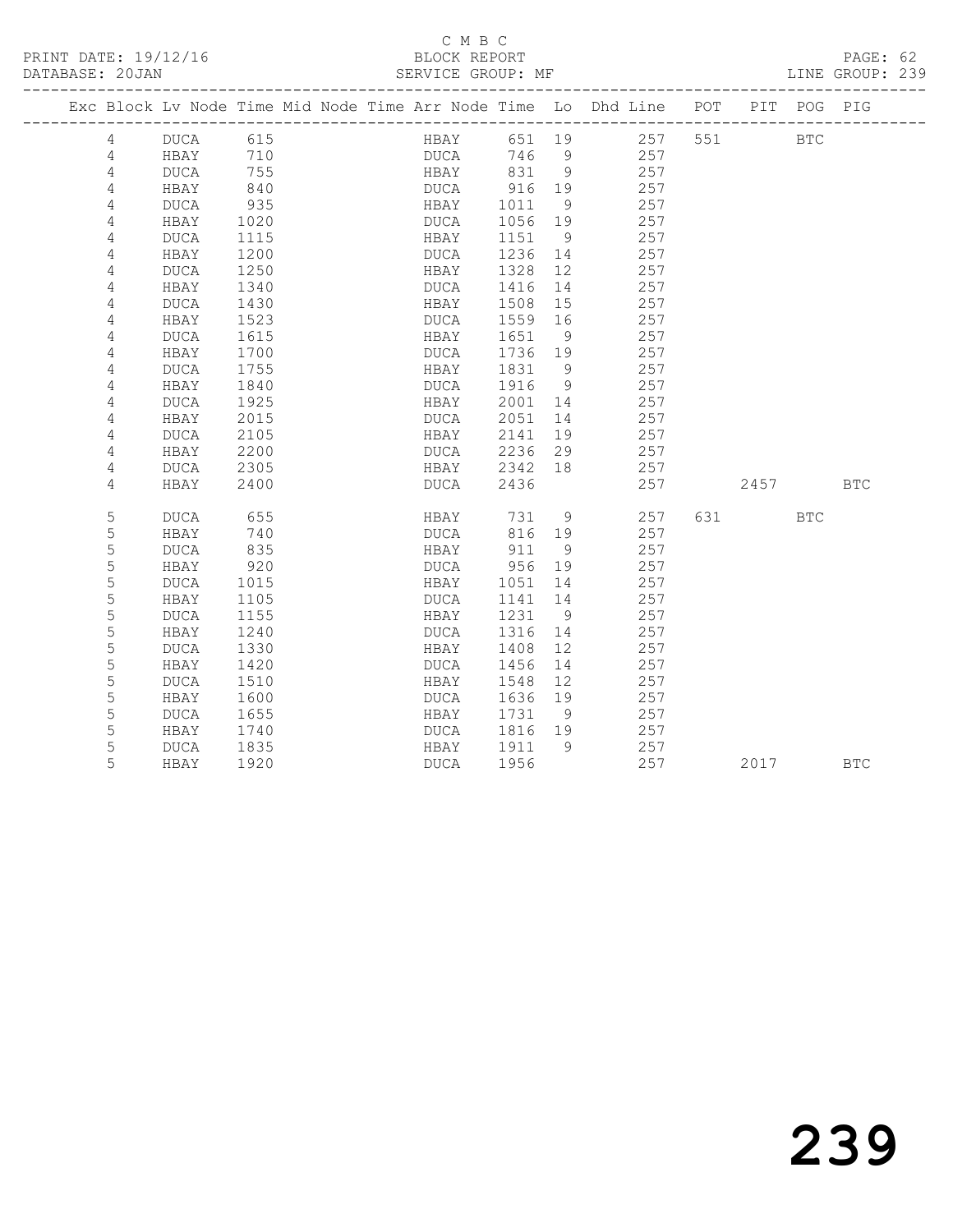## C M B C C M B C C M B C C M B C C M B C C M B C C M B C C M B C C M B C C M B C C M B C C M B C C M B C C M B C C M B C C M B C C M B C C M B C C M B C C M B C C M B C C M B C C M B C C M B C C M B C C M B C C M B C C M B

|  | DATABASE: 20JAN |                      |                   | SERVICE GROUP: MF AND THE GROUP: 239                                           |              |                                                                                 |                        |                 |                 |            |      |              |              |  |
|--|-----------------|----------------------|-------------------|--------------------------------------------------------------------------------|--------------|---------------------------------------------------------------------------------|------------------------|-----------------|-----------------|------------|------|--------------|--------------|--|
|  |                 |                      |                   | Exc Block Lv Node Time Mid Node Time Arr Node Time Lo Dhd Line POT PIT POG PIG |              |                                                                                 |                        |                 |                 |            |      |              |              |  |
|  |                 |                      |                   | 31 BDKI 452 HK-W 455 PBEX 502 3 028 451 BTC                                    |              |                                                                                 |                        |                 |                 |            |      |              |              |  |
|  | 31              | PBEX                 |                   | 505 LOQU 518 PKRS 537 3 239                                                    |              |                                                                                 |                        |                 |                 |            |      |              |              |  |
|  | 31              | PKRS                 | 540<br>637<br>730 |                                                                                |              | 1020 558 CACO 624 13 239<br>1020 701 PKRS 722 8 239<br>1020 751 CACO 816 12 239 |                        |                 |                 |            |      |              |              |  |
|  | 31              | CACO                 |                   |                                                                                |              |                                                                                 |                        |                 |                 |            |      |              |              |  |
|  | 31              | PKRS                 |                   |                                                                                |              |                                                                                 |                        |                 |                 |            |      |              |              |  |
|  | 31              | CACO                 | 828               | LOQU                                                                           |              | 851 PKRS 917 13                                                                 |                        |                 | 239             |            |      |              |              |  |
|  | 31              | PKRS                 | 930<br>1029       | LOQU                                                                           |              | 951 CACO                                                                        | 1016 13                |                 |                 | 239        |      |              |              |  |
|  | 31              | CACO                 |                   | LOQU 1051 PKRS<br>LOQU 1151 CACO                                               |              |                                                                                 | 1118 11                |                 |                 | 239        |      |              |              |  |
|  | 31              | PKRS                 | 1129              |                                                                                |              |                                                                                 | 1215 12                |                 |                 | 239        |      |              |              |  |
|  | 31              | CACO                 | 1227              | LOQU                                                                           |              | 1251 PKRS                                                                       | 1319 19                |                 | 239             |            |      |              |              |  |
|  | 31              | PKRS                 | 1338              | LOQU                                                                           |              | 1401 CACO                                                                       | 1429                   | 9               |                 | 239<br>239 |      |              |              |  |
|  | 31<br>31        | CACO                 | 1438<br>1546      | LOQU                                                                           |              | 1501 PKRS<br>1611 CACO                                                          | 1532 14<br>$1643$ $14$ |                 |                 | 239        |      |              |              |  |
|  | 31              | PKRS<br>CACO         | 1657              | LOQU<br>LOQU 1721 PKRS                                                         |              |                                                                                 | 1751 7                 |                 |                 | 20 239     |      |              |              |  |
|  | 31              | STST                 | 1818              | EDRI                                                                           |              | 1846 MOGL                                                                       | 1856 0 246             |                 |                 |            |      |              |              |  |
|  | 31              | MOGL                 | 1856              |                                                                                |              |                                                                                 | 1914 21                |                 |                 | 249        |      |              |              |  |
|  | 31              | LOQU                 | 1000              | LOQU<br>15GB 1949 UNDE                                                         |              |                                                                                 | 2000 5                 |                 |                 | 228        |      |              |              |  |
|  | 31              | UNDE                 | 2005              | GB15 2016 LOQU                                                                 |              |                                                                                 | 2026 7                 |                 | 228             |            |      |              |              |  |
|  | 31              | LOQU                 | 2033              | LN15 2041 PRRO                                                                 |              |                                                                                 | 2055 15                |                 | 230             |            |      |              |              |  |
|  | 31              | PRRO                 | 2110              | LS15                                                                           |              | 2118 LOQU                                                                       | 2124 11                |                 |                 | 230        |      |              |              |  |
|  | 31              | LOQU                 | 2135              | 15GB                                                                           |              | 2147 UNDE                                                                       | 2158 8                 |                 |                 | 228        |      |              |              |  |
|  | 31              | UNDE                 | 2206              | GB15                                                                           |              | 2217 LOQU                                                                       | 2226                   | $7\overline{ }$ | 228             |            |      |              |              |  |
|  | 31              | LOQU                 | 2233              | LNI5                                                                           |              | 2240 PRRO                                                                       | 2254 17                |                 |                 | 230        |      |              |              |  |
|  | 31              | PRRO                 | 2311              | LS15                                                                           |              | 2318 LOQU                                                                       | 2324                   | 11              |                 | 230        |      |              |              |  |
|  | 31              | LOQU                 | 2335              | 15GB                                                                           |              | 2347 UNDE                                                                       | 2357 11                |                 |                 | 228        |      |              |              |  |
|  | 31              | UNDE                 | 2408              | GB15                                                                           |              | 2418 LOQU                                                                       | 2426                   |                 | $7\overline{ }$ | 228        |      |              |              |  |
|  | 31              | LOQU                 | 2433              |                                                                                |              |                                                                                 | 2452 19                |                 | 230             |            |      |              |              |  |
|  | 31              | PRRO                 | 2511              | LS15 2518 LOQU                                                                 |              |                                                                                 | 2524 14                |                 | 230             |            |      |              |              |  |
|  | 31              | LOQU                 | 2538<br>2601      | 15GB  2549  UNDE                                                               |              |                                                                                 | 2559 2                 |                 |                 | 228        |      |              |              |  |
|  | 31              | UNDE                 | 2601              |                                                                                |              | GB15                                                                            | 2610                   |                 |                 | 228        | 2624 |              | <b>BTC</b>   |  |
|  | 32              | BAGA                 | 520<br>547<br>633 |                                                                                |              | PBEX<br>LOQU 600 PKRS<br>LOQU 651 CACO                                          | 540                    | $7\overline{ }$ |                 | 211        | 457  | $_{\rm BTC}$ |              |  |
|  | 32              | PBEX                 |                   |                                                                                |              |                                                                                 | 619 14                 |                 |                 | 239        |      |              |              |  |
|  | 32              | PKRS                 |                   |                                                                                |              |                                                                                 |                        |                 | 716 11          | 239        |      |              |              |  |
|  | 32              | CACO                 | 727               | LOQU                                                                           |              | 751 PKRS                                                                        | 815 5                  |                 | 239             |            |      |              |              |  |
|  | 32              | PKRS                 | 820               | LOQU                                                                           |              | 841 CACO 907 11<br>941 PKRS 1007 13<br>1041 CACO 1106 11                        |                        |                 |                 | 239        |      |              |              |  |
|  | 32              | CACO                 |                   | 918 LOQU 941 PKRS<br>1020 LOQU 1041 CACO                                       |              |                                                                                 |                        |                 |                 | 239        |      |              |              |  |
|  | 32              | PKRS                 |                   |                                                                                |              |                                                                                 |                        |                 |                 | 239        |      |              |              |  |
|  | 32              |                      |                   | CACO 1117 LOQU 1141 PKRS 1209 9 239                                            |              |                                                                                 |                        |                 |                 |            |      |              |              |  |
|  | 32              | PKRS                 |                   | 1218 LOQU                                                                      | 1241         | CACO                                                                            | 1307                   | 11              |                 | 239        |      |              |              |  |
|  | 32<br>32        | CACO                 | 1318<br>1428      | LOQU                                                                           | 1341<br>1451 | PKRS                                                                            | 1409<br>1522           | 19<br>13        |                 | 239<br>239 |      |              |              |  |
|  | 32              | PKRS<br>${\tt CACO}$ | 1535              | LOQU<br>LOQU                                                                   | 1601         | CACO<br>PKRS                                                                    | 1633                   | 13              |                 | 239        |      |              |              |  |
|  | 32              | PKRS                 | 1646              | LOQU                                                                           | 1711         | CACO                                                                            | 1740                   | 16              |                 | 239        |      |              |              |  |
|  | 32              | ${\tt CACO}$         | 1756              | LOQU                                                                           | 1821         | PKRS                                                                            | 1849                   | $\overline{4}$  |                 | 239        |      |              |              |  |
|  | 32              | PKRS                 | 1853              | LOQU                                                                           | 1913         | CACO                                                                            | 1941                   | 10              |                 | 239        |      |              |              |  |
|  | 32              | CACO                 | 1951              | LOQU                                                                           | 2013         | PKRS                                                                            | 2040                   | 14              |                 | 239        |      |              |              |  |
|  | 32              | PKRS                 | 2054              | LOQU                                                                           | 2113         | CACO                                                                            | 2142                   |                 |                 | 239        | 2154 |              | $_{\rm BTC}$ |  |
|  |                 |                      |                   |                                                                                |              |                                                                                 |                        |                 |                 |            |      |              |              |  |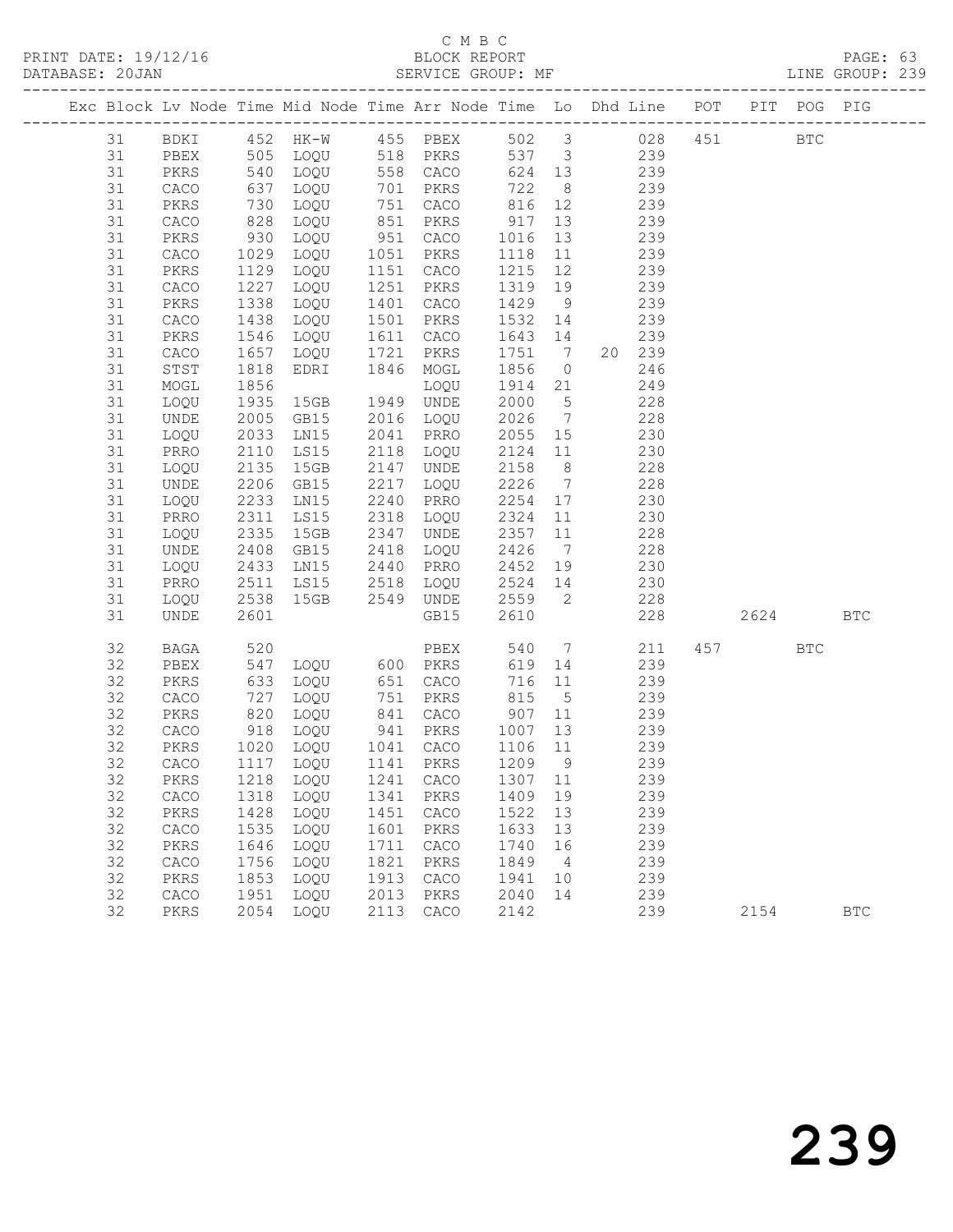| DATABASE: 20JAN                                                                |              |      |                                          |      | SERVICE GROUP: MF                               |                                     |                 | LINE GROUP: 239                          |         |     |            |  |
|--------------------------------------------------------------------------------|--------------|------|------------------------------------------|------|-------------------------------------------------|-------------------------------------|-----------------|------------------------------------------|---------|-----|------------|--|
| Exc Block Lv Node Time Mid Node Time Arr Node Time Lo Dhd Line POT PIT POG PIG |              |      |                                          |      |                                                 |                                     |                 |                                          |         |     |            |  |
| 33                                                                             |              |      |                                          |      |                                                 |                                     |                 | BDKI 509 HK-W 512 PBEX 519 3 028 508 BTC |         |     |            |  |
| 33                                                                             | PBEX         |      |                                          |      | 522 LOQU 535 PKRS                               |                                     |                 | 554 5 239                                |         |     |            |  |
| 33                                                                             | PKRS         |      |                                          |      |                                                 |                                     |                 | 642 15 239                               |         |     |            |  |
| 33                                                                             | CACO         |      |                                          |      |                                                 | 745 5                               |                 | 239                                      |         |     |            |  |
| 33                                                                             | PKRS         |      |                                          |      |                                                 |                                     |                 | 239                                      |         |     |            |  |
| 33                                                                             | CACO         | 848  | LOQU                                     |      | 911 PKRS                                        | 937                                 | 13              | 239                                      |         |     |            |  |
| 33                                                                             | PKRS         | 950  | LOQU                                     |      | 1011 CACO                                       | 1036                                | 13              | 239                                      |         |     |            |  |
| 33                                                                             | CACO         | 1049 | LOQU                                     |      | 1111 PKRS                                       | 1139 10                             |                 | 239                                      |         |     |            |  |
| 33                                                                             | PKRS         | 1149 | LOQU                                     |      | 1211 CACO                                       | 1235                                | 12              | 239                                      |         |     |            |  |
| 33                                                                             | CACO         | 1247 | LOQU                                     |      | 1311 PKRS                                       | 1339 19                             |                 | 239                                      |         |     |            |  |
| 33                                                                             | PKRS         | 1358 | LOQU                                     |      | 1421 CACO                                       | 1449 7                              |                 | 239                                      |         |     |            |  |
| 33                                                                             | ${\tt CACO}$ | 1456 | LOQU                                     |      | 1521 PKRS                                       | $1552$ 14<br>$1552$ 14<br>$1701$ 15 |                 | 239                                      |         |     |            |  |
| 33                                                                             | PKRS         | 1606 | LOQU                                     |      | 1631 CACO                                       |                                     |                 | 239                                      |         |     |            |  |
| 33                                                                             | CACO         | 1716 | LOQU                                     |      | 1741 PKRS                                       |                                     |                 | 1809 11 239                              |         |     |            |  |
| 33                                                                             | PKRS         | 1820 | LOQU                                     |      | 1841 CACO                                       | 1907                                |                 | 14 239                                   |         |     |            |  |
| 33                                                                             | CACO         | 1921 |                                          |      |                                                 | $2010$ 14                           |                 |                                          |         |     |            |  |
| 33                                                                             | PKRS         | 2024 |                                          |      | LOQU 1943 PKRS 2010 14<br>LOQU 2043 CACO 2112 9 |                                     |                 | 239<br>239                               |         |     |            |  |
| 33                                                                             | CACO         | 2121 | LOQU                                     |      | 2143 PKRS                                       | 2210                                |                 | 239 2232 BTC                             |         |     |            |  |
| 34                                                                             | PKRS         | 613  | LOQU                                     |      |                                                 |                                     |                 |                                          | 543     | BTC |            |  |
| 34                                                                             | ${\tt CACO}$ | 707  | LOQU                                     |      |                                                 |                                     |                 |                                          |         |     |            |  |
| 34                                                                             | PKRS         | 800  | LOQU                                     |      | 821 CACO                                        | 846 12                              |                 | 239                                      |         |     |            |  |
| 34                                                                             | CACO         | 858  | LOQU                                     |      | 921 PKRS                                        | 947                                 | 13              | 239                                      |         |     |            |  |
| 34                                                                             | PKRS         | 1000 | LOQU                                     |      | 1021 CACO                                       | 1046                                | 13              | 239                                      |         |     |            |  |
| 34                                                                             | CACO         | 1059 | LOQU                                     |      | 1121 PKRS                                       | 1149                                | 10              | 239                                      |         |     |            |  |
| 34                                                                             | PKRS         | 1159 | LOQU                                     |      | 1221 CACO                                       | 1245 12                             |                 | 239                                      |         |     |            |  |
| 34                                                                             | CACO         | 1257 | LOQU                                     |      | 1321 PKRS                                       | 1349 19                             |                 | 239                                      |         |     |            |  |
| 34                                                                             | PKRS         | 1408 | LOQU                                     |      | 1431 CACO                                       | 1502 5                              |                 | 239                                      |         |     |            |  |
| 34                                                                             | CACO         | 1507 | LOQU                                     |      | 1531 PKRS                                       | 1603 13                             |                 | 239                                      |         |     |            |  |
| 34                                                                             | PKRS         | 1616 | LOQU                                     |      | 1641 CACO                                       | 1711 15                             |                 | $\frac{2}{2}$ 39                         |         |     |            |  |
| 34                                                                             | CACO         | 1726 | LOQU                                     |      | 1751 PKRS                                       | 1819 11                             |                 | 239                                      |         |     |            |  |
| 34                                                                             | PKRS         | 1830 | LOQU                                     |      | 1851 CACO                                       | 1917                                |                 | 239 1932                                 |         |     | <b>BTC</b> |  |
| 35                                                                             | PBEX         | 602  |                                          |      | LOQU 615 PKRS 634 7                             |                                     |                 | 239                                      | 550 BTC |     |            |  |
| 35                                                                             | PKRS         | 641  | LOQU                                     |      | 701 CACO                                        |                                     |                 | 727 10 239                               |         |     |            |  |
| 35                                                                             | CACO         |      | 737 Luqu<br>830 Loqu<br>928 Loqu<br>100! |      | 801 PKRS                                        | 825                                 | $5\overline{)}$ | 239                                      |         |     |            |  |
| 35                                                                             | PKRS         |      |                                          |      |                                                 |                                     |                 | 239                                      |         |     |            |  |
| 35                                                                             | CACO         |      |                                          |      |                                                 |                                     |                 | 239                                      |         |     |            |  |
| 35                                                                             |              |      |                                          |      |                                                 |                                     |                 | PKRS 1030 LOQU 1051 CACO 1116 11 239     |         |     |            |  |
| 35                                                                             | CACO         | 1127 | LOOU                                     | 1151 | PKRS                                            | 1219                                | 9               | 239                                      |         |     |            |  |
| 35                                                                             | PKRS         | 1228 | LOQU                                     | 1251 | CACO                                            | 1317                                | 11              | 239                                      |         |     |            |  |
| 35                                                                             | ${\tt CACO}$ | 1328 | LOQU                                     | 1351 | PKRS                                            | 1419                                | 17              | 239                                      |         |     |            |  |
| 35                                                                             | PKRS         | 1436 | LOQU                                     | 1501 | CACO                                            | 1537                                | $10$            | 239                                      |         |     |            |  |
| 35                                                                             | ${\tt CACO}$ | 1547 | LOQU                                     | 1611 | $\mbox{PKRS}$                                   | 1643                                | 13              | 239                                      |         |     |            |  |
| 35                                                                             | PKRS         | 1656 | LOQU                                     | 1721 | CACO                                            | 1750                                | 18              | 239                                      |         |     |            |  |
| 35                                                                             | ${\tt CACO}$ | 1808 | LOQU                                     | 1831 | PKRS                                            | 1857                                | 11              | 239                                      |         |     |            |  |
| 35                                                                             | PKRS         | 1908 | LOQU                                     | 1928 | CACO                                            | 1956                                | 10              | 239                                      |         |     |            |  |
| 35                                                                             | CACO         | 2006 | LOQU                                     | 2028 | PKRS                                            | 2055                                | 14              | 239                                      |         |     |            |  |
| 35                                                                             | PKRS         | 2109 | LOQU                                     | 2128 | CACO                                            | 2157                                | 11              | 239                                      |         |     |            |  |
| 35                                                                             | ${\tt CACO}$ | 2208 | LOQU                                     | 2228 | PKRS                                            | 2254                                | 15              | 239                                      |         |     |            |  |
| 35                                                                             | PKRS         | 2309 | LOQU                                     | 2328 | CACO                                            | 2357                                | 12              | 239                                      |         |     |            |  |
| 35                                                                             | ${\tt CACO}$ | 2409 | LOQU                                     | 2428 | PKRS                                            | 2449                                |                 | 239                                      | 2511    |     | <b>BTC</b> |  |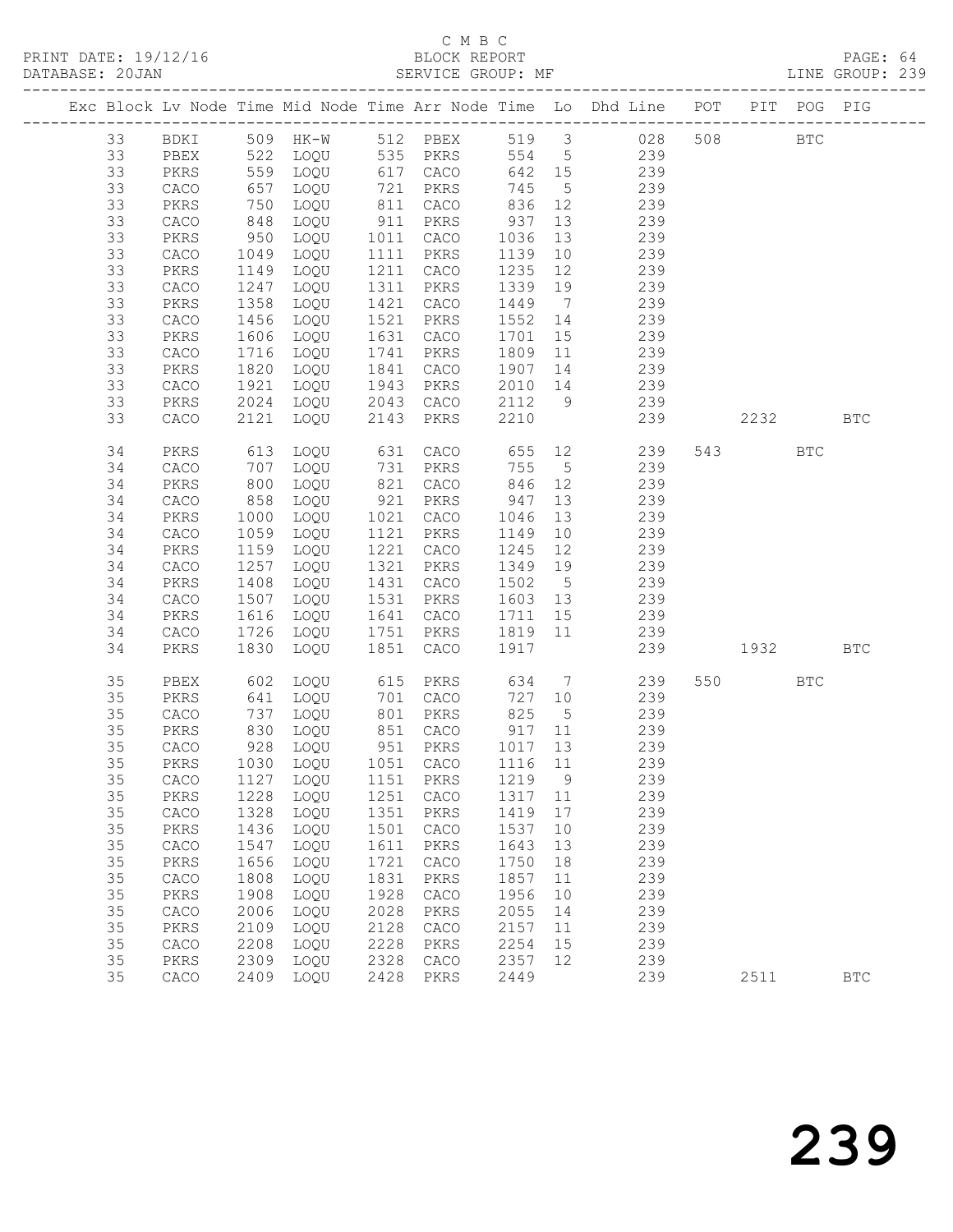PRINT DATE: 19/12/16 BLOCK REPORT<br>DATABASE: 20JAN BATABASE: 20JAN

## C M B C<br>BLOCK REPORT

PAGE: 65<br>LINE GROUP: 239

|          |               |              | Exc Block Lv Node Time Mid Node Time Arr Node Time Lo Dhd Line POT PIT POG PIG |              |              |              |                 |                       |            |          |              |              |
|----------|---------------|--------------|--------------------------------------------------------------------------------|--------------|--------------|--------------|-----------------|-----------------------|------------|----------|--------------|--------------|
| 36       |               |              | CACO 609 LOQU 629 PKRS 651 7 239                                               |              |              |              |                 |                       |            | 552      | $_{\rm BTC}$ |              |
| 36       | PKRS          | 658          | LOQU                                                                           |              | 721 CACO     | 746 9        |                 |                       | 239        |          |              |              |
| 36       | CACO          |              | LOQU                                                                           |              | 821 PKRS     | 845 15       |                 |                       | 239        |          |              |              |
| 36       | PKRS          | 755<br>900   | LOQU                                                                           |              | $921$ CACO   | 947          | 11              |                       | 239        |          |              |              |
| 36       | CACO          | 958          | LOQU                                                                           | 1021         | PKRS         | 1045         | 15              |                       | 239        |          |              |              |
| 36       | PKRS          | 1100         | LOQU                                                                           | 1121         | CACO         | 1146         | 11              |                       | 239        |          |              |              |
| 36       | CACO          | 1157         | LOQU                                                                           | 1221         | PKRS         | 1249         | 9               |                       | 239        |          |              |              |
| 36       | PKRS          | 1258         | LOQU                                                                           | 1321         | CACO         | 1348         | 10              |                       | 239        |          |              |              |
| 36       | CACO          | 1358         | LOQU                                                                           | 1421         | PKRS         | 1449         | 17              |                       | 239        |          |              |              |
| 36       | PKRS          | 1506         | LOQU                                                                           | 1531         | CACO         | 1605         | 12              |                       | 239        |          |              |              |
| 36       | ${\tt CACO}$  | 1617         | LOQU                                                                           | 1641         | PKRS         | 1714 13      |                 |                       | 239        |          |              |              |
| 36       | PKRS          | 1727         | LOQU                                                                           | 1751         | CACO         | 1822         | $5\overline{)}$ |                       | 239        |          |              |              |
| 36       | CACO          | 1827         | LOQU                                                                           | 1851         | PKRS         | 1917 6       |                 | 239                   |            |          |              |              |
| 36       | PKRS          | 1923         | LOQU                                                                           | 1943         | CACO         | 2011 10      |                 | 239                   |            |          |              |              |
| 36       | ${\tt CACO}$  | 2021         | LOQU                                                                           | 2043         | PKRS         | 2110         |                 |                       | 239        | 2132     |              | <b>BTC</b>   |
| 37       | PKRS          | 623          | LOQU                                                                           | 641          | CACO         | 705          |                 | 12 and $\overline{a}$ | 239        | 553 3    | <b>BTC</b>   |              |
| 37       | CACO          | 717          | LOQU                                                                           |              | 741 PKRS     | 805          | $5\overline{)}$ |                       | 239        |          |              |              |
| 37       | PKRS          | 810          | LOQU                                                                           | 831          | CACO         | 857          | 11              |                       | 239        |          |              |              |
| 37       | ${\tt CACO}$  | 908          | LOQU                                                                           |              | 931 PKRS     | 957          | 13              |                       | 239        |          |              |              |
| 37       | PKRS          | 1010         | LOQU                                                                           | 1031         | CACO         | 1056         | 11              |                       | 239        |          |              |              |
| 37       | CACO          | 1107         | LOQU                                                                           | 1131         | PKRS         | 1159         | 9               |                       | 239        |          |              |              |
| 37       | PKRS          | 1208         | LOQU                                                                           | 1231         | CACO         | 1257         | 11              |                       | 239        |          |              |              |
| 37       | CACO          | 1308         | LOQU                                                                           | 1331         | PKRS         | 1359         | 19              |                       | 239        |          |              |              |
| 37       | PKRS          | 1418         | LOQU                                                                           | 1441         | CACO         | 1512         | $5\overline{)}$ |                       | 239        |          |              |              |
| 37       | CACO          | 1517         | LOQU                                                                           | 1541         | PKRS         | 1613 13      |                 |                       | 239        |          |              |              |
| 37       | PKRS          | 1626         | LOQU                                                                           | 1651         | CACO         | 1721         | 15              |                       | 239        |          |              |              |
| 37       | CACO          | 1736         | LOQU                                                                           | 1801         | PKRS         | 1829         | 10              |                       | 239        |          |              |              |
| 37       | PKRS          | 1839         | LOQU                                                                           | 1900         | CACO         | 1926         | 10              |                       | 239        |          |              |              |
| 37<br>37 | CACO          | 1936<br>2039 | LOQU                                                                           | 1958<br>2058 | PKRS         | 2025<br>2127 | 14              |                       | 239<br>239 |          |              |              |
| 37       | PKRS<br>CACO  | 2138         | LOQU<br>LOQU                                                                   | 2158         | CACO<br>PKRS | 2224         | 11<br>15        |                       | 239        |          |              |              |
| 37       | PKRS          | 2239         | LOQU                                                                           | 2258         | CACO         | 2327         | 12              |                       | 239        |          |              |              |
| 37       | CACO          | 2339         | LOQU                                                                           | 2358         | PKRS         | 2419         | 21              |                       | 239        |          |              |              |
| 37       | PKRS          | 2440         | LOQU                                                                           | 2458         | CACO         | 2521         | $\overline{4}$  |                       | 239        |          |              |              |
| 37       | CACO          | 2525         |                                                                                |              | PBEX         | 2531         | 1               |                       | 239        |          |              |              |
| 37       | PBEX          | 2532         |                                                                                |              | BUB2         | 2553         | 5 <sup>5</sup>  |                       | 5 209      |          |              |              |
| 37       | HODM          |              | 2603 LOQU 2633 LVMT                                                            |              |              | 2648         |                 |                       | N24        | 2703 BTC |              |              |
| 38       | CACO          |              | 623 LOQU                                                                       |              | 645 PKRS     | 704 6        |                 |                       | 239 606    |          | $_{\rm BTC}$ |              |
| 38       | $\mbox{PKRS}$ | 710          | LOQU                                                                           | 731          | CACO         | 756          | 12              |                       | 239        |          |              |              |
| 38       | CACO          | 808          | LOQU                                                                           | 831          | PKRS         | 857          | 13              |                       | 239        |          |              |              |
| 38       | PKRS          | 910          | LOQU                                                                           | 931          | CACO         | 957          | 12              |                       | 239        |          |              |              |
| 38       | CACO          | 1009         | LOQU                                                                           | 1031         | PKRS         | 1058         | 11              |                       | 239        |          |              |              |
| 38       | PKRS          | 1109         | LOQU                                                                           | 1131         | CACO         | 1155         | 12              |                       | 239        |          |              |              |
| 38       | ${\tt CACO}$  | 1207         | LOQU                                                                           | 1231         | PKRS         | 1259         | 19              |                       | 239        |          |              |              |
| 38       | PKRS          | 1318         | LOQU                                                                           | 1341         | CACO         | 1409         | 9               |                       | 239        |          |              |              |
| 38       | CACO          | 1418         | LOQU                                                                           | 1441         | PKRS         | 1510         | 16              |                       | 239        |          |              |              |
| 38       | PKRS          | 1526         | LOQU                                                                           | 1551         | CACO         | 1625         | 12              |                       | 239        |          |              |              |
| 38       | ${\tt CACO}$  | 1637         | LOQU                                                                           | 1701         | PKRS         | 1731         | 16              |                       | 239        |          |              |              |
| 38       | PKRS          | 1747         | LOQU                                                                           | 1810         | CACO         | 1841         | 9               |                       | 239        |          |              |              |
| 38       | CACO          | 1850         | LOQU                                                                           | 1913         | PKRS         | 1941         | 13              |                       | 239        |          |              |              |
| 38       | PKRS          | 1954         | LOQU                                                                           | 2013         | CACO         | 2042         | 9               |                       | 239        |          |              |              |
| 38       | ${\tt CACO}$  | 2051         | LOQU                                                                           | 2113         | PKRS         | 2140         |                 |                       | 239        | 2202     |              | $_{\rm BTC}$ |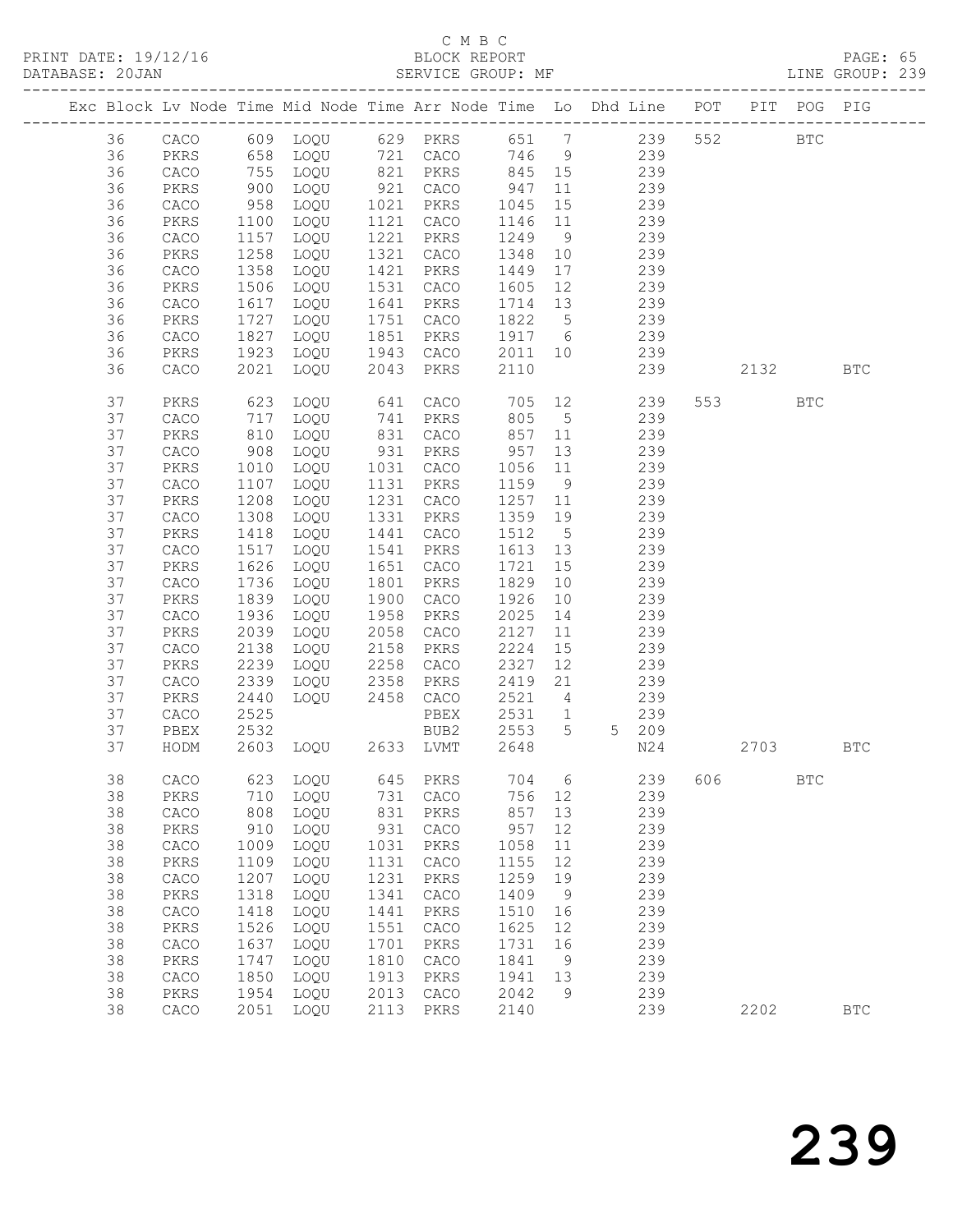| DATABASE: 20JAN |    |                              |                 | SERVICE GROUP: MF              |      |                        |                  |                | LINE GROUP: 239                                                                       |     |         |            |            |  |
|-----------------|----|------------------------------|-----------------|--------------------------------|------|------------------------|------------------|----------------|---------------------------------------------------------------------------------------|-----|---------|------------|------------|--|
|                 |    |                              |                 |                                |      |                        |                  |                | Exc Block Lv Node Time Mid Node Time Arr Node Time Lo Dhd Line POT PIT POG PIG        |     |         |            |            |  |
|                 |    |                              |                 |                                |      |                        |                  |                | 41 PKRS 651 LOQU 711 CACO 737 10 239 621 BTC                                          |     |         |            |            |  |
|                 | 41 | CACO                         |                 |                                |      |                        |                  |                | 747 LOQU 811 PKRS 835 5 239                                                           |     |         |            |            |  |
|                 | 41 | PKRS                         |                 |                                |      |                        |                  |                |                                                                                       |     |         |            |            |  |
|                 | 41 | CACO                         | 840<br>938      |                                |      |                        |                  |                | 1000 1001 CACO 327 11 239<br>1000 1001 PKRS 1025 15 239<br>1000 1101 CACO 1126 11 239 |     |         |            |            |  |
|                 | 41 | PKRS                         | 1040            | LOQU                           |      | 1101 CACO              | $1126$ $11$      |                | 239                                                                                   |     |         |            |            |  |
|                 | 41 | CACO                         | 1137            | LOQU                           |      | 1201 PKRS              | 1229             | 9              | 239                                                                                   |     |         |            |            |  |
|                 | 41 | PKRS                         | 1238            | LOQU                           |      | 1301 CACO              | 1328             | 10             | 239                                                                                   |     |         |            |            |  |
|                 | 41 | CACO                         | 1338            | LOQU                           |      | 1401 PKRS              | 1429 17          |                | 239                                                                                   |     |         |            |            |  |
|                 |    |                              |                 |                                |      |                        |                  |                |                                                                                       |     |         |            |            |  |
|                 | 41 | PKRS                         | 1446            | LOQU                           |      | 1511 CACO<br>1621 PKRS | 1547             | 10             | 239<br>239                                                                            |     |         |            |            |  |
|                 | 41 | CACO                         | 1557            | LOQU                           |      |                        | 1654 13          |                |                                                                                       |     |         |            |            |  |
|                 | 41 | PKRS                         | 1707            | LOQU                           |      | 1731 CACO              | 1759 18          |                | 239                                                                                   |     |         |            |            |  |
|                 | 41 | CACO                         | 1817            | LOQU                           |      | 1841 PKRS 1907         |                  |                | 239                                                                                   |     | 1937    |            | <b>BTC</b> |  |
|                 | 42 | BDKI                         | 624             | HK-W                           |      | 627 PBEX               | 635              |                | 3 028                                                                                 |     | 623     | <b>BTC</b> |            |  |
|                 | 42 | PBEX                         | 638             | LOQU                           |      | 651 PKRS               | 710              | 10             | 239                                                                                   |     |         |            |            |  |
|                 | 42 | PKRS                         | $\frac{1}{818}$ | LOQU                           |      | 741 CACO<br>841 PKRS   | 806<br>907       | 12             | 239                                                                                   |     |         |            |            |  |
|                 | 42 | CACO                         |                 | LOQU                           |      |                        |                  | 13             | 239                                                                                   |     |         |            |            |  |
|                 | 42 | PKRS                         | 920             | LOQU                           |      | 941 CACO               | 1007             | 12             | 239                                                                                   |     |         |            |            |  |
|                 | 42 | CACO                         | 1019            | LOQU                           |      | 1041 PKRS              | 1108             |                | 11 239                                                                                |     |         |            |            |  |
|                 | 42 | PKRS                         | 1119            | LOQU                           |      | 1141 CACO              | 1205 12          |                | 239                                                                                   |     |         |            |            |  |
|                 | 42 | ${\tt CACO}$                 | 1217            | LOQU                           |      | 1241 PKRS              | 1309 19          |                | 239                                                                                   |     |         |            |            |  |
|                 | 42 | PKRS                         | 1328            | LOQU                           |      | 1351 CACO              |                  |                | 1419 9 239                                                                            |     |         |            |            |  |
|                 | 42 | CACO                         | 1428            | LOQU                           |      | 1451 PKRS              |                  |                | 1520 16 239                                                                           |     |         |            |            |  |
|                 | 42 | PKRS                         | 1536            | LOQU                           |      | 1601 CACO              |                  |                | 1633 14 239                                                                           |     |         |            |            |  |
|                 | 42 | CACO                         |                 | LOQU                           |      | 1711 PKRS 1741 16      |                  |                | 239                                                                                   |     |         |            |            |  |
|                 | 42 | PKRS                         | 1647<br>1757    | LOQU                           |      | 1820 CACO              | 1851             |                | 239 1906 BTC                                                                          |     |         |            |            |  |
|                 |    |                              |                 |                                |      |                        |                  |                |                                                                                       |     |         |            |            |  |
|                 | 43 | CACO                         | 647             | LOQU                           |      | 711 PKRS               | 732              |                | 8 239                                                                                 |     | 630 BTC |            |            |  |
|                 | 43 | PKRS                         | 740             | LOQU                           |      | 801 CACO<br>901 PKRS   | 826 12<br>927 13 |                | 239                                                                                   |     |         |            |            |  |
|                 | 43 | CACO                         | 838             | LOQU                           |      |                        |                  |                | 239                                                                                   |     |         |            |            |  |
|                 | 43 | PKRS                         | 940             | LOQU                           |      | 1001 CACO              | 1026             | 13             | 239                                                                                   |     |         |            |            |  |
|                 | 43 | CACO                         | 1039            | LOQU                           |      | 1101 PKRS              | 1129             | 10             | 239                                                                                   |     |         |            |            |  |
|                 | 43 | PKRS                         | 1139            | LOQU                           |      | 1201 CACO              | 1225             | 12             | 239                                                                                   |     |         |            |            |  |
|                 | 43 | CACO                         | 1237            | LOQU                           |      | 1301 PKRS              | 1329 19          |                | 239                                                                                   |     |         |            |            |  |
|                 | 43 | PKRS                         | 1348            | LOQU                           |      | 1411 CACO              | 1439 9           |                | 239                                                                                   |     |         |            |            |  |
|                 | 43 | CACO                         | 1448            | LOQU                           |      | 1511 PKRS              | 1542 14          |                | 239                                                                                   |     |         |            |            |  |
|                 | 43 | PKRS                         |                 | 1556 LOQU<br>1706 LOQU<br>LOQU |      | 1621 CACO              | 1653 13          |                | 239                                                                                   |     |         |            |            |  |
|                 | 43 | CACO                         |                 |                                |      | 1731 PKRS              | 1759 11          |                | 239                                                                                   |     |         |            |            |  |
|                 | 43 |                              |                 |                                |      |                        |                  |                | PKRS 1810 LOQU 1831 CACO 1857 9 239                                                   |     |         |            |            |  |
|                 | 43 | CACO                         | 1906            | LOQU                           | 1928 | PKRS                   | 1955             | 14             | 239                                                                                   |     |         |            |            |  |
|                 | 43 | PKRS                         | 2009            | LOQU                           | 2028 | CACO                   | 2057             | $\overline{9}$ | 239                                                                                   |     |         |            |            |  |
|                 | 43 | ${\tt CACO}$                 | 2106            | LOQU                           | 2128 | PKRS                   | 2155             | 14             | 239                                                                                   |     |         |            |            |  |
|                 | 43 | PKRS                         | 2209            | LOQU                           | 2228 | ${\tt CACO}$           | 2257             | 12             | 239                                                                                   |     |         |            |            |  |
|                 | 43 | CACO                         | 2309            | LOQU                           | 2328 | PKRS                   | 2351             | 19             | 239                                                                                   |     |         |            |            |  |
|                 | 43 | PKRS                         | 2410            | LOQU                           | 2428 | CACO                   | 2451             | 27             | 239                                                                                   |     |         |            |            |  |
|                 | 43 | ${\tt CACO}$                 | 2518            | LOQU                           | 2537 | PKRS                   | 2555             |                | 239                                                                                   |     | 2617    |            | <b>BTC</b> |  |
|                 | 44 | BUB2                         | 635             | PBEX                           | 658  | UNDE                   | 717              | 12             | 210                                                                                   | 612 |         | <b>BTC</b> |            |  |
|                 |    |                              |                 |                                |      |                        |                  |                |                                                                                       |     |         |            |            |  |
|                 | 44 | $\ensuremath{\mathsf{UNDE}}$ | 729             | PBEX                           | 751  | BUB2                   | 819              | 13             | 18 210                                                                                |     |         |            |            |  |
|                 | 44 | PKRS                         | 850             | LOQU                           | 911  | CACO                   | 937              | 11             | 239                                                                                   |     |         |            |            |  |
|                 | 44 | ${\tt CACO}$                 | 948             | LOQU                           | 1011 | PKRS                   | 1035             | 15             | 239                                                                                   |     |         |            |            |  |
|                 | 44 | PKRS                         | 1050            | LOQU                           | 1111 | CACO                   | 1136             | 11             | 239                                                                                   |     |         |            |            |  |
|                 | 44 | CACO                         | 1147            | LOQU                           | 1211 | PKRS                   | 1239             | 9              | 239                                                                                   |     |         |            |            |  |
|                 | 44 | PKRS                         | 1248            | LOQU                           | 1311 | CACO                   | 1338             | 10             | 239                                                                                   |     |         |            |            |  |
|                 | 44 | CACO                         | 1348            | LOQU                           | 1411 | PKRS                   | 1439             | 17             | 239                                                                                   |     |         |            |            |  |
|                 | 44 | PKRS                         | 1456            | LOQU                           | 1521 | ${\tt CACO}$           | 1557             | 10             | 239                                                                                   |     |         |            |            |  |
|                 | 44 | CACO                         | 1607            | LOQU                           | 1631 | PKRS                   | 1704             | 13             | 239                                                                                   |     |         |            |            |  |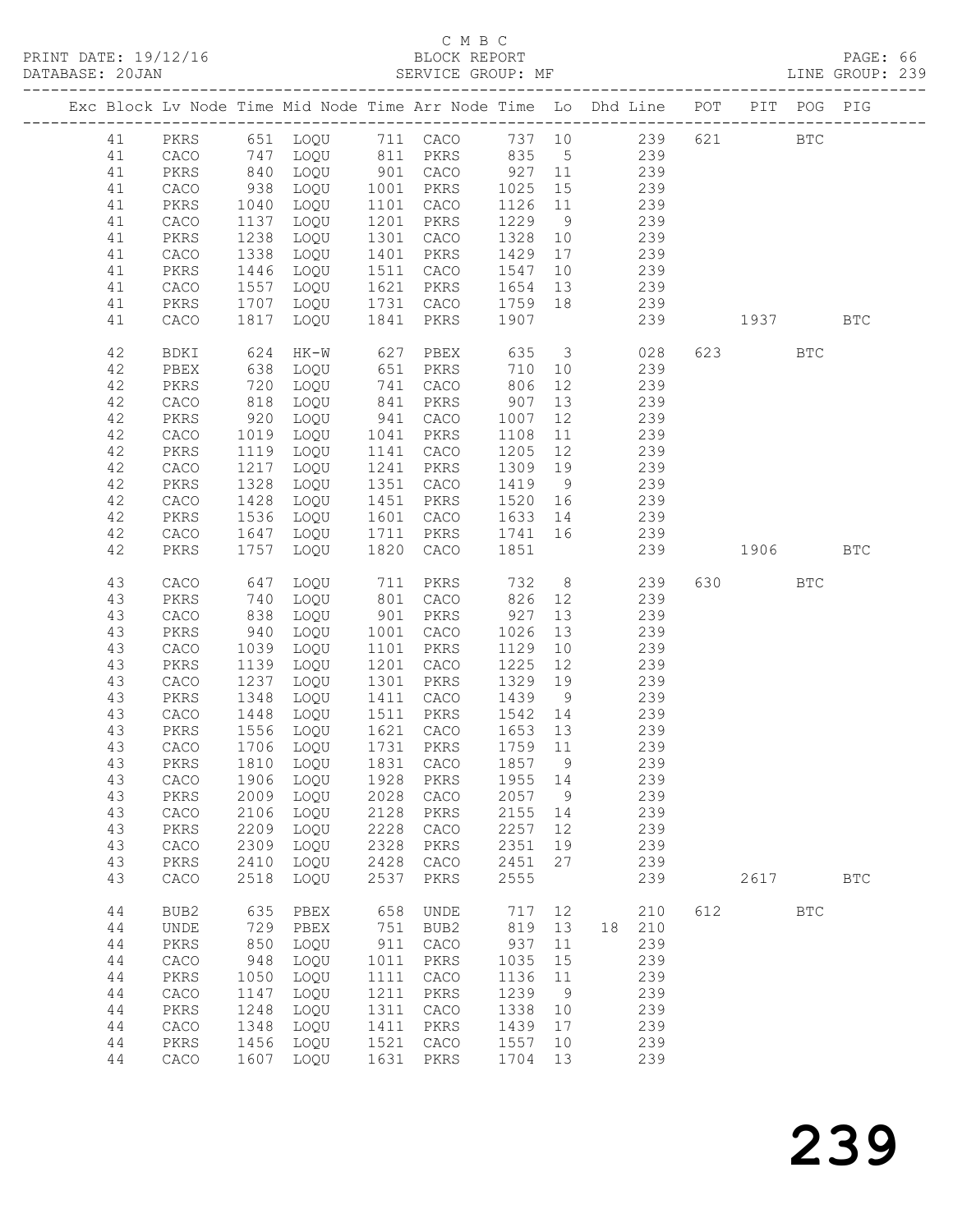#### C M B C<br>BLOCK REPORT

| DATABASE: 20JAN |    |      |              | SERVICE GROUP: MF                                                              |      |                                    |             |                 |                |        |                                                    |     |                                                                                                                                                                                                                                 | LINE GROUP: 239 |  |
|-----------------|----|------|--------------|--------------------------------------------------------------------------------|------|------------------------------------|-------------|-----------------|----------------|--------|----------------------------------------------------|-----|---------------------------------------------------------------------------------------------------------------------------------------------------------------------------------------------------------------------------------|-----------------|--|
|                 |    |      |              | Exc Block Lv Node Time Mid Node Time Arr Node Time Lo Dhd Line POT PIT POG PIG |      |                                    |             |                 |                |        |                                                    |     |                                                                                                                                                                                                                                 |                 |  |
|                 |    |      |              | 44 PKRS 1717 LOQU 1741 CACO 1809 239 1824 BTC                                  |      |                                    |             |                 |                |        |                                                    |     |                                                                                                                                                                                                                                 |                 |  |
|                 | 51 | PKRS | 1308         |                                                                                |      | LOQU 1331 CACO 1359 9 239 1238 BTC |             |                 |                |        |                                                    |     |                                                                                                                                                                                                                                 |                 |  |
|                 | 51 | CACO | 1408         | LOQU 1431 PKRS                                                                 |      |                                    | 1500 16     |                 |                |        |                                                    |     |                                                                                                                                                                                                                                 |                 |  |
|                 | 51 | PKRS | 1516         | LOQU 1541 CACO                                                                 |      |                                    | 1615 12     |                 | $239$<br>$239$ |        |                                                    |     |                                                                                                                                                                                                                                 |                 |  |
|                 | 51 | CACO | 1627         | LOQU                                                                           |      | 1651 PKRS                          | 1721 16     |                 | 239            |        |                                                    |     |                                                                                                                                                                                                                                 |                 |  |
|                 | 51 | PKRS | 1737         | LOQU                                                                           |      | 1800 CACO                          | 1831 6      |                 | 239            |        |                                                    |     |                                                                                                                                                                                                                                 |                 |  |
|                 | 51 | CACO | 1837         | LOQU                                                                           |      | 1901 PKRS                          | 1927 12     |                 |                | 239    |                                                    |     |                                                                                                                                                                                                                                 |                 |  |
|                 | 51 | PKRS | 1939         | LOQU                                                                           |      | 1958 CACO                          | 2027 9      |                 |                | 239    |                                                    |     |                                                                                                                                                                                                                                 |                 |  |
|                 | 51 | CACO | 2036         | LOQU                                                                           |      | 2058 PKRS                          | 2125 14     |                 | 239            |        |                                                    |     |                                                                                                                                                                                                                                 |                 |  |
|                 | 51 | PKRS | 2139         | LOQU                                                                           |      | 2158 CACO                          | 2227        | 12              | 239            |        |                                                    |     |                                                                                                                                                                                                                                 |                 |  |
|                 | 51 | CACO | 2239         | LOQU                                                                           |      |                                    | 2321 19     |                 |                | 239    |                                                    |     |                                                                                                                                                                                                                                 |                 |  |
|                 | 51 | PKRS | 2340         | LOQU                                                                           |      | 2258 PKRS<br>2358 CACO             | 2421 17     |                 |                | 239    |                                                    |     |                                                                                                                                                                                                                                 |                 |  |
|                 | 51 | CACO | 2438         | PBEX                                                                           |      | 2444 LOQU                          | 2457 5      |                 | 239            |        |                                                    |     |                                                                                                                                                                                                                                 |                 |  |
|                 | 51 | LOQU |              |                                                                                |      |                                    | 2532 8      |                 |                | N24    |                                                    |     |                                                                                                                                                                                                                                 |                 |  |
|                 | 51 | HODM | 2540         |                                                                                |      |                                    | 2625 12     |                 |                | 23 N24 |                                                    |     |                                                                                                                                                                                                                                 |                 |  |
|                 | 51 | HODM |              | 2502 HODM<br>2540 LOQU 2610 LVMT<br>2700 LOQU 2730 LVMT                        |      |                                    | 2745        |                 |                |        | N24                                                |     | 2800 BTC                                                                                                                                                                                                                        |                 |  |
| SD 52           |    | SELY | 1515         |                                                                                |      | CACO                               |             |                 |                |        | 1523 4 880 1503                                    |     | <b>BTC</b>                                                                                                                                                                                                                      |                 |  |
| SD 52           |    | CACO |              | 1527 LOQU 1551 PKRS                                                            |      |                                    |             |                 |                |        |                                                    |     |                                                                                                                                                                                                                                 |                 |  |
| $#SD$ 52        |    | CACO | 1527         | LOQU 1551 PKRS                                                                 |      |                                    |             |                 |                |        |                                                    |     |                                                                                                                                                                                                                                 |                 |  |
|                 | 52 | PKRS | 1636         | LOQU                                                                           |      | 1701 CACO                          |             |                 |                |        | 1623 13 239<br>1623 13 239 1510 BTC<br>1730 16 239 |     |                                                                                                                                                                                                                                 |                 |  |
|                 | 52 | CACO | 1746         | LOQU                                                                           |      | 1811 PKRS                          | 1839        |                 |                |        | 239 1909                                           |     |                                                                                                                                                                                                                                 | <b>BTC</b>      |  |
|                 | 61 | 15GB | 1416         | MAGA                                                                           |      | 1440 STST                          |             |                 |                |        |                                                    |     |                                                                                                                                                                                                                                 |                 |  |
|                 | 61 | STST |              | 1515 15LO 1551 15GB                                                            |      |                                    |             |                 |                |        | 1505 10 240 1358 BTC<br>1556 6 240                 |     |                                                                                                                                                                                                                                 |                 |  |
|                 | 61 | 15GB | 1602         | MAGA                                                                           |      | 1627 STST                          | 1652 14 240 |                 |                |        |                                                    |     |                                                                                                                                                                                                                                 |                 |  |
|                 | 61 | STST | 1706         | 15LO                                                                           |      | 1745 15GB                          | 1751        | $7\overline{ }$ |                | 240    |                                                    |     |                                                                                                                                                                                                                                 |                 |  |
|                 | 61 | 15GB | 1758         | MAGA                                                                           |      | 1821 STST                          | 1846 16     |                 |                | 240    |                                                    |     |                                                                                                                                                                                                                                 |                 |  |
|                 | 61 | STST | 1902         | LN15                                                                           |      | 1932 LNCB                          | 1942        |                 |                |        | 241                                                |     | 2000 - 2001 - 2002 - 2003 - 2004 - 2006 - 2007 - 2008 - 2014 - 2015 - 2016 - 2016 - 2016 - 2017 - 2017 - 2017 - 2017 - 2017 - 2017 - 2017 - 2017 - 2017 - 2017 - 2017 - 2017 - 2017 - 2017 - 2017 - 2017 - 2017 - 2017 - 2017 - | <b>BTC</b>      |  |
| SD 62           |    | CAED | 1512         | LS15                                                                           |      | 1537 PBEX                          | 1602 3      |                 |                |        | 25 232 1442                                        |     | <b>BTC</b>                                                                                                                                                                                                                      |                 |  |
| SD 62           |    | STST |              | 15LO 1707 15GB                                                                 |      |                                    | 1713 6      |                 | 25             | 240    |                                                    |     |                                                                                                                                                                                                                                 |                 |  |
| $#SD$ 62        |    | STST | 1630<br>1630 | 15LO 1707 15GB                                                                 |      |                                    | 1713 6      |                 |                |        | 25  240  1606  BTC                                 |     |                                                                                                                                                                                                                                 |                 |  |
|                 | 62 | STST | 1744         |                                                                                |      | GMSK                               | 1825        |                 |                |        | 247 1855                                           |     |                                                                                                                                                                                                                                 | <b>BTC</b>      |  |
| SD 63           |    | BYPE |              |                                                                                |      |                                    |             |                 |                |        | 22 027 1455                                        |     | <b>BTC</b>                                                                                                                                                                                                                      |                 |  |
| SD 63           |    | STST |              |                                                                                |      |                                    |             |                 |                | 28 241 |                                                    |     |                                                                                                                                                                                                                                 |                 |  |
|                 |    |      |              | #SD 63 STST 1553 LN15 1627 LNCB 1641 6 28 241 1529                             |      |                                    |             |                 |                |        |                                                    |     | <b>BTC</b>                                                                                                                                                                                                                      |                 |  |
|                 | 63 | STST |              | 1715 15LO                                                                      |      | 1753 15GB                          | 1759        |                 |                | 240    |                                                    |     | 1822                                                                                                                                                                                                                            | <b>BTC</b>      |  |
|                 | 64 | STST | 1549         | 15LO                                                                           |      | 1624 15GB                          | 1629 6      |                 |                |        | 240 1525                                           |     | <b>BTC</b>                                                                                                                                                                                                                      |                 |  |
|                 | 64 | 15GB | 1635         | MAGA                                                                           |      | 1702 STST                          | 1727 16     |                 |                | 240    |                                                    |     |                                                                                                                                                                                                                                 |                 |  |
|                 | 64 | STST | 1743         | 15LO                                                                           | 1821 | 15GB                               | 1827        |                 |                | 240    |                                                    |     | 1850                                                                                                                                                                                                                            | <b>BTC</b>      |  |
|                 | 65 | STST | 1623         | 15LO                                                                           | 1658 | 15GB                               | 1703 16     |                 |                |        | 240 1559 BTC                                       |     |                                                                                                                                                                                                                                 |                 |  |
|                 | 65 | 15GB | 1719         | MAGA                                                                           | 1742 | STST                               | 1807 9      |                 |                | 240    |                                                    |     |                                                                                                                                                                                                                                 |                 |  |
|                 | 65 | STST | 1816         | LN15                                                                           | 1846 | LNCB                               | 1859        |                 |                | 241    |                                                    |     | 1917                                                                                                                                                                                                                            | <b>BTC</b>      |  |
|                 |    |      |              |                                                                                |      |                                    |             |                 |                |        |                                                    |     |                                                                                                                                                                                                                                 |                 |  |
|                 | 66 | BUB2 | 1633         | PBEX                                                                           |      | 1706 BAGA                          | 1732        |                 |                | 211    | 1606 1757 BTC BTC                                  |     |                                                                                                                                                                                                                                 |                 |  |
|                 | 71 | 15GB | 518          | MAGA                                                                           | 536  | STST                               | 552         | 8               |                | 240    | 500                                                |     | <b>BTC</b>                                                                                                                                                                                                                      |                 |  |
|                 | 71 | STST | 600          | 15LO                                                                           | 626  | 15GB                               | 632         | 7               |                | 240    |                                                    |     |                                                                                                                                                                                                                                 |                 |  |
|                 | 71 | 15GB | 639          | MAGA                                                                           | 658  | STST                               | 716         | 7               |                | 240    |                                                    |     |                                                                                                                                                                                                                                 |                 |  |
|                 | 71 | STST | 723          | 15LO                                                                           | 756  | 15GB                               | 802         | 8               |                | 240    |                                                    |     |                                                                                                                                                                                                                                 |                 |  |
|                 | 71 | 15GB | 810          | MAGA                                                                           | 832  | STST                               | 855         |                 |                | 240    |                                                    | 921 |                                                                                                                                                                                                                                 | <b>BTC</b>      |  |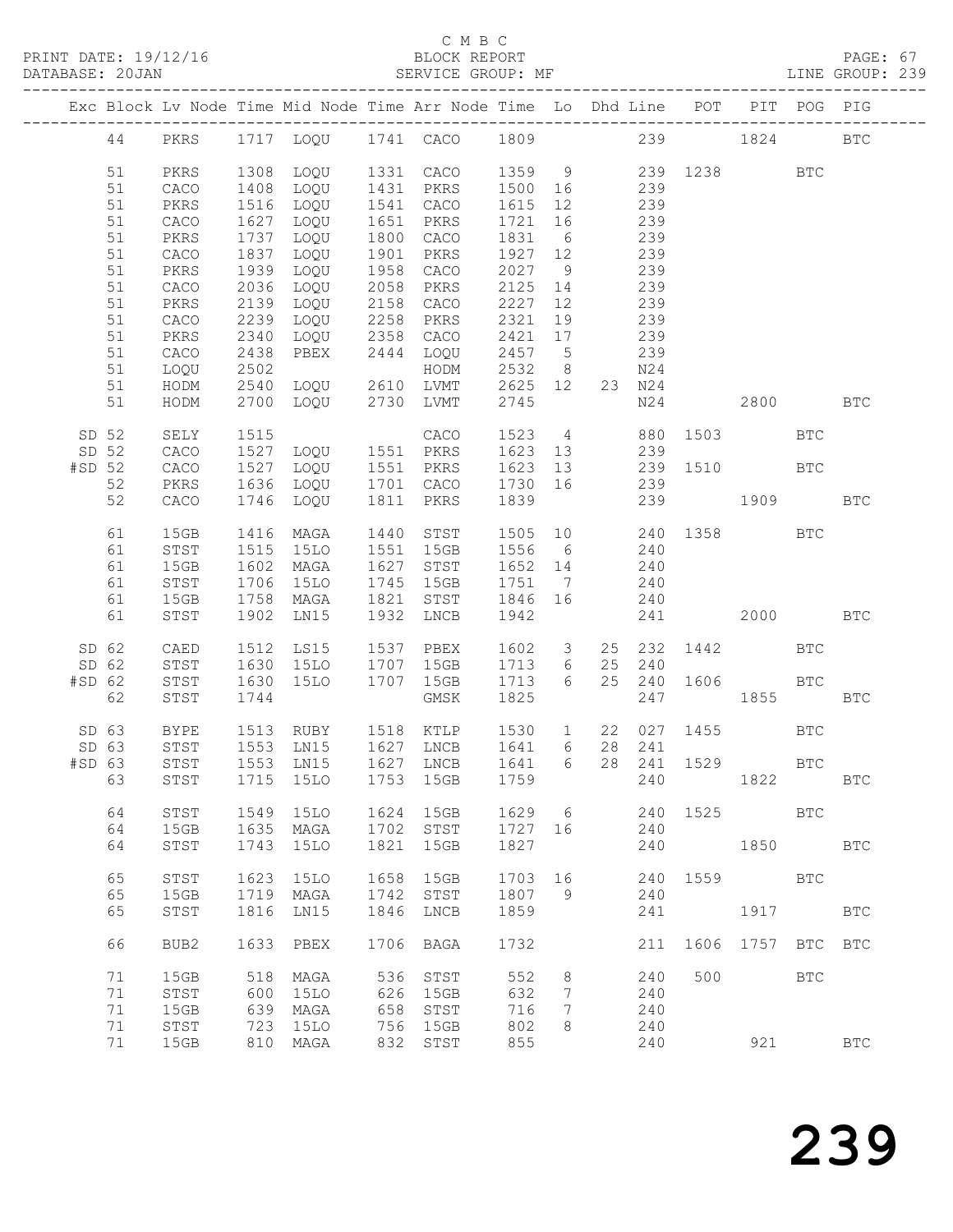#### C M B C<br>BLOCK REPORT

#### LINE GROUP: 239

|  |    |             |     |          |     | Exc Block Lv Node Time Mid Node Time Arr Node Time Lo Dhd Line |     |             |           | POT        | PIT       | POG PIG     |            |
|--|----|-------------|-----|----------|-----|----------------------------------------------------------------|-----|-------------|-----------|------------|-----------|-------------|------------|
|  | 72 | STST        | 550 | 15LO     | 616 | 15GB                                                           | 622 | 7           |           | 240<br>526 |           | <b>BTC</b>  |            |
|  | 72 | 15GB        | 629 | MAGA     | 648 | STST                                                           | 706 | 9           | 240       |            |           |             |            |
|  | 72 | STST        | 715 | 15LO     | 748 | 15GB                                                           | 754 | 8           | 240       |            |           |             |            |
|  | 72 | 15GB        | 802 | MAGA     | 824 | STST                                                           | 847 |             | 240       |            | 913       |             | <b>BTC</b> |
|  |    |             |     |          |     |                                                                |     |             |           |            |           |             |            |
|  | 73 | LOQU        | 557 |          |     | MOGL                                                           | 612 | $\circ$     |           | 249        | 527 — 100 | BTC         |            |
|  | 73 | MOGL        | 612 | MAGA     | 630 | STST                                                           | 648 | 8           | 246       |            |           |             |            |
|  | 73 | STST        | 656 | 15LO     | 728 | 15GB                                                           | 734 | $6^{\circ}$ | 240       |            |           |             |            |
|  | 73 | 15GB        | 740 | MAGA     | 802 | STST                                                           | 825 |             | 240       |            | 851       |             | <b>BTC</b> |
|  |    |             |     |          |     |                                                                |     |             |           |            |           |             |            |
|  | 74 | LOOU        | 635 |          |     | MOGL                                                           | 650 | $\Omega$    |           | 605<br>249 |           | <b>BTC</b>  |            |
|  | 74 | MOGL        | 650 | MAGA     | 709 | STST                                                           | 727 | 10          | 246       |            |           |             |            |
|  | 74 | STST        | 737 | 15LO     | 815 | 15GB                                                           | 821 | 9           | 240       |            |           |             |            |
|  | 74 | 15GB        | 830 | MAGA     | 850 | STST                                                           | 914 |             | 240       |            | 938       |             | <b>BTC</b> |
|  |    |             |     |          |     |                                                                |     |             |           |            |           |             |            |
|  | 75 | <b>UNDE</b> | 646 | PBEX     | 707 | BUB2                                                           | 732 | 6           | 22<br>210 | 623        |           | <b>BTC</b>  |            |
|  | 75 | LNOS        | 800 | 15LO     | 813 | STST                                                           | 849 |             | 241       |            | 915       |             | <b>BTC</b> |
|  |    |             |     |          |     |                                                                |     |             |           |            |           |             |            |
|  | 76 | 15GB        | 649 | MAGA     | 708 | STST                                                           | 726 |             | 12<br>240 | 631        |           | <b>BTC</b>  |            |
|  | 76 | STST        | 738 |          |     | GMSK                                                           | 812 | 9           | 247       |            |           |             |            |
|  | 76 | GMSK        | 821 | MCMA     |     | STST                                                           | 907 |             | 247       |            | 931       |             | <b>BTC</b> |
|  |    |             |     |          |     |                                                                |     |             |           |            |           |             |            |
|  | 77 | LNOS        | 730 | 15LO     | 743 | STST                                                           | 819 |             | 241       | 705        | 845       | <b>BTC</b>  | <b>BTC</b> |
|  |    |             |     |          |     |                                                                |     |             |           |            |           |             |            |
|  | 78 | LNOS        | 740 | 15LO     | 753 | STST                                                           | 829 |             | 241       | 715        | 855       | BTC         | BTC        |
|  |    |             |     |          |     |                                                                |     |             |           |            |           |             |            |
|  | 79 | BAGA        |     | 800 PBEX |     | 829 BUB2                                                       | 901 |             | 211       | 737        |           | 928 BTC BTC |            |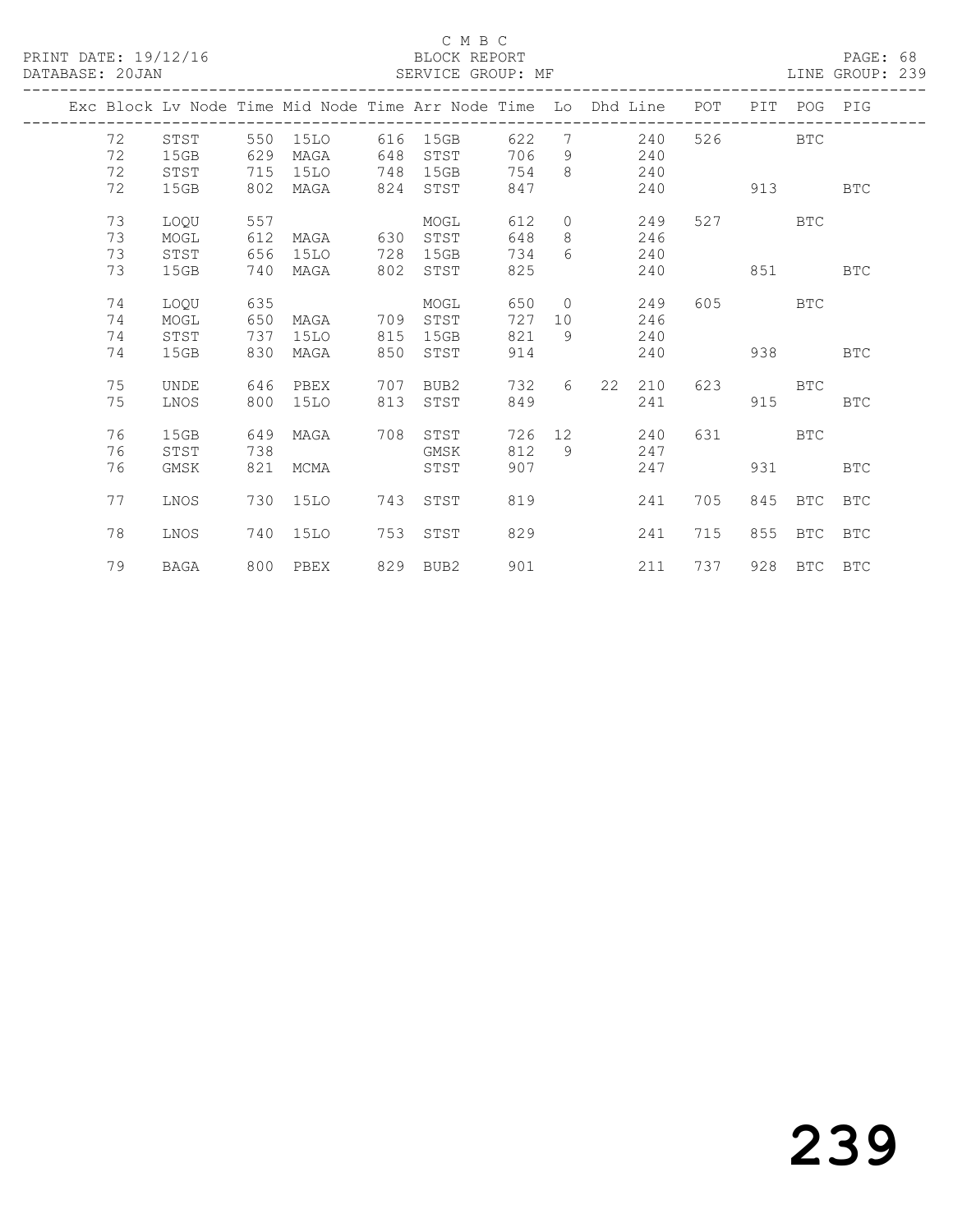| DATABASE: 20JAN |                                                                                                                                                                                                                                                                                                                                                                                                                               | PRINT DATE: 19/12/16                                        | DESON NET SAMPLE PAPER PRODUCE SERVICE GROUP: MF AND MARRASE: 20JAN SERVICE GROUP: MF LINE GROUP: 805 |                                                                                                                                                                                                                                                                                                                                                                                                                                                                                                                                                                                                                                                                                                                                                                                                                                                                                                                                             | C M B C                                      | BLOCK REPORT                                                |                                                              |                                                            |                  |                                              |      |      | PAGE: 69 |              |  |
|-----------------|-------------------------------------------------------------------------------------------------------------------------------------------------------------------------------------------------------------------------------------------------------------------------------------------------------------------------------------------------------------------------------------------------------------------------------|-------------------------------------------------------------|-------------------------------------------------------------------------------------------------------|---------------------------------------------------------------------------------------------------------------------------------------------------------------------------------------------------------------------------------------------------------------------------------------------------------------------------------------------------------------------------------------------------------------------------------------------------------------------------------------------------------------------------------------------------------------------------------------------------------------------------------------------------------------------------------------------------------------------------------------------------------------------------------------------------------------------------------------------------------------------------------------------------------------------------------------------|----------------------------------------------|-------------------------------------------------------------|--------------------------------------------------------------|------------------------------------------------------------|------------------|----------------------------------------------|------|------|----------|--------------|--|
|                 |                                                                                                                                                                                                                                                                                                                                                                                                                               |                                                             |                                                                                                       | BDKI BOUNDARY & KITCHENER-NORTH BTC Burnaby Depot<br>BUB6 BURRARD STN HADU HASTINGS & DUTHIE-WEST<br>HK-E HASTINGS & KOOTENAY EB HK-W HASTINGS & KOOTENAY WB<br>HODM HOWE & DUNSMUIR NWST NEW WESTMINSTER STN<br>SFU SFU EXCHANGE SUST                                                                                                                                                                                                                                                                                                                                                                                                                                                                                                                                                                                                                                                                                                      |                                              |                                                             |                                                              |                                                            |                  |                                              |      |      |          |              |  |
|                 |                                                                                                                                                                                                                                                                                                                                                                                                                               |                                                             |                                                                                                       | Exc Block Lv Node Time Mid Node Time Arr Node Time Lo Dhd Line POT PIT POG PIG                                                                                                                                                                                                                                                                                                                                                                                                                                                                                                                                                                                                                                                                                                                                                                                                                                                              |                                              |                                                             |                                                              |                                                            |                  |                                              |      |      |          |              |  |
|                 | $\mathbf{1}$<br>$\mathbf{1}$<br>$1\,$<br>$\mathbf{1}$<br>$\mathbf{1}$<br>$\mathbf{1}$<br>$\mathbf{1}$<br>$\mathbf{1}$<br>1<br>$\mathbf{1}$<br>1<br>$\mathbf{1}$<br>$\mathbf{1}$<br>$\mathbf{1}$<br>1<br>$\mathbf{1}$<br>1<br>$\mathbf{1}$<br>$\mathbf{1}$<br>$\mathbf{1}$<br>$\mathbf{1}$<br>$\overline{c}$<br>2<br>$\overline{c}$<br>2<br>$\mathbf{2}$<br>$\overline{c}$<br>$\overline{2}$<br>$\mathbf{2}$<br>$\overline{c}$ | BUB6 1453<br>SFU 1551<br>BUB6<br>SFU<br>HODM<br>SFU<br>BUB6 | 1655<br>1045<br>1145                                                                                  | 1 HADU 507 HK-W 518 BUB6 536 2 R5 453 BTC<br>1 BUB6 538 HK-E 553 SFU 610 9 R5<br>SFU 950 HK-W 1014 BUB6 1046 11 R5<br>BUB6 1057 HK-E 1120 SFU 1144 9 R5<br>SFU 1153 HK-W 1214 BUB6 1246 7 R5<br>BUB6 1253 HK-E 1317 SFU 1341 12 R5<br>SFU 1353 HK-W 1415 BUB6 1446 7 R5<br>HK-E 1516 SFU 1540 11 R5<br>HK-W 1614 BUB6 1645 10 R5<br>SFU 1742 10 R5<br>1752 HK-W 1818 BUB6 1851 14 R5<br>BUB6 1905 HK-E 1926 SFU 1947 6 R5<br>SFU 1953 HK-W 2016 BUB6 2040 8 R5<br>BUB6 2048 HK-E 2106 SFU 2127 14 R5<br>SFU 2141 HK-W 2204 BUB6 2225 11 R5<br>BUB6 2236 HK-E 2254 SFU 2313 13 R5<br>SFU 2326 HK-W 2345 BUB6 2406 10 R5<br>BUB6 2416 HK-E 2433 SFU 2452 17 30 R5<br>2539 NWST 2641 SUST 2658<br>BDKI 508 SFU 528 2 R5<br>SFU 530 HK-W 549 BUB6 611 7 R5<br>BUB6 618 HK-E 633 SFU<br>SFU 702 HADU 716 BUB6 749 5 R5<br>BUB6 754 HK-E 813 SFU 836 10 R5<br>SFU 846 HADU 902 BUB6 941 9 R5<br>BUB6 950 HK-E 1010 SFU 1032 13 R5<br>HK-W<br>HK-E | 1108<br>1208                                 | BUB6<br>SFU                                                 | 1140<br>1232 13                                              | $5\overline{)}$                                            | N19<br>650 12 R5 | R5<br>R5                                     | 2725 | 507  | BTC      | BTC          |  |
|                 | $\mathbf{2}$<br>$\mathbf{2}$<br>2<br>$\mathbf{2}$<br>$\mathbf{2}$<br>2<br>2<br>$\overline{2}$                                                                                                                                                                                                                                                                                                                                 | SFU<br>BUB6<br>SFU<br>BUB6<br>SFU<br>BUB6<br>SFU<br>BUB6    | 1245<br>1345<br>1445<br>1550<br>1647<br>1755<br>1850<br>1944                                          | HK-W<br>$HK-E$<br>$HK-W$<br>HK-W<br>$HK-E$<br>HK-W                                                                                                                                                                                                                                                                                                                                                                                                                                                                                                                                                                                                                                                                                                                                                                                                                                                                                          | 1307<br>1411<br>1508<br>1710<br>1818<br>1913 | BUB6<br>SFU<br>BUB6<br>SFU<br>BUB6<br>SFU<br>BUB6<br>$HK-E$ | 1339<br>1435<br>1539<br>1636<br>1744<br>1840<br>1941<br>2005 | 6<br>10<br>11<br>11<br>11<br>10<br>$\overline{\mathbf{3}}$ |                  | R5<br>R5<br>R5<br>R5<br>R5<br>R5<br>R5<br>R5 |      | 2009 |          | $_{\rm BTC}$ |  |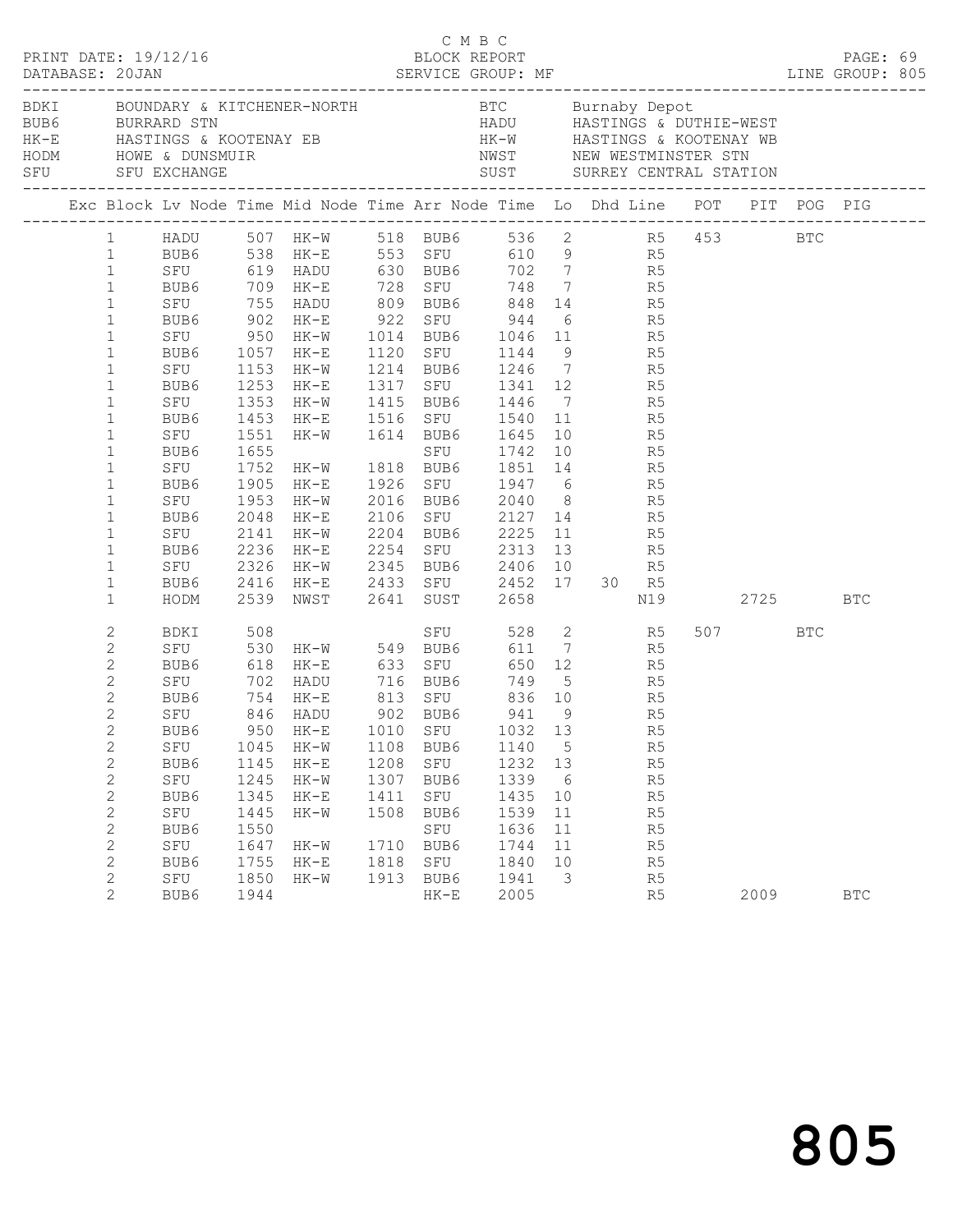### C M B C<br>BLOCK REPORT

PAGE: 70<br>LINE GROUP: 805

|                |             |              |                   |              |              |              |                 | Exc Block Lv Node Time Mid Node Time Arr Node Time Lo Dhd Line POT PIT POG PIG |         |              |
|----------------|-------------|--------------|-------------------|--------------|--------------|--------------|-----------------|--------------------------------------------------------------------------------|---------|--------------|
| $\mathfrak{Z}$ |             |              |                   |              |              |              |                 | HADU 523 HK-W 534 BUB6 552 5 R5                                                | 509 BTC |              |
| $\mathcal{S}$  | BUB6        | 557          |                   |              | HK-E 612 SFU | 629 15       |                 | R5                                                                             |         |              |
| $\mathsf S$    | SFU         | 644          | HADU              |              | 655 BUB6     | 727 6        |                 | R <sub>5</sub>                                                                 |         |              |
| $\mathsf S$    | BUB6        | 733          | HK-E              |              | 752 SFU      | 814 12       |                 | R5                                                                             |         |              |
| $\mathsf S$    | SFU         | 826          | HADU              |              | 842 BUB6     | 921          | 9               | R5                                                                             |         |              |
| $\mathsf S$    | BUB6        | 930          | HK-E              |              | 950 SFU      | 1012 11      |                 | R5                                                                             |         |              |
| $\mathsf 3$    | SFU         | 1023         | HK-W              |              | 1046 BUB6    | 1118         | $5\overline{)}$ | R5                                                                             |         |              |
| $\mathsf S$    | BUB6        | 1123         | $HK-E$            |              | 1146 SFU     | 1210 13      |                 | R5                                                                             |         |              |
| $\mathsf S$    | SFU         | 1223         | HK-W              |              | 1244 BUB6    | 1316 7       |                 | R5<br>R5                                                                       |         |              |
| $\mathsf S$    | BUB6        | 1323         | HK-E              |              | 1347 SFU     | 1411 12      |                 |                                                                                |         |              |
| $\mathsf S$    | SFU         | 1423         | HK-W              |              | 1446 BUB6    | 1517 6       |                 | R5                                                                             |         |              |
| $\mathsf S$    | BUB6        | 1523         |                   |              | SFU          | 1608         | 9               | R5                                                                             |         |              |
| $\mathsf S$    | SFU         | 1617         | HK-W              |              | 1640 BUB6    | 1714 11      |                 | R5<br>R5                                                                       |         |              |
| $\mathsf S$    | BUB6        | 1725         |                   |              | SFU          | 1812 10      |                 |                                                                                |         |              |
| 3              | SFU         | 1822         | $HK-W$            |              | 1845 BUB6    | 1916 6       |                 | R5                                                                             |         |              |
| 3              | BUB6        | 1922         | $HK-E$            |              | 1943 SFU     | 2004         |                 | R5                                                                             | 2024    | <b>BTC</b>   |
| 4              | HADU        | 530          | $HK-W$            |              | 541 BUB6     | 559          |                 | 8 R5                                                                           | 516 BTC |              |
| 4              | BUB6        | 607          | HK-E              |              | 622 SFU      | 639 13       |                 | R5                                                                             |         |              |
| 4              | SFU         | 652          | HADU              |              | 703 BUB6     | 735          | $\overline{7}$  | R5                                                                             |         |              |
| 4              | BUB6        | 742          | $HK-E$            | 801          | SFU          | 823          | 8 <sup>8</sup>  | R5                                                                             |         |              |
| 4              | SFU         | 831          | HADU              |              | 847 BUB6     | 926          | 9               | R5                                                                             |         |              |
| 4              | BUB6        | 935          | $HK-E$            |              | 955 SFU      | 1017 13      |                 | R5                                                                             |         |              |
| 4              | SFU         | 1030         | HK-W              |              | 1053 BUB6    | 1125 5       |                 | R5                                                                             |         |              |
| 4              | BUB6        | 1130         | $HK-E$            |              | 1153 SFU     | 1217 13      |                 | R5                                                                             |         |              |
| 4              | SFU         | 1230         | HK-W              |              | 1252 BUB6    | 1324 6       |                 | R5                                                                             |         |              |
| 4              | BUB6        | 1330         | HK-E              |              | 1356 SFU     | 1420 10      |                 | R5                                                                             |         |              |
| 4              | SFU         | 1430         | HK-W              |              | 1453 BUB6    | 1524 6       |                 | R <sub>5</sub>                                                                 |         |              |
| 4              | BUB6        | 1530         |                   |              | SFU          | 1615 7       |                 | R5                                                                             |         |              |
| 4              | SFU         | 1622         | HK-W 1645 BUB6    |              |              | 1719 11      |                 | R5                                                                             |         |              |
| 4              | BUB6        | 1730         |                   |              | SFU          | 1816 13      |                 | R5                                                                             |         |              |
| 4              | SFU         | 1829         | HK-W              |              | 1852 BUB6    | 1923 5       |                 | R5                                                                             |         |              |
| 4              | BUB6        | 1928         |                   |              | HK-E         | 1949         |                 | R5                                                                             | 1953    | <b>BTC</b>   |
| 5              | BDKI        | 518          |                   |              | SFU          |              |                 | 538 2 R5                                                                       | 517 BTC |              |
| 5              | SFU         |              | 540 HK-W 559 BUB6 |              |              | 621          | 6               | R5                                                                             |         |              |
| 5              | BUB6        | 627          | $HK-E$            |              | 642 SFU      | 659 15       |                 | R5                                                                             |         |              |
| 5              | SFU         | 714          | HADU              |              | 728 BUB6     | 801          | $5^{\circ}$     | R5                                                                             |         |              |
| 5              | BUB6        |              | 806 HK-E          |              | 826 SFU      | 849 12       |                 | R5                                                                             |         |              |
| 5              | SFU         |              | 901 HADU          |              | 916 BUB6     |              |                 | 954 16<br>R5                                                                   |         |              |
| 5              | BUB6        | 1010         | HK-E              | 1031         | SFU          | 1054         | 14              | R5                                                                             |         |              |
| 5              | SFU         | 1108         | $HK-W$            | 1132<br>1232 | BUB6         | 1204         | $\overline{4}$  | R5                                                                             |         |              |
| 5<br>5         | BUB6<br>SFU | 1208<br>1308 | $HK-E$<br>$HK-W$  | 1330         | SFU<br>BUB6  | 1256<br>1402 | 12<br>6         | R <sub>5</sub><br>R5                                                           |         |              |
| 5              | BUB6        | 1408         | $HK-E$            | 1434         | SFU          | 1458         | 11              | R5                                                                             |         |              |
| 5              | SFU         | 1509         | $HK-W$            | 1532         | BUB6         | 1603         | 12              | R5                                                                             |         |              |
| 5              | BUB6        | 1615         |                   |              | SFU          | 1702         | 10              | R5                                                                             |         |              |
| 5              | SFU         | 1712         | $HK-W$            | 1735         | BUB6         | 1809         | 11              | R5                                                                             |         |              |
| 5              | BUB6        | 1820         | HK-E              | 1843         | SFU          | 1905         |                 | R5                                                                             | 1925    | $_{\rm BTC}$ |
|                |             |              |                   |              |              |              |                 |                                                                                |         |              |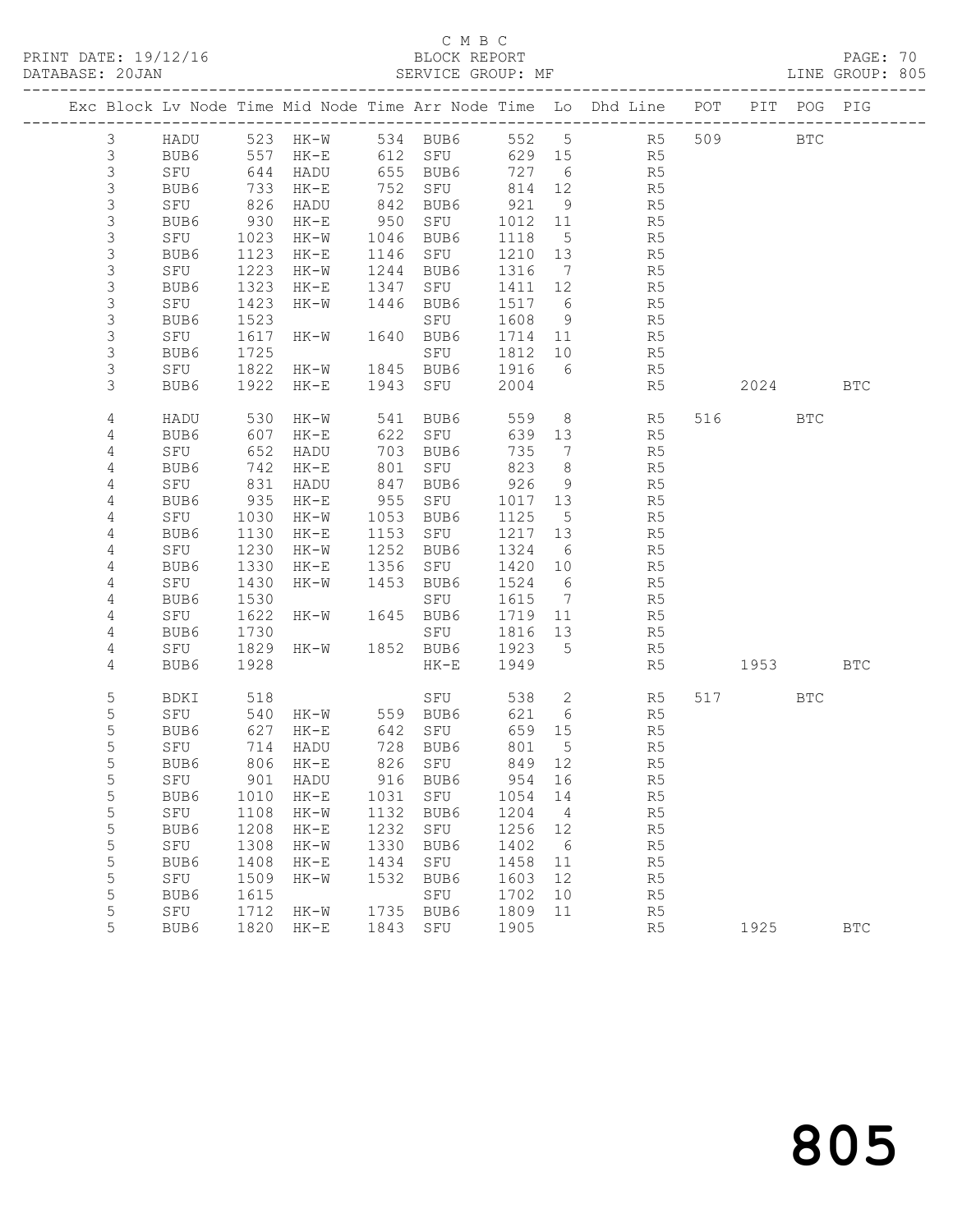### C M B C<br>BLOCK REPORT

PAGE: 71<br>LINE GROUP: 805

|                |             |      |                        |      |                     |         |                 | Exc Block Lv Node Time Mid Node Time Arr Node Time Lo Dhd Line POT |          | PIT POG PIG |            |
|----------------|-------------|------|------------------------|------|---------------------|---------|-----------------|--------------------------------------------------------------------|----------|-------------|------------|
| 6              | BDKI        |      | 523 HK-W 526 BUB6      |      |                     |         |                 | 548 2 R5                                                           | 522      | <b>BTC</b>  |            |
| 6              | BUB6        |      | $550$ HK-E             |      |                     | 622 8   |                 | R5                                                                 |          |             |            |
| $\epsilon$     | SFU         | 630  | HADU                   |      | 605 SFU<br>641 BUB6 | 713     | 8 <sup>8</sup>  | R5                                                                 |          |             |            |
| 6              | BUB6        | 721  | HK-E                   | 740  | SFU                 | 802     | 8 <sup>8</sup>  | R5                                                                 |          |             |            |
| 6              | SFU         | 810  | HADU                   | 824  | BUB6                | 904     | 9               | R5                                                                 |          |             |            |
| 6              | BUB6        | 913  | HK-E                   | 933  | SFU                 | 955     | $5\overline{)}$ | R5                                                                 |          |             |            |
| 6              | SFU         | 1000 | HK-W                   | 1023 | BUB6                | 1055    | $\overline{7}$  | R5                                                                 |          |             |            |
| 6              | BUB6        | 1102 | HK-E                   | 1125 | SFU                 | 1149    | 11              | R5                                                                 |          |             |            |
| 6              | SFU         | 1200 | HK-W                   | 1221 | BUB6                | 1253    | $\overline{7}$  | R5                                                                 |          |             |            |
| 6              | BUB6        | 1300 | HK-E                   | 1324 | SFU                 | 1348 12 |                 | R5                                                                 |          |             |            |
| 6              | SFU         | 1400 | HK-W                   |      | 1423 BUB6           | 1454 6  |                 | R5                                                                 |          |             |            |
| 6              | BUB6        | 1500 |                        |      | SFU                 | 1545 11 |                 | R5                                                                 |          |             |            |
| 6              | SFU         | 1556 | HK-W 1619 BUB6         |      |                     | 1650    | 10              | R5                                                                 |          |             |            |
| 6              | BUB6        | 1700 |                        |      | SFU                 | 1747    |                 | R5                                                                 | 1807 BTC |             |            |
|                |             |      |                        |      |                     |         |                 |                                                                    |          |             |            |
| 7              | <b>BDKI</b> | 528  |                        |      | SFU                 | 548     |                 | $\overline{2}$<br>R5                                               | 527      | <b>BTC</b>  |            |
| 7              | SFU         | 550  | HK-W 609 BUB6          |      |                     | 631     | 9               | R5                                                                 |          |             |            |
| 7              | BUB6        | 640  | HK-E                   | 656  | SFU                 | 713     | 12              | R5                                                                 |          |             |            |
| 7              | SFU         | 725  | HADU                   | 739  | BUB6                | 813     | $5^{\circ}$     | R5                                                                 |          |             |            |
| 7              | BUB6        |      | 818 HK-E               | 838  | SFU                 | 901     | 10              | R5                                                                 |          |             |            |
| 7              | SFU         | 911  | HADU                   | 926  | BUB6                | 1004    | 10              | R5                                                                 |          |             |            |
| 7              | BUB6        | 1014 | HK-E                   | 1035 | SFU                 | 1058    | 17              | R5                                                                 |          |             |            |
| 7              | SFU         | 1115 | HK-W                   | 1139 | BUB6                | 1211 4  |                 | R5                                                                 |          |             |            |
| 7              | BUB6        | 1215 | HK-E                   | 1239 | SFU                 | 1303 12 |                 | R5                                                                 |          |             |            |
| 7              | SFU         | 1315 | $HK-W$                 | 1337 | BUB6                | 1409    | 6               | R5                                                                 |          |             |            |
| 7              | BUB6        | 1415 | HK-E                   | 1441 | SFU                 | 1505    | 10              | R5                                                                 |          |             |            |
| 7              | SFU         | 1515 | HK-W                   | 1538 | BUB6                | 1609    | 11              | R5                                                                 |          |             |            |
| 7              | BUB6        | 1620 |                        |      | SFU                 | 1707    | 10              | R5                                                                 |          |             |            |
| 7              | SFU         | 1717 | HK-W                   | 1740 | BUB6                | 1814    | 11              | R5                                                                 |          |             |            |
| 7              | BUB6        | 1825 | HK-E                   | 1848 | SFU                 | 1910    | $\overline{7}$  | R5                                                                 |          |             |            |
| 7              | SFU         | 1917 | HK-W                   | 1940 | BUB6                | 2008    | $\overline{4}$  | R5                                                                 |          |             |            |
| 7              | BUB6        | 2012 | HK-E                   | 2030 | SFU                 | 2051 14 |                 | R5                                                                 |          |             |            |
| 7              | SFU         | 2105 | HK-W                   | 2128 | BUB6                | 2151    | 9               | R5                                                                 |          |             |            |
| 7              | BUB6        | 2200 | HK-E                   | 2218 | SFU                 | 2237    | 6               | R5                                                                 |          |             |            |
| 7              | SFU         | 2243 | HK-W                   |      | 2304 BUB6           | 2326    | 2               | R5                                                                 |          |             |            |
| $7\phantom{.}$ | BUB6        | 2328 |                        |      | $HK-E$              | 2345    |                 | R5                                                                 | 2349     |             | <b>BTC</b> |
| 8              | BDKI        | 543  |                        |      | SFU 603             |         | $\overline{2}$  | R <sub>5</sub>                                                     | 542      | <b>BTC</b>  |            |
| 8              | SFU         |      | 605 HK-W 624 BUB6      |      |                     | 646     | 9               | R5                                                                 |          |             |            |
| $\,8\,$        | BUB6        |      | 655 HK-E 714 SFU 736 7 |      |                     |         |                 | R <sub>5</sub>                                                     |          |             |            |
| 8              | SFU         | 743  | HADU                   | 757  | BUB6                | 836     | 12              | R <sub>5</sub>                                                     |          |             |            |
| 8              | BUB6        | 848  | $HK-E$                 | 908  | SFU                 | 931     | 4               | R5                                                                 |          |             |            |
| 8              | SFU         | 935  | HADU                   | 946  | BUB6                | 1031    | 9               | R5                                                                 |          |             |            |
| $\,8\,$        | BUB6        | 1040 | $HK-E$                 | 1103 | ${\tt SFU}$         | 1127    | 11              | R5                                                                 |          |             |            |
| 8              | SFU         | 1138 | $HK-W$                 | 1159 | BUB6                | 1231    | $7\phantom{.0}$ | R5                                                                 |          |             |            |
| 8              | BUB6        | 1238 | $HK-E$                 | 1302 | SFU                 | 1326    | 12              | R5                                                                 |          |             |            |
| 8              | SFU         | 1338 | $HK-W$                 | 1400 | BUB6                | 1431    | 7               | R <sub>5</sub>                                                     |          |             |            |
| 8              | BUB6        | 1438 | $HK-E$                 | 1501 | SFU                 | 1525    | 13              | R5                                                                 |          |             |            |
| 8              | SFU         | 1538 | $HK-W$                 | 1601 | BUB6                | 1632    | 13              | R5                                                                 |          |             |            |
| 8              | BUB6        | 1645 |                        |      | SFU                 | 1732    | 10              | R <sub>5</sub>                                                     |          |             |            |
| 8              | SFU         | 1742 | $HK-W$                 | 1808 | BUB6                | 1841    | 4               | R <sub>5</sub>                                                     |          |             |            |
| 8              | BUB6        | 1845 |                        |      | $HK-E$              | 1908    |                 | R <sub>5</sub>                                                     | 1912     |             | <b>BTC</b> |
|                |             |      |                        |      |                     |         |                 |                                                                    |          |             |            |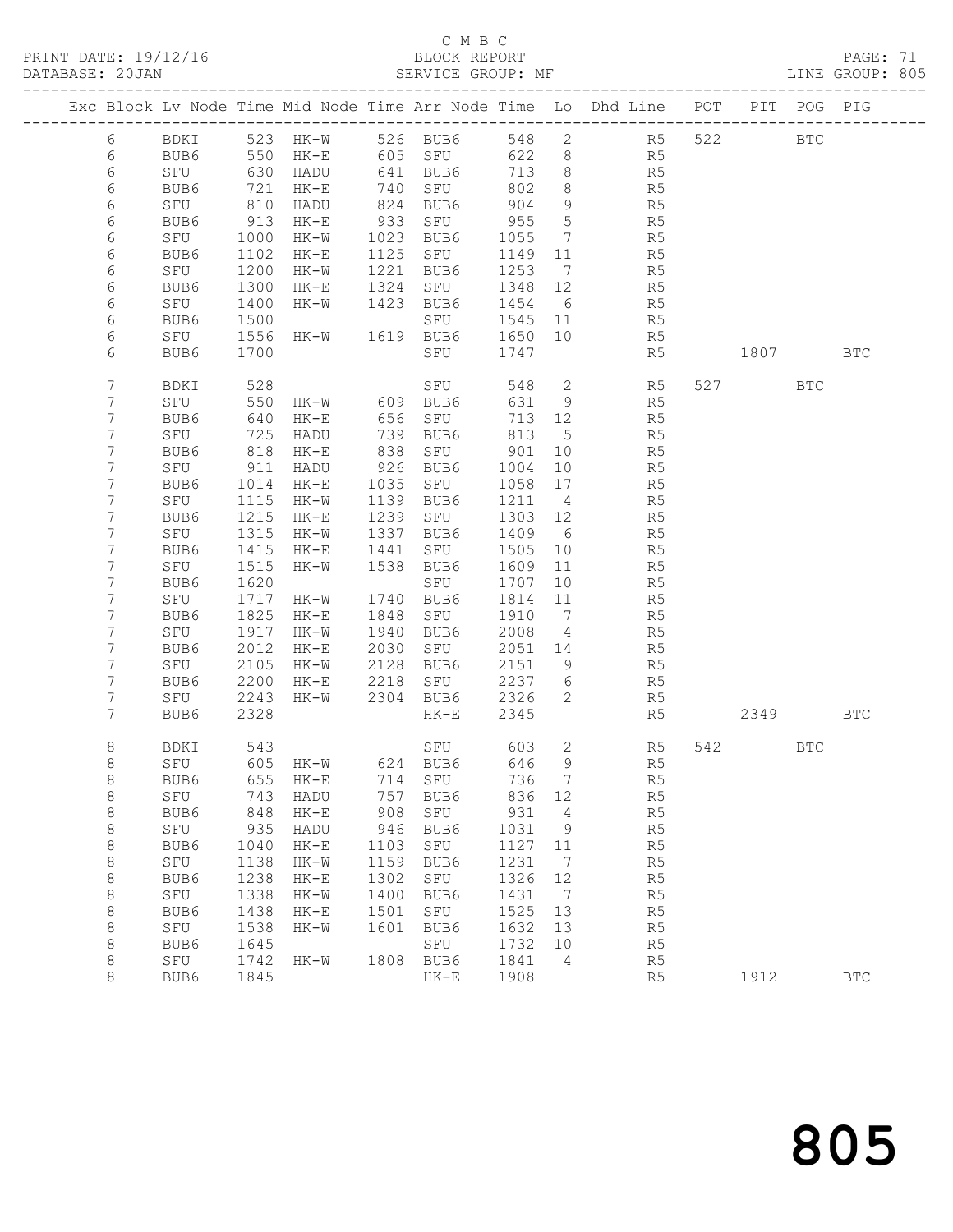#### C M B C<br>BLOCK REPORT

PAGE: 72<br>LINE GROUP: 805

|  |             |                 |      |                       |      |           |         |                | Exc Block Lv Node Time Mid Node Time Arr Node Time Lo Dhd Line POT |           | PIT POG PIG |            |
|--|-------------|-----------------|------|-----------------------|------|-----------|---------|----------------|--------------------------------------------------------------------|-----------|-------------|------------|
|  | 9           | BDKI 553        |      |                       |      |           |         |                | SFU 613 2 R5                                                       | 552 35    | <b>BTC</b>  |            |
|  | 9           |                 |      | SFU 615 HK-W 636 BUB6 |      |           |         |                | 658 7 R5                                                           |           |             |            |
|  | 9           | BUB6            | 705  | $HK-E$                | 724  | SFU       | 744 7   |                | R5                                                                 |           |             |            |
|  | 9           | SFU             | 751  | HADU                  | 805  | BUB6      | 844 13  |                | R5                                                                 |           |             |            |
|  | 9           | BUB6            | 857  | $HK-E$                | 917  | SFU 940   |         | $5^{\circ}$    | R5                                                                 |           |             |            |
|  | 9           | SFU             | 945  | HK-W                  | 1009 | BUB6      | 1041 4  |                | R5                                                                 |           |             |            |
|  | 9           | BUB6            | 1045 | HK-E                  | 1108 | SFU       | 1132 13 |                | R5                                                                 |           |             |            |
|  | 9           | SFU             | 1145 | HK-W                  | 1206 | BUB6      | 1238 7  |                | R5                                                                 |           |             |            |
|  | 9           | BUB6            | 1245 | $HK-E$                | 1309 | SFU       | 1333    | 12             | R5                                                                 |           |             |            |
|  | 9           | SFU             | 1345 | HK-W                  | 1407 | BUB6      | 1438    | $7\phantom{0}$ | R5                                                                 |           |             |            |
|  | $\mathsf 9$ | BUB6            | 1445 | HK-E                  | 1508 | SFU       | 1532    | 13             | R5                                                                 |           |             |            |
|  | $\mathsf 9$ | SFU             | 1545 | HK-W                  | 1608 | BUB6      | 1639 11 |                | R5                                                                 |           |             |            |
|  | 9           | BUB6            | 1650 |                       |      | SFU       | 1737 10 |                | R5                                                                 |           |             |            |
|  | 9           | SFU             | 1747 | HK-W 1813 BUB6        |      |           | 1846    | 8 <sup>8</sup> | R5                                                                 |           |             |            |
|  | 9           | BUB6            | 1854 | HK-E                  | 1917 | SFU       | 1939    |                | R5                                                                 | 1959 1990 |             | <b>BTC</b> |
|  | 10          |                 | 612  |                       |      | SFU       | 632 4   |                | R <sub>5</sub>                                                     | 611 BTC   |             |            |
|  | 10          | BDKI<br>SFU 636 |      | HADU 647 BUB6         |      |           | 719 6   |                | R5                                                                 |           |             |            |
|  | 10          | BUB6            | 725  | HK-E                  | 744  | SFU       | 806     | 9              | R5                                                                 |           |             |            |
|  | 10          | SFU             | 815  | HADU                  | 831  | BUB6      | 910 10  |                | R5                                                                 |           |             |            |
|  | 10          | BUB6            | 920  | HK-E                  | 940  | SFU       | 1002    | 6              | R5                                                                 |           |             |            |
|  | 10          | SFU             | 1008 | $HK-W$                | 1031 | BUB6      | 1103    | 6              | R <sub>5</sub>                                                     |           |             |            |
|  | 10          | BUB6            | 1109 | $HK-E$                | 1132 | SFU       | 1156 12 |                | R5                                                                 |           |             |            |
|  | 10          | SFU             | 1208 | HK-W                  | 1229 | BUB6      | 1301 7  |                | R5                                                                 |           |             |            |
|  | 10          | BUB6            | 1308 | HK-E                  | 1332 | SFU       | 1356 12 |                | R5                                                                 |           |             |            |
|  | 10          | SFU             | 1408 | HK-W                  | 1431 | BUB6      | 1502 6  |                | R5                                                                 |           |             |            |
|  | 10          | BUB6            | 1508 |                       |      | SFU       | 1553    | 10             | R5                                                                 |           |             |            |
|  | 10          | SFU             | 1603 | $HK-W$                |      | 1626 BUB6 | 1700    | 10             | R5                                                                 |           |             |            |
|  | 10          | BUB6            | 1710 |                       |      | SFU       | 1757    | 11             | R5                                                                 |           |             |            |
|  | 10          | SFU             | 1808 | HK-W                  | 1831 | BUB6      | 1902    | 13             | R5                                                                 |           |             |            |
|  | 10          | BUB6            | 1915 | HK-E                  | 1936 | SFU       | 1957    | 8 <sup>8</sup> | R5                                                                 |           |             |            |
|  | 10          | SFU             | 2005 | HK-W                  | 2026 | BUB6      | 2049    | 11             | R5                                                                 |           |             |            |
|  | 10          | BUB6            | 2100 | $HK-E$                | 2118 | SFU       | 2139    | 15             | R5                                                                 |           |             |            |
|  | 10          | SFU             | 2154 | HK-W                  | 2217 | BUB6      | 2238    | 10             | R5                                                                 |           |             |            |
|  | 10          | BUB6            | 2248 | $HK-E$                | 2306 | SFU       | 2325    |                | R5                                                                 | 2342      |             | <b>BTC</b> |
|  |             |                 |      |                       |      |           |         |                |                                                                    |           |             |            |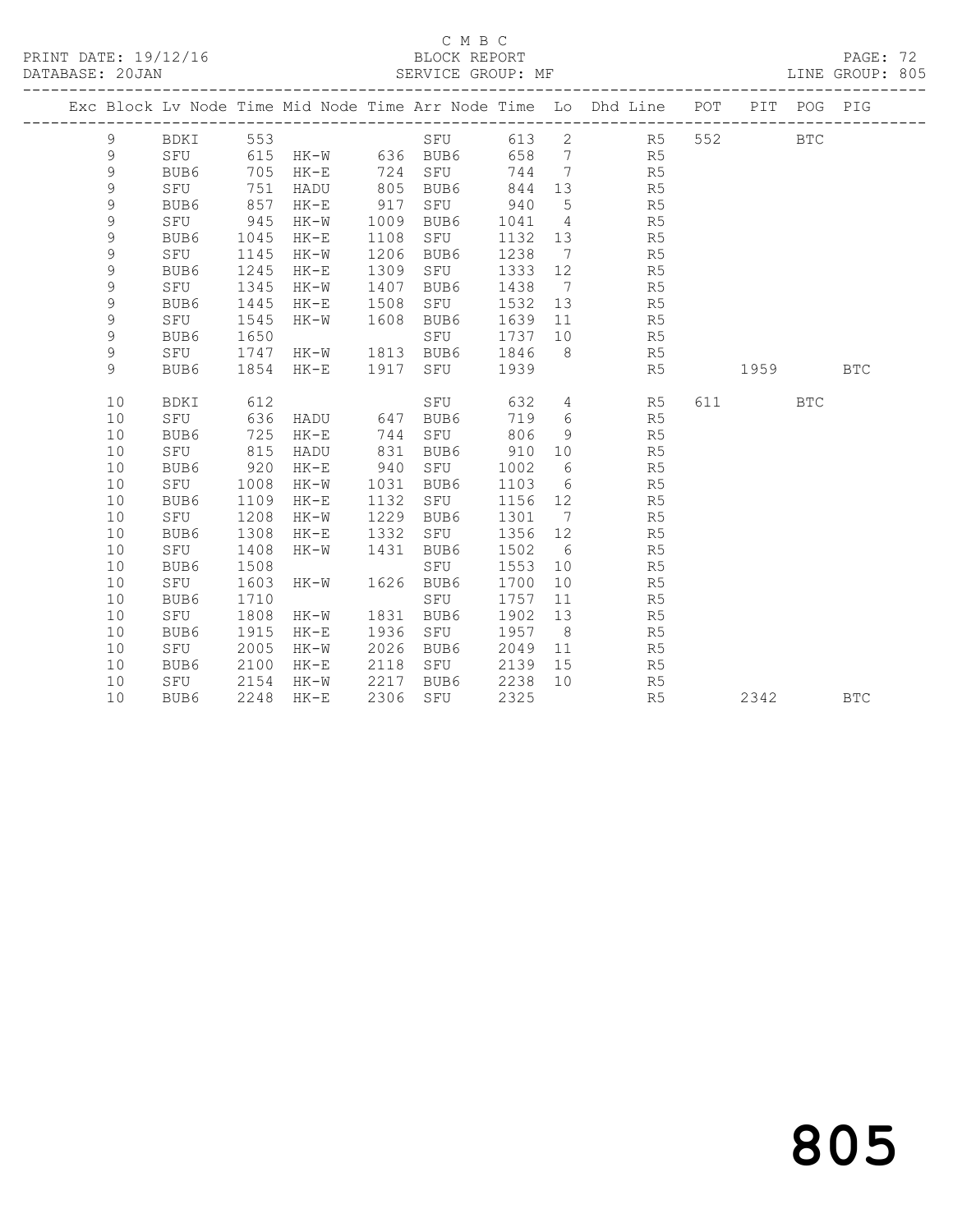#### C M B C

DATABASE: 20JAN SERVICE GROUP: MF LINE GROUP: 805 ------------------------------------------------------------------------------------------------- Exc Block Lv Node Time Mid Node Time Arr Node Time Lo Dhd Line POT PIT POG PIG ------------------------------------------------------------------------------------------------- 11 BDKI 648 SFU 709 1 R5 647 BTC 11 SFU 710 HADU 724 BUB6 757 5 R5 11 BUB6 802 HK-E 822 SFU 845 11 R5 11 SFU 856 HADU 912 BUB6 951 9 R5

| ++     | $U \cup U$  | <b>UUU</b> | $11 \triangle U$ |           | טעטע בגע  | シンエ     | $\overline{\phantom{a}}$ | ຼ⊥∖            |     |      |            |              |
|--------|-------------|------------|------------------|-----------|-----------|---------|--------------------------|----------------|-----|------|------------|--------------|
| 11     | BUB6        | 1000       | HK-E             | 1021      | SFU       | 1044 16 |                          | R5             |     |      |            |              |
| 11     | SFU         | 1100       | $HK-W$           | 1124      | BUB6      | 1156    | $\overline{4}$           | R5             |     |      |            |              |
| 11     |             | 1200       |                  | 1224      |           | 1248    |                          | R <sub>5</sub> |     |      |            |              |
|        | BUB6        |            | $HK-E$           |           | SFU       |         | 12                       |                |     |      |            |              |
| 11     | SFU         | 1300       | $HK-W$           | 1322      | BUB6      | 1354    | $6\overline{6}$          | R <sub>5</sub> |     |      |            |              |
| 11     | BUB6        | 1400       | $HK-E$           | 1426      | SFU       | 1450    | 10                       | R <sub>5</sub> |     |      |            |              |
| 11     | SFU         | 1500       | $HK-W$           | 1523      | BUB6      | 1554    | 11                       | R <sub>5</sub> |     |      |            |              |
| 11     |             |            |                  |           |           |         |                          | R <sub>5</sub> |     |      |            |              |
|        | BUB6        | 1605       |                  |           | SFU       | 1652    | 10                       |                |     |      |            |              |
| 11     | SFU         |            | 1702 HK-W        |           | 1725 BUB6 | 1759 11 |                          | R <sub>5</sub> |     |      |            |              |
| 11     | BUB6        | 1810       | $HK-E$           | 1833      | SFU       | 1855    | 12                       | R5             |     |      |            |              |
| 11     | SFU         | 1907       | $HK-W$           | 1930      | BUB6      | 1958    | $\overline{4}$           | R5             |     |      |            |              |
| 11     | BUB6        | 2002       | $HK-E$           | 2020      | SFU       | 2041    | 12                       | R <sub>5</sub> |     |      |            |              |
|        |             |            |                  |           |           |         |                          |                |     |      |            |              |
| 11     | SFU         | 2053       | $HK-W$           | 2114      | BUB6      | 2137    | 11                       | R <sub>5</sub> |     |      |            |              |
| 11     | BUB6        | 2148       | $HK-E$           | 2206      | SFU       | 2227    | $\overline{4}$           | R <sub>5</sub> |     |      |            |              |
| 11     | SFU         | 2231       | $HK-W$           | 2252      | BUB6      | 2314    | 16                       | R <sub>5</sub> |     |      |            |              |
| 11     | BUB6        | 2330       | $HK-E$           | 2347      | SFU       | 2406    | 10                       | R <sub>5</sub> |     |      |            |              |
| 11     | SFU         | 2416       | $HK-W$           | 2435      | BUB6      | 2456    | 20                       | R5             |     |      |            |              |
|        |             |            |                  |           | SFU       |         |                          |                |     |      |            |              |
| 11     | BUB6        | 2516       | $HK-E$           | 2533      |           | 2550    | 9                        | 30 R5          |     |      |            |              |
| 11     | HODM        | 2629       | $HK-E$           | 2651      | SFU       | 2713    | 9                        | N35            |     |      |            |              |
| 11     | SFU         | 2722       | HK-W             | 2744      | HODM      | 2800    | 9                        | N35            |     |      |            |              |
| 11     | HODM        | 2809       | $HK-E$           | 2831      | SFU       | 2853    | $\overline{4}$           | N35            |     |      |            |              |
| 11     | SFU         | 2857       | HK-W             |           | 2918 HODM | 2934    |                          | N35            |     | 2951 |            | <b>BTC</b>   |
|        |             |            |                  |           |           |         |                          |                |     |      |            |              |
|        |             |            |                  |           |           |         |                          |                |     |      |            |              |
| 12     | BDKI        | 655        | $HK-W$           | 659       | BUB6      | 723     | $6\,$                    | R5             | 654 |      | <b>BTC</b> |              |
| 12     | BUB6        | 729<br>821 | HK-E             | 748       | SFU       | 810     | 11                       | R5             |     |      |            |              |
| 12     | SFU         | 821        | HADU             | 837       | BUB6      | 916     | $\overline{9}$           | R5             |     |      |            |              |
| 12     | BUB6        | 925        | $HK-E$           | 945       | SFU       | 1007    | 8                        | R5             |     |      |            |              |
|        |             |            |                  |           |           |         |                          |                |     |      |            |              |
| 12     | SFU         | 1015       | $HK-W$           | 1038      | BUB6      | 1110    | 6                        | R <sub>5</sub> |     |      |            |              |
| 12     | BUB6        | 1116       | $HK-E$           | 1139      | SFU       | 1203    | 12                       | R <sub>5</sub> |     |      |            |              |
| 12     | SFU         | 1215       | $HK-W$           | 1236      | BUB6      | 1308    | $\overline{7}$           | R <sub>5</sub> |     |      |            |              |
| 12     | BUB6        | 1315       | $HK-E$           | 1339      | SFU       | 1403    | 12                       | R5             |     |      |            |              |
| 12     | SFU         | 1415       | $HK-W$           | 1438      | BUB6      | 1509    | $6\overline{6}$          | R5             |     |      |            |              |
|        |             |            |                  |           |           |         |                          |                |     |      |            |              |
| $12\,$ | BUB6        | 1515       |                  |           | SFU       | 1600    | 11                       | R <sub>5</sub> |     |      |            |              |
| 12     | SFU         | 1611       | $HK-W$           |           | 1634 BUB6 | 1708    | $\overline{7}$           | R <sub>5</sub> |     |      |            |              |
| 12     | BUB6        | 1715       |                  |           | SFU       | 1802 13 |                          | R5             |     |      |            |              |
| 12     | SFU         | 1815       | HK-W             |           | 1838 BUB6 | 1909    | $\mathbf{2}$             | R5             |     |      |            |              |
| 12     | BUB6        | 1911       |                  |           | $HK-E$    | 1932    |                          | R5             |     | 1936 |            | $_{\rm BTC}$ |
|        |             |            |                  |           |           |         |                          |                |     |      |            |              |
|        |             |            |                  |           |           |         |                          |                |     |      |            |              |
| 13     | BDKI        | 716        | HK-W             | 720       | BUB6      | 744     | $\sqrt{6}$               | R5             | 715 |      | <b>BTC</b> |              |
| 13     | BUB6        | 750        | $HK-E$           | 809       | SFU       | 832     | 9                        | R <sub>5</sub> |     |      |            |              |
| 13     | SFU         | 841        | HADU             | 857       | BUB6      | 936     | 9                        | R <sub>5</sub> |     |      |            |              |
| 13     | BUB6        | 945        | $HK-E$           | 1005      | SFU       | 1027    | 11                       | R5             |     |      |            |              |
| 13     | SFU         |            | 1038 HK-W        | 1101 BUB6 |           | 1133    | 5                        | R <sub>5</sub> |     |      |            |              |
|        |             |            |                  |           |           |         |                          |                |     |      |            |              |
| 13     | BUB6        | 1138       | $HK-E$           | 1201      | SFU       | 1225    | 13                       | R5             |     |      |            |              |
| 13     | SFU         | 1238       | $HK-W$           | 1300      | BUB6      | 1332    | 6                        | R5             |     |      |            |              |
| 13     | BUB6        | 1338       | $HK-E$           | 1404      | SFU       | 1428    | 10                       | R5             |     |      |            |              |
| 13     | ${\tt SFU}$ | 1438       | $HK-W$           | 1501      | BUB6      | 1532    | 8                        | R5             |     |      |            |              |
| 13     | BUB6        | 1540       |                  |           | SFU       | 1625    | 12                       | R <sub>5</sub> |     |      |            |              |
|        |             |            |                  |           |           |         |                          |                |     |      |            |              |
| 13     | SFU         | 1637       | $HK-W$           | 1700      | BUB6      | 1734    | 11                       | R5             |     |      |            |              |
| 13     | BUB6        | 1745       |                  |           | SFU       | 1831    | 12                       | R5             |     |      |            |              |
| 13     | SFU         | 1843       | $HK-W$           | 1906      | BUB6      | 1934    | $\mathfrak{Z}$           | R5             |     |      |            |              |
| 13     | BUB6        | 1937       | $HK-E$           | 1958      | SFU       | 2019    | 10                       | R <sub>5</sub> |     |      |            |              |
| 13     | SFU         | 2029       | $HK-W$           | 2050      | BUB6      | 2113    | 11                       | R5             |     |      |            |              |
| 13     |             | 2124       |                  | 2142      |           | 2203    |                          |                |     | 2223 |            |              |
|        | BUB6        |            | $\rm{HK\!-\!E}$  |           | SFU       |         |                          | R <sub>5</sub> |     |      |            | <b>BTC</b>   |
|        |             |            |                  |           |           |         |                          |                |     |      |            |              |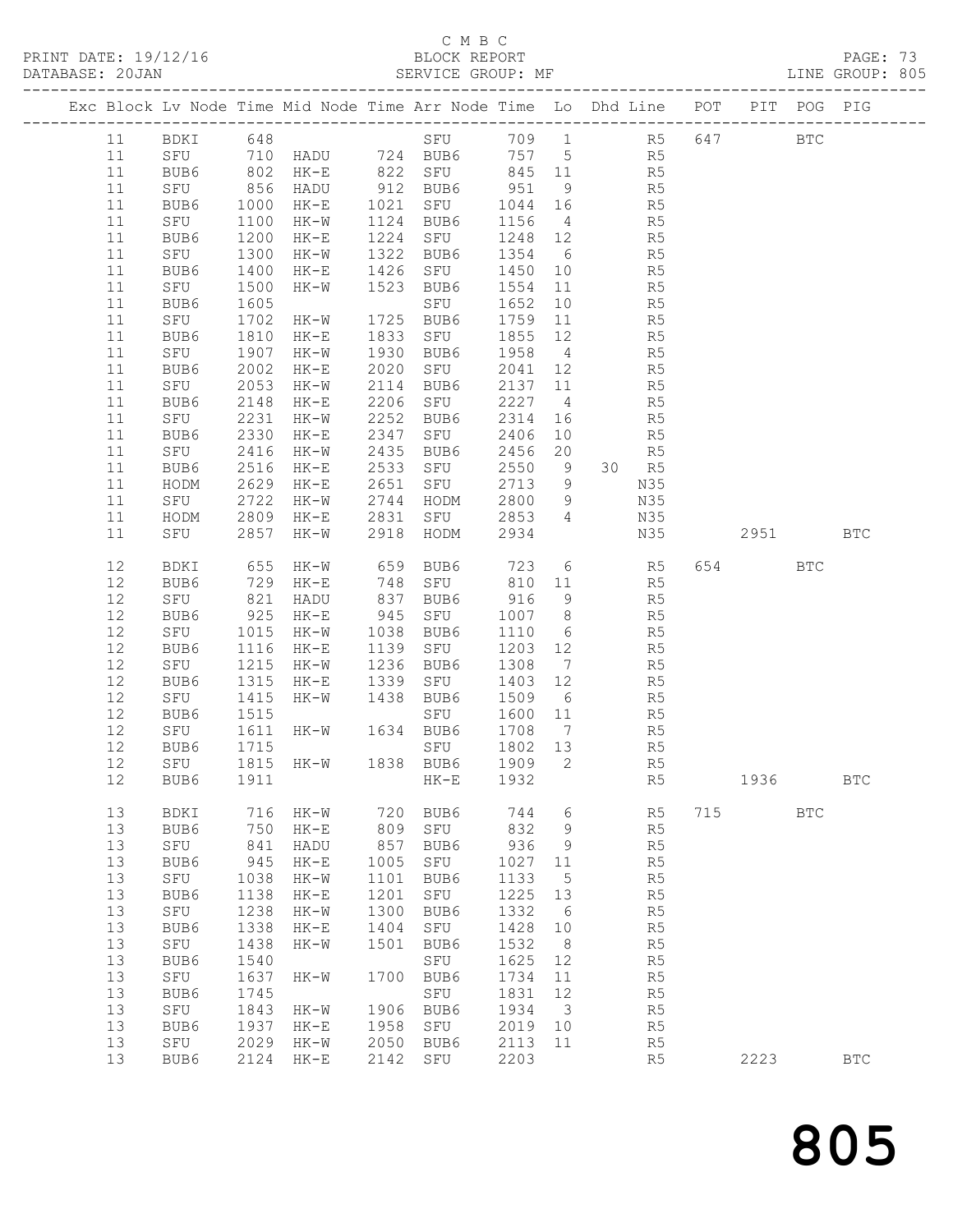#### C M B C<br>BLOCK REPORT

PRINT DATE: 19/12/16 BLOCK REPORT PAGE: 74 DATABASE: 20JAN SERVICE GROUP: MF LINE GROUP: 805 ------------------------------------------------------------------------------------------------- Exc Block Lv Node Time Mid Node Time Arr Node Time Lo Dhd Line POT PIT POG PIG ------------------------------------------------------------------------------------------------- 14 BDKI 725 HK-W 729 BUB6 753 5 R5 724 BTC 14 BUB6 758 HK-E 817 SFU 840 11 R5 14 SFU 851 HADU 907 BUB6 946 9 R5 14 BUB6 955 HK-E 1015 SFU 1037 16 R5 14 SFU 1053 HK-W 1116 BUB6 1148 5 R5 14 BUB6 1153 HK-E 1216 SFU 1240 13 R5 14 SFU 1253 HK-W 1315 BUB6 1347 6 R5 14 BUB6 1353 HK-E 1419 SFU 1443 10 R5 14 SFU 1453 HK-W 1516 BUB6 1547 8 R5 14 BUB6 1555 SFU 1641 11 R5 14 SFU 1652 HK-W 1715 BUB6 1749 11 R5 14 BUB6 1800 HK-E 1823 SFU 1845 13 R5 14 SFU 1858 HK-W 1921 BUB6 1949 4 R5 14 BUB6 1953 HK-E 2014 SFU 2035 6 R5 14 SFU 2041 HK-W 2102 BUB6 2125 11 R5 14 BUB6 2136 HK-E 2154 SFU 2215 4 R5 14 SFU 2219 HK-W 2240 BUB6 2302 13 R5 14 BUB6 2315 HK-E 2332 SFU 2351 5 R5 14 SFU 2356 HK-W 2415 BUB6 2436 20 R5 14 BUB6 2456 HK-E 2513 SFU 2531 21 R5 14 SFU 2552 HK-W 2614 HODM 2630 19 N35 14 HODM 2649 HK-E 2711 SFU 2733 19 N35 14 SFU 2752 HK-W 2813 HODM 2829 10 N35 14 HODM 2839 HK-E 2901 SFU 2923 N35 2940 BTC 15 BDKI 802 HK-W 806 BUB6 832 11 R5 801 BTC 15 BUB6 843 HK-E 903 SFU 926 5 R5 15 SFU 931 HADU 942 BUB6 1027 3 R5 15 BUB6 1030 HK-E 1053 SFU 1117 13 R5 15 SFU 1130 HK-W 1151 BUB6 1223 7 R5 15 BUB6 1230 HK-E 1254 SFU 1318 12 R5 15 SFU 1330 HK-W 1352 BUB6 1423 7 R5 15 BUB6 1430 HK-E 1453 SFU 1517 13 R5 15 SFU 1530 HK-W 1553 BUB6 1624 11 R5 15 BUB6 1635 SFU 1722 10 R5 15 SFU 1732 HK-W 1758 BUB6 1831 11 R5 15 BUB6 1842 HK-E 1905 SFU 1927 R5 1947 BTC 31 BDKI 1454 HK-W 1458 BUB6 1529 6 R5 1453 BTC 31 BUB6 1535 SFU 1620 7 R5 31 SFU 1627 HK-W 1650 BUB6 1724 11 R5 31 BUB6 1735 SFU 1821 R5 1841 BTC 32 BDKI 1508 HK-W 1512 BUB6 1543 2 R5 1507 BTC 32 BUB6 1545 SFU 1631 11 R5 32 SFU 1642 HK-W 1705 BUB6 1739 11 R5 32 BUB6 1750 SFU 1836 R5 1856 BTC 33 BDKI 1523 HK-W 1527 BUB6 1558 2 R5 1522 BTC 33 BUB6 1600 SFU 1647 10 R5 33 SFU 1657 HK-W 1720 BUB6 1754 11 R5 33 BUB6 1805 HK-E 1828 SFU 1850 R5 1910 BTC 34 BDKI 1530 HK-W 1534 BUB6 1605 5 R5 1529 BTC 34 BUB6 1610 SFU 1657 10 R5 34 SFU 1707 HK-W 1730 BUB6 1804 11 R5 34 BUB6 1815 HK-E 1838 SFU 1900 R5 1920 BTC

805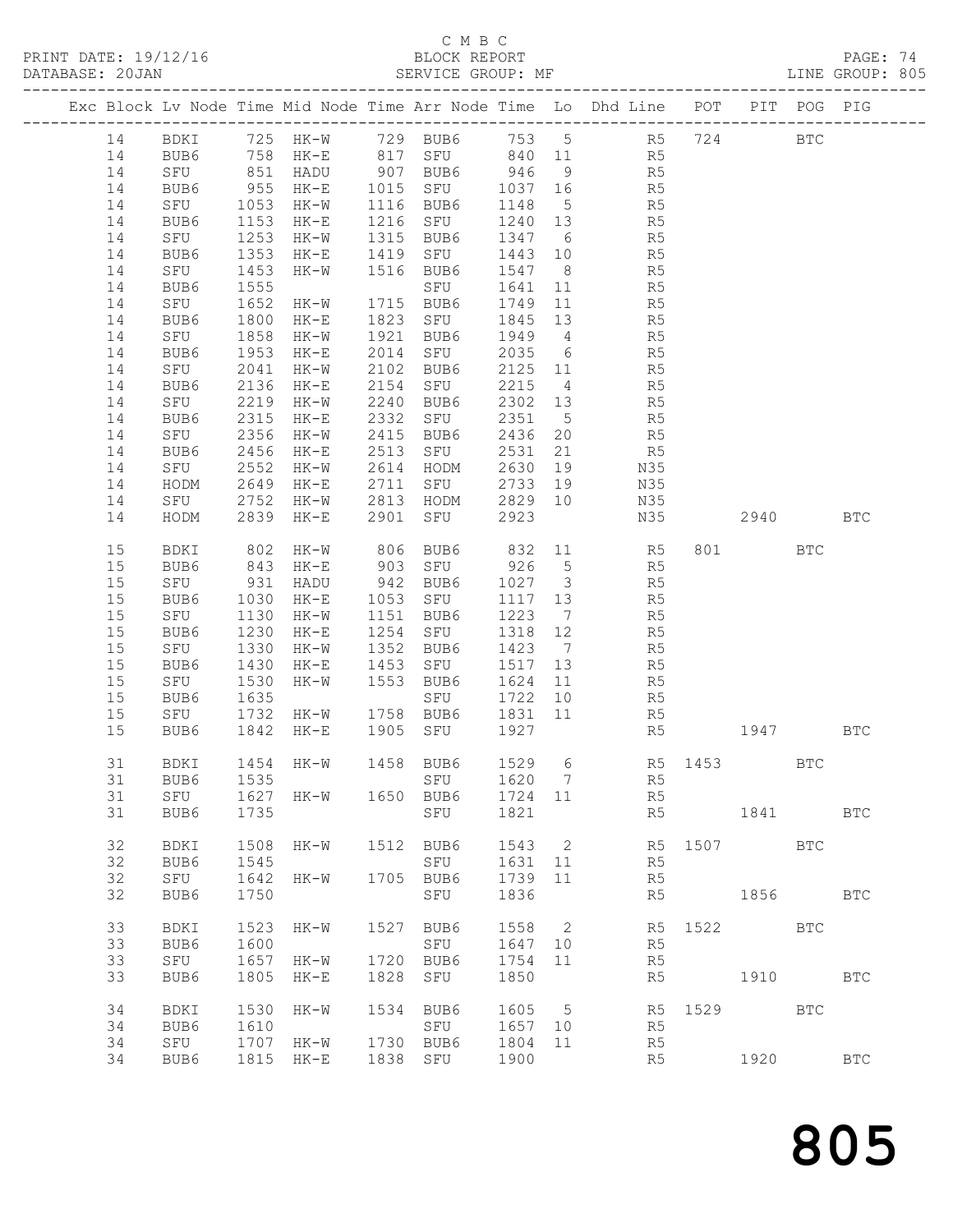#### C M B C<br>BLOCK REPORT

#### PAGE: 75<br>LINE GROUP: 805

|  |    |      |              |                |     |                                                       |         |                          | Exc Block Lv Node Time Mid Node Time Arr Node Time Lo Dhd Line POT PIT POG PIG |          |              |            |
|--|----|------|--------------|----------------|-----|-------------------------------------------------------|---------|--------------------------|--------------------------------------------------------------------------------|----------|--------------|------------|
|  | 35 |      |              |                |     |                                                       |         |                          | BDKI 1553 HK-W 1557 BUB6 1628 2 R5 1552 BTC                                    |          |              |            |
|  | 35 |      |              |                |     |                                                       |         |                          | R5<br>R5                                                                       |          |              |            |
|  | 35 |      |              |                |     |                                                       |         |                          |                                                                                |          |              |            |
|  | 35 | BUB6 |              |                |     | 1836 HK-E 1859 SFU 1921                               |         |                          | R5 1941 BTC                                                                    |          |              |            |
|  | 36 | BDKI | 1601         | HK-W           |     | 1605 BUB6                                             |         |                          | 1636  4  R5  1600  BTC<br>1727  10  R5                                         |          |              |            |
|  | 36 | BUB6 | 1640         |                |     | SFU                                                   |         |                          |                                                                                |          |              |            |
|  | 36 | SFU  | 1737         | $HK-W$         |     | 1803 BUB6                                             | 1836 12 |                          | R <sub>5</sub>                                                                 |          |              |            |
|  | 36 | BUB6 | 1848         | HK-E 1911 SFU  |     |                                                       | 1933 8  |                          | R <sub>5</sub>                                                                 |          |              |            |
|  | 36 | SFU  | 1941         | HK-W           |     | 2004 BUB6                                             | 2028 8  |                          | R5<br>R5                                                                       |          |              |            |
|  | 36 | BUB6 | 2036         | $HK-E$         |     | $2054$ SFU                                            | 2115 14 |                          |                                                                                |          |              |            |
|  | 36 | SFU  | 2129         | HK-W 2152 BUB6 |     |                                                       | 2215 9  |                          | R <sub>5</sub>                                                                 |          |              |            |
|  | 36 | BUB6 | 2224         | HK-E           |     | 2242 SFU                                              | 2301 10 |                          | R <sub>5</sub>                                                                 |          |              |            |
|  | 36 | SFU  | 2311         | HK-W           |     | 2330 BUB6                                             | 2351 9  |                          | R5<br>R5                                                                       |          |              |            |
|  | 36 | BUB6 | 2400         | HK-E           |     | ∠ɔɔ∪ BUB6<br>2417 SFU                                 | 2436 5  |                          |                                                                                |          |              |            |
|  | 36 | SFU  | 2441         | HK-W 2500 BUB6 |     |                                                       | 2521 15 |                          | R <sub>5</sub>                                                                 |          |              |            |
|  | 36 | BUB6 | 2536         |                |     | HK-E 2553 SFU                                         | 2610 12 |                          | R <sub>5</sub>                                                                 |          |              |            |
|  | 36 | SFU  | 2622         |                |     |                                                       |         |                          | N35                                                                            |          |              |            |
|  | 36 | HODM |              |                |     | 2622 HK-W 2644 HODM 2700 9<br>2709 HK-E 2731 SFU 2753 |         |                          | N35                                                                            | 2810 BTC |              |            |
|  | 37 | BDKI | 1603         |                |     | SFU                                                   |         |                          | 1628  4  R5  1602  BTC                                                         |          |              |            |
|  | 37 | SFU  | 1632         | HK-W 1655 BUB6 |     |                                                       |         |                          | 1729 11 R5                                                                     |          |              |            |
|  | 37 | BUB6 | 1740         |                |     | SFU                                                   | 1826 10 |                          |                                                                                |          |              |            |
|  | 37 | SFU  | 1836         | $HK-W$         |     | 1859 BUB6                                             | 1927 5  |                          | R5<br>R5                                                                       |          |              |            |
|  | 37 | BUB6 | 1932         | HK-E 1953 SFU  |     |                                                       | 2014 3  |                          | R <sub>5</sub>                                                                 |          |              |            |
|  | 37 | SFU  | 2017         | HK-W           |     | 2038 BUB6                                             | 2101 11 |                          | R <sub>5</sub>                                                                 |          |              |            |
|  | 37 | BUB6 | 2112         | $HK-E$         |     | 2130 SFU                                              | 2151 15 |                          |                                                                                |          |              |            |
|  | 37 | SFU  | 2206         | $HK-W$         |     | 2227 BUB6                                             | 2249 11 |                          | R5<br>R5                                                                       |          |              |            |
|  | 37 | BUB6 | 2300         |                |     | HK-E 2317 SFU 2336 5                                  |         |                          | R <sub>5</sub>                                                                 |          |              |            |
|  | 37 | SFU  | 2341         | HK-W 2400 BUB6 |     |                                                       | 2421 15 |                          | R <sub>5</sub>                                                                 |          |              |            |
|  | 37 | BUB6 | 2436         | HK-E 2453 SFU  |     |                                                       | 2511 11 |                          | R5                                                                             |          |              |            |
|  | 37 | SFU  | 2522         | HK-W           |     | 2544 HODM                                             | 2600 29 |                          | N35                                                                            |          |              |            |
|  | 37 | HODM | 2629         |                |     | NWST                                                  | 2731    |                          | N19                                                                            | 2751     |              | <b>BTC</b> |
|  |    |      |              |                |     |                                                       |         |                          |                                                                                |          |              |            |
|  | 38 | BDKI | 1628<br>1705 |                |     |                                                       |         |                          | HK-W 1632 BUB6 1703 2 R5 1627 BTC<br>SFU 1752 10 R5                            |          |              |            |
|  | 38 | BUB6 |              |                |     |                                                       |         |                          |                                                                                |          |              |            |
|  | 38 | SFU  | 1802         |                |     |                                                       |         |                          | HK-W 1825 BUB6 1856 2 R5                                                       |          |              |            |
|  | 38 | BUB6 | 1858         |                |     | $HK-E$                                                | 1921    |                          | R5                                                                             | 1925 BTC |              |            |
|  | 39 |      |              |                |     |                                                       |         |                          | BDKI 1640 HK-W 1644 BUB6 1717 3 R5 1639 BTC                                    |          |              |            |
|  | 39 | BUB6 | 1720         |                |     | SFU                                                   | 1807    |                          | R5                                                                             | 1827     |              | <b>BTC</b> |
|  |    |      |              |                |     |                                                       |         |                          |                                                                                |          |              |            |
|  | 51 | BDKI | 538          |                |     | SFU                                                   | 558     | $\overline{\phantom{a}}$ | R5                                                                             | 537 8    | $_{\rm BTC}$ |            |
|  | 51 | SFU  | 600          | HK-W           | 619 | BUB6                                                  | 641     | 11                       | R5                                                                             |          |              |            |
|  | 51 | BUB6 | 652          | $HK-E$         | 708 | SFU                                                   | 725     | 5                        | R5                                                                             |          |              |            |
|  | 51 | SFU  | 730          | HADU           | 744 | BUB6                                                  | 823     | 10                       | R5                                                                             |          |              |            |
|  | 51 | BUB6 | 833          | $HK-E$         | 853 | SFU                                                   | 916     | 5                        | R5                                                                             |          |              |            |
|  | 51 | SFU  | 921          | HADU           | 936 | BUB6                                                  | 1014    | 8                        | R5                                                                             |          |              |            |
|  | 51 | BUB6 | 1022         |                |     | $HK-E$                                                | 1043    |                          | R5                                                                             | 1047     |              | <b>BTC</b> |
|  | 52 | BDKI | 548          |                |     | SFU                                                   | 608     | 2                        | R5                                                                             | 547      | <b>BTC</b>   |            |
|  | 52 | SFU  | 610          | HK-W           | 629 | BUB6                                                  | 651     | 9                        | R5                                                                             |          |              |            |
|  | 52 | BUB6 | 700          | $HK-E$         | 719 | ${\tt SFU}$                                           | 739     | 8                        | R5                                                                             |          |              |            |
|  | 52 | SFU  | 747          | HADU           | 801 | BUB6                                                  | 840     | 13                       | R5                                                                             |          |              |            |
|  | 52 | BUB6 | 853          | $HK-E$         | 913 | SFU                                                   | 936     | 4                        | R <sub>5</sub>                                                                 |          |              |            |
|  | 52 | SFU  | 940          | HADU           | 951 | BUB6                                                  | 1036    | 2                        | R5                                                                             |          |              |            |
|  | 52 | BUB6 | 1038         |                |     | $HK-E$                                                | 1102    |                          | R5                                                                             | 1106     |              | <b>BTC</b> |
|  |    |      |              |                |     |                                                       |         |                          |                                                                                |          |              |            |

805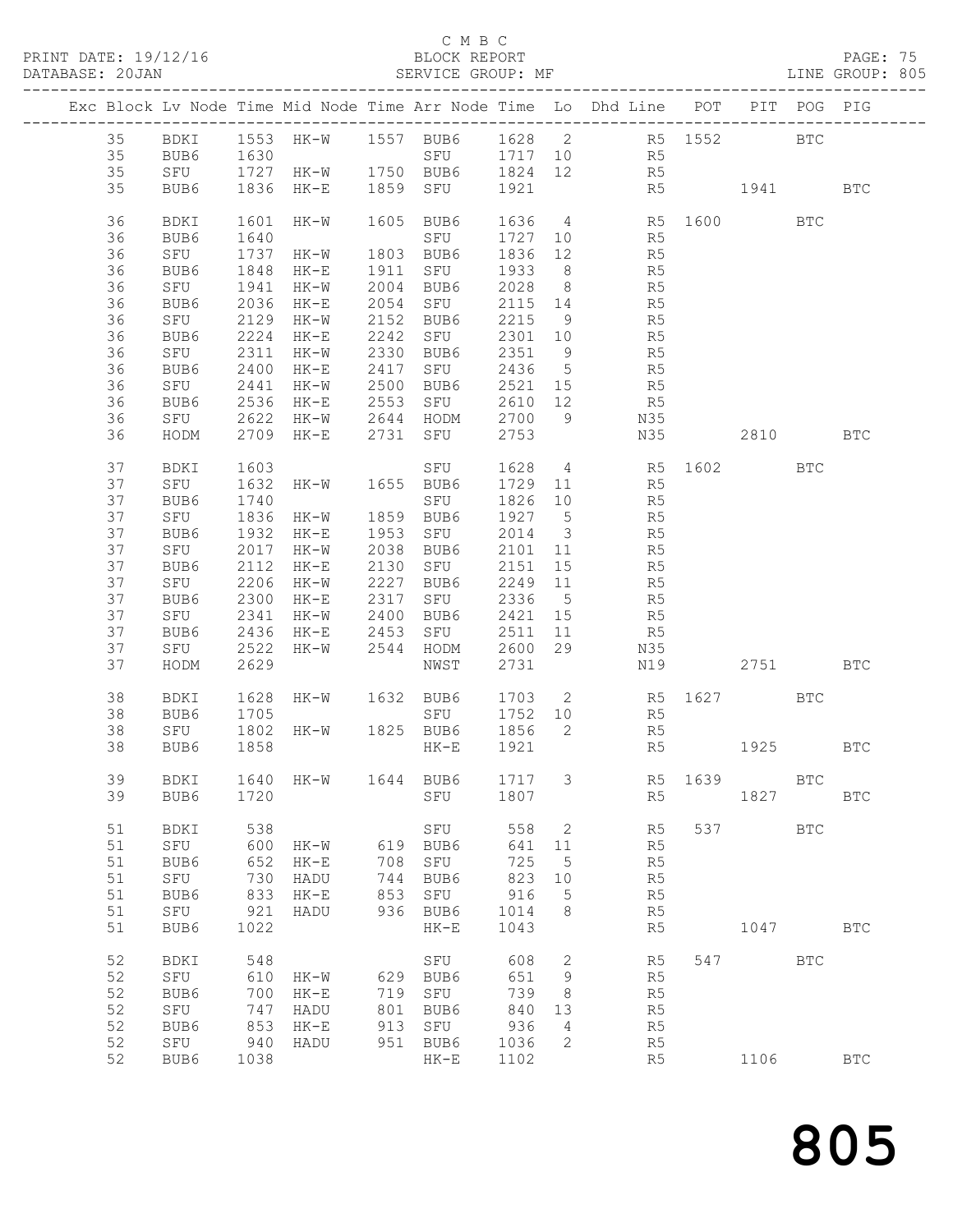#### C M B C<br>BLOCK REPORT

PAGE: 76<br>LINE GROUP: 805

|    |          |      |                              |      |                                                         |         |                 | Exc Block Lv Node Time Mid Node Time Arr Node Time Lo Dhd Line POT |          | PIT POG PIG |              |
|----|----------|------|------------------------------|------|---------------------------------------------------------|---------|-----------------|--------------------------------------------------------------------|----------|-------------|--------------|
|    |          |      |                              |      |                                                         |         |                 |                                                                    |          |             |              |
| 53 | BDKI 604 |      |                              |      |                                                         |         |                 | SFU 624 3 R5                                                       | 603 BTC  |             |              |
| 53 |          |      |                              |      | SFU 627 HADU 638 BUB6                                   | 710 7   |                 | R5                                                                 |          |             |              |
| 53 | BUB6     |      | 717 HK-E 736 SFU             |      |                                                         | 758     |                 | R5                                                                 | 824 BTC  |             |              |
|    |          |      |                              |      |                                                         |         |                 |                                                                    |          |             |              |
|    |          |      |                              |      |                                                         |         |                 |                                                                    |          |             |              |
| 54 | BDKI     |      | 613 HK-W                     |      | 616 BUB6                                                |         |                 | 638 10 R5                                                          | 612 BTC  |             |              |
| 54 | BUB6     |      | 648 HK-E                     |      | 704 SFU                                                 | 721 8   |                 | R5                                                                 |          |             |              |
| 54 | SFU      |      | 729 HADU                     |      | 743 BUB6                                                | 817     | $6\overline{6}$ | R5                                                                 |          |             |              |
| 54 | BUB6     |      | 823 HK-E                     |      | 843 SFU                                                 | 906     |                 | R5                                                                 | 932      |             | <b>BTC</b>   |
|    |          |      |                              |      |                                                         |         |                 |                                                                    |          |             |              |
| 55 | BDKI     | 623  |                              |      | SFU                                                     | 643     |                 | 5 R5                                                               | 622 BTC  |             |              |
| 55 | SFU      |      |                              |      | 648 HADU 659 BUB6                                       | 731     |                 | $6\overline{6}$<br>R5                                              |          |             |              |
|    |          |      |                              |      |                                                         |         |                 |                                                                    |          |             |              |
| 55 | BUB6     |      | 737 HK-E 756 SFU             |      |                                                         | 818     |                 | R5                                                                 | 844 BTC  |             |              |
|    |          |      |                              |      |                                                         |         |                 |                                                                    |          |             |              |
| 56 | BDKI     | 634  |                              |      | SFU                                                     | 654     |                 | $\overline{2}$<br>R5                                               | 633 BTC  |             |              |
| 56 | SFU      | 656  | HADU 707 BUB6                |      |                                                         | 739     | $\overline{7}$  | R5                                                                 |          |             |              |
| 56 | BUB6     | 746  | $HK-E$                       |      | 805 SFU                                                 | 828     | 8 <sup>8</sup>  | R5                                                                 |          |             |              |
| 56 | SFU      | 836  | HADU 852 BUB6                |      |                                                         | 931     | 9               | R5                                                                 |          |             |              |
| 56 | BUB6     |      | 940 HK-E                     |      | 1000 SFU 1022                                           |         |                 | R5                                                                 | 1042 BTC |             |              |
|    |          |      |                              |      |                                                         |         |                 |                                                                    |          |             |              |
|    |          |      |                              |      |                                                         |         |                 |                                                                    |          |             |              |
| 57 | BDKI     |      |                              |      |                                                         |         |                 | 638 HK-W 642 BUB6 706 7 R5                                         | 637 BTC  |             |              |
| 57 | BUB6     |      |                              |      |                                                         | 752 10  |                 | R5                                                                 |          |             |              |
| 57 | SFU      |      | 713 HK-E<br>802 HADU<br>HADU |      | 732 SFU<br>816 BUB6                                     | 856 12  |                 | R5                                                                 |          |             |              |
| 57 | BUB6     | 908  | HK-E                         |      | $928$ SFU $950$ 5                                       |         |                 | R5                                                                 |          |             |              |
| 57 | SFU      | 955  |                              |      | HK-W 1019 BUB6                                          | 1051 2  |                 | R5                                                                 |          |             |              |
|    |          |      |                              |      |                                                         |         |                 |                                                                    | 1121     |             |              |
| 57 | BUB6     | 1053 |                              |      | HK-E                                                    | 1117    |                 | R5                                                                 |          |             | BTC          |
|    |          |      |                              |      |                                                         |         |                 |                                                                    |          |             |              |
| 58 | BDKI     | 654  |                              |      | SFU                                                     |         |                 | 717 4 R5                                                           | 653 BTC  |             |              |
| 58 | SFU      |      |                              |      | 721 HADU 735 BUB6                                       | 809     |                 | $5\overline{}$<br>R5                                               |          |             |              |
| 58 | BUB6     | 814  | $HK-E$                       |      | 834 SFU 857                                             |         | 9               | R5                                                                 |          |             |              |
| 58 | SFU      | 906  | HADU 921 BUB6                |      |                                                         | 959     | 6               | R5                                                                 |          |             |              |
| 58 | BUB6     | 1005 |                              |      | $HK-E$                                                  | 1026    |                 | R5                                                                 | 1030     |             | BTC          |
|    |          |      |                              |      |                                                         |         |                 |                                                                    |          |             |              |
|    |          |      |                              |      |                                                         |         |                 |                                                                    |          |             |              |
| 59 | BDKI     | 707  |                              |      | SFU                                                     | 730     | 5 <sup>5</sup>  | R <sub>5</sub>                                                     | 706 BTC  |             |              |
| 59 | SFU      |      |                              |      | 735 HADU       749  BUB6<br>838   HK-E        858   SFU | 828 10  |                 | R5                                                                 |          |             |              |
| 59 | BUB6     |      |                              |      |                                                         | 921 5   |                 | R5                                                                 |          |             |              |
| 59 | SFU      |      |                              |      | 926 HADU 941 BUB6 1019 6                                |         |                 | R5                                                                 |          |             |              |
| 59 | BUB6     |      | 1025 HK-E 1046 SFU           |      |                                                         | 1109 14 |                 | R5                                                                 |          |             |              |
| 59 |          |      | 1123 HK-W 1147 BUB6          |      |                                                         | 1219 4  |                 |                                                                    |          |             |              |
|    | SFU      |      |                              |      |                                                         |         |                 | R5                                                                 |          |             |              |
| 59 | BUB6     |      | $1223$ HK-E                  |      | $1247$ SFU                                              | 1311 12 |                 | R5                                                                 |          |             |              |
|    |          |      |                              |      |                                                         |         |                 | 59 SFU 1323 HK-W 1345 BUB6 1417 6 R5                               |          |             |              |
| 59 | BUB6     | 1423 | HK-E                         | 1449 | SFU                                                     | 1513 10 |                 | R5                                                                 |          |             |              |
| 59 | SFU      | 1523 | HK-W                         | 1546 | BUB6                                                    | 1617 8  |                 | R5                                                                 |          |             |              |
| 59 | BUB6     | 1625 |                              |      | SFU                                                     | 1712    | 10              | R5                                                                 |          |             |              |
| 59 | SFU      | 1722 | HK-W                         | 1745 | BUB6                                                    | 1819    | 11              | R5                                                                 |          |             |              |
|    |          |      |                              |      |                                                         |         |                 |                                                                    |          |             |              |
| 59 | BUB6     | 1830 | $HK-E$                       | 1853 | SFU                                                     | 1915    | 14              | R5                                                                 |          |             |              |
| 59 | SFU      | 1929 | HK-W                         | 1952 | BUB6                                                    | 2020    | $\overline{4}$  | R5                                                                 |          |             |              |
| 59 | BUB6     | 2024 | $HK-E$                       | 2042 | SFU                                                     | 2103 14 |                 | R5                                                                 |          |             |              |
| 59 | SFU      | 2117 | HK-W                         | 2140 | BUB6                                                    | 2203    | 9               | R5                                                                 |          |             |              |
| 59 | BUB6     | 2212 | $HK-E$                       | 2230 | SFU                                                     | 2249    | 8               | R5                                                                 |          |             |              |
| 59 | SFU      | 2257 | HK-W                         | 2318 | BUB6                                                    | 2340    | 5               | R5                                                                 |          |             |              |
|    |          |      |                              |      |                                                         |         |                 |                                                                    |          |             |              |
| 59 | BUB6     | 2345 | $HK-E$                       | 2402 | SFU                                                     | 2421    |                 | R5                                                                 | 2438     |             | $_{\rm BTC}$ |
|    |          |      |                              |      |                                                         |         |                 |                                                                    |          |             |              |
| 60 | BDKI     | 735  | HK-W                         | 739  | BUB6                                                    | 805     | 5               | R5                                                                 | 734      | BTC         |              |
| 60 | BUB6     | 810  | HK-E                         | 830  | SFU                                                     | 853     |                 | R <sub>5</sub>                                                     | 919      |             | <b>BTC</b>   |
|    |          |      |                              |      |                                                         |         |                 |                                                                    |          |             |              |
| 61 | BDKI     |      | 755 HK-W                     | 759  | BUB6                                                    | 825     | 3               | R5                                                                 | 754      | <b>BTC</b>  |              |
| 61 | BUB6     |      | 828 HK-E                     | 848  | SFU                                                     | 911     | 5               | R5                                                                 |          |             |              |
|    |          |      |                              |      |                                                         |         |                 |                                                                    |          |             |              |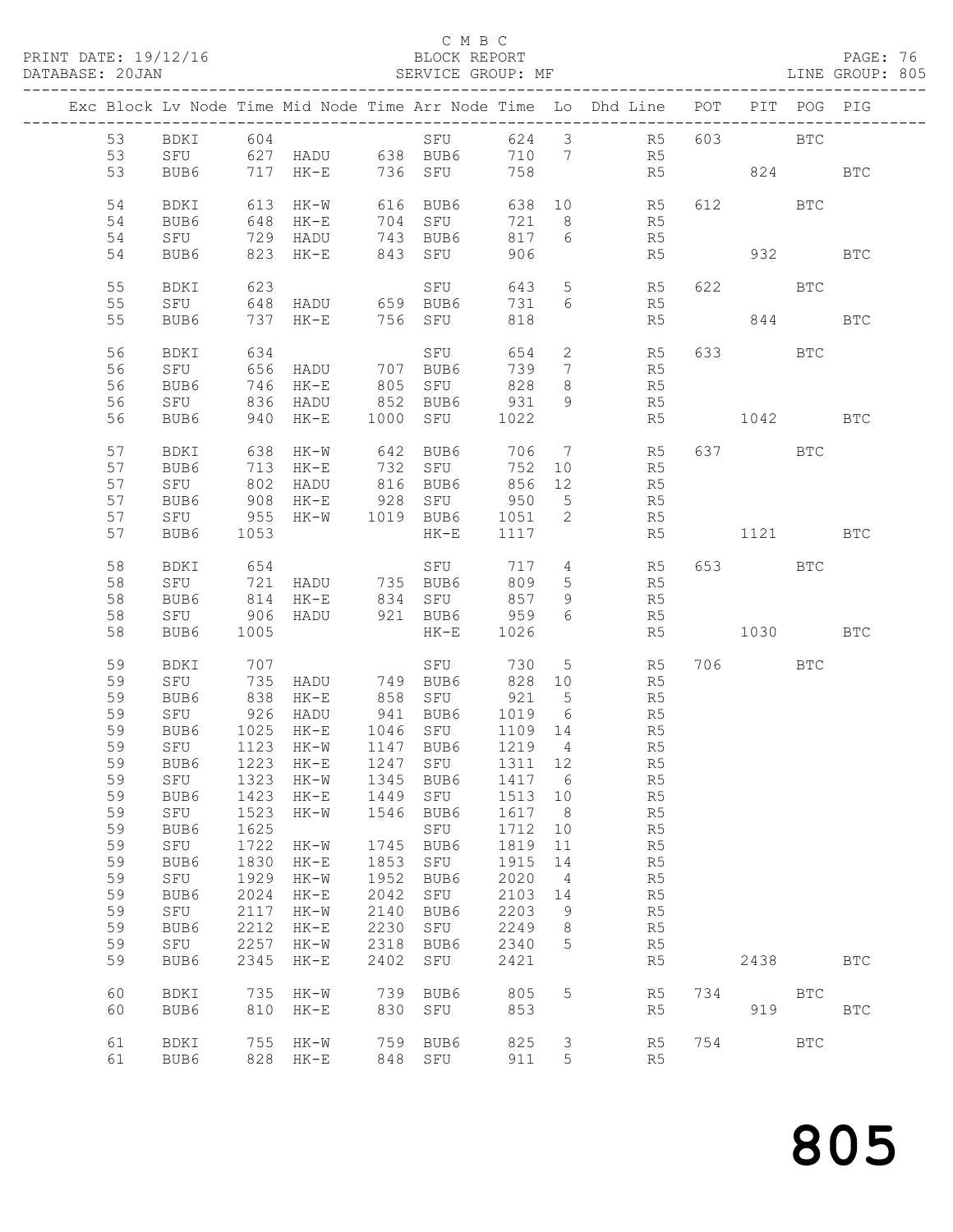| PRINT DATE: 19/12/16<br>DATABASE: 20JAN |          |             |      |          |     | C M B C<br>BLOCK REPORT<br>SERVICE GROUP: MF |                |                                                                                |      | PAGE: 77<br>LINE GROUP: 805 |  |
|-----------------------------------------|----------|-------------|------|----------|-----|----------------------------------------------|----------------|--------------------------------------------------------------------------------|------|-----------------------------|--|
|                                         |          |             |      |          |     |                                              |                | Exc Block Ly Node Time Mid Node Time Arr Node Time Lo Dhd Line POT PIT POG PIG |      |                             |  |
|                                         | 61<br>61 | SFU<br>BUB6 | 1018 | 916 HADU | 931 | BUB6.<br>$HK - F$                            | 1009 9<br>1039 | R5<br>R <sub>5</sub>                                                           | 1043 | <b>BTC</b>                  |  |

# 805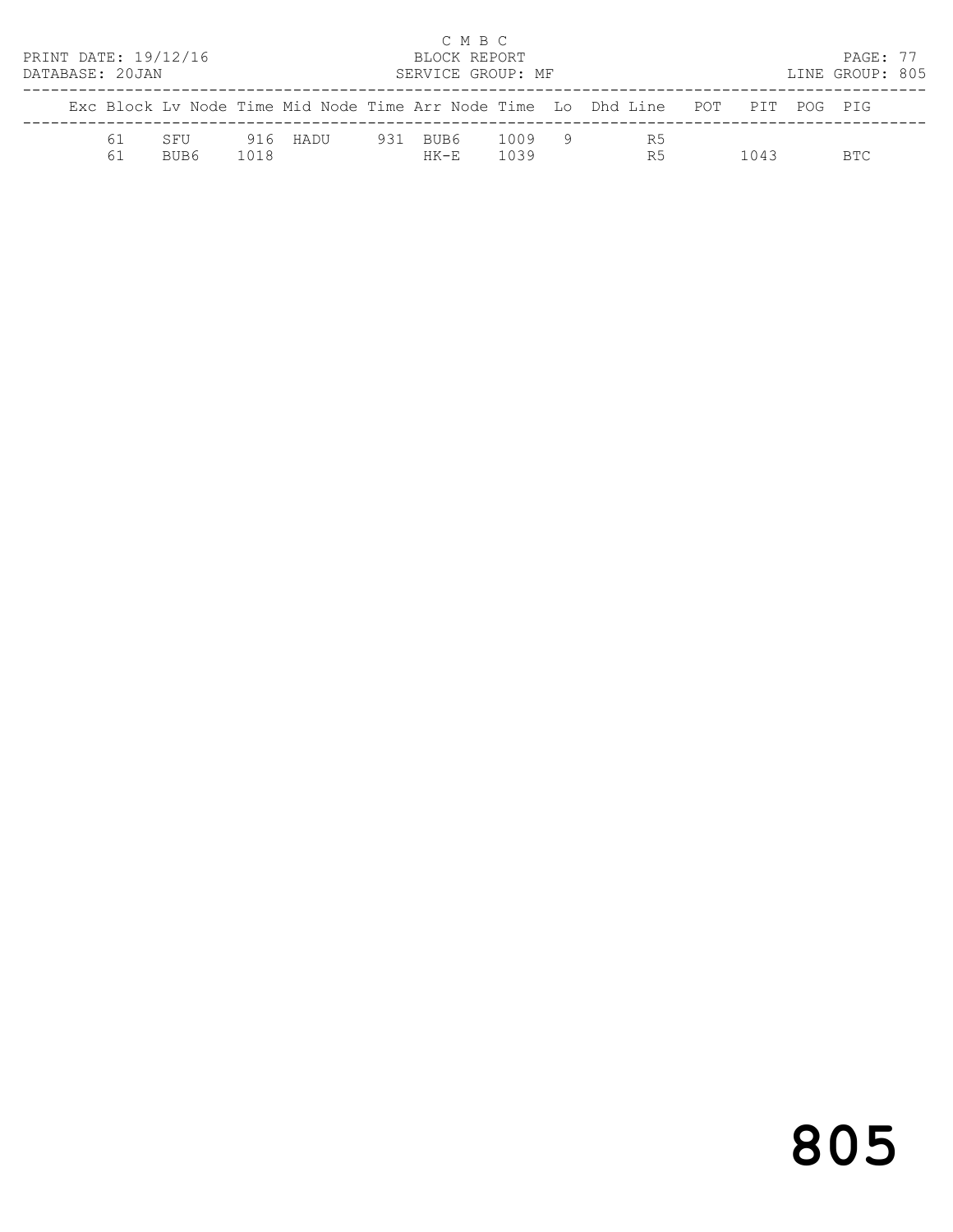|                                                                                                                                                                                                                                                                                                                                                                                                            |                                                                                                                                                                                                                    |                                                                                                                                                                  |                                                                                                                                                                                           |                                                                                                                                    |                                                                                                                                                                                         |                                                                                                                                                                       | C M B C<br>PRINT DATE: 19/12/16 BLOCK REPORT PAGE: 78<br>DATABASE: 20JAN SERVICE GROUP: SAT LINE GROUP: 027                                                                                                                                                                                                                                                                                                                                                                                                                                                                 |      |            |  |
|------------------------------------------------------------------------------------------------------------------------------------------------------------------------------------------------------------------------------------------------------------------------------------------------------------------------------------------------------------------------------------------------------------|--------------------------------------------------------------------------------------------------------------------------------------------------------------------------------------------------------------------|------------------------------------------------------------------------------------------------------------------------------------------------------------------|-------------------------------------------------------------------------------------------------------------------------------------------------------------------------------------------|------------------------------------------------------------------------------------------------------------------------------------|-----------------------------------------------------------------------------------------------------------------------------------------------------------------------------------------|-----------------------------------------------------------------------------------------------------------------------------------------------------------------------|-----------------------------------------------------------------------------------------------------------------------------------------------------------------------------------------------------------------------------------------------------------------------------------------------------------------------------------------------------------------------------------------------------------------------------------------------------------------------------------------------------------------------------------------------------------------------------|------|------------|--|
|                                                                                                                                                                                                                                                                                                                                                                                                            |                                                                                                                                                                                                                    |                                                                                                                                                                  |                                                                                                                                                                                           |                                                                                                                                    |                                                                                                                                                                                         |                                                                                                                                                                       | $\begin{tabular}{lllllllllllllllllll} \multicolumn{3}{c }{29\text{ A}V & STATION} & \multicolumn{3}{c }{BDKI} & \multicolumn{3}{c }{BOUNDBRY & & KITCHENER-NORMAL} \\ \multicolumn{3}{c }{29\text{ A}V & STATION} & \multicolumn{3}{c }{BDKI} & \multicolumn{3}{c }{BOUNDBRY & & KITCHENER-NORMAL} \\ \multicolumn{3}{c }{BT} & \multicolumn{3}{c }{GIST} & \multicolumn{3}{c }{GILMORE STATION} & \multicolumn{3}{c }{HK-W} & \multicolumn{3}{c }{HASTINGS & & KOGTEN$                                                                                                     |      |            |  |
|                                                                                                                                                                                                                                                                                                                                                                                                            |                                                                                                                                                                                                                    |                                                                                                                                                                  |                                                                                                                                                                                           |                                                                                                                                    |                                                                                                                                                                                         |                                                                                                                                                                       | Exc Block Lv Node Time Mid Node Time Arr Node Time Lo Dhd Line POT PIT POG PIG                                                                                                                                                                                                                                                                                                                                                                                                                                                                                              |      |            |  |
| $\mathbf{1}$<br>$\mathbf{1}$<br>$\mathbf{1}$<br>$\mathbf{1}$<br>$\mathbf{1}$<br>$\mathbf{1}$<br>$\mathbf{1}$<br>$\mathbf{1}$<br>$\mathbf{1}$<br>$\mathbf{1}$<br>$\mathbf{1}$<br>$\mathbf{1}$<br>$\mathbf 1$<br>$\mathbf{1}$<br>$\mathbf{1}$<br>$\mathbf{1}$<br>$\mathbf{1}$<br>$\mathbf{1}$<br>$\mathbf{1}$<br>$\mathbf{1}$<br>$\mathbf 1$<br>$\mathbf{1}$<br>$\mathbf{1}$<br>$\mathbf{1}$<br>$\mathbf{1}$ | KTLP<br>JOST<br>29ST<br>JOST<br>KTLP<br><b>JOST</b><br>KTLP<br>JOST<br>KTLP<br>JOST<br>KTLP<br>JOST<br>KTLP<br>JOST<br>KTLP<br>JOST<br>KTLP<br>JOST<br>KTLP<br><b>JOST</b><br>KTLP<br>JOST<br>KTLP<br>JOST<br>KTLP | 808<br>836<br>908<br>936<br>1008<br>1036<br>1108<br>1136<br>1208<br>1236<br>1308<br>1336<br>1408<br>1436<br>1508<br>1536<br>1608<br>1636<br>1708<br>1736<br>1808 | 559 RUBY 608 JOST<br>RUBY<br>RUBY<br>RUBY<br>RUBY<br>RUBY<br>RUBY<br>RUBY<br>RUBY<br>RUBY<br>RUBY<br>RUBY<br>RUBY<br>RUBY<br>RUBY<br>RUBY<br>RUBY<br>RUBY<br>RUBY<br>RUBY<br>RUBY<br>RUBY | 818<br>919<br>1047<br>1119<br>1147<br>1219<br>1248<br>1319<br>1349<br>1419<br>1449<br>1519<br>1549<br>1619<br>1647<br>1719<br>1747 | <b>JOST</b><br>846 KTLP<br>JOST<br>947 KTLP<br>1019 JOST<br>KTLP<br>JOST<br>KTLP<br>JOST<br>KTLP<br>JOST<br>KTLP<br>JOST<br>KTLP<br>JOST<br>KTLP<br><b>JOST</b><br>KTLP<br>JOST<br>KTLP | 829<br>857<br>931<br>958<br>1032<br>1058<br>1132<br>1159<br>1232<br>1300<br>1332<br>1401<br>1432<br>1501<br>1532<br>1601<br>1632<br>1700<br>1732<br>1800<br>JOST 1831 | 1 KYBD 537 RUBY 549 KTLP 559 0 027 528 BTC<br>618 3 027<br>649 16 026<br>733 3 026<br>756 12 027<br>7 027<br>11 027<br>5 027<br>$\begin{array}{ccc} 10 & \quad & 027 \\ 4 & \quad & 027 \end{array}$<br>10 027<br>4 027<br>9 027<br>$\begin{array}{ccc} 4 & \hspace{1.5cm} & 027 \\ 8 & \hspace{1.5cm} & 027 \end{array}$<br>$\frac{1}{4}$ 027<br>7 027<br>4 027<br>$\begin{array}{ccc} 7 & \quad & 027 \\ 4 & \quad & 027 \end{array}$<br>$\begin{array}{ccc}\n7 & 027 \\ \end{array}$<br>4 027<br>8 027<br>$\begin{array}{ccc} 4 & 027 \\ 8 & 027 \\ 5 & 027 \end{array}$ |      |            |  |
| $\mathbf{1}$                                                                                                                                                                                                                                                                                                                                                                                               | <b>JOST</b>                                                                                                                                                                                                        | 1836                                                                                                                                                             | RUBY                                                                                                                                                                                      | 1818<br>1847                                                                                                                       | KTLP                                                                                                                                                                                    | 1900                                                                                                                                                                  | 027                                                                                                                                                                                                                                                                                                                                                                                                                                                                                                                                                                         | 1904 | <b>BTC</b> |  |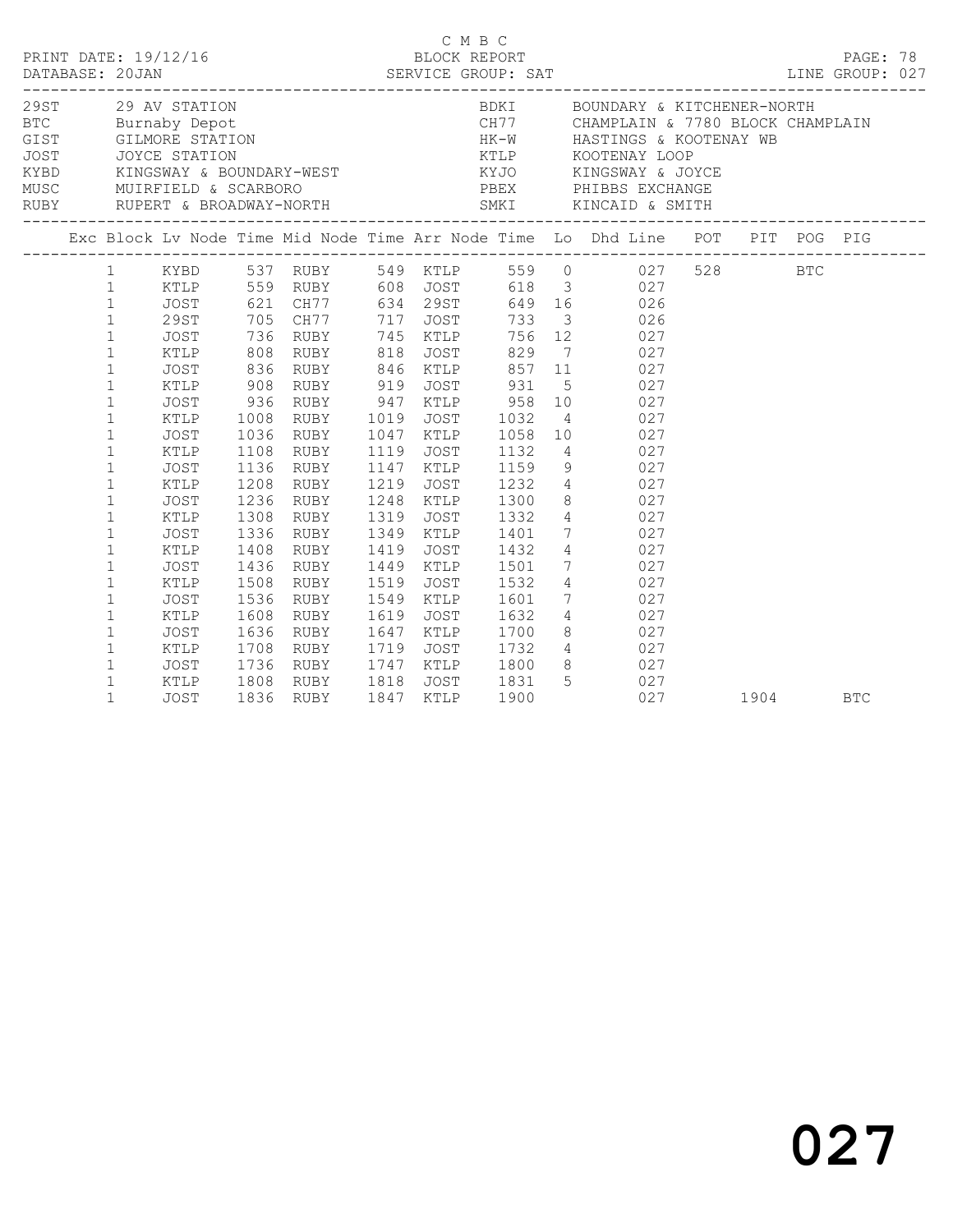## C M B C<br>BLOCK REPORT

| DATABASE: 20JAN |                |             |      |           |      | SERVICE GROUP: SAT |      |                 | ______________________                                             |       |             | LINE GROUP: 027 |  |
|-----------------|----------------|-------------|------|-----------|------|--------------------|------|-----------------|--------------------------------------------------------------------|-------|-------------|-----------------|--|
|                 |                |             |      |           |      |                    |      |                 | Exc Block Lv Node Time Mid Node Time Arr Node Time Lo Dhd Line POT |       | PIT POG PIG |                 |  |
|                 | 2              | 29ST        |      | 545 CH77  |      | 556 JOST           | 611  | $5\overline{)}$ | 026                                                                | 531 7 | <b>BTC</b>  |                 |  |
|                 | $\mathbf{2}$   | JOST        | 616  | BDKI      |      | 637 PBEX           | 646  | $5^{\circ}$     | 028                                                                |       |             |                 |  |
|                 | $\sqrt{2}$     | PBEX        | 651  | BDKI      | 700  | JOST               | 721  | 10              | 028                                                                |       |             |                 |  |
|                 | $\mathbf{2}$   | JOST        | 731  | CH77      | 744  | 29ST               | 800  | $5\overline{)}$ | 026                                                                |       |             |                 |  |
|                 | $\mathbf{2}$   | 29ST        | 805  | CH77      | 817  | JOST               | 833  | 8               | 026                                                                |       |             |                 |  |
|                 | $\mathbf{2}$   | JOST        | 841  | BDKI      | 903  | PBEX               | 912  | 14              | 028                                                                |       |             |                 |  |
|                 | $\mathbf{2}$   | PBEX        | 926  | BDKI      | 936  | JOST               | 958  | 8               | 028                                                                |       |             |                 |  |
|                 | $\mathbf{2}$   | JOST        | 1006 | BDKI      | 1028 | PBEX               | 1037 | 6               | 028                                                                |       |             |                 |  |
|                 | $\mathbf{2}$   | PBEX        | 1043 | BDKI      | 1054 | JOST               | 1118 | 8               | 028                                                                |       |             |                 |  |
|                 | $\mathbf{2}$   | JOST        | 1126 | BDKI      | 1148 | PBEX               | 1157 | 5               | 028                                                                |       |             |                 |  |
|                 | $\mathbf{2}$   | PBEX        | 1202 | BDKI      | 1214 | JOST               | 1238 | 8               | 028                                                                |       |             |                 |  |
|                 | $\mathbf{2}$   | <b>JOST</b> | 1246 | BDKI      | 1308 | PBEX               | 1318 | $\overline{4}$  | 028                                                                |       |             |                 |  |
|                 | $\overline{c}$ | PBEX        | 1322 | BDKI      | 1334 | JOST               | 1358 | $\,8\,$         | 028                                                                |       |             |                 |  |
|                 | $\mathbf{2}$   | <b>JOST</b> | 1406 | BDKI      | 1429 | PBEX               | 1439 | 3               | 028                                                                |       |             |                 |  |
|                 | $\overline{c}$ | PBEX        | 1442 | BDKI      | 1454 | JOST               | 1518 | $\,8\,$         | 028                                                                |       |             |                 |  |
|                 | $\mathbf{2}$   | <b>JOST</b> | 1526 | BDKI      | 1549 | PBEX               | 1559 | $\mathfrak{Z}$  | 028                                                                |       |             |                 |  |
|                 | $\mathbf{2}$   | PBEX        | 1602 | BDKI      | 1614 | <b>JOST</b>        | 1638 | $\,8\,$         | 028                                                                |       |             |                 |  |
|                 | $\overline{c}$ | <b>JOST</b> | 1646 | BDKI      | 1709 | PBEX               | 1718 | $\overline{4}$  | 028                                                                |       |             |                 |  |
|                 | $\overline{c}$ | PBEX        | 1722 | BDKI      | 1734 | JOST               | 1758 | 8               | 028                                                                |       |             |                 |  |
|                 | $\overline{c}$ | JOST        | 1806 | BDKI      | 1829 | PBEX               | 1838 | 8               | 028                                                                |       |             |                 |  |
|                 | $\overline{c}$ | PBEX        | 1846 | BDKI      | 1856 | <b>JOST</b>        | 1918 | 12 <sup>°</sup> | 028                                                                |       |             |                 |  |
|                 | $\overline{c}$ | JOST        | 1930 | CH77      | 1947 | 29ST               | 2001 | 16              | 026                                                                |       |             |                 |  |
|                 | $\overline{c}$ | 29ST        | 2017 |           |      | MUSC               | 2032 | $\circ$         | 029                                                                |       |             |                 |  |
|                 | $\overline{c}$ | MUSC        | 2032 |           |      | 29ST               | 2044 | $6\,$           | 029                                                                |       |             |                 |  |
|                 | $\mathbf{2}$   | 29ST        | 2050 | CH77      | 2103 | JOST               | 2120 | 3               | 026                                                                |       |             |                 |  |
|                 | $\mathbf{2}$   | JOST        | 2123 | RUBY      | 2133 | KTLP               | 2144 | 9               | 027                                                                |       |             |                 |  |
|                 | $\mathbf{2}$   | KTLP        | 2153 | RUBY      | 2201 | JOST               | 2210 | 5               | 027                                                                |       |             |                 |  |
|                 | $\mathbf{2}$   | JOST        | 2215 | BDKI      | 2237 | PBEX               | 2245 | $\mathfrak{Z}$  | 028                                                                |       |             |                 |  |
|                 | $\mathbf{2}$   | PBEX        | 2248 | BDKI      | 2258 | JOST               | 2317 | $\mathcal{G}$   | 028                                                                |       |             |                 |  |
|                 | $\mathbf{2}$   | <b>JOST</b> | 2326 | CH77      | 2341 | 29ST               | 2353 | 2               | 026                                                                |       |             |                 |  |
|                 | $\mathbf{2}$   | 29ST        | 2355 |           |      | MUSC               | 2408 | $\circ$         | 029                                                                |       |             |                 |  |
|                 | $\mathbf{2}$   | MUSC        | 2408 |           |      | 29ST               | 2419 | $5\overline{)}$ | 029                                                                |       |             |                 |  |
|                 | $\mathbf{2}$   | 29ST        |      | 2424 CH77 |      | 2436 JOST          | 2450 | $7\overline{ }$ | 026                                                                |       |             |                 |  |
|                 | $\overline{2}$ | <b>JOST</b> | 2457 | GIST      |      | 2514 HK-W          | 2522 |                 | 028                                                                | 2526  |             | <b>BTC</b>      |  |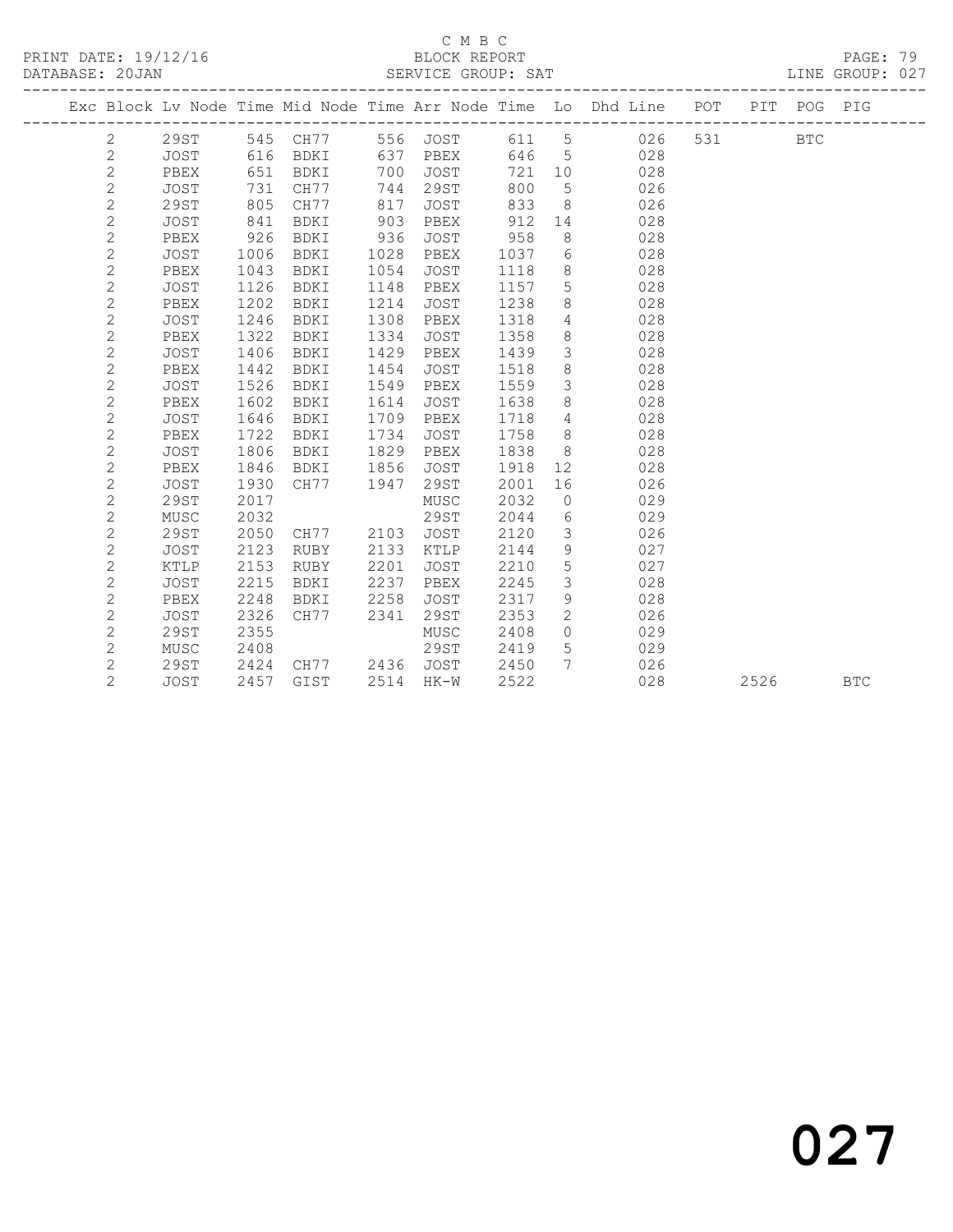#### C M B C<br>BLOCK REPORT SERVICE GROUP: SAT

|  |   |             |      |                   |      |             |      |                | Exc Block Lv Node Time Mid Node Time Arr Node Time Lo Dhd Line | POT | PIT POG PIG |  |
|--|---|-------------|------|-------------------|------|-------------|------|----------------|----------------------------------------------------------------|-----|-------------|--|
|  |   |             |      |                   |      |             |      |                |                                                                |     |             |  |
|  | 3 | JOST        |      | 549 CH77 602 29ST |      |             | 617  | 2              | 026                                                            | 538 | <b>BTC</b>  |  |
|  | 3 | <b>29ST</b> | 619  |                   |      | MUSC        | 631  | $\circ$        | 029                                                            |     |             |  |
|  | 3 | MUSC        | 631  |                   |      | 29ST        | 643  | 3              | 029                                                            |     |             |  |
|  | 3 | 29ST        | 646  |                   |      | MUSC        | 658  | $\Omega$       | 029                                                            |     |             |  |
|  | 3 | MUSC        | 658  |                   |      | 29ST        | 711  | 5              | 029                                                            |     |             |  |
|  | 3 | <b>29ST</b> | 716  |                   |      | MUSC        | 728  | $\circ$        | 029                                                            |     |             |  |
|  | 3 | MUSC        | 728  |                   |      | 29ST        | 741  | 4              | 029                                                            |     |             |  |
|  | 3 | 29ST        | 745  |                   |      | MUSC        | 757  | $\circ$        | 029                                                            |     |             |  |
|  | 3 | MUSC        | 757  |                   |      | 29ST        | 810  | 5              | 029                                                            |     |             |  |
|  | 3 | 29ST        | 815  |                   |      | MUSC        | 828  | $\circ$        | 029                                                            |     |             |  |
|  | 3 | MUSC        | 828  |                   |      | 29ST        | 842  | 3              | 029                                                            |     |             |  |
|  | 3 | <b>29ST</b> | 845  | CH77 858          |      | <b>JOST</b> | 915  | 15             | 026                                                            |     |             |  |
|  | 3 | <b>JOST</b> | 930  | CH77              | 945  | 29ST        | 1002 | 9              | 026                                                            |     |             |  |
|  | 3 | 29ST        | 1011 |                   |      | MUSC        | 1025 | $\circ$        | 029                                                            |     |             |  |
|  | 3 | MUSC        | 1025 |                   |      | 29ST        | 1039 | 6              | 029                                                            |     |             |  |
|  | 3 | <b>29ST</b> | 1045 | CH77              | 1059 | <b>JOST</b> | 1118 | 12             | 026                                                            |     |             |  |
|  | 3 | <b>JOST</b> | 1130 | CH77              | 1146 | 29ST        | 1203 | 8              | 026                                                            |     |             |  |
|  | 3 | <b>29ST</b> | 1211 |                   |      | MUSC        | 1226 | $\circ$        | 029                                                            |     |             |  |
|  | 3 | MUSC        | 1226 |                   |      | <b>29ST</b> | 1240 | 5              | 029                                                            |     |             |  |
|  | 3 | 29ST        | 1245 | CH77              | 1300 | JOST        | 1320 | 10             | 026                                                            |     |             |  |
|  | 3 | <b>JOST</b> | 1330 | CH77              | 1347 | 29ST        | 1405 | 5              | 026                                                            |     |             |  |
|  | 3 | 29ST        | 1410 |                   |      | MUSC        | 1426 | $\circ$        | 029                                                            |     |             |  |
|  | 3 | MUSC        | 1426 |                   |      | 29ST        | 1440 | 5              | 029                                                            |     |             |  |
|  | 3 | 29ST        | 1445 | CH77              | 1501 | <b>JOST</b> | 1521 | 9              | 026                                                            |     |             |  |
|  | 3 | <b>JOST</b> | 1530 | CH77              | 1547 | 29ST        | 1605 | 5              | 026                                                            |     |             |  |
|  | 3 | <b>29ST</b> | 1610 |                   |      | MUSC        | 1626 | $\circ$        | 029                                                            |     |             |  |
|  | 3 | MUSC        | 1626 |                   |      | 29ST        | 1640 | 5              | 029                                                            |     |             |  |
|  | 3 | 29ST        | 1645 | CH77              | 1701 | <b>JOST</b> | 1720 | 10             | 026                                                            |     |             |  |
|  | 3 | JOST        | 1730 | CH77              | 1747 | 29ST        | 1803 | 14             | 026                                                            |     |             |  |
|  | 3 | 29ST        | 1817 |                   |      | MUSC        | 1833 | $\overline{0}$ | 029                                                            |     |             |  |
|  | 3 | MUSC        | 1833 |                   |      | 29ST        | 1846 | 5              | 029                                                            |     |             |  |

3 29ST 1851 CH77 1905 JOST 1922 026 1932 BTC

027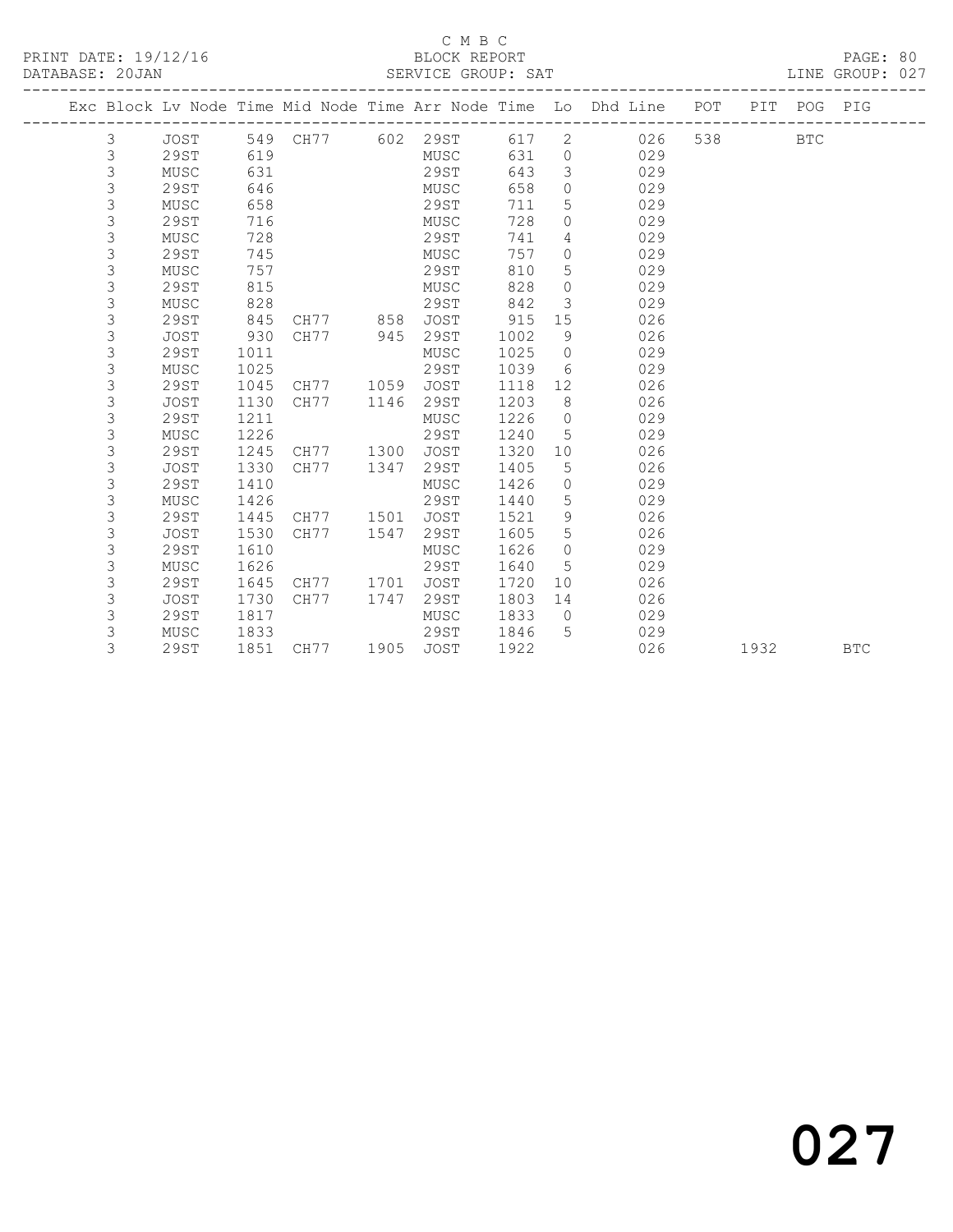#### C M B C<br>BLOCK REPORT SERVICE GROUP: SAT

|  |                |             |      |             |      |             |       |                 | Exc Block Lv Node Time Mid Node Time Arr Node Time Lo Dhd Line POT |     |      | PIT POG PIG |            |
|--|----------------|-------------|------|-------------|------|-------------|-------|-----------------|--------------------------------------------------------------------|-----|------|-------------|------------|
|  | 4              | BDKI        | 601  | HK-W        |      | 604 PBEX    | 610 8 |                 | 028                                                                | 600 |      | <b>BTC</b>  |            |
|  | 4              | PBEX        | 618  | BDKI        | 627  | JOST        | 648   | 23              | 028                                                                |     |      |             |            |
|  | $\overline{4}$ | JOST        | 711  | BDKI        | 732  | PBEX        | 741   | 5               | 028                                                                |     |      |             |            |
|  | 4              | PBEX        | 746  | BDKI        | 756  | JOST        | 818   | 13              | 028                                                                |     |      |             |            |
|  | 4              | JOST        | 831  | CH77        | 846  | 29ST        | 903   | 8               | 026                                                                |     |      |             |            |
|  | 4              | <b>29ST</b> | 911  |             |      | MUSC        | 925   | $\Omega$        | 029                                                                |     |      |             |            |
|  | 4              | MUSC        | 925  |             |      | 29ST        | 939   | 6               | 029                                                                |     |      |             |            |
|  | 4              | <b>29ST</b> | 945  | CH77 959    |      | JOST        | 1018  | 12              | 026                                                                |     |      |             |            |
|  | 4              | <b>JOST</b> | 1030 | CH77        | 1045 | 29ST        | 1102  | 9               | 026                                                                |     |      |             |            |
|  | 4              | 29ST        | 1111 |             |      | MUSC        | 1125  | $\circ$         | 029                                                                |     |      |             |            |
|  | 4              | MUSC        | 1125 |             |      | 29ST        | 1139  | 6               | 029                                                                |     |      |             |            |
|  | 4              | <b>29ST</b> | 1145 | CH77        | 1159 | JOST        | 1218  | 12              | 026                                                                |     |      |             |            |
|  | 4              | <b>JOST</b> | 1230 | CH77        | 1246 | 29ST        | 1303  | 8               | 026                                                                |     |      |             |            |
|  | 4              | 29ST        | 1311 |             |      | MUSC        | 1327  | $\circ$         | 029                                                                |     |      |             |            |
|  | 4              | MUSC        | 1327 |             |      | 29ST        | 1340  | 5               | 029                                                                |     |      |             |            |
|  | 4              | 29ST        | 1345 | CH77        | 1400 | <b>JOST</b> | 1420  | 10 <sup>°</sup> | 026                                                                |     |      |             |            |
|  | 4              | <b>JOST</b> | 1430 | CH77        | 1447 | 29ST        | 1505  | 5               | 026                                                                |     |      |             |            |
|  | 4              | <b>29ST</b> | 1510 |             |      | MUSC        | 1526  | $\circ$         | 029                                                                |     |      |             |            |
|  | 4              | MUSC        | 1526 |             |      | 29ST        | 1540  | 5               | 029                                                                |     |      |             |            |
|  | $\sqrt{4}$     | <b>29ST</b> | 1545 | CH77        | 1601 | JOST        | 1620  | 10              | 026                                                                |     |      |             |            |
|  | 4              | <b>JOST</b> | 1630 | CH77        | 1647 | 29ST        | 1705  | 5               | 026                                                                |     |      |             |            |
|  | $\overline{4}$ | <b>29ST</b> | 1710 |             |      | MUSC        | 1726  | $\circ$         | 029                                                                |     |      |             |            |
|  | 4              | MUSC        | 1726 |             |      | 29ST        | 1739  | - 6             | 029                                                                |     |      |             |            |
|  | 4              | <b>29ST</b> | 1745 | CH77        | 1801 | <b>JOST</b> | 1819  | 11              | 026                                                                |     |      |             |            |
|  | 4              | <b>JOST</b> | 1830 | CH77        | 1847 | 29ST        | 1903  | 17              | 026                                                                |     |      |             |            |
|  | 4              | 29ST        | 1920 | CH77        | 1934 | JOST        | 1951  | - 9             | 026                                                                |     |      |             |            |
|  | 4              | <b>JOST</b> | 2000 | CH77        | 2017 | 29ST        | 2031  | 16              | 026                                                                |     |      |             |            |
|  | 4              | 29ST        | 2047 |             |      | MUSC        | 2102  | $\overline{0}$  | 029                                                                |     |      |             |            |
|  | 4              | MUSC        | 2102 |             |      | 29ST        | 2114  | 6               | 029                                                                |     |      |             |            |
|  | 4              | 29ST        | 2120 | CH77        | 2133 | <b>JOST</b> | 2150  | 10              | 026                                                                |     |      |             |            |
|  | 4              | <b>JOST</b> | 2200 | <b>RUBY</b> | 2210 | KTLP        | 2221  | 2               | 027                                                                |     |      |             |            |
|  | 4              | KTLP        | 2223 | <b>RUBY</b> | 2231 | <b>JOST</b> | 2240  | 5               | 027                                                                |     |      |             |            |
|  | $\overline{4}$ | JOST        | 2245 | BDKI        | 2307 | PBEX        | 2315  | $\mathcal{S}$   | 028                                                                |     |      |             |            |
|  | 4              | PBEX        | 2318 | BDKI        | 2328 | JOST        | 2347  | 13              | 028                                                                |     |      |             |            |
|  | 4              | JOST        | 2400 | RUBY        | 2408 | KTLP        | 2418  | $\overline{4}$  | 027                                                                |     |      |             |            |
|  | 4              | KTLP        | 2422 | <b>RUBY</b> | 2430 | <b>JOST</b> | 2439  |                 | 027                                                                |     | 2447 |             | <b>BTC</b> |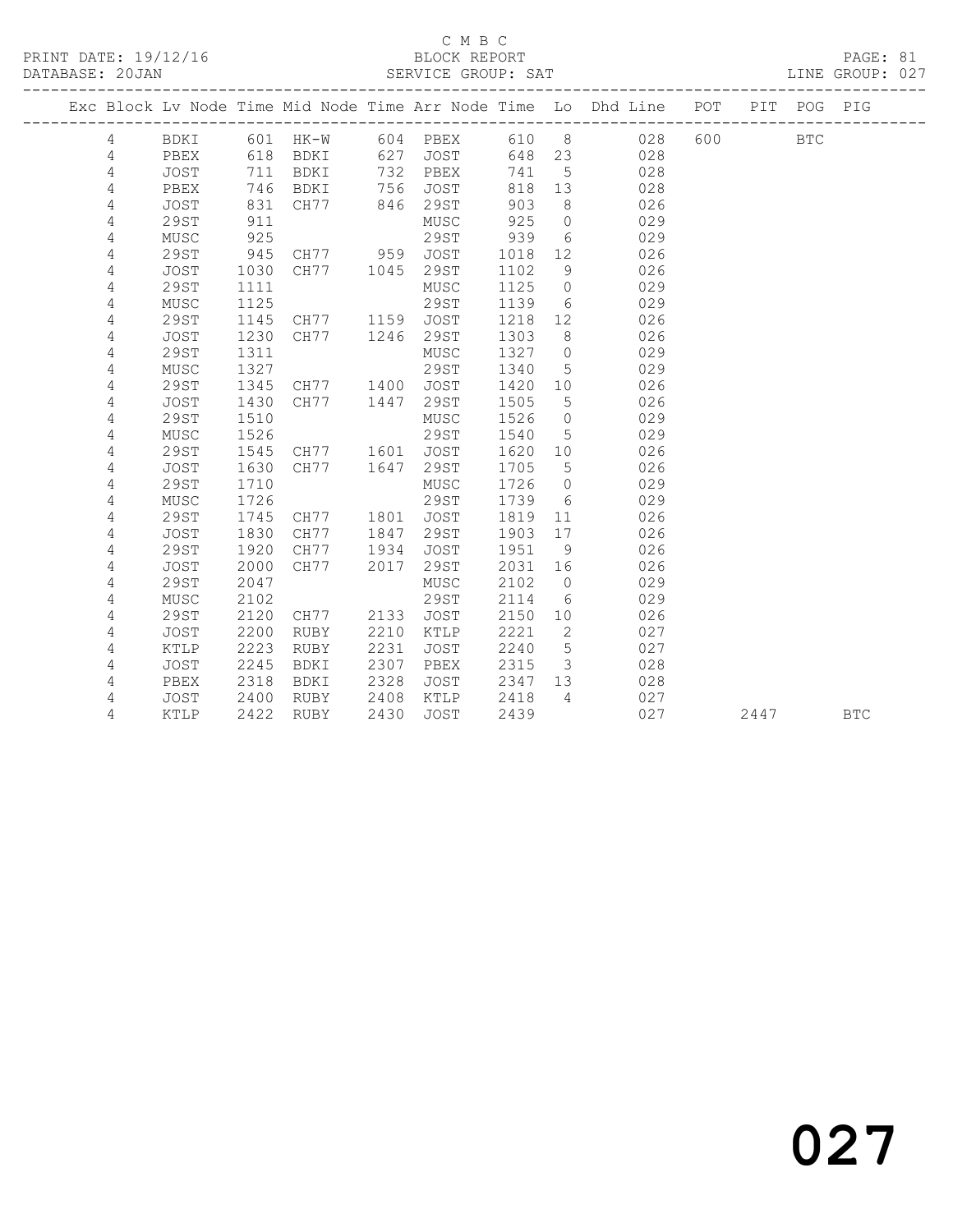#### C M B C<br>BLOCK REPORT

| DATABASE: 20JAN |             |               |                       |                        |      | SERVICE GROUP: SAT |      |                         |                                                                                |         |            | LINE GROUP: 027 |  |
|-----------------|-------------|---------------|-----------------------|------------------------|------|--------------------|------|-------------------------|--------------------------------------------------------------------------------|---------|------------|-----------------|--|
|                 |             |               |                       |                        |      |                    |      |                         | Exc Block Lv Node Time Mid Node Time Arr Node Time Lo Dhd Line POT PIT POG PIG |         |            |                 |  |
|                 | 5           |               |                       | KYBD 611 RUBY 623 KTLP |      |                    |      |                         | 633 15 027                                                                     | 602 BTC |            |                 |  |
|                 | 5           | KTLP          | 648                   |                        |      | RUBY 657 JOST      | 707  | $\overline{4}$          | 027                                                                            |         |            |                 |  |
|                 | 5           | JOST          | 711                   | CH77                   |      | 724 29ST           | 740  | $5\overline{)}$         | 026                                                                            |         |            |                 |  |
|                 | $\mathsf S$ | 29ST          | 745                   | CH77                   | 757  | JOST               | 813  | $\overline{\mathbf{3}}$ | 026                                                                            |         |            |                 |  |
|                 | 5           | JOST          | 816                   | RUBY                   | 826  | KTLP               | 837  | 11                      | 027                                                                            |         |            |                 |  |
|                 | 5           | KTLP          | 848                   | RUBY                   | 859  | JOST               | 911  | $5\overline{)}$         | 027                                                                            |         |            |                 |  |
|                 | 5           | JOST          | 916                   | RUBY                   | 926  | KTLP               | 937  | 11                      | 027                                                                            |         |            |                 |  |
|                 | 5           | KTLP          |                       | RUBY                   | 959  | JOST               | 1012 | $\overline{4}$          | 027                                                                            |         |            |                 |  |
|                 | $\mathsf S$ | JOST          | $948$<br>1016<br>1016 | RUBY                   | 1027 | KTLP               | 1038 | 10                      | 027                                                                            |         |            |                 |  |
|                 | 5           | KTLP          | 1048                  | RUBY                   | 1059 | JOST               | 1112 | $\overline{4}$          | 027                                                                            |         |            |                 |  |
|                 | 5           | JOST          | 1116                  | RUBY                   | 1127 | KTLP               | 1139 | 9                       | 027                                                                            |         |            |                 |  |
|                 | 5           | KTLP          | 1148                  | RUBY                   | 1159 | JOST               | 1212 | $4\overline{ }$         | 027                                                                            |         |            |                 |  |
|                 | $\mathsf S$ | JOST          | 1216                  | RUBY                   | 1227 | KTLP               | 1239 | 9                       | 027                                                                            |         |            |                 |  |
|                 |             |               | 1248                  |                        | 1259 |                    | 1312 | $4\overline{ }$         | 027                                                                            |         |            |                 |  |
|                 | 5           | KTLP          |                       | RUBY                   |      | JOST               |      |                         |                                                                                |         |            |                 |  |
|                 | 5           | JOST          | 1316                  | RUBY                   | 1328 | KTLP               | 1340 | 8                       | 027                                                                            |         |            |                 |  |
|                 | 5           | KTLP          | 1348                  | RUBY                   | 1359 | JOST               | 1412 | $4\overline{ }$         | 027                                                                            |         |            |                 |  |
|                 | $\mathsf S$ | JOST          | 1416                  | RUBY                   | 1429 | KTLP               | 1441 | $7\phantom{.0}$         | 027                                                                            |         |            |                 |  |
|                 | 5           | KTLP          | 1448                  | RUBY                   | 1459 | JOST               | 1512 | $\overline{4}$          | 027                                                                            |         |            |                 |  |
|                 | 5           | JOST          | 1516                  | RUBY                   | 1529 | KTLP               | 1541 | $7\phantom{.0}$         | 027                                                                            |         |            |                 |  |
|                 | 5           | KTLP          | 1548                  | RUBY                   | 1559 | JOST               | 1612 | $\overline{4}$          | 027                                                                            |         |            |                 |  |
|                 | $\mathsf S$ | JOST          | 1616                  | RUBY                   | 1628 | KTLP               | 1641 | $7\phantom{.0}$         | 027                                                                            |         |            |                 |  |
|                 | 5           | KTLP          | 1648                  | RUBY                   | 1659 | JOST               | 1712 | $4\overline{ }$         | 027                                                                            |         |            |                 |  |
|                 | 5           | JOST          | 1716                  | RUBY                   | 1727 | KTLP               | 1740 | 8                       | 027                                                                            |         |            |                 |  |
|                 | 5           | KTLP          | 1748                  | RUBY                   | 1759 | JOST               | 1812 | 4                       | 027                                                                            |         |            |                 |  |
|                 | 5           | JOST          | 1816                  | RUBY                   | 1827 | KTLP               | 1840 | 16                      | 027                                                                            |         |            |                 |  |
|                 | 5           | $\verb KTLP $ | 1856                  | RUBY                   | 1905 | JOST               | 1917 | $5\phantom{.0}$         | 027                                                                            |         |            |                 |  |
|                 | 5           | JOST          | 1922                  | RUBY                   | 1933 | KTLP               | 1946 | $5^{\circ}$             | 027                                                                            |         |            |                 |  |
|                 | 5           | KTLP          | 1951                  | RUBY                   | 2000 | JOST               | 2011 | $4\overline{4}$         | 027                                                                            |         |            |                 |  |
|                 | 5           | JOST          | 2015                  | BDKI                   | 2037 | PBEX               | 2045 | $\overline{3}$          | 028                                                                            |         |            |                 |  |
|                 | 5           | PBEX          | 2048                  | BDKI                   | 2058 | JOST               | 2119 | 11                      | 028                                                                            |         |            |                 |  |
|                 | 5           | JOST          | 2130                  | CH77                   | 2147 | 29ST               | 2200 |                         | 026                                                                            | 2210    |            | <b>BTC</b>      |  |
|                 | 6           | 29ST          | 618                   | CH77                   | 630  | JOST               | 646  | 10                      | 026                                                                            | 604 60  | <b>BTC</b> |                 |  |
|                 | 6           | JOST          | 656                   | RUBY                   | 704  | KTLP               | 714  | 14                      | 027                                                                            |         |            |                 |  |
|                 | 6           | KTLP          | 728                   | RUBY                   | 738  | JOST               | 748  | $\overline{\mathbf{3}}$ | 027                                                                            |         |            |                 |  |
|                 | 6           |               | 751                   |                        | 804  | 29ST               | 820  | $5^{\circ}$             | 026                                                                            |         |            |                 |  |
|                 |             | JOST          |                       | CH77                   |      |                    |      |                         |                                                                                |         |            |                 |  |
|                 | 6           | 29ST          | 825                   | CH77                   | 838  | JOST               | 855  | 11                      | 026                                                                            |         |            |                 |  |
|                 | 6           | JOST          |                       | $906$ BDKI             |      | 928 PBEX           | 937  | 6                       | 028                                                                            |         |            |                 |  |
|                 | 6           | PBEX          |                       | 943 BDKI               |      | 954 JOST 1018 8    |      |                         | 028                                                                            |         |            |                 |  |
|                 | 6           | JOST          | 1026                  | BDKI                   | 1048 | PBEX               | 1057 | 6                       | 028                                                                            |         |            |                 |  |
|                 | 6           | PBEX          | 1103                  | BDKI                   | 1114 | JOST               | 1138 | 8                       | 028                                                                            |         |            |                 |  |
|                 | 6           | JOST          | 1146                  | BDKI                   | 1208 | PBEX               | 1218 | 4                       | 028                                                                            |         |            |                 |  |
|                 | 6           | PBEX          | 1222                  | BDKI                   | 1234 | JOST               | 1258 | 8                       | 028                                                                            |         |            |                 |  |
|                 | 6           | JOST          | 1306                  | BDKI                   | 1329 | PBEX               | 1339 | 3                       | 028                                                                            |         |            |                 |  |
|                 | 6           | PBEX          | 1342                  | BDKI                   | 1354 | JOST               | 1418 | 8                       | 028                                                                            |         |            |                 |  |
|                 | 6           | JOST          | 1426                  | BDKI                   | 1449 | PBEX               | 1459 | $\mathfrak{Z}$          | 028                                                                            |         |            |                 |  |
|                 | 6           | PBEX          | 1502                  | BDKI                   | 1514 | JOST               | 1538 | 8                       | 028                                                                            |         |            |                 |  |
|                 | 6           | JOST          | 1546                  | BDKI                   | 1609 | PBEX               | 1619 | $\mathfrak{Z}$          | 028                                                                            |         |            |                 |  |
|                 | 6           | PBEX          | 1622                  | BDKI                   | 1634 | JOST               | 1658 | 8                       | 028                                                                            |         |            |                 |  |
|                 | 6           | JOST          | 1706                  | BDKI                   | 1729 | PBEX               | 1738 | 4                       | 028                                                                            |         |            |                 |  |
|                 | 6           | PBEX          | 1742                  | BDKI                   | 1754 | JOST               | 1818 | 8                       | 028                                                                            |         |            |                 |  |
|                 | 6           | JOST          | 1826                  | BDKI                   | 1849 | PBEX               | 1858 | 16                      | 028                                                                            |         |            |                 |  |
|                 | 6           | PBEX          | 1914                  | BDKI                   | 1924 | JOST               | 1945 | 8                       | 028                                                                            |         |            |                 |  |
|                 | 6           | JOST          | 1953                  | RUBY                   | 2003 | KTLP               | 2015 | 6                       | 027                                                                            |         |            |                 |  |
|                 | 6           | KTLP          | 2021                  | RUBY                   | 2030 | JOST               | 2041 | 4                       | 027                                                                            |         |            |                 |  |
|                 | 6           | JOST          | 2045                  | BDKI                   | 2107 | PBEX               | 2115 | 3                       | 028                                                                            |         |            |                 |  |
|                 | 6           | PBEX          | 2118                  | BDKI                   | 2128 | JOST               | 2149 |                         | 028                                                                            | 2157    |            | <b>BTC</b>      |  |
|                 |             |               |                       |                        |      |                    |      |                         |                                                                                |         |            |                 |  |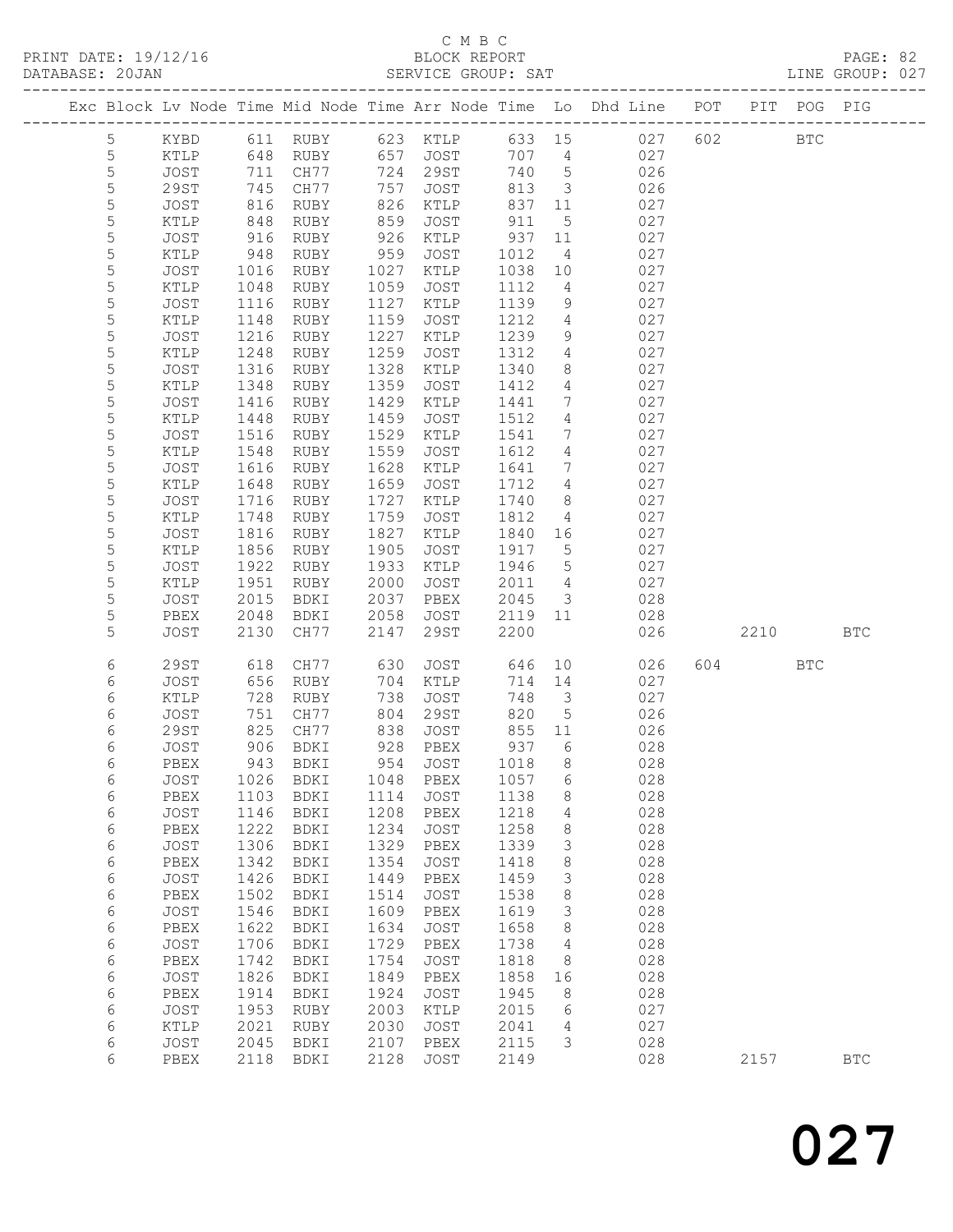#### C M B C<br>BLOCK REPORT SERVICE GROUP: SAT

|                                      |              |                |                                  |      |                      |              |                      | Exc Block Lv Node Time Mid Node Time Arr Node Time Lo Dhd Line POT PIT POG PIG |     |            |            |            |
|--------------------------------------|--------------|----------------|----------------------------------|------|----------------------|--------------|----------------------|--------------------------------------------------------------------------------|-----|------------|------------|------------|
| 7                                    | BDKI         |                | 618 SMKI                         |      | 631 JOST             | 639 2        |                      | 028                                                                            | 617 | <b>BTC</b> |            |            |
| $\boldsymbol{7}$                     | JOST         | 641            | BDKI                             |      | 702 PBEX             | 711 7        |                      | 028                                                                            |     |            |            |            |
| $\boldsymbol{7}$                     | PBEX         | 718            | BDKI<br>718 BDKI<br>756 RUBY     |      | 727 JOST<br>805 KTLP | 748          | 8 <sup>8</sup>       | 028                                                                            |     |            |            |            |
| $\boldsymbol{7}$                     | JOST         |                |                                  |      |                      | 816          | 12                   | 027                                                                            |     |            |            |            |
| $\boldsymbol{7}$                     | KTLP         |                | RUBY                             |      | 838 JOST<br>905 29ST | 848          | 2                    | 027                                                                            |     |            |            |            |
| $\boldsymbol{7}$                     | JOST         | 850            | CH77                             |      |                      | 922          | 9                    | 026                                                                            |     |            |            |            |
| $\boldsymbol{7}$                     | <b>29ST</b>  | 931            |                                  |      | MUSC                 | 945          | $\overline{0}$       | 029                                                                            |     |            |            |            |
| $\boldsymbol{7}$                     | MUSC         | 945            |                                  |      | 29ST                 | 959          | 6                    | 029                                                                            |     |            |            |            |
| $\boldsymbol{7}$                     | 29ST         | 1005           | CH77 1019 JOST                   |      |                      | 1038         | 12                   | 026                                                                            |     |            |            |            |
| $\boldsymbol{7}$                     | JOST         | 1050           | CH77                             |      | 1105 29ST            | 1122         | 9                    | 026                                                                            |     |            |            |            |
| $\boldsymbol{7}$                     | 29ST         | 1131           |                                  |      | MUSC                 | 1146         | $\overline{0}$       | 029                                                                            |     |            |            |            |
| $\boldsymbol{7}$                     | MUSC         | 1146           |                                  |      | 29ST                 | 1200         | $5^{\circ}$          | 029                                                                            |     |            |            |            |
| $\boldsymbol{7}$                     | 29ST         | 1205           | CH77 1220 JOST<br>CH77 1306 29ST |      |                      | 1240         | 10                   | 026                                                                            |     |            |            |            |
| $\boldsymbol{7}$                     | JOST         | 1250           |                                  |      |                      | 1323         | 8                    | 026                                                                            |     |            |            |            |
| $\boldsymbol{7}$                     | 29ST         | 1331           |                                  |      | MUSC                 | 1347         | $\overline{0}$       | 029                                                                            |     |            |            |            |
| $\boldsymbol{7}$                     | MUSC         | 1347           |                                  |      | 29ST                 | 1400<br>1441 | $5^{\circ}$          | 029                                                                            |     |            |            |            |
| $\boldsymbol{7}$<br>$\boldsymbol{7}$ | 29ST         | 1405           | CH77 1421 JOST                   |      |                      |              | 9<br>$5\overline{)}$ | 026                                                                            |     |            |            |            |
| $\boldsymbol{7}$                     | JOST<br>29ST | 1450<br>1530   | CH77 1507 29ST                   |      | MUSC                 | 1525<br>1546 | $\overline{0}$       | 026<br>029                                                                     |     |            |            |            |
| $\boldsymbol{7}$                     | MUSC         | 1546           |                                  |      | 29ST                 | 1600         | $5\overline{)}$      | 029                                                                            |     |            |            |            |
| $\boldsymbol{7}$                     | 29ST         |                | CH77 1621 JOST                   |      |                      | 1640 10      |                      | 026                                                                            |     |            |            |            |
| $\boldsymbol{7}$                     | JOST         | 1605<br>1650   | CH77                             |      | 1707 29ST            | 1723         | $\overline{7}$       | 026                                                                            |     |            |            |            |
| $\boldsymbol{7}$                     | 29ST         | 1730           |                                  |      | MUSC                 | 1746         | $\overline{0}$       | 029                                                                            |     |            |            |            |
| $\boldsymbol{7}$                     | MUSC         | 1746           |                                  |      | 29ST                 | 1759         | 6                    | 029                                                                            |     |            |            |            |
| 7                                    | 29ST         | 1805           | CH77                             |      | 1821 JOST            | 1839         |                      | 026                                                                            |     | 1849       |            | <b>BTC</b> |
|                                      |              |                |                                  |      |                      |              |                      |                                                                                |     |            |            |            |
| $\,8\,$                              | KTLP         | 628            | RUBY                             | 637  | JOST                 | 647          | $\overline{4}$       | 027                                                                            | 622 |            | <b>BTC</b> |            |
| $\,8\,$                              | JOST         | 651            | CH77                             |      | 704 29ST<br>742 JOST | 719          | 11                   | 026                                                                            |     |            |            |            |
| $\,8\,$                              | 29ST         | 051<br>730     | CH77                             |      |                      | 758          | 13                   | 026                                                                            |     |            |            |            |
| $\,8\,$                              | JOST         |                | BDKI                             |      | 833 PBEX             | 842          | 4                    | 028                                                                            |     |            |            |            |
| $\,8\,$                              | PBEX         | $846$<br>$346$ | BDKI                             |      | 856 JOST             | 918          | 8                    | 028                                                                            |     |            |            |            |
| $\,8\,$                              | JOST         | $-40$<br>926   | BDKI                             | 948  | PBEX                 | 957          | 6                    | 028                                                                            |     |            |            |            |
| $\,8\,$                              | PBEX         | 1003           | BDKI                             |      | 1014 JOST            | 1038         | 8 <sup>8</sup>       | 028                                                                            |     |            |            |            |
| $\,8\,$                              | JOST         | 1046           | BDKI                             |      | 1108 PBEX            | 1117         | 6                    | 028                                                                            |     |            |            |            |
| $\,8\,$                              | PBEX         | 1123           | BDKI                             |      | 1134 JOST            | 1158         | 8                    | 028                                                                            |     |            |            |            |
| $\,8\,$                              | JOST         | 1206           | BDKI                             |      | 1228 PBEX            | 1238         | 4                    | 028                                                                            |     |            |            |            |
| $\,8\,$                              | PBEX         | 1242           | BDKI                             | 1254 | JOST                 | 1318         | 8 <sup>8</sup>       | 028                                                                            |     |            |            |            |
| 8<br>$\,8\,$                         | JOST         | 1326           | BDKI                             |      | 1349 PBEX            | 1359         | $\mathcal{S}$        | 028                                                                            |     |            |            |            |
|                                      | PBEX         | 1402           | BDKI                             | 1414 | JOST                 | 1438         | 8                    | 028                                                                            |     |            |            |            |
| $\,8\,$<br>$\,8\,$                   | JOST         | 1446<br>1522   | BDKI                             | 1534 | 1509 PBEX            | 1519<br>1558 | $\mathfrak{Z}$<br>8  | 028<br>028                                                                     |     |            |            |            |
| $\,8\,$                              | PBEX         | 1606           | BDKI                             |      | JOST<br>1629 PBEX    | 1639         | $\mathcal{S}$        | 028                                                                            |     |            |            |            |
| $\,8\,$                              | JOST<br>PBEX | 1642           | BDKI<br>BDKI                     | 1654 | JOST                 | 1718         | 8 <sup>8</sup>       | 028                                                                            |     |            |            |            |
| $\,8\,$                              | JOST         |                | BDKI                             |      | 1749 PBEX            | 1758         | 8                    | 028                                                                            |     |            |            |            |
| $\,8\,$                              | PBEX         | 1726<br>1806   | BDKI                             |      | 1816 JOST            | 1838         | 8                    | 028                                                                            |     |            |            |            |
| 8                                    | JOST         |                | 1846 BDKI                        |      | 1909 PBEX            | 1918         |                      | 028                                                                            |     | 1928       |            | <b>BTC</b> |
|                                      |              |                |                                  |      |                      |              |                      |                                                                                |     |            |            |            |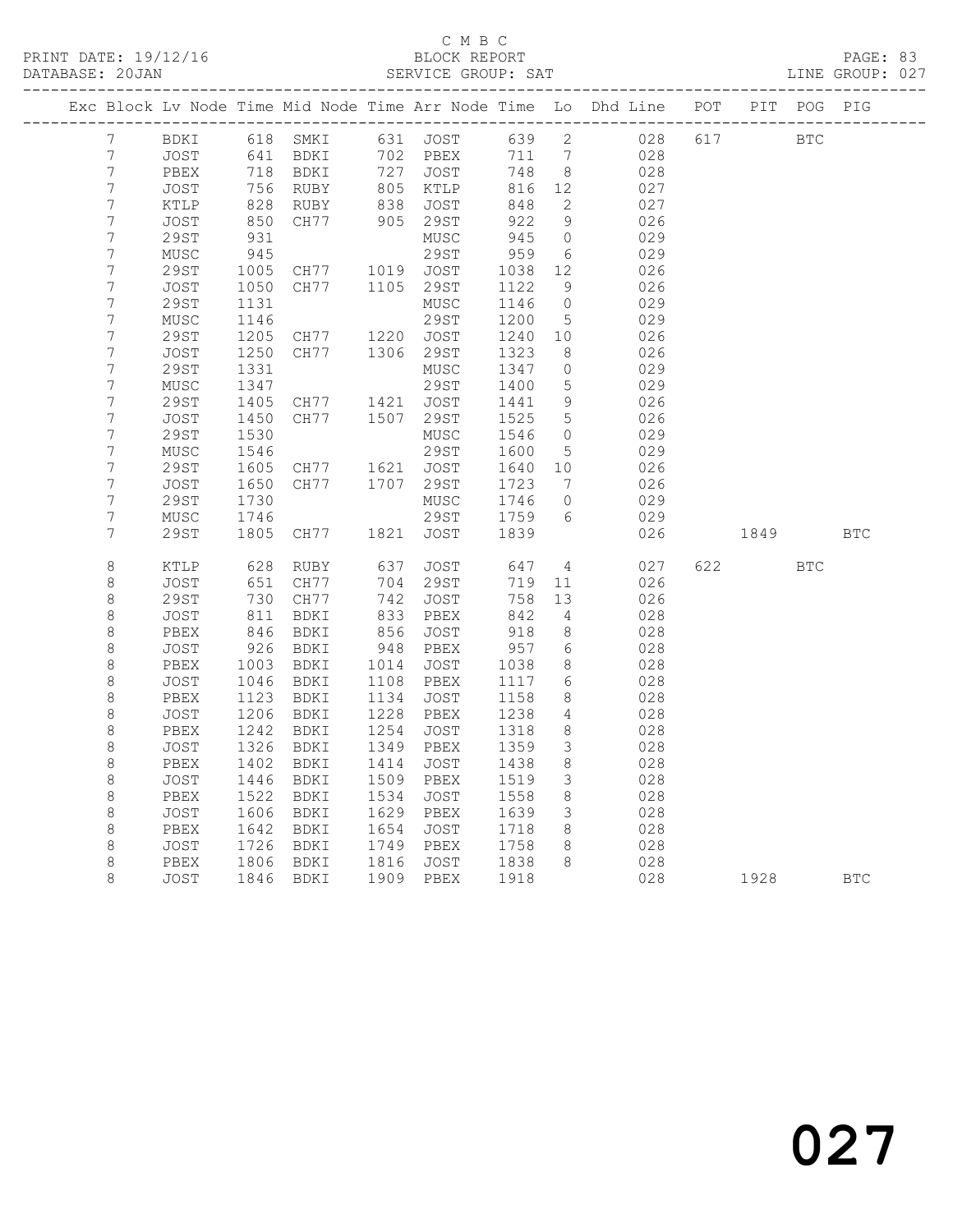## C M B C<br>BLOCK REPORT

| DATABASE: 20JAN |               |               |      |           |      | SERVICE GROUP: SAT |              |                 | ------------------                                                             |     |            | LINE GROUP: 027 |  |
|-----------------|---------------|---------------|------|-----------|------|--------------------|--------------|-----------------|--------------------------------------------------------------------------------|-----|------------|-----------------|--|
|                 |               |               |      |           |      |                    |              |                 | Exc Block Lv Node Time Mid Node Time Arr Node Time Lo Dhd Line POT PIT POG PIG |     |            |                 |  |
|                 | 9             | JOST          |      |           |      |                    |              |                 |                                                                                | 625 | <b>BTC</b> |                 |  |
|                 | $\mathsf 9$   | KTLP          |      | 708 RUBY  |      |                    |              |                 |                                                                                |     |            |                 |  |
|                 | $\mathsf 9$   | JOST          |      | 741 BDKI  |      | 802 PBEX           | 811          | $5\overline{)}$ | 028                                                                            |     |            |                 |  |
|                 | 9             | PBEX          | 816  | BDKI      | 826  | JOST               | 848          | 8 <sup>8</sup>  | 028                                                                            |     |            |                 |  |
|                 | $\mathsf 9$   | JOST          | 856  | RUBY      | 906  | KTLP               | 917          | 11              | 027                                                                            |     |            |                 |  |
|                 | 9             | KTLP          | 928  | RUBY      | 939  | JOST               | 951          | $5^{\circ}$     | 027                                                                            |     |            |                 |  |
|                 | 9             | JOST          | 956  | RUBY      | 1007 | KTLP               | 1018         | 10              | 027                                                                            |     |            |                 |  |
|                 | 9             | KTLP          | 1028 | RUBY      | 1039 | JOST               | 1052         | $\overline{4}$  | 027                                                                            |     |            |                 |  |
|                 | 9             | <b>JOST</b>   | 1056 | RUBY      | 1107 | KTLP               | 1118         | 10              | 027                                                                            |     |            |                 |  |
|                 | 9             | KTLP          | 1128 | RUBY      | 1139 | JOST               | 1152         | $\overline{4}$  | 027                                                                            |     |            |                 |  |
|                 | 9             | JOST          | 1156 | RUBY      | 1207 | KTLP               | 1219         | 9               | 027                                                                            |     |            |                 |  |
|                 | $\mathcal{G}$ | KTLP          | 1228 | RUBY      | 1239 | <b>JOST</b>        | 1252         | $\overline{4}$  | 027                                                                            |     |            |                 |  |
|                 | 9             | <b>JOST</b>   | 1256 | RUBY      | 1308 | KTLP               | 1320         | 8               | 027                                                                            |     |            |                 |  |
|                 | 9             | KTLP          | 1328 | RUBY      | 1339 | JOST               | 1352         | $\overline{4}$  | 027                                                                            |     |            |                 |  |
|                 | 9             | JOST          | 1356 | RUBY      | 1409 | KTLP               | 1421         | 7 <sup>7</sup>  | 027                                                                            |     |            |                 |  |
|                 | 9             | KTLP          | 1428 | RUBY      | 1439 | JOST               | 1452         | $\overline{4}$  | 027                                                                            |     |            |                 |  |
|                 | $\mathsf 9$   | JOST          | 1456 | RUBY      | 1509 | KTLP               | 1521         | $7\phantom{.0}$ | 027                                                                            |     |            |                 |  |
|                 | 9             | KTLP          | 1528 | RUBY      | 1539 | JOST               | 1552         | $\overline{4}$  | 027                                                                            |     |            |                 |  |
|                 | 9             | <b>JOST</b>   | 1556 | RUBY      | 1609 | KTLP               | 1621         | 7 <sup>7</sup>  | 027                                                                            |     |            |                 |  |
|                 | 9             | $\verb KTLP $ | 1628 | RUBY      | 1639 | JOST               | 1652         | $4\overline{ }$ | 027                                                                            |     |            |                 |  |
|                 | 9             | <b>JOST</b>   | 1656 | RUBY      | 1707 | KTLP               | 1720         | 8               | 027                                                                            |     |            |                 |  |
|                 | $\mathsf 9$   | KTLP          | 1728 | RUBY      | 1739 | JOST               | 1752         | $4\overline{ }$ | 027                                                                            |     |            |                 |  |
|                 | 9             | <b>JOST</b>   | 1756 | RUBY      | 1807 | KTLP               | 1820         | 8               | 027                                                                            |     |            |                 |  |
|                 | 9             | KTLP          | 1828 | RUBY      | 1838 | JOST               | 1851         | 5 <sup>5</sup>  | 027                                                                            |     |            |                 |  |
|                 | 9             | JOST          | 1856 | RUBY      | 1907 | KTLP               | 1920         | $\overline{2}$  | 027                                                                            |     |            |                 |  |
|                 | 9             | KTLP          | 1922 | RUBY      | 1931 | JOST               | 1943         | $\overline{2}$  | 027                                                                            |     |            |                 |  |
|                 | 9             | JOST          | 1945 | BDKI      | 2007 | PBEX               | 2015         | $\mathcal{S}$   | 028                                                                            |     |            |                 |  |
|                 | $\mathsf 9$   | PBEX          | 2018 | BDKI      | 2028 | JOST               | 2049         | $4\overline{ }$ | 028                                                                            |     |            |                 |  |
|                 | 9             | <b>JOST</b>   | 2053 | RUBY      | 2103 | KTLP               | 2115         | $6\overline{6}$ | 027                                                                            |     |            |                 |  |
|                 | $\mathcal{G}$ | KTLP          | 2121 | RUBY      | 2130 | <b>JOST</b>        | 2141         | $\overline{4}$  | 027                                                                            |     |            |                 |  |
|                 | 9             | <b>JOST</b>   | 2145 | BDKI      | 2207 | PBEX               | 2215         | $\mathcal{S}$   | 028                                                                            |     |            |                 |  |
|                 | 9             | PBEX          | 2218 | BDKI      | 2228 | JOST               | 2249         | 11              | 028                                                                            |     |            |                 |  |
|                 | 9             | JOST          | 2300 | RUBY      | 2310 | KTLP               | 2321         | $\mathbf{1}$    | 027                                                                            |     |            |                 |  |
|                 | 9             | KTLP          | 2322 | RUBY      | 2330 | <b>JOST</b>        | 2339         | $6\overline{6}$ | 027                                                                            |     |            |                 |  |
|                 | $\mathcal{G}$ | <b>JOST</b>   | 2345 | BDKI      | 2407 | PBEX               | 2415         | $\overline{3}$  | 028                                                                            |     |            |                 |  |
|                 | 9             | PBEX          | 2418 | BDKI      | 2428 | JOST               | 2447<br>2518 | 13              | 028                                                                            |     |            |                 |  |
|                 | 9             | JOST          | 2500 | RUBY      | 2508 | KTLP               |              | $\overline{4}$  | 027                                                                            |     |            |                 |  |
|                 | 9             | KTLP          |      | 2522 RUBY | 2530 | KYJO               | 2541         |                 | 027                                                                            |     | 2550       | <b>BTC</b>      |  |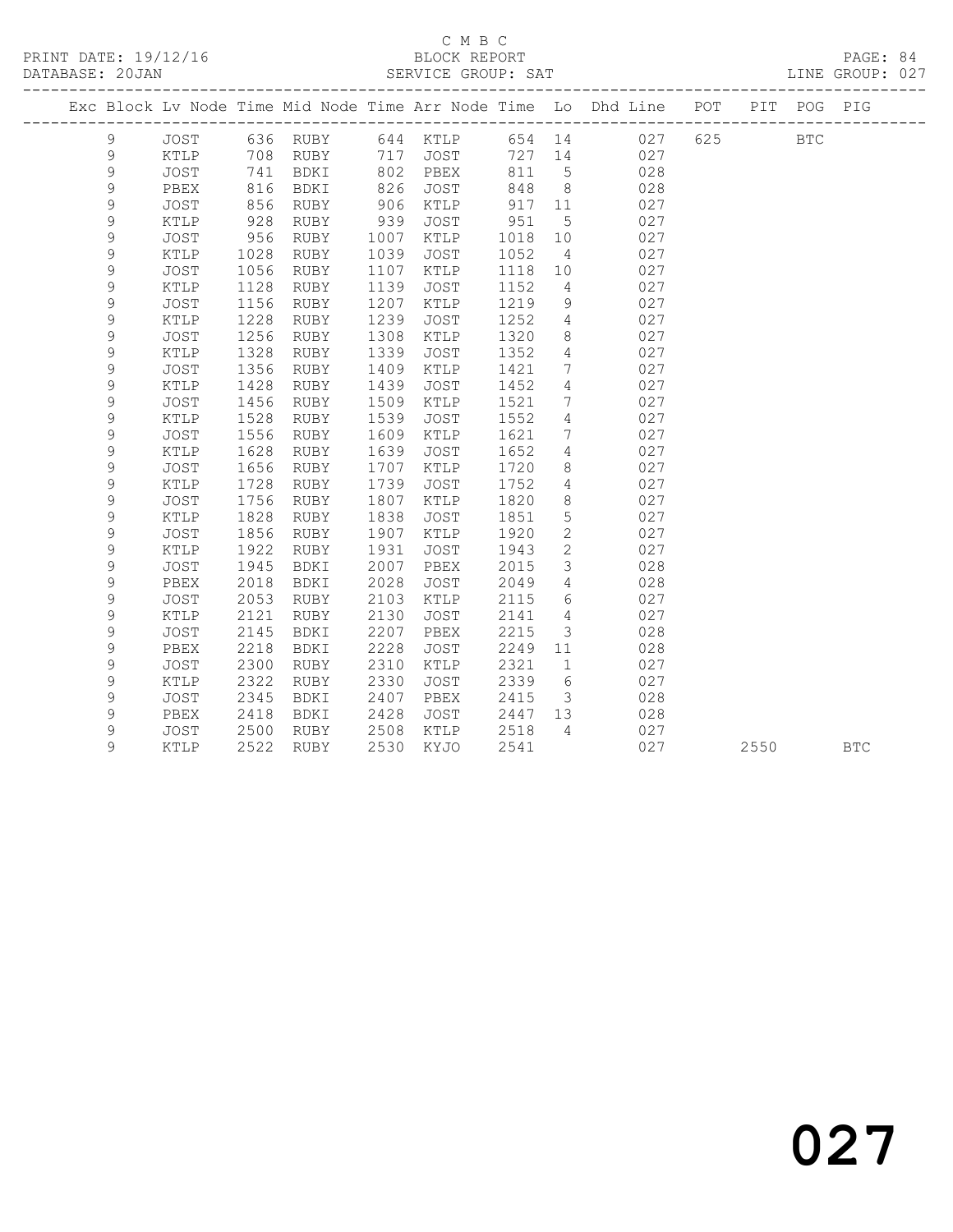#### C M B C<br>BLOCK REPORT SERVICE GROUP: SAT

|          |                     |              |                                  |      |                        |              |                       | Exc Block Lv Node Time Mid Node Time Arr Node Time Lo Dhd Line POT |      |         | PIT POG PIG |            |
|----------|---------------------|--------------|----------------------------------|------|------------------------|--------------|-----------------------|--------------------------------------------------------------------|------|---------|-------------|------------|
| 10       |                     |              |                                  |      |                        |              |                       | 29ST 645 CH77 657 JOST 713 3 026                                   |      | 631 000 | <b>BTC</b>  |            |
| 10       | JOST                |              |                                  |      |                        |              |                       | 027                                                                |      |         |             |            |
| 10       | KTLP                |              |                                  |      |                        |              |                       | 027                                                                |      |         |             |            |
| 10       | JOST                | 811          | CH77 826 29ST                    |      |                        | 843 22       |                       | 026                                                                |      |         |             |            |
| 10       | 29ST                | 905<br>950   | CH77                             | 919  | JOST                   | 938          | 12                    | 026                                                                |      |         |             |            |
| 10       | JOST                |              | CH77                             |      | 1005 29ST              | 1022         | 9                     | 026                                                                |      |         |             |            |
| 10       | 29ST                | 1031         |                                  |      | MUSC                   | 1045         | $\overline{0}$        | 029                                                                |      |         |             |            |
| 10       | MUSC                | 1045         |                                  |      | 29ST                   | 1059         |                       | 6 029                                                              |      |         |             |            |
| 10       | <b>29ST</b>         | 1105         | CH77 1119 JOST                   |      |                        | 1138         | 12                    | 026                                                                |      |         |             |            |
| 10       | JOST                | 1150         | CH77 1206 29ST                   |      |                        | 1223         | 9                     | 026                                                                |      |         |             |            |
| 10       | <b>29ST</b>         | 1232         |                                  |      | MUSC                   | 1247 0       |                       | 029                                                                |      |         |             |            |
| 10       | MUSC                | 1247         |                                  |      | 29ST                   | 1300         | $5\overline{)}$       | 029                                                                |      |         |             |            |
| 10<br>10 | 29ST<br>JOST        | 1305<br>1350 | CH77 1320 JOST<br>CH77 1407 29ST |      |                        | 1340<br>1425 | 10<br>$5\overline{)}$ | 026<br>026                                                         |      |         |             |            |
| 10       | 29ST                | 1430         |                                  |      | MUSC                   | 1446 0       |                       | 029                                                                |      |         |             |            |
| 10       | MUSC                | 1446         |                                  |      | 29ST                   | 1500         | $5\overline{)}$       | 029                                                                |      |         |             |            |
| 10       | 29ST                | 1505         | CH77 1521 JOST                   |      |                        | 1540         | 10                    | 026                                                                |      |         |             |            |
| 10       | JOST                | 1550         | CH77 1607 29ST                   |      |                        | 1625         | 6                     | 026                                                                |      |         |             |            |
| 10       | 29ST                | 1631         |                                  |      | MUSC                   | 1647 0       |                       | 029                                                                |      |         |             |            |
| 10       | MUSC                | 1647         |                                  |      | 29ST                   | 1700 5       |                       | 029                                                                |      |         |             |            |
| 10       | 29ST                | 1705         |                                  |      | CH77 1721 JOST 1740 10 |              |                       | 026                                                                |      |         |             |            |
| 10       | JOST                | 1750         | CH77 1807 29ST                   |      |                        | 1823         |                       | 026                                                                | 1835 |         |             | <b>BTC</b> |
|          |                     |              |                                  |      |                        |              |                       |                                                                    |      |         |             |            |
| 11       | <b>29ST</b>         | 844          |                                  |      | MUSC                   | 857          |                       | $\overline{0}$<br>029                                              |      | 830     | <b>BTC</b>  |            |
| 11       | MUSC                | 857          |                                  |      | 29ST                   | 911          |                       | 029<br>14 and $\overline{a}$                                       |      |         |             |            |
| 11       | 29ST                | 925          | CH77 939 JOST<br>CH77 1025 29ST  |      |                        | 958          | 12                    | 026                                                                |      |         |             |            |
| 11<br>11 | JOST                | 1010         |                                  |      | MUSC                   | 1042<br>1105 | 9<br>$\overline{0}$   | 026<br>029                                                         |      |         |             |            |
| 11       | 29ST<br>MUSC        | 1051<br>1105 |                                  |      | 29ST                   | 1119         | $6\overline{6}$       | 029                                                                |      |         |             |            |
| 11       | 29ST                | 1125         | CH77 1139 JOST                   |      |                        | 1158 12      |                       | 026                                                                |      |         |             |            |
| 11       | JOST                | 1210         | CH77 1226 29ST                   |      |                        | 1243         | 8 <sup>8</sup>        | 026                                                                |      |         |             |            |
| 11       | 29ST                | 1251         |                                  |      | MUSC                   | 1306         | $\overline{0}$        | 029                                                                |      |         |             |            |
| 11       | MUSC                | 1306         |                                  |      | 29ST                   | 1319         | $6\overline{6}$       | 029                                                                |      |         |             |            |
| 11       | 29ST                | 1325         | CH77 1340                        |      | JOST                   | 1400         | 10                    | 026                                                                |      |         |             |            |
| 11       | JOST                | 1410         | CH77                             |      | 1427 29ST              | 1445         | $5\overline{)}$       | 026                                                                |      |         |             |            |
| 11       | 29ST                | 1450         |                                  |      | MUSC                   | 1506 0       |                       | 029                                                                |      |         |             |            |
| 11       | MUSC                | 1506         |                                  |      | 29ST                   | 1520 5       |                       | 029                                                                |      |         |             |            |
| 11       | 29ST                | 1525         | CH77 1541 JOST                   |      |                        | 1600 10      |                       | 026                                                                |      |         |             |            |
| 11       | JOST                |              | 1610 CH77 1627 29ST              |      |                        | 1645         | $5^{\circ}$           | 026                                                                |      |         |             |            |
| 11       |                     |              | 29ST 1650 MUSC 1706 0            |      |                        |              |                       | 029                                                                |      |         |             |            |
| 11       | MUSC                | 1706         |                                  |      | 29ST                   | 1719         | - 6                   | 029                                                                |      |         |             |            |
| 11       | <b>29ST</b>         | 1725         | CH77                             | 1741 | JOST                   | 1800         | 10                    | 026                                                                |      |         |             |            |
| 11       | JOST                | 1810         | CH77                             | 1827 | 29ST                   | 1843         | 4                     | 026                                                                |      |         |             |            |
| 11<br>11 | <b>29ST</b><br>MUSC | 1847<br>1903 |                                  |      | MUSC<br>29ST           | 1903<br>1915 | $\circ$<br>2          | 029<br>029                                                         |      |         |             |            |
| 11       | 29ST                | 1917         |                                  |      | MUSC                   | 1933         | 0                     | 029                                                                |      |         |             |            |
| 11       | ${\tt MUSC}$        | 1933         |                                  |      | 29ST                   | 1945         | 5                     | 029                                                                |      |         |             |            |
| 11       | <b>29ST</b>         | 1950         | CH77                             | 2004 | JOST                   | 2021         | $\mathbf{2}$          | 026                                                                |      |         |             |            |
| 11       | JOST                | 2023         | RUBY                             | 2033 | KTLP                   | 2045         | 6                     | 027                                                                |      |         |             |            |
| 11       | KTLP                | 2051         | RUBY                             | 2100 | JOST                   | 2111         | 4                     | 027                                                                |      |         |             |            |
| 11       | JOST                | 2115         | BDKI                             | 2137 | PBEX                   | 2145         | 3                     | 028                                                                |      |         |             |            |
| 11       | PBEX                | 2148         | BDKI                             | 2158 | JOST                   | 2219         | $7\phantom{.0}$       | 028                                                                |      |         |             |            |
| 11       | JOST                | 2226         | CH77                             | 2241 | 29ST                   | 2253         | 2                     | 026                                                                |      |         |             |            |
| 11       | 29ST                | 2255         |                                  |      | MUSC                   | 2309         | $\circ$               | 029                                                                |      |         |             |            |
| 11       | MUSC                | 2309         |                                  |      | 29ST                   | 2320         | 4                     | 029                                                                |      |         |             |            |
| 11       | <b>29ST</b>         | 2324         | CH77                             | 2337 | JOST                   | 2352         | 23                    | 026                                                                |      |         |             |            |
| 11       | JOST                | 2415         | BDKI                             |      | 2437 PBEX              | 2445         | 3                     | 028                                                                |      |         |             |            |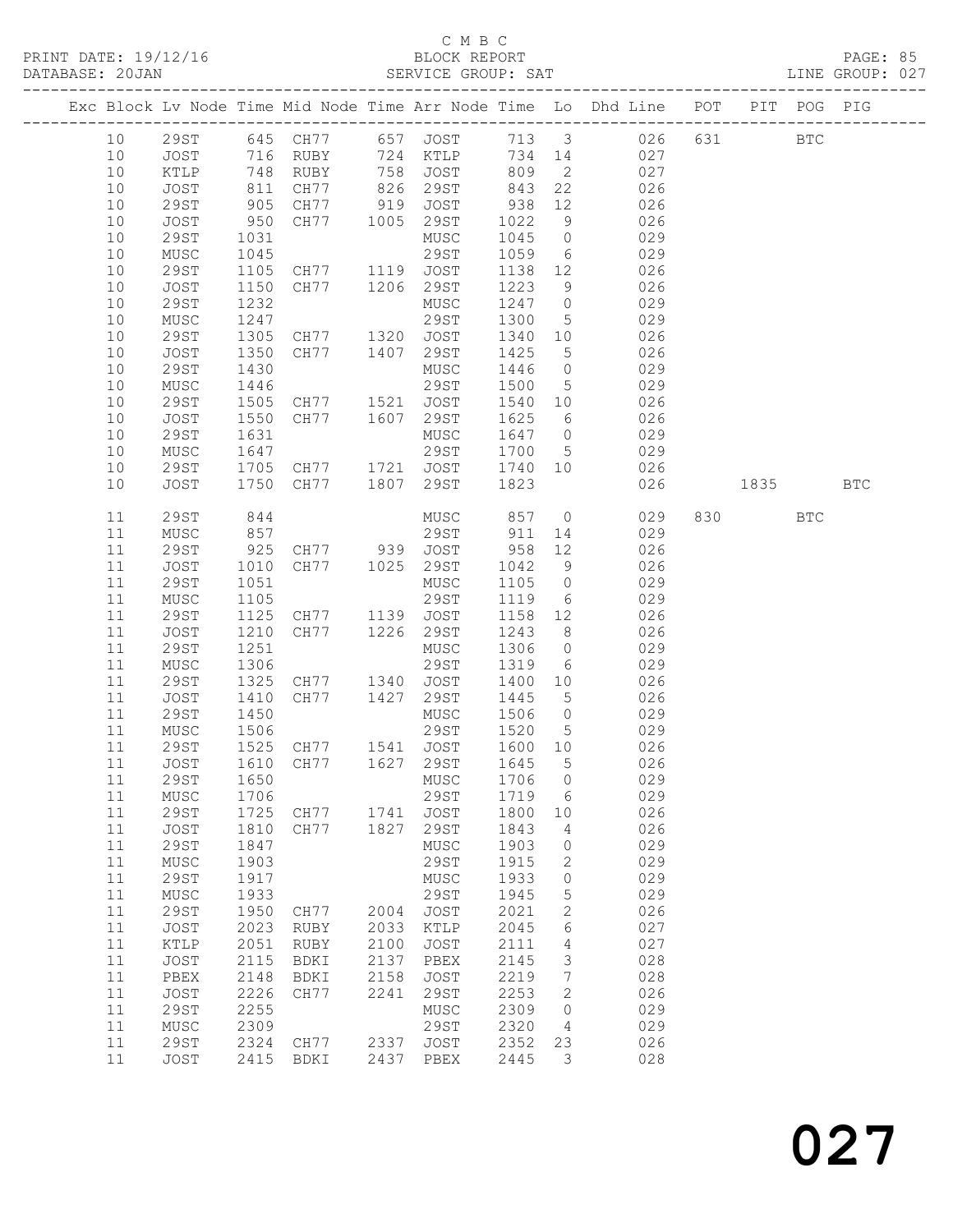PRINT DATE: 19/12/16 BLOCK REPORT<br>
DATABASE: 20JAN SERVICE GROUP: SAT

#### C M B C<br>BLOCK REPORT

PAGE: 86<br>LINE GROUP: 027

|  |          |                     |              |                |              |                     |              |                 | Exc Block Lv Node Time Mid Node Time Arr Node Time Lo Dhd Line POT |        | PIT POG PIG |              |
|--|----------|---------------------|--------------|----------------|--------------|---------------------|--------------|-----------------|--------------------------------------------------------------------|--------|-------------|--------------|
|  | 11       | PBEX                |              |                |              |                     |              |                 | 2448 BDKI 2458 JOST 2517 16 028                                    |        |             |              |
|  | 11       | JOST                |              |                |              | 2533 CH77 2548 29ST | 2600         |                 | 026                                                                | 2610   |             | $_{\rm BTC}$ |
|  |          |                     |              |                |              |                     |              |                 |                                                                    |        |             |              |
|  | 12       | PBEX                | 906          | BDKI           |              | 916 JOST 938        |              |                 | 8 028                                                              | 854    | BTC         |              |
|  | 12       | JOST                | 946          | BDKI           |              | 1008 PBEX           | 1017         |                 | 6 028                                                              |        |             |              |
|  | 12       | PBEX                | 1023         | BDKI           | 1034         | JOST                | 1058         | 8               | 028                                                                |        |             |              |
|  | 12       | JOST                | 1106         | BDKI           | 1128         | PBEX                | 1137         | 6               | 028                                                                |        |             |              |
|  | 12       | PBEX                | 1143         | BDKI           | 1154         | JOST                | 1218         | 8               | 028                                                                |        |             |              |
|  | 12       | JOST                | 1226         | BDKI           |              | 1248 PBEX           | 1258         | $4\overline{ }$ | 028                                                                |        |             |              |
|  | 12       | PBEX                | 1302         | BDKI           | 1314         | JOST                | 1338         | 8 <sup>8</sup>  | 028                                                                |        |             |              |
|  | 12       | JOST                | 1346         | BDKI           | 1409         | PBEX                | 1419         | $\mathcal{S}$   | 028                                                                |        |             |              |
|  | 12       | PBEX                | 1422         | BDKI           | 1434         | JOST                | 1458         | 8 <sup>8</sup>  | 028                                                                |        |             |              |
|  | 12       | JOST                | 1506         | BDKI           | 1529         | PBEX                | 1539         | $\mathcal{S}$   | 028                                                                |        |             |              |
|  | 12       | PBEX                | 1542         | BDKI           | 1554         | JOST                | 1618         | 8 <sup>8</sup>  | 028                                                                |        |             |              |
|  | 12       | JOST                | 1626         | BDKI           | 1649         | PBEX                | 1658         | $4\overline{4}$ | 028                                                                |        |             |              |
|  | 12       | PBEX                | 1702         | BDKI           | 1714         | JOST                | 1738         | 8 <sup>8</sup>  | 028                                                                |        |             |              |
|  | 12       | JOST                | 1746         | BDKI           |              | 1809 PBEX           | 1818         | 8 <sup>8</sup>  | 028                                                                |        |             |              |
|  | 12       | PBEX                | 1826         | BDKI           | 1836         | JOST                | 1858         | 5 <sup>5</sup>  | 028                                                                |        |             |              |
|  | 12       | JOST                | 1903         | CH77 1920      |              | 29ST                | 1936         | 11              | 026                                                                |        |             |              |
|  | 12       | 29ST                | 1947         |                |              | MUSC                | 2003         | $\overline{0}$  | 029                                                                |        |             |              |
|  | 12       | MUSC                | 2003         |                |              | 29ST                | 2015         | $5\overline{)}$ | 029                                                                |        |             |              |
|  | 12       | 29ST                | 2020         | CH77 2034 JOST |              |                     | 2051         | 9               | 026                                                                |        |             |              |
|  | 12       | JOST                | 2100         |                |              | CH77 2117 29ST      |              |                 | 2131 19 026                                                        |        |             |              |
|  | 12       | 29ST                | 2150         | CH77           |              | 2203 JOST           | 2220         |                 | 026                                                                | 2228   |             | <b>BTC</b>   |
|  |          |                     |              |                |              |                     |              |                 |                                                                    |        |             |              |
|  | 13       | JOST                | 910          | CH77 925 29ST  |              |                     | 942          | 9               | 026                                                                | 859 30 | <b>BTC</b>  |              |
|  | 13       | 29ST                | 951          |                |              | MUSC                | 1005         | $\overline{0}$  | 029                                                                |        |             |              |
|  | 13       | MUSC                | 1005         |                |              |                     | 1019         | 6               | 029                                                                |        |             |              |
|  | 13       | 29ST                | 1025         |                |              |                     | 1058 12      |                 | 026                                                                |        |             |              |
|  | 13       | JOST                | 1110         | CH77 1126 29ST |              |                     | 1143         | 8 <sup>8</sup>  | 026                                                                |        |             |              |
|  | 13       | 29ST                | 1151         |                |              | MUSC                | 1206         | $\overline{0}$  | 029                                                                |        |             |              |
|  | 13       | MUSC                | 1206         |                |              | 29ST                | 1220         | 5 <sup>5</sup>  | 029                                                                |        |             |              |
|  | 13       | 29ST                | 1225         | CH77 1240 JOST |              |                     | 1300         | 10              | 026                                                                |        |             |              |
|  | 13       | JOST                | 1310         | CH77 1327 29ST |              |                     | 1345         | 6               | 026                                                                |        |             |              |
|  | 13       | 29ST                | 1351         |                |              | MUSC                | 1407         | $\overline{0}$  | 029                                                                |        |             |              |
|  | 13       | MUSC                | 1407         |                |              | 29ST                | 1420         | 5 <sup>5</sup>  | 029                                                                |        |             |              |
|  | 13       | 29ST                | 1425         | CH77 1441 JOST |              |                     | 1501         | 9               | 026                                                                |        |             |              |
|  | 13       | JOST                | 1510         | CH77 1527 29ST |              |                     | 1545         | 5 <sup>5</sup>  | 026                                                                |        |             |              |
|  | 13       | 29ST                | 1550         |                |              | MUSC                | 1606         | $\bigcirc$      | 029                                                                |        |             |              |
|  | 13       | MUSC                | 1606         |                |              | 29ST                | 1620         | $5\overline{)}$ | 029                                                                |        |             |              |
|  | 13       | <b>29ST</b>         | 1625         | CH77           | 1641         | <b>JOST</b>         | 1700         | 10              | 026                                                                |        |             |              |
|  | 13       | JOST                | 1710         | CH77           | 1727         | 29ST                | 1743         | 6               | 026                                                                |        |             |              |
|  | 13       | <b>29ST</b>         | 1749         |                |              | MUSC                | 1805         | 0               | 029                                                                |        |             |              |
|  | 13<br>13 | MUSC                | 1805<br>1823 |                |              | 29ST                | 1818         | 5               | 029<br>026                                                         |        |             |              |
|  | 13       | <b>29ST</b><br>JOST | 1915         | CH77           | 1839<br>1938 | JOST<br>PBEX        | 1857<br>1946 | 18<br>2         | 028                                                                |        |             |              |
|  | 13       | PBEX                | 1948         | BDKI<br>BDKI   | 1958         | <b>JOST</b>         | 2019         | 11              | 028                                                                |        |             |              |
|  | 13       | JOST                | 2030         | CH77           | 2047         | 29ST                | 2101         | 16              | 026                                                                |        |             |              |
|  | 13       | <b>29ST</b>         | 2117         |                |              | ${\tt MUSC}$        | 2131         | $\overline{0}$  | 029                                                                |        |             |              |
|  | 13       | MUSC                | 2131         |                |              | 29ST                | 2143         | 11              | 029                                                                |        |             |              |
|  | 13       | <b>29ST</b>         | 2154         |                |              | MUSC                | 2208         | $\overline{0}$  | 029                                                                |        |             |              |
|  | 13       | MUSC                | 2208         |                |              | 29ST                | 2219         | 9               | 029                                                                |        |             |              |
|  | 13       | <b>29ST</b>         | 2228         | CH77           | 2241         | JOST                | 2256         | 19              | 026                                                                |        |             |              |
|  | 13       | JOST                | 2315         | BDKI           | 2337         | PBEX                | 2345         | 3               | 028                                                                |        |             |              |
|  | 13       | PBEX                | 2348         | BDKI           | 2358         | JOST                | 2417         | 9               | 028                                                                |        |             |              |
|  | 13       | JOST                | 2426         | CH77           | 2441         | <b>29ST</b>         | 2453         | 2               | 026                                                                |        |             |              |
|  | 13       | <b>29ST</b>         | 2455         |                |              | MUSC                | 2508         | 0               | 029                                                                |        |             |              |
|  |          |                     |              |                |              |                     |              |                 |                                                                    |        |             |              |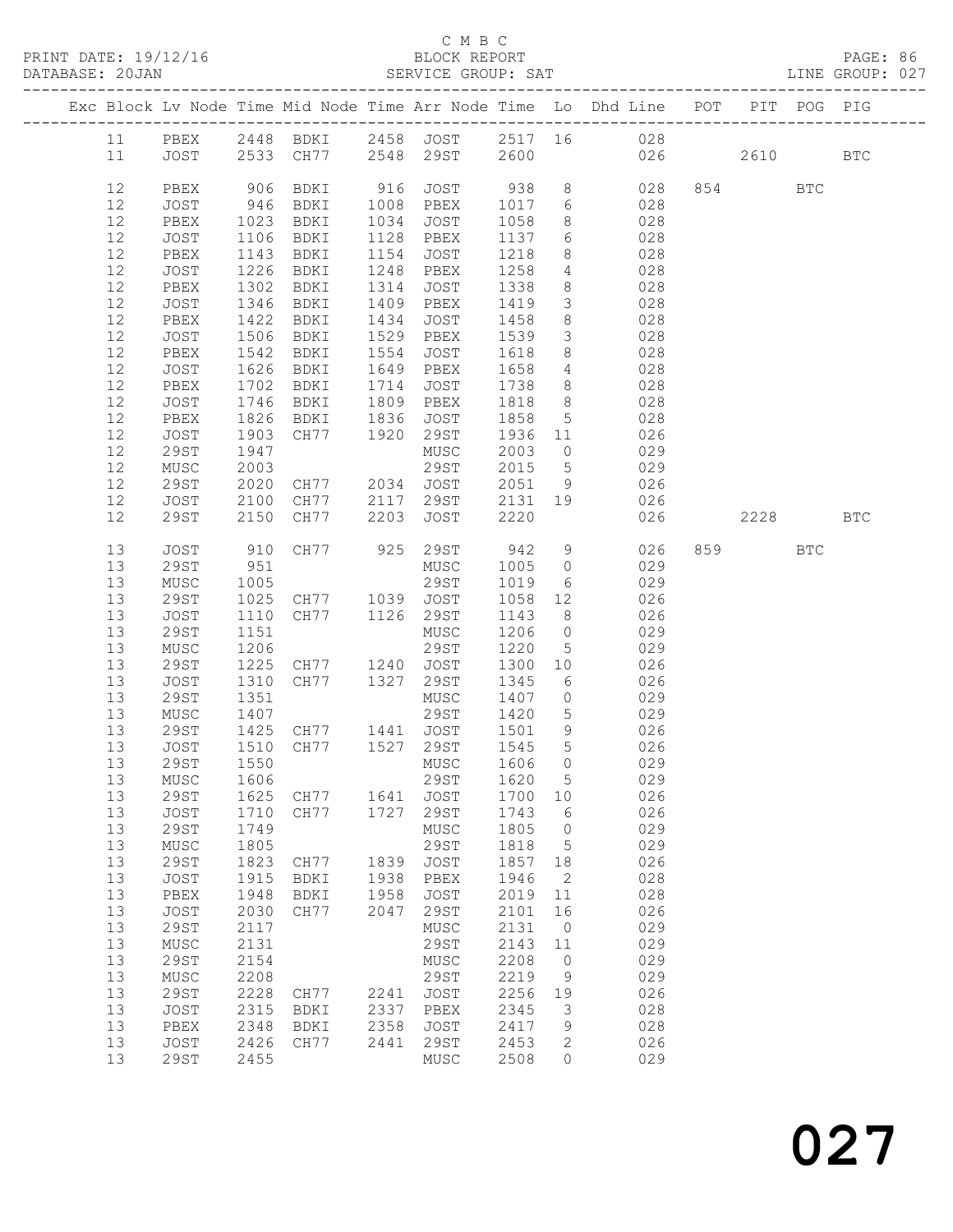| PRINT DATE: 19/12/16<br>DATABASE: 20JAN |          |              |              |      |      | C M B C<br>BLOCK REPORT<br>SERVICE GROUP: SAT |              |                |                                                                                |      | PAGE: 87<br>LINE GROUP: 027 |  |
|-----------------------------------------|----------|--------------|--------------|------|------|-----------------------------------------------|--------------|----------------|--------------------------------------------------------------------------------|------|-----------------------------|--|
|                                         |          |              |              |      |      |                                               |              |                | Exc Block Ly Node Time Mid Node Time Arr Node Time Lo Dhd Line POT PIT POG PIG |      |                             |  |
|                                         | 13<br>13 | MUSC<br>29ST | 2508<br>2524 | CH77 | 2536 | 29ST<br>JOST                                  | 2519<br>2550 | 5 <sub>5</sub> | 029<br>026                                                                     | 2558 | BTC.                        |  |

# 027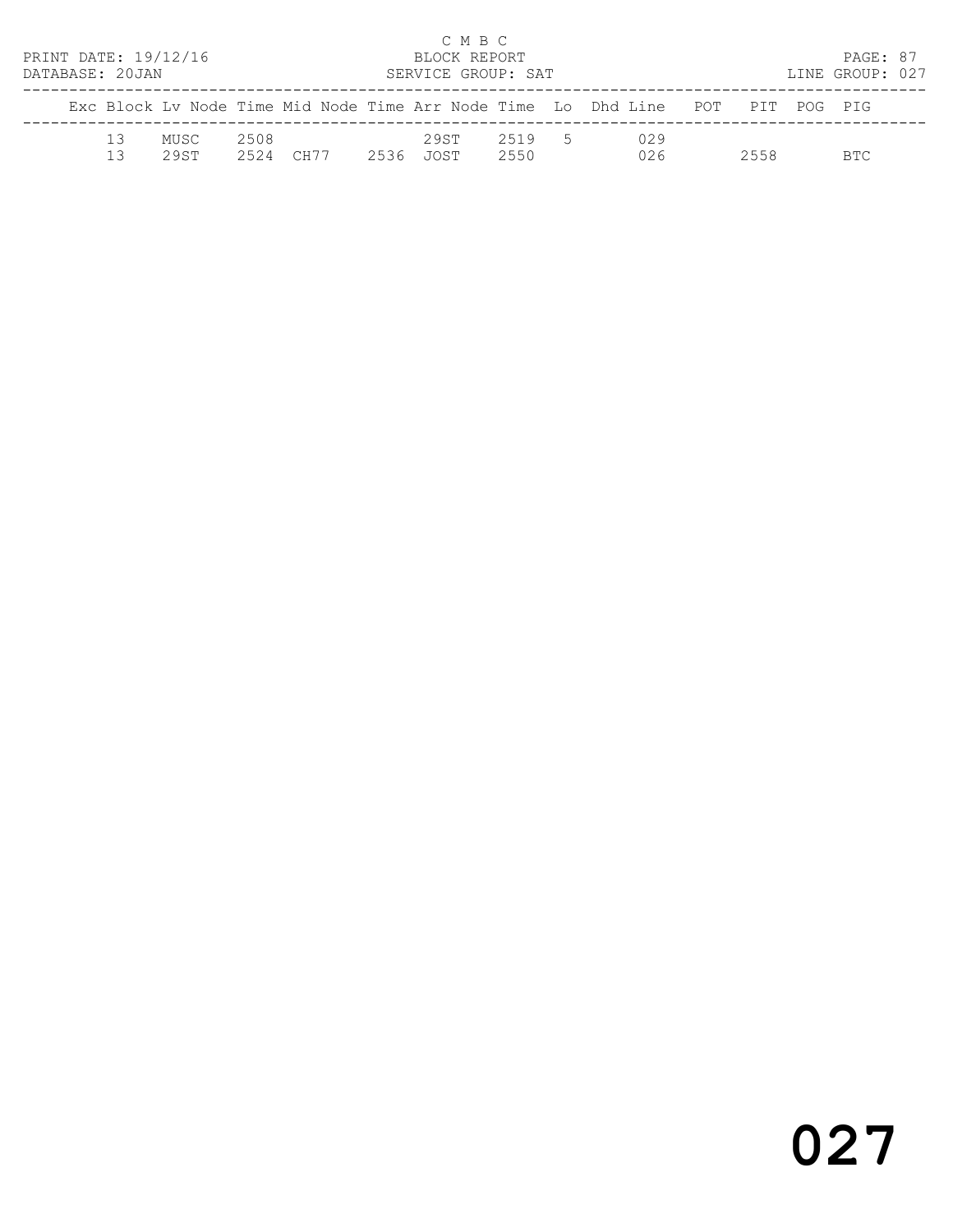|                                                                                                                                                                                                                                                                                                                                                                                                                             |                                                                                                                                                                                                                        |                                                                                                                                                      |                                                                                                                                                                                                                                        |                                                                                                                                                                     |                                                                                                                                                                                        |                                                                                                                                                                     |                                                                                                                                                                                                                                                  | BDLO BOUNDARY & LOUGHEED-NORTH<br>BYCA BROADWAY & CAMBIE<br>GRBY GRANVILLE & BROADWAY<br>HK-E HASTINGS & KOOTENAY EB<br>HODM HOWE & DUNSMUIR<br>NEW MESTMINSTER STN<br>NEW MESTMINSTER STN<br>NEW MESTMINSTER STN<br>NEW MESTMINSTER STN<br>NEW                                                                                                                                                                                                                                                    |          |      |            |            |  |
|-----------------------------------------------------------------------------------------------------------------------------------------------------------------------------------------------------------------------------------------------------------------------------------------------------------------------------------------------------------------------------------------------------------------------------|------------------------------------------------------------------------------------------------------------------------------------------------------------------------------------------------------------------------|------------------------------------------------------------------------------------------------------------------------------------------------------|----------------------------------------------------------------------------------------------------------------------------------------------------------------------------------------------------------------------------------------|---------------------------------------------------------------------------------------------------------------------------------------------------------------------|----------------------------------------------------------------------------------------------------------------------------------------------------------------------------------------|---------------------------------------------------------------------------------------------------------------------------------------------------------------------|--------------------------------------------------------------------------------------------------------------------------------------------------------------------------------------------------------------------------------------------------|----------------------------------------------------------------------------------------------------------------------------------------------------------------------------------------------------------------------------------------------------------------------------------------------------------------------------------------------------------------------------------------------------------------------------------------------------------------------------------------------------|----------|------|------------|------------|--|
|                                                                                                                                                                                                                                                                                                                                                                                                                             |                                                                                                                                                                                                                        |                                                                                                                                                      |                                                                                                                                                                                                                                        |                                                                                                                                                                     |                                                                                                                                                                                        |                                                                                                                                                                     |                                                                                                                                                                                                                                                  | Exc Block Lv Node Time Mid Node Time Arr Node Time Lo Dhd Line POT PIT POG PIG                                                                                                                                                                                                                                                                                                                                                                                                                     |          |      |            |            |  |
| $\mathbf{1}$<br>$\mathbf{1}$<br>$\mathbf{1}$<br>$\mathbf{1}$<br>$\mathbf{1}$<br>$\mathbf{1}$<br>$\mathbf{1}$<br>$\mathbf{1}$<br>$\mathbf{1}$<br>$\mathbf{1}$<br>$\mathbf{1}$<br>$\mathbf{1}$<br>$\mathbf{1}$<br>$\mathbf{1}$<br>$\mathbf{1}$                                                                                                                                                                                | ULP 1010<br>GRVT<br>ULP<br>GRVT<br>ULP<br>GRVT<br>ukvi<br>ULP<br>GRVT<br>ULP<br>GRVT                                                                                                                                   | 1053<br>1138<br>1312<br>1408<br>1736                                                                                                                 | BYCA 1035 GRVT<br>BYCA<br>BYCA<br>1225 BYCA<br>BYCA<br>BYCA<br>1458 BYCA<br>1552 BYCA<br>1642 BYCA<br>BYCA                                                                                                                             | 1205                                                                                                                                                                |                                                                                                                                                                                        |                                                                                                                                                                     |                                                                                                                                                                                                                                                  | 1 LB-W 533 BYCA 547 ULP 606 8 099 530 BTC<br>1 ULP 614 BYCA 633 GRVT 642 11 099<br>GRVT 653 BYCA 703 ULP 722 6 099<br>ULP 728 BYCA 748 GRVT 757 8 099<br>GRVT 805 BYCA 817 ULP 839 4 099<br>ULP 843 BYCA 905 GRVT 916 10 099<br>GRVT 926 BYCA 940 ULP 1004 6 099<br>1048 5 099<br>1107 ULP 1132 6 099<br>1205 GRVT 1220 5 099<br>1240 ULP 1307 5 099<br>1343 GRVT 1359 9 099<br>1424 ULP 1454 4 099<br>1529 GRVT 1545 7 099<br>1608 ULP 1635 7 099<br>1710 GRVT 1726 10 099<br>1751 ULP 1818 9 099 |          |      |            |            |  |
| $\mathbf{1}$<br>$\mathbf{2}$                                                                                                                                                                                                                                                                                                                                                                                                | ULP<br>LB-W                                                                                                                                                                                                            | 548                                                                                                                                                  | 1827 BYCA<br>BYCA 602 ULP                                                                                                                                                                                                              |                                                                                                                                                                     | 1852 BDLO 1913                                                                                                                                                                         |                                                                                                                                                                     |                                                                                                                                                                                                                                                  | 621 8 099                                                                                                                                                                                                                                                                                                                                                                                                                                                                                          | 099 1916 | 545  | <b>BTC</b> | BTC        |  |
| 2<br>$\mathbf{2}$<br>$\mathbf{2}$<br>$\mathbf{2}$<br>$\mathbf{2}$<br>$\overline{c}$<br>$\overline{c}$<br>$\sqrt{2}$<br>$\mathbf{2}$<br>$\mathbf{2}$<br>$\mathbf{2}$<br>$\mathbf{2}$<br>$\mathbf{2}$<br>$\mathbf{2}$<br>$\mathbf{2}$<br>$\mathbf{2}$<br>$\mathbf{2}$<br>$\mathbf{2}$<br>$\mathbf{2}$<br>$\sqrt{2}$<br>$\mathbf{2}$<br>$\mathbf{2}$<br>$\mathbf{2}$<br>$\mathbf{2}$<br>$\mathbf{2}$<br>2<br>$\mathbf{2}$<br>2 | ULP<br>GRVT 703<br>ULP 737<br>GRVT 817<br>ULP 858<br>ULP<br>GRVT<br>ULP<br><b>GRVT</b><br>ULP<br>GRVT<br>ULP<br>GRVT<br>ULP<br>GRVT<br>ULP<br>GRVT<br>ULP<br>GRVT<br>ULP<br>GRVT<br>ULP<br><b>GRVT</b><br>ULP1<br>SERO | 1150<br>1236<br>1323<br>1419<br>1509<br>1603<br>1653<br>1747<br>1838<br>1925<br>2014<br>2059<br>2141<br>2229<br>2311<br>2350<br>2431<br>2520<br>2603 | 629 BYCA<br>BYCA<br>BYCA<br>BYCA 829 ULP 851<br>BYCA 920 GRVT 931<br>BYCA<br>BYCA<br>BYCA<br>BYCA<br>BYCA<br>BYCA<br>BYCA<br>BYCA<br>BYCA<br>BYCA<br>BYCA<br>BYCA<br>BYCA<br>BYCA<br>BYCA<br>BYCA<br>BYCA<br>BYCA<br>GRBY<br>2649 BYGR | 757<br>1217<br>1252<br>1354<br>1435<br>1539<br>1619<br>1721<br>1802<br>1903<br>1938<br>2036<br>2111<br>2203<br>2240<br>2332<br>2401<br>2452<br>2531<br>2622<br>2656 | 648 GRVT<br>714 ULP<br>757 GRVT<br>GRVT<br>ULP<br>GRVT<br>ULP<br>GRVT<br>ULP<br>GRVT<br>ULP<br>GRVT<br>ULP<br>GRVT<br>ULP<br>GRVT<br>ULP<br>GRVT<br>ULP<br>GRVT<br>ULP<br>SERO<br>ULP1 | 734<br>1232<br>1319<br>1410<br>1505<br>1555<br>1646<br>1737<br>1829<br>1919<br>2004<br>2050<br>2136<br>2216<br>2304<br>2345<br>2425<br>2505<br>2555<br>2633<br>2716 | $\overline{\mathbf{3}}$<br>4<br>$\overline{4}$<br>9<br>4<br>8<br>$7\phantom{.0}\phantom{.0}7$<br>10<br>9<br>- 6<br>10<br>$\mathsf 9$<br>$\mathsf S$<br>13<br>7<br>$5\phantom{.0}$<br>$6\overline{6}$<br>15<br>$7\phantom{.0}\phantom{.0}7$<br>16 | 657 6 099<br>099<br>$806$ 11 099<br>7 099<br>6 099<br>GRVT 937 BYCA 951 ULP 1015 6 099<br>ULP 1021 BYCA 1046 GRVT 1059 5 099<br>GRVT 1104 BYCA 1119 ULP 1145 5 099<br>099<br>099<br>099<br>099<br>099<br>099<br>099<br>099<br>099<br>099<br>099<br>099<br>099<br>099<br>099<br>099<br>099<br>099<br>1<br>N17<br>N17                                                                                                                                                                                |          | 2751 |            | <b>BTC</b> |  |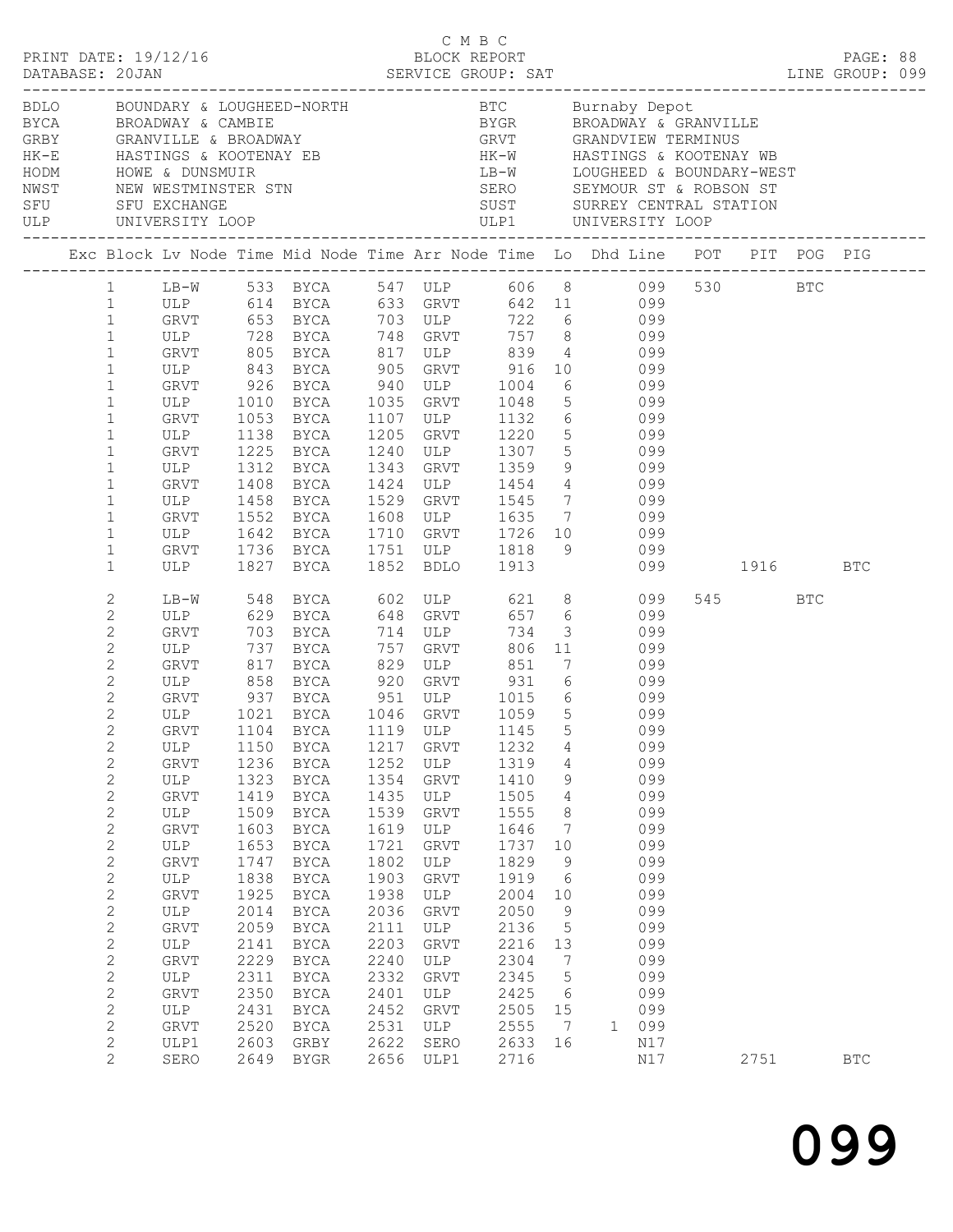#### C M B C<br>BLOCK REPORT SERVICE GROUP: SAT

| Exc Block Lv Node Time Mid Node Time Arr Node Time Lo Dhd Line POT PIT POG PIG |             |              |              |              |                            |              |                                   |                |            |         |            |            |
|--------------------------------------------------------------------------------|-------------|--------------|--------------|--------------|----------------------------|--------------|-----------------------------------|----------------|------------|---------|------------|------------|
|                                                                                |             |              |              |              |                            |              |                                   |                |            |         |            |            |
| $\mathcal{S}$                                                                  | $LB-W$      |              |              |              | 603 BYCA 617 ULP 636 8 099 |              |                                   |                |            | 600 000 | <b>BTC</b> |            |
| $\mathfrak{Z}$                                                                 | ULP         |              | 644 BYCA     |              | 703 GRVT<br>ULP            |              | 712 10                            |                | 099        |         |            |            |
| $\mathsf S$<br>3                                                               | GRVT<br>ULP | 722<br>756   | BYCA<br>BYCA | 733<br>816   | GRVT                       | 753<br>825   | $\overline{\mathbf{3}}$<br>11     |                | 099<br>099 |         |            |            |
| 3                                                                              | GRVT        | 836          | BYCA         | 848          | ULP                        | 910          | 9                                 |                | 099        |         |            |            |
| $\mathsf S$                                                                    | ULP         | 919          | BYCA         | 942          | GRVT                       | 954          | 10                                |                | 099        |         |            |            |
| $\mathsf S$                                                                    | GRVT        | 1004         | BYCA         | 1018         | ULP                        | 1043         | $5\overline{)}$                   |                | 099        |         |            |            |
| $\mathsf S$                                                                    | ULP         | 1048         | BYCA         | 1113         | GRVT                       | 1127         | 9                                 |                | 099        |         |            |            |
| $\mathsf S$                                                                    | GRVT        | 1136         | BYCA         | 1151         | ULP                        | 1217         | 6                                 |                | 099        |         |            |            |
| $\mathsf S$                                                                    | ULP         | 1223         | BYCA         | 1251         | GRVT                       | 1307         | $7\overline{ }$                   |                | 099        |         |            |            |
| $\mathsf S$                                                                    | GRVT        | 1314         | BYCA         | 1330         | ULP                        | 1359         | 4                                 |                | 099        |         |            |            |
| 3                                                                              | ULP         | 1403         | BYCA         | 1434         | GRVT                       | 1450         | $7\overline{ }$                   |                | 099        |         |            |            |
| $\mathsf S$                                                                    | GRVT        | 1457         | BYCA         | 1513         | ULP                        | 1543         | $\overline{4}$                    |                | 099        |         |            |            |
| $\mathsf S$                                                                    | ULP         | 1547         | BYCA         | 1617         | GRVT                       | 1633         | 9                                 |                | 099        |         |            |            |
| $\mathsf S$                                                                    | GRVT        | 1642         | BYCA         | 1658         | ULP                        | 1725         | $7\overline{ }$                   |                | 099        |         |            |            |
| 3                                                                              | ULP         | 1732         | BYCA         | 1757         | GRVT                       | 1813         | 13                                |                | 099        |         |            |            |
| 3                                                                              | GRVT        | 1826         | BYCA         | 1840         | ULP                        | 1907         | 10                                |                | 099        |         |            |            |
| 3                                                                              | ULP         | 1917         | BYCA         | 1942         | BDLO                       | 2001         |                                   |                | 099        | 2004    |            | <b>BTC</b> |
| 4                                                                              | LB-W        | 616          | BYCA         | 630          | ULP                        | 649          |                                   | $6\overline{}$ | 099        | 613     | <b>BTC</b> |            |
| 4                                                                              | ULP         | 655          | BYCA         | 715          | GRVT                       | 724          | $7\overline{ }$                   |                | 099        |         |            |            |
| 4                                                                              | GRVT        | 731          | BYCA         | 742          | ULP                        | 802          | $\overline{4}$                    |                | 099        |         |            |            |
| 4                                                                              | ULP         | 806          | BYCA         | 828          | GRVT                       | 839          | 9                                 |                | 099        |         |            |            |
| $\overline{4}$                                                                 | GRVT        | 848          | BYCA         | 900          | ULP                        | 922          | 9                                 |                | 099        |         |            |            |
| 4                                                                              | ULP         | 931          | BYCA         | 956          | GRVT                       | 1008         | $7\phantom{.0}$                   |                | 099        |         |            |            |
| 4                                                                              | GRVT        | 1015         | BYCA         | 1029         | ULP                        | 1054         | $5\overline{)}$                   |                | 099        |         |            |            |
| 4                                                                              | ULP         | 1059         | BYCA         | 1124         | GRVT                       | 1138         | 9                                 |                | 099        |         |            |            |
| 4                                                                              | GRVT        | 1147         | BYCA         | 1202         | ULP                        | 1228         | 6                                 |                | 099        |         |            |            |
| 4                                                                              | ULP         | 1234         | BYCA         | 1304         | GRVT                       | 1320         | $5\phantom{.0}$                   |                | 099        |         |            |            |
| 4                                                                              | GRVT<br>ULP | 1325<br>1414 | BYCA         | 1341<br>1445 | ULP<br>GRVT                | 1410<br>1501 | $\overline{4}$<br>$7\overline{ }$ |                | 099<br>099 |         |            |            |
| 4<br>4                                                                         | GRVT        | 1508         | BYCA<br>BYCA | 1524         | ULP                        | 1554         | $4\overline{ }$                   |                | 099        |         |            |            |
| 4                                                                              | ULP         | 1558         | BYCA         | 1628         | GRVT                       | 1644         | 9                                 |                | 099        |         |            |            |
| 4                                                                              | GRVT        | 1653         | BYCA         | 1709         | ULP                        | 1736         | $7\overline{ }$                   |                | 099        |         |            |            |
| 4                                                                              | ULP         | 1743         | BYCA         | 1808         | GRVT                       | 1824         | 7                                 |                | 099        |         |            |            |
| 4                                                                              | GRVT        | 1831         | BYCA         | 1845         | ULP                        | 1912         | 10                                |                | 099        |         |            |            |
| 4                                                                              | ULP         | 1922         | BYCA         | 1947         | GRVT                       | 2003         | $\overline{7}$                    |                | 099        |         |            |            |
| 4                                                                              | GRVT        | 2010         | BYCA         | 2023         | ULP                        | 2049         | 9                                 |                | 099        |         |            |            |
| 4                                                                              | ULP         | 2058         | BYCA         | 2120         | GRVT                       | 2134         | 5                                 |                | 099        |         |            |            |
| 4                                                                              | GRVT        |              |              |              | 2139 BYCA 2151 ULP         | 2216 5       |                                   |                | 099        |         |            |            |
| 4                                                                              | ULP         | 2221         | BYCA         | 2243         | GRVT                       | 2256         | 13                                |                | 099        |         |            |            |
| 4                                                                              | GRVT        | 2309         | BYCA         | 2320         | ULP                        | 2344         | 7                                 |                | 099        |         |            |            |
| 4                                                                              | ULP         | 2351         | <b>BYCA</b>  | 2412         | GRVT                       | 2425         | 10                                |                | 099        |         |            |            |
| 4                                                                              | GRVT        | 2435         | <b>BYCA</b>  | 2446         | ULP                        | 2510         | 5                                 |                | 099        |         |            |            |
| 4                                                                              | ULP         | 2515         | <b>BYCA</b>  | 2536         | GRVT                       | 2549         | 2                                 | 20             | 099        |         |            |            |
| 4                                                                              | HODM        | 2611         | $HK-E$       | 2635         | SFU                        | 2657         | 2                                 |                | N35        |         |            |            |
| 4                                                                              | SFU         | 2659         | $HK-W$       | 2722         | HODM                       | 2749         | $\Omega$                          |                | N35        |         |            |            |
| 4                                                                              | HODM        | 2749         |              |              | NWST                       | 2851         |                                   |                | N19        | 2911    |            | <b>BTC</b> |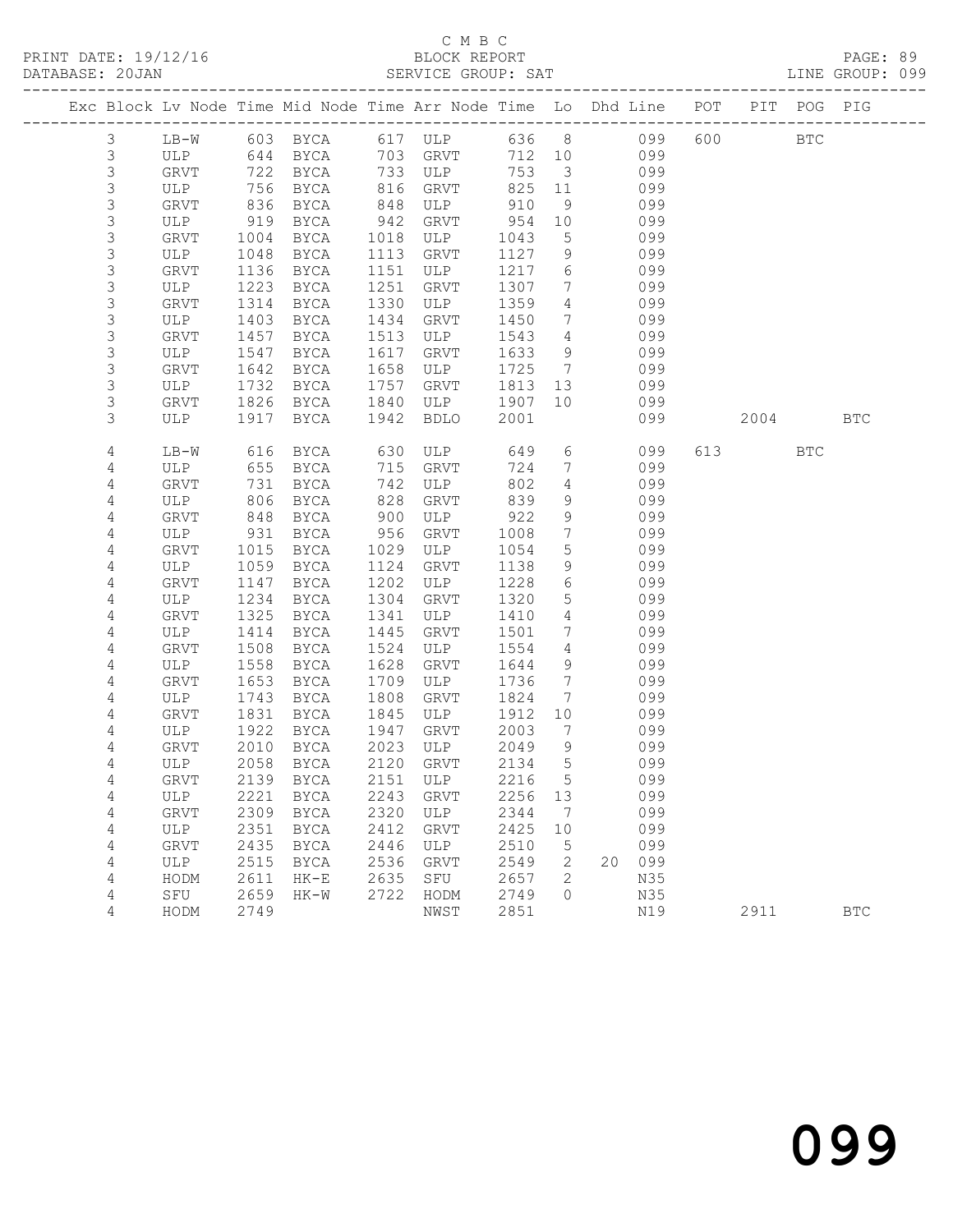## C M B C<br>BLOCK REPORT

PAGE: 90<br>LINE GROUP: 099

|             |             |      |      |      |             |        |                 | Exc Block Lv Node Time Mid Node Time Arr Node Time Lo Dhd Line POT |         | PIT POG PIG |            |
|-------------|-------------|------|------|------|-------------|--------|-----------------|--------------------------------------------------------------------|---------|-------------|------------|
| 5           | $LB-W$      |      |      |      |             |        |                 | 629 BYCA 643 ULP 702 5 099                                         | 626     | <b>BTC</b>  |            |
| $\mathsf S$ | ULP         | 707  | BYCA |      | 727 GRVT    | 736    | 5 <sup>5</sup>  | 099                                                                |         |             |            |
| 5           | GRVT        | 741  | BYCA |      | 752 ULP     | 812    | $\mathcal{S}$   | 099                                                                |         |             |            |
| 5           | ULP         | 815  | BYCA | 837  | GRVT        | 848    | 6               | 099                                                                |         |             |            |
| 5           | GRVT        | 854  | BYCA | 906  | ULP         | 928    | 9               | 099                                                                |         |             |            |
| 5           | ULP         | 937  | BYCA | 1002 | GRVT        | 1014   | $7\overline{ }$ | 099                                                                |         |             |            |
| 5           | GRVT        | 1021 | BYCA | 1035 | ULP         | 1100   | $5\phantom{.0}$ | 099                                                                |         |             |            |
| 5           | ULP         | 1105 | BYCA | 1132 | GRVT        | 1147   | 5 <sup>5</sup>  | 099                                                                |         |             |            |
| 5           | GRVT        | 1152 | BYCA | 1207 | ULP         | 1233   | $6\overline{6}$ | 099                                                                |         |             |            |
| 5           | ULP         | 1239 | BYCA | 1309 | GRVT        | 1325   | 5 <sup>5</sup>  | 099                                                                |         |             |            |
| 5           | GRVT        | 1330 | BYCA | 1346 | ULP         | 1415   | $\overline{4}$  | 099                                                                |         |             |            |
| 5           | ULP         | 1419 | BYCA | 1450 | GRVT        | 1506   | 8               | 099                                                                |         |             |            |
| $\mathsf S$ | <b>GRVT</b> | 1514 | BYCA | 1530 | ULP         | 1600   | $\overline{4}$  | 099                                                                |         |             |            |
| 5           | ULP         | 1604 | BYCA | 1633 | GRVT        | 1649   | 9               | 099                                                                |         |             |            |
| 5           | <b>GRVT</b> | 1658 | BYCA | 1713 | ULP         | 1740   | 8 <sup>8</sup>  | 099                                                                |         |             |            |
| 5           | ULP         | 1748 | BYCA | 1813 | GRVT        | 1829   | 8 <sup>8</sup>  | 099                                                                |         |             |            |
| 5           | GRVT        | 1837 | BYCA | 1851 | ULP         | 1918   | 10              | 099                                                                |         |             |            |
| 5           | ULP         | 1928 | BYCA | 1953 | <b>BDLO</b> | 2012   |                 | 099                                                                | 2015    |             | <b>BTC</b> |
| 6           | $LB-W$      | 639  | BYCA | 653  | ULP         |        |                 | 712 6 099                                                          | 636 BTC |             |            |
| 6           | ULP         | 718  | BYCA | 738  | GRVT        | 747 11 |                 | 099                                                                |         |             |            |
| 6           | <b>GRVT</b> | 758  | BYCA | 810  | ULP         | 832    | $\overline{3}$  | 099                                                                |         |             |            |
| 6           | ULP         | 835  | BYCA | 857  | GRVT        | 908    | $\overline{7}$  | 099                                                                |         |             |            |
| 6           | GRVT        | 915  | BYCA | 929  | ULP         | 953    | 6               | 099                                                                |         |             |            |
| 6           | ULP         | 959  | BYCA | 1024 | GRVT        | 1036   | $7\overline{ }$ | 099                                                                |         |             |            |
| 6           | GRVT        | 1043 | BYCA | 1057 | ULP         | 1122   | 5               | 099                                                                |         |             |            |
| 6           | ULP         | 1127 | BYCA | 1154 | GRVT        | 1209   | 5               | 099                                                                |         |             |            |
| 6           | <b>GRVT</b> | 1214 | BYCA | 1229 | ULP         | 1256   | $5\overline{)}$ | 099                                                                |         |             |            |
| 6           | ULP         | 1301 | BYCA | 1332 | GRVT        | 1348   | $4\overline{ }$ | 099                                                                |         |             |            |
| 6           | <b>GRVT</b> | 1352 | BYCA | 1408 | ULP         | 1437   | $\overline{4}$  | 099                                                                |         |             |            |
| 6           | ULP         | 1441 | BYCA | 1512 | GRVT        | 1528   | 8               | 099                                                                |         |             |            |
| 6           | GRVT        | 1536 | BYCA | 1552 | ULP         | 1619   | $\overline{7}$  | 099                                                                |         |             |            |
| 6           | ULP         | 1626 | BYCA | 1655 | GRVT        | 1711   | 9               | 099                                                                |         |             |            |
| 6           | <b>GRVT</b> | 1720 | BYCA | 1735 | ULP         | 1802   | 8 <sup>8</sup>  | 099                                                                |         |             |            |
| 6           | ULP         | 1810 | BYCA | 1835 | GRVT        | 1851   | 10              | 099                                                                |         |             |            |
| 6           | GRVT        | 1901 | BYCA | 1914 | ULP         | 1940   | 11              | 099                                                                |         |             |            |
| 6           | ULP         | 1951 | BYCA | 2014 | <b>BDLO</b> | 2033   |                 | 099                                                                | 2036 70 |             | <b>BTC</b> |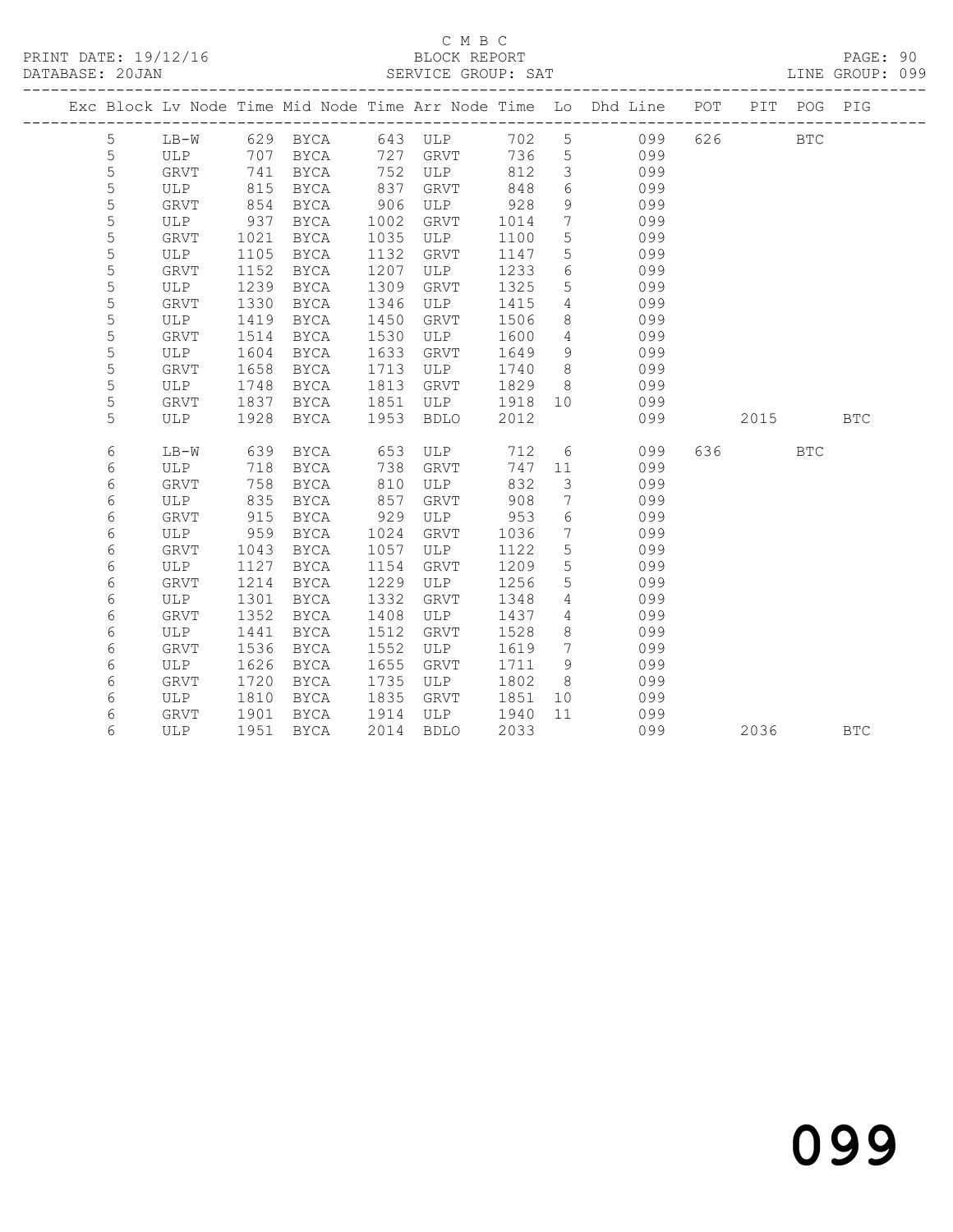### C M B C

| PRINT DATE: 19/12/16 | BLOCK REPORT       |                 | PAGE: 91 |  |
|----------------------|--------------------|-----------------|----------|--|
| DATABASE: 20JAN      | SERVICE GROUP: SAT | LINE GROUP: 099 |          |  |

| Exc Block Lv Node Time Mid Node Time Arr Node Time Lo Dhd Line POT PIT POG PIG |              |              |                           |              |             |              |                              |               |          |            |            |
|--------------------------------------------------------------------------------|--------------|--------------|---------------------------|--------------|-------------|--------------|------------------------------|---------------|----------|------------|------------|
| $7\phantom{.0}$                                                                | LB-W         |              | 706 BYCA 723 ULP          |              |             |              |                              | 743 4 099     | 703 BTC  |            |            |
| 7                                                                              | ULP          |              | 747 BYCA 807 GRVT         |              |             | 816          | $7\overline{ }$              | 099           |          |            |            |
| $7\phantom{.}$                                                                 | GRVT         |              | 823 BYCA                  |              | 835 ULP     | 857          | 8 <sup>8</sup>               | 099           |          |            |            |
| 7                                                                              | ULP          | 905          | BYCA                      | 928          | GRVT        | 940          | 8                            | 099           |          |            |            |
| $7\phantom{.}$                                                                 | GRVT         | 948          | BYCA                      | 1002         | ULP         | 1026         | $6\overline{6}$              | 099           |          |            |            |
| 7                                                                              | ULP          | 1032         | BYCA                      | 1057         | GRVT        | 1111         | 8                            | 099           |          |            |            |
| 7                                                                              | GRVT         | 1119         | BYCA                      | 1134         | ULP         | 1200         | 6                            | 099           |          |            |            |
| 7                                                                              | ULP          | 1206         | BYCA                      | 1234         | GRVT        | 1250         | $7\phantom{.0}\phantom{.0}7$ | 099           |          |            |            |
| 7<br>7                                                                         | GRVT         | 1257<br>1345 | BYCA                      | 1313<br>1416 | ULP         | 1342         | $\mathcal{S}$<br>9           | 099<br>099    |          |            |            |
| 7                                                                              | ULP<br>GRVT  | 1441         | BYCA<br>BYCA              | 1457         | GRVT<br>ULP | 1432<br>1527 | $\overline{4}$               | 099           |          |            |            |
| 7                                                                              | ULP          | 1531         | BYCA                      | 1601         | GRVT        | 1617         | 8 <sup>8</sup>               | 099           |          |            |            |
| 7                                                                              | GRVT         | 1625         | BYCA                      | 1641         | ULP         | 1708         | $\overline{7}$               | 099           |          |            |            |
| 7                                                                              | ULP          | 1715         | BYCA                      | 1743         | GRVT        | 1759         | 10                           | 099           |          |            |            |
| 7                                                                              | <b>GRVT</b>  | 1809         | BYCA                      | 1823         | ULP         | 1850         | 10                           | 099           |          |            |            |
| 7                                                                              | ULP          | 1900         | BYCA                      | 1925         | GRVT        | 1941         | 8 <sup>8</sup>               | 099           |          |            |            |
| 7                                                                              | <b>GRVT</b>  | 1949         | BYCA                      | 2002         | ULP         | 2028         | 10                           | 099           |          |            |            |
| 7                                                                              | ULP          | 2038         | BYCA                      | 2100         | GRVT        | 2114         | $5\overline{)}$              | 099           |          |            |            |
| 7                                                                              | GRVT         | 2119         | BYCA                      | 2131         | ULP         | 2156         | $5^{\circ}$                  | 099           |          |            |            |
| 7                                                                              | ULP          | 2201         | BYCA                      | 2223         | GRVT        | 2236         | 13                           | 099           |          |            |            |
| 7                                                                              | GRVT         | 2249         | BYCA                      | 2300         | ULP         | 2324         | $\overline{7}$               | 099           |          |            |            |
| 7                                                                              | ULP          | 2331         | BYCA                      | 2352         | GRVT        | 2405         | 14                           | 099           |          |            |            |
| 7                                                                              | GRVT         | 2419         | BYCA                      | 2430         | ULP         | 2454         | 6                            | 099           |          |            |            |
| 7                                                                              | ULP          | 2500         | BYCA                      | 2521         | GRVT        | 2534         | 16                           | 099           |          |            |            |
| 7                                                                              | GRVT         | 2550         | BYCA                      | 2601         | ULP         | 2625         | $\overline{7}$               | 1 099         |          |            |            |
| $7\phantom{.}$                                                                 | ULP1         | 2633         | GRBY                      | 2652         | SERO        | 2703         | 6                            | N17           |          |            |            |
| 7<br>7                                                                         | SERO<br>HODM | 2709<br>2809 | BYGR                      | 2716<br>2911 | ULP1        | 2736<br>2931 | 9 <sup>°</sup>               | 24 N17<br>N19 | 3001 300 |            | <b>BTC</b> |
|                                                                                |              |              | NWST                      |              | SUST        |              |                              |               |          |            |            |
| 8                                                                              | LB-W         | 744          | BYCA                      | 801          | ULP         | 821          | $5\overline{)}$              | 099           | 741      | <b>BTC</b> |            |
| 8                                                                              | ULP          | 826          | BYCA                      | 848          | GRVT        | 859          | 10                           | 099           |          |            |            |
| 8                                                                              | GRVT         | 909          | BYCA                      | 923          | ULP         | 947          | 6                            | 099           |          |            |            |
| 8                                                                              | ULP          | 953          | BYCA                      | 1018         | GRVT        | 1030         | $\overline{7}$               | 099           |          |            |            |
| $\,8\,$                                                                        | GRVT         | 1037         | BYCA                      | 1051         | ULP         | 1116         | $5\overline{)}$              | 099           |          |            |            |
| 8                                                                              | ULP          | 1121         | BYCA                      | 1148         | GRVT        | 1203         | $5\phantom{.0}$              | 099           |          |            |            |
| 8<br>8                                                                         | GRVT<br>ULP  | 1208<br>1256 | BYCA                      | 1223<br>1326 | ULP         | 1250<br>1342 | 6<br>5 <sup>5</sup>          | 099<br>099    |          |            |            |
| 8                                                                              | GRVT         | 1347         | BYCA<br>BYCA              | 1403         | GRVT<br>ULP | 1432         | $\overline{4}$               | 099           |          |            |            |
| 8                                                                              | ULP          |              | 1436 BYCA                 | 1507         | GRVT        | 1523         | $7\phantom{.0}\phantom{.0}7$ | 099           |          |            |            |
| 8                                                                              | GRVT         |              | 1530 BYCA 1546 ULP 1613 7 |              |             |              |                              | 099           |          |            |            |
| 8                                                                              | ULP          | 1620         | BYCA                      | 1649         | GRVT        | 1705 10      |                              | 099           |          |            |            |
| 8                                                                              | GRVT         | 1715         | BYCA                      | 1730         | ULP         | 1757         | 8 <sup>8</sup>               | 099           |          |            |            |
| 8                                                                              | ULP          | 1805         | BYCA                      | 1830         | GRVT        | 1846         | 8 <sup>8</sup>               | 099           |          |            |            |
| 8                                                                              | <b>GRVT</b>  | 1854         | <b>BYCA</b>               | 1908         | ULP         | 1935         | 10                           | 099           |          |            |            |
| 8                                                                              | ULP          | 1945         | BYCA                      | 2008         | GRVT        | 2022         | 7                            | 099           |          |            |            |
| 8                                                                              | <b>GRVT</b>  | 2029         | BYCA                      | 2041         | ULP         | 2106         | 9                            | 099           |          |            |            |
| 8                                                                              | ULP          | 2115         | <b>BYCA</b>               | 2137         | GRVT        | 2150         | 9                            | 099           |          |            |            |
| 8                                                                              | GRVT         | 2159         | BYCA                      | 2210         | ULP         | 2234         | $7\phantom{.0}\phantom{.0}7$ | 099           |          |            |            |
| 8                                                                              | ULP          | 2241         | BYCA                      | 2303         | GRVT        | 2316         | 13                           | 099           |          |            |            |
| 8                                                                              | GRVT         | 2329         | BYCA                      | 2340         | ULP         | 2404         | 7                            | 099           |          |            |            |
| 8                                                                              | ULP          |              | 2411 BYCA                 | 2432         | <b>BDLO</b> | 2448         |                              | 099           | 2451     |            | <b>BTC</b> |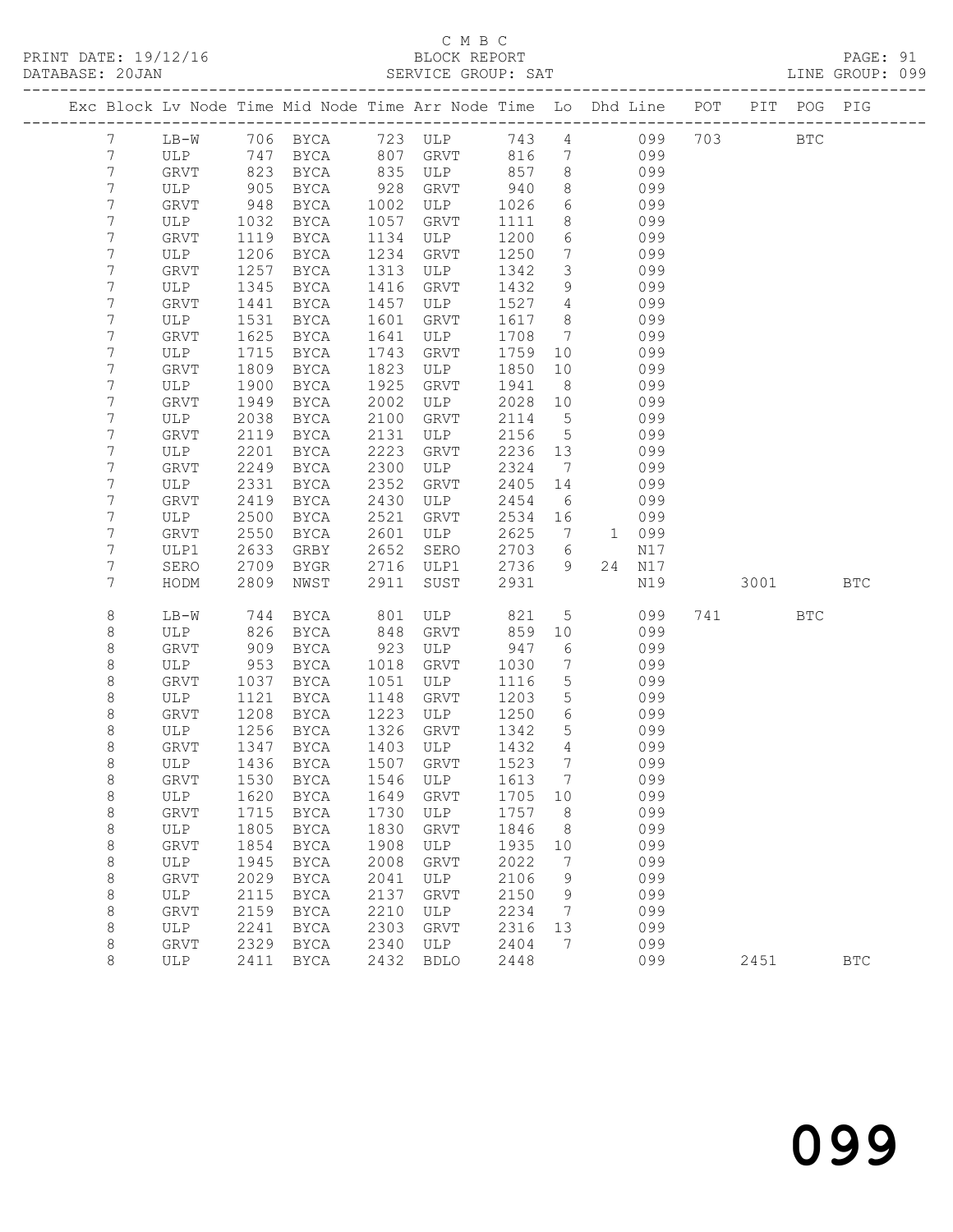#### C M B C<br>BLOCK REPORT

|  | DATABASE: 20JAN |             |                                   |                      |              | SERVICE GROUP: SAT  |              |                      | LINE GROUP: 099                                                                |        |     |              |  |
|--|-----------------|-------------|-----------------------------------|----------------------|--------------|---------------------|--------------|----------------------|--------------------------------------------------------------------------------|--------|-----|--------------|--|
|  |                 |             |                                   |                      |              |                     |              |                      | Exc Block Lv Node Time Mid Node Time Arr Node Time Lo Dhd Line POT PIT POG PIG |        |     |              |  |
|  | 9               |             |                                   |                      |              |                     |              |                      | LB-W 805 BYCA 823 ULP 845 6 099 802 BTC                                        |        |     |              |  |
|  | 9               |             |                                   |                      |              |                     |              |                      | ULP 851 BYCA 913 GRVT 924 7 099                                                |        |     |              |  |
|  | $\mathsf 9$     |             | GRVT 931<br>ULP 1015<br>GRVT 1058 |                      |              | BYCA 945 ULP 1009 6 |              |                      | 099                                                                            |        |     |              |  |
|  | $\mathsf 9$     |             |                                   | BYCA 1040 GRVT       |              |                     | 1053         | $5 -$                | 099                                                                            |        |     |              |  |
|  | $\mathsf 9$     |             |                                   | BYCA                 |              | 1113 ULP            | 1139         | 5 <sup>5</sup>       | 099                                                                            |        |     |              |  |
|  | 9               | ULP         | 1144                              | BYCA                 | 1211         | GRVT                | 1226         | $\overline{4}$       | 099                                                                            |        |     |              |  |
|  | 9               | GRVT        | 1230                              | BYCA                 |              | 1246 ULP            | 1313         | 5 <sup>5</sup>       | 099                                                                            |        |     |              |  |
|  | $\mathsf 9$     | ULP         | 1318                              | BYCA                 | 1349         | GRVT                | 1405         | 8 <sup>8</sup>       | 099                                                                            |        |     |              |  |
|  | $\mathsf 9$     | GRVT        | 1413                              | BYCA                 | 1429         | ULP                 | 1459         | $4\overline{4}$      | 099                                                                            |        |     |              |  |
|  | 9               | ULP         | 1503                              | BYCA                 | 1533         | GRVT                | 1549         | 9                    | 099                                                                            |        |     |              |  |
|  | 9               | GRVT        | 1558                              | BYCA                 | 1614         | ULP                 | 1641         | $\overline{7}$       | 099                                                                            |        |     |              |  |
|  | 9               | ULP         | 1648                              | BYCA                 | 1716         | GRVT                | 1732 10      |                      | 099                                                                            |        |     |              |  |
|  | $\mathsf 9$     | GRVT        | 1742                              | BYCA                 | 1757         | ULP                 | 1824         | 8 <sup>8</sup>       | 099                                                                            |        |     |              |  |
|  | 9               | ULP         | 1832                              | BYCA                 | 1857         | GRVT                |              |                      | 1913 6 099                                                                     |        |     |              |  |
|  | 9               | GRVT        | 1919                              | BYCA                 |              |                     |              |                      | 1932 ULP 1958 10 099                                                           |        |     |              |  |
|  | 9               | ULP         | 2008                              | BYCA                 | 2030         | BDLO                | 2048         |                      | 099                                                                            | 2051   |     | <b>BTC</b>   |  |
|  | 10              | LB-W        |                                   | 824 BYCA 842 ULP 904 |              |                     |              |                      | $8 \overline{)}$<br>099                                                        | 821 72 | BTC |              |  |
|  | 10              | ULP         | 912                               | BYCA                 | 935          | GRVT 947            |              |                      | $6\degree$<br>099                                                              |        |     |              |  |
|  | 10              | GRVT        | $-212$<br>953                     | BYCA                 |              | 1007 ULP            | 1031         | $6\overline{6}$      | 099                                                                            |        |     |              |  |
|  | 10              | ULP         | 1037                              | BYCA                 | 1102         | GRVT                | 1116         | 9                    | 099                                                                            |        |     |              |  |
|  | 10              | GRVT        | 1125                              | BYCA                 | 1140         | ULP                 | 1206         | 6                    | 099                                                                            |        |     |              |  |
|  | 10              | ULP         | 1212                              | <b>BYCA</b>          | 1240         | GRVT                | 1256         |                      | $6\degree$<br>099                                                              |        |     |              |  |
|  | 10              | GRVT        | 1302                              | BYCA                 | 1318         | ULP                 | 1347         | $\overline{4}$       | 099                                                                            |        |     |              |  |
|  | 10              | ULP         | 1351                              | BYCA                 | 1422         | GRVT                | 1438         | 8 <sup>8</sup>       | 099                                                                            |        |     |              |  |
|  | 10              | GRVT        | 1446                              | BYCA                 | 1502         | ULP                 | 1532 4       |                      | 099                                                                            |        |     |              |  |
|  | 10              | ULP         | 1536                              | BYCA                 | 1606         | GRVT                | 1622         | 9                    | 099                                                                            |        |     |              |  |
|  | 10              | GRVT        | 1631                              | BYCA                 | 1647         | ULP                 | 1714         | $7\overline{ }$      | 099                                                                            |        |     |              |  |
|  | 10<br>10        | ULP         | 1721<br>1815                      | BYCA                 | 1749<br>1829 | GRVT<br>ULP         | 1805<br>1856 | 10                   | 099<br>099                                                                     |        |     |              |  |
|  | 10              | GRVT<br>ULP | 1906                              | BYCA<br>BYCA         | 1931         | GRVT                | 1947         | 10<br>8 <sup>8</sup> | 099                                                                            |        |     |              |  |
|  | 10              | GRVT        | 1955                              | BYCA                 | 2008         | ULP                 | 2034         | 10                   | 099                                                                            |        |     |              |  |
|  | 10              | ULP         | 2044                              | BYCA                 | 2106         | GRVT                | 2120 9       |                      | 099                                                                            |        |     |              |  |
|  | 10              | GRVT        | 2129                              | BYCA                 | 2141         | ULP                 | 2206         | $5\overline{)}$      | 099                                                                            |        |     |              |  |
|  | 10              | ULP         | 2211                              | BYCA                 | 2233         | GRVT                | 2246 13      |                      | 099                                                                            |        |     |              |  |
|  | 10              | GRVT        |                                   | 2259 BYCA 2310 ULP   |              |                     | 2334 7       |                      | 099                                                                            |        |     |              |  |
|  | 10              | ULP         |                                   | 2341 BYCA 2402 BDLO  |              |                     | 2418         |                      | 099                                                                            | 2421   |     | <b>BTC</b>   |  |
|  |                 |             |                                   |                      |              |                     |              |                      | 11 LB-W 836 BYCA 854 ULP 916 9 099 833                                         |        | BTC |              |  |
|  | 11              | ULP         | 925                               | BYCA                 | 948          | GRVT                | 1000         | 10                   | 099                                                                            |        |     |              |  |
|  | 11              | GRVT        | 1010                              | BYCA                 | 1024         | ULP                 | 1049         | 5                    | 099                                                                            |        |     |              |  |
|  | 11              | ULP         | 1054                              | BYCA                 | 1119         | GRVT                | 1133         | 8                    | 099                                                                            |        |     |              |  |
|  | 11              | GRVT        | 1141                              | BYCA                 | 1156         | ULP                 | 1222         | 6                    | 099                                                                            |        |     |              |  |
|  | 11              | ULP         | 1228                              | BYCA                 | 1256         | GRVT                | 1312         | 7                    | 099                                                                            |        |     |              |  |
|  | 11              | GRVT        | 1319                              | <b>BYCA</b>          | 1335         | ULP                 | 1404         | 4                    | 099                                                                            |        |     |              |  |
|  | 11              | ULP         | 1408                              | BYCA                 | 1439         | GRVT                | 1455         | 8                    | 099                                                                            |        |     |              |  |
|  | 11              | GRVT        | 1503                              | BYCA                 | 1519         | ULP                 | 1549         | 4                    | 099                                                                            |        |     |              |  |
|  | 11              | ULP         | 1553                              | BYCA                 | 1623         | GRVT                | 1639         | 8                    | 099                                                                            |        |     |              |  |
|  | 11              | GRVT        | 1647                              | BYCA                 | 1703         | ULP                 | 1730         | 7                    | 099                                                                            |        |     |              |  |
|  | 11              | ULP         | 1737                              | BYCA                 | 1802         | <b>BDLO</b>         | 1825         |                      | 099                                                                            | 1828   |     | $_{\rm BTC}$ |  |
|  |                 |             |                                   |                      |              |                     |              |                      |                                                                                |        |     |              |  |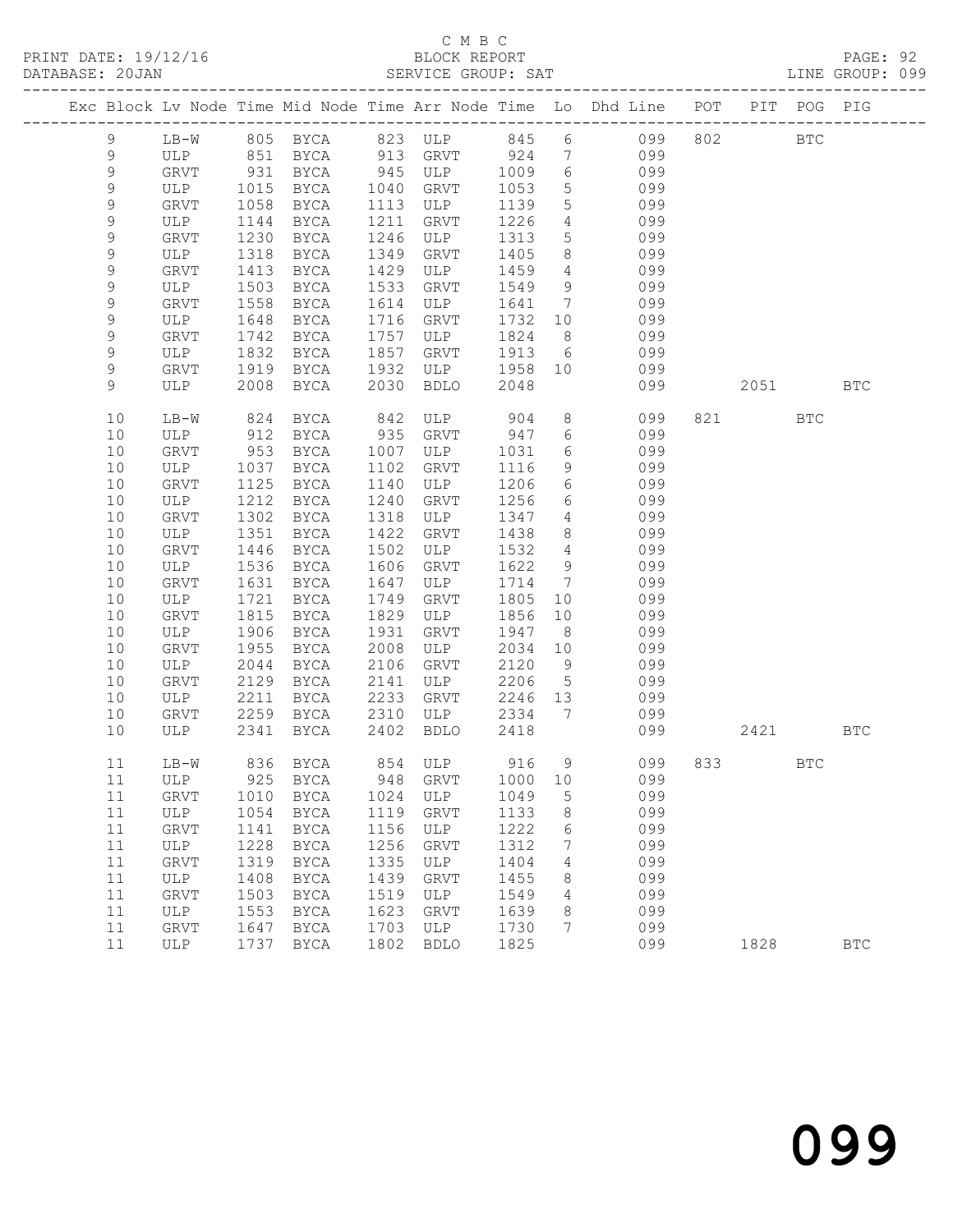## C M B C<br>BLOCK REPORT

PAGE: 93<br>LINE GROUP: 099

|    |        |             |                |      |             |        |                 | Exc Block Lv Node Time Mid Node Time Arr Node Time Lo Dhd Line POT |     | PIT   | POG PIG    |            |
|----|--------|-------------|----------------|------|-------------|--------|-----------------|--------------------------------------------------------------------|-----|-------|------------|------------|
| 12 | $LB-W$ |             |                |      |             |        |                 | 853 BYCA 912 ULP 936 6 099                                         | 850 |       | <b>BTC</b> |            |
| 12 | ULP    |             | BYCA 1007 GRVT |      |             | 1019 7 |                 | 099                                                                |     |       |            |            |
| 12 | GRVT   | 942<br>1026 | BYCA           | 1040 | ULP         | 1105   | $5\overline{)}$ | 099                                                                |     |       |            |            |
| 12 | ULP    | 1110        | BYCA           | 1137 | GRVT        | 1152   | 6               | 099                                                                |     |       |            |            |
| 12 | GRVT   | 1158        | BYCA           | 1213 | ULP         | 1240   | $5^{\circ}$     | 099                                                                |     |       |            |            |
| 12 | ULP    | 1245        | BYCA           | 1315 | GRVT        | 1331   | $5\overline{)}$ | 099                                                                |     |       |            |            |
| 12 | GRVT   | 1336        | BYCA           | 1352 | ULP         | 1421   | $\overline{4}$  | 099                                                                |     |       |            |            |
| 12 | ULP    | 1425        | BYCA           | 1456 | GRVT        | 1512   | $7\overline{ }$ | 099                                                                |     |       |            |            |
| 12 | GRVT   | 1519        | BYCA           | 1535 | ULP         | 1605   | $\overline{4}$  | 099                                                                |     |       |            |            |
| 12 | ULP    | 1609        | BYCA           | 1638 | GRVT        | 1654   | 10              | 099                                                                |     |       |            |            |
| 12 | GRVT   | 1704        | BYCA           | 1719 | ULP         | 1746   | 8 <sup>8</sup>  | 099                                                                |     |       |            |            |
| 12 | ULP    | 1754        | BYCA           | 1819 | GRVT        | 1835   | $\overline{7}$  | 099                                                                |     |       |            |            |
| 12 | GRVT   | 1842        | BYCA           | 1856 | ULP         | 1923   | 11              | 099                                                                |     |       |            |            |
| 12 | ULP    | 1934        | BYCA           | 1957 | GRVT        | 2011   | 8 <sup>8</sup>  | 099                                                                |     |       |            |            |
| 12 | GRVT   | 2019        | BYCA           | 2032 | ULP         | 2058   | 8 <sup>8</sup>  | 099                                                                |     |       |            |            |
| 12 | ULP    | 2106        | BYCA           | 2128 | GRVT        | 2141   | 8 <sup>8</sup>  | 099                                                                |     |       |            |            |
| 12 | GRVT   | 2149        | BYCA           | 2201 | ULP         | 2226   | 5               | 099                                                                |     |       |            |            |
| 12 | ULP    | 2231        | BYCA           | 2253 | GRVT        | 2306   | 13              | 099                                                                |     |       |            |            |
| 12 | GRVT   | 2319        | BYCA           | 2330 | ULP         | 2354   | $\overline{7}$  | 099                                                                |     |       |            |            |
| 12 | ULP    | 2401        | BYCA           | 2422 | GRVT        | 2435   | 15              | 099                                                                |     |       |            |            |
| 12 | GRVT   | 2450        | BYCA           | 2501 | ULP         | 2525   | $7\overline{ }$ | 1 099                                                              |     |       |            |            |
| 12 | ULP1   | 2533        | GRBY           | 2552 | SERO        | 2603   | - 6             | N17                                                                |     |       |            |            |
| 12 | SERO   | 2609        | BYGR           | 2616 | ULP1        | 2636   |                 | N17                                                                |     | 2711  |            | <b>BTC</b> |
| 13 | $LB-W$ | 859         | BYCA           | 918  | ULP         | 942    | 6               | 099                                                                |     | 856 7 | <b>BTC</b> |            |
| 13 | ULP    | 948         | BYCA           | 1013 | GRVT        | 1025   | $7\phantom{.0}$ | 099                                                                |     |       |            |            |
| 13 | GRVT   | 1032        | BYCA           | 1046 | ULP         | 1111   | $5\phantom{.0}$ | 099                                                                |     |       |            |            |
| 13 | ULP    | 1116        | BYCA           | 1143 | GRVT        | 1158   | $5\phantom{.0}$ | 099                                                                |     |       |            |            |
| 13 | GRVT   | 1203        | BYCA           | 1218 | ULP         | 1245   | $5\overline{)}$ | 099                                                                |     |       |            |            |
| 13 | ULP    | 1250        | BYCA           | 1320 | GRVT        | 1336   | $5\phantom{.0}$ | 099                                                                |     |       |            |            |
| 13 | GRVT   | 1341        | BYCA           | 1357 | ULP         | 1426   | $4\overline{ }$ | 099                                                                |     |       |            |            |
| 13 | ULP    | 1430        | BYCA           | 1501 | GRVT        | 1517   | 8               | 099                                                                |     |       |            |            |
| 13 | GRVT   | 1525        | BYCA           | 1541 | ULP         | 1611   | $\overline{4}$  | 099                                                                |     |       |            |            |
| 13 | ULP    | 1615        | BYCA           | 1644 | GRVT        | 1700   | 9               | 099                                                                |     |       |            |            |
| 13 | GRVT   | 1709        | BYCA           | 1724 | ULP         | 1751   | 8 <sup>8</sup>  | 099                                                                |     |       |            |            |
| 13 | ULP    | 1759        | BYCA           | 1824 | GRVT        | 1840   | 8 <sup>8</sup>  | 099                                                                |     |       |            |            |
| 13 | GRVT   | 1848        | BYCA           | 1902 | ULP         | 1929   | 11              | 099                                                                |     |       |            |            |
| 13 | ULP    | 1940        | BYCA           | 2003 | <b>BDLO</b> | 2022   |                 | 099                                                                |     | 2025  |            | <b>BTC</b> |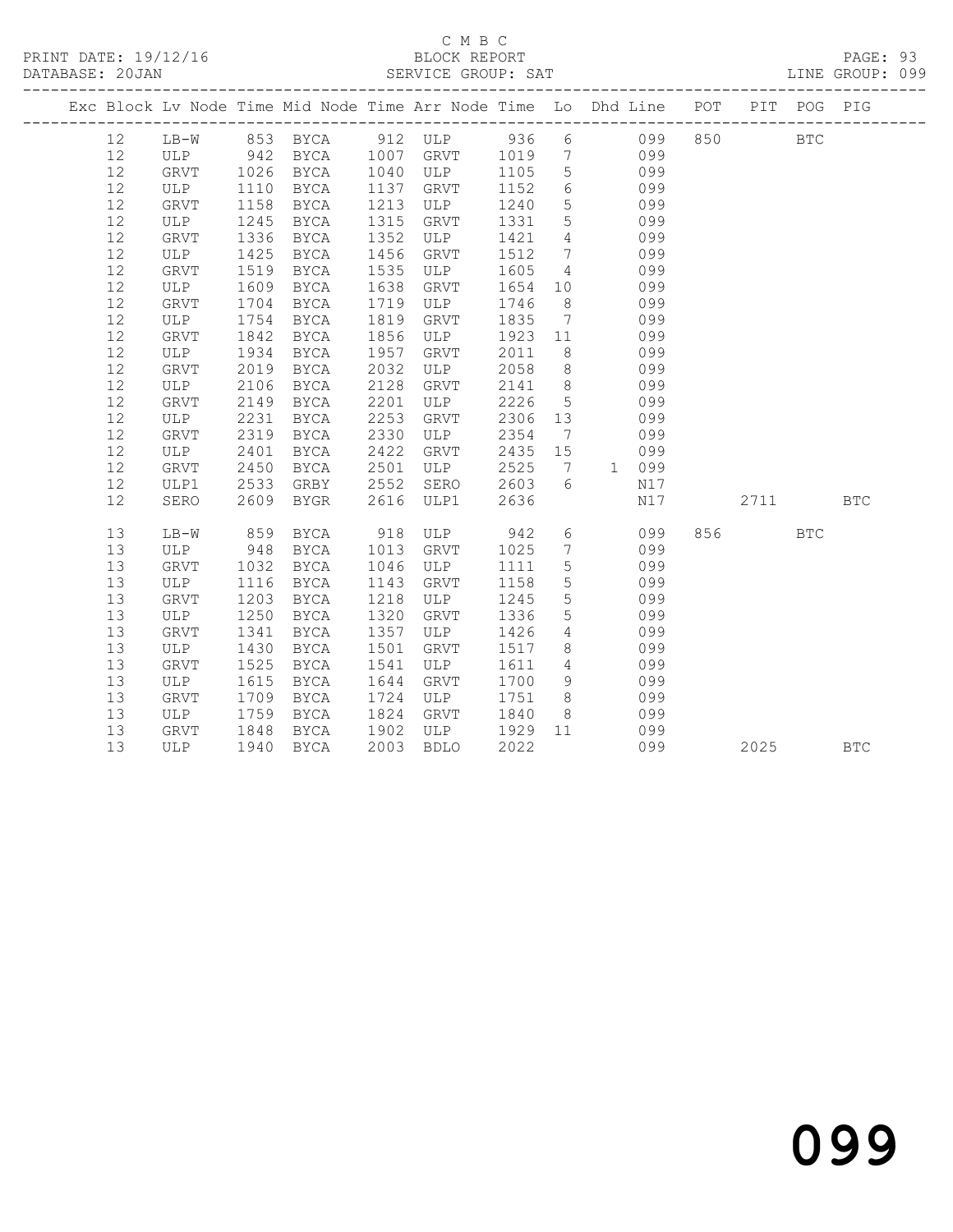## C M B C<br>BLOCK REPORT

PAGE: 94<br>LINE GROUP: 099

|  |    |             |      | Exc Block Lv Node Time Mid Node Time Arr Node Time Lo Dhd Line POT PIT POG PIG |      |           |        |                              |        |     |     |      |            |              |
|--|----|-------------|------|--------------------------------------------------------------------------------|------|-----------|--------|------------------------------|--------|-----|-----|------|------------|--------------|
|  | 21 | $LB-W$      |      | 915 BYCA 934 ULP 958 6                                                         |      |           |        |                              |        | 099 | 912 |      | BTC        |              |
|  | 21 |             |      |                                                                                |      |           | 1042 6 |                              |        | 099 |     |      |            |              |
|  | 21 |             |      | ULP 1004 BYCA 1029 GRVT 1042<br>GRVT 1048 BYCA 1102 ULP 1127                   |      |           |        | $5\overline{)}$              |        | 099 |     |      |            |              |
|  | 21 | ULP         |      | 1132 BYCA                                                                      |      | 1159 GRVT | 1214   | $5\overline{)}$              |        | 099 |     |      |            |              |
|  | 21 | GRVT        |      | 1219 BYCA                                                                      | 1234 | ULP       | 1301   | 6                            |        | 099 |     |      |            |              |
|  | 21 | ULP         | 1307 | BYCA                                                                           | 1338 | GRVT      | 1354   | 8                            |        | 099 |     |      |            |              |
|  | 21 | GRVT        | 1402 | BYCA                                                                           | 1418 | ULP       | 1448   | $\overline{4}$               |        | 099 |     |      |            |              |
|  | 21 | ULP         | 1452 | BYCA                                                                           | 1523 | GRVT      | 1539   | 8 <sup>8</sup>               |        | 099 |     |      |            |              |
|  | 21 | GRVT        | 1547 | BYCA                                                                           | 1603 | ULP       | 1630   | $7\phantom{.0}\phantom{.0}7$ |        | 099 |     |      |            |              |
|  | 21 | ULP         | 1637 | BYCA                                                                           | 1705 | GRVT      | 1721   | 10                           |        | 099 |     |      |            |              |
|  | 21 | GRVT        | 1731 | BYCA                                                                           | 1746 | ULP       | 1813   | 8 <sup>8</sup>               |        | 099 |     |      |            |              |
|  | 21 | ULP         | 1821 | BYCA                                                                           | 1846 | GRVT      | 1902   | 11                           |        | 099 |     |      |            |              |
|  | 21 | GRVT        | 1913 | BYCA                                                                           | 1926 | ULP       | 1952   | 10                           |        | 099 |     |      |            |              |
|  | 21 | ULP         | 2002 | BYCA                                                                           | 2024 | GRVT      | 2038   | 11                           |        | 099 |     |      |            |              |
|  | 21 | GRVT        | 2049 | BYCA                                                                           | 2101 | ULP       | 2126   | 6                            |        | 099 |     |      |            |              |
|  | 21 | ULP         | 2132 | BYCA                                                                           | 2154 | GRVT      | 2207   | 12                           |        | 099 |     |      |            |              |
|  | 21 | GRVT        | 2219 | BYCA                                                                           | 2230 | ULP       | 2254   | $\overline{7}$               |        | 099 |     |      |            |              |
|  | 21 | ULP         | 2301 | BYCA                                                                           | 2322 | GRVT      | 2335   | $\overline{4}$               |        | 099 |     |      |            |              |
|  | 21 | GRVT        | 2339 | <b>BYCA</b>                                                                    | 2350 | ULP       | 2414   | $7\overline{ }$              |        | 099 |     |      |            |              |
|  | 21 | ULP         | 2421 | <b>BYCA</b>                                                                    | 2442 | GRVT      | 2455   | 10                           |        | 099 |     |      |            |              |
|  | 21 | GRVT        | 2505 | <b>BYCA</b>                                                                    | 2516 | ULP       | 2540   | $\overline{3}$               |        | 099 |     |      |            |              |
|  | 21 | ULP         | 2543 | <b>BYCA</b>                                                                    | 2604 | BDLO      | 2619   |                              |        | 099 |     | 2622 |            | $_{\rm BTC}$ |
|  |    |             |      |                                                                                |      |           |        |                              |        |     |     |      |            |              |
|  | 22 | $LB-W$      | 937  | BYCA                                                                           |      | 956 ULP   | 1020   | $6\overline{6}$              |        | 099 |     | 934  | <b>BTC</b> |              |
|  | 22 | ULP         | 1026 | BYCA                                                                           | 1051 | GRVT      | 1104   | $5\overline{)}$              |        | 099 |     |      |            |              |
|  | 22 | GRVT        |      | 1109 BYCA                                                                      | 1124 | ULP       | 1150   | 5                            |        | 099 |     |      |            |              |
|  | 22 | ULP         | 1155 | BYCA                                                                           | 1222 | GRVT      | 1237   | $4\overline{ }$              |        | 099 |     |      |            |              |
|  | 22 | GRVT        | 1241 | BYCA                                                                           | 1257 | ULP       | 1324   | $5\overline{)}$              |        | 099 |     |      |            |              |
|  | 22 | ULP         | 1329 | BYCA                                                                           | 1400 | GRVT      | 1416   | 8                            |        | 099 |     |      |            |              |
|  | 22 | <b>GRVT</b> | 1424 | BYCA                                                                           | 1440 | ULP       | 1510   | $\overline{4}$               |        | 099 |     |      |            |              |
|  | 22 | ULP         | 1514 | BYCA                                                                           | 1544 | GRVT      | 1600   | 9                            |        | 099 |     |      |            |              |
|  | 22 | GRVT        | 1609 | BYCA                                                                           | 1625 | ULP       | 1652   | $\overline{7}$               |        | 099 |     |      |            |              |
|  | 22 | ULP         | 1659 | BYCA                                                                           | 1727 | GRVT      | 1743   | 10                           |        | 099 |     |      |            |              |
|  | 22 | GRVT        | 1753 | BYCA                                                                           | 1808 | ULP       | 1835   | 9 <sup>°</sup>               |        | 099 |     |      |            |              |
|  | 22 | ULP         | 1844 | BYCA                                                                           | 1909 | GRVT      | 1925   | 6                            |        | 099 |     |      |            |              |
|  | 22 | GRVT        | 1931 | BYCA                                                                           | 1944 | ULP       | 2010   | 10 <sub>o</sub>              |        | 099 |     |      |            |              |
|  | 22 | ULP         | 2020 | <b>BYCA</b>                                                                    | 2042 | GRVT      | 2056   | 13                           |        | 099 |     |      |            |              |
|  | 22 | <b>GRVT</b> | 2109 | BYCA                                                                           | 2121 | ULP       | 2146   | $5^{\circ}$                  |        | 099 |     |      |            |              |
|  | 22 | ULP         | 2151 | BYCA                                                                           | 2213 | GRVT      | 2226   | 13                           |        | 099 |     |      |            |              |
|  | 22 | GRVT        | 2239 | BYCA                                                                           | 2250 | ULP       | 2314   | $7\phantom{.0}\phantom{.0}7$ |        | 099 |     |      |            |              |
|  | 22 | ULP         | 2321 | BYCA                                                                           | 2342 | GRVT      | 2355   | 9                            |        | 099 |     |      |            |              |
|  | 22 | GRVT        | 2404 | BYCA                                                                           | 2415 | ULP       | 2439   | $6\overline{6}$              |        | 099 |     |      |            |              |
|  | 22 | ULP         | 2445 | BYCA                                                                           | 2506 | GRVT      | 2519   | 16                           |        | 099 |     |      |            |              |
|  | 22 | GRVT        | 2535 | BYCA                                                                           | 2546 | ULP       | 2610   | $\overline{4}$               |        | 099 |     |      |            |              |
|  | 22 | ULP         | 2614 | BYCA                                                                           |      | 2635 GRVT | 2648   | 21                           | 20 099 |     |     |      |            |              |
|  | 22 | HODM        | 2729 |                                                                                |      | NWST      | 2831   |                              |        | N19 |     | 2851 |            | <b>BTC</b>   |
|  |    |             |      |                                                                                |      |           |        |                              |        |     |     |      |            |              |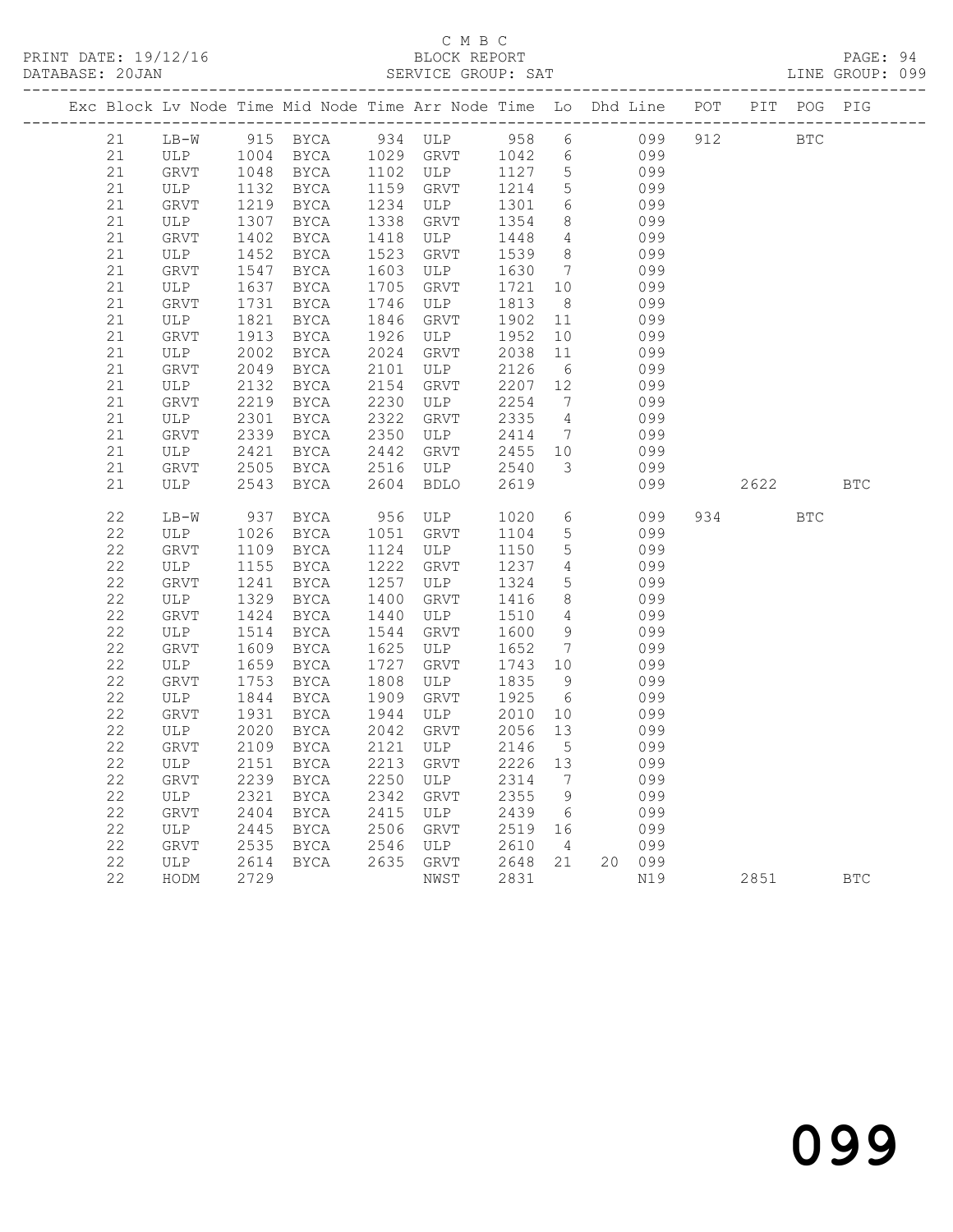### C M B C<br>BLOCK REPORT

PAGE: 95<br>LINE GROUP: 099

|  |    |             |      |             |      | Exc Block Lv Node Time Mid Node Time Arr Node Time Lo Dhd Line POT PIT POG PIG |        |                 |                 |     |        |          |              |            |
|--|----|-------------|------|-------------|------|--------------------------------------------------------------------------------|--------|-----------------|-----------------|-----|--------|----------|--------------|------------|
|  | 23 | $LB-W$      |      |             |      | 954 BYCA 1013 ULP 1038 5 099                                                   |        |                 |                 |     |        | 951      | <b>BTC</b>   |            |
|  | 23 |             |      |             |      | 1108 GRVT                                                                      | 1122 8 |                 | 099             |     |        |          |              |            |
|  | 23 |             |      |             |      | 1145 ULP                                                                       | 1211 6 |                 |                 | 099 |        |          |              |            |
|  | 23 | ULP         | 1217 | BYCA        | 1245 | GRVT                                                                           | 1301   | 7               | 099             |     |        |          |              |            |
|  | 23 | GRVT        | 1308 | BYCA        | 1324 | ULP                                                                            | 1353   | $4\overline{ }$ | 099             |     |        |          |              |            |
|  | 23 | ULP         | 1357 | BYCA        | 1428 | GRVT                                                                           | 1444   | 8               |                 | 099 |        |          |              |            |
|  | 23 | GRVT        | 1452 | BYCA        | 1508 | ULP                                                                            | 1538   | $4\overline{4}$ |                 | 099 |        |          |              |            |
|  | 23 | ULP         | 1542 | BYCA        | 1612 | GRVT                                                                           | 1628   | 8 <sup>8</sup>  | 099             |     |        |          |              |            |
|  | 23 | <b>GRVT</b> | 1636 | BYCA        | 1652 | ULP                                                                            | 1719   | $\overline{7}$  | 099             |     |        |          |              |            |
|  | 23 | ULP         | 1726 | BYCA        | 1754 | GRVT                                                                           | 1810   | 10              | 099             |     |        |          |              |            |
|  | 23 | GRVT        | 1820 | BYCA        | 1834 | ULP                                                                            | 1901   | 10              |                 | 099 |        |          |              |            |
|  | 23 |             | 1911 |             | 1936 |                                                                                | 1952   | 10              | 099             |     |        |          |              |            |
|  |    | ULP         |      | BYCA        |      | GRVT                                                                           |        |                 |                 |     |        |          |              |            |
|  | 23 | GRVT        | 2002 | BYCA        | 2015 | ULP                                                                            | 2041   | 9               | 099             |     |        |          |              |            |
|  | 23 | ULP         | 2050 | BYCA        | 2112 | BDLO                                                                           | 2130   |                 |                 |     | 099 00 | 2133     |              | <b>BTC</b> |
|  | 24 | LB-W        | 1109 | BYCA        | 1129 | ULP                                                                            | 1155   |                 | $6\overline{6}$ |     |        | 099 1106 | <b>BTC</b>   |            |
|  | 24 | ULP         | 1201 | BYCA        | 1229 | GRVT                                                                           | 1245   | $7\overline{ }$ |                 | 099 |        |          |              |            |
|  | 24 | GRVT        | 1252 | BYCA        | 1308 | ULP                                                                            | 1335   | 5 <sup>5</sup>  | 099             |     |        |          |              |            |
|  | 24 | ULP         | 1340 | BYCA        | 1411 | GRVT                                                                           | 1427   | 8               |                 | 099 |        |          |              |            |
|  | 24 | GRVT        | 1435 | BYCA        | 1451 | ULP                                                                            | 1521   | $4\overline{4}$ |                 | 099 |        |          |              |            |
|  | 24 | ULP         | 1525 | BYCA        | 1555 | GRVT                                                                           | 1611   | 9               |                 | 099 |        |          |              |            |
|  | 24 | GRVT        | 1620 | BYCA        | 1636 | ULP                                                                            | 1703   | $7\overline{ }$ |                 | 099 |        |          |              |            |
|  | 24 | ULP         | 1710 | BYCA        | 1738 | GRVT                                                                           | 1754   | 10              |                 | 099 |        |          |              |            |
|  | 24 | GRVT        | 1804 | BYCA        | 1818 | ULP                                                                            | 1845   | 10              |                 | 099 |        |          |              |            |
|  | 24 | ULP         | 1855 | BYCA        | 1920 | GRVT                                                                           | 1936   | $\overline{7}$  | 099             |     |        |          |              |            |
|  | 24 | GRVT        | 1943 | BYCA        | 1956 | ULP                                                                            | 2022   | 10              | 099             |     |        |          |              |            |
|  | 24 | ULP         | 2032 | BYCA        | 2054 | BDLO                                                                           | 2112   |                 |                 | 099 |        | 2115     |              | <b>BTC</b> |
|  |    |             |      |             |      |                                                                                |        |                 |                 |     |        |          |              |            |
|  | 25 | $LB-W$      | 1242 | BYCA        | 1303 | ULP                                                                            | 1330   |                 | $4\overline{ }$ |     |        | 099 1239 | <b>BTC</b>   |            |
|  | 25 | ULP         | 1334 | BYCA        | 1405 | GRVT                                                                           | 1421   | 9               | 099             |     |        |          |              |            |
|  | 25 | GRVT        | 1430 | BYCA        | 1446 | ULP                                                                            | 1516   | $4\overline{4}$ |                 | 099 |        |          |              |            |
|  | 25 | ULP         | 1520 | BYCA        | 1550 | GRVT                                                                           | 1606   | 8 <sup>8</sup>  |                 | 099 |        |          |              |            |
|  | 25 | GRVT        | 1614 | BYCA        | 1630 | ULP                                                                            | 1657   | 7               | 099             |     |        |          |              |            |
|  | 25 | ULP         | 1704 | BYCA        | 1732 | GRVT                                                                           | 1748   | 10              | 099             |     |        |          |              |            |
|  | 25 | GRVT        | 1758 | BYCA        | 1812 | ULP                                                                            | 1839   | 10              | 099             |     |        |          |              |            |
|  | 25 | ULP         | 1849 | BYCA        | 1914 | GRVT                                                                           | 1930   | $\overline{7}$  |                 | 099 |        |          |              |            |
|  | 25 | GRVT        | 1937 | BYCA        | 1950 | ULP                                                                            | 2016   | 10              | 099             |     |        |          |              |            |
|  | 25 | ULP         | 2026 | <b>BYCA</b> | 2048 | BDLO                                                                           | 2106   |                 |                 | 099 |        | 2109 BTC |              |            |
|  | 26 |             |      |             |      | LB-W 1352 BYCA 1413 ULP 1442 5 099 1349                                        |        |                 |                 |     |        |          | $_{\rm BTC}$ |            |
|  | 26 | ULP         | 1447 | <b>BYCA</b> | 1518 | GRVT                                                                           | 1534   | 7               |                 | 099 |        |          |              |            |
|  | 26 | <b>GRVT</b> | 1541 | BYCA        | 1557 | ULP                                                                            | 1624   | 7               |                 | 099 |        |          |              |            |
|  | 26 | ULP         | 1631 | <b>BYCA</b> | 1659 | GRVT                                                                           | 1715   | 11              |                 | 099 |        |          |              |            |
|  | 26 | GRVT        | 1726 | <b>BYCA</b> | 1741 | ULP                                                                            | 1808   | 8               |                 | 099 |        |          |              |            |
|  | 26 | ULP         | 1816 | <b>BYCA</b> | 1841 | <b>GRVT</b>                                                                    | 1857   | 10              |                 | 099 |        |          |              |            |
|  |    |             |      | <b>BYCA</b> |      |                                                                                |        |                 |                 |     |        |          |              |            |
|  | 26 | <b>GRVT</b> | 1907 |             | 1920 | ULP                                                                            | 1946   | 10              |                 | 099 |        |          |              |            |
|  | 26 | ULP         | 1956 | <b>BYCA</b> | 2019 | <b>GRVT</b>                                                                    | 2033   | 6               |                 | 099 |        |          |              |            |
|  | 26 | <b>GRVT</b> | 2039 | BYCA        | 2051 | ULP                                                                            | 2116   | 7               |                 | 099 |        |          |              |            |
|  | 26 | ULP         | 2123 | <b>BYCA</b> | 2145 | GRVT                                                                           | 2158   | 11              |                 | 099 |        |          |              |            |
|  | 26 | GRVT        | 2209 | BYCA        | 2220 | ULP                                                                            | 2244   | 7               |                 | 099 |        |          |              |            |
|  | 26 | <b>ULP</b>  | 2251 | BYCA        | 2313 | <b>BDLO</b>                                                                    | 2330   |                 |                 | 099 |        | 2333     |              | <b>BTC</b> |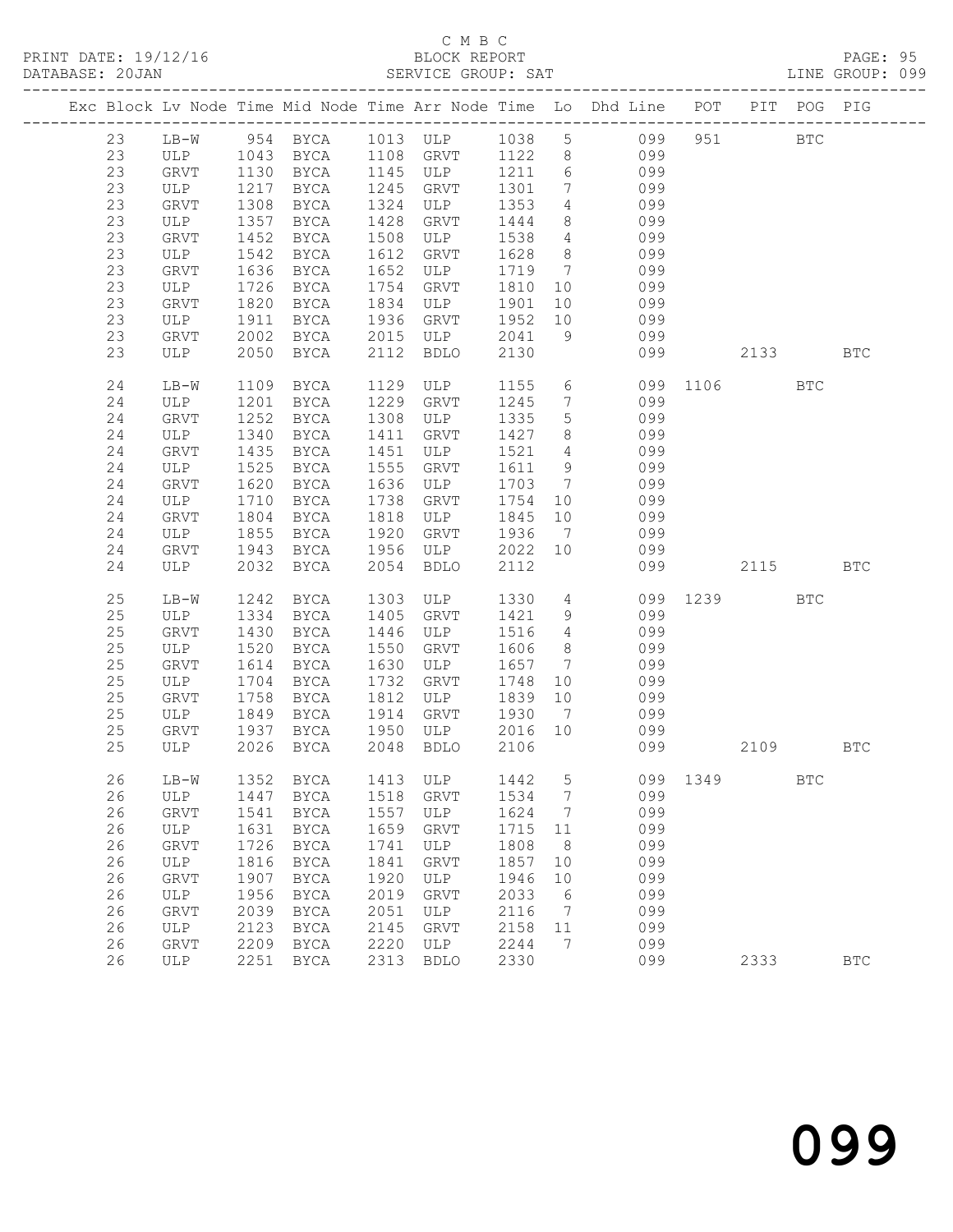| PRINT DATE: 19/12/16<br>DATABASE: 20JAN |                                                                                                                                                                                                                                                                                       |                                                                                                                                            |                                                                                                           |                                                                                                                                                                                                                                                                       |                                                                                        |                                                                                                      | C M B C |                                                                                                       |                                                     | LINE GROUP: 130                                                                                                                                                                                                                                                                                                                                                                                                                                                                                                                                                                                               |             |     | PAGE: 96   |  |
|-----------------------------------------|---------------------------------------------------------------------------------------------------------------------------------------------------------------------------------------------------------------------------------------------------------------------------------------|--------------------------------------------------------------------------------------------------------------------------------------------|-----------------------------------------------------------------------------------------------------------|-----------------------------------------------------------------------------------------------------------------------------------------------------------------------------------------------------------------------------------------------------------------------|----------------------------------------------------------------------------------------|------------------------------------------------------------------------------------------------------|---------|-------------------------------------------------------------------------------------------------------|-----------------------------------------------------|---------------------------------------------------------------------------------------------------------------------------------------------------------------------------------------------------------------------------------------------------------------------------------------------------------------------------------------------------------------------------------------------------------------------------------------------------------------------------------------------------------------------------------------------------------------------------------------------------------------|-------------|-----|------------|--|
|                                         |                                                                                                                                                                                                                                                                                       |                                                                                                                                            |                                                                                                           |                                                                                                                                                                                                                                                                       |                                                                                        |                                                                                                      |         |                                                                                                       |                                                     | BTC Burnaby Depot<br>BW06 BRENTWOOD STN BAY6<br>HAWL HASTINGS & WILLINGDON<br>KTLP KOOTENAY LOOP MUST METROTOWN STATION<br>NEW WESTMINSTER STN PANA PANORAMA & NAUGHTON<br>PBEX PHIBBS EXCHANGE PERIC PEWI PENDER & WILLINGDON<br>PBEX PHI                                                                                                                                                                                                                                                                                                                                                                    |             |     |            |  |
|                                         |                                                                                                                                                                                                                                                                                       |                                                                                                                                            |                                                                                                           |                                                                                                                                                                                                                                                                       |                                                                                        |                                                                                                      |         |                                                                                                       |                                                     | Exc Block Lv Node Time Mid Node Time Arr Node Time Lo Dhd Line POT PIT POG PIG                                                                                                                                                                                                                                                                                                                                                                                                                                                                                                                                |             |     |            |  |
|                                         | $\mathbf{1}$<br>$\mathbf{1}$<br>$\mathbf{1}$<br>$\mathbf{1}$<br>$\mathbf{1}$<br>$\mathbf{1}$<br>$1\,$<br>$\mathbf{1}$<br>$\mathbf{1}$<br>$\mathbf{1}$<br>$\mathbf{1}$<br>$\mathbf{1}$<br>$\mathbf{1}$<br>$\mathbf{1}$<br>$\mathbf{1}$<br>$\mathbf{1}$<br>$\mathbf{1}$<br>$\mathbf{1}$ | PEWI<br>MTST 1012<br>KTLP 1058<br>MTST 1134<br>PEWI<br>MTST<br>PEWI<br>MTST<br>PEWI<br>MTST<br>PEWI<br>MTST<br>PEWI<br>MTST                | 940<br>1211<br>1248<br>1324<br>1401<br>1438<br>1519<br>1554<br>1630<br>1655<br>1731                       | BW06<br>BW01<br>BW06<br>BW01<br>BW06<br>BW01<br>BW06<br>BW01                                                                                                                                                                                                          | 1218 MTST 1237<br>1305 PEWI 1310<br>1331 MTST 1351<br>1418 PEWI 1423<br>1445 MTST 1505 |                                                                                                      |         |                                                                                                       |                                                     | 1 KTLP 609 WLHA 616 MTST 635 2 130 603 BTC<br>1 MTST 637 BW01 649 KTLP 658 4 130<br>XTLP 702 WLHA 709 MTST 728 14<br>MTST 742 BW01 756 KTLP 805 23 130<br>KTLP 828 WLHA 835 MTST 856 9 130<br>MTST 905 BW01 919 PEWI 924 16 130<br>BW06 947 MTST 1005 7 130<br>BW01 1027 KTLP 1040 18 130<br>WLHA 1105 MTST 1127 7 130<br>BW01 1150 PEWI 1155 16 130<br>11 130<br>14   130<br>$\begin{array}{cc} 10 & \hspace{1.5cm} 130 \\ 15 & \hspace{1.5cm} 130 \end{array}$<br>14 130<br>1537 PEWI 1542 12 130<br>1601 MTST 1621 9 130<br>1648 PEWI 1653 2 130<br>BW06 1702 MTST 1723 8 130<br>BW01 1748 KTLP 1759 5 130 |             |     |            |  |
|                                         | $\mathbf{1}$<br>$\mathbf{2}$<br>2<br>$\mathbf{2}$<br>$\mathbf{2}$<br>$\overline{2}$<br>2<br>$\mathbf{2}$<br>$\mathbf{2}$<br>$\mathbf{2}$<br>$\mathbf{2}$<br>$\mathbf{2}$<br>$\mathbf{2}$<br>$\mathbf{2}$<br>$\mathbf{2}$<br>$\mathbf{2}$<br>$\mathbf{2}$<br>$\mathbf{2}$              | KTLP<br>MTST<br>KTLP<br>PBEX<br>MTST<br>PEWI<br>MTST<br>PBEX<br>$\mathtt{MTST}$<br>PBEX<br>$\mathtt{MTST}$<br>PBEX<br>PANA<br>PBEX<br>PANA | 1804<br>557<br>904<br>952<br>1023<br>1057<br>1136<br>1224<br>1330<br>1423<br>1517<br>1547<br>1617<br>1654 | WLHA 1812 MTST 1834<br>BW01 609 KTLP 618<br>629 WLHA      636 MTST<br>-----<br>MTST 712 BW01<br>KTLP 746 WLHA<br>MTST 827 HAWL<br>BW01 726 KTLP 735 11<br>WLHA 753 MTST 814 13<br>HAWL 846 PBEX 900 4<br>WHLA<br>BW01<br>BW06<br>HAWL<br>WHLA<br>HAWL<br>WHLA<br>HAWL | 1007<br>1030<br>1118<br>1246<br>1445                                                   | MTST<br>PEWI<br>MTST<br>PBEX<br>MTST<br>PBEX<br>MTST<br>${\tt PBEX}$<br>PANA<br>PBEX<br>PANA<br>PBEX |         | 655<br>941 11<br>1012<br>1048<br>1134<br>1215<br>1304<br>1411<br>1503<br>1541<br>1612<br>1641<br>1712 | 11<br>9<br>2<br>9<br>26<br>12<br>14<br>6<br>5<br>13 | 130 1852 BTC<br>11 130<br>17 130<br>$\begin{array}{cc} 11 & \hspace{1.5cm} 130 \\ 13 & \hspace{1.5cm} 130 \end{array}$<br>130<br>130<br>130<br>130<br>130<br>130<br>130<br>130<br>130<br>211<br>211<br>211<br>212                                                                                                                                                                                                                                                                                                                                                                                             | 540<br>1722 | BTC | <b>BTC</b> |  |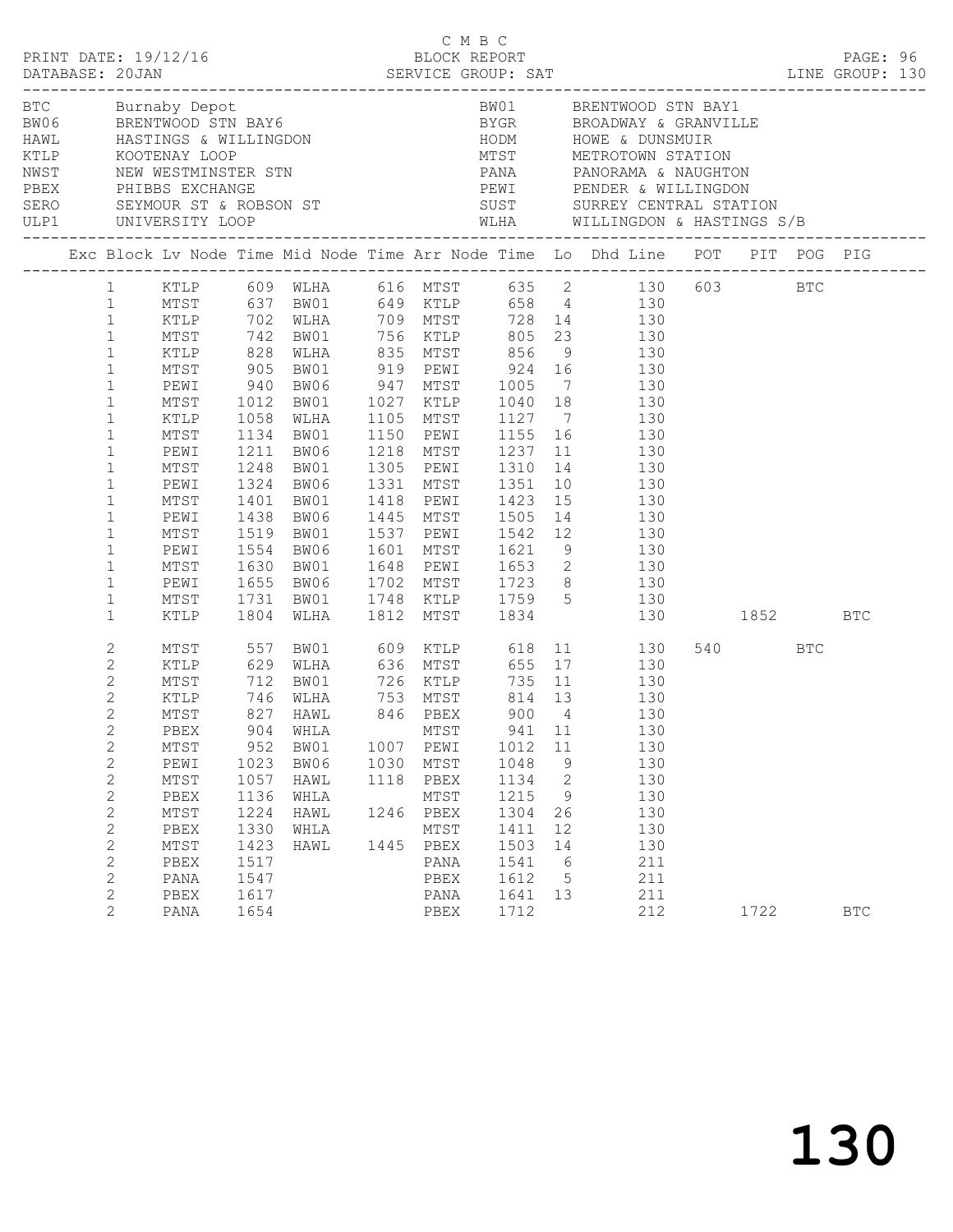## C M B C<br>BLOCK REPORT

PAGE: 97<br>LINE GROUP: 130

|                           |                 |              |                   |      |                      |           |                          | Exc Block Lv Node Time Mid Node Time Arr Node Time Lo Dhd Line POT PIT POG PIG |          |     |            |
|---------------------------|-----------------|--------------|-------------------|------|----------------------|-----------|--------------------------|--------------------------------------------------------------------------------|----------|-----|------------|
| 3                         | KTLP            |              | 549 WLHA 556 MTST |      |                      |           |                          | 615 2 130                                                                      | 543 BTC  |     |            |
| $\mathfrak{Z}$            | MTST            | 617          |                   |      | BW01 629 KTLP        |           |                          | 638 9<br>130                                                                   |          |     |            |
| $\mathsf 3$               | KTLP            | 647          | WLHA              |      | 654 MTST<br>745 PBEX | 713 14    |                          | 130                                                                            |          |     |            |
| $\mathsf 3$               | MTST            | 727          | HAWL              |      |                      | 759       | $\overline{4}$           | 130                                                                            |          |     |            |
| 3                         | PBEX            | 803          | WHLA              |      | MTST                 | 839       | 10                       | 130                                                                            |          |     |            |
| $\mathsf 3$               | MTST            | 849          | BW01              |      | 903 PEWI             | 908       | $\overline{2}$           | 130                                                                            |          |     |            |
| 3                         | PEWI            | 910          | BW06              | 917  | MTST                 | 935       | $\overline{7}$           | 130                                                                            |          |     |            |
| 3                         | MTST            | 942          | BW01              | 957  | KTLP                 | 1010      | 17                       | 130                                                                            |          |     |            |
| $\mathsf 3$               | $\texttt{KTLP}$ | 1027         | WLHA              | 1034 | MTST                 | 1056      | 9                        | 130                                                                            |          |     |            |
| $\ensuremath{\mathsf{3}}$ | $\mathtt{MTST}$ | 1105         | BW01              | 1121 | PEWI                 | 1126      | 15                       | 130                                                                            |          |     |            |
| $\mathsf 3$               | PEWI            | 1141         | BW06              | 1148 | MTST                 | 1207      | 12                       | 130                                                                            |          |     |            |
| $\mathsf 3$               | $\mathtt{MTST}$ | 1219         | BW01              | 1236 | PEWI                 | 1241      | 15                       | 130                                                                            |          |     |            |
| $\mathsf 3$               | PEWI            | 1256         | BW06              | 1303 | MTST                 | 1322      | - 9                      | 130                                                                            |          |     |            |
| $\mathsf 3$               | $MTST$          | 1331         | BW01              | 1348 | PEWI                 | 1353      | 15                       | 130                                                                            |          |     |            |
| $\mathsf 3$               | PEWI            | 1408         | BW06              | 1415 | MTST                 | 1435      | 11                       | 130                                                                            |          |     |            |
| 3                         | MTST            | 1446         | BW01              | 1503 | PEWI                 | 1508      | 16                       | 130                                                                            |          |     |            |
| $\mathsf 3$               | PEWI            | 1524         | BW06              | 1531 | MTST                 | 1551      | 9                        | 130                                                                            |          |     |            |
| $\mathsf 3$               | MTST            | 1600         | BW01              | 1618 | PEWI                 | $1623$ 16 |                          | 130                                                                            |          |     |            |
| 3                         | PEWI            | 1639         | BW06              | 1646 | MTST                 | 1707 11   |                          | 130                                                                            |          |     |            |
| $\mathsf 3$               | MTST            | 1718         | BW01              | 1736 | PEWI                 | 1741      | $\overline{\mathbf{3}}$  | 130                                                                            |          |     |            |
| 3                         | PEWI            | 1744         | BW06              | 1751 | MTST                 | 1811      |                          | 130                                                                            | 1829     |     | <b>BTC</b> |
|                           |                 |              |                   |      |                      |           |                          |                                                                                |          |     |            |
| $\overline{4}$            | KTLP            | $715$<br>757 | WLHA              |      |                      |           | 14                       | 130                                                                            | 709 — 10 | BTC |            |
| 4                         | $\mathtt{MTST}$ |              | HAWL              |      |                      |           | $\overline{4}$           | 130                                                                            |          |     |            |
| 4                         | PBEX            | 833          | WHLA              |      | MTST<br>934 PEWI     | 910       | 10                       | 130                                                                            |          |     |            |
| 4                         | MTST            | 920          | BW01              |      |                      | 939       | 14                       | 130                                                                            |          |     |            |
| $\overline{4}$            | PEWI            | 953          | BW06              | 1000 | MTST                 | 1018      | $\overline{9}$           | 130                                                                            |          |     |            |
| $\overline{4}$            | $\mathtt{MTST}$ | 1027         | HAWL              | 1047 | PBEX                 | 1103      | $\overline{\phantom{a}}$ | 130                                                                            |          |     |            |
| 4                         | PBEX            | 1105         | WHLA              |      | MTST                 | 1144 10   |                          | 130                                                                            |          |     |            |
| 4                         | MTST            | 1154         | HAWL              |      | 1215 PBEX            | 1231      | $\overline{\phantom{a}}$ | 130                                                                            |          |     |            |
| 4                         | PBEX            | 1233         | WHLA              |      | MTST                 | 1313      | 10                       | 130                                                                            |          |     |            |
| 4                         | $\mathtt{MTST}$ | 1323         | HAWL              |      | 1345 PBEX            | 1403      | 27                       | 130                                                                            |          |     |            |
| $\overline{4}$            | PBEX            | 1430         | WHLA              |      | MTST                 | 1511      | 13                       | 130                                                                            |          |     |            |
| 4                         | MTST            | 1524         | HAWL              |      | 1547 PBEX            | 1601      | $\overline{2}$           | 130                                                                            |          |     |            |
| $\overline{4}$            | PBEX            | 1603         | WHLA              |      | MTST                 | 1644      | 9                        | 130                                                                            |          |     |            |
| 4                         | MTST            | 1653         | HAWL              |      | 1716 PBEX            | 1730 15   |                          | 130                                                                            |          |     |            |
| 4                         | PBEX            | 1745         | WHLA              |      | MTST                 | 1825      | 9                        | 130                                                                            |          |     |            |
| 4                         | $\mathtt{MTST}$ | 1834         | BW01              |      | 1851 KTLP            | 1902      | 9                        | 130                                                                            |          |     |            |
| 4                         | KTLP            | 1911         | WLHA              |      | 1918 MTST            | 1938      | $\overline{7}$           | 130                                                                            |          |     |            |
| 4                         | $\mathtt{MTST}$ | 1945         | BW01              | 2000 | KTLP                 | 2011      | 12 <sup>°</sup>          | 130                                                                            |          |     |            |
| 4                         | KTLP            | 2023         | WLHA              | 2030 |                      |           | 10                       | 130                                                                            |          |     |            |
| 4                         | MTST            | 2100         | BW01              |      | 2115 KTLP            | 2126      |                          | 130                                                                            | 2130 BTC |     |            |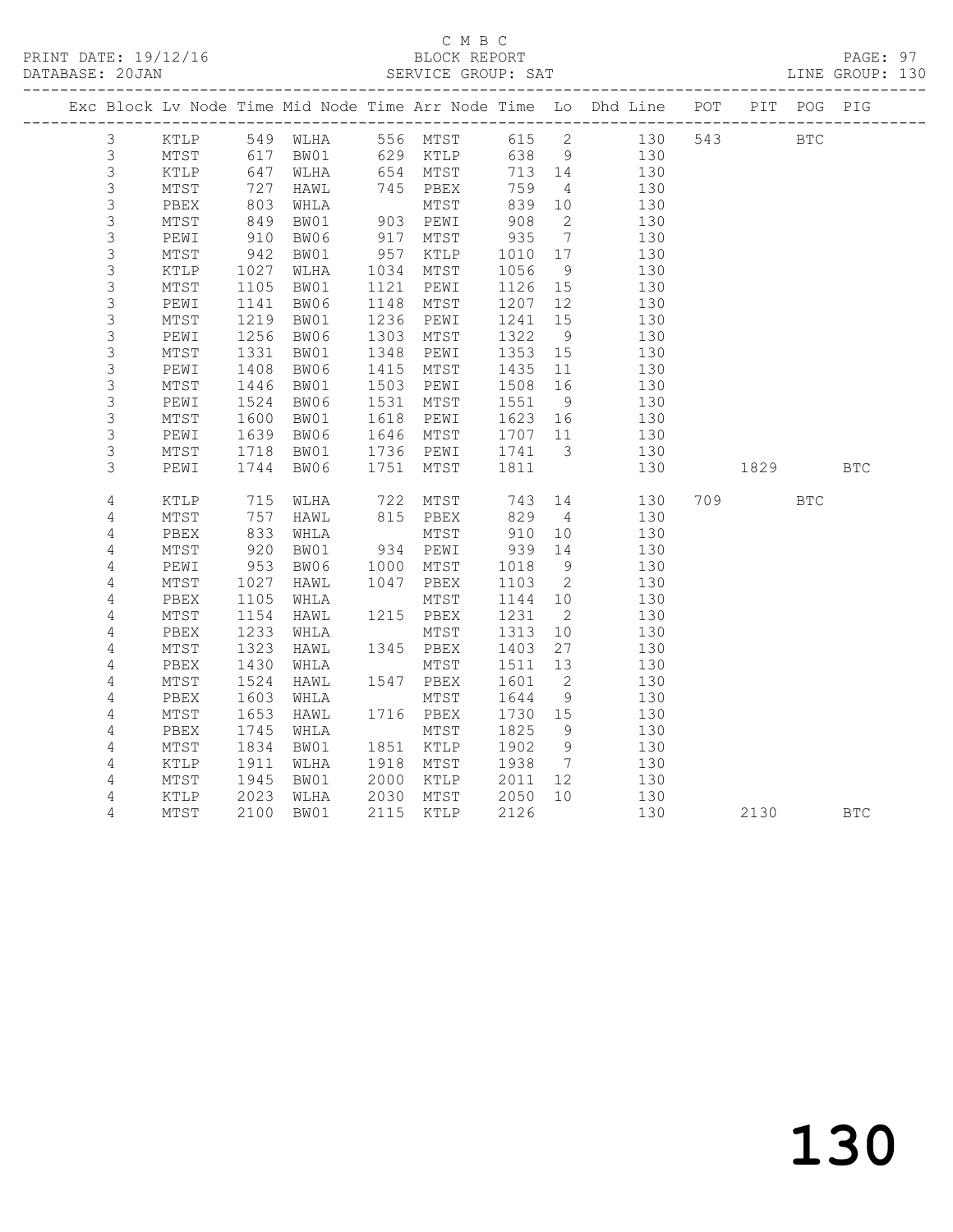## C M B C<br>BLOCK REPORT

PAGE: 98<br>LINE GROUP: 130

| Exc Block Lv Node Time Mid Node Time Arr Node Time Lo Dhd Line POT PIT POG PIG |               |              |              |              |              |              |                              |            |            |      |              |            |
|--------------------------------------------------------------------------------|---------------|--------------|--------------|--------------|--------------|--------------|------------------------------|------------|------------|------|--------------|------------|
| $5\phantom{.0}$                                                                | MTST          | 657          | BW01         |              | 709 KTLP     |              |                              | 718 12     | 640<br>130 |      | $_{\rm BTC}$ |            |
| 5                                                                              | KTLP          | 730          | WLHA         | 737          | MTST         | 758          | 14                           | 130        |            |      |              |            |
| $\mathsf S$                                                                    | MTST          | 812          | BW01         | 826          | KTLP         | 837          | 19                           | 130        |            |      |              |            |
| 5                                                                              | KTLP          | 856          | WLHA         | 903          | MTST         | 925          | 10                           | 130        |            |      |              |            |
| 5                                                                              | MTST          | 935          | BW01         | 950          | PEWI         | 955          | 15                           | 130        |            |      |              |            |
| 5                                                                              | PEWI          | 1010         | BW06         | 1017         | MTST         | 1035         | $\overline{7}$               | 130        |            |      |              |            |
| $\mathsf S$                                                                    | MTST          | 1042         | BW01         | 1058         | KTLP         | 1111         | 15                           | 130        |            |      |              |            |
| 5                                                                              | KTLP          | 1126         | WLHA         | 1135         | MTST         | 1157         | 12                           | 130        |            |      |              |            |
| 5                                                                              | MTST          | 1209         | BW01         | 1226         | KTLP         | 1241         | 15                           | 130        |            |      |              |            |
| 5                                                                              | KTLP          | 1256         | WLHA         | 1305         | MTST         | 1328         | 11                           | 130        |            |      |              |            |
| 5                                                                              | MTST          | 1339         | BW01         | 1356         | KTLP         | 1411         | 12                           | 130        |            |      |              |            |
| 5                                                                              | KTLP          | 1423         | WLHA         | 1432         | MTST         | 1456         | 12                           | 130        |            |      |              |            |
| 5                                                                              | MTST          | 1508         | BW01         | 1526         | KTLP         | 1537         | 19                           | 130        |            |      |              |            |
| 5                                                                              | KTLP          | 1556         | WLHA         | 1605         | MTST         | 1629         | - 9                          | 130        |            |      |              |            |
| 5                                                                              | MTST          | 1638         | BW01         | 1656         | KTLP         | 1707         | 25                           | 130        |            |      |              |            |
| 5                                                                              | KTLP          | 1732         | WLHA         | 1740         | MTST         | 1804         | 8                            | 130        |            |      |              |            |
| 5                                                                              | MTST          | 1812         | BW01         | 1829         | KTLP         | 1840         | 8 <sup>8</sup>               | 130        |            |      |              |            |
| 5                                                                              | KTLP          | 1848         | WLHA         | 1855         | MTST         | 1915         | 6                            | 130        |            |      |              |            |
| 5                                                                              | MTST          | 1921         | BW01         | 1938         | KTLP         | 1949         | 10                           | 130        |            |      |              |            |
| 5                                                                              | KTLP          | 1959         | WLHA         | 2006         | MTST         | 2026         | $7\phantom{.0}\phantom{.0}7$ | 130        |            |      |              |            |
| 5                                                                              | MTST          | 2033         | BW01         | 2048         | KTLP         | 2059         | 12                           | 130        |            |      |              |            |
| 5                                                                              | KTLP          | 2111         | WLHA         | 2118         | MTST         | 2138         |                              | 130        |            | 2154 |              | <b>BTC</b> |
|                                                                                |               |              |              |              |              |              |                              |            |            |      |              |            |
| 6                                                                              | KTLP          | 801          | WLHA         | 808          | MTST         | 829          | 13                           | 130        | 755        |      | <b>BTC</b>   |            |
| 6                                                                              | MTST          | 842          | BW01         | 856          | KTLP         | 907          | 20                           | 130        |            |      |              |            |
| 6                                                                              | KTLP          | 927          | WLHA         | 934          | MTST         | 956          | 9                            | 130        |            |      |              |            |
| 6                                                                              | MTST          | 1005         | BW01         | 1020         | PEWI         | 1025         | 15                           | 130        |            |      |              |            |
| 6                                                                              | PEWI          | 1040         | BW06         | 1047         | MTST         | 1105         | $\overline{7}$               | 130        |            |      |              |            |
| 6                                                                              | MTST          | 1112         | BW01         | 1128         | KTLP         | 1141         | 16                           | 130        |            |      |              |            |
| 6                                                                              | KTLP          | 1157         | WLHA         | 1206         | MTST         | 1228         | 10                           | 130        |            |      |              |            |
| 6                                                                              | MTST          | 1238         | BW01         | 1255         | KTLP         | 1310         | 13                           | 130        |            |      |              |            |
| 6                                                                              | KTLP          | 1323         | WLHA         | 1332         | MTST         | 1356         | 13                           | 130        |            |      |              |            |
| 6                                                                              | MTST          | 1409         | BW01         | 1426         | KTLP         | 1441         | 12                           | 130        |            |      |              |            |
| 6                                                                              | KTLP          | 1453         | WLHA         | 1502         | MTST         | 1526         | 14                           | 130        |            |      |              |            |
| 6                                                                              | MTST          | 1540         | BW01         | 1558         | KTLP         | 1609         | 15                           | 130        |            |      |              |            |
| 6                                                                              | KTLP          | 1624         | WLHA         | 1633         | MTST         | 1658         | 10                           | 130        |            |      |              |            |
| 6                                                                              | MTST          | 1708         | BW01         | 1726         | KTLP         | 1737         | 8 <sup>8</sup>               | 130        |            |      |              |            |
| 6                                                                              | KTLP          | 1745         | WLHA         | 1753         | MTST         | 1817         | 6                            | 130        |            |      |              |            |
| 6                                                                              | MTST          | 1823         | HAWL         | 1845         | PBEX         | 1859 17      |                              | 130        |            |      |              |            |
| $\epsilon$                                                                     | ${\tt PBEX}$  |              | 1916 WHLA    |              | MTST 1950 7  |              |                              | 130        |            |      |              |            |
| 6                                                                              | MTST          | 1957         | HAWL         | 2017         | PBEX         | 2028         | 24                           | 130        |            |      |              |            |
| 6                                                                              | PBEX          | 2052         | WHLA         |              | MTST         | 2126         | 10                           | 130        |            |      |              |            |
| 6                                                                              | MTST          | 2136         | BW01         | 2151         | KTLP         | 2202         | 21                           | 130        |            |      |              |            |
| 6                                                                              | KTLP          | 2223         | WLHA         | 2230         | MTST         | 2250         | 7                            | 130        |            |      |              |            |
| $\epsilon$                                                                     | MTST          | 2257         | BW01         | 2312         | KTLP         | 2323         | $\mathbf 1$                  | 130        |            |      |              |            |
| 6                                                                              | $\verb KTLP $ | 2324         | WLHA         | 2331         | MTST         | 2350         | 7                            | 130        |            |      |              |            |
| 6                                                                              | MTST          | 2357<br>2427 | BW01         | 2412<br>2433 | KTLP         | 2423<br>2450 | 4<br>7                       | 130<br>130 |            |      |              |            |
| 6<br>6                                                                         | KTLP<br>MTST  | 2457         | WLHA<br>BW01 | 2510         | MTST<br>KTLP | 2520         | 14                           | 130<br>20  |            |      |              |            |
| 6                                                                              | HODM          | 2554         | NWST         | 2656         | SUST         | 2716         |                              | N19        |            | 2746 |              | <b>BTC</b> |
|                                                                                |               |              |              |              |              |              |                              |            |            |      |              |            |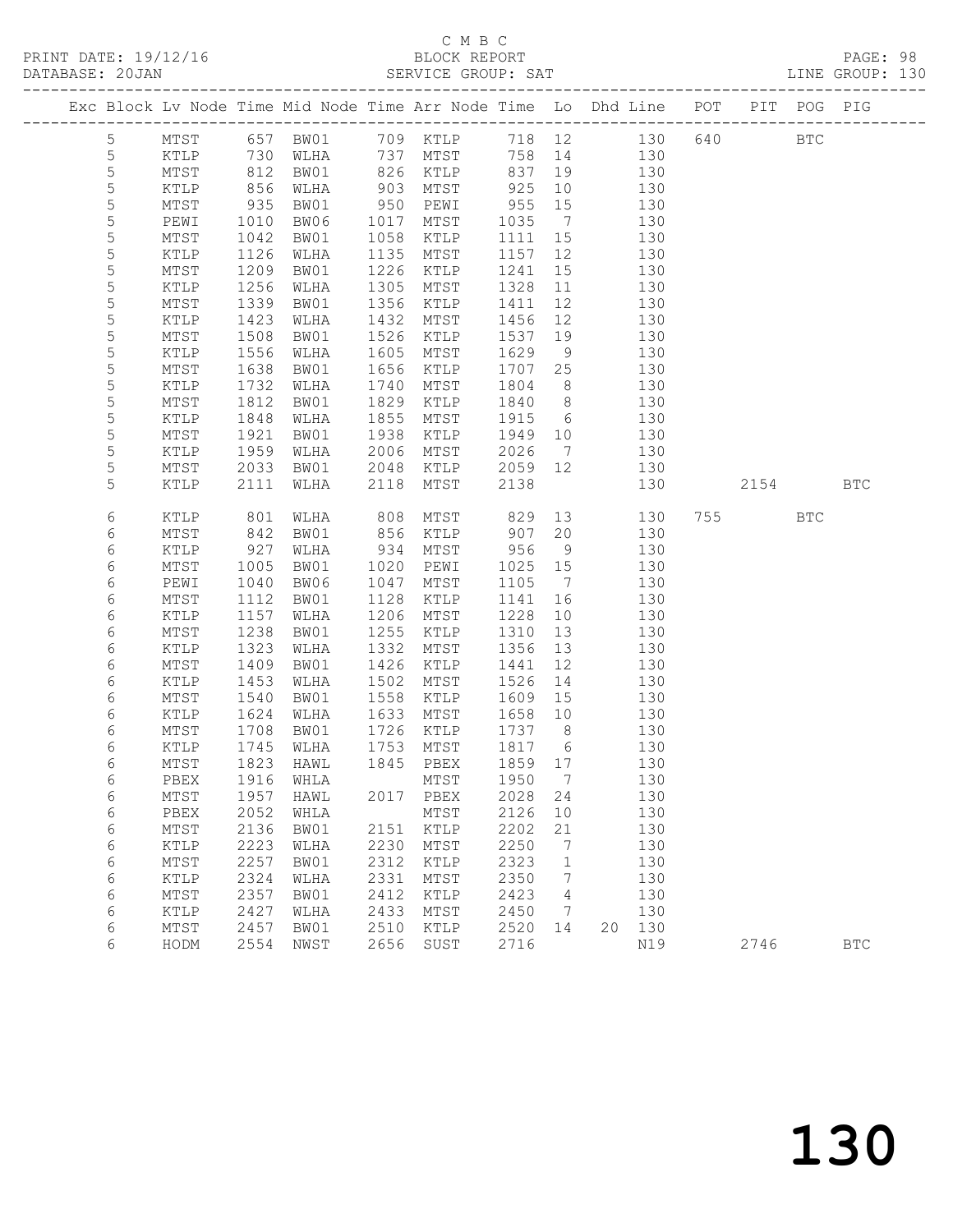### C M B C<br>BLOCK REPORT

PAGE: 99<br>LINE GROUP: 130

|  |                 |                 |      |                |      |            |         |                         | Exc Block Lv Node Time Mid Node Time Arr Node Time Lo Dhd Line POT |     |         | PIT POG PIG |            |
|--|-----------------|-----------------|------|----------------|------|------------|---------|-------------------------|--------------------------------------------------------------------|-----|---------|-------------|------------|
|  | $7\phantom{.0}$ | PEWI            |      |                |      |            |         |                         |                                                                    | 819 |         | <b>BTC</b>  |            |
|  | 7               | MTST            |      |                |      |            |         |                         |                                                                    |     |         |             |            |
|  | 7               | PBEX            | 934  |                |      |            |         |                         |                                                                    |     |         |             |            |
|  | $\overline{7}$  | MTST            | 1022 | BW01 1037 PEWI |      |            | 1042    | 12                      | 130                                                                |     |         |             |            |
|  | 7               | PEWI            | 1054 | BW06           | 1101 | MTST       | 1119    | 8 <sup>8</sup>          | 130                                                                |     |         |             |            |
|  | $\overline{7}$  | MTST            | 1127 | HAWL           |      | 1148 PBEX  | 1204    | $\overline{0}$          | 130                                                                |     |         |             |            |
|  | 7               | PBEX            | 1204 | WHLA           |      | MTST       | 1244    | 9 <sup>°</sup>          | 130                                                                |     |         |             |            |
|  | $\overline{7}$  | MTST            | 1253 | HAWL           |      | 1315 PBEX  | 1333    | 28                      | 130                                                                |     |         |             |            |
|  | 7               | PBEX            | 1401 | WHLA           |      | MTST       | 1442    | 9                       | 130                                                                |     |         |             |            |
|  | 7               | $\mathtt{MTST}$ | 1451 | HAWL           |      | 1513 PBEX  | 1531    | $\overline{4}$          | 130                                                                |     |         |             |            |
|  | $\overline{7}$  | PBEX            | 1535 | WHLA           |      | MTST       | 1616    | $\overline{7}$          | 130                                                                |     |         |             |            |
|  | $\overline{7}$  | $\mathtt{MTST}$ | 1623 | HAWL           |      | 1646 PBEX  | 1700    | 9                       | 130                                                                |     |         |             |            |
|  | 7               | PBEX            | 1709 | WHLA           |      | MTST       | 1749    | $\overline{2}$          | 130                                                                |     |         |             |            |
|  | 7               | MTST            | 1751 | BW01           | 1808 | KTLP       | 1819    | $5^{\circ}$             | 130                                                                |     |         |             |            |
|  | 7               | KTLP            | 1824 | WLHA           | 1832 | MTST       | 1854    | $\overline{\mathbf{3}}$ | 130                                                                |     |         |             |            |
|  | 7               | MTST            | 1857 | BW01           | 1914 | KTLP       | 1925 10 |                         | 130                                                                |     |         |             |            |
|  | 7               | $\texttt{KTLP}$ | 1935 | WLHA           | 1942 | MTST       | 2002    | $7\overline{ }$         | 130                                                                |     |         |             |            |
|  | $\overline{7}$  | MTST            | 2009 | BW01 2024      |      | KTLP       | 2035 12 |                         | 130                                                                |     |         |             |            |
|  | 7               | KTLP            | 2047 | WLHA           | 2054 | MTST       | 2114    |                         | 130                                                                |     | 2130    |             | <b>BTC</b> |
|  |                 |                 |      |                |      |            |         |                         |                                                                    |     |         |             |            |
|  | $\,8\,$         | PEWI            | 838  | BW06           | 845  | MTST 903 9 |         |                         | 130                                                                |     | 831 BTC |             |            |
|  | 8               | MTST            | 912  | BW01           |      | 926 KTLP   | 937 20  |                         | 130                                                                |     |         |             |            |
|  | 8               | KTLP            | 957  | WLHA           | 1004 | MTST       | 1026    | 9                       | 130                                                                |     |         |             |            |
|  | $\,8\,$         | $\mathtt{MTST}$ | 1035 | BW01           | 1051 | PEWI       | 1056 14 |                         | 130                                                                |     |         |             |            |
|  | $\,8\,$         | PEWI            | 1110 | BW06           | 1117 | MTST       | 1136    | $5\overline{)}$         | 130                                                                |     |         |             |            |
|  | $\,8\,$         | $\mathtt{MTST}$ | 1141 | BW01           | 1157 | KTLP       | 1210 16 |                         | 130                                                                |     |         |             |            |
|  | 8               | KTLP            | 1226 | WLHA           | 1235 | MTST       | 1258    | 10                      | 130                                                                |     |         |             |            |
|  | 8               | MTST            | 1308 | BW01           | 1325 | KTLP       | 1340    | 13                      | 130                                                                |     |         |             |            |
|  | $\,8\,$         | KTLP            | 1353 | WLHA           | 1402 | MTST       | 1426    | 12                      | 130                                                                |     |         |             |            |
|  | $\,8\,$         | MTST            | 1438 | BW01           | 1455 | KTLP       | 1510    | 13                      | 130                                                                |     |         |             |            |
|  | $\,8\,$         | $\texttt{KTLP}$ | 1523 | WLHA           | 1532 | MTST       | 1556    | 12                      | 130                                                                |     |         |             |            |
|  | 8               | MTST            | 1608 | BW01           | 1626 | KTLP       | 1637    | 21                      | 130                                                                |     |         |             |            |
|  | $\,8\,$         | KTLP            | 1658 | WLHA           | 1707 | MTST       | 1732    | $\overline{7}$          | 130                                                                |     |         |             |            |
|  | $\,8\,$         | MTST            | 1739 | HAWL           | 1801 | PBEX       | 1815 16 |                         | 130                                                                |     |         |             |            |
|  | 8               | PBEX            | 1831 | WHLA           |      | MTST       | 1905    | $\overline{4}$          | 130                                                                |     |         |             |            |
|  | 8               | MTST            | 1909 | HAWL           |      | 1931 PBEX  | 1944    | 20                      | 130                                                                |     |         |             |            |
|  | 8               | PBEX            | 2004 | WHLA           |      | MTST       | 2038    | $\overline{7}$          | 130                                                                |     |         |             |            |
|  | $\,8\,$         | MTST            | 2045 | HAWL           |      | 2105 PBEX  | 2116 15 |                         | 130                                                                |     |         |             |            |
|  | $\,8\,$         | PBEX            | 2131 | WHLA           |      | MTST       | 2205    |                         | 130                                                                |     | 2221    |             | <b>BTC</b> |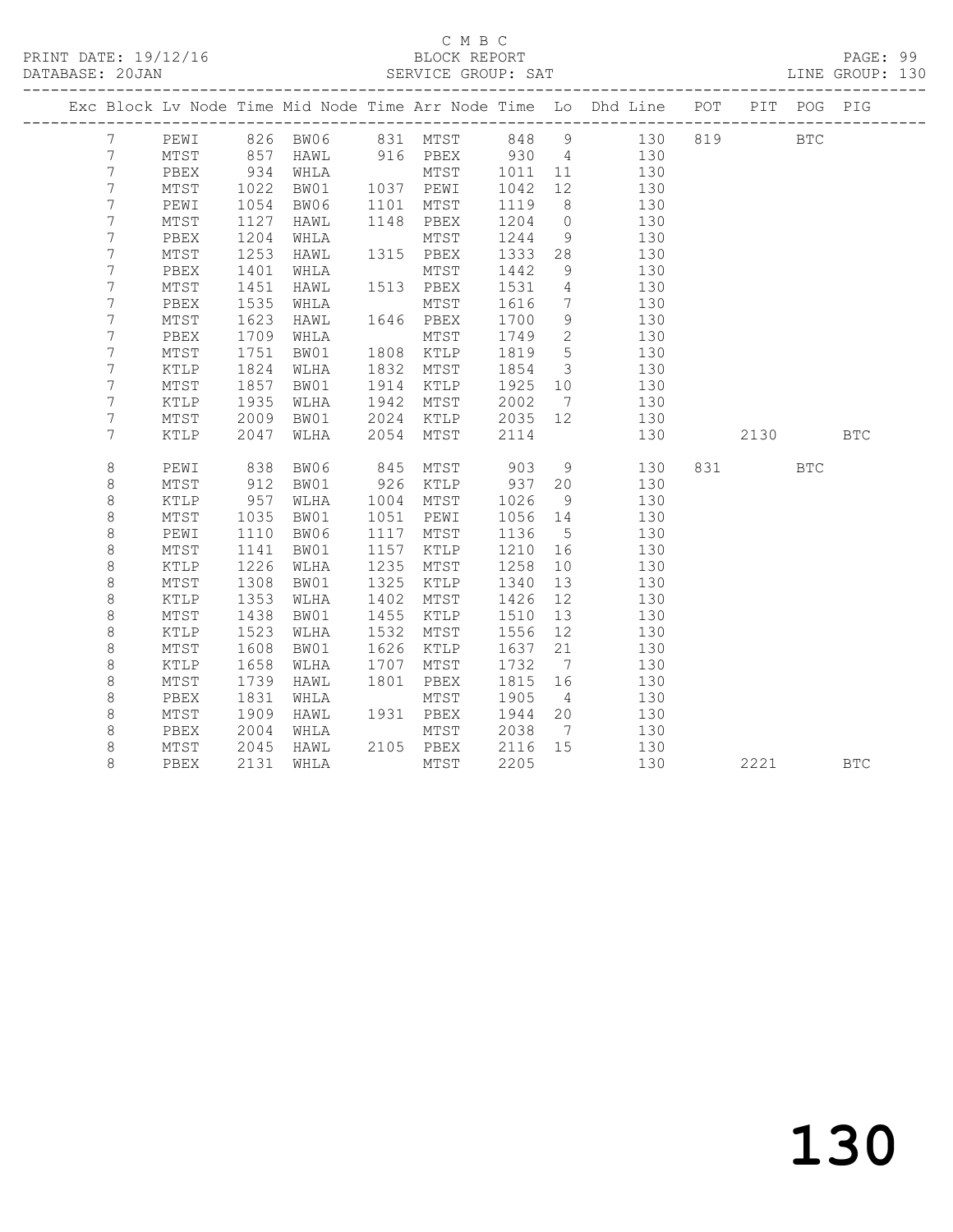## C M B C<br>BLOCK REPORT

PAGE: 100<br>LINE GROUP: 130

| DAIABASE; ZUJAN |                  |                 |              |                                                                    |              | SEKVICE GKUUF; SAI |              |                                                |            |         |          |             | TIME GRAAL: TOA |
|-----------------|------------------|-----------------|--------------|--------------------------------------------------------------------|--------------|--------------------|--------------|------------------------------------------------|------------|---------|----------|-------------|-----------------|
|                 |                  |                 |              | Exc Block Lv Node Time Mid Node Time Arr Node Time Lo Dhd Line POT |              |                    |              |                                                |            |         |          | PIT POG PIG |                 |
|                 | 9                | PEWI            |              | 853 BW06                                                           |              | 900 MTST           | 918 9        |                                                |            | 130 846 |          | <b>BTC</b>  |                 |
|                 | 9                | MTST            | 927          | HAWL                                                               |              | 946 PBEX           | 1000 4       |                                                | 130        |         |          |             |                 |
|                 | 9                | PBEX            | 1004         | WHLA                                                               |              | MTST               | 1041         | 11                                             | 130        |         |          |             |                 |
|                 | 9                | MTST            | 1052         | BW01                                                               |              | 1108 PEWI          | 1113         | 12                                             | 130        |         |          |             |                 |
|                 | 9                | PEWI            | 1125         | BW06                                                               | 1132         | MTST               | 1151         | 11                                             | 130        |         |          |             |                 |
|                 | $\mathsf 9$      | MTST            | 1202         | BW01                                                               | 1219         | PEWI               | 1224         | 17                                             | 130        |         |          |             |                 |
|                 | 9                | PEWI            | 1241         | BW06                                                               | 1248         | MTST               | 1307         | 11                                             | 130        |         |          |             |                 |
|                 | 9                | MTST            | 1318         | BW01                                                               | 1335         | PEWI               | 1340         | 13                                             | 130        |         |          |             |                 |
|                 | 9                | PEWI            | 1353         | BW06                                                               | 1400         | MTST               | 1420         | 11                                             | 130        |         |          |             |                 |
|                 | $\mathsf 9$      | MTST            | 1431         | BW01                                                               | 1448         | PEWI               | 1453         | 15                                             | 130        |         |          |             |                 |
|                 | 9                | PEWI            | 1508         | BW06                                                               | 1515         | MTST               | 1535         | 13                                             | 130        |         |          |             |                 |
|                 | 9                | MTST            | 1548         | BW01                                                               | 1606         | PEWI               | 1611         | 13                                             | 130        |         |          |             |                 |
|                 | 9                | PEWI            | 1624         | BW06                                                               | 1631         | MTST               | 1652         | 8 <sup>8</sup>                                 | 130        |         |          |             |                 |
|                 | 9                | MTST            | 1700         | BW01                                                               | 1718         | PEWI               | 1723         | $6\overline{6}$                                | 130        |         |          |             |                 |
|                 | $\mathsf 9$      | PEWI            | 1729         | BW06                                                               | 1736         | MTST               | 1756         | $5\overline{)}$                                | 130        |         |          |             |                 |
|                 | 9                | MTST            | 1801         | HAWL                                                               | 1823         | PBEX               | 1837 15      |                                                | 130        |         |          |             |                 |
|                 | 9                | PBEX            | 1852         | WHLA                                                               |              | MTST               | 1926         | $\overline{7}$                                 | 130        |         |          |             |                 |
|                 | $\mathsf 9$      | MTST            | 1933         | HAWL                                                               |              | 1953 PBEX          | 2004         | 24                                             | 130        |         |          |             |                 |
|                 | $\mathsf 9$      | PBEX            | 2028         | WHLA                                                               |              | MTST               | 2102         | 14                                             | 130        |         |          |             |                 |
|                 | $\mathsf 9$      | MTST            | 2116         | BW01                                                               | 2131         | KTLP               | 2142         | 11                                             | 130        |         |          |             |                 |
|                 | $\mathsf 9$      | KTLP            | 2153         | WLHA                                                               | 2200         | MTST               | 2220         | $\overline{7}$                                 | 130        |         |          |             |                 |
|                 | $\mathsf 9$      | MTST            | 2227         | BW01                                                               | 2242         | KTLP               | 2253         | $\mathbf{1}$                                   | 130        |         |          |             |                 |
|                 | $\mathsf 9$<br>9 | KTLP<br>MTST    | 2254<br>2327 | WLHA<br>BW01                                                       | 2301<br>2342 | MTST               | 2320<br>2353 | $7\phantom{.0}\phantom{.0}7$<br>$\overline{4}$ | 130<br>130 |         |          |             |                 |
|                 | 9                | KTLP            | 2357         | WLHA                                                               | 2403         | KTLP<br>MTST       | 2420         | $7\phantom{.0}\phantom{.0}7$                   | 130        |         |          |             |                 |
|                 | 9                | MTST            | 2427         | BW01                                                               | 2440         | KTLP               | 2450         | $\overline{7}$                                 | 130        |         |          |             |                 |
|                 | $\mathsf 9$      | $\verb KTLP $   | 2457         | WLHA                                                               | 2503         | MTST               | 2520         | 16                                             | 130        |         |          |             |                 |
|                 | 9                | MTST            | 2536         | BW01                                                               | 2549         | KTLP               | 2559         | 10                                             | 20 130     |         |          |             |                 |
|                 | 9                | SERO            | 2629         | BYGR                                                               | 2636         | ULP1               | 2656         |                                                | N17        |         | 2731     |             | <b>BTC</b>      |
|                 |                  |                 |              |                                                                    |              |                    |              |                                                |            |         |          |             |                 |
|                 | 10               | PEWI            | 923          | BW06                                                               | 930          | MTST               | 948          | 9                                              | 130        |         | 916 — 10 | BTC         |                 |
|                 | 10               | MTST            | 957          | HAWL                                                               | 1017         | PBEX               | 1033         | $\overline{2}$                                 | 130        |         |          |             |                 |
|                 | 10               | PBEX            | 1035         | WHLA                                                               |              | MTST               | 1112         | 10                                             | 130        |         |          |             |                 |
|                 | 10               | MTST            | 1122         | BW01                                                               | 1138         | PEWI               | 1143         | 13                                             | 130        |         |          |             |                 |
|                 | 10               | PEWI            | 1156         | BW06                                                               | 1203         | MTST               | 1222         | 9                                              | 130        |         |          |             |                 |
|                 | 10               | MTST            | 1231         | BW01                                                               | 1248         | PEWI               | 1253         | 17                                             | 130        |         |          |             |                 |
|                 | 10               | PEWI            | 1310         | BW06                                                               | 1317         | MTST               | 1337         | 11                                             | 130        |         |          |             |                 |
|                 | 10               | MTST            | 1348         | BW01                                                               | 1405         | PEWI               | 1410         | 14                                             | 130        |         |          |             |                 |
|                 | 10               | PEWI            | 1424         | BW06                                                               | 1431         | MTST               | 1451         | 10                                             | 130        |         |          |             |                 |
|                 | 10               | MTST            | 1501         | BW01                                                               | 1519         | PEWI               | 1524         | 14                                             | 130        |         |          |             |                 |
|                 | 10               | PEWI            | 1538         | BW06                                                               | 1545         | MTST               | 1605         | 13                                             | 130        |         |          |             |                 |
|                 | 10               | MTST            | 1618         | BW01                                                               | 1636         | HAWL               | 1641         |                                                | 130        |         | 1648     |             | $_{\rm BTC}$    |
|                 | 11               | $\mathtt{MTST}$ | 1149         | BW01                                                               | 1205         | PEWI               | 1210         | 16                                             | 130        | 1132    |          | <b>BTC</b>  |                 |
|                 | 11               | PEWI            | 1226         | BW06                                                               | 1233         | MTST               | 1252         | 9                                              | 130        |         |          |             |                 |
|                 | 11               | MTST            | 1301         | BW01                                                               | 1318         | PEWI               | 1323         | 15                                             | 130        |         |          |             |                 |
|                 | 11               | PEWI            | 1338         | BW06                                                               | 1345         | MTST               | 1405         | 13                                             | 130        |         |          |             |                 |
|                 | 11               | $\mathtt{MTST}$ | 1418         | BW01                                                               | 1435         | PEWI               | 1440         | 14                                             | 130        |         |          |             |                 |
|                 | 11               | PEWI            | 1454         | BW06                                                               | 1501         | MTST               | 1521         | 11                                             | 130        |         |          |             |                 |
|                 | 11               | $\mathtt{MTST}$ | 1532         | BW01                                                               | 1550         | PEWI               | 1555         | 15                                             | 130        |         |          |             |                 |
|                 | 11               | PEWI            | 1610         | BW06                                                               | 1617         | MTST               | 1637         | 11                                             | 130        |         |          |             |                 |
|                 | 11               | MTST            | 1648         | BW01                                                               | 1706         | PEWI               | 1711         | 4                                              | 130        |         |          |             |                 |
|                 | 11               | PEWI            | 1715         | BW06                                                               | 1722         | $\mathtt{MTST}$    | 1743         |                                                | 130        |         | 1759     |             | $_{\rm BTC}$    |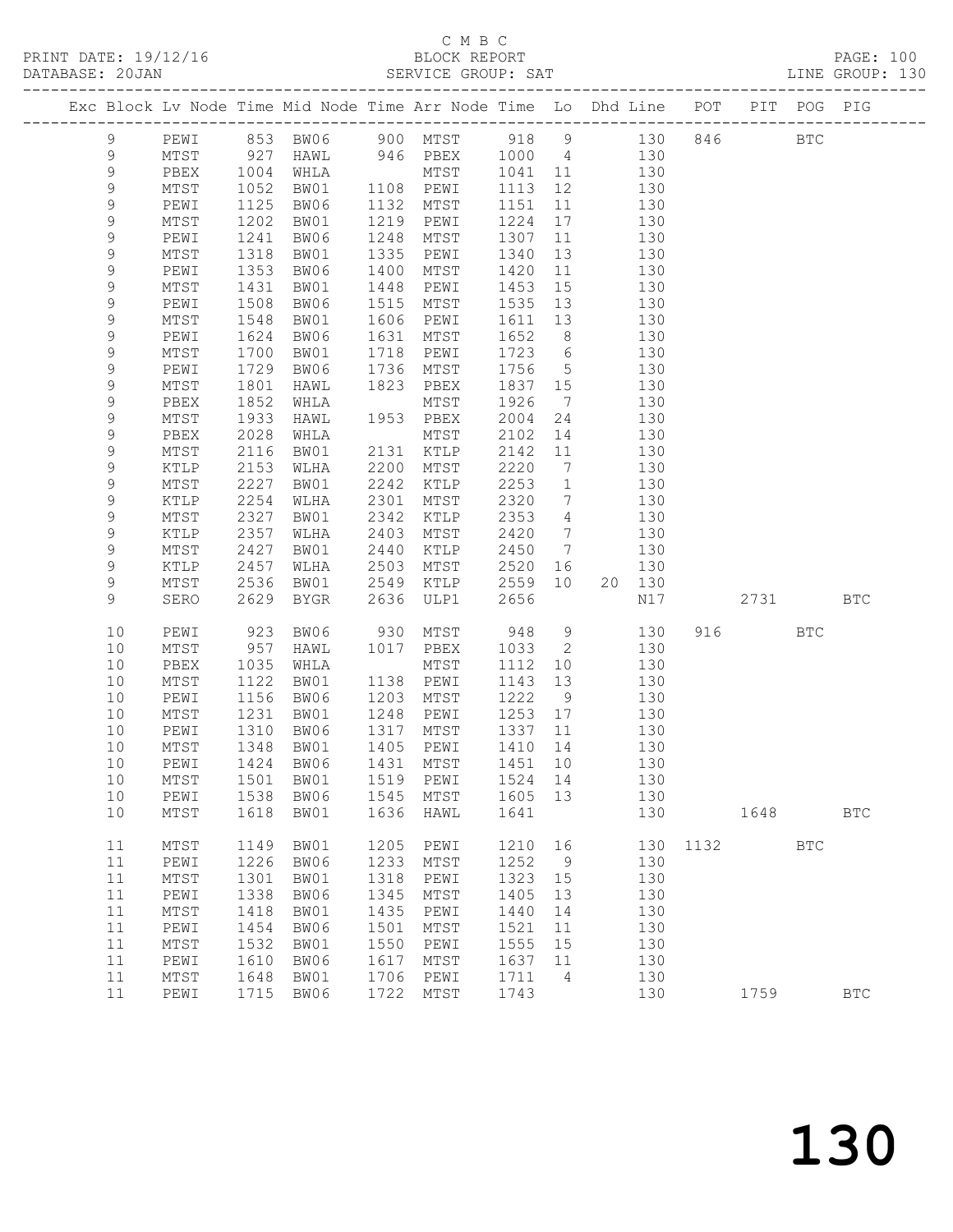#### C M B C

|  | DATABASE: 20JAN |      |      |      |      | SERVICE GROUP: SAT |      |              |                                                                    |          |     |     | LINE GROUP: 130 |  |
|--|-----------------|------|------|------|------|--------------------|------|--------------|--------------------------------------------------------------------|----------|-----|-----|-----------------|--|
|  |                 |      |      |      |      |                    |      |              | Exc Block Ly Node Time Mid Node Time Arr Node Time Lo Dhd Line POT |          | PIT |     | POG PIG         |  |
|  | 12              | PBEX | 1303 | WHLA |      | MTST               | 1344 | 9            |                                                                    | 130 1251 |     | BTC |                 |  |
|  | 12              | MTST | 1353 | HAWL | 1415 | PBEX               | 1433 | 27           | 130                                                                |          |     |     |                 |  |
|  | 12              | PBEX | 1500 | WHLA |      | MTST               | 1541 | 12           | 130                                                                |          |     |     |                 |  |
|  | 12              | MTST | 1553 | HAWL | 1616 | PBEX               | 1630 | -2           | 130                                                                |          |     |     |                 |  |
|  | 12              | PBEX | 1632 | WHLA |      | MTST               | 1714 | 9            | 130                                                                |          |     |     |                 |  |
|  | 12              | MTST | 1723 | HAWL | 1746 | PBEX               | 1800 | 6            | 130                                                                |          |     |     |                 |  |
|  | 12              | PBEX | 1806 | WHLA |      | MTST               | 1843 | <sup>2</sup> | 130                                                                |          |     |     |                 |  |
|  | 12              | MTST | 1845 | HAWL | 1907 | PBEX               | 1920 | 20           | 130                                                                |          |     |     |                 |  |
|  | 12              | PBEX | 1940 | WHLA |      | MTST               | 2014 | - 7          | 130                                                                |          |     |     |                 |  |
|  | 12              | MTST | 2021 | HAWL | 2041 | PBEX               | 2052 | 24           | 130                                                                |          |     |     |                 |  |
|  | 12              | PBEX | 2116 | WHLA |      | MTST               | 2150 | - 7          | 130                                                                |          |     |     |                 |  |
|  |                 |      |      |      |      |                    |      |              |                                                                    |          |     |     |                 |  |

12 MTST 2157 BW01 2212 KTLP 2223 130 2227 BTC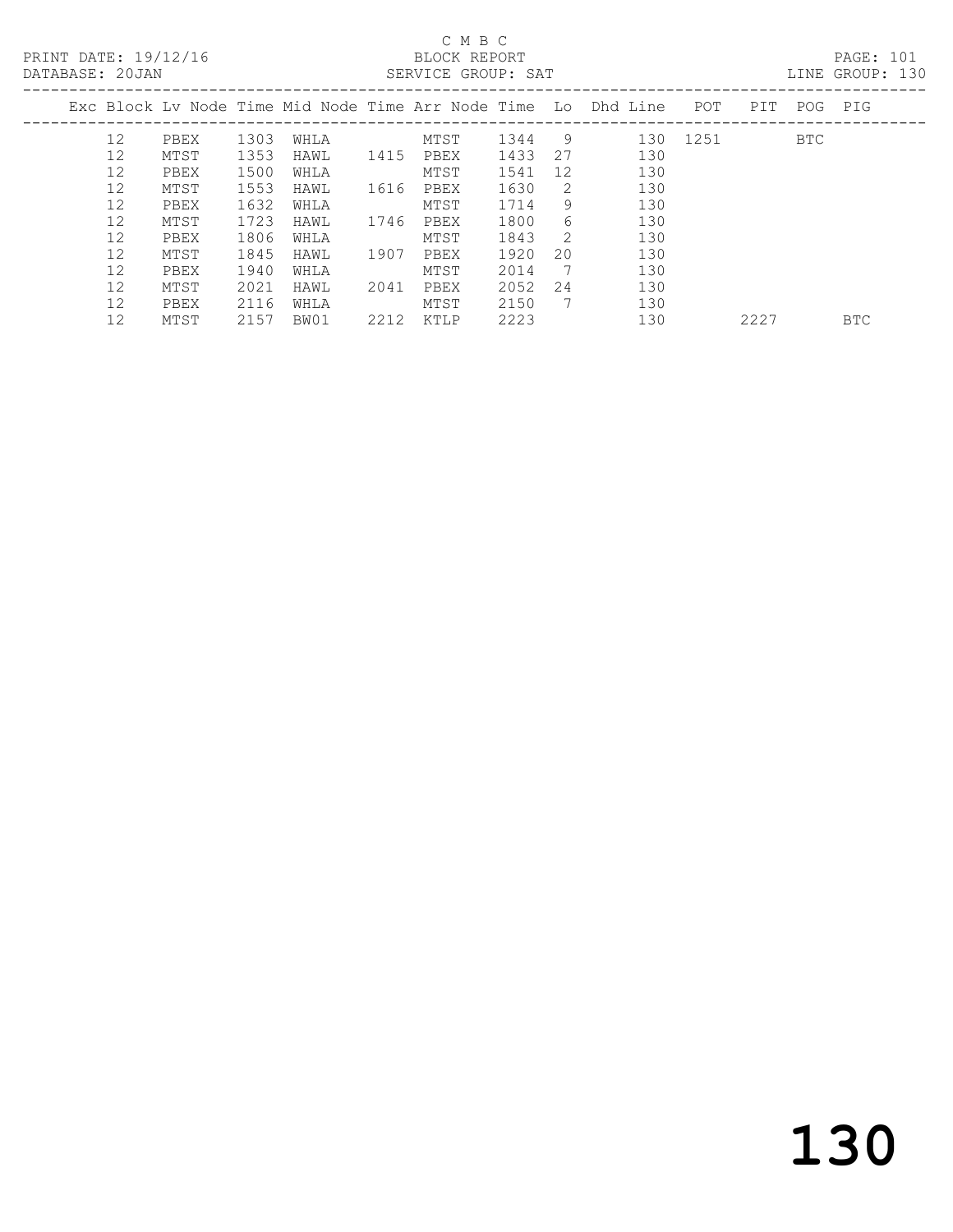|                          |    |      |              |                                                                                                                                                                                                                                            |  | C M B C |      |                                                                                                                                                                                                                                            |      | PRINT DATE: 19/12/16<br>BLOCK REPORT BLOCK PRESSERIE BROUP: SAT DATABASE: 20JAN SERVICE GROUP: SAT LINE GROUP: 210 |
|--------------------------|----|------|--------------|--------------------------------------------------------------------------------------------------------------------------------------------------------------------------------------------------------------------------------------------|--|---------|------|--------------------------------------------------------------------------------------------------------------------------------------------------------------------------------------------------------------------------------------------|------|--------------------------------------------------------------------------------------------------------------------|
|                          |    |      |              |                                                                                                                                                                                                                                            |  |         |      |                                                                                                                                                                                                                                            |      |                                                                                                                    |
|                          |    |      |              |                                                                                                                                                                                                                                            |  |         |      |                                                                                                                                                                                                                                            |      |                                                                                                                    |
|                          |    |      |              |                                                                                                                                                                                                                                            |  |         |      |                                                                                                                                                                                                                                            |      |                                                                                                                    |
|                          |    |      |              |                                                                                                                                                                                                                                            |  |         |      |                                                                                                                                                                                                                                            |      |                                                                                                                    |
|                          |    |      |              |                                                                                                                                                                                                                                            |  |         |      |                                                                                                                                                                                                                                            |      |                                                                                                                    |
|                          |    |      |              |                                                                                                                                                                                                                                            |  |         |      |                                                                                                                                                                                                                                            |      |                                                                                                                    |
|                          |    |      |              |                                                                                                                                                                                                                                            |  |         |      |                                                                                                                                                                                                                                            |      |                                                                                                                    |
|                          |    |      |              |                                                                                                                                                                                                                                            |  |         |      |                                                                                                                                                                                                                                            |      |                                                                                                                    |
|                          |    |      |              |                                                                                                                                                                                                                                            |  |         |      |                                                                                                                                                                                                                                            |      |                                                                                                                    |
|                          |    |      |              |                                                                                                                                                                                                                                            |  |         |      |                                                                                                                                                                                                                                            |      |                                                                                                                    |
|                          |    |      |              |                                                                                                                                                                                                                                            |  |         |      |                                                                                                                                                                                                                                            |      |                                                                                                                    |
|                          |    |      |              |                                                                                                                                                                                                                                            |  |         |      |                                                                                                                                                                                                                                            |      |                                                                                                                    |
|                          |    |      |              |                                                                                                                                                                                                                                            |  |         |      |                                                                                                                                                                                                                                            |      |                                                                                                                    |
| UNDE UNDERWOOD & DEMPSEY |    |      |              |                                                                                                                                                                                                                                            |  |         |      |                                                                                                                                                                                                                                            |      |                                                                                                                    |
|                          |    |      |              |                                                                                                                                                                                                                                            |  |         |      |                                                                                                                                                                                                                                            |      | Exc Block Lv Node Time Mid Node Time Arr Node Time Lo Dhd Line POT PIT POG PIG                                     |
|                          |    |      |              |                                                                                                                                                                                                                                            |  |         |      | 41 LOQU 525 MACA 235<br>41 LOQU 525 MACA 200 LVMT 540 0 242 503 BTC<br>41 LVMT 540 LOQU 557 STST 630 0 242<br>41 STST 630 LOQU 557 STST 630 0 242<br>41 STST 630 LOLO 654 LSGB 659 18 240<br>41 ISGB 717 MAGA 734 STST 754 11 240<br>41 ST |      |                                                                                                                    |
|                          |    |      |              |                                                                                                                                                                                                                                            |  |         |      |                                                                                                                                                                                                                                            |      |                                                                                                                    |
|                          |    |      |              |                                                                                                                                                                                                                                            |  |         |      |                                                                                                                                                                                                                                            |      |                                                                                                                    |
|                          |    |      |              |                                                                                                                                                                                                                                            |  |         |      |                                                                                                                                                                                                                                            |      |                                                                                                                    |
|                          |    |      |              |                                                                                                                                                                                                                                            |  |         |      |                                                                                                                                                                                                                                            |      |                                                                                                                    |
|                          |    |      |              |                                                                                                                                                                                                                                            |  |         |      |                                                                                                                                                                                                                                            |      |                                                                                                                    |
|                          |    |      |              |                                                                                                                                                                                                                                            |  |         |      |                                                                                                                                                                                                                                            |      |                                                                                                                    |
|                          |    |      |              |                                                                                                                                                                                                                                            |  |         |      |                                                                                                                                                                                                                                            |      |                                                                                                                    |
|                          |    |      |              |                                                                                                                                                                                                                                            |  |         |      |                                                                                                                                                                                                                                            |      |                                                                                                                    |
|                          | 41 | MOGL | 1036<br>1104 | LOQU 1059 5 249<br>MOGL 1120 0 249                                                                                                                                                                                                         |  |         |      |                                                                                                                                                                                                                                            |      |                                                                                                                    |
|                          | 41 | LOQU |              |                                                                                                                                                                                                                                            |  |         |      |                                                                                                                                                                                                                                            |      |                                                                                                                    |
|                          | 41 | MOGL |              | 1120 MAGA 1136 STST 1205 5 246                                                                                                                                                                                                             |  |         |      |                                                                                                                                                                                                                                            |      |                                                                                                                    |
|                          | 41 | STST |              | 1210 15LO 1248 15GB 1253 5 240<br>1258 MAGA 1319 STST 1355 5 240                                                                                                                                                                           |  |         |      |                                                                                                                                                                                                                                            |      |                                                                                                                    |
|                          | 41 | 15GB |              |                                                                                                                                                                                                                                            |  |         |      |                                                                                                                                                                                                                                            |      |                                                                                                                    |
|                          | 41 | STST | 1400         | EDRI 1427 MOGL 1436<br>LOOU 1501                                                                                                                                                                                                           |  |         |      | MOGL 1436 0 246<br>LOQU 1501 16 249<br>UNDE 1546 2 228                                                                                                                                                                                     |      |                                                                                                                    |
|                          | 41 | MOGL | 1436         |                                                                                                                                                                                                                                            |  |         |      |                                                                                                                                                                                                                                            |      |                                                                                                                    |
|                          | 41 | LOQU |              | 1517 15GB 1530 UNDE 1546                                                                                                                                                                                                                   |  |         |      |                                                                                                                                                                                                                                            |      |                                                                                                                    |
|                          | 41 |      |              |                                                                                                                                                                                                                                            |  |         |      |                                                                                                                                                                                                                                            |      |                                                                                                                    |
|                          | 41 |      |              | UNDE 1548 GB15 1601 LOQU 1615 17 228<br>LOQU 1632 29LO 1648 LVMT 1657 4 229<br>LVMT 1701 LO15 LOQU 1728 4 229<br>LOQU 1732 29LO 1748 LVMT 1757 4 229<br>LVMT 1801 LO15 LOQU 1824 8 229<br>LVMT 1801 LO15 LOQU 1824 8 229<br>LOQU 1832 29LO |  |         |      |                                                                                                                                                                                                                                            |      |                                                                                                                    |
|                          | 41 |      |              |                                                                                                                                                                                                                                            |  |         |      |                                                                                                                                                                                                                                            |      |                                                                                                                    |
|                          | 41 |      |              |                                                                                                                                                                                                                                            |  |         |      |                                                                                                                                                                                                                                            |      |                                                                                                                    |
|                          | 41 |      |              |                                                                                                                                                                                                                                            |  |         |      |                                                                                                                                                                                                                                            |      |                                                                                                                    |
|                          | 41 |      |              |                                                                                                                                                                                                                                            |  |         |      |                                                                                                                                                                                                                                            |      |                                                                                                                    |
|                          | 41 | LVMT |              | 1900 LO15                                                                                                                                                                                                                                  |  | LOOU    | 1922 | 229                                                                                                                                                                                                                                        | 1942 | <b>BTC</b>                                                                                                         |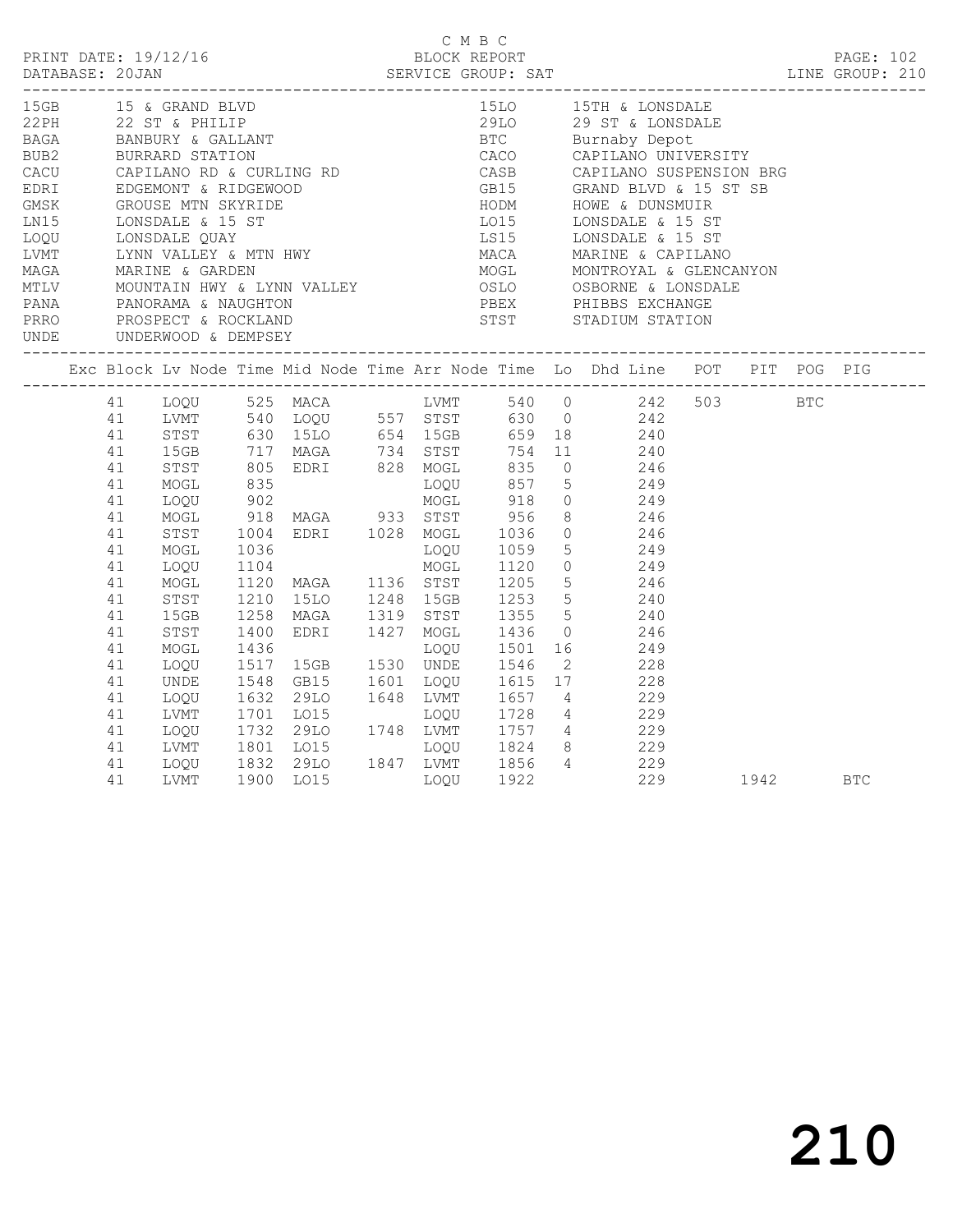#### C M B C<br>BLOCK REPORT SERVICE GROUP: SAT

|  |    |             |                                            |      |      | Exc Block Lv Node Time Mid Node Time Arr Node Time Lo Dhd Line POT |      |                         |           |     |     |      | PIT POG PIG  |            |
|--|----|-------------|--------------------------------------------|------|------|--------------------------------------------------------------------|------|-------------------------|-----------|-----|-----|------|--------------|------------|
|  | 42 | 15GB        |                                            |      |      | 522 LVMT 528 UNDE                                                  |      |                         | 533 1 228 |     | 504 |      | $_{\rm BTC}$ |            |
|  | 42 | <b>UNDE</b> | 534                                        | GB15 |      | 547 LOQU                                                           | 600  | $5\overline{)}$         | 228       |     |     |      |              |            |
|  | 42 | LOQU        | 605<br>634<br>705                          | 15GB |      | 616 UNDE                                                           | 627  | $7\overline{ }$         |           | 228 |     |      |              |            |
|  | 42 | <b>UNDE</b> |                                            | GB15 |      | 647 LOQU                                                           | 700  | $5\overline{)}$         |           | 228 |     |      |              |            |
|  | 42 | LOQU        | 705                                        | 15GB | 716  | UNDE                                                               | 727  | $6\overline{6}$         |           | 228 |     |      |              |            |
|  | 42 | UNDE        | 733                                        | GB15 | 746  | LOQU                                                               | 800  | $5^{\circ}$             | 228       |     |     |      |              |            |
|  | 42 | LOQU        | 805                                        | 15GB | 816  | UNDE                                                               | 827  | 6                       |           | 228 |     |      |              |            |
|  | 42 | <b>UNDE</b> | 833                                        | GB15 | 846  | LOQU                                                               | 900  | 17                      |           | 228 |     |      |              |            |
|  | 42 | LOQU        | $\begin{array}{c} 917 \\ 1000 \end{array}$ | CASB | 933  | GMSK                                                               | 942  | 18                      |           | 236 |     |      |              |            |
|  | 42 | GMSK        | 1000                                       | CASB | 1007 | LOQU                                                               | 1029 | 6                       |           | 236 |     |      |              |            |
|  | 42 | LOQU        | 1035                                       | CASB | 1053 | GMSK                                                               | 1102 | 10                      |           | 236 |     |      |              |            |
|  | 42 | GMSK        | 1112                                       | CASB | 1119 | LOQU                                                               | 1142 | 6                       |           | 236 |     |      |              |            |
|  | 42 | LOQU        | 1148                                       | OSLO | 1204 | PRRO                                                               | 1227 | 20                      |           | 230 |     |      |              |            |
|  | 42 | PRRO        | 1247                                       | LS15 | 1259 | LOQU                                                               | 1310 | $\overline{7}$          |           | 230 |     |      |              |            |
|  | 42 | LOQU        | 1317                                       | CASB | 1337 | GMSK                                                               | 1346 | 11                      |           | 236 |     |      |              |            |
|  | 42 | GMSK        | 1357                                       | CASB | 1404 | LOQU                                                               | 1428 | $\overline{4}$          |           | 236 |     |      |              |            |
|  | 42 | LOQU        | 1432                                       | CASB | 1452 | GMSK                                                               | 1501 | 9                       |           | 236 |     |      |              |            |
|  | 42 | GMSK        | 1510                                       | CASB | 1517 | LOOU                                                               | 1541 | $6\overline{6}$         | 236       |     |     |      |              |            |
|  | 42 | LOQU        | 1547                                       | LN15 | 1556 | PRRO                                                               | 1614 | $5\overline{)}$         |           | 230 |     |      |              |            |
|  | 42 | PRRO        | 1619                                       | LS15 | 1629 | LOQU                                                               | 1640 | 8 <sup>8</sup>          |           | 230 |     |      |              |            |
|  | 42 | LOQU        | 1648                                       | 15GB | 1701 | UNDE                                                               | 1717 | $\overline{2}$          |           | 228 |     |      |              |            |
|  | 42 | UNDE        | 1719                                       | GB15 | 1732 | LOQU                                                               | 1746 | $\mathcal{S}$           |           | 228 |     |      |              |            |
|  | 42 | LOQU        | 1749                                       | 15GB | 1802 | UNDE                                                               | 1816 | 16                      |           | 228 |     |      |              |            |
|  | 42 | <b>UNDE</b> | 1832                                       | GB15 | 1845 | LOQU                                                               | 1859 | $\overline{\mathbf{3}}$ |           | 228 |     |      |              |            |
|  | 42 | LOQU        | 1902                                       | 15GB | 1915 | UNDE                                                               | 1927 | $5\overline{)}$         |           | 228 |     |      |              |            |
|  | 42 | UNDE        | 1932                                       | GB15 | 1945 | LOQU                                                               | 1959 | $\mathcal{S}$           |           | 228 |     |      |              |            |
|  | 42 | LOQU        | 2002                                       | 15GB | 2015 | UNDE                                                               | 2026 | 6                       |           | 228 |     |      |              |            |
|  | 42 | UNDE        | 2032                                       | GB15 | 2045 | LOQU                                                               | 2059 | $5\phantom{.0}$         |           | 228 |     |      |              |            |
|  | 42 | LOQU        | 2104                                       | 15GB | 2117 | UNDE                                                               | 2128 | $5\overline{)}$         |           | 228 |     |      |              |            |
|  | 42 | UNDE        | 2133                                       | GB15 | 2145 | LOQU                                                               | 2159 | $5\phantom{.0}$         |           | 228 |     |      |              |            |
|  | 42 | LOQU        | 2204                                       | 15GB | 2217 | UNDE                                                               | 2228 | $5\overline{)}$         |           | 228 |     |      |              |            |
|  | 42 | UNDE        | 2233                                       | GB15 | 2245 | LOQU                                                               | 2259 | $5\phantom{.0}$         |           | 228 |     |      |              |            |
|  | 42 | LOQU        | 2304                                       | 15GB | 2316 | UNDE                                                               | 2327 | 6                       |           | 228 |     |      |              |            |
|  | 42 | <b>UNDE</b> | 2333                                       | GB15 | 2345 | LOQU                                                               | 2359 | $5\overline{)}$         |           | 228 |     |      |              |            |
|  | 42 | LOQU        | 2404                                       | 29LO |      | 2419 LVMT                                                          | 2426 | 12                      |           | 229 |     |      |              |            |
|  | 42 | LVMT        | 2438                                       | LO15 |      | LOQU                                                               | 2459 | $\overline{\mathbf{3}}$ |           | 229 |     |      |              |            |
|  | 42 | LOQU        | 2502                                       | 29LO |      | 2517 LVMT 2524 13                                                  |      |                         | 23 229    |     |     |      |              |            |
|  | 42 | HODM        | 2600                                       | LOQU |      | 2630 LVMT                                                          | 2647 |                         |           | N24 |     | 2703 |              | <b>BTC</b> |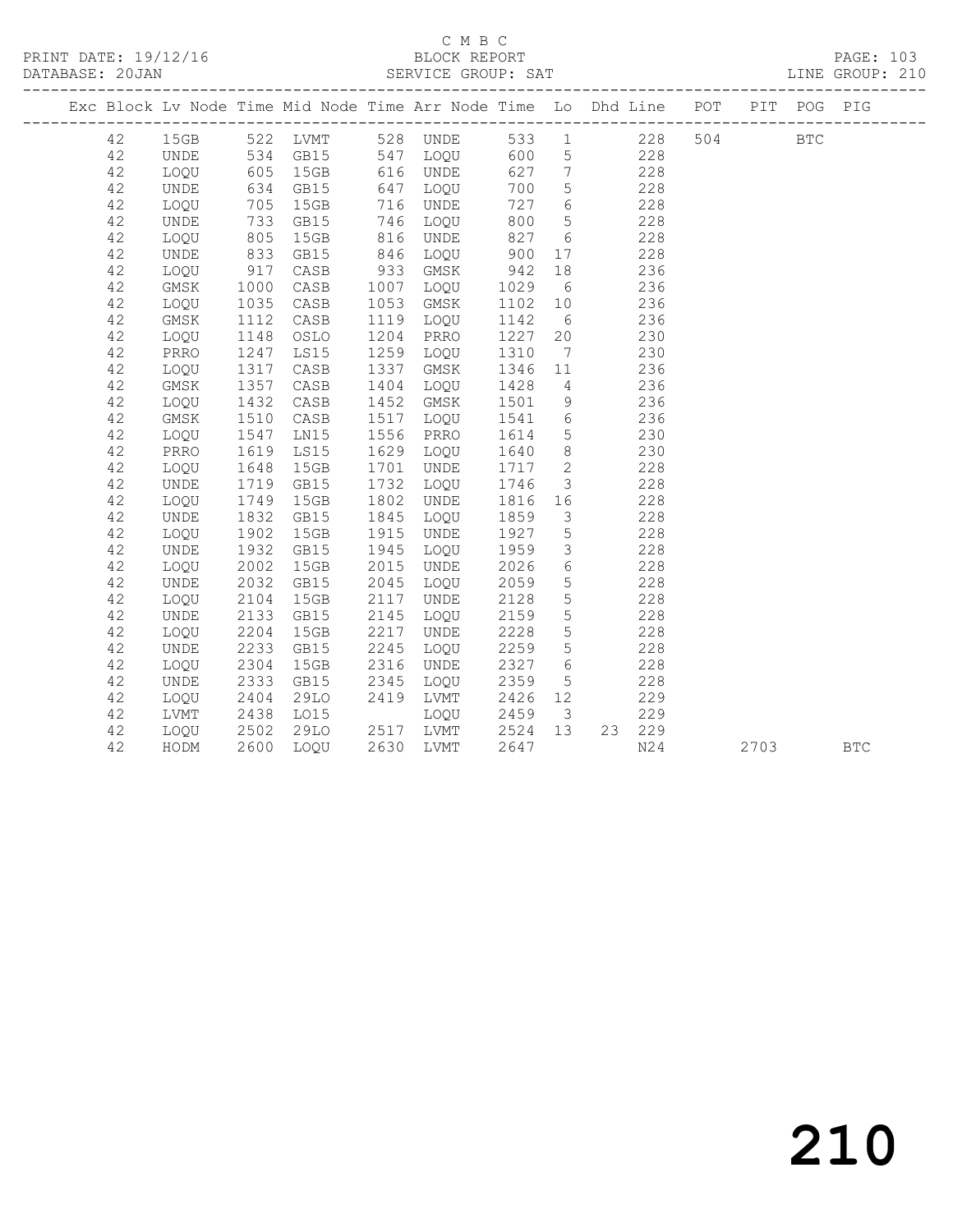#### C M B C<br>BLOCK REPORT

|          |              |              |                                   |      |                            |                            |                 |                                                                                    |     |            | PAGE: 104 |
|----------|--------------|--------------|-----------------------------------|------|----------------------------|----------------------------|-----------------|------------------------------------------------------------------------------------|-----|------------|-----------|
|          |              |              |                                   |      |                            |                            |                 | Exc Block Lv Node Time Mid Node Time Arr Node Time Lo Dhd Line POT PIT POG PIG     |     |            |           |
|          |              |              |                                   |      |                            |                            |                 | 43 LN15 554 OSLO 600 PRRO 612 0 230 529 BTC                                        |     |            |           |
| 43       |              |              |                                   |      |                            |                            |                 | PRRO 612 LS15 620 LOQU 627 20 230                                                  |     |            |           |
| 43       |              |              |                                   |      |                            |                            |                 | LOQU 647 OSLO 659 PRRO 723 5 230                                                   |     |            |           |
| 43       | PRRO         |              |                                   |      | 737 LOQU<br>800 PRRO       |                            |                 | $744$ 3 230<br>824 4 230                                                           |     |            |           |
| 43       | LOQU         |              | 728 LS15<br>747 OSLO<br>828 LS15  |      |                            |                            |                 |                                                                                    |     |            |           |
| 43       | PRRO         |              |                                   |      | $837$ LOQU $844$           |                            |                 | $\frac{2}{3}$ 230                                                                  |     |            |           |
| 43       | LOQU         | 847          | OSLO                              |      | 901 PRRO                   | 925                        |                 | 3 230                                                                              |     |            |           |
| 43       | PRRO         |              |                                   | 937  | LOQU                       |                            |                 | 3 230                                                                              |     |            |           |
| 43       | LOQU         |              | 928 LS15<br>948 OSLO<br>1051 LS15 |      | 1002 PRRO                  | 945 3<br>1026 25<br>1110 7 |                 | $\begin{array}{ccc} 25 & \hspace{1.5cm} 230 \\ 7 & \hspace{1.5cm} 230 \end{array}$ |     |            |           |
| 43       | PRRO         |              | 1051 LS15                         | 1101 | LOQU                       |                            |                 |                                                                                    |     |            |           |
| 43       | LOQU         | 1117         | CASB                              | 1137 | GMSK                       | 1146 11                    |                 | 236                                                                                |     |            |           |
| 43<br>43 | GMSK<br>LOQU | 1157         | CASB                              | 1204 | LOQU                       | 1227                       |                 | 5 236                                                                              |     |            |           |
| 43       | GMSK         |              | 1232 CASB<br>1312 CASB            |      |                            |                            |                 | 1252 GMSK 1301 11 236<br>1319 LOQU 1343 4 236                                      |     |            |           |
| 43       | LOQU         | 1347         | LN15                              | 1357 | PRRO 1415                  |                            |                 | 2 230                                                                              |     |            |           |
|          | PRRO         | 1417         | LS15                              | 1429 |                            | 1440                       |                 |                                                                                    |     |            |           |
| 43<br>43 | LOQU         | 1447         | LN15                              | 1457 | LOQU<br>PRRO               |                            |                 | 7 230<br>230                                                                       |     |            |           |
| 43       | PRRO         | 1519         | LS15                              | 1529 | LOQU                       | 1515 4<br>1540 7           |                 | 230                                                                                |     |            |           |
| 43       | LOQU         | 1547         | CASB                              | 1604 | GMSK                       |                            |                 | 1613 12 236                                                                        |     |            |           |
| 43       | GMSK         | 1625         | CASB                              | 1632 | LOQU                       | 1656                       |                 | 6 236                                                                              |     |            |           |
| 43       | LOQU         | 1702         | CASB                              |      | 1719 GMSK                  |                            |                 |                                                                                    |     |            |           |
| 43       | GMSK         | 1740         | CASB                              | 1747 |                            |                            |                 | GMSK 1728 12 236<br>LOQU 1810 7 236                                                |     |            |           |
| 43       | LOQU         | 1817         | CASB                              |      | 1833 GMSK                  | 1842 16                    |                 | 236                                                                                |     |            |           |
| 43       | GMSK         | 1858         | CASB                              | 1905 | LOQU                       | 1926                       |                 | 6 236                                                                              |     |            |           |
| 43       | LOQU         | 1932         | 15GB                              | 1945 |                            |                            |                 |                                                                                    |     |            |           |
| 43       | UNDE         |              | ىلەت 1932<br>2002 GB15            | 2015 | UNDE 1957 5<br>LOQU 2029 5 |                            |                 | $\frac{228}{228}$                                                                  |     |            |           |
| 43       | LOQU         | 2034         | 15GB                              | 2047 | UNDE                       | 2058                       | $5\overline{)}$ | 228                                                                                |     |            |           |
| 43       | UNDE         | 2103         | GB15                              |      | 2115 LOQU                  | 2129                       |                 | 5 228                                                                              |     |            |           |
| 43       | LOQU         | 2134         | 15GB                              | 2147 | UNDE                       |                            | $5\overline{)}$ | 228                                                                                |     |            |           |
| 43       | UNDE         | 2203         | GB15                              | 2215 | LOQU                       | 2158<br>2229               | $5\overline{)}$ | 228                                                                                |     |            |           |
| 43       | LOQU         | 2234         | 15GB                              | 2247 | UNDE                       | 2258                       | $5\overline{)}$ | 228                                                                                |     |            |           |
| 43       | UNDE         | 2303         | GB15                              | 2315 | LOQU                       | 2329                       | 5 <sup>5</sup>  | 228                                                                                |     |            |           |
| 43       | LOQU         | 2334         | 15GB                              | 2346 | UNDE                       | 2357<br>2428<br>2456       |                 | 6 228                                                                              |     |            |           |
| 43       | UNDE         |              | 2403 GB15<br>2434 15GB            | 2415 | LOQU                       |                            |                 | $\begin{array}{ccc} 6 & 228 \\ 7 & 228 \end{array}$                                |     |            |           |
| 43       | LOQU         |              |                                   |      | 2445 UNDE                  |                            |                 |                                                                                    |     |            |           |
| 43       | UNDE         |              | 2503 GB15                         |      | 2515 LOQU 2528 10          |                            |                 | 228                                                                                |     |            |           |
| 43       | LOQU         |              | 2538 PBEX                         |      | 2550 CACO 2559             |                            |                 | 239 2614 BTC                                                                       |     |            |           |
| 44       | CACU         | 555          | EDRI                              | 601  | MOGL                       | 606                        | 0               | 246                                                                                | 530 | <b>BTC</b> |           |
| $4\,4$   | MOGL         | 606          |                                   |      | LOQU                       | 627                        | 5               | 249                                                                                |     |            |           |
| 44       | LOQU         | 632          | CASB                              | 645  | GMSK                       | 651                        | 14              | 236                                                                                |     |            |           |
| $4\,4$   | GMSK         | 705          | LS15                              | 725  | PBEX                       | 738                        | 9               | 232                                                                                |     |            |           |
| $4\,4$   | ${\tt PBEX}$ | 747          | LN15                              | 800  | $\rm{GMSK}$                | 819                        | 16              | 232                                                                                |     |            |           |
| 44       | GMSK         | 835          | LS15                              | 855  | ${\tt PBEX}$               | 908                        | 10              | 232                                                                                |     |            |           |
| 44       | ${\tt PBEX}$ | 918          |                                   |      | PANA                       | 938                        | 16              | 211                                                                                |     |            |           |
| $4\,4$   | PANA         | 954          |                                   |      | PBEX                       | 1012                       | 5               | 212                                                                                |     |            |           |
| 44       | ${\tt PBEX}$ | 1017         | LN15                              | 1031 | GMSK                       | 1054                       | 8               | 232                                                                                |     |            |           |
| 44       | GMSK         | 1102         | LS15                              | 1125 | ${\tt PBEX}$               | 1142                       | 5               | 232                                                                                |     |            |           |
| 44       | PBEX         | 1147         |                                   |      | PANA                       | 1204                       | 20              | 212                                                                                |     |            |           |
| 44       | PANA         | 1224         |                                   |      | PBEX                       | 1242                       | 5               | 212                                                                                |     |            |           |
| 44       | ${\tt PBEX}$ | 1247         | LN15                              | 1302 | $\rm{GMSK}$                | 1325                       | 7               | 232<br>232                                                                         |     |            |           |
| $4\,4$   | GMSK         | 1332<br>1417 | LS15                              | 1355 | ${\tt PBEX}$               | 1412<br>1435               | 5               | 212                                                                                |     |            |           |
| 44<br>44 | PBEX<br>PANA | 1454         |                                   |      | PANA<br>${\tt PBEX}$       | 1512                       | 19<br>5         | 212                                                                                |     |            |           |
| 44       | ${\tt PBEX}$ | 1517         | LN15                              | 1532 | GMSK                       | 1555                       | 7               | 232                                                                                |     |            |           |
| 44       | GMSK         | 1602         | LS15                              | 1625 | PBEX                       | 1642                       | 5               | 232                                                                                |     |            |           |
| 44       | PBEX         | 1647         |                                   |      | PANA                       | 1705                       | 19              | 212                                                                                |     |            |           |

210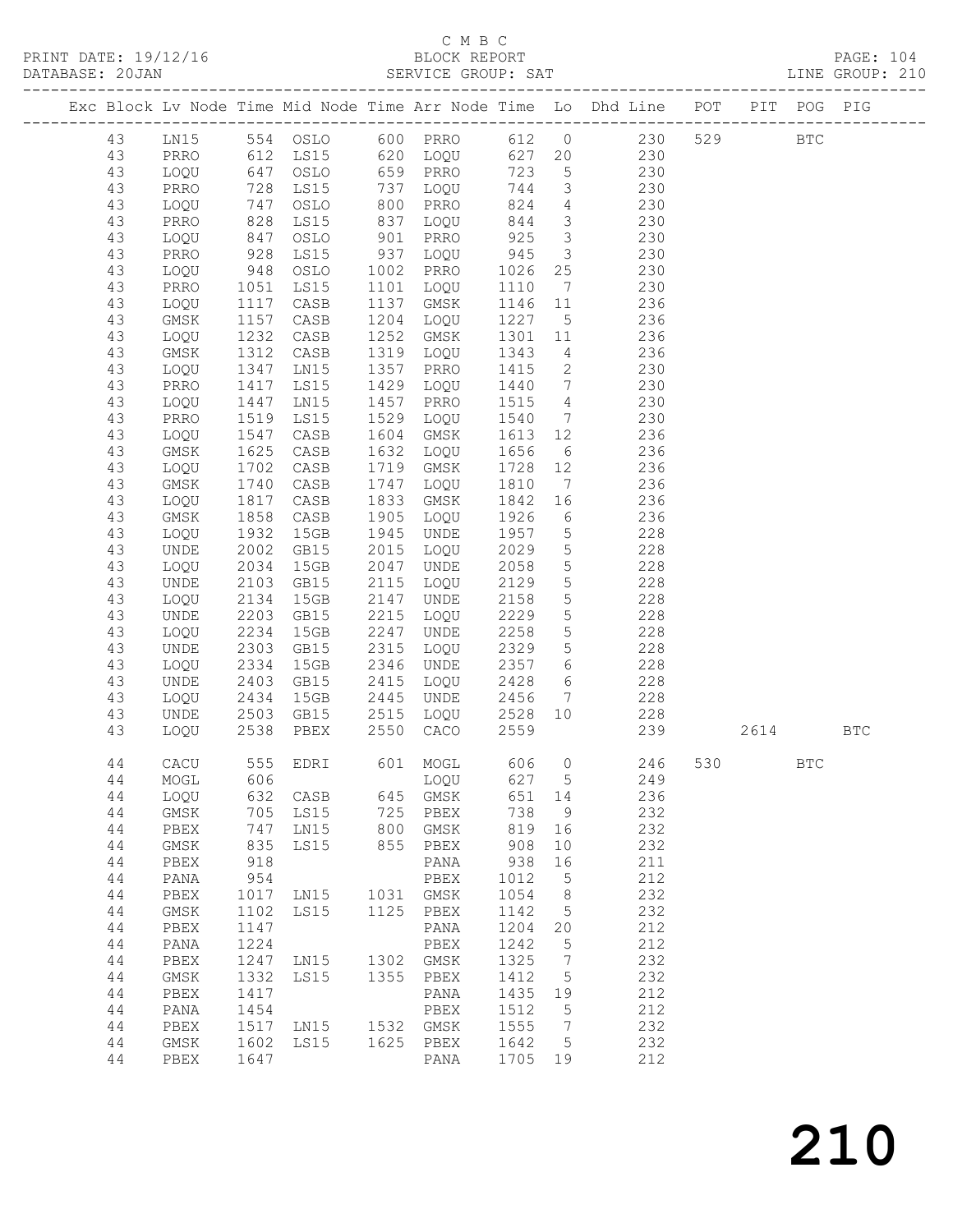#### C M B C<br>BLOCK REPORT

| PRINT DATE: 19/12/16 |          |              |            |                       |      | BLOCK REPORT |            |                         | DATABASE: 20JAN SERVICE GROUP: SAT LINE GROUP: 210                             |       |     | PAGE: 105  |  |
|----------------------|----------|--------------|------------|-----------------------|------|--------------|------------|-------------------------|--------------------------------------------------------------------------------|-------|-----|------------|--|
|                      |          |              |            |                       |      |              |            |                         | Exc Block Lv Node Time Mid Node Time Arr Node Time Lo Dhd Line POT PIT POG PIG |       |     |            |  |
|                      | 44       |              |            |                       |      |              |            |                         | PANA 1724 PBEX 1742 212                                                        | 1752  |     | <b>BTC</b> |  |
|                      | 45<br>45 | 15GB<br>UNDE | 552<br>604 | LVMT 558 UNDE<br>GB15 | 617  | LOOU         | 603<br>630 |                         | $1 \qquad \qquad$<br>228<br>$5 \quad \bullet$<br>228                           | 534 7 | BTC |            |  |
|                      | 45       | LOOU         | 635        | 15GB                  | 646  | UNDE         | 657        | 7                       | 228                                                                            |       |     |            |  |
|                      | 45       | UNDE         | 704        | GB15                  | 717  | LOOU         | 730        | 5                       | 228                                                                            |       |     |            |  |
|                      | 45       | LOQU         | 735        | 15GB                  | 746  | UNDE         | 757        | 6                       | 228                                                                            |       |     |            |  |
|                      | 45       | UNDE         | 803        | GB15                  | 816  | LOQU         | 830        |                         | 5 <sub>5</sub><br>228                                                          |       |     |            |  |
|                      | 45       | LOOU         | 835        | 15GB                  | 846  | UNDE         | 857 6      |                         | 228                                                                            |       |     |            |  |
|                      | 45       | UNDE         | 903        | GB15                  | 916  | LOOU         | 930        | 5                       | 228                                                                            |       |     |            |  |
|                      | 45       | LOQU         | 935        | 15GB                  | 947  | UNDE         | 958        | 20                      | 228                                                                            |       |     |            |  |
|                      | 45       | UNDE         | 1018       | GB15                  | 1031 | LOQU         | 1045       | $\overline{\mathbf{3}}$ | 228                                                                            |       |     |            |  |
|                      | 45       | LOQU         | 1048       | OSLO                  | 1104 | PRRO         | 1127       | 22                      | 230                                                                            |       |     |            |  |
|                      | 45       | PRRO         | 1149       | LS15                  | 1159 | LOQU         | 1208       | 24                      | 230                                                                            |       |     |            |  |
|                      | 45       | LOOU         | 1232       | 29LO                  | 1249 | LVMT         | 1257       | $\overline{2}$          | 229                                                                            |       |     |            |  |
|                      | 45       | LVMT         | 1259       | LO15                  |      | LOQU         | 1328       | 19                      | 229                                                                            |       |     |            |  |
|                      | 45       | LOQU         | 1347       | 15GB 1400             |      | UNDE         | 1415       | $\overline{\mathbf{3}}$ | 228                                                                            |       |     |            |  |
|                      | 45       | UNDE         | 1418       | GB15                  | 1431 | LOQU         | 1445       | 20                      | 228                                                                            |       |     |            |  |
|                      | 45       | LOQU         | 1505       |                       |      | MOGL         | 1524       | $\circ$                 | 249                                                                            |       |     |            |  |
|                      | 45       | MOGL         | 1524       | MAGA                  | 1542 | STST         | 1614       | $4\overline{4}$         | 246                                                                            |       |     |            |  |
|                      | 45       | STST         | 1618       | 15LO                  | 1653 | 15GB         | 1701       |                         | 7<br>240                                                                       |       |     |            |  |
|                      | 45       | 15GB         | 1708       | MAGA                  | 1728 | STST         | 1805       | 8                       | 240                                                                            |       |     |            |  |
|                      | 45       | STST         | 1813       | 15LO                  | 1844 | 15GB         | 1852       | $7\overline{ }$         | 240                                                                            |       |     |            |  |
|                      | 45       | 15GB         | 1859       | MAGA                  | 1916 | STST         | 1947       | 14                      | 240                                                                            |       |     |            |  |
|                      | 45       | STST         |            | 2001 15LO             | 2030 | 15GB         | 2038       | 11                      | 240                                                                            |       |     |            |  |

| 45 | STST             | 1813 | 15LO        | 1844 | 15GB             | 1852 | -7 | 240 |     |      |            |            |
|----|------------------|------|-------------|------|------------------|------|----|-----|-----|------|------------|------------|
| 45 | 15GB             | 1859 | MAGA        | 1916 | STST             | 1947 | 14 | 240 |     |      |            |            |
| 45 | STST             | 2001 | <b>15LO</b> | 2030 | 15GB             | 2038 | 11 | 240 |     |      |            |            |
| 45 | 15GB             | 2049 | MAGA        | 2104 | STST             | 2128 |    | 240 |     | 2152 |            | <b>BTC</b> |
|    |                  |      |             |      |                  |      |    |     |     |      |            |            |
| 46 | PBEX             | 547  | MTLV        | 556  | UNDE             | 605  | 21 | 210 | 535 |      | <b>BTC</b> |            |
| 46 | <b>UNDE</b>      | 626  | PBEX        | 644  | BUB <sub>2</sub> | 710  | 13 | 210 |     |      |            |            |
| 46 | BUB <sub>2</sub> | 723  | PBEX        | 745  | UNDE             | 805  | 20 | 210 |     |      |            |            |
| 46 | <b>UNDE</b>      | 825  | PBEX        | 844  | BUB <sub>2</sub> | 911  | 10 | 210 |     |      |            |            |
| 46 | BUB <sub>2</sub> | 921  | PBEX        | 945  | <b>UNDE</b>      | 1008 | 17 | 210 |     |      |            |            |
| 46 | <b>UNDE</b>      | 1025 | PBEX        | 1044 | BUB <sub>2</sub> | 1115 | 5  | 210 |     |      |            |            |
| 46 | BUB <sub>2</sub> | 1120 | PBEX        | 1145 | <b>UNDE</b>      | 1211 | 13 | 210 |     |      |            |            |
| 46 | <b>UNDE</b>      | 1224 | PBEX        | 1244 | BUB <sub>2</sub> | 1317 | 3  | 210 |     |      |            |            |
| 46 | BUB <sub>2</sub> | 1320 | PBEX        | 1345 | UNDE             | 1411 | 13 | 210 |     |      |            |            |
| 46 | <b>UNDE</b>      | 1424 | PBEX        | 1444 | BUB <sub>2</sub> | 1516 | 3  | 210 |     |      |            |            |
| 46 | BUB <sub>2</sub> | 1519 | PBEX        | 1545 | UNDE             | 1609 | 16 | 210 |     |      |            |            |
| 46 | <b>UNDE</b>      | 1625 | PBEX        | 1644 | BUB <sub>2</sub> | 1716 | 3  | 210 |     |      |            |            |
| 46 | BUB <sub>2</sub> | 1719 | PBEX        | 1745 | UNDE             | 1809 | 16 | 210 |     |      |            |            |
| 46 | <b>UNDE</b>      | 1825 | PBEX        | 1844 | BUB <sub>2</sub> | 1914 | 11 | 210 |     |      |            |            |
| 46 | BUB <sub>2</sub> | 1925 | PBEX        | 1950 | UNDE             | 2011 | 16 | 210 |     |      |            |            |
| 46 | <b>UNDE</b>      | 2027 | PBEX        | 2044 | BUB2             | 2113 | 6  | 209 |     |      |            |            |
| 46 | BUB <sub>2</sub> | 2119 | PBEX        | 2143 | <b>UNDE</b>      | 2207 | 20 | 209 |     |      |            |            |
| 46 | <b>UNDE</b>      | 2227 | PBEX        | 2244 | BUB <sub>2</sub> | 2314 | 6  | 209 |     |      |            |            |
| 46 | BUB <sub>2</sub> | 2320 | PBEX        | 2343 | UNDE             | 2407 |    | 209 |     | 2434 |            | <b>BTC</b> |
|    |                  |      |             |      |                  |      |    |     |     |      |            |            |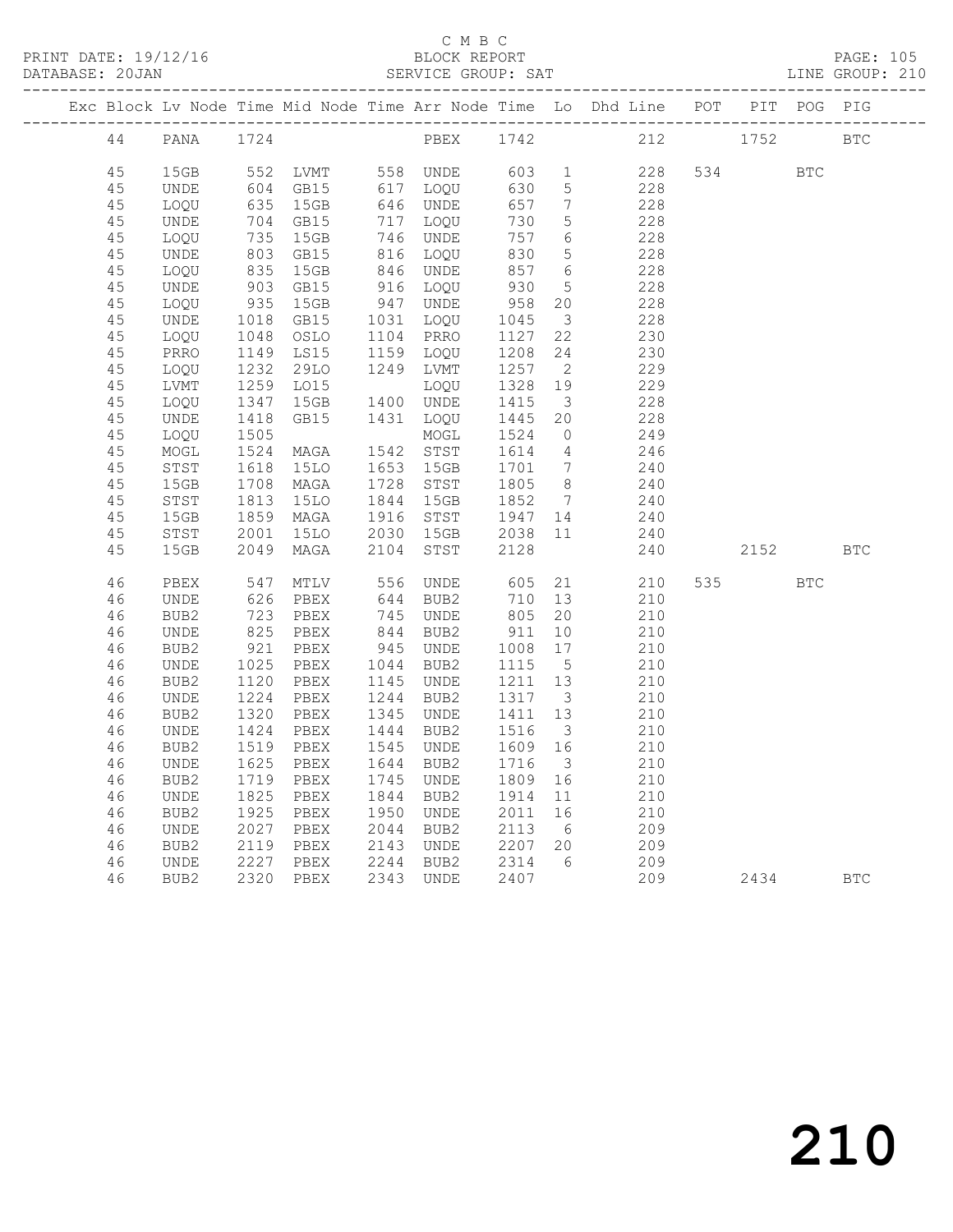$\begin{tabular}{lllll} \multicolumn{2}{c}{\textbf{C} M B C} & \multicolumn{2}{c}{\textbf{C} M B C} \\ \multicolumn{2}{c}{\textbf{P RINT} \textbf{DATE: }} 19/12/16 & \multicolumn{2}{c}{\textbf{D} M B C} \\ \multicolumn{2}{c}{\textbf{D} M T C} & \multicolumn{2}{c}{\textbf{D} M T C} & \multicolumn{2}{c}{\textbf{D} M T C} \\ \multicolumn{2}{c}{\textbf{D} M T C} & \multicolumn{2}{c}{\textbf{D} M T C} & \multicolumn{2}{c}{\textbf{D}$ PRINT DATE: 19/12/16 BLOCK REPORT PAGE: 106

DATABASE: 20JAN SERVICE GROUP: SAT LINE GROUP: 210 -------------------------------------------------------------------------------------------------

|  |          |              |              | Exc Block Lv Node Time Mid Node Time Arr Node Time Lo |              |              |              |                 | Dhd Line   | POT | PIT  | POG          | PIG        |
|--|----------|--------------|--------------|-------------------------------------------------------|--------------|--------------|--------------|-----------------|------------|-----|------|--------------|------------|
|  | 47       | LOQU         | 602          |                                                       |              | MOGL         | 616          | $\overline{0}$  | 249        | 540 |      | <b>BTC</b>   |            |
|  | 47       | MOGL         | 616          | MAGA                                                  | 631          | STST         | 654          | 11              | 246        |     |      |              |            |
|  | 47       | STST         | 705          | EDRI                                                  | 728          | ${\tt MOGL}$ | 735          | 0               | 246        |     |      |              |            |
|  | 47       | MOGL         | 735          |                                                       |              | LOQU         | 757          | 5               | 249        |     |      |              |            |
|  | 47       | LOQU         | 802          |                                                       |              | MOGL         | 816          | $\circ$         | 249        |     |      |              |            |
|  | 47       | MOGL         | 816          | MAGA                                                  | 831          | STST         | 856          | 10              | 246        |     |      |              |            |
|  | 47       | STST         | 906          | EDRI                                                  | 929          | MOGL         | 936          | $\circ$         | 246        |     |      |              |            |
|  | 47       | MOGL         | 936          |                                                       |              | LOQU         | 958          | 6               | 249        |     |      |              |            |
|  | 47       | LOQU         | 1004         |                                                       |              | $\sf{MOGL}$  | 1020         | $\circ$         | 249        |     |      |              |            |
|  | 47       | MOGL         | 1020         | MAGA                                                  | 1036         | STST         | 1103         | 7               | 246        |     |      |              |            |
|  | 47       | ${\tt STST}$ | 1110         | <b>15LO</b>                                           | 1148         | 15GB         | 1153         | 7               | 240        |     |      |              |            |
|  | 47       | 15GB         | 1200         | MAGA                                                  | 1221         | STST         | 1255         | 4               | 240        |     |      |              |            |
|  | 47       | ${\tt STST}$ | 1259         | EDRI                                                  | 1325         | MOGL         | 1334         | $\circ$         | 246        |     |      |              |            |
|  | 47       | MOGL         | 1334         |                                                       |              | LOQU         | 1359         | 13              | 249        |     |      |              |            |
|  | 47       | LOQU         | 1412         | 29LO                                                  | 1429         | <b>LVMT</b>  | 1437         | $\mathbf{2}$    | 229        |     |      |              |            |
|  | 47       | LVMT         | 1439         | LO15                                                  |              | LOQU         | 1510         | $\overline{4}$  | 229        |     |      |              |            |
|  | 47       | LOQU         | 1514         | 29LO                                                  | 1531         | LVMT         | 1540         | $\circledcirc$  | 229        |     |      |              |            |
|  | 47       | ${\rm LVMT}$ | 1540         | LO15                                                  |              | LOQU         | 1610         | $\overline{4}$  | 229        |     |      |              |            |
|  | 47       | LOQU         | 1614         | 29LO                                                  | 1630         | ${\rm LVMT}$ | 1639         | $\mathbf{1}$    | 229        |     |      |              |            |
|  | 47       | ${\rm LVMT}$ | 1640         | LO15                                                  |              | LOQU         | 1710         | $7\phantom{.0}$ | 229        |     |      |              |            |
|  | 47       | LOQU         | 1717         | CASB                                                  | 1733         | GMSK         | 1742         | 13              | 236        |     |      |              |            |
|  | 47       | GMSK         | 1755         | $\mathtt{CASE}$                                       | 1802         | LOQU         | 1825         | 8               | 236        |     |      |              |            |
|  | 47       | LOQU         | 1833         | 15GB                                                  | 1846         | UNDE         | 1858         | $\overline{4}$  | 228        |     |      |              |            |
|  | 47       | UNDE         | 1902         | GB15                                                  | 1915         | LOQU         | 1929         | 3               | 228        |     |      |              |            |
|  | 47       | LOQU         | 1932         | LN15                                                  | 1940         | PRRO         | 1958         | 14              | 230        |     |      |              |            |
|  | 47       | PRRO         | 2012         | LS15                                                  | 2021         | LOQU         | 2028         | $\overline{4}$  | 230        |     |      |              |            |
|  | 47       | LOQU         | 2032         | LN15                                                  | 2040         | PRRO         | 2057         | 15              | 230        |     |      |              |            |
|  | 47       | PRRO         | 2112<br>2132 | LS15<br>LN15                                          | 2121<br>2140 | LOQU<br>PRRO | 2128<br>2157 | $\overline{4}$  | 230<br>230 |     |      |              |            |
|  | 47<br>47 | LOQU<br>PRRO | 2212         | LS15                                                  | 2220         | LOQU         | 2227         | 15<br>5         | 230        |     |      |              |            |
|  | 47       | LOQU         | 2232         | LN15                                                  | 2239         | PRRO         | 2256         | 16              | 230        |     |      |              |            |
|  | 47       | PRRO         | 2312         | LS15                                                  | 2320         | LOQU         | 2327         | 5               | 230        |     |      |              |            |
|  | 47       | LOQU         | 2332         | LN15                                                  | 2339         | PRRO         | 2356         | 16              | 230        |     |      |              |            |
|  | 47       | PRRO         | 2412         | LS15                                                  | 2420         | LOQU         | 2427         | $5\phantom{.0}$ | 230        |     |      |              |            |
|  | 47       | LOQU         | 2432         | LN15                                                  | 2439         | PRRO         | 2456         | 16              | 230        |     |      |              |            |
|  | 47       | PRRO         | 2512         | LS15                                                  | 2520         | LOQU         | 2527         | 11              | 230        |     |      |              |            |
|  | 47       | LOQU         | 2538         | 15GB                                                  | 2549         | UNDE         | 2600         |                 | 228        |     | 2627 |              | <b>BTC</b> |
|  |          |              |              |                                                       |              |              |              |                 |            |     |      |              |            |
|  | 48       | 15GB         | 602          | MAGA                                                  | 619          | STST         | 639          | 9               | 240        | 544 |      | $_{\rm BTC}$ |            |
|  | 48       | STST         | 648          | <b>15LO</b>                                           | 714          | 15GB         | 719 13       |                 | 240        |     |      |              |            |
|  | 48       | 15GB         | 732          | MAGA                                                  | 749          | STST         | 809 10       |                 | 240        |     |      |              |            |
|  | 48       | STST         | 819          | 15LO                                                  | 850          | 15GB         | 855          | 4               | 240        |     |      |              |            |
|  | 48       | 15GB         | 859          | MAGA                                                  | 919          | STST         | 946          | 15              | 240        |     |      |              |            |
|  | 48       | STST         | 1001         | 15LO                                                  | 1035         | 15GB         | 1040         | 7               | 240        |     |      |              |            |
|  | 48       | 15GB         | 1047         | MAGA                                                  | 1108         | STST         | 1138         | 20              | 240        |     |      |              |            |
|  | 48       | STST         | 1158         | <b>15LO</b>                                           | 1236         | 15GB         | 1241         | 6               | 240        |     |      |              |            |
|  | 48       | 15GB         | 1247         | MAGA                                                  | 1308         | STST         | 1344         | 12              | 240        |     |      |              |            |
|  | 48       | STST         | 1356         | <b>15LO</b>                                           | 1434         | 15GB         | 1439         | 8               | 240        |     |      |              |            |
|  | 48       | 15GB         | 1447         | MAGA                                                  | 1508         | STST         | 1545         | 13              | 240        |     |      |              |            |
|  | 48       | STST         | 1558         | 15LO                                                  | 1633         | 15GB         | 1641         | 7               | 240        |     |      |              |            |
|  | 48       | 15GB         | 1648         | MAGA                                                  | 1708         | STST         | 1745         | 15              | 240        |     |      |              |            |
|  | 48       | STST         | 1800         | EDRI                                                  | 1826         | MOGL         | 1836         | 0               | 246        |     |      |              |            |
|  | 48       | MOGL         | 1836         |                                                       |              | LOQU         | 1859         | 4               | 249        |     |      |              |            |
|  | 48       | LOQU         | 1903         |                                                       |              | MOGL         | 1921         | $\circ$         | 249        |     |      |              |            |
|  | 48       | MOGL         | 1921         | MAGA                                                  | 1936         | STST         | 2002         | 11              | 246        |     |      |              |            |
|  | 48       | ${\tt STST}$ | 2013         | <b>15LO</b>                                           | 2042         | 15GB         | 2050         | 13              | 240        |     |      |              |            |
|  | 48       | 15GB         | 2103         | MAGA                                                  | 2118         | STST         | 2142         | 4               | 240        |     |      |              |            |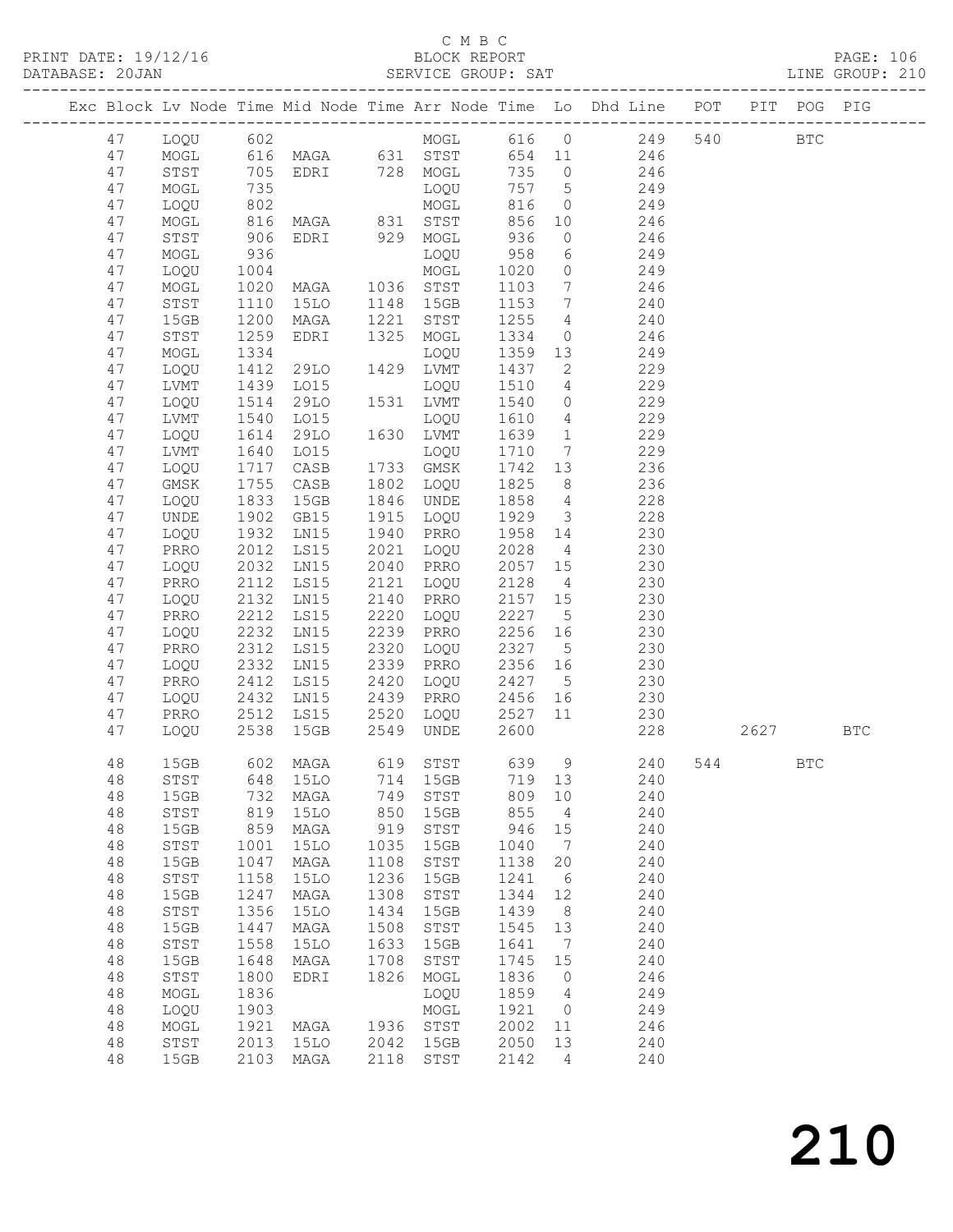PRINT DATE: 19/12/16 BLOCK REPORT<br>DATABASE: 20JAN BERVICE GROUP: SAT

#### C M B C<br>BLOCK REPORT

PAGE: 107<br>LINE GROUP: 210

|    |                            |                   |                                                       |      |                  |                   |                         | Exc Block Lv Node Time Mid Node Time Arr Node Time Lo Dhd Line POT PIT POG PIG |         |     |              |
|----|----------------------------|-------------------|-------------------------------------------------------|------|------------------|-------------------|-------------------------|--------------------------------------------------------------------------------|---------|-----|--------------|
|    |                            |                   |                                                       |      |                  |                   |                         | 48 STST 2146 15LO 2215 15GB 2221 17 240                                        |         |     |              |
| 48 |                            |                   |                                                       |      |                  |                   |                         | 15GB 2238 MAGA 2253 STST 2317 240 2341                                         |         |     | $_{\rm BTC}$ |
| 49 | STST                       |                   |                                                       |      |                  |                   |                         | 610 15LO 634 15GB 639 3 240                                                    | 546 BTC |     |              |
| 49 | 15GB                       |                   | 642 MAGA                                              | 659  | STST             |                   |                         | 719 3 240                                                                      |         |     |              |
| 49 | STST                       |                   | 15LO                                                  | 748  | 15GB             | 753               |                         | 6 240                                                                          |         |     |              |
| 49 | 15GB                       | 722<br>759<br>849 | MAGA                                                  | 819  | STST             | 839<br>839<br>926 |                         | 10<br>240                                                                      |         |     |              |
| 49 | $_{\footnotesize\rm STST}$ |                   | 15LO                                                  | 921  | 15GB             |                   | $\overline{\mathbf{3}}$ | 240                                                                            |         |     |              |
| 49 | 15GB                       |                   | 929 MAGA                                              |      | 949 STST         | 1016 13           |                         | 240                                                                            |         |     |              |
| 49 | STST                       | 1029              | 15LO                                                  |      | 1106 15GB        | 1111              | 13                      | 240                                                                            |         |     |              |
| 49 | 15GB                       |                   | 1124 MAGA 1145 STST<br>1229 EDRI 1255 MOGL            |      |                  | 1218<br>1304      | 11                      | 240                                                                            |         |     |              |
| 49 | STST                       |                   |                                                       |      |                  |                   | $\overline{0}$          | 246                                                                            |         |     |              |
| 49 | MOGL                       | 1304              |                                                       |      | LOQU             | 1329              |                         | 6 249                                                                          |         |     |              |
| 49 | LOQU                       | 1335              |                                                       |      | MOGL             | 1353              |                         | $0$ 249                                                                        |         |     |              |
| 49 | MOGL                       |                   | 1353 MAGA<br>1448 15LO<br>1538 MAGA<br>MAGA 1411 STST |      |                  | 1443<br>1531      |                         | $\frac{5}{246}$                                                                |         |     |              |
| 49 | STST                       |                   |                                                       |      | 1523 15GB        |                   | $7\overline{ }$         | 240                                                                            |         |     |              |
| 49 | 15GB                       |                   |                                                       |      | 1558 STST        | 1635              | $\mathcal{S}$           | 240                                                                            |         |     |              |
| 49 | STST                       | 1638              | 15LO                                                  |      | 1712 15GB        | 1720              | 8                       | 240                                                                            |         |     |              |
| 49 | 15GB                       | 1728              | MAGA                                                  |      | 1748 STST        | 1825              |                         | 8 240                                                                          |         |     |              |
| 49 | STST                       | 1833              | EDRI 1858 MOGL                                        |      |                  | 1907              | $\overline{0}$          | 246                                                                            |         |     |              |
| 49 | MOGL                       | 1907              |                                                       |      | LOQU             | 1929              | $5\overline{)}$         | 249                                                                            |         |     |              |
| 49 | LOQU                       | 1934              | 29LO 1949 LVMT                                        |      |                  | 1956              | $\overline{2}$          | 229                                                                            |         |     |              |
| 49 | LVMT                       | 1958              | LO15                                                  |      | LOQU             | 2020              |                         | 17 229                                                                         |         |     |              |
| 49 | LOQU                       |                   | 2037 29LO<br>2107 LO15<br>29LO                        |      | 2052 LVMT        | 2059              | 8 <sup>8</sup>          | 229                                                                            |         |     |              |
| 49 | LVMT                       |                   |                                                       |      | LOQU             | 2129              | $5\overline{)}$         | 229                                                                            |         |     |              |
| 49 | LOQU                       | 2134              | 29LO                                                  |      | 2149 LVMT        | 2156 11           |                         | 229                                                                            |         |     |              |
| 49 | LVMT                       | 2207              | L015                                                  |      | LOQU             | 2229              | $5\overline{)}$         | 229                                                                            |         |     |              |
| 49 | LOQU                       |                   |                                                       |      | 2249 LVMT        | 2256<br>2329      | 12                      | 229                                                                            |         |     |              |
| 49 | LVMT                       |                   | $2234$ $2308$ $1015$                                  |      | LOQU             |                   | $5\overline{)}$         | 229                                                                            |         |     |              |
| 49 | LOQU                       | 2334              | 29LO                                                  |      | 2349 LVMT        | 2356 12           |                         | 229                                                                            |         |     |              |
| 49 | LVMT                       | 2408              | LO15                                                  |      | LOQU             | 2429              | $\overline{\mathbf{3}}$ | 229                                                                            |         |     |              |
| 49 | LOQU                       |                   |                                                       |      | 2447 LVMT        | 2454 14<br>2529 9 |                         | 229<br>229                                                                     |         |     |              |
| 49 | LVMT                       |                   | $2432$ $2508$ $1015$                                  | 24.2 | LOQU             |                   |                         |                                                                                |         |     |              |
| 49 | LOQU                       |                   | 2538 29LO                                             |      | 2553 LVMT        | 2600              |                         | 229                                                                            | 2616    |     | <b>BTC</b>   |
| 50 | BAGA                       |                   |                                                       |      |                  |                   |                         | PBEX 645 2 211<br>UNDE 705 21 210                                              | 554 35  | BTC |              |
| 50 | PBEX                       |                   |                                                       |      |                  | 705 21            |                         | 210                                                                            |         |     |              |
| 50 | UNDE                       |                   | 726 PBEX                                              |      | 744 BUB2         | 810 12            |                         | 210                                                                            |         |     |              |
| 50 | BUB2                       |                   | 822 PBEX                                              |      | 845 UNDE         | 906 19            |                         | 210                                                                            |         |     |              |
| 50 | <b>UNDE</b>                |                   | 925 PBEX                                              |      | 944 BUB2 1013 9  |                   |                         | 210                                                                            |         |     |              |
| 50 | BUB2                       | 1022              | PBEX                                                  | 1046 | UNDE             | 1109              | 16                      | 210                                                                            |         |     |              |
| 50 | UNDE                       | 1125              | PBEX                                                  | 1144 | BUB2             | 1215              | 5                       | 210                                                                            |         |     |              |
| 50 | BUB2                       | 1220              | PBEX                                                  | 1245 | UNDE             | 1311              | 13                      | 210                                                                            |         |     |              |
| 50 | UNDE                       | 1324              | PBEX                                                  | 1344 | BUB2             | 1417              | 2                       | 210                                                                            |         |     |              |
| 50 | BUB2                       | 1419              | PBEX                                                  | 1445 | UNDE             | 1509              | 15                      | 210                                                                            |         |     |              |
| 50 | UNDE                       | 1524              | PBEX                                                  | 1544 | BUB2             | 1616              | $\mathsf 3$             | 210                                                                            |         |     |              |
| 50 | BUB2                       | 1619              | PBEX                                                  | 1645 | <b>UNDE</b>      | 1709              | 16                      | 210                                                                            |         |     |              |
| 50 | UNDE                       | 1725              | PBEX                                                  | 1744 | BUB2             | 1816              | 8                       | 210                                                                            |         |     |              |
| 50 | BUB2                       | 1824              | PBEX                                                  | 1850 | UNDE             | 1914              | 12                      | 210                                                                            |         |     |              |
| 50 | UNDE                       | 1926              | PBEX                                                  | 1944 | BUB2             | 2013              | 6                       | 209                                                                            |         |     |              |
| 50 | BUB2                       | 2019              | PBEX                                                  | 2043 | UNDE             | 2107              | 20                      | 209                                                                            |         |     |              |
| 50 | <b>UNDE</b>                | 2127              | PBEX                                                  | 2144 | BUB <sub>2</sub> | 2214              | 5                       | 209                                                                            |         |     |              |
| 50 | BUB2                       | 2219              | PBEX                                                  | 2243 | UNDE             | 2307              | 20                      | 209                                                                            |         |     |              |
| 50 | UNDE                       | 2327              | PBEX                                                  | 2344 | BUB2             | 2412              |                         | 209                                                                            | 2432    |     | <b>BTC</b>   |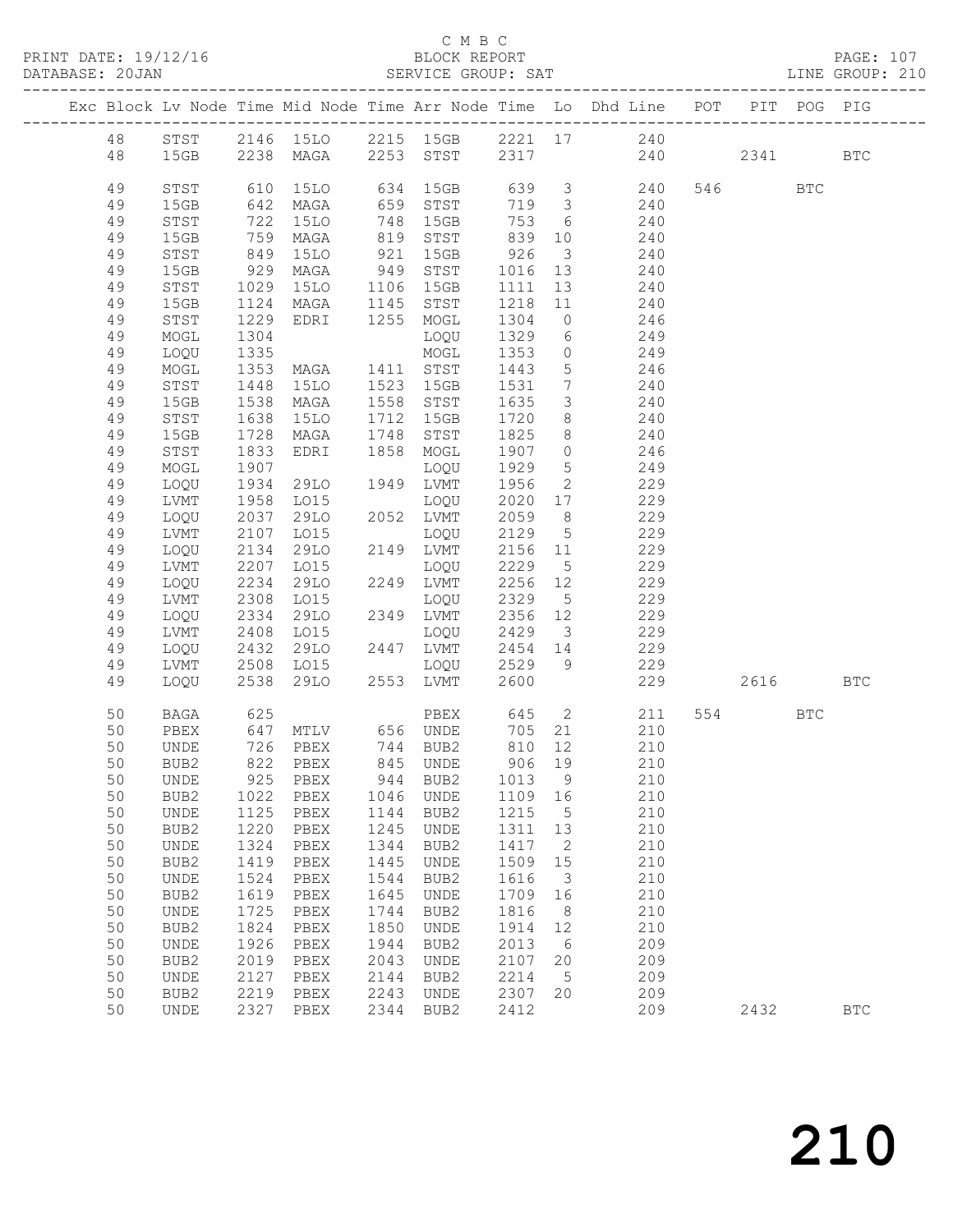#### C M B C<br>BLOCK REPORT

|  |          |                              |              |                                                                         |              |                   |              |                         | Exc Block Lv Node Time Mid Node Time Arr Node Time Lo Dhd Line POT PIT POG PIG |     |          |            |  |
|--|----------|------------------------------|--------------|-------------------------------------------------------------------------|--------------|-------------------|--------------|-------------------------|--------------------------------------------------------------------------------|-----|----------|------------|--|
|  |          |                              |              |                                                                         |              |                   |              |                         | 51 LOQU 617 OSLO 629 PRRO 653 5 230 555 BTC                                    |     |          |            |  |
|  | 51       |                              |              |                                                                         |              |                   |              |                         | PRRO 658 LS15 707 LOQU 714 3 230                                               |     |          |            |  |
|  | 51       | LOQU                         |              |                                                                         |              |                   |              |                         | 754 4 230                                                                      |     |          |            |  |
|  | 51       | PRRO                         |              |                                                                         |              |                   | 814          |                         | $\begin{array}{ccc} 3 & 230 \\ 3 & 230 \end{array}$                            |     |          |            |  |
|  | 51       | LOQU                         |              | 717 0SLO 730 PRRO 754<br>758 LS15 807 LOQU 814<br>817 0SLO 831 PRRO 855 |              |                   |              |                         |                                                                                |     |          |            |  |
|  | 51       | PRRO                         |              | 858 LS15                                                                |              | 907 LOQU          | 914          |                         | $4\overline{ }$<br>230                                                         |     |          |            |  |
|  | 51       | LOQU                         |              | 918 OSLO                                                                |              | 932 PRRO          | 956          |                         | 27 and $\sim$<br>230                                                           |     |          |            |  |
|  | 51       | PRRO                         |              | 1023 LS15<br>1048 15GB                                                  |              | 1032 LOQU         | 1040<br>1113 | 8 <sup>8</sup>          | 230                                                                            |     |          |            |  |
|  | 51       | LOQU                         | 1048         | 15GB                                                                    |              | 1101 UNDE         |              | 5 <sup>5</sup>          | 228                                                                            |     |          |            |  |
|  | 51       | UNDE                         |              | 1118 GB15                                                               |              | 1131 LOQU         | 1145         | 17                      | 228                                                                            |     |          |            |  |
|  | 51       | LOQU                         | 1202         | 29LO                                                                    |              | 1219 LVMT         | 1227         | $\overline{2}$          | 229                                                                            |     |          |            |  |
|  | 51       | LVMT                         |              | 1229 LO15                                                               |              | LOQU              | 1258         | 19                      | 229                                                                            |     |          |            |  |
|  | 51       | LOQU                         | 1317         | 15GB                                                                    |              | 1330 UNDE         | 1345         | $\overline{\mathbf{3}}$ | 228                                                                            |     |          |            |  |
|  | 51       | UNDE                         |              | 1348 GB15                                                               |              | 1401 LOQU         | 1415         | 17                      | 228                                                                            |     |          |            |  |
|  | 51       | LOQU                         | 1432         | 29LO                                                                    |              | 1449 LVMT         | 1458         | $\overline{1}$          | 229                                                                            |     |          |            |  |
|  | 51       | LVMT                         |              | 1459 LO15                                                               |              | LOQU              | 1529         | 18                      | 229                                                                            |     |          |            |  |
|  | 51       | LOQU                         | 1547         | 15GB                                                                    |              | 1600 UNDE         | 1616         | $\overline{2}$          | 228                                                                            |     |          |            |  |
|  | 51       | UNDE                         |              | 1618 GB15                                                               |              | 1631 LOQU         | 1645         | $7\overline{)}$         | 228                                                                            |     |          |            |  |
|  | 51       | LOQU                         | 1652         | 29LO                                                                    |              | 1708 LVMT         | 1717         | $\overline{2}$          | 229                                                                            |     |          |            |  |
|  | 51       | LVMT                         |              | 1719 LO15                                                               |              | LOQU              | 1746         | $6\overline{6}$         | 229                                                                            |     |          |            |  |
|  | 51       | LOQU                         | 1752         | 29LO                                                                    |              | 1808 LVMT         | 1817         | $\overline{2}$          | 229                                                                            |     |          |            |  |
|  | 51       | LVMT                         |              | 1819 LO15                                                               |              | LOQU              | 1842<br>1916 | 10                      | 229                                                                            |     |          |            |  |
|  | 51       | LOQU<br>LVMT                 | 1852<br>1918 | 29LO<br>L015                                                            |              | 1907 LVMT         | 1940         | $\overline{2}$<br>14    | 229<br>229                                                                     |     |          |            |  |
|  | 51<br>51 | LOQU                         | 1954         | 29LO                                                                    |              | LOQU<br>2009 LVMT | 2016         | $\overline{2}$          | 229                                                                            |     |          |            |  |
|  | 51       | LVMT                         |              | 2018 LO15                                                               | 2009         | LOQU              | 2040         | 24                      | 229                                                                            |     |          |            |  |
|  | 51       | LOQU                         | 2104         | 29LO                                                                    |              | 2119 LVMT         | 2126         | 11                      | 229                                                                            |     |          |            |  |
|  | 51       | LVMT                         | 2137         | LO15                                                                    |              | LOQU              | 2159         | $5\overline{)}$         | 229                                                                            |     |          |            |  |
|  | 51       | LOQU                         | 2204         | 29LO                                                                    |              | 2219 LVMT         |              | 12                      | 229                                                                            |     |          |            |  |
|  | 51       | LVMT                         |              | 2238 LO15                                                               | 221          | LOQU              | 2226<br>2259 | $5\overline{)}$         | 229                                                                            |     |          |            |  |
|  | 51       | LOQU                         | 2304         | 29LO                                                                    |              | 2319 LVMT         | 2326         | 12                      | 229                                                                            |     |          |            |  |
|  | 51       | LVMT                         | 2338         | LO15                                                                    |              | LOQU              | 2359         | $\overline{\mathbf{3}}$ | 229                                                                            |     |          |            |  |
|  | 51       | LOQU                         |              | 2402 CASB                                                               |              | 2418 GMSK         |              | 3 <sup>1</sup>          | 236                                                                            |     |          |            |  |
|  | 51       | GMSK                         |              | 2430 CASB                                                               |              | 2437 LOQU         | 2427<br>2455 |                         |                                                                                | 236 | 2515 BTC |            |  |
|  | 52       | LN15                         |              | 622 OSLO                                                                |              | 628 PRRO          |              |                         | 640 2 230                                                                      |     | 557 35   | <b>BTC</b> |  |
|  | 52       | PRRO                         |              | 642 LS15                                                                |              | 650 LOQU          | 657 5        |                         | 230                                                                            |     |          |            |  |
|  |          |                              |              |                                                                         |              |                   |              |                         | 52 LOQU 702 29LO 713 LVMT 719 16 229                                           |     |          |            |  |
|  | 52       | LVMT                         | 735          | LO15                                                                    |              | LOQU              | 756          | 6                       | 229                                                                            |     |          |            |  |
|  | 52       | LOQU                         | 802          | 29LO                                                                    | 813          | LVMT              | 821          | 14                      | 229                                                                            |     |          |            |  |
|  | 52       | LVMT                         | 835          | LO15                                                                    |              | LOQU              | 857          | $\,8\,$                 | 229                                                                            |     |          |            |  |
|  | 52       | LOQU                         | 905          | 15GB                                                                    | 917          | <b>UNDE</b>       | 928          | 20                      | 228                                                                            |     |          |            |  |
|  | 52       | $\ensuremath{\mathsf{UNDE}}$ | 948          | GB15                                                                    | 1001         | LOQU              | 1015         | $\mathcal{S}$           | 228                                                                            |     |          |            |  |
|  | 52       | LOQU                         | 1018         | OSLO                                                                    | 1034         | PRRO              | 1057         | 24                      | 230                                                                            |     |          |            |  |
|  | 52       | PRRO                         | 1121         | LS15                                                                    | 1131         | LOQU              | 1140         | 7                       | 230                                                                            |     |          |            |  |
|  | 52       | LOQU                         | 1147         | CASB                                                                    | 1207         | GMSK              | 1216         | 11                      | 236                                                                            |     |          |            |  |
|  | 52       | GMSK                         | 1227         | $\mathtt{CASB}$                                                         | 1234         | LOQU              | 1257         | $\mathsf S$             | 236                                                                            |     |          |            |  |
|  | 52       | LOQU                         | 1302         | CASB                                                                    | 1322         | GMSK              | 1331         | 11                      | 236                                                                            |     |          |            |  |
|  | 52       | $\rm{GMSK}$                  | 1342         | CASB                                                                    | 1349         | LOQU              | 1413         | 4                       | 236                                                                            |     |          |            |  |
|  | 52       | LOQU                         | 1417         | LN15                                                                    | 1427         | PRRO              | 1445         | $\overline{4}$          | 230                                                                            |     |          |            |  |
|  | 52       | $\mathtt{PRRO}$              | 1449         | LS15                                                                    | 1459         | LOQU              | 1510         | $7\phantom{.0}$         | 230                                                                            |     |          |            |  |
|  | 52<br>52 | LOQU<br>GMSK                 | 1517<br>1555 | CASB<br>CASB                                                            | 1537<br>1602 | GMSK<br>LOQU      | 1546<br>1626 | 9<br>6                  | 236<br>236                                                                     |     |          |            |  |
|  | 52       | LOQU                         | 1632         | CASB                                                                    | 1649         | GMSK              | 1658         | 12                      | 236                                                                            |     |          |            |  |
|  | 52       | GMSK                         | 1710         | CASB                                                                    | 1717         | LOQU              | 1740         | $7\phantom{.0}$         | 236                                                                            |     |          |            |  |
|  | 52       | LOQU                         | 1747         | LN15                                                                    | 1755         | PRRO              | 1814         | $\mathbf{1}$            | 230                                                                            |     |          |            |  |
|  | 52       | PRRO                         | 1815         | LS15                                                                    | 1825         | LOQU              | 1833         | 5                       | 230                                                                            |     |          |            |  |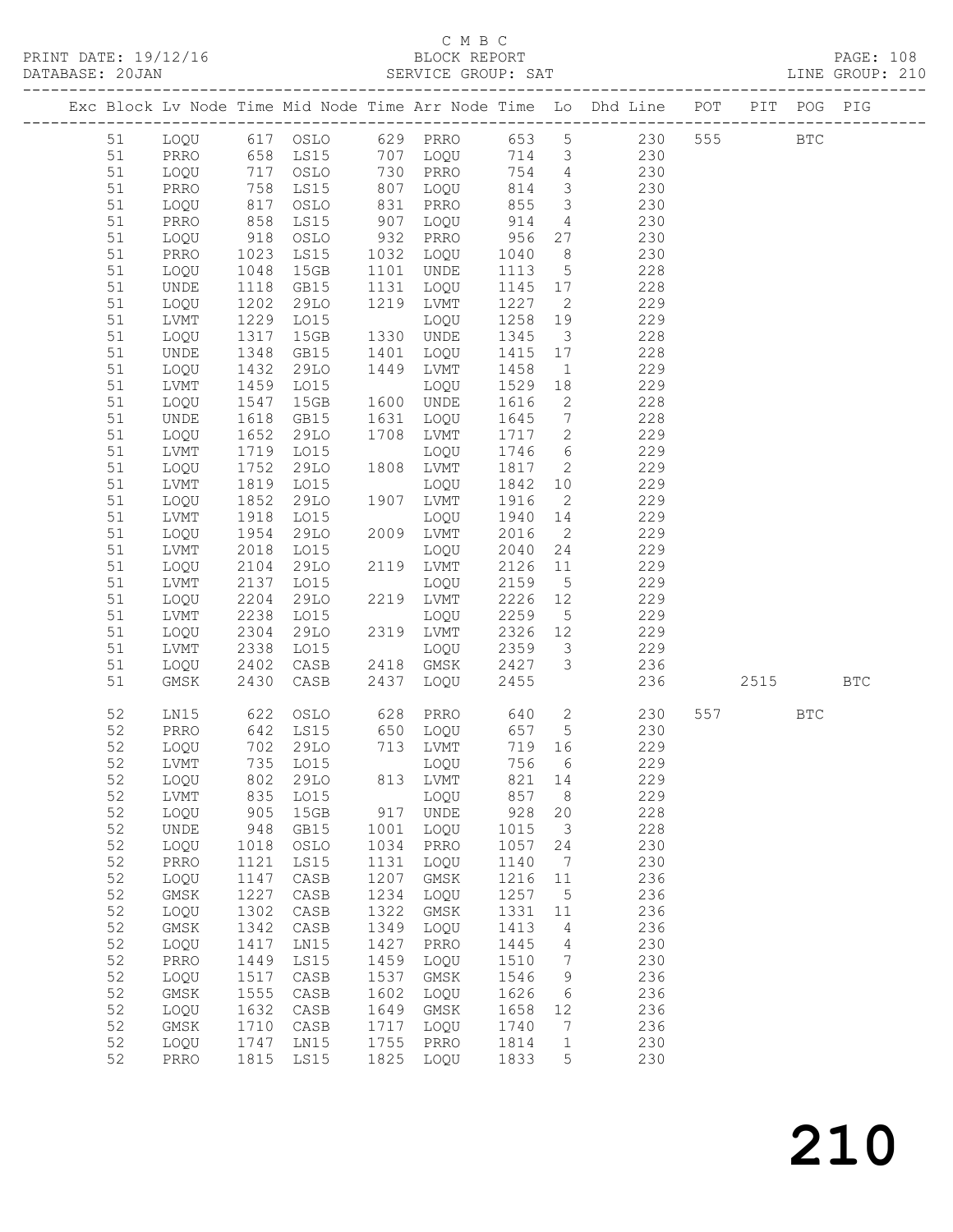### C M B C<br>BLOCK REPORT

SERVICE GROUP: SAT

| Exc Block Lv Node Time Mid Node Time Arr Node Time Lo Dhd Line POT PIT POG PIG |              |                          |                                     |      |           |         |                              |                |        |         |              |              |
|--------------------------------------------------------------------------------|--------------|--------------------------|-------------------------------------|------|-----------|---------|------------------------------|----------------|--------|---------|--------------|--------------|
| 52                                                                             |              |                          | LOQU 1838 CASB 1854 GMSK 1903 236   |      |           |         |                              |                |        | 1933    |              | $_{\rm BTC}$ |
| 53                                                                             | CACU         |                          | 625 EDRI 631 MOGL 636 0             |      |           |         |                              |                | 246    | 600 000 | <b>BTC</b>   |              |
| 53                                                                             | MOGL         | 636                      |                                     |      | LOQU      | 657 5   |                              | 249            |        |         |              |              |
| 53                                                                             | LOQU         | 702<br>702<br>716<br>806 |                                     |      | MOGL      | 716     | $\overline{0}$               |                | 249    |         |              |              |
| 53                                                                             | MOGL         |                          | MAGA 731 STST<br>15LO 834 15GB      |      |           | 755     | 11                           |                | 246    |         |              |              |
| 53                                                                             | STST         |                          |                                     |      |           | 839     | $5\overline{)}$              |                | 240    |         |              |              |
| 53                                                                             | 15GB         | 844                      | MAGA                                | 904  | STST      | 931     | $\overline{\mathbf{3}}$      | 240            |        |         |              |              |
| 53                                                                             | STST         | 934                      | 15LO                                | 1007 | 15GB      | 1012    | 6                            | 240            |        |         |              |              |
| 53                                                                             | 15GB         | 1018                     | MAGA                                | 1038 | STST      | 1105    | 17                           |                | 240    |         |              |              |
| 53                                                                             | ${\tt STST}$ | 1122                     | 15LO                                | 1200 | 15GB      | 1205    | $7\phantom{.0}\phantom{.0}7$ |                | 240    |         |              |              |
| 53                                                                             | 15GB         | 1212                     | MAGA                                | 1233 | STST      | 1307    | 9                            |                | 240    |         |              |              |
| 53                                                                             | STST         | 1316                     | 15LO                                | 1354 | 15GB      | 1359    | 8                            |                | 240    |         |              |              |
| 53                                                                             | 15GB         | 1407                     | MAGA                                | 1428 | STST      | 1504    | $\overline{4}$               |                | 240    |         |              |              |
| 53                                                                             | STST         | 1508                     | 15LO                                | 1543 | 15GB      | 1551    | $7\overline{ }$              |                | 240    |         |              |              |
| 53                                                                             | 15GB         | 1558                     | MAGA                                | 1618 | STST      | 1655    | $5^{\circ}$                  | 240            |        |         |              |              |
| 53                                                                             | STST         | 1700                     | EDRI                                |      | 1726 MOGL | 1736    | $\circ$                      |                | 246    |         |              |              |
| 53                                                                             | MOGL         | 1736                     |                                     |      | LOQU      | 1759    | 5 <sup>5</sup>               |                | 249    |         |              |              |
| 53                                                                             | LOQU         | 1804                     |                                     |      | MOGL      | 1822    | $\overline{0}$               |                | 249    |         |              |              |
| 53                                                                             | MOGL         | 1822                     | MAGA 1838 STST                      |      |           | 1909    | $\overline{4}$               | 246            |        |         |              |              |
| 53                                                                             | STST         | 1913                     | 15LO                                | 1942 | 15GB      | 1950    | 10                           | 240            |        |         |              |              |
| 53                                                                             | 15GB         | 2000                     | MAGA                                |      | 2016 STST | 2044    |                              |                | 240    | 2108    |              | $_{\rm BTC}$ |
|                                                                                |              |                          |                                     |      |           |         |                              |                |        |         |              |              |
| 54                                                                             | GMSK         | 630                      | CASB                                |      | 637 LOQU  | 653     |                              | 9              | 236    | 600 000 | $_{\rm BTC}$ |              |
| 54                                                                             | LOQU         | 702                      |                                     |      | 22PH      | 712     | $\overline{0}$               |                | 236    |         |              |              |
| 54                                                                             | 22PH         | 712                      |                                     |      | LOQU      | 725     | $\overline{7}$               |                | 236    |         |              |              |
| 54                                                                             | LOQU         | 732<br>805               |                                     |      |           | 753     | 12                           |                | 236    |         |              |              |
| 54                                                                             | GMSK         |                          | LS15                                |      | 825 PBEX  | 838     | 9                            |                | 232    |         |              |              |
| 54                                                                             | PBEX         | 847                      | LN15                                | 900  | GMSK      | 919     | 11                           |                | 232    |         |              |              |
| 54                                                                             | GMSK         | 930                      | CASB                                | 937  | LOQU      | 958     | $\overline{7}$               |                | 236    |         |              |              |
| 54                                                                             | LOQU         | 1005                     | CASB                                | 1023 | GMSK      | 1032    | 12                           |                | 236    |         |              |              |
| 54                                                                             | GMSK         | 1044                     | CASB                                | 1051 | LOQU      | 1114    | $4\overline{4}$              |                | 236    |         |              |              |
| 54                                                                             | LOQU         | 1118                     | 15GB                                | 1131 | UNDE      | 1143    | $5\overline{)}$              | 228            |        |         |              |              |
| 54                                                                             | UNDE         | 1148                     | GB15                                | 1201 | LOQU      | 1215    |                              | $\overline{2}$ | 228    |         |              |              |
| 54                                                                             | LOQU         | 1217                     | LN15                                | 1227 | PRRO      | 1245    | 22                           |                | 10 230 |         |              |              |
| 54                                                                             | 15GB         | 1317                     | MAGA                                | 1338 | STST      | 1414    | 12                           |                | 240    |         |              |              |
| 54                                                                             | STST         | 1426                     | 15LO                                |      | 1504 15GB | 1509    | 8 <sup>8</sup>               |                | 240    |         |              |              |
| 54                                                                             | 15GB         | 1517                     | MAGA                                | 1538 | STST      | 1615 13 |                              |                | 240    |         |              |              |
| 54                                                                             | STST         | 1628                     | 15LO                                |      | 1702 15GB | 1710    | 8 <sup>8</sup>               |                | 240    |         |              |              |
|                                                                                |              |                          | 54 15GB 1718 MAGA 1738 STST 1815 10 |      |           |         |                              |                | 240    |         |              |              |
| 54                                                                             | STST         | 1825                     | 15LO                                | 1856 | 15GB      | 1904    | 7                            |                | 240    |         |              |              |
| 54                                                                             | 15GB         | 1911                     | MAGA                                | 1928 | STST      | 1959    | 6                            |                | 240    |         |              |              |
| 54                                                                             | STST         | 2005                     | EDRI                                | 2029 | MOGL      | 2036    | 0                            |                | 246    |         |              |              |
| 54                                                                             | MOGL         | 2036                     |                                     |      | LOQU      | 2058    | 5                            |                | 249    |         |              |              |
| 54                                                                             | LOQU         | 2103                     |                                     |      | MOGL      | 2120    | 0                            |                | 249    |         |              |              |
| 54                                                                             | MOGL         | 2120                     | MAGA                                | 2135 | STST      | 2158    | 7                            |                | 246    |         |              |              |
| 54                                                                             | ${\tt STST}$ | 2205                     | EDRI                                | 2229 | MOGL      | 2236    | 0                            |                | 246    |         |              |              |
| 54                                                                             | MOGL         | 2236                     |                                     |      | LOQU      | 2258    | 5                            |                | 249    |         |              |              |
| 54                                                                             | LOQU         | 2303                     |                                     |      | MOGL      | 2320    | 0                            |                | 249    |         |              |              |
| 54                                                                             | MOGL         | 2320                     | MAGA                                | 2335 | STST      | 2358    | 8                            |                | 246    |         |              |              |
| 54                                                                             | STST         | 2406                     | EDRI                                | 2429 | MOGL      | 2436    | 0                            |                | 246    |         |              |              |
| 54                                                                             | MOGL         | 2436                     |                                     |      | LOQU      | 2458    | 5                            |                | 249    |         |              |              |
| 54                                                                             | LOQU         | 2503                     |                                     |      | MOGL      | 2518    | 0                            |                | 249    |         |              |              |
| 54                                                                             | MOGL         | 2518                     | EDRI                                | 2527 | MACA      | 2533    | 5                            |                | 10 246 |         |              |              |
| 54                                                                             | LOQU         | 2548                     |                                     |      | MOGL      | 2603    | $\Omega$                     |                | 249    |         |              |              |
| 54                                                                             | MOGL         | 2603                     |                                     |      | MAGA      | 2618    |                              |                | 246    | 2643    |              | <b>BTC</b>   |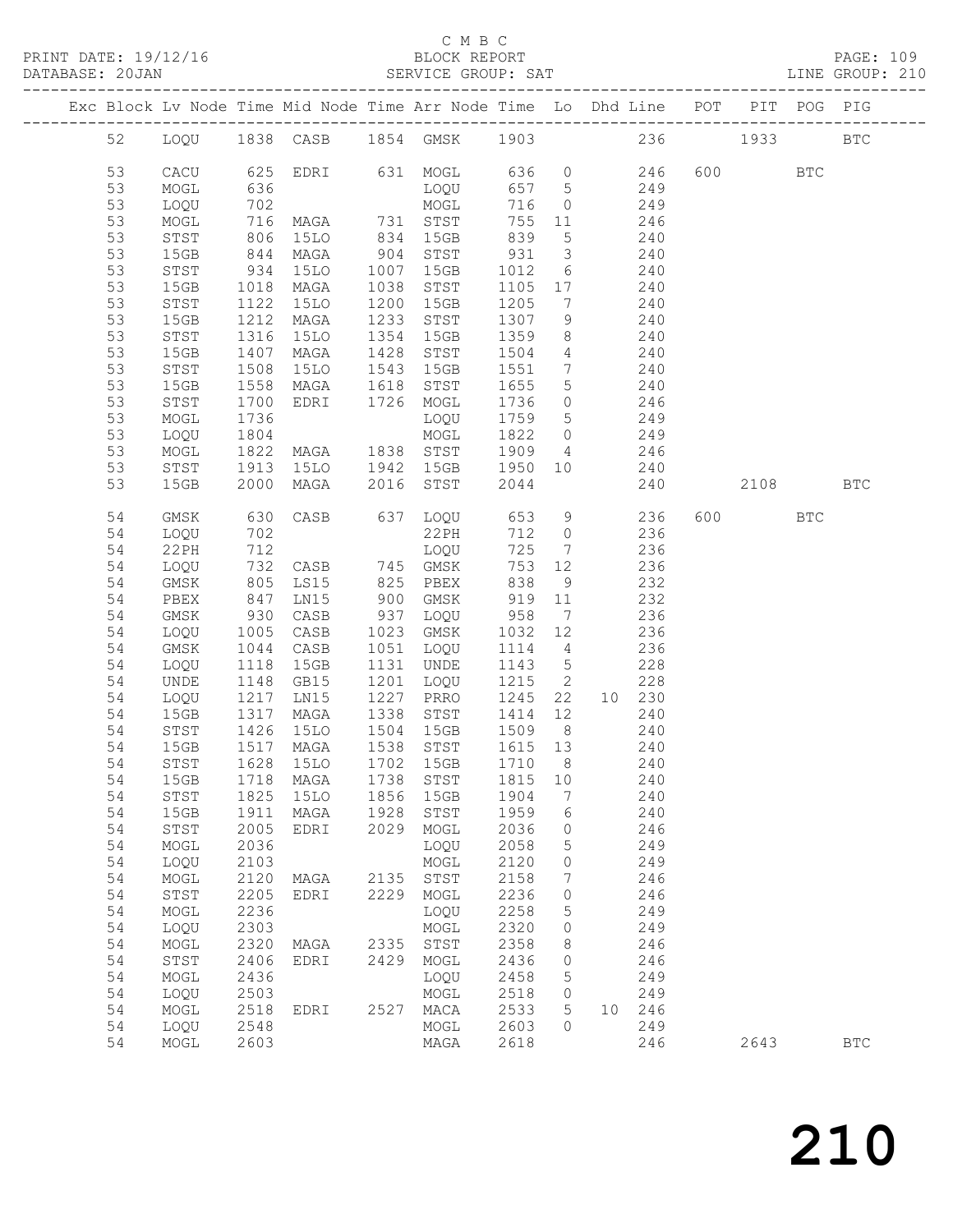| DATABASE: 20JAN |          |              |              | SERVICE GROUP: SAT                                                               |      |                                                           |                   |                          | LINE GROUP: 210                                                                |     |             |      |            |  |
|-----------------|----------|--------------|--------------|----------------------------------------------------------------------------------|------|-----------------------------------------------------------|-------------------|--------------------------|--------------------------------------------------------------------------------|-----|-------------|------|------------|--|
|                 |          |              |              |                                                                                  |      |                                                           |                   |                          | Exc Block Lv Node Time Mid Node Time Arr Node Time Lo Dhd Line POT PIT POG PIG |     |             |      |            |  |
|                 | 55       |              |              |                                                                                  |      |                                                           |                   |                          | 15GB 622 MAGA 639 STST 659 9 240 604 BTC                                       |     |             |      |            |  |
|                 | 55       |              |              |                                                                                  |      |                                                           |                   |                          | STST 708 15LO 734 15GB 739 8 240                                               |     |             |      |            |  |
|                 | 55       | 15GB         |              | 747 MAGA 804 STST 824 10<br>834 15LO 906 15GB 911 3<br>914 MAGA 934 STST 1001 13 |      |                                                           |                   |                          | 240                                                                            |     |             |      |            |  |
|                 | 55       | STST         |              |                                                                                  |      |                                                           |                   |                          | 240                                                                            |     |             |      |            |  |
|                 | 55       | 15GB         |              |                                                                                  |      |                                                           |                   |                          | $\frac{210}{240}$                                                              |     |             |      |            |  |
|                 | 55       | STST         | 1014         |                                                                                  |      | 15LO 1051 15GB 1056                                       |                   | 16                       | 240                                                                            |     |             |      |            |  |
|                 | 55       | 15GB         | 1112         | MAGA                                                                             |      |                                                           |                   |                          | 240                                                                            |     |             |      |            |  |
|                 | 55       | STST         | 1222<br>1307 | 15LO                                                                             |      |                                                           |                   |                          | 240                                                                            |     |             |      |            |  |
|                 | 55       | 15GB         |              | MAGA                                                                             |      | 1133 STST 1206 16<br>1300 15GB 1305 2<br>1328 STST 1404 2 |                   | $\overline{2}$           | 240                                                                            |     |             |      |            |  |
|                 | 55       | STST         | 1406         |                                                                                  |      |                                                           |                   |                          | 15LO 1444 15GB 1449 8 240                                                      |     |             |      |            |  |
|                 | 55       | 15GB         | 1457         |                                                                                  |      | MAGA 1518 STST 1555                                       |                   | $\overline{\mathbf{3}}$  | 240                                                                            |     |             |      |            |  |
|                 | 55       | STST         | 1558<br>1635 |                                                                                  |      | EDRI 1625 MOGL 1635 0<br>LOQU 1659 6                      |                   |                          | $246$<br>$249$                                                                 |     |             |      |            |  |
|                 | 55       | MOGL         | 1635         |                                                                                  |      |                                                           |                   |                          |                                                                                |     |             |      |            |  |
|                 | 55       | LOQU         | 1705         |                                                                                  |      |                                                           |                   |                          | MOGL 1722 0 249                                                                |     |             |      |            |  |
|                 | 55       | MOGL         |              | 1722 MAGA 1738 STST                                                              |      |                                                           | 1810              |                          | 246 1834                                                                       |     |             |      | <b>BTC</b> |  |
|                 | 56       | PBEX         | 616          |                                                                                  |      |                                                           |                   |                          | BAGA 635 21 1 211                                                              |     | 604 BTC     |      |            |  |
|                 | 56       | PANA         | 657          |                                                                                  |      | PBEX                                                      | 712 4             |                          | 212                                                                            |     |             |      |            |  |
|                 | 56       | PBEX         | 716          |                                                                                  |      | <b>BAGA</b>                                               | 735 19            |                          | 211                                                                            |     |             |      |            |  |
|                 | 56       | BAGA         | 754          |                                                                                  |      | PBEX                                                      | 815               | $\overline{\mathbf{3}}$  | 211                                                                            |     |             |      |            |  |
|                 | 56       | PBEX         | 818<br>907   |                                                                                  |      |                                                           |                   |                          | 211                                                                            |     |             |      |            |  |
|                 | 56       | PANA         |              |                                                                                  |      | PBEX 931 BUB2 957 11                                      |                   |                          | 211                                                                            |     |             |      |            |  |
|                 | 56       | BUB2         | 1008         |                                                                                  |      | PBEX 1031 PANA 1055 11                                    |                   |                          | 211                                                                            |     |             |      |            |  |
|                 | 56       | PANA         | 1106         | PBEX 1131 BUB2<br>PBEX 1231 PANA                                                 |      |                                                           | 1158 7<br>1255 10 |                          | 211                                                                            |     |             |      |            |  |
|                 | 56       | BUB2         | 1205<br>1305 |                                                                                  |      |                                                           |                   |                          | 211<br>1331 BUB2 1401 4 211                                                    |     |             |      |            |  |
|                 | 56       | PANA         |              | PBEX                                                                             |      |                                                           |                   |                          |                                                                                |     |             |      |            |  |
|                 | 56       | BUB2         | 1405         |                                                                                  |      | PBEX 1431 PANA 1456 9                                     |                   |                          | 211                                                                            |     |             |      |            |  |
|                 | 56       | PANA         | 1505         |                                                                                  |      | PBEX 1530 BUB2 1600 6                                     |                   |                          | 211                                                                            |     |             |      |            |  |
|                 | 56<br>56 | BUB2         | 1606<br>1718 |                                                                                  |      | PBEX 1631 BAGA 1656 22<br>PBEX 1741 6                     |                   |                          | $\begin{array}{c} 211 \\ 211 \end{array}$                                      |     |             |      |            |  |
|                 | 56       | BAGA<br>PBEX | 1747         |                                                                                  |      |                                                           |                   |                          | PANA 1805 19 212                                                               |     |             |      |            |  |
|                 | 56       | PANA         | 1824         |                                                                                  |      | PBEX                                                      | 1842              |                          |                                                                                | 212 | 1852   1900 |      | <b>BTC</b> |  |
|                 | 57       | PBEX         | 617          |                                                                                  |      | BUB2 639 14                                               |                   |                          | 210                                                                            |     | 605 BTC     |      |            |  |
|                 | 57       | BUB2         |              | 653 PBEX 715 UNDE                                                                |      |                                                           |                   |                          | 735 20<br>210                                                                  |     |             |      |            |  |
|                 | 57       | UNDE         | 755          |                                                                                  |      | PBEX 814 BUB2 841                                         |                   | 11                       | 210                                                                            |     |             |      |            |  |
|                 | 57       | BUB2         |              |                                                                                  |      |                                                           |                   |                          | $210$                                                                          |     |             |      |            |  |
|                 | 57       | UNDE         |              |                                                                                  |      |                                                           |                   |                          | 210                                                                            |     |             |      |            |  |
|                 |          |              |              |                                                                                  |      |                                                           |                   |                          | 57 BUB2 1051 PBEX 1115 UNDE 1138 16 210                                        |     |             |      |            |  |
|                 | 57       | UNDE         | 1154         | PBEX                                                                             | 1214 | BUB2                                                      | 1247              | $\overline{\phantom{a}}$ | 210                                                                            |     |             |      |            |  |
|                 | 57       | BUB2         | 1250         | PBEX                                                                             | 1315 | UNDE                                                      | 1341              | $\overline{\mathbf{3}}$  | 210                                                                            |     |             |      |            |  |
|                 | 57       | UNDE         | 1344         | PBEX                                                                             | 1404 | BUB2                                                      | 1436              | $\overline{\mathbf{3}}$  | 210                                                                            |     |             |      |            |  |
|                 | 57       | BUB2         | 1439         | PBEX                                                                             | 1505 | UNDE                                                      | 1529              | 16                       | 210                                                                            |     |             |      |            |  |
|                 | 57       | UNDE         | 1545         | PBEX                                                                             | 1604 | BUB2                                                      | 1636              | $\overline{\mathbf{3}}$  | 210                                                                            |     |             |      |            |  |
|                 | 57       | BUB2         | 1639         | PBEX                                                                             | 1705 | UNDE                                                      | 1729              | 16                       | 210                                                                            |     |             |      |            |  |
|                 | 57       | UNDE         | 1745         | PBEX                                                                             | 1804 | BUB2                                                      | 1836              | 18                       | 210                                                                            |     |             |      |            |  |
|                 | 57       | BUB2         | 1854         | PBEX                                                                             | 1920 | UNDE                                                      | 1941              | 16                       | 210                                                                            |     |             |      |            |  |
|                 | 57       | UNDE         | 1957         | PBEX                                                                             | 2014 | BUB2                                                      | 2043              | 6                        | 209                                                                            |     |             |      |            |  |
|                 | 57       | BUB2         | 2049         | PBEX                                                                             | 2113 | UNDE                                                      | 2137              | 20                       | 209                                                                            |     |             |      |            |  |
|                 | 57       | UNDE         | 2157         | PBEX                                                                             | 2214 | BUB2                                                      | 2244              | 6                        | 209                                                                            |     |             |      |            |  |
|                 | 57       | BUB2         | 2250         | PBEX                                                                             | 2313 | UNDE                                                      | 2337              | 20                       | 209                                                                            |     |             |      |            |  |
|                 | 57       | UNDE         | 2357         | PBEX                                                                             | 2414 | BUB2                                                      | 2441              | 9                        | 209                                                                            |     |             |      |            |  |
|                 | 57       | BUB2         | 2450         | PBEX                                                                             | 2513 | UNDE                                                      | 2537              | $\overline{1}$           | 209                                                                            |     |             |      |            |  |
|                 | 57       | <b>UNDE</b>  | 2538         |                                                                                  |      | PBEX                                                      | 2552              |                          | 209                                                                            |     |             | 2602 | <b>BTC</b> |  |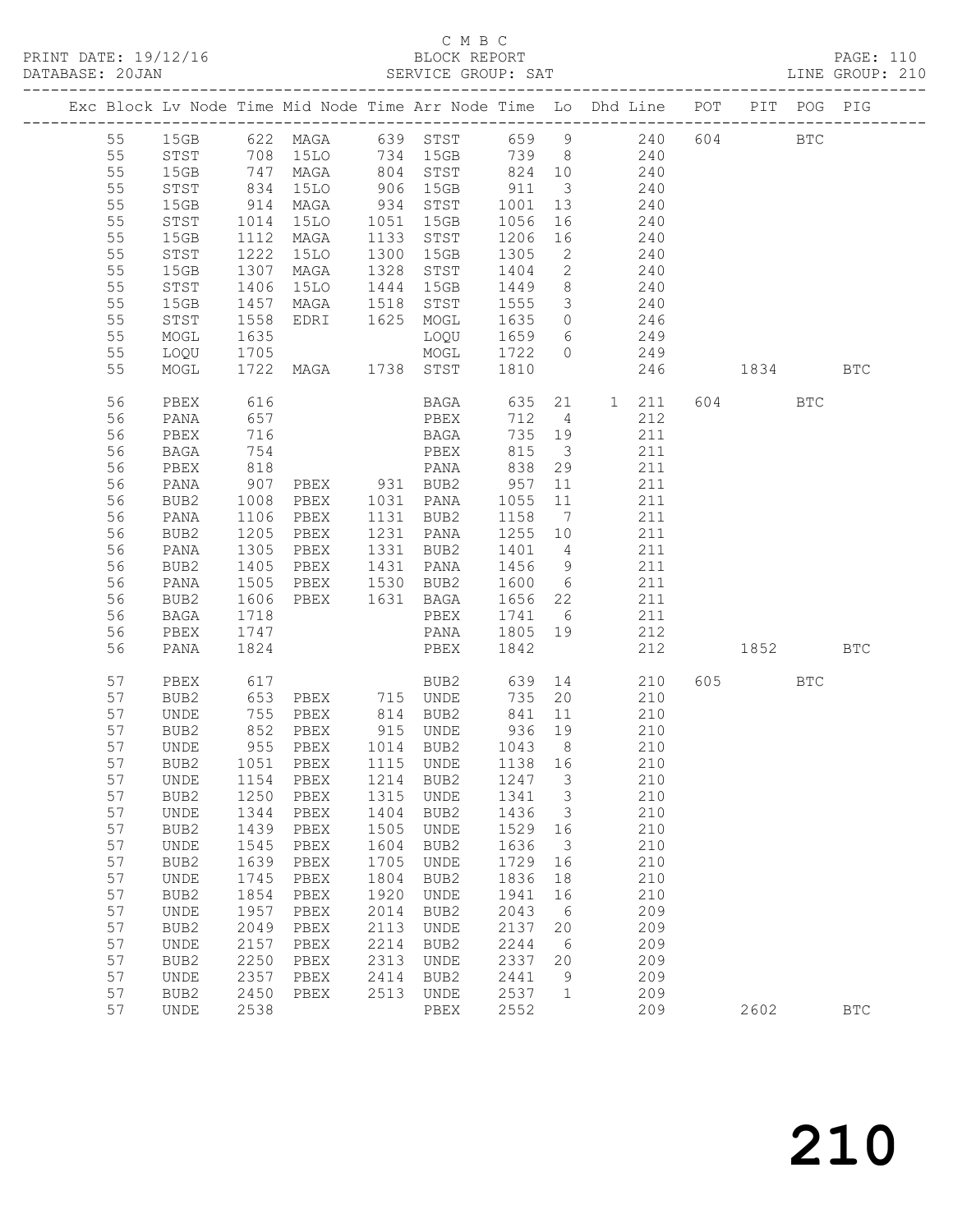|          | Exc Block Lv Node Time Mid Node Time Arr Node Time Lo Dhd Line POT PIT POG PIG |              |                                                         |      |                                |                            |                              |     |            |         |              |            |
|----------|--------------------------------------------------------------------------------|--------------|---------------------------------------------------------|------|--------------------------------|----------------------------|------------------------------|-----|------------|---------|--------------|------------|
| 58       | PBEX                                                                           |              | 617 MTLV 626 UNDE 635 21 210                            |      |                                |                            |                              |     |            | 605     | $_{\rm BTC}$ |            |
| 58       | UNDE                                                                           |              |                                                         |      |                                |                            |                              |     |            |         |              |            |
| 58       | BUB2                                                                           |              | 656 PBEX<br>753 PBEX<br>855 PBEX                        |      |                                |                            |                              |     |            |         |              |            |
| 58       | UNDE                                                                           |              |                                                         |      | 914 BUB2                       | 942                        | 9                            | 210 |            |         |              |            |
| 58       | BUB2                                                                           | 951          | PBEX                                                    |      | 1015 UNDE                      | 1038 17                    |                              | 210 |            |         |              |            |
| 58       | UNDE                                                                           | 1055<br>1150 | PBEX                                                    |      | 1114 BUB2                      | 1145 5<br>$114$<br>1241 13 |                              |     | 210        |         |              |            |
| 58       | BUB2                                                                           | 1150         | PBEX                                                    |      | 1215 UNDE                      |                            |                              |     | 210        |         |              |            |
| 58       | UNDE                                                                           | 1254         | PBEX                                                    |      | 1314 BUB2                      | 1347 12                    |                              | 210 |            |         |              |            |
| 58       | BUB2                                                                           | 1359         | PBEX                                                    |      | 1425 UNDE                      | 1449 15                    |                              | 210 |            |         |              |            |
| 58       | UNDE                                                                           | 1504         | PBEX                                                    |      | 1524 BUB2                      | 1556                       | $\overline{\mathbf{3}}$      |     | 210        |         |              |            |
| 58       | BUB2                                                                           | 1559         | PBEX                                                    |      | 1625 UNDE                      | 1649 16                    |                              |     | 210        |         |              |            |
| 58       | UNDE                                                                           | 1705         | PBEX                                                    |      | 1724 BUB2                      | 1756                       | $\overline{\mathbf{3}}$      |     | 210        |         |              |            |
| 58       | BUB2                                                                           | 1759         | PBEX                                                    |      | 1825 UNDE                      | 1849 16                    |                              |     | 210        |         |              |            |
| 58       | UNDE                                                                           | 1905         | PBEX                                                    | 1924 | BUB2                           | 1953                       | $7\phantom{.0}\phantom{.0}7$ |     | 210        |         |              |            |
| 58       | BUB2                                                                           | 2000         | PBEX                                                    | 2025 | UNDE                           | 2046 11                    |                              |     | 210        |         |              |            |
| 58       | UNDE                                                                           | 2057         | PBEX                                                    |      | 2114 BUB2                      | 2144                       | 5 <sup>5</sup>               |     | 209        |         |              |            |
| 58       | BUB2                                                                           | 2149         | PBEX                                                    |      | 2213 UNDE                      | 2237                       | 20                           |     | 209        |         |              |            |
| 58       | UNDE                                                                           | 2257         | PBEX                                                    |      | 2314 BUB2                      | 2343                       | $\overline{7}$               |     | 209        |         |              |            |
| 58       | BUB2                                                                           |              |                                                         |      |                                | 2437 0<br>2454 6           |                              |     | 209        |         |              |            |
| 58       | UNDE                                                                           |              | 2350 PBEX 2413 UNDE<br>2437 PBEX<br>2520 LOQU 2550 LVMT |      |                                | 2454 6                     |                              |     | 20 209     |         |              |            |
| 58       | HODM                                                                           |              |                                                         |      |                                | 2607                       |                              |     | N24        | 2623    |              | <b>BTC</b> |
| 59       | PBEX                                                                           | 617<br>655   |                                                         |      | PANA 632<br>PBEX 715           |                            | 22                           |     | 1 212      | 605 700 | <b>BTC</b>   |            |
| 59       | BAGA                                                                           |              |                                                         |      |                                |                            | $\overline{2}$               |     | 211        |         |              |            |
| 59       | PBEX                                                                           | 717          |                                                         |      | PANA                           | 732                        | 22                           |     | 212        |         |              |            |
| 59       | PANA                                                                           | 754          |                                                         |      | PBEX                           | 812                        | $5^{\circ}$                  |     | 212        |         |              |            |
| 59       | PBEX                                                                           | 817<br>854   |                                                         |      | PANA                           | 834<br>912                 | 20                           |     | 212        |         |              |            |
| 59       | PANA                                                                           |              |                                                         |      | PBEX                           |                            | $5\overline{)}$              |     | 212        |         |              |            |
| 59       | PBEX                                                                           | 917          |                                                         |      | PANA 934                       |                            | $\overline{\mathbf{3}}$      |     | 212        |         |              |            |
| 59       | PANA                                                                           | 937          | PBEX 1001 BUB2                                          |      |                                | 1028                       | 8 <sup>8</sup>               | 211 |            |         |              |            |
| 59       | BUB2                                                                           | 1036         | PBEX                                                    |      | 1101 PANA                      | 1125 10                    |                              |     | 211        |         |              |            |
| 59       | PANA                                                                           | 1135         | PBEX                                                    |      | 1201 BUB2                      | 1229                       | 6                            |     | 211        |         |              |            |
| 59       | BUB2                                                                           | 1235         | PBEX                                                    |      | 1301 PANA                      | 1326                       | 9                            | 211 |            |         |              |            |
| 59       | PANA                                                                           | 1335         | PBEX                                                    |      | 1401 BUB2                      | 1431 4                     |                              |     | 211        |         |              |            |
| 59       | BUB2                                                                           | 1435         | PBEX                                                    |      | 1501 PANA                      | 1526 10                    |                              |     | 211        |         |              |            |
| 59       | PANA                                                                           | 1536<br>1636 | PBEX                                                    |      | 1601 BUB2<br>1701 BAGA 1726 19 | 1630 6                     |                              |     | 211<br>211 |         |              |            |
| 59<br>59 | BUB2                                                                           | 1745         | PBEX                                                    |      |                                | 1808 10                    |                              |     | 211        |         |              |            |
| 59       | BAGA<br>PBEX                                                                   | 1818         |                                                         |      | PBEX                           | 1843                       | $7\phantom{0}$               |     | 211        |         |              |            |
|          | 59 BAGA 1850                                                                   |              |                                                         |      | BAGA<br>PBEX 1913 5            |                            |                              |     | 211        |         |              |            |
| 59       |                                                                                | 1918         | LN15                                                    | 1932 |                                | 1953                       | 13                           |     | 232        |         |              |            |
| 59       | PBEX<br>GMSK                                                                   | 2006         | LS15                                                    | 2027 | GMSK<br>PBEX                   | 2042                       | 6                            |     | 232        |         |              |            |
| 59       | PBEX                                                                           | 2048         |                                                         |      | PANA                           | 2105                       | 15                           |     | 212        |         |              |            |
| 59       | PANA                                                                           | 2120         |                                                         |      | PBEX                           | 2143                       | 5                            |     | 211        |         |              |            |
| 59       | PBEX                                                                           | 2148         | LN15                                                    | 2202 | GMSK                           | 2223                       | 7                            |     | 232        |         |              |            |
| 59       | GMSK                                                                           | 2230         | CASB                                                    | 2237 | LOQU                           | 2257                       | 5                            |     | 236        |         |              |            |
| 59       | LOQU                                                                           | 2302         | CASB                                                    | 2318 | GMSK                           | 2327                       | 3                            |     | 236        |         |              |            |
| 59       | GMSK                                                                           | 2330         | CASB                                                    | 2337 | LOQU                           | 2357                       | 7                            |     | 236        |         |              |            |
| 59       | LOQU                                                                           | 2404         | 15GB                                                    | 2415 | UNDE                           | 2426                       | 7                            |     | 228        |         |              |            |
| 59       | <b>UNDE</b>                                                                    | 2433         | GB15                                                    | 2445 | LOQU                           | 2458                       | 4                            |     | 228        |         |              |            |
| 59       | LOQU                                                                           | 2502         | 15GB                                                    | 2513 | UNDE                           | 2524                       |                              |     | 228        | 2551    |              | <b>BTC</b> |
|          |                                                                                |              |                                                         |      |                                |                            |                              |     |            |         |              |            |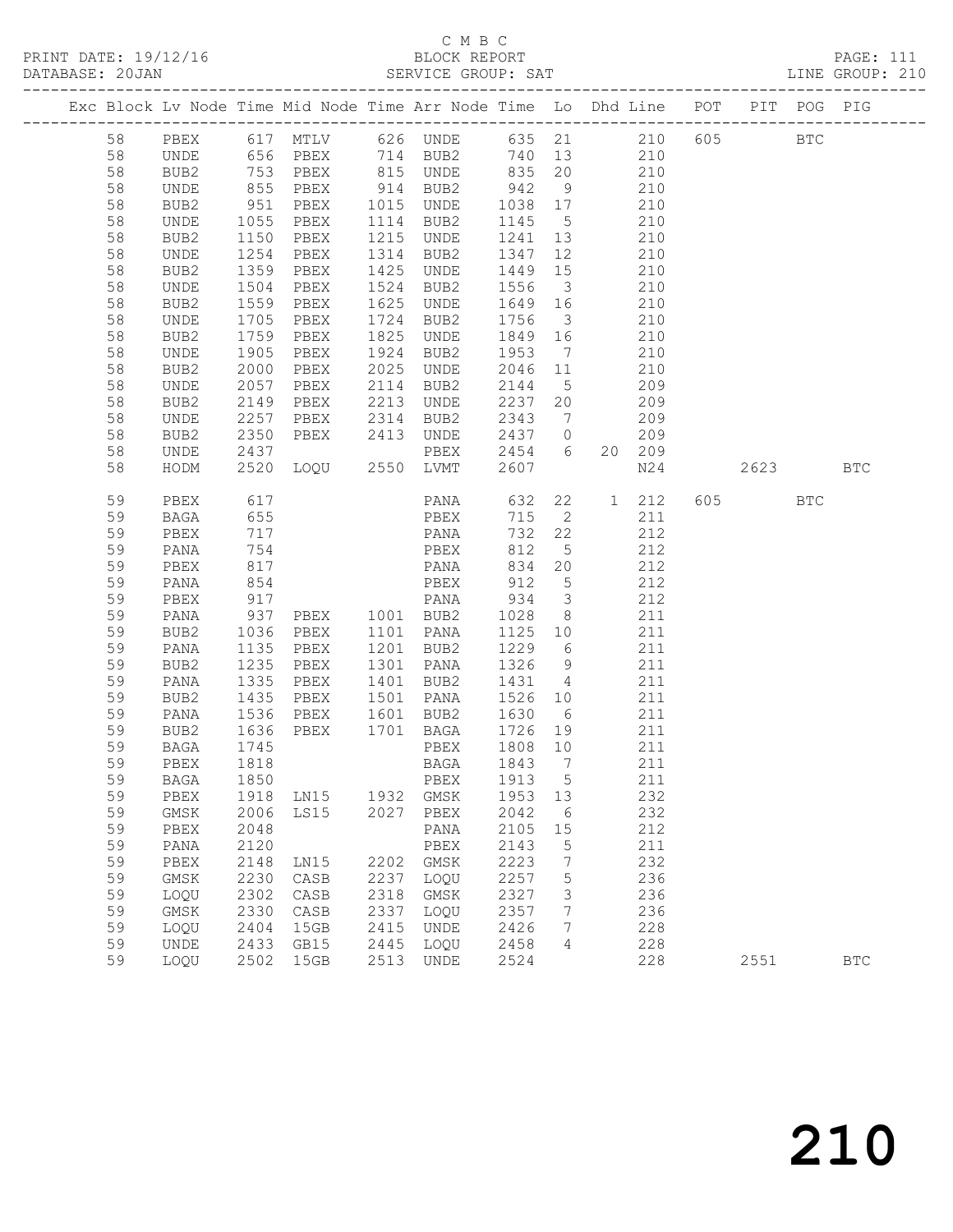PRINT DATE: 19/12/16 BLOCK REPORT<br>DATABASE: 20JAN BATABASE: 2012

# C M B C<br>BLOCK REPORT

PAGE: 112<br>LINE GROUP: 210

|  |          |          |              |                   |              |                  |              |                         | Exc Block Lv Node Time Mid Node Time Arr Node Time Lo Dhd Line POT PIT POG PIG |     |        |              |            |
|--|----------|----------|--------------|-------------------|--------------|------------------|--------------|-------------------------|--------------------------------------------------------------------------------|-----|--------|--------------|------------|
|  | 60       | LOQU 632 |              |                   |              | MOGL             |              |                         | 646 0 249                                                                      | 610 |        | $_{\rm BTC}$ |            |
|  | 60       | MOGL     |              | 646 MAGA 701 STST |              |                  | 724          |                         | 11 246                                                                         |     |        |              |            |
|  | 60       | STST     |              | EDRI 758 MOGL     |              |                  | 805          | $\overline{0}$          | 246                                                                            |     |        |              |            |
|  | 60       | MOGL     | 735<br>805   |                   |              | LOQU             | 827          | 5 <sup>5</sup>          | 249                                                                            |     |        |              |            |
|  | 60       | LOQU     | 832          |                   |              | MOGL             | 847          | $\overline{0}$          | 249                                                                            |     |        |              |            |
|  | 60       | MOGL     | 847          | MAGA 902 STST     |              |                  | 925          | 9                       | 246                                                                            |     |        |              |            |
|  | 60       | STST     | 934          | EDRI 958 MOGL     |              |                  | 1006         | $\overline{0}$          | 246                                                                            |     |        |              |            |
|  | 60       | MOGL     | 1006         |                   |              | LOQU             | 1028         | 6                       | 249                                                                            |     |        |              |            |
|  | 60       | LOQU     | 1034         |                   |              | MOGL             | 1050         | $\circ$                 | 249                                                                            |     |        |              |            |
|  | 60       | MOGL     | 1050         | MAGA              |              | 1106 STST        | 1134         | 12                      | 246                                                                            |     |        |              |            |
|  | 60       | STST     | 1146         | 15LO              | 1224         | 15GB             | 1229         | $7\overline{ }$         | 240                                                                            |     |        |              |            |
|  | 60       | 15GB     | 1236         | MAGA              | 1257         | STST             | 1331         | $5\overline{)}$         | 240                                                                            |     |        |              |            |
|  | 60       | STST     | 1336         | <b>15LO</b>       | 1414         | 15GB             | 1419         | 8 <sup>8</sup>          | 240                                                                            |     |        |              |            |
|  | 60       | 15GB     | 1427         | MAGA              | 1448         | STST             | 1525         | $\overline{\mathbf{3}}$ | 240                                                                            |     |        |              |            |
|  | 60       | STST     | 1528         | EDRI              | 1555         | MOGL             | 1605         | $\overline{0}$          | 246                                                                            |     |        |              |            |
|  | 60       | MOGL     | 1605         |                   |              | LOQU             | 1629         | 18                      | 249                                                                            |     |        |              |            |
|  | 60       | LOQU     | 1647         | CASB              |              | 1704 GMSK        | 1713         | 12                      | 236                                                                            |     |        |              |            |
|  | 60       | GMSK     | 1725         | CASB              | 1732         | LOQU             | 1755         | $\overline{7}$          | 236                                                                            |     |        |              |            |
|  | 60       | LOQU     | 1802         | CASB              | 1818         | GMSK             | 1827         |                         | 236                                                                            |     | 1857   |              | <b>BTC</b> |
|  | 61       | LOQU     | 648          | 29LO              |              | 659 LVMT         | 705          |                         | $\overline{O}$<br>229                                                          |     | 626 30 | <b>BTC</b>   |            |
|  | 61       | LVMT     | 705          | LO15              |              | LOQU             | 726          | 6                       | 229                                                                            |     |        |              |            |
|  | 61       | LOQU     | 732          | 29LO              |              | 743 LVMT         | 749          | 16                      | 229                                                                            |     |        |              |            |
|  | 61       | LVMT     | 805          | LO15              |              | LOQU             | 827          | 5                       | 229                                                                            |     |        |              |            |
|  | 61       | LOQU     | 832          | 29LO              |              | 844 LVMT         | 852          | 11                      | 229                                                                            |     |        |              |            |
|  | 61       | LVMT     | 903          | LO15              |              | LOQU             | 927          | $5\overline{)}$         | 229                                                                            |     |        |              |            |
|  | 61       | LOQU     | 932          | 29LO              |              | 945 LVMT         | 953          | 6                       | 229                                                                            |     |        |              |            |
|  | 61       | LVMT     | 959<br>1032  | LO15              |              | LOQU             | 1027         | $5\phantom{.0}$         | 229                                                                            |     |        |              |            |
|  | 61       | LOQU     |              | 29LO              |              | 1047 LVMT        | 1055         | $\mathcal{S}$           | 229                                                                            |     |        |              |            |
|  | 61       | LVMT     | 1058         | LO15              |              | LOQU             | 1127         | $5\overline{)}$         | 229                                                                            |     |        |              |            |
|  | 61       | LOQU     | 1132         | 29LO              |              | 1147 LVMT        | 1155         | $\mathcal{S}$           | 229                                                                            |     |        |              |            |
|  | 61       | LVMT     | 1158         | LO15              |              | LOQU             | 1227         | 20                      | 229                                                                            |     |        |              |            |
|  | 61       | LOQU     | 1247         | 15GB              |              | 1300 UNDE        | 1313         | $5\overline{)}$         | 228                                                                            |     |        |              |            |
|  | 61       | UNDE     | 1318         | GB15              | 1331         | LOQU             | 1345         | 20                      | 228                                                                            |     |        |              |            |
|  | 61       | LOQU     | 1405         |                   |              | MOGL             | 1423         | $\overline{0}$          | 249                                                                            |     |        |              |            |
|  | 61       | MOGL     | 1423<br>1518 | MAGA              |              | 1441 STST        | 1513         | $5\overline{)}$         | 246                                                                            |     |        |              |            |
|  | 61       | STST     |              | 15LO              |              | 1553 15GB        | 1601         | $7\overline{ }$         | 240                                                                            |     |        |              |            |
|  | 61       | 15GB     | 1608         | MAGA              |              | 1628 STST        | 1705         | $\overline{\mathbf{3}}$ | 240                                                                            |     |        |              |            |
|  | 61       | STST     | 1708         | 15LO              |              | 1742 15GB        | 1750         | 9                       | 240                                                                            |     |        |              |            |
|  | 61       | 15GB     |              | 1759 MAGA         |              | 1819 STST 1856 8 |              |                         | 240                                                                            |     |        |              |            |
|  | 61       | STST     | 1904         | EDRI              | 1928         | MOGL             | 1935         | 0                       | 246                                                                            |     |        |              |            |
|  | 61       | MOGL     | 1935         |                   |              | LOQU             | 1957         | 6                       | 249                                                                            |     |        |              |            |
|  | 61       | LOQU     | 2003         |                   |              | MOGL             | 2020         | 0                       | 249                                                                            |     |        |              |            |
|  | 61<br>61 | MOGL     | 2020<br>2106 | MAGA              | 2035<br>2135 | STST<br>15GB     | 2058<br>2143 | 8<br>15                 | 246<br>240                                                                     |     |        |              |            |
|  |          | STST     |              | 15LO              |              |                  | 2237         |                         |                                                                                |     |        |              |            |
|  | 61       | 15GB     | 2158         | MAGA              | 2213         | STST             | 2319         | 10                      | 240                                                                            |     |        |              |            |
|  | 61       | STST     | 2247         | <b>15LO</b>       | 2314         | 15GB             |              |                         | 240                                                                            |     | 2335   |              | <b>BTC</b> |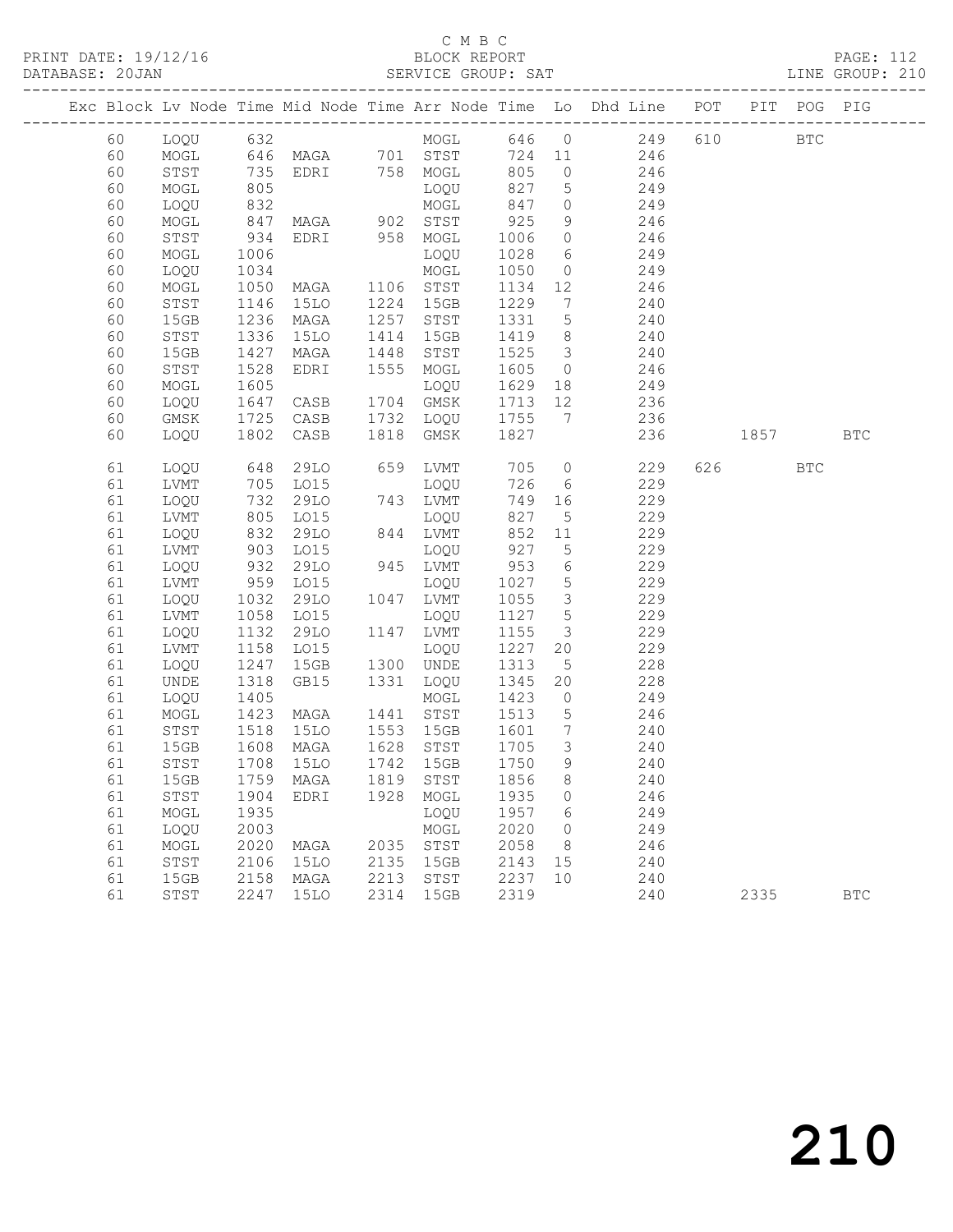#### C M B C<br>BLOCK REPORT SERVICE GROUP: SAT

|  |    |      |      |                        |      |      |      |                 | Exc Block Lv Node Time Mid Node Time Arr Node Time Lo Dhd Line POT |  | PIT POG PIG |  |
|--|----|------|------|------------------------|------|------|------|-----------------|--------------------------------------------------------------------|--|-------------|--|
|  | 62 |      |      | CACU 655 EDRI 701 MOGL |      |      |      |                 | 706 0 246 630 BTC                                                  |  |             |  |
|  | 62 | MOGL | 706  |                        |      | LOOU |      |                 | 727 5<br>249                                                       |  |             |  |
|  | 62 | LOQU | 732  |                        |      | MOGL |      |                 | 746 0<br>249                                                       |  |             |  |
|  | 62 | MOGL | 746  | MAGA 801               |      | STST | 825  |                 | 11<br>246                                                          |  |             |  |
|  | 62 | STST | 836  | EDRI 859               |      | MOGL | 906  | $\overline{0}$  | 246                                                                |  |             |  |
|  | 62 | MOGL | 906  |                        |      | LOOU | 928  |                 | $4\degree$<br>249                                                  |  |             |  |
|  | 62 | LOQU | 932  |                        |      | MOGL | 948  |                 | 249<br>$\overline{0}$                                              |  |             |  |
|  | 62 | MOGL | 948  | MAGA                   | 1003 | STST | 1029 | 4               | 246                                                                |  |             |  |
|  | 62 | STST | 1033 | EDRI 1057              |      | MOGL | 1106 | $\circ$         | 246                                                                |  |             |  |
|  | 62 | MOGL | 1106 |                        |      | LOQU | 1129 |                 | $5 \quad \text{or}$<br>249                                         |  |             |  |
|  | 62 | LOOU | 1134 |                        |      | MOGL | 1151 |                 | 249<br>$\overline{0}$                                              |  |             |  |
|  | 62 | MOGL | 1151 | MAGA                   | 1207 | STST | 1237 | 10              | 246                                                                |  |             |  |
|  | 62 | STST | 1247 | 15LO                   | 1325 | 15GB | 1330 | $7\phantom{.0}$ | 240                                                                |  |             |  |
|  | 62 | 15GB | 1337 | MAGA                   | 1358 | STST | 1434 | $2^{\circ}$     | 240                                                                |  |             |  |
|  | 62 | STST | 1436 | 15LO                   | 1514 | 15GB | 1519 |                 | 9<br>240                                                           |  |             |  |
|  | 62 | 15GB | 1528 | MAGA                   | 1548 | STST | 1625 | $\mathcal{S}$   | 240                                                                |  |             |  |
|  | 62 | STST | 1628 | EDRI                   | 1655 | MOGL | 1705 | $\overline{0}$  | 246                                                                |  |             |  |
|  | 62 | MOGL | 1705 |                        |      | LOQU | 1729 |                 | $6\degree$<br>249                                                  |  |             |  |
|  | 62 | LOQU | 1735 |                        |      | MOGL | 1752 |                 | 249<br>$\Omega$                                                    |  |             |  |
|  | 62 | MOGL | 1752 | MAGA                   | 1808 | STST | 1839 | 10              | 246                                                                |  |             |  |
|  | 62 | STST | 1849 | 15LO                   | 1919 | 15GB | 1927 | 9               | 240                                                                |  |             |  |
|  | 62 | 15GB | 1936 | MAGA                   | 1952 | STST | 2020 |                 | 240                                                                |  |             |  |
|  | 62 | STST | 2036 | 15LO                   | 2105 | 15GB | 2113 | $5^{\circ}$     | 240                                                                |  |             |  |
|  | 62 | 15GB | 2118 | MAGA                   | 2133 | STST | 2157 | 9               | 240                                                                |  |             |  |
|  | 62 | STST | 2206 | 15LO                   | 2235 | 15GB | 2241 |                 | 240                                                                |  |             |  |
|  | 62 | 15GB | 2258 | MAGA                   | 2313 | STST | 2334 | $\mathcal{S}$   | 240                                                                |  |             |  |
|  | 62 | STST | 2337 | 15LO                   | 2404 | 15GB | 2409 |                 | $9 \left( \frac{1}{2} \right)$<br>240                              |  |             |  |

 62 15GB 2418 MAGA 2433 STST 2454 1 5 240 62 HODM 2500 LOQU 2530 LVMT 2547 3 N24 62 LVMT 2550 LOQU HODM 2631 9 N24

62 HODM 2640 LOQU 2710 LVMT 2727 N24 2743 BTC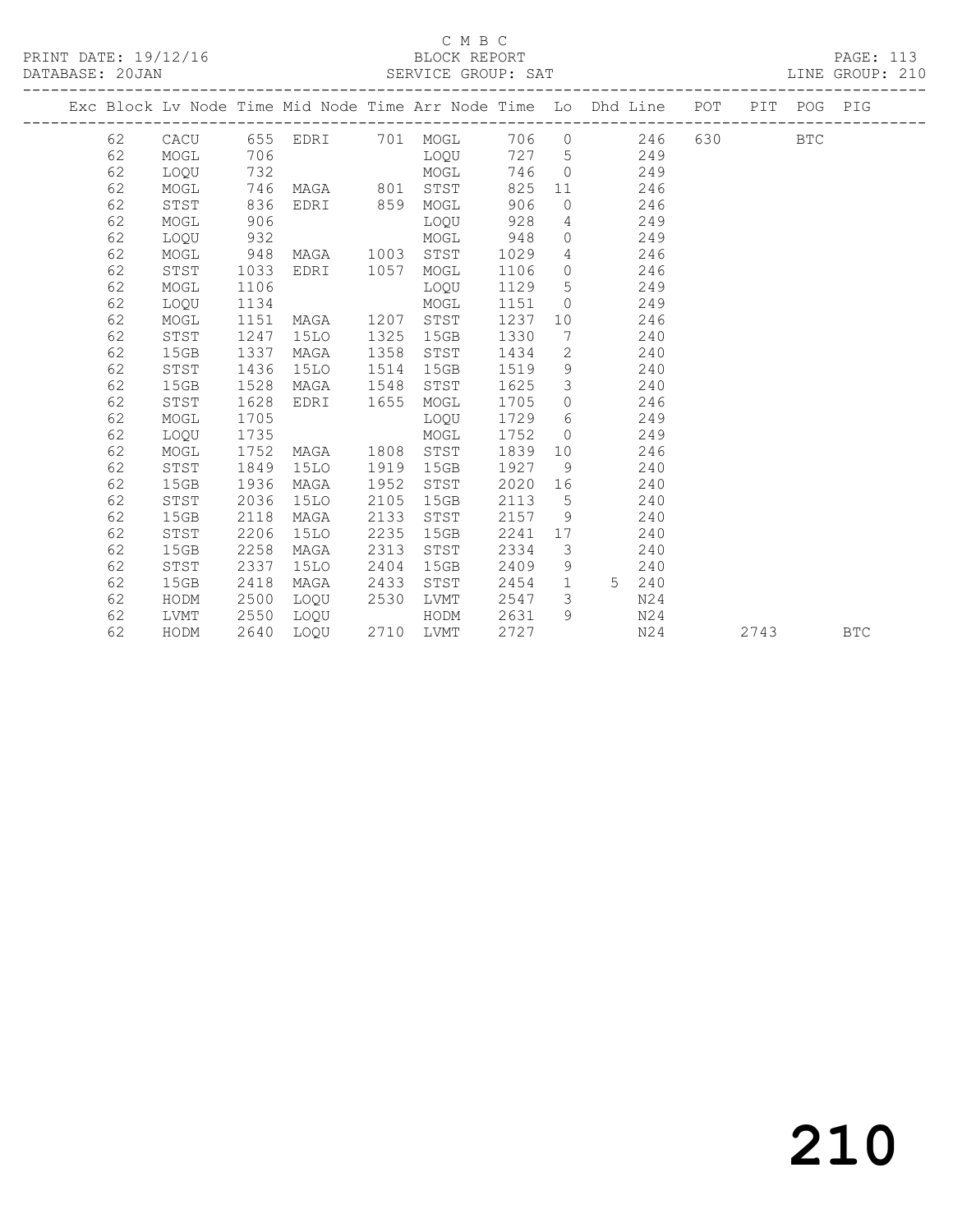|    |       |                      |                                     |      |                                  |         |                 | Exc Block Lv Node Time Mid Node Time Arr Node Time Lo Dhd Line POT |          | PIT POG PIG  |            |
|----|-------|----------------------|-------------------------------------|------|----------------------------------|---------|-----------------|--------------------------------------------------------------------|----------|--------------|------------|
| 63 | PBEX  |                      |                                     |      |                                  |         |                 | 647 LN15 700 GMSK 719 11 232 635                                   |          | $_{\rm BTC}$ |            |
| 63 | GMSK  |                      |                                     |      |                                  |         |                 |                                                                    |          |              |            |
| 63 | LOQU  |                      |                                     |      |                                  |         |                 |                                                                    |          |              |            |
| 63 | 22 PH | 812                  |                                     |      | $\overline{LOQU}$ 827 5          |         |                 | 236                                                                |          |              |            |
| 63 | LOQU  |                      | 832 CASB 846 GMSK                   |      |                                  |         |                 | 855 10 236                                                         |          |              |            |
| 63 | GMSK  |                      |                                     |      |                                  | 942     | 6               |                                                                    |          |              |            |
| 63 | PBEX  |                      |                                     |      |                                  | 1010 14 |                 | 232<br>211                                                         |          |              |            |
| 63 | PANA  | 1024                 |                                     |      | PBEX                             | 1042 5  |                 | 212                                                                |          |              |            |
| 63 | PBEX  |                      | 1047 LN15 1101 GMSK                 |      |                                  | 1124 8  |                 | 232                                                                |          |              |            |
| 63 | GMSK  |                      | LS15 1155 PBEX                      |      |                                  | 1212 5  |                 | 232                                                                |          |              |            |
| 63 | PBEX  | 1132<br>1217         |                                     |      |                                  | 1235 19 |                 | 212                                                                |          |              |            |
| 63 | PANA  | 1254                 | PANA<br>PBEX                        |      |                                  | 1312 5  |                 | 212                                                                |          |              |            |
| 63 | PBEX  |                      | 1317 LN15 1332 GMSK                 |      |                                  | 1355 7  |                 | 232                                                                |          |              |            |
| 63 | GMSK  | 1402                 | LS15 1425 PBEX                      |      |                                  | 1442 5  |                 | 232                                                                |          |              |            |
| 63 | PBEX  | 1447                 |                                     |      | PANA                             | 1505 19 |                 |                                                                    |          |              |            |
| 63 | PANA  | 1524                 |                                     |      | PBEX                             | 1542 5  |                 | $\begin{array}{c} 212 \\ 212 \end{array}$                          |          |              |            |
| 63 | PBEX  | 1547                 | LN15 1602 GMSK                      |      |                                  | 1625 7  |                 | 232                                                                |          |              |            |
| 63 | GMSK  | 1632                 | LS15 1655 PBEX                      |      |                                  | 1712 5  |                 | 232                                                                |          |              |            |
| 63 | PBEX  | 1717                 |                                     |      |                                  | 1735 19 |                 | 212                                                                |          |              |            |
| 63 | PANA  | $\frac{1}{1754}$     | PANA<br>PBEX                        |      |                                  | 1812 6  |                 | 212                                                                |          |              |            |
| 63 | PBEX  |                      | 1818 LN15 1833 GMSK                 |      |                                  | 1856 10 |                 | 232                                                                |          |              |            |
| 63 | GMSK  | 1906                 | LS15 1927 PBEX                      |      |                                  | 1943    | $\overline{4}$  | 232                                                                |          |              |            |
| 63 | PBEX  |                      |                                     |      | PANA                             |         |                 | 2004 15 1 212                                                      |          |              |            |
| 63 | BAGA  | 1947<br>2020         |                                     |      | PBEX                             | 2043    | $5\overline{)}$ | 211                                                                |          |              |            |
| 63 | PBEX  | 2048                 | LN15 2102 GMSK                      |      |                                  | 2123 7  |                 | 232                                                                |          |              |            |
| 63 | GMSK  | 2130                 |                                     |      | CASB 2137 LOQU                   | 2157 5  |                 | 236                                                                |          |              |            |
| 63 | LOQU  |                      | 2202 CASB<br>2238 LS15              |      |                                  |         |                 | CASB 2218 GMSK 2227 11 236<br>LS15 2257 PBEX 2308 232              |          |              |            |
| 63 | GMSK  |                      |                                     |      |                                  |         |                 | 232                                                                | 2318 BTC |              |            |
| 64 | 15GB  |                      | 702 MAGA                            |      |                                  |         |                 | 719 STST 739 12 240                                                | 644      | BTC          |            |
| 64 | STST  |                      | 15LO                                |      | 819 15GB                         |         |                 | 240                                                                |          |              |            |
| 64 | 15GB  | 751<br>829           | MAGA                                |      | 819 15GB 824 5<br>849 STST 915 4 |         |                 | 240                                                                |          |              |            |
| 64 | STST  | 919                  | 15LO                                |      | 952 15GB                         |         |                 | 957 6 240                                                          |          |              |            |
| 64 | 15GB  | 1003                 | MAGA                                |      |                                  |         |                 | 1023 STST 1050 8 240                                               |          |              |            |
| 64 | STST  |                      | 15LO                                |      | 1135 15GB                        |         |                 | 1140 8 240                                                         |          |              |            |
| 64 | 15GB  | 1058<br>1148<br>1256 | MAGA                                |      | 1209 STST 1243 13                |         |                 | 240                                                                |          |              |            |
| 64 | STST  |                      |                                     |      |                                  |         |                 | 15L0 1334 15GB 1339 8 240                                          |          |              |            |
| 64 | 15GB  |                      | 1347 MAGA 1408 STST 1444 14         |      |                                  |         |                 | 240                                                                |          |              |            |
| 64 | STST  |                      | 1458 15LO                           |      | 1533 15GB                        | 1541 7  |                 | 240                                                                |          |              |            |
|    |       |                      | 64 15GB 1548 MAGA 1608 STST 1645 13 |      |                                  |         |                 | 240                                                                |          |              |            |
| 64 | STST  | 1658                 | 15LO                                | 1732 | 15GB                             | 1740    | 8               | 240                                                                |          |              |            |
| 64 | 15GB  | 1748                 | MAGA                                | 1808 | STST                             | 1845    | 15              | 240                                                                |          |              |            |
| 64 | STST  | 1900                 | 15LO                                | 1930 | 15GB                             | 1938    | 10              | 240                                                                |          |              |            |
| 64 | 15GB  | 1948                 | MAGA                                | 2004 | STST                             | 2032    | 17              | 240                                                                |          |              |            |
| 64 | STST  | 2049                 | <b>15LO</b>                         | 2118 | 15GB                             | 2126    | 12              | 240                                                                |          |              |            |
| 64 | 15GB  | 2138                 | MAGA                                | 2153 | STST                             | 2217    | 9               | 240                                                                |          |              |            |
| 64 | STST  | 2226                 | 15LO                                | 2255 | 15GB                             | 2301    | 17              | 240                                                                |          |              |            |
| 64 | 15GB  | 2318                 | MAGA                                | 2333 | STST                             | 2354    | 13              | 240                                                                |          |              |            |
| 64 | STST  | 2407                 | <b>15LO</b>                         | 2434 | 15GB                             | 2439    |                 | 240                                                                | 2455     |              | <b>BTC</b> |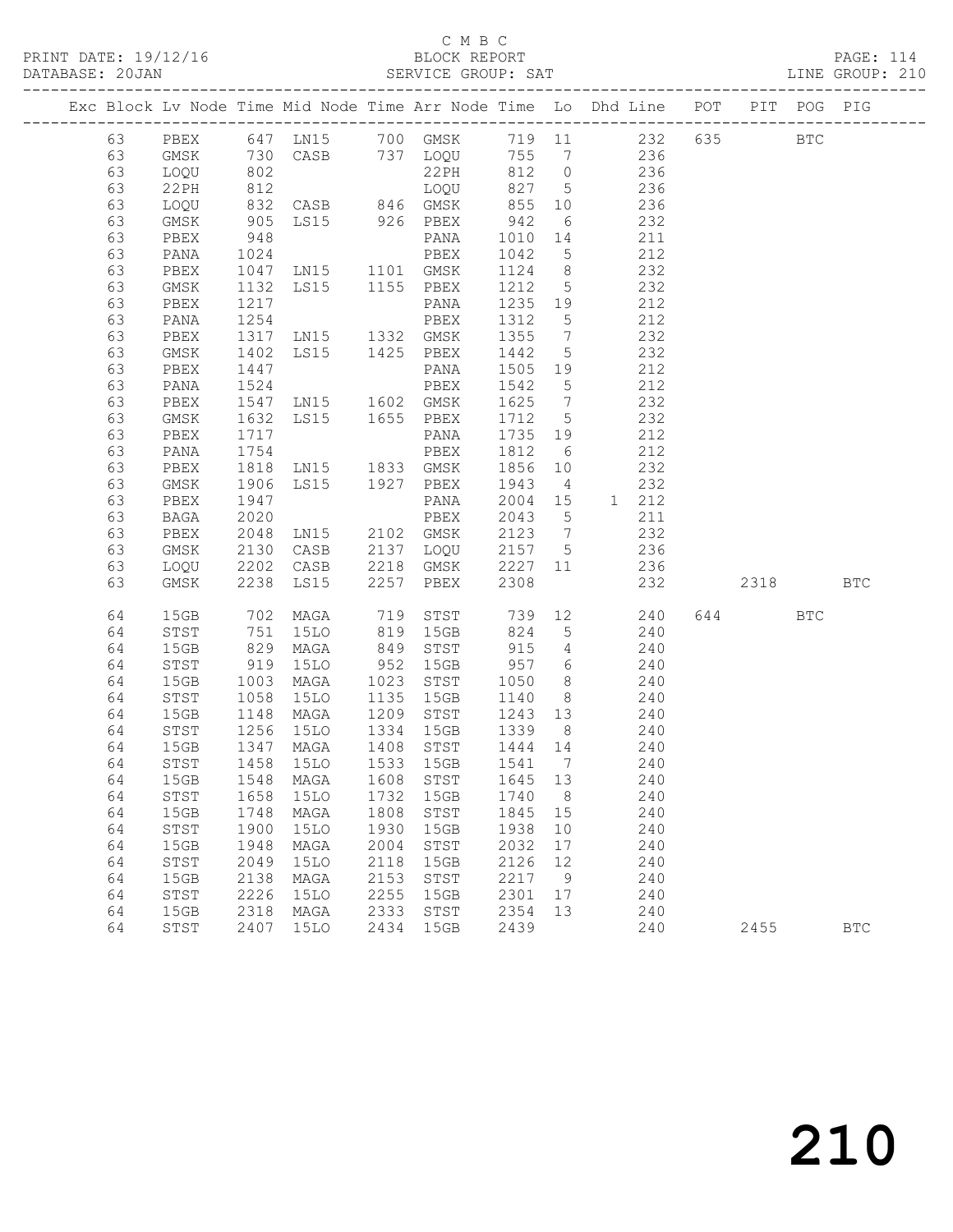|  |    |                            |                                                  |             |      |           |                  |                         | Exc Block Lv Node Time Mid Node Time Arr Node Time Lo Dhd Line POT PIT POG PIG |            |            |            |
|--|----|----------------------------|--------------------------------------------------|-------------|------|-----------|------------------|-------------------------|--------------------------------------------------------------------------------|------------|------------|------------|
|  | 65 |                            |                                                  |             |      |           |                  |                         | PBEX 717 LN15 730 CASB 743 2 232 705                                           | <b>BTC</b> |            |            |
|  | 65 | CASB                       |                                                  |             |      |           |                  |                         | 745 LS15 802 PBEX 815 2 232<br>817 LN15 830 GMSK 849 11 232                    |            |            |            |
|  | 65 | PBEX                       |                                                  |             |      |           |                  |                         |                                                                                |            |            |            |
|  | 65 | GMSK                       | 900                                              | CASB        |      | 907 LOQU  | 928              | $\overline{4}$          | 236                                                                            |            |            |            |
|  | 65 | LOQU                       | 932<br>1015                                      | CASB        | 948  | GMSK      | 957 18<br>1044 6 |                         | 236                                                                            |            |            |            |
|  | 65 | GMSK                       |                                                  | CASB        |      | 1022 LOQU |                  |                         | 236                                                                            |            |            |            |
|  | 65 | LOQU                       | 1050<br>1127                                     | CASB        | 1108 | GMSK      | 1117 10          |                         | 236                                                                            |            |            |            |
|  | 65 | GMSK                       |                                                  | CASB        |      | 1134 LOQU | 1157             | $5\overline{)}$         | 236                                                                            |            |            |            |
|  | 65 | LOQU                       | 1202                                             | CASB        | 1222 | GMSK      | 1231             | 11                      | 236                                                                            |            |            |            |
|  | 65 | $\rm{GMSK}$                | 1242                                             | CASB        | 1249 | LOQU      | 1312             | $5\overline{)}$         | 236                                                                            |            |            |            |
|  | 65 | LOQU                       | $\begin{array}{c}\n 1242 \\  1317\n \end{array}$ | LNI5        | 1327 | PRRO      | 1345             | $\overline{2}$          | 230                                                                            |            |            |            |
|  | 65 | PRRO                       | 1347                                             | LS15        | 1359 | LOQU      | 1410             | $7\overline{ }$         | 230                                                                            |            |            |            |
|  | 65 | LOQU                       | $14 - 1455$                                      | CASB        | 1437 | GMSK      | 1446             | 9                       | 236                                                                            |            |            |            |
|  | 65 | GMSK                       |                                                  | CASB        | 1502 | LOQU      | 1526             | $6\overline{6}$         | 236                                                                            |            |            |            |
|  | 65 | LOQU                       | 1532                                             | CASB        | 1549 | GMSK      | 1558             | 12                      | 236                                                                            |            |            |            |
|  | 65 | $\rm{GMSK}$                | 1610                                             | CASB        |      | 1617 LOQU | 1641             | $6\overline{6}$         | 236                                                                            |            |            |            |
|  | 65 | LOQU                       | 1647                                             | LN15        | 1656 | PRRO      | 1715             | $5^{\circ}$             | 230                                                                            |            |            |            |
|  | 65 | PRRO                       | 1720<br>1720<br>1747                             | LS15        | 1730 | LOQU      | 1738             | 9                       | 230                                                                            |            |            |            |
|  | 65 | LOQU                       |                                                  | CASB        |      | 1803 GMSK | 1812 17          |                         | 236                                                                            |            |            |            |
|  | 65 | $\rm{GMSK}$                | 1829                                             | CASB        |      | 1836 LOQU | 1857             | $5^{\circ}$             | 236                                                                            |            |            |            |
|  | 65 | LOQU                       | 1902<br>1942                                     | LN15        |      | 1910 PRRO | 1928 14          |                         | 230                                                                            |            |            |            |
|  | 65 | PRRO                       |                                                  | LS15        |      | 1951 LOQU | 1958 4           |                         | 230                                                                            |            |            |            |
|  | 65 | LOQU                       | 2002<br>2042                                     | LN15        | 2010 | PRRO      | 2028 14          |                         | 230                                                                            |            |            |            |
|  | 65 | PRRO                       | 2042                                             | LS15        |      | 2051 LOQU | 2058 4           |                         | 230                                                                            |            |            |            |
|  | 65 | LOQU                       | 2102                                             | LN15        | 2110 | PRRO      | 2127             |                         | 230                                                                            | 2147       |            | <b>BTC</b> |
|  | 66 | $_{\footnotesize\rm STST}$ | 737                                              | 15LO        | 803  |           | 15GB 808         |                         | $6 - 6$<br>240                                                                 | 713        | <b>BTC</b> |            |
|  | 66 | 15GB                       | 814                                              | MAGA        | 834  | STST      | 854              | 10                      | 240                                                                            |            |            |            |
|  | 66 | STST                       | 904<br>944                                       | 15LO        | 936  | 15GB      | 941              | $\overline{\mathbf{3}}$ | 240                                                                            |            |            |            |
|  | 66 | 15GB                       |                                                  | MAGA        |      | 1004 STST | 1031             | 13                      | 240                                                                            |            |            |            |
|  | 66 | STST                       | 1044                                             | <b>15LO</b> | 1121 | 15GB      | 1126             | 10                      | 240                                                                            |            |            |            |
|  | 66 | 15GB                       | 1136                                             | MAGA        |      | 1157 STST | 1230             | $\overline{4}$          | 240                                                                            |            |            |            |
|  | 66 | STST                       | 1234                                             | 15LO        | 1312 | 15GB      | 1317 10          |                         | 240                                                                            |            |            |            |
|  | 66 | 15GB                       | 1327                                             | MAGA        | 1348 | STST      | 1424             | $4\overline{4}$         | 240                                                                            |            |            |            |
|  | 66 | STST                       | 1428                                             | EDRI        | 1455 | MOGL      | 1504             | $\overline{0}$          | 246                                                                            |            |            |            |
|  | 66 | MOGL                       | 1504                                             |             |      | LOQU      | 1529             | 6                       | 249                                                                            |            |            |            |
|  | 66 | LOQU                       | 1535                                             |             |      | MOGL      | 1554             | $\overline{0}$          | 249                                                                            |            |            |            |
|  | 66 | $\sf{MOGL}$                | 1554                                             | MAGA        |      | 1610 STST | 1642             | $6\overline{6}$         | 246                                                                            |            |            |            |
|  | 66 | ${\tt STST}$               | 1648                                             | <b>15LO</b> | 1722 | 15GB      | 1730             | 8 <sup>8</sup>          | 240                                                                            |            |            |            |
|  | 66 | 15GB                       | 1738                                             | MAGA        | 1758 | STST      | 1835             | $\overline{2}$          | 240                                                                            |            |            |            |
|  | 66 | STST                       | 1837                                             | 15LO        | 1908 | 15GB      | 1916             | 8 <sup>8</sup>          | 240                                                                            |            |            |            |
|  | 66 | 15GB                       | 1924<br>2024                                     | MAGA        | 1940 | STST      | 2008 16          |                         | 240                                                                            |            |            |            |
|  | 66 | STST                       | 2024                                             | <b>15LO</b> | 2053 | 15GB      | 2101             |                         | 240                                                                            | 2117       |            | <b>BTC</b> |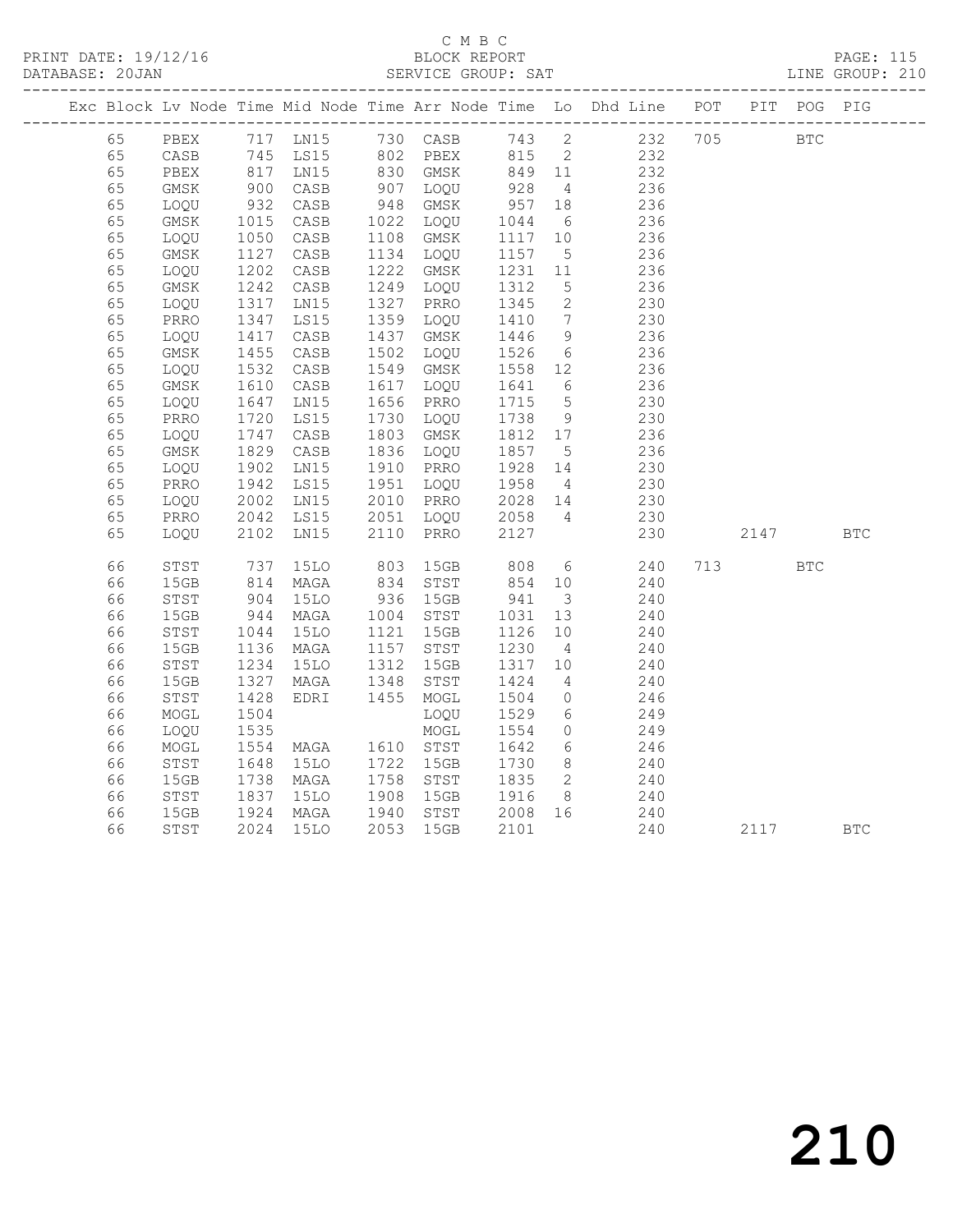|  |    |              |             |                                 |      |           |         |                         | Exc Block Lv Node Time Mid Node Time Arr Node Time Lo Dhd Line POT                                                 |           | PIT POG PIG |            |
|--|----|--------------|-------------|---------------------------------|------|-----------|---------|-------------------------|--------------------------------------------------------------------------------------------------------------------|-----------|-------------|------------|
|  | 67 |              |             |                                 |      |           |         |                         | GMSK 830 CASB 837 LOQU 858 4 236 800 BTC<br>LOQU 902 CASB 918 GMSK 927 18 236<br>GMSK 945 CASB 952 LOQU 1013 5 236 |           |             |            |
|  | 67 |              |             |                                 |      |           |         |                         |                                                                                                                    |           |             |            |
|  | 67 |              |             |                                 |      |           |         |                         |                                                                                                                    |           |             |            |
|  | 67 | LOQU         | 1018        | 15GB                            |      | 1031 UNDE | 1043    | $5\overline{)}$         | 228                                                                                                                |           |             |            |
|  | 67 | UNDE         | 1048        | GB15                            | 1101 | LOQU      | 1115    | $\overline{\mathbf{3}}$ | 228                                                                                                                |           |             |            |
|  | 67 | LOQU         | 1118        | OSLO                            |      | 1134 PRRO | 1157    | 20                      | 230                                                                                                                |           |             |            |
|  | 67 | PRRO         | 1217        | LS15                            | 1229 | LOQU      | 1240    | 22                      | 230                                                                                                                |           |             |            |
|  | 67 | LOQU         | 1302        | 29LO                            | 1319 | LVMT      | 1327    | 11                      | 229                                                                                                                |           |             |            |
|  | 67 | LVMT         | 1338        | LO15                            |      | LOQU      | 1407    | 10                      | 229                                                                                                                |           |             |            |
|  | 67 | LOQU         | 1417        | 15GB                            |      | 1430 UNDE | 1445    | $\overline{\mathbf{3}}$ | 228                                                                                                                |           |             |            |
|  | 67 | UNDE         | 1448        | GB15                            | 1501 | LOQU      | 1515 17 |                         | 228                                                                                                                |           |             |            |
|  | 67 | LOQU         | 1532        | 29LO                            |      | 1548 LVMT | 1557    | $\overline{\mathbf{3}}$ | 229                                                                                                                |           |             |            |
|  | 67 | LVMT         | 1600        | L015                            |      | LOQU      | 1630    | $5\overline{)}$         | 229                                                                                                                |           |             |            |
|  | 67 | LOQU         | 1635        |                                 |      | MOGL      | 1653    | $\overline{0}$          | 249                                                                                                                |           |             |            |
|  | 67 | $\sf{MOGL}$  | 1653        | MAGA                            |      | 1709 STST | 1741 7  |                         | 246                                                                                                                |           |             |            |
|  | 67 | STST         | 1748        | 15LO                            | 1820 | 15GB      | 1828    | $5\overline{)}$         | 240                                                                                                                |           |             |            |
|  | 67 | 15GB         | 1833        | MAGA                            | 1852 | STST      | 1926    | 11                      | 240                                                                                                                |           |             |            |
|  | 67 | STST         | 1937        | 15LO                            |      | 2006 15GB | 2014    | 11                      | 240                                                                                                                |           |             |            |
|  | 67 | 15GB         | 2025        | MAGA                            | 2040 | STST      | 2104    |                         | 240                                                                                                                | 2128      |             | <b>BTC</b> |
|  |    |              |             |                                 |      |           |         |                         |                                                                                                                    |           |             |            |
|  | 68 | LOQU         | 902         | 29LO                            |      | 914 LVMT  | 922     | 7                       | 229                                                                                                                | 840 BTC   |             |            |
|  | 68 | LVMT         | 929<br>1002 | LO15                            |      | LOQU      | 956     | 6                       | 229                                                                                                                |           |             |            |
|  | 68 | LOQU         |             | 29LO                            |      | 1015 LVMT | 1023    | 6                       | 229                                                                                                                |           |             |            |
|  | 68 | LVMT         | 1029        | LO15                            |      | LOQU      | 1057    | $5\overline{)}$         | 229                                                                                                                |           |             |            |
|  | 68 | LOQU         | 1102        | 29LO                            |      | 1117 LVMT | 1125    | $\overline{\mathbf{3}}$ | 229                                                                                                                |           |             |            |
|  | 68 | LVMT         | 1128        | LO15                            |      | LOQU      | 1157    | $\overline{7}$          | 229                                                                                                                |           |             |            |
|  | 68 | LOQU         | 1204        |                                 |      | MOGL      | 1221    | $\overline{0}$          | 249                                                                                                                |           |             |            |
|  | 68 | MOGL         | 1221        | MAGA                            |      | 1239 STST | 1309    | 17                      | 246                                                                                                                |           |             |            |
|  | 68 | STST         | 1326        | 15LO                            |      | 1404 15GB | 1409    | 8 <sup>8</sup>          | 240                                                                                                                |           |             |            |
|  | 68 | 15GB         | 1417        | MAGA                            | 1438 | STST      | 1515 13 |                         | 240                                                                                                                |           |             |            |
|  | 68 | STST         | 1528        | 15LO                            | 1603 | 15GB      | 1611    | $\overline{7}$          | 240<br>$\frac{1}{240}$                                                                                             |           |             |            |
|  | 68 | 15GB         | 1618        | MAGA                            | 1638 | STST      | 1715    | $\mathcal{S}$           |                                                                                                                    |           |             |            |
|  | 68 | STST         | 1718        | 15LO                            | 1752 | 15GB      | 1800    |                         | 240                                                                                                                | 1816      |             | <b>BTC</b> |
|  | 69 | PBEX         | 917         | LN15 930 GMSK<br>LS15 1025 PBEX |      |           | 951     | 11                      | 232                                                                                                                | 905 — 100 | <b>BTC</b>  |            |
|  | 69 | GMSK         | 1002        |                                 |      |           | 1041    | 6                       | 232                                                                                                                |           |             |            |
|  | 69 | PBEX         | 1047        |                                 |      | PANA      | 1104 20 |                         | 212                                                                                                                |           |             |            |
|  | 69 | PANA         | 1124        |                                 |      | PBEX      | 1142    | $5^{\circ}$             | 212                                                                                                                |           |             |            |
|  | 69 | PBEX         |             | 1147 LN15 1202 GMSK             |      |           | 1225    | $\overline{7}$          | 232                                                                                                                |           |             |            |
|  | 69 |              |             | GMSK 1232 LS15 1255 PBEX 1312 5 |      |           |         |                         | 232                                                                                                                |           |             |            |
|  | 69 | PBEX         | 1317        |                                 |      | PANA      | 1335 19 |                         | 212                                                                                                                |           |             |            |
|  | 69 | PANA         | 1354        |                                 |      | PBEX      | 1412    | 5                       | 212                                                                                                                |           |             |            |
|  | 69 | PBEX         | 1417        | LN15                            |      | 1432 GMSK | 1455    | 7                       | 232                                                                                                                |           |             |            |
|  | 69 | GMSK         | 1502        | LS15                            | 1525 | PBEX      | 1542    | 5                       | 232                                                                                                                |           |             |            |
|  | 69 | ${\tt PBEX}$ | 1547        |                                 |      | PANA      | 1605    | 19                      | 212                                                                                                                |           |             |            |
|  | 69 | PANA         | 1624        |                                 |      | PBEX      | 1642    | 5                       | 212                                                                                                                |           |             |            |
|  | 69 | PBEX         | 1647        | LN15                            | 1702 | GMSK      | 1725    | 7                       | 232                                                                                                                |           |             |            |
|  | 69 | GMSK         | 1732        | LS15                            | 1755 | PBEX      | 1812    | 5                       | 232                                                                                                                |           |             |            |
|  | 69 | PBEX         | 1817        |                                 |      | PANA      | 1834    | 20                      | 212                                                                                                                |           |             |            |
|  | 69 | PANA         | 1854        |                                 |      | PBEX      | 1912    |                         | 212                                                                                                                | 1922      |             | <b>BTC</b> |
|  |    |              |             |                                 |      |           |         |                         |                                                                                                                    |           |             |            |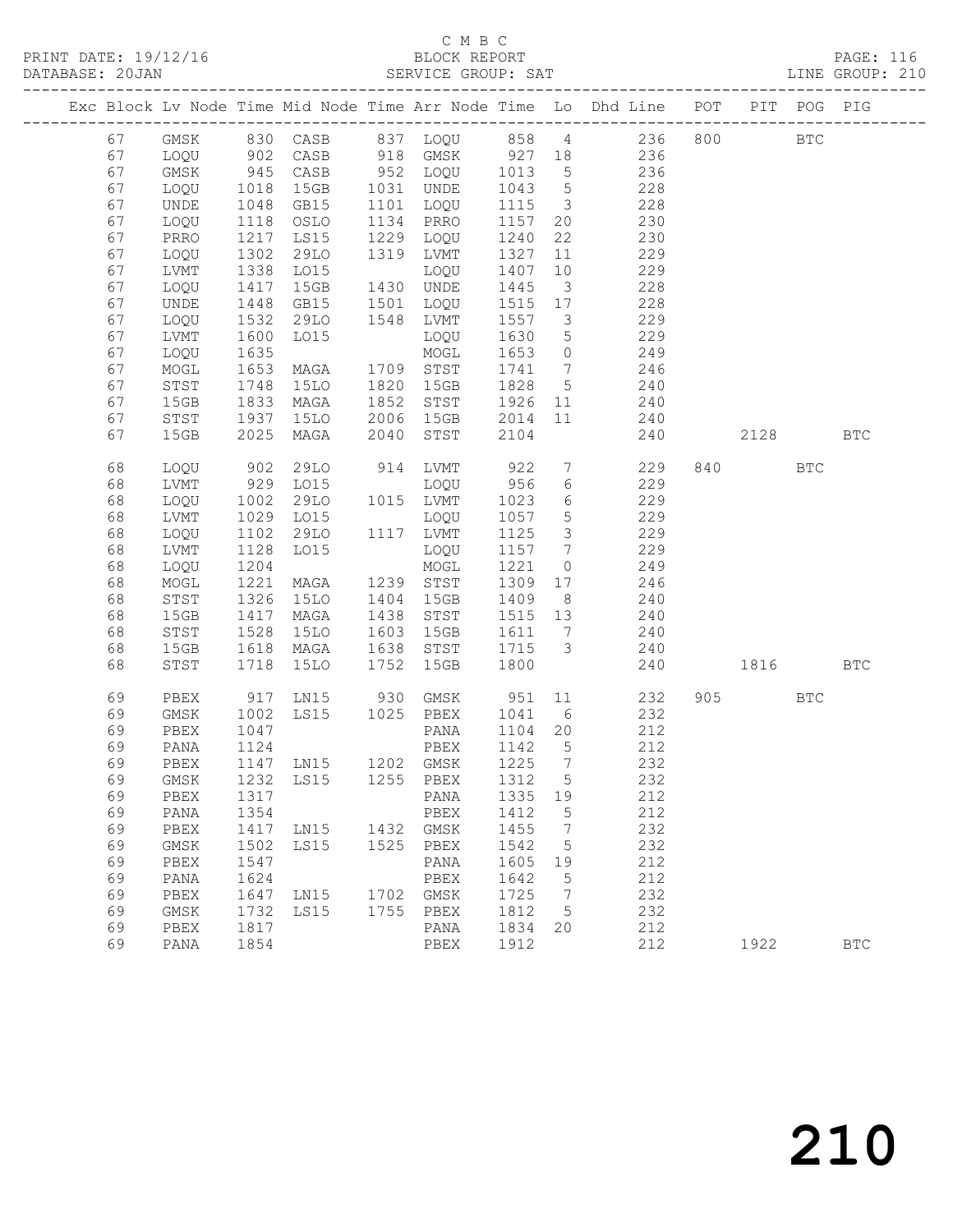PRINT DATE: 19/12/16 BLOCK REPORT<br>DATABASE: 20JAN BERVICE GROUP: SAT

### C M B C<br>BLOCK REPORT

PAGE: 117<br>LINE GROUP: 210

| Exc Block Lv Node Time Mid Node Time Arr Node Time Lo Dhd Line POT<br>PIT POG PIG<br>935 LS15 956 PBEX 1012 5 232<br>905<br>70<br>GMSK<br>$_{\rm BTC}$<br>70<br>1017<br>PANA 1034 3<br>212<br>PBEX<br>70<br>1037<br>1136<br>PBEX 1101 BUB2<br>1128<br>8 <sup>8</sup><br>211<br>PANA<br>70<br>1201 PANA<br>1225 10<br>211<br>BUB2<br>PBEX<br>1235<br>70<br>1301<br>1331<br>211<br>PANA<br>PBEX<br>BUB2<br>8 <sup>8</sup><br>70<br>1339<br>1405<br>BUB2<br>PBEX<br>UNDE<br>1429<br>15<br>210<br>1444<br>1504<br>1536<br>210<br>70<br>UNDE<br>PBEX<br>BUB2<br>$\overline{\mathbf{3}}$<br>$\frac{1}{1539}$<br>70<br>1605<br>1629<br>210<br>BUB2<br>PBEX<br>UNDE<br>16<br>1645<br>70<br>PBEX<br>1704<br>1736<br>$\overline{\mathbf{3}}$<br>210<br>UNDE<br>BUB2<br>70<br>1739<br>PBEX<br>1805<br>1829<br>210<br>BUB2<br>UNDE<br>16<br>1845<br>1904<br>1933<br>70<br><b>UNDE</b><br>PBEX<br>BUB2<br>210<br>1953   1953   1964   1965   1966   1967   1968   1968   1968   1969   1969   1969   1969   1969   1969   1969   1969   1969   1969   1969   1969   1969   1969   1969   1969   1969   1969   1969   1969   1969   1969   1969  <br><b>BTC</b><br>$8 - 1$<br>71<br>947<br><b>15LO</b><br>1020<br>15GB<br>1025<br>240<br>923<br>${\tt STST}$<br><b>BTC</b><br>71<br>1053<br>240<br>15GB<br>1033<br>MAGA<br>STST<br>1120<br>10<br>71<br>STST<br>1130<br>1156<br>1205<br>246<br>EDRI<br>MOGL<br>$\circ$<br>71<br>1205<br>1229<br>5 <sup>5</sup><br>249<br>MOGL<br>LOQU<br>71<br>1234<br>1253<br>249<br>LOQU<br>MOGL<br>$\circ$<br>71<br>1253<br>1311 STST<br>1343<br>$\mathcal{S}$<br>246<br>MOGL<br>MAGA<br>71<br>1346<br><b>15LO</b><br>1424<br>15GB<br>1429<br>8<br>STST<br>240<br>$\mathcal{S}$<br>71<br>15GB<br>1437<br>1458<br>1535<br>240<br>MAGA<br>STST<br>71<br>$7\overline{ }$<br>STST<br>1538<br>15LO<br>1613<br>15GB<br>1621<br>240<br>240<br>71<br>1628<br>1725<br>15GB<br>MAGA<br>1648<br>STST<br>$\mathcal{S}$<br>71<br>1728<br>$\circ$<br>246<br>STST<br>EDRI<br>1754<br>MOGL<br>1804<br>71<br>1804<br>1827<br>$5\overline{)}$<br>249<br>MOGL<br>LOQU<br>71<br>1832<br>1850<br>249<br>LOQU<br>MOGL<br>$\overline{0}$<br>71<br>1850<br>1905 STST<br>1933<br>246<br>MOGL<br>MAGA<br>16<br>71<br>1949<br><b>15LO</b><br>2018<br>15GB<br>2026<br>11<br>STST<br>240<br>71<br>15GB<br>2037<br>MAGA<br>2052<br>2116<br>10<br>240<br>STST<br>71<br>2126<br><b>15LO</b><br>2155<br>2203<br>15<br>STST<br>15GB<br>240<br>240<br>71<br>2218<br>2233<br>2257<br>15GB<br>MAGA<br>STST<br>10<br>71<br>2307<br><b>15LO</b><br>2334<br>2339<br>STST<br>15GB<br>9<br>240<br>71<br>2348<br>2403<br>2424 13<br>240<br>15GB<br>MAGA<br>STST<br>2509<br>71<br>2437<br>2504<br>15GB<br>2525<br>STST<br>15LO<br>240<br><b>BTC</b><br>72<br>1003<br>1012<br>18<br>236<br>925<br>LOQU<br>947<br>CASB<br>GMSK<br><b>BTC</b><br>72<br>GMSK<br>1030<br>CASB<br>1037<br>1100<br>236<br>LOQU<br>$5\overline{)}$<br>72<br>1125<br>GMSK<br>1134<br>8 <sup>8</sup><br>236<br>LOQU<br>1105<br>CASB<br>1142<br>236<br>1212<br>72<br>CASB<br>1149<br>LOQU<br>$5\overline{)}$<br>GMSK<br>72<br>1217<br>15GB<br>1230 UNDE<br>1243 5<br>228<br>LOQU<br>72<br>1248<br>1301<br>1315 16<br>GB15<br>228<br>LOQU<br>UNDE<br>72<br>1356<br>229<br>LOQU<br>1331<br>29LO<br>1348<br>LVMT<br>3 |    |      |      |      |      |      |      |     |  |  |
|-----------------------------------------------------------------------------------------------------------------------------------------------------------------------------------------------------------------------------------------------------------------------------------------------------------------------------------------------------------------------------------------------------------------------------------------------------------------------------------------------------------------------------------------------------------------------------------------------------------------------------------------------------------------------------------------------------------------------------------------------------------------------------------------------------------------------------------------------------------------------------------------------------------------------------------------------------------------------------------------------------------------------------------------------------------------------------------------------------------------------------------------------------------------------------------------------------------------------------------------------------------------------------------------------------------------------------------------------------------------------------------------------------------------------------------------------------------------------------------------------------------------------------------------------------------------------------------------------------------------------------------------------------------------------------------------------------------------------------------------------------------------------------------------------------------------------------------------------------------------------------------------------------------------------------------------------------------------------------------------------------------------------------------------------------------------------------------------------------------------------------------------------------------------------------------------------------------------------------------------------------------------------------------------------------------------------------------------------------------------------------------------------------------------------------------------------------------------------------------------------------------------------------------------------------------------------------------------------------------------------------------------------------------------------------------------------------------------------------------------------------------------------------------------------------------------------------------------------------------------------------------------------------------------------------------------------------------------------------------------------------------------------------------------------------------------------------------------------------------------------------------------------------------------------------------------------------------------------------------------------------------------|----|------|------|------|------|------|------|-----|--|--|
|                                                                                                                                                                                                                                                                                                                                                                                                                                                                                                                                                                                                                                                                                                                                                                                                                                                                                                                                                                                                                                                                                                                                                                                                                                                                                                                                                                                                                                                                                                                                                                                                                                                                                                                                                                                                                                                                                                                                                                                                                                                                                                                                                                                                                                                                                                                                                                                                                                                                                                                                                                                                                                                                                                                                                                                                                                                                                                                                                                                                                                                                                                                                                                                                                                                                 |    |      |      |      |      |      |      |     |  |  |
|                                                                                                                                                                                                                                                                                                                                                                                                                                                                                                                                                                                                                                                                                                                                                                                                                                                                                                                                                                                                                                                                                                                                                                                                                                                                                                                                                                                                                                                                                                                                                                                                                                                                                                                                                                                                                                                                                                                                                                                                                                                                                                                                                                                                                                                                                                                                                                                                                                                                                                                                                                                                                                                                                                                                                                                                                                                                                                                                                                                                                                                                                                                                                                                                                                                                 |    |      |      |      |      |      |      |     |  |  |
|                                                                                                                                                                                                                                                                                                                                                                                                                                                                                                                                                                                                                                                                                                                                                                                                                                                                                                                                                                                                                                                                                                                                                                                                                                                                                                                                                                                                                                                                                                                                                                                                                                                                                                                                                                                                                                                                                                                                                                                                                                                                                                                                                                                                                                                                                                                                                                                                                                                                                                                                                                                                                                                                                                                                                                                                                                                                                                                                                                                                                                                                                                                                                                                                                                                                 |    |      |      |      |      |      |      |     |  |  |
|                                                                                                                                                                                                                                                                                                                                                                                                                                                                                                                                                                                                                                                                                                                                                                                                                                                                                                                                                                                                                                                                                                                                                                                                                                                                                                                                                                                                                                                                                                                                                                                                                                                                                                                                                                                                                                                                                                                                                                                                                                                                                                                                                                                                                                                                                                                                                                                                                                                                                                                                                                                                                                                                                                                                                                                                                                                                                                                                                                                                                                                                                                                                                                                                                                                                 |    |      |      |      |      |      |      |     |  |  |
|                                                                                                                                                                                                                                                                                                                                                                                                                                                                                                                                                                                                                                                                                                                                                                                                                                                                                                                                                                                                                                                                                                                                                                                                                                                                                                                                                                                                                                                                                                                                                                                                                                                                                                                                                                                                                                                                                                                                                                                                                                                                                                                                                                                                                                                                                                                                                                                                                                                                                                                                                                                                                                                                                                                                                                                                                                                                                                                                                                                                                                                                                                                                                                                                                                                                 |    |      |      |      |      |      |      |     |  |  |
|                                                                                                                                                                                                                                                                                                                                                                                                                                                                                                                                                                                                                                                                                                                                                                                                                                                                                                                                                                                                                                                                                                                                                                                                                                                                                                                                                                                                                                                                                                                                                                                                                                                                                                                                                                                                                                                                                                                                                                                                                                                                                                                                                                                                                                                                                                                                                                                                                                                                                                                                                                                                                                                                                                                                                                                                                                                                                                                                                                                                                                                                                                                                                                                                                                                                 |    |      |      |      |      |      |      |     |  |  |
|                                                                                                                                                                                                                                                                                                                                                                                                                                                                                                                                                                                                                                                                                                                                                                                                                                                                                                                                                                                                                                                                                                                                                                                                                                                                                                                                                                                                                                                                                                                                                                                                                                                                                                                                                                                                                                                                                                                                                                                                                                                                                                                                                                                                                                                                                                                                                                                                                                                                                                                                                                                                                                                                                                                                                                                                                                                                                                                                                                                                                                                                                                                                                                                                                                                                 |    |      |      |      |      |      |      |     |  |  |
|                                                                                                                                                                                                                                                                                                                                                                                                                                                                                                                                                                                                                                                                                                                                                                                                                                                                                                                                                                                                                                                                                                                                                                                                                                                                                                                                                                                                                                                                                                                                                                                                                                                                                                                                                                                                                                                                                                                                                                                                                                                                                                                                                                                                                                                                                                                                                                                                                                                                                                                                                                                                                                                                                                                                                                                                                                                                                                                                                                                                                                                                                                                                                                                                                                                                 |    |      |      |      |      |      |      |     |  |  |
|                                                                                                                                                                                                                                                                                                                                                                                                                                                                                                                                                                                                                                                                                                                                                                                                                                                                                                                                                                                                                                                                                                                                                                                                                                                                                                                                                                                                                                                                                                                                                                                                                                                                                                                                                                                                                                                                                                                                                                                                                                                                                                                                                                                                                                                                                                                                                                                                                                                                                                                                                                                                                                                                                                                                                                                                                                                                                                                                                                                                                                                                                                                                                                                                                                                                 |    |      |      |      |      |      |      |     |  |  |
|                                                                                                                                                                                                                                                                                                                                                                                                                                                                                                                                                                                                                                                                                                                                                                                                                                                                                                                                                                                                                                                                                                                                                                                                                                                                                                                                                                                                                                                                                                                                                                                                                                                                                                                                                                                                                                                                                                                                                                                                                                                                                                                                                                                                                                                                                                                                                                                                                                                                                                                                                                                                                                                                                                                                                                                                                                                                                                                                                                                                                                                                                                                                                                                                                                                                 |    |      |      |      |      |      |      |     |  |  |
|                                                                                                                                                                                                                                                                                                                                                                                                                                                                                                                                                                                                                                                                                                                                                                                                                                                                                                                                                                                                                                                                                                                                                                                                                                                                                                                                                                                                                                                                                                                                                                                                                                                                                                                                                                                                                                                                                                                                                                                                                                                                                                                                                                                                                                                                                                                                                                                                                                                                                                                                                                                                                                                                                                                                                                                                                                                                                                                                                                                                                                                                                                                                                                                                                                                                 |    |      |      |      |      |      |      |     |  |  |
|                                                                                                                                                                                                                                                                                                                                                                                                                                                                                                                                                                                                                                                                                                                                                                                                                                                                                                                                                                                                                                                                                                                                                                                                                                                                                                                                                                                                                                                                                                                                                                                                                                                                                                                                                                                                                                                                                                                                                                                                                                                                                                                                                                                                                                                                                                                                                                                                                                                                                                                                                                                                                                                                                                                                                                                                                                                                                                                                                                                                                                                                                                                                                                                                                                                                 |    |      |      |      |      |      |      |     |  |  |
|                                                                                                                                                                                                                                                                                                                                                                                                                                                                                                                                                                                                                                                                                                                                                                                                                                                                                                                                                                                                                                                                                                                                                                                                                                                                                                                                                                                                                                                                                                                                                                                                                                                                                                                                                                                                                                                                                                                                                                                                                                                                                                                                                                                                                                                                                                                                                                                                                                                                                                                                                                                                                                                                                                                                                                                                                                                                                                                                                                                                                                                                                                                                                                                                                                                                 |    |      |      |      |      |      |      |     |  |  |
|                                                                                                                                                                                                                                                                                                                                                                                                                                                                                                                                                                                                                                                                                                                                                                                                                                                                                                                                                                                                                                                                                                                                                                                                                                                                                                                                                                                                                                                                                                                                                                                                                                                                                                                                                                                                                                                                                                                                                                                                                                                                                                                                                                                                                                                                                                                                                                                                                                                                                                                                                                                                                                                                                                                                                                                                                                                                                                                                                                                                                                                                                                                                                                                                                                                                 |    |      |      |      |      |      |      |     |  |  |
|                                                                                                                                                                                                                                                                                                                                                                                                                                                                                                                                                                                                                                                                                                                                                                                                                                                                                                                                                                                                                                                                                                                                                                                                                                                                                                                                                                                                                                                                                                                                                                                                                                                                                                                                                                                                                                                                                                                                                                                                                                                                                                                                                                                                                                                                                                                                                                                                                                                                                                                                                                                                                                                                                                                                                                                                                                                                                                                                                                                                                                                                                                                                                                                                                                                                 |    |      |      |      |      |      |      |     |  |  |
|                                                                                                                                                                                                                                                                                                                                                                                                                                                                                                                                                                                                                                                                                                                                                                                                                                                                                                                                                                                                                                                                                                                                                                                                                                                                                                                                                                                                                                                                                                                                                                                                                                                                                                                                                                                                                                                                                                                                                                                                                                                                                                                                                                                                                                                                                                                                                                                                                                                                                                                                                                                                                                                                                                                                                                                                                                                                                                                                                                                                                                                                                                                                                                                                                                                                 |    |      |      |      |      |      |      |     |  |  |
|                                                                                                                                                                                                                                                                                                                                                                                                                                                                                                                                                                                                                                                                                                                                                                                                                                                                                                                                                                                                                                                                                                                                                                                                                                                                                                                                                                                                                                                                                                                                                                                                                                                                                                                                                                                                                                                                                                                                                                                                                                                                                                                                                                                                                                                                                                                                                                                                                                                                                                                                                                                                                                                                                                                                                                                                                                                                                                                                                                                                                                                                                                                                                                                                                                                                 |    |      |      |      |      |      |      |     |  |  |
|                                                                                                                                                                                                                                                                                                                                                                                                                                                                                                                                                                                                                                                                                                                                                                                                                                                                                                                                                                                                                                                                                                                                                                                                                                                                                                                                                                                                                                                                                                                                                                                                                                                                                                                                                                                                                                                                                                                                                                                                                                                                                                                                                                                                                                                                                                                                                                                                                                                                                                                                                                                                                                                                                                                                                                                                                                                                                                                                                                                                                                                                                                                                                                                                                                                                 |    |      |      |      |      |      |      |     |  |  |
|                                                                                                                                                                                                                                                                                                                                                                                                                                                                                                                                                                                                                                                                                                                                                                                                                                                                                                                                                                                                                                                                                                                                                                                                                                                                                                                                                                                                                                                                                                                                                                                                                                                                                                                                                                                                                                                                                                                                                                                                                                                                                                                                                                                                                                                                                                                                                                                                                                                                                                                                                                                                                                                                                                                                                                                                                                                                                                                                                                                                                                                                                                                                                                                                                                                                 |    |      |      |      |      |      |      |     |  |  |
|                                                                                                                                                                                                                                                                                                                                                                                                                                                                                                                                                                                                                                                                                                                                                                                                                                                                                                                                                                                                                                                                                                                                                                                                                                                                                                                                                                                                                                                                                                                                                                                                                                                                                                                                                                                                                                                                                                                                                                                                                                                                                                                                                                                                                                                                                                                                                                                                                                                                                                                                                                                                                                                                                                                                                                                                                                                                                                                                                                                                                                                                                                                                                                                                                                                                 |    |      |      |      |      |      |      |     |  |  |
|                                                                                                                                                                                                                                                                                                                                                                                                                                                                                                                                                                                                                                                                                                                                                                                                                                                                                                                                                                                                                                                                                                                                                                                                                                                                                                                                                                                                                                                                                                                                                                                                                                                                                                                                                                                                                                                                                                                                                                                                                                                                                                                                                                                                                                                                                                                                                                                                                                                                                                                                                                                                                                                                                                                                                                                                                                                                                                                                                                                                                                                                                                                                                                                                                                                                 |    |      |      |      |      |      |      |     |  |  |
|                                                                                                                                                                                                                                                                                                                                                                                                                                                                                                                                                                                                                                                                                                                                                                                                                                                                                                                                                                                                                                                                                                                                                                                                                                                                                                                                                                                                                                                                                                                                                                                                                                                                                                                                                                                                                                                                                                                                                                                                                                                                                                                                                                                                                                                                                                                                                                                                                                                                                                                                                                                                                                                                                                                                                                                                                                                                                                                                                                                                                                                                                                                                                                                                                                                                 |    |      |      |      |      |      |      |     |  |  |
|                                                                                                                                                                                                                                                                                                                                                                                                                                                                                                                                                                                                                                                                                                                                                                                                                                                                                                                                                                                                                                                                                                                                                                                                                                                                                                                                                                                                                                                                                                                                                                                                                                                                                                                                                                                                                                                                                                                                                                                                                                                                                                                                                                                                                                                                                                                                                                                                                                                                                                                                                                                                                                                                                                                                                                                                                                                                                                                                                                                                                                                                                                                                                                                                                                                                 |    |      |      |      |      |      |      |     |  |  |
|                                                                                                                                                                                                                                                                                                                                                                                                                                                                                                                                                                                                                                                                                                                                                                                                                                                                                                                                                                                                                                                                                                                                                                                                                                                                                                                                                                                                                                                                                                                                                                                                                                                                                                                                                                                                                                                                                                                                                                                                                                                                                                                                                                                                                                                                                                                                                                                                                                                                                                                                                                                                                                                                                                                                                                                                                                                                                                                                                                                                                                                                                                                                                                                                                                                                 |    |      |      |      |      |      |      |     |  |  |
|                                                                                                                                                                                                                                                                                                                                                                                                                                                                                                                                                                                                                                                                                                                                                                                                                                                                                                                                                                                                                                                                                                                                                                                                                                                                                                                                                                                                                                                                                                                                                                                                                                                                                                                                                                                                                                                                                                                                                                                                                                                                                                                                                                                                                                                                                                                                                                                                                                                                                                                                                                                                                                                                                                                                                                                                                                                                                                                                                                                                                                                                                                                                                                                                                                                                 |    |      |      |      |      |      |      |     |  |  |
|                                                                                                                                                                                                                                                                                                                                                                                                                                                                                                                                                                                                                                                                                                                                                                                                                                                                                                                                                                                                                                                                                                                                                                                                                                                                                                                                                                                                                                                                                                                                                                                                                                                                                                                                                                                                                                                                                                                                                                                                                                                                                                                                                                                                                                                                                                                                                                                                                                                                                                                                                                                                                                                                                                                                                                                                                                                                                                                                                                                                                                                                                                                                                                                                                                                                 |    |      |      |      |      |      |      |     |  |  |
|                                                                                                                                                                                                                                                                                                                                                                                                                                                                                                                                                                                                                                                                                                                                                                                                                                                                                                                                                                                                                                                                                                                                                                                                                                                                                                                                                                                                                                                                                                                                                                                                                                                                                                                                                                                                                                                                                                                                                                                                                                                                                                                                                                                                                                                                                                                                                                                                                                                                                                                                                                                                                                                                                                                                                                                                                                                                                                                                                                                                                                                                                                                                                                                                                                                                 |    |      |      |      |      |      |      |     |  |  |
|                                                                                                                                                                                                                                                                                                                                                                                                                                                                                                                                                                                                                                                                                                                                                                                                                                                                                                                                                                                                                                                                                                                                                                                                                                                                                                                                                                                                                                                                                                                                                                                                                                                                                                                                                                                                                                                                                                                                                                                                                                                                                                                                                                                                                                                                                                                                                                                                                                                                                                                                                                                                                                                                                                                                                                                                                                                                                                                                                                                                                                                                                                                                                                                                                                                                 |    |      |      |      |      |      |      |     |  |  |
|                                                                                                                                                                                                                                                                                                                                                                                                                                                                                                                                                                                                                                                                                                                                                                                                                                                                                                                                                                                                                                                                                                                                                                                                                                                                                                                                                                                                                                                                                                                                                                                                                                                                                                                                                                                                                                                                                                                                                                                                                                                                                                                                                                                                                                                                                                                                                                                                                                                                                                                                                                                                                                                                                                                                                                                                                                                                                                                                                                                                                                                                                                                                                                                                                                                                 |    |      |      |      |      |      |      |     |  |  |
|                                                                                                                                                                                                                                                                                                                                                                                                                                                                                                                                                                                                                                                                                                                                                                                                                                                                                                                                                                                                                                                                                                                                                                                                                                                                                                                                                                                                                                                                                                                                                                                                                                                                                                                                                                                                                                                                                                                                                                                                                                                                                                                                                                                                                                                                                                                                                                                                                                                                                                                                                                                                                                                                                                                                                                                                                                                                                                                                                                                                                                                                                                                                                                                                                                                                 |    |      |      |      |      |      |      |     |  |  |
|                                                                                                                                                                                                                                                                                                                                                                                                                                                                                                                                                                                                                                                                                                                                                                                                                                                                                                                                                                                                                                                                                                                                                                                                                                                                                                                                                                                                                                                                                                                                                                                                                                                                                                                                                                                                                                                                                                                                                                                                                                                                                                                                                                                                                                                                                                                                                                                                                                                                                                                                                                                                                                                                                                                                                                                                                                                                                                                                                                                                                                                                                                                                                                                                                                                                 |    |      |      |      |      |      |      |     |  |  |
|                                                                                                                                                                                                                                                                                                                                                                                                                                                                                                                                                                                                                                                                                                                                                                                                                                                                                                                                                                                                                                                                                                                                                                                                                                                                                                                                                                                                                                                                                                                                                                                                                                                                                                                                                                                                                                                                                                                                                                                                                                                                                                                                                                                                                                                                                                                                                                                                                                                                                                                                                                                                                                                                                                                                                                                                                                                                                                                                                                                                                                                                                                                                                                                                                                                                 |    |      |      |      |      |      |      |     |  |  |
|                                                                                                                                                                                                                                                                                                                                                                                                                                                                                                                                                                                                                                                                                                                                                                                                                                                                                                                                                                                                                                                                                                                                                                                                                                                                                                                                                                                                                                                                                                                                                                                                                                                                                                                                                                                                                                                                                                                                                                                                                                                                                                                                                                                                                                                                                                                                                                                                                                                                                                                                                                                                                                                                                                                                                                                                                                                                                                                                                                                                                                                                                                                                                                                                                                                                 |    |      |      |      |      |      |      |     |  |  |
|                                                                                                                                                                                                                                                                                                                                                                                                                                                                                                                                                                                                                                                                                                                                                                                                                                                                                                                                                                                                                                                                                                                                                                                                                                                                                                                                                                                                                                                                                                                                                                                                                                                                                                                                                                                                                                                                                                                                                                                                                                                                                                                                                                                                                                                                                                                                                                                                                                                                                                                                                                                                                                                                                                                                                                                                                                                                                                                                                                                                                                                                                                                                                                                                                                                                 |    |      |      |      |      |      |      |     |  |  |
|                                                                                                                                                                                                                                                                                                                                                                                                                                                                                                                                                                                                                                                                                                                                                                                                                                                                                                                                                                                                                                                                                                                                                                                                                                                                                                                                                                                                                                                                                                                                                                                                                                                                                                                                                                                                                                                                                                                                                                                                                                                                                                                                                                                                                                                                                                                                                                                                                                                                                                                                                                                                                                                                                                                                                                                                                                                                                                                                                                                                                                                                                                                                                                                                                                                                 |    |      |      |      |      |      |      |     |  |  |
|                                                                                                                                                                                                                                                                                                                                                                                                                                                                                                                                                                                                                                                                                                                                                                                                                                                                                                                                                                                                                                                                                                                                                                                                                                                                                                                                                                                                                                                                                                                                                                                                                                                                                                                                                                                                                                                                                                                                                                                                                                                                                                                                                                                                                                                                                                                                                                                                                                                                                                                                                                                                                                                                                                                                                                                                                                                                                                                                                                                                                                                                                                                                                                                                                                                                 |    |      |      |      |      |      |      |     |  |  |
|                                                                                                                                                                                                                                                                                                                                                                                                                                                                                                                                                                                                                                                                                                                                                                                                                                                                                                                                                                                                                                                                                                                                                                                                                                                                                                                                                                                                                                                                                                                                                                                                                                                                                                                                                                                                                                                                                                                                                                                                                                                                                                                                                                                                                                                                                                                                                                                                                                                                                                                                                                                                                                                                                                                                                                                                                                                                                                                                                                                                                                                                                                                                                                                                                                                                 |    |      |      |      |      |      |      |     |  |  |
|                                                                                                                                                                                                                                                                                                                                                                                                                                                                                                                                                                                                                                                                                                                                                                                                                                                                                                                                                                                                                                                                                                                                                                                                                                                                                                                                                                                                                                                                                                                                                                                                                                                                                                                                                                                                                                                                                                                                                                                                                                                                                                                                                                                                                                                                                                                                                                                                                                                                                                                                                                                                                                                                                                                                                                                                                                                                                                                                                                                                                                                                                                                                                                                                                                                                 |    |      |      |      |      |      |      |     |  |  |
|                                                                                                                                                                                                                                                                                                                                                                                                                                                                                                                                                                                                                                                                                                                                                                                                                                                                                                                                                                                                                                                                                                                                                                                                                                                                                                                                                                                                                                                                                                                                                                                                                                                                                                                                                                                                                                                                                                                                                                                                                                                                                                                                                                                                                                                                                                                                                                                                                                                                                                                                                                                                                                                                                                                                                                                                                                                                                                                                                                                                                                                                                                                                                                                                                                                                 |    |      |      |      |      |      |      |     |  |  |
|                                                                                                                                                                                                                                                                                                                                                                                                                                                                                                                                                                                                                                                                                                                                                                                                                                                                                                                                                                                                                                                                                                                                                                                                                                                                                                                                                                                                                                                                                                                                                                                                                                                                                                                                                                                                                                                                                                                                                                                                                                                                                                                                                                                                                                                                                                                                                                                                                                                                                                                                                                                                                                                                                                                                                                                                                                                                                                                                                                                                                                                                                                                                                                                                                                                                 |    |      |      |      |      |      |      |     |  |  |
|                                                                                                                                                                                                                                                                                                                                                                                                                                                                                                                                                                                                                                                                                                                                                                                                                                                                                                                                                                                                                                                                                                                                                                                                                                                                                                                                                                                                                                                                                                                                                                                                                                                                                                                                                                                                                                                                                                                                                                                                                                                                                                                                                                                                                                                                                                                                                                                                                                                                                                                                                                                                                                                                                                                                                                                                                                                                                                                                                                                                                                                                                                                                                                                                                                                                 | 72 | LVMT | 1359 | L015 | LOQU | 1430 | $17$ | 229 |  |  |
| 72<br>LOQU<br>1507<br>1516<br>236<br>1447<br>CASB<br>GMSK<br>9                                                                                                                                                                                                                                                                                                                                                                                                                                                                                                                                                                                                                                                                                                                                                                                                                                                                                                                                                                                                                                                                                                                                                                                                                                                                                                                                                                                                                                                                                                                                                                                                                                                                                                                                                                                                                                                                                                                                                                                                                                                                                                                                                                                                                                                                                                                                                                                                                                                                                                                                                                                                                                                                                                                                                                                                                                                                                                                                                                                                                                                                                                                                                                                                  |    |      |      |      |      |      |      |     |  |  |
| 72<br>$\rm{GMSK}$<br>1525<br>1532<br>LOQU<br>1556<br>236<br>CASB<br>9                                                                                                                                                                                                                                                                                                                                                                                                                                                                                                                                                                                                                                                                                                                                                                                                                                                                                                                                                                                                                                                                                                                                                                                                                                                                                                                                                                                                                                                                                                                                                                                                                                                                                                                                                                                                                                                                                                                                                                                                                                                                                                                                                                                                                                                                                                                                                                                                                                                                                                                                                                                                                                                                                                                                                                                                                                                                                                                                                                                                                                                                                                                                                                                           |    |      |      |      |      |      |      |     |  |  |
| 72<br>LOQU<br>1605<br>1623<br>249<br>MOGL<br>0                                                                                                                                                                                                                                                                                                                                                                                                                                                                                                                                                                                                                                                                                                                                                                                                                                                                                                                                                                                                                                                                                                                                                                                                                                                                                                                                                                                                                                                                                                                                                                                                                                                                                                                                                                                                                                                                                                                                                                                                                                                                                                                                                                                                                                                                                                                                                                                                                                                                                                                                                                                                                                                                                                                                                                                                                                                                                                                                                                                                                                                                                                                                                                                                                  |    |      |      |      |      |      |      |     |  |  |
| 72<br>1623<br>246<br>$\sf{MOGL}$<br>1639<br>STST<br>1711<br>MAGA<br>17                                                                                                                                                                                                                                                                                                                                                                                                                                                                                                                                                                                                                                                                                                                                                                                                                                                                                                                                                                                                                                                                                                                                                                                                                                                                                                                                                                                                                                                                                                                                                                                                                                                                                                                                                                                                                                                                                                                                                                                                                                                                                                                                                                                                                                                                                                                                                                                                                                                                                                                                                                                                                                                                                                                                                                                                                                                                                                                                                                                                                                                                                                                                                                                          |    |      |      |      |      |      |      |     |  |  |
| 72<br>240<br>STST<br>1728<br><b>15LO</b><br>1802<br>15GB<br>1810<br>2                                                                                                                                                                                                                                                                                                                                                                                                                                                                                                                                                                                                                                                                                                                                                                                                                                                                                                                                                                                                                                                                                                                                                                                                                                                                                                                                                                                                                                                                                                                                                                                                                                                                                                                                                                                                                                                                                                                                                                                                                                                                                                                                                                                                                                                                                                                                                                                                                                                                                                                                                                                                                                                                                                                                                                                                                                                                                                                                                                                                                                                                                                                                                                                           |    |      |      |      |      |      |      |     |  |  |
| 72<br>15GB<br>1831<br>STST<br>1905<br>240<br>1929<br>1812<br>MAGA<br><b>BTC</b>                                                                                                                                                                                                                                                                                                                                                                                                                                                                                                                                                                                                                                                                                                                                                                                                                                                                                                                                                                                                                                                                                                                                                                                                                                                                                                                                                                                                                                                                                                                                                                                                                                                                                                                                                                                                                                                                                                                                                                                                                                                                                                                                                                                                                                                                                                                                                                                                                                                                                                                                                                                                                                                                                                                                                                                                                                                                                                                                                                                                                                                                                                                                                                                 |    |      |      |      |      |      |      |     |  |  |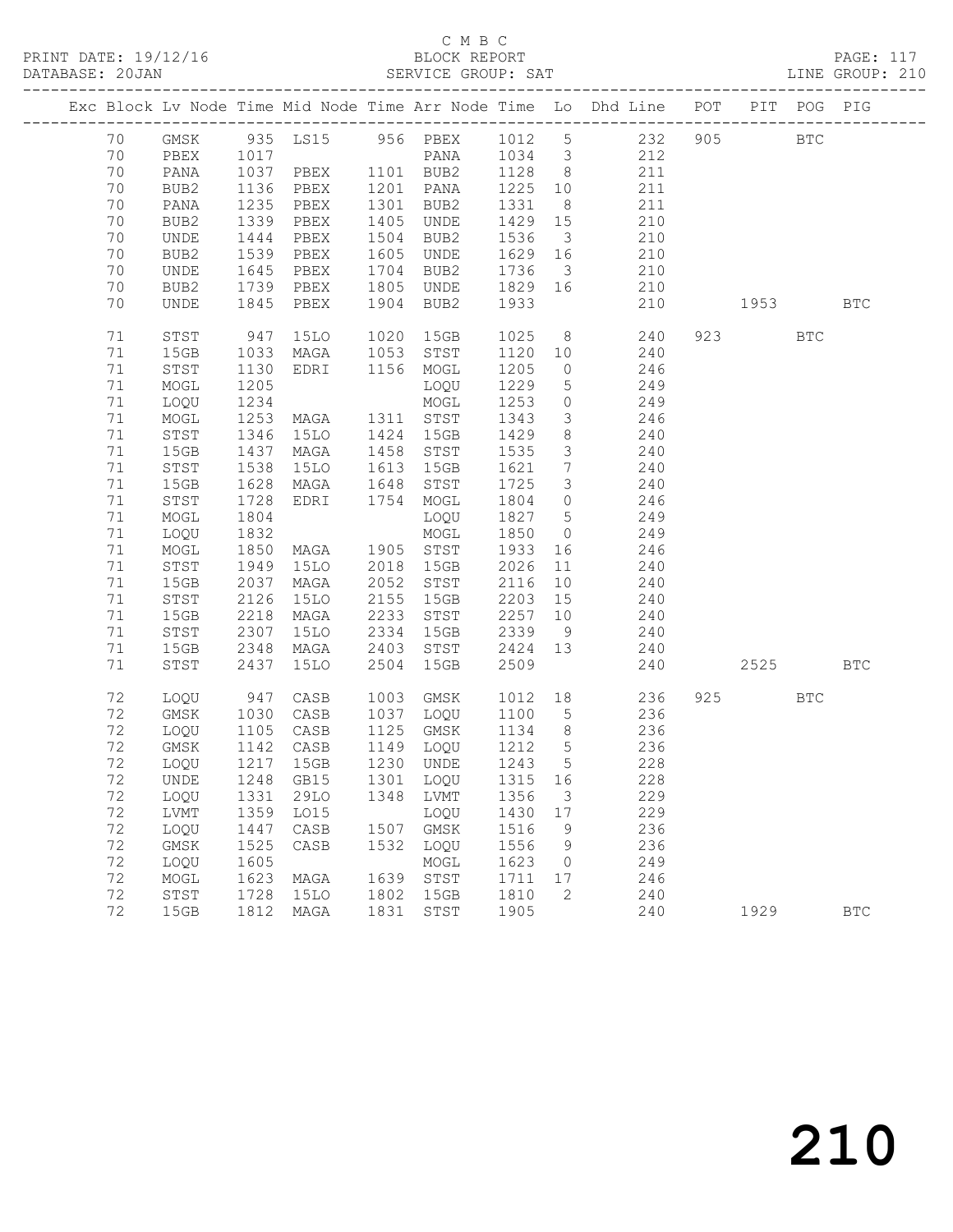|  |          |              |                               |                                                      |                                       |                   |                 | Exc Block Lv Node Time Mid Node Time Arr Node Time Lo Dhd Line POT        |          | PIT POG PIG |  |
|--|----------|--------------|-------------------------------|------------------------------------------------------|---------------------------------------|-------------------|-----------------|---------------------------------------------------------------------------|----------|-------------|--|
|  |          |              |                               |                                                      |                                       |                   |                 | 73 PBEX 947 PANA 1004 3 212 935<br>73 PANA 1007 PBEX 1031 BUB2 1058 8 211 |          | <b>BTC</b>  |  |
|  |          |              |                               |                                                      |                                       |                   |                 |                                                                           |          |             |  |
|  | 73       | BUB2         |                               | 1106 PBEX 1131 PANA 1155 9 211                       |                                       |                   |                 |                                                                           |          |             |  |
|  | 73       | PANA         | 1204<br>1305                  | PBEX 1231 BUB2<br>PBEX 1331 PANA                     |                                       | 1300<br>1356      | $5\overline{)}$ | $\frac{1}{2}$                                                             |          |             |  |
|  | 73       | BUB2         |                               |                                                      |                                       |                   | 8 <sup>8</sup>  | 211                                                                       |          |             |  |
|  | 73       | PANA         |                               | 1404 PBEX 1430 BUB2                                  |                                       | 1500 5            |                 | 211                                                                       |          |             |  |
|  | 73       | BUB2         | 1505<br>1606                  | PBEX 1531 PANA<br>PBEX 1631 BUB2                     |                                       | 1556 10<br>1700 8 |                 | 211                                                                       |          |             |  |
|  | 73       | PANA         |                               |                                                      |                                       |                   |                 | 211                                                                       |          |             |  |
|  | 73       | BUB2         | 1708                          |                                                      | PBEX 1731 BAGA 1757 17                |                   |                 | 211                                                                       |          |             |  |
|  | 73       | BAGA         | 1814                          |                                                      | PBEX                                  | 1837              | 11              | 211                                                                       |          |             |  |
|  | 73       | PBEX         | 1848                          | EBEA<br>LN15 1903 GMSK<br>LS15 1957 PBEX             |                                       | 1926 10           |                 | 232                                                                       |          |             |  |
|  | 73       | GMSK         | 1936                          |                                                      |                                       |                   |                 | $2013$ 5 232                                                              |          |             |  |
|  | 73       | PBEX         | 2018                          |                                                      |                                       |                   |                 | BAGA 2043 7 1 211                                                         |          |             |  |
|  | 73       | PANA         |                               |                                                      |                                       |                   |                 | 212                                                                       |          |             |  |
|  | 73       | PBEX         |                               |                                                      |                                       |                   |                 | $\frac{1}{2}$ 32                                                          |          |             |  |
|  | 73       | GMSK         |                               | 2208 LS15 2227 PBEX 2238                             |                                       |                   |                 | 232                                                                       | 2248 BTC |             |  |
|  |          |              |                               |                                                      |                                       |                   |                 |                                                                           |          |             |  |
|  | 74       | PBEX         | 947                           | LN15                                                 |                                       |                   |                 | 1001 GMSK 1024 8 232                                                      | 935      | <b>BTC</b>  |  |
|  | 74       | GMSK         | 1032                          | LS15 1055 PBEX                                       |                                       | 1111 6            |                 | 232                                                                       |          |             |  |
|  | 74       | PBEX         | 1117<br>1202                  | LN15 1131 GMSK<br>LS15 1225 PBEX                     |                                       | 1154 8<br>1242 5  |                 | 232                                                                       |          |             |  |
|  | 74       | GMSK         |                               |                                                      |                                       |                   |                 | 232                                                                       |          |             |  |
|  | 74       | PBEX         | 1247                          |                                                      | PANA                                  | 1305 19           |                 | 212                                                                       |          |             |  |
|  | 74       | PANA         |                               |                                                      |                                       | 1342 5<br>1425 7  | $5\overline{)}$ | 212                                                                       |          |             |  |
|  | 74       | PBEX         |                               |                                                      |                                       |                   |                 | 232                                                                       |          |             |  |
|  | 74       | GMSK         | 1432                          | LS15 1455 PBEX                                       |                                       | 1512 5            |                 | 232                                                                       |          |             |  |
|  | 74       | PBEX         | 1517                          | PANA 1535 19<br>PBEX 1612 5<br>LN15 1632 GMSK 1655 7 |                                       | 1535 19           |                 | 212                                                                       |          |             |  |
|  | 74       | PANA         | 1554<br>1617                  |                                                      |                                       |                   |                 | 212                                                                       |          |             |  |
|  | 74       | PBEX         |                               |                                                      |                                       |                   |                 | 232                                                                       |          |             |  |
|  | 74       | GMSK         |                               | LS15 1725 PBEX                                       |                                       | 1742 5            |                 | 232                                                                       |          |             |  |
|  | 74       | PBEX         | 1702<br>1747<br>1835          | LN15 1802 GMSK<br>LS15 1856 PBEX                     |                                       | 1825 10<br>1912 6 |                 | 232                                                                       |          |             |  |
|  | 74       | GMSK         |                               |                                                      |                                       |                   |                 | 232                                                                       |          |             |  |
|  | 74<br>74 | PBEX         | 1918<br>$-318$<br>1954<br>200 |                                                      | BAGA                                  | 1943 10           |                 | 1 211<br>212                                                              |          |             |  |
|  | 74       | PANA<br>PBEX |                               |                                                      | PBEX 2012 6<br>LN15 2032 GMSK 2053 15 |                   |                 | 232                                                                       |          |             |  |
|  |          |              |                               |                                                      | LS15 2128 PBEX 2143                   |                   |                 | 232                                                                       |          |             |  |
|  | 74<br>74 | GMSK<br>PBEX | 2108<br>2148                  |                                                      |                                       |                   | 5               |                                                                           |          |             |  |
|  | 74       | PANA         | 2220                          |                                                      | PANA 2205 15<br>PBEX                  | 2243              | $5\overline{)}$ | 212<br>211                                                                |          |             |  |
|  | 74       | PBEX         | 2248                          |                                                      | PANA 2305 15                          |                   |                 | 212                                                                       |          |             |  |
|  | 74       | PANA         | 2320                          |                                                      |                                       |                   | $5\overline{)}$ | 211                                                                       |          |             |  |
|  | 74       | PBEX         | 2348                          |                                                      | PBEX 2343                             |                   |                 |                                                                           |          |             |  |
|  | 74       | PANA         | 2421                          |                                                      | PANA 2405 16<br>PBEX 2443<br>PBEX     | 2443              |                 | $\begin{array}{c} 212 \\ 211 \end{array}$                                 | 2453 BTC |             |  |
|  |          |              |                               |                                                      |                                       |                   |                 |                                                                           |          |             |  |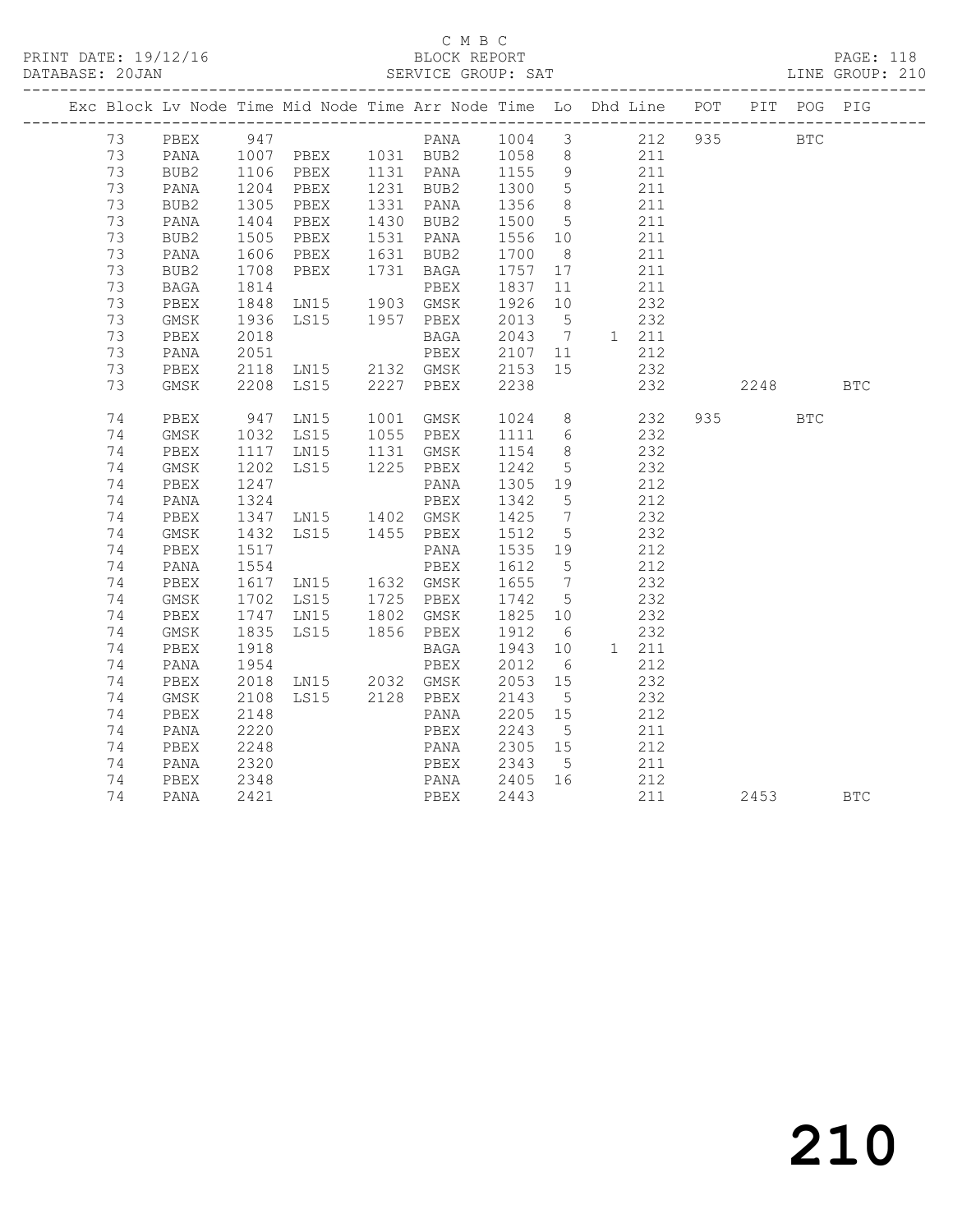# C M B C<br>BLOCK REPORT

| DATABASE: 20JAN |          |              |              |                        |                                    |                  |                         | SERVICE GROUP: SAT LINE GROUP: 210                                                                  |     |      |            |              |  |
|-----------------|----------|--------------|--------------|------------------------|------------------------------------|------------------|-------------------------|-----------------------------------------------------------------------------------------------------|-----|------|------------|--------------|--|
|                 |          |              |              |                        |                                    |                  |                         | Exc Block Lv Node Time Mid Node Time Arr Node Time Lo Dhd Line POT PIT POG PIG                      |     |      |            |              |  |
|                 | 75       |              |              |                        |                                    |                  |                         | PRRO 956 LS15 1005 LOQU 1013 7 230 936 BTC                                                          |     |      |            |              |  |
|                 | 75       |              |              |                        |                                    |                  |                         | LOQU 1020 CASB 1038 GMSK 1047 10 236                                                                |     |      |            |              |  |
|                 | 75       | GMSK         |              |                        |                                    |                  |                         | 1057 CASB 1104 LOQU 1127 5 236<br>1132 CASB 1152 GMSK 1201 11 236<br>1212 CASB 1219 LOQU 1242 5 236 |     |      |            |              |  |
|                 | 75       | LOQU         |              |                        |                                    |                  |                         |                                                                                                     |     |      |            |              |  |
|                 | 75       | GMSK         |              |                        | 1219 LOQU                          |                  |                         |                                                                                                     |     |      |            |              |  |
|                 | 75       | LOQU         | 1247         | LN15                   | 1257 PRRO                          | 1315             |                         | 2 230                                                                                               |     |      |            |              |  |
|                 | 75       | PRRO         | 1317         | LS15                   | 1329 LOQU                          |                  |                         | 1340 7 230                                                                                          |     |      |            |              |  |
|                 | 75       | LOQU         | 1347<br>1427 | CASB                   | 1407 GMSK                          | 1416 11          |                         | 236                                                                                                 |     |      |            |              |  |
|                 | 75       | GMSK         |              | CASB                   | 1434 LOQU                          | 1458 4           |                         | 236                                                                                                 |     |      |            |              |  |
|                 | 75       | LOQU         | 1502         | CASB                   | 1522 GMSK                          |                  |                         | 1531 9 236                                                                                          |     |      |            |              |  |
|                 | 75       | GMSK         | 1540         | CASB                   | 1547 LOQU                          |                  |                         | 1611 6 236                                                                                          |     |      |            |              |  |
|                 | 75       | LOQU         | 1617<br>1650 | LN15                   | 1626 PRRO                          | 1645 5<br>1708 6 |                         | $\begin{array}{c} 230 \\ 230 \end{array}$                                                           |     |      |            |              |  |
|                 | 75       | PRRO         | 1714         | LS15                   | 1700 LOQU                          |                  |                         | 230<br>1 229                                                                                        |     |      |            |              |  |
|                 | 75       | LOQU         |              | 29LO                   | 1730 LVMT                          | 1739             |                         |                                                                                                     |     |      |            |              |  |
|                 | 75<br>75 | LVMT<br>LOQU | 1740         | LO15<br>29LO           | LOQU<br>1829 LVMT                  | 1804<br>1838     |                         | 10 229<br>229                                                                                       |     |      |            |              |  |
|                 | 75       | LVMT         | 1814<br>1838 | LO15                   | LOQU                               | 1901 13          | $\overline{0}$          | 229                                                                                                 |     |      |            |              |  |
|                 | 75       | LOQU         | 1914         | 29LO 1929 LVMT         |                                    | 1936             |                         | 2 229                                                                                               |     |      |            |              |  |
|                 | 75       | LVMT         | 1938         |                        | LOQU                               |                  |                         | 2000 14 229                                                                                         |     |      |            |              |  |
|                 | 75       | LOQU         |              |                        |                                    |                  |                         | 2036 2 229                                                                                          |     |      |            |              |  |
|                 | 75       | LVMT         |              | 2014 29LO<br>2038 LO15 | LOQU                               | 2100             |                         |                                                                                                     | 229 | 2120 |            | <b>BTC</b>   |  |
|                 | 76       | PBEX         | 1018         |                        |                                    |                  |                         | PANA 1040 14 211 1006                                                                               |     |      | <b>BTC</b> |              |  |
|                 | 76       | PANA         | 1054         |                        | PBEX                               | 1112 5           |                         | 212                                                                                                 |     |      |            |              |  |
|                 | 76       | PBEX         | 1117         | PBEX<br>PANA<br>PBEX   |                                    | 1134 20          |                         | 212                                                                                                 |     |      |            |              |  |
|                 | 76       | PANA         | 1154         |                        |                                    | 1212 5           |                         | 212                                                                                                 |     |      |            |              |  |
|                 | 76       | PBEX         |              | 1217 LN15 1232 GMSK    |                                    | 1255 7           |                         | 232                                                                                                 |     |      |            |              |  |
|                 | 76       | GMSK         | 1302         | LS15 1325 PBEX         |                                    | 1342             | $5\overline{)}$         | 232                                                                                                 |     |      |            |              |  |
|                 | 76       | PBEX         | 1347<br>1424 |                        | PANA                               | 1405 19          |                         | 212<br>212                                                                                          |     |      |            |              |  |
|                 | 76<br>76 | PANA<br>PBEX | 1447         | LN15 1502 GMSK         | PBEX                               | 1442 5<br>1525 7 |                         | 232                                                                                                 |     |      |            |              |  |
|                 | 76       | GMSK         | 1532         | LS15 1555 PBEX         |                                    | 1612 5           |                         | 232                                                                                                 |     |      |            |              |  |
|                 | 76       | PBEX         | 1617         |                        |                                    | 1635 14          |                         | 1 212                                                                                               |     |      |            |              |  |
|                 | 76       | BAGA         |              |                        |                                    | 1713 4           |                         | 211                                                                                                 |     |      |            |              |  |
|                 | 76       | PBEX         |              |                        |                                    | 1755 10          |                         | 232                                                                                                 |     |      |            |              |  |
|                 | 76       | GMSK         | 1805         | LS15 1827 PBEX         |                                    | 1844             | $\overline{\mathbf{3}}$ | 232                                                                                                 |     |      |            |              |  |
|                 | 76       | PBEX         |              |                        | PANA                               |                  |                         | 1904 15 1 212                                                                                       |     |      |            |              |  |
|                 | 76       | BAGA         | 1847<br>1920 |                        | PBEX                               | 1943             | $5^{\circ}$             | 211                                                                                                 |     |      |            |              |  |
|                 |          |              |              |                        | 76 PBEX 1948 LN15 2002 GMSK 2023 7 |                  |                         | 232                                                                                                 |     |      |            |              |  |
|                 | 76       | GMSK         |              | 2030 CASB              | 2037 LOQU                          | 2057 5           |                         | 236                                                                                                 |     |      |            |              |  |
|                 | 76       | LOQU         |              | 2102 CASB 2118 GMSK    |                                    | 2127 11          |                         | 236                                                                                                 |     |      |            |              |  |
|                 | 76       | GMSK         | 2138         | LS15                   | 2158 PBEX                          | 2213             | $5\phantom{0}$          | 232                                                                                                 |     |      |            |              |  |
|                 | 76       | PBEX         | 2218         |                        | PANA                               | 2243             | 8 <sup>8</sup>          | 211                                                                                                 |     |      |            |              |  |
|                 | 76       | PANA         | 2251         |                        | PBEX                               | 2307             | 11                      | 212                                                                                                 |     |      |            |              |  |
|                 | 76       | PBEX         | 2318         |                        | PANA                               | 2343             | 8                       | 211                                                                                                 |     |      |            |              |  |
|                 | 76       | PANA         | 2351         |                        | PBEX                               | 2407             | 11                      | 212                                                                                                 |     |      |            |              |  |
|                 | 76       | PBEX         | 2418         |                        | PANA                               | 2443             | 11                      | 211                                                                                                 |     |      |            |              |  |
|                 | 76       | PANA         | 2454         |                        | PBEX                               | 2516             | 2                       | 211                                                                                                 |     |      |            |              |  |
|                 | 76       | PBEX         | 2518         |                        | PANA                               | 2543             | 1                       | 211                                                                                                 |     |      |            |              |  |
|                 | 76       | PANA         | 2544         |                        | PBEX                               | 2603             |                         | 211                                                                                                 |     | 2613 |            | $_{\rm BTC}$ |  |
|                 |          |              |              |                        |                                    |                  |                         |                                                                                                     |     |      |            |              |  |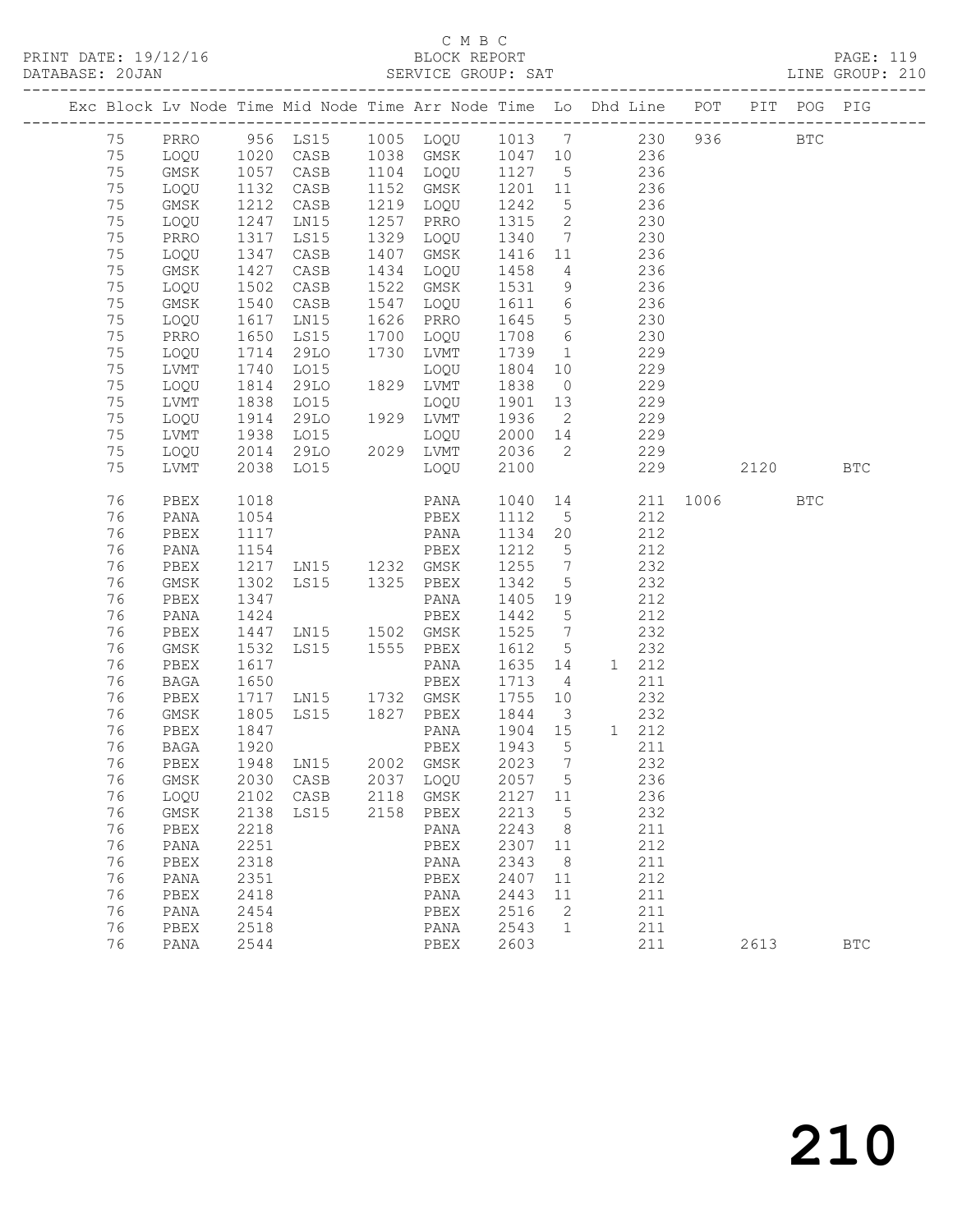### C M B C<br>BLOCK REPORT

| DATABASE: 20JAN |    |      |              | .<br>._____________________________ |      |                                     |         |                         |                                                                                |              |      |            | SERVICE GROUP: SAT LINE GROUP: 210 |
|-----------------|----|------|--------------|-------------------------------------|------|-------------------------------------|---------|-------------------------|--------------------------------------------------------------------------------|--------------|------|------------|------------------------------------|
|                 |    |      |              |                                     |      |                                     |         |                         | Exc Block Lv Node Time Mid Node Time Arr Node Time Lo Dhd Line POT PIT POG PIG |              |      |            |                                    |
|                 |    |      |              |                                     |      |                                     |         |                         | 77 STST 1103 EDRI 1127 MOGL 1136 0 246 1039 BTC                                |              |      |            |                                    |
|                 | 77 | MOGL | 1136         |                                     |      |                                     |         |                         | LOQU 1159 18 249                                                               |              |      |            |                                    |
|                 | 77 | LOQU |              |                                     |      |                                     |         |                         |                                                                                |              |      |            |                                    |
|                 | 77 | GMSK |              | CASB                                |      |                                     |         |                         |                                                                                |              |      |            |                                    |
|                 | 77 | LOQU | 1257<br>1332 | CASB                                |      |                                     |         |                         | 1304 LOQU 1327 5 236<br>1352 GMSK 1401 11 236<br>1419 LOQU 1443 4 236          |              |      |            |                                    |
|                 |    |      | 1412         |                                     |      |                                     |         |                         |                                                                                |              |      |            |                                    |
|                 | 77 | GMSK |              | CASB                                |      |                                     |         |                         |                                                                                |              |      |            |                                    |
|                 | 77 | LOQU | 1447         | 15GB                                |      | 1500 UNDE                           | 1515    |                         | 3 228                                                                          |              |      |            |                                    |
|                 | 77 | UNDE | 1518         | GB15                                |      |                                     |         |                         | 1531 LOQU 1545 7 228                                                           |              |      |            |                                    |
|                 | 77 | LOQU |              | 1552 29LO<br>1619 LO15<br>29LO      |      | 1608 LVMT                           | 1617 2  |                         | 229                                                                            |              |      |            |                                    |
|                 | 77 | LVMT |              |                                     |      | $\overline{10QU}$ $\overline{1649}$ |         |                         |                                                                                | 229 1709 BTC |      |            |                                    |
|                 | 78 | 15GB | 1100         | MAGA 1121 STST                      |      |                                     |         |                         | 1151 8 240 1042 BTC                                                            |              |      |            |                                    |
|                 | 78 | STST | 1159         | EDRI 1225 MOGL                      |      |                                     | 1234    | $\overline{0}$          | 246                                                                            |              |      |            |                                    |
|                 | 78 | MOGL | 1234         |                                     |      | LOQU                                | 1259    |                         | $6 \t 249$                                                                     |              |      |            |                                    |
|                 | 78 | LOQU | 1305         |                                     |      | MOGL                                | 1323    |                         | $0$ 249                                                                        |              |      |            |                                    |
|                 | 78 | MOGL | 1323         | MAGA 1341 STST                      |      |                                     | 1413    | $\overline{\mathbf{3}}$ | 246                                                                            |              |      |            |                                    |
|                 | 78 | STST |              | 15LO                                |      | 1454 15GB                           | 1459    |                         |                                                                                |              |      |            |                                    |
|                 | 78 |      | 1416<br>1507 | MAGA                                |      | 1528 STST                           | 1605    |                         | $\begin{array}{ccc}\n & 240 \\ 3 & 240\n\end{array}$                           |              |      |            |                                    |
|                 |    | 15GB |              |                                     |      |                                     |         |                         | 1651 7 240                                                                     |              |      |            |                                    |
|                 | 78 | STST | 1608         | 15LO                                | 1643 | 15GB                                |         |                         |                                                                                |              |      |            |                                    |
|                 | 78 | 15GB | 1658         | MAGA                                |      | 1718 STST                           | 1755    |                         | 6 240                                                                          |              |      |            |                                    |
|                 | 78 | STST | 1801<br>1847 | 15LO                                |      | 1833 15GB                           | 1841 6  |                         | 240                                                                            |              |      |            |                                    |
|                 | 78 | 15GB |              | MAGA                                |      | 1904 STST                           | 1935    |                         |                                                                                | 240 1959     |      |            | <b>BTC</b>                         |
|                 | 79 | STST | 1134         | 15LO                                |      | 1212 15GB                           |         |                         | 1217 7 240 1110                                                                |              |      | <b>BTC</b> |                                    |
|                 | 79 | 15GB |              |                                     |      |                                     | 1319    | $\frac{1}{9}$           | 240                                                                            |              |      |            |                                    |
|                 | 79 | STST | 1224<br>1328 |                                     |      | MAGA 1245 STST<br>EDRI 1355 MOGL    | 1404    | $\overline{0}$          | 246                                                                            |              |      |            |                                    |
|                 | 79 | MOGL | 1404         |                                     |      | LOQU                                | 1429    |                         | 6 249                                                                          |              |      |            |                                    |
|                 | 79 | LOQU | 1435         |                                     |      | MOGL                                | 1453    |                         | $0$ 249                                                                        |              |      |            |                                    |
|                 | 79 | MOGL |              | MAGA 1511 STST                      |      |                                     | 1543    | 5 <sup>5</sup>          |                                                                                |              |      |            |                                    |
|                 | 79 | STST | 1453<br>1548 | 15LO                                |      | 1623 15GB                           | 1631 7  |                         | 246<br>240                                                                     |              |      |            |                                    |
|                 |    |      | 1638         |                                     |      |                                     |         | $\overline{\mathbf{3}}$ | 240                                                                            |              |      |            |                                    |
|                 | 79 | 15GB |              | MAGA                                |      | 1658 STST                           | 1735    |                         |                                                                                |              |      |            |                                    |
|                 | 79 | STST | 1738         | 15LO                                |      | 1812 15GB                           | 1820    |                         | 4 240                                                                          |              |      |            |                                    |
|                 | 79 | 15GB | 1824         | MAGA                                |      | 1843 STST                           | 1917    | 8 <sup>1</sup>          | 240                                                                            |              |      |            |                                    |
|                 | 79 | STST | 1925         | 15LO                                | 1954 | 15GB                                | 2002 10 |                         | 240                                                                            |              |      |            |                                    |
|                 | 79 | 15GB | 2012         | MAGA 2028                           |      | STST                                | 2056    |                         | $\frac{210}{9}$ 240                                                            |              |      |            |                                    |
|                 | 79 | STST | 2105         |                                     |      |                                     |         |                         | EDRI 2129 MOGL 2136 0 246                                                      |              |      |            |                                    |
|                 | 79 | MOGL | 2136         |                                     |      | LOQU                                | 2158 5  |                         | 249                                                                            |              |      |            |                                    |
|                 | 79 | LOQU | 2203         |                                     |      | MOGL                                | 2220 0  |                         | 249                                                                            |              |      |            |                                    |
|                 |    |      |              | 79 MOGL 2220 MAGA                   |      | 2235 STST 2258 7                    |         |                         | 246                                                                            |              |      |            |                                    |
|                 | 79 | STST | 2305         | EDRI                                | 2329 | MOGL                                | 2336    | $\circ$                 | 246                                                                            |              |      |            |                                    |
|                 | 79 | MOGL | 2336         |                                     |      | LOQU                                | 2358    | 5                       | 249                                                                            |              |      |            |                                    |
|                 | 79 | LOQU | 2403         |                                     |      | MOGL                                | 2418    | $\circ$                 | 249                                                                            |              |      |            |                                    |
|                 | 79 | MOGL | 2418         |                                     |      | MAGA                                | 2433    |                         | 246                                                                            |              | 2458 |            | $_{\rm BTC}$                       |
|                 |    |      |              |                                     |      |                                     |         |                         |                                                                                |              |      |            |                                    |
|                 | 80 | LOQU | 1147         | 15GB                                | 1200 | UNDE                                | 1212    | 6                       | 228                                                                            | 1125         |      | <b>BTC</b> |                                    |
|                 | 80 | UNDE | 1218         | GB15                                | 1231 | LOQU                                | 1245    | 2                       | 228                                                                            |              |      |            |                                    |
|                 | 80 | LOQU | 1247         | CASB                                | 1307 | GMSK                                | 1316    | 11                      | 236                                                                            |              |      |            |                                    |
|                 | 80 | GMSK | 1327         | CASB                                | 1334 | LOQU                                | 1358    | 4                       | 236                                                                            |              |      |            |                                    |
|                 | 80 | LOQU | 1402         | CASB                                | 1422 | GMSK                                | 1431    | 9                       | 236                                                                            |              |      |            |                                    |
|                 | 80 | GMSK | 1440         | CASB                                | 1447 | LOQU                                | 1511    | 6                       | 236                                                                            |              |      |            |                                    |
|                 | 80 | LOQU | 1517         | LN15                                | 1527 | PRRO                                | 1545    | 4                       | 230                                                                            |              |      |            |                                    |
|                 | 80 | PRRO | 1549         | LS15                                | 1559 | LOQU                                | 1610    | 8                       | 230                                                                            |              |      |            |                                    |
|                 | 80 | LOQU | 1618         | 15GB                                | 1631 | UNDE                                | 1647    | 2                       | 228                                                                            |              |      |            |                                    |
|                 |    |      |              |                                     |      |                                     |         |                         |                                                                                |              |      |            |                                    |
|                 | 80 | UNDE | 1649         | GB15                                | 1702 | LOQU                                | 1716    | 4                       | 228                                                                            |              |      |            |                                    |
|                 | 80 | LOQU | 1720         | 15GB                                | 1733 | UNDE                                | 1749    | $\circ$                 | 228                                                                            |              |      |            |                                    |
|                 | 80 | UNDE | 1749         | GB15                                | 1802 | LOQU                                | 1816    | 2                       | 228                                                                            |              |      |            |                                    |
|                 | 80 | LOQU | 1818         | 15GB                                | 1831 | UNDE                                | 1843    |                         | 228                                                                            |              | 1910 |            | $_{\rm BTC}$                       |

210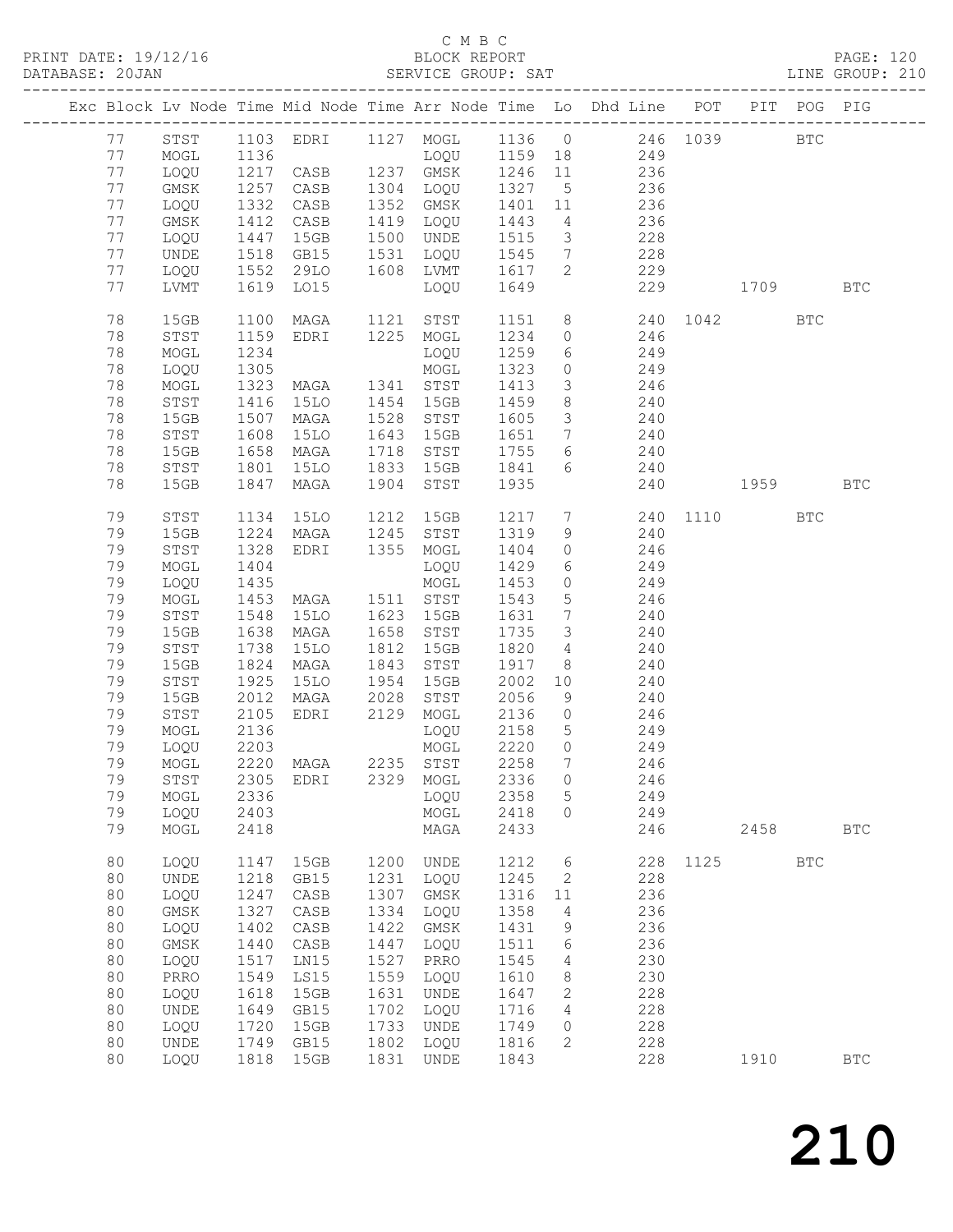### C M B C<br>BLOCK REPORT

| DATABASE: 20JAN |    |             |              |                                          | SERVICE GROUP: SAT               |                   |                              |                                                                                |     |                                                                                                                                                                                                                                 |            | LINE GROUP: 210 |
|-----------------|----|-------------|--------------|------------------------------------------|----------------------------------|-------------------|------------------------------|--------------------------------------------------------------------------------|-----|---------------------------------------------------------------------------------------------------------------------------------------------------------------------------------------------------------------------------------|------------|-----------------|
|                 |    |             |              |                                          |                                  |                   |                              | Exc Block Lv Node Time Mid Node Time Arr Node Time Lo Dhd Line POT PIT POG PIG |     |                                                                                                                                                                                                                                 |            |                 |
|                 | 81 | STST        |              | 1306 15LO 1344 15GB 1349                 |                                  |                   |                              | 8 240 1242 BTC                                                                 |     |                                                                                                                                                                                                                                 |            |                 |
|                 | 81 | 15GB        |              |                                          |                                  |                   |                              |                                                                                |     |                                                                                                                                                                                                                                 |            |                 |
|                 | 81 | STST        | 1357<br>1458 |                                          |                                  |                   |                              | 1357 MAGA 1418 STST 1454 4 240<br>1458 EDRI 1525 MOGL 1535 0 246               |     |                                                                                                                                                                                                                                 |            |                 |
|                 | 81 | MOGL        | 1535         | LOQU<br>CASB 1634 GMSK<br>CASB 1702 LOQU | LOQU 1559 18                     |                   |                              | 249                                                                            |     |                                                                                                                                                                                                                                 |            |                 |
|                 | 81 | LOQU        | 1617         |                                          |                                  | 1643<br>1726      | 12                           | 236                                                                            |     |                                                                                                                                                                                                                                 |            |                 |
|                 | 81 | GMSK        |              | 1655 CASB                                |                                  |                   | 6                            | 236                                                                            |     |                                                                                                                                                                                                                                 |            |                 |
|                 | 81 | LOQU        | 1732         | CASB                                     | 1748 GMSK                        | 1757 15           |                              | 236                                                                            |     |                                                                                                                                                                                                                                 |            |                 |
|                 | 81 | GMSK        | 1812         | CASB<br>1812 Unus<br>1847 LN15           | 1819 LOQU 1840<br>1855 PRRO 1914 |                   | $\overline{7}$               | 236<br>$\frac{2}{230}$                                                         |     |                                                                                                                                                                                                                                 |            |                 |
|                 | 81 | LOQU        |              |                                          |                                  |                   | $\circ$                      |                                                                                |     |                                                                                                                                                                                                                                 |            |                 |
|                 | 81 | PRRO        | 1914         | LS15                                     | 1923 LOQU                        | 1930              |                              | 230                                                                            |     | 1950 — 1950 — 1960 — 1960 — 1970 — 1980 — 1980 — 1980 — 1980 — 1980 — 1980 — 1980 — 1980 — 1980 — 1980 — 1980 — 1980 — 1980 — 1980 — 1980 — 1980 — 1980 — 1980 — 1980 — 1980 — 1980 — 1980 — 1980 — 1980 — 1980 — 1980 — 1980 — |            | $_{\rm BTC}$    |
|                 | 82 | LVMT        |              | 1318 LO15                                | LOQU 1347 5                      |                   |                              |                                                                                |     | 229 1300                                                                                                                                                                                                                        | <b>BTC</b> |                 |
|                 | 82 | LOQU        | 1352         | 29LO                                     | 1409 LVMT                        | 1417              | $\overline{2}$               | 229                                                                            |     |                                                                                                                                                                                                                                 |            |                 |
|                 | 82 | LVMT        | 1419         | L015                                     | LOQU                             | 1450              | $\overline{2}$               | 229                                                                            |     |                                                                                                                                                                                                                                 |            |                 |
|                 | 82 | LOQU        | 1452         | 29LO                                     | 1509 LVMT                        | 1518              | 1                            | 229                                                                            |     |                                                                                                                                                                                                                                 |            |                 |
|                 | 82 | LVMT        | 1519         | LO15                                     | LOQU                             | 1549              | 13                           | 229                                                                            |     |                                                                                                                                                                                                                                 |            |                 |
|                 | 82 | LOQU        | 1602         | CASB                                     | 1619 GMSK                        | 1628              | 12                           | 236                                                                            |     |                                                                                                                                                                                                                                 |            |                 |
|                 | 82 | GMSK        | 1640         | CASB                                     | 1647 LOQU                        | $\frac{1}{1}$ 711 | 6                            | 236                                                                            |     |                                                                                                                                                                                                                                 |            |                 |
|                 | 82 | LOQU        | 1717         | LN15                                     | 1726 PRRO                        | 1745              | $5\overline{)}$              | 230                                                                            |     |                                                                                                                                                                                                                                 |            |                 |
|                 | 82 | PRRO        | 1750         | LS15                                     | 1800 LOQU                        | 1808<br>1844      | 9                            | 230                                                                            |     |                                                                                                                                                                                                                                 |            |                 |
|                 | 82 | LOQU        | 1817         | LN15                                     | 1825 PRRO                        |                   | $\circ$                      | 230                                                                            |     |                                                                                                                                                                                                                                 |            |                 |
|                 | 82 | PRRO        | 1844         | LS15                                     | 1853 LOQU                        | 1901              | $\overline{2}$               | 230                                                                            |     |                                                                                                                                                                                                                                 |            |                 |
|                 | 82 | LOQU        |              | 1903 CASB                                | 1919 GMSK                        | 1928<br>1958      | $\overline{2}$               | 236                                                                            |     |                                                                                                                                                                                                                                 |            |                 |
|                 | 82 | GMSK        | 1930         | CASB                                     | 1937 LOQU                        |                   | $\overline{4}$               | 236                                                                            |     |                                                                                                                                                                                                                                 |            |                 |
|                 | 82 | LOQU        | 2002<br>2036 | CASB 2018 GMSK<br>LS15 2056 PBEX         |                                  | 2027<br>2111      | 9                            | 236                                                                            |     |                                                                                                                                                                                                                                 |            |                 |
|                 | 82 | $\rm{GMSK}$ |              |                                          |                                  |                   | $7\phantom{.0}\phantom{.0}7$ | 232                                                                            |     |                                                                                                                                                                                                                                 |            |                 |
|                 | 82 | PBEX        | 2118         |                                          | PANA                             | 2143              | 8                            | 211                                                                            |     |                                                                                                                                                                                                                                 |            |                 |
|                 | 82 | PANA        | 2151         |                                          | PBEX                             | 2207              |                              | 212                                                                            |     | 2217                                                                                                                                                                                                                            |            | <b>BTC</b>      |
|                 | 83 | BUB2        |              | 1335 PBEX 1401 PANA                      |                                  | 1426              |                              | 9                                                                              |     | 211 1312                                                                                                                                                                                                                        | <b>BTC</b> |                 |
|                 | 83 | PANA        | 1435         | PBEX                                     | 1500 BUB2                        | 1532              | $\overline{\mathbf{3}}$      | 211                                                                            |     |                                                                                                                                                                                                                                 |            |                 |
|                 | 83 | BUB2        | 1535         | PBEX                                     | 1601 PANA                        | 1626 10           |                              | 211                                                                            |     |                                                                                                                                                                                                                                 |            |                 |
|                 | 83 | PANA        |              | 1636 PBEX                                | 1701 BUB2                        | 1730              | 8 <sup>8</sup>               | 211                                                                            |     |                                                                                                                                                                                                                                 |            |                 |
|                 | 83 | BUB2        | 1738         | PBEX                                     | 1801 BAGA                        | 1827              | 8 <sup>8</sup>               | 211                                                                            |     |                                                                                                                                                                                                                                 |            |                 |
|                 | 83 | <b>BAGA</b> | 1835         |                                          | PBEX                             | 1858              |                              |                                                                                |     | 211 1908 BTC                                                                                                                                                                                                                    |            |                 |
|                 | 84 | UNDE        | 1404         | PBEX                                     | 1424 BUB2                        | 1456              |                              | $\begin{array}{c} 3 \\ 16 \end{array}$                                         |     | 210 1334                                                                                                                                                                                                                        | BTC        |                 |
|                 | 84 | BUB2        | 1459         | PBEX                                     | 1525 UNDE                        | 1549 16           |                              | 210                                                                            |     |                                                                                                                                                                                                                                 |            |                 |
|                 | 84 | UNDE        |              | 1605 PBEX                                | 1624 BUB2 1656                   |                   | $\overline{\mathbf{3}}$      | 210                                                                            |     |                                                                                                                                                                                                                                 |            |                 |
|                 | 84 | BUB2        |              | 1659 PBEX                                | 1725 UNDE                        | 1749              | 16                           | 210                                                                            |     |                                                                                                                                                                                                                                 |            |                 |
|                 | 84 | UNDE        |              | 1805 PBEX                                | 1824 BUB2                        | 1856              |                              |                                                                                | 210 | 1916 BTC                                                                                                                                                                                                                        |            |                 |

# 210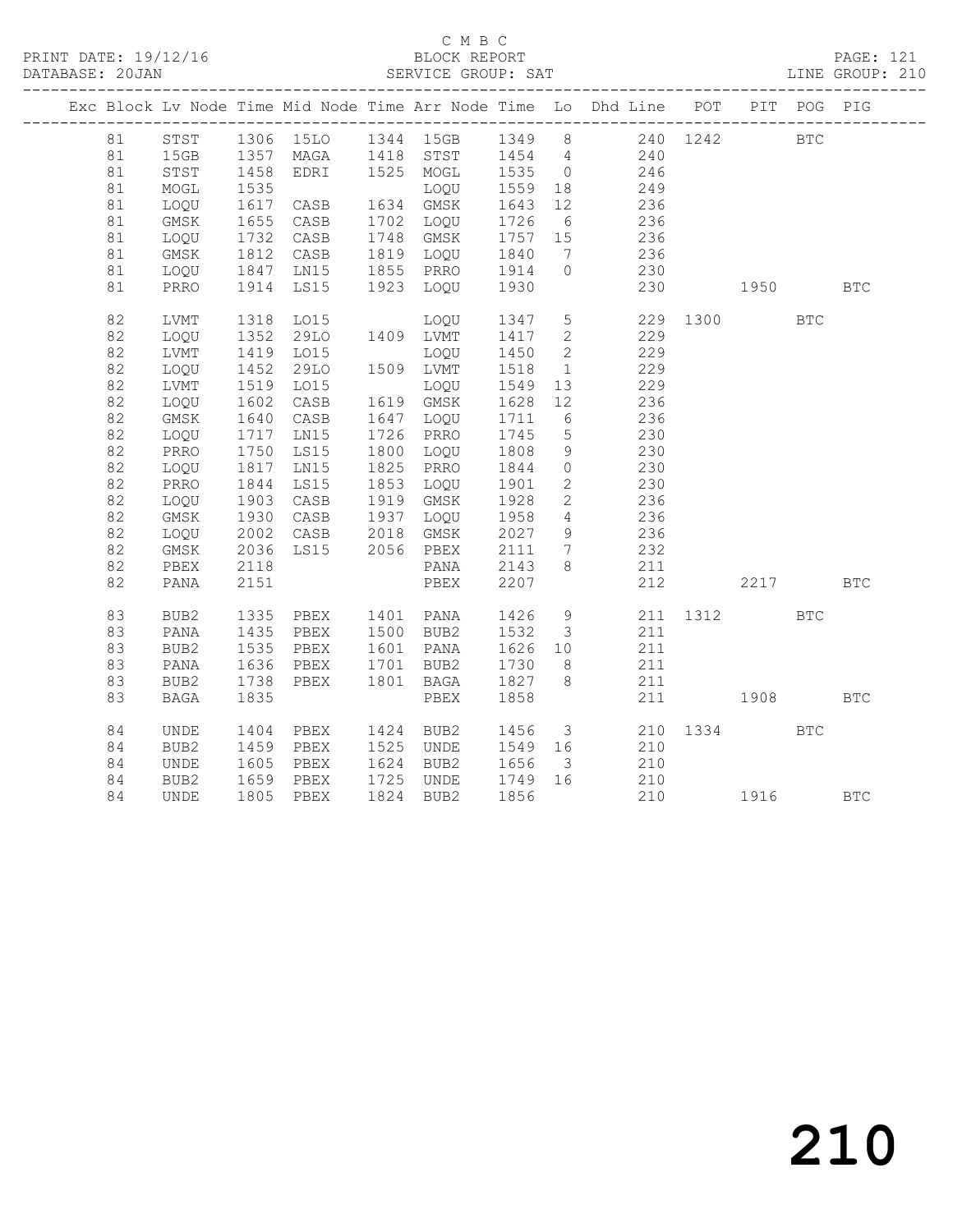| PRINT DATE: 19/12/16<br>DATABASE: 20JAN                                                                                                                      |                                                                                                                                                                                      | BLOCK REPORT                                                                                                            | C M B C |                                                                                                                                                   |  | DATABASE: 20JAN SERVICE GROUP: SAT LINE GROUP: 239                                                                       |                                                                                              |                                                                                                                                                                                                                                                            |     | PAGE: 122       |            |              |  |
|--------------------------------------------------------------------------------------------------------------------------------------------------------------|--------------------------------------------------------------------------------------------------------------------------------------------------------------------------------------|-------------------------------------------------------------------------------------------------------------------------|---------|---------------------------------------------------------------------------------------------------------------------------------------------------|--|--------------------------------------------------------------------------------------------------------------------------|----------------------------------------------------------------------------------------------|------------------------------------------------------------------------------------------------------------------------------------------------------------------------------------------------------------------------------------------------------------|-----|-----------------|------------|--------------|--|
|                                                                                                                                                              | HBAY HORSESHOE BAY FERRY<br>LOQU LONSDALE QUAY<br>MACA MARINE & CAPILANO                                                                                                             |                                                                                                                         |         |                                                                                                                                                   |  |                                                                                                                          |                                                                                              | BUB2 BURRARD STATION<br>DUCA DUNSMUIR & CAMBIE                                                                                                                                                                                                             |     |                 |            |              |  |
|                                                                                                                                                              |                                                                                                                                                                                      |                                                                                                                         |         |                                                                                                                                                   |  |                                                                                                                          |                                                                                              | Exc Block Lv Node Time Mid Node Time Arr Node Time Lo Dhd Line POT PIT POG PIG                                                                                                                                                                             |     |                 |            |              |  |
| $\mathbf{1}$<br>$\mathbf{1}$<br>$\mathbf{1}$<br>$\mathbf{1}$<br>$\mathbf{1}$<br>$\mathbf{1}$<br>$\mathbf{1}$<br>$\mathbf{1}$<br>$\mathbf{1}$<br>$\mathbf{1}$ | DUCA 655<br>HBAY 743<br>DUCA<br>HBAY<br>DUCA<br>HBAY<br>DUCA<br>HBAY<br>DUCA<br>HBAY                                                                                                 | 835<br>923<br>1015<br>1103<br>1155<br>1243<br>1335<br>1423                                                              |         | DUCA 959                                                                                                                                          |  |                                                                                                                          |                                                                                              | 1 DUCA 455 HBAY 532 16 257 431 BTC<br>1 HBAY 548 DUCA 624 31 257<br>HBAY 732 11 257<br>DUCA 819 16 257<br>HBAY 912 11 257<br>16 257<br>HBAY 1052 11 257<br>DUCA 1139 16 257<br>HBAY 1231 12 257<br>DUCA 1319 16 257<br>HBAY 1414 9 257<br>DUCA 1459 16 257 |     |                 |            |              |  |
| $\mathbf{1}$                                                                                                                                                 | DUCA                                                                                                                                                                                 | 1515                                                                                                                    |         |                                                                                                                                                   |  |                                                                                                                          |                                                                                              | HBAY 1554 9 257                                                                                                                                                                                                                                            |     |                 |            |              |  |
| $\mathbf{1}$                                                                                                                                                 | HBAY                                                                                                                                                                                 | 1603                                                                                                                    |         |                                                                                                                                                   |  |                                                                                                                          |                                                                                              | DUCA 1639 16 257                                                                                                                                                                                                                                           |     |                 |            |              |  |
| $\mathbf{1}$<br>$\mathbf{1}$                                                                                                                                 | DUCA<br>HBAY                                                                                                                                                                         | 1655<br>1743                                                                                                            |         |                                                                                                                                                   |  |                                                                                                                          |                                                                                              | HBAY 1734 9 257<br>DUCA 1819 257 1840 BTC                                                                                                                                                                                                                  |     |                 |            |              |  |
| 2<br>2<br>$\mathbf{2}$<br>2<br>$\mathbf{2}$<br>2<br>$\mathbf{2}$<br>2<br>2<br>2<br>$\mathbf{2}$<br>2<br>$\mathbf{2}$<br>$\mathbf{2}$<br>$\overline{c}$<br>2  | DUCA<br>HBAY<br>DUCA<br>HBAY<br>DUCA<br>HBAY<br>DUCA<br>HBAY<br>DUCA<br>HBAY<br>DUCA<br>HBAY<br>DUCA 1555<br>HBAY<br><b>DUCA</b><br>HBAY                                             | 555<br>648<br>735<br>823<br>915<br>1003<br>1055<br>1143<br>1235<br>1323<br>1415<br>1503<br>1643<br>1735<br>1823         |         | HBAY 812 11<br>DUCA 859 16<br>HBAY 952<br>DUCA 1039<br>HBAY 1454 9<br>DUCA 1539 16<br>DUCA<br>HBAY<br>DUCA                                        |  | 1719 16<br>1811 12<br>1859                                                                                               |                                                                                              | HBAY 632 16 257<br>DUCA 724 11 257<br>$\begin{array}{cc} 11 & 257 \\ 16 & 257 \end{array}$<br>11 257<br>16 257<br>HBAY 1134 9 257<br>DUCA 1219 16 257<br>HBAY 1314 9 257<br>DUCA 1359 16 257<br>$\frac{257}{257}$<br>HBAY 1634 9 257<br>257<br>257<br>257  |     | 531 BTC<br>1920 |            | $_{\rm BTC}$ |  |
| 3<br>3<br>3<br>3<br>3<br>3<br>3<br>3<br>3<br>3<br>3<br>3<br>3<br>3<br>3<br>3                                                                                 | <b>DUCA</b><br>HBAY<br><b>DUCA</b><br>HBAY<br><b>DUCA</b><br>HBAY<br><b>DUCA</b><br>HBAY<br><b>DUCA</b><br>HBAY<br><b>DUCA</b><br>HBAY<br><b>DUCA</b><br>HBAY<br><b>DUCA</b><br>HBAY | 625<br>718<br>815<br>903<br>955<br>1043<br>1135<br>1223<br>1315<br>1403<br>1455<br>1543<br>1635<br>1723<br>1825<br>1913 |         | HBAY<br><b>DUCA</b><br>HBAY<br><b>DUCA</b><br>HBAY<br><b>DUCA</b><br>HBAY<br>DUCA<br>HBAY<br>DUCA<br>HBAY<br>DUCA<br>HBAY<br>DUCA<br>HBAY<br>DUCA |  | 702<br>754<br>852<br>939<br>1032<br>1119<br>1211<br>1259<br>1354<br>1439<br>1534<br>1619<br>1714<br>1759<br>1901<br>1949 | 16<br>21<br>11<br>16<br>11<br>16<br>12<br>16<br>- 9<br>16<br>9<br>16<br>- 9<br>26<br>12<br>6 | 257<br>257<br>257<br>257<br>257<br>257<br>257<br>257<br>257<br>257<br>257<br>257<br>257<br>257<br>257<br>257                                                                                                                                               | 601 |                 | <b>BTC</b> |              |  |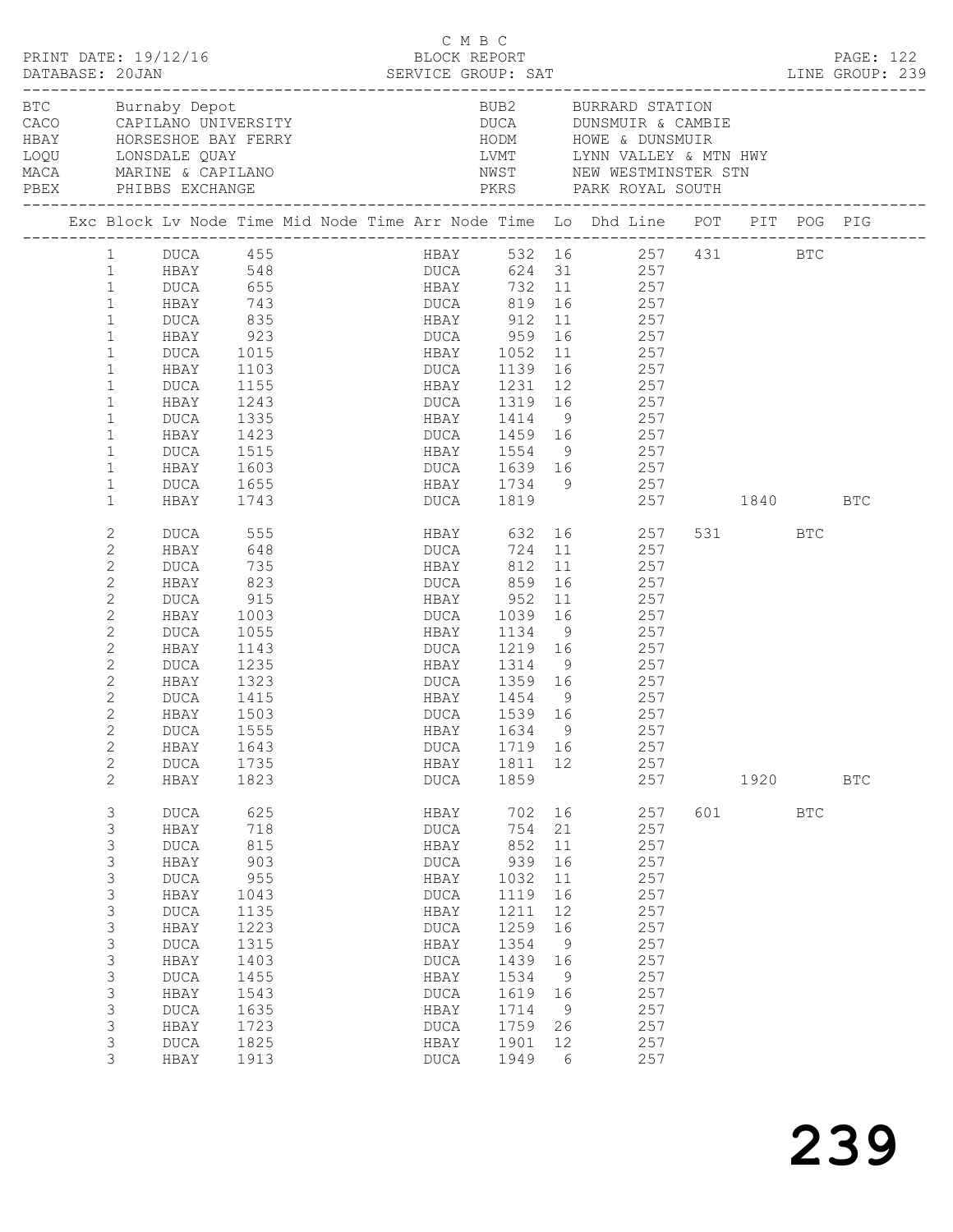|  |                | Exc Block Lv Node Time Mid Node Time Arr Node Time Lo Dhd Line POT |             |  |              |      |              |                 |            |     |          | PIT POG PIG |            |
|--|----------------|--------------------------------------------------------------------|-------------|--|--------------|------|--------------|-----------------|------------|-----|----------|-------------|------------|
|  | 3              | DUCA                                                               | 1955        |  |              | HBAY | 2030 13      |                 | 257        |     |          |             |            |
|  | $\mathcal{S}$  | HBAY                                                               | 2043        |  | DUCA         |      | 2119         |                 |            |     | 257 2140 |             | <b>BTC</b> |
|  |                |                                                                    |             |  |              |      |              |                 |            |     |          |             |            |
|  | 4              | DUCA                                                               | 525         |  | HBAY         |      | 602          | 16              | 257        | 501 |          | <b>BTC</b>  |            |
|  | 4              | HBAY                                                               | 618         |  | DUCA         |      | 654          | 21              | 257        |     |          |             |            |
|  | 4              | DUCA                                                               | 715         |  | HBAY         |      | 752          | 11              | 257        |     |          |             |            |
|  | $\sqrt{4}$     | HBAY                                                               | 803         |  | DUCA         |      | 839          | 16              | 257        |     |          |             |            |
|  | 4              | DUCA                                                               | 855         |  | HBAY         |      | 932          | 11              | 257        |     |          |             |            |
|  | $\overline{4}$ | HBAY<br>DUCA                                                       | 943<br>1035 |  | DUCA<br>HBAY |      | 1019<br>1112 | 16<br>11        | 257<br>257 |     |          |             |            |
|  | 4<br>4         | HBAY                                                               | 1123        |  | DUCA         |      | 1159         | 16              | 257        |     |          |             |            |
|  | 4              | DUCA                                                               | 1215        |  | HBAY         |      | 1254         | - 9             | 257        |     |          |             |            |
|  | 4              | HBAY                                                               | 1303        |  | DUCA         |      | 1339         | 16              | 257        |     |          |             |            |
|  | 4              | DUCA                                                               | 1355        |  | HBAY         |      | 1434         | - 9             | 257        |     |          |             |            |
|  | 4              | HBAY                                                               | 1443        |  | DUCA         |      | 1519         | 16              | 257        |     |          |             |            |
|  | 4              | DUCA                                                               | 1535        |  | HBAY         |      | 1614         | - 9             | 257        |     |          |             |            |
|  | 4              | HBAY                                                               | 1623        |  | DUCA         |      | 1659         | 16              | 257        |     |          |             |            |
|  | 4              | DUCA                                                               | 1715        |  | HBAY         |      | 1751         | 12 <sup>°</sup> | 257        |     |          |             |            |
|  | 4              | HBAY                                                               | 1803        |  | DUCA         |      | 1839         | 16              | 257        |     |          |             |            |
|  | 4              | <b>DUCA</b>                                                        | 1855        |  | HBAY         |      | 1930         | 13              | 257        |     |          |             |            |
|  | $\sqrt{4}$     | HBAY                                                               | 1943        |  | DUCA         |      | 2019         | 6               | 257        |     |          |             |            |
|  | 4              | DUCA                                                               | 2025        |  | HBAY         |      | 2100         | 20              | 257        |     |          |             |            |
|  | 4              | HBAY                                                               | 2120        |  | DUCA         |      | 2156         | $\overline{4}$  | 257        |     |          |             |            |
|  | $\sqrt{4}$     | <b>DUCA</b>                                                        | 2200        |  | HBAY         |      | $2235$ 25    |                 | 257        |     |          |             |            |
|  | 4              | HBAY                                                               | 2300        |  | DUCA         |      | 2336         |                 | 257        |     | 2357     |             | <b>BTC</b> |
|  | 5              | DUCA                                                               | 755         |  | HBAY         |      | 832          | 11              | 257        | 731 |          | <b>BTC</b>  |            |
|  | 5              | HBAY                                                               | 843         |  | DUCA         |      | 919          | 16              | 257        |     |          |             |            |
|  | 5              | <b>DUCA</b>                                                        | 935         |  | HBAY         |      | 1012         | 11              | 257        |     |          |             |            |
|  | 5              | HBAY                                                               | 1023        |  | DUCA         |      | 1059         | 16              | 257        |     |          |             |            |
|  | 5              | <b>DUCA</b>                                                        | 1115        |  | HBAY         |      | 1151         | 12              | 257        |     |          |             |            |
|  | 5              | HBAY                                                               | 1203        |  | DUCA         |      | 1239         | 16              | 257        |     |          |             |            |
|  | 5              | <b>DUCA</b>                                                        | 1255        |  | HBAY         |      | 1334         | 9               | 257        |     |          |             |            |
|  | 5              | HBAY                                                               | 1343        |  | DUCA         |      | 1419         | 16              | 257        |     |          |             |            |
|  | 5              | <b>DUCA</b>                                                        | 1435        |  | HBAY         |      | 1514         | - 9             | 257        |     |          |             |            |
|  | 5              | HBAY                                                               | 1523        |  | DUCA         |      | 1559         | 16              | 257        |     |          |             |            |
|  | 5              | DUCA                                                               | 1615        |  | HBAY         |      | 1654         | 9               | 257        |     |          |             |            |
|  | 5              | HBAY                                                               | 1703        |  | DUCA         |      | 1739         | 16              | 257        |     |          |             |            |
|  | 5              | <b>DUCA</b>                                                        | 1755        |  | HBAY         |      | 1831         | 12              | 257        |     |          |             |            |
|  | 5              | HBAY                                                               | 1843        |  | DUCA         |      | 1919         | 6               | 257        |     |          |             |            |
|  | 5              | DUCA                                                               | 1925        |  | HBAY         |      | 2000         | 13              | 257        |     |          |             |            |
|  | 5              | HBAY                                                               | 2013        |  | DUCA         |      | 2049         | 6               | 257        |     |          |             |            |
|  | 5<br>5         | DUCA                                                               | 2055        |  | HBAY         |      | 2130         | 30              | 257        |     |          |             |            |
|  |                | HBAY                                                               | 2200        |  | DUCA         |      | 2236         |                 | 257        |     | 2257     |             | <b>BTC</b> |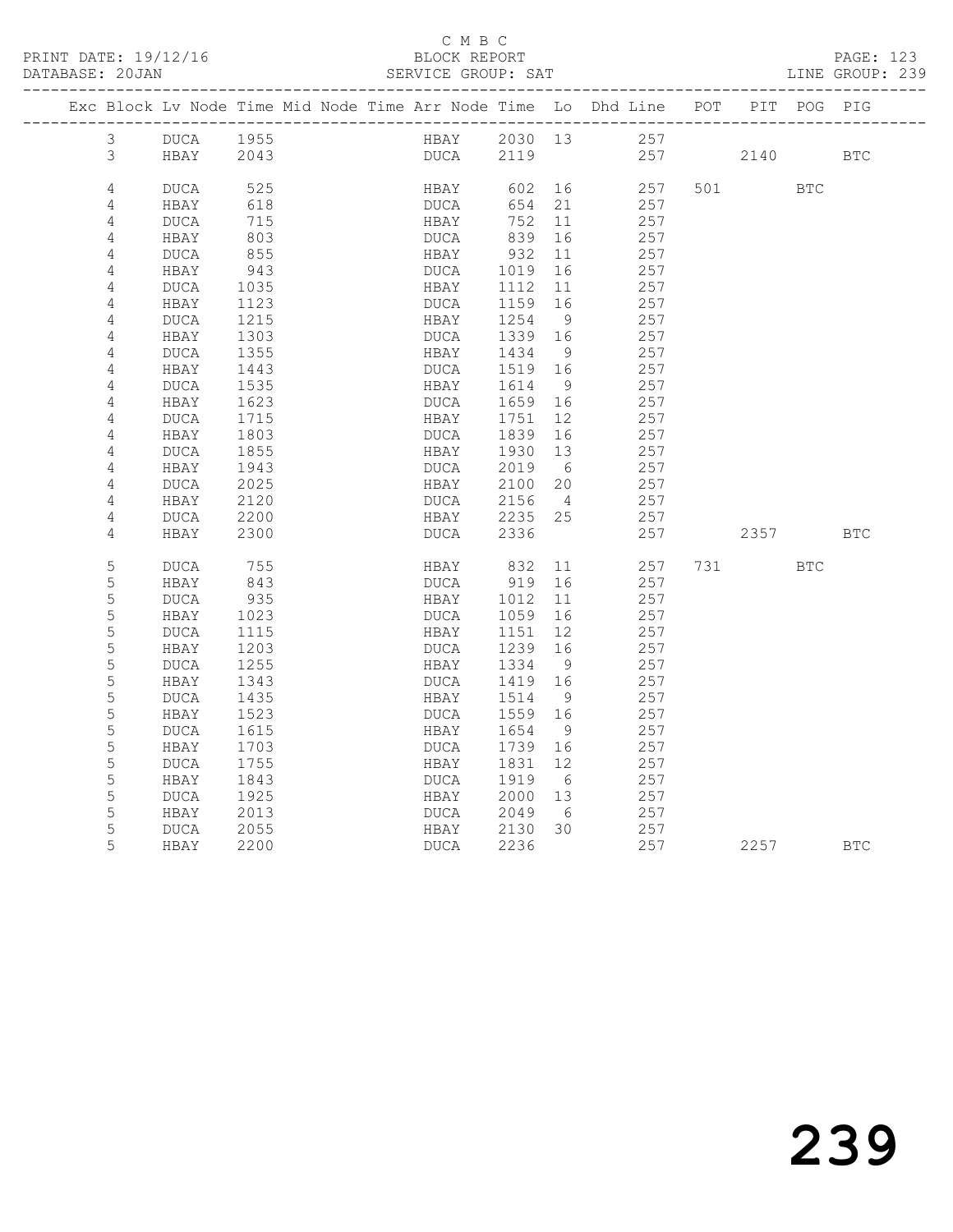# C M B C<br>BLOCK REPORT

|    |               |      | Exc Block Lv Node Time Mid Node Time Arr Node Time Lo Dhd Line POT PIT POG PIG                            |      |                      |                           |                 |                   |     |     |              |            |              |
|----|---------------|------|-----------------------------------------------------------------------------------------------------------|------|----------------------|---------------------------|-----------------|-------------------|-----|-----|--------------|------------|--------------|
|    |               |      | 51 PBEX 511 LOQU 523 PKRS 542 0 239 459 BTC                                                               |      |                      |                           |                 |                   |     |     |              |            |              |
| 51 |               |      | PKRS 542 LOQU 558 CACO 623 14 239                                                                         |      |                      |                           |                 |                   |     |     |              |            |              |
| 51 |               |      |                                                                                                           |      |                      |                           |                 |                   |     |     |              |            |              |
| 51 |               |      | CACO 637 LOQU 658 PKRS 721 6 239<br>PKRS 727 LOQU 743 CACO 808 14 239<br>CACO 822 LOQU 844 PKRS 907 4 239 |      |                      |                           |                 |                   |     |     |              |            |              |
| 51 |               |      |                                                                                                           |      |                      |                           |                 |                   |     |     |              |            |              |
| 51 | PKRS          |      | 911 LOQU                                                                                                  |      | 928 CACO 955 11 239  |                           |                 |                   |     |     |              |            |              |
| 51 | CACO          |      | 1006 LOQU                                                                                                 |      | 1032 PKRS            | 1100                      |                 | 6 239             |     |     |              |            |              |
| 51 | PKRS          |      | 1106   LOQU<br>1205   LOQU                                                                                |      | 1127 CACO            | 1156 9 239<br>1304 13 239 |                 |                   |     |     |              |            |              |
| 51 | CACO          |      |                                                                                                           |      | 1232 PKRS            |                           |                 |                   |     |     |              |            |              |
| 51 | PKRS          |      | 1317 LOQU                                                                                                 |      | 1342 CACO            | 1413                      |                 | 8 239             |     |     |              |            |              |
| 51 | CACO          |      | 1421 LOQU                                                                                                 | 1448 | PKRS                 | 1520 13 239               |                 |                   |     |     |              |            |              |
| 51 | PKRS          |      |                                                                                                           |      | 1557 CACO            | 1628                      | $7\overline{ }$ | 7 239<br>5 239    | 239 |     |              |            |              |
| 51 | CACO          |      |                                                                                                           |      | 1701 PKRS            | 1732                      |                 |                   |     |     |              |            |              |
| 51 | PKRS          |      | 1737 LOQU                                                                                                 |      | 1758 CACO            | 1824 13 239               |                 |                   |     |     |              |            |              |
| 51 | CACO          |      | 1837 LOQU                                                                                                 |      | 1901 PKRS            | 1928                      |                 | 12 239            |     |     |              |            |              |
| 51 | PKRS          |      | 1940 LOQU                                                                                                 |      | 1958 CACO            | 2024 13 239<br>2123 239   |                 |                   |     |     |              |            |              |
| 51 | CACO          |      | 2037 LOQU                                                                                                 |      | 2059 PKRS            |                           |                 |                   |     |     | 239 2153 BTC |            |              |
| 52 | PBEX          |      | 541 LOQU 553 PKRS 612 0 239                                                                               |      |                      |                           |                 |                   |     |     | 529 BTC      |            |              |
| 52 | PKRS          |      |                                                                                                           |      |                      |                           |                 | 653 14 239        |     |     |              |            |              |
| 52 | CACO          |      |                                                                                                           |      |                      |                           |                 |                   |     |     |              |            |              |
| 52 | PKRS          |      |                                                                                                           |      |                      |                           |                 |                   |     |     |              |            |              |
| 52 | CACO          |      | 849 LOQU                                                                                                  |      | 913 PKRS             | 939                       |                 | $0$ 239           |     |     |              |            |              |
| 52 | PKRS          |      | $939$ $LOQU$                                                                                              |      | 958 CACO             | 1026                      |                 | 10 239            |     |     |              |            |              |
| 52 | CACO          |      | 1036 LOQU<br>1134 LOQU<br>1036 LOQU                                                                       |      | 1102 PKRS            | 1132 2                    |                 |                   | 239 |     |              |            |              |
| 52 | PKRS          |      |                                                                                                           |      | 1156 CACO            | 1226                      |                 | $\frac{2}{9}$ 239 |     |     |              |            |              |
| 52 | CACO          |      | 1235 LOQU                                                                                                 |      | 1303 PKRS            | 1335 12 239               |                 |                   |     |     |              |            |              |
| 52 | PKRS          |      | 1347 LOQU                                                                                                 | 1412 | CACO                 | 1443                      |                 | 8 239             |     |     |              |            |              |
| 52 | CACO          |      | 1451 LOQU                                                                                                 |      | 1518 PKRS            | 1550 14 239<br>1658 8 239 |                 |                   |     |     |              |            |              |
| 52 | PKRS          |      | 1604 LOQU                                                                                                 |      | 1627 CACO            | 1658                      |                 |                   |     |     |              |            |              |
| 52 | CACO          |      | 1706 LOQU                                                                                                 |      | 1731 PKRS            | 1800                      |                 | 9 239             |     |     |              |            |              |
| 52 | PKRS          |      | 1809 LOQU                                                                                                 | 1828 | CACO                 | 1854 13                   |                 | 239               |     |     |              |            |              |
| 52 | CACO          |      |                                                                                                           | 1929 | PKRS                 | 1955                      | $\overline{0}$  |                   | 239 |     |              |            |              |
| 52 | PKRS          |      |                                                                                                           |      | 2013 CACO            | $2039$ 13                 |                 | 239               |     |     |              |            |              |
| 52 | CACO          |      | 2052 LOQU                                                                                                 |      | 2114 PKRS 2138 3 239 |                           |                 |                   |     |     |              |            |              |
| 52 | PKRS          |      | 2141 LOQU                                                                                                 |      | 2158 CACO 2224 13    |                           |                 | 239               |     |     |              |            |              |
| 52 | CACO          |      | 2237 LOQU                                                                                                 |      | 2259 PKRS            | 2322 19                   |                 |                   | 239 |     |              |            |              |
|    |               |      | 52 PKRS 2341 LOQU 2358 CACO 2424 13 239                                                                   |      |                      |                           |                 |                   |     |     |              |            |              |
| 52 | CACO          | 2437 | PBEX                                                                                                      | 2444 | LOQU                 | 2458                      | 4               |                   | 239 |     |              |            |              |
| 52 | LOQU          | 2502 |                                                                                                           |      | HODM                 | 2529                      | 11              |                   | N24 |     |              |            |              |
| 52 | HODM          | 2540 | LOQU                                                                                                      | 2610 | LVMT                 | 2627                      | 10              | 23                | N24 |     |              |            |              |
| 52 | HODM          | 2700 | LOQU                                                                                                      | 2730 | LVMT                 | 2747                      |                 |                   | N24 |     | 2803         |            | $_{\rm BTC}$ |
| 53 | CACO          | 607  | LOQU                                                                                                      | 628  | PKRS                 | 651                       | 6               |                   | 239 | 551 |              | <b>BTC</b> |              |
| 53 | $\mbox{PKRS}$ | 657  | LOQU                                                                                                      | 713  | CACO                 | 738                       | 14              |                   | 239 |     |              |            |              |
| 53 | ${\tt CACO}$  | 752  | LOQU                                                                                                      | 814  | PKRS                 | 839                       | 2               |                   | 239 |     |              |            |              |
| 53 | PKRS          | 841  | LOQU                                                                                                      | 858  | ${\tt CACO}$         | 925                       | 10              |                   | 239 |     |              |            |              |
| 53 | CACO          | 935  | LOQU                                                                                                      | 1000 | PKRS                 | 1027                      | 10              |                   | 239 |     |              |            |              |
| 53 | PKRS          | 1037 | LOQU                                                                                                      | 1057 | CACO                 | 1125                      | 11              |                   | 239 |     |              |            |              |
| 53 | CACO          | 1136 | LOQU                                                                                                      | 1202 | PKRS                 | 1233                      | 15              |                   | 239 |     |              |            |              |
| 53 | $\mbox{PKRS}$ | 1248 | LOQU                                                                                                      | 1312 | ${\tt CACO}$         | 1343                      | 8               |                   | 239 |     |              |            |              |
| 53 | CACO          | 1351 | LOQU                                                                                                      | 1418 | PKRS                 | 1450                      | 13              |                   | 239 |     |              |            |              |
| 53 | PKRS          | 1503 | LOQU                                                                                                      | 1527 | CACO                 | 1558                      | 8               |                   | 239 |     |              |            |              |
| 53 | CACO          | 1606 | LOQU                                                                                                      | 1632 | PKRS                 | 1703                      | 18              |                   | 239 |     |              |            |              |
| 53 | PKRS          | 1721 | LOQU                                                                                                      | 1743 | CACO                 | 1811                      | 11              |                   | 239 |     |              |            |              |
| 53 | CACO          | 1822 | LOQU                                                                                                      | 1846 | PKRS                 | 1913                      | 12              |                   | 239 |     |              |            |              |
| 53 | PKRS          | 1925 | LOQU                                                                                                      | 1943 | ${\tt CACO}$         | 2009                      | 13              |                   | 239 |     |              |            |              |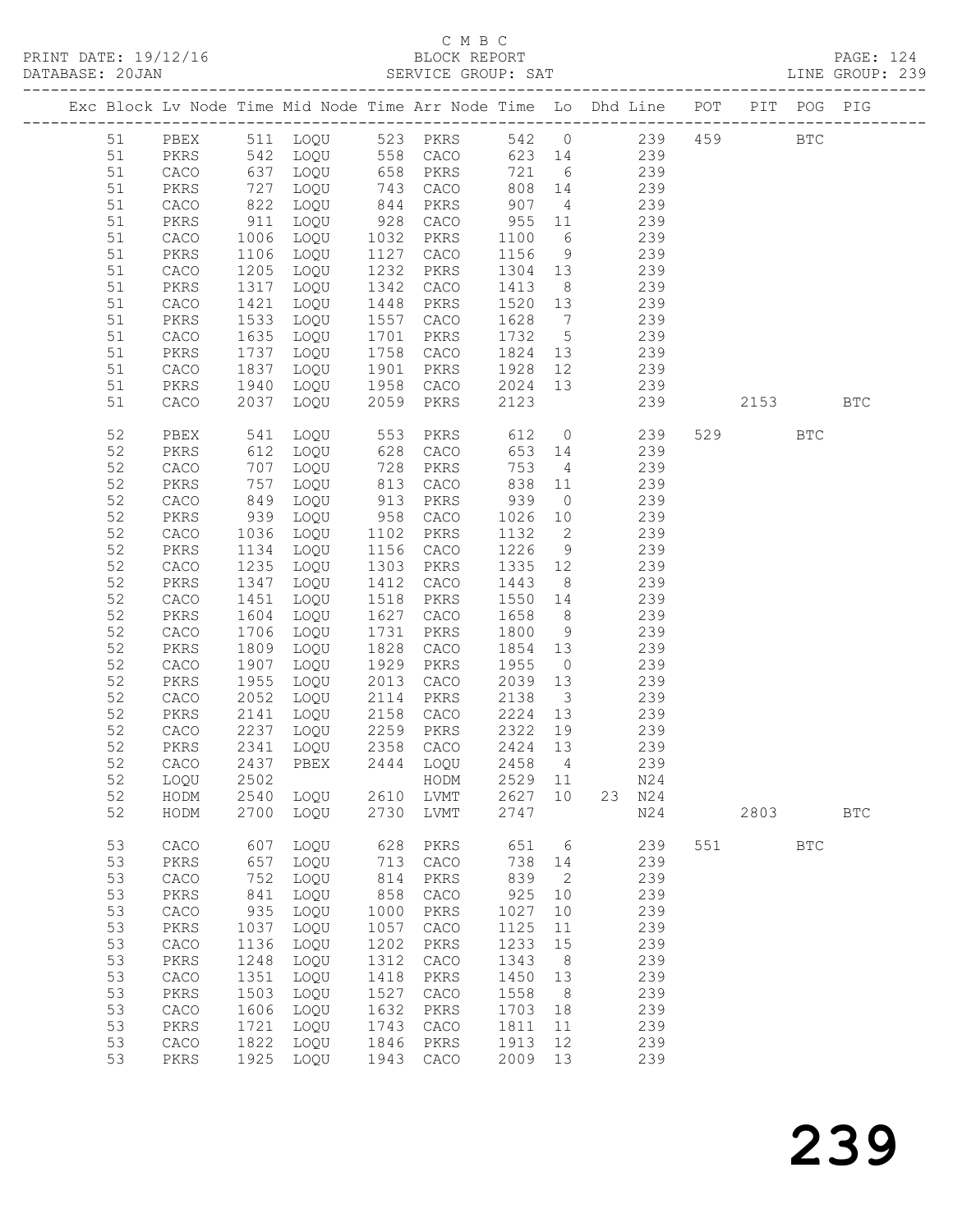PRINT DATE: 19/12/16 BLOCK REPORT<br>DATABASE: 20JAN BERVICE GROUP: SAT

### C M B C<br>BLOCK REPORT

PAGE: 125<br>LINE GROUP: 239

|    |              |      | Exc Block Lv Node Time Mid Node Time Arr Node Time Lo Dhd Line POT PIT POG PIG |      |               |         |                         |     |     |     |         |            |                      |
|----|--------------|------|--------------------------------------------------------------------------------|------|---------------|---------|-------------------------|-----|-----|-----|---------|------------|----------------------|
| 53 | CACO         |      | 2022 LOQU 2044 PKRS                                                            |      |               | 2109    |                         | 239 |     |     | 2139    |            | <b>BTC</b>           |
| 54 | PBEX         | 611  | LOQU                                                                           | 623  | PKRS          | 642     | $\overline{0}$          |     | 239 | 559 |         | <b>BTC</b> |                      |
| 54 | PKRS         | 642  | LOQU                                                                           | 658  | CACO          | 723     | 14                      |     | 239 |     |         |            |                      |
| 54 | CACO         | 737  | LOQU                                                                           | 758  | PKRS          | 823     | $\overline{\mathbf{3}}$ |     | 239 |     |         |            |                      |
| 54 | PKRS         | 826  | LOQU                                                                           | 843  | CACO          | 910     | 11                      |     | 239 |     |         |            |                      |
| 54 | CACO         | 921  | LOQU                                                                           | 945  | PKRS          | 1011    | 11                      |     | 239 |     |         |            |                      |
| 54 | PKRS         | 1022 | LOQU                                                                           | 1042 | CACO          | 1110    | 11                      |     | 239 |     |         |            |                      |
| 54 | CACO         | 1121 | LOQU                                                                           | 1147 | PKRS          | 1217    | 16                      |     | 239 |     |         |            |                      |
| 54 | PKRS         | 1233 | LOQU                                                                           | 1257 | CACO          | 1328    | 8 <sup>8</sup>          |     | 239 |     |         |            |                      |
| 54 | CACO         | 1336 | LOQU                                                                           | 1403 | PKRS          | 1435    | 13                      |     | 239 |     |         |            |                      |
| 54 | PKRS         | 1448 | LOQU                                                                           | 1512 | CACO          | 1543    | 8 <sup>8</sup>          |     | 239 |     |         |            |                      |
| 54 | ${\tt CACO}$ | 1551 | LOQU                                                                           | 1617 | PKRS          | 1648    | 18                      |     | 239 |     |         |            |                      |
| 54 | PKRS         | 1706 | LOQU                                                                           | 1728 | CACO          | 1758    | 9                       |     | 239 |     |         |            |                      |
| 54 | CACO         | 1807 | LOQU                                                                           | 1831 | PKRS          | 1858    | 13                      |     | 239 |     |         |            |                      |
| 54 | PKRS         | 1911 | LOQU                                                                           | 1929 | CACO          | 1955    | 12                      |     | 239 |     |         |            |                      |
| 54 | CACO         | 2007 | LOQU                                                                           | 2029 | PKRS          | 2055    | 16                      |     | 239 |     |         |            |                      |
| 54 | PKRS         | 2111 | LOQU                                                                           | 2128 | CACO          | 2154    | 13                      |     | 239 |     |         |            |                      |
| 54 | CACO         | 2207 | LOQU                                                                           | 2229 | PKRS          | 2253    | 18                      |     | 239 |     |         |            |                      |
| 54 | PKRS         | 2311 | LOQU                                                                           | 2328 | CACO          | 2354 13 |                         |     | 239 |     |         |            |                      |
| 54 | ${\tt CACO}$ | 2407 | LOQU                                                                           | 2429 | PKRS          | 2452    | $\overline{0}$          |     | 239 |     |         |            |                      |
|    |              |      |                                                                                |      |               |         |                         |     |     |     |         |            |                      |
| 54 | PKRS         | 2452 | MACA                                                                           | 2455 | PBEX          | 2519    |                         |     | 239 |     | 2529    |            | <b>BTC</b>           |
| 55 | PKRS         | 712  | LOQU                                                                           | 728  | CACO          | 753     | 14                      |     | 239 | 642 |         | <b>BTC</b> |                      |
| 55 | CACO         | 807  | LOQU                                                                           | 829  | PKRS          | 854     | $\overline{2}$          |     | 239 |     |         |            |                      |
| 55 | PKRS         | 856  | LOQU                                                                           | 913  | CACO          | 940     | 12                      |     | 239 |     |         |            |                      |
| 55 | CACO         | 952  | LOQU                                                                           | 1017 | PKRS          | 1044    | 8 <sup>8</sup>          |     | 239 |     |         |            |                      |
| 55 | PKRS         | 1052 | LOQU                                                                           | 1112 | CACO          | 1140    | 11                      |     | 239 |     |         |            |                      |
| 55 | CACO         | 1151 | LOQU                                                                           | 1217 | PKRS          | 1248    | 14                      |     | 239 |     |         |            |                      |
| 55 | PKRS         | 1302 | LOQU                                                                           | 1327 | CACO          | 1358    | 8 <sup>8</sup>          |     | 239 |     |         |            |                      |
| 55 | CACO         | 1406 | LOQU                                                                           | 1433 | PKRS          | 1505 13 |                         |     | 239 |     |         |            |                      |
| 55 | PKRS         | 1518 | LOQU                                                                           | 1542 | CACO          | 1613    | 8 <sup>8</sup>          |     | 239 |     |         |            |                      |
| 55 | CACO         | 1621 | LOQU                                                                           | 1647 | PKRS          | 1718    |                         |     | 239 |     | 1748    |            | <b>BTC</b>           |
| 56 | CACO         | 722  | LOQU                                                                           | 743  | PKRS          | 808     | $\overline{4}$          |     | 239 |     | 706 700 | <b>BTC</b> |                      |
| 56 | PKRS         | 812  | LOQU                                                                           | 828  | CACO          | 853     | 13                      |     | 239 |     |         |            |                      |
| 56 | ${\tt CACO}$ | 906  | LOQU                                                                           | 930  | PKRS          | 956     | 10                      |     | 239 |     |         |            |                      |
| 56 | PKRS         | 1006 | LOQU                                                                           |      | 1026 CACO     | 1054    | 12                      |     | 239 |     |         |            |                      |
| 56 | CACO         |      | 1106 LOQU                                                                      |      | 1132 PKRS     | 1202 16 |                         |     | 239 |     |         |            |                      |
| 56 | PKRS         | 1218 | LOQU                                                                           | 1241 | CACO          | 1312    | 8                       |     | 239 |     |         |            |                      |
| 56 | CACO         | 1320 | LOQU                                                                           | 1348 | PKRS          | 1421    | 11                      |     | 239 |     |         |            |                      |
| 56 | ${\tt PKRS}$ | 1432 | LOQU                                                                           | 1457 | CACO          | 1528    | 8                       |     | 239 |     |         |            |                      |
| 56 | ${\tt CACO}$ | 1536 | LOQU                                                                           | 1602 | PKRS          | 1633    | 18                      |     | 239 |     |         |            |                      |
| 56 | PKRS         | 1651 | LOQU                                                                           | 1713 | CACO          | 1743    | 9                       |     | 239 |     |         |            |                      |
| 56 | ${\tt CACO}$ | 1752 | LOQU                                                                           | 1816 | PKRS          | 1845    | 11                      |     | 239 |     |         |            |                      |
| 56 | PKRS         | 1856 | LOQU                                                                           | 1914 | CACO          | 1940    | 12                      |     | 239 |     |         |            |                      |
| 56 | ${\tt CACO}$ | 1952 | LOQU                                                                           | 2014 | PKRS          | 2040    | $\mathbf{1}$            |     | 239 |     |         |            |                      |
| 56 | PKRS         | 2041 | LOQU                                                                           | 2058 | CACO          | 2124    | 13                      |     | 239 |     |         |            |                      |
| 56 | ${\tt CACO}$ | 2137 | LOQU                                                                           | 2159 | $\mbox{PKRS}$ | 2223    | 18                      |     | 239 |     |         |            |                      |
| 56 | PKRS         | 2241 | LOQU                                                                           | 2258 | CACO          | 2324    | 13                      |     | 239 |     |         |            |                      |
| 56 |              |      |                                                                                |      | PKRS          | 2422    |                         |     |     |     |         |            |                      |
|    | ${\tt CACO}$ | 2337 | LOQU                                                                           | 2359 |               |         | 21                      |     | 239 |     |         |            |                      |
| 56 | PKRS         | 2443 | LOQU                                                                           | 2458 | CACO          | 2523    | 1                       |     | 239 |     |         |            |                      |
| 56 | CACO         | 2524 |                                                                                |      | PBEX          | 2531    | 5                       |     | 239 |     |         |            |                      |
| 56 | PBEX         | 2536 |                                                                                |      | BUB2          | 2602    | 13                      | 5   | 209 |     |         |            |                      |
| 56 | HODM         | 2620 | LOQU                                                                           | 2650 | LVMT          | 2707    | $\circ$                 | 23  | N24 |     |         |            |                      |
| 56 | HODM         | 2730 | LOQU                                                                           | 2800 | LVMT          | 2817    |                         |     | N24 |     | 2833    |            | $\operatorname{BTC}$ |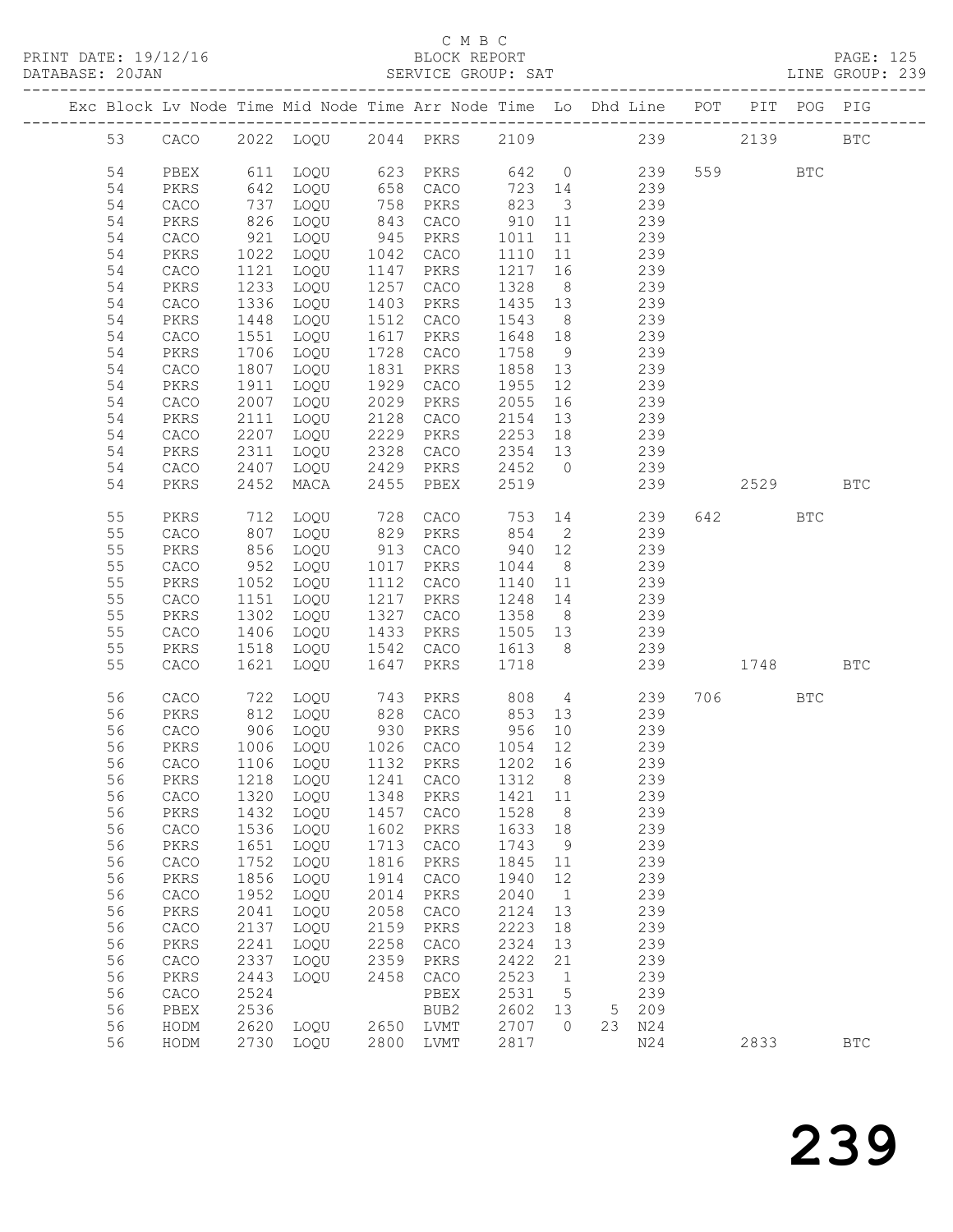|  |    |              |      | Exc Block Lv Node Time Mid Node Time Arr Node Time Lo Dhd Line POT PIT POG PIG                                      |              |           |         |                |                 |     |                             |            |            |
|--|----|--------------|------|---------------------------------------------------------------------------------------------------------------------|--------------|-----------|---------|----------------|-----------------|-----|-----------------------------|------------|------------|
|  | 57 |              |      | PKRS 742 LOQU 758 CACO 823 13 239 712 BTC<br>CACO 836 LOQU 900 PKRS 924 2 239<br>PKRS 926 LOQU 943 CACO 1010 11 239 |              |           |         |                |                 |     |                             |            |            |
|  | 57 |              |      |                                                                                                                     |              |           |         |                |                 |     |                             |            |            |
|  | 57 |              |      | 926 LOQU                                                                                                            |              |           |         |                |                 |     |                             |            |            |
|  | 57 | CACO         | 1021 | LOQU                                                                                                                |              | 1047 PKRS | 1116    | $5^{\circ}$    | 239             |     |                             |            |            |
|  | 57 | PKRS         | 1121 | LOQU                                                                                                                |              | 1142 CACO | 1211 9  |                |                 | 239 |                             |            |            |
|  | 57 | CACO         | 1220 | LOQU                                                                                                                |              | 1247 PKRS | 1319 13 |                |                 | 239 |                             |            |            |
|  | 57 | PKRS         | 1332 | LOQU                                                                                                                |              | 1357 CACO | 1428    | 8 <sup>8</sup> | 239             |     |                             |            |            |
|  | 57 | CACO         | 1436 | LOQU                                                                                                                | 1503         | PKRS      | 1535 13 |                | 239             |     |                             |            |            |
|  | 57 | PKRS         | 1548 | LOQU                                                                                                                | 1612         | CACO      | 1643    | 8 <sup>1</sup> | 239             |     |                             |            |            |
|  | 57 | ${\tt CACO}$ | 1651 | LOQU                                                                                                                | 1717         | PKRS      | 1748 5  |                | $\frac{1}{239}$ |     |                             |            |            |
|  | 57 | PKRS         | 1753 | LOQU                                                                                                                | 1813         | CACO      | 1839 13 |                | 239             |     |                             |            |            |
|  | 57 | CACO         | 1852 | LOQU                                                                                                                | 1916         | PKRS      | 1943    |                |                 | 239 | 2013                        |            | <b>BTC</b> |
|  | 58 | PKRS         | 953  | LOQU                                                                                                                | 1012         | CACO      | 1040    |                | $11$ and $11$   | 239 | 923 and the state of $\sim$ | <b>BTC</b> |            |
|  | 58 | CACO         | 1051 | LOQU                                                                                                                |              | 1117 PKRS | 1147 2  |                |                 | 239 |                             |            |            |
|  | 58 | PKRS         | 1149 | LOQU                                                                                                                | 1211         | CACO      | 1241 9  |                |                 | 239 |                             |            |            |
|  | 58 | CACO         | 1250 | LOQU                                                                                                                | 1318         | PKRS      | 1350 12 |                |                 | 239 |                             |            |            |
|  | 58 | PKRS         | 1402 | LOQU                                                                                                                | 1427         | CACO      | 1458    | 9              | 239             |     |                             |            |            |
|  | 58 | CACO         | 1507 | LOQU                                                                                                                | 1534         | PKRS      | 1606 13 |                | 239             |     |                             |            |            |
|  | 58 | PKRS         | 1619 | LOQU                                                                                                                | 1642         | CACO      | 1713    | 8 <sup>8</sup> |                 | 239 |                             |            |            |
|  | 58 | CACO         | 1721 | LOQU                                                                                                                | 1746         | PKRS      | 1815    | 9              |                 | 239 |                             |            |            |
|  | 58 | PKRS         | 1824 | LOQU                                                                                                                | 1843         | CACO      | 1909 13 |                | 239             |     |                             |            |            |
|  | 58 | CACO         | 1922 | LOQU                                                                                                                | 1944         | PKRS      | 2010    | $\overline{0}$ |                 | 239 |                             |            |            |
|  | 58 | PKRS         | 2010 | LOQU                                                                                                                | 2028         | CACO      | 2054    | 13             |                 | 239 |                             |            |            |
|  | 58 | CACO         | 2107 | LOQU                                                                                                                | 2129         | PKRS      | 2153    | 18             |                 | 239 |                             |            |            |
|  | 58 | PKRS         | 2211 | LOQU                                                                                                                | 2228         | CACO      | 2254    | 13             | 239             |     |                             |            |            |
|  | 58 | CACO         | 2307 | LOQU                                                                                                                | 2329         | PKRS      | 2352    | 19             |                 | 239 |                             |            |            |
|  | 58 | PKRS         | 2411 | LOQU                                                                                                                | 2428<br>2529 | CACO      | 2454    | 13             |                 | 239 |                             |            |            |
|  | 58 | CACO         | 2507 | LOQU                                                                                                                |              | PKRS      | 2558 14 |                | 17 239          |     |                             |            |            |
|  | 58 | HODM         | 2629 |                                                                                                                     |              | NWST      | 2731    |                |                 | N19 | 2751                        |            | <b>BTC</b> |
|  | 59 | PKRS         | 1203 | LOQU                                                                                                                |              | 1226 CACO | 1257 8  |                |                 |     | 239 1133                    | <b>BTC</b> |            |
|  | 59 | ${\tt CACO}$ | 1305 | LOQU                                                                                                                |              | 1333 PKRS | 1406 11 |                |                 | 239 |                             |            |            |
|  | 59 | PKRS         | 1417 | LOQU                                                                                                                | 1442         | CACO      | 1513    | 9              |                 | 239 |                             |            |            |
|  | 59 | ${\tt CACO}$ | 1522 | LOQU                                                                                                                | 1549         | PKRS      | 1621 15 |                |                 | 239 |                             |            |            |
|  | 59 | PKRS         | 1636 | LOQU                                                                                                                | 1658         | CACO      | 1728    | 8 <sup>8</sup> |                 | 239 |                             |            |            |
|  | 59 | CACO         | 1736 | LOQU                                                                                                                | 1801         | PKRS      | 1830 10 |                | 239             |     |                             |            |            |
|  | 59 | PKRS         | 1840 | LOQU                                                                                                                |              | 1858 CACO | 1924    | 14             | 239             |     |                             |            |            |
|  | 59 | CACO         | 1938 | LOQU                                                                                                                |              | 2000 PKRS | 2026    | $\overline{0}$ | 239             |     |                             |            |            |
|  | 59 | PKRS         |      | 2026 LOQU                                                                                                           |              | 2043 CACO | 2109    |                |                 | 239 |                             | 2124 BTC   |            |
|  |    |              |      |                                                                                                                     |              |           |         |                |                 |     |                             |            |            |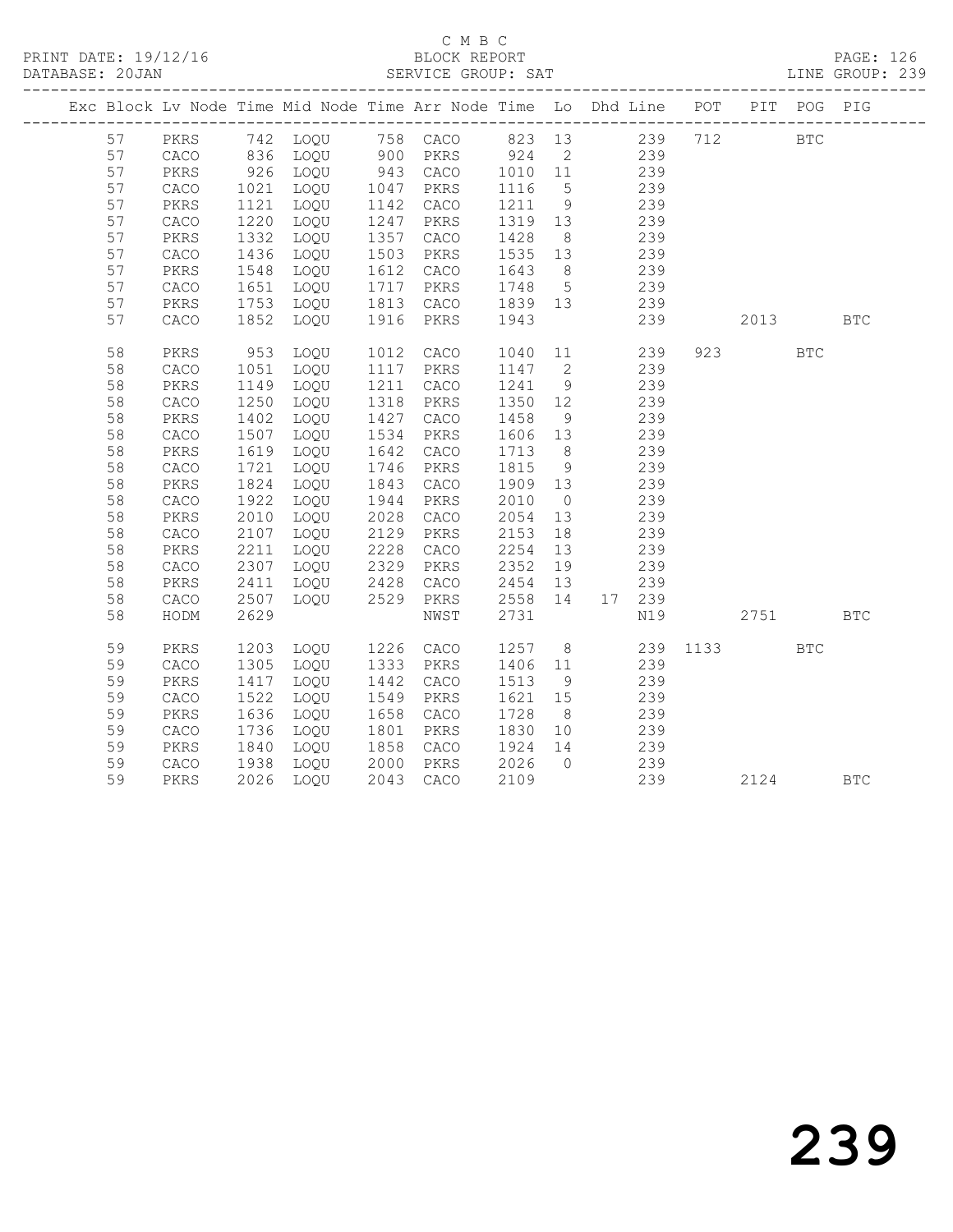|  |                                                                                                                                                    |                                                                                                                                               |                                                                                                                          |                                                                                                                                                                                                                | C M B C                                   |                                                                                                                                                                                                                                         |  |                                                                                                                                                                                                                                                                                                                                                                                                                                                                                                                                                                                                                                                                                                  |      |  |            |
|--|----------------------------------------------------------------------------------------------------------------------------------------------------|-----------------------------------------------------------------------------------------------------------------------------------------------|--------------------------------------------------------------------------------------------------------------------------|----------------------------------------------------------------------------------------------------------------------------------------------------------------------------------------------------------------|-------------------------------------------|-----------------------------------------------------------------------------------------------------------------------------------------------------------------------------------------------------------------------------------------|--|--------------------------------------------------------------------------------------------------------------------------------------------------------------------------------------------------------------------------------------------------------------------------------------------------------------------------------------------------------------------------------------------------------------------------------------------------------------------------------------------------------------------------------------------------------------------------------------------------------------------------------------------------------------------------------------------------|------|--|------------|
|  |                                                                                                                                                    |                                                                                                                                               |                                                                                                                          |                                                                                                                                                                                                                |                                           |                                                                                                                                                                                                                                         |  | BDKI BOUNDARY & KITCHENER-NORTH BTC Burnaby Depot<br>BURRARD STN BURRARD STN HADU HASTINGS & DUTHIE-WEST<br>HE-E HASTINGS & KOOTENAY EB HAST HASTINGS & EOOTENAY WE<br>HODM HOWE & DUNSMUIR NWST NEW WESTMINSTER STN<br>PROD PRODUCTION STN SFU SFU EXCHANGE<br>SUST SURREY CENTRAL STATION                                                                                                                                                                                                                                                                                                                                                                                                      |      |  |            |
|  |                                                                                                                                                    |                                                                                                                                               |                                                                                                                          |                                                                                                                                                                                                                |                                           |                                                                                                                                                                                                                                         |  |                                                                                                                                                                                                                                                                                                                                                                                                                                                                                                                                                                                                                                                                                                  |      |  |            |
|  | 31<br>31<br>31<br>31<br>31<br>31<br>31<br>31<br>31<br>31<br>31<br>31<br>31<br>31<br>31<br>31<br>31<br>31<br>31<br>31<br>31<br>31<br>31<br>31<br>31 | BUB6<br>SFU<br>BUB6<br>SFU<br>BUB6<br>SFU<br>BUB6<br>SFU<br>BUB6<br>SFU<br>BUB6<br>SFU<br>BUB6<br>SFU<br>BUB6<br>SFU<br>HODM 2631<br>SFU 2719 | 1046<br>$1138$<br>$1245$<br>1352<br>1457<br>1601<br>1705<br>1915<br>2016<br>2109<br>2203<br>2252<br>2337<br>2435<br>2519 | 31 BDKI 458<br>BUB6 558 HK-E 613 SFU<br>$HK-E$<br>HK-W<br>1245 HK-E<br>$HK-W$<br>$HK-E$<br>HK-W<br>$HK-E$<br>1811 HK-W<br>HK-E<br>$HK-W$<br>$HK-E$<br>HK-W<br>HK-E<br>HK-W<br>$HK-E$<br>$HK-W$<br>HK-E<br>HK-W | 1625<br>2133<br>2224 BUB6<br>2357<br>2455 | 1110 SFU 1132<br>1202 BUB6 1235<br>1313 SFU 1338<br>1416 BUB6 1450<br>1526 SFU 1553<br>1625 BUB6 1659<br>1735 SFU 1800<br>1833 BUB6 1907<br>2037 BUB6 2104<br>2133 SFU 2153<br>2224 BUB6 2249<br>2314 SFU 2334<br>BUB6 2422<br>SFU 2515 |  | SFU 517 2 R5 457 BTC<br>SFU 519 HK-W 537 BUB6 556 2 R5<br>BUB6 558 HK-E 613 SFU 631 2 R5<br>SFU 633 HK-W 653 BUB6 713 9 R5<br>BUB6 722 HK-E 739 SFU 757 5 R5<br>SFU 802 HK-W 823 BUB6 848 7 R5<br>BUB6 855 HK-E 915 SFU 938 8 R5<br>SFU 946 HK-W 1009 BUB6 1042 4 R5<br>$\begin{array}{ccc} 6 & & \text{R5} \\ 10 & & \text{R5} \\ 14 & & \text{R5} \end{array}$<br>7 R5<br>8 R5<br>$6$ R5<br>$\begin{array}{ccc} 11 & \quad & \quad \text{R5} \\ 8 & \quad & \quad \text{R5} \end{array}$<br>1942 SFU 2004 12 R5<br>5 R5<br>10 R5<br>$\begin{array}{ccc} 3 & \text{R5} \\ 3 & \text{R5} \end{array}$<br>$13$ R5<br>4 R5<br>2542 HODM 2609 22 N35<br>2655 SFU 2717 2 N35<br>2742 HODM 2809 2 N35 |      |  |            |
|  | 31<br>31                                                                                                                                           | SFU                                                                                                                                           |                                                                                                                          | 2909 HK-W                                                                                                                                                                                                      | 2931 HODM                                 | 2955                                                                                                                                                                                                                                    |  | HODM 2811 HK-E 2835 SFU 2857 12 N35<br>N35                                                                                                                                                                                                                                                                                                                                                                                                                                                                                                                                                                                                                                                       | 3012 |  | <b>BTC</b> |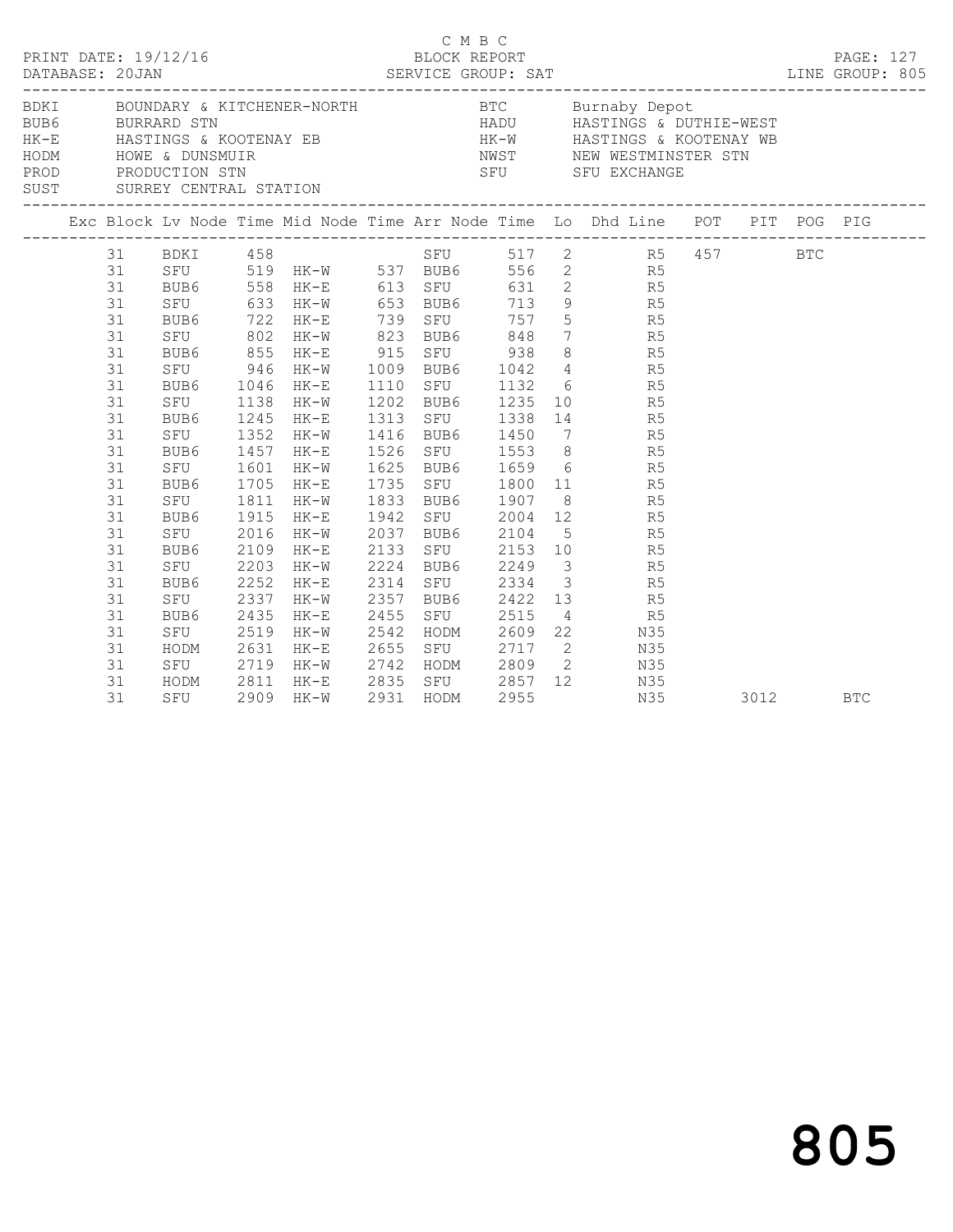#### C M B C<br>BLOCK REPORT SERVICE GROUP: SAT

PRINT DATE: 19/12/16 BLOCK REPORT PAGE: 128

| Exc Block Lv Node Time Mid Node Time Arr Node Time Lo Dhd Line POT PIT POG PIG |      |      |                                   |      |                   |         |                         |          |                |         |            |            |
|--------------------------------------------------------------------------------|------|------|-----------------------------------|------|-------------------|---------|-------------------------|----------|----------------|---------|------------|------------|
| 32                                                                             |      |      | BDKI 509 HK-W 512 BUB6 531 3 R5   |      |                   |         |                         |          |                | 508 BTC |            |            |
| 32                                                                             | BUB6 | 534  |                                   |      | HK-E 549 SFU      |         |                         | 607 2 R5 |                |         |            |            |
| 32                                                                             | SFU  |      | 609 HK-W                          |      | 627 BUB6          |         |                         | 645 7 R5 |                |         |            |            |
| 32                                                                             | BUB6 | 652  | HK-E                              |      | 708 SFU           | 726     | $\overline{4}$          |          | R5             |         |            |            |
| 32                                                                             | SFU  | 730  | HK-W                              |      |                   | 815 7   |                         |          | R5             |         |            |            |
| 32                                                                             | BUB6 | 822  | HK-E                              |      |                   |         | 13                      |          | R <sub>5</sub> |         |            |            |
| 32                                                                             | SFU  | 918  | HK-W                              |      | 941 BUB6          | 1009 13 |                         |          | R5             |         |            |            |
| 32                                                                             | BUB6 | 1022 | HK-E                              |      | 1046 SFU          | 1107    | 10                      |          | R5             |         |            |            |
| 32                                                                             | SFU  | 1117 | HK-W                              |      | 1142 BUB6         | 1215 6  |                         |          | R5<br>R5       |         |            |            |
| 32                                                                             | BUB6 | 1221 | HK-E                              |      | 1249 SFU          | 1314 14 |                         |          |                |         |            |            |
| 32                                                                             | SFU  | 1328 | HK-W                              | 1352 | BUB6              | 1426 7  |                         |          | R5             |         |            |            |
| 32                                                                             | BUB6 | 1433 | $HK-E$                            | 1502 | SFU               | 1529 11 |                         |          | R5             |         |            |            |
| 32                                                                             | SFU  | 1540 | HK-W                              | 1604 | BUB6              | 1637 8  |                         |          | R5             |         |            |            |
| 32                                                                             | BUB6 | 1645 | $HK-E$                            |      | 1715 SFU          | 1740 11 |                         |          | R5             |         |            |            |
| 32                                                                             | SFU  | 1751 | HK-W                              |      | 1815 BUB6         | 1849    | $6\overline{6}$         |          | R5             |         |            |            |
| 32                                                                             | BUB6 | 1855 | $HK-E$                            |      | 1922 SFU          | 1944    | 8 <sup>8</sup>          |          | R5             |         |            |            |
| 32                                                                             | SFU  | 1952 | $HK-W$                            |      | 2013 BUB6         | 2040 5  |                         |          | R5             |         |            |            |
| 32                                                                             | BUB6 | 2045 | HK-E                              |      | 2109 SFU          | 2129 10 |                         |          | R5             |         |            |            |
| 32                                                                             | SFU  | 2139 | $HK-W$                            | 2200 | BUB6              | 2227 8  |                         |          | R5             |         |            |            |
| 32                                                                             | BUB6 | 2235 | $HK-E$                            | 2257 | SFU               | 2317 5  |                         |          | R5             |         |            |            |
| 32                                                                             | SFU  | 2322 | HK-W                              | 2342 | BUB6              | 2407 13 |                         |          | R5             |         |            |            |
| 32                                                                             | BUB6 | 2420 | $HK-E$                            | 2440 | SFU               | 2500 20 |                         |          | 30 R5          |         |            |            |
| 32                                                                             | BUB6 | 2550 | HK-E                              | 2610 | SFU               | 2630    | 9                       |          | R5             |         |            |            |
| 32                                                                             | SFU  | 2639 |                                   |      | HK-W 2702 HODM    | 2729 12 |                         | N35      |                |         |            |            |
| 32                                                                             | HODM | 2741 | HK-E                              |      | 2805 SFU          | 2827 12 |                         | N35      |                |         |            |            |
| 32                                                                             | SFU  | 2839 | HK-W                              | 2902 | HODM              | 2929    |                         |          | N35            | 2946    |            | <b>BTC</b> |
| 33                                                                             | HADU | 558  | $HK-W$                            |      | 609 BUB6 628 2 R5 |         |                         |          |                | 545     | <b>BTC</b> |            |
| 33                                                                             | BUB6 | 630  | HK-E                              |      | 646 SFU           | 704 10  |                         |          | R5             |         |            |            |
| 33                                                                             | SFU  | 714  | HK-W                              |      | 734 BUB6          | 759     | 8 <sup>8</sup>          |          | R <sub>5</sub> |         |            |            |
| 33                                                                             | BUB6 | 807  | HK-E                              |      | 826 SFU           | 848     | 18                      |          | R5             |         |            |            |
| 33                                                                             | SFU  | 906  | HK-W                              |      | 929 BUB6          | 957 13  |                         |          | R5             |         |            |            |
| 33                                                                             | BUB6 | 1010 | HK-E                              |      | 1034 SFU          | 1055    | 10                      |          | R5             |         |            |            |
| 33                                                                             | SFU  | 1105 | HK-W                              |      | 1130 BUB6         | 1203 6  |                         |          | R5             |         |            |            |
| 33                                                                             | BUB6 | 1209 | HK-E                              |      | 1237 SFU          | 1302 14 |                         |          | R5             |         |            |            |
| 33                                                                             | SFU  | 1316 | HK-W                              |      | 1340 BUB6         | 1414 7  |                         |          | R5             |         |            |            |
| 33                                                                             | BUB6 | 1421 | $HK-E$                            |      | 1450 SFU          | 1517 11 |                         |          | R5             |         |            |            |
| 33                                                                             | SFU  |      | 1528 НК-W<br>1635 НК-Е            |      | 1552 BUB6         | 1625 10 |                         |          | R5             |         |            |            |
| 33                                                                             | BUB6 |      |                                   |      | 1705 SFU          | 1730 11 |                         |          | R5             |         |            |            |
| 33                                                                             |      |      | SFU 1741 HK-W 1805 BUB6 1839 6 R5 |      |                   |         |                         |          |                |         |            |            |
| 33                                                                             | BUB6 | 1845 | HK-E                              | 1912 | SFU               | 1934    | 6                       |          | R5             |         |            |            |
| 33                                                                             | SFU  | 1940 | $HK-W$                            | 2001 | BUB6              | 2028    | $6\overline{6}$         |          | R5             |         |            |            |
| 33                                                                             | BUB6 | 2034 | HK-E                              | 2058 | SFU               | 2118    | 9                       |          | R5             |         |            |            |
| 33                                                                             | SFU  | 2127 | $HK-W$                            | 2148 | BUB6              | 2215    | 7                       |          | R5             |         |            |            |
| 33                                                                             | BUB6 | 2222 | $HK-E$                            | 2244 | SFU               | 2304    | $\overline{\mathbf{3}}$ |          | R5             |         |            |            |
| 33                                                                             | SFU  | 2307 | $HK-W$                            | 2327 | BUB6              | 2352    | 13                      |          | R5             |         |            |            |
| 33                                                                             | BUB6 | 2405 | $HK-E$                            | 2425 | SFU               | 2445    | 13                      |          | R <sub>5</sub> |         |            |            |
| 33                                                                             | SFU  | 2458 | $HK-W$                            | 2517 | BUB6              | 2539    | 2                       |          | R5             |         |            |            |
| 33                                                                             | BUB6 | 2541 |                                   |      | $HK-E$            | 2601    |                         |          | R5             | 2605    |            | <b>BTC</b> |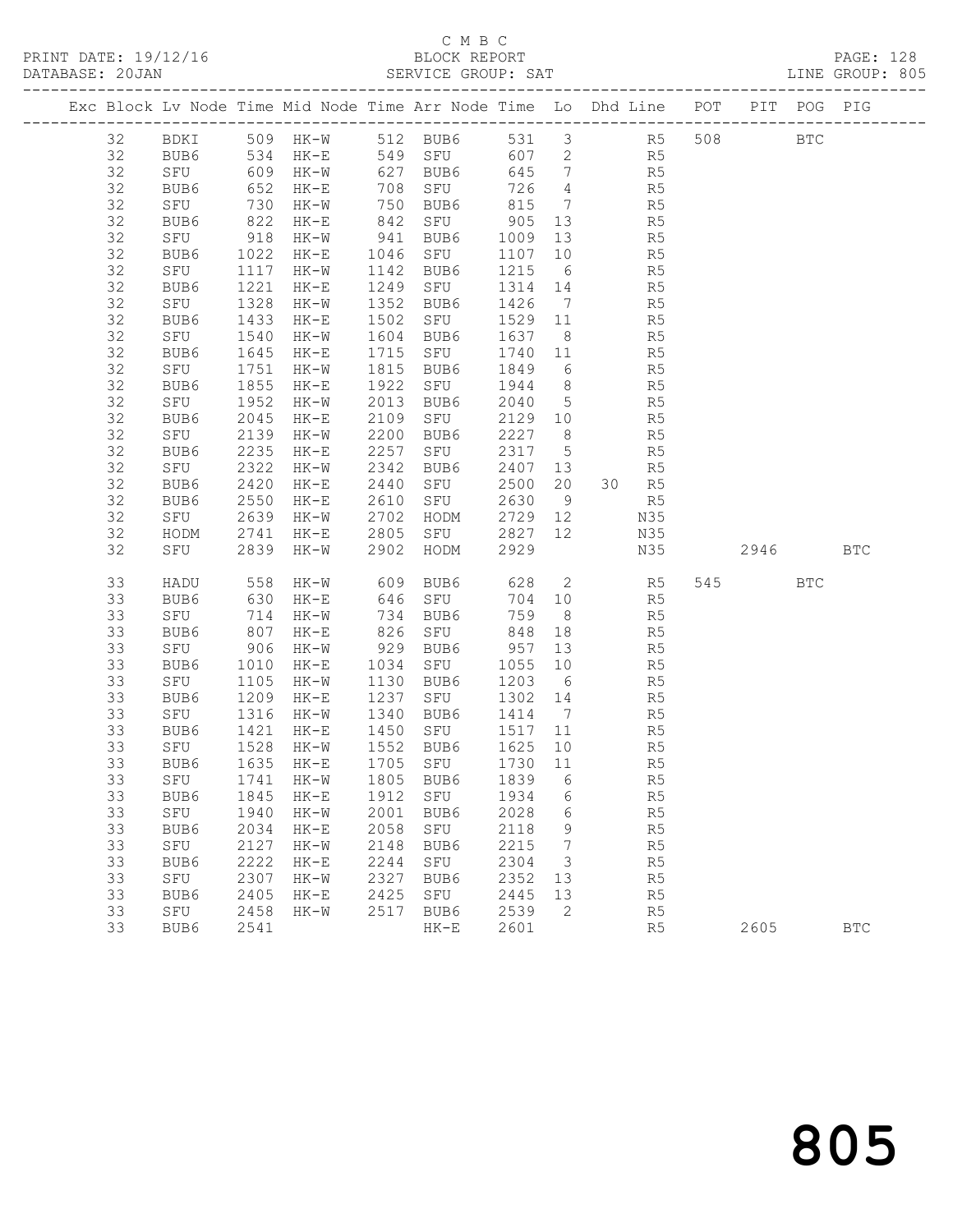|  |    |          |      |                       |      |           |         |                 | Exc Block Lv Node Time Mid Node Time Arr Node Time Lo Dhd Line POT PIT POG PIG |          |              |            |
|--|----|----------|------|-----------------------|------|-----------|---------|-----------------|--------------------------------------------------------------------------------|----------|--------------|------------|
|  | 34 | BDKI 636 |      |                       |      |           |         |                 | SFU 655 2 R5                                                                   | 635      | $_{\rm BTC}$ |            |
|  | 34 |          |      | SFU 657 HK-W 717 BUB6 |      |           |         |                 | 740 12 R5                                                                      |          |              |            |
|  | 34 | BUB6     |      | 752 HK-E              |      | 811 SFU   | 829     | 13              | R <sub>5</sub>                                                                 |          |              |            |
|  | 34 | SFU      |      | 842 HK-W<br>946 HK-E  |      | 905 BUB6  | 930     | 16              | R <sub>5</sub>                                                                 |          |              |            |
|  | 34 | BUB6     |      |                       | 1010 | SFU       | 1032    | 10              | R5                                                                             |          |              |            |
|  | 34 | SFU      | 1042 | HK-W                  | 1105 | BUB6      | 1138    | 8 <sup>8</sup>  | R <sub>5</sub>                                                                 |          |              |            |
|  | 34 | BUB6     | 1146 | $HK-E$                | 1214 | SFU       | 1239 13 |                 | R <sub>5</sub>                                                                 |          |              |            |
|  | 34 | SFU      | 1252 | HK-W                  | 1316 | BUB6      | 1351    | $6\overline{6}$ | R5                                                                             |          |              |            |
|  | 34 | BUB6     | 1357 | $HK-E$                | 1426 | SFU       | 1451 13 |                 | R <sub>5</sub>                                                                 |          |              |            |
|  | 34 | SFU      | 1504 | HK-W                  | 1528 | BUB6      | 1601    | $5\overline{)}$ | R5                                                                             |          |              |            |
|  | 34 | BUB6     | 1606 | HK-E                  | 1636 | SFU       | 1702    | 9               | R5                                                                             |          |              |            |
|  | 34 | SFU      | 1711 | $HK-W$                | 1735 | BUB6      | 1809    | 6               | R <sub>5</sub>                                                                 |          |              |            |
|  | 34 | BUB6     | 1815 | $HK-E$                | 1844 | SFU       | 1906    | 10              | R <sub>5</sub>                                                                 |          |              |            |
|  | 34 | SFU      | 1916 | $HK-W$                | 1938 | BUB6      | 2006    | 6               | R <sub>5</sub>                                                                 |          |              |            |
|  | 34 | BUB6     | 2012 | HK-E                  | 2036 | SFU       | 2056    | $\overline{7}$  | R <sub>5</sub>                                                                 |          |              |            |
|  | 34 | SFU      | 2103 | $HK-W$                | 2124 | BUB6      | 2151 6  |                 | R5                                                                             |          |              |            |
|  | 34 | BUB6     | 2157 | HK-E                  | 2219 | SFU       |         |                 | 2239 13 R5                                                                     |          |              |            |
|  | 34 | SFU      | 2252 | HK-W                  | 2313 | BUB6      | 2338 12 |                 | R <sub>5</sub>                                                                 |          |              |            |
|  | 34 | BUB6     | 2350 | HK-E                  | 2412 | SFU       | 2432    |                 | R <sub>5</sub>                                                                 | 2451 BTC |              |            |
|  | 35 | BDKI     | 637  | HK-W                  |      | 640 BUB6  | 705     |                 | 2 R5                                                                           | 636 7    | <b>BTC</b>   |            |
|  | 35 | BUB6     | 707  | $HK-E$                |      | 724 SFU   | 742 4   |                 | R5                                                                             |          |              |            |
|  | 35 | SFU      | 746  | $HK-W$                | 807  | BUB6      | 832     | $5\overline{)}$ | R <sub>5</sub>                                                                 |          |              |            |
|  | 35 | BUB6     | 837  | $HK-E$                | 857  | SFU       | 920     | 10              | R <sub>5</sub>                                                                 |          |              |            |
|  | 35 | SFU      | 930  | HK-W                  | 953  | BUB6      | 1026    | 8 <sup>8</sup>  | R5                                                                             |          |              |            |
|  | 35 | BUB6     | 1034 | HK-E                  | 1058 | SFU       | 1120    | 9               | R <sub>5</sub>                                                                 |          |              |            |
|  | 35 | SFU      | 1129 | HK-W                  | 1154 | BUB6      | 1227 6  |                 | R5                                                                             |          |              |            |
|  | 35 | BUB6     | 1233 | $HK-E$                | 1301 | SFU       | 1326 14 |                 | R5                                                                             |          |              |            |
|  | 35 | SFU      | 1340 | HK-W                  | 1404 | BUB6      | 1438    | $\overline{7}$  | R5                                                                             |          |              |            |
|  | 35 | BUB6     | 1445 | $HK-E$                | 1514 | SFU       | 1541    | 10              | R <sub>5</sub>                                                                 |          |              |            |
|  | 35 | SFU      | 1551 | HK-W                  | 1615 | BUB6      | 1648    | $\overline{7}$  | R <sub>5</sub>                                                                 |          |              |            |
|  | 35 | BUB6     | 1655 | $HK-E$                | 1725 | SFU       | 1750 11 |                 | R <sub>5</sub>                                                                 |          |              |            |
|  | 35 | SFU      | 1801 | HK-W                  | 1823 | BUB6      | 1857    | 8 <sup>8</sup>  | R5                                                                             |          |              |            |
|  | 35 | BUB6     | 1905 | $HK-E$                | 1932 | SFU       | 1954    | 10              | R5                                                                             |          |              |            |
|  | 35 | SFU      | 2004 | $HK-W$                | 2025 | BUB6      | 2052    | $5^{\circ}$     | R5                                                                             |          |              |            |
|  | 35 | BUB6     | 2057 | $HK-E$                |      | 2121 SFU  | 2141    | 10              | R5                                                                             |          |              |            |
|  | 35 | SFU      | 2151 | $HK-W$                |      | 2212 BUB6 | 2239    | $\overline{2}$  | R5                                                                             |          |              |            |
|  | 35 | BUB6     | 2241 |                       |      | $HK-E$    | 2303    |                 | R <sub>5</sub>                                                                 | 2307     |              | <b>BTC</b> |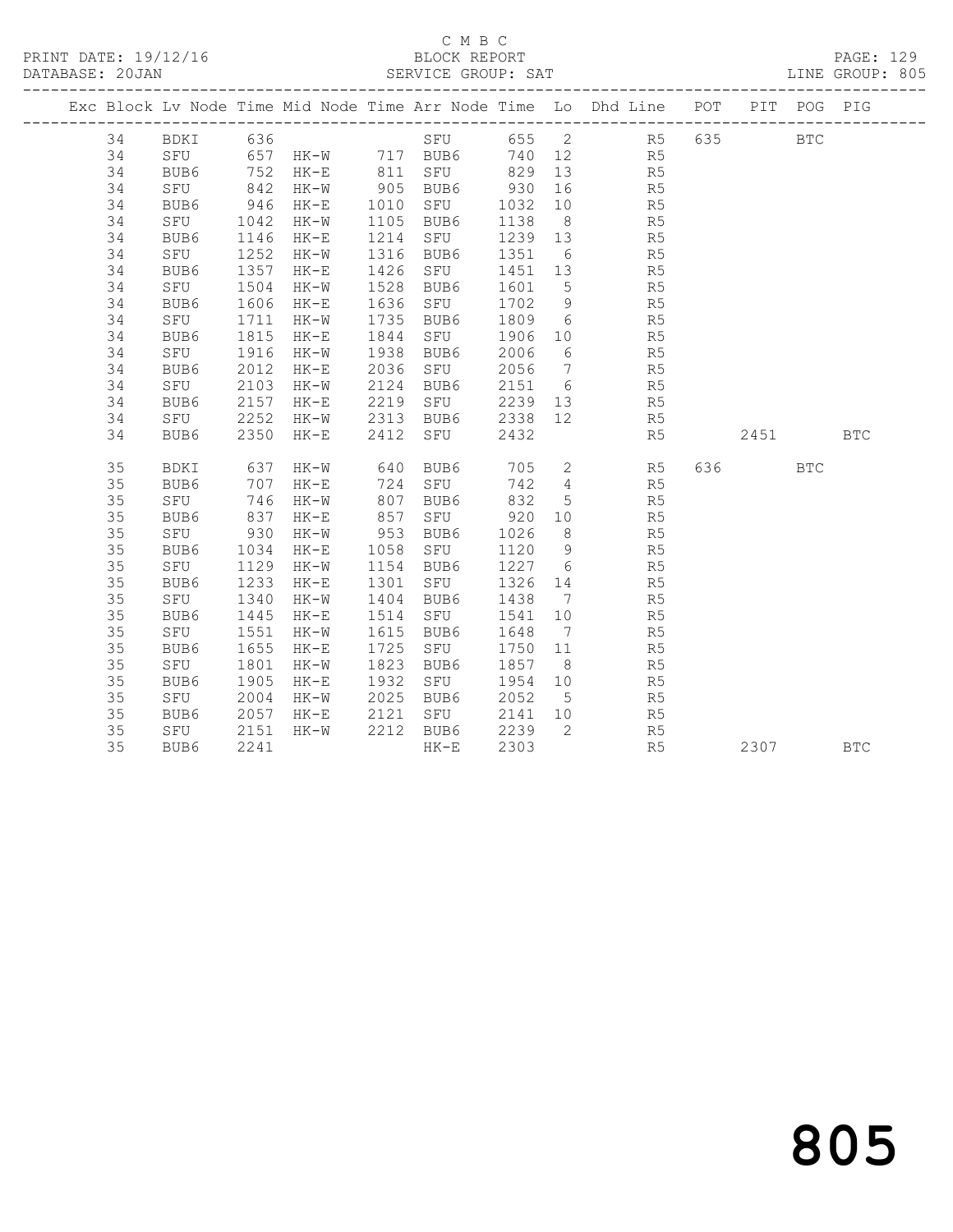# C M B C

| DATABASE: 20JAN |      |      |        |      | SERVICE GROUP: SAT |      |      |                                                                |     |     |     | LINE GROUP: 805 |  |
|-----------------|------|------|--------|------|--------------------|------|------|----------------------------------------------------------------|-----|-----|-----|-----------------|--|
|                 |      |      |        |      |                    |      |      | Exc Block Ly Node Time Mid Node Time Arr Node Time Lo Dhd Line | POT | PIT | POG | PIG             |  |
| 36              | BDKI | 707  | HK-W   | 710  | BUB6               | 735  | 2    | R5                                                             | 706 |     | BTC |                 |  |
| 36              | BUB6 | 737  | HK-E   | 756  | SFU                | 814  | 16   | R5                                                             |     |     |     |                 |  |
| 36              | SFU  | 830  | HK-W   | 853  | BUB6               | 918  | -16  | R <sub>5</sub>                                                 |     |     |     |                 |  |
| 36              | BUB6 | 934  | HK-E   | 958  | SFU                | 1020 | 14   | R <sub>5</sub>                                                 |     |     |     |                 |  |
| 36              | SFU  | 1034 | HK-W   | 1057 | BUB6               | 1130 | - 4  | R <sub>5</sub>                                                 |     |     |     |                 |  |
| 36              | BUB6 | 1134 | HK-E   | 1202 | SFU                | 1227 | 13   | R <sub>5</sub>                                                 |     |     |     |                 |  |
| 36              | SFU  | 1240 | $HK-W$ | 1304 | BUB6               | 1339 | - 6  | R <sub>5</sub>                                                 |     |     |     |                 |  |
| 36              | BUB6 | 1345 | HK-E   | 1414 | SFU                | 1439 | - 13 | R <sub>5</sub>                                                 |     |     |     |                 |  |
| 36              | SFU  | 1452 | HK-W   | 1516 | BUB6               | 1549 | $-5$ | R <sub>5</sub>                                                 |     |     |     |                 |  |
| 36              | BUB6 | 1554 | HK-E   | 1624 | SFU                | 1650 | -11  | R5                                                             |     |     |     |                 |  |
| 36              | SFU  | 1701 | HK-W   | 1725 | BUB6               | 1759 | 6    | R <sub>5</sub>                                                 |     |     |     |                 |  |

 36 BUB6 1805 HK-E 1834 SFU 1856 8 R5 36 SFU 1904 HK-W 1926 BUB6 1954 7 R5 36 BUB6 2001 HK-E 2025 SFU 2045 6 R5 36 SFU 2051 HK-W 2112 BUB6 2139 6 R5 36 BUB6 2145 HK-E 2207 SFU 2227 12 R5 36 SFU 2239 HK-W 2300 BUB6 2325 10 R5 36 BUB6 2335 HK-E 2357 SFU 2417 15 R5 36 SFU 2432 HK-W 2451 BUB6 2513 8 R5 36 BUB6 2521 HK-E 2541 SFU 2601 18 R5 36 SFU 2619 HK-W 2642 HODM 2709 2 N35 36 HODM 2711 HK-E 2735 SFU 2757 12 N35

36 SFU 2809 HK-W 2832 HODM 2859 10 N35

 37 SFU 816 HK-W 837 BUB6 902 8 R5 37 BUB6 910 HK-E 933 SFU 957 13 R5 37 SFU 1010 HK-W 1033 BUB6 1106 4 R5

37 SFU 1841 HK-W 1903 BUB6 1935 4 R5

37 SFU 2739 HK-W 2802 HODM 2829 13 N35

37 HODM 2842 HK-E 2905 SFU 2926 N35 2945 BTC

 37 BUB6 1110 HK-E 1134 SFU 1156 8 R5 37 SFU 1204 HK-W 1228 BUB6 1301 8 R5 37 BUB6 1309 HK-E 1338 SFU 1403 13 R5 37 SFU 1416 HK-W 1440 BUB6 1514 7 R5 37 BUB6 1521 HK-E 1551 SFU 1618 13 R5 37 SFU 1631 HK-W 1655 BUB6 1729 6 R5 37 BUB6 1735 HK-E 1805 SFU 1830 11 R5

 37 BUB6 1939 HK-E 2006 SFU 2028 11 R5 37 SFU 2039 HK-W 2100 BUB6 2127 6 R5 37 BUB6 2133 HK-E 2157 SFU 2217 10 R5 37 SFU 2227 HK-W 2248 BUB6 2313 7 R5 37 BUB6 2320 HK-E 2342 SFU 2402 10 R5 37 SFU 2412 HK-W 2431 BUB6 2453 12 R5 37 BUB6 2505 HK-E 2525 SFU 2545 4 R5 37 SFU 2549 HK-W 2612 HODM 2639 12 N35 37 HODM 2651 HK-E 2715 SFU 2737 2 N35

36 HODM 2909 HK-E 2932 SFU 2953 N35 3012 BTC

37 BDKI 744 SFU 807 9 R5 743 BTC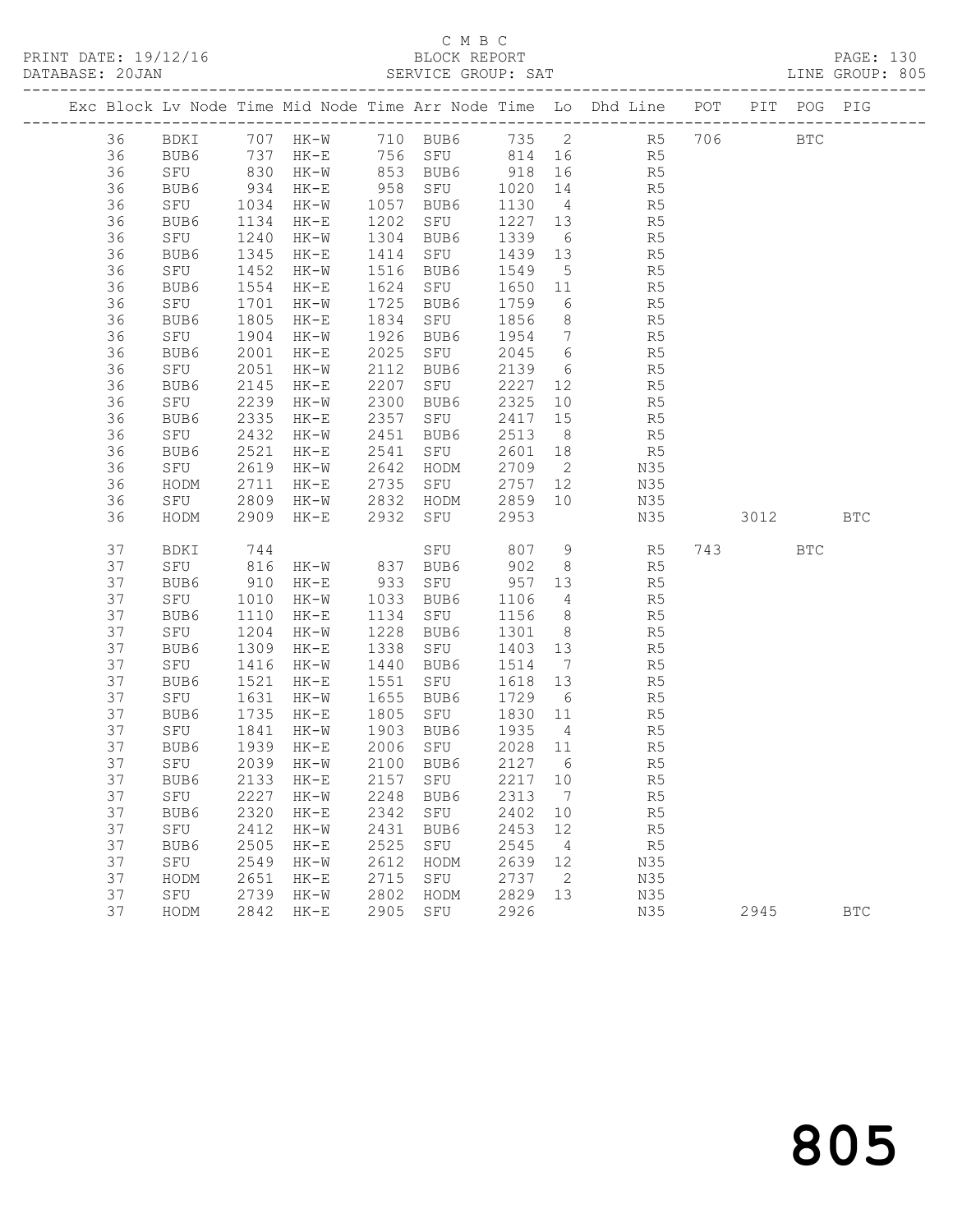# C M B C<br>BLOCK REPORT

|    |                                 |                                                  |                                                       |      |                                                        |      |                |                                                                                |          |         |            | LINE GROUP: 805 |
|----|---------------------------------|--------------------------------------------------|-------------------------------------------------------|------|--------------------------------------------------------|------|----------------|--------------------------------------------------------------------------------|----------|---------|------------|-----------------|
|    |                                 |                                                  |                                                       |      |                                                        |      |                | Exc Block Lv Node Time Mid Node Time Arr Node Time Lo Dhd Line POT PIT POG PIG |          |         |            |                 |
| 38 |                                 |                                                  |                                                       |      |                                                        |      |                | BDKI 818 SFU 842 12 R5 817 BTC                                                 |          |         |            |                 |
| 38 |                                 |                                                  |                                                       |      |                                                        |      |                | SFU 854 HK-W 917 BUB6 943 15 R5                                                |          |         |            |                 |
| 38 |                                 |                                                  |                                                       |      |                                                        |      |                | R5                                                                             |          |         |            |                 |
| 38 |                                 |                                                  |                                                       |      |                                                        |      |                | R5                                                                             |          |         |            |                 |
| 38 | BUB6                            |                                                  | 1157 HK-E                                             |      | 1225 SFU 1250 14                                       |      |                | R5                                                                             |          |         |            |                 |
| 38 | SFU 1304                        |                                                  | $HK-W$                                                |      | 1328 BUB6 1402                                         |      | $\overline{7}$ | R <sub>5</sub>                                                                 |          |         |            |                 |
| 38 | BUB6 1409 HK-E<br>SFU 1516 HK-W |                                                  |                                                       |      |                                                        |      |                |                                                                                |          |         |            |                 |
| 38 |                                 |                                                  |                                                       |      |                                                        |      |                | 1438 SFU 1505 11 R5<br>1540 BUB6 1613 13 R5<br>1656 SFU 1722 9 R5              |          |         |            |                 |
| 38 | BUB6                            |                                                  | 1626 HK-E                                             |      |                                                        |      |                |                                                                                |          |         |            |                 |
| 38 | SFU                             |                                                  | 1731 HK-W                                             |      | 1755 BUB6 1829                                         |      |                | 6 R5                                                                           |          |         |            |                 |
| 38 | BUB6                            |                                                  |                                                       |      |                                                        |      |                |                                                                                |          |         |            |                 |
| 38 | SFU                             |                                                  | 1850<br>1928 HK-W<br>6 2023 HK-E<br>2115 HK-W<br>HK-J |      |                                                        |      |                | 1902 SFU 1924 4 R5<br>1950 BUB6 2018 5 R5<br>2047 SFU 2107 8 R5                |          |         |            |                 |
| 38 | BUB6                            |                                                  |                                                       |      |                                                        |      |                |                                                                                |          |         |            |                 |
| 38 | SFU                             |                                                  |                                                       |      | 2136 BUB6 2203                                         |      |                | 6 R5                                                                           |          |         |            |                 |
| 38 | BUB6                            | 2209                                             | $HK-E$                                                |      | 2231 SFU 2251                                          |      |                | R5                                                                             | 2310     |         |            | <b>BTC</b>      |
| 39 | BDKI                            |                                                  |                                                       |      |                                                        |      |                | 848 HK-W 851 BUB6 919 5 R5                                                     |          | 847 BTC |            |                 |
| 39 | BUB6                            |                                                  |                                                       |      |                                                        |      |                | 924 HK-E 947 SFU 1011 11 R5                                                    |          |         |            |                 |
| 39 | SFU                             |                                                  | 1022 HK-W                                             |      | 1045 BUB6                                              | 1118 |                | $4\overline{ }$<br>R5                                                          |          |         |            |                 |
| 39 | BUB6                            | $\begin{array}{cc} 5 & 1122 \\ 1216 \end{array}$ | $HK-E$                                                |      | 1146 SFU 1208<br>1240 BUB6 1313                        |      |                | 8<br>8<br>8<br>R5                                                              |          |         |            |                 |
| 39 | SFU                             |                                                  | 1216 HK-W                                             |      | 1240 BUB6                                              |      |                |                                                                                |          |         |            |                 |
| 39 | BUB6                            |                                                  | 1321 HK-E                                             |      | 1350 SFU 1415 13                                       |      |                | R5                                                                             |          |         |            |                 |
| 39 | SFU                             |                                                  | 1428 HK-W                                             |      | 1452 BUB6 1526                                         |      | 6              | R5                                                                             |          |         |            |                 |
| 39 | BUB6 1532<br>SFU 1641           |                                                  | $HK-E$                                                |      | 1602 SFU 1628 13<br>1705 BUB6 1739 6                   |      |                | R5<br>R5                                                                       |          |         |            |                 |
| 39 |                                 |                                                  | 1641 HK-W                                             |      | 1705 BUB6                                              |      |                |                                                                                |          |         |            |                 |
| 39 | BUB6                            |                                                  | 1745 HK-E                                             |      |                                                        |      |                | 1815 SFU 1840 12 R5                                                            |          |         |            |                 |
| 39 |                                 |                                                  |                                                       |      | SFU 1852 HK-W 1914 BUB6 1946                           |      |                | 4 R5                                                                           |          |         |            |                 |
| 39 | BUB6                            | 1950                                             | $HK-E$                                                |      | 2017 SFU 2039                                          |      |                | R5                                                                             | 2058 BTC |         |            |                 |
| 40 | BDKI                            | 923                                              |                                                       |      |                                                        |      |                | SFU 947 11 R5                                                                  |          | 922     | <b>BTC</b> |                 |
| 40 |                                 |                                                  |                                                       |      | SFU 958 HK-W 1021 BUB6 1054 4                          |      |                | R5                                                                             |          |         |            |                 |
| 40 | BUB6 1058 HK-E<br>SFU 1152 HK-W |                                                  |                                                       |      |                                                        |      |                |                                                                                |          |         |            |                 |
| 40 |                                 |                                                  |                                                       |      |                                                        |      |                | 1122 SFU 1144 8 R5<br>1216 BUB6 1249 8 R5<br>1325 SFU 1350 14 R5               |          |         |            |                 |
| 40 | BUB6                            |                                                  | 1257 HK-E                                             |      |                                                        |      |                |                                                                                |          |         |            |                 |
| 40 |                                 |                                                  |                                                       |      |                                                        |      |                | SFU 1404 HK-W 1428 BUB6 1502 7 R5                                              |          |         |            |                 |
| 40 | BUB6                            | 1509                                             | $HK-E$                                                |      | 1539 SFU      1606   15<br>1645   BUB6      1719     6 |      |                | R <sub>5</sub>                                                                 |          |         |            |                 |
| 40 | SFU                             |                                                  | 1621 HK-W                                             |      |                                                        |      |                | R5                                                                             |          |         |            |                 |
|    |                                 |                                                  |                                                       |      |                                                        |      |                | 40 BUB6 1725 HK-E 1755 SFU 1820 11 R5                                          |          |         |            |                 |
| 40 | SFU                             |                                                  | 1831 HK-W                                             |      | 1853 BUB6                                              | 1925 | 3              | R5                                                                             |          |         |            |                 |
| 40 | BUB6                            | 1928                                             |                                                       |      | $HK-E$                                                 | 1955 |                | R5                                                                             |          | 1959    |            | <b>BTC</b>      |
| 41 | BDKI                            | 1200                                             |                                                       |      | SFU                                                    | 1226 | $\overline{2}$ |                                                                                | R5 1159  |         | <b>BTC</b> |                 |
| 41 | SFU                             | 1228                                             | HK-W                                                  |      | 1252 BUB6                                              | 1325 | 8 <sup>8</sup> | R5                                                                             |          |         |            |                 |
| 41 | BUB6                            | 1333                                             | $HK-E$                                                | 1402 | SFU                                                    | 1427 | 13             | R5                                                                             |          |         |            |                 |
| 41 | SFU                             | 1440                                             | HK-W                                                  | 1504 | BUB6                                                   | 1537 | 6              | R5                                                                             |          |         |            |                 |
| 41 | BUB6                            | 1543                                             | $HK-E$                                                | 1613 | SFU                                                    | 1639 | 12             | R <sub>5</sub>                                                                 |          |         |            |                 |
| 41 | SFU                             | 1651                                             | $HK-W$                                                |      | 1715 BUB6                                              | 1749 | 6              | R5                                                                             |          |         |            |                 |

41 BUB6 1755 HK-E 1825 SFU 1850 R5 1910 BTC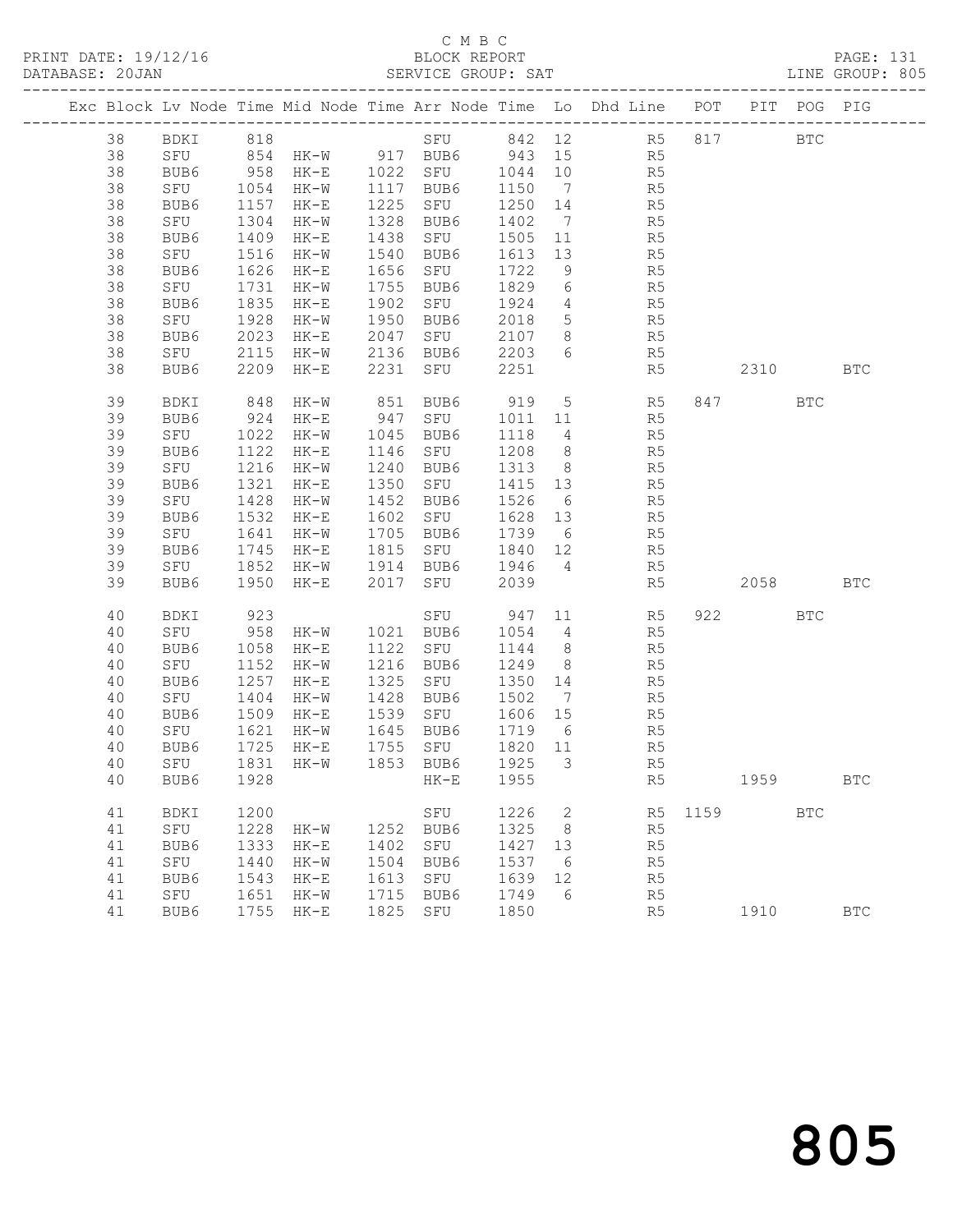### C M B C<br>BLOCK REPORT

| DATABASE: 20JAN |          |              |              |        | SERVICE GROUP: SAT    |                      |                 | LINE GROUP: 805                                                                |                 |         |          |            |  |
|-----------------|----------|--------------|--------------|--------|-----------------------|----------------------|-----------------|--------------------------------------------------------------------------------|-----------------|---------|----------|------------|--|
|                 |          |              |              |        |                       |                      |                 | Exc Block Lv Node Time Mid Node Time Arr Node Time Lo Dhd Line POT PIT POG PIG |                 |         |          |            |  |
|                 | 42       |              |              |        |                       |                      |                 |                                                                                |                 |         |          |            |  |
|                 | 42       |              |              |        |                       |                      |                 | SFU 1611 HK-W 1635 BUB6 1709 6 R5                                              |                 |         |          |            |  |
|                 | 42       | BUB6         |              |        |                       |                      |                 |                                                                                |                 |         |          |            |  |
|                 | 42       |              |              |        |                       |                      |                 | BUB6 1715 HK-E 1745 SFU 1810 11 R5<br>SFU 1821 HK-W 1843 BUB6 1917 9 R5        |                 |         |          |            |  |
|                 | 42       | BUB6         | 1926         | HK-E   | 1953 SFU              |                      |                 | $2015$ 13 R5                                                                   |                 |         |          |            |  |
|                 | 42       | SFU          | 2028         |        | HK-W 2049 BUB6 2116 5 |                      |                 | R <sub>5</sub>                                                                 |                 |         |          |            |  |
|                 | 42       | BUB6         | 2121         | HK-E   | 2145 SFU              | 2205 10              |                 |                                                                                |                 |         |          |            |  |
|                 | 42       | SFU          | 2215         | $HK-W$ | 2236 BUB6             |                      |                 | R <sub>5</sub>                                                                 |                 |         |          |            |  |
|                 |          |              | 2305         |        | 2327 SFU              |                      |                 | 2301 4 R5<br>2347 5 R5                                                         |                 |         |          |            |  |
|                 | 42<br>42 | BUB6<br>SFU  | 2352         | HK-E   |                       |                      |                 | HK-W 2412 BUB6 2437 13 R5                                                      |                 |         |          |            |  |
|                 | 42       | BUB6         |              |        | 2510 SFU              | 2530                 |                 |                                                                                | R5 <sub>b</sub> |         | 2549 BTC |            |  |
|                 |          |              | 2450         | $HK-E$ |                       |                      |                 |                                                                                |                 |         |          |            |  |
|                 | 43       | BDKI         | 1533         | HK-W   | 1537 BUB6             |                      |                 | 1610 6 R5 1532 BTC                                                             |                 |         |          |            |  |
|                 | 43       | BUB6         | 1616         | $HK-E$ | 1646 SFU              |                      |                 | 1712 9 R5                                                                      |                 |         |          |            |  |
|                 | 43       | SFU          | 1721         | $HK-W$ |                       |                      |                 | 1745 BUB6 1819 6 R5                                                            |                 |         |          |            |  |
|                 | 43       | BUB6         | 1825         | HK-E   | 1854 SFU              | 1916                 |                 |                                                                                | R5 1936         |         |          | <b>BTC</b> |  |
|                 | 50       | HODM         | 509          |        | NWST 611 SUST         |                      |                 | 631 3 25 N19                                                                   |                 | 447 BTC |          |            |  |
|                 | 50       | PROD         | 659          |        | SFU                   |                      | 712 13          | 145                                                                            |                 |         |          |            |  |
|                 | 50       | SFU          | 725          |        | PROD                  | 739 5                |                 | 145                                                                            |                 |         |          |            |  |
|                 | 50       | PROD         | 744          |        | SFU                   |                      | 757 13          | 145                                                                            |                 |         |          |            |  |
|                 | 50       | SFU          | 810          |        | PROD                  | 825                  | 5 <sup>5</sup>  | 145                                                                            |                 |         |          |            |  |
|                 | 50       | PROD         | 830          |        | SFU                   | 844                  | 11              | 145                                                                            |                 |         |          |            |  |
|                 | 50       | SFU          | 855          |        | PROD                  | 910                  | $5^{\circ}$     | 145                                                                            |                 |         |          |            |  |
|                 | 50       | PROD         | 915          |        | SFU                   |                      | 929 11          | 145                                                                            |                 |         |          |            |  |
|                 | 50       | SFU          | 940          |        | PROD                  | 955                  | $5\overline{)}$ | 145                                                                            |                 |         |          |            |  |
|                 | 50       | PROD         | 1000         |        | SFU                   | 1017                 | 8 <sup>8</sup>  | 145                                                                            |                 |         |          |            |  |
|                 | 50       | SFU          | 1025         |        | PROD                  | 1040                 | $5\overline{)}$ | 145                                                                            |                 |         |          |            |  |
|                 | 50       | PROD         | 1045         |        | SFU                   | 1102                 | $7\overline{ }$ | 145                                                                            |                 |         |          |            |  |
|                 | 50       | SFU          | 1109         |        | PROD                  | 1125                 | 6               | 145                                                                            |                 |         |          |            |  |
|                 | 50       | PROD         | 1131         |        | SFU                   | 1148                 | 6               | 145                                                                            |                 |         |          |            |  |
|                 | 50       | SFU          | 1154         |        | PROD                  | 1210                 | 6               | 145                                                                            |                 |         |          |            |  |
|                 | 50       | PROD         | 1216         |        | SFU                   | 1233                 | $6\overline{6}$ | 145                                                                            |                 |         |          |            |  |
|                 | 50       |              | 1239         |        |                       | 1255                 | $6\overline{6}$ |                                                                                |                 |         |          |            |  |
|                 |          | SFU          | 1301         |        | PROD                  |                      |                 | 145<br>6 145                                                                   |                 |         |          |            |  |
|                 | 50       | PROD         |              |        | SFU                   | 1318                 |                 |                                                                                |                 |         |          |            |  |
|                 | 50       | SFU          | 1324         |        | PROD                  | 1340                 |                 | 6 145                                                                          |                 |         |          |            |  |
|                 | 50       | PROD         | 1346<br>1409 |        | SFU                   | 1403<br>14∪ა<br>1425 | $6\overline{6}$ | 145<br>145                                                                     |                 |         |          |            |  |
|                 | 50       | SFU          |              |        | PROD                  |                      | 6               |                                                                                |                 |         |          |            |  |
|                 |          | 50 PROD 1431 |              |        | SFU 1448 6            |                      |                 | 145                                                                            |                 |         |          |            |  |
|                 | 50       | SFU          | 1454         |        | PROD                  | 1510                 | 6               | 145                                                                            |                 |         |          |            |  |
|                 | 50       | PROD         | 1516         |        | SFU                   | 1533                 | 6               | 145                                                                            |                 |         |          |            |  |
|                 | 50       | SFU          | 1539         |        | PROD                  | 1555                 | 6               | 145                                                                            |                 |         |          |            |  |
|                 | 50       | PROD         | 1601         |        | SFU                   | 1615                 | 9               | 145                                                                            |                 |         |          |            |  |
|                 | 50       | SFU          | 1624         |        | PROD                  | 1640                 | 6               | 145                                                                            |                 |         |          |            |  |
|                 | 50       | PROD         | 1646         |        | SFU                   | 1700                 | 9               | 145                                                                            |                 |         |          |            |  |
|                 | 50       | SFU          | 1709         |        | PROD                  | 1725                 | 6               | 145                                                                            |                 |         |          |            |  |
|                 | 50       | PROD         | 1731         |        | SFU                   | 1745                 | 9               | 145                                                                            |                 |         |          |            |  |
|                 | 50       | SFU          | 1754         |        | PROD                  | 1810                 | 6               | 145                                                                            |                 |         |          |            |  |
|                 | 50       | PROD         | 1816         |        | SFU                   | 1830                 | 10              | 145                                                                            |                 |         |          |            |  |
|                 | 50       | SFU          | 1840         |        | PROD                  | 1856                 | - 6             | 145                                                                            |                 |         |          |            |  |
|                 | 50       | PROD         | 1902         |        | SFU                   | 1916                 | 8               | 145                                                                            |                 |         |          |            |  |
|                 | 50       | SFU          | 1924         |        | PROD                  | 1940                 | 6               | 145                                                                            |                 |         |          |            |  |
|                 | 50       | PROD         | 1946         |        | SFU                   | 1959                 | 11              | 145                                                                            |                 |         |          |            |  |
|                 | 50       | SFU          | 2010         |        | PROD                  | 2025                 | $5\phantom{0}$  | 145                                                                            |                 |         |          |            |  |
|                 | 50       | PROD         | 2030         |        | SFU                   | 2043                 | 12              | 145                                                                            |                 |         |          |            |  |
|                 | 50       | SFU          | 2055         |        | PROD                  | 2110                 | 5               | 145                                                                            |                 |         |          |            |  |
|                 | 50       | PROD         | 2115         |        | SFU                   | 2128                 | 12              | 145                                                                            |                 |         |          |            |  |
|                 |          |              |              |        |                       |                      |                 |                                                                                |                 |         |          |            |  |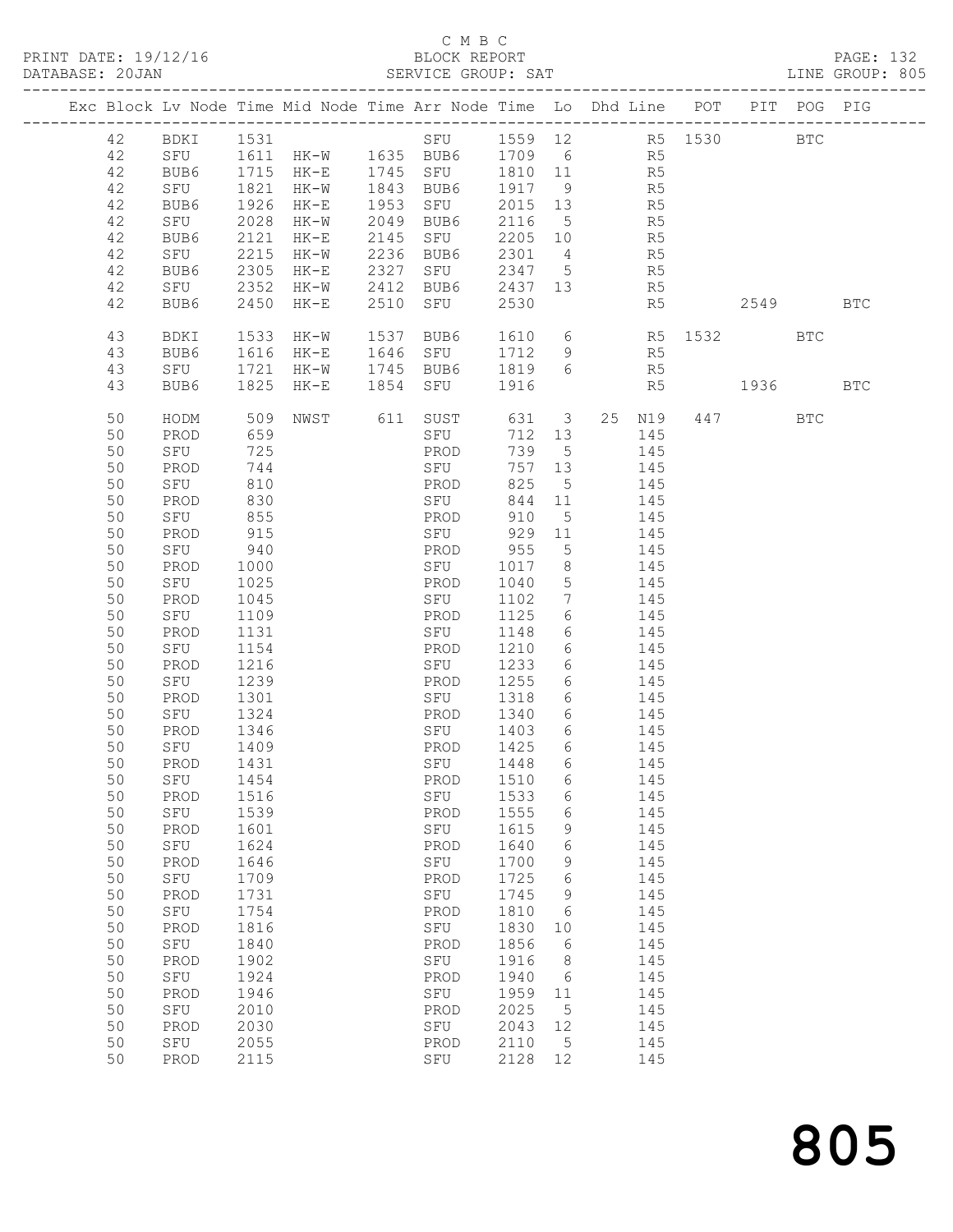### C M B C<br>BLOCK REPORT

#### SERVICE GROUP: SAT

|  |          | Exc Block Lv Node Time Mid Node Time Arr Node Time Lo Dhd Line POT |              |  |             |     |               |                   |            |     |      | PIT POG PIG |            |
|--|----------|--------------------------------------------------------------------|--------------|--|-------------|-----|---------------|-------------------|------------|-----|------|-------------|------------|
|  | 50       | SFU                                                                | 2140         |  |             |     | PROD 2155 5   |                   | 145        |     |      |             |            |
|  | 50       | PROD                                                               | 2200         |  |             | SFU | 2213          |                   | 145        |     | 2232 |             | <b>BTC</b> |
|  |          |                                                                    |              |  |             |     |               |                   |            |     |      |             |            |
|  | 51       | BDKI                                                               | 623          |  |             | SFU | 642 13        |                   | R5         | 622 |      | <b>BTC</b>  |            |
|  | 51       | SFU                                                                | 655          |  | PROD        |     | 709           | $5^{\circ}$       | 145        |     |      |             |            |
|  | 51       | PROD                                                               | 714          |  | SFU         |     | 727 13<br>755 |                   | 145        |     |      |             |            |
|  | 51<br>51 | SFU<br>PROD                                                        | 740<br>800   |  | PROD<br>SFU |     | 813           | $5^{\circ}$<br>12 | 145<br>145 |     |      |             |            |
|  | 51       | SFU                                                                | 825          |  | PROD        |     | 840           | $5^{\circ}$       | 145        |     |      |             |            |
|  | 51       | PROD                                                               | 845          |  | SFU         |     | 859           | 11                | 145        |     |      |             |            |
|  | 51       | SFU                                                                | 910          |  | PROD        |     | 925           | 5                 | 145        |     |      |             |            |
|  | 51       | PROD                                                               | 930          |  | SFU         |     | 944           | 11                | 145        |     |      |             |            |
|  | 51       | SFU                                                                | 955          |  | PROD        |     | 1010          | $5\phantom{.0}$   | 145        |     |      |             |            |
|  | 51       | PROD                                                               | 1015         |  | SFU         |     | 1032          | $8\,$             | 145        |     |      |             |            |
|  | 51       | SFU                                                                | 1040         |  | PROD        |     | 1055          | 5                 | 145        |     |      |             |            |
|  | 51       | PROD                                                               | 1100         |  | SFU         |     | 1117          | 7                 | 145        |     |      |             |            |
|  | 51       | SFU                                                                | 1124         |  | PROD        |     | 1140          | 6                 | 145        |     |      |             |            |
|  | 51       | PROD                                                               | 1146         |  |             | SFU | 1203          | 6                 | 145        |     |      |             |            |
|  | 51       | SFU                                                                | 1209         |  | PROD        |     | 1225          | 6                 | 145        |     |      |             |            |
|  | 51       | PROD                                                               | 1231         |  | SFU         |     | 1248          | 6                 | 145        |     |      |             |            |
|  | 51       | SFU                                                                | 1254         |  | PROD        |     | 1310          | $6\phantom{.}6$   | 145        |     |      |             |            |
|  | 51       | PROD                                                               | 1316         |  | SFU         |     | 1333          | 6                 | 145        |     |      |             |            |
|  | 51       | SFU                                                                | 1339         |  | PROD        |     | 1355          | 6                 | 145        |     |      |             |            |
|  | 51       | PROD                                                               | 1401         |  | SFU         |     | 1418          | $6\phantom{.}6$   | 145        |     |      |             |            |
|  | 51       | SFU                                                                | 1424         |  | PROD        |     | 1440          | 6                 | 145        |     |      |             |            |
|  | 51       | PROD                                                               | 1446         |  | SFU         |     | 1503          | 6                 | 145        |     |      |             |            |
|  | 51       | SFU                                                                | 1509         |  | PROD        |     | 1525          | 6                 | 145        |     |      |             |            |
|  | 51       | PROD                                                               | 1531         |  | SFU         |     | 1548          | 6                 | 145        |     |      |             |            |
|  | 51       | SFU                                                                | 1554         |  | PROD        |     | 1610          | 6<br>9            | 145        |     |      |             |            |
|  | 51<br>51 | PROD                                                               | 1616<br>1639 |  | SFU<br>PROD |     | 1630<br>1655  | 6                 | 145<br>145 |     |      |             |            |
|  | 51       | SFU<br>PROD                                                        | 1701         |  |             | SFU | 1715          | 9                 | 145        |     |      |             |            |
|  | 51       | SFU                                                                | 1724         |  | PROD        |     | 1740          | 6                 | 145        |     |      |             |            |
|  | 51       | PROD                                                               | 1746         |  | SFU         |     | 1800          | 10                | 145        |     |      |             |            |
|  | 51       | SFU                                                                | 1810         |  | PROD        |     | 1826          | 6                 | 145        |     |      |             |            |
|  | 51       | PROD                                                               | 1832         |  | SFU         |     | 1846          | 9                 | 145        |     |      |             |            |
|  | 51       | SFU                                                                | 1855         |  | PROD        |     | 1911          | $\overline{7}$    | 145        |     |      |             |            |
|  | 51       | PROD                                                               | 1918         |  | SFU         |     | 1931          | 8 <sup>8</sup>    | 145        |     |      |             |            |
|  | 51       | SFU                                                                | 1939         |  | PROD        |     | 1955          | 6                 | 145        |     |      |             |            |
|  | 51       | PROD                                                               | 2001         |  | SFU         |     | 2014          | 11                | 145        |     |      |             |            |
|  | 51       | SFU                                                                | 2025         |  | PROD        |     | 2040          | 5                 | 145        |     |      |             |            |
|  | 51       | PROD                                                               | 2045         |  |             | SFU | 2058          | 12                | 145        |     |      |             |            |
|  | 51       | SFU                                                                | 2110         |  | PROD        |     | 2125          | $5\overline{)}$   | 145        |     |      |             |            |
|  | 51       | PROD                                                               | 2130         |  |             | SFU | 2143          |                   | 145        |     | 2202 |             | <b>BTC</b> |
|  |          |                                                                    |              |  |             |     |               |                   |            |     |      |             |            |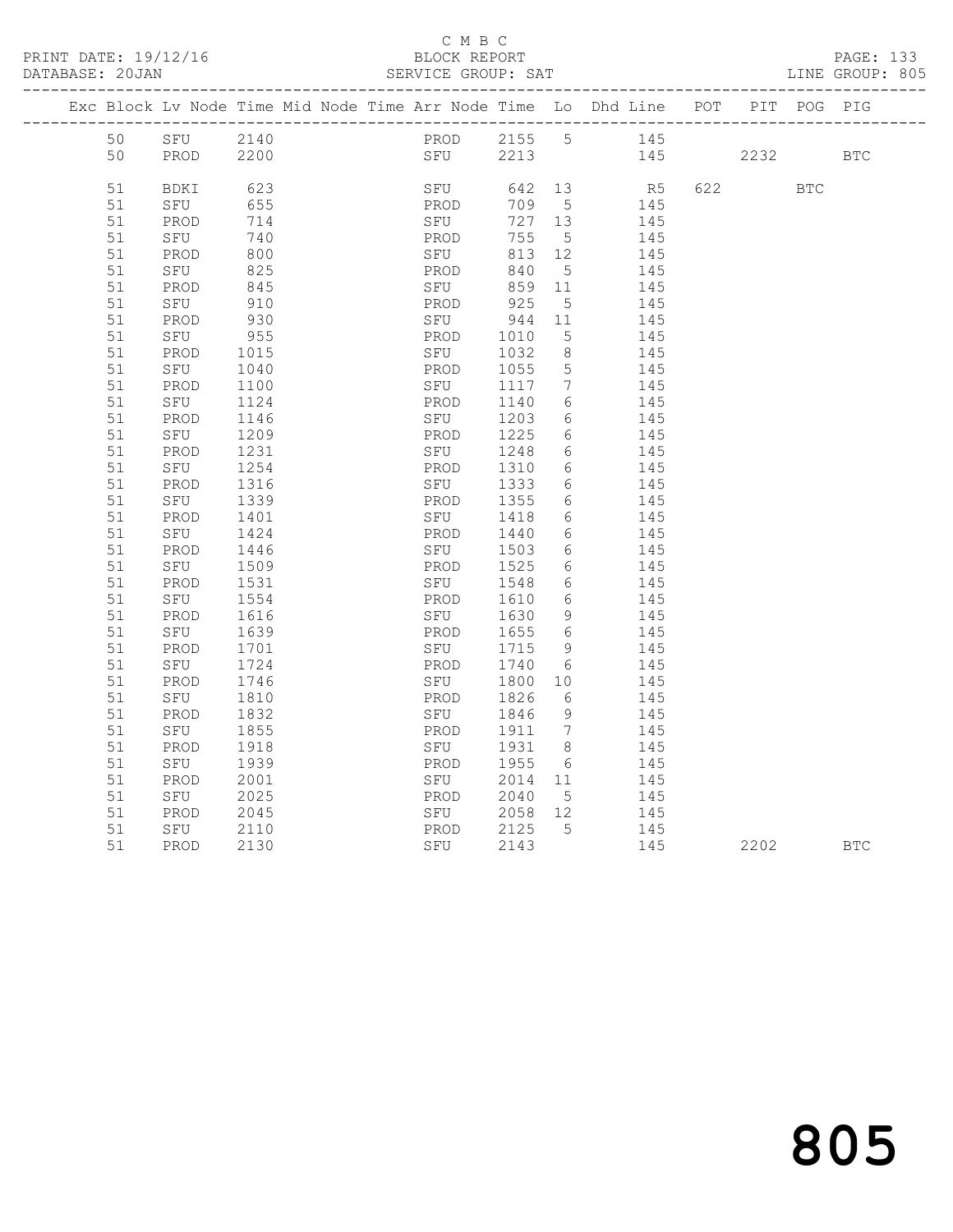# C M B C

| BLOCK REPORT |  |  |  |
|--------------|--|--|--|
|              |  |  |  |

PRINT DATE: 19/12/16 BLOCK REPORT PAGE: 134 SERVICE GROUP: SAT -------------------------------------------------------------------------------------------------

|  |    | Exc Block Lv Node Time Mid Node Time Arr Node Time Lo Dhd Line |      |      |      |      |     |         |                 |    |     | POT | PIT  | POG          | PIG        |
|--|----|----------------------------------------------------------------|------|------|------|------|-----|---------|-----------------|----|-----|-----|------|--------------|------------|
|  | 52 | BDKI                                                           | 641  |      |      | SFU  |     | 700 10  |                 |    | R5  | 640 |      | $_{\rm BTC}$ |            |
|  | 52 | SFU                                                            | 710  |      |      | PROD |     | 724     | $5^{\circ}$     |    | 145 |     |      |              |            |
|  | 52 | PROD                                                           | 729  |      |      | SFU  |     | 742     | 13              |    | 145 |     |      |              |            |
|  | 52 | SFU                                                            | 755  |      |      | PROD |     | 810     | 5               |    | 145 |     |      |              |            |
|  | 52 | PROD                                                           | 815  |      |      | SFU  |     | 829     | 11              |    | 145 |     |      |              |            |
|  | 52 | SFU                                                            | 840  |      |      | PROD |     | 855     | 5               |    | 145 |     |      |              |            |
|  | 52 | PROD                                                           | 900  |      |      | SFU  |     | 914     | 11              |    | 145 |     |      |              |            |
|  | 52 | SFU                                                            | 925  |      |      | PROD |     | 940     | $\mathsf S$     |    | 145 |     |      |              |            |
|  | 52 | PROD                                                           | 945  |      |      | SFU  |     | 959     | 11              |    | 145 |     |      |              |            |
|  | 52 | SFU                                                            | 1010 |      |      | PROD |     | 1025    | 5               |    | 145 |     |      |              |            |
|  | 52 | PROD                                                           | 1030 |      |      | SFU  |     | 1047    | 8               |    | 145 |     |      |              |            |
|  | 52 | SFU                                                            | 1055 |      |      | PROD |     | 1110    | $\mathsf S$     |    | 145 |     |      |              |            |
|  | 52 | PROD                                                           | 1115 |      |      | SFU  |     | 1132    | $7\phantom{.0}$ |    | 145 |     |      |              |            |
|  | 52 | SFU                                                            | 1139 |      |      | PROD |     | 1155    | 6               |    | 145 |     |      |              |            |
|  | 52 | PROD                                                           | 1201 |      |      | SFU  |     | 1218    | 6               |    | 145 |     |      |              |            |
|  | 52 | SFU                                                            | 1224 |      |      | PROD |     | 1240    | 6               |    | 145 |     |      |              |            |
|  | 52 | PROD                                                           | 1246 |      |      | SFU  |     | 1303    | 6               |    | 145 |     |      |              |            |
|  | 52 | SFU                                                            | 1309 |      |      | PROD |     | 1325    | 6               |    | 145 |     |      |              |            |
|  | 52 | PROD                                                           | 1331 |      |      | SFU  |     | 1348    | 6               |    | 145 |     |      |              |            |
|  | 52 | SFU                                                            | 1354 |      |      | PROD |     | 1410    | 6               |    | 145 |     |      |              |            |
|  | 52 | PROD                                                           | 1416 |      |      | SFU  |     | 1433    | 6               |    | 145 |     |      |              |            |
|  | 52 | SFU                                                            | 1439 |      |      | PROD |     | 1455    | 6               |    | 145 |     |      |              |            |
|  | 52 | PROD                                                           | 1501 |      |      | SFU  |     | 1518    | 6               |    | 145 |     |      |              |            |
|  | 52 | SFU                                                            | 1524 |      |      | PROD |     | 1540    | 9               |    | 145 |     |      |              |            |
|  | 52 | PROD                                                           | 1549 |      |      | SFU  |     | 1603    | 6               |    | 145 |     |      |              |            |
|  | 52 | SFU                                                            | 1609 |      |      | PROD |     | 1625    | 6               |    | 145 |     |      |              |            |
|  | 52 | PROD                                                           | 1631 |      |      | SFU  |     | 1645    | 9               |    | 145 |     |      |              |            |
|  | 52 | SFU                                                            | 1654 |      |      | PROD |     | 1710    | 6               |    | 145 |     |      |              |            |
|  | 52 | PROD                                                           | 1716 |      |      | SFU  |     | 1730    | 9               |    | 145 |     |      |              |            |
|  | 52 | SFU                                                            | 1739 |      |      | PROD |     | 1755    | 6               |    | 145 |     |      |              |            |
|  | 52 | PROD                                                           | 1801 |      |      | SFU  |     | 1815    | 10              |    | 145 |     |      |              |            |
|  | 52 | SFU                                                            | 1825 |      |      | PROD |     | 1841    | 6               |    | 145 |     |      |              |            |
|  | 52 | PROD                                                           | 1847 |      |      | SFU  |     | 1901    | 8               |    | 145 |     |      |              |            |
|  | 52 | SFU                                                            | 1909 |      |      | PROD |     | 1925    | 6               |    | 145 |     |      |              |            |
|  | 52 | PROD                                                           | 1931 |      |      | SFU  |     | 1944    | 10              |    | 145 |     |      |              |            |
|  | 52 | SFU                                                            | 1954 |      |      | PROD |     | 2010    | 6               |    | 145 |     |      |              |            |
|  | 52 | PROD                                                           | 2016 |      |      | SFU  |     | 2029    | 11              |    | 145 |     |      |              |            |
|  | 52 | SFU                                                            | 2040 |      |      | PROD |     | 2055    | $5\phantom{.0}$ |    | 145 |     |      |              |            |
|  | 52 | PROD                                                           | 2100 |      |      | SFU  |     | 2113    | 12              |    | 145 |     |      |              |            |
|  | 52 | SFU                                                            | 2125 |      |      | PROD |     | 2140    | 5               |    | 145 |     |      |              |            |
|  | 52 | PROD                                                           | 2145 |      |      |      | SFU | 2158 12 |                 |    | 145 |     |      |              |            |
|  | 52 | SFU                                                            | 2210 |      |      | PROD |     | 2225    | 3               |    | 145 |     |      |              |            |
|  | 52 | PROD                                                           | 2228 |      |      | SFU  |     | 2241    | $\mathbf 1$     |    | 145 |     |      |              |            |
|  | 52 | SFU                                                            | 2242 |      |      | PROD |     | 2257    | $\mathbf 1$     |    | 145 |     |      |              |            |
|  | 52 | PROD                                                           | 2258 |      |      | SFU  |     | 2311    | $\mathbf 1$     |    | 145 |     |      |              |            |
|  | 52 | SFU                                                            | 2312 |      |      | PROD |     | 2326    | $\mathbf{2}$    |    | 145 |     |      |              |            |
|  | 52 | PROD                                                           | 2328 |      |      | SFU  |     | 2341    | $\mathbf 1$     |    | 145 |     |      |              |            |
|  | 52 | SFU                                                            | 2342 |      |      | PROD |     | 2356    | 2               |    | 145 |     |      |              |            |
|  | 52 | PROD                                                           | 2358 |      |      | SFU  |     | 2411    | $\mathbf{1}$    |    | 145 |     |      |              |            |
|  | 52 | SFU                                                            | 2412 |      |      | PROD |     | 2426    | 2               |    | 145 |     |      |              |            |
|  | 52 | PROD                                                           | 2428 |      |      | SFU  |     | 2441    | 4               |    | 145 |     |      |              |            |
|  | 52 | SFU                                                            | 2445 |      |      | PROD |     | 2459    | 10              | 30 | 145 |     |      |              |            |
|  | 52 | HODM                                                           | 2539 | NWST | 2641 | SUST |     | 2701    |                 |    | N19 |     | 2731 |              | <b>BTC</b> |
|  |    |                                                                |      |      |      |      |     |         |                 |    |     |     |      |              |            |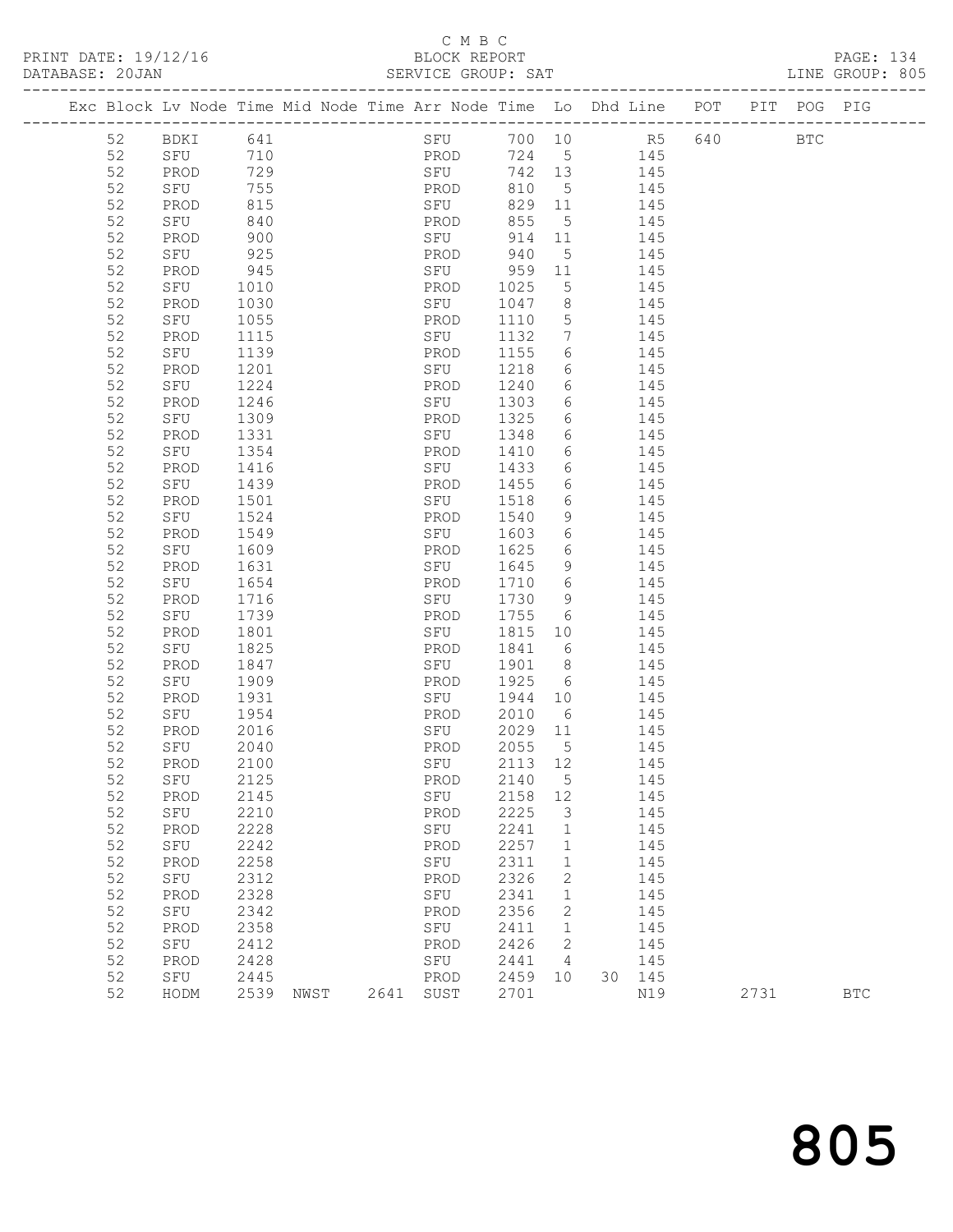|                                                                                                                                                                                                                                                              |                                                                                                                              |  |  | C M B C |  | PRINT DATE: 19/12/16<br>BLOCK REPORT BLOCK PERT<br>DATABASE: 20JAN SERVICE GROUP: SUN LINE GROUP: 027                                                                                                                                                                                                                                                                                                                                                                                                                                                                                                                                                                                                                                                                                                                                                         |          |  |  |
|--------------------------------------------------------------------------------------------------------------------------------------------------------------------------------------------------------------------------------------------------------------|------------------------------------------------------------------------------------------------------------------------------|--|--|---------|--|---------------------------------------------------------------------------------------------------------------------------------------------------------------------------------------------------------------------------------------------------------------------------------------------------------------------------------------------------------------------------------------------------------------------------------------------------------------------------------------------------------------------------------------------------------------------------------------------------------------------------------------------------------------------------------------------------------------------------------------------------------------------------------------------------------------------------------------------------------------|----------|--|--|
|                                                                                                                                                                                                                                                              |                                                                                                                              |  |  |         |  |                                                                                                                                                                                                                                                                                                                                                                                                                                                                                                                                                                                                                                                                                                                                                                                                                                                               |          |  |  |
|                                                                                                                                                                                                                                                              |                                                                                                                              |  |  |         |  | Exc Block Lv Node Time Mid Node Time Arr Node Time Lo Dhd Line POT PIT POG PIG                                                                                                                                                                                                                                                                                                                                                                                                                                                                                                                                                                                                                                                                                                                                                                                |          |  |  |
| $\mathbf{1}$<br>$\mathbf{1}$<br>$\mathbf{1}$<br>$\mathbf{1}$<br>$\mathbf{1}$<br>$\mathbf{1}$<br>$\mathbf{1}$<br>$\mathbf{1}$<br>$\mathbf{1}$<br>$\mathbf{1}$<br>$\mathbf{1}$<br>$\mathbf{1}$<br>$\mathbf{1}$<br>$\mathbf{1}$<br>$\mathbf{1}$<br>$\mathbf{1}$ | JOST<br>PBEX<br>JOST<br>PBEX<br>JOST<br>PBEX<br>JOST<br>PBEX<br>JOST<br>PBEX<br>JOST<br>29ST<br>MUSC<br>29ST<br>JOST<br>KTLP |  |  |         |  | 1 HODM 539 NWST 641 7 25 N19 517 BTC<br>1 HODM 539 NWST 641 7 25 N19<br>1 29ST 713 CH77 724 JOST 739 4 026<br>1 JOST 743 BDKI 803 PBEX 813 5 028<br>1 PBEX 818 BDKI 827 JOST 847 6 028<br>1 JOST 853 CH77 907 29ST 922 21 026<br>1 29ST 943 MUSC 957 0 029<br>1 MUSC 957 29ST 1010<br>1223 BDKI 1244 PBEX 1254 7 028<br>1301 BDKI 1311 JOST 1333 10 028<br>1343 BDKI 1404 PBEX 1414 5 028<br>1419 BDKI 1430 JOST 1453 10 028<br>1419 BDKI 1430 JOST 1453 10 028<br>1503 BDKI 1524 PBEX 1534 6 028<br>1540 BDKI 1550 JOST 1613 10 028<br>1623 BDKI 1644 PBEX 1654 6 028<br>1700 BDKI 1710 JOST 1733 11 028<br>1744 BDKI 1805 PBEX 1815 2 028<br>1817 BDKI 1827 JOST 1849 4 028<br>18<br>1944<br>2000 29ST 2011 2 029<br>2013 CH77 2026 JOST 2042 7 026<br>2049 RUBY 2058 KTLP 2110 13 027<br>2123 RUBY 2131 JOST 2141 9 027<br>2150 RUBY 2159 KTLP 2211 10 027 |          |  |  |
| $\mathbf{1}$<br>$\mathbf{1}$<br>$\mathbf{1}$<br>$\mathbf{1}$<br>$\mathbf{1}$<br>$\mathbf{1}$                                                                                                                                                                 | JOST<br>KTLP<br>JOST<br>PBEX                                                                                                 |  |  |         |  | 2221 RUBY 2229 JOST 2239 6 027<br>2245 BDKI 2304 PBEX 2312 5 028<br>2317 BDKI 2326 JOST 2345 3 028<br>3001 2348 BDKI 2407 PBEX 2415 4 028<br>PBEX 2419 BDKI 2427 JOST 2445 028                                                                                                                                                                                                                                                                                                                                                                                                                                                                                                                                                                                                                                                                                | 2453 BTC |  |  |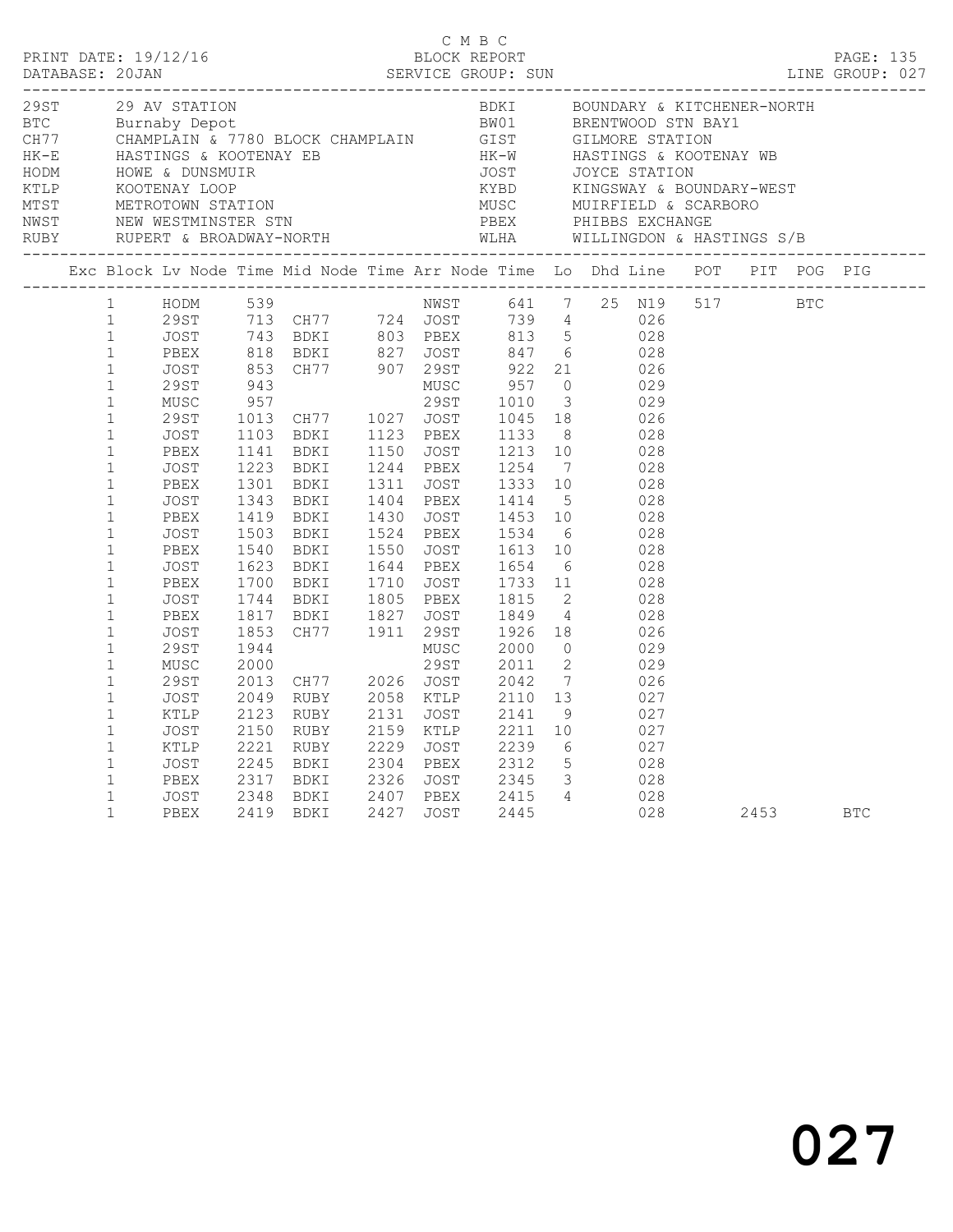|  |                |                 |      |             |      |             |      |                 | Exc Block Lv Node Time Mid Node Time Arr Node Time Lo Dhd Line POT |     |      | PIT POG PIG  |            |
|--|----------------|-----------------|------|-------------|------|-------------|------|-----------------|--------------------------------------------------------------------|-----|------|--------------|------------|
|  | 2              | $\mathtt{MTST}$ | 555  | BW01        |      | 606 KTLP    |      |                 | 615 10<br>130                                                      | 538 |      | $_{\rm BTC}$ |            |
|  | $\mathbf{2}$   | KTLP            | 625  | WLHA        |      | 631 MTST    | 650  | $5\phantom{.0}$ | 130                                                                |     |      |              |            |
|  | $\mathbf{2}$   | MTST            | 655  | BW01        | 706  | KTLP        | 715  | 10              | 130                                                                |     |      |              |            |
|  | $\mathbf{2}$   | KTLP            | 725  | WLHA        | 731  | MTST        | 750  | 5               | 130                                                                |     |      |              |            |
|  | $\mathbf{2}$   | MTST            | 755  | BW01        | 808  | KTLP        | 817  | 3               | 130                                                                |     |      |              |            |
|  | $\overline{c}$ | KTLP            | 820  | WLHA        | 828  | MTST        | 847  | 8               | 130                                                                |     |      |              |            |
|  | $\overline{c}$ | MTST            | 855  | BW01        | 908  | KTLP        | 917  | $\overline{4}$  | 130                                                                |     |      |              |            |
|  | $\mathbf{2}$   | KTLP            | 921  | RUBY        | 930  | <b>JOST</b> | 942  | $7\overline{ }$ | 027                                                                |     |      |              |            |
|  | $\overline{c}$ | <b>JOST</b>     | 949  | RUBY        | 1000 | KTLP        | 1012 | 8               | 027                                                                |     |      |              |            |
|  | $\overline{c}$ | KTLP            | 1020 | RUBY        | 1030 | <b>JOST</b> | 1042 | $7\overline{ }$ | 027                                                                |     |      |              |            |
|  | $\mathbf{2}$   | JOST            | 1049 | RUBY        | 1100 | KTLP        | 1112 | 8               | 027                                                                |     |      |              |            |
|  | $\mathbf{2}$   | KTLP            | 1120 | RUBY        | 1130 | JOST        | 1142 | $7\phantom{.0}$ | 027                                                                |     |      |              |            |
|  | $\mathbf{2}$   | JOST            | 1149 | RUBY        | 1201 | KTLP        | 1213 | 6               | 027                                                                |     |      |              |            |
|  | $\mathbf{2}$   | KTLP            | 1219 | RUBY        | 1229 | JOST        | 1242 | $7\phantom{.0}$ | 027                                                                |     |      |              |            |
|  | $\mathbf{2}$   | JOST            | 1249 | RUBY        | 1300 | KTLP        | 1313 | 6               | 027                                                                |     |      |              |            |
|  | $\mathbf{2}$   | KTLP            | 1319 | RUBY        | 1329 | <b>JOST</b> | 1342 | $7\phantom{.}$  | 027                                                                |     |      |              |            |
|  | $\mathbf{2}$   | <b>JOST</b>     | 1349 | RUBY        | 1400 | KTLP        | 1413 | 6               | 027                                                                |     |      |              |            |
|  | $\mathbf{2}$   | KTLP            | 1419 | RUBY        | 1429 | <b>JOST</b> | 1442 | $7\phantom{.0}$ | 027                                                                |     |      |              |            |
|  | $\mathbf{2}$   | <b>JOST</b>     | 1449 | RUBY        | 1500 | KTLP        | 1513 | 6               | 027                                                                |     |      |              |            |
|  | $\overline{c}$ | KTLP            | 1519 | RUBY        | 1529 | JOST        | 1542 | $7\phantom{.0}$ | 027                                                                |     |      |              |            |
|  | $\overline{c}$ | <b>JOST</b>     | 1549 | RUBY        | 1600 | <b>KTLP</b> | 1613 | $7\phantom{.0}$ | 027                                                                |     |      |              |            |
|  | $\overline{c}$ | KTLP            | 1620 | RUBY        | 1629 | <b>JOST</b> | 1642 | $7\phantom{.0}$ | 027                                                                |     |      |              |            |
|  | $\mathbf{2}$   | JOST            | 1649 | RUBY        | 1700 | KTLP        | 1713 | 6               | 027                                                                |     |      |              |            |
|  | $\mathbf{2}$   | KTLP            | 1719 | RUBY        | 1728 | JOST        | 1741 | 8               | 027                                                                |     |      |              |            |
|  | $\overline{c}$ | JOST            | 1749 | RUBY        | 1800 | KTLP        | 1813 | 6               | 027                                                                |     |      |              |            |
|  | $\mathbf{2}$   | KTLP            | 1819 | RUBY        | 1828 | <b>JOST</b> | 1841 | 8               | 027                                                                |     |      |              |            |
|  | $\mathbf{2}$   | JOST            | 1849 | RUBY        | 1900 | KTLP        | 1913 | $7\phantom{.0}$ | 027                                                                |     |      |              |            |
|  | $\mathbf{2}$   | KTLP            | 1920 | RUBY        | 1928 | JOST        | 1940 | 5               | 027                                                                |     |      |              |            |
|  | $\mathbf{2}$   | <b>JOST</b>     | 1945 | BDKI        | 2005 | PBEX        | 2013 | $\mathbf{2}$    | 028                                                                |     |      |              |            |
|  | $\mathbf{2}$   | PBEX            | 2015 | BDKI        | 2025 | <b>JOST</b> | 2046 | $7\phantom{.0}$ | 028                                                                |     |      |              |            |
|  | $\overline{c}$ | JOST            | 2053 | CH77        | 2108 | 29ST        | 2123 | 20              | 026                                                                |     |      |              |            |
|  | $\mathbf{2}$   | <b>29ST</b>     | 2143 | CH77        | 2156 | JOST        | 2212 | 3               | 026                                                                |     |      |              |            |
|  | $\overline{c}$ | <b>JOST</b>     | 2215 | <b>BDKI</b> | 2234 | PBEX        | 2242 | 5               | 028                                                                |     |      |              |            |
|  | $\mathbf{2}$   | PBEX            | 2247 | <b>BDKI</b> | 2256 | <b>JOST</b> | 2315 | $\mathbf{2}$    | 028                                                                |     |      |              |            |
|  | $\mathbf{2}$   | JOST            | 2317 | <b>BDKI</b> | 2336 | PBEX        | 2344 | 5               | 028                                                                |     |      |              |            |
|  | $\mathbf{2}$   | PBEX            | 2349 | BDKI        | 2357 | JOST        | 2415 | $\overline{4}$  | 028                                                                |     |      |              |            |
|  | $\mathbf{2}$   | JOST            | 2419 | BDKI        | 2438 | PBEX        | 2446 | $\overline{4}$  | 028                                                                |     |      |              |            |
|  | $\overline{2}$ | PBEX            | 2450 |             |      | $HK-E$      | 2455 |                 | 028                                                                |     | 2459 |              | <b>BTC</b> |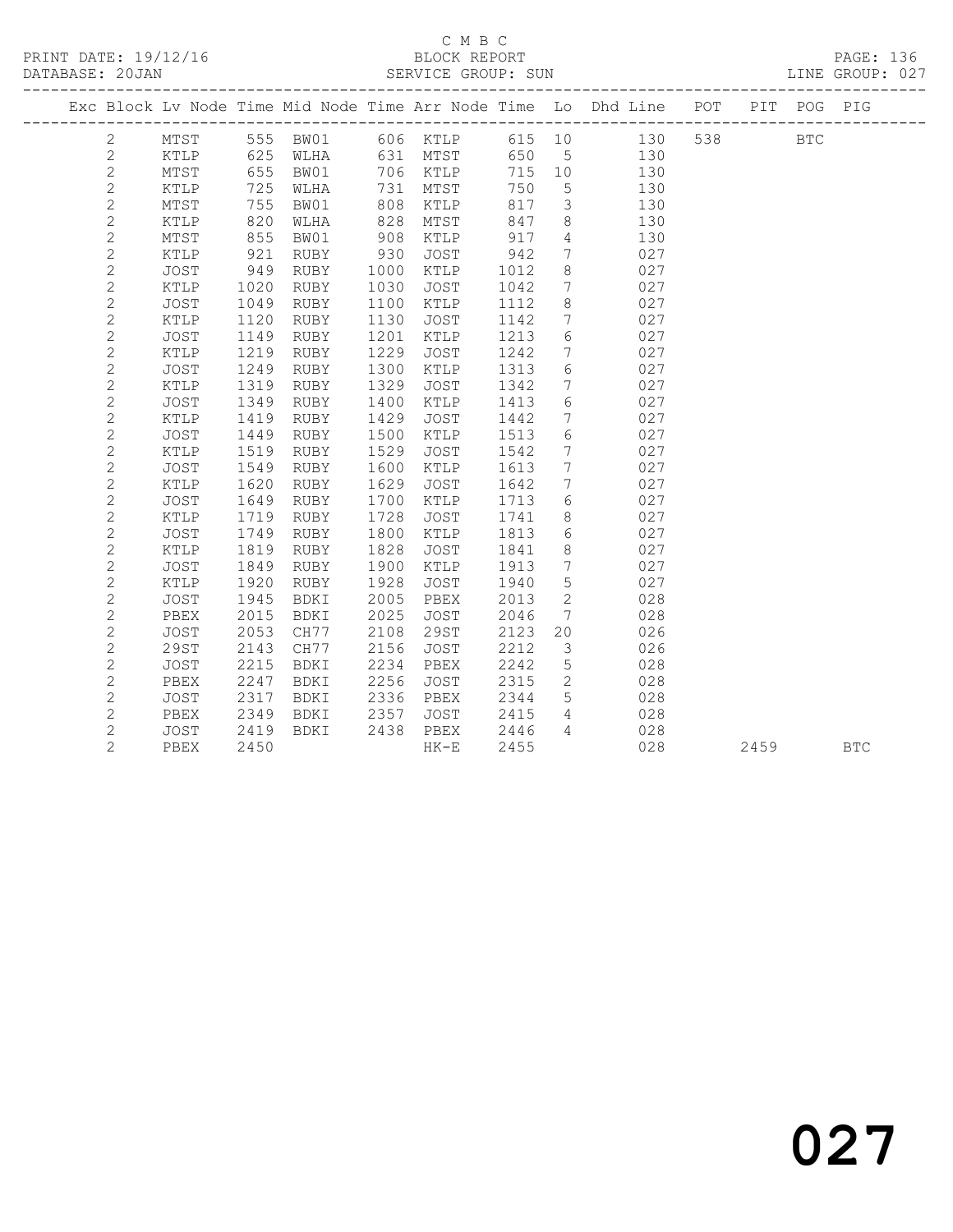### C M B C<br>BLOCK REPORT

LINE GROUP: 027

|  |                |             |      |           |      |             |      |                 | Exc Block Lv Node Time Mid Node Time Arr Node Time Lo Dhd Line POT |     |      | PIT POG PIG |            |
|--|----------------|-------------|------|-----------|------|-------------|------|-----------------|--------------------------------------------------------------------|-----|------|-------------|------------|
|  | 3              | KYBD        |      | 639 RUBY  | 651  | KTLP        | 701  | $\overline{1}$  | 027                                                                | 630 |      | <b>BTC</b>  |            |
|  | $\mathfrak{Z}$ | KTLP        | 702  | RUBY      | 710  | <b>JOST</b> | 719  | $\overline{4}$  | 027                                                                |     |      |             |            |
|  | 3              | JOST        | 723  | CH77      | 737  | 29ST        | 752  | 21              | 026                                                                |     |      |             |            |
|  | 3              | 29ST        | 813  |           |      | MUSC        | 827  | $\circ$         | 029                                                                |     |      |             |            |
|  | 3              | MUSC        | 827  |           |      | 29ST        | 839  | 4               | 029                                                                |     |      |             |            |
|  | 3              | 29ST        | 843  |           |      | MUSC        | 857  | $\circ$         | 029                                                                |     |      |             |            |
|  | 3              | MUSC        | 857  |           |      | 29ST        | 910  | 3               | 029                                                                |     |      |             |            |
|  | 3              | 29ST        | 913  | CH77 927  |      | <b>JOST</b> | 945  | 8               | 026                                                                |     |      |             |            |
|  | 3              | <b>JOST</b> | 953  | CH77      | 1008 | 29ST        | 1023 | 20              | 026                                                                |     |      |             |            |
|  | 3              | 29ST        | 1043 |           |      | MUSC        | 1058 | $\circ$         | 029                                                                |     |      |             |            |
|  | 3              | MUSC        | 1058 |           |      | 29ST        | 1111 | 2               | 029                                                                |     |      |             |            |
|  | 3              | 29ST        | 1113 | CH77      | 1128 | <b>JOST</b> | 1146 | 7               | 026                                                                |     |      |             |            |
|  | 3              | JOST        | 1153 | CH77      | 1209 | 29ST        | 1226 | 13              | 026                                                                |     |      |             |            |
|  | 3              | 29ST        | 1239 |           |      | MUSC        | 1255 | $\circ$         | 029                                                                |     |      |             |            |
|  | 3              | MUSC        | 1255 |           |      | 29ST        | 1308 | 5               | 029                                                                |     |      |             |            |
|  | 3              | 29ST        | 1313 | CH77 1328 |      | <b>JOST</b> | 1346 | $7\phantom{.0}$ | 026                                                                |     |      |             |            |
|  | 3              | <b>JOST</b> | 1353 | CH77      | 1410 | 29ST        | 1427 | 13              | 026                                                                |     |      |             |            |
|  | 3              | 29ST        | 1440 |           |      | MUSC        | 1456 | $\overline{0}$  | 029                                                                |     |      |             |            |
|  | 3              | MUSC        | 1456 |           |      | 29ST        | 1508 | 5               | 029                                                                |     |      |             |            |
|  | 3              | 29ST        | 1513 | CH77 1528 |      | <b>JOST</b> | 1547 | 6               | 026                                                                |     |      |             |            |
|  | 3              | <b>JOST</b> | 1553 | CH77      | 1610 | 29ST        | 1627 | 13              | 026                                                                |     |      |             |            |
|  | 3              | 29ST        | 1640 |           |      | MUSC        | 1656 | $\circ$         | 029                                                                |     |      |             |            |
|  | 3              | MUSC        | 1656 |           |      | 29ST        | 1708 | 5               | 029                                                                |     |      |             |            |
|  | 3              | 29ST        | 1713 | CH77      | 1728 | <b>JOST</b> | 1747 | 6               | 026                                                                |     |      |             |            |
|  | 3              | <b>JOST</b> | 1753 | CH77      | 1811 | 29ST        | 1826 | 17              | 026                                                                |     |      |             |            |
|  | 3              | 29ST        | 1843 |           |      | MUSC        | 1859 | $\circ$         | 029                                                                |     |      |             |            |
|  | 3              | MUSC        | 1859 |           |      | 29ST        | 1910 | $\mathcal{E}$   | 029                                                                |     |      |             |            |
|  | 3              | 29ST        | 1913 | CH77      | 1927 | <b>JOST</b> | 1945 | $\overline{4}$  | 026                                                                |     |      |             |            |
|  | 3              | <b>JOST</b> | 1949 | RUBY      | 1958 | KTLP        | 2010 | 13              | 027                                                                |     |      |             |            |
|  | 3              | KTLP        | 2023 | RUBY      | 2031 | JOST        | 2041 | 4               | 027                                                                |     |      |             |            |
|  | 3              | JOST        | 2045 | BDKI      | 2105 | PBEX        | 2113 | $\overline{2}$  | 028                                                                |     |      |             |            |
|  | 3              | PBEX        | 2115 | BDKI      | 2125 | <b>JOST</b> | 2146 |                 | 028                                                                |     | 2154 |             | <b>BTC</b> |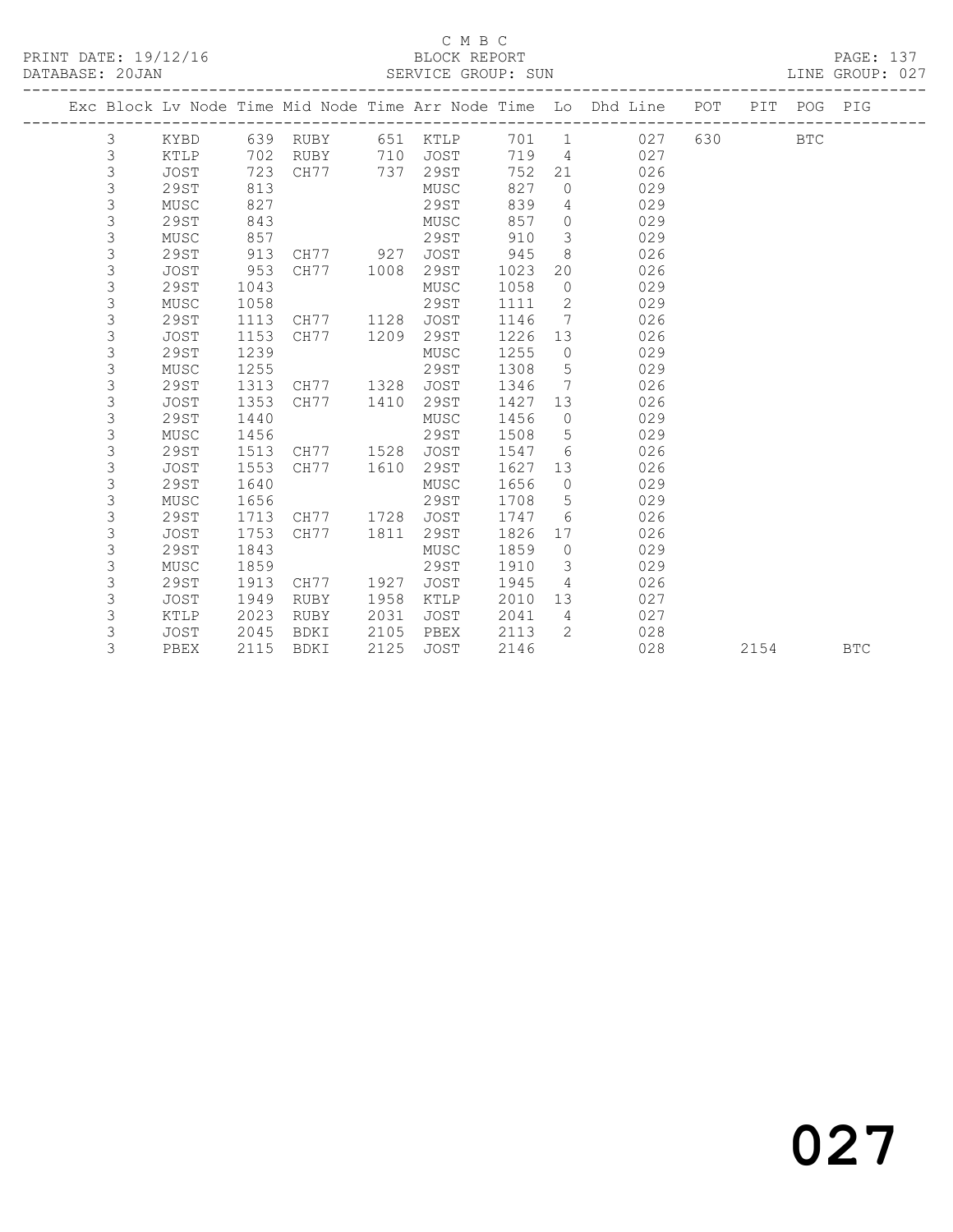### C M B C<br>BLOCK REPORT

| DATABASE: 20JAN |      |      |                     |      |      |      |                         | SERVICE GROUP: SUN                                                 |         |             | LINE GROUP: 027 |
|-----------------|------|------|---------------------|------|------|------|-------------------------|--------------------------------------------------------------------|---------|-------------|-----------------|
|                 |      |      |                     |      |      |      |                         | Exc Block Lv Node Time Mid Node Time Arr Node Time Lo Dhd Line POT |         | PIT POG PIG |                 |
| 4               |      |      |                     |      |      |      |                         | 656 17 026                                                         | 619 BTC |             |                 |
| 4               | 29ST | 713  |                     |      | MUSC | 727  |                         | 029<br>$\bigcirc$                                                  |         |             |                 |
| 4               | MUSC | 727  |                     |      | 29ST | 739  |                         | $4\overline{ }$<br>029                                             |         |             |                 |
| 4               | 29ST | 743  | CH77 755            |      | JOST | 812  | $7\overline{ }$         | 026                                                                |         |             |                 |
| 4               | JOST | 819  | RUBY                | 827  | KTLP | 838  |                         | 13<br>027                                                          |         |             |                 |
| 4               | KTLP | 851  | RUBY                | 900  | JOST | 912  | 11                      | 027                                                                |         |             |                 |
| 4               | JOST | 923  | CH77                | 937  | 29ST | 952  | 21                      | 026                                                                |         |             |                 |
| 4               | 29ST | 1013 |                     |      | MUSC | 1027 | $\overline{0}$          | 029                                                                |         |             |                 |
| 4               | MUSC | 1027 |                     |      | 29ST | 1040 | $\overline{\mathbf{3}}$ | 029                                                                |         |             |                 |
| 4               | 29ST | 1043 | CH77                | 1058 | JOST | 1116 | $7\phantom{0}$          | 026                                                                |         |             |                 |
| 4               | JOST | 1123 | CH77                | 1139 | 29ST | 1156 | 17                      | 026                                                                |         |             |                 |
| 4               | 29ST | 1213 |                     |      | MUSC | 1228 | $\overline{0}$          | 029                                                                |         |             |                 |
| 4               | MUSC | 1228 |                     |      | 29ST | 1241 | $\overline{2}$          | 029                                                                |         |             |                 |
| 4               | 29ST | 1243 | CH77                | 1258 | JOST | 1316 | 7                       | 026                                                                |         |             |                 |
| 4               | JOST | 1323 | CH77                | 1340 | 29ST | 1357 | 13                      | 026                                                                |         |             |                 |
| 4               | 29ST | 1410 |                     |      | MUSC | 1426 | $\circ$                 | 029                                                                |         |             |                 |
| 4               | MUSC | 1426 |                     |      | 29ST | 1438 | 5                       | 029                                                                |         |             |                 |
| 4               | 29ST | 1443 | CH77                | 1458 | JOST | 1517 | 6                       | 026                                                                |         |             |                 |
| 4               | JOST | 1523 | CH77                | 1540 | 29ST | 1557 | 13                      | 026                                                                |         |             |                 |
| 4               | 29ST | 1610 |                     |      | MUSC | 1626 | $\bigcirc$              | 029                                                                |         |             |                 |
| 4               | MUSC | 1626 |                     |      | 29ST | 1638 |                         | $5^{\circ}$<br>029                                                 |         |             |                 |
| 4               | 29ST |      | 1643 CH77 1658 JOST |      |      | 1717 | $6^{\circ}$             | 026                                                                |         |             |                 |

4 JOST 2123 CH77 2138 29ST 2153 026 2203 BTC

 4 29ST 1643 CH77 1658 JOST 1717 6 026 4 JOST 1723 CH77 1741 29ST 1756 14 026 4 29ST 1810 MUSC 1826 0 029 4 MUSC 1826 29ST 1838 5 029 4 29ST 1843 CH77 1857 JOST 1915 4 026 4 JOST 1919 RUBY 1928 KTLP 1940 11 027 4 KTLP 1951 RUBY 1959 JOST 2009 6 027

4 PBEX 2045 BDKI 2055 JOST 2116 7 028

4 JOST 2015 BDKI 2035 PBEX 2043 2 028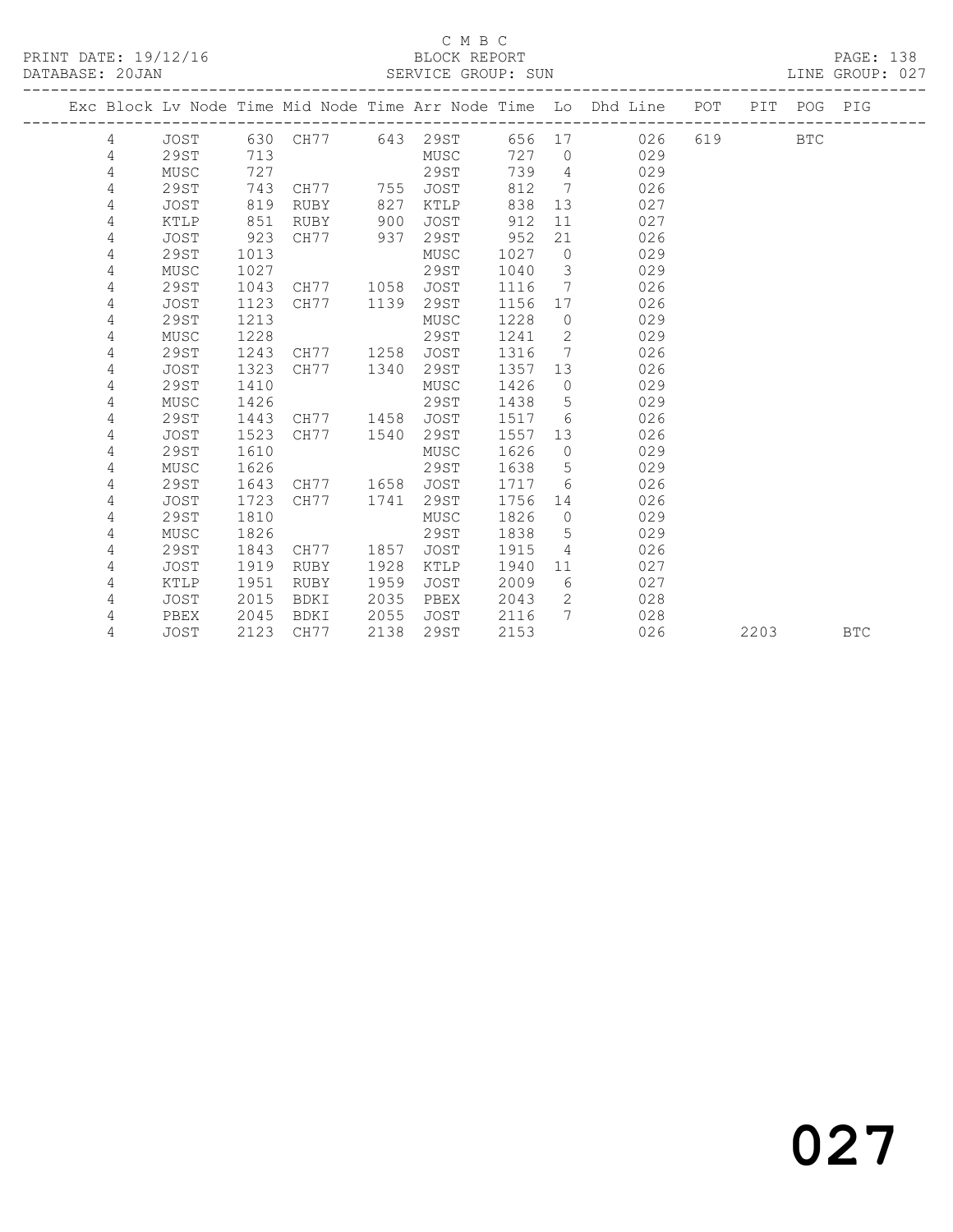|  |             |              |      |             |      |              |      |                 | Exc Block Lv Node Time Mid Node Time Arr Node Time Lo Dhd Line POT PIT POG PIG |     |      |            |            |
|--|-------------|--------------|------|-------------|------|--------------|------|-----------------|--------------------------------------------------------------------------------|-----|------|------------|------------|
|  | 5           | 29ST         |      | 643 CH77    | 654  | JOST         |      |                 | 709 4<br>026                                                                   | 629 |      | <b>BTC</b> |            |
|  | 5           | JOST         | 713  | BDKI        |      | 733 PBEX     | 743  | $5\overline{)}$ | 028                                                                            |     |      |            |            |
|  | 5           | PBEX         | 748  | BDKI        | 757  | JOST         | 817  | $6\overline{6}$ | 028                                                                            |     |      |            |            |
|  | 5           | JOST         | 823  | CH77        | 837  | 29ST         | 852  | 21              | 026                                                                            |     |      |            |            |
|  | $\mathsf S$ | <b>29ST</b>  | 913  |             |      | ${\tt MUSC}$ | 927  | $\circ$         | 029                                                                            |     |      |            |            |
|  | 5           | MUSC         | 927  |             |      | 29ST         | 940  | $\mathcal{S}$   | 029                                                                            |     |      |            |            |
|  | 5           | 29ST         | 943  | CH77 957    |      | JOST         | 1015 | 8               | 026                                                                            |     |      |            |            |
|  | 5           | JOST         | 1023 | CH77 1039   |      | 29ST         | 1056 | 17              | 026                                                                            |     |      |            |            |
|  | 5           | <b>29ST</b>  | 1113 |             |      | ${\tt MUSC}$ | 1128 | $\circ$         | 029                                                                            |     |      |            |            |
|  | $\mathsf S$ | MUSC         | 1128 |             |      | 29ST         | 1141 | 2               | 029                                                                            |     |      |            |            |
|  | 5           | <b>29ST</b>  | 1143 | CH77        | 1158 | JOST         | 1216 | $7\phantom{.0}$ | 026                                                                            |     |      |            |            |
|  | 5           | JOST         | 1223 | CH77        | 1239 | 29ST         | 1256 | 13              | 026                                                                            |     |      |            |            |
|  | 5           | 29ST         | 1309 |             |      | MUSC         | 1325 | $\circ$         | 029                                                                            |     |      |            |            |
|  | 5           | MUSC         | 1325 |             |      | 29ST         | 1338 | $5\phantom{.0}$ | 029                                                                            |     |      |            |            |
|  | 5           | <b>29ST</b>  | 1343 | CH77        | 1358 | JOST         | 1416 | 7               | 026                                                                            |     |      |            |            |
|  | 5           | JOST         | 1423 | CH77        | 1440 | 29ST         | 1457 | 13              | 026                                                                            |     |      |            |            |
|  | 5           | <b>29ST</b>  | 1510 |             |      | MUSC         | 1526 | $\overline{0}$  | 029                                                                            |     |      |            |            |
|  | 5           | MUSC         | 1526 |             |      | 29ST         | 1538 | $5\phantom{.0}$ | 029                                                                            |     |      |            |            |
|  | 5           | 29ST         | 1543 | CH77        | 1558 | JOST         | 1617 | 6               | 026                                                                            |     |      |            |            |
|  | 5           | JOST         | 1623 | CH77        | 1640 | 29ST         | 1657 | 13              | 026                                                                            |     |      |            |            |
|  | 5           | <b>29ST</b>  | 1710 |             |      | MUSC         | 1726 | $\circ$         | 029                                                                            |     |      |            |            |
|  | 5           | ${\tt MUSC}$ | 1726 |             |      | 29ST         | 1738 | 5               | 029                                                                            |     |      |            |            |
|  | 5           | <b>29ST</b>  | 1743 | CH77        | 1758 | JOST         | 1817 | 6               | 026                                                                            |     |      |            |            |
|  | 5           | <b>JOST</b>  | 1823 | CH77        | 1841 | 29ST         | 1856 | 18              | 026                                                                            |     |      |            |            |
|  | 5           | <b>29ST</b>  | 1914 |             |      | ${\tt MUSC}$ | 1930 | $\circ$         | 029                                                                            |     |      |            |            |
|  | 5           | MUSC         | 1930 |             |      | 29ST         | 1941 | $\mathbf{2}$    | 029                                                                            |     |      |            |            |
|  | 5           | <b>29ST</b>  | 1943 | CH77        | 1957 | JOST         | 2015 | $\overline{4}$  | 026                                                                            |     |      |            |            |
|  | 5           | JOST         | 2019 | RUBY        | 2028 | KTLP         | 2040 | 13              | 027                                                                            |     |      |            |            |
|  | 5           | KTLP         | 2053 | <b>RUBY</b> | 2101 | JOST         | 2111 | $\overline{4}$  | 027                                                                            |     |      |            |            |
|  | 5           | JOST         | 2115 | BDKI        | 2134 | PBEX         | 2142 | 3               | 028                                                                            |     |      |            |            |
|  | 5           | PBEX         | 2145 | BDKI        | 2155 | JOST         | 2216 | 6               | 028                                                                            |     |      |            |            |
|  | 5           | JOST         | 2222 | CH77        | 2237 | 29ST         | 2251 | $\mathcal{S}$   | 026                                                                            |     |      |            |            |
|  | 5           | <b>29ST</b>  | 2254 |             |      | ${\tt MUSC}$ | 2308 | $\circ$         | 029                                                                            |     |      |            |            |
|  | 5           | MUSC         | 2308 |             |      | <b>29ST</b>  | 2318 | 5               | 029                                                                            |     |      |            |            |
|  | 5           | <b>29ST</b>  | 2323 | CH77        | 2335 | <b>JOST</b>  | 2349 | 11              | 026                                                                            |     |      |            |            |
|  | 5           | JOST         | 2400 | RUBY        | 2408 | KTLP         | 2419 | 3               | 027                                                                            |     |      |            |            |
|  | 5           | KTLP         | 2422 | RUBY        | 2430 | JOST         | 2439 | $\mathcal{S}$   | 027                                                                            |     |      |            |            |
|  | 5           | <b>JOST</b>  | 2442 | CH77        | 2457 | <b>29ST</b>  | 2511 |                 | 026                                                                            |     | 2521 |            | <b>BTC</b> |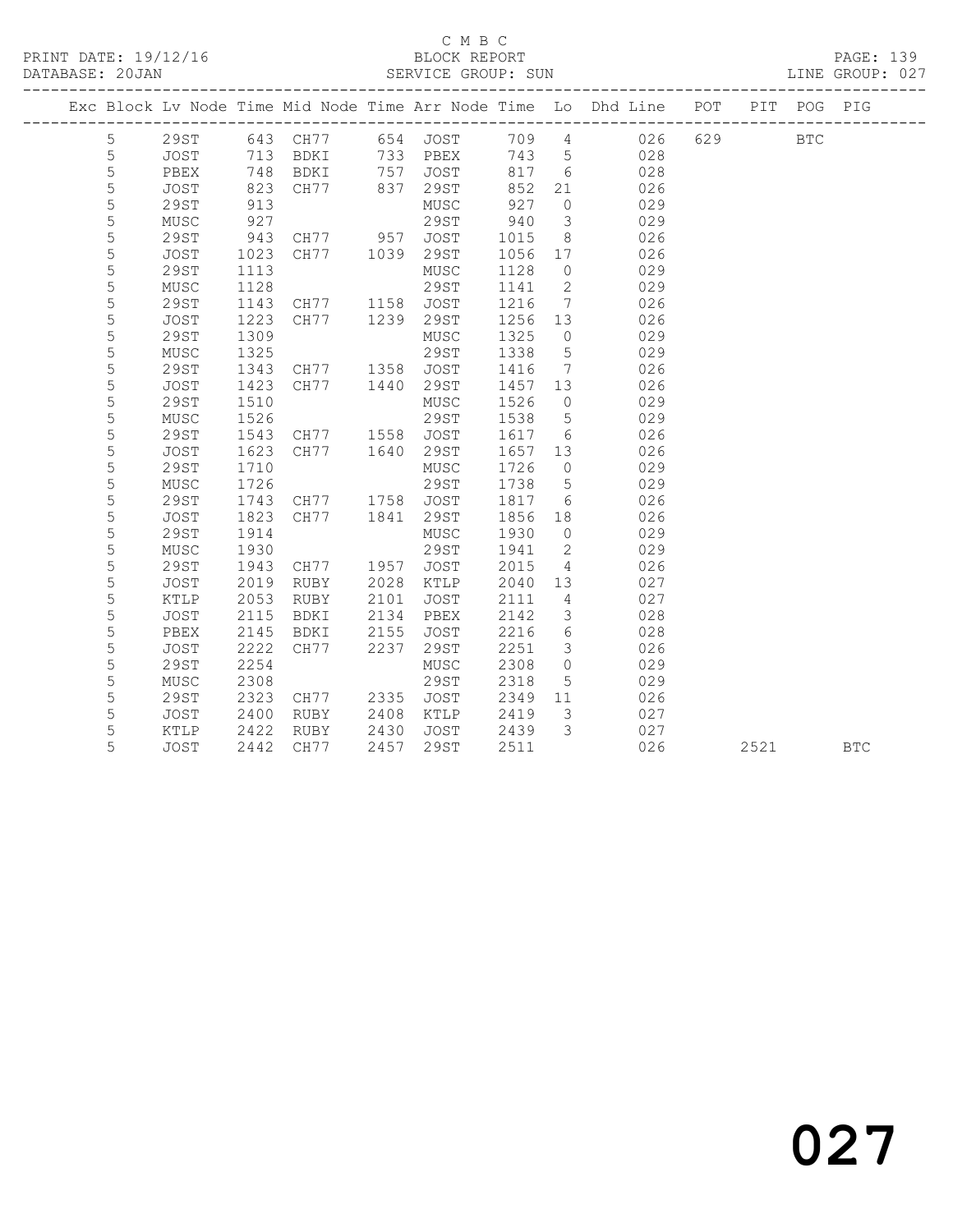PRINT DATE: 19/12/16 BLOCK REPORT BATABASE: 20JAN BLOCK REPORT

# C M B C<br>BLOCK REPORT

PAGE: 140<br>LINE GROUP: 027

|  |            |                     |              |                     |              |                     |              |                      | Exc Block Lv Node Time Mid Node Time Arr Node Time Lo Dhd Line POT |     |      | PIT POG PIG |            |
|--|------------|---------------------|--------------|---------------------|--------------|---------------------|--------------|----------------------|--------------------------------------------------------------------|-----|------|-------------|------------|
|  | 6          | BDKI                | 620          | $HK-W$              |              | 623 HK-W            | 623 0        |                      | 028                                                                | 619 |      | <b>BTC</b>  |            |
|  | 6          | $HK-E$              | 623          | GIST                | 630          | JOST                | 645          | $\overline{0}$       | 028                                                                |     |      |             |            |
|  | $\epsilon$ | JOST                | 645          | GIST                | 700          | HK-W                | 708          | 15                   | 028                                                                |     |      |             |            |
|  | $\epsilon$ | $HK-E$              | 723          | GIST                | 730          | JOST                | 745          | 8                    | 028                                                                |     |      |             |            |
|  | 6          | JOST                | 753          | CH77                | 807          | 29ST                | 822          | 21                   | 026                                                                |     |      |             |            |
|  | 6          | 29ST                | 843          | CH77                | 855          | JOST                | 912          | $7\phantom{.0}$      | 026                                                                |     |      |             |            |
|  | 6          | JOST                | 919          | RUBY                | 930          | KTLP                | 942          | 8                    | 027                                                                |     |      |             |            |
|  | 6          | KTLP                | 950          | RUBY                | 1000         | JOST                | 1012         | $7\phantom{.0}$      | 027                                                                |     |      |             |            |
|  | 6          | JOST                | 1019         | RUBY                | 1030         | KTLP                | 1042         | 8                    | 027                                                                |     |      |             |            |
|  | 6          | KTLP                | 1050         | RUBY                | 1100         | JOST                | 1112         | $7\phantom{.}$       | 027                                                                |     |      |             |            |
|  | 6          | JOST                | 1119         | RUBY                | 1131         | KTLP                | 1143         | $7\phantom{.0}$      | 027                                                                |     |      |             |            |
|  | 6          | KTLP                | 1150         | RUBY                | 1200         | JOST                | 1212         | $7\phantom{.0}$      | 027                                                                |     |      |             |            |
|  | 6          | JOST                | 1219         | RUBY                | 1231         | KTLP                | 1243         | 6                    | 027                                                                |     |      |             |            |
|  | 6          | KTLP                | 1249         | RUBY                | 1259         | JOST                | 1312         | $7\phantom{.0}$      | 027                                                                |     |      |             |            |
|  | 6<br>6     | JOST<br>KTLP        | 1319<br>1349 | RUBY<br>RUBY        | 1330<br>1359 | KTLP<br>JOST        | 1343<br>1412 | 6<br>$7\phantom{.0}$ | 027<br>027                                                         |     |      |             |            |
|  | 6          | JOST                | 1419         | RUBY                | 1430         | KTLP                | 1443         | 6                    | 027                                                                |     |      |             |            |
|  | 6          | KTLP                | 1449         | RUBY                | 1459         | JOST                | 1512         | $7\phantom{.0}$      | 027                                                                |     |      |             |            |
|  | 6          | JOST                | 1519         | RUBY                | 1530         | KTLP                | 1543         | $7\phantom{.0}$      | 027                                                                |     |      |             |            |
|  | 6          | KTLP                | 1550         | RUBY                | 1559         | JOST                | 1612         | $7\phantom{.0}$      | 027                                                                |     |      |             |            |
|  | 6          | JOST                | 1619         | RUBY                | 1630         | KTLP                | 1643         | 6                    | 027                                                                |     |      |             |            |
|  | 6          | KTLP                | 1649         | RUBY                | 1658         | JOST                | 1711         | 8                    | 027                                                                |     |      |             |            |
|  | 6          | JOST                | 1719         | RUBY                | 1730         | KTLP                | 1743         | 6                    | 027                                                                |     |      |             |            |
|  | 6          | KTLP                | 1749         | RUBY                | 1758         | JOST                | 1811         | 8                    | 027                                                                |     |      |             |            |
|  | 6          | JOST                | 1819         | RUBY                | 1830         | KTLP                | 1843         | $7\phantom{.0}$      | 027                                                                |     |      |             |            |
|  | 6          | KTLP                | 1850         | RUBY                | 1858         | JOST                | 1910         | 5                    | 027                                                                |     |      |             |            |
|  | 6          | JOST                | 1915         | BDKI                | 1935         | PBEX                | 1943         | 2                    | 028                                                                |     |      |             |            |
|  | 6          | PBEX                | 1945         | BDKI                | 1955         | JOST                | 2016         | $7\phantom{.0}$      | 028                                                                |     |      |             |            |
|  | 6          | JOST                | 2023         | CH77                | 2038         | 29ST                | 2053         | 21                   | 026                                                                |     |      |             |            |
|  | 6          | 29ST                | 2114         |                     |              | MUSC                | 2128         | $\overline{0}$       | 029                                                                |     |      |             |            |
|  | 6<br>6     | MUSC<br>29ST        | 2128<br>2154 |                     |              | 29ST<br>MUSC        | 2138<br>2208 | 16<br>$\circ$        | 029<br>029                                                         |     |      |             |            |
|  | 6          | MUSC                | 2208         |                     |              | 29ST                | 2218         | 4                    | 029                                                                |     |      |             |            |
|  | 6          | <b>29ST</b>         | 2222         | CH77                | 2234         | JOST                | 2248         |                      | 026                                                                |     | 2256 |             | <b>BTC</b> |
|  |            |                     |              |                     |              |                     |              |                      |                                                                    |     |      |             |            |
|  | 7          | BDKI                | 646          | HK-W                | 649          | HK-W                | 649          | $\overline{2}$       | 028                                                                | 645 |      | <b>BTC</b>  |            |
|  | 7          | $HK-E$              | 651          | GIST                | 658          | JOST                | 713          | 6                    | 028                                                                |     |      |             |            |
|  | 7          | JOST<br>KTLP        | 719          | RUBY                | 727          | KTLP                | 738          | 12                   | 027                                                                |     |      |             |            |
|  | 7          |                     | 813          | 750 RUBY            | 758<br>833   | JOST                | 807<br>843 5 | 6                    | 027<br>028                                                         |     |      |             |            |
|  | 7          | JOST<br>PBEX        | 848          | BDKI<br><b>BDKI</b> | 857          | PBEX<br><b>JOST</b> | 918          | 25                   | 028                                                                |     |      |             |            |
|  | 7          | JOST                | 943          | BDKI                | 1003         | ${\tt PBEX}$        | 1013         | 5                    | 028                                                                |     |      |             |            |
|  | 7          | PBEX                | 1018         | BDKI                | 1027         | <b>JOST</b>         | 1048         | 5                    | 028                                                                |     |      |             |            |
|  | 7          | JOST                | 1053         | CH77                | 1109         | <b>29ST</b>         | 1126         | 17                   | 026                                                                |     |      |             |            |
|  | 7          | <b>29ST</b>         | 1143         |                     |              | MUSC                | 1158         | 0                    | 029                                                                |     |      |             |            |
|  | 7          | MUSC                | 1158         |                     |              | <b>29ST</b>         | 1211         | $\mathbf{2}$         | 029                                                                |     |      |             |            |
|  | 7          | 29ST                | 1213         | CH77                | 1228         | <b>JOST</b>         | 1246         | 7                    | 026                                                                |     |      |             |            |
|  | 7          | JOST                | 1253         | CH77                | 1310         | <b>29ST</b>         | 1327         | 13                   | 026                                                                |     |      |             |            |
|  | 7          | <b>29ST</b>         | 1340         |                     |              | MUSC                | 1356         | 0                    | 029                                                                |     |      |             |            |
|  | 7          | MUSC                | 1356         |                     |              | <b>29ST</b>         | 1408         | 5                    | 029                                                                |     |      |             |            |
|  | 7          | <b>29ST</b>         | 1413         | CH77                | 1428         | <b>JOST</b>         | 1447         | 6                    | 026                                                                |     |      |             |            |
|  | 7          | JOST                | 1453         | CH77                | 1510         | <b>29ST</b>         | 1527         | 13                   | 026                                                                |     |      |             |            |
|  | 7<br>7     | <b>29ST</b><br>MUSC | 1540<br>1556 |                     |              | MUSC<br><b>29ST</b> | 1556<br>1608 | $\circ$<br>5         | 029<br>029                                                         |     |      |             |            |
|  | 7          | <b>29ST</b>         | 1613         | CH77                | 1628         | JOST                | 1647         | 6                    | 026                                                                |     |      |             |            |
|  | 7          | JOST                | 1653         | CH77                | 1710         | <b>29ST</b>         | 1727         | 13                   | 026                                                                |     |      |             |            |
|  | 7          | 29ST                | 1740         |                     |              | MUSC                | 1756         | $\circ$              | 029                                                                |     |      |             |            |
|  |            |                     |              |                     |              |                     |              |                      |                                                                    |     |      |             |            |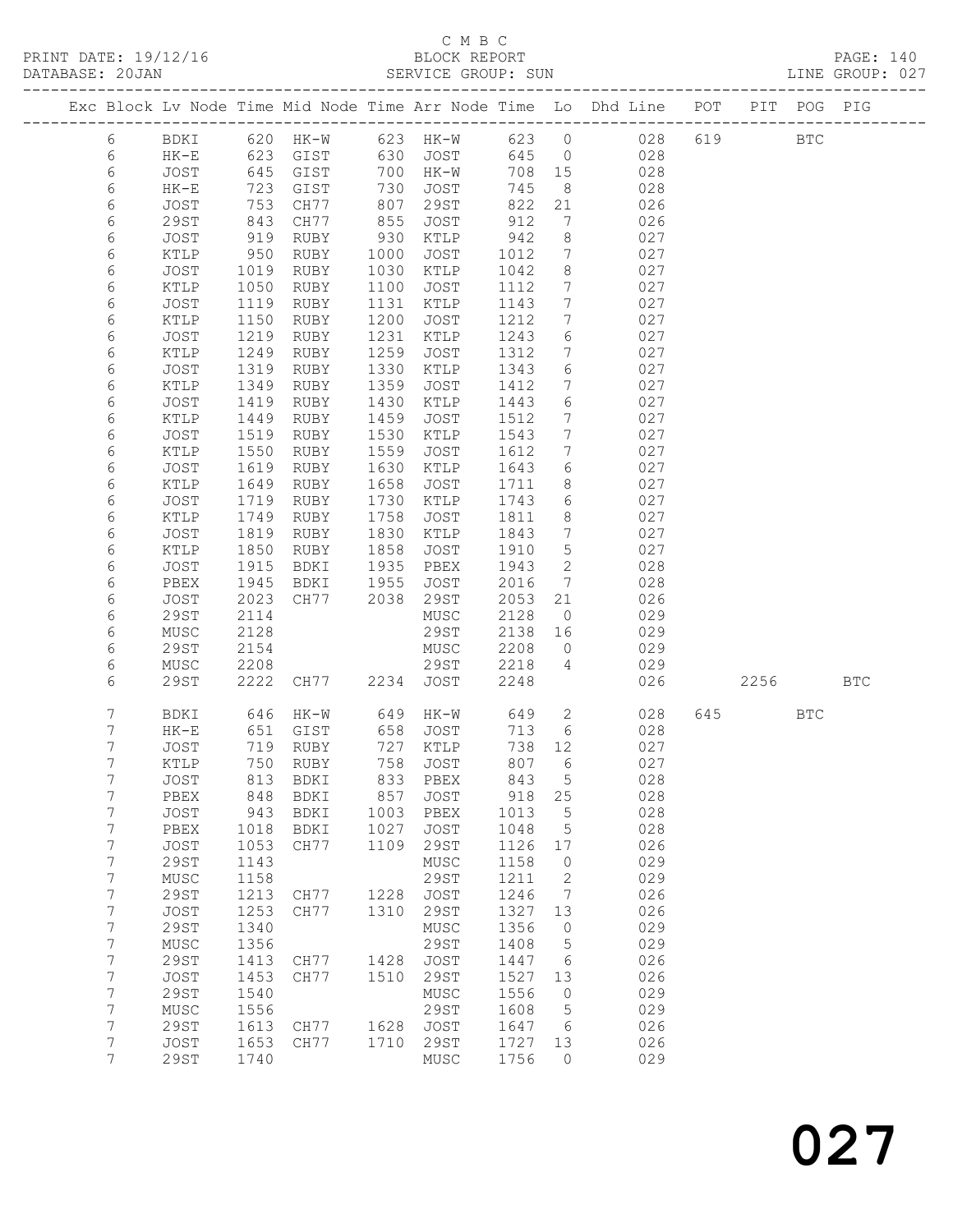PRINT DATE: 19/12/16 BLOCK REPORT<br>DATABASE: 20JAN BERVICE GROUP: SUN

### C M B C<br>BLOCK REPORT

PAGE: 141<br>LINE GROUP: 027

|                 |                     |              |                          |      |              |              |                                  | Exc Block Lv Node Time Mid Node Time Arr Node Time Lo Dhd Line POT |     |      | PIT POG PIG |              |
|-----------------|---------------------|--------------|--------------------------|------|--------------|--------------|----------------------------------|--------------------------------------------------------------------|-----|------|-------------|--------------|
| $7^{\circ}$     | MUSC                | 1756         |                          |      |              |              |                                  | 29ST 1808 5 029                                                    |     |      |             |              |
| $7\overline{ }$ | 29ST                |              | 1813 CH77 1827 JOST 1846 |      |              |              |                                  |                                                                    | 026 | 1856 |             | $_{\rm BTC}$ |
|                 |                     |              |                          |      |              |              |                                  |                                                                    |     |      |             |              |
| $\,8\,$         | KTLP                | 724          | RUBY                     | 732  | JOST         | 741          | 8 <sup>8</sup>                   | 027                                                                |     | 718  | BTC         |              |
| 8               | JOST                | 749          | RUBY                     | 757  | KTLP         | 808          | 12                               | 027                                                                |     |      |             |              |
| $\,8\,$         | KTLP                | 820          | RUBY                     | 829  | JOST         | 841          | $\overline{2}$                   | 027                                                                |     |      |             |              |
| $\,8\,$         | JOST                | 843          | BDKI                     | 903  | PBEX         | 913          | $5\overline{)}$                  | 028                                                                |     |      |             |              |
| $\,8\,$         | PBEX                | 918          | BDKI                     | 927  | JOST         | 948          | 25                               | 028                                                                |     |      |             |              |
| $\,8\,$         | JOST                | 1013         | BDKI                     | 1033 | PBEX         | 1043         | 18                               | 028                                                                |     |      |             |              |
| $\,8\,$         | PBEX                | 1101         | BDKI                     | 1110 | JOST         | 1133         | 10                               | 028                                                                |     |      |             |              |
| $\,8\,$         | JOST                | 1143         | BDKI                     | 1203 | PBEX         | 1213         | 8 <sup>8</sup>                   | 028                                                                |     |      |             |              |
| $\,8\,$         | PBEX                | 1221         | BDKI                     | 1230 | JOST         | 1253         | 10                               | 028                                                                |     |      |             |              |
| 8               | JOST                | 1303         | BDKI                     | 1324 | PBEX         | 1334         | 6                                | 028                                                                |     |      |             |              |
| $\,8\,$         | PBEX                | 1340         | BDKI                     | 1351 | JOST         | 1413         | 10                               | 028                                                                |     |      |             |              |
| $\,8\,$         | JOST                | 1423         | BDKI                     | 1444 | PBEX         | 1454         | 5                                | 028                                                                |     |      |             |              |
| $\,8\,$         | PBEX                | 1459         | BDKI                     | 1510 | JOST         | 1533         | 10                               | 028                                                                |     |      |             |              |
| $\,8\,$         | JOST                | 1543         | BDKI                     | 1604 | PBEX         | 1614         | 6                                | 028                                                                |     |      |             |              |
| $\,8\,$         | PBEX                | 1620         | BDKI                     | 1630 | JOST         | 1653         | 10                               | 028                                                                |     |      |             |              |
| $\,8\,$         | JOST                | 1703         | BDKI                     | 1724 | PBEX         | 1734         | 13                               | 028                                                                |     |      |             |              |
| $\,8\,$         | PBEX                | 1747         | BDKI                     | 1757 | JOST         | 1819         | 26                               | 028                                                                |     |      |             |              |
| $\,8\,$         | JOST                | 1845         | BDKI                     | 1906 | PBEX         | 1914         | $\overline{4}$                   | 028                                                                |     |      |             |              |
| 8               | PBEX                | 1918         | BDKI                     | 1928 | JOST         | 1949         | 4                                | 028                                                                |     |      |             |              |
| $\,8\,$         | JOST                | 1953         | CH77                     | 2010 | 29ST         | 2025         | 19                               | 026                                                                |     |      |             |              |
| $\,8\,$         | 29ST                | 2044         |                          |      | MUSC         | 2058         | $\circ$                          | 029                                                                |     |      |             |              |
| $\,8\,$         | MUSC<br><b>29ST</b> | 2058         |                          | 2126 | 29ST<br>JOST | 2108<br>2142 | $5\phantom{.0}$<br>$\mathcal{S}$ | 029<br>026                                                         |     |      |             |              |
| 8<br>$\,8\,$    | JOST                | 2113<br>2145 | CH77<br>BDKI             | 2204 | PBEX         | 2212         | $\epsilon$                       | 028                                                                |     |      |             |              |
| $\,8\,$         | PBEX                | 2218         | BDKI                     | 2227 | JOST         | 2246         | $\mathfrak{Z}$                   | 028                                                                |     |      |             |              |
| $\,8\,$         | JOST                | 2249         | RUBY                     | 2257 | KTLP         | 2308         | $\mathbf{2}$                     | 027                                                                |     |      |             |              |
| 8               | KTLP                | 2310         | RUBY                     | 2318 | JOST         | 2327         | $\mathbf{1}$                     | 027                                                                |     |      |             |              |
| $\,8\,$         | JOST                | 2328         | CH77                     | 2343 | 29ST         | 2357         | $\circ$                          | 026                                                                |     |      |             |              |
| $\,8\,$         | <b>29ST</b>         | 2357         |                          |      | MUSC         | 2409         | $\circ$                          | 029                                                                |     |      |             |              |
| $\,8\,$         | ${\tt MUSC}$        | 2409         |                          |      | 29ST         | 2419         | $5\phantom{.0}$                  | 029                                                                |     |      |             |              |
| $\,8\,$         | 29ST                | 2424         | CH77                     | 2435 | JOST         | 2449         | $\mathcal{E}$                    | 026                                                                |     |      |             |              |
| 8               | JOST                | 2452         | GIST                     | 2507 | HK-W         | 2515         |                                  | 028                                                                |     | 2519 |             | <b>BTC</b>   |
|                 |                     |              |                          |      |              |              |                                  |                                                                    |     |      |             |              |
| 9               | JOST                | 913          | BDKI                     |      | 933 PBEX     | 943          | $5\overline{)}$                  | 028                                                                |     | 902  | <b>BTC</b>  |              |
| 9               | PBEX                | 948          | BDKI                     | 957  | JOST         | 1018         | 25                               | 028                                                                |     |      |             |              |
| 9               | JOST                |              | 1043 BDKI                |      | 1103 PBEX    | 1113         | 8 <sup>8</sup>                   | 028                                                                |     |      |             |              |
| 9               | PBEX                | 1121         | BDKI                     | 1130 | JOST         | 1153         | 10                               | 028                                                                |     |      |             |              |
| $\mathsf 9$     | JOST                | 1203         | BDKI                     | 1224 | PBEX         | 1234         | 7                                | 028                                                                |     |      |             |              |
| 9               | PBEX                | 1241         | BDKI                     | 1251 | <b>JOST</b>  | 1313         | $10$                             | 028                                                                |     |      |             |              |
| $\mathsf 9$     | JOST                | 1323         | BDKI                     | 1344 | PBEX         | 1354         | 5                                | 028                                                                |     |      |             |              |
| $\mathsf 9$     | PBEX                | 1359         | BDKI                     | 1410 | <b>JOST</b>  | 1433         | 10                               | 028                                                                |     |      |             |              |
| $\mathsf 9$     | JOST                | 1443         | BDKI                     | 1504 | PBEX         | 1514         | 5                                | 028                                                                |     |      |             |              |
| $\mathsf 9$     | PBEX                | 1519         | BDKI                     | 1530 | <b>JOST</b>  | 1553         | 10                               | 028                                                                |     |      |             |              |
| 9               | JOST                | 1603         | BDKI                     | 1624 | PBEX         | 1634         | 6                                | 028                                                                |     |      |             |              |
| 9               | PBEX                | 1640         | BDKI                     | 1650 | <b>JOST</b>  | 1713         | 10                               | 028                                                                |     |      |             |              |
| 9               | JOST                | 1723         | BDKI                     | 1744 | PBEX         | 1754         |                                  | 028                                                                |     | 1804 |             | <b>BTC</b>   |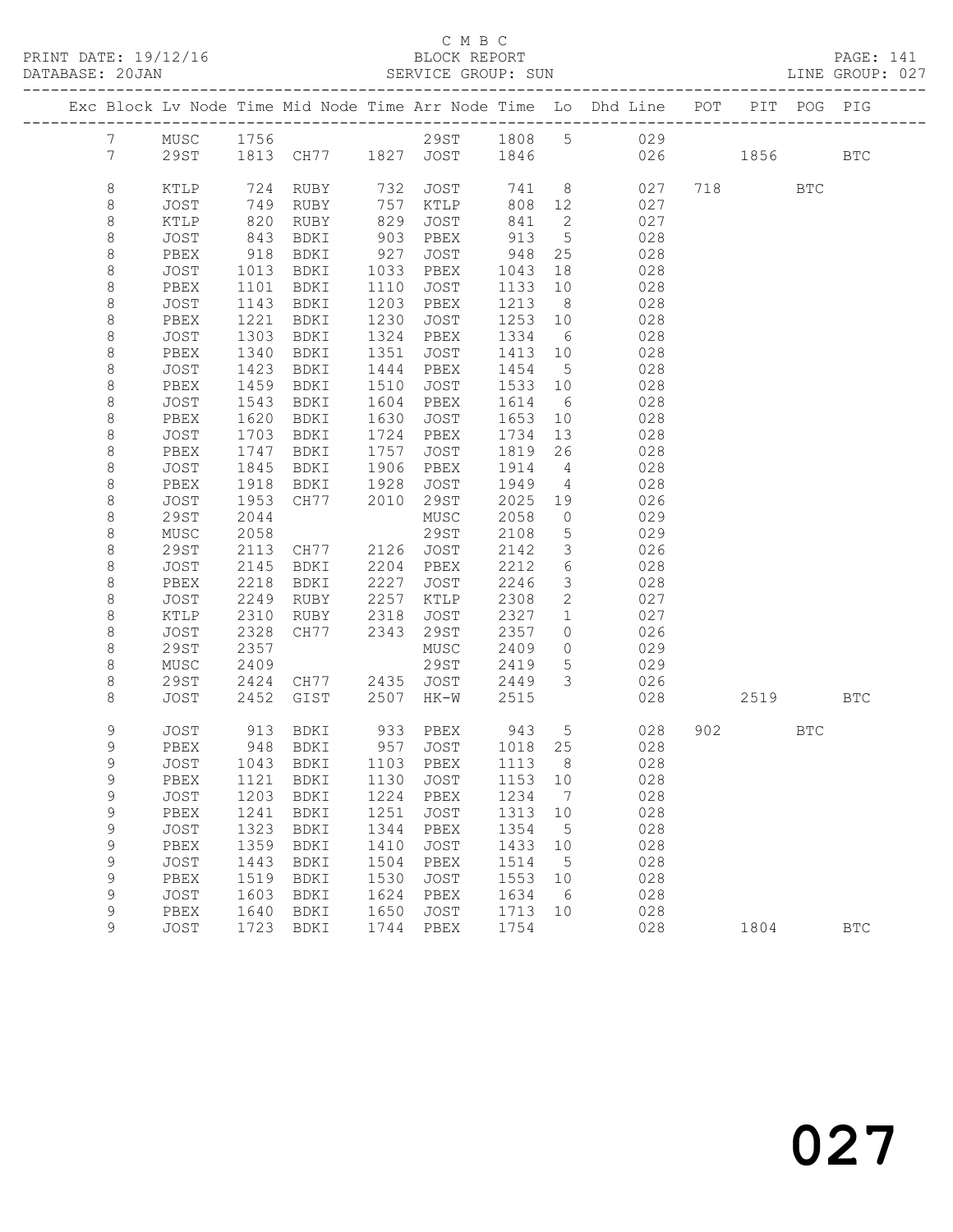# C M B C<br>BLOCK REPORT

| PRINT DATE: 19/12/16<br>DATABASE: 20JAN |    |      |      |             |      | U M B U<br>BLOCK REPORT<br>SERVICE GROUP: SUN |      |                |                                                                    |          |     |     | PAGE: 142<br>LINE GROUP: 027 |  |
|-----------------------------------------|----|------|------|-------------|------|-----------------------------------------------|------|----------------|--------------------------------------------------------------------|----------|-----|-----|------------------------------|--|
|                                         |    |      |      |             |      |                                               |      |                | Exc Block Ly Node Time Mid Node Time Arr Node Time Lo Dhd Line POT |          | PIT | POG | PIG                          |  |
|                                         | 10 | BDKI | 1029 | HK-W        | 1032 | PBEX                                          | 1039 | $\overline{2}$ |                                                                    | 028 1028 |     | BTC |                              |  |
|                                         | 10 | PBEX | 1041 | BDKI        | 1050 | JOST                                          | 1113 | 10             | 028                                                                |          |     |     |                              |  |
|                                         | 10 | JOST | 1123 | BDKI        | 1143 | PBEX                                          | 1153 | - 8            | 028                                                                |          |     |     |                              |  |
|                                         | 10 | PBEX | 1201 | BDKI        | 1210 | JOST                                          | 1233 | 10             | 028                                                                |          |     |     |                              |  |
|                                         | 10 | JOST | 1243 | BDKI        | 1304 | PBEX                                          | 1314 | 7              | 028                                                                |          |     |     |                              |  |
|                                         | 10 | PBEX | 1321 | BDKI        | 1331 | JOST                                          | 1353 | 10             | 028                                                                |          |     |     |                              |  |
|                                         | 10 | JOST | 1403 | BDKI        | 1424 | PBEX                                          | 1434 | - 5            | 028                                                                |          |     |     |                              |  |
|                                         | 10 | PBEX | 1439 | BDKI        | 1450 | JOST                                          | 1513 | 10             | 028                                                                |          |     |     |                              |  |
|                                         | 10 | JOST | 1523 | <b>BDKI</b> | 1544 | PBEX                                          | 1554 | -6             | 028                                                                |          |     |     |                              |  |
|                                         | 10 | PBEX | 1600 | BDKI        | 1610 | JOST                                          | 1633 | 10             | 028                                                                |          |     |     |                              |  |
|                                         | 10 | JOST | 1643 | BDKI        | 1704 | PBEX                                          | 1714 | 6              | 028                                                                |          |     |     |                              |  |

10 KTLP 2153 RUBY 2201 JOST 2211 027 2219 BTC

 10 PBEX 1720 BDKI 1730 JOST 1753 21 028 10 JOST 1814 BDKI 1835 PBEX 1845 2 028 10 PBEX 1847 BDKI 1857 JOST 1919 4 028 10 JOST 1923 CH77 1940 29ST 1955 19 026 10 29ST 2014 MUSC 2030 0 029 10 MUSC 2030 29ST 2040 3 029 10 29ST 2043 CH77 2056 JOST 2112 7 026 10 JOST 2119 RUBY 2128 KTLP 2140 13 027

027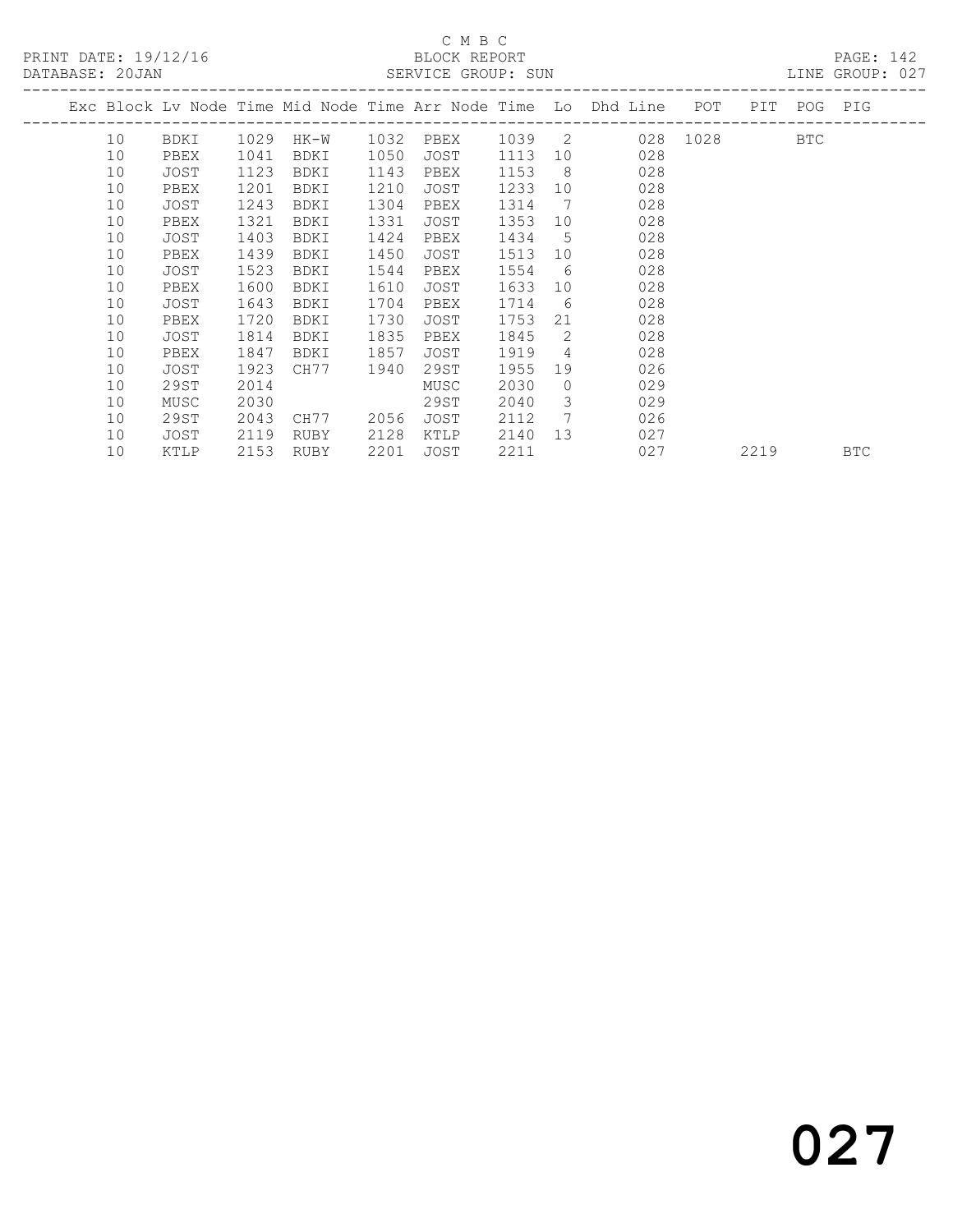|                                                                            |                                                                                                              |                              |                                                                                               |                                              |             |                                                                                            | BDLO BOUNDARY & LOUGHEED-NORTH BTC Burnaby Depot<br>BYCA BROADWAY & CAMBIE BYGR BROADWAY & GRANVILLE GRBY GRANVILLE & BROADWAY CREE BROADWAY GRANDVIEW TERMINUS                                                                                                                       |  |            |
|----------------------------------------------------------------------------|--------------------------------------------------------------------------------------------------------------|------------------------------|-----------------------------------------------------------------------------------------------|----------------------------------------------|-------------|--------------------------------------------------------------------------------------------|---------------------------------------------------------------------------------------------------------------------------------------------------------------------------------------------------------------------------------------------------------------------------------------|--|------------|
|                                                                            |                                                                                                              |                              |                                                                                               |                                              |             |                                                                                            | Exc Block Lv Node Time Mid Node Time Arr Node Time Lo Dhd Line POT PIT POG PIG                                                                                                                                                                                                        |  |            |
| 41<br>41<br>41<br>41<br>41<br>41<br>41<br>41<br>41<br>41                   | GRVT 929 BYCA 941 ULP 1004<br>ULP 1008<br>GRVT 1052 BYCA<br>ULP 1135 BYCA<br>GRVT 1222 BYCA<br>ULP 1304 BYCA |                              | BYCA 1031 GRVT 1042<br><b>BYCA</b>                                                            |                                              |             | 1104 ULP 1127<br>1202 GRVT 1215<br>1235 ULP 1300<br>1332 GRVT 1345<br>$1332$ $1405$ $1430$ | LB-W 653 BYCA 706 ULP 725 9 099 650 BTC<br>ULP 734 BYCA 755 GRVT 805 4 099<br>GRVT 809 BYCA 820 ULP 842 5 099<br>ULP 847 BYCA 910 GRVT 921 8 099<br>4 099<br>10 099<br>$\begin{array}{cc} 8 & 099 \\ 7 & 099 \\ 4 & 099 \\ 7 & 099 \\ 7 & 099 \\ 4 & 099 \\ 4 & 099 \\ \end{array}$   |  |            |
| 41<br>41<br>41<br>41<br>41<br>41<br>41<br>41<br>41<br>41<br>41<br>41<br>41 | GRVT<br>ULP<br>GRVT<br>ULP<br>GRVT<br>ULP<br>GRVT<br>ULP<br>GRVT                                             | 1652<br>1823<br>1904<br>1951 | 1352 BYCA<br>1434 BYCA<br>1522 BYCA<br>1604 BYCA<br>BYCA<br>1734 BYCA<br>BYCA<br>BYCA<br>BYCA | 1501<br>1631<br>1801<br>1835<br>1929<br>2003 | GRVT<br>ULP | GRVT 1515<br>1535 ULP 1600<br>GRVT 1645<br>GRVT 1814<br>ULP 1900<br>1941<br>2028           | 7 099<br>4 099<br>7 099<br>1704 ULP 1729 5 099<br>9 099<br>4 099<br>10 099<br>3 099<br>ULP 2031 BYCA 2055 GRVT 2106 7 099<br>GRVT 2113 BYCA 2124 ULP 2148 3 099<br>ULP 2151 BYCA 2215 GRVT 2226 11 099<br>GRVT 2237 BYCA 2247 ULP 2309 6 099<br>ULP 2315 BYCA 2337 BDLO 2355 099 2358 |  |            |
| 41                                                                         |                                                                                                              |                              |                                                                                               | 2337                                         |             |                                                                                            |                                                                                                                                                                                                                                                                                       |  | <b>BTC</b> |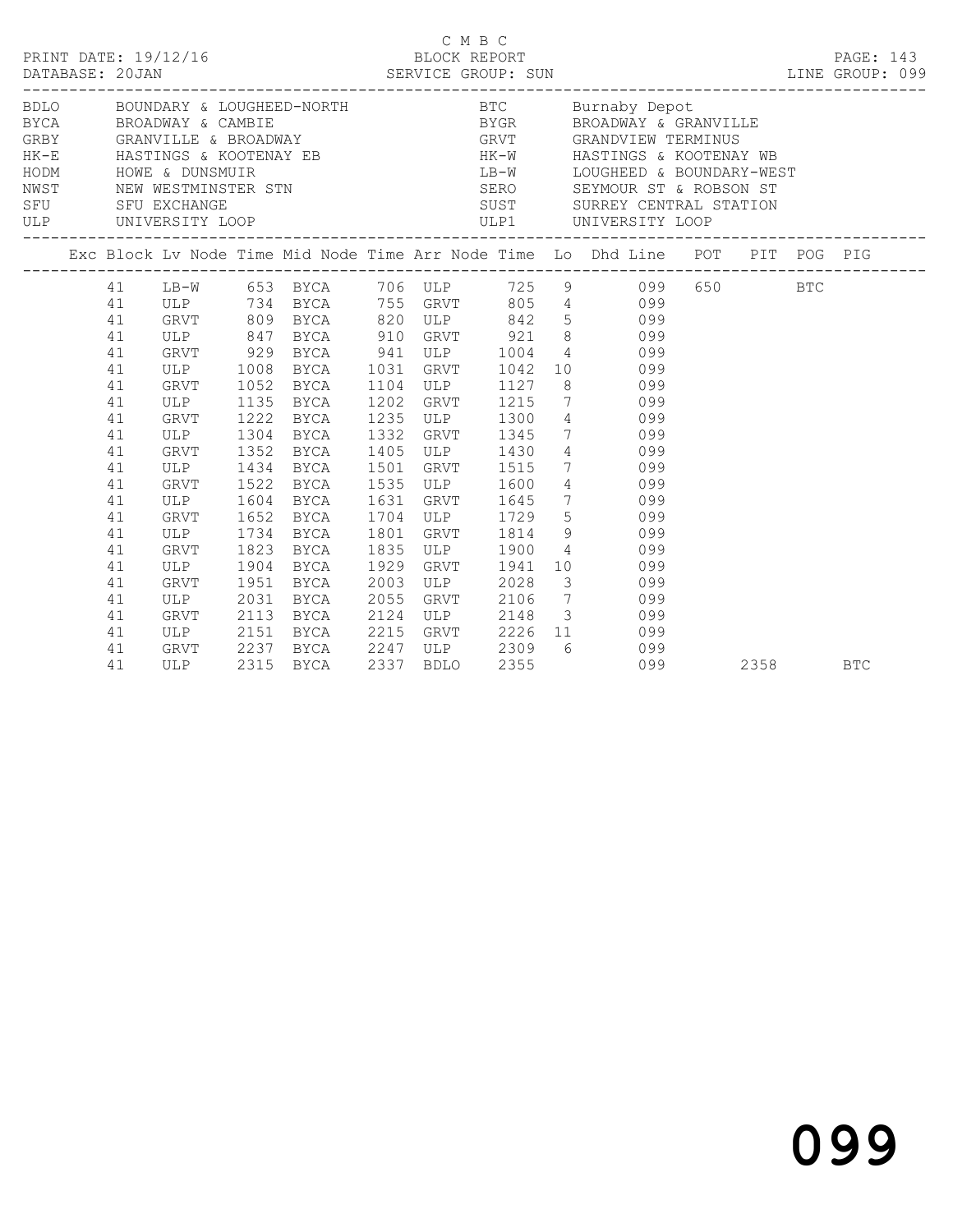#### C M B C<br>BLOCK REPORT SERVICE GROUP: SUN

PRINT DATE: 19/12/16 BLOCK REPORT PAGE: 144

|  |          |                    |              |                             |              |                  |              |                                    | Exc Block Lv Node Time Mid Node Time Arr Node Time Lo Dhd Line POT PIT POG PIG |     |          |            |            |
|--|----------|--------------------|--------------|-----------------------------|--------------|------------------|--------------|------------------------------------|--------------------------------------------------------------------------------|-----|----------|------------|------------|
|  | 42       |                    |              | LB-W 705 BYCA 718 ULP 737 9 |              |                  |              |                                    | 099                                                                            | 702 |          | <b>BTC</b> |            |
|  | 42       | ULP 746 BYCA       |              |                             |              | 807 GRVT         | 817          |                                    | 4 099                                                                          |     |          |            |            |
|  | 42       | GRVT               |              | 821 BYCA                    |              | 832 ULP 854      |              | $5\overline{)}$                    | 099                                                                            |     |          |            |            |
|  | 42       | ULP                | 859          | BYCA                        | 922          | GRVT             | 933          | 11                                 | 099                                                                            |     |          |            |            |
|  | 42       | GRVT               | 944          | BYCA                        | 956          | ULP              | 1019         | 5 <sup>5</sup>                     | 099                                                                            |     |          |            |            |
|  | 42       | ULP                | 1024         | BYCA                        | 1047         | GRVT             | 1058         | 9                                  | 099                                                                            |     |          |            |            |
|  | 42       | GRVT               | 1107         | BYCA                        | 1120         | ULP              | 1145         | $4\overline{4}$                    | 099                                                                            |     |          |            |            |
|  | $4\,2$   | ULP                | 1149         | BYCA                        | 1216         | GRVT             | 1229         | 8                                  | 099                                                                            |     |          |            |            |
|  | 42       | GRVT               | 1237         | BYCA                        | 1250         | ULP              | 1315         | $4\overline{4}$                    | 099                                                                            |     |          |            |            |
|  | 42       | ULP                | 1319         | BYCA                        | 1347         | GRVT             | 1400         | $7\overline{ }$                    | 099                                                                            |     |          |            |            |
|  | 42       | GRVT               | 1407         | BYCA                        | 1420         | ULP              | 1445         | $\overline{4}$                     | 099                                                                            |     |          |            |            |
|  | 42<br>42 | ULP                | 1449         | BYCA                        | 1516<br>1550 | GRVT             | 1530<br>1615 | $7\overline{ }$<br>$4\overline{4}$ | 099<br>099                                                                     |     |          |            |            |
|  | 42       | GRVT<br>ULP        | 1537<br>1619 | BYCA<br>BYCA                | 1646         | ULP<br>GRVT      | 1700         | $7\phantom{.0}\phantom{.0}7$       | 099                                                                            |     |          |            |            |
|  | $4\,2$   | GRVT               | 1707         | BYCA                        | 1719         | ULP              | 1744         | $5^{\circ}$                        | 099                                                                            |     |          |            |            |
|  | 42       | ULP                | 1749         | BYCA                        | 1816         | GRVT             | 1829         | 10                                 | 099                                                                            |     |          |            |            |
|  | $4\,2$   | GRVT               | 1839         | BYCA                        | 1851         | ULP              | 1916         | $\overline{4}$                     | 099                                                                            |     |          |            |            |
|  | 42       | ULP                | 1920         | BYCA                        | 1945         | GRVT             | 1957         | 14                                 | 099                                                                            |     |          |            |            |
|  | $4\,2$   | GRVT               | 2011         | BYCA                        | 2022         | ULP              | 2047         | $\overline{4}$                     | 099                                                                            |     |          |            |            |
|  | 42       | ULP                | 2051         | BYCA                        | 2115         | GRVT             | 2126         | 11                                 | 099                                                                            |     |          |            |            |
|  | 42       | GRVT               | 2137         | BYCA                        | 2148         | ULP              | 2212         | $\overline{\mathbf{3}}$            | 099                                                                            |     |          |            |            |
|  | 42       | ULP                | 2215         | BYCA                        | 2237         | GRVT             | 2248         | 13                                 | 099                                                                            |     |          |            |            |
|  | 42       | GRVT               | 2301         | BYCA                        | 2311         | ULP              | 2333         | 6                                  | 099                                                                            |     |          |            |            |
|  | 42       | ULP                | 2339         | BYCA                        | 2401         | GRVT             | 2412         | 8 <sup>8</sup>                     | 099                                                                            |     |          |            |            |
|  | 42       | GRVT               | 2420         | <b>BYCA</b>                 | 2430         | ULP              | 2452         | 12                                 | 099                                                                            |     |          |            |            |
|  | 42       | ULP                | 2504         | BYCA                        | 2524         | GRVT             | 2534         | 16                                 | 099                                                                            |     |          |            |            |
|  | 42       | GRVT               | 2550         | BYCA                        | 2559         | ULP              | 2620         | 17                                 | 1 099                                                                          |     |          |            |            |
|  | 42       | ULP1               | 2638         | GRBY                        | 2657         | SERO             | 2708         | $\overline{1}$                     | N17                                                                            |     |          |            |            |
|  | 42       | SERO               | 2709         | BYGR                        | 2716         | ULP1             | 2736         | $7\phantom{0}$                     | 26 N17                                                                         |     |          |            |            |
|  | 42       | HODM               | 2809         | NWST                        | 2911         | SUST             | 2931         |                                    | N19                                                                            |     | 3001 300 |            | <b>BTC</b> |
|  | 43       | LB-W               | 717          | BYCA                        | 730          | ULP              | 749          | 9                                  | 099                                                                            |     | 714      | <b>BTC</b> |            |
|  | 43       | ULP                | 758          | BYCA                        | 819          | GRVT             | 829          | $4\overline{ }$                    | 099                                                                            |     |          |            |            |
|  | 43       | <b>GRVT</b>        | 833          | BYCA                        | 844          | ULP              | 906          | $5\phantom{.0}$                    | 099                                                                            |     |          |            |            |
|  | 43       | ULP                |              | 911 BYCA                    | 934          | GRVT             | 945          | $6\overline{6}$                    | 099                                                                            |     |          |            |            |
|  | 43       | GRVT               | 951          | BYCA<br>BYCA                | 1003<br>1056 | ULP              | 1026         | 6<br>13                            | 099<br>099                                                                     |     |          |            |            |
|  | 43<br>43 | ULP<br><b>GRVT</b> | 1032<br>1122 | BYCA                        |              | GRVT<br>1135 ULP | 1109<br>1200 | $4\overline{4}$                    | 099                                                                            |     |          |            |            |
|  | 43       | ULP                |              | 1204 BYCA                   |              | 1232 GRVT        | 1245         | $\overline{7}$                     | 099                                                                            |     |          |            |            |
|  | 43       | GRVT               |              | 1252 BYCA 1305 ULP 1330 4   |              |                  |              |                                    | 099                                                                            |     |          |            |            |
|  | 43       | ULP                | 1334         | BYCA                        | 1402         | GRVT             | 1415         | 7                                  | 099                                                                            |     |          |            |            |
|  | 43       | GRVT               | 1422         | BYCA                        | 1435         | ULP              | 1500         | 4                                  | 099                                                                            |     |          |            |            |
|  | 43       | ULP                | 1504         | BYCA                        | 1531         | GRVT             | 1545         | 7                                  | 099                                                                            |     |          |            |            |
|  | 43       | GRVT               | 1552         | BYCA                        | 1605         | ULP              | 1630         | 4                                  | 099                                                                            |     |          |            |            |
|  | 43       | ULP                | 1634         | BYCA                        | 1701         | GRVT             | 1715         | 7                                  | 099                                                                            |     |          |            |            |
|  | 43       | GRVT               | 1722         | BYCA                        | 1734         | ULP              | 1759         | 5                                  | 099                                                                            |     |          |            |            |
|  | 43       | ULP                | 1804         | BYCA                        | 1829         | GRVT             | 1842         | 13                                 | 099                                                                            |     |          |            |            |
|  | 43       | GRVT               | 1855         | BYCA                        | 1907         | ULP              | 1932         | 2                                  | 099                                                                            |     |          |            |            |
|  | 43       | ULP                | 1934         | BYCA                        | 1959         | <b>BDLO</b>      | 2019         |                                    | 099                                                                            |     | 2022     |            | <b>BTC</b> |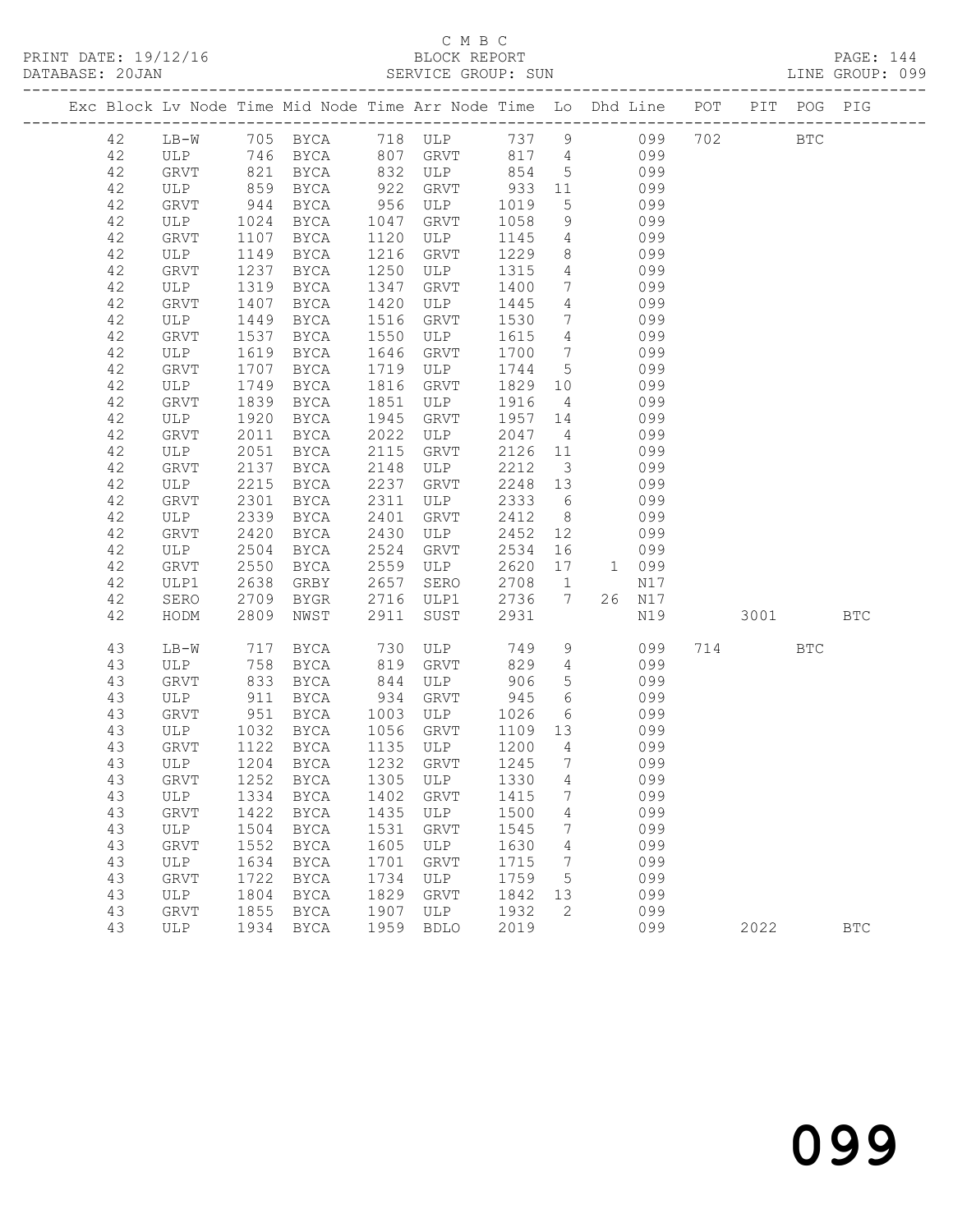| Exc Block Lv Node Time Mid Node Time Arr Node Time Lo Dhd Line POT PIT POG PIG |             |              |                                             |              |                           |       |                 |       |         |            |            |
|--------------------------------------------------------------------------------|-------------|--------------|---------------------------------------------|--------------|---------------------------|-------|-----------------|-------|---------|------------|------------|
| 44                                                                             | LB-W        |              | --<br>729 BYCA 742 ULP<br>810 BYCA 831 GRYT |              | 742 ULP 801 9 099 726 BTC |       |                 |       |         |            |            |
| 44                                                                             | ULP         |              |                                             |              |                           | 841 4 |                 | 099   |         |            |            |
| 44                                                                             | GRVT        | 845<br>922   | BYCA                                        |              | 856 ULP                   | 918   | $\overline{4}$  | 099   |         |            |            |
| 44                                                                             | ULP         |              | BYCA                                        |              | 945 GRVT                  | 956   | 11              | 099   |         |            |            |
| 44                                                                             | GRVT        | 1007         | BYCA                                        | 1019         | ULP                       | 1042  | 6               | 099   |         |            |            |
| 44                                                                             | ULP         | 1048         | BYCA                                        | 1112         | GRVT                      | 1125  | 12              | 099   |         |            |            |
| 44                                                                             | <b>GRVT</b> | 1137         | BYCA                                        | 1150         | ULP                       | 1215  | $\overline{4}$  | 099   |         |            |            |
| 44                                                                             | ULP         | 1219         | BYCA                                        | 1247         | GRVT                      | 1300  | $7\overline{ }$ | 099   |         |            |            |
| 44                                                                             | <b>GRVT</b> | 1307         | BYCA                                        | 1320         | ULP                       | 1345  | $\overline{4}$  | 099   |         |            |            |
| 44                                                                             | ULP         | 1349         | BYCA                                        | 1417         | GRVT                      | 1430  | $7\overline{ }$ | 099   |         |            |            |
| 44                                                                             | GRVT        | 1437         | BYCA                                        | 1450         | ULP                       | 1515  | $\overline{4}$  | 099   |         |            |            |
| 44                                                                             | ULP         | 1519         | BYCA                                        | 1546         | GRVT                      | 1600  | $7\overline{ }$ | 099   |         |            |            |
| 44                                                                             | GRVT        | 1607         | BYCA                                        | 1620         | ULP                       | 1645  | $4\overline{ }$ | 099   |         |            |            |
| 44                                                                             | ULP         | 1649         | BYCA                                        | 1716         | GRVT                      | 1729  | 8               | 099   |         |            |            |
| 44                                                                             | GRVT        | 1737         | BYCA                                        | 1749         | ULP                       | 1814  | $5\overline{)}$ | 099   |         |            |            |
| 44                                                                             | ULP         | 1819         | BYCA                                        | 1844         | GRVT                      | 1857  | 14              | 099   |         |            |            |
| 44                                                                             | GRVT        | 1911         | BYCA                                        | 1923         | ULP                       | 1948  | 3               | 099   |         |            |            |
| 44                                                                             | ULP         | 1951         | BYCA                                        | 2016         | <b>BDLO</b>               | 2036  |                 | 099   | 2039    |            | <b>BTC</b> |
| 45                                                                             | $LB-W$      | 739          | BYCA                                        | 754          | ULP                       | 816   | $7\overline{ }$ | 099   | 736 730 | <b>BTC</b> |            |
| 45                                                                             | ULP         | 823          | BYCA                                        | 846          | GRVT                      | 857   | 9               | 099   |         |            |            |
| 45                                                                             | GRVT        | 906          | <b>BYCA</b>                                 | 917          | ULP                       | 939   | $\mathcal{S}$   | 099   |         |            |            |
| 45                                                                             | ULP         | 942          | BYCA                                        | 1005         | GRVT                      | 1016  | 6               | 099   |         |            |            |
| 45                                                                             | GRVT        | 1022         | BYCA                                        | 1034         | ULP                       | 1057  | $7\overline{ }$ | 099   |         |            |            |
| 45                                                                             | ULP         | 1104         | BYCA                                        | 1131         | GRVT                      | 1144  | 8               | 099   |         |            |            |
| 45                                                                             | <b>GRVT</b> | 1152         | BYCA                                        | 1205         | ULP                       | 1230  | $\overline{4}$  | 099   |         |            |            |
| 45                                                                             | ULP         | 1234         | BYCA                                        | 1302         | GRVT                      | 1315  | $7\phantom{.0}$ | 099   |         |            |            |
| 45                                                                             | GRVT        | 1322         | BYCA                                        | 1335         | ULP                       | 1400  | $\overline{4}$  | 099   |         |            |            |
| 45                                                                             | ULP         | 1404         | BYCA                                        | 1431         | GRVT                      | 1445  | $7\phantom{.0}$ | 099   |         |            |            |
| 45                                                                             | <b>GRVT</b> | 1452         | <b>BYCA</b>                                 | 1505         | ULP                       | 1530  | $\overline{4}$  | 099   |         |            |            |
| 45                                                                             | ULP         | 1534         | BYCA                                        | 1601         | GRVT                      | 1615  | $7\phantom{.0}$ | 099   |         |            |            |
| 45                                                                             | <b>GRVT</b> | 1622         | BYCA                                        | 1635         | ULP                       | 1700  | $\overline{4}$  | 099   |         |            |            |
| 45                                                                             | ULP         | 1704         | BYCA                                        | 1731         | GRVT                      | 1744  | 8               | 099   |         |            |            |
| 45                                                                             | <b>GRVT</b> | 1752         | BYCA                                        | 1804         | ULP                       | 1829  | $5\phantom{.0}$ | 099   |         |            |            |
| 45                                                                             | ULP         | 1834         | BYCA                                        | 1859         | GRVT                      | 1912  | 9               | 099   |         |            |            |
| 45                                                                             | GRVT        | 1921         | BYCA                                        | 1933         | ULP                       | 1958  | $\mathcal{S}$   | 099   |         |            |            |
| 45                                                                             | ULP         | 2001         | BYCA                                        | 2025         | GRVT                      | 2036  | $5\phantom{.0}$ | 099   |         |            |            |
| 45                                                                             | GRVT        | 2041         | BYCA                                        | 2052         | ULP                       | 2117  | $4\overline{ }$ | 099   |         |            |            |
| 45                                                                             | ULP         | 2121         | BYCA                                        | 2145         | GRVT                      | 2156  | $5\phantom{.0}$ | 099   |         |            |            |
|                                                                                |             |              |                                             |              | ULP                       | 2233  | 6               | 099   |         |            |            |
| 45<br>45                                                                       | GRVT<br>ULP | 2201<br>2239 | BYCA<br>BYCA                                | 2211<br>2301 | GRVT                      | 2312  | 14              | 099   |         |            |            |
| 45                                                                             | GRVT        | 2326         | BYCA                                        | 2336         | ULP                       | 2358  | 6               | 099   |         |            |            |
| 45                                                                             | ULP         | 2404         | BYCA                                        | 2424         | GRVT                      | 2434  | 16              | 099   |         |            |            |
| 45                                                                             | GRVT        | 2450         | BYCA                                        | 2500         | ULP                       | 2522  | 11              | 1 099 |         |            |            |
| 45                                                                             | ULP1        | 2534         |                                             | 2553         | SERO                      | 2604  | 5               | N17   |         |            |            |
| 45                                                                             | SERO        | 2609         | GRBY<br>BYGR                                | 2616         | ULP1                      | 2636  |                 | N17   | 2711    |            | <b>BTC</b> |
|                                                                                |             |              |                                             |              |                           |       |                 |       |         |            |            |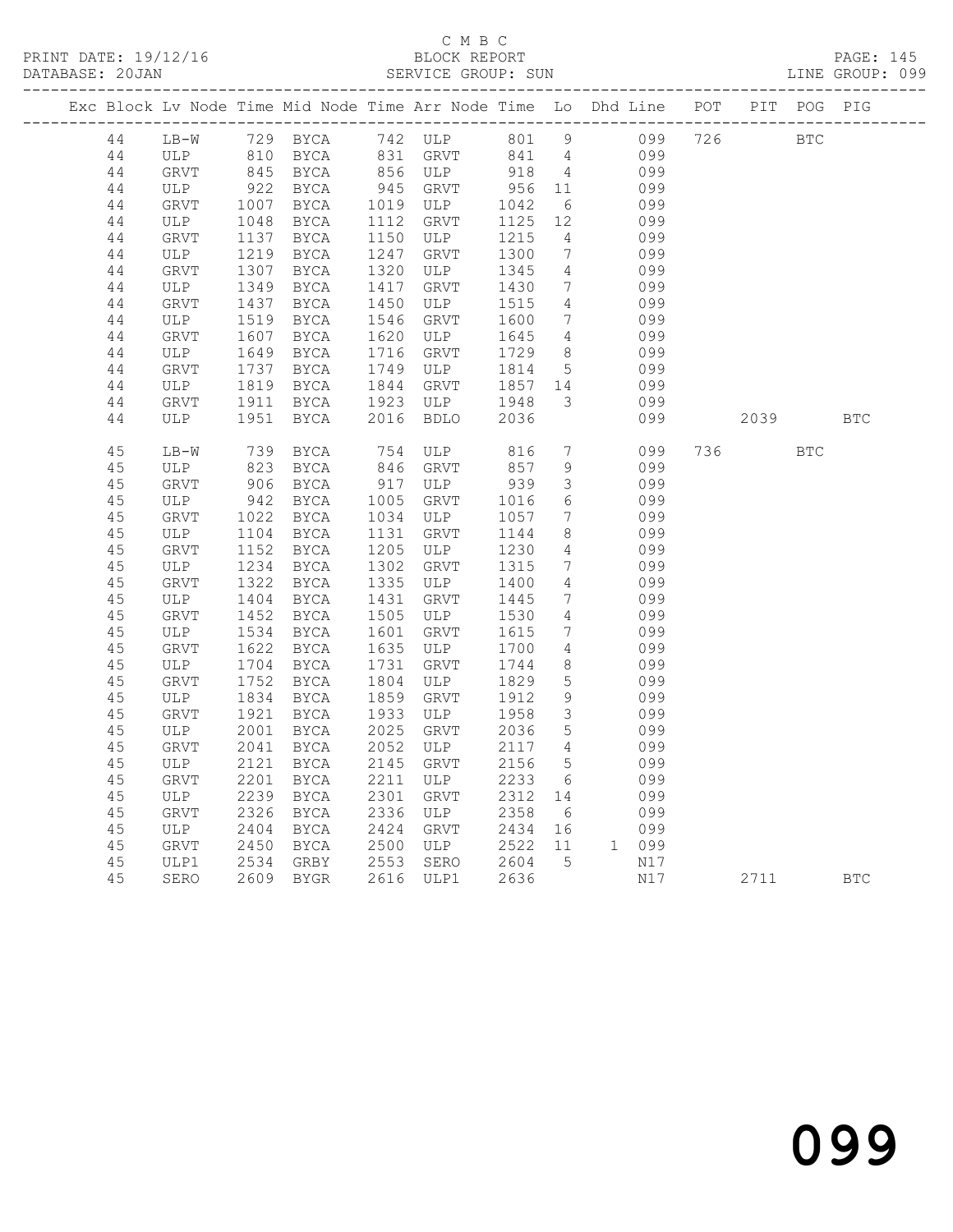PRINT DATE: 19/12/16 BLOCK REPORT PAGE: 146 SERVICE GROUP: SUN

|  |          |             |      |                                |              |                          |              |                         | Exc Block Lv Node Time Mid Node Time Arr Node Time Lo Dhd Line POT PIT POG PIG |     |            |            |              |
|--|----------|-------------|------|--------------------------------|--------------|--------------------------|--------------|-------------------------|--------------------------------------------------------------------------------|-----|------------|------------|--------------|
|  |          |             |      |                                |              |                          |              |                         |                                                                                |     |            |            |              |
|  | 46       | $LB-W$      |      |                                |              |                          |              |                         | 751 BYCA 806 ULP 828 6 099                                                     | 748 | <b>BTC</b> |            |              |
|  | 46       |             |      | ULP 834 BYCA 857 GRVT 908      |              |                          |              |                         | 6 099                                                                          |     |            |            |              |
|  | 46       | GRVT        |      | 914 BYCA                       |              | 926 ULP 949              |              | $\overline{\mathbf{3}}$ | 099                                                                            |     |            |            |              |
|  | 46       | ULP         | 952  | BYCA                           |              | 1015 GRVT 1026           |              | 11                      | 099                                                                            |     |            |            |              |
|  | 46       | GRVT        | 1037 | BYCA                           |              | 1049 ULP                 | 1112         | 8                       | 099                                                                            |     |            |            |              |
|  | 46       | ULP         | 1120 | BYCA                           |              | 1147 GRVT                | 1200         | $\overline{7}$          | 099                                                                            |     |            |            |              |
|  | 46       | GRVT        | 1207 | BYCA                           |              | 1220 ULP                 | 1245         | $\overline{4}$          | 099                                                                            |     |            |            |              |
|  | 46       | ULP         | 1249 | BYCA                           | 1317         | GRVT                     | 1330         | $7\overline{ }$         | 099                                                                            |     |            |            |              |
|  | 46       | GRVT        | 1337 | BYCA                           |              | 1350 ULP                 | 1415         | $\overline{4}$          | 099                                                                            |     |            |            |              |
|  | 46       | ULP         | 1419 | BYCA                           | 1446         | GRVT                     | 1500         | $\overline{7}$          | 099                                                                            |     |            |            |              |
|  | 46       | GRVT        | 1507 | BYCA                           | 1520         | ULP                      | 1545         | $\overline{4}$          | 099                                                                            |     |            |            |              |
|  | 46       | ULP         | 1549 | BYCA                           | 1616         | GRVT                     | 1630         | $\overline{7}$          | 099                                                                            |     |            |            |              |
|  | 46       | GRVT        | 1637 | BYCA                           | 1649         | ULP                      | 1714         | $5\overline{)}$         | 099                                                                            |     |            |            |              |
|  | 46       | ULP         | 1719 | BYCA                           | 1746         | GRVT                     | 1759         | 8 <sup>8</sup>          | 099                                                                            |     |            |            |              |
|  | 46       | GRVT        | 1807 | BYCA                           | 1819         | ULP                      | 1844         | $5^{\circ}$             | 099                                                                            |     |            |            |              |
|  | 46       | ULP         | 1849 | BYCA                           |              | 1914 GRVT                | 1927         | 14                      | 099                                                                            |     |            |            |              |
|  | 46       | GRVT        | 1941 | BYCA                           | 1953         | ULP                      | 2018         | $\overline{\mathbf{3}}$ | 099                                                                            |     |            |            |              |
|  | 46       | ULP         | 2021 | BYCA                           | 2045         | GRVT                     | 2056         | 6                       | 099                                                                            |     |            |            |              |
|  | 46       | GRVT        | 2102 | BYCA                           | 2113         | ULP                      | 2137         | $4\overline{4}$         | 099                                                                            |     |            |            |              |
|  | 46       | ULP         | 2141 | BYCA                           | 2205         | GRVT                     | 2216         | 9                       | 099                                                                            |     |            |            |              |
|  | 46       | GRVT        | 2225 | BYCA                           | 2235         | ULP                      | 2257         | $6\overline{6}$         | 099                                                                            |     |            |            |              |
|  | 46       | ULP         | 2303 | BYCA                           | 2325         | GRVT                     | 2336         | 14                      | 099                                                                            |     |            |            |              |
|  | 46       | GRVT        | 2350 | <b>BYCA</b>                    | 2400         | ULP                      | 2422         | 12                      | 099                                                                            |     |            |            |              |
|  | 46       | ULP         | 2434 | <b>BYCA</b>                    | 2454         | GRVT                     | 2504         | 16                      | 099                                                                            |     |            |            |              |
|  | 46       | GRVT        | 2520 | <b>BYCA</b>                    |              | $2529$ ULP<br>$2529$ ULP | 2550         | 17                      | 1 099                                                                          |     |            |            |              |
|  | 46       | ULP1        | 2608 | GRBY                           | 2627         |                          | 2638         | $\overline{1}$          | N17                                                                            |     |            |            |              |
|  | 46       | SERO        |      | 2639 BYGR                      |              | 2646 ULP1 2706 17        |              |                         | 26 N17                                                                         |     |            |            |              |
|  | 46       | HODM        | 2749 |                                |              | NWST                     | 2851         |                         | N19                                                                            |     | 2913       |            | <b>BTC</b>   |
|  |          |             |      |                                |              |                          |              |                         |                                                                                |     |            |            |              |
|  | 47       | LB-W        |      | 851 BYCA                       |              | 906 ULP<br>955 GRVT      | 928          | $4\overline{4}$         | 099                                                                            |     |            | <b>BTC</b> |              |
|  | 47       | ULP         |      | 932 BYCA                       |              |                          | 1006         | 9                       | 099                                                                            |     |            |            |              |
|  | 47       | GRVT        | 1015 | BYCA                           | 1027         | ULP                      | 1050         | $6\overline{6}$         | 099                                                                            |     |            |            |              |
|  | 47       | ULP         | 1056 | BYCA                           | 1120         | GRVT                     | 1133         | 12                      | 099                                                                            |     |            |            |              |
|  | 47       | <b>GRVT</b> | 1145 | BYCA                           | 1158         | ULP                      | 1223         | $4\overline{4}$         | 099                                                                            |     |            |            |              |
|  | 47       | ULP         |      | 1227 BYCA                      | 1255         | GRVT                     | 1308         | $\overline{7}$          | 099                                                                            |     |            |            |              |
|  | 47       | GRVT        | 1315 | BYCA                           | 1328         | ULP                      | 1353         | $\overline{4}$          | 099                                                                            |     |            |            |              |
|  | 47       | ULP         | 1357 | BYCA                           | 1425         | GRVT                     | 1438         | $7\overline{ }$         | 099                                                                            |     |            |            |              |
|  | 47       | GRVT        | 1445 | BYCA                           |              | 1458 ULP                 | 1523         | $4\overline{4}$         | 099                                                                            |     |            |            |              |
|  | 47       | ULP         |      | 1527 BYCA                      |              | 1554 GRVT                | 1608         | $\overline{7}$          | 099                                                                            |     |            |            |              |
|  | 47       |             |      | GRVT 1615 BYCA 1628 ULP 1653 4 |              |                          |              |                         | 099                                                                            |     |            |            |              |
|  | 47       | ULP         |      | 1657 BYCA                      |              | 1724 GRVT                | 1737         | 8                       | 099                                                                            |     |            |            |              |
|  | 47       | GRVT        |      | 1745 BYCA                      |              | 1757 ULP                 | 1822         | 5                       | 099                                                                            |     |            |            |              |
|  | 47       | ULP         |      | 1827 BYCA                      | 1852         | <b>BDLO</b>              | 1912         |                         | 099                                                                            |     | 1915       |            | $_{\rm BTC}$ |
|  |          |             |      |                                |              |                          |              |                         |                                                                                |     |            |            |              |
|  | 48       | $LB-W$      | 915  | BYCA                           | 931          | ULP                      | 954          | 6                       | 099                                                                            |     | 912        | <b>BTC</b> |              |
|  | 48       | ULP         | 1000 | BYCA                           | 1023         | GRVT                     | 1034         | 11                      | 099                                                                            |     |            |            |              |
|  | 48       | <b>GRVT</b> | 1045 | BYCA<br>1127 BYCA              | 1057         | ULP                      | 1120         | 7                       | 099                                                                            |     |            |            |              |
|  | 48       | ULP         |      |                                | 1154         | GRVT                     | 1207         | 8                       | 099                                                                            |     |            |            |              |
|  | 48<br>48 | GRVT<br>ULP | 1215 | BYCA                           | 1228<br>1325 | ULP                      | 1253<br>1338 | 4<br>7                  | 099<br>099                                                                     |     |            |            |              |
|  |          |             | 1257 | BYCA                           |              | GRVT                     |              |                         |                                                                                |     |            |            |              |
|  | 48       | GRVT        | 1345 | BYCA                           | 1358         | ULP                      | 1423         | 4<br>7                  | 099<br>099                                                                     |     |            |            |              |
|  | 48       | ULP         | 1427 | BYCA                           | 1454         | GRVT                     | 1508         |                         |                                                                                |     |            |            |              |
|  | 48       | <b>GRVT</b> | 1515 | BYCA                           | 1528         | ULP                      | 1553         | 4                       | 099                                                                            |     |            |            |              |
|  | 48<br>48 | ULP         | 1557 | BYCA                           | 1624<br>1657 | GRVT                     | 1638<br>1722 | 7<br>5                  | 099<br>099                                                                     |     |            |            |              |
|  | 48       | GRVT        | 1645 | BYCA<br>1727 BYCA              | 1754         | ULP<br>GRVT              | 1807         | 8                       | 099                                                                            |     |            |            |              |
|  |          | ULP         |      |                                |              |                          |              | 5                       |                                                                                |     |            |            |              |
|  | 48       | <b>GRVT</b> |      | 1815 BYCA                      | 1827         | ULP                      | 1852         |                         | 099                                                                            |     |            |            |              |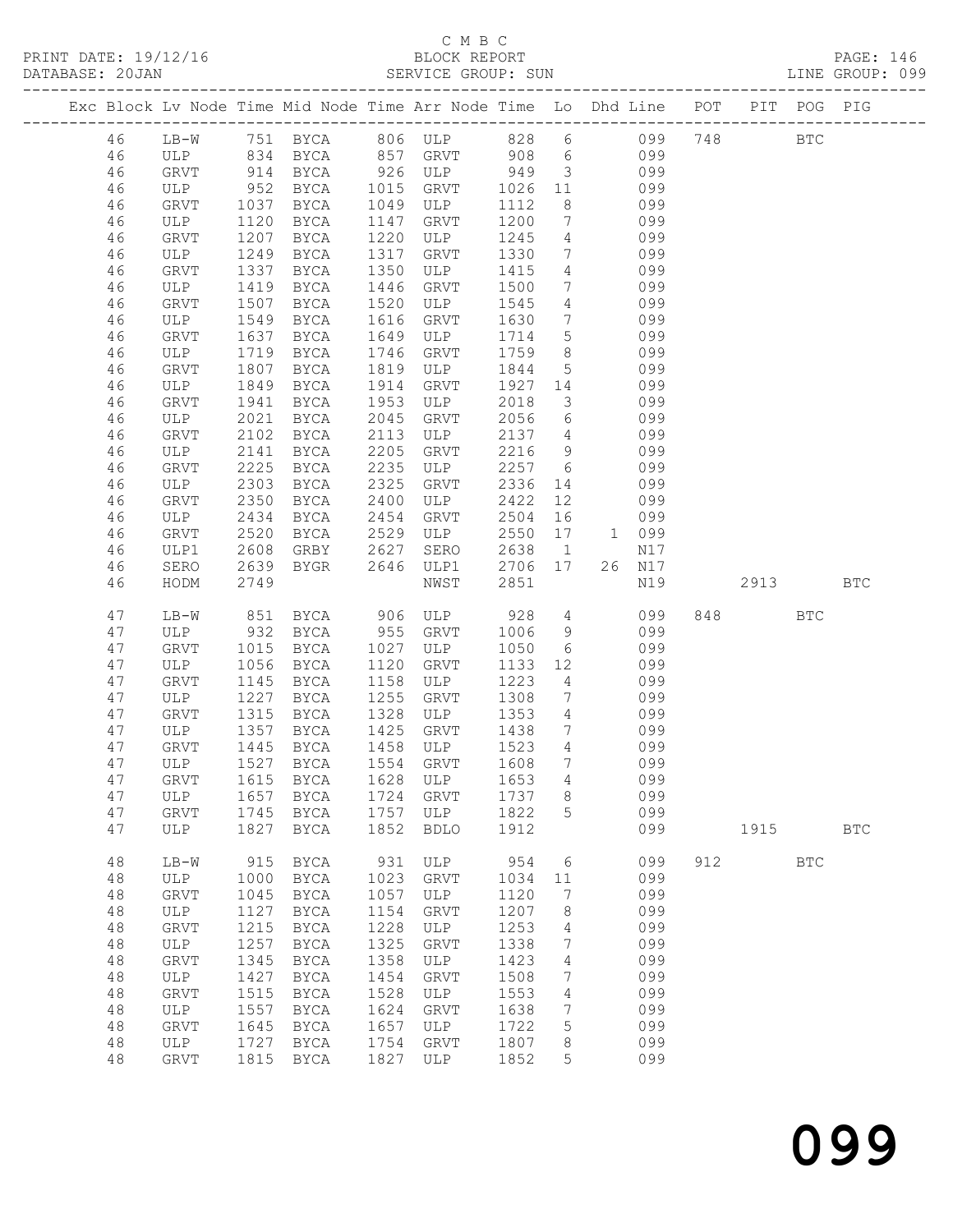|  |    |             |      |             |      | Exc Block Lv Node Time Mid Node Time Arr Node Time Lo Dhd Line POT PIT POG PIG |              |                         |        |           |            |            |
|--|----|-------------|------|-------------|------|--------------------------------------------------------------------------------|--------------|-------------------------|--------|-----------|------------|------------|
|  | 48 |             |      |             |      | ULP 1857 BYCA 1922 BDLO 1942                                                   |              |                         |        | 099 1945  |            | <b>BTC</b> |
|  | 49 | LB-W        |      | 930 BYCA    |      | 946 ULP                                                                        | 1009 7       |                         | 099    | 927 — 100 | <b>BTC</b> |            |
|  | 49 | ULP         | 1016 | BYCA        | 1039 | GRVT                                                                           | 1050 10      |                         | 099    |           |            |            |
|  | 49 | <b>GRVT</b> | 1100 |             | 1113 | ULP                                                                            |              | $\overline{4}$          | 099    |           |            |            |
|  |    |             |      | BYCA        | 1209 |                                                                                | 1138<br>1222 | 8                       |        |           |            |            |
|  | 49 | ULP         | 1142 | BYCA        |      | GRVT                                                                           |              |                         | 099    |           |            |            |
|  | 49 | GRVT        | 1230 | BYCA        | 1243 | ULP                                                                            | 1308         | $4\overline{ }$         | 099    |           |            |            |
|  | 49 | ULP         | 1312 | BYCA        | 1340 | GRVT                                                                           | 1353         | $7\phantom{0}$          | 099    |           |            |            |
|  | 49 | GRVT        | 1400 | BYCA        | 1413 | ULP                                                                            | 1438         | $\overline{4}$          | 099    |           |            |            |
|  | 49 | ULP         | 1442 | BYCA        | 1509 | GRVT                                                                           | 1523         | 7                       | 099    |           |            |            |
|  | 49 | GRVT        | 1530 | BYCA        | 1543 | ULP                                                                            | 1608         | 4                       | 099    |           |            |            |
|  | 49 | ULP         | 1612 | BYCA        | 1639 | GRVT                                                                           | 1653         | 7                       | 099    |           |            |            |
|  | 49 | GRVT        | 1700 | BYCA        | 1712 | ULP                                                                            | 1737         | 5                       | 099    |           |            |            |
|  | 49 | ULP         | 1742 | BYCA        | 1809 | GRVT                                                                           | 1822         | 9                       | 099    |           |            |            |
|  | 49 | GRVT        | 1831 | BYCA        | 1843 | ULP                                                                            | 1908         | $\overline{4}$          | 099    |           |            |            |
|  | 49 | ULP         | 1912 | BYCA        | 1937 | GRVT                                                                           | 1949         | 12                      | 099    |           |            |            |
|  | 49 | <b>GRVT</b> | 2001 | BYCA        | 2012 | ULP                                                                            | 2037         | $\overline{4}$          | 099    |           |            |            |
|  | 49 | ULP         | 2041 | BYCA        | 2105 | GRVT                                                                           | 2116         | 9                       | 099    |           |            |            |
|  | 49 | <b>GRVT</b> | 2125 | BYCA        | 2136 | ULP                                                                            | 2200         | $\overline{\mathbf{3}}$ | 099    |           |            |            |
|  | 49 | ULP         | 2203 | BYCA        | 2225 | GRVT                                                                           | 2236 13      |                         | 099    |           |            |            |
|  | 49 | GRVT        | 2249 | BYCA        | 2259 | ULP                                                                            | 2321         | 6                       | 099    |           |            |            |
|  | 49 | ULP         | 2327 | BYCA        | 2349 | GRVT                                                                           | 2400 19      |                         | 20 099 |           |            |            |
|  | 49 | HODM        | 2439 | NWST        | 2541 | SUST                                                                           | 2601         |                         | N19    | 2631      |            | BTC        |
|  | 50 | $LB-W$      | 953  | BYCA        | 1009 | ULP                                                                            | 1032         | 8 <sup>8</sup>          | 099    | 950 000   | <b>BTC</b> |            |
|  | 50 | ULP         | 1040 | BYCA        | 1104 | GRVT                                                                           | 1117         | 13                      | 099    |           |            |            |
|  | 50 | <b>GRVT</b> | 1130 | BYCA        | 1143 | ULP                                                                            | 1208         | $\overline{4}$          | 099    |           |            |            |
|  | 50 | ULP         | 1212 | BYCA        | 1240 | GRVT                                                                           | 1253         | $7\overline{ }$         | 099    |           |            |            |
|  | 50 | GRVT        | 1300 | BYCA        | 1313 | ULP                                                                            | 1338         | $\overline{4}$          | 099    |           |            |            |
|  | 50 | ULP         | 1342 | BYCA        | 1410 | GRVT                                                                           | 1423         | 7                       | 099    |           |            |            |
|  | 50 | GRVT        | 1430 | BYCA        | 1443 | ULP                                                                            | 1508         | $\overline{4}$          | 099    |           |            |            |
|  | 50 | ULP         | 1512 | BYCA        | 1539 | GRVT                                                                           | 1553         | 7                       | 099    |           |            |            |
|  | 50 | GRVT        | 1600 | BYCA        | 1613 | ULP                                                                            | 1638         | $\overline{4}$          | 099    |           |            |            |
|  | 50 | ULP         | 1642 | BYCA        | 1709 | GRVT                                                                           | 1723         | $7\overline{ }$         | 099    |           |            |            |
|  | 50 | <b>GRVT</b> | 1730 | BYCA        | 1742 | ULP                                                                            | 1807         | 5                       | 099    |           |            |            |
|  | 50 | ULP         | 1812 | BYCA        | 1837 | GRVT                                                                           | 1850         | 11                      | 099    |           |            |            |
|  | 50 | GRVT        | 1901 | BYCA        | 1913 | ULP                                                                            | 1938         | $\overline{4}$          | 099    |           |            |            |
|  | 50 |             | 1942 | BYCA        | 2007 | GRVT                                                                           | 2019         | 12                      | 099    |           |            |            |
|  |    | ULP         | 2031 |             | 2042 |                                                                                |              | $\overline{4}$          |        |           |            |            |
|  | 50 | GRVT        |      | BYCA        |      | ULP                                                                            | 2107         |                         | 099    |           |            |            |
|  | 50 | ULP         | 2111 | <b>BYCA</b> | 2135 | <b>GRVT</b>                                                                    | 2146         | $\mathcal{S}$           | 099    |           |            |            |
|  | 50 | GRVT        | 2149 | BYCA        | 2200 | ULP                                                                            | 2224         | $\overline{\mathbf{3}}$ | 099    |           |            |            |
|  | 50 | ULP         | 2227 | BYCA        | 2249 | GRVT                                                                           | 2300         | 13                      | 099    |           |            |            |
|  | 50 | GRVT        | 2313 | BYCA        | 2323 | ULP                                                                            | 2345         | 6                       | 099    |           |            |            |
|  | 50 | ULP         | 2351 | BYCA        | 2413 | GRVT                                                                           | 2424 25      |                         | 20 099 |           |            |            |
|  | 50 | HODM        |      | 2509 NWST   | 2611 | SUST                                                                           | 2631         |                         | N19    | 2701      |            | <b>BTC</b> |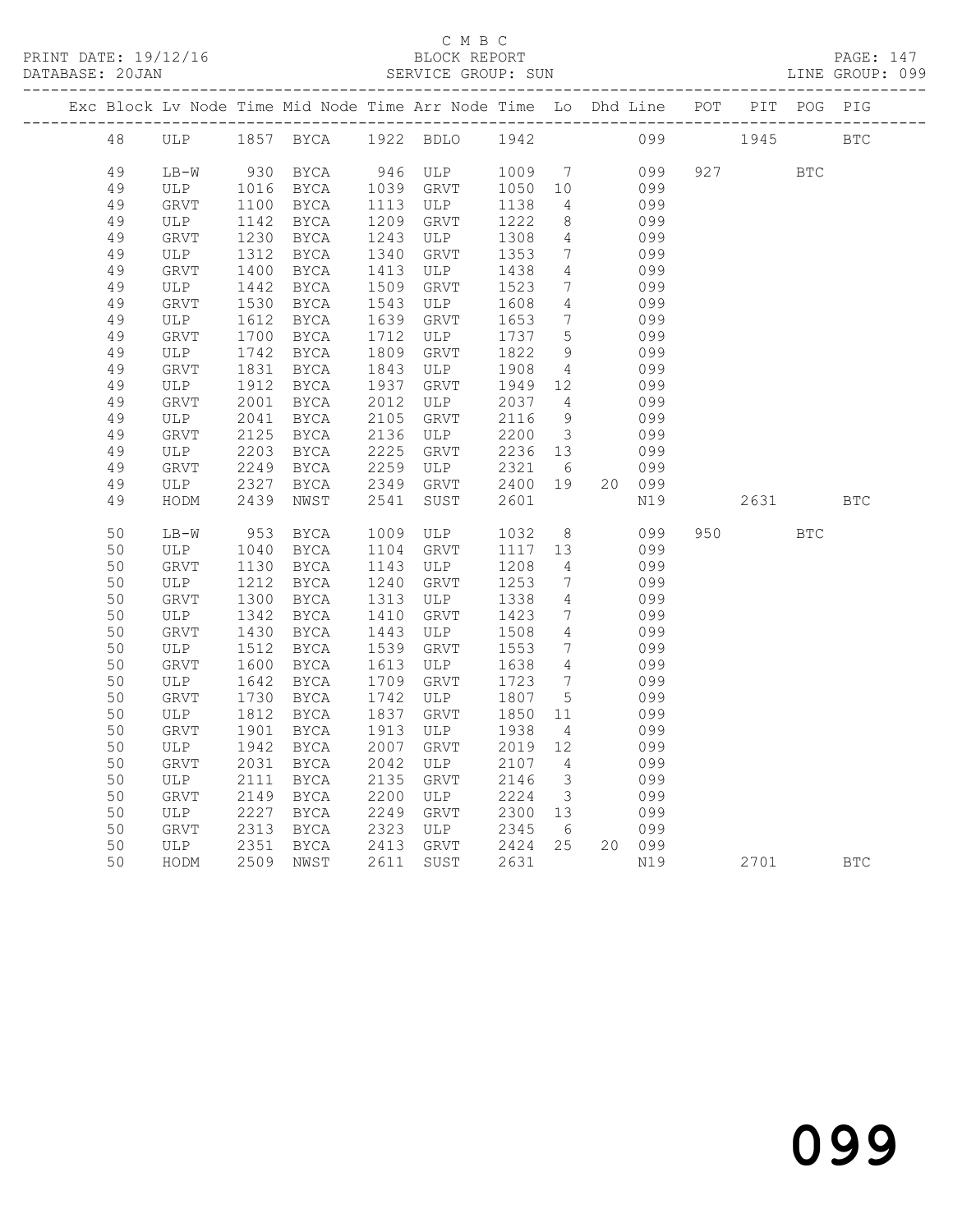#### C M B C<br>BLOCK REPORT SERVICE GROUP: SUN

PRINT DATE: 19/12/16 BLOCK REPORT PAGE: 148

|  |          |              |              |              |              | Exc Block Lv Node Time Mid Node Time Arr Node Time Lo Dhd Line POT PIT POG PIG    |              |                                                |                 |            |          |          |            |            |
|--|----------|--------------|--------------|--------------|--------------|-----------------------------------------------------------------------------------|--------------|------------------------------------------------|-----------------|------------|----------|----------|------------|------------|
|  | 51       |              |              |              |              | LB-W 1024 BYCA 1040 ULP 1103 9 099 1021 BTC<br>ULP 1112 BYCA 1139 GRVT 1152 8 099 |              |                                                |                 |            |          |          |            |            |
|  | 51       |              |              |              |              |                                                                                   |              |                                                |                 |            |          |          |            |            |
|  | 51       | GRVT         | 1200         | <b>BYCA</b>  |              | 1213 ULP 1238                                                                     |              | $\overline{4}$                                 | 099             |            |          |          |            |            |
|  | 51       | ULP          | 1242         | BYCA         | 1310         | GRVT 1323                                                                         |              | $\overline{7}$                                 | 099             |            |          |          |            |            |
|  | 51       | GRVT         | 1330         | BYCA         | 1343         | ULP                                                                               | 1408         | $4\overline{ }$                                |                 | 099        |          |          |            |            |
|  | 51       | ULP          | 1412         | BYCA         | 1439         | GRVT                                                                              | 1453         | $7\overline{ }$                                |                 | 099        |          |          |            |            |
|  | 51       | GRVT         | 1500         | BYCA         | 1513         | ULP                                                                               | 1538         | $\overline{4}$                                 |                 | 099        |          |          |            |            |
|  | 51       | ULP          | 1542         | BYCA         | 1609         | GRVT                                                                              | 1623         | $7\overline{ }$                                | 099             |            |          |          |            |            |
|  | 51       | GRVT         | 1630         | BYCA         | 1642         | ULP                                                                               | 1707         | $5^{\circ}$                                    |                 | 099        |          |          |            |            |
|  | 51       | ULP          | 1712         | BYCA         | 1739         | GRVT                                                                              | 1752         | 8 <sup>8</sup>                                 |                 | 099        |          |          |            |            |
|  | 51       | GRVT         | 1800         | BYCA         | 1812         | ULP                                                                               | 1837 5       |                                                |                 | 099        |          |          |            |            |
|  | 51       | ULP          | 1842         | BYCA         | 1907         | GRVT                                                                              | 1920         | 11                                             | 099             |            |          |          |            |            |
|  | 51       | GRVT         | 1931         | BYCA         | 1943         | ULP                                                                               | 2008         | $\overline{\mathbf{3}}$                        |                 | 099        |          |          |            |            |
|  | 51       | ULP          | 2011         | BYCA         | 2035         | GRVT                                                                              | 2046         | $5\overline{)}$                                |                 | 099        |          |          |            |            |
|  | 51       | GRVT         | 2051         | BYCA         | 2102         | ULP                                                                               | 2127         | $\overline{4}$                                 |                 | 099        |          |          |            |            |
|  | 51       | ULP          | 2131         | BYCA         | 2155         | GRVT                                                                              | 2206         | $7\phantom{.0}\phantom{.0}7$                   |                 | 099        |          |          |            |            |
|  | 51       | GRVT         | 2213         | BYCA         | 2223         | ULP                                                                               | 2245         | 6                                              |                 | 099        |          |          |            |            |
|  | 51       | ULP          | 2251         | BYCA         | 2313         | GRVT                                                                              | 2324 14      |                                                |                 | 099        |          |          |            |            |
|  | 51       | GRVT         | 2338         | BYCA         | 2348         | ULP                                                                               | 2410         | 9                                              |                 | 099        |          |          |            |            |
|  | 51       | ULP          | 2419         | BYCA         | 2439         | GRVT                                                                              | 2449 30      |                                                |                 | 20 099     |          |          |            |            |
|  | 51       | HODM         | 2539         | NWST         | 2641         | SUST                                                                              | 2701         | $\overline{2}$                                 |                 | 17 N19     |          |          |            |            |
|  | 51       | SFU          | 2720         | $HK-W$       | 2743         | HODM                                                                              | 2805         | $\overline{4}$                                 |                 | N35        |          |          |            |            |
|  | 51       | HODM         | 2809         | $HK-E$       | 2831         | SFU                                                                               | 2854         | $6\overline{6}$                                |                 | N35        |          |          |            |            |
|  | 51       | SFU          | 2900         | HK-W         | 2923         | HODM                                                                              | 2945         |                                                |                 | N35        |          | 3002 300 |            | <b>BTC</b> |
|  |          |              |              |              |              |                                                                                   |              |                                                | $6\overline{6}$ |            | 099 1106 |          |            |            |
|  | 60       | LB-W         | 1109         | BYCA         | 1126<br>1224 | ULP                                                                               | 1151         |                                                |                 |            |          |          | <b>BTC</b> |            |
|  | 60       | ULP          | 1157         | BYCA         |              | GRVT                                                                              | 1237         | 8 <sup>8</sup>                                 |                 | 099        |          |          |            |            |
|  | 60       | GRVT         | 1245<br>1327 | BYCA         | 1258<br>1355 | ULP                                                                               | 1323<br>1408 | $\overline{4}$<br>$7\phantom{.0}\phantom{.0}7$ |                 | 099        |          |          |            |            |
|  | 60<br>60 | ULP          | 1415         | BYCA         | 1428         | GRVT                                                                              | 1453         | $\overline{4}$                                 |                 | 099<br>099 |          |          |            |            |
|  | 60       | GRVT<br>ULP  | 1457         | BYCA         | 1524         | ULP<br>GRVT                                                                       | 1538         | $\overline{7}$                                 |                 | 099        |          |          |            |            |
|  | 60       | GRVT         | 1545         | BYCA<br>BYCA | 1558         | ULP                                                                               | 1623         | $4\overline{4}$                                |                 | 099        |          |          |            |            |
|  | 60       | ULP          | 1627         | BYCA         | 1654         | GRVT                                                                              | 1708         | $\overline{7}$                                 |                 | 099        |          |          |            |            |
|  | 60       | GRVT         | 1715         | BYCA         | 1727         | ULP                                                                               | 1752         | $5\overline{)}$                                |                 | 099        |          |          |            |            |
|  | 60       | ULP          | 1757         |              | 1824         | GRVT                                                                              | 1837 10      |                                                |                 | 099        |          |          |            |            |
|  | 60       | ${\tt GRVT}$ | 1847         | BYCA<br>BYCA | 1859         | ULP                                                                               | 1924         | $\overline{\mathbf{3}}$                        | 099             |            |          |          |            |            |
|  | 60       | ULP          | 1927         | BYCA         | 1952         | GRVT                                                                              | 2004 17      |                                                |                 | 099        |          |          |            |            |
|  | 60       | GRVT         | 2021         | BYCA         |              |                                                                                   |              | $\overline{4}$                                 |                 | 099        |          |          |            |            |
|  | 60       | ULP          | 2101         |              |              | 2032 ULP 2057<br>2125 BDLO                                                        | 2144         |                                                |                 | 099        |          | 2147     |            | <b>BTC</b> |
|  |          |              |              | BYCA         |              |                                                                                   |              |                                                |                 |            |          |          |            |            |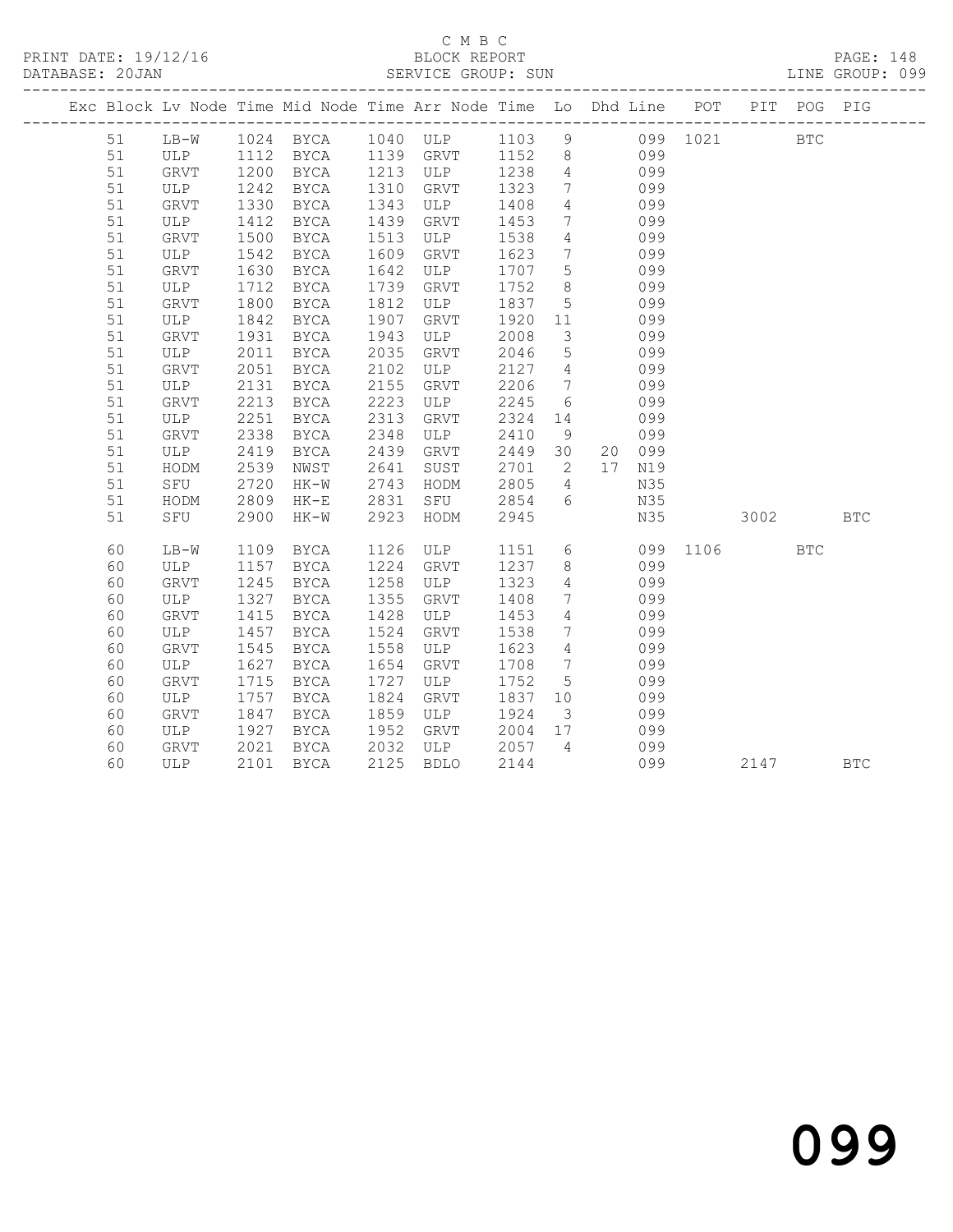|                                |                                                                                                                                                                                                                                                                               |                                                                                                                                              |                                                                                                                                            |                                                                                                                                                                                                                                                                                                                                                                                                                                                                                                                                                                                                         |                                                                      | C M B C                                                                                              |                                                                                              |                                                       |                   |                                                                                  |             |     |            |  |
|--------------------------------|-------------------------------------------------------------------------------------------------------------------------------------------------------------------------------------------------------------------------------------------------------------------------------|----------------------------------------------------------------------------------------------------------------------------------------------|--------------------------------------------------------------------------------------------------------------------------------------------|---------------------------------------------------------------------------------------------------------------------------------------------------------------------------------------------------------------------------------------------------------------------------------------------------------------------------------------------------------------------------------------------------------------------------------------------------------------------------------------------------------------------------------------------------------------------------------------------------------|----------------------------------------------------------------------|------------------------------------------------------------------------------------------------------|----------------------------------------------------------------------------------------------|-------------------------------------------------------|-------------------|----------------------------------------------------------------------------------|-------------|-----|------------|--|
| WLHA WILLINGDON & HASTINGS S/B |                                                                                                                                                                                                                                                                               |                                                                                                                                              |                                                                                                                                            | EXERCISE TO MUST AND MANY SERVICE ON THE MANY SUST OF THE MANY SAVE CHAMPLAIN AND HAVIL MORE & DUNSMUIR<br>THE MOORE OF THE MANY SAVE ON THE MANY STATION HOW THE MANY SAVE OF THE MANY SAVE OF THE MANY STATION<br>MUSC MUIRFIELD                                                                                                                                                                                                                                                                                                                                                                      |                                                                      |                                                                                                      |                                                                                              |                                                       |                   |                                                                                  |             |     |            |  |
|                                |                                                                                                                                                                                                                                                                               |                                                                                                                                              |                                                                                                                                            |                                                                                                                                                                                                                                                                                                                                                                                                                                                                                                                                                                                                         |                                                                      |                                                                                                      |                                                                                              |                                                       |                   |                                                                                  |             |     |            |  |
|                                | 1<br>$\mathbf{1}$<br>$\mathbf{1}$<br>$\mathbf{1}$<br>$\mathbf{1}$<br>$\mathbf{1}$<br>$\mathbf 1$<br>$\mathbf{1}$<br>$\mathbf{1}$<br>$\mathbf{1}$<br>$\mathbf{1}$<br>$\mathbf{1}$<br>$\mathbf 1$<br>$\mathbf{1}$<br>$\mathbf 1$<br>$\mathbf{1}$<br>$\mathbf 1$<br>$\mathbf{1}$ | MTST<br>PBEX<br>MTST<br>KTLP<br>MTST<br>PBEX<br>MTST<br>KTLP<br>MTST<br>PBEX<br>MTST<br>KTLP<br>MTST<br>PBEX<br>MTST                         | 1122<br>1156<br>1239<br>1315<br>1352<br>1427<br>1509<br>1547<br>1622<br>1657<br>1737<br>1819<br>1855<br>1930<br>2010                       | 1 MTST 907 BW01 920 KTLP 929 4 130 850 BTC<br>XTLP 933 WLHA 941 MTST 1002 7 130<br>MTST 1009 BW01 1024 KTLP 1033 15 130<br>KTLP 1048 WLHA 1056 MTST 1117 5 130<br>HAWL 1141 PBEX 1152 4 130<br>WHLA MTST 1235 4 130<br>BW01 1255 KTLP 1304 11 130<br>WLHA 1323 MTST 1347 5 130<br>HAWL 1412 PBEX 1423 4 130<br>WHLA MTST 1505 4 130<br>BW01 1524 KTLP 1535 12 130<br>WLHA 1555 MTST 1617 5 130<br>HAWL 1642 PBEX 1653 4 130<br>WHLA MTST 1732 5 130<br>BW01 1752 KTLP 1803 16 130<br>WLHA 1826 MTST 1847 8 130<br>HAWL 1914 PBEX 1924 6 130<br>WHLA MTST 2002 8 130<br>BW01 2024 KTLP 2035 130 2039 BTC |                                                                      |                                                                                                      |                                                                                              |                                                       | MTST 2002 8 130   |                                                                                  |             |     |            |  |
|                                | 2<br>$\mathbf{2}$<br>$\mathbf{2}$<br>$\mathbf{2}$<br>2<br>2<br>$2^{\circ}$<br>$\mathbf{2}$<br>$\sqrt{2}$<br>$\sqrt{2}$<br>$\mathbf{2}$<br>$\mathbf{2}$<br>$\sqrt{2}$<br>$\sqrt{2}$<br>$\mathbf{2}$<br>$\sqrt{2}$<br>$\sqrt{2}$<br>$\sqrt{2}$<br>2                             | MTST<br>PBEX<br>MTST<br>KTLP<br>MTST<br>PBEX<br>KTLP<br>MTST<br>PBEX<br>MTST<br>KTLP<br>MTST<br>PBEX<br>MTST<br>KTLP<br>MTST<br>PBEX<br>MTST | 925<br>957<br>1040<br>1115<br>1151<br>1225<br>1345<br>1422<br>1457<br>1539<br>1617<br>1652<br>1727<br>1810<br>1850<br>1925<br>1959<br>2040 | HAWL 942 PBEX 952 5 130<br>WHLA MTST 1032 8 130<br>BW01 1055 KTLP 1104 11 130<br>WLHA 1123 MTST 1147 4 130<br>HAWL 1210 PBEX 1221 4 130<br>WHLA<br>MTST 1309 BW01 1325 KTLP 1334 11<br>WLHA<br>HAWL<br>WHLA<br>BW01<br>WLHA<br>HAWL<br>WHLA<br>BW01<br>WLHA<br>HAWL<br>WHLA<br>BW01                                                                                                                                                                                                                                                                                                                     | 1353<br>1442<br>1554<br>1625<br>1712<br>1825<br>1856<br>1944<br>2053 | MTST<br>MTST<br>PBEX<br>MTST<br>KTLP<br>MTST<br>PBEX<br>MTST<br>KTLP<br>MTST<br>PBEX<br>MTST<br>KTLP | 1417<br>1453<br>1535<br>1605<br>1647<br>1723<br>1802<br>1836<br>1917<br>1954<br>2031<br>2101 | 5<br>4<br>4<br>12<br>5<br>4<br>8<br>14<br>8<br>5<br>9 | 1304 5 130<br>130 | 130<br>130<br>130<br>130<br>130<br>130<br>130<br>130<br>130<br>130<br>130<br>130 | 908<br>2105 | BTC | <b>BTC</b> |  |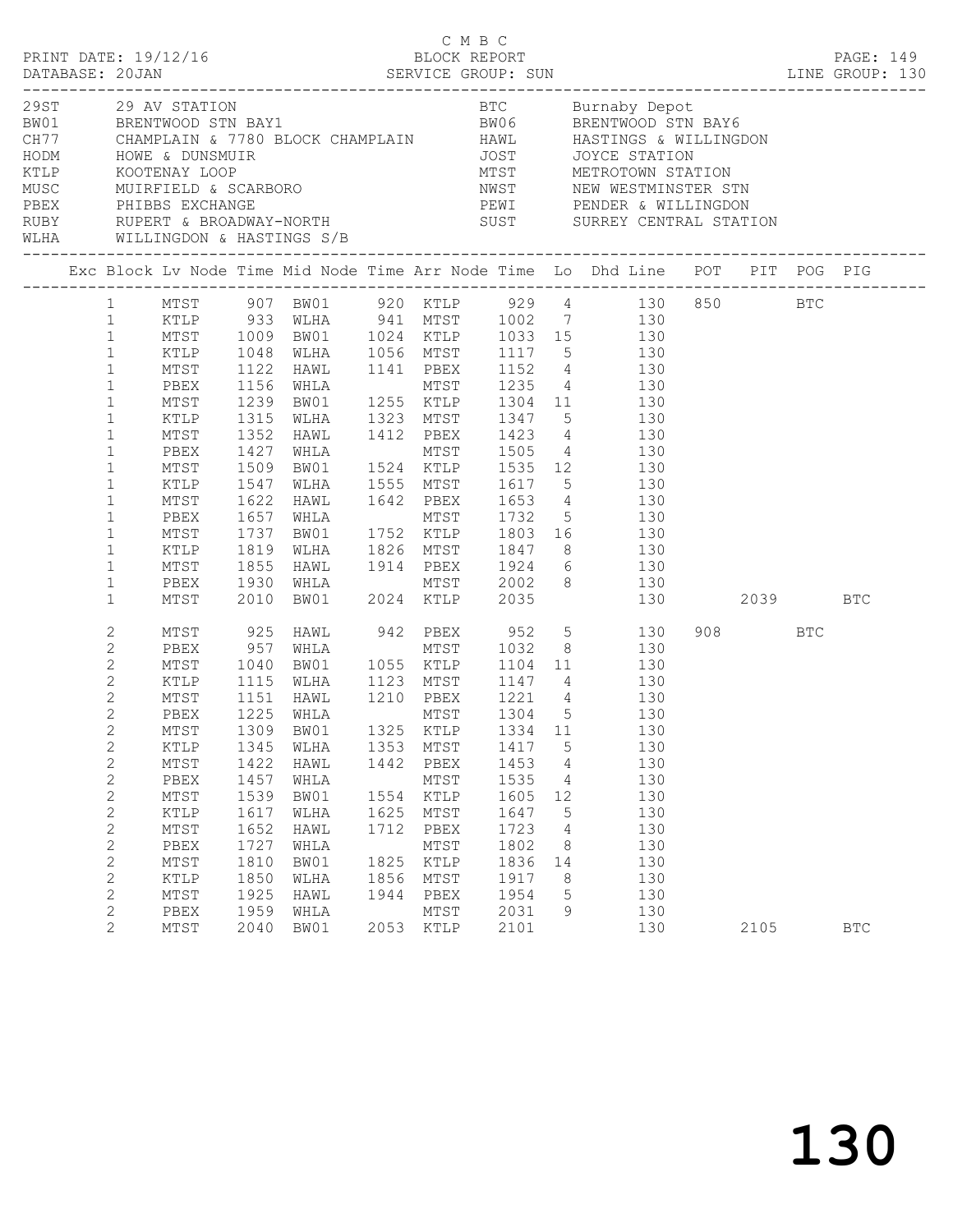PRINT DATE: 19/12/16 BLOCK REPORT<br>DATABASE: 20JAN BERVICE GROUP: SUN

### C M B C<br>BLOCK REPORT

PAGE: 150<br>LINE GROUP: 130

|                     |              |                       |                                 |            |              |             |                                   | Exc Block Lv Node Time Mid Node Time Arr Node Time Lo Dhd Line POT PIT POG PIG |        |              |              |
|---------------------|--------------|-----------------------|---------------------------------|------------|--------------|-------------|-----------------------------------|--------------------------------------------------------------------------------|--------|--------------|--------------|
| $\mathcal{S}$       | KTLP         |                       |                                 |            |              |             |                                   | 605 WLHA 611 MTST 630 5 130                                                    | 559 35 | $_{\rm BTC}$ |              |
| 3                   |              |                       | 635 BW01                        |            | 646 KTLP     |             |                                   |                                                                                |        |              |              |
| $\mathfrak{Z}$      | MTST<br>KTLP |                       |                                 |            | 711 MTST     | 730         |                                   | 655 10 130<br>130                                                              |        |              |              |
| $\mathsf 3$         | MTST         | $705$<br>$735$<br>735 | WLHA<br>BW01                    |            | 748 KTLP     | 757         | $5\overline{)}$<br>$\overline{7}$ | 130                                                                            |        |              |              |
| 3                   | KTLP         | 804                   | WLHA                            | 812        | MTST         | 831         | 6                                 | 130                                                                            |        |              |              |
| 3                   | MTST         | 837                   | BW01                            | 850        | KTLP         | 859         | $\overline{4}$                    | 130                                                                            |        |              |              |
| $\mathsf 3$         | KTLP         |                       | WLHA                            | 911        | MTST         | 932         | 15                                | 130                                                                            |        |              |              |
| $\mathsf 3$         | MTST         | 903<br>947            | BW01                            | 1000       | PEWI         | 1004        | 12                                | 130                                                                            |        |              |              |
| 3                   | PEWI         | 1016                  | BW06                            | 1022       | MTST         | 1039        | 10                                | 130                                                                            |        |              |              |
| 3                   | MTST         | 1049                  | BW01                            | 1104       | PEWI         | 1108        | 5                                 | 130                                                                            |        |              |              |
| $\mathsf 3$         | PEWI         | 1113                  | BW06                            | 1119       | MTST         | 1139        | $7\phantom{.0}\phantom{.0}7$      | 130                                                                            |        |              |              |
| 3                   | MTST         | 1146                  | BW01                            | 1201       | PEWI         | 1205        | 8                                 | 130                                                                            |        |              |              |
| 3                   | PEWI         | 1213                  | BW06                            | 1219       | MTST         | 1239        | $7\phantom{.0}$                   | 130                                                                            |        |              |              |
| 3                   | MTST         | 1246                  | BW01                            | 1302       | PEWI         | 1306        | $7\phantom{.0}$                   | 130                                                                            |        |              |              |
| 3                   | PEWI         | 1313                  | BW06                            | 1319       | MTST         | 1339        | $7\overline{ }$                   | 130                                                                            |        |              |              |
| 3                   | MTST         | 1346                  | BW01                            | 1402       | PEWI         | 1406        | 9                                 | 130                                                                            |        |              |              |
| 3                   | PEWI         | 1415                  | BW06                            | 1421       | MTST         | 1439        | $7\overline{ }$                   | 130                                                                            |        |              |              |
| 3                   | MTST         | 1446                  | BW01                            | 1502       | PEWI         | 1506        | 9                                 | 130                                                                            |        |              |              |
| 3                   | PEWI         | 1515                  | BW06                            | 1521       | MTST         | 1539        | $\overline{7}$                    | 130                                                                            |        |              |              |
| 3                   | MTST         | 1546                  | BW01                            | 1601       | PEWI         | 1605 10     |                                   | 130                                                                            |        |              |              |
| 3                   | PEWI         | 1615                  | BW06                            | 1621       | MTST         | 1639        | $\overline{7}$                    | 130                                                                            |        |              |              |
| 3                   | MTST         | 1646                  | BW01                            | 1701       | PEWI         | 1705 11     |                                   | 130                                                                            |        |              |              |
| 3                   | PEWI         | 1716                  | BW06                            | 1722       | MTST         | 1739        | $5^{\circ}$                       | 130                                                                            |        |              |              |
| 3                   | MTST         | 1744                  | BW01                            | 1759       | HAWL         | 1803        |                                   | 130                                                                            | 1810   |              | <b>BTC</b>   |
|                     |              |                       |                                 |            |              |             |                                   |                                                                                |        |              |              |
| 4                   | JOST         | 653                   | CH77 706 29ST                   |            |              | 719         |                                   | 24<br>026                                                                      | 642    | <b>BTC</b>   |              |
| 4                   | 29ST         | 743                   |                                 |            | MUSC         | 757 0       |                                   | 029                                                                            |        |              |              |
| $\overline{4}$      | MUSC         | 757<br>813            | CH77 825 JOST                   |            | 29ST         | 809         | $4\overline{4}$                   | 029                                                                            |        |              |              |
| $\overline{4}$      | 29ST         |                       |                                 |            |              | 842         | $\overline{7}$                    | 026                                                                            |        |              |              |
| 4                   | JOST<br>KTLP | 849                   | RUBY                            | 857<br>928 | KTLP         | 908         | 12                                | 027<br>130                                                                     |        |              |              |
| 4<br>$\overline{4}$ | MTST         | 920<br>1000           | WLHA<br>BW01                    | 1015       | MTST<br>PEWI | 949<br>1019 | 11<br>13                          | 130                                                                            |        |              |              |
| 4                   | PEWI         | 1032                  | BW06                            | 1038       | MTST         | 1055        | $\overline{7}$                    | 130                                                                            |        |              |              |
| 4                   | MTST         | 1102                  | BW01                            | 1117       | PEWI         | 1121        | 8 <sup>8</sup>                    | 130                                                                            |        |              |              |
| 4                   | PEWI         | 1129                  | BW06                            | 1135       | MTST         | 1155        | $\overline{4}$                    | 130                                                                            |        |              |              |
| 4                   | MTST         | 1159                  | BW01                            | 1214       | PEWI         | 1218        | 11                                | 130                                                                            |        |              |              |
| 4                   | PEWI         | 1229                  | BW06                            | 1235       | MTST         | 1255        | $\overline{4}$                    | 130                                                                            |        |              |              |
| 4                   | MTST         |                       | 1259 BW01                       | 1315       | PEWI         | 1319 10     |                                   | 130                                                                            |        |              |              |
| 4                   | PEWI         |                       | 1329 BW06                       |            | 1335 MTST    | 1355        | $\overline{4}$                    | 130                                                                            |        |              |              |
| 4                   | MTST         |                       | 1359 BW01  1415  PEWI  1419  12 |            |              |             |                                   | 130                                                                            |        |              |              |
| 4                   | PEWI         | 1431                  | BW06                            | 1437       | MTST         | 1455        | 4                                 | 130                                                                            |        |              |              |
| $\sqrt{4}$          | MTST         | 1459                  | BW01                            | 1515       | PEWI         | 1519        | 12                                | 130                                                                            |        |              |              |
| 4                   | PEWI         | 1531                  | BW06                            | 1537       | MTST         | 1555        | 4                                 | 130                                                                            |        |              |              |
| 4                   | MTST         | 1559                  | BW01                            | 1614       | PEWI         | 1618        | 13                                | 130                                                                            |        |              |              |
| 4                   | PEWI         | 1631                  | BW06                            | 1637       | MTST         | 1655        | 4                                 | 130                                                                            |        |              |              |
| $\sqrt{4}$          | $MTST$       | 1659                  | BW01                            | 1714       | PEWI         | 1718        | 14                                | 130                                                                            |        |              |              |
| 4                   | PEWI         | 1732                  | BW06                            | 1738       | MTST         | 1755        |                                   | 130                                                                            | 1811   |              | $_{\rm BTC}$ |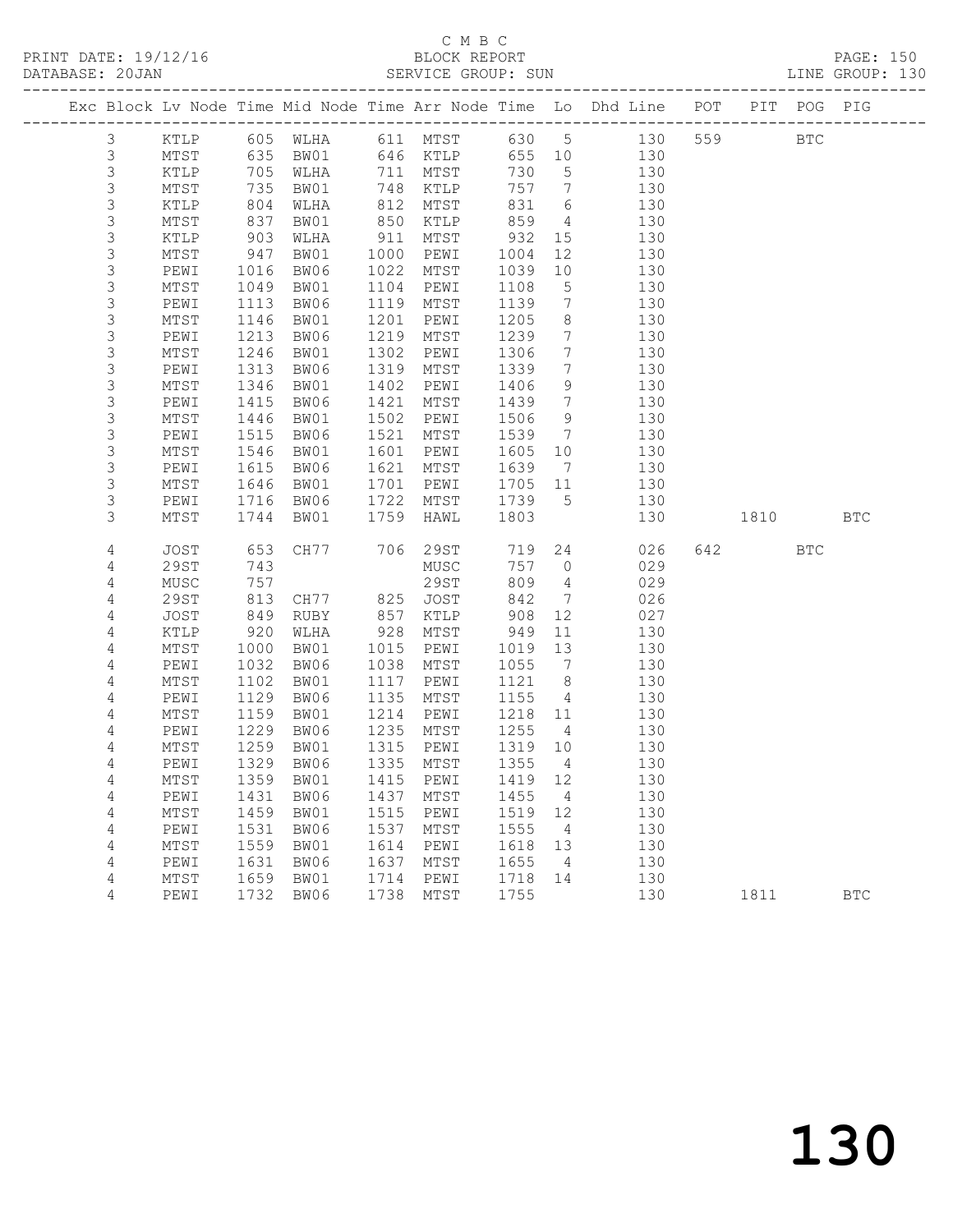| Exc Block Lv Node Time Mid Node Time Arr Node Time Lo Dhd Line POT<br>PIT POG PIG<br>HODM 609 NWST 711 SUST 731 4 35 N19 547 BTC<br>5 <sup>5</sup><br>BW01 823 KTLP 832 3 130<br>WLHA 843 MTST 902 15 130<br>5<br>MTST<br>810 BW01<br>835 WLHA<br>130<br>5<br>KTLP<br>$917$<br>$946$<br>$1017$<br>930 PEWI<br>933 13<br>5<br>BW01<br>130<br>MTST<br>$\mathsf S$<br>952 MTST<br>1009<br>BW06<br>8 <sup>8</sup><br>130<br>PEWI<br>1032 PEWI<br>5<br>1036<br>MTST<br>BW01<br>10<br>130<br>5<br>1052<br>PEWI<br>1046<br>BW06<br>MTST<br>1109<br>10<br>130<br>5<br>1119<br>1134 PEWI<br>1138<br>MTST<br>BW01<br>$5\overline{)}$<br>130<br>5<br>$7\overline{ }$<br>1143<br>BW06<br>1149<br>MTST<br>1209<br>130<br>PEWI<br>5<br>1231<br>1216<br>BW01<br>1235<br>8 <sup>8</sup><br>130<br>MTST<br>PEWI<br>$\mathsf S$<br>1249<br>$7\phantom{.0}\phantom{.0}7$<br>PEWI<br>1243<br>BW06<br>MTST<br>1309<br>130<br>5<br>$\mathtt{MTST}$<br>1316<br>BW01<br>1332<br>PEWI<br>1336<br>$7\overline{ }$<br>130<br>5<br>1349<br>1409<br>$\overline{7}$<br>PEWI<br>1343<br>BW06<br>MTST<br>130<br>5<br>1416<br>1432<br>1436<br>9<br>130<br>${\tt MTST}$<br>BW01<br>PEWI<br>1445<br>5<br>BW06<br>1451<br>1509<br>$7\overline{)}$<br>130<br>PEWI<br>MTST<br>5<br>1531<br>MTST<br>1516<br>BW01<br>PEWI<br>1535<br>10<br>130<br>5<br>1545<br>BW06<br>1551 MTST<br>1609<br>130<br>PEWI<br>$\overline{7}$<br>5<br>10<br>1616<br>BW01<br>1631<br>1635<br>130<br>MTST<br>PEWI<br>5<br>1651<br>$7\overline{ }$<br>1645<br>BW06<br>1709<br>130<br>PEWI<br>MTST<br>5<br>1716<br>BW01<br>1731<br>PEWI<br>1735<br>9<br>130<br>MTST<br>5<br>1807<br>PEWI<br>1744<br>BW06<br>1750<br>MTST<br>130<br>1823   1823   1824   1825   1826   1826   1827   1828   1828   1828   1828   1828   1828   1828   1828   1828   1828   1828   1828   1828   1828   1828   1828   1828   1828   1828   1828   1828   1828   1828   1828   1828  <br><b>BTC</b><br>$\epsilon$<br>626 KTLP 635 10<br>615<br>BW01<br>130<br>558 BTC<br>MTST<br>645<br>6<br>651<br>710<br>$5\overline{)}$<br>130<br>KTLP<br>WLHA<br>MTST<br>6<br>728<br>737 7<br>MTST<br>715<br>BW01<br>KTLP<br>130<br>$\epsilon$<br>752<br>811 14<br>KTLP<br>744<br>WLHA<br>MTST<br>130<br>$\epsilon$<br>825<br>850<br>838<br>847<br>$\mathtt{MTST}$<br>BW01<br>KTLP<br>$\overline{\mathbf{3}}$<br>130<br>847<br>917<br>6<br>858<br>KTLP<br>WLHA<br>MTST<br>13<br>130<br>6<br>947<br>15<br>MTST<br>930<br>1002<br>BW01<br>943<br>PEWI<br>130<br>$\epsilon$<br>1008 MTST<br>1025<br>$7\overline{)}$<br>PEWI<br>BW06<br>130<br>6<br>$\mathtt{MTST}$<br>1032<br>BW01<br>1047<br>PEWI<br>1051<br>11<br>130<br>6<br>1102<br>BW06<br>1108<br>1125<br>PEWI<br>MTST<br>$\overline{4}$<br>130<br>6<br>MTST<br>1129<br>BW01<br>1144<br>PEWI<br>1148 11<br>130<br>6<br>1159<br>1205<br>1225<br>130<br>BW06<br>MTST<br>$\overline{4}$<br>PEWI<br>6<br>1229<br>1244<br>1248 11<br>MTST<br>BW01<br>PEWI<br>130<br>$\epsilon$<br>1259<br>BW06<br>1305<br>MTST<br>1325<br>130<br>PEWI<br>$\overline{4}$<br>6<br>1329<br>1345<br>$\mathtt{MTST}$<br>BW01<br>1349<br>130<br>PEWI<br>10<br>6<br>1359<br>1405<br>1425<br>PEWI<br>BW06<br>MTST<br>$\overline{4}$<br>130<br>$\epsilon$<br>1429<br>1445<br>1449 12<br>MTST<br>BW01<br>PEWI<br>130<br>6<br>PEWI<br>1501<br>BW06<br>1507<br>MTST<br>1525<br>$\overline{4}$<br>130<br>6<br>1529<br>BW01<br>1544<br>1548 13<br>${\tt MTST}$<br>PEWI<br>130<br>1625<br>6<br>1601<br>BW06<br>1607<br>MTST<br>130<br>PEWI<br>$\overline{4}$<br>6<br>1629<br>1644<br>1648 13<br>130<br>$\mathtt{MTST}$<br>BW01<br>PEWI<br>1701<br>130<br>1725<br>6<br>1707 MTST<br>$\overline{4}$<br>PEWI<br>BW06<br>$\epsilon$<br>MTST<br>1729<br>1744<br>1748<br>130<br>HAWL<br>1755<br><b>BTC</b> |  |  | -------------------------------- |  |  |  |  |  |
|----------------------------------------------------------------------------------------------------------------------------------------------------------------------------------------------------------------------------------------------------------------------------------------------------------------------------------------------------------------------------------------------------------------------------------------------------------------------------------------------------------------------------------------------------------------------------------------------------------------------------------------------------------------------------------------------------------------------------------------------------------------------------------------------------------------------------------------------------------------------------------------------------------------------------------------------------------------------------------------------------------------------------------------------------------------------------------------------------------------------------------------------------------------------------------------------------------------------------------------------------------------------------------------------------------------------------------------------------------------------------------------------------------------------------------------------------------------------------------------------------------------------------------------------------------------------------------------------------------------------------------------------------------------------------------------------------------------------------------------------------------------------------------------------------------------------------------------------------------------------------------------------------------------------------------------------------------------------------------------------------------------------------------------------------------------------------------------------------------------------------------------------------------------------------------------------------------------------------------------------------------------------------------------------------------------------------------------------------------------------------------------------------------------------------------------------------------------------------------------------------------------------------------------------------------------------------------------------------------------------------------------------------------------------------------------------------------------------------------------------------------------------------------------------------------------------------------------------------------------------------------------------------------------------------------------------------------------------------------------------------------------------------------------------------------------------------------------------------------------------------------------------------------------------------------------------------------------------------------------------------------------------------------------------------------------------------------------------------------------------------------------------------------------------------------------------------------------------------------------------------------------------------------------------------------------------------------------------------------------------------------------------------------------------------------------------------------------------|--|--|----------------------------------|--|--|--|--|--|
|                                                                                                                                                                                                                                                                                                                                                                                                                                                                                                                                                                                                                                                                                                                                                                                                                                                                                                                                                                                                                                                                                                                                                                                                                                                                                                                                                                                                                                                                                                                                                                                                                                                                                                                                                                                                                                                                                                                                                                                                                                                                                                                                                                                                                                                                                                                                                                                                                                                                                                                                                                                                                                                                                                                                                                                                                                                                                                                                                                                                                                                                                                                                                                                                                                                                                                                                                                                                                                                                                                                                                                                                                                                                                                                      |  |  |                                  |  |  |  |  |  |
|                                                                                                                                                                                                                                                                                                                                                                                                                                                                                                                                                                                                                                                                                                                                                                                                                                                                                                                                                                                                                                                                                                                                                                                                                                                                                                                                                                                                                                                                                                                                                                                                                                                                                                                                                                                                                                                                                                                                                                                                                                                                                                                                                                                                                                                                                                                                                                                                                                                                                                                                                                                                                                                                                                                                                                                                                                                                                                                                                                                                                                                                                                                                                                                                                                                                                                                                                                                                                                                                                                                                                                                                                                                                                                                      |  |  |                                  |  |  |  |  |  |
|                                                                                                                                                                                                                                                                                                                                                                                                                                                                                                                                                                                                                                                                                                                                                                                                                                                                                                                                                                                                                                                                                                                                                                                                                                                                                                                                                                                                                                                                                                                                                                                                                                                                                                                                                                                                                                                                                                                                                                                                                                                                                                                                                                                                                                                                                                                                                                                                                                                                                                                                                                                                                                                                                                                                                                                                                                                                                                                                                                                                                                                                                                                                                                                                                                                                                                                                                                                                                                                                                                                                                                                                                                                                                                                      |  |  |                                  |  |  |  |  |  |
|                                                                                                                                                                                                                                                                                                                                                                                                                                                                                                                                                                                                                                                                                                                                                                                                                                                                                                                                                                                                                                                                                                                                                                                                                                                                                                                                                                                                                                                                                                                                                                                                                                                                                                                                                                                                                                                                                                                                                                                                                                                                                                                                                                                                                                                                                                                                                                                                                                                                                                                                                                                                                                                                                                                                                                                                                                                                                                                                                                                                                                                                                                                                                                                                                                                                                                                                                                                                                                                                                                                                                                                                                                                                                                                      |  |  |                                  |  |  |  |  |  |
|                                                                                                                                                                                                                                                                                                                                                                                                                                                                                                                                                                                                                                                                                                                                                                                                                                                                                                                                                                                                                                                                                                                                                                                                                                                                                                                                                                                                                                                                                                                                                                                                                                                                                                                                                                                                                                                                                                                                                                                                                                                                                                                                                                                                                                                                                                                                                                                                                                                                                                                                                                                                                                                                                                                                                                                                                                                                                                                                                                                                                                                                                                                                                                                                                                                                                                                                                                                                                                                                                                                                                                                                                                                                                                                      |  |  |                                  |  |  |  |  |  |
|                                                                                                                                                                                                                                                                                                                                                                                                                                                                                                                                                                                                                                                                                                                                                                                                                                                                                                                                                                                                                                                                                                                                                                                                                                                                                                                                                                                                                                                                                                                                                                                                                                                                                                                                                                                                                                                                                                                                                                                                                                                                                                                                                                                                                                                                                                                                                                                                                                                                                                                                                                                                                                                                                                                                                                                                                                                                                                                                                                                                                                                                                                                                                                                                                                                                                                                                                                                                                                                                                                                                                                                                                                                                                                                      |  |  |                                  |  |  |  |  |  |
|                                                                                                                                                                                                                                                                                                                                                                                                                                                                                                                                                                                                                                                                                                                                                                                                                                                                                                                                                                                                                                                                                                                                                                                                                                                                                                                                                                                                                                                                                                                                                                                                                                                                                                                                                                                                                                                                                                                                                                                                                                                                                                                                                                                                                                                                                                                                                                                                                                                                                                                                                                                                                                                                                                                                                                                                                                                                                                                                                                                                                                                                                                                                                                                                                                                                                                                                                                                                                                                                                                                                                                                                                                                                                                                      |  |  |                                  |  |  |  |  |  |
|                                                                                                                                                                                                                                                                                                                                                                                                                                                                                                                                                                                                                                                                                                                                                                                                                                                                                                                                                                                                                                                                                                                                                                                                                                                                                                                                                                                                                                                                                                                                                                                                                                                                                                                                                                                                                                                                                                                                                                                                                                                                                                                                                                                                                                                                                                                                                                                                                                                                                                                                                                                                                                                                                                                                                                                                                                                                                                                                                                                                                                                                                                                                                                                                                                                                                                                                                                                                                                                                                                                                                                                                                                                                                                                      |  |  |                                  |  |  |  |  |  |
|                                                                                                                                                                                                                                                                                                                                                                                                                                                                                                                                                                                                                                                                                                                                                                                                                                                                                                                                                                                                                                                                                                                                                                                                                                                                                                                                                                                                                                                                                                                                                                                                                                                                                                                                                                                                                                                                                                                                                                                                                                                                                                                                                                                                                                                                                                                                                                                                                                                                                                                                                                                                                                                                                                                                                                                                                                                                                                                                                                                                                                                                                                                                                                                                                                                                                                                                                                                                                                                                                                                                                                                                                                                                                                                      |  |  |                                  |  |  |  |  |  |
|                                                                                                                                                                                                                                                                                                                                                                                                                                                                                                                                                                                                                                                                                                                                                                                                                                                                                                                                                                                                                                                                                                                                                                                                                                                                                                                                                                                                                                                                                                                                                                                                                                                                                                                                                                                                                                                                                                                                                                                                                                                                                                                                                                                                                                                                                                                                                                                                                                                                                                                                                                                                                                                                                                                                                                                                                                                                                                                                                                                                                                                                                                                                                                                                                                                                                                                                                                                                                                                                                                                                                                                                                                                                                                                      |  |  |                                  |  |  |  |  |  |
|                                                                                                                                                                                                                                                                                                                                                                                                                                                                                                                                                                                                                                                                                                                                                                                                                                                                                                                                                                                                                                                                                                                                                                                                                                                                                                                                                                                                                                                                                                                                                                                                                                                                                                                                                                                                                                                                                                                                                                                                                                                                                                                                                                                                                                                                                                                                                                                                                                                                                                                                                                                                                                                                                                                                                                                                                                                                                                                                                                                                                                                                                                                                                                                                                                                                                                                                                                                                                                                                                                                                                                                                                                                                                                                      |  |  |                                  |  |  |  |  |  |
|                                                                                                                                                                                                                                                                                                                                                                                                                                                                                                                                                                                                                                                                                                                                                                                                                                                                                                                                                                                                                                                                                                                                                                                                                                                                                                                                                                                                                                                                                                                                                                                                                                                                                                                                                                                                                                                                                                                                                                                                                                                                                                                                                                                                                                                                                                                                                                                                                                                                                                                                                                                                                                                                                                                                                                                                                                                                                                                                                                                                                                                                                                                                                                                                                                                                                                                                                                                                                                                                                                                                                                                                                                                                                                                      |  |  |                                  |  |  |  |  |  |
|                                                                                                                                                                                                                                                                                                                                                                                                                                                                                                                                                                                                                                                                                                                                                                                                                                                                                                                                                                                                                                                                                                                                                                                                                                                                                                                                                                                                                                                                                                                                                                                                                                                                                                                                                                                                                                                                                                                                                                                                                                                                                                                                                                                                                                                                                                                                                                                                                                                                                                                                                                                                                                                                                                                                                                                                                                                                                                                                                                                                                                                                                                                                                                                                                                                                                                                                                                                                                                                                                                                                                                                                                                                                                                                      |  |  |                                  |  |  |  |  |  |
|                                                                                                                                                                                                                                                                                                                                                                                                                                                                                                                                                                                                                                                                                                                                                                                                                                                                                                                                                                                                                                                                                                                                                                                                                                                                                                                                                                                                                                                                                                                                                                                                                                                                                                                                                                                                                                                                                                                                                                                                                                                                                                                                                                                                                                                                                                                                                                                                                                                                                                                                                                                                                                                                                                                                                                                                                                                                                                                                                                                                                                                                                                                                                                                                                                                                                                                                                                                                                                                                                                                                                                                                                                                                                                                      |  |  |                                  |  |  |  |  |  |
|                                                                                                                                                                                                                                                                                                                                                                                                                                                                                                                                                                                                                                                                                                                                                                                                                                                                                                                                                                                                                                                                                                                                                                                                                                                                                                                                                                                                                                                                                                                                                                                                                                                                                                                                                                                                                                                                                                                                                                                                                                                                                                                                                                                                                                                                                                                                                                                                                                                                                                                                                                                                                                                                                                                                                                                                                                                                                                                                                                                                                                                                                                                                                                                                                                                                                                                                                                                                                                                                                                                                                                                                                                                                                                                      |  |  |                                  |  |  |  |  |  |
|                                                                                                                                                                                                                                                                                                                                                                                                                                                                                                                                                                                                                                                                                                                                                                                                                                                                                                                                                                                                                                                                                                                                                                                                                                                                                                                                                                                                                                                                                                                                                                                                                                                                                                                                                                                                                                                                                                                                                                                                                                                                                                                                                                                                                                                                                                                                                                                                                                                                                                                                                                                                                                                                                                                                                                                                                                                                                                                                                                                                                                                                                                                                                                                                                                                                                                                                                                                                                                                                                                                                                                                                                                                                                                                      |  |  |                                  |  |  |  |  |  |
|                                                                                                                                                                                                                                                                                                                                                                                                                                                                                                                                                                                                                                                                                                                                                                                                                                                                                                                                                                                                                                                                                                                                                                                                                                                                                                                                                                                                                                                                                                                                                                                                                                                                                                                                                                                                                                                                                                                                                                                                                                                                                                                                                                                                                                                                                                                                                                                                                                                                                                                                                                                                                                                                                                                                                                                                                                                                                                                                                                                                                                                                                                                                                                                                                                                                                                                                                                                                                                                                                                                                                                                                                                                                                                                      |  |  |                                  |  |  |  |  |  |
|                                                                                                                                                                                                                                                                                                                                                                                                                                                                                                                                                                                                                                                                                                                                                                                                                                                                                                                                                                                                                                                                                                                                                                                                                                                                                                                                                                                                                                                                                                                                                                                                                                                                                                                                                                                                                                                                                                                                                                                                                                                                                                                                                                                                                                                                                                                                                                                                                                                                                                                                                                                                                                                                                                                                                                                                                                                                                                                                                                                                                                                                                                                                                                                                                                                                                                                                                                                                                                                                                                                                                                                                                                                                                                                      |  |  |                                  |  |  |  |  |  |
|                                                                                                                                                                                                                                                                                                                                                                                                                                                                                                                                                                                                                                                                                                                                                                                                                                                                                                                                                                                                                                                                                                                                                                                                                                                                                                                                                                                                                                                                                                                                                                                                                                                                                                                                                                                                                                                                                                                                                                                                                                                                                                                                                                                                                                                                                                                                                                                                                                                                                                                                                                                                                                                                                                                                                                                                                                                                                                                                                                                                                                                                                                                                                                                                                                                                                                                                                                                                                                                                                                                                                                                                                                                                                                                      |  |  |                                  |  |  |  |  |  |
|                                                                                                                                                                                                                                                                                                                                                                                                                                                                                                                                                                                                                                                                                                                                                                                                                                                                                                                                                                                                                                                                                                                                                                                                                                                                                                                                                                                                                                                                                                                                                                                                                                                                                                                                                                                                                                                                                                                                                                                                                                                                                                                                                                                                                                                                                                                                                                                                                                                                                                                                                                                                                                                                                                                                                                                                                                                                                                                                                                                                                                                                                                                                                                                                                                                                                                                                                                                                                                                                                                                                                                                                                                                                                                                      |  |  |                                  |  |  |  |  |  |
|                                                                                                                                                                                                                                                                                                                                                                                                                                                                                                                                                                                                                                                                                                                                                                                                                                                                                                                                                                                                                                                                                                                                                                                                                                                                                                                                                                                                                                                                                                                                                                                                                                                                                                                                                                                                                                                                                                                                                                                                                                                                                                                                                                                                                                                                                                                                                                                                                                                                                                                                                                                                                                                                                                                                                                                                                                                                                                                                                                                                                                                                                                                                                                                                                                                                                                                                                                                                                                                                                                                                                                                                                                                                                                                      |  |  |                                  |  |  |  |  |  |
|                                                                                                                                                                                                                                                                                                                                                                                                                                                                                                                                                                                                                                                                                                                                                                                                                                                                                                                                                                                                                                                                                                                                                                                                                                                                                                                                                                                                                                                                                                                                                                                                                                                                                                                                                                                                                                                                                                                                                                                                                                                                                                                                                                                                                                                                                                                                                                                                                                                                                                                                                                                                                                                                                                                                                                                                                                                                                                                                                                                                                                                                                                                                                                                                                                                                                                                                                                                                                                                                                                                                                                                                                                                                                                                      |  |  |                                  |  |  |  |  |  |
|                                                                                                                                                                                                                                                                                                                                                                                                                                                                                                                                                                                                                                                                                                                                                                                                                                                                                                                                                                                                                                                                                                                                                                                                                                                                                                                                                                                                                                                                                                                                                                                                                                                                                                                                                                                                                                                                                                                                                                                                                                                                                                                                                                                                                                                                                                                                                                                                                                                                                                                                                                                                                                                                                                                                                                                                                                                                                                                                                                                                                                                                                                                                                                                                                                                                                                                                                                                                                                                                                                                                                                                                                                                                                                                      |  |  |                                  |  |  |  |  |  |
|                                                                                                                                                                                                                                                                                                                                                                                                                                                                                                                                                                                                                                                                                                                                                                                                                                                                                                                                                                                                                                                                                                                                                                                                                                                                                                                                                                                                                                                                                                                                                                                                                                                                                                                                                                                                                                                                                                                                                                                                                                                                                                                                                                                                                                                                                                                                                                                                                                                                                                                                                                                                                                                                                                                                                                                                                                                                                                                                                                                                                                                                                                                                                                                                                                                                                                                                                                                                                                                                                                                                                                                                                                                                                                                      |  |  |                                  |  |  |  |  |  |
|                                                                                                                                                                                                                                                                                                                                                                                                                                                                                                                                                                                                                                                                                                                                                                                                                                                                                                                                                                                                                                                                                                                                                                                                                                                                                                                                                                                                                                                                                                                                                                                                                                                                                                                                                                                                                                                                                                                                                                                                                                                                                                                                                                                                                                                                                                                                                                                                                                                                                                                                                                                                                                                                                                                                                                                                                                                                                                                                                                                                                                                                                                                                                                                                                                                                                                                                                                                                                                                                                                                                                                                                                                                                                                                      |  |  |                                  |  |  |  |  |  |
|                                                                                                                                                                                                                                                                                                                                                                                                                                                                                                                                                                                                                                                                                                                                                                                                                                                                                                                                                                                                                                                                                                                                                                                                                                                                                                                                                                                                                                                                                                                                                                                                                                                                                                                                                                                                                                                                                                                                                                                                                                                                                                                                                                                                                                                                                                                                                                                                                                                                                                                                                                                                                                                                                                                                                                                                                                                                                                                                                                                                                                                                                                                                                                                                                                                                                                                                                                                                                                                                                                                                                                                                                                                                                                                      |  |  |                                  |  |  |  |  |  |
|                                                                                                                                                                                                                                                                                                                                                                                                                                                                                                                                                                                                                                                                                                                                                                                                                                                                                                                                                                                                                                                                                                                                                                                                                                                                                                                                                                                                                                                                                                                                                                                                                                                                                                                                                                                                                                                                                                                                                                                                                                                                                                                                                                                                                                                                                                                                                                                                                                                                                                                                                                                                                                                                                                                                                                                                                                                                                                                                                                                                                                                                                                                                                                                                                                                                                                                                                                                                                                                                                                                                                                                                                                                                                                                      |  |  |                                  |  |  |  |  |  |
|                                                                                                                                                                                                                                                                                                                                                                                                                                                                                                                                                                                                                                                                                                                                                                                                                                                                                                                                                                                                                                                                                                                                                                                                                                                                                                                                                                                                                                                                                                                                                                                                                                                                                                                                                                                                                                                                                                                                                                                                                                                                                                                                                                                                                                                                                                                                                                                                                                                                                                                                                                                                                                                                                                                                                                                                                                                                                                                                                                                                                                                                                                                                                                                                                                                                                                                                                                                                                                                                                                                                                                                                                                                                                                                      |  |  |                                  |  |  |  |  |  |
|                                                                                                                                                                                                                                                                                                                                                                                                                                                                                                                                                                                                                                                                                                                                                                                                                                                                                                                                                                                                                                                                                                                                                                                                                                                                                                                                                                                                                                                                                                                                                                                                                                                                                                                                                                                                                                                                                                                                                                                                                                                                                                                                                                                                                                                                                                                                                                                                                                                                                                                                                                                                                                                                                                                                                                                                                                                                                                                                                                                                                                                                                                                                                                                                                                                                                                                                                                                                                                                                                                                                                                                                                                                                                                                      |  |  |                                  |  |  |  |  |  |
|                                                                                                                                                                                                                                                                                                                                                                                                                                                                                                                                                                                                                                                                                                                                                                                                                                                                                                                                                                                                                                                                                                                                                                                                                                                                                                                                                                                                                                                                                                                                                                                                                                                                                                                                                                                                                                                                                                                                                                                                                                                                                                                                                                                                                                                                                                                                                                                                                                                                                                                                                                                                                                                                                                                                                                                                                                                                                                                                                                                                                                                                                                                                                                                                                                                                                                                                                                                                                                                                                                                                                                                                                                                                                                                      |  |  |                                  |  |  |  |  |  |
|                                                                                                                                                                                                                                                                                                                                                                                                                                                                                                                                                                                                                                                                                                                                                                                                                                                                                                                                                                                                                                                                                                                                                                                                                                                                                                                                                                                                                                                                                                                                                                                                                                                                                                                                                                                                                                                                                                                                                                                                                                                                                                                                                                                                                                                                                                                                                                                                                                                                                                                                                                                                                                                                                                                                                                                                                                                                                                                                                                                                                                                                                                                                                                                                                                                                                                                                                                                                                                                                                                                                                                                                                                                                                                                      |  |  |                                  |  |  |  |  |  |
|                                                                                                                                                                                                                                                                                                                                                                                                                                                                                                                                                                                                                                                                                                                                                                                                                                                                                                                                                                                                                                                                                                                                                                                                                                                                                                                                                                                                                                                                                                                                                                                                                                                                                                                                                                                                                                                                                                                                                                                                                                                                                                                                                                                                                                                                                                                                                                                                                                                                                                                                                                                                                                                                                                                                                                                                                                                                                                                                                                                                                                                                                                                                                                                                                                                                                                                                                                                                                                                                                                                                                                                                                                                                                                                      |  |  |                                  |  |  |  |  |  |
|                                                                                                                                                                                                                                                                                                                                                                                                                                                                                                                                                                                                                                                                                                                                                                                                                                                                                                                                                                                                                                                                                                                                                                                                                                                                                                                                                                                                                                                                                                                                                                                                                                                                                                                                                                                                                                                                                                                                                                                                                                                                                                                                                                                                                                                                                                                                                                                                                                                                                                                                                                                                                                                                                                                                                                                                                                                                                                                                                                                                                                                                                                                                                                                                                                                                                                                                                                                                                                                                                                                                                                                                                                                                                                                      |  |  |                                  |  |  |  |  |  |
|                                                                                                                                                                                                                                                                                                                                                                                                                                                                                                                                                                                                                                                                                                                                                                                                                                                                                                                                                                                                                                                                                                                                                                                                                                                                                                                                                                                                                                                                                                                                                                                                                                                                                                                                                                                                                                                                                                                                                                                                                                                                                                                                                                                                                                                                                                                                                                                                                                                                                                                                                                                                                                                                                                                                                                                                                                                                                                                                                                                                                                                                                                                                                                                                                                                                                                                                                                                                                                                                                                                                                                                                                                                                                                                      |  |  |                                  |  |  |  |  |  |
|                                                                                                                                                                                                                                                                                                                                                                                                                                                                                                                                                                                                                                                                                                                                                                                                                                                                                                                                                                                                                                                                                                                                                                                                                                                                                                                                                                                                                                                                                                                                                                                                                                                                                                                                                                                                                                                                                                                                                                                                                                                                                                                                                                                                                                                                                                                                                                                                                                                                                                                                                                                                                                                                                                                                                                                                                                                                                                                                                                                                                                                                                                                                                                                                                                                                                                                                                                                                                                                                                                                                                                                                                                                                                                                      |  |  |                                  |  |  |  |  |  |
|                                                                                                                                                                                                                                                                                                                                                                                                                                                                                                                                                                                                                                                                                                                                                                                                                                                                                                                                                                                                                                                                                                                                                                                                                                                                                                                                                                                                                                                                                                                                                                                                                                                                                                                                                                                                                                                                                                                                                                                                                                                                                                                                                                                                                                                                                                                                                                                                                                                                                                                                                                                                                                                                                                                                                                                                                                                                                                                                                                                                                                                                                                                                                                                                                                                                                                                                                                                                                                                                                                                                                                                                                                                                                                                      |  |  |                                  |  |  |  |  |  |
|                                                                                                                                                                                                                                                                                                                                                                                                                                                                                                                                                                                                                                                                                                                                                                                                                                                                                                                                                                                                                                                                                                                                                                                                                                                                                                                                                                                                                                                                                                                                                                                                                                                                                                                                                                                                                                                                                                                                                                                                                                                                                                                                                                                                                                                                                                                                                                                                                                                                                                                                                                                                                                                                                                                                                                                                                                                                                                                                                                                                                                                                                                                                                                                                                                                                                                                                                                                                                                                                                                                                                                                                                                                                                                                      |  |  |                                  |  |  |  |  |  |
|                                                                                                                                                                                                                                                                                                                                                                                                                                                                                                                                                                                                                                                                                                                                                                                                                                                                                                                                                                                                                                                                                                                                                                                                                                                                                                                                                                                                                                                                                                                                                                                                                                                                                                                                                                                                                                                                                                                                                                                                                                                                                                                                                                                                                                                                                                                                                                                                                                                                                                                                                                                                                                                                                                                                                                                                                                                                                                                                                                                                                                                                                                                                                                                                                                                                                                                                                                                                                                                                                                                                                                                                                                                                                                                      |  |  |                                  |  |  |  |  |  |
|                                                                                                                                                                                                                                                                                                                                                                                                                                                                                                                                                                                                                                                                                                                                                                                                                                                                                                                                                                                                                                                                                                                                                                                                                                                                                                                                                                                                                                                                                                                                                                                                                                                                                                                                                                                                                                                                                                                                                                                                                                                                                                                                                                                                                                                                                                                                                                                                                                                                                                                                                                                                                                                                                                                                                                                                                                                                                                                                                                                                                                                                                                                                                                                                                                                                                                                                                                                                                                                                                                                                                                                                                                                                                                                      |  |  |                                  |  |  |  |  |  |
|                                                                                                                                                                                                                                                                                                                                                                                                                                                                                                                                                                                                                                                                                                                                                                                                                                                                                                                                                                                                                                                                                                                                                                                                                                                                                                                                                                                                                                                                                                                                                                                                                                                                                                                                                                                                                                                                                                                                                                                                                                                                                                                                                                                                                                                                                                                                                                                                                                                                                                                                                                                                                                                                                                                                                                                                                                                                                                                                                                                                                                                                                                                                                                                                                                                                                                                                                                                                                                                                                                                                                                                                                                                                                                                      |  |  |                                  |  |  |  |  |  |
|                                                                                                                                                                                                                                                                                                                                                                                                                                                                                                                                                                                                                                                                                                                                                                                                                                                                                                                                                                                                                                                                                                                                                                                                                                                                                                                                                                                                                                                                                                                                                                                                                                                                                                                                                                                                                                                                                                                                                                                                                                                                                                                                                                                                                                                                                                                                                                                                                                                                                                                                                                                                                                                                                                                                                                                                                                                                                                                                                                                                                                                                                                                                                                                                                                                                                                                                                                                                                                                                                                                                                                                                                                                                                                                      |  |  |                                  |  |  |  |  |  |
|                                                                                                                                                                                                                                                                                                                                                                                                                                                                                                                                                                                                                                                                                                                                                                                                                                                                                                                                                                                                                                                                                                                                                                                                                                                                                                                                                                                                                                                                                                                                                                                                                                                                                                                                                                                                                                                                                                                                                                                                                                                                                                                                                                                                                                                                                                                                                                                                                                                                                                                                                                                                                                                                                                                                                                                                                                                                                                                                                                                                                                                                                                                                                                                                                                                                                                                                                                                                                                                                                                                                                                                                                                                                                                                      |  |  |                                  |  |  |  |  |  |
|                                                                                                                                                                                                                                                                                                                                                                                                                                                                                                                                                                                                                                                                                                                                                                                                                                                                                                                                                                                                                                                                                                                                                                                                                                                                                                                                                                                                                                                                                                                                                                                                                                                                                                                                                                                                                                                                                                                                                                                                                                                                                                                                                                                                                                                                                                                                                                                                                                                                                                                                                                                                                                                                                                                                                                                                                                                                                                                                                                                                                                                                                                                                                                                                                                                                                                                                                                                                                                                                                                                                                                                                                                                                                                                      |  |  |                                  |  |  |  |  |  |
|                                                                                                                                                                                                                                                                                                                                                                                                                                                                                                                                                                                                                                                                                                                                                                                                                                                                                                                                                                                                                                                                                                                                                                                                                                                                                                                                                                                                                                                                                                                                                                                                                                                                                                                                                                                                                                                                                                                                                                                                                                                                                                                                                                                                                                                                                                                                                                                                                                                                                                                                                                                                                                                                                                                                                                                                                                                                                                                                                                                                                                                                                                                                                                                                                                                                                                                                                                                                                                                                                                                                                                                                                                                                                                                      |  |  |                                  |  |  |  |  |  |
|                                                                                                                                                                                                                                                                                                                                                                                                                                                                                                                                                                                                                                                                                                                                                                                                                                                                                                                                                                                                                                                                                                                                                                                                                                                                                                                                                                                                                                                                                                                                                                                                                                                                                                                                                                                                                                                                                                                                                                                                                                                                                                                                                                                                                                                                                                                                                                                                                                                                                                                                                                                                                                                                                                                                                                                                                                                                                                                                                                                                                                                                                                                                                                                                                                                                                                                                                                                                                                                                                                                                                                                                                                                                                                                      |  |  |                                  |  |  |  |  |  |
|                                                                                                                                                                                                                                                                                                                                                                                                                                                                                                                                                                                                                                                                                                                                                                                                                                                                                                                                                                                                                                                                                                                                                                                                                                                                                                                                                                                                                                                                                                                                                                                                                                                                                                                                                                                                                                                                                                                                                                                                                                                                                                                                                                                                                                                                                                                                                                                                                                                                                                                                                                                                                                                                                                                                                                                                                                                                                                                                                                                                                                                                                                                                                                                                                                                                                                                                                                                                                                                                                                                                                                                                                                                                                                                      |  |  | BW01                             |  |  |  |  |  |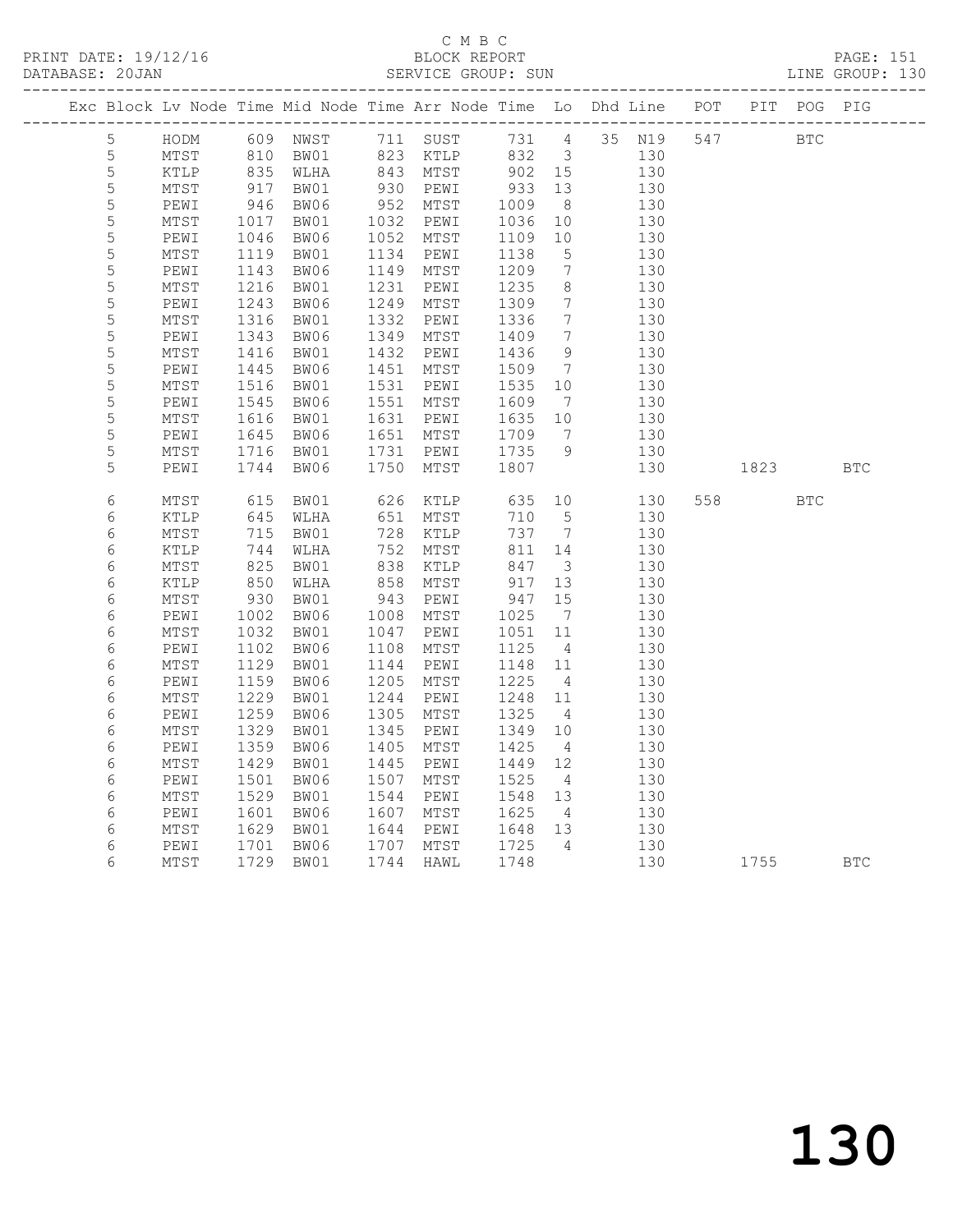|                  |                 |              |      |      |                                                |         |                 | Exc Block Lv Node Time Mid Node Time Arr Node Time Lo Dhd Line POT PIT POG PIG |     |                                                                                                                     |            |            |
|------------------|-----------------|--------------|------|------|------------------------------------------------|---------|-----------------|--------------------------------------------------------------------------------|-----|---------------------------------------------------------------------------------------------------------------------|------------|------------|
| 7 <sup>7</sup>   | MTST            |              |      |      |                                                |         |                 | 939 BW01 952 KTLP 1001 15 130                                                  | 922 | <b>BTC</b>                                                                                                          |            |            |
| $7\phantom{.}$   | KTLP            |              |      |      |                                                |         |                 | 130                                                                            |     |                                                                                                                     |            |            |
| $\boldsymbol{7}$ | MTST            | 1016<br>1052 |      |      | WLHA 1024 MTST 1045 7<br>HAWL 1110 PBEX 1120 4 |         |                 | 130                                                                            |     |                                                                                                                     |            |            |
| $\boldsymbol{7}$ | PBEX            | 1124         | WHLA |      | MTST                                           | 1203    | $\overline{4}$  | 130                                                                            |     |                                                                                                                     |            |            |
| $\boldsymbol{7}$ | $\mathtt{MTST}$ | 1207         | BW01 |      | 1222 KTLP                                      | 1231 14 |                 | 130                                                                            |     |                                                                                                                     |            |            |
| 7                | KTLP            | 1245         | WLHA | 1253 | MTST                                           | 1317    | $5\overline{)}$ | 130                                                                            |     |                                                                                                                     |            |            |
| $\boldsymbol{7}$ | MTST            | 1322         | HAWL |      | 1342 PBEX                                      | 1353    | $\overline{4}$  | 130                                                                            |     |                                                                                                                     |            |            |
| $\overline{7}$   | PBEX            | 1357         | WHLA |      | MTST                                           | 1435    | $\overline{4}$  | 130                                                                            |     |                                                                                                                     |            |            |
| $\overline{7}$   | MTST            | 1439         | BW01 |      | 1455 KTLP                                      | 1504 13 |                 | 130                                                                            |     |                                                                                                                     |            |            |
| $\boldsymbol{7}$ | KTLP            | 1517         | WLHA | 1525 | MTST                                           | 1547    | 5               | 130                                                                            |     |                                                                                                                     |            |            |
| 7                | MTST            | 1552         | HAWL | 1612 | PBEX                                           | 1623    | $\overline{4}$  | 130                                                                            |     |                                                                                                                     |            |            |
| $\boldsymbol{7}$ | PBEX            | 1627         | WHLA |      | MTST                                           | 1704    | $5\overline{)}$ | 130                                                                            |     |                                                                                                                     |            |            |
| $\overline{7}$   | MTST            | 1709         | BW01 | 1724 | KTLP                                           | 1735    | 14              | 130                                                                            |     |                                                                                                                     |            |            |
| $\boldsymbol{7}$ | KTLP            | 1749         | WLHA |      | 1756 MTST                                      | 1817    | 6               | 130                                                                            |     |                                                                                                                     |            |            |
| 7                | MTST            | 1823         | HAWL | 1843 | PBEX                                           | 1853    | $\overline{4}$  | 130                                                                            |     |                                                                                                                     |            |            |
| 7                | PBEX            | 1857         | WHLA |      | MTST                                           | 1932    | 8 <sup>8</sup>  | 130                                                                            |     |                                                                                                                     |            |            |
| $\overline{7}$   | MTST            | 1940         | BW01 |      | 1954 KTLP                                      | 2005    |                 | 130                                                                            |     | 2009 — 2009 — 2009 — 2009 — 2009 — 2009 — 2009 — 2009 — 2009 — 2009 — 2009 — 2009 — 2009 — 2009 — 2009 — 2009 — 200 |            | <b>BTC</b> |
|                  |                 |              |      |      |                                                |         |                 |                                                                                |     |                                                                                                                     |            |            |
| $\,8\,$          | MTST            | 954          | HAWL |      | 1011 PBEX                                      | 1021    | 6               | 130                                                                            |     | 937 — 100                                                                                                           | <b>BTC</b> |            |
| $\,8\,$          | PBEX            | 1027         | WHLA |      | MTST                                           | 1102    | 8 <sup>8</sup>  | 130                                                                            |     |                                                                                                                     |            |            |
| $\,8\,$          | MTST            | 1110         | BW01 |      | 1125 KTLP                                      | 1134 11 |                 | 130                                                                            |     |                                                                                                                     |            |            |
| $\,8\,$          | KTLP            | 1145         | WLHA | 1153 | MTST                                           | 1217    | $\overline{4}$  | 130                                                                            |     |                                                                                                                     |            |            |
| $\,8\,$          | MTST            | 1221         | HAWL |      | 1240 PBEX                                      | 1251    | $\overline{4}$  | 130                                                                            |     |                                                                                                                     |            |            |
| 8                | PBEX            | 1255         | WHLA |      | MTST                                           | 1334    | $5\phantom{.0}$ | 130                                                                            |     |                                                                                                                     |            |            |
| $\,8\,$          | $\mathtt{MTST}$ | 1339         | BW01 |      | 1355 KTLP                                      | 1404    | 13              | 130                                                                            |     |                                                                                                                     |            |            |
| $\,8\,$          | KTLP            | 1417         | WLHA |      | 1425 MTST                                      | 1447    | $5^{\circ}$     | 130                                                                            |     |                                                                                                                     |            |            |
| $\,8\,$          | MTST            | 1452         | HAWL |      | 1512 PBEX                                      | 1523    | $\overline{4}$  | 130                                                                            |     |                                                                                                                     |            |            |
| $\,8\,$          | PBEX            | 1527         | WHLA |      | MTST                                           | 1604    | $5\overline{)}$ | 130                                                                            |     |                                                                                                                     |            |            |
| $\,8\,$          | MTST            | 1609         | BW01 |      | 1624 KTLP                                      | 1635    | 12              | 130                                                                            |     |                                                                                                                     |            |            |
| $\,8\,$          | KTLP            | 1647         | WLHA |      | 1655 MTST                                      | 1717    | $5^{\circ}$     | 130                                                                            |     |                                                                                                                     |            |            |
| $\,8\,$          | MTST            | 1722         | HAWL |      | 1742 PBEX                                      | 1752    | $5^{\circ}$     | 130                                                                            |     |                                                                                                                     |            |            |
| $\,8\,$          | PBEX            | 1757         | WHLA |      | MTST                                           | 1832    | 8 <sup>8</sup>  | 130                                                                            |     |                                                                                                                     |            |            |
| $\,8\,$          | MTST            | 1840         | BW01 |      | 1854 KTLP                                      | 1905    | 15              | 130                                                                            |     |                                                                                                                     |            |            |
| $\,8\,$          | KTLP            | 1920         | WLHA |      | 1926 MTST                                      | 1947    | 8 <sup>8</sup>  | 130                                                                            |     |                                                                                                                     |            |            |
| $\,8\,$          | MTST            | 1955         | BW01 | 2009 | KTLP                                           | 2020    | $5\phantom{0}$  | 130                                                                            |     |                                                                                                                     |            |            |
| $\,8\,$          | KTLP            | 2025         | WLHA | 2031 | MTST                                           | 2050    | $5\overline{)}$ | 130                                                                            |     |                                                                                                                     |            |            |
| 8                | MTST            | 2055         | BW01 | 2108 | KTLP                                           | 2116    | 9               | 130                                                                            |     |                                                                                                                     |            |            |
| $\,8\,$          | KTLP            | 2125         | WLHA | 2131 | MTST                                           | 2150    | $5^{\circ}$     | 130                                                                            |     |                                                                                                                     |            |            |
| $\,8\,$          | MTST            | 2155         | BW01 | 2208 | KTLP                                           | 2216    | 10              | 130                                                                            |     |                                                                                                                     |            |            |
| $\,8\,$          | KTLP            | 2226         | WLHA | 2231 | MTST                                           | 2250    | $5^{\circ}$     | 130                                                                            |     |                                                                                                                     |            |            |
| $\,8\,$          | MTST            | 2255         | BW01 | 2308 | KTLP                                           | 2316    | 10              | 130                                                                            |     |                                                                                                                     |            |            |
| $\,8\,$          | KTLP            | 2326         | WLHA | 2331 | MTST                                           | 2350    | $5^{\circ}$     | 130                                                                            |     |                                                                                                                     |            |            |
| $\,8\,$          | $\mathtt{MTST}$ | 2355         | BW01 | 2408 | KTLP                                           | 2416 10 |                 | 130                                                                            |     |                                                                                                                     |            |            |
| $\,8\,$          | KTLP            | 2426         | WLHA | 2431 | MTST                                           | 2450    | $5\overline{)}$ | 130                                                                            |     |                                                                                                                     |            |            |
| 8                | $\mathtt{MTST}$ | 2455         | BW01 |      | 2505 KTLP                                      | 2512    |                 | 130                                                                            |     | 2516                                                                                                                |            | <b>BTC</b> |
|                  |                 |              |      |      |                                                |         |                 |                                                                                |     |                                                                                                                     |            |            |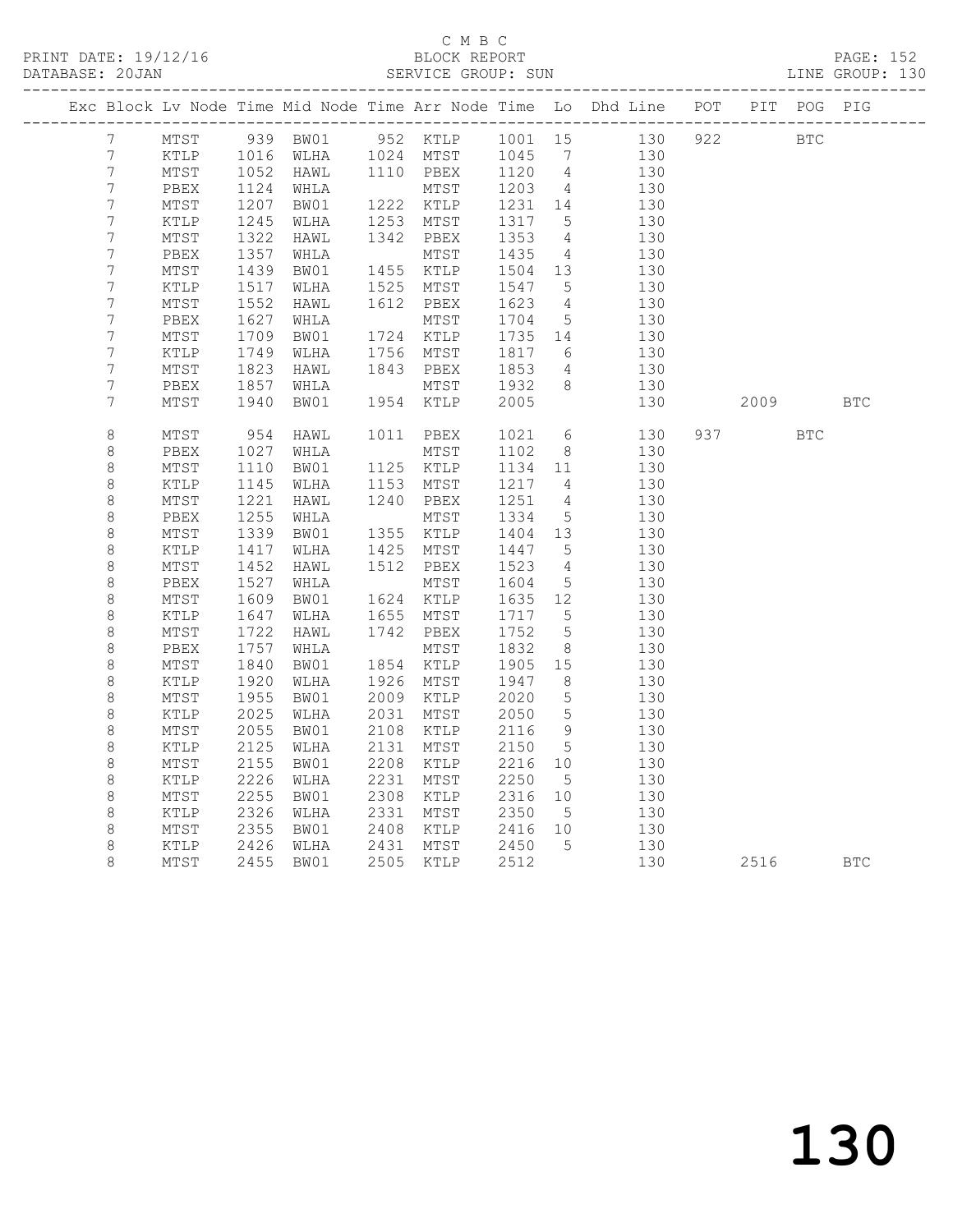#### C M B C<br>BLOCK REPORT SERVICE GROUP: SUN

|   |      |      |                          |      |      |        |                 | Exc Block Lv Node Time Mid Node Time Arr Node Time Lo Dhd Line POT PIT POG PIG |           |            |  |
|---|------|------|--------------------------|------|------|--------|-----------------|--------------------------------------------------------------------------------|-----------|------------|--|
| 9 | KTLP |      | 948 WLHA 956 MTST 1017 5 |      |      |        |                 | 130                                                                            | 942 — 100 | <b>BTC</b> |  |
| 9 | MTST | 1022 | HAWL 1040 PBEX           |      |      | 1050 4 |                 | 130                                                                            |           |            |  |
| 9 | PBEX | 1054 | WHLA                     |      | MTST | 1133   | 6               | 130                                                                            |           |            |  |
| 9 | MTST | 1139 | BW01                     | 1154 | KTLP | 1203   | 10              | 130                                                                            |           |            |  |
| 9 | KTLP | 1213 | WLHA                     | 1221 | MTST | 1245   | 5               | 130                                                                            |           |            |  |
| 9 | MTST | 1250 | HAWL                     | 1310 | PBEX | 1321   | $\overline{4}$  | 130                                                                            |           |            |  |
| 9 | PBEX | 1325 | WHLA                     |      | MTST | 1404   | $5\overline{)}$ | 130                                                                            |           |            |  |
| 9 | MTST | 1409 | BW01                     | 1425 | KTLP | 1434   | 13              | 130                                                                            |           |            |  |
| 9 | KTLP | 1447 | WLHA                     | 1455 | MTST | 1517   | 5               | 130                                                                            |           |            |  |
| 9 | MTST | 1522 | HAWL                     | 1542 | PBEX | 1553   | $4\overline{4}$ | 130                                                                            |           |            |  |
| 9 | PBEX | 1557 | WHLA                     |      | MTST | 1634   | $5^{\circ}$     | 130                                                                            |           |            |  |
| 9 | MTST | 1639 | BW01                     | 1654 | KTLP | 1705   | 14              | 130                                                                            |           |            |  |
| 9 | KTLP | 1719 | WLHA                     | 1726 | MTST | 1747   | 6               | 130                                                                            |           |            |  |
| 9 | MTST | 1753 | HAWL                     | 1813 | PBEX | 1823   | 5               | 130                                                                            |           |            |  |
| 9 | PBEX | 1828 | WHLA                     |      | MTST | 1903   | $7\phantom{0}$  | 130                                                                            |           |            |  |
| 9 | MTST | 1910 | BW01                     | 1924 | KTLP | 1935   | 17              | 130                                                                            |           |            |  |
| 9 | KTLP | 1952 | WLHA                     | 1958 | MTST | 2017   | 8               | 130                                                                            |           |            |  |
| 9 | MTST | 2025 | BW01                     | 2039 | KTLP | 2050   | 5               | 130                                                                            |           |            |  |
| 9 | KTLP | 2055 | WLHA                     | 2101 | MTST | 2120   | $5\overline{)}$ | 130                                                                            |           |            |  |
| 9 | MTST | 2125 | BW01                     | 2138 | KTLP | 2146   | 10 <sup>°</sup> | 130                                                                            |           |            |  |
| 9 | KTLP | 2156 | WLHA                     | 2201 | MTST | 2220   | $5\overline{)}$ | 130                                                                            |           |            |  |
| 9 | MTST | 2225 | BW01                     | 2238 | KTLP | 2246   | 10              | 130                                                                            |           |            |  |
| 9 | KTLP | 2256 | WLHA                     | 2301 | MTST | 2320   | $5\phantom{.0}$ | 130                                                                            |           |            |  |
| 9 | MTST | 2325 | BW01                     | 2338 | KTLP | 2346   | 10 <sup>°</sup> | 130                                                                            |           |            |  |
| 9 | KTLP | 2356 | WLHA                     | 2401 | MTST | 2420   | 5               | 130                                                                            |           |            |  |
| 9 | MTST | 2425 | BW01                     | 2435 | KTLP | 2442   | 14              | 130                                                                            |           |            |  |
| 9 | KTLP | 2456 | WLHA                     | 2501 | MTST | 2520   | 5               | 130                                                                            |           |            |  |

9 MTST 2525 BW01 2535 KTLP 2542 130 2546 BTC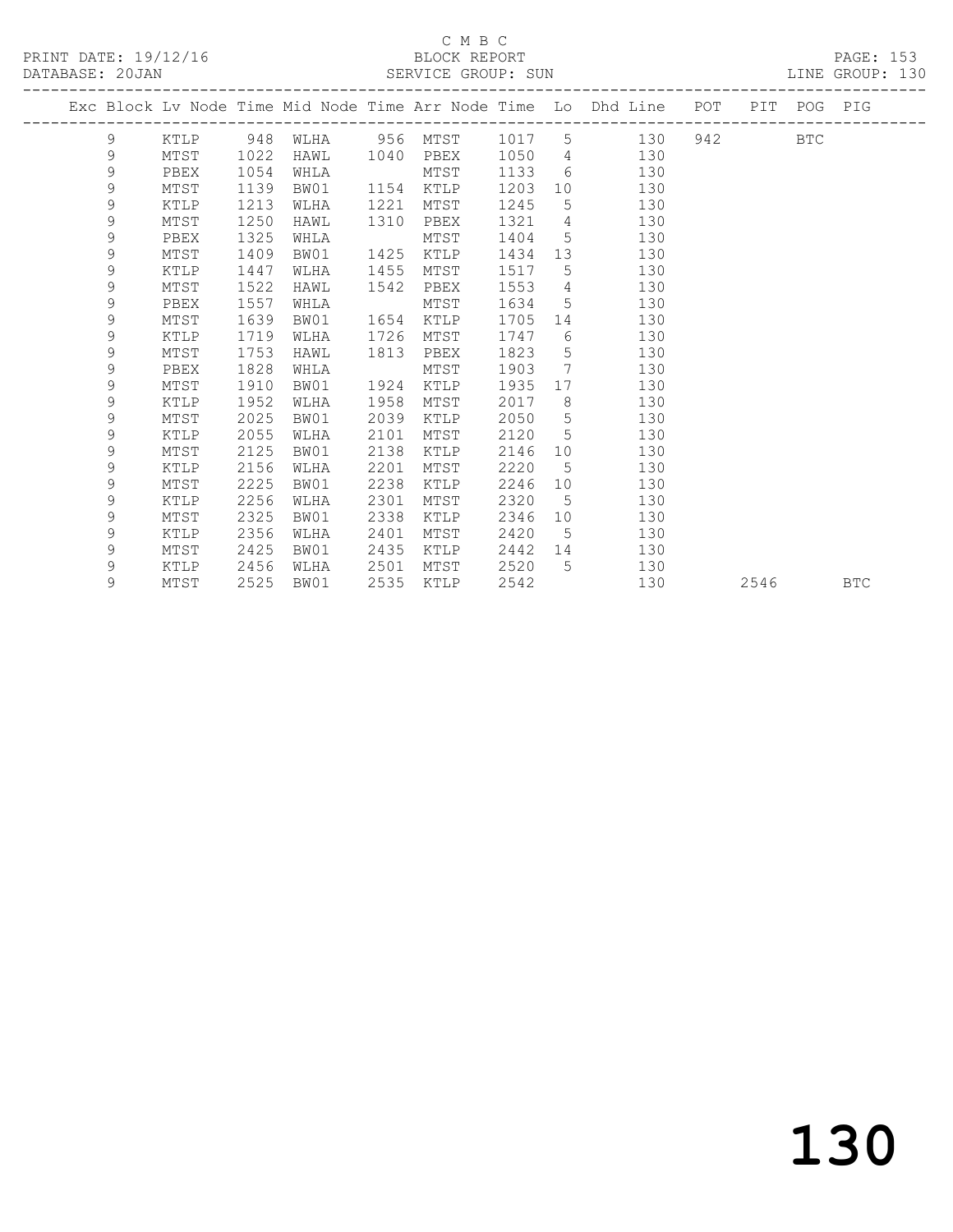|                                                                                                                        |          |              |              |                                                                                                                                                               |      |      | C M B C                            |              |    |     |      |            |  |
|------------------------------------------------------------------------------------------------------------------------|----------|--------------|--------------|---------------------------------------------------------------------------------------------------------------------------------------------------------------|------|------|------------------------------------|--------------|----|-----|------|------------|--|
|                                                                                                                        |          |              |              |                                                                                                                                                               |      |      |                                    |              |    |     |      |            |  |
|                                                                                                                        |          |              |              |                                                                                                                                                               |      |      |                                    |              |    |     |      |            |  |
|                                                                                                                        |          |              |              |                                                                                                                                                               |      |      |                                    |              |    |     |      |            |  |
|                                                                                                                        |          |              |              |                                                                                                                                                               |      |      |                                    |              |    |     |      |            |  |
|                                                                                                                        |          |              |              |                                                                                                                                                               |      |      |                                    |              |    |     |      |            |  |
|                                                                                                                        |          |              |              |                                                                                                                                                               |      |      |                                    |              |    |     |      |            |  |
|                                                                                                                        |          |              |              |                                                                                                                                                               |      |      |                                    |              |    |     |      |            |  |
|                                                                                                                        |          |              |              |                                                                                                                                                               |      |      |                                    |              |    |     |      |            |  |
|                                                                                                                        |          |              |              |                                                                                                                                                               |      |      |                                    |              |    |     |      |            |  |
|                                                                                                                        |          |              |              |                                                                                                                                                               |      |      |                                    |              |    |     |      |            |  |
|                                                                                                                        |          |              |              |                                                                                                                                                               |      |      |                                    |              |    |     |      |            |  |
|                                                                                                                        |          |              |              |                                                                                                                                                               |      |      |                                    |              |    |     |      |            |  |
| PEEX PHIBBS EXCHANGE FOR THE PANDRAMA & NAUGHTON PEEX PHIBBS EXCHANGE FOR THE PROSPECT & ROCKLAND STST STADIUM STATION |          |              |              |                                                                                                                                                               |      |      |                                    |              |    |     |      |            |  |
|                                                                                                                        |          |              |              |                                                                                                                                                               |      |      |                                    |              |    |     |      |            |  |
| Exc Block Lv Node Time Mid Node Time Arr Node Time Lo Dhd Line POT PIT POG PIG                                         |          |              |              |                                                                                                                                                               |      |      |                                    |              |    |     |      |            |  |
|                                                                                                                        |          |              |              | 31 LOQU 555 MACA LVMT 611 1 242 537 BTC<br>31 LVMT 612 LOQU 629 STST 656 4 242<br>31 STST 700 MACA 714 LVMT 740 2 242<br>31 LVMT 742 LOQU 759 STST 827 13 242 |      |      |                                    |              |    |     |      |            |  |
|                                                                                                                        |          |              |              |                                                                                                                                                               |      |      |                                    |              |    |     |      |            |  |
|                                                                                                                        |          |              |              |                                                                                                                                                               |      |      |                                    |              |    |     |      |            |  |
|                                                                                                                        |          |              |              |                                                                                                                                                               |      |      |                                    |              |    |     |      |            |  |
|                                                                                                                        | 31       | STST         |              | STST 840 15LO 906 15GB 912 7 240<br>15GB 919 MAGA 936 STST 956 7 240<br>STST 1003 EDRI 1028 MOGL 1037 0 246                                                   |      |      |                                    |              |    |     |      |            |  |
|                                                                                                                        | 31       | -<br>STST    |              |                                                                                                                                                               |      |      |                                    |              |    |     |      |            |  |
|                                                                                                                        | 31       |              |              |                                                                                                                                                               |      |      |                                    |              |    |     |      |            |  |
|                                                                                                                        | 31<br>31 | MOGL<br>LOQU |              | 1037 1090 1056 7 249<br>1103 1090 1056 7 249<br>1119 MAGA 1135 STST 1156 12 246<br>1208 15LO 1240 15GB 1245 17 240                                            |      |      |                                    |              |    |     |      |            |  |
|                                                                                                                        | 31       | MOGL         |              |                                                                                                                                                               |      |      |                                    |              |    |     |      |            |  |
|                                                                                                                        | 31       | STST         |              |                                                                                                                                                               |      |      |                                    |              |    |     |      |            |  |
|                                                                                                                        | 31       | 15GB         |              | 1302 MAGA 1321 STST 1345 16 240                                                                                                                               |      |      |                                    |              |    |     |      |            |  |
|                                                                                                                        | 31       | STST         | 1401         | EDRI 1428 MOGL 1437 0 246                                                                                                                                     |      |      |                                    |              |    |     |      |            |  |
|                                                                                                                        | 31       | MOGL         |              |                                                                                                                                                               |      |      |                                    |              |    |     |      |            |  |
|                                                                                                                        | 31       | LOQU         | 1437<br>1503 |                                                                                                                                                               |      |      | LOQU 1455 8 249<br>MOGL 1520 0 249 |              |    |     |      |            |  |
|                                                                                                                        | 31       | MOGL         |              | 1520 MAGA 1536 STST 1604 7 246                                                                                                                                |      |      |                                    |              |    |     |      |            |  |
|                                                                                                                        | 31       | STST         |              |                                                                                                                                                               |      |      |                                    |              |    |     |      |            |  |
|                                                                                                                        | 31       | 15GB         |              | STST 1611 15LO 1646 15GB 1652 7 240<br>15GB 1659 MAGA 1717 STST 1746 14 240<br>STST 1800 15LO 1833 15GB 1838 15 240                                           |      |      |                                    |              |    |     |      |            |  |
|                                                                                                                        | 31       |              |              |                                                                                                                                                               |      |      |                                    |              |    |     |      |            |  |
|                                                                                                                        | 31       |              |              | 15GB 1853 MAGA 1909 STST 1933 8 240                                                                                                                           |      |      |                                    |              |    |     |      |            |  |
|                                                                                                                        | 31       | STST         |              | 1941 15LO 2008 15GB 2013 6 240                                                                                                                                |      |      |                                    |              |    |     |      |            |  |
|                                                                                                                        |          |              |              | 31 15GB 2019 MAGA 2034 STST 2056 13                                                                                                                           |      |      |                                    |              |    | 240 |      |            |  |
|                                                                                                                        | 31       | ${\tt STST}$ | 2109         | 15LO                                                                                                                                                          | 2135 | 15GB | 2140                               | 11           |    | 240 |      |            |  |
|                                                                                                                        | 31       | 15GB         | 2151         | MAGA                                                                                                                                                          | 2206 | STST | 2225                               | 11           |    | 240 |      |            |  |
|                                                                                                                        | 31       | STST         | 2236         | <b>15LO</b>                                                                                                                                                   | 2302 | 15GB | 2307                               | 3            |    | 240 |      |            |  |
|                                                                                                                        | 31       | 15GB         | 2310         |                                                                                                                                                               |      | LS15 | 2315                               | 12           | 5  | 240 |      |            |  |
|                                                                                                                        | 31       | LOQU         | 2332         |                                                                                                                                                               |      | HODM | 2400                               | 3            |    | N24 |      |            |  |
|                                                                                                                        | 31       | HODM         | 2403         | LOQU                                                                                                                                                          | 2433 | LVMT | 2452                               | $\mathbf{1}$ |    | N24 |      |            |  |
|                                                                                                                        | 31       | LVMT         | 2453         | LOQU                                                                                                                                                          |      | HODM | 2534                               | 0            |    | N24 |      |            |  |
|                                                                                                                        | 31       | HODM         | 2534         | LOQU                                                                                                                                                          | 2604 | LVMT | 2623                               | 28           | 23 | N24 |      |            |  |
|                                                                                                                        | 31       | HODM         | 2714         | LOQU                                                                                                                                                          | 2744 | LVMT | 2803                               |              |    | N24 | 2823 | <b>BTC</b> |  |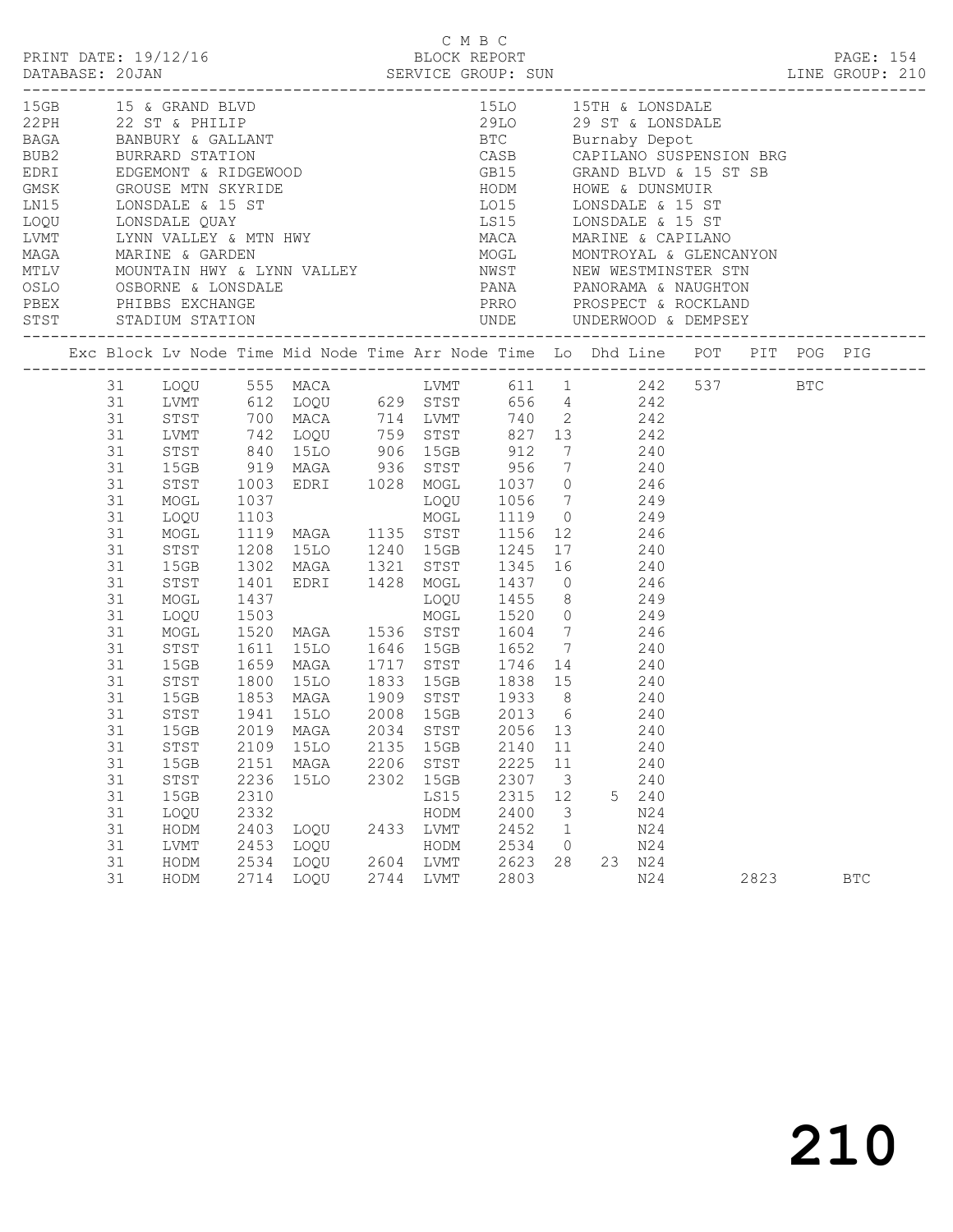|    |              |                              |                        |                                                              |                                                      |                 | Exc Block Lv Node Time Mid Node Time Arr Node Time Lo Dhd Line POT PIT POG PIG                                             |          |     |            |
|----|--------------|------------------------------|------------------------|--------------------------------------------------------------|------------------------------------------------------|-----------------|----------------------------------------------------------------------------------------------------------------------------|----------|-----|------------|
| 32 |              |                              |                        |                                                              |                                                      |                 | 15GB 603 MAGA 619 STST 635 15 240 545 BTC                                                                                  |          |     |            |
| 32 | STST         |                              |                        |                                                              |                                                      |                 | 650 15LO 714 15GB 720 4 240<br>724 MAGA 740 STST 759 12 240<br>811 15LO 835 15GB 841 8 240<br>849 MAGA 906 STST 925 14 240 |          |     |            |
| 32 | 15GB         |                              |                        |                                                              |                                                      |                 |                                                                                                                            |          |     |            |
| 32 | STST         |                              |                        |                                                              |                                                      |                 |                                                                                                                            |          |     |            |
| 32 | 15GB         |                              |                        |                                                              |                                                      |                 | 240                                                                                                                        |          |     |            |
| 32 | STST         | 939<br>1019                  | 15LO                   | 1006 15GB                                                    | 1011<br>1056                                         | 8 <sup>8</sup>  | 240<br>240                                                                                                                 |          |     |            |
| 32 | 15GB         |                              | MAGA                   | 1036 STST                                                    | 1056 5                                               |                 |                                                                                                                            |          |     |            |
| 32 | STST         | 1101<br>1136                 | EDRI 1127 MOGL         |                                                              | 1136 0                                               |                 | 246                                                                                                                        |          |     |            |
| 32 | MOGL         |                              |                        | LOQU                                                         | 1155 8                                               |                 | 249                                                                                                                        |          |     |            |
| 32 | LOQU         | 1203<br>1219                 | MOGL<br>MAGA 1235 STST |                                                              | 1219 0                                               |                 | 249                                                                                                                        |          |     |            |
| 32 | MOGL         |                              |                        |                                                              | 1258 12                                              |                 | 246                                                                                                                        |          |     |            |
| 32 | STST         | 1310                         | 15LO  1342  15GB       |                                                              | 1347                                                 | 15              | 240                                                                                                                        |          |     |            |
| 32 | 15GB         | 1402<br>1501                 | MAGA                   | 1421 STST                                                    | 1445 16<br>1537 0                                    |                 | 240                                                                                                                        |          |     |            |
| 32 | STST         |                              | EDRI                   | 1528 MOGL                                                    |                                                      |                 | 246                                                                                                                        |          |     |            |
| 32 | MOGL         | 1537<br>1602                 |                        | LOQU                                                         | 1555                                                 | $7\overline{ }$ | $249$<br>$228$                                                                                                             |          |     |            |
| 32 | LOQU         |                              | 15GB                   | 1614 UNDE                                                    | 1628 5                                               |                 |                                                                                                                            |          |     |            |
| 32 | UNDE         | 1633<br>1703                 | GB15                   | 1646 LOQU                                                    | 1657 6                                               |                 | $\frac{228}{249}$                                                                                                          |          |     |            |
| 32 | LOQU         |                              |                        |                                                              | 1720 0                                               |                 | 249                                                                                                                        |          |     |            |
| 32 | MOGL         | 1720<br>1815                 |                        |                                                              |                                                      |                 | 246                                                                                                                        |          |     |            |
| 32 | STST         |                              |                        | MOGL 1720 0<br>MAGA 1736 STST 1803 12<br>15LO 1845 15GB 1850 |                                                      |                 | 240                                                                                                                        | 1906     |     | <b>BTC</b> |
|    |              |                              |                        |                                                              |                                                      |                 |                                                                                                                            |          |     |            |
| 33 | STST         | 610                          | 15LO                   |                                                              |                                                      |                 | 634 15GB 640 4 240<br>700 STST 719 11 240                                                                                  | 546      | BTC |            |
| 33 | 15GB         | 644                          | MAGA                   |                                                              |                                                      |                 |                                                                                                                            |          |     |            |
| 33 | STST         | 730<br>804                   | 15LO                   |                                                              | 800 4<br>839 16                                      |                 | 240                                                                                                                        |          |     |            |
| 33 | 15GB         |                              | MAGA                   | 754 15GB<br>820 STST                                         |                                                      |                 | 240                                                                                                                        |          |     |            |
| 33 | ${\tt STST}$ | 855<br>934                   | 15LO                   | 921 15GB<br>951 STST                                         | $\begin{array}{cc} 927 & 7 \\ 1011 & 12 \end{array}$ |                 | 240                                                                                                                        |          |     |            |
| 33 | 15GB         |                              | MAGA                   |                                                              |                                                      |                 | 240                                                                                                                        |          |     |            |
| 33 | STST         | 1023<br>1103                 | 15LO 1052 15GB         |                                                              | 1057 b<br>1142 19                                    |                 | 240<br>240                                                                                                                 |          |     |            |
| 33 | 15GB         |                              | MAGA 1121 STST         |                                                              |                                                      |                 |                                                                                                                            |          |     |            |
| 33 | STST         |                              | EDRI 1227 MOGL         |                                                              | 1236 0                                               |                 | 246                                                                                                                        |          |     |            |
| 33 | MOGL         | 1201<br>1236                 |                        | LOQU                                                         | 1255 8                                               |                 | 249                                                                                                                        |          |     |            |
| 33 | LOQU         |                              |                        | MOGL                                                         | 1319                                                 | $\overline{0}$  | 249                                                                                                                        |          |     |            |
| 33 | MOGL         | 1256<br>1303<br>1319<br>1408 | MAGA 1335 STST         |                                                              | 1358                                                 | 10              | 246                                                                                                                        |          |     |            |
| 33 | STST         |                              | <b>15LO</b>            | 1443 15GB                                                    | 1449 13                                              |                 | 240                                                                                                                        |          |     |            |
| 33 | 15GB         | 1502<br>1601                 | MAGA                   | 1521 STST                                                    | 1547                                                 | 14              | 240                                                                                                                        |          |     |            |
| 33 | ${\tt STST}$ |                              | EDRI                   | 1628 MOGL                                                    | 1637 0                                               |                 | 246                                                                                                                        |          |     |            |
| 33 | MOGL         | 1637<br>1704                 |                        | LOQU                                                         | 1655                                                 | 9               | 249                                                                                                                        |          |     |            |
| 33 | LOQU         |                              | CASB                   | 1720 GMSK                                                    | 1729 19                                              |                 | 236                                                                                                                        |          |     |            |
| 33 | GMSK         |                              | CASB                   | 1755 LOQU 1814                                               |                                                      | $\overline{7}$  | 236                                                                                                                        |          |     |            |
| 33 | LOQU         | 1748<br>1821                 | LNI5                   | 1829 PRRO                                                    | 1845 12                                              |                 | 230                                                                                                                        |          |     |            |
| 33 | PRRO         | $185719221957$               | LS15                   | 1904 LOQU                                                    | 1912                                                 | 10              | 230                                                                                                                        |          |     |            |
| 33 | LOQU         |                              | LN15                   | 1929 PRRO                                                    | 1944 13                                              |                 | 230                                                                                                                        |          |     |            |
| 33 | PRRO         |                              | LS15                   | 2004 LOQU 2011 11                                            |                                                      |                 | 230                                                                                                                        |          |     |            |
| 33 | LOQU         |                              |                        | 2029 PRRO 2044 13<br>2104 LOQU 2111                          |                                                      |                 | $\frac{230}{230}$                                                                                                          |          |     |            |
| 33 | PRRO         |                              | 2022 LN15<br>2057 LS15 |                                                              |                                                      |                 |                                                                                                                            | 2129 BTC |     |            |
|    |              |                              |                        |                                                              |                                                      |                 |                                                                                                                            |          |     |            |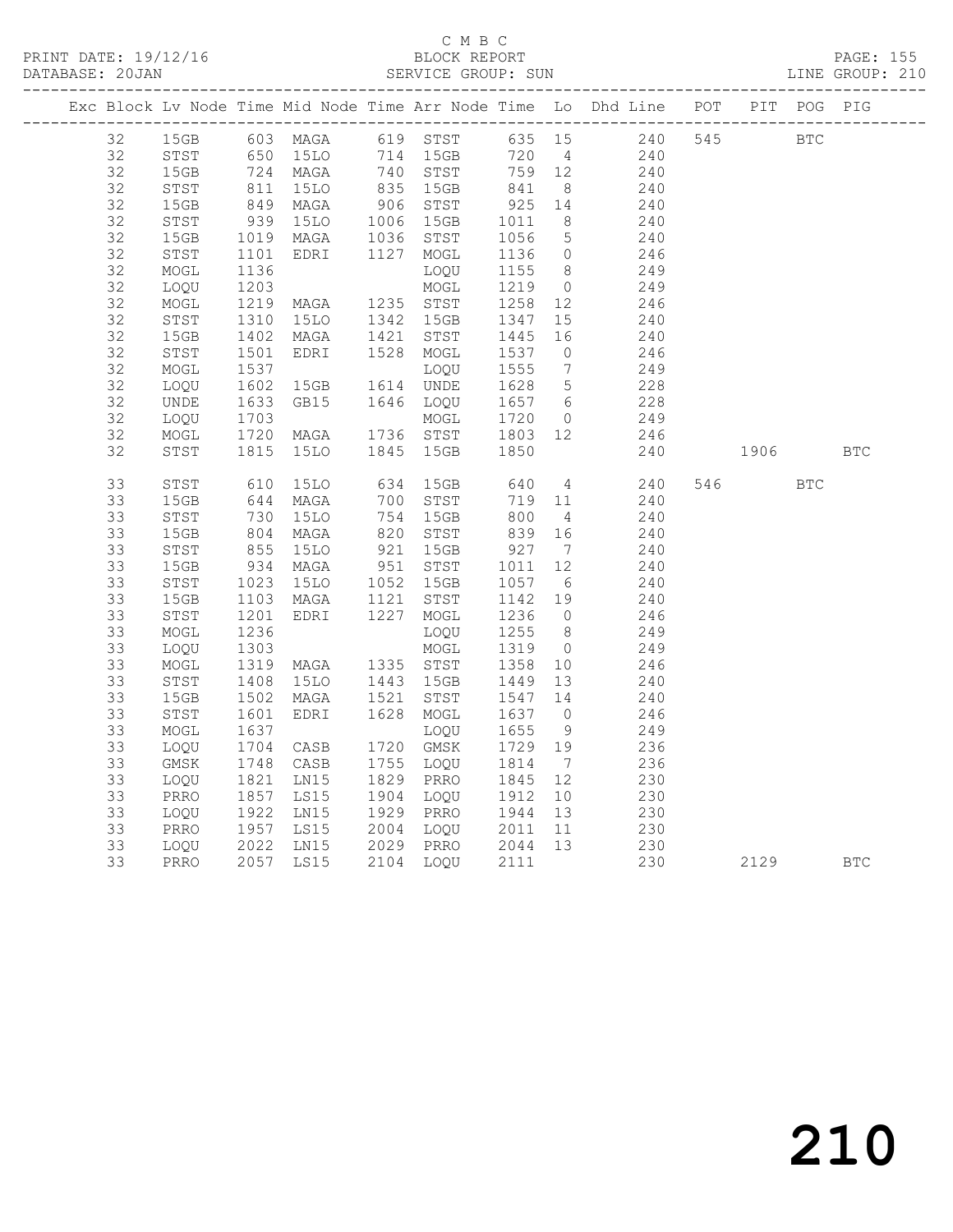|    |      |                     |                                               |                                |                                             |                 | Exc Block Lv Node Time Mid Node Time Arr Node Time Lo Dhd Line POT PIT POG PIG |          |            |            |
|----|------|---------------------|-----------------------------------------------|--------------------------------|---------------------------------------------|-----------------|--------------------------------------------------------------------------------|----------|------------|------------|
| 34 |      |                     |                                               |                                |                                             |                 | 15GB 623 MAGA 639 STST 656 14 240 605 BTC                                      |          |            |            |
| 34 | STST |                     |                                               |                                |                                             |                 |                                                                                |          |            |            |
| 34 | 15GB |                     | 710 15LO<br>744 MAGA<br>825 15LO              |                                |                                             |                 | 15LO 734 15GB 740 4 240<br>MAGA 800 STST 819 6 240<br>15LO 851 15GB 857 7 240  |          |            |            |
| 34 | STST |                     |                                               |                                |                                             |                 |                                                                                |          |            |            |
| 34 | 15GB | 904<br>954          | MAGA                                          | 921 STST                       | 940 14<br>1027 7                            |                 | 240                                                                            |          |            |            |
| 34 | STST |                     | <b>15LO</b>                                   | 1022 15GB                      |                                             |                 | 240                                                                            |          |            |            |
| 34 | 15GB | 1034                | MAGA                                          | 1051 STST                      | $1111$ $11$                                 |                 | 240                                                                            |          |            |            |
| 34 | STST | 1122<br>1203        | <b>15LO</b>                                   | 1154 15GB                      | 1159                                        | $\overline{4}$  | 240                                                                            |          |            |            |
| 34 | 15GB |                     | MAGA                                          | 1221 STST                      | 1243 18                                     |                 | 240                                                                            |          |            |            |
| 34 | STST | 1301                | EDRI 1328 MOGL                                |                                | 1337 0                                      |                 | 246                                                                            |          |            |            |
| 34 | MOGL | 1337                |                                               | LOQU                           | 1355                                        | 8 <sup>8</sup>  | 249                                                                            |          |            |            |
| 34 | LOQU | 133/1403            |                                               |                                | 1419 0                                      |                 | 249                                                                            |          |            |            |
| 34 | MOGL |                     | 1337 LOQU<br>1403 MOGL<br>1419 MAGA 1435 STST |                                | 1501 7                                      |                 | 246                                                                            |          |            |            |
| 34 | STST | 1508<br>1557        | 15LO 1543 15GB                                |                                | 1549                                        | 8 <sup>8</sup>  | $\begin{array}{c} 240 \\ 240 \end{array}$                                      |          |            |            |
| 34 | 15GB |                     | MAGA                                          | 1616 STST                      | 1646 13                                     |                 |                                                                                |          |            |            |
| 34 | STST | 1659                | 15LO                                          | 1734 15GB 1739 9               |                                             |                 | 240                                                                            |          |            |            |
| 34 | 15GB | 1748                | MAGA                                          | 1805 STST                      | 1831                                        |                 | 240                                                                            | 1855     |            | <b>BTC</b> |
| 35 | STST | 630                 | 15LO                                          |                                |                                             |                 | 654 15GB 700 4 240                                                             | 606 700  | <b>BTC</b> |            |
| 35 | 15GB |                     | MAGA                                          |                                | $739$ 12                                    |                 | 240                                                                            |          |            |            |
| 35 | STST | 704<br>751          | <b>15LO</b>                                   | 720 STST<br>815 15GB           | 821                                         | 14              | 240                                                                            |          |            |            |
| 35 | 15GB | 835                 | MAGA                                          | 851 STST                       | 910                                         | 14              | 240                                                                            |          |            |            |
| 35 | STST |                     | <b>15LO</b>                                   | 951 15GB                       | $956$<br>$1041$                             | 8 <sup>8</sup>  | $\frac{18}{6}$                                                                 |          |            |            |
| 35 | 15GB | $924$<br>$1004$     | MAGA                                          | 1021 STST                      | 1041 12                                     |                 | 240                                                                            |          |            |            |
| 35 | STST | 1053                | 15LO                                          | 1123 15GB                      | 1128                                        | $5\overline{)}$ | 240                                                                            |          |            |            |
| 35 | 15GB | $\frac{1133}{1231}$ | MAGA                                          | 1151 STST                      | 1213 18                                     |                 | 240                                                                            |          |            |            |
| 35 | STST |                     | EDRI                                          | 1258 MOGL                      | 1307 0                                      |                 | 246                                                                            |          |            |            |
| 35 | MOGL | 1307                |                                               | LOQU                           | 1325                                        | 9               | 249                                                                            |          |            |            |
| 35 | LOQU |                     | 1334 CASB 1355 GMSK<br>1419 CASB 1426 LOQU    |                                | $1404$ 15                                   |                 | 236                                                                            |          |            |            |
| 35 | GMSK |                     |                                               |                                | $\begin{array}{ccc}\n1445 & 7\n\end{array}$ |                 | 236                                                                            |          |            |            |
| 35 | LOQU | 1452                | LN15                                          | 1500 PRRO                      | 1517                                        | 8 <sup>8</sup>  | 230                                                                            |          |            |            |
| 35 | PRRO | 1525<br>1553        | LS15                                          | 1534 LOQU                      | 1543 10                                     |                 | 230                                                                            |          |            |            |
| 35 | LOQU |                     | 29LO                                          | 1608 LVMT                      | 1616                                        | $5\overline{)}$ | 229                                                                            |          |            |            |
| 35 | LVMT | 1621                | LO15                                          | LOQU                           | 1642 11                                     |                 | 229                                                                            |          |            |            |
| 35 | LOQU | 1653<br>1721        | 29LO                                          | 1708 LVMT                      | $\frac{1716}{1742}$ $\frac{11}{5}$          |                 | 229                                                                            |          |            |            |
| 35 | LVMT |                     | LO15                                          | LOQU                           |                                             |                 | 229                                                                            |          |            |            |
| 35 | LOQU | 1753                | 29LO                                          | 1808 LVMT                      | 1816                                        | $5\overline{)}$ | 229                                                                            |          |            |            |
| 35 | LVMT | 1821<br>1853        | L015                                          | LOQU                           | 1842 11                                     |                 | 229                                                                            |          |            |            |
| 35 | LOQU |                     | 29LO                                          | 1907 LVMT                      | 1914                                        | 9               | $\frac{2}{229}$                                                                |          |            |            |
| 35 | LVMT | 1923                | LO15                                          | LOQU 1942 11                   |                                             |                 | 229                                                                            |          |            |            |
| 35 | LOQU |                     | 1953 29LO<br>2024 LO15<br>29LO                | 2006 LVMT 2013 11<br>LOQU 2042 |                                             |                 | 229                                                                            |          |            |            |
| 35 | LVMT |                     |                                               |                                |                                             |                 | 229                                                                            | 2100 BTC |            |            |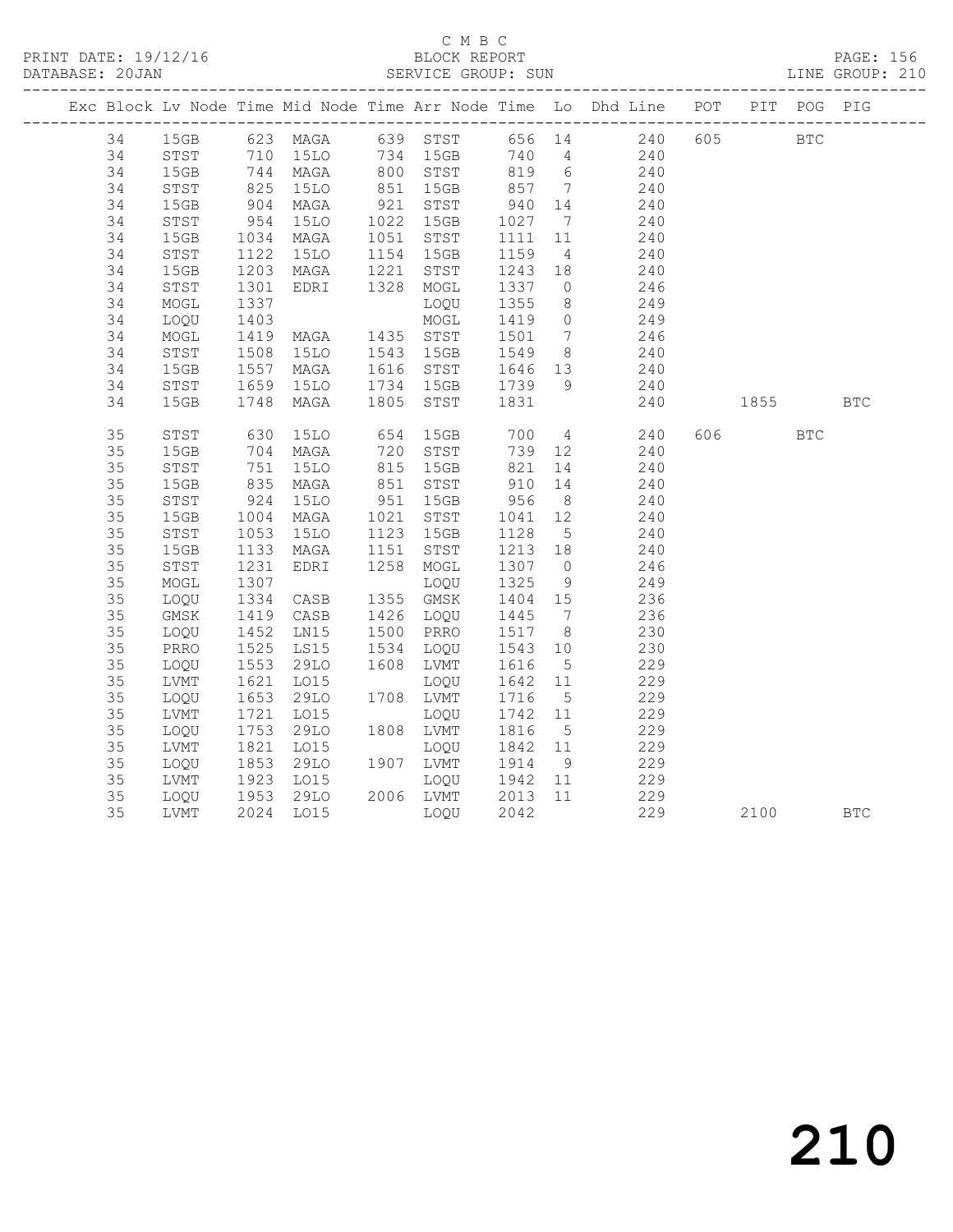PRINT DATE: 19/12/16 BLOCK REPORT PAGE: 157

SERVICE GROUP: SUN

|  |    |                              |                       |                                        |      |                                                          |            |                | Exc Block Lv Node Time Mid Node Time Arr Node Time Lo Dhd Line POT PIT POG PIG |         |            |              |
|--|----|------------------------------|-----------------------|----------------------------------------|------|----------------------------------------------------------|------------|----------------|--------------------------------------------------------------------------------|---------|------------|--------------|
|  | 36 |                              |                       |                                        |      |                                                          |            |                |                                                                                | 607 BTC |            |              |
|  | 36 |                              |                       |                                        |      |                                                          |            |                |                                                                                |         |            |              |
|  | 36 | STST                         | 732                   |                                        |      |                                                          |            |                | MACA 747 LOQU 759 5 242                                                        |         |            |              |
|  | 36 | LOQU                         |                       |                                        |      |                                                          | 818        | $\overline{0}$ | 249                                                                            |         |            |              |
|  | 36 | MOGL                         | 804<br>818<br>902     | MOGL<br>MAGA 834 STST<br>EDRI 924 MOGL |      |                                                          | 852 10     |                | 246                                                                            |         |            |              |
|  | 36 | STST                         |                       |                                        |      |                                                          | 852<br>933 | $\overline{0}$ | 246                                                                            |         |            |              |
|  | 36 | MOGL                         | 933                   |                                        |      | LOQU                                                     | 951        | 13             | 249                                                                            |         |            |              |
|  | 36 | LOQU                         | 1004                  |                                        |      |                                                          | 1020       | $\overline{0}$ | 249                                                                            |         |            |              |
|  | 36 | MOGL                         | 1020                  | LOQU<br>MAGA 1036 STST<br>15LO 1138 1- |      |                                                          | 1057 11    |                | 246                                                                            |         |            |              |
|  | 36 | STST                         | 1108                  |                                        |      |                                                          | 1143       | 5 <sup>5</sup> | 240                                                                            |         |            |              |
|  | 36 | 15GB                         | 1148                  | MAGA                                   |      | 1206 STST                                                | 1228 10    |                | 240                                                                            |         |            |              |
|  | 36 | STST                         | 1238                  | 15LO                                   | 1310 | 15GB                                                     | 1315       | 17             | 240                                                                            |         |            |              |
|  | 36 | 15GB                         | 1332                  | MAGA                                   |      | 1351 STST                                                | 1415 16    |                | 240                                                                            |         |            |              |
|  | 36 | ${\tt STST}$                 | 1431                  | EDRI                                   |      | 1458 MOGL                                                | 1507 0     |                | 246                                                                            |         |            |              |
|  | 36 | MOGL                         | 1507                  |                                        |      | LOQU                                                     | 1525       | 8 <sup>8</sup> | 249                                                                            |         |            |              |
|  | 36 | LOQU                         | 1533                  |                                        |      | MOGL                                                     | 1550       | $\overline{0}$ | 249                                                                            |         |            |              |
|  | 36 | MOGL                         | 1550                  | MAGA 1606 STST<br>15LO 1722 15GB       |      |                                                          | 1634 13    |                | 246                                                                            |         |            |              |
|  | 36 | STST                         | $152$<br>1647<br>1935 |                                        |      |                                                          | 1727 8     |                | 240                                                                            |         |            |              |
|  | 36 | 15GB                         | 1735                  | MAGA                                   | 1753 | STST                                                     | 1822 11    |                | 240                                                                            |         |            |              |
|  | 36 | STST                         | 1833                  | EDRI                                   |      | 1856 MOGL                                                | 1905       | $\overline{0}$ | 246                                                                            |         |            |              |
|  | 36 | MOGL                         | 1905                  |                                        |      | LOQU                                                     | 1923       | 9              | 249                                                                            |         |            |              |
|  | 36 | LOQU                         | 1932                  | 15GB                                   |      | 1943 UNDE                                                | 1954 9     |                | 228                                                                            |         |            |              |
|  | 36 | UNDE                         | 2003                  | GB15                                   |      | 2015 LOQU                                                | 2026       | $\overline{7}$ | 228                                                                            |         |            |              |
|  | 36 | LOQU                         | 2033                  | 29LO                                   |      | 2046 LVMT                                                | 2053       | 10             | 229                                                                            |         |            |              |
|  | 36 | LVMT                         | 2103                  | LO15                                   |      | LOQU                                                     | 2121       | 11             | 229                                                                            |         |            |              |
|  | 36 | LOQU                         | 2132                  | 15GB                                   |      | 2143 UNDE                                                | 2154 9     |                | 228                                                                            |         |            |              |
|  | 36 | UNDE                         | 2203                  | GB15                                   |      | 2215 LOQU                                                | 2225       | $\overline{7}$ | 228                                                                            |         |            |              |
|  | 36 | LOQU                         | 2232                  | 15GB                                   |      | 2243 UNDE                                                | 2254       | 9              | 228                                                                            |         |            |              |
|  | 36 | UNDE                         | 2303                  | GB15                                   |      | 2315 LOQU                                                | 2325       | 9              | 228                                                                            |         |            |              |
|  | 36 | LOQU                         |                       | LN15                                   |      | 2341 PRRO                                                | 2355 19    |                | 230<br>230                                                                     |         |            |              |
|  | 36 | PRRO                         | 2334<br>2414          | LS15                                   |      | 2420 LOQU 2426 8                                         |            |                |                                                                                |         |            |              |
|  | 36 | LOQU                         |                       | 2434 LN15                              | 2441 | PRRO                                                     | 2454       |                | 230                                                                            | 2514    |            | $_{\rm BTC}$ |
|  | 37 | UNDE                         | 656<br>752            | PBEX                                   |      | 716    BUB2            740<br>813    UNDE            835 |            |                | 12<br>210                                                                      | 626 8   | <b>BTC</b> |              |
|  | 37 | BUB2                         |                       | PBEX                                   |      |                                                          |            | 20             | 210                                                                            |         |            |              |
|  | 37 | UNDE                         | 855                   | PBEX                                   |      | 915 BUB2                                                 | 939 12     |                | 210                                                                            |         |            |              |
|  | 37 | BUB2                         | 951<br>1055<br>1148   | PBEX                                   |      | 1013 UNDE                                                | 1035       | 20             | 210                                                                            |         |            |              |
|  | 37 | UNDE                         |                       | PBEX                                   |      | 1115 BUB2                                                | 1141 7     |                | 210                                                                            |         |            |              |
|  | 37 | BUB2                         |                       | PBEX                                   |      | 1213 UNDE                                                | 1236 19    |                | 210                                                                            |         |            |              |
|  | 37 |                              |                       | UNDE 1255 PBEX 1315 BUB2 1344 4        |      |                                                          |            |                | 210                                                                            |         |            |              |
|  | 37 | BUB2                         | 1348                  | PBEX                                   | 1414 | UNDE                                                     | 1436       | 19             | 210                                                                            |         |            |              |
|  | 37 | UNDE                         | 1455                  | PBEX                                   | 1514 | BUB2                                                     | 1543       | $5^{\circ}$    | 210                                                                            |         |            |              |
|  | 37 | BUB2                         | 1548                  | PBEX                                   | 1614 | UNDE                                                     | 1636       | 20             | 210                                                                            |         |            |              |
|  | 37 | UNDE                         | 1656                  | PBEX                                   | 1715 | BUB2                                                     | 1742       | $\overline{7}$ | 210                                                                            |         |            |              |
|  | 37 | BUB2                         | 1749                  | PBEX                                   | 1814 | UNDE                                                     | 1836       | 20             | 210                                                                            |         |            |              |
|  | 37 | UNDE                         | 1856                  | PBEX                                   | 1915 | BUB2                                                     | 1940       | 12             | 210                                                                            |         |            |              |
|  | 37 | BUB2                         | 1952                  | PBEX                                   | 2014 | UNDE                                                     | 2036       | 22             | 210                                                                            |         |            |              |
|  | 37 | $\ensuremath{\mathsf{UNDE}}$ | 2058                  | PBEX                                   | 2114 | BUB2                                                     | 2143       | $\overline{7}$ | 209                                                                            |         |            |              |
|  | 37 | BUB2                         | 2150                  | PBEX                                   | 2213 | UNDE                                                     | 2236       | 22             | 209                                                                            |         |            |              |
|  | 37 | UNDE                         | 2258                  | PBEX                                   | 2314 | BUB2                                                     | 2340       | 10             | 209                                                                            |         |            |              |
|  | 37 | BUB2                         | 2350                  | PBEX                                   | 2413 | UNDE                                                     | 2434       | $5^{\circ}$    | 209                                                                            |         |            |              |
|  | 37 | UNDE                         | 2439                  |                                        |      | PBEX                                                     | 2454       |                | 209                                                                            | 2504    |            | $_{\rm BTC}$ |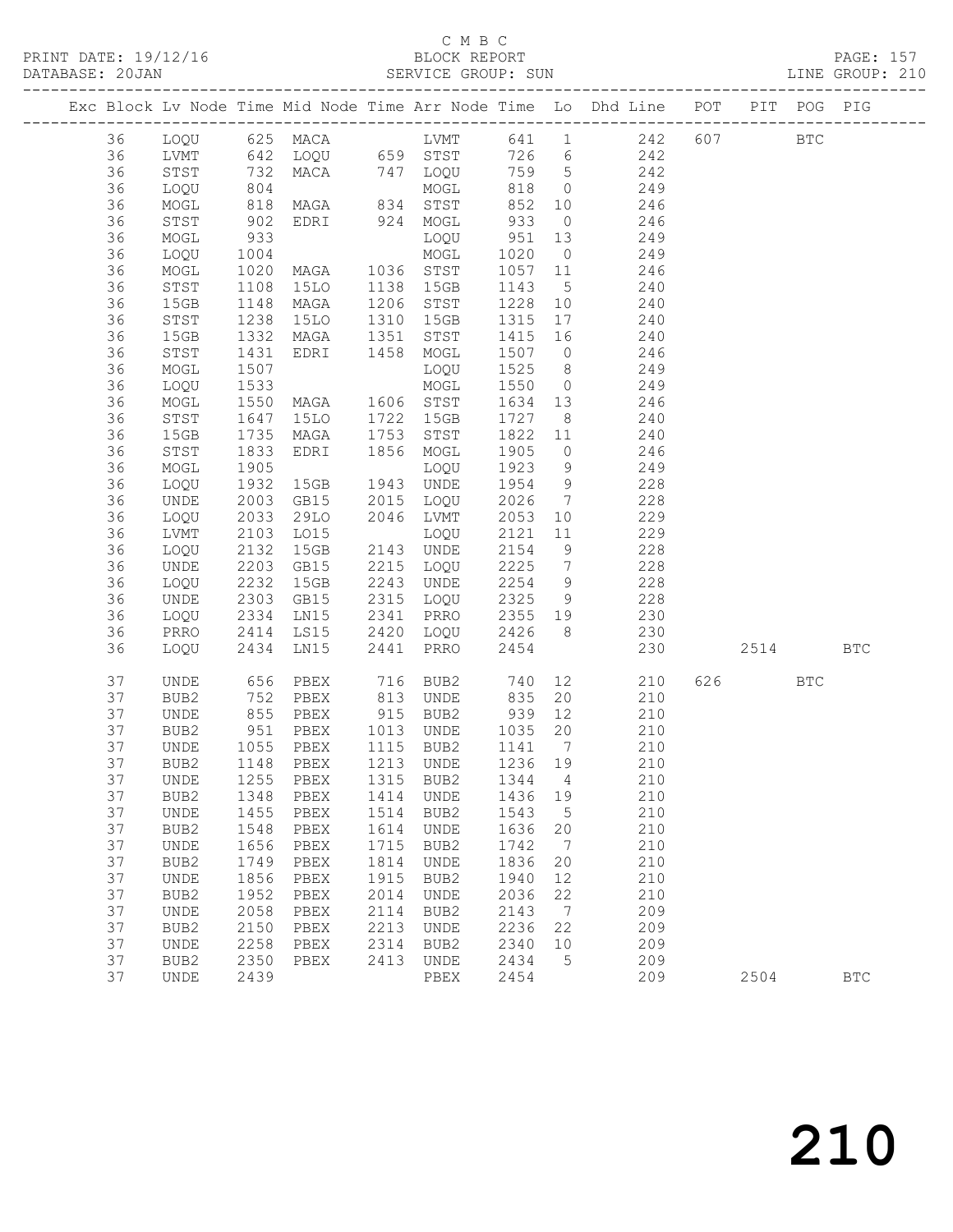### C M B C<br>BLOCK REPORT

| DATABASE: 20JAN |              |                     |                                |      |           |             |                         |                                                                                           |              |  |  |
|-----------------|--------------|---------------------|--------------------------------|------|-----------|-------------|-------------------------|-------------------------------------------------------------------------------------------|--------------|--|--|
|                 |              |                     |                                |      |           |             |                         | Exc Block Lv Node Time Mid Node Time Arr Node Time Lo Dhd Line POT PIT POG PIG            |              |  |  |
| 38              |              |                     |                                |      |           |             |                         | 15GB 650 LVMT 656 UNDE 701 1 228 632 BTC                                                  |              |  |  |
| 38              | UNDE         |                     |                                |      |           |             |                         | 702 GB15 715 LOQU 727 5 228                                                               |              |  |  |
| 38              | LOQU         |                     |                                |      |           |             |                         | 732 15GB 743 UNDE 754 7 228<br>801 GB15 814 LOQU 826 8 228<br>834 15GB 845 UNDE 857 4 228 |              |  |  |
| 38              | UNDE         |                     |                                |      |           |             |                         |                                                                                           |              |  |  |
| 38              | LOQU         |                     |                                |      |           |             |                         |                                                                                           |              |  |  |
| 38              | UNDE         | 901                 | GB15                           |      | 914 LOQU  | 926         |                         | 6 228                                                                                     |              |  |  |
| 38              | LOQU         |                     | 15GB                           |      | 943 UNDE  | 955         |                         | 5 228                                                                                     |              |  |  |
| 38              | UNDE         |                     | GB15                           |      | 1013 LOQU |             |                         |                                                                                           |              |  |  |
| 38              | LOQU         | 932<br>1000<br>1032 | 15GB                           |      | 1043 UNDE |             |                         | $\begin{array}{cccc} 1026 & 6 & 228 \\ 1055 & 5 & 228 \end{array}$                        |              |  |  |
| 38              | UNDE         | 1100                | GB15                           |      | 1113 LOQU | 1126        |                         | 8 228                                                                                     |              |  |  |
| 38              | LOQU         | 1134                | CASB                           |      | 1155 GMSK |             |                         | 1204 15 236                                                                               |              |  |  |
| 38              | GMSK         | 1219                | CASB                           |      | 1226 LOQU | 1245        | $4\overline{4}$         | 236                                                                                       |              |  |  |
| 38              | LOQU         | 1249                | CASB                           |      | 1310 GMSK | $1319$ $14$ |                         | 236                                                                                       |              |  |  |
| 38              | GMSK         | 1333                | CASB                           |      | 1340 LOQU | 1359        |                         | $4\overline{ }$<br>236                                                                    |              |  |  |
| 38              | LOQU         | 1403                | 29LO                           |      | 1418 LVMT |             |                         | 1426 15 229                                                                               |              |  |  |
| 38              | LVMT         |                     | LO15                           |      | LOQU      |             |                         |                                                                                           |              |  |  |
| 38              | LOQU         | 1441<br>1518        | 29LO                           |      | 1533 LVMT |             |                         | $1420$<br>$1503$ $15$<br>$5229$<br>$229$                                                  |              |  |  |
| 38              | LVMT         | 1546                | LO15                           |      | LOQU      |             |                         | 1607 9 229                                                                                |              |  |  |
| 38              | LOQU         | 1616                | 29LO                           |      | 1631 LVMT | 1639        |                         | 2 229                                                                                     |              |  |  |
| 38              | LVMT         |                     | LO15                           |      | LOQU      | $1702$ 13   |                         | 229                                                                                       |              |  |  |
| 38              | LOQU         | 1641<br>1715        | 29LO                           |      | 1730 LVMT | 1738        | $\overline{\mathbf{3}}$ | 229                                                                                       |              |  |  |
| 38              | LVMT         | 1741                | LO15                           |      | LOQU      | 1802        |                         | 16 229                                                                                    |              |  |  |
| 38              | LOQU         | 1818                | 29LO                           |      | 1832 LVMT | 1840        |                         | 6 229                                                                                     |              |  |  |
| 38              | LVMT         | 1846                | LO15                           |      | LOQU      | 1906        |                         |                                                                                           |              |  |  |
| 38              | LOQU         | 1918                | 29LO                           |      | 1931 LVMT | 1938        | 5 <sup>5</sup>          | 12 229<br>229                                                                             |              |  |  |
| 38              | LVMT         | 1943                | LO15                           |      | LOQU      |             |                         | 2002 16 229                                                                               |              |  |  |
| 38              | LOQU         | 2018                | 29LO 2031 LVMT                 |      |           | 2038        |                         | 5 229                                                                                     |              |  |  |
| 38              | LVMT         | 2043                | LO15                           |      | LOQU      |             |                         |                                                                                           |              |  |  |
| 38              | LOQU         | 2105                |                                |      | MOGL      | 2121 0      |                         | 2101 4 229<br>249                                                                         |              |  |  |
| 38              | MOGL         | 2121                | MAGA 2137 STST                 |      |           | 2155        |                         | $8 \t 246$                                                                                |              |  |  |
| 38              | STST         | 2203                | EDRI 2225 MOGL                 |      |           |             |                         | 2234 0 246                                                                                |              |  |  |
| 38              | MOGL         | 2234                |                                |      | LOQU      |             |                         |                                                                                           |              |  |  |
| 38              | LOQU         | 2305                |                                |      |           |             |                         | 2251 14 249                                                                               |              |  |  |
| 38              |              | 2321                | LOQU<br>MOGL<br>MAGA 2337 STST |      |           |             |                         | 2321 0 249<br>2355 8 246                                                                  |              |  |  |
|                 | MOGL         | 2403                |                                |      |           |             |                         | EDRI 2425 MOGL 2434 0 246                                                                 |              |  |  |
| 38<br>38        | STST<br>MOGL | 2434                |                                |      | LOQU      | 2449        |                         |                                                                                           | 249 2507 BTC |  |  |
|                 |              |                     |                                |      |           |             |                         |                                                                                           |              |  |  |
| 39              | PBEX         | 647                 |                                |      |           |             |                         | BUB2 708 14 210 635 BTC                                                                   |              |  |  |
| 39              |              |                     | BUB2 722 PBEX 743 UNDE 805 20  |      |           |             |                         | 210                                                                                       |              |  |  |
| 39              | UNDE         | 825                 | PBEX                           | 845  | BUB2      | 909 14      |                         | 210                                                                                       |              |  |  |
| 39              | BUB2         | 923                 | PBEX                           | 945  | UNDE      | 1007 18     |                         | 210                                                                                       |              |  |  |
| 39              | UNDE         | 1025                | PBEX                           | 1045 | BUB2      | 1111        | 9                       | 210                                                                                       |              |  |  |
| 39              | BUB2         | 1120                | PBEX                           | 1143 | UNDE      | 1206        | 19                      | 210                                                                                       |              |  |  |
| 39              | UNDE         | 1225                | PBEX                           | 1245 | BUB2      | 1313        | $5^{\circ}$             | 210                                                                                       |              |  |  |
| 39              | BUB2         | 1318                | PBEX                           | 1344 | UNDE      | 1406        | 20                      | 210                                                                                       |              |  |  |
| 39              | UNDE         | 1426                | PBEX                           | 1446 | BUB2      | 1515        | $\overline{\mathbf{3}}$ | 210                                                                                       |              |  |  |
| 39              | BUB2         | 1518                | PBEX                           | 1544 | UNDE      | 1606        | 20                      | 210                                                                                       |              |  |  |
| 39              | UNDE         | 1626                | PBEX                           | 1645 | BUB2      | 1713        | $6\overline{6}$         | 210                                                                                       |              |  |  |
| 39              | BUB2         | 1719                | PBEX                           | 1744 | UNDE      | 1806        | 20                      | 210                                                                                       |              |  |  |
| 39              | UNDE         | 1826                | PBEX                           | 1845 | BUB2      | 1910        | 11                      | 210                                                                                       |              |  |  |
| 39              | BUB2         |                     | 1921 PBEX                      | 1944 | UNDE      | 2006        | 22                      | 210                                                                                       |              |  |  |

 39 UNDE 2028 PBEX 2044 BUB2 2113 6 209 39 BUB2 2119 PBEX 2143 UNDE 2207 21 209 39 UNDE 2228 PBEX 2244 BUB2 2312 8 209 39 BUB2 2320 PBEX 2343 UNDE 2406 23 209

39 UNDE 2429 PBEX 2444 209 2454 BTC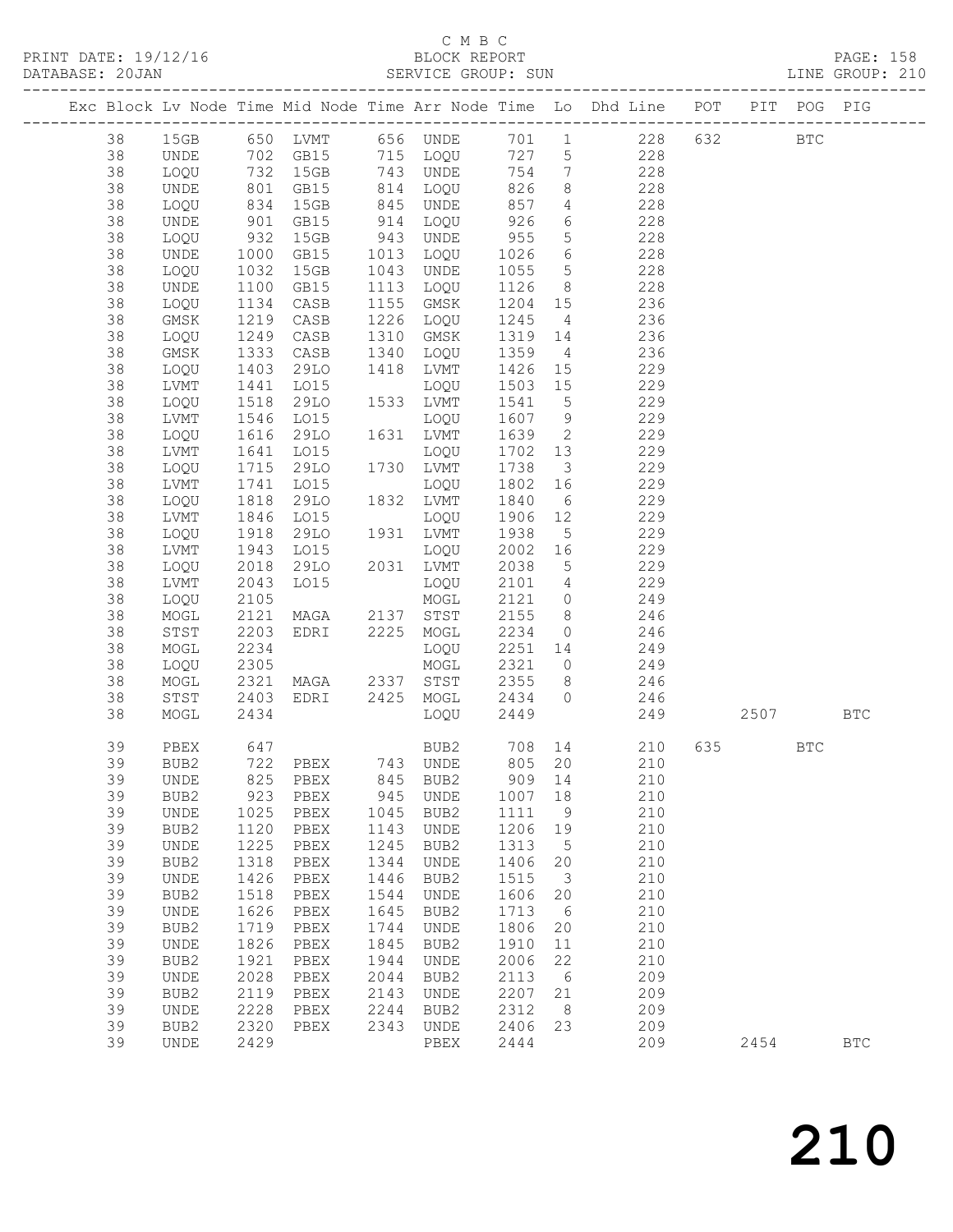### C M B C<br>BLOCK REPORT

| DATABASE: 20JAN |               |                   |                                          | SERVICE GROUP: SUN                 |                 |                 |                                                                                |                                                                                                                                                                                                                                 | LINE GROUP: 210 |
|-----------------|---------------|-------------------|------------------------------------------|------------------------------------|-----------------|-----------------|--------------------------------------------------------------------------------|---------------------------------------------------------------------------------------------------------------------------------------------------------------------------------------------------------------------------------|-----------------|
|                 |               |                   |                                          |                                    |                 |                 | Exc Block Lv Node Time Mid Node Time Arr Node Time Lo Dhd Line POT PIT POG PIG |                                                                                                                                                                                                                                 |                 |
| 40              |               |                   |                                          |                                    |                 |                 | LOQU 704 MOGL 718 0 249 646 BTC                                                |                                                                                                                                                                                                                                 |                 |
| 40              | MOGL          |                   |                                          |                                    |                 |                 | 718 MAGA 734 STST 751 11 246                                                   |                                                                                                                                                                                                                                 |                 |
| 40              | STST          | 802<br>832<br>903 |                                          | EDRI 823 MOGL 832                  |                 |                 | $0 \qquad \qquad 246$                                                          |                                                                                                                                                                                                                                 |                 |
| 40              | MOGL          |                   | LOQU<br>29LO 915 LVMT                    | LOQU 850 13<br>LVMT 922 10         |                 |                 | 249                                                                            |                                                                                                                                                                                                                                 |                 |
| 40              | LOQU          |                   |                                          |                                    |                 |                 | 229                                                                            |                                                                                                                                                                                                                                 |                 |
| 40              | LVMT          | 932               | LO15                                     | LOQU                               | 954             |                 | 9 229                                                                          |                                                                                                                                                                                                                                 |                 |
| 40              | LOQU          | 1003              | 29LO 1017 LVMT                           |                                    |                 |                 | 1024 7 229                                                                     |                                                                                                                                                                                                                                 |                 |
| 40              | LVMT          | 1031<br>1102      | LO15<br>15GB                             | LOQU                               | 1054 8          |                 | 229                                                                            |                                                                                                                                                                                                                                 |                 |
| 40              | LOQU          |                   |                                          | 1113 UNDE                          |                 |                 | $1125$ 5 228                                                                   |                                                                                                                                                                                                                                 |                 |
| 40              | UNDE          | 1130              | GB15                                     | 1143 LOQU                          |                 |                 | 1156 8 228                                                                     |                                                                                                                                                                                                                                 |                 |
| 40              | LOQU          | 1204              | CASB                                     | 1225 GMSK                          |                 |                 | 1234 15 236                                                                    |                                                                                                                                                                                                                                 |                 |
| 40              | GMSK          | 1249              | CASB                                     | 1256 LOQU                          | 1315            | $7\overline{ }$ | 236                                                                            |                                                                                                                                                                                                                                 |                 |
| 40              | LOQU          | $\frac{1}{1322}$  | LN15                                     | 1330 PRRO                          | $1347 \qquad 8$ |                 | 230                                                                            |                                                                                                                                                                                                                                 |                 |
| 40              | PRRO          | 1355              | LS15                                     | 1404 LOQU                          |                 |                 | 1413 6 230                                                                     |                                                                                                                                                                                                                                 |                 |
| 40              | LOQU          | 1419              | CASB                                     | 1440 GMSK                          |                 |                 | 1449 15 236                                                                    |                                                                                                                                                                                                                                 |                 |
| 40              | GMSK          | 1504<br>1533      | CASB                                     | 1511 LOQU                          | $1529$ 4        |                 | 236                                                                            |                                                                                                                                                                                                                                 |                 |
| 40              | LOQU          |                   | 29LO                                     | 1548 LVMT                          | 1556 5          |                 | 229                                                                            |                                                                                                                                                                                                                                 |                 |
| 40              | LVMT          | 1601              | LO15                                     | LOQU                               |                 |                 | 1622 10 229                                                                    |                                                                                                                                                                                                                                 |                 |
| 40              | LOQU          | 1632              | 15GB  1644  UNDE                         |                                    | 1658            |                 | 3 228                                                                          |                                                                                                                                                                                                                                 |                 |
| 40              | UNDE          | 1701<br>1732      | GB15                                     | 1714 LOQU                          |                 |                 | $\begin{array}{cccc} 1726 & 6 & 228 \\ 1757 & 4 & 228 \end{array}$             |                                                                                                                                                                                                                                 |                 |
| 40              | LOQU          |                   | 15GB                                     | 1744 UNDE                          | 1757 4          |                 |                                                                                |                                                                                                                                                                                                                                 |                 |
| 40              | UNDE          | 1801              | GB15 1814 LOQU                           |                                    |                 |                 | $\frac{1}{2}$ 1826 8 228                                                       |                                                                                                                                                                                                                                 |                 |
| 40              | LOQU          | 1834              |                                          |                                    |                 |                 | MOGL 1851 0 249                                                                |                                                                                                                                                                                                                                 |                 |
| 40              | MOGL          | 1851              | MAGA                                     | 1907 STST                          | 1931            |                 | 246                                                                            | 1955 — 1955 — 1965 — 1965 — 1965 — 1965 — 1965 — 1965 — 1966 — 1970 — 1986 — 1986 — 1986 — 1986 — 1986 — 1986 — 1986 — 1986 — 1986 — 1986 — 1986 — 1986 — 1986 — 1986 — 1986 — 1986 — 1986 — 1986 — 1986 — 1986 — 1986 — 1986 — | <b>BTC</b>      |
| 41              | PBEX          | 701               |                                          | <b>BAGA</b>                        |                 |                 | 721 4<br>211                                                                   | 649 BTC                                                                                                                                                                                                                         |                 |
| 41              | BAGA          | 725               |                                          | PBEX                               |                 |                 | 745 2<br>211                                                                   |                                                                                                                                                                                                                                 |                 |
| 41              | PBEX          | 747               |                                          | BAGA                               |                 |                 | 807 18<br>211                                                                  |                                                                                                                                                                                                                                 |                 |
| 41              | BAGA          | 825               |                                          | PBEX                               | 845             | $\overline{2}$  | 211                                                                            |                                                                                                                                                                                                                                 |                 |
| 41              | PBEX          | 847               |                                          | PANA                               | 902             |                 | 25<br>212                                                                      |                                                                                                                                                                                                                                 |                 |
| 41              | PANA          | 927               |                                          | PBEX                               | 943             |                 | 4 212                                                                          |                                                                                                                                                                                                                                 |                 |
| 41              | PBEX          | 947               |                                          |                                    | 1002            |                 | $\overline{2}$<br>212                                                          |                                                                                                                                                                                                                                 |                 |
| 41              | PANA          | 1004<br>1104      | PANA<br>PBEX 1030 BUB2<br>PBEX 1130 PANA |                                    | 1054 10         |                 | 211                                                                            |                                                                                                                                                                                                                                 |                 |
| 41              | BUB2          |                   |                                          |                                    | $1154$ 8        |                 | 211                                                                            |                                                                                                                                                                                                                                 |                 |
| 41              | PANA          | 1202              | PBEX                                     | 1230 BUB2                          |                 |                 | 1257 6 211                                                                     |                                                                                                                                                                                                                                 |                 |
| 41              | BUB2          | 1303              | PBEX                                     | 1330 PANA                          |                 |                 | 1354 9 211                                                                     |                                                                                                                                                                                                                                 |                 |
| 41              | PANA          | 1403<br>1503      | PBEX                                     | 1430 BUB2                          | 1458 5<br>1555  |                 | 211                                                                            |                                                                                                                                                                                                                                 |                 |
| 41              | BUB2          |                   | PBEX                                     | 1530 PANA                          |                 | 8 <sup>8</sup>  | 211                                                                            |                                                                                                                                                                                                                                 |                 |
|                 |               |                   |                                          | 41 PANA 1603 PBEX 1630 BUB2 1658 7 |                 |                 | 211                                                                            |                                                                                                                                                                                                                                 |                 |
| 41              | BUB2          | 1705              | PBEX 1728 BAGA                           |                                    | 1754 2          |                 | 1 211                                                                          |                                                                                                                                                                                                                                 |                 |
| 41              | PANA          | 1757              |                                          | PBEX                               | 1815 5          |                 | 212                                                                            |                                                                                                                                                                                                                                 |                 |
| 41              | PBEX          | 1820              |                                          | PANA                               | 1836 20         |                 | 212                                                                            |                                                                                                                                                                                                                                 |                 |
| 41              | PANA          | 1856              |                                          | PBEX                               | 1914 4          |                 | 212                                                                            |                                                                                                                                                                                                                                 |                 |
| 41              | PBEX          | 1918              |                                          | BAGA                               | 1942 11         |                 | 211                                                                            |                                                                                                                                                                                                                                 |                 |
| 41              | BAGA          | 1953              |                                          | PBEX                               | 2013            | $5\overline{)}$ | 211                                                                            |                                                                                                                                                                                                                                 |                 |
| 41              | PBEX          | 2018              |                                          | BAGA                               | 2042 11         |                 | 211                                                                            |                                                                                                                                                                                                                                 |                 |
| 41              | $_{\rm BAGA}$ | 2053              |                                          | PBEX                               | 2113 5          |                 | 211                                                                            |                                                                                                                                                                                                                                 |                 |
| 41              | PBEX          | 2118              |                                          | PANA                               | 2142 12         |                 | 211                                                                            |                                                                                                                                                                                                                                 |                 |
| 41<br>41        | PANA          | 2154<br>2218      |                                          | PBEX                               | 2213<br>2242 13 | $5\overline{)}$ | 211<br>211                                                                     |                                                                                                                                                                                                                                 |                 |
| 41              | PBEX          | 2255              |                                          | PANA<br>PBEX                       | 2313 5          |                 | 211                                                                            |                                                                                                                                                                                                                                 |                 |
| 41              | PANA<br>PBEX  | 2318              |                                          | PANA                               | 2342 13         |                 | 211                                                                            |                                                                                                                                                                                                                                 |                 |
| 41              | PANA          | 2355              |                                          | PBEX                               | 2413            | $5^{\circ}$     | 211                                                                            |                                                                                                                                                                                                                                 |                 |
|                 |               |                   |                                          |                                    |                 |                 |                                                                                |                                                                                                                                                                                                                                 |                 |

 41 PBEX 2418 PANA 2442 13 211 41 PANA 2455 PBEX 2513 5 211 41 PBEX 2518 PANA 2542 7 211

41 PANA 2549 PBEX 2607 211 2617 BTC

210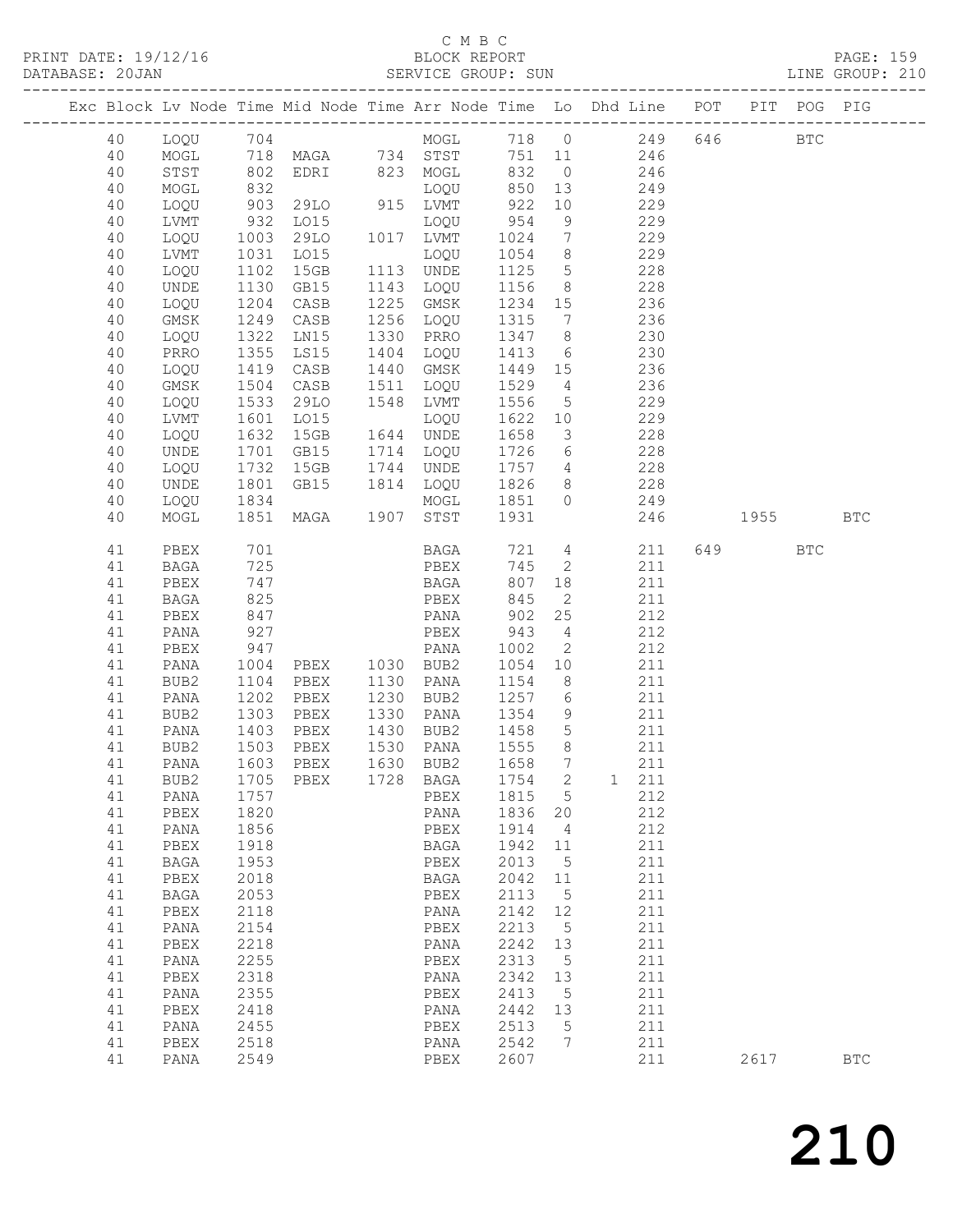|    |      |      |                        |                                       |                                       |                 | PRINT DATE: 19/12/16 BLOCK REPORT PAGE: 160<br>DATABASE: 20JAN SERVICE GROUP: SUN LINE GROUP: 210                                                                                                                                           |     |     |  |
|----|------|------|------------------------|---------------------------------------|---------------------------------------|-----------------|---------------------------------------------------------------------------------------------------------------------------------------------------------------------------------------------------------------------------------------------|-----|-----|--|
|    |      |      |                        |                                       |                                       |                 | Exc Block Lv Node Time Mid Node Time Arr Node Time Lo Dhd Line POT PIT POG PIG                                                                                                                                                              |     |     |  |
| 42 |      |      |                        |                                       |                                       |                 | UNDE 726 PBEX 746 BUB2 810 12<br>BUB2 822 PBEX 843 UNDE 905 20 210 656 BTC<br>UNDE 925 PBEX 945 BUB2 1010 10 210<br>BUB2 1020 PBEX 1043 UNDE 1106 19 210<br>UNDE 1125 PBEX 1043 UNDE 1106 19 210<br>UNDE 1125 PBEX 1145 BUB2 1211 7 210<br> |     |     |  |
| 42 |      |      |                        |                                       |                                       |                 |                                                                                                                                                                                                                                             |     |     |  |
| 42 |      |      |                        |                                       |                                       |                 |                                                                                                                                                                                                                                             |     |     |  |
| 42 |      |      |                        |                                       |                                       |                 |                                                                                                                                                                                                                                             |     |     |  |
| 42 |      |      |                        |                                       |                                       |                 |                                                                                                                                                                                                                                             |     |     |  |
| 42 | BUB2 |      | 1218 PBEX              | 1243 UNDE 1306 19                     |                                       |                 | 210                                                                                                                                                                                                                                         |     |     |  |
| 42 | UNDE |      | 1325 PBEX<br>1417 PBEX | 1345 BUB2                             |                                       |                 | 1345 BUB2 1414 3 210<br>1444 UNDE 1506 20 210                                                                                                                                                                                               |     |     |  |
| 42 | BUB2 |      |                        |                                       |                                       |                 |                                                                                                                                                                                                                                             |     |     |  |
| 42 | UNDE |      | 1526 PBEX              | 1545 BUB2 1613                        |                                       | $5\overline{)}$ | 210                                                                                                                                                                                                                                         |     |     |  |
| 42 | BUB2 |      | 1618 PBEX<br>1726 PBEX | 1644 UNDE 1706 20<br>1745 BUB2 1812 7 |                                       |                 | $\frac{210}{211}$                                                                                                                                                                                                                           |     |     |  |
| 42 | UNDE |      |                        |                                       |                                       |                 | 210                                                                                                                                                                                                                                         |     |     |  |
| 42 | BUB2 |      | 1819 PBEX              | 1844 UNDE 1906 21                     |                                       |                 | 210                                                                                                                                                                                                                                         |     |     |  |
| 42 | UNDE |      | 1927 PBEX<br>2019 PBEX | 1945 BUB2                             | 2014 5<br>2107 21                     |                 | $\frac{209}{209}$                                                                                                                                                                                                                           |     |     |  |
| 42 | BUB2 |      |                        | 2043 UNDE                             |                                       |                 |                                                                                                                                                                                                                                             |     |     |  |
| 42 | UNDE |      | 2128 PBEX              | 2144 BUB2 2213                        |                                       | $\overline{7}$  | 209                                                                                                                                                                                                                                         |     |     |  |
| 42 | BUB2 |      | 2220 PBEX<br>2328 PBEX |                                       |                                       |                 | 2243 UNDE 2306 22 209<br>2344 BUB2 2410 10 209                                                                                                                                                                                              |     |     |  |
| 42 | UNDE |      |                        |                                       |                                       |                 | 209                                                                                                                                                                                                                                         |     |     |  |
| 42 | BUB2 |      | 2420 PBEX              | 2443 UNDE 2504                        |                                       |                 | 209 2531 BTC                                                                                                                                                                                                                                |     |     |  |
| 43 | PBEX |      |                        |                                       |                                       |                 | 717 LN15 730 GMSK 749 18 232                                                                                                                                                                                                                | 705 | BTC |  |
| 43 | GMSK |      | 807 LS15               | 827 PBEX                              |                                       |                 | 841 6 232                                                                                                                                                                                                                                   |     |     |  |
| 43 |      |      |                        |                                       |                                       |                 | PBEX 847 LN15 900 GMSK 919 16 232<br>GMSK 935 CASB 942 LOQU 959 4 236<br>LOQU 1003 CASB 1021 GMSK 1027 10 236<br>GMSK 1037 LS15 1059 PBEX 1113 7 232<br>PBEX 1120 PANA 1136 19 212                                                          |     |     |  |
| 43 |      |      |                        |                                       |                                       |                 |                                                                                                                                                                                                                                             |     |     |  |
| 43 |      |      |                        |                                       |                                       |                 |                                                                                                                                                                                                                                             |     |     |  |
| 43 |      |      |                        |                                       |                                       |                 |                                                                                                                                                                                                                                             |     |     |  |
| 43 |      |      |                        |                                       |                                       |                 |                                                                                                                                                                                                                                             |     |     |  |
| 43 | PANA |      |                        |                                       |                                       |                 |                                                                                                                                                                                                                                             |     |     |  |
| 43 | PBEX |      |                        |                                       |                                       |                 | 1155<br>1220 PANA 123 7 212<br>1220 PANA 1236 21 212<br>1257 PBEX 1315 4 212                                                                                                                                                                |     |     |  |
| 43 | PANA |      |                        |                                       |                                       |                 |                                                                                                                                                                                                                                             |     |     |  |
| 43 | PBEX |      | 1319 LN15 1333 GMSK    |                                       | 1356                                  | 9               | 232                                                                                                                                                                                                                                         |     |     |  |
| 43 | GMSK |      | 1405 LS15 1427 PBEX    |                                       | 1440<br>1507                          | 10              | 232<br>212                                                                                                                                                                                                                                  |     |     |  |
| 43 | PBEX | 1450 |                        | PANA                                  |                                       | 20              |                                                                                                                                                                                                                                             |     |     |  |
| 43 | PANA | 1527 |                        | PBEX                                  | 1545                                  | $5^{\circ}$     | 212                                                                                                                                                                                                                                         |     |     |  |
| 43 | PBEX | 1550 | PANA<br>PBEX           |                                       | 1607 19<br>1644 5                     |                 | 212                                                                                                                                                                                                                                         |     |     |  |
| 43 | PANA | 1626 |                        |                                       |                                       |                 | 212                                                                                                                                                                                                                                         |     |     |  |
| 43 | PBEX |      | 1649 LN15 1703 GMSK    |                                       | 1726    11<br>1813    6<br>1856    12 |                 | 232                                                                                                                                                                                                                                         |     |     |  |
| 43 | GMSK |      | 1737 LS15<br>1819 LN15 | 1758 PBEX                             |                                       |                 | 232                                                                                                                                                                                                                                         |     |     |  |
| 43 | PBEX |      |                        | 1833 GMSK                             |                                       |                 | $\frac{25}{232}$                                                                                                                                                                                                                            |     |     |  |
| 43 | GMSK |      | 1908 LS15              | 1928 PBEX                             | 1942<br>2023                          |                 | 7 232                                                                                                                                                                                                                                       |     |     |  |
| 43 | PBEX |      | 1949 LN15              | 2002 GMSK                             | 2023 15                               |                 | 232                                                                                                                                                                                                                                         |     |     |  |

 43 GMSK 2038 LS15 2057 PBEX 2110 10 232 43 PBEX 2120 LN15 2133 GMSK 2154 14 232

43 GMSK 2208 LS15 2227 PBEX 2239 232 2249 BTC

210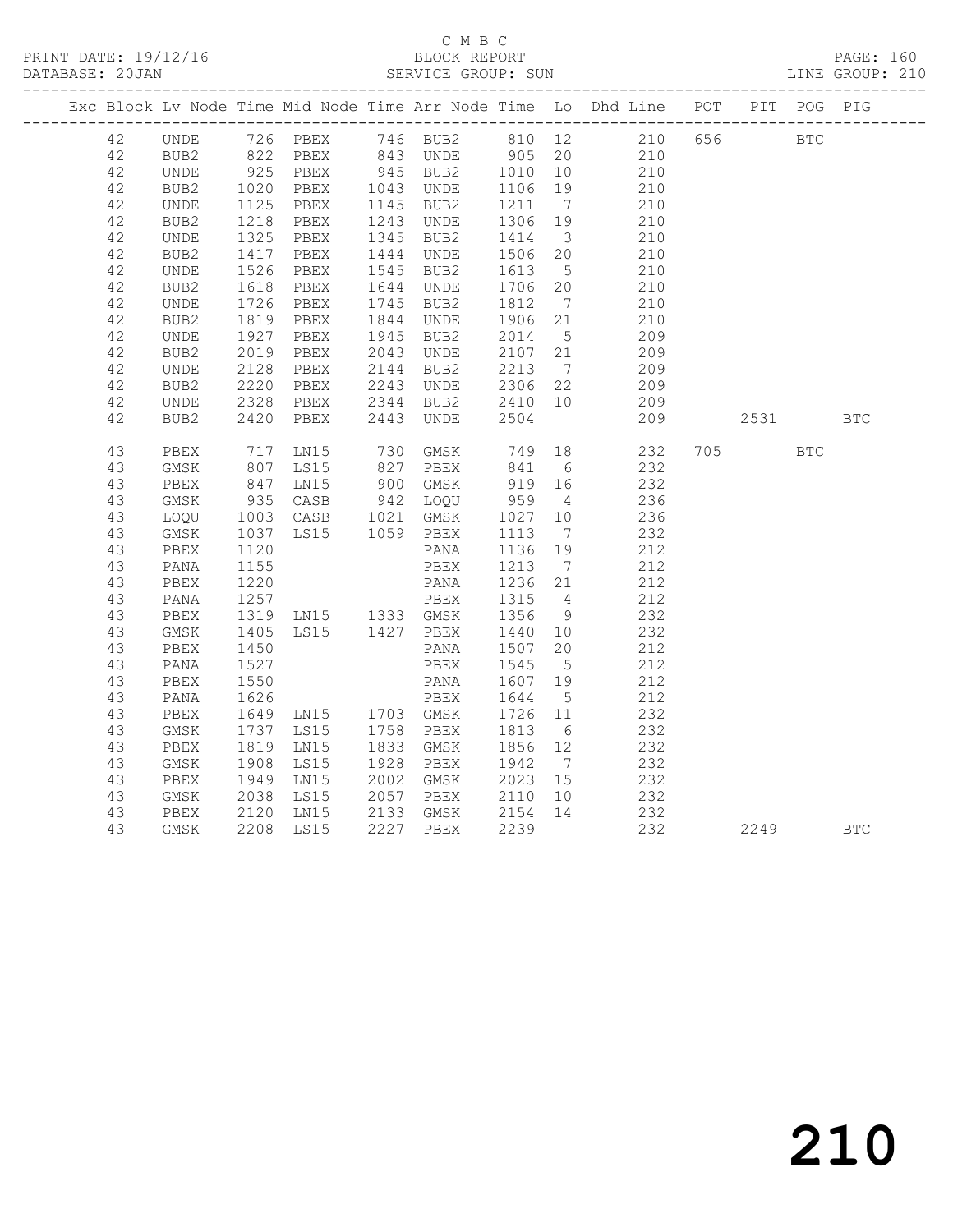|    |             |                      |                                |      |                      |                   |                 | Exc Block Lv Node Time Mid Node Time Arr Node Time Lo Dhd Line POT PIT POG PIG |      |            |            |
|----|-------------|----------------------|--------------------------------|------|----------------------|-------------------|-----------------|--------------------------------------------------------------------------------|------|------------|------------|
| 44 |             |                      |                                |      |                      |                   |                 | PBEX 717 MTLV 726 UNDE 734 22 210 705<br>UNDE 756 PBEX 816 BUB2 840 11 210     |      | <b>BTC</b> |            |
| 44 |             |                      |                                |      |                      |                   |                 |                                                                                |      |            |            |
| 44 | BUB2        |                      | 851 PBEX                       |      | 913 UNDE             |                   |                 | 935 20 210                                                                     |      |            |            |
| 44 | UNDE        | 955<br>1050          | PBEX                           |      | 1015 BUB2            | $\frac{935}{111}$ | 10              | 210                                                                            |      |            |            |
| 44 | BUB2        |                      | PBEX                           |      | 1113 UNDE            | 1136              | 19              | 210                                                                            |      |            |            |
| 44 | UNDE        | 1155                 | PBEX                           |      | 1215 BUB2            | 1243              | $5\overline{)}$ | 210                                                                            |      |            |            |
| 44 | BUB2        |                      | PBEX                           |      | 1313 UNDE            | 1336 18           |                 | 210                                                                            |      |            |            |
| 44 | UNDE        | 1248<br>1354<br>1448 | PBEX                           |      | 1414 BUB2            | 1443 5            |                 | 210                                                                            |      |            |            |
| 44 | BUB2        |                      | PBEX                           | 1514 | UNDE                 | 1536 20           |                 | 210                                                                            |      |            |            |
| 44 | <b>UNDE</b> | 1556                 | PBEX                           | 1615 | BUB2                 | 1643              | $6\overline{6}$ | 210                                                                            |      |            |            |
| 44 | BUB2        | 1649<br>1756         | PBEX                           |      | 1714 UNDE            | 1736 20           |                 | 210                                                                            |      |            |            |
| 44 | UNDE        |                      | PBEX                           | 1815 | BUB2                 | 1842              | 9               | 210                                                                            |      |            |            |
| 44 | BUB2        | 1851                 | PBEX                           |      | 1914 UNDE            | 1936 22           |                 | 210                                                                            |      |            |            |
| 44 | UNDE        | 1958<br>2049         | PBEX                           |      | 2014 BUB2            | 2043 6            |                 | 209                                                                            |      |            |            |
| 44 | BUB2        | 2049                 | PBEX                           |      | 2113 UNDE            | 2137 21           |                 | 209                                                                            |      |            |            |
| 44 | UNDE        | 2158                 | PBEX                           | 2214 | BUB2                 | 2242              | 8 <sup>8</sup>  | 209                                                                            |      |            |            |
| 44 | BUB2        | 2250                 | PBEX                           | 2313 | UNDE                 | 2336 23           |                 | 209                                                                            |      |            |            |
| 44 | UNDE        | 2359                 | PBEX                           |      | 2414 BUB2            | 2440 10           |                 | 209                                                                            |      |            |            |
| 44 | BUB2        | 2450                 | PBEX                           |      | 2513 UNDE            | 2533 6            |                 | 209                                                                            |      |            |            |
| 44 | UNDE        | 2539                 |                                |      | PBEX                 | 2554 15           |                 | 20 209                                                                         |      |            |            |
| 44 | HODM        | 2629                 |                                |      | NWST                 | 2731              |                 | N19                                                                            | 2753 |            | <b>BTC</b> |
| 45 | LN15        |                      | 756 OSLO 803 PRRO              |      |                      | 812 15            |                 | 230                                                                            |      | <b>BTC</b> |            |
| 45 | PRRO        |                      | LS15                           |      |                      | 841<br>922        |                 | $\begin{array}{ccc}\n7 & & 2 & \\ & - & 230 \\ \end{array}$                    |      |            |            |
| 45 | LOQU        | 827<br>848           | OSLO                           |      | 835 LOQU<br>902 PRRO |                   |                 |                                                                                |      |            |            |
| 45 | PRRO        | 927                  | LS15                           |      | 935 LOQU             | 941               | $6\overline{6}$ | 230                                                                            |      |            |            |
| 45 | LOQU        | 947<br>1018          | CASB                           |      | 1005 GMSK            | 1011              |                 | 7 236                                                                          |      |            |            |
| 45 | GMSK        |                      | CASB                           |      | 1025 LOQU            | 1042              | 6               | 236                                                                            |      |            |            |
| 45 | LOQU        | 1048                 | OSLO                           |      | 1104 PRRO            | 1124              |                 | 2 230                                                                          |      |            |            |
| 45 | PRRO        | 1126                 | LS15                           | 1135 | LOQU                 | 1144              |                 | 4 230                                                                          |      |            |            |
| 45 | LOQU        | 1148                 | OSLO                           |      | 1205 PRRO            | 1227              | $\overline{2}$  | 230                                                                            |      |            |            |
| 45 | PRRO        | 1229                 | LS15                           |      | 1238 LOQU            | 1247              |                 | $\frac{2}{6}$ 230                                                              |      |            |            |
| 45 | LOQU        | 1253                 | LN15                           |      | 1301 PRRO            | 1317              | 8 <sup>8</sup>  | 230                                                                            |      |            |            |
| 45 | PRRO        |                      | LS15                           |      | 1334 LOQU            | 1343              |                 | $\begin{array}{ccc} 6 & 230 \\ 15 & 236 \end{array}$                           |      |            |            |
| 45 | LOQU        | $1325$<br>$1349$     | CASB                           | 1410 | GMSK                 | 1419 15           |                 | 236                                                                            |      |            |            |
| 45 | GMSK        | 1434                 | CASB                           |      | 1441 LOQU            | 1500              | $\overline{4}$  | 236                                                                            |      |            |            |
| 45 | LOQU        | 1504<br>1549         | CASB                           | 1524 | GMSK                 | 1533 16           |                 | 236                                                                            |      |            |            |
| 45 | GMSK        |                      | CASB                           |      | 1556 LOQU            | 1614              | 8 <sup>8</sup>  | 236                                                                            |      |            |            |
| 45 | LOQU        | 1622                 | LN15                           |      | 1630 PRRO            | 1647 9            |                 | 230                                                                            |      |            |            |
| 45 | PRRO        |                      | 1656 LS15<br>1717 CASB<br>LS15 |      | 1704 LOQU 1712 5     |                   |                 | 230                                                                            |      |            |            |
| 45 | LOOU        |                      |                                |      | 1733 GMSK            | 1742              |                 | 236                                                                            | 1812 |            | <b>BTC</b> |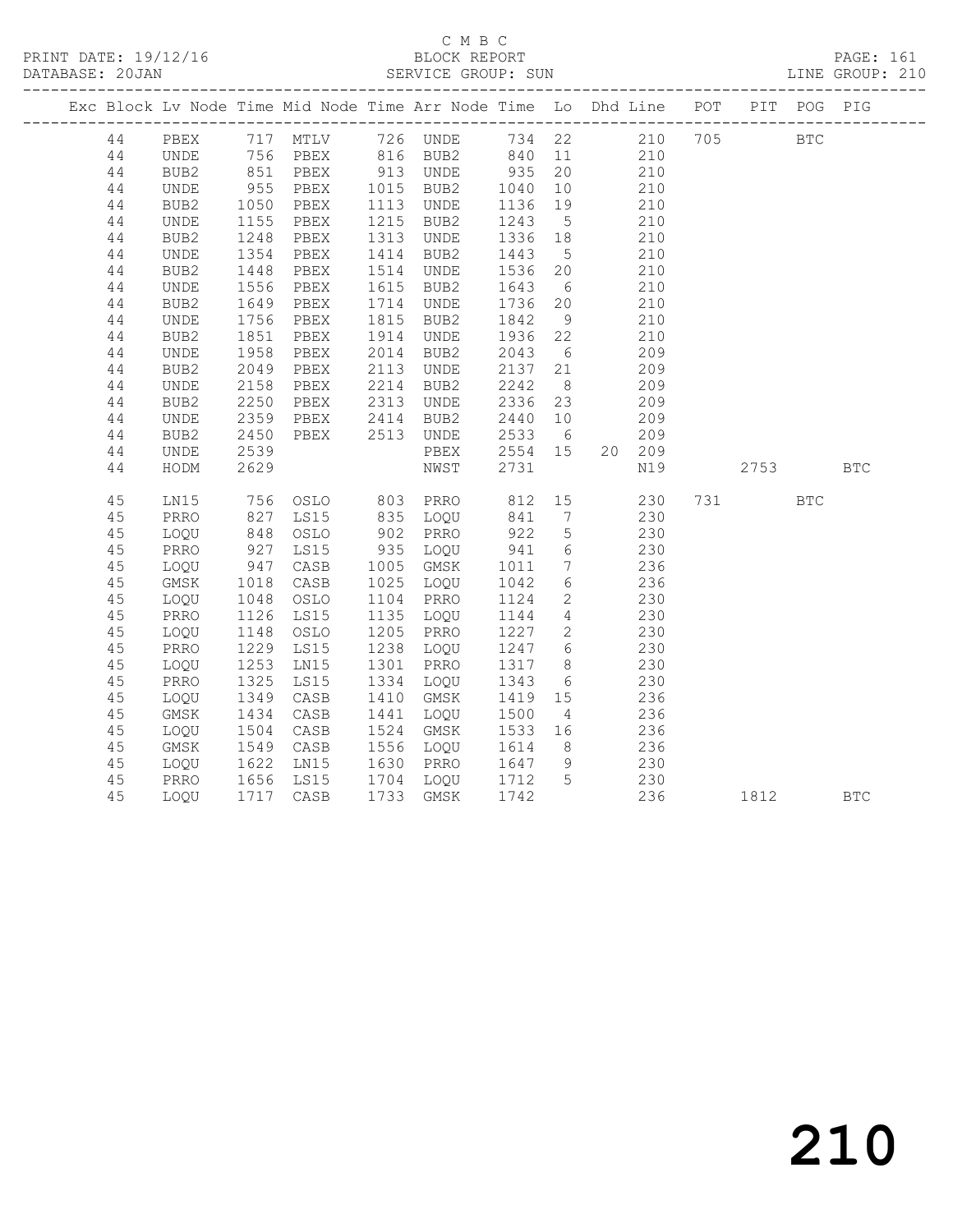### C M B C

|  | DATABASE: 20JAN |              |                      |                                                |      | SERVICE GROUP: SUN                          |                     |                         | LINE GROUP: 210                                                                |         |              |
|--|-----------------|--------------|----------------------|------------------------------------------------|------|---------------------------------------------|---------------------|-------------------------|--------------------------------------------------------------------------------|---------|--------------|
|  |                 |              |                      |                                                |      |                                             |                     |                         | Exc Block Lv Node Time Mid Node Time Arr Node Time Lo Dhd Line POT PIT POG PIG |         |              |
|  | 46              |              |                      |                                                |      |                                             |                     |                         | PRRO 754 LS15 803 LOQU 809 8 230 734 BTC                                       |         |              |
|  | 46              | LOQU         |                      |                                                |      |                                             |                     |                         | 817 OSLO 831 PRRO 851 6 230                                                    |         |              |
|  | 46              | PRRO         | 857<br>918<br>956    | LS15                                           |      |                                             |                     |                         | 905 LOQU 911 7 230                                                             |         |              |
|  | 46              | LOQU         |                      | OSLO                                           |      | 933 PRRO 953<br>1005 LOQU 1013              |                     | $\overline{\mathbf{3}}$ | 230                                                                            |         |              |
|  | 46              | PRRO         |                      | LS15                                           |      |                                             |                     | $5\overline{)}$         | $\frac{2}{2}$ 30                                                               |         |              |
|  | 46              | LOQU         | 1018                 | CASB                                           |      | 1036 GMSK                                   | 1042                |                         | 8 236                                                                          |         |              |
|  | 46              | GMSK         | 1050                 | CASB                                           |      | 1057 LOQU                                   | 1114                |                         | 5 236                                                                          |         |              |
|  | 46              | LOQU         | 1119                 | CASB                                           |      | 1140 GMSK                                   | 1148 15             |                         | 236                                                                            |         |              |
|  | 46              | GMSK         | 1203                 | CASB                                           |      | 1210 LOQU                                   | 1229                | $5\overline{)}$         | 236                                                                            |         |              |
|  | 46              | LOQU         | 1234                 | CASB                                           |      | 1255 GMSK                                   | 1304 15             |                         | 236                                                                            |         |              |
|  | 46              | GMSK         | 1319                 | CASB                                           |      | 1326 LOQU                                   | 1345                | $\overline{7}$          | 236                                                                            |         |              |
|  | 46              | LOQU         | 1352<br>1425         | LN15                                           |      | 1400 PRRO                                   | 1417 8              |                         | 230                                                                            |         |              |
|  | 46              | PRRO         |                      | LS15                                           |      | 1434 LOQU                                   | 1443                | $6\overline{6}$         | 230                                                                            |         |              |
|  | 46              | LOQU         | 1449                 | CASB                                           |      | 1510 GMSK                                   |                     |                         | 1519 15 236                                                                    |         |              |
|  | 46              | GMSK         | 1534                 | CASB                                           | 1541 | LOQU                                        | 1559 4              |                         | 236                                                                            |         |              |
|  | 46              | LOQU         | 1603<br>1603<br>1620 | MAGA                                           |      | MOGL                                        | 1620 0              |                         | 249                                                                            |         |              |
|  | 46              | MOGL         | 1712                 | <b>15LO</b>                                    |      | 1636 STST<br>1745 15GB                      | $1703$ 9<br>1750 10 |                         | 246<br>240                                                                     |         |              |
|  | 46<br>46        | STST<br>15GB | 1800                 | MAGA                                           |      | 1817 STST                                   | 1843 12             |                         | 240                                                                            |         |              |
|  | 46              | STST         |                      | 15LO                                           |      | 1923 15GB                                   | 1928 7              |                         | 240                                                                            |         |              |
|  | 46              | 15GB         | 1855<br>1935         | MAGA                                           |      | 1951 STST                                   | 2015 11             |                         | 240                                                                            |         |              |
|  | 46              | STST         | 2026                 | 15LO                                           |      | 2052 15GB                                   |                     |                         | $2057$ 6 240                                                                   |         |              |
|  | 46              | 15GB         | 2103                 | MAGA                                           | 2118 | STST                                        | 2137                |                         | 240                                                                            | 2201    | <b>BTC</b>   |
|  | 47              | PBEX         | 747                  |                                                |      | LN15 800 GMSK 819 18<br>LS15 857 PBEX 911 6 |                     |                         | 232                                                                            | 735 BTC |              |
|  | 47              | GMSK         | 837                  |                                                |      |                                             |                     |                         | 232                                                                            |         |              |
|  | 47              | PBEX         | 917                  | LN15                                           |      | 930 GMSK 949 16 232                         |                     |                         |                                                                                |         |              |
|  | 47              | GMSK         | 1005<br>1033<br>1107 | CASB 1012 LOQU                                 |      |                                             | 1029                | $4\overline{ }$         | 236                                                                            |         |              |
|  | 47              | LOQU         |                      | CASB                                           |      | 1052 GMSK                                   | 1058                | 9                       | 236                                                                            |         |              |
|  | 47              | GMSK         |                      | LS15 1129 PBEX                                 |      |                                             | 1143                | $7\overline{ }$         | 232                                                                            |         |              |
|  | 47              | PBEX         | 1150                 |                                                |      | PANA                                        | 1206 21             |                         | 212                                                                            |         |              |
|  | 47              | PANA         |                      |                                                |      |                                             | 1245 4              |                         | 212                                                                            |         |              |
|  | 47              | PBEX         |                      |                                                |      |                                             | 1326                | 9                       | 232                                                                            |         |              |
|  | 47              | GMSK         | $\frac{1}{1}$ 335    |                                                |      |                                             | 1410 10             |                         | 232                                                                            |         |              |
|  | 47              | PBEX         | 1420                 |                                                |      | PANA                                        | 1437 20             |                         | 212                                                                            |         |              |
|  | 47              | PANA         | 1457                 |                                                |      | PBEX                                        | 1515                | $\overline{4}$          | 212                                                                            |         |              |
|  | 47              | PBEX         |                      | 1519 LN15   1533 GMSK<br>1606 LS15   1628 PBEX |      |                                             | 1556 10             |                         | 232                                                                            |         |              |
|  | 47              | GMSK         |                      |                                                |      |                                             | $1643$ 7            |                         | 232                                                                            |         |              |
|  | 47              |              |                      |                                                |      | PBEX 1650   PANA 1707   13   1   212        |                     |                         |                                                                                |         |              |
|  | 47              | BAGA         | 1721                 |                                                |      | PBEX                                        | 1743                | $\overline{7}$          | 211                                                                            |         |              |
|  | 47<br>47        | PBEX         | 1750                 |                                                |      | PANA                                        | 1806                | 20                      | 212<br>212                                                                     |         |              |
|  | 47              | PANA<br>PBEX | 1826<br>1849         | LN15                                           | 1903 | PBEX<br>GMSK                                | 1844<br>1926        | 5<br>7                  | 232                                                                            |         |              |
|  | 47              | GMSK         | 1933                 | CASB                                           | 1940 | LOQU                                        | 1958                | 4                       | 236                                                                            |         |              |
|  | 47              | LOQU         | 2002                 | 15GB                                           | 2013 | UNDE                                        | 2024                | 9                       | 228                                                                            |         |              |
|  | 47              | UNDE         | 2033                 | GB15                                           | 2045 | LOQU                                        | 2056                | 6                       | 228                                                                            |         |              |
|  | 47              | LOQU         | 2102                 | 15GB                                           | 2113 | UNDE                                        | 2124                | 9                       | 228                                                                            |         |              |
|  | 47              | UNDE         | 2133                 | GB15                                           | 2145 | LOQU                                        | 2156                | 6                       | 228                                                                            |         |              |
|  | 47              | LOQU         | 2202                 | CASB                                           | 2216 | $\rm{GMSK}$                                 | 2225                | 12                      | 236                                                                            |         |              |
|  | 47              | GMSK         | 2237                 | LS15                                           | 2256 | PBEX                                        | 2308                |                         | 232                                                                            | 2318    | $_{\rm BTC}$ |
|  |                 |              |                      |                                                |      |                                             |                     |                         |                                                                                |         |              |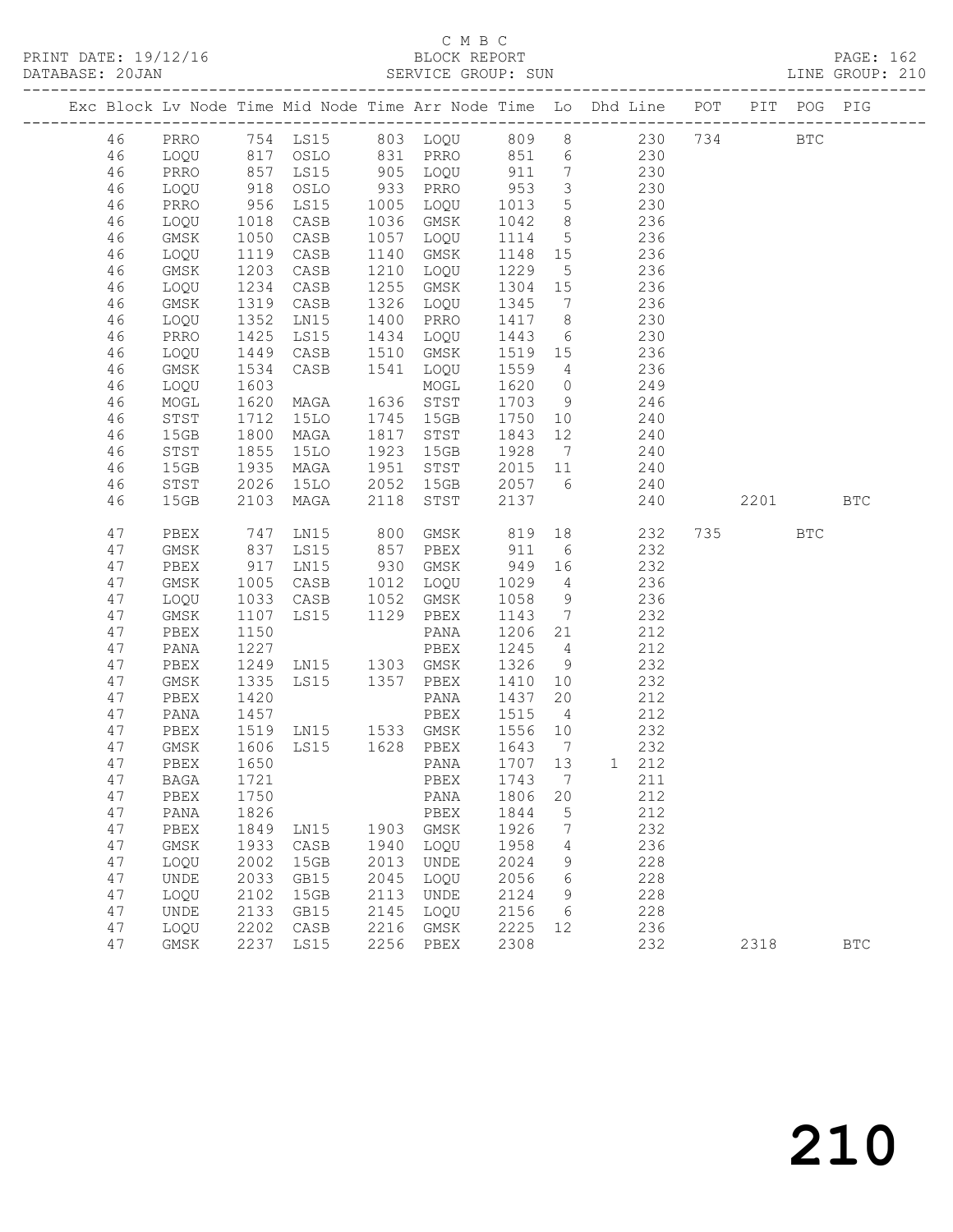### C M B C<br>BLOCK REPORT

| DATABASE: 20JAN |          |                 |              |                                                                                                                   |      | SERVICE GROUP: SUN                             |            |                              |                                                                                                   |              | LINE GROUP: 210 |  |
|-----------------|----------|-----------------|--------------|-------------------------------------------------------------------------------------------------------------------|------|------------------------------------------------|------------|------------------------------|---------------------------------------------------------------------------------------------------|--------------|-----------------|--|
|                 |          |                 |              |                                                                                                                   |      |                                                |            |                              | Exc Block Lv Node Time Mid Node Time Arr Node Time Lo Dhd Line POT PIT POG PIG                    |              |                 |  |
|                 | 48       |                 |              |                                                                                                                   |      |                                                |            |                              | LOQU 803 29LO 815 LVMT 822 10 229 745 BTC                                                         |              |                 |  |
|                 | 48       | LVMT            |              |                                                                                                                   |      |                                                |            |                              |                                                                                                   |              |                 |  |
|                 | 48       | LOQU            |              |                                                                                                                   |      |                                                |            |                              | 832 LO15<br>902 CASB 918 GMSK 924 13 236<br>937 LS15 958 PBEX 1012 5 232<br>1017 PANA 1038 20 211 |              |                 |  |
|                 | 48       | GMSK            |              |                                                                                                                   |      |                                                |            |                              |                                                                                                   |              |                 |  |
|                 | 48       | PBEX            |              |                                                                                                                   |      |                                                |            |                              |                                                                                                   |              |                 |  |
|                 | 48       | PANA            |              |                                                                                                                   |      |                                                |            |                              | 212                                                                                               |              |                 |  |
|                 | 48       | PBEX            |              |                                                                                                                   |      |                                                |            |                              | 232                                                                                               |              |                 |  |
|                 | 48       | GMSK            |              |                                                                                                                   |      |                                                | 1240 10    |                              | 232                                                                                               |              |                 |  |
|                 | 48       | PBEX            |              | 1012 5<br>1058 PANA 1038 20<br>1119 LN15 1133 GMSK 1155 10<br>1205 LS15 1227 PBEX 1240 10<br>1250<br>1250<br>1250 |      |                                                |            |                              | $20 \t 212$                                                                                       |              |                 |  |
|                 | 48       | PANA            | 1327         | 1327 PBEX 1345<br>1349 LN15 1403 GMSK 1426 9                                                                      |      |                                                |            |                              | 4 212                                                                                             |              |                 |  |
|                 | 48       | PBEX            |              |                                                                                                                   |      |                                                |            |                              | 232                                                                                               |              |                 |  |
|                 | 48       | GMSK            |              | 1435 LS15 1457 PBEX<br>1520 PANA                                                                                  |      |                                                | 1512 8     |                              |                                                                                                   |              |                 |  |
|                 | 48       | PBEX            |              |                                                                                                                   |      | PANA                                           | 1537 19    |                              | $232$<br>$212$                                                                                    |              |                 |  |
|                 | 48       | PANA            | 1556         |                                                                                                                   |      | PBEX 1614 5                                    |            |                              | 212                                                                                               |              |                 |  |
|                 | 48       | PBEX            |              |                                                                                                                   |      |                                                |            |                              | 1619 LN15 1633 GMSK 1656 11 232                                                                   |              |                 |  |
|                 | 48       | GMSK            |              | 1707 LS15 1728 PBEX 1743                                                                                          |      |                                                |            |                              | 232 1753                                                                                          |              | BTC             |  |
|                 | 49       | LVMT            |              | 804 LO15                                                                                                          |      |                                                |            |                              | LOQU 822 10 229 746 BTC                                                                           |              |                 |  |
|                 | 49       | LOQU            | 832          |                                                                                                                   |      |                                                |            |                              | CASB 846 GMSK 852 15 236                                                                          |              |                 |  |
|                 | 49       | GMSK            | 907<br>947   | LS15 928 PBEX                                                                                                     |      | 928 PBEX 942 5<br>1000 GMSK 1019 16            |            |                              | 232                                                                                               |              |                 |  |
|                 | 49       | PBEX            |              | LNI5                                                                                                              |      |                                                |            |                              | 232                                                                                               |              |                 |  |
|                 | 49       | GMSK            | 1035         | CASB                                                                                                              |      | 1042 LOQU                                      |            |                              | $1059 - 4$ 236                                                                                    |              |                 |  |
|                 | 49       | LOQU            | 1103         | CASB                                                                                                              |      | 1124 GMSK                                      |            |                              | 1132 4 236                                                                                        |              |                 |  |
|                 | 49       | GMSK            |              | LS15<br>1136 LS15 1158 PBEX<br>1219 LN15 1233 GMSK                                                                |      |                                                | 1211 8     |                              | 232                                                                                               |              |                 |  |
|                 | 49       | PBEX            |              |                                                                                                                   |      |                                                | 1256 9     |                              | 232                                                                                               |              |                 |  |
|                 | 49       | GMSK            | 1305         | LS15 1327 PBEX                                                                                                    |      |                                                | 1340 10    |                              | 232                                                                                               |              |                 |  |
|                 | 49       | PBEX            | 1350         |                                                                                                                   |      | PANA 1407 20                                   |            |                              | 212                                                                                               |              |                 |  |
|                 | 49       | PANA            | 1427         |                                                                                                                   |      | PBEX                                           | 1445 4     |                              | 212                                                                                               |              |                 |  |
|                 | 49       | PBEX            | 1449<br>1535 |                                                                                                                   |      | LN15 1503 GMSK 1526 9<br>LS15 1557 PBEX 1612 8 |            |                              | 232                                                                                               |              |                 |  |
|                 | 49<br>49 | GMSK<br>PBEX    | 1620         |                                                                                                                   |      | PANA                                           | 1637 13    |                              | 232<br>1 212                                                                                      |              |                 |  |
|                 | 49       | BAGA            | 1651         |                                                                                                                   |      | PBEX                                           | 1713 7     |                              | 211                                                                                               |              |                 |  |
|                 | 49       | PBEX            |              |                                                                                                                   |      |                                                |            |                              | 1 212                                                                                             |              |                 |  |
|                 | 49       | BAGA            | 1720<br>1751 |                                                                                                                   |      | PANA 1737 13<br>PBEX 1813 5<br>BAGA 1839 12    |            |                              | 211                                                                                               |              |                 |  |
|                 | 49       | PBEX            | 1818         |                                                                                                                   |      |                                                |            |                              | 211                                                                                               |              |                 |  |
|                 | 49       | BAGA            | 1851         |                                                                                                                   |      | PBEX 1913                                      |            |                              |                                                                                                   | 211 1923 BTC |                 |  |
|                 |          |                 |              |                                                                                                                   |      |                                                |            |                              |                                                                                                   |              |                 |  |
|                 | 50       | LOQU            | 805          |                                                                                                                   |      |                                                |            |                              | 22PH 817 0 236 747 BTC                                                                            |              |                 |  |
|                 |          | 50 22PH<br>LOOU |              |                                                                                                                   | 845  |                                                |            |                              | 229                                                                                               |              |                 |  |
|                 | 50<br>50 | LVMT            |              | 833 29LO<br>902 LO15                                                                                              |      | LVMT<br>LOQU                                   | 852<br>924 | 10<br>8 <sup>8</sup>         | 229                                                                                               |              |                 |  |
|                 | 50       | LOQU            | 932          | CASB                                                                                                              |      | 948 GMSK                                       | 954        | 13                           | 236                                                                                               |              |                 |  |
|                 | 50       | GMSK            | 1007         | LS15                                                                                                              | 1029 | PBEX                                           | 1043       | $\overline{7}$               | 232                                                                                               |              |                 |  |
|                 | 50       | ${\tt PBEX}$    | 1050         |                                                                                                                   |      | PANA                                           | 1106       | 22                           | 212                                                                                               |              |                 |  |
|                 | 50       | PANA            | 1128         |                                                                                                                   |      | PBEX                                           | 1144       | $5^{\circ}$                  | 212                                                                                               |              |                 |  |
|                 | 50       | PBEX            | 1149         | LN15 1203 GMSK                                                                                                    |      |                                                | 1225       | 10                           | 232                                                                                               |              |                 |  |
|                 | 50       | GMSK            | 1235         | LS15                                                                                                              | 1257 | PBEX                                           | 1309       | 11                           | 232                                                                                               |              |                 |  |
|                 | 50       | PBEX            | 1320         |                                                                                                                   |      | PANA                                           | 1337       | 20                           | 212                                                                                               |              |                 |  |
|                 | 50       | PANA            | 1357         |                                                                                                                   |      | PBEX                                           | 1415       | $\overline{4}$               | 212                                                                                               |              |                 |  |
|                 | 50       | PBEX            | 1419         | LN15                                                                                                              |      | 1433 GMSK                                      | 1456       | 9                            | 232                                                                                               |              |                 |  |
|                 | 50       | $\rm{GMSK}$     | 1505         | LS15                                                                                                              | 1527 | PBEX                                           | 1542       | $\overline{7}$               | 232                                                                                               |              |                 |  |
|                 | 50       | PBEX            | 1549         | LN15                                                                                                              | 1603 | GMSK                                           | 1626       | 11                           | 232                                                                                               |              |                 |  |
|                 | 50       | GMSK            | 1637         | LS15                                                                                                              | 1658 | PBEX                                           | 1713       | 6                            | 232                                                                                               |              |                 |  |
|                 | 50       | PBEX            | 1719         | LN15                                                                                                              | 1733 | GMSK                                           | 1756       | $7\phantom{.0}\phantom{.0}7$ | 232                                                                                               |              |                 |  |
|                 | 50       | GMSK            | 1803         | CASB                                                                                                              | 1810 | LOQU                                           | 1828       | $5\phantom{.0}$              | 236                                                                                               |              |                 |  |
|                 | 50       | LOQU            | 1833         | 29LO                                                                                                              | 1847 | LVMT                                           | 1854       | 8 <sup>8</sup>               | 229                                                                                               |              |                 |  |
|                 | 50       | LVMT            | 1902         | LO15                                                                                                              |      | LOQU                                           | 1922       |                              | 229                                                                                               | 1940         | <b>BTC</b>      |  |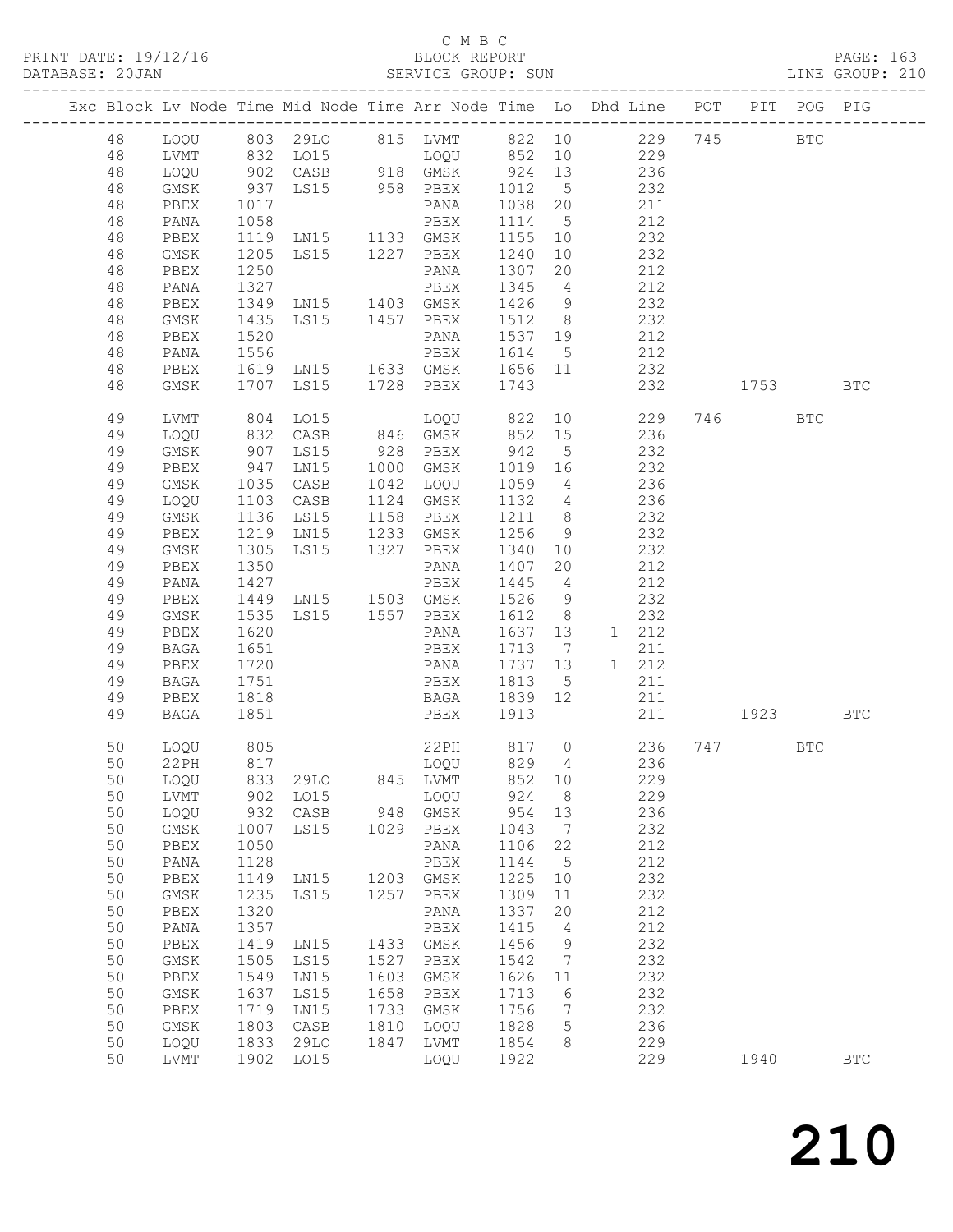| PRINT DATE: 19/12/16 | BLOCK REPORT       | PAGE: 164       |
|----------------------|--------------------|-----------------|
| DATABASE: 20JAN      | SERVICE GROUP: SUN | LINE GROUP: 210 |
|                      |                    |                 |

|  |    |              |      | Exc Block Lv Node Time Mid Node Time Arr Node Time Lo Dhd Line POT |      |           |            |                              |    |       |     | PIT  | POG PIG    |            |
|--|----|--------------|------|--------------------------------------------------------------------|------|-----------|------------|------------------------------|----|-------|-----|------|------------|------------|
|  | 51 | 15GB         |      |                                                                    |      |           |            |                              |    |       | 802 |      | <b>BTC</b> |            |
|  | 51 | STST         |      |                                                                    |      |           |            | $7\overline{ }$              |    |       |     |      |            |            |
|  | 51 | 15GB         | 949  | MAGA                                                               |      | 1006 STST | 1026 12    |                              |    | 240   |     |      |            |            |
|  | 51 | STST         | 1038 | 15LO                                                               |      | 1107 15GB | 1112       | 6                            |    | 240   |     |      |            |            |
|  | 51 | 15GB         | 1118 | MAGA                                                               |      | 1136 STST | 1158       | 25                           |    | 240   |     |      |            |            |
|  | 51 | STST         | 1223 | 15LO                                                               |      | 1255 15GB | 1300       | 17                           |    | 240   |     |      |            |            |
|  | 51 | 15GB         | 1317 | MAGA                                                               |      | 1336 STST | 1400       | 23                           |    | 240   |     |      |            |            |
|  | 51 | ${\tt STST}$ | 1423 | <b>15LO</b>                                                        | 1458 | 15GB      | 1504       | 13                           |    | 240   |     |      |            |            |
|  | 51 | 15GB         | 1517 | MAGA                                                               | 1536 | STST      | 1603       | 20                           |    | 240   |     |      |            |            |
|  | 51 | STST         | 1623 | 15LO                                                               | 1658 | 15GB      | 1704       | $7\phantom{.0}\phantom{.0}7$ |    | 240   |     |      |            |            |
|  | 51 | 15GB         | 1711 | MAGA                                                               | 1729 | STST      | 1758       | $\overline{4}$               |    | 240   |     |      |            |            |
|  | 51 | STST         | 1802 | EDRI                                                               |      | 1825 MOGL | 1834       | $\overline{0}$               |    | 246   |     |      |            |            |
|  | 51 | MOGL         | 1834 |                                                                    |      | LOQU      | 1852 12    |                              |    | 249   |     |      |            |            |
|  | 51 | LOQU         | 1904 |                                                                    |      | MOGL      | 1920       | $\overline{0}$               |    | 249   |     |      |            |            |
|  | 51 | MOGL         | 1920 | MAGA                                                               |      | 1936 STST | 1958       | $5\overline{)}$              |    | 246   |     |      |            |            |
|  | 51 | STST         | 2003 | EDRI                                                               |      | 2025 MOGL | 2034       | $\overline{0}$               |    | 246   |     |      |            |            |
|  | 51 | MOGL         | 2034 |                                                                    |      | LOQU      | 2052 10    |                              |    | 249   |     |      |            |            |
|  | 51 | LOQU         | 2102 | CASB                                                               |      | 2116 GMSK | 2125 13    |                              |    | 236   |     |      |            |            |
|  | 51 | GMSK         | 2138 | LS15                                                               |      | 2157 PBEX | 2210       |                              |    | 232   |     | 2220 |            | <b>BTC</b> |
|  | 52 | PBEX         | 817  |                                                                    |      | PANA      | 838        |                              | 26 | 211   |     | 805  | <b>BTC</b> |            |
|  | 52 | PANA         | 904  | PBEX                                                               |      | 930 BUB2  | 954        | 13                           |    | 211   |     |      |            |            |
|  | 52 | BUB2         | 1007 | PBEX                                                               |      | 1030 PANA | 1053       | 11                           |    | 211   |     |      |            |            |
|  | 52 | PANA         | 1104 | PBEX                                                               |      | 1130 BUB2 | 1154       | 10                           |    | 211   |     |      |            |            |
|  | 52 | BUB2         | 1204 | PBEX                                                               |      | 1230 PANA | 1254       | 8 <sup>8</sup>               |    | 211   |     |      |            |            |
|  | 52 | PANA         | 1302 | PBEX                                                               |      | 1330 BUB2 | 1357       | 6                            |    | 211   |     |      |            |            |
|  | 52 | BUB2         | 1403 | PBEX                                                               |      | 1430 PANA | 1454       | 9                            |    | 211   |     |      |            |            |
|  | 52 | PANA         | 1503 | PBEX                                                               |      | 1530 BUB2 | 1558       | $\overline{7}$               |    | 211   |     |      |            |            |
|  | 52 | BUB2         | 1605 | PBEX                                                               |      | 1628 BAGA | 1654       | $\mathbf{1}$                 |    | 1 211 |     |      |            |            |
|  | 52 | PANA         | 1656 |                                                                    |      | PBEX      | 1714       |                              |    | 212   |     | 1724 |            | <b>BTC</b> |
|  | 53 | PBEX         | 817  |                                                                    |      | PANA      |            | 24                           |    | 212   |     |      | <b>BTC</b> |            |
|  | 53 | PANA         | 856  |                                                                    |      | PBEX      | 832<br>912 | $5^{\circ}$                  |    | 212   |     |      |            |            |
|  | 53 | PBEX         | 917  |                                                                    |      | PANA      | 938        | 20                           |    | 211   |     |      |            |            |
|  | 53 | PANA         | 958  |                                                                    |      | PBEX      | 1014       | 3                            |    | 212   |     |      |            |            |
|  | 53 | PBEX         | 1017 |                                                                    |      | PANA      | 1032       | $\overline{2}$               |    | 212   |     |      |            |            |
|  | 53 | PANA         | 1034 | PBEX 1100 BUB2                                                     |      |           | 1124       | 10                           |    | 211   |     |      |            |            |
|  | 53 | BUB2         | 1134 | PBEX                                                               |      | 1200 PANA | 1224       | 8 <sup>8</sup>               |    | 211   |     |      |            |            |
|  | 53 | PANA         | 1232 | PBEX                                                               | 1300 | BUB2      | 1327       | 6                            |    | 211   |     |      |            |            |
|  | 53 | BUB2         | 1333 | PBEX                                                               | 1400 | PANA      | 1424       | 9                            |    | 211   |     |      |            |            |
|  | 53 | PANA         | 1433 | PBEX                                                               |      | 1500 BUB2 | 1528       | $5\overline{)}$              |    | 211   |     |      |            |            |
|  | 53 | BUB2         | 1533 | PBEX                                                               | 1600 | PANA      | 1625       | 10                           |    | 211   |     |      |            |            |
|  | 53 | PANA         | 1635 | PBEX                                                               |      | 1700 BUB2 | 1728       | $\overline{7}$               |    | 211   |     |      |            |            |
|  | 53 | BUB2         |      | 1735 PBEX                                                          | 1758 | BAGA      | 1824       |                              |    | 211   |     | 1848 |            | <b>BTC</b> |
|  |    |              |      |                                                                    |      |           |            |                              |    |       |     |      |            |            |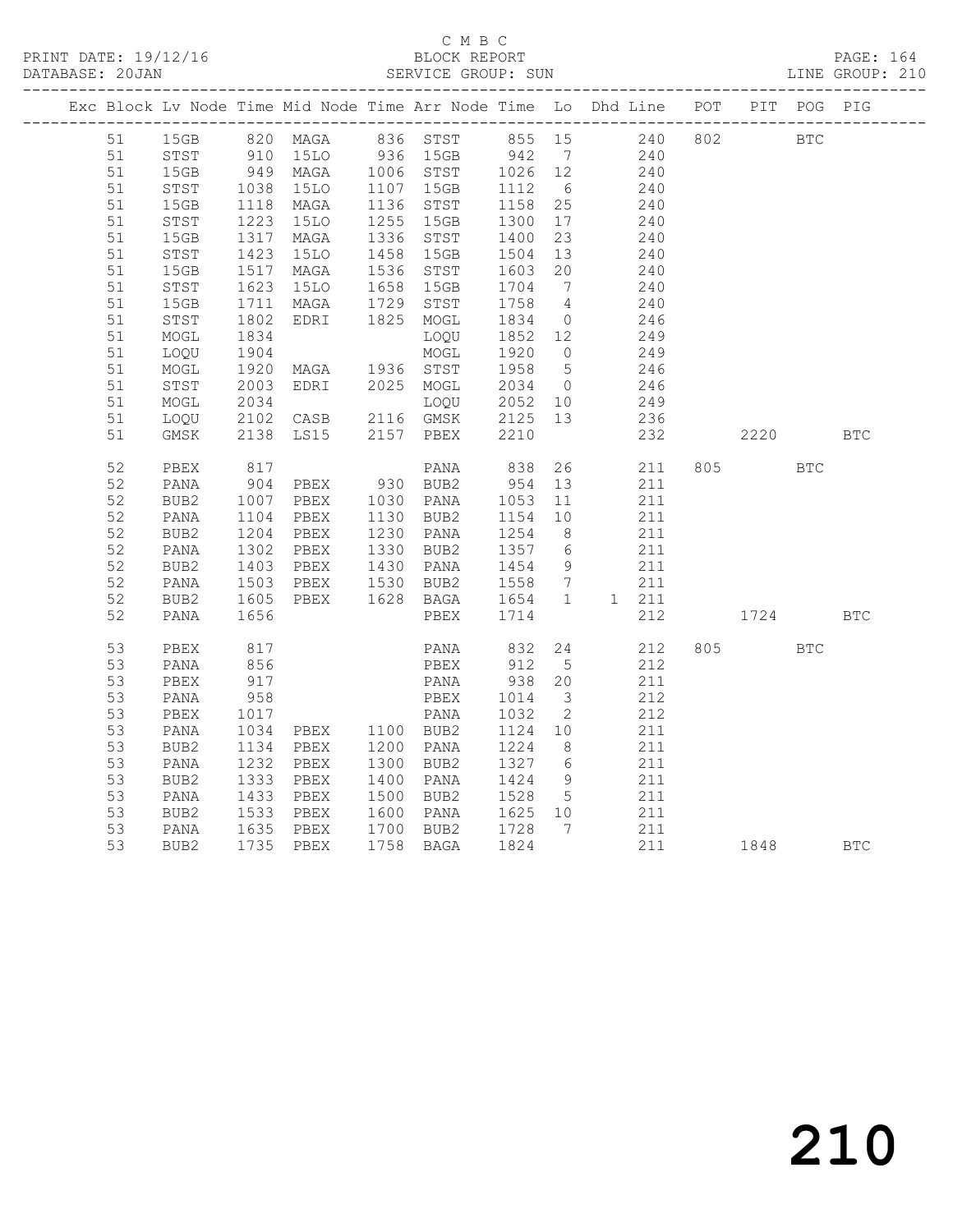### C M B C<br>BLOCK REPORT

| DATABASE: 20JAN |              |                      |           |                     |      |                                         |                   |                |                                                                                |         |      |            |
|-----------------|--------------|----------------------|-----------|---------------------|------|-----------------------------------------|-------------------|----------------|--------------------------------------------------------------------------------|---------|------|------------|
|                 |              |                      |           |                     |      |                                         |                   |                | Exc Block Lv Node Time Mid Node Time Arr Node Time Lo Dhd Line POT PIT POG PIG |         |      |            |
|                 |              |                      |           |                     |      |                                         |                   |                | 54 PBEX 817 LN15 830 GMSK 849 16 232 805 BTC                                   |         |      |            |
| 54              | GMSK         |                      |           |                     |      |                                         |                   |                | 905 CASB 912 LOQU 929 4 236                                                    |         |      |            |
| 54              | LOQU         | 933<br>1001<br>1033  |           |                     |      | 29LO 945 LVMT 952 9<br>LO15 LOQU 1024 9 |                   |                | 229<br>229                                                                     |         |      |            |
| 54              | LVMT         |                      |           |                     |      | LO15 LOQU<br>29LO 1048 LVMT             |                   |                |                                                                                |         |      |            |
| 54              | LOQU         |                      |           |                     |      |                                         |                   |                | $1055$ 6 229                                                                   |         |      |            |
| 54              | LVMT         | 1101                 |           | LO15                |      | LOQU                                    |                   |                | 1124 8 229                                                                     |         |      |            |
| 54              | LOQU         | 1132                 |           | 15GB                |      | 1143 UNDE                               | 1155              |                | 9 228                                                                          |         |      |            |
| 54              | UNDE         | 1204                 |           | GB15                |      | 1217 LOQU                               | 1227 6<br>1255 6  |                | 228                                                                            |         |      |            |
| 54              | LOQU         | $\frac{1}{2}$        |           | 29LO                |      | 1248 LVMT                               |                   |                | 229                                                                            |         |      |            |
| 54              | LVMT         | 1301                 |           | LO15                |      | LOQU                                    |                   |                | 1324 8 229                                                                     |         |      |            |
| 54              | LOQU         | 1332                 |           | 15GB                |      | 1344 UNDE                               |                   |                | 1358 5<br>228                                                                  |         |      |            |
| 54              | UNDE         | 1403<br>1434         |           | GB15                |      | 1416 LOQU                               | 1427 7            |                | 228                                                                            |         |      |            |
| 54              | LOQU         |                      |           | CASB                |      | 1455 GMSK                               | $1504$ $15$       |                | 236                                                                            |         |      |            |
| 54              | GMSK         | 1519                 |           | CASB                |      | 1526 LOQU                               |                   |                | 1544 8 236                                                                     |         |      |            |
| 54              | LOQU         | 1552                 |           | LNI5                |      | 1600 PRRO                               |                   |                | 1617 12<br>230                                                                 |         |      |            |
| 54              | PRRO         | 1629                 |           | LS15                |      | 1637 LOQU                               |                   |                | 1646 5 230<br>1716 10 230                                                      |         |      |            |
| 54              | LOQU         | 1651                 |           | LN15                |      | 1659 PRRO                               |                   |                |                                                                                |         |      |            |
| 54              | PRRO         | 1726                 |           | LS15                |      | 1734 LOQU                               |                   |                | $1742$ 5 230                                                                   |         |      |            |
| 54              | LOQU         | 1747                 |           | CASB                | 1803 | GMSK                                    |                   |                | 1812 6 236                                                                     |         |      |            |
| 54              | GMSK         | 1818<br>1851         |           | CASB                |      | 1825 LOQU                               | 1843 8<br>1914 13 |                | 236                                                                            |         |      |            |
| 54              | LOQU         |                      |           | LN15                |      | 1859 PRRO                               |                   |                | 230<br>1941 11 230                                                             |         |      |            |
| 54              | PRRO         | 1927                 |           | LS15                |      | 1934 LOQU                               |                   |                |                                                                                |         |      |            |
| 54              | LOQU         | 1952                 |           | LN15                |      | 1959 PRRO                               |                   |                | 2014 13 230<br>$2041 - 7$<br>$2041 - 7$<br>$3020$                              |         |      |            |
| 54              | PRRO         | 2027                 |           | LS15                |      | 2034 LOQU                               |                   |                |                                                                                |         |      |            |
| 54              | LOQU         | 2048                 |           | LN15<br>LS15        |      | 2055 PRRO                               |                   |                | 2127 7 230                                                                     |         |      |            |
| 54              | PRRO         | 2113                 |           |                     |      | 2120 LOQU                               |                   |                |                                                                                |         |      |            |
| 54              | LOQU         | 2134                 |           | LNI5                |      | 2141 PRRO                               |                   |                | 2156 18 230                                                                    |         |      |            |
| 54<br>54        | PRRO         | 2214<br>2234<br>2314 |           | <b>LS15</b><br>LN15 |      | 2220 LOQU<br>2241 PRRO                  | 2227              |                | 230<br>$7\overline{ }$<br>230                                                  |         |      |            |
| 54              | LOQU         |                      |           |                     |      | LS15 2320 LOQU                          |                   |                | $2326$ 6<br>2326 6<br>230                                                      |         |      |            |
| 54              | PRRO<br>LOQU | 2332                 |           |                     |      | 15GB  2343  UNDE                        |                   |                | 2353 3 228                                                                     |         |      |            |
| 54              | UNDE         | 2356                 |           |                     |      | GB15                                    | 2406              |                | 228                                                                            |         | 2422 | <b>BTC</b> |
| 55              | LOQU         | 904                  |           |                     |      | MOGL 920 0                              |                   |                | 249                                                                            | 846 BTC |      |            |
| 55              | MOGL         | 920                  |           |                     |      | MAGA 936 STST 955 14                    |                   |                | 246                                                                            |         |      |            |
| 55              | STST         |                      |           |                     |      | 15LO 1037 15GB                          |                   |                | 1042 6<br>240                                                                  |         |      |            |
| 55              | 15GB         | 1009<br>1048<br>1137 |           |                     |      |                                         |                   |                |                                                                                |         |      |            |
| 55              | STST         |                      |           | 15LO                |      | MAGA 1106 STST<br>15LO 1209 15GB        |                   |                | 1127 10 240<br>1214 3 240                                                      |         |      |            |
| 55              |              |                      |           |                     |      | 15GB  1217  MAGA  1236  STST  1259  24  |                   |                | 240                                                                            |         |      |            |
| 55              | STST         | 1323                 |           | 15LO                | 1357 | 15GB                                    | 1402              | 15             | 240                                                                            |         |      |            |
| 55              | 15GB         | 1417                 |           | MAGA                | 1436 | STST                                    | 1500              | 24             | 240                                                                            |         |      |            |
| 55              | STST         | 1524                 |           | 15LO                | 1558 | 15GB                                    | 1605              | $\overline{4}$ | 240                                                                            |         |      |            |
| 55              | 15GB         | 1609                 |           | MAGA                | 1628 | STST                                    | 1658              | 3              | 240                                                                            |         |      |            |
| 55              | STST         | 1701                 |           | EDRI                | 1727 | MOGL                                    | 1736              | $\circ$        | 246                                                                            |         |      |            |
| 55              | MOGL         | 1736                 |           |                     |      | LOQU                                    | 1754              | 8              | 249                                                                            |         |      |            |
| 55              | LOQU         | 1802                 |           | CASB                | 1817 | GMSK                                    | 1826              | $\overline{7}$ | 236                                                                            |         |      |            |
| 55              | GMSK         | 1833                 |           | CASB                | 1840 | LOQU                                    | 1858              | $\overline{4}$ | 236                                                                            |         |      |            |
| 55              | LOQU         |                      | 1902 CASB |                     | 1916 | GMSK                                    | 1925 13           |                | 236                                                                            |         |      |            |

 55 GMSK 1938 LS15 1958 PBEX 2012 8 232 55 PBEX 2020 LN15 2033 GMSK 2054 14 232 55 GMSK 2108 LS15 2127 PBEX 2140 10 232 55 PBEX 2150 LN15 2203 GMSK 2224 11 232 55 GMSK 2235 CASB 2242 LOQU 2259 3 236

55 LOQU 2302 CASB 2314 GMSK 2320 236 2342 BTC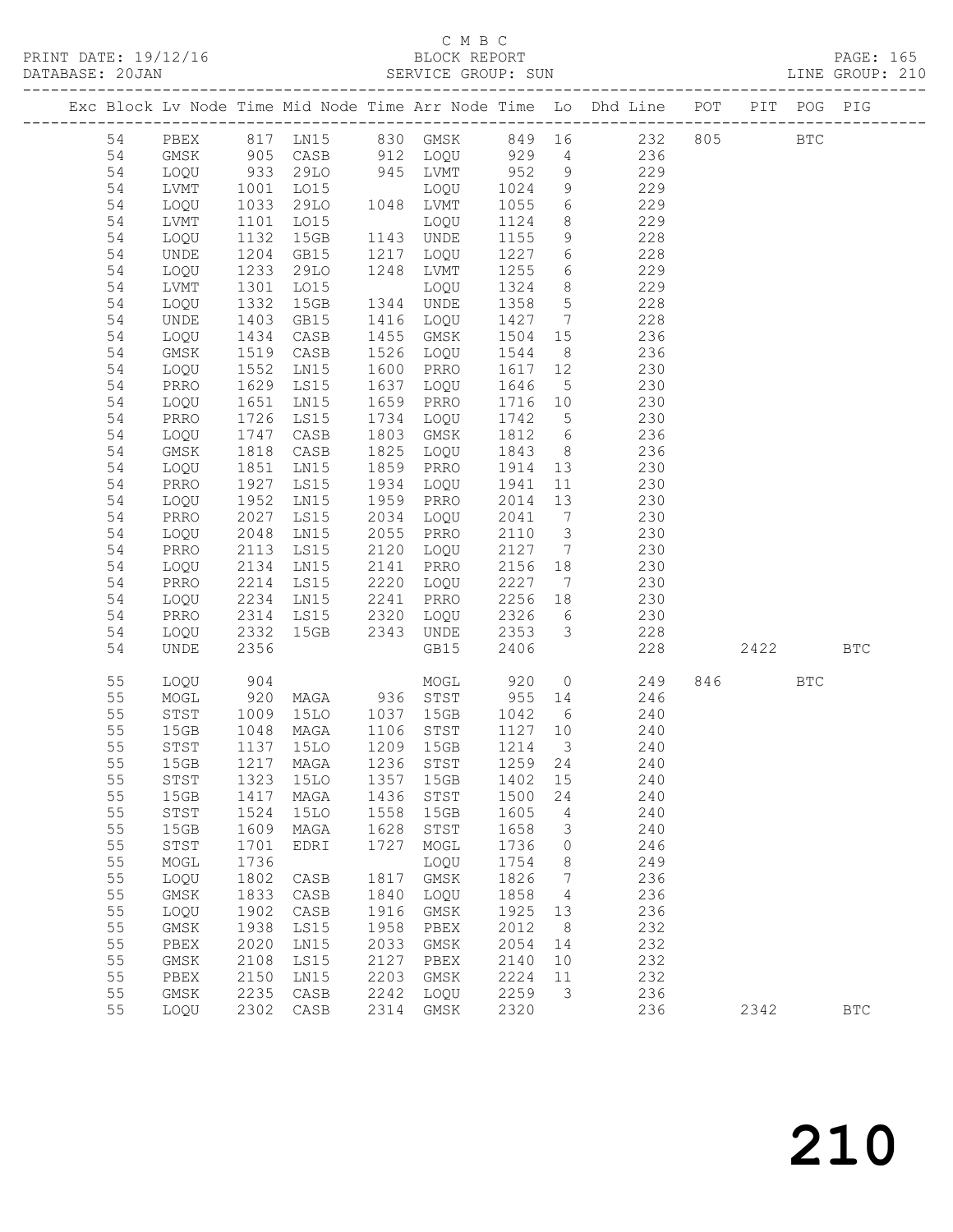### C M B C<br>BLOCK REPORT

| DATABASE: 20JAN |              |              |                        |      |                            |              |                          |                                                                                |         |              | LINE GROUP: 210 |
|-----------------|--------------|--------------|------------------------|------|----------------------------|--------------|--------------------------|--------------------------------------------------------------------------------|---------|--------------|-----------------|
|                 |              |              |                        |      |                            |              |                          | Exc Block Lv Node Time Mid Node Time Arr Node Time Lo Dhd Line POT PIT POG PIG |         |              |                 |
| 56              |              |              |                        |      |                            |              |                          | LOQU 917 CASB 933 GMSK 939 11 236 859                                          |         | $_{\rm BTC}$ |                 |
| 56              | GMSK         |              |                        |      |                            |              |                          | 236                                                                            |         |              |                 |
| 56              | LOQU         |              |                        |      |                            |              |                          | 249                                                                            |         |              |                 |
| 56              | MOGL         | 1050         | MOGL<br>MAGA 1106 STST |      |                            | 1127 25      |                          | 246                                                                            |         |              |                 |
| 56              | STST         | 1152         | 15LO                   |      | 1224 15GB                  | 1229         | $\overline{\mathbf{3}}$  | 240                                                                            |         |              |                 |
| 56              | 15GB         | 1232<br>1331 | MAGA                   |      | 1251 STST                  | 1314 17      |                          | 240                                                                            |         |              |                 |
| 56              | STST         |              | EDRI                   |      | 1358 MOGL                  | 1407         | $\overline{0}$           | 246                                                                            |         |              |                 |
| 56              | MOGL         | 1407         |                        |      | LOQU                       | 1425         | 8 <sup>1</sup>           | 249                                                                            |         |              |                 |
| 56              | LOQU         | 1433         |                        |      | MOGL                       | 1450         | $\overline{0}$           | 249                                                                            |         |              |                 |
| 56              | MOGL         | 1450<br>1547 | MAGA 1506 STST         |      |                            | 1533 14      |                          | 246                                                                            |         |              |                 |
| 56              | STST         |              | 15LO                   |      | 1622 15GB                  | 1628         | $6\overline{6}$          | 240                                                                            |         |              |                 |
| 56              | 15GB         | 1634         | MAGA                   |      | 1653 STST                  | 1723         | 8 <sup>8</sup>           | 240                                                                            |         |              |                 |
| 56              | STST         | 1731         | EDRI                   |      | 1757 MOGL                  | 1806         |                          | $0 \t 246$                                                                     |         |              |                 |
| 56              | MOGL         | 1806<br>1832 |                        |      | LOQU                       | 1824         | 8 <sup>8</sup>           | 249                                                                            |         |              |                 |
| 56              | LOQU         |              | CASB                   |      | 1847 GMSK                  | 1856         | $\overline{7}$           | 236                                                                            |         |              |                 |
| 56              | GMSK         | 1903         | CASB                   |      | 1910 LOQU                  | 1928         |                          | 236                                                                            | 1946    |              | <b>BTC</b>      |
| 57              | PBEX         | 917<br>934   |                        |      | PANA                       | 932          | $\overline{2}$           | 212                                                                            | 905 700 | <b>BTC</b>   |                 |
| 57              | PANA         |              | PBEX                   |      | 1000 BUB2                  | 1024 13      |                          | 211                                                                            |         |              |                 |
| 57              | BUB2         | 1037         | PBEX                   |      | 1100 PANA                  | 1123         | 9                        | 211                                                                            |         |              |                 |
| 57              | PANA         | 1132         | PBEX                   |      | 1200 BUB2                  | 1227         | $6\overline{6}$          | 211                                                                            |         |              |                 |
| 57              | BUB2         | 1233         | PBEX                   |      | 1300 PANA                  | 1324         | 8                        | 211                                                                            |         |              |                 |
| 57              | PANA         | 1332         | PBEX                   |      | 1400 BUB2                  | 1427         | 6                        | 211                                                                            |         |              |                 |
| 57              | BUB2         | 1433         | PBEX                   |      | 1500 PANA                  | 1525         | 8 <sup>8</sup>           | 211                                                                            |         |              |                 |
| 57              | PANA         | 1533         | PBEX                   |      | 1600 BUB2                  | 1628         | $7\overline{)}$          | 211                                                                            |         |              |                 |
| 57              | BUB2         | 1635         | PBEX                   | 1658 | BAGA                       | 1724         | $\overline{\phantom{a}}$ | 1 211                                                                          |         |              |                 |
| 57              | PANA         | 1727         |                        |      | PBEX                       | 1745         | $\overline{4}$           | 212                                                                            |         |              |                 |
| 57              | PBEX         | 1749         | LNI5                   |      | 1803 GMSK                  | 1826 11      |                          | 232                                                                            |         |              |                 |
| 57              | GMSK         | 1837         | LS15                   |      | 1857 PBEX                  | 1911         | 8 <sup>8</sup>           | 232                                                                            |         |              |                 |
| 57              | PBEX         | 1919         | LN15                   | 1932 | GMSK                       | 1953         | 15                       | 232                                                                            |         |              |                 |
| 57              | GMSK         | 2008         | LS15                   |      | 2028 PBEX                  | 2042         | 8 <sup>8</sup>           | 232                                                                            |         |              |                 |
| 57<br>57        | PBEX         | 2050<br>2135 | LN15                   |      | 2103 GMSK<br>2142 LOQU     | 2124<br>2200 | 11<br>$\overline{2}$     | 232<br>236                                                                     |         |              |                 |
| 57              | GMSK         | 2202         | CASB<br>15GB           |      | 2213 UNDE                  | 2224         | 9                        |                                                                                |         |              |                 |
| 57              | LOQU<br>UNDE |              | GB15                   |      | 2245 LOQU                  | 2255         | $7\overline{ }$          | 228                                                                            |         |              |                 |
| 57              | LOQU         | 2233<br>2302 | 15GB                   |      | 2313 UNDE                  | 2323 3       |                          | 228<br>228                                                                     |         |              |                 |
| 57              | UNDE         | 2326         |                        |      | GB15                       | 2336         |                          | 228                                                                            | 2352    |              | <b>BTC</b>      |
| 58              | LOQU         | 934          |                        |      |                            |              |                          | MOGL 950 0 249 916                                                             |         | $_{\rm BTC}$ |                 |
| 58              | MOGL         | 950          | MAGA                   | 1006 | STST                       | 1025         | 8                        | 246                                                                            |         |              |                 |
| 58              | STST         | 1033         | EDRI                   | 1058 | MOGL                       | 1107         | 0                        | 246                                                                            |         |              |                 |
| 58              | MOGL         | 1107         |                        |      | LOQU                       | 1126         | 7                        | 249                                                                            |         |              |                 |
| 58              | LOQU         | 1133         |                        |      | MOGL                       | 1149         | 0                        | 249                                                                            |         |              |                 |
| 58              | MOGL         | 1149         | MAGA                   | 1205 | STST                       | 1228         | 26                       | 246                                                                            |         |              |                 |
| 58              | ${\tt STST}$ | 1254         | <b>15LO</b>            | 1326 | 15GB                       | 1331         | 16                       | 240                                                                            |         |              |                 |
| 58              | 15GB         | 1347         | MAGA                   | 1406 | STST                       | 1430         | 23                       | 240                                                                            |         |              |                 |
| 58              | STST         | 1453         | 15LO                   | 1528 | 15GB                       | 1534         | 11                       | 240                                                                            |         |              |                 |
| 58              | 15GB         | 1545         | MAGA                   | 1604 | $_{\footnotesize\rm STST}$ | 1631         | 4                        | 240                                                                            |         |              |                 |
|                 |              |              |                        |      |                            |              |                          |                                                                                |         |              |                 |

 58 STST 1635 15LO 1710 15GB 1715 8 240 58 15GB 1723 MAGA 1741 STST 1810 17 240 58 STST 1827 15LO 1857 15GB 1902 5 240 58 15GB 1907 MAGA 1923 STST 1947 9 240 58 STST 1956 15LO 2023 15GB 2028 6 240

58 15GB 2034 MAGA 2049 STST 2111 240 2135 BTC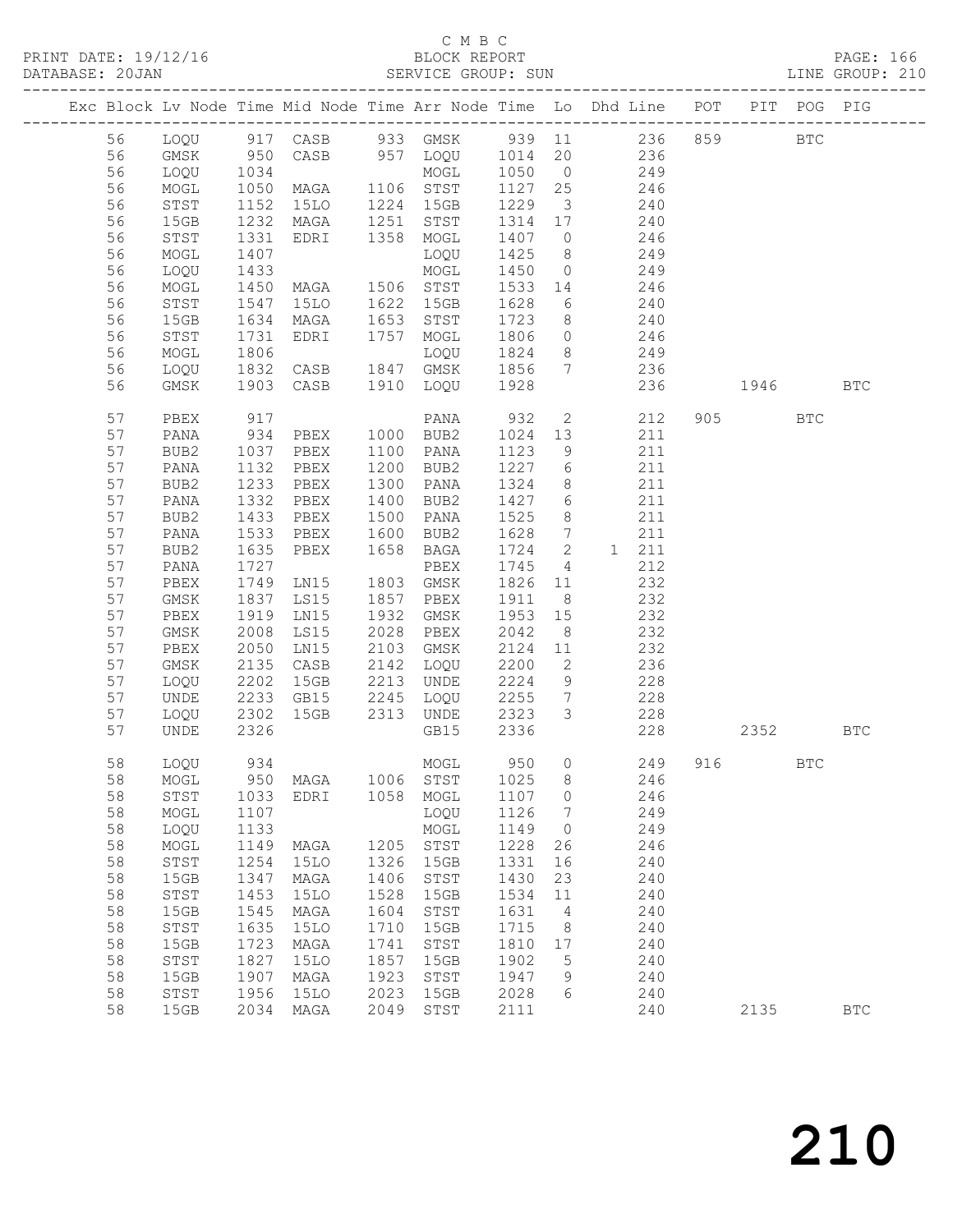|  |    |      |                  |                                                                            |      |                             |              |                              | Exc Block Lv Node Time Mid Node Time Arr Node Time Lo Dhd Line POT PIT POG PIG |            |            |  |
|--|----|------|------------------|----------------------------------------------------------------------------|------|-----------------------------|--------------|------------------------------|--------------------------------------------------------------------------------|------------|------------|--|
|  | 59 | LOQU |                  |                                                                            |      |                             |              |                              | 948 OSLO 1003 PRRO 1023 3 230 930                                              | <b>BTC</b> |            |  |
|  | 59 | PRRO |                  |                                                                            |      | 1026 LS15 1035 LOQU 1044 19 |              |                              | 230                                                                            |            |            |  |
|  | 59 | LOQU |                  |                                                                            |      | $1118$ LVMT                 | 1125         | 6                            | 229                                                                            |            |            |  |
|  | 59 | LVMT |                  |                                                                            |      | LOQU                        | 1154         | 9                            | 229                                                                            |            |            |  |
|  | 59 | LOQU |                  |                                                                            |      | 1218 LVMT                   | 1225         | $6\overline{6}$              | 229                                                                            |            |            |  |
|  | 59 | LVMT |                  |                                                                            |      | LOQU                        | 1254         | 9                            | 229                                                                            |            |            |  |
|  | 59 | LOOU |                  | 1026 LS15<br>1103 29LO<br>1131 LO15<br>1203 29LO<br>1231 LO15<br>1303 29LO |      | 1318 LVMT                   | 1325         | 6                            | 229                                                                            |            |            |  |
|  | 59 | LVMT |                  | L015                                                                       |      | LOOU                        | 1354         | 8 <sup>8</sup>               | 229                                                                            |            |            |  |
|  | 59 | LOOU | 1331<br>1402     | 15GB                                                                       |      | 1414 UNDE                   | 1428         | $5^{\circ}$                  | 228                                                                            |            |            |  |
|  | 59 | UNDE | 1433<br>1502     | GB15                                                                       |      | 1446 LOQU                   | 1457         | $5^{\circ}$                  | 228                                                                            |            |            |  |
|  | 59 | LOQU |                  | 15GB                                                                       |      | 1514 UNDE                   | 1528         | 5                            | 228                                                                            |            |            |  |
|  | 59 | UNDE | 1533<br>1604     | GB15                                                                       |      | 1546 LOQU                   | 1557         | $\overline{7}$               | 228                                                                            |            |            |  |
|  | 59 | LOQU |                  | CASB                                                                       |      | 1622 GMSK                   | 1631         | 17                           | 236                                                                            |            |            |  |
|  | 59 | GMSK | 1648<br>1721     | CASB                                                                       |      | 1655 LOQU                   | 1714         | $\overline{7}$               | 236                                                                            |            |            |  |
|  | 59 | LOQU |                  | LN15                                                                       |      | 1729 PRRO                   | 1746 11      |                              | 230                                                                            |            |            |  |
|  | 59 | PRRO | 1757<br>1817     | LS15                                                                       |      | 1804 LOQU                   | 1812         | $5^{\circ}$                  | 230                                                                            |            |            |  |
|  | 59 | LOQU |                  | CASB                                                                       |      | 1832 GMSK                   | 1841         |                              | 236                                                                            | 1911 BTC   |            |  |
|  | 60 | PBEX | 1002             |                                                                            |      | PANA                        | 1023         | 5 <sup>5</sup>               | 211                                                                            | 950 000    | <b>BTC</b> |  |
|  | 60 | PANA | 1028             |                                                                            |      |                             | 1044         | 5 <sup>5</sup>               | 212                                                                            |            |            |  |
|  | 60 | PBEX | 1049             | PBEX<br>LN15 1103 GMSK                                                     |      |                             | 1125         | 10                           | 232                                                                            |            |            |  |
|  | 60 | GMSK |                  | CASB                                                                       |      | 1142 LOQU                   | 1159         | $\overline{\mathbf{3}}$      | 236                                                                            |            |            |  |
|  | 60 | LOQU | $1130$<br>$1202$ | 15GB                                                                       |      | 1213 UNDE                   | 1225         | 9                            | 228                                                                            |            |            |  |
|  | 60 | UNDE |                  | GB15                                                                       |      | 1247 LOQU                   | 1257         | $5\overline{)}$              | 228                                                                            |            |            |  |
|  | 60 | LOQU | 1234<br>1302     | 15GB                                                                       | 1314 | UNDE                        | 1328         | $5\overline{)}$              | 228                                                                            |            |            |  |
|  | 60 | UNDE | 1333<br>1404     | GB15                                                                       |      | 1346 LOQU                   | 1357         | $7\phantom{.0}\phantom{.0}7$ | 228                                                                            |            |            |  |
|  | 60 | LOQU |                  | CASB                                                                       |      | 1425 GMSK                   | 1434 15      |                              | 236                                                                            |            |            |  |
|  | 60 | GMSK | 1449<br>1522     | CASB                                                                       |      | 1456 LOQU                   | 1515         | $\overline{7}$               | 236                                                                            |            |            |  |
|  | 60 | LOQU |                  | LN15                                                                       |      | 1530 PRRO                   | 1547 9       |                              | 230                                                                            |            |            |  |
|  | 60 | PRRO |                  | LS15                                                                       |      | 1604 LOQU                   | 1613         | 6                            | 230                                                                            |            |            |  |
|  | 60 | LOQU | 1556<br>1619     | CASB                                                                       |      | 1637 GMSK                   | 1646 17      |                              | 236                                                                            |            |            |  |
|  | 60 | GMSK | 1703             | CASB                                                                       | 1710 | LOQU                        | 1729         | $\overline{4}$               | 236                                                                            |            |            |  |
|  | 60 | LOQU | 1733             | 29LO                                                                       |      | 1748 LVMT                   | 1756         | $5\overline{)}$              | 229                                                                            |            |            |  |
|  | 60 | LVMT | 1801             | LO15                                                                       |      | LOQU                        | 1822 10      |                              | 229                                                                            |            |            |  |
|  | 60 | LOQU | 1832             | 15GB                                                                       |      | 1844 UNDE                   | 1856         | $7\phantom{.0}\phantom{.0}7$ | 228                                                                            |            |            |  |
|  | 60 | UNDE | 1903             | GB15                                                                       |      | 1915 LOQU                   | 1926         | $\overline{7}$               | 228                                                                            |            |            |  |
|  | 60 | LOQU | 1933             | 29LO                                                                       |      | 1946 LVMT                   | 1953         | 11                           | 229                                                                            |            |            |  |
|  | 60 | LVMT | 2004             | LO15                                                                       |      | LOOU                        | 2022         | 10                           | 229                                                                            |            |            |  |
|  | 60 | LOQU | 2032             | 15GB                                                                       |      | 2043 UNDE                   | 2054         | 9                            | 228                                                                            |            |            |  |
|  | 60 | UNDE | 2103             | GB15                                                                       |      | 2115 LOOU                   | 2126         | $\overline{7}$               | 228                                                                            |            |            |  |
|  | 60 | LOQU | 2133             | 29LO                                                                       |      | 2146 LVMT                   | 2153         | 9                            | 229                                                                            |            |            |  |
|  | 60 | LVMT | 2202             | L015                                                                       |      | LOQU                        | 2220         | 13                           | 229                                                                            |            |            |  |
|  | 60 | LOQU | 2233<br>2302     | 29LO                                                                       |      | 2246 LVMT                   | 2253         | 9                            | 229                                                                            |            |            |  |
|  | 60 | LVMT |                  | LO15                                                                       |      | LOQU                        | 2320 13      |                              | 229                                                                            |            |            |  |
|  | 60 | LOQU |                  | 2333 29LO<br>2402 LO15                                                     |      | 2346 LVMT                   | 2353<br>2420 | 9                            | 229                                                                            |            |            |  |
|  | 60 | LVMT |                  |                                                                            |      | LOQU                        | 2420         |                              | 229                                                                            | 2438 BTC   |            |  |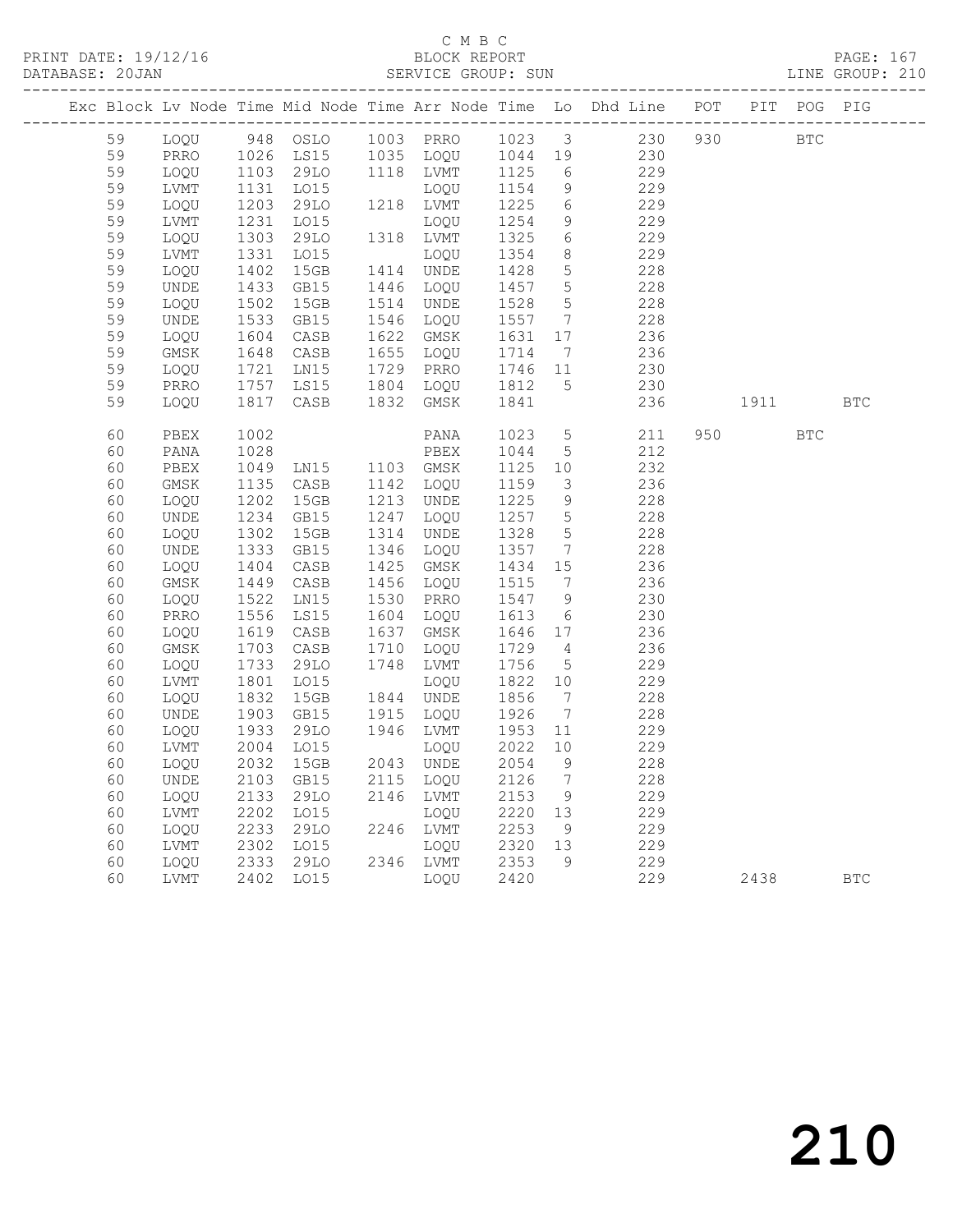PRINT DATE: 19/12/16 BLOCK REPORT PAGE: 168 SERVICE GROUP: SUN

|    |              |                                                             |                                                                                                                 |           |                   |                         | Exc Block Lv Node Time Mid Node Time Arr Node Time Lo Dhd Line POT PIT POG PIG |      |            |            |            |
|----|--------------|-------------------------------------------------------------|-----------------------------------------------------------------------------------------------------------------|-----------|-------------------|-------------------------|--------------------------------------------------------------------------------|------|------------|------------|------------|
| 61 | LOQU         |                                                             |                                                                                                                 |           |                   |                         | 230 1000                                                                       |      | <b>BTC</b> |            |            |
| 61 | PRRO         |                                                             |                                                                                                                 |           |                   |                         | 230                                                                            |      |            |            |            |
| 61 | LOQU         |                                                             | 1118 OSLO 1135 PRRO<br>1157 LS15 1206 LOQU<br>1218 OSLO 1235 PRRO<br>1257 LS15 1306 LOQU<br>1319 CASB 1340 GMSK |           | 1155 2            |                         | 230                                                                            |      |            |            |            |
| 61 | PRRO         |                                                             |                                                                                                                 |           | 1215 3<br>1255 2  |                         | 230                                                                            |      |            |            |            |
| 61 | LOQU         |                                                             |                                                                                                                 |           |                   |                         | 230                                                                            |      |            |            |            |
| 61 | PRRO         |                                                             |                                                                                                                 |           | 1315 4<br>1349 15 | $\overline{4}$          | 230                                                                            |      |            |            |            |
| 61 | LOQU         |                                                             |                                                                                                                 |           |                   |                         | 236                                                                            |      |            |            |            |
| 61 | GMSK         | 1404<br>1433                                                | CASB                                                                                                            | 1411 LOQU | 1430              | $\overline{\mathbf{3}}$ | 236                                                                            |      |            |            |            |
| 61 | LOQU         |                                                             | 29LO                                                                                                            | 1448 LVMT | 1456              | $\overline{\mathbf{3}}$ | 229                                                                            |      |            |            |            |
| 61 | LVMT         |                                                             | LO15                                                                                                            | LOQU      | 1523              | 11                      | 229                                                                            |      |            |            |            |
| 61 | LOQU         | $\begin{array}{c} 1459 \\ 1459 \\ 1534 \\ 1619 \end{array}$ | CASB                                                                                                            | 1554 GMSK | 1603 16           |                         | 236                                                                            |      |            |            |            |
| 61 | GMSK         |                                                             | CASB                                                                                                            | 1626 LOQU | 1644              | $5\overline{)}$         | 236                                                                            |      |            |            |            |
| 61 | LOQU         | 1649<br>1733                                                | CASB                                                                                                            | 1707 GMSK |                   |                         | 236                                                                            |      |            |            |            |
| 61 | GMSK         |                                                             | CASB                                                                                                            | 1740 LOQU | 1716 17<br>1759 3 |                         | 236                                                                            |      |            |            |            |
| 61 | LOQU         |                                                             | 15GB                                                                                                            | 1814 UNDE |                   | $5\overline{)}$         | 228                                                                            |      |            |            |            |
| 61 | UNDE         | 1802<br>1832                                                | GB15                                                                                                            | 1844 LOQU | 1827<br>1856      | $6\overline{6}$         | 228                                                                            |      |            |            |            |
| 61 | LOQU         |                                                             | 15GB                                                                                                            | 1914 UNDE | 1925              | 8 <sup>8</sup>          | 228                                                                            |      |            |            |            |
| 61 | UNDE         | 1902<br>1933                                                | GB15                                                                                                            | 1945 LOQU | 1956              | 9                       | 228                                                                            |      |            |            |            |
| 61 | LOQU         | $2005$<br>$2021$                                            |                                                                                                                 | MOGL      | 2021              | $\overline{0}$          | 249                                                                            |      |            |            |            |
| 61 | MOGL         | 2021                                                        | MAGA 2037 STST                                                                                                  |           | 2059              | $\overline{4}$          | 246                                                                            |      |            |            |            |
| 61 | STST         | 2103                                                        | EDRI                                                                                                            | 2125 MOGL | 2134              | $\overline{0}$          | 246                                                                            |      |            |            |            |
| 61 | $\sf{MOGL}$  |                                                             |                                                                                                                 | LOQU      | 2152 13           |                         | 249                                                                            |      |            |            |            |
| 61 | LOQU         | 2134<br>2205                                                |                                                                                                                 | MOGL      | 2221 0            |                         | 249                                                                            |      |            |            |            |
| 61 | MOGL         |                                                             |                                                                                                                 |           | 2255              |                         | 246                                                                            |      |            |            |            |
| 61 | ${\tt STST}$ | 2221<br>2303                                                | MAGA 2237 STST<br>EDRI 2325 MOGL                                                                                |           | 2255 8<br>2334 0  |                         | 246                                                                            |      |            |            |            |
| 61 | MOGL         | 2334                                                        |                                                                                                                 | LOQU      | 2351 14           |                         | 249                                                                            |      |            |            |            |
| 61 | LOQU         | 2405                                                        |                                                                                                                 | MOGL      | 2421              | $\overline{0}$          | 249                                                                            |      |            |            |            |
| 61 | MOGL         | 2421                                                        |                                                                                                                 | MAGA      | 2436              |                         | 246                                                                            |      | 2501       |            | <b>BTC</b> |
| 62 | PBEX         | 1017                                                        | LN15 1030 GMSK                                                                                                  |           | 1049              | 16                      | 232                                                                            | 1005 |            | <b>BTC</b> |            |
| 62 | GMSK         |                                                             |                                                                                                                 | 1112 LOQU | 1129              | $\overline{4}$          | 236                                                                            |      |            |            |            |
| 62 | LOQU         | 1105<br>1133                                                | 1105 CASB 1112 LOQU<br>1133 29LO 1148 LVMT                                                                      |           | 1155              | $6\overline{6}$         | 229                                                                            |      |            |            |            |
| 62 | LVMT         |                                                             | LO15                                                                                                            | LOQU      | 1224              | 8 <sup>8</sup>          | 229                                                                            |      |            |            |            |
| 62 | LOQU         | 1201<br>1232                                                | 15GB                                                                                                            | 1243 UNDE | 1255              | 8 <sup>8</sup>          | 228                                                                            |      |            |            |            |
| 62 | UNDE         | 1303                                                        | GB15                                                                                                            | 1316 LOQU | 1327              | $6\overline{6}$         | 228                                                                            |      |            |            |            |
| 62 | LOQU         |                                                             | 29LO                                                                                                            | 1348 LVMT | 1355              | 6                       | 229                                                                            |      |            |            |            |
| 62 | LVMT         | 1333<br>1401                                                | LO15                                                                                                            | LOOU      | 1423              | 9                       | 229                                                                            |      |            |            |            |
| 62 | LOQU         |                                                             | 15GB                                                                                                            | 1444 UNDE | 1458              | $5\overline{)}$         | 228                                                                            |      |            |            |            |
| 62 | UNDE         | 1432<br>1503                                                | GB15                                                                                                            | 1516 LOQU | 1527              | $6\overline{6}$         | 228                                                                            |      |            |            |            |
| 62 | LOQU         |                                                             | 15GB                                                                                                            | 1545 UNDE | 1559              | $\overline{4}$          | 228                                                                            |      |            |            |            |
| 62 | UNDE         | 1533<br>1603                                                | GB15                                                                                                            | 1616 LOQU | 1627 6            |                         | 228                                                                            |      |            |            |            |
| 62 | LOQU         |                                                             |                                                                                                                 | MOGL      | 1650              | $\overline{0}$          | 249                                                                            |      |            |            |            |
| 62 | MOGL         |                                                             | MAGA                                                                                                            | 1706 STST | 1733              | $\overline{\mathbf{3}}$ | 246                                                                            |      |            |            |            |
| 62 | STST         | $\begin{array}{r} 1633 \\ 1650 \\ 1736 \end{array}$         | 15LO                                                                                                            | 1809 15GB | 1814 10           |                         | 240                                                                            |      |            |            |            |
| 62 | 15GB         | 1824                                                        | MAGA                                                                                                            | 1841 STST | 1907              |                         | 240                                                                            |      | 1931       |            | <b>BTC</b> |
|    |              |                                                             |                                                                                                                 |           |                   |                         |                                                                                |      |            |            |            |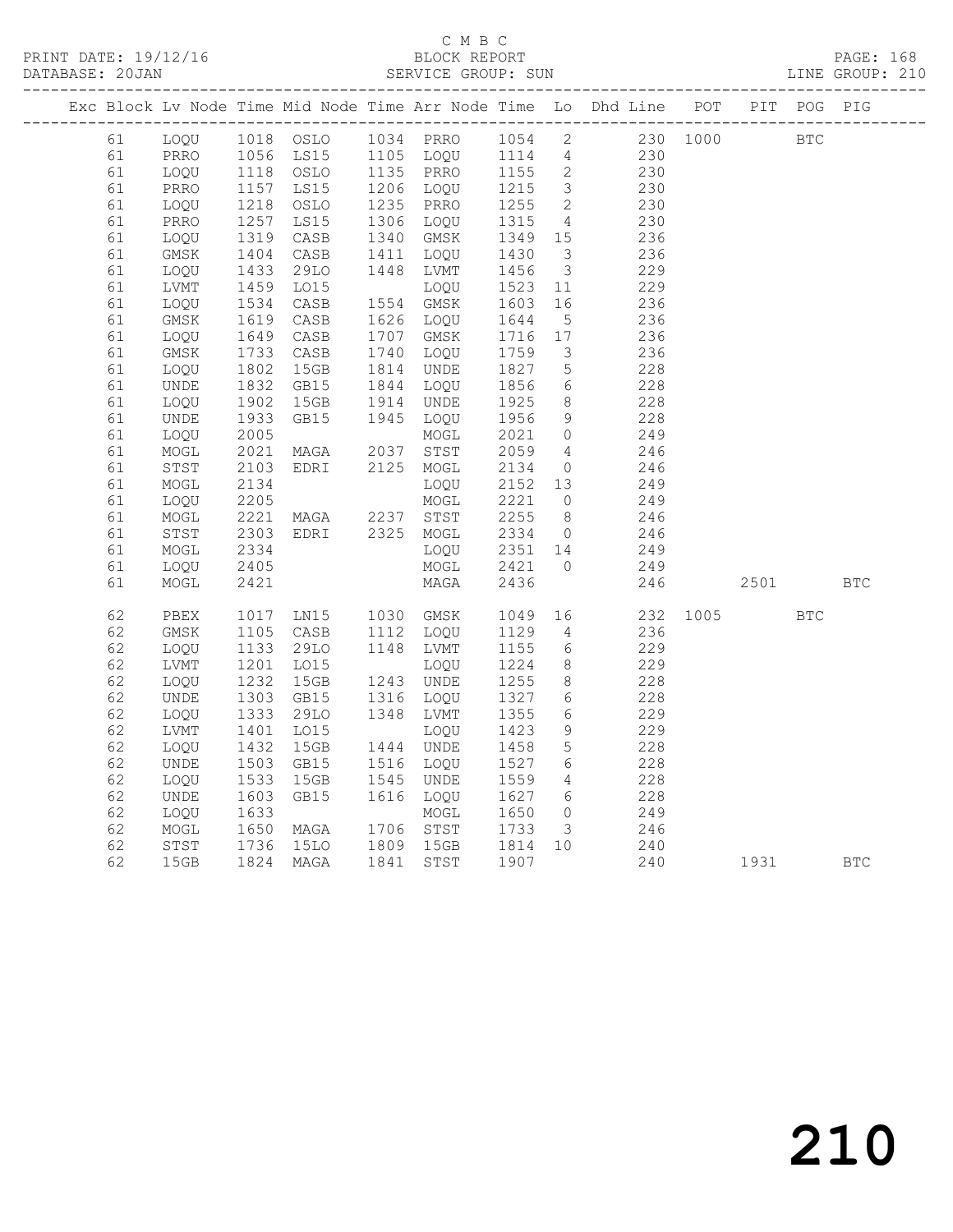|    |                      |      |                                                                    |      |                            |                             |                         |                                                                                        |      |      |            | PAGE: 169<br>LINE GROUP: 210 |
|----|----------------------|------|--------------------------------------------------------------------|------|----------------------------|-----------------------------|-------------------------|----------------------------------------------------------------------------------------|------|------|------------|------------------------------|
|    |                      |      |                                                                    |      |                            |                             |                         | Exc Block Lv Node Time Mid Node Time Arr Node Time Lo Dhd Line POT PIT POG PIG         |      |      |            |                              |
|    |                      |      |                                                                    |      |                            |                             |                         | 63 LOQU 1048 CASB 1107 GMSK 1113 7 236 1030 BTC                                        |      |      |            |                              |
|    |                      |      |                                                                    |      |                            |                             |                         | 63 GMSK 1120 CASB 1127 LOQU 1144 5 236                                                 |      |      |            |                              |
| 63 |                      |      |                                                                    |      |                            |                             |                         | LOQU 1149 CASB 1210 GMSK 1219 14 236                                                   |      |      |            |                              |
| 63 | GMSK 1233 CASB       |      |                                                                    |      | 1240 LOQU                  | 1259<br>1334                |                         | $\begin{array}{ccc} & 5 & & 236 \\ 15 & & 236 \end{array}$                             |      |      |            |                              |
| 63 | LOQU 1304 CASB       |      |                                                                    |      | 1325 GMSK                  |                             |                         |                                                                                        |      |      |            |                              |
| 63 | GMSK                 |      | 1349 CASB                                                          |      | 1356 LOQU                  | 1415                        |                         | $\frac{1}{7}$ 236                                                                      |      |      |            |                              |
| 63 | LOQU                 |      | 1422 LN15                                                          |      | 1430 PRRO                  | 1447                        | 8 <sup>8</sup>          | 230                                                                                    |      |      |            |                              |
| 63 | PRRO                 | 1455 | LS15                                                               |      | 1504 LOQU                  | 1513                        |                         | 6 230                                                                                  |      |      |            |                              |
| 63 | LOQU                 |      | 1519 CASB                                                          |      | 1539 GMSK                  |                             |                         |                                                                                        |      |      |            |                              |
| 63 | GMSK                 |      | 1604 CASB                                                          |      | 1611 LOQU                  | 1548<br>1629                |                         | $16$ $236$<br>$4$ $236$                                                                |      |      |            |                              |
| 63 | LOQU 1633 29LO       |      |                                                                    |      | 1648 LVMT                  | 1656                        |                         | 5 229                                                                                  |      |      |            |                              |
| 63 | LVMT                 |      | 1701 LO15 LOQU<br>1732 CASB 1748 GMSK<br>1807 LS15 1828 PBEX       |      |                            | 1723<br>1757<br>1842        |                         | 9 229                                                                                  |      |      |            |                              |
| 63 | LVM1<br>LOQU<br>LVM1 |      |                                                                    |      |                            |                             |                         |                                                                                        |      |      |            |                              |
| 63 |                      |      |                                                                    |      |                            |                             |                         | $\begin{array}{ccc} 10 & \hspace{1.5cm} & 236 \\ 8 & \hspace{1.5cm} & 232 \end{array}$ |      |      |            |                              |
| 63 | PBEX                 | 1850 |                                                                    |      | PANA                       | 1906                        | 25                      | 212                                                                                    |      |      |            |                              |
| 63 | PANA                 | 1931 |                                                                    |      | PBEX                       | 1947                        | $\overline{\mathbf{3}}$ | 212                                                                                    |      |      |            |                              |
| 63 | PBEX                 |      |                                                                    |      |                            | 2006                        | 18                      |                                                                                        |      |      |            |                              |
| 63 | PANA                 |      |                                                                    |      |                            | 2040                        | 10                      | $\begin{array}{c} 212 \\ 212 \end{array}$                                              |      |      |            |                              |
| 63 | PBEX                 |      | 1950 PANA<br>2024 PBEX<br>2050 PANA                                |      |                            | 2106                        | 18                      | 212                                                                                    |      |      |            |                              |
| 63 | PANA                 | 2124 | <b>PBEX</b>                                                        |      |                            | 2138                        | 12                      | 212                                                                                    |      |      |            |                              |
| 63 | PBEX                 |      |                                                                    |      |                            |                             | 18                      |                                                                                        |      |      |            |                              |
| 63 | PANA                 | 2224 | $2150 \qquad \qquad \text{PANA} \\ 2224 \qquad \qquad \text{PBEX}$ |      |                            | 2206<br>2238                | 9                       | $\begin{array}{c} 212 \\ 212 \end{array}$                                              |      |      |            |                              |
| 63 | PBEX                 |      | 2247 PANA                                                          |      |                            | 2303                        | $\overline{1}$          | 212                                                                                    |      |      |            |                              |
| 63 | PANA                 | 2304 | <b>Example 21 PBEX</b>                                             |      |                            | 2318                        |                         | 212 2328                                                                               |      |      |            | <b>BTC</b>                   |
| 64 | STST                 |      |                                                                    |      |                            |                             |                         | 1131 EDRI 1157 MOGL 1206 0 246 1107                                                    |      |      | BTC        |                              |
| 64 | MOGL                 | 1206 |                                                                    |      | LOQU                       |                             |                         | 1225 8 249                                                                             |      |      |            |                              |
| 64 | LOQU                 | 1233 |                                                                    |      | MOGL                       | 1249                        |                         | $0 \qquad \qquad 249$                                                                  |      |      |            |                              |
| 64 | MOGL                 |      | 1249 MAGA 1305 STST                                                |      |                            |                             |                         | 11 246                                                                                 |      |      |            |                              |
| 64 | STST                 | 1339 | 15LO                                                               |      | 1413 15GB                  | 1328<br>1418                | 14                      | 240                                                                                    |      |      |            |                              |
| 64 | 15GB                 |      | 1432 MAGA                                                          |      | 1451 STST                  | 1515                        | 16                      | 240                                                                                    |      |      |            |                              |
| 64 | STST                 |      | 1531 EDRI                                                          |      | 1558 MOGL                  | 1607                        | $\overline{0}$          | 246                                                                                    |      |      |            |                              |
| 64 | MOGL                 | 1607 |                                                                    |      | LOQU                       | 1625 9<br>1701 17<br>1744 7 |                         | 9 249                                                                                  |      |      |            |                              |
| 64 | LOQU                 |      | 1634 CASB 1652 GMSK                                                |      |                            |                             |                         |                                                                                        |      |      |            |                              |
| 64 | GMSK                 |      | 1718 CASB                                                          |      | 1725 LOQU                  |                             |                         | $236$<br>$236$                                                                         |      |      |            |                              |
| 64 |                      |      | LOQU 1751 LN15 1759 PRRO                                           |      |                            | 1816 11                     |                         | 230                                                                                    |      |      |            |                              |
| 64 | PRRO 1827 LS15       |      |                                                                    |      | 1834 LOQU                  | 1842                        |                         | 230 1900 BTC                                                                           |      |      |            |                              |
| 65 | GMSK                 | 1150 | $\mathtt{CASB}$                                                    | 1157 | LOQU                       | 1214                        | 5                       | 236                                                                                    | 1120 |      | <b>BTC</b> |                              |
| 65 | LOQU                 | 1219 | $\mathtt{CASB}$                                                    | 1240 | GMSK                       | 1249                        | 14                      | 236                                                                                    |      |      |            |                              |
| 65 | $\rm{GMSK}$          | 1303 | $\mathtt{CASB}$                                                    | 1310 | LOQU                       | 1329                        | 3                       | 236                                                                                    |      |      |            |                              |
| 65 | LOQU                 | 1332 |                                                                    |      | MOGL                       | 1348                        | 0                       | 249                                                                                    |      |      |            |                              |
| 65 | MOGL                 | 1348 | MAGA                                                               | 1404 | $_{\footnotesize\rm STST}$ | 1430                        | 8                       | 246                                                                                    |      |      |            |                              |
| 65 | STST                 | 1438 | <b>15LO</b>                                                        | 1513 | 15GB                       | 1519                        | 13                      | 240                                                                                    |      |      |            |                              |
| 65 | 15GB                 | 1532 | MAGA                                                               | 1551 | $_{\footnotesize\rm STST}$ | 1618                        | 13                      | 240                                                                                    |      |      |            |                              |
| 65 | STST                 | 1631 | EDRI                                                               | 1657 | $\sf{MOGL}$                | 1706                        | 0                       | 246                                                                                    |      |      |            |                              |
| 65 | MOGL                 | 1706 |                                                                    |      | LOQU                       | 1724                        | 9                       | 249                                                                                    |      |      |            |                              |
| 65 | LOQU                 | 1733 |                                                                    |      | MOGL                       | 1750                        | 0                       | 249                                                                                    |      |      |            |                              |
| 65 | MOGL                 | 1750 | MAGA                                                               | 1806 | STST                       | 1833                        | 7                       | 246                                                                                    |      |      |            |                              |
| 65 | ${\tt STST}$         | 1840 | <b>15LO</b>                                                        | 1910 | 15GB                       | 1915                        | 6                       | 240                                                                                    |      |      |            |                              |
| 65 | 15GB                 | 1921 | MAGA                                                               | 1937 | STST                       | 2001                        | 10                      | 240                                                                                    |      |      |            |                              |
| 65 | ${\tt STST}$         | 2011 | <b>15LO</b>                                                        | 2038 | 15GB                       | 2043                        | 6                       | 240                                                                                    |      |      |            |                              |
| 65 | 15GB                 | 2049 | MAGA                                                               | 2104 | STST                       | 2123                        | 16                      | 240                                                                                    |      |      |            |                              |
| 65 | STST                 | 2139 | <b>15LO</b>                                                        | 2205 | 15GB                       | 2210                        | 9                       | 240                                                                                    |      |      |            |                              |
| 65 | 15GB                 | 2219 | $\tt MAGA$                                                         | 2234 | $_{\footnotesize\rm STST}$ | 2253                        | 13                      | 240                                                                                    |      |      |            |                              |
| 65 | STST                 | 2306 | <b>15LO</b>                                                        | 2332 | 15GB                       | 2337                        |                         | 240                                                                                    |      | 2353 |            | $_{\rm BTC}$                 |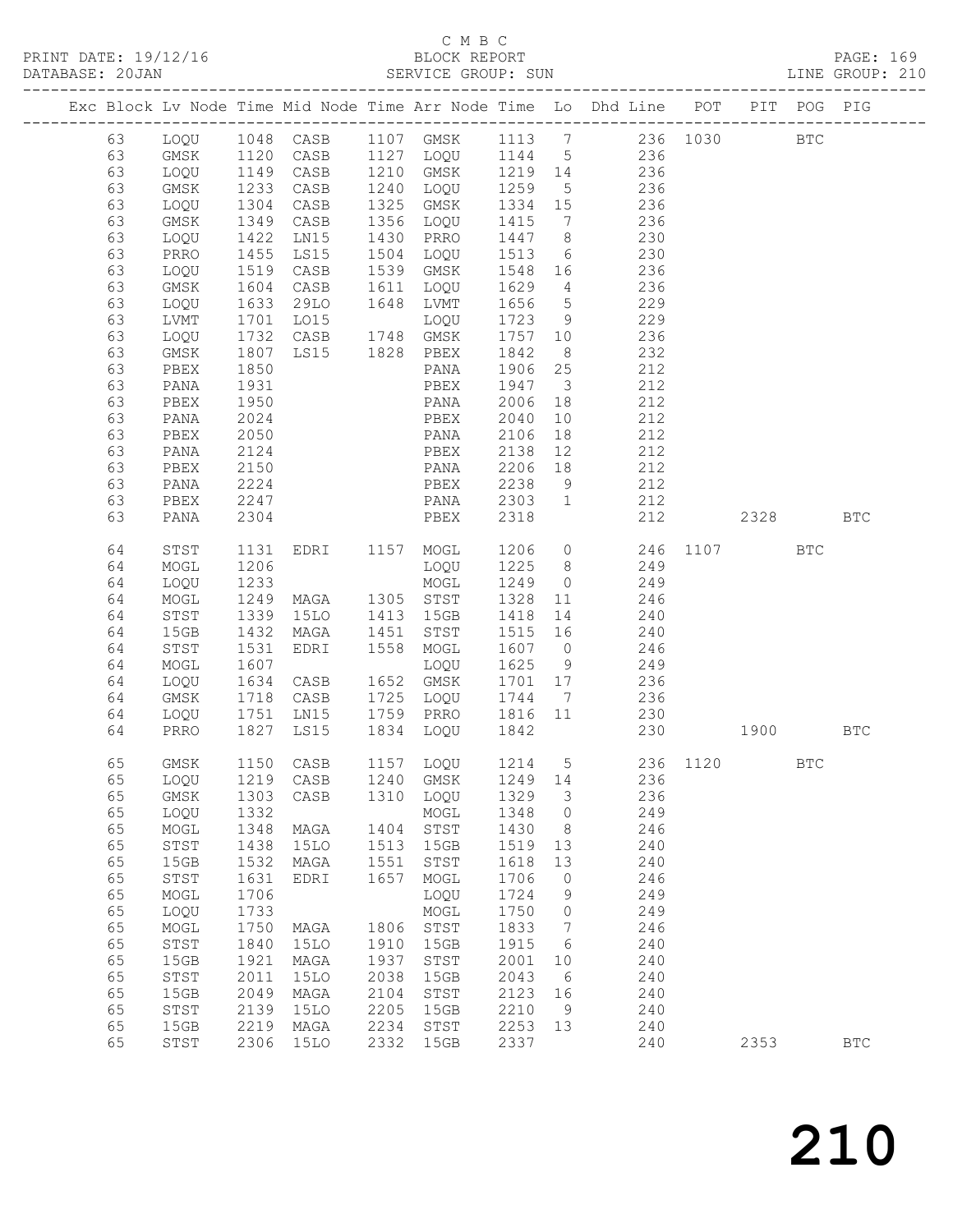PRINT DATE: 19/12/16 BLOCK REPORT BATABASE: 20JAN

# C M B C<br>BLOCK REPORT

PAGE: 170<br>LINE GROUP: 210

|  |          |      |              |                     |              |                      |              |                              | Exc Block Lv Node Time Mid Node Time Arr Node Time Lo Dhd Line POT PIT POG PIG |          |      |              |              |
|--|----------|------|--------------|---------------------|--------------|----------------------|--------------|------------------------------|--------------------------------------------------------------------------------|----------|------|--------------|--------------|
|  | 66       | 15GB |              |                     |              |                      |              |                              | 1247 MAGA 1306 STST 1330 23 240 1229                                           |          |      | $_{\rm BTC}$ |              |
|  | 66       | STST | 1353         | 15LO                |              | 1428 15GB            | 1434 13      |                              | 240                                                                            |          |      |              |              |
|  | 66       | 15GB |              | MAGA                |              | 1506 STST            | 1532 4       |                              | 240                                                                            |          |      |              |              |
|  | 66       | STST | 1447<br>1536 | <b>15LO</b>         | 1610         | 15GB                 | 1617 4       |                              | 240                                                                            |          |      |              |              |
|  | 66       | 15GB | 1621         | MAGA                | 1640         | STST                 | 1710 14      |                              | 240                                                                            |          |      |              |              |
|  | 66       | STST | 1724         | <b>15LO</b>         | 1757         | 15GB                 | 1802         | 10                           | 240                                                                            |          |      |              |              |
|  | 66       | 15GB | 1812         | MAGA                | 1829         | STST                 | 1855         | 8 <sup>8</sup>               | 240                                                                            |          |      |              |              |
|  | 66       | STST | 1903         | EDRI                | 1925         | MOGL                 | 1934         | $\overline{0}$               | 246                                                                            |          |      |              |              |
|  | 66       | MOGL | 1934         |                     |              | LOQU                 | 1952         | 10                           | 249                                                                            |          |      |              |              |
|  | 66       | LOQU | 2002         | CASB                |              | 2016 GMSK            | 2025         | 10                           | 236                                                                            |          |      |              |              |
|  | 66       | GMSK | 2035         | CASB                | 2042         | LOQU                 | 2100         | $\overline{\mathbf{3}}$      | 236                                                                            |          |      |              |              |
|  | 66       | LOQU | 2103         | 29LO                |              | 2116 LVMT            | 2123         | 10                           | 229                                                                            |          |      |              |              |
|  | 66       | LVMT | 2133         | LO15                |              | LOQU                 | 2151         | 12                           | 229                                                                            |          |      |              |              |
|  | 66       | LOQU | 2203         | 29LO                |              | 2216 LVMT            | 2223         | 10                           | 229                                                                            |          |      |              |              |
|  | 66       | LVMT | 2233         | LO15                |              | LOQU                 | 2251         | 12                           | 229                                                                            |          |      |              |              |
|  | 66       | LOQU | 2303         | 29LO                |              | 2316 LVMT            | 2323         | 10                           | 229                                                                            |          |      |              |              |
|  | 66       | LVMT | 2333         | LO15                |              | LOQU                 | 2351         | 11                           | 229                                                                            |          |      |              |              |
|  | 66       | LOQU | 2402         |                     |              | HODM                 | 2430         | $\overline{\mathbf{3}}$      | N24                                                                            |          |      |              |              |
|  | 66       | HODM | 2433         | LOQU 2503 LVMT      |              |                      | 2522         | $\overline{1}$               | N24                                                                            |          |      |              |              |
|  | 66       | LVMT | 2523         |                     |              | LOQU                 | 2539         |                              | N24                                                                            |          | 2557 |              | <b>BTC</b>   |
|  |          |      |              |                     |              |                      |              |                              |                                                                                |          |      |              |              |
|  | 67       | LVMT | 1421         | LO15                |              | LOQU                 | 1443 10      |                              |                                                                                | 229 1403 |      | <b>BTC</b>   |              |
|  | 67       | LOQU | 1453         | 29LO                |              | 1508 LVMT            | 1516         | $5\overline{)}$              | 229                                                                            |          |      |              |              |
|  | 67       | LVMT | 1521         | LO15                |              | LOQU                 | 1542         | $\overline{7}$               | 229                                                                            |          |      |              |              |
|  | 67       | LOQU | 1549         | CASB                |              | 1609 GMSK            | 1618         | 15                           | 236                                                                            |          |      |              |              |
|  | 67       | GMSK | 1633         | CASB                | 1640         | LOQU                 | 1659         | $\overline{\mathbf{3}}$      | 236                                                                            |          |      |              |              |
|  | 67       | LOQU | 1702         | 15GB                | 1714         | UNDE                 | 1728         | $\overline{\mathbf{3}}$      | 228                                                                            |          |      |              |              |
|  | 67       | UNDE | 1731         | GB15                | 1744         | LOQU                 | 1756         | 9                            | 228                                                                            |          |      |              |              |
|  | 67       | LOQU | 1805         |                     |              | MOGL                 | 1822         | $\overline{0}$               | 249                                                                            |          |      |              |              |
|  | 67       | MOGL | 1822         | MAGA                | 1838         | STST                 | 1905         | $5\overline{)}$              | 246                                                                            |          |      |              |              |
|  | 67       | STST | 1910         | <b>15LO</b>         | 1938         | 15GB                 | 1943         | 6                            | 240                                                                            |          |      |              |              |
|  | 67       | 15GB | 1949         | MAGA                | 2005         | STST                 | 2029         | 12                           | 240                                                                            |          |      |              |              |
|  | 67       | STST | 2041         | 15LO                | 2107         | 15GB                 | 2112         | $7\phantom{.0}\phantom{.0}7$ | 240                                                                            |          |      |              |              |
|  | 67       | 15GB | 2119         | MAGA                | 2134         | STST                 | 2153         | 15                           | 240                                                                            |          |      |              |              |
|  | 67       | STST | 2208         | <b>15LO</b>         | 2234         | 15GB                 | 2239         | 10                           | 240                                                                            |          |      |              |              |
|  | 67       | 15GB | 2249         | MAGA                | 2304         | STST                 | 2323         | $5\overline{)}$              | 5 240                                                                          |          |      |              |              |
|  | 67       | HODM | 2333         | LOQU                | 2403         | LVMT                 | 2422         | $\mathbf{1}$                 | N24                                                                            |          |      |              |              |
|  | 67       | LVMT | 2423         | LOQU                |              | HODM                 | 2504         | $\circ$                      | N24                                                                            |          |      |              |              |
|  | 67       | HODM |              | 2504 LOQU 2534 LVMT |              |                      | 2553         | $2^{\circ}$                  | N24                                                                            |          |      |              |              |
|  | 67       | LVMT | 2555         | LOQU                |              | HODM                 | 2636         | $4\overline{4}$              | N24                                                                            |          |      |              |              |
|  | 67       | HODM | 2640         | LOQU                | 2710         | LVMT                 | 2729         |                              | N24                                                                            |          | 2749 |              | $_{\rm BTC}$ |
|  |          |      |              |                     |              |                      |              |                              |                                                                                |          |      |              |              |
|  | 68       | STST | 1559         | <b>15LO</b>         | 1634         | 15GB                 | 1640         | 7                            | 240                                                                            | 1535     |      | $_{\rm BTC}$ |              |
|  | 68       | 15GB | 1647         | MAGA                | 1705<br>1821 | STST                 | 1734         | 14                           | 240                                                                            |          |      |              |              |
|  | 68       | STST | 1748         | <b>15LO</b>         |              | 15GB                 | 1826         | 13                           | 240                                                                            |          |      |              |              |
|  | 68       | 15GB | 1839         | MAGA                | 1855<br>1953 | STST                 | 1919         | 7                            | 240                                                                            |          |      |              |              |
|  | 68<br>68 | STST | 1926         | <b>15LO</b>         | 2019         | 15GB<br>${\tt STST}$ | 1958         | 5                            | 240                                                                            |          |      |              |              |
|  | 68       | 15GB | 2003<br>2056 | MAGA                | 2122         | 15GB                 | 2043<br>2127 | 13                           | 240<br>240                                                                     |          | 2143 |              | <b>BTC</b>   |
|  |          | STST |              | 15LO                |              |                      |              |                              |                                                                                |          |      |              |              |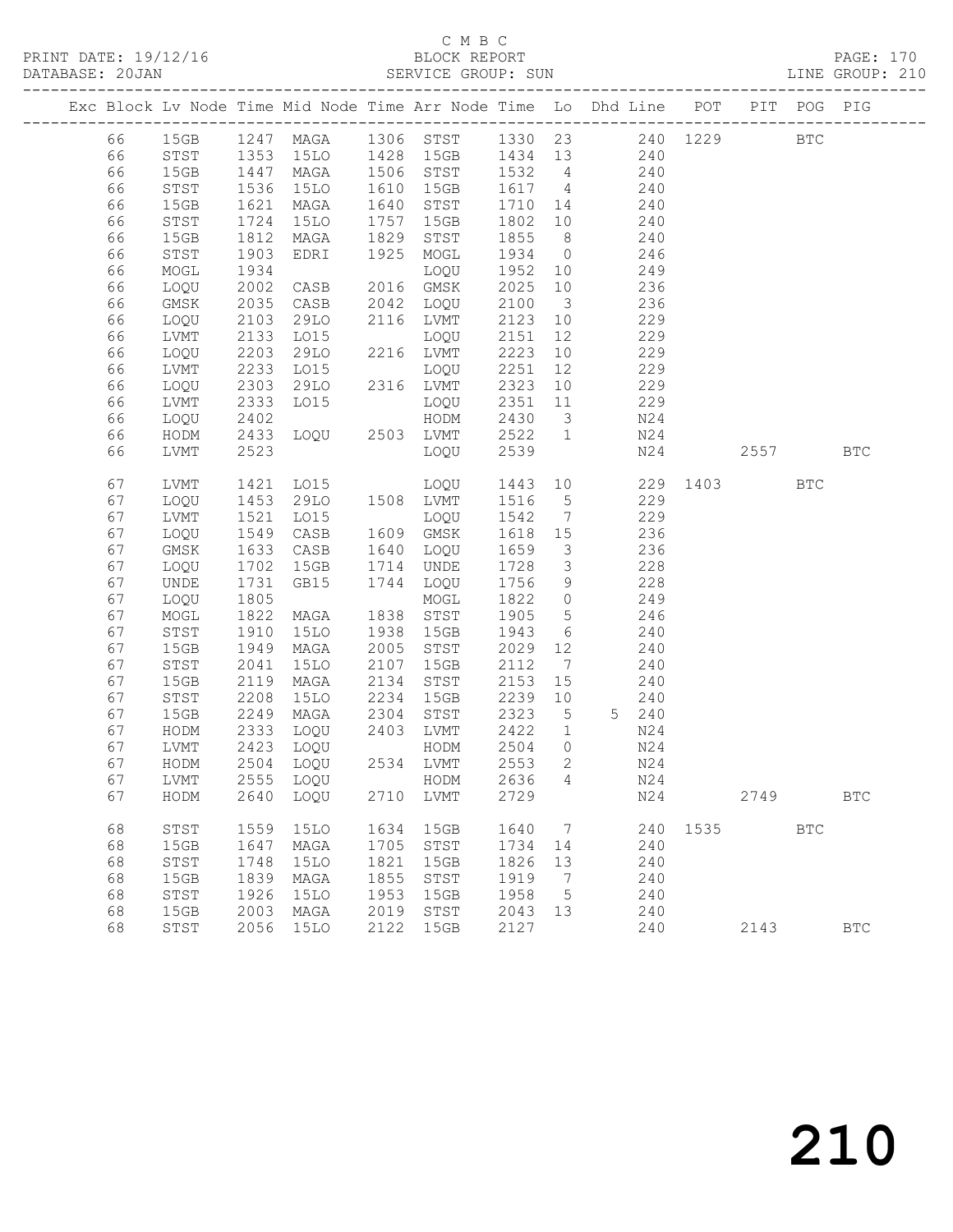| PRINT DATE: 19/12/16<br>DATABASE: 20JAN                           |                                                                                                                                                                                                                                                                                        |                                                                                                                                                         |                                                                                                                         |                                               | BLOCK REPORT                                                                                                                                                        | C M B C |                                                              |                                                          | DATABASE: 20JAN SERVICE GROUP: SUN LINE GROUP: 239                                                                                                                                                                                                                                                    |         | PAGE: 171  |  |
|-------------------------------------------------------------------|----------------------------------------------------------------------------------------------------------------------------------------------------------------------------------------------------------------------------------------------------------------------------------------|---------------------------------------------------------------------------------------------------------------------------------------------------------|-------------------------------------------------------------------------------------------------------------------------|-----------------------------------------------|---------------------------------------------------------------------------------------------------------------------------------------------------------------------|---------|--------------------------------------------------------------|----------------------------------------------------------|-------------------------------------------------------------------------------------------------------------------------------------------------------------------------------------------------------------------------------------------------------------------------------------------------------|---------|------------|--|
| BTC Burnaby Depot<br>PBEX PHIBBS EXCHANGE<br>STST STADIUM STATION |                                                                                                                                                                                                                                                                                        |                                                                                                                                                         |                                                                                                                         | DIC BUTHADY DEPOT<br>CACO CAPILANO UNIVERSITY |                                                                                                                                                                     |         |                                                              |                                                          | BUB2 BURRARD STATION<br>DUCA DUNSMUIR & CAMBIE<br>PKRS PARK ROYAL SOUTH                                                                                                                                                                                                                               |         |            |  |
|                                                                   |                                                                                                                                                                                                                                                                                        |                                                                                                                                                         |                                                                                                                         |                                               |                                                                                                                                                                     |         |                                                              |                                                          | Exc Block Lv Node Time Mid Node Time Arr Node Time Lo Dhd Line POT PIT POG PIG                                                                                                                                                                                                                        |         |            |  |
|                                                                   | $\mathbf{1}$<br>1<br>$\mathbf{1}$<br>$\mathbf{1}$<br>$\mathbf{1}$<br>$\mathbf{1}$<br>$\mathbf{1}$<br>$\mathbf{1}$<br>$\mathbf{1}$<br>$\mathbf{1}$<br>$\mathbf{1}$<br>$\mathbf{1}$<br>$\mathbf{1}$<br>$\mathbf{1}$<br>$\mathbf{1}$<br>$\mathbf{1}$<br>2<br>$\mathbf{2}$<br>$\mathbf{2}$ | DUCA 600<br><b>HBAY</b><br>DUCA<br>HBAY<br>DUCA<br>HBAY<br>DUCA<br>HBAY<br>DUCA<br>HBAY<br>DUCA<br>HBAY<br>DUCA<br>HBAY<br>DUCA<br>HBAY<br>DUCA         | 818<br>915<br>1003<br>1055<br>1143<br>1235<br>1323<br>1415<br>1503<br>1555<br>1643<br>1735<br>1823<br>500<br>548<br>630 |                                               | HBAY 951<br>DUCA 1039  16<br>HBAY 1131  12<br>DUCA<br><b>HBAY</b>                                                                                                   |         | 624 6                                                        | 12                                                       | HBAY 636 12 257 536 BTC<br>DUCA 724 6 257<br>HBAY 806 12 257<br>DUCA 854 21 257<br>257<br>$\frac{137}{257}$<br>257<br>DUCA 1219 16 257<br>HBAY 1314 9 257<br>DUCA 1359 16 257<br>HBAY 1454 9 257<br>DUCA 1539 16 257<br>HBAY 1634 9 257<br>DUCA 1719 16 257<br>HBAY 536 12 257<br>257<br>$706$ 12 257 | 436 BTC |            |  |
|                                                                   | $\mathbf{2}$<br>2<br>$\mathbf{2}$<br>$\mathbf{2}$<br>$\mathbf{2}$<br>$\mathbf{2}$<br>$\mathbf{2}$<br>$\mathbf{2}$<br>$\overline{c}$<br>$\mathbf{2}$<br>$\mathbf{2}$<br>$\mathbf{2}$<br>2<br>2<br>$\mathbf{2}$<br>$\mathbf{2}$<br>$\mathbf{2}^{\prime}$                                 | HBAY<br>DUCA<br>HBAY<br>DUCA<br>HBAY<br>DUCA<br>HBAY<br>DUCA<br>HBAY 1403<br>DUCA<br>HBAY<br><b>DUCA</b><br>HBAY<br><b>DUCA</b><br>HBAY<br>DUCA<br>HBAY | 718<br>815<br>903<br>$-955$<br>1135<br>1223<br>1315<br>1455<br>1543<br>1635<br>1723<br>1825<br>1913<br>1955<br>2043     |                                               | <b>DUCA</b><br>HBAY 851<br>DUCA 939 16<br>HBAY 1031 12<br>DUCA 1259 16<br>HBAY 1354 9<br>HBAY<br>DUCA<br>HBAY<br>DUCA<br>HBAY<br><b>DUCA</b><br>HBAY<br><b>DUCA</b> |         | 1534<br>1619<br>1714<br>1759<br>1904<br>1949<br>2031<br>2119 | 12<br>9<br>16<br>- 9<br>26<br>9<br>$6\overline{6}$<br>12 | 754 21 257<br>257<br>257<br>257<br>1043 DUCA 1119 16 257<br>HBAY 1214 9 257<br>257<br>257<br>DUCA 1439 16 257<br>257<br>257<br>257<br>257<br>257<br>257<br>257<br>257                                                                                                                                 | 2140    | <b>BTC</b> |  |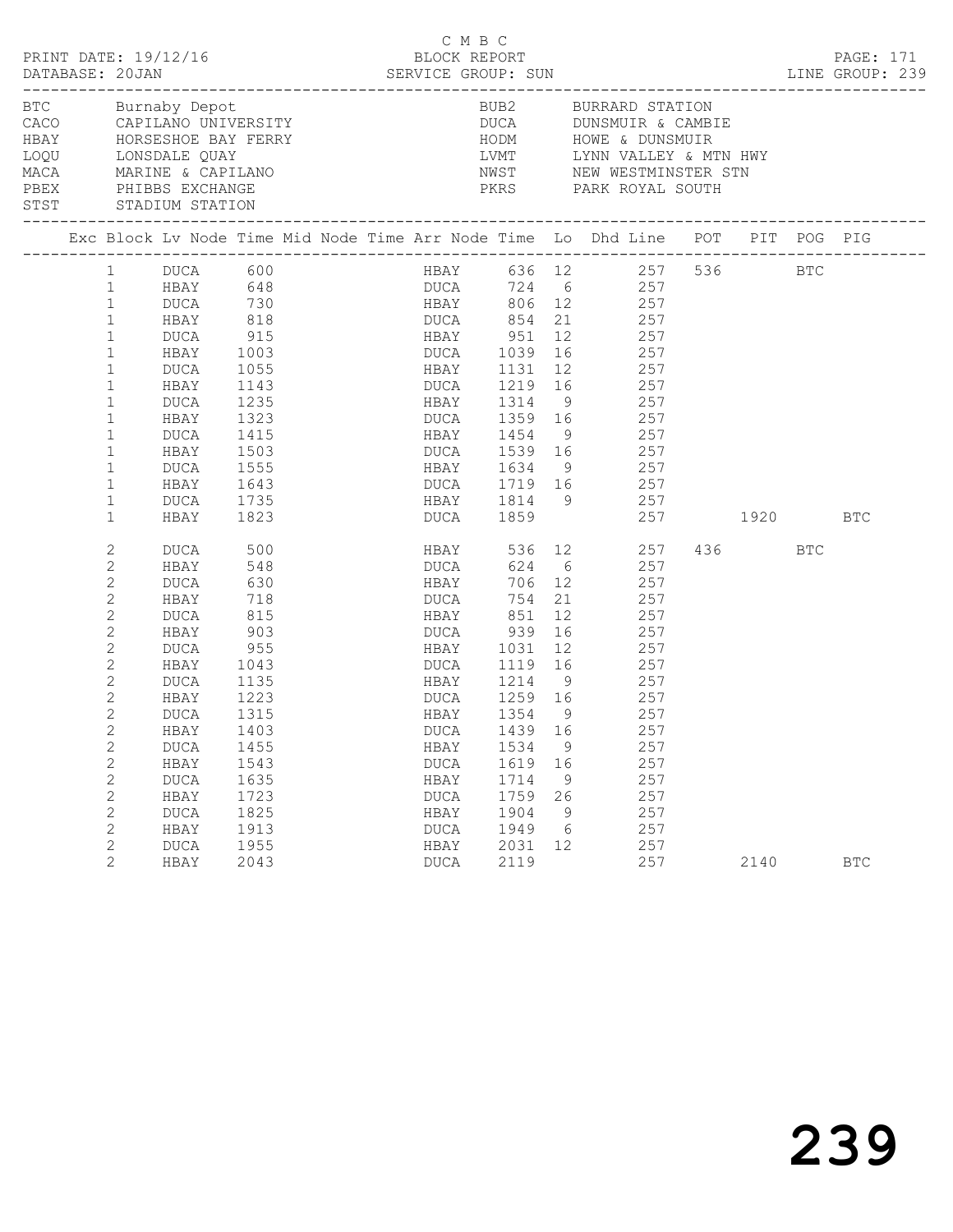## C M B C<br>BLOCK REPORT<br>CEPVICE CROUP: C

| DATABASE: 20JAN |             |             |      | SERVICE GROUP: SUN                                                             |         |                 |                              |          |           |            | LINE GROUP: 239 |  |
|-----------------|-------------|-------------|------|--------------------------------------------------------------------------------|---------|-----------------|------------------------------|----------|-----------|------------|-----------------|--|
|                 |             |             |      | Exc Block Lv Node Time Mid Node Time Arr Node Time Lo Dhd Line POT PIT POG PIG |         |                 |                              |          |           |            |                 |  |
|                 | 3           | DUCA        | 700  |                                                                                |         |                 | HBAY 736 12 257 636 BTC      |          |           |            |                 |  |
|                 | 3           | HBAY        | 748  |                                                                                |         |                 | DUCA 824 11 257              |          |           |            |                 |  |
|                 | 3           | DUCA        | 835  | HBAY 911                                                                       |         | 12              | 257                          |          |           |            |                 |  |
|                 | $\mathsf S$ | HBAY        | 923  | DUCA                                                                           | 959     | 16              | 257                          |          |           |            |                 |  |
|                 | $\mathsf 3$ | DUCA        | 1015 | HBAY                                                                           | 1051    | 12              | 257                          |          |           |            |                 |  |
|                 | $\mathsf 3$ | HBAY        | 1103 | DUCA                                                                           | 1139    | 16              | 257                          |          |           |            |                 |  |
|                 | 3           | DUCA        | 1155 | HBAY                                                                           | 1234    | 9               | 257                          |          |           |            |                 |  |
|                 | $\mathsf 3$ | HBAY        | 1243 | DUCA                                                                           | 1319 16 |                 | 257                          |          |           |            |                 |  |
|                 | $\mathsf 3$ | DUCA        | 1335 | HBAY                                                                           | 1414    | 9               | 257                          |          |           |            |                 |  |
|                 | 3           | HBAY        | 1423 | DUCA                                                                           | 1459 16 |                 | 257                          |          |           |            |                 |  |
|                 | $\mathsf 3$ | DUCA        | 1515 | HBAY                                                                           | 1554    | - 9             | 257                          |          |           |            |                 |  |
|                 | $\mathsf 3$ | HBAY        | 1603 | DUCA                                                                           | 1639 16 |                 | 257                          |          |           |            |                 |  |
|                 | 3           | DUCA        | 1655 | HBAY                                                                           | 1734 9  |                 | 257                          |          |           |            |                 |  |
|                 | 3           | HBAY        | 1743 | DUCA                                                                           | 1819    |                 | 257                          |          | 1840      |            | BTC             |  |
|                 | 4           | DUCA        | 755  | HBAY                                                                           | 831     | 12              | 257                          |          | 731 — 17  | BTC        |                 |  |
|                 | 4           | HBAY        | 843  | DUCA                                                                           | 919     | 16              | 257                          |          |           |            |                 |  |
|                 | 4           | DUCA        | 935  | HBAY                                                                           | 1011    | 12              | 257                          |          |           |            |                 |  |
|                 | 4           | HBAY        | 1023 | DUCA                                                                           | 1059    | 16              | 257                          |          |           |            |                 |  |
|                 | 4           | DUCA        | 1115 | HBAY                                                                           | 1154    | $\overline{9}$  | 257                          |          |           |            |                 |  |
|                 | 4           | HBAY        | 1203 | DUCA                                                                           | 1239 16 |                 | 257                          |          |           |            |                 |  |
|                 | 4           | DUCA        | 1255 | HBAY                                                                           | 1334    | 9               | 257                          |          |           |            |                 |  |
|                 | 4           | HBAY        | 1343 | DUCA                                                                           | 1419    | 16              | 257                          |          |           |            |                 |  |
|                 | 4           | DUCA        | 1435 | HBAY                                                                           | 1514    | $\overline{9}$  | 257                          |          |           |            |                 |  |
|                 | 4           | HBAY        | 1523 | DUCA                                                                           | 1559    | 16              | 257                          |          |           |            |                 |  |
|                 | 4           | DUCA        | 1615 | HBAY                                                                           | 1654    | 14              | 257                          |          |           |            |                 |  |
|                 | 4           | HBAY        | 1708 | DUCA                                                                           | 1744    | 11              | 257                          |          |           |            |                 |  |
|                 | 4           | DUCA        | 1755 | HBAY                                                                           | 1830    | 13              | 257                          |          |           |            |                 |  |
|                 | 4           | HBAY        | 1843 | DUCA                                                                           | 1919    | 6               | 257                          |          |           |            |                 |  |
|                 | 4           | DUCA        | 1925 | HBAY                                                                           | 2004    | 9               | 257                          |          |           |            |                 |  |
|                 | 4           | HBAY        | 2013 | DUCA                                                                           | 2049 6  |                 | 257                          |          |           |            |                 |  |
|                 | 4           | DUCA        | 2055 | HBAY                                                                           | 2131    | 29              | 257                          |          |           |            |                 |  |
|                 | 4           | HBAY        | 2200 | DUCA                                                                           | 2236    |                 | 257                          |          | 2257      |            | BTC             |  |
|                 | 5           | DUCA        | 855  | HBAY 931                                                                       |         |                 | 12 and $\overline{a}$<br>257 |          | 831 — 100 | BTC        |                 |  |
|                 | 5           | HBAY        | 943  | DUCA 1019                                                                      |         | 16              | 257                          |          |           |            |                 |  |
|                 | 5           | DUCA        | 1035 | HBAY                                                                           | 1111    | 12              | 257                          |          |           |            |                 |  |
|                 | 5           | HBAY        | 1123 | DUCA                                                                           | 1159 16 |                 | 257                          |          |           |            |                 |  |
|                 | 5           | DUCA 1215   |      | HBAY 1254 9                                                                    |         |                 | 257                          |          |           |            |                 |  |
|                 | 5           | HBAY        | 1303 | <b>DUCA</b>                                                                    | 1339    | 16              | 257                          |          |           |            |                 |  |
|                 | 5           | <b>DUCA</b> | 1355 | HBAY                                                                           | 1434    | 9               | 257                          |          |           |            |                 |  |
|                 | 5           | HBAY        | 1443 | DUCA                                                                           | 1519    | 16              | 257                          |          |           |            |                 |  |
|                 | 5           | <b>DUCA</b> | 1535 | HBAY                                                                           | 1614    | 9               | 257                          |          |           |            |                 |  |
|                 | 5           | HBAY        | 1623 | <b>DUCA</b>                                                                    | 1659    | 16              | 257                          |          |           |            |                 |  |
|                 | $\mathsf S$ | <b>DUCA</b> | 1715 | HBAY                                                                           | 1754    | 9               | 257                          |          |           |            |                 |  |
|                 | $\mathsf S$ | HBAY        | 1803 | <b>DUCA</b>                                                                    | 1839    | 16              | 257                          |          |           |            |                 |  |
|                 | 5           | <b>DUCA</b> | 1855 | HBAY                                                                           | 1934    | $\overline{9}$  | 257                          |          |           |            |                 |  |
|                 | 5           | HBAY        | 1943 | <b>DUCA</b>                                                                    | 2019    | $6\overline{6}$ | 257                          |          |           |            |                 |  |
|                 | 5           | <b>DUCA</b> | 2025 | HBAY                                                                           | 2101    | 19              | 257                          |          |           |            |                 |  |
|                 | $\mathsf S$ | HBAY        | 2120 | <b>DUCA</b>                                                                    | 2156    | $\overline{4}$  | 257                          |          |           |            |                 |  |
|                 | 5           |             |      |                                                                                |         |                 | 257                          |          |           |            |                 |  |
|                 |             | <b>DUCA</b> | 2200 | HBAY                                                                           | 2236    | 24              |                              |          |           |            |                 |  |
|                 | 5           | HBAY        | 2300 | DUCA                                                                           | 2336    |                 | 257                          |          | 2357      |            | $_{\rm BTC}$    |  |
| E3 10           |             | DUCA        | 1425 | HBAY                                                                           | 1504    | $\overline{9}$  |                              | 257 1401 |           | <b>BTC</b> |                 |  |
| E3 10           |             | HBAY        | 1513 | DUCA                                                                           | 1549 16 |                 | 257                          |          |           |            |                 |  |

 E3 10 DUCA 1605 HBAY 1644 29 257 E3 10 HBAY 1713 DUCA 1749 21 257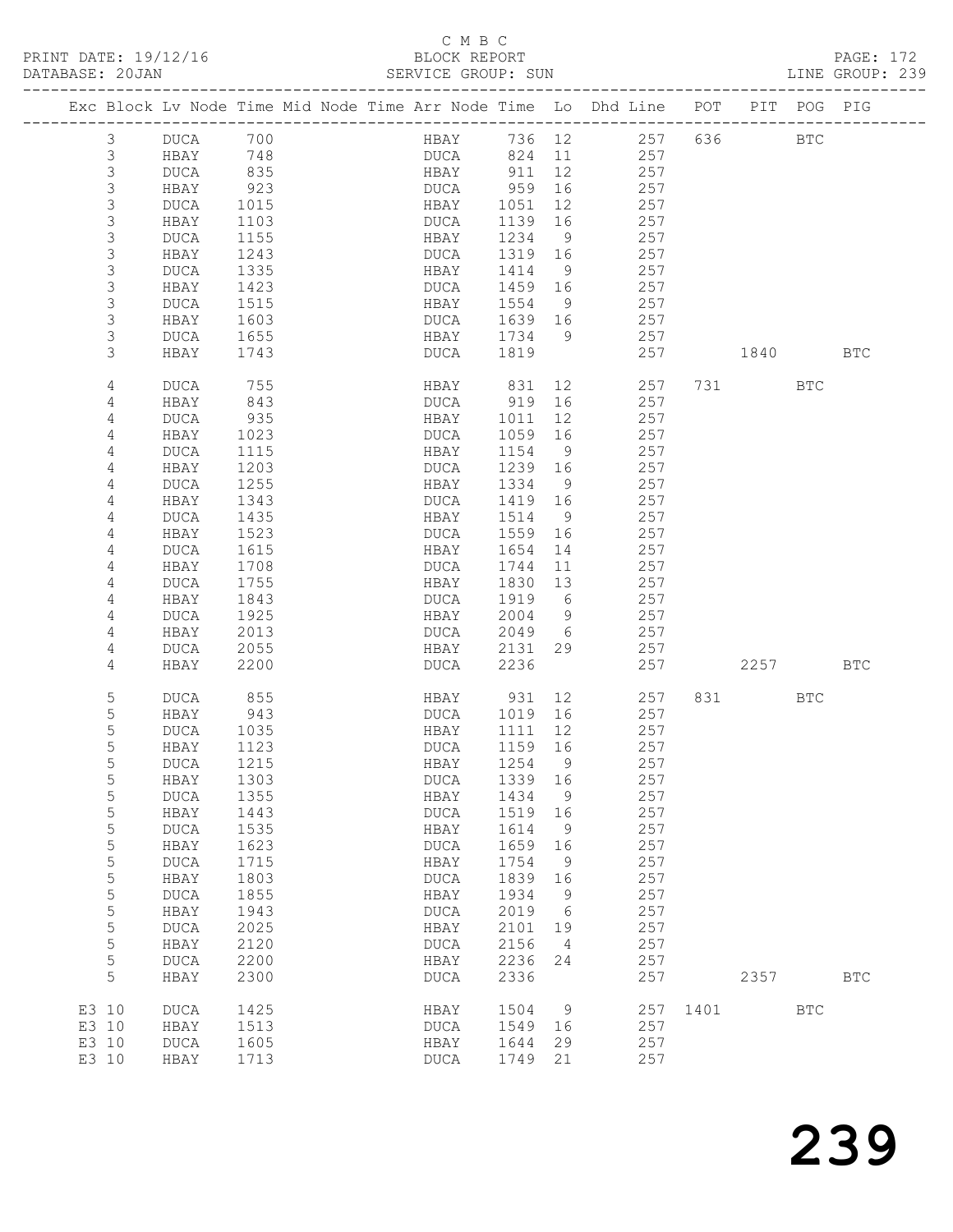|          |                              |                   | Exc Block Lv Node Time Mid Node Time Arr Node Time Lo Dhd Line POT PIT POG PIG |              |                        |                    |                      |     |                         |          |            |            |
|----------|------------------------------|-------------------|--------------------------------------------------------------------------------|--------------|------------------------|--------------------|----------------------|-----|-------------------------|----------|------------|------------|
| E3 10    | E3 10 DUCA 1810<br>HBAY 1858 |                   | HBAY 1849 9 257                                                                |              | DUCA 1934 257 1955     |                    |                      |     |                         |          |            | <b>BTC</b> |
| 51       | LOQU                         |                   | 654 MACA                                                                       |              | LVMT                   |                    |                      |     | 710 2 242               | 636 BTC  |            |            |
| 51<br>51 | LVMT<br>STST                 | 712<br>802<br>841 | MACA                                                                           |              | LOQU 729 STST          | 757 5              | $\overline{2}$       |     | 242<br>10 242           |          |            |            |
| 51       | PKRS                         |                   | LOQU                                                                           |              | 817 LOQU<br>858 CACO   | 829<br>923         | 13                   |     | 239                     |          |            |            |
| 51       | CACO                         | 936               | LOQU                                                                           |              | 958 PKRS               | 1025               | 12                   |     | 239                     |          |            |            |
| 51       | PKRS                         | 1037              | LOQU                                                                           |              | 1058 CACO              | 1124               | 12                   |     | 239                     |          |            |            |
| 51       | CACO                         | 1136              | LOQU                                                                           |              | 1158 PKRS              | 1227 6             |                      |     | 239                     |          |            |            |
| 51       | PKRS                         | 1233              | LOQU                                                                           |              | 1258 CACO              | 1325 11            |                      |     | 239<br>239              |          |            |            |
| 51<br>51 | CACO<br>PKRS                 | 1336<br>1436      | LOQU<br>LOQU                                                                   | 1358         | PKRS<br>1459 CACO      | 1427<br>1526       | 9<br>11              |     | 239                     |          |            |            |
| 51       | CACO                         | 1537              | LOQU                                                                           |              | 1600 PKRS              | 1626               | 12                   |     | 239                     |          |            |            |
| 51       | PKRS                         | 1638              | LOQU                                                                           |              | 1659 CACO              | 1725               | 12                   |     | 239                     |          |            |            |
| 51       | CACO                         | 1737              | LOQU                                                                           |              | 1758 PKRS              | 1825 14 239        |                      |     |                         |          |            |            |
| 51       | PKRS                         | 1839              | LOQU                                                                           |              | 1859 CACO              | 1924 11 239        |                      |     |                         |          |            |            |
| 51       | CACO                         | 1935              | LOQU                                                                           |              | 1958 PKRS              | 2022 6             |                      |     | 239                     |          |            |            |
| 51       | PKRS                         | 2028              | LOQU                                                                           |              | 2044 CACO              | 2109               |                      |     | 239                     | 2124 BTC |            |            |
| 52       | PBEX                         | 735               | LOQU                                                                           | 747          | PKRS                   | 808 3 239          |                      |     |                         | 723 BTC  |            |            |
| 52       | PKRS                         | 811               | LOQU                                                                           |              | 828 CACO               | 853 14             |                      |     | 239                     |          |            |            |
| 52       | ${\tt CACO}$                 | 907               | LOQU                                                                           |              | 928 PKRS               | 953 14             |                      |     | 239<br>239              |          |            |            |
| 52<br>52 | PKRS<br>CACO                 | 1007<br>1106      | LOQU<br>LOQU                                                                   |              | 1028 CACO<br>1128 PKRS | 1054 12<br>1157 7  |                      |     | 239                     |          |            |            |
| 52       | PKRS                         | 1204              | LOQU                                                                           |              | 1228 CACO              | 1255 11            |                      |     | 239                     |          |            |            |
| 52       | ${\tt CACO}$                 | 1306              | LOQU                                                                           |              | 1328 PKRS              | 1357 9             |                      |     | 239                     |          |            |            |
| 52       | PKRS                         | 1406              | LOQU                                                                           |              | 1429 CACO              | 1456 11            |                      |     | 239                     |          |            |            |
| 52       | CACO                         | 1507              | LOQU                                                                           |              | 1530 PKRS              | 1556 11            |                      |     | 239                     |          |            |            |
| 52       | PKRS                         | 1607              | LOQU                                                                           |              | 1629 CACO              | 1655 12            |                      |     | 239                     |          |            |            |
| 52<br>52 | ${\tt CACO}$<br>PKRS         | 1707<br>1809      | LOQU<br>LOQU                                                                   |              | 1728 PKRS<br>1829 CACO | 1755 14<br>1854 12 |                      |     | 239<br>$\frac{1}{2}$ 39 |          |            |            |
| 52       | CACO                         | 1906              | LOQU                                                                           |              | 1928 PKRS              | 1952 4             |                      | 239 |                         |          |            |            |
| 52       | PKRS                         | 1956              | LOQU                                                                           |              | 2014 CACO              | 2039 12 239        |                      |     |                         |          |            |            |
| 52       | CACO                         | 2051              | LOQU                                                                           | 2113         | PKRS                   | 2137               |                      |     | 239                     | 2207     |            | BTC        |
| 53       | PKRS                         |                   | 756 LOQU 813 CACO 838 14 239                                                   |              |                        |                    |                      |     |                         | 726      | <b>BTC</b> |            |
| 53<br>53 | CACO<br>PKRS                 |                   | 852 LOQU<br>952 LOQU                                                           |              | 913 PKRS<br>1013 CACO  | 938 14<br>1039 12  |                      |     | 239<br>239              |          |            |            |
|          |                              |                   | 53 CACO 1051 LOQU 1113 PKRS 1141 9 239                                         |              |                        |                    |                      |     |                         |          |            |            |
| 53       | PKRS                         | 1150              | LOQU                                                                           | 1213         | CACO                   | 1240               | 11                   |     | 239                     |          |            |            |
| 53       | CACO                         | 1251              | LOQU                                                                           | 1313         | PKRS                   | 1342               | 8                    |     | 239                     |          |            |            |
| 53       | PKRS                         | 1350              | LOQU                                                                           | 1414         | CACO                   | 1441               | 11                   |     | 239                     |          |            |            |
| 53       | ${\tt CACO}$                 | 1452              | LOQU                                                                           | 1515         | PKRS                   | 1541               | 11                   |     | 239                     |          |            |            |
| 53<br>53 | PKRS<br>${\tt CACO}$         | 1552<br>1652      | LOQU<br>LOQU                                                                   | 1614<br>1713 | CACO<br>PKRS           | 1640<br>1740       | 12<br>14             |     | 239<br>239              |          |            |            |
| 53       | PKRS                         | 1754              | LOQU                                                                           | 1814         | CACO                   | 1839               | 13                   |     | 239                     |          |            |            |
| 53       | ${\tt CACO}$                 | 1852              | LOQU                                                                           | 1913         | PKRS                   | 1939               | 2                    |     | 239                     |          |            |            |
| 53       | PKRS                         | 1941              | LOQU                                                                           | 1959         | CACO                   | 2024               | 12                   |     | 239                     |          |            |            |
| 53       | CACO                         | 2036              | LOQU                                                                           | 2058         | PKRS                   | 2122               | 21                   |     | 239                     |          |            |            |
| 53       | PKRS                         | 2143              | LOQU                                                                           | 2159         | CACO                   | 2225               | 12                   |     | 239                     |          |            |            |
| 53       | ${\tt CACO}$                 | 2237              | LOQU                                                                           | 2258         | PKRS                   | 2321               | 22                   |     | 239                     |          |            |            |
| 53<br>53 | PKRS<br>${\tt CACO}$         | 2343<br>2437      | LOQU<br>PBEX                                                                   | 2359<br>2444 | CACO<br>LOQU           | 2425<br>2458       | 12<br>$\overline{4}$ |     | 239<br>239              |          |            |            |
| 53       | LOQU                         | 2502              | PBEX                                                                           | 2511         | CACO                   | 2520               | 3                    |     | 239                     |          |            |            |
| 53       | CACO                         | 2523              |                                                                                |              | PBEX                   | 2530               | $\mathbf{1}$         |     | 239                     |          |            |            |
| 53       | PBEX                         | 2531              |                                                                                |              | BUB2                   | 2556               | $\mathbf{1}$         | 5   | 209                     |          |            |            |
|          |                              |                   |                                                                                |              |                        |                    |                      |     |                         |          |            |            |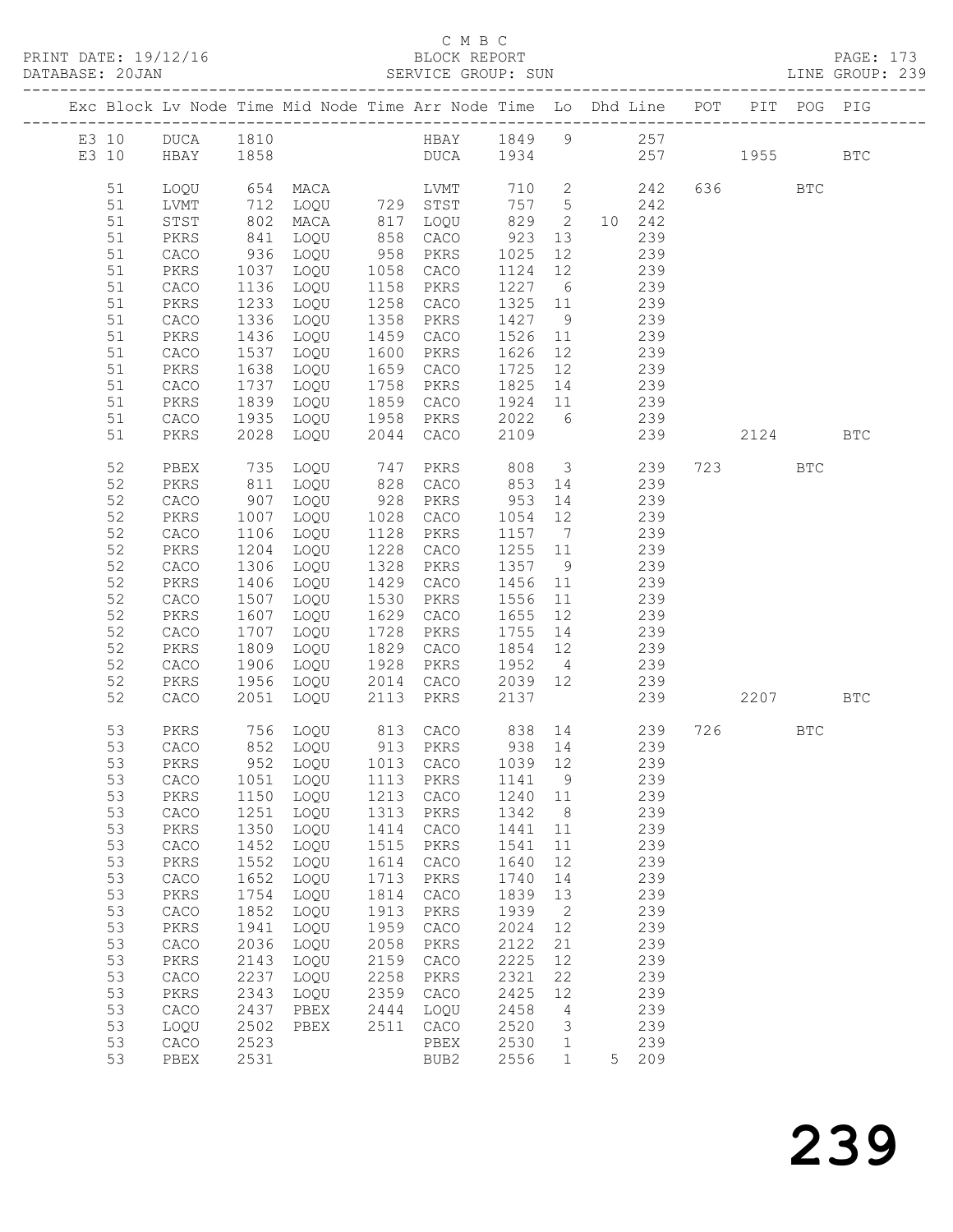PRINT DATE: 19/12/16<br>DATABASE: 20JAN

# C M B C<br>BLOCK REPORT<br>SERVICE GROUP: SUN

PAGE: 174<br>LINE GROUP: 239

| DAIADASE, ZUUAN |          |                      |              |                                                                    |              | ODRATOD GROOF, SOM   |              |                 |               |     |      |                      | TIME GRAAL. TAS |
|-----------------|----------|----------------------|--------------|--------------------------------------------------------------------|--------------|----------------------|--------------|-----------------|---------------|-----|------|----------------------|-----------------|
|                 |          |                      |              | Exc Block Lv Node Time Mid Node Time Arr Node Time Lo Dhd Line POT |              |                      |              |                 | ------------- |     |      | PIT POG PIG          |                 |
|                 | 53       | HODM                 |              | 2602 LOQU 2632 LVMT                                                |              |                      | 2651 15      |                 | 23 N24        |     |      |                      |                 |
|                 | 53       | HODM                 | 2729         |                                                                    |              | NWST                 | 2831         |                 | N19           |     | 2853 |                      | <b>BTC</b>      |
|                 | 54       | PBEX                 | 748          | LOQU                                                               | 800          | PKRS                 | 821          | $5\overline{)}$ | 239           | 736 |      | <b>BTC</b>           |                 |
|                 | 54       | PKRS                 | 826          | LOQU                                                               | 843          | CACO                 | 908          |                 | 239           |     |      |                      |                 |
|                 |          |                      |              |                                                                    | 943          |                      |              | 14              |               |     |      |                      |                 |
|                 | 54       | ${\tt CACO}$         | 922          | LOQU                                                               |              | PKRS                 | 1008         | 14              | 239           |     |      |                      |                 |
|                 | 54       | PKRS                 | 1022         | LOQU                                                               | 1043         | CACO                 | 1109         | 12              | 239           |     |      |                      |                 |
|                 | 54       | ${\tt CACO}$         | 1121         | LOQU                                                               | 1143<br>1243 | PKRS                 | 1212         | 6<br>11         | 239<br>239    |     |      |                      |                 |
|                 | 54       | PKRS                 | 1218         | LOQU                                                               |              | CACO                 | 1310         |                 |               |     |      |                      |                 |
|                 | 54       | ${\tt CACO}$         | 1321         | LOQU                                                               | 1343<br>1444 | PKRS                 | 1412         | 9               | 239           |     |      |                      |                 |
|                 | 54       | PKRS                 | 1421         | LOQU                                                               |              | CACO                 | 1511         | 11              | 239           |     |      |                      |                 |
|                 | 54       | ${\tt CACO}$         | 1522         | LOQU                                                               | 1545         | PKRS                 | 1611         | 11              | 239           |     |      |                      |                 |
|                 | 54       | PKRS                 | 1622         | LOQU                                                               | 1644         | CACO                 | 1710         | 12              | 239           |     |      |                      |                 |
|                 | 54       | ${\tt CACO}$         | 1722         | LOQU                                                               | 1743         | PKRS                 | 1810         | 15              | 239           |     |      |                      |                 |
|                 | 54       | PKRS                 | 1825         | LOQU                                                               | 1845         | CACO                 | 1910         | 11              | 239           |     |      |                      |                 |
|                 | 54       | ${\tt CACO}$         | 1921         | LOQU                                                               | 1943<br>2029 | PKRS                 | 2007         | $6\overline{6}$ | 239           |     |      |                      |                 |
|                 | 54<br>54 | PKRS                 | 2013<br>2107 | LOQU<br>LOQU                                                       | 2128         | ${\tt CACO}$<br>PKRS | 2056<br>2152 | 11<br>21        | 239<br>239    |     |      |                      |                 |
|                 | 54       | ${\tt CACO}$<br>PKRS | 2213         | LOQU                                                               | 2229         | CACO                 | 2255         | 12              | 239           |     |      |                      |                 |
|                 | 54       | CACO                 | 2307         | LOQU                                                               | 2328         | PKRS                 | 2350         |                 | 239           |     | 2420 |                      | <b>BTC</b>      |
|                 |          |                      |              |                                                                    |              |                      |              |                 |               |     |      |                      |                 |
|                 | 55       | CACO                 | 807          | LOQU                                                               | 828          | PKRS                 | 852          | $4\overline{4}$ | 239           | 751 |      | <b>BTC</b>           |                 |
|                 | 55       | PKRS                 | 856          | LOQU                                                               | 913          | CACO                 | 938          | 13              | 239           |     |      |                      |                 |
|                 | 55       | CACO                 | 951          | LOQU                                                               | 1013         | PKRS                 | 1040         | 12              | 239           |     |      |                      |                 |
|                 | 55       | PKRS                 | 1052         | LOQU                                                               | 1113         | CACO                 | 1139         | 12              | 239           |     |      |                      |                 |
|                 | 55       | ${\tt CACO}$         | 1151         | LOQU                                                               | 1213         | PKRS                 | 1242         | $6\overline{6}$ | 239           |     |      |                      |                 |
|                 | 55       | PKRS                 | 1248         | LOQU                                                               | 1313         | CACO                 | 1340         | 11              | 239           |     |      |                      |                 |
|                 | 55       | CACO                 | 1351         | LOQU                                                               | 1413         | PKRS                 | 1442         | 9               | 239           |     |      |                      |                 |
|                 | 55       | PKRS                 | 1451         | LOQU                                                               | 1514         | ${\tt CACO}$         | 1541         | 11              | 239           |     |      |                      |                 |
|                 | 55       | ${\tt CACO}$         | 1552         | LOQU                                                               | 1615         | PKRS                 | 1643         | 10              | 239           |     |      |                      |                 |
|                 | 55       | PKRS                 | 1653         | LOQU                                                               | 1714         | CACO                 | 1740         | 12              | 239           |     |      |                      |                 |
|                 | 55       | CACO                 | 1752         | LOQU                                                               | 1813         | PKRS                 | 1840         | 14              | 239           |     |      |                      |                 |
|                 | 55       | PKRS                 | 1854         | LOQU                                                               | 1914         | ${\tt CACO}$         | 1939         | 11              | 239           |     |      |                      |                 |
|                 | 55       | ${\tt CACO}$         | 1950         | LOQU                                                               | 2013         | PKRS                 | 2037         | $6\overline{6}$ | 239           |     |      |                      |                 |
|                 | 55       | $\mbox{PKRS}$        | 2043         | LOQU                                                               | 2059         | CACO                 | 2125         | 12              | 239           |     |      |                      |                 |
|                 | 55       | CACO                 | 2137         | LOQU                                                               | 2158         | PKRS                 | 2221         | 22              | 239           |     |      |                      |                 |
|                 | 55       | PKRS                 | 2243         | LOQU                                                               | 2259         | CACO                 | 2325         | 12              | 239           |     |      |                      |                 |
|                 | 55       | CACO                 | 2337         | PBEX                                                               | 2344         | LOQU                 | 2358         |                 | 239           |     | 2416 |                      | <b>BTC</b>      |
|                 | 56       | CACO                 | 822          | LOQU                                                               | 843          | PKRS                 | 907          | 2               | 239           | 806 |      | $\operatorname{BTC}$ |                 |
|                 | 56       | ${\tt PKRS}$         | 909          | LOQU                                                               | 928          | CACO                 | 953          | 13              | 239           |     |      |                      |                 |
|                 | 56       | CACO                 | 1006         | LOQU                                                               | 1028         | PKRS                 | 1055         | 12              | 239           |     |      |                      |                 |
|                 | 56       | ${\tt PKRS}$         | 1107         | LOQU                                                               | 1128         | CACO                 | 1154         | 12              | 239           |     |      |                      |                 |
|                 | 56       | CACO                 | 1206         | LOQU                                                               | 1228         | PKRS                 | 1256         | 8               | 239           |     |      |                      |                 |
|                 | 56       | ${\tt PKRS}$         | 1304         | LOQU                                                               | 1328         | CACO                 | 1355         | 11              | 239           |     |      |                      |                 |
|                 | 56       | ${\tt CACO}$         | 1406         | LOQU                                                               | 1428         | PKRS                 | 1457         | 10              | 239           |     |      |                      |                 |
|                 | 56       | PKRS                 | 1507         | LOQU                                                               | 1529         | CACO                 | 1555         | 12              | 239           |     |      |                      |                 |
|                 | 56       | CACO                 | 1607         | LOQU                                                               | 1630         | PKRS                 | 1658         | $11$            | 239           |     |      |                      |                 |
|                 | 56       | PKRS                 | 1709         | LOQU                                                               | 1729         | CACO                 | 1754         | 14              | 239           |     |      |                      |                 |
|                 | 56       | CACO                 | 1808         | LOQU                                                               | 1829         | ${\tt PKRS}$         | 1856         |                 | 239           |     | 1926 |                      | $_{\rm BTC}$    |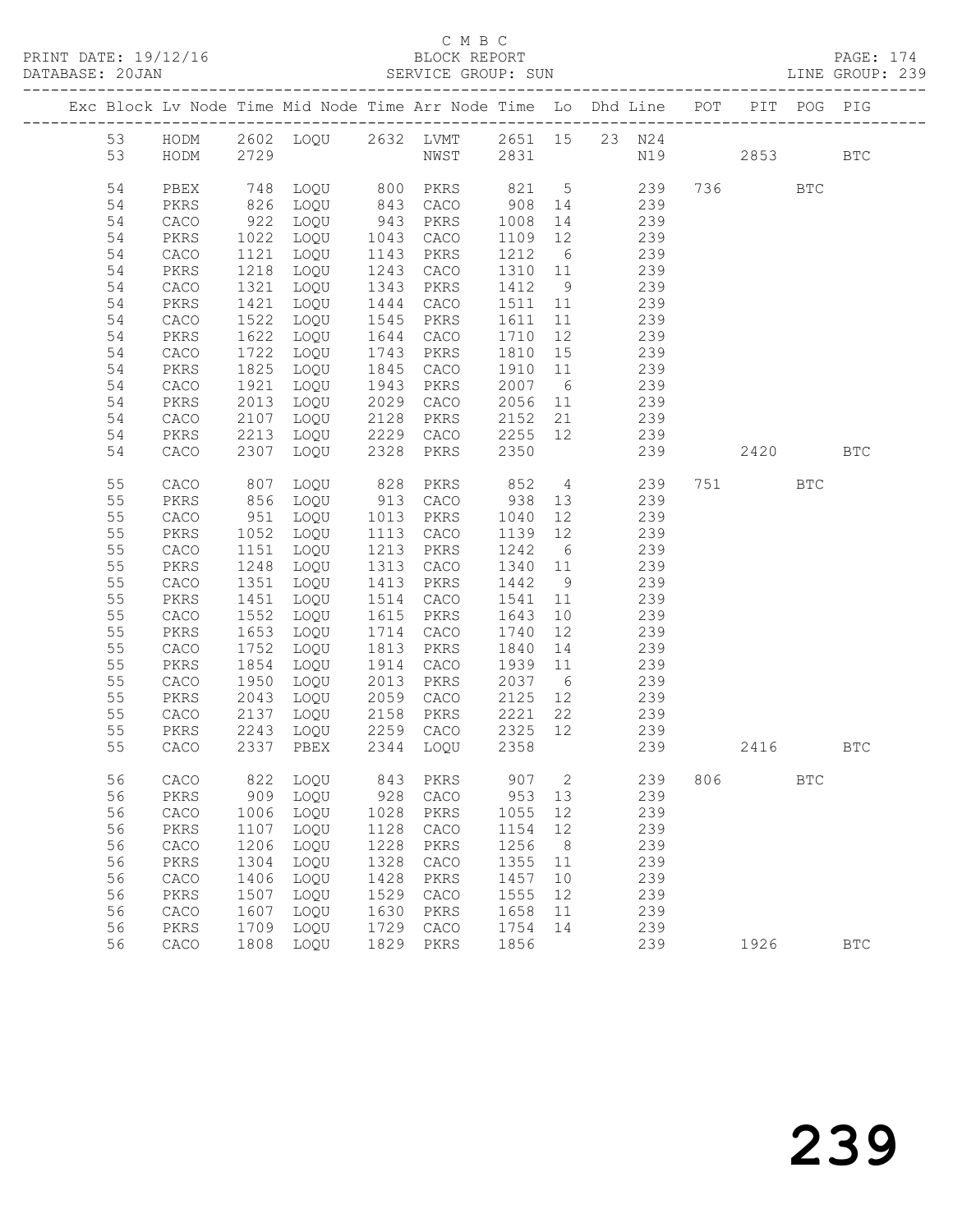|  |    |              |      |          |      |              |      |                | Exc Block Lv Node Time Mid Node Time Arr Node Time Lo Dhd Line POT |     |      | PIT POG PIG |            |
|--|----|--------------|------|----------|------|--------------|------|----------------|--------------------------------------------------------------------|-----|------|-------------|------------|
|  | 57 | CACO         |      | 837 LOQU |      | 858 PKRS     |      |                | 923 14<br>239                                                      | 821 |      | BTC         |            |
|  | 57 | PKRS         | 937  | LOQU 958 |      | CACO         | 1023 | 13             | 239                                                                |     |      |             |            |
|  | 57 | CACO         | 1036 | LOQU     | 1058 | PKRS         | 1126 | 9              | 239                                                                |     |      |             |            |
|  | 57 | PKRS         | 1135 | LOQU     | 1158 | CACO         | 1225 | 11             | 239                                                                |     |      |             |            |
|  | 57 | CACO         | 1236 | LOQU     | 1258 | PKRS         | 1327 | $\overline{7}$ | 239                                                                |     |      |             |            |
|  | 57 | PKRS         | 1334 | LOOU     | 1358 | CACO         | 1425 | 11             | 239                                                                |     |      |             |            |
|  | 57 | CACO         | 1436 | LOQU     | 1458 | PKRS         | 1527 | 10             | 239                                                                |     |      |             |            |
|  | 57 | PKRS         | 1537 | LOQU     | 1559 | CACO         | 1625 | 13             | 239                                                                |     |      |             |            |
|  | 57 | ${\tt CACO}$ | 1638 | LOQU     | 1659 | PKRS         | 1727 | 12             | 239                                                                |     |      |             |            |
|  | 57 | PKRS         | 1739 | LOQU     | 1759 | CACO         | 1824 | 13             | 239                                                                |     |      |             |            |
|  | 57 | CACO         | 1837 | LOQU     | 1858 | PKRS         | 1924 | $\overline{2}$ | 239                                                                |     |      |             |            |
|  | 57 | PKRS         | 1926 | LOQU     | 1944 | ${\tt CACO}$ | 2009 | 12             | 239                                                                |     |      |             |            |
|  | 57 | CACO         | 2021 | LOQU     | 2043 | PKRS         | 2107 | 6              | 239                                                                |     |      |             |            |
|  | 57 | PKRS         | 2113 | LOQU     | 2129 | CACO         | 2155 | 12             | 239                                                                |     |      |             |            |
|  | 57 | ${\tt CACO}$ | 2207 | LOQU     | 2228 | PKRS         | 2251 | 22             | 239                                                                |     |      |             |            |
|  | 57 | PKRS         | 2313 | LOQU     | 2329 | CACO         | 2355 | 12             | 239                                                                |     |      |             |            |
|  | 57 | CACO         | 2407 | PBEX     | 2414 | LOOU         | 2428 | $\overline{4}$ | 239                                                                |     |      |             |            |
|  | 57 | LOQU         | 2432 | PBEX     | 2441 | CACO         | 2450 | 17             | 239                                                                |     |      |             |            |
|  | 57 | CACO         | 2507 | PBEX     | 2514 | LOQU         | 2528 |                | 239                                                                |     | 2546 |             | <b>BTC</b> |
|  | 58 | PKRS         | 924  | LOOU     | 943  | CACO         | 1008 |                | 13<br>239                                                          | 854 |      | <b>BTC</b>  |            |
|  | 58 | CACO         | 1021 | LOQU     | 1043 | PKRS         | 1110 | 12             | 239                                                                |     |      |             |            |
|  | 58 | PKRS         | 1122 | LOQU     | 1143 | CACO         | 1209 | 12             | 239                                                                |     |      |             |            |
|  | 58 | CACO         | 1221 | LOOU     | 1243 | PKRS         | 1311 | 8 <sup>8</sup> | 239                                                                |     |      |             |            |
|  | 58 | PKRS         | 1319 | LOQU     | 1343 | CACO         | 1410 | 11             | 239                                                                |     |      |             |            |
|  | 58 | CACO         | 1421 | LOQU     | 1443 | PKRS         | 1512 | 10             | 239                                                                |     |      |             |            |
|  | 58 | PKRS         | 1522 | LOOU     | 1544 | CACO         | 1610 | 12             | 239                                                                |     |      |             |            |
|  | 58 | CACO         | 1622 | LOOU     | 1645 | PKRS         | 1713 | 11             | 239                                                                |     |      |             |            |
|  | 58 | PKRS         | 1724 | LOOU     | 1744 | CACO         | 1809 | 13             | 239                                                                |     |      |             |            |
|  | 58 | CACO         | 1822 | LOOU     | 1843 | PKRS         | 1910 | $\overline{1}$ | 239                                                                |     |      |             |            |
|  | 58 | PKRS         | 1911 | LOQU     | 1929 | CACO         | 1954 | 12             | 239                                                                |     |      |             |            |
|  | 58 | CACO         | 2006 | LOOU     | 2028 | PKRS         | 2052 |                | 239                                                                |     | 2122 |             | <b>BTC</b> |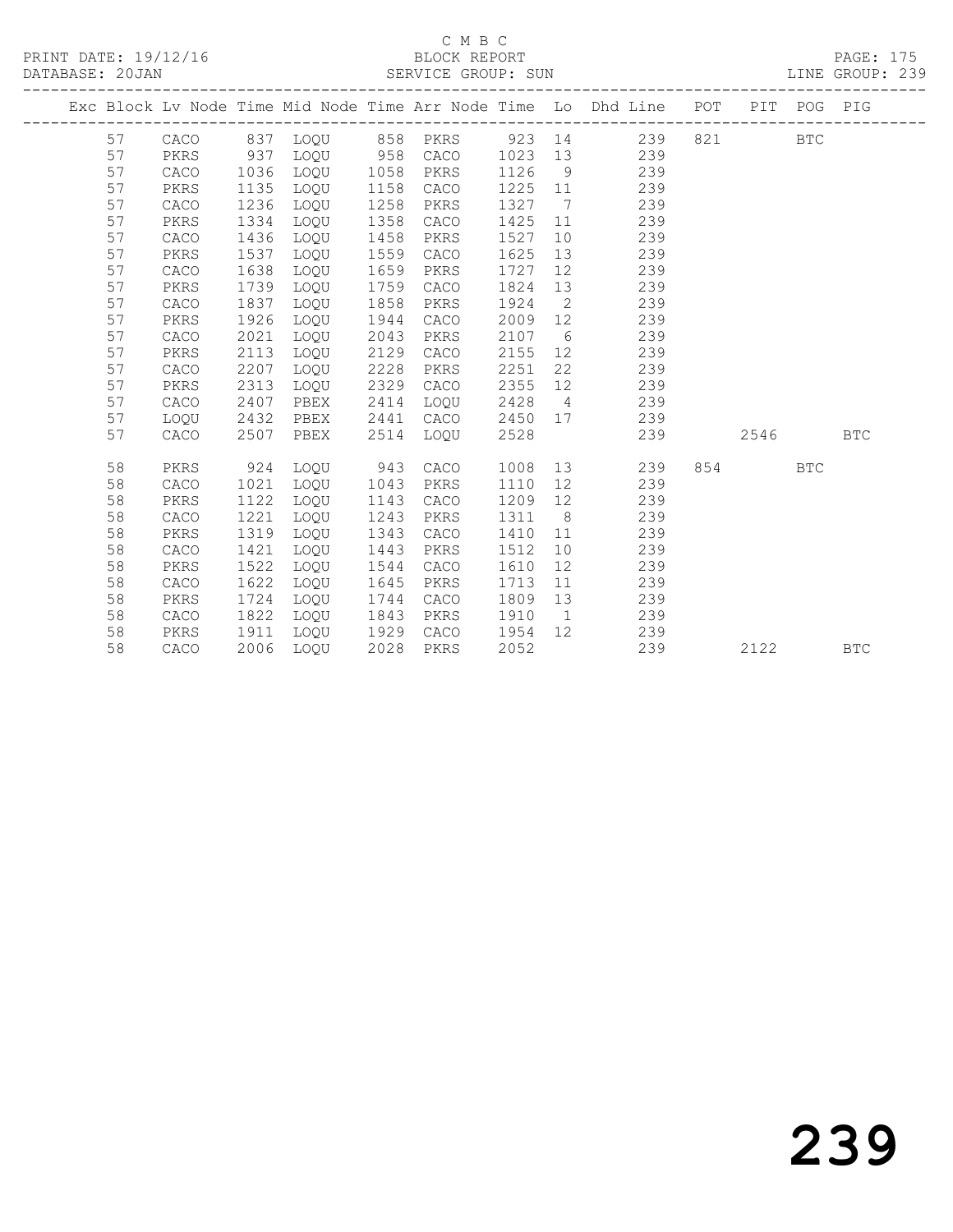|  | DATABASE: 20JAN | PRINT DATE: 19/12/16                               |      |                       | BLOCK REPORT |      | C M B C |                                       |                 |                                                                                                                                                                                                                                   |      | PAGE: 176<br>LINE GROUP: 805 |
|--|-----------------|----------------------------------------------------|------|-----------------------|--------------|------|---------|---------------------------------------|-----------------|-----------------------------------------------------------------------------------------------------------------------------------------------------------------------------------------------------------------------------------|------|------------------------------|
|  |                 | SFU SFU EXCHANGE<br>------------------------------ |      |                       |              |      |         |                                       |                 | BDKI BOUNDARY & KITCHENER-NORTH BTC Burnaby Depot<br>BUB6 BURRARD STN BURRARD STN HADU HASTINGS & DUTHIE-WEST<br>HK-E HASTINGS & KOOTENAY EB HK-W HASTINGS & KOOTENAY WB<br>HODM HOWE & DUTHING & ROOTENAY EB PROD PRODUCTION STN |      |                              |
|  |                 |                                                    |      |                       |              |      |         |                                       |                 | Exc Block Lv Node Time Mid Node Time Arr Node Time Lo Dhd Line POT PIT POG PIG                                                                                                                                                    |      |                              |
|  |                 | 41 BDKI 458                                        |      |                       |              |      |         |                                       |                 | SFU 517 2 R5 457 BTC<br>BUB6 554 4 R5<br>CTIME 502 1                                                                                                                                                                              |      |                              |
|  | 41              |                                                    |      |                       |              |      |         |                                       |                 |                                                                                                                                                                                                                                   |      |                              |
|  | 41              |                                                    |      | BUB6 558 HK-E 615 SFU |              |      |         |                                       | 631 2 R5        |                                                                                                                                                                                                                                   |      |                              |
|  | 41              | SFU                                                | 633  | HK-W 652              |              |      |         |                                       | BUB6 712 10 R5  |                                                                                                                                                                                                                                   |      |                              |
|  | 41              | BUB6 722                                           |      | $HK-E$                | 739          |      | SFU     | 757                                   | 7 R5            |                                                                                                                                                                                                                                   |      |                              |
|  | 41              | SFU                                                | 804  | $HK-W$                | 825          |      |         |                                       | BUB6 845 10 R5  |                                                                                                                                                                                                                                   |      |                              |
|  | 41              | BUB6 855                                           |      | HK-E                  | 913          |      |         | SFU 932                               | 14 R5           |                                                                                                                                                                                                                                   |      |                              |
|  | 41              | SFU 946                                            |      | HK-W                  | 1009         |      |         | BUB6 1032                             | 14 R5           |                                                                                                                                                                                                                                   |      |                              |
|  | 41              | BUB6 1046                                          |      | HK-E                  | 1107         |      |         | SFU 1128                              | 10 R5           |                                                                                                                                                                                                                                   |      |                              |
|  | 41              | SFU 1138                                           |      | HK-W                  | 1202         |      |         | BUB6 1229                             | 16 R5           |                                                                                                                                                                                                                                   |      |                              |
|  | 41              | BUB6                                               | 1245 | HK-E                  | 1309         |      |         | SFU 1330                              | 10 R5           |                                                                                                                                                                                                                                   |      |                              |
|  | 41              | SFU 1340                                           |      | HK-W                  | 1404         |      |         |                                       | BUB6 1433 12 R5 |                                                                                                                                                                                                                                   |      |                              |
|  | 41              | BUB6 1445                                          |      | HK-E                  | 1510         |      |         |                                       | SFU 1533 9 R5   |                                                                                                                                                                                                                                   |      |                              |
|  | 41              | SFU 1542                                           |      | HK-W                  | 1604         |      |         |                                       | BUB6 1631 14 R5 |                                                                                                                                                                                                                                   |      |                              |
|  | 41              | BUB6                                               | 1645 | HK-E                  | 1711         |      |         | SFU 1734                              | 10 R5           |                                                                                                                                                                                                                                   |      |                              |
|  | 41              | SFU 1744                                           |      | $HK-W$                | 1806         |      |         | BUB6 1832                             | 13 R5           |                                                                                                                                                                                                                                   |      |                              |
|  | 41              | BUB6                                               | 1845 | HK-E                  | 1909         |      |         | SFU 1930                              | 10 R5           |                                                                                                                                                                                                                                   |      |                              |
|  | 41              | SFU                                                | 1940 | HK-W                  | 2001         |      |         | BUB6 2022                             | 12 R5           |                                                                                                                                                                                                                                   |      |                              |
|  | 41              | BUB6                                               | 2034 | HK-E                  | 2055         |      | SFU     | 2114                                  | 13 R5           |                                                                                                                                                                                                                                   |      |                              |
|  | 41              | SFU                                                | 2127 | HK-W                  | 2147         | BUB6 |         |                                       | 2208 14 R5      |                                                                                                                                                                                                                                   |      |                              |
|  | 41              | BUB6                                               | 2222 | HK-E                  | 2242         |      |         |                                       | SFU 2300 7 R5   |                                                                                                                                                                                                                                   |      |                              |
|  | 41              | SFU                                                | 2307 | $HK-W$                | 2326         |      |         | BUB6 2345                             | 20 R5           |                                                                                                                                                                                                                                   |      |                              |
|  | 41              | BUB6                                               | 2405 | HK-E                  |              |      |         | 2421 SFU 2439 12<br>2517 BUB6 2536 14 | 19<br>R5        |                                                                                                                                                                                                                                   |      |                              |
|  | 41              | SFU 2458                                           |      | HK-W                  |              |      |         |                                       | R5              |                                                                                                                                                                                                                                   |      |                              |
|  | 41              | BUB6                                               |      | 2550 HK-E             |              |      | SFU     |                                       | R5              |                                                                                                                                                                                                                                   | 2643 | <b>BTC</b>                   |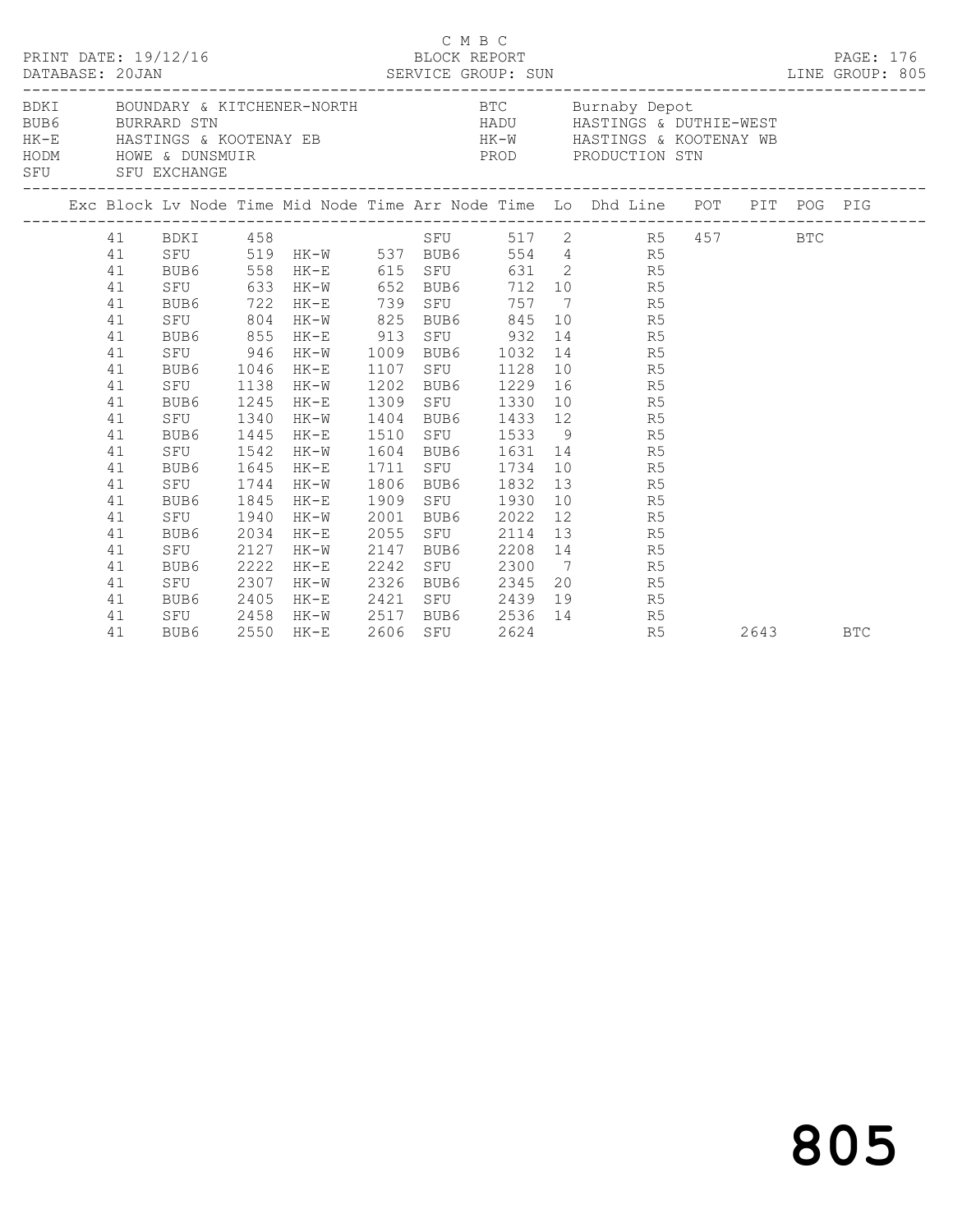|          |                                               |              |                                                                         |      |                                                          |         |                 |                                                                                |      |     | PAGE: 177<br>LINE GROUP: 805 |
|----------|-----------------------------------------------|--------------|-------------------------------------------------------------------------|------|----------------------------------------------------------|---------|-----------------|--------------------------------------------------------------------------------|------|-----|------------------------------|
|          |                                               |              |                                                                         |      |                                                          |         |                 | Exc Block Lv Node Time Mid Node Time Arr Node Time Lo Dhd Line POT PIT POG PIG |      |     |                              |
|          |                                               |              |                                                                         |      |                                                          |         |                 | 42 BDKI 512 HK-W 515 BUB6 532 2 R5 511 BTC                                     |      |     |                              |
| 42       |                                               |              |                                                                         |      |                                                          |         |                 | BUB6 534 HK-E 551 SFU 607 2 R5                                                 |      |     |                              |
| 42       |                                               |              |                                                                         |      |                                                          |         |                 |                                                                                |      |     |                              |
| 42       |                                               |              |                                                                         |      |                                                          |         |                 |                                                                                |      |     |                              |
| 42       |                                               |              |                                                                         |      |                                                          |         |                 |                                                                                |      |     |                              |
| 42       | BUB6                                          |              | 822 HK-E                                                                |      | 840 SFU 859                                              |         | $7\overline{)}$ | R <sub>5</sub>                                                                 |      |     |                              |
| 42       |                                               |              | 906 HK-W                                                                |      | 929 BUB6                                                 | 952     | $6\overline{6}$ | R5                                                                             |      |     |                              |
| 42       |                                               |              |                                                                         |      |                                                          |         |                 | 1019 SFU 1039 15 R5<br>1117 BUB6 1143 14 R5                                    |      |     |                              |
| 42       | PUB6<br>BUB6 958 HK-E<br>SFU 1054 ···<br>DIV: |              |                                                                         |      | 1117 BUB6                                                |         |                 |                                                                                |      |     |                              |
| 42       | BUB6                                          |              | 1157 HK-E                                                               |      | 1220 SFU 1241                                            |         | 11              | R5                                                                             |      |     |                              |
| 42       | SFU                                           | 1252         | $HK-W$                                                                  |      | 1316 BUB6 1345 12                                        |         |                 | R5                                                                             |      |     |                              |
| 42       | BUB6 1357<br>SFU 1452                         |              | $HK-E$                                                                  |      | 1421 SFU                                                 | 1442    | 10              | R5                                                                             |      |     |                              |
| 42       |                                               |              | 1452 HK-W                                                               |      | 1514 BUB6                                                | 1541 13 |                 | R5                                                                             |      |     |                              |
| 42       | BUB6                                          |              | 1554 HK-E                                                               |      | 1619 SFU 1642                                            |         | 9               | R5                                                                             |      |     |                              |
| 42       | SFU                                           |              | 1651 HK-W                                                               |      | 1713 BUB6 1740 15                                        |         |                 | R5                                                                             |      |     |                              |
| 42       | BUB6                                          | 1755         | $HK-E$                                                                  |      | 1819 SFU 1840 12<br>1914 BUB6 1938 12                    |         |                 | R5                                                                             |      |     |                              |
| 42       | SFU                                           |              | 1852 HK-W                                                               |      | 2012 SFU 2032                                            |         |                 | R5<br>7 R5                                                                     |      |     |                              |
| 42       | BUB6                                          | 1950         | $HK-E$                                                                  |      |                                                          |         |                 |                                                                                |      |     |                              |
| 42       | SFU                                           | 2039<br>2133 | $HK-W$                                                                  |      | 2059 BUB6 2120 13                                        |         |                 | R <sub>5</sub>                                                                 |      |     |                              |
| 42       | BUB6                                          |              | $HK-E$                                                                  |      |                                                          |         |                 |                                                                                |      |     |                              |
| 42       | SFU                                           | 2227         | HK-W                                                                    |      |                                                          |         |                 | 2154 SFU 2213 14 R5<br>2247 BUB6 2308 12 R5<br>2340 SFU 2358 14 R5             |      |     |                              |
| 42<br>42 | BUB6<br>SFU                                   | 2320         | $HK-E$<br>2412 HK-W                                                     |      | 2431 BUB6 2450                                           |         |                 | R <sub>5</sub>                                                                 |      |     |                              |
| 42       | BUB6                                          | 2505         | $HK-E$                                                                  |      |                                                          |         | 15              |                                                                                |      |     |                              |
| 42       |                                               | 2549         | HK-W                                                                    |      |                                                          |         |                 | R <sub>5</sub>                                                                 |      |     |                              |
| 42       | SFU<br>HODM<br>HODM                           |              | 2639 HK-E                                                               |      | 2521 SFU 2539 10<br>2612 HODM 2634 5<br>2701 SFU 2724 26 |         |                 | N35<br>N35                                                                     |      |     |                              |
| 42       | SFU                                           |              | 2750 HK-W                                                               |      |                                                          |         |                 | 2813 HODM 2835 4 N35                                                           |      |     |                              |
| 42       | HODM                                          | 2839         | $HK-E$                                                                  |      | 2901 SFU 2924                                            |         |                 | N35 2943 BTC                                                                   |      |     |                              |
|          |                                               |              |                                                                         |      |                                                          |         |                 |                                                                                |      |     |                              |
| 43       | HADU                                          |              | 630 HK-E                                                                |      | 558 HK-W 609 BUB6<br>647 SFU                             | 628     |                 | 2 R5<br>703 11                                                                 | 545  | BTC |                              |
| 43       | BUB6                                          |              |                                                                         |      | BUB6                                                     | 754     | 13              | R5                                                                             |      |     |                              |
| 43<br>43 |                                               |              | SFU 714 HK-W 734 BUB6<br>BUB6 807 HK-E 824 SFU<br>SFU 854 HK-W 917 BUB6 |      |                                                          |         |                 | R5<br>R5                                                                       |      |     |                              |
| 43       |                                               |              |                                                                         |      | SFU 842 12<br>BUB6 940 6                                 |         |                 | R5                                                                             |      |     |                              |
| 43       | BUB6                                          |              |                                                                         |      |                                                          |         |                 | 946 HK-E 1007 SFU 1027 7 R5                                                    |      |     |                              |
| 43       | SFU 1034 HK-W                                 |              |                                                                         |      | 1057 BUB6 1123 11                                        |         |                 | R <sub>5</sub>                                                                 |      |     |                              |
| 43       | BUB6                                          |              | 1134 HK-E                                                               |      | 1157 SFU                                                 | 1218 10 |                 | R5                                                                             |      |     |                              |
|          |                                               |              |                                                                         |      |                                                          |         |                 | 43 SFU 1228 HK-W 1252 BUB6 1321 12 R5                                          |      |     |                              |
| 43       | BUB6                                          | 1333         | $HK-E$                                                                  | 1357 | SFU                                                      | 1418    | 10              | R5                                                                             |      |     |                              |
| 43       | SFU                                           | 1428         | $HK-W$                                                                  | 1452 | BUB6                                                     | 1521    | 11              | R5                                                                             |      |     |                              |
| 43       | BUB6                                          | 1532         | $HK-E$                                                                  | 1557 | SFU                                                      | 1620    | 11              | R5                                                                             |      |     |                              |
| 43       | SFU                                           | 1631         | $HK-W$                                                                  | 1653 | BUB6                                                     | 1720    | 15              | R5                                                                             |      |     |                              |
| 43       | BUB6                                          | 1735         | $HK-E$                                                                  | 1800 | SFU                                                      | 1821    | 10              | R5                                                                             |      |     |                              |
| 43       | SFU                                           | 1831         | $HK-W$                                                                  | 1853 | BUB6                                                     | 1917    | 9               | R5                                                                             |      |     |                              |
| 43       | BUB6                                          | 1926         | $HK-E$                                                                  | 1948 | SFU                                                      | 2008    | 8 <sup>8</sup>  | R <sub>5</sub>                                                                 |      |     |                              |
| 43       | SFU                                           | 2016         | $HK-W$                                                                  | 2037 | BUB6                                                     | 2058    | 11              | R5                                                                             |      |     |                              |
| 43       | BUB6                                          | 2109         | $HK-E$                                                                  | 2130 | SFU                                                      | 2149    | 14              | R5                                                                             |      |     |                              |
| 43       | SFU                                           | 2203         | $HK-W$                                                                  | 2223 | BUB6                                                     | 2244    | 8               | R <sub>5</sub>                                                                 |      |     |                              |
| 43       | BUB6                                          | 2252         | $HK-E$                                                                  | 2312 | SFU                                                      | 2330    | $\overline{7}$  | R5                                                                             |      |     |                              |
| 43       | SFU                                           | 2337         | $HK-W$                                                                  | 2356 | BUB6                                                     | 2415    | 20              | R <sub>5</sub>                                                                 |      |     |                              |
| 43       | BUB6                                          | 2435         | $HK-E$                                                                  | 2451 | SFU                                                      | 2509    | 10              | R <sub>5</sub>                                                                 |      |     |                              |
| 43       | SFU                                           | 2519         | $\texttt{HK-W}{}$                                                       | 2542 | HODM                                                     | 2604    | 5               | N35                                                                            |      |     |                              |
| 43       | HODM                                          | 2609         | $HK-E$                                                                  | 2631 | SFU                                                      | 2654    | $\mathbf{0}$    | N35                                                                            |      |     |                              |
| 43       | SFU                                           | 2654         | $HK-W$                                                                  | 2717 | HODM                                                     | 2739    | 0               | N35                                                                            |      |     |                              |
| 43       | HODM                                          | 2739         | $HK-E$                                                                  | 2801 | SFU                                                      | 2824    |                 | N35                                                                            | 2843 |     | <b>BTC</b>                   |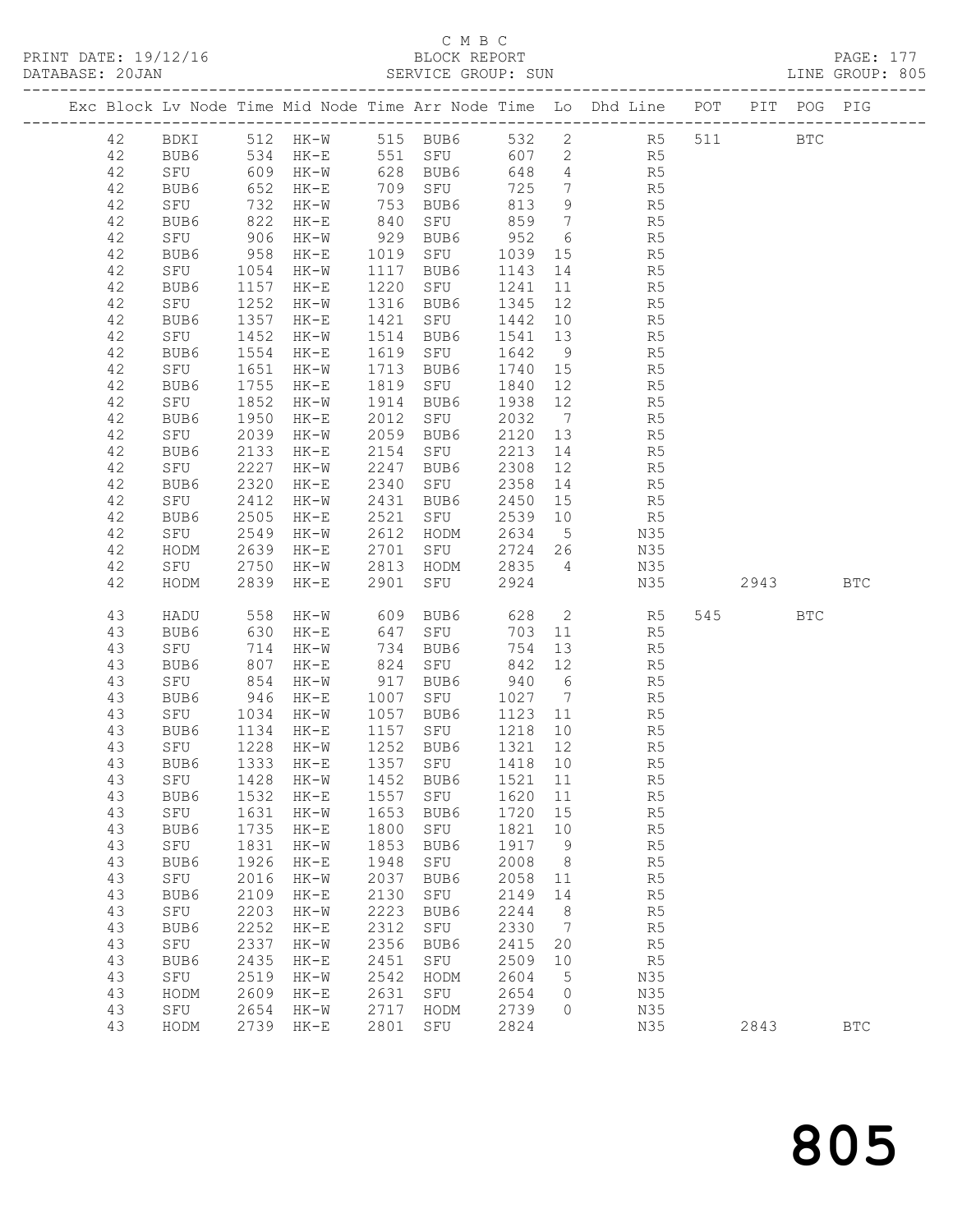|  |    |                                   |                      |               |      |           |          |                 | Exc Block Lv Node Time Mid Node Time Arr Node Time Lo Dhd Line POT PIT POG PIG |          |              |            |
|--|----|-----------------------------------|----------------------|---------------|------|-----------|----------|-----------------|--------------------------------------------------------------------------------|----------|--------------|------------|
|  | 44 |                                   |                      |               |      |           |          |                 |                                                                                |          | $_{\rm BTC}$ |            |
|  | 44 |                                   |                      |               |      |           |          |                 |                                                                                |          |              |            |
|  | 44 |                                   |                      |               |      |           |          |                 |                                                                                |          |              |            |
|  | 44 | SFU                               | 832                  | HK-W          |      | 855 BUB6  | 918 6    |                 | R <sub>5</sub>                                                                 |          |              |            |
|  | 44 | BUB6                              | $924$<br>$1010$      | $HK-E$        |      | 942 SFU   | 1001 9   |                 | R5<br>R5                                                                       |          |              |            |
|  | 44 | SFU                               |                      | HK-W          |      | 1033 BUB6 | 1059 11  |                 |                                                                                |          |              |            |
|  | 44 | BUB6                              | 1110                 | $HK-E$        |      | 1133 SFU  | 1154     | 10              | R <sub>5</sub>                                                                 |          |              |            |
|  | 44 | SFU                               | 1204<br>1309<br>1404 | HK-W          | 1228 | BUB6      | 1257     | 12              | R5                                                                             |          |              |            |
|  | 44 | BUB6                              |                      | $HK-E$        | 1333 | SFU       | 1354 10  |                 | R5<br>R5                                                                       |          |              |            |
|  | 44 | SFU                               |                      | $HK-W$        | 1428 | BUB6      | 1457 12  |                 |                                                                                |          |              |            |
|  | 44 | BUB6                              | 1509                 | HK-E          | 1534 | SFU       | 1557 6   |                 | R <sub>5</sub>                                                                 |          |              |            |
|  | 44 | SFU                               | 1603<br>1705         | HK-W          | 1625 | BUB6      | 1652 13  |                 | R5                                                                             |          |              |            |
|  | 44 | BUB6                              |                      | $HK-E$        |      | 1731 SFU  | 1754 10  |                 | R5                                                                             |          |              |            |
|  | 44 | SFU                               | 1804                 | HK-W          |      | 1826 BUB6 | 1851     | 14              | R5                                                                             |          |              |            |
|  | 44 | BUB6                              | 1905                 | $HK-E$        |      | 1927 SFU  | 1947     | 17              | R <sub>5</sub>                                                                 |          |              |            |
|  | 44 | SFU 2004<br>BUB6 2057<br>SFU 2151 |                      | $HK-W$        |      | 2025 BUB6 | 2046 11  |                 | R <sub>5</sub>                                                                 |          |              |            |
|  | 44 |                                   | 2057                 | HK-E          |      | 2118 SFU  | 2137 14  |                 | R5<br>R5                                                                       |          |              |            |
|  | 44 |                                   |                      | $HK-W$        |      | 2211 BUB6 | $2232$ 8 |                 |                                                                                |          |              |            |
|  | 44 | BUB6                              | 2240                 |               |      | $HK-E$    | 2300     |                 | R5                                                                             | 2304 BTC |              |            |
|  | 45 | BDKI                              | 640                  | HK-W 643 BUB6 |      |           |          |                 | 700 7 R5                                                                       | 639 — 10 | <b>BTC</b>   |            |
|  | 45 | BUB6                              | 707                  | $HK-E$        |      | 724 SFU   | 742 6    |                 | R <sub>5</sub>                                                                 |          |              |            |
|  | 45 | SFU                               | 748                  | $HK-W$        |      | 809 BUB6  | 829      |                 | 8 R5                                                                           |          |              |            |
|  | 45 | BUB6                              |                      | $HK-E$        |      | 855 SFU   | 914      | 16              | R <sub>5</sub>                                                                 |          |              |            |
|  | 45 | SFU                               | 837<br>930           | $HK-W$        |      | 953 BUB6  | 1016     | $6\overline{6}$ | R5                                                                             |          |              |            |
|  | 45 | BUB6                              | 1022                 | HK-E 1043     |      | SFU       | 1103 14  |                 | R <sub>5</sub>                                                                 |          |              |            |
|  | 45 | SFU                               | 1117                 | $HK-W$        | 1141 | BUB6      | 1208     | 13              | R5                                                                             |          |              |            |
|  | 45 | BUB6                              |                      | $HK-E$        | 1245 | SFU       | 1306     | 10              | R <sub>5</sub>                                                                 |          |              |            |
|  | 45 | SFU                               | 1221<br>1316         | HK-W          |      | 1340 BUB6 | 1409     | 12              | R5                                                                             |          |              |            |
|  | 45 | BUB6                              | 1421                 | HK-E          | 1445 | SFU       | 1506     | 10              | R5                                                                             |          |              |            |
|  | 45 | SFU                               | 1516                 | HK-W          | 1538 | BUB6      | 1605     | 11              | R5                                                                             |          |              |            |
|  | 45 | BUB6                              | 1616                 | $HK-E$        | 1641 | SFU       | 1704     | 10              | R5                                                                             |          |              |            |
|  | 45 | SFU                               | 1714                 | HK-W          | 1736 | BUB6      | 1803     | 12              | R5                                                                             |          |              |            |
|  | 45 | BUB6                              | 1815                 | $HK-E$        | 1839 | SFU       | 1900     | 16              | R5                                                                             |          |              |            |
|  | 45 | SFU                               | 1916                 | HK-W          | 1938 | BUB6      | 2002     | 10              | R5                                                                             |          |              |            |
|  | 45 | BUB6                              | 2012                 | HK-E          | 2034 | SFU       | 2055     | 8 <sup>8</sup>  | R5                                                                             |          |              |            |
|  | 45 | SFU                               | 2103                 | $HK-W$        | 2123 | BUB6      | 2144 13  |                 | R5                                                                             |          |              |            |
|  | 45 | BUB6                              | 2157                 | HK-E          |      | 2218 SFU  | 2237 15  |                 | R5                                                                             |          |              |            |
|  | 45 | SFU                               | 2252                 | HK-W          |      | 2312 BUB6 | 2333     | 17              | R5                                                                             |          |              |            |
|  | 45 | BUB6                              | 2350                 | HK-E          | 2410 | SFU       | 2428     |                 | R <sub>5</sub>                                                                 | 2447     |              | <b>BTC</b> |
|  |    |                                   |                      |               |      |           |          |                 |                                                                                |          |              |            |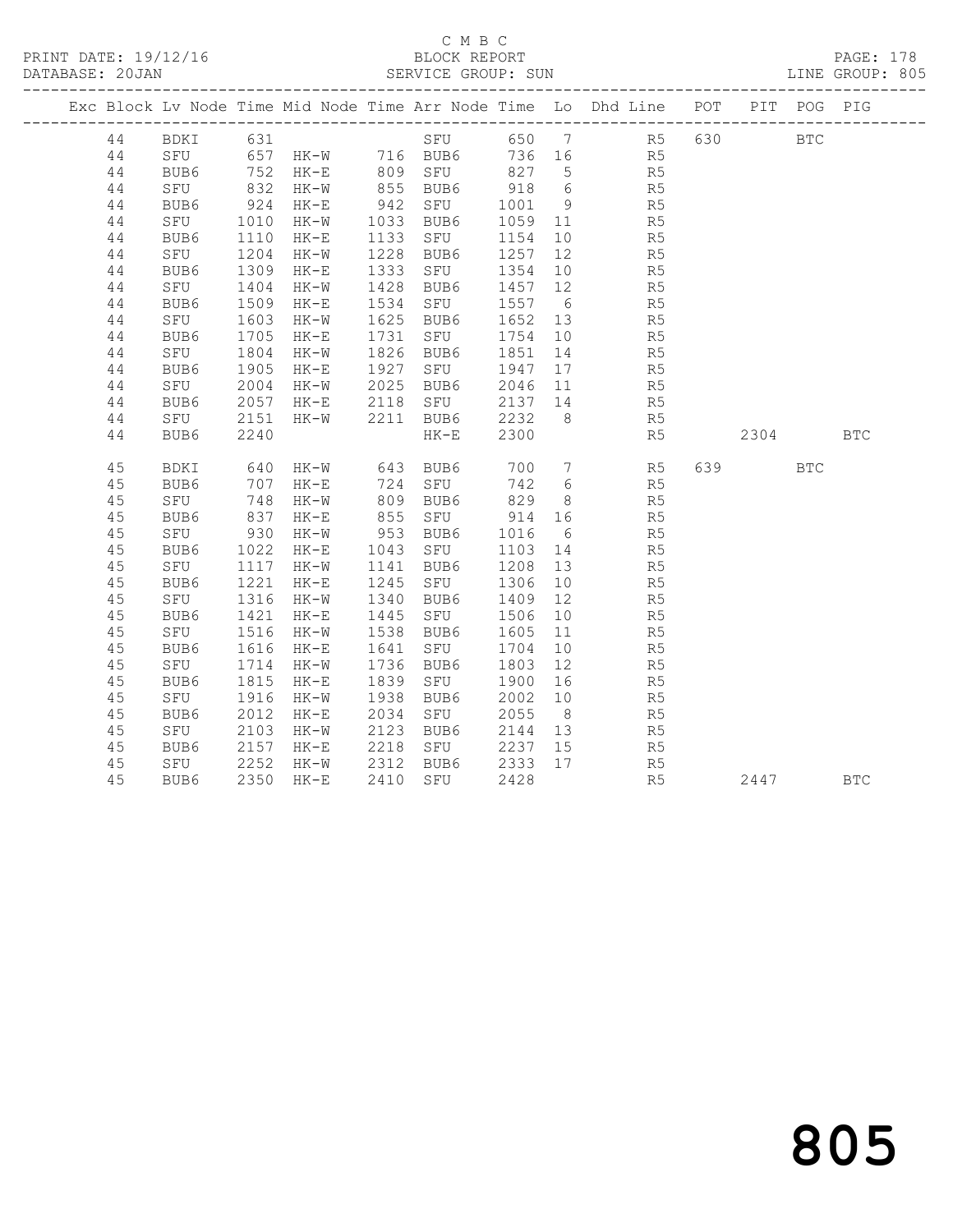#### C M B C<br>BLOCK REPORT SERVICE GROUP: SUN

PRINT DATE: 19/12/16 BLOCK REPORT PAGE: 179

|    |      |                           |                                           |      |                                 |         |                              | Exc Block Lv Node Time Mid Node Time Arr Node Time Lo Dhd Line POT PIT POG PIG |          |            |            |
|----|------|---------------------------|-------------------------------------------|------|---------------------------------|---------|------------------------------|--------------------------------------------------------------------------------|----------|------------|------------|
|    |      |                           |                                           |      |                                 |         |                              |                                                                                |          |            |            |
| 46 |      |                           |                                           |      |                                 |         |                              | BDKI 706 HK-W 709 BUB6 726 11 R5 705 BTC                                       |          |            |            |
| 46 | BUB6 |                           |                                           |      |                                 |         |                              | 737 HK-E 754 SFU 812 6 R5                                                      |          |            |            |
| 46 | SFU  |                           | 818 HK-W                                  |      |                                 |         |                              | 841 BUB6 904 6 R5                                                              |          |            |            |
| 46 | BUB6 | 910                       | $HK-E$                                    |      | 928 SFU                         | 947 11  |                              | R <sub>5</sub>                                                                 |          |            |            |
| 46 | SFU  | 958                       | HK-W                                      |      | 1021 BUB6                       | 1044    | 14                           | R5                                                                             |          |            |            |
| 46 | BUB6 | 1058                      | HK-E                                      |      | 1119 SFU                        | 1140    | 12                           | R5                                                                             |          |            |            |
| 46 | SFU  | 1152                      | $HK-W$                                    |      | 1216 BUB6                       | 1243    | 14                           | R <sub>5</sub>                                                                 |          |            |            |
| 46 | BUB6 | 1257                      | $HK-E$                                    |      | 1321 SFU                        | 1342 10 |                              | R5                                                                             |          |            |            |
| 46 | SFU  | 1352                      | HK-W                                      |      | 1416 BUB6                       | 1445 12 |                              |                                                                                |          |            |            |
|    |      | 1457                      |                                           |      | 1522 SFU                        | 1545 8  |                              | R5<br>R5                                                                       |          |            |            |
| 46 | BUB6 | 1553                      | HK-E                                      |      | 1615 BUB6                       | 1642 13 |                              | R <sub>5</sub>                                                                 |          |            |            |
| 46 | SFU  |                           | $HK-W$                                    |      |                                 |         |                              |                                                                                |          |            |            |
| 46 | BUB6 | 1655                      | $HK-E$                                    | 1721 | SFU                             | 1744    | 10                           | R5                                                                             |          |            |            |
| 46 | SFU  | 1754                      | HK-W                                      |      | 1816 BUB6                       | 1842 13 |                              | R5<br>R5                                                                       |          |            |            |
| 46 | BUB6 | 1855                      | HK-E                                      |      | 1919 SFU                        | 1940 12 |                              |                                                                                |          |            |            |
| 46 | SFU  | 1952                      | HK-W                                      |      | 2013 BUB6                       | 2034 11 |                              | R5                                                                             |          |            |            |
| 46 | BUB6 | 2045                      | $HK-E$                                    |      | 2106 SFU                        | 2125 14 |                              | R5                                                                             |          |            |            |
| 46 | SFU  | 2139                      |                                           |      | HK-W 2159 BUB6<br>HK-E 2255 SFU | 2220 15 |                              | R5<br>R5                                                                       |          |            |            |
| 46 | BUB6 | 2235                      |                                           |      |                                 | 2313 9  |                              |                                                                                |          |            |            |
| 46 | SFU  | 2322                      |                                           |      | HK-W 2341 BUB6 2400 20          |         |                              | R5                                                                             |          |            |            |
| 46 | BUB6 | 2420                      |                                           |      | HK-E 2436 SFU                   | 2454    |                              | R5                                                                             | 2513 BTC |            |            |
|    |      |                           |                                           |      |                                 |         |                              |                                                                                |          |            |            |
| 47 | BDKI | 815                       |                                           |      |                                 |         |                              | SFU 835 7 R5                                                                   | 814 BTC  |            |            |
| 47 | SFU  | 842                       | HK-W 905 BUB6                             |      |                                 | 928 6   |                              | R5                                                                             |          |            |            |
| 47 | BUB6 | 934                       | $HK-E$                                    |      | 955 SFU                         | 1015 7  |                              | R5                                                                             |          |            |            |
| 47 | SFU  | 1022                      | HK-W                                      |      | 1045 BUB6                       | 1111 11 |                              | R5                                                                             |          |            |            |
| 47 | BUB6 | $10 -$<br>1122            | $HK-E$                                    |      | 1145 SFU                        | 1206 10 |                              | R5                                                                             |          |            |            |
| 47 | SFU  |                           | 1216 HK-W                                 |      | 1240 BUB6                       |         |                              | 1309 12<br>R5                                                                  |          |            |            |
| 47 | BUB6 | 1321                      | $HK-E$                                    |      | 1345 SFU                        | 1406    |                              | 10<br>R5                                                                       |          |            |            |
| 47 | SFU  | 1416                      | HK-W                                      |      | 1440 BUB6                       | 1509    | 12                           | R5                                                                             |          |            |            |
| 47 |      | 1521                      |                                           |      | 1546 SFU                        | 1609 12 |                              |                                                                                |          |            |            |
|    | BUB6 | 1621                      | $HK-E$<br>$HK-W$                          |      |                                 |         |                              | R5<br>R5                                                                       |          |            |            |
| 47 | SFU  |                           |                                           |      | 1643 BUB6                       | 1710 15 |                              |                                                                                |          |            |            |
| 47 | BUB6 | 1725                      | $HK-E$                                    |      | 1750 SFU                        | 1811 10 |                              | R <sub>5</sub>                                                                 |          |            |            |
| 47 | SFU  | 1821                      | HK-W                                      |      | 1843 BUB6 1908 2                |         |                              | R5                                                                             |          |            |            |
| 47 | BUB6 | 1910                      |                                           |      | $HK-E$                          | 1932    |                              | R5                                                                             | 1936     |            | <b>BTC</b> |
|    |      |                           |                                           |      |                                 |         |                              |                                                                                |          |            |            |
| 48 | BDKI | 847                       |                                           |      |                                 |         |                              | SFU 907 11 R5                                                                  |          | <b>BTC</b> |            |
| 48 | SFU  | $918$<br>$1010$<br>$1105$ |                                           |      | HK-W 941 BUB6 1004 6            |         |                              | R5                                                                             |          |            |            |
| 48 | BUB6 |                           | 1010 HK-E 1031 SFU<br>1105 HK-W 1129 BUB6 |      |                                 | 1051 14 |                              | R5                                                                             |          |            |            |
| 48 | SFU  |                           |                                           |      |                                 | 1156 13 |                              | R5                                                                             |          |            |            |
| 48 |      |                           |                                           |      |                                 |         |                              | BUB6 1209 HK-E 1233 SFU 1254 10 R5                                             |          |            |            |
| 48 | SFU  | 1304                      | HK-W                                      | 1328 | BUB6                            | 1357    | 12                           | R5                                                                             |          |            |            |
| 48 | BUB6 | 1409                      | HK-E                                      | 1433 | SFU                             | 1454    | 10                           | R5                                                                             |          |            |            |
| 48 | SFU  | 1504                      | $HK-W$                                    | 1526 | BUB6                            | 1553    | 13                           | R <sub>5</sub>                                                                 |          |            |            |
| 48 | BUB6 | 1606                      | $HK-E$                                    | 1631 | SFU                             | 1654    | 10                           | R5                                                                             |          |            |            |
| 48 | SFU  | 1704                      | $HK-W$                                    | 1726 | BUB6                            | 1753    | 12                           | R5                                                                             |          |            |            |
| 48 | BUB6 | 1805                      | $HK-E$                                    | 1829 | SFU                             | 1850    | 14                           | R5                                                                             |          |            |            |
| 48 | SFU  | 1904                      | $HK-W$                                    | 1926 | BUB6                            | 1950    | 11                           | R5                                                                             |          |            |            |
| 48 | BUB6 | 2001                      | $HK-E$                                    | 2023 | SFU                             | 2044    | $7\phantom{.0}\phantom{.0}7$ | R5                                                                             |          |            |            |
| 48 | SFU  | 2051                      | $HK-W$                                    | 2111 | BUB6                            | 2132    | 13                           | R5                                                                             |          |            |            |
| 48 | BUB6 | 2145                      | $HK-E$                                    | 2206 | SFU                             | 2225    | 14                           | R5                                                                             |          |            |            |
| 48 | SFU  | 2239                      | $HK-W$                                    | 2259 | BUB6                            | 2320    | 15                           | R <sub>5</sub>                                                                 |          |            |            |
| 48 | BUB6 | 2335                      | $HK-E$                                    | 2355 | SFU                             | 2413    | 19                           | R5                                                                             |          |            |            |
|    |      | 2432                      |                                           | 2451 |                                 | 2510    |                              |                                                                                |          |            |            |
| 48 | SFU  |                           | $HK-W$                                    |      | BUB6                            |         | 11                           | R5                                                                             |          |            |            |
| 48 | BUB6 | 2521                      | $HK-E$                                    | 2537 | SFU                             | 2555    | 24                           | R5                                                                             |          |            |            |
| 48 | SFU  | 2619                      | $HK-W$                                    | 2642 | HODM                            | 2704    | $5\overline{)}$              | N35                                                                            |          |            |            |
| 48 | HODM | 2709                      | $HK-E$                                    | 2731 | SFU                             | 2754    | 26                           | N35                                                                            |          |            |            |
| 48 | SFU  |                           | 2820 HK-W                                 | 2843 | HODM                            | 2905    | $\overline{4}$               | N35                                                                            |          |            |            |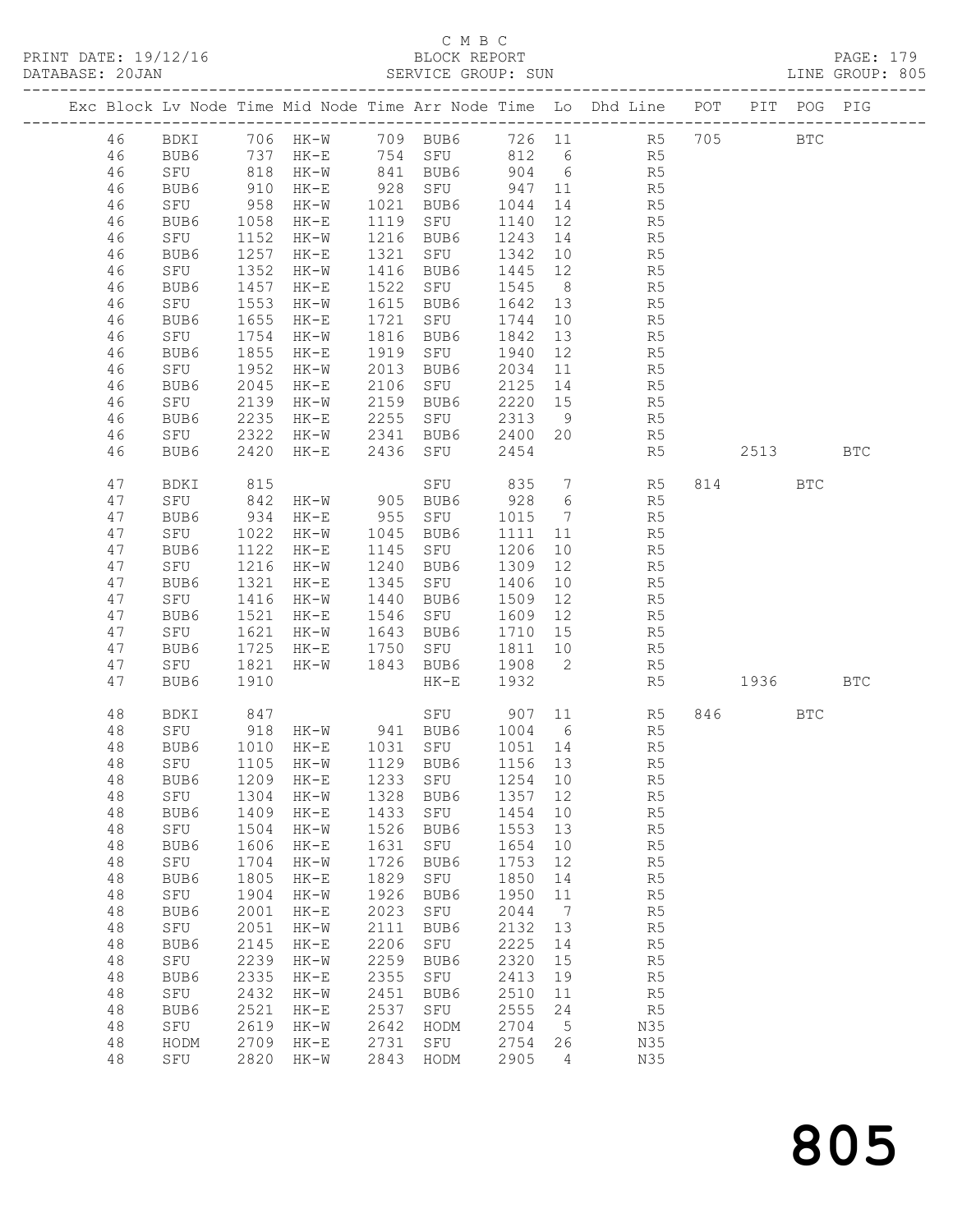| PRINT DATE: 19/12/16<br>DATABASE: 20JAN |    | BLOCK REPORT<br>SERVICE GROUP: SUN |      |           |      |           |      |                              |                                                                    |      | PAGE: 180<br>LINE GROUP: 805 |            |            |
|-----------------------------------------|----|------------------------------------|------|-----------|------|-----------|------|------------------------------|--------------------------------------------------------------------|------|------------------------------|------------|------------|
|                                         |    |                                    |      |           |      |           |      |                              | Exc Block Lv Node Time Mid Node Time Arr Node Time Lo Dhd Line POT |      |                              | PIT POG    | PIG        |
|                                         | 48 | HODM                               |      | 2909 HK-E |      | 2931 SFU  | 2954 |                              | N35                                                                |      | 3013                         |            | <b>BTC</b> |
|                                         | 49 | BDKI                               | 959  | HK-W      |      | 1002 BUB6 | 1025 | 9                            | R5                                                                 | 958  |                              | <b>BTC</b> |            |
|                                         | 49 | BUB6                               | 1034 | $HK-E$    | 1055 | SFU       | 1116 | 13                           | R <sub>5</sub>                                                     |      |                              |            |            |
|                                         | 49 | SFU                                | 1129 | HK-W      |      | 1153 BUB6 | 1220 | 13                           | R <sub>5</sub>                                                     |      |                              |            |            |
|                                         | 49 | BUB6                               | 1233 | $HK-E$    | 1257 | SFU       | 1318 | 10                           | R <sub>5</sub>                                                     |      |                              |            |            |
|                                         | 49 | SFU                                | 1328 | HK-W      | 1352 | BUB6      | 1421 | 12                           | R5                                                                 |      |                              |            |            |
|                                         | 49 | BUB6                               | 1433 | $HK-E$    | 1458 | SFU       | 1521 | 9                            | R <sub>5</sub>                                                     |      |                              |            |            |
|                                         | 49 | SFU                                | 1530 | $HK-W$    | 1552 | BUB6      | 1619 | 16                           | R5                                                                 |      |                              |            |            |
|                                         | 49 | BUB6                               | 1635 | $HK-E$    | 1700 | SFU       | 1723 | 11                           | R <sub>5</sub>                                                     |      |                              |            |            |
|                                         | 49 | SFU                                | 1734 | HK-W      | 1756 | BUB6      | 1822 | 13                           | R5                                                                 |      |                              |            |            |
|                                         | 49 | BUB6                               | 1835 | $HK-E$    | 1859 | SFU       | 1920 | 8                            | R <sub>5</sub>                                                     |      |                              |            |            |
|                                         | 49 | SFU                                | 1928 | HK-W      | 1950 | BUB6      | 2014 | $\overline{9}$               | R <sub>5</sub>                                                     |      |                              |            |            |
|                                         | 49 | BUB6                               | 2023 | $HK-E$    | 2045 | SFU       | 2106 | - 9                          | R <sub>5</sub>                                                     |      |                              |            |            |
|                                         | 49 | SFU                                | 2115 | HK-W      | 2135 | BUB6      | 2156 | 13                           | R <sub>5</sub>                                                     |      |                              |            |            |
|                                         | 49 | BUB6                               | 2209 | $HK-E$    | 2229 | SFU       | 2247 |                              | R5                                                                 |      | 2306                         |            | <b>BTC</b> |
|                                         | 50 | <b>BDKI</b>                        | 1011 |           |      | SFU       | 1033 | - 9                          | R <sub>5</sub>                                                     | 1010 |                              | <b>BTC</b> |            |
|                                         | 50 | SFU                                | 1042 | HK-W      | 1105 | BUB6      | 1131 | 15                           | R <sub>5</sub>                                                     |      |                              |            |            |
|                                         | 50 | BUB6                               | 1146 | $HK-E$    | 1209 | SFU       | 1230 | 10                           | R <sub>5</sub>                                                     |      |                              |            |            |
|                                         | 50 | SFU                                | 1240 | $HK-W$    | 1304 | BUB6      | 1333 | 12                           | R <sub>5</sub>                                                     |      |                              |            |            |
|                                         | 50 | BUB6                               | 1345 | $HK-E$    | 1409 | SFU       | 1430 | 10                           | R5                                                                 |      |                              |            |            |
|                                         | 50 | SFU                                | 1440 | HK-W      | 1502 | BUB6      | 1529 | 14                           | R5                                                                 |      |                              |            |            |
|                                         | 50 | BUB6                               | 1543 | $HK-E$    | 1608 | SFU       | 1631 | 10                           | R <sub>5</sub>                                                     |      |                              |            |            |
|                                         | 50 | SFU                                | 1641 | $HK-W$    | 1703 | BUB6      | 1730 | 15                           | R <sub>5</sub>                                                     |      |                              |            |            |
|                                         | 50 | BUB6                               | 1745 | $HK-E$    | 1809 | SFU       | 1830 | 11                           | R5                                                                 |      |                              |            |            |
|                                         | 50 | SFU                                | 1841 | HK-W      | 1903 | BUB6      | 1927 | 12                           | R5                                                                 |      |                              |            |            |
|                                         | 50 | BUB6                               | 1939 | $HK-E$    | 2001 | SFU       | 2021 | $7\phantom{.0}\phantom{.0}7$ | R <sub>5</sub>                                                     |      |                              |            |            |
|                                         | 50 | SFU                                | 2028 | $HK-W$    | 2049 | BUB6      | 2110 | 11                           | R <sub>5</sub>                                                     |      |                              |            |            |
|                                         | 50 | BUB6                               | 2121 | $HK-E$    | 2142 | SFU       | 2201 | 14                           | R <sub>5</sub>                                                     |      |                              |            |            |
|                                         | 50 | SFU                                | 2215 | HK-W      | 2235 | BUB6      | 2256 | - 9                          | R <sub>5</sub>                                                     |      |                              |            |            |
|                                         | 50 | BUB6                               | 2305 | $HK-E$    | 2325 | SFU       | 2343 | 9                            | R <sub>5</sub>                                                     |      |                              |            |            |
|                                         | 50 | SFU                                | 2352 | HK-W      | 2411 | BUB6      | 2430 | 20                           | R <sub>5</sub>                                                     |      |                              |            |            |
|                                         | 50 | BUB6                               | 2450 | $HK-E$    | 2506 | SFU       | 2524 |                              | R5                                                                 |      | 2543                         |            | <b>BTC</b> |
|                                         | 51 | BDKI                               | 1544 | HK-W      | 1547 | BUB6      | 1611 | 15                           | R5                                                                 | 1543 |                              | <b>BTC</b> |            |
|                                         | 51 | BUB6                               | 1626 | $HK-E$    | 1651 | SFU       | 1714 | 10                           | R <sub>5</sub>                                                     |      |                              |            |            |
|                                         | 51 | SFU                                | 1724 | $HK-W$    | 1746 | BUB6      | 1813 | 12                           | R5                                                                 |      |                              |            |            |
|                                         | 51 | BUB6                               | 1825 | $HK-E$    | 1849 | SFU       | 1910 |                              | R5                                                                 |      | 1932                         |            | <b>BTC</b> |
|                                         | 52 | SFU                                | 1611 | HK-W      | 1633 | BUB6      | 1700 | 15                           | R5                                                                 | 1549 |                              | <b>BTC</b> |            |
|                                         | 52 | BUB6                               | 1715 | $HK-E$    | 1740 | SFU       | 1801 | 10                           | R5                                                                 |      |                              |            |            |
|                                         | 52 | SFU                                | 1811 | HK-W      | 1833 | BUB6      | 1858 | 17                           | R <sub>5</sub>                                                     |      |                              |            |            |
|                                         | 52 | BUB6                               | 1915 | $HK-E$    | 1937 | SFU       | 1957 |                              | R <sub>5</sub>                                                     |      | 2019                         |            | <b>BTC</b> |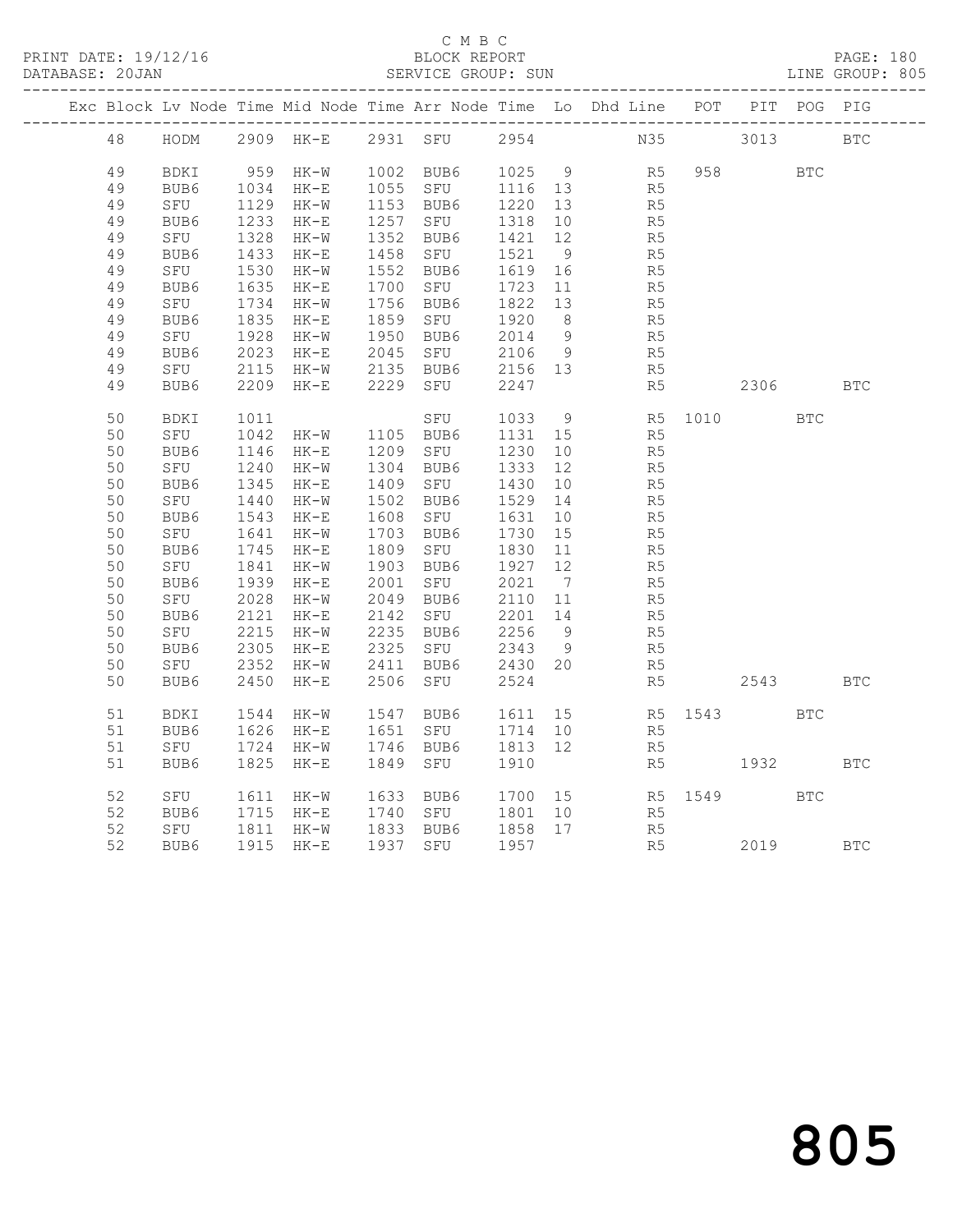PRINT DATE: 19/12/16 BLOCK REPORT PAGE: 181

## C M B C<br>BLOCK REPORT

| DATABASE: 20JAN |    |      |      |  |      |         |                 |                                                                    |            |             | LINE GROUP: 805 |  |
|-----------------|----|------|------|--|------|---------|-----------------|--------------------------------------------------------------------|------------|-------------|-----------------|--|
|                 |    |      |      |  |      |         |                 | Exc Block Lv Node Time Mid Node Time Arr Node Time Lo Dhd Line POT |            | PIT POG PIG |                 |  |
|                 | 61 | BDKI | 731  |  |      |         |                 | SFU 750 10 R5 730                                                  | <b>BTC</b> |             |                 |  |
|                 | 61 | SFU  | 800  |  |      |         |                 | PROD 814 5 145                                                     |            |             |                 |  |
|                 | 61 | PROD | 819  |  | SFU  | 832 13  |                 | 145                                                                |            |             |                 |  |
|                 | 61 | SFU  | 845  |  | PROD | 859     | $5^{\circ}$     | 145                                                                |            |             |                 |  |
|                 | 61 | PROD | 904  |  | SFU  | 917     | 11              | 145                                                                |            |             |                 |  |
|                 | 61 | SFU  | 928  |  | PROD | 943     | 5 <sup>5</sup>  | 145                                                                |            |             |                 |  |
|                 | 61 | PROD | 948  |  | SFU  | 1001 12 |                 | 145                                                                |            |             |                 |  |
|                 | 61 | SFU  | 1013 |  | PROD | 1028    | 5 <sup>5</sup>  | 145                                                                |            |             |                 |  |
|                 | 61 | PROD | 1033 |  | SFU  | 1046    | 12              | 145                                                                |            |             |                 |  |
|                 | 61 | SFU  | 1058 |  | PROD | 1113    | 5               | 145                                                                |            |             |                 |  |
|                 | 61 | PROD | 1118 |  | SFU  | 1131    | 12              | 145                                                                |            |             |                 |  |
|                 | 61 | SFU  | 1143 |  | PROD | 1158    | $5\overline{)}$ | 145                                                                |            |             |                 |  |
|                 | 61 | PROD | 1203 |  | SFU  | 1216    | 12              | 145                                                                |            |             |                 |  |
|                 | 61 | SFU  | 1228 |  | PROD | 1243    | $5\overline{)}$ | 145                                                                |            |             |                 |  |
|                 | 61 | PROD | 1248 |  | SFU  | 1301    | 12              | 145                                                                |            |             |                 |  |
|                 | 61 | SFU  | 1313 |  | PROD | 1328    | 5               | 145                                                                |            |             |                 |  |
|                 | 61 | PROD | 1333 |  | SFU  | 1346    | 12              | 145                                                                |            |             |                 |  |
|                 | 61 | SFU  | 1358 |  | PROD | 1413    | $5\overline{)}$ | 145                                                                |            |             |                 |  |
|                 | 61 | PROD | 1418 |  | SFU  | 1431 12 |                 | 145                                                                |            |             |                 |  |
|                 | 61 | SFU  | 1443 |  | PROD | 1458    | $5^{\circ}$     | 145                                                                |            |             |                 |  |
|                 | 61 | PROD | 1503 |  | SFU  | 1516    | 12              | 145                                                                |            |             |                 |  |
|                 | 61 | SFU  | 1528 |  | PROD | 1543    | $5\overline{)}$ | 145                                                                |            |             |                 |  |
|                 | 61 | PROD | 1548 |  | SFU  | 1601    | 12              | 145                                                                |            |             |                 |  |
|                 | 61 | SFU  | 1613 |  | PROD | 1628    | $5\overline{)}$ | 145                                                                |            |             |                 |  |
|                 | 61 | PROD | 1633 |  | SFU  | 1646 12 |                 | 145                                                                |            |             |                 |  |
|                 | 61 | SFU  | 1658 |  | PROD | 1713    | $5^{\circ}$     | 145                                                                |            |             |                 |  |
|                 | 61 | PROD | 1718 |  | SFU  | 1731 12 |                 | 145                                                                |            |             |                 |  |
|                 | 61 | SFU  | 1743 |  | PROD | 1758    | $5^{\circ}$     | 145                                                                |            |             |                 |  |
|                 | 61 | PROD | 1803 |  | SFU  | 1816    | 13              | 145                                                                |            |             |                 |  |
|                 | 61 | SFU  | 1829 |  | PROD | 1844    | $4\overline{4}$ | 145                                                                |            |             |                 |  |
|                 | 61 | PROD | 1848 |  | SFU  | 1902    | 13              | 145                                                                |            |             |                 |  |
|                 | 61 | SFU  | 1915 |  | PROD | 1930    | $5^{\circ}$     | 145                                                                |            |             |                 |  |
|                 | 61 | PROD | 1935 |  | SFU  | 1949 11 |                 | 145                                                                |            |             |                 |  |
|                 | 61 | SFU  | 2000 |  | PROD | 2015    | 5               | 145                                                                |            |             |                 |  |
|                 | 61 | PROD | 2020 |  | SFU  | 2033    | 12              | 145                                                                |            |             |                 |  |
|                 | 61 | SFU  | 2045 |  | PROD | 2100    | $5^{\circ}$     | 145                                                                |            |             |                 |  |
|                 | 61 | PROD | 2105 |  | SFU  | 2118    | 12              | 145                                                                |            |             |                 |  |
|                 | 61 | SFU  | 2130 |  | PROD | 2145    | $5^{\circ}$     | 145                                                                |            |             |                 |  |
|                 | 61 | PROD | 2150 |  | SFU  | 2203 10 |                 | 145                                                                |            |             |                 |  |
|                 | 61 | SFU  | 2213 |  | PROD | 2227    | $\overline{1}$  | 145                                                                |            |             |                 |  |
|                 | 61 | PROD | 2228 |  | SFU  | 2241    | 2               | 145                                                                |            |             |                 |  |

 61 SFU 2243 PROD 2257 1 145 61 PROD 2258 SFU 2311 2 145 61 SFU 2313 PROD 2327 1 145 61 PROD 2328 SFU 2341 2 145 61 SFU 2343 PROD 2357 2 145 61 PROD 2359 SFU 2411 2 145 61 SFU 2413 PROD 2427 2 145 61 PROD 2429 SFU 2441 2 145

805

61 SFU 2443 PROD 2458 145 2515 BTC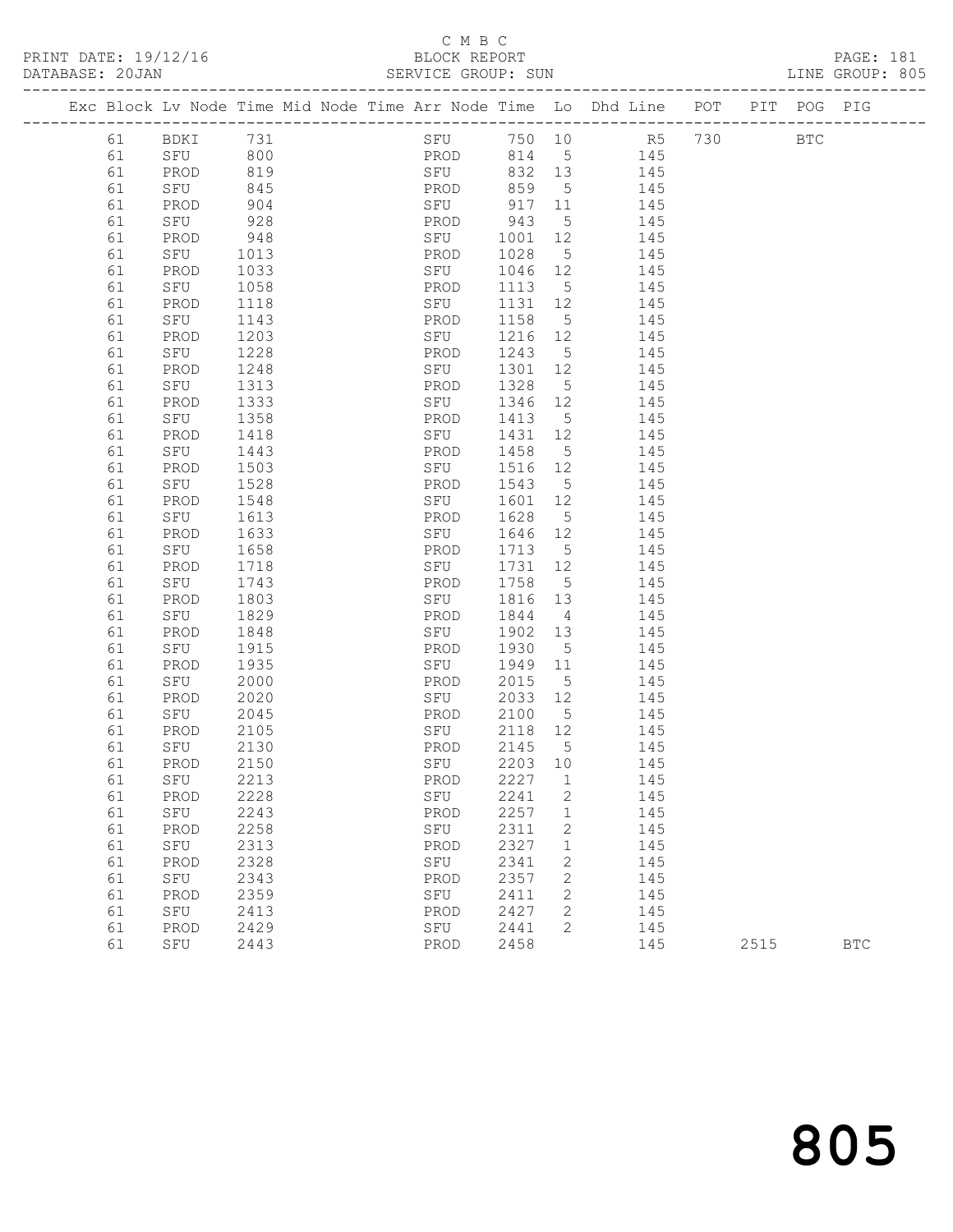PRINT DATE: 19/12/16 BLOCK REPORT PAGE: 182

## C M B C<br>BLOCK REPORT SERVICE GROUP: SUN

|    |      |      |  |            |        |                 | Exc Block Lv Node Time Mid Node Time Arr Node Time Lo Dhd Line POT |        | PIT POG PIG |  |
|----|------|------|--|------------|--------|-----------------|--------------------------------------------------------------------|--------|-------------|--|
| 62 | BDKI | 746  |  | SFU 805 10 |        |                 |                                                                    | R5 745 | BTC         |  |
| 62 | SFU  | 815  |  | PROD       |        |                 | 829 5 145                                                          |        |             |  |
| 62 | PROD | 834  |  | SFU        | 847 11 |                 | 145                                                                |        |             |  |
| 62 | SFU  | 858  |  | PROD       | 912    | $5^{\circ}$     | 145                                                                |        |             |  |
| 62 | PROD | 917  |  | SFU        | 930    | 13              | 145                                                                |        |             |  |
| 62 | SFU  | 943  |  | PROD       | 958    | 5               | 145                                                                |        |             |  |
| 62 | PROD | 1003 |  | SFU        | 1016   | 12              | 145                                                                |        |             |  |
| 62 | SFU  | 1028 |  | PROD       | 1043   | $5^{\circ}$     | 145                                                                |        |             |  |
| 62 | PROD | 1048 |  | SFU        | 1101   | 12              | 145                                                                |        |             |  |
| 62 | SFU  | 1113 |  | PROD       | 1128   | 5               | 145                                                                |        |             |  |
| 62 | PROD | 1133 |  | SFU        | 1146   | 12              | 145                                                                |        |             |  |
| 62 | SFU  | 1158 |  | PROD       | 1213   | $5\overline{)}$ | 145                                                                |        |             |  |
| 62 | PROD | 1218 |  | SFU        | 1231   | 12              | 145                                                                |        |             |  |
| 62 | SFU  | 1243 |  | PROD       | 1258   | $5^{\circ}$     | 145                                                                |        |             |  |
| 62 | PROD | 1303 |  | SFU        | 1316   | 12              | 145                                                                |        |             |  |
| 62 | SFU  | 1328 |  | PROD       | 1343   | $5^{\circ}$     | 145                                                                |        |             |  |
| 62 | PROD | 1348 |  | SFU        | 1401   | 12              | 145                                                                |        |             |  |
| 62 | SFU  | 1413 |  | PROD       | 1428   | $5^{\circ}$     | 145                                                                |        |             |  |
| 62 | PROD | 1433 |  | SFU        | 1446   | 12              | 145                                                                |        |             |  |
| 62 | SFU  | 1458 |  | PROD       | 1513   | $5^{\circ}$     | 145                                                                |        |             |  |
| 62 | PROD | 1518 |  | SFU        | 1531   | 12 <sup>°</sup> | 145                                                                |        |             |  |
| 62 | SFU  | 1543 |  | PROD       | 1558   | $5^{\circ}$     | 145                                                                |        |             |  |
| 62 | PROD | 1603 |  | SFU        | 1616   | 12              | 145                                                                |        |             |  |
| 62 | SFU  | 1628 |  | PROD       | 1643   | 5               | 145                                                                |        |             |  |
| 62 | PROD | 1648 |  | SFU        | 1701   | 12              | 145                                                                |        |             |  |
| 62 | SFU  | 1713 |  | PROD       | 1728   | 5               | 145                                                                |        |             |  |
| 62 | PROD | 1733 |  | SFU        | 1746   | 12              | 145                                                                |        |             |  |
| 62 | SFU  | 1758 |  | PROD       | 1813   | $5^{\circ}$     | 145                                                                |        |             |  |
| 62 | PROD | 1818 |  | SFU        | 1831   | 14              | 145                                                                |        |             |  |
| 62 | SFU  | 1845 |  | PROD       | 1900   | $5^{\circ}$     | 145                                                                |        |             |  |
| 62 | PROD | 1905 |  | SFU        | 1919   | 11              | 145                                                                |        |             |  |
| 62 | SFU  | 1930 |  | PROD       | 1945   | $5\overline{)}$ | 145                                                                |        |             |  |
| 62 | PROD | 1950 |  | SFU        | 2003   | 12              | 145                                                                |        |             |  |
| 62 | SFU  | 2015 |  | PROD       | 2030   | 5               | 145                                                                |        |             |  |
| 62 | PROD | 2035 |  | SFU        | 2048   | 12              | 145                                                                |        |             |  |
| 62 | SFU  | 2100 |  | PROD       | 2115   | $5^{\circ}$     | 145                                                                |        |             |  |
| 62 | PROD | 2120 |  | SFU        | 2133   | 12              | 145                                                                |        |             |  |
| 62 | SFU  | 2145 |  | PROD       | 2200   | 5               | 145                                                                |        |             |  |

62 PROD 2205 SFU 2218 145 2237 BTC

805